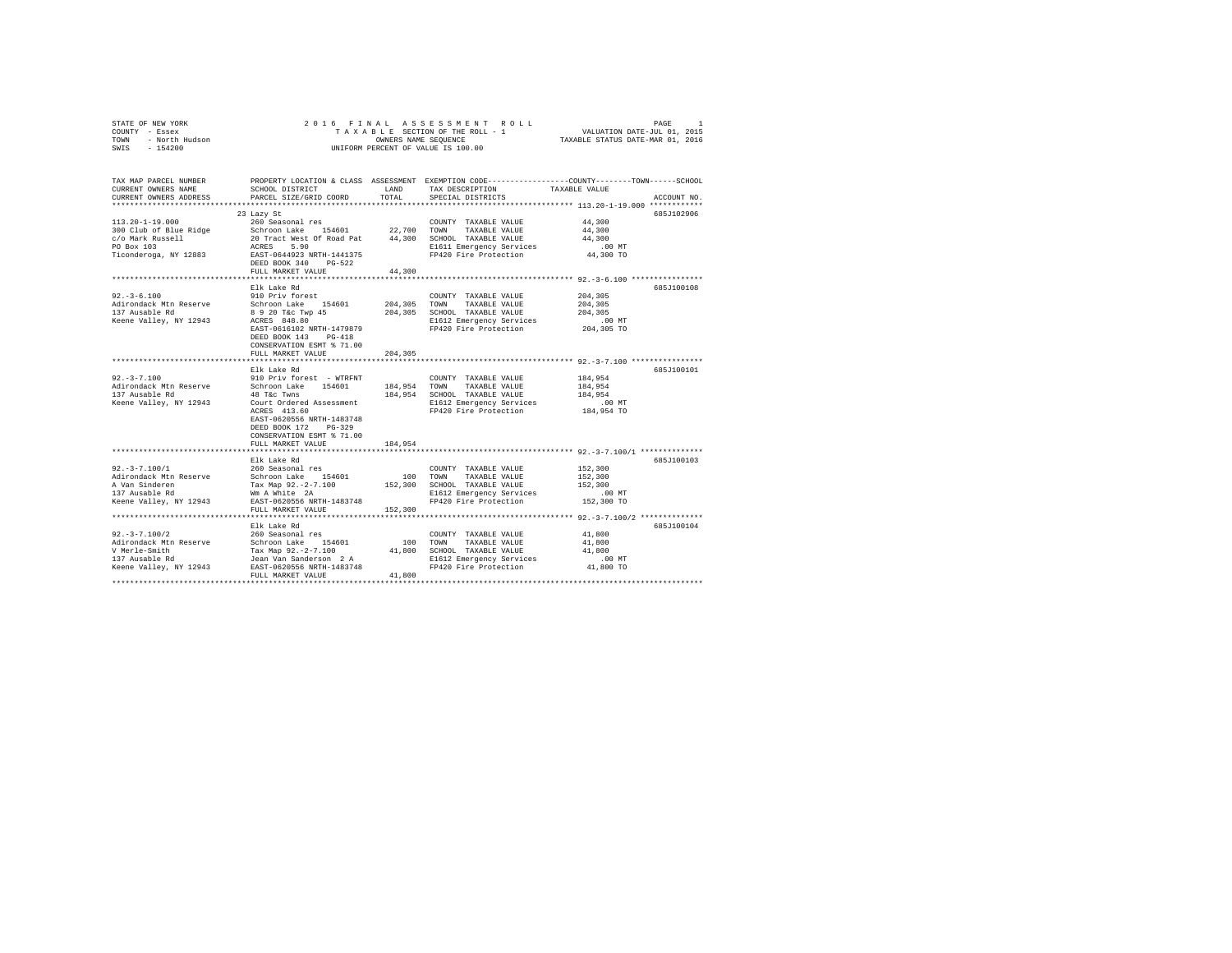| STATE OF NEW YORK      | 2016 FINAL ASSESSMENT ROLL         | PAGE                             |
|------------------------|------------------------------------|----------------------------------|
| COUNTY - Essex         | TAXABLE SECTION OF THE ROLL - 1    | VALUATION DATE-JUL 01, 2015      |
| TOWN<br>- North Hudson | OWNERS NAME SEOUENCE               | TAXABLE STATUS DATE-MAR 01, 2016 |
| SWIS - 154200          | UNIFORM PERCENT OF VALUE IS 100.00 |                                  |

| TAX MAP PARCEL NUMBER<br>CURRENT OWNERS NAME<br>CURRENT OWNERS ADDRESS | SCHOOL DISTRICT<br>PARCEL SIZE/GRID COORD           | <b>T.AND</b><br>TOTAL | PROPERTY LOCATION & CLASS ASSESSMENT EXEMPTION CODE---------------COUNTY-------TOWN-----SCHOOL<br>TAX DESCRIPTION<br>SPECIAL DISTRICTS | TAXABLE VALUE                                        | ACCOUNT NO. |
|------------------------------------------------------------------------|-----------------------------------------------------|-----------------------|----------------------------------------------------------------------------------------------------------------------------------------|------------------------------------------------------|-------------|
|                                                                        | Elk Lake Rd                                         |                       |                                                                                                                                        |                                                      | 685J100106  |
| $92. - 3 - 7.100/3$                                                    | 260 Seasonal res                                    |                       | COUNTY TAXABLE VALUE                                                                                                                   | 102,100                                              |             |
| Adirondack Mtn Reserve                                                 | Schroon Lake<br>154601                              | 100                   | TOWN<br>TAXABLE VALUE                                                                                                                  | 102,100                                              |             |
| D Weld Camp                                                            | In Tmap92.-2-7.100                                  | 102,100               | SCHOOL TAXABLE VALUE                                                                                                                   | 102,100                                              |             |
| 137 Ausable Rd                                                         | Inlet Camp 2 A                                      |                       | E1612 Emergency Services                                                                                                               | .00MT                                                |             |
| Keene Valley, NY 12943                                                 | EAST-0620556 NRTH-1483748                           |                       | FP420 Fire Protection                                                                                                                  | 102,100 TO                                           |             |
|                                                                        | FULL MARKET VALUE                                   | 102,100               |                                                                                                                                        |                                                      |             |
|                                                                        | ******************                                  |                       |                                                                                                                                        |                                                      |             |
|                                                                        | Elk Lake Rd                                         |                       |                                                                                                                                        |                                                      | 685Z000009  |
| $92. -3 - 7.100/4$                                                     | 260 Seasonal res                                    |                       | COUNTY TAXABLE VALUE                                                                                                                   | 20,200                                               |             |
| Adirondack Mtn Reserve                                                 | 154601<br>Schroon Lake                              | 100                   | TOWN<br>TAXABLE VALUE                                                                                                                  | 20,200                                               |             |
| Inlet Camp                                                             | 48 T&C                                              | 20,200                | SCHOOL TAXABLE VALUE                                                                                                                   | 20,200                                               |             |
| 137 Ausable Rd                                                         | EAST-0620556 NRTH-1483748                           |                       | E1612 Emergency Services                                                                                                               | $.00$ $MT$                                           |             |
| Keene Valley, NY 12943                                                 | DEED BOOK 172<br>$PG-329$                           |                       | FP420 Fire Protection                                                                                                                  | 20,200 TO                                            |             |
|                                                                        | FULL MARKET VALUE<br>****************************** | 20,200                |                                                                                                                                        |                                                      |             |
|                                                                        | Elk Lake Rd                                         |                       |                                                                                                                                        |                                                      | 685Z000010  |
| $92. - 3 - 7.100/5$                                                    | 260 Seasonal res                                    |                       | COUNTY TAXABLE VALUE                                                                                                                   | 89,300                                               |             |
| Adirondack Mtn Reserve                                                 | 154601<br>Schroon Lake                              | 100                   | TOWN<br>TAXABLE VALUE                                                                                                                  | 89,300                                               |             |
| H Janeway D Weld                                                       | 48 Totten & Crossfield                              | 89,300                | SCHOOL TAXABLE VALUE                                                                                                                   | 89,300                                               |             |
| 137 Ausable Rd                                                         | EAST-0620556 NRTH-1483748                           |                       | E1612 Emergency Services                                                                                                               | $.00$ MT                                             |             |
| Keene Valley, NY 12943                                                 | DEED BOOK 172<br>$PG-329$                           |                       | FP420 Fire Protection                                                                                                                  | 89,300 TO                                            |             |
|                                                                        | FULL MARKET VALUE                                   | 89,300                |                                                                                                                                        |                                                      |             |
|                                                                        | ************************                            |                       |                                                                                                                                        | *********************** 114.2-1-44.000 ************* |             |
|                                                                        | 3382 US Route 9                                     |                       |                                                                                                                                        |                                                      | 685J100605  |
| $114.2 - 1 - 44.000$                                                   | 260 Seasonal res                                    |                       | COUNTY TAXABLE VALUE                                                                                                                   | 77.500                                               |             |
| Aiezza Andrew A Jr                                                     | Schroon Lake 154601                                 | 16,700                | TOWN<br>TAXABLE VALUE                                                                                                                  | 77,500                                               |             |
| Aiezza Pat A                                                           | 25 Platt Rogers&co Rd Pat                           | 77,500                | SCHOOL TAXABLE VALUE                                                                                                                   | 77.500                                               |             |
| 16 Woodland Dr                                                         | 1384/277 Life Use To                                |                       | E1611 Emergency Services                                                                                                               | .00MT                                                |             |
| Castleton, NY 12033                                                    | Joseph DeMaria Sr ETAL                              |                       | FP420 Fire Protection                                                                                                                  | 77,500 TO                                            |             |
|                                                                        | 0.60<br>ACRES                                       |                       |                                                                                                                                        |                                                      |             |
|                                                                        | EAST-0661930 NRTH-1451981                           |                       |                                                                                                                                        |                                                      |             |
|                                                                        | DEED BOOK 1813 PG-179                               |                       |                                                                                                                                        |                                                      |             |
|                                                                        | FULL MARKET VALUE                                   | 77.500                |                                                                                                                                        |                                                      |             |
|                                                                        | ************************                            |                       |                                                                                                                                        |                                                      |             |
|                                                                        | US Route 9                                          |                       |                                                                                                                                        |                                                      | 685J100606  |
| $114.2 - 1 - 46.000$                                                   | 312 Vac w/imprv                                     |                       | COUNTY TAXABLE VALUE                                                                                                                   | 1,900                                                |             |
| Aiezza Andrew A Jr                                                     | Schroon Lake<br>154601                              | 1,300                 | TAXABLE VALUE<br>TOWN                                                                                                                  | 1,900                                                |             |
| Aiezza Pat A                                                           | 25 Platt&rogers Co Rd Pat                           | 1,900                 | SCHOOL TAXABLE VALUE                                                                                                                   | 1,900                                                |             |
| 16 Woodland Dr                                                         | 1384/277 Life Use To                                |                       | E1611 Emergency Services                                                                                                               | $.00$ MT                                             |             |
| Castleton, NY 12033                                                    | Joseph DeMaria Sr ETAL                              |                       | FP420 Fire Protection                                                                                                                  | 1,900 TO                                             |             |
|                                                                        | ACRES<br>1.10                                       |                       |                                                                                                                                        |                                                      |             |
|                                                                        | EAST-0662132 NRTH-1451921                           |                       |                                                                                                                                        |                                                      |             |
|                                                                        | DEED BOOK 1813    PG-179                            |                       |                                                                                                                                        |                                                      |             |
|                                                                        | FULL MARKET VALUE                                   | 1,900                 |                                                                                                                                        |                                                      |             |
|                                                                        |                                                     |                       |                                                                                                                                        |                                                      |             |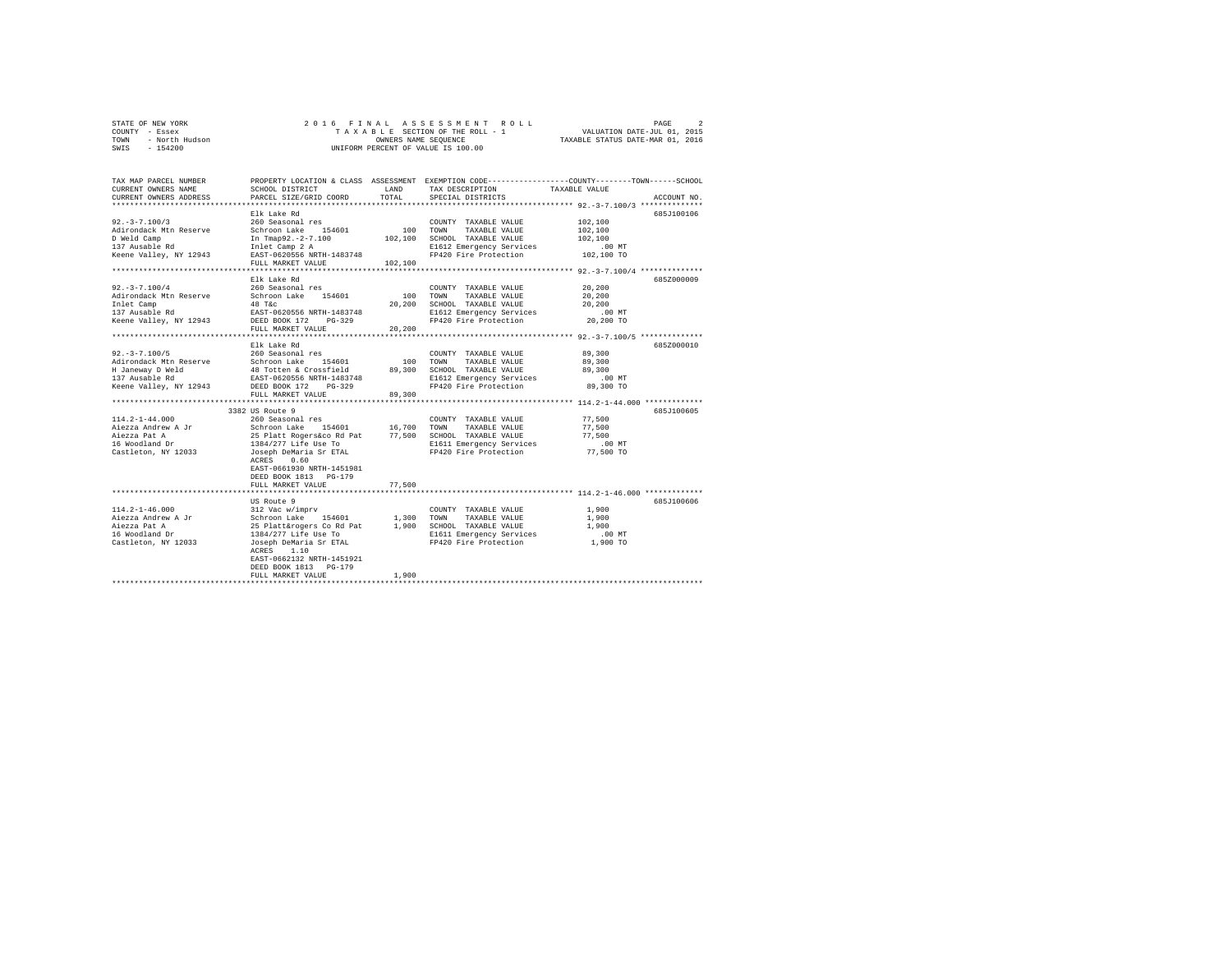| COUNTY - Essex<br>TOWN - North Hudson<br>SWIS - 154200                                                                                                                                                                                                    | UNIFORM PERCENT OF VALUE IS 100.00                                                         |         |                                                                                                                                  |                                                   |                        |  |  |  |  |
|-----------------------------------------------------------------------------------------------------------------------------------------------------------------------------------------------------------------------------------------------------------|--------------------------------------------------------------------------------------------|---------|----------------------------------------------------------------------------------------------------------------------------------|---------------------------------------------------|------------------------|--|--|--|--|
| CURRENT OWNERS ADDRESS                                                                                                                                                                                                                                    | PARCEL SIZE/GRID COORD                                                                     | TOTAL   | SPECIAL DISTRICTS                                                                                                                |                                                   | ACCOUNT NO.            |  |  |  |  |
|                                                                                                                                                                                                                                                           |                                                                                            |         |                                                                                                                                  |                                                   |                        |  |  |  |  |
|                                                                                                                                                                                                                                                           | US Route 9<br>EAST-0661246 NRTH-1451855<br>DEED BOOK 1813 PG-176<br>FULL MARKET VALUE      | 37,200  |                                                                                                                                  | 37,200<br>37,200<br>37,200<br>.00 MT<br>37,200 TO | 685J176003             |  |  |  |  |
|                                                                                                                                                                                                                                                           |                                                                                            |         |                                                                                                                                  |                                                   |                        |  |  |  |  |
| $104.4 - 1 - 28.000$                                                                                                                                                                                                                                      | 139 Pepper Hollow Rd<br>270 Mfg housing - WTRFNT<br>FULL MARKET VALUE                      | 68,400  | COUNTY TAXABLE VALUE                                                                                                             | 68,400                                            | 685J100114             |  |  |  |  |
|                                                                                                                                                                                                                                                           |                                                                                            |         |                                                                                                                                  |                                                   |                        |  |  |  |  |
| $114.18 - 2 - 7.200$<br>Neeze Enterprises Inc Color Schroon Lake 154601 69,800 TOWN TAXABLE VALUE 210,000<br>2010 PO Box 712 22 Platt Rogerskoo Rd Pat 210,000 SCHOOL TAXABLE VALUE 210,000<br>2010 822 Platt Rogerskoo Rd Pat 210,000 SCHOOL TAXABLE VAL | 4007 Blue Ridge Rd<br>332 Gas station<br>EAST-0657893 NRTH-1440589<br>DEED BOOK 1782 PG-80 |         | $\texttt{COUNTY} \quad \texttt{TAXABLE} \quad \texttt{VALUE} \qquad \qquad \texttt{210,000}$<br>FP420 Fire Protection 210,000 TO |                                                   | 685J183001             |  |  |  |  |
|                                                                                                                                                                                                                                                           | FULL MARKET VALUE                                                                          | 210,000 |                                                                                                                                  |                                                   |                        |  |  |  |  |
|                                                                                                                                                                                                                                                           | 27 Wonder View Rd                                                                          |         |                                                                                                                                  |                                                   | 685J178508<br>0 65,300 |  |  |  |  |
|                                                                                                                                                                                                                                                           | FULL MARKET VALUE                                                                          | 80,100  |                                                                                                                                  |                                                   |                        |  |  |  |  |
|                                                                                                                                                                                                                                                           |                                                                                            |         |                                                                                                                                  |                                                   |                        |  |  |  |  |
| Ft George G Meade, MD 20755 EAST-0668247 NRTH-1461999                                                                                                                                                                                                     | 61 Duntley Rd<br>DEED BOOK 1457 PG-159<br>FULL MARKET VALUE                                | 309,700 | E1611 Emergency Services .00 MT<br>FP420 Fire Protection 309,700 TO                                                              | 309,700<br>309,700<br>309,700                     | 685J101710             |  |  |  |  |
|                                                                                                                                                                                                                                                           |                                                                                            |         |                                                                                                                                  |                                                   |                        |  |  |  |  |

STATE OF NEW YORK 2016 FINAL ASSESSMENT ROLL PAGE 3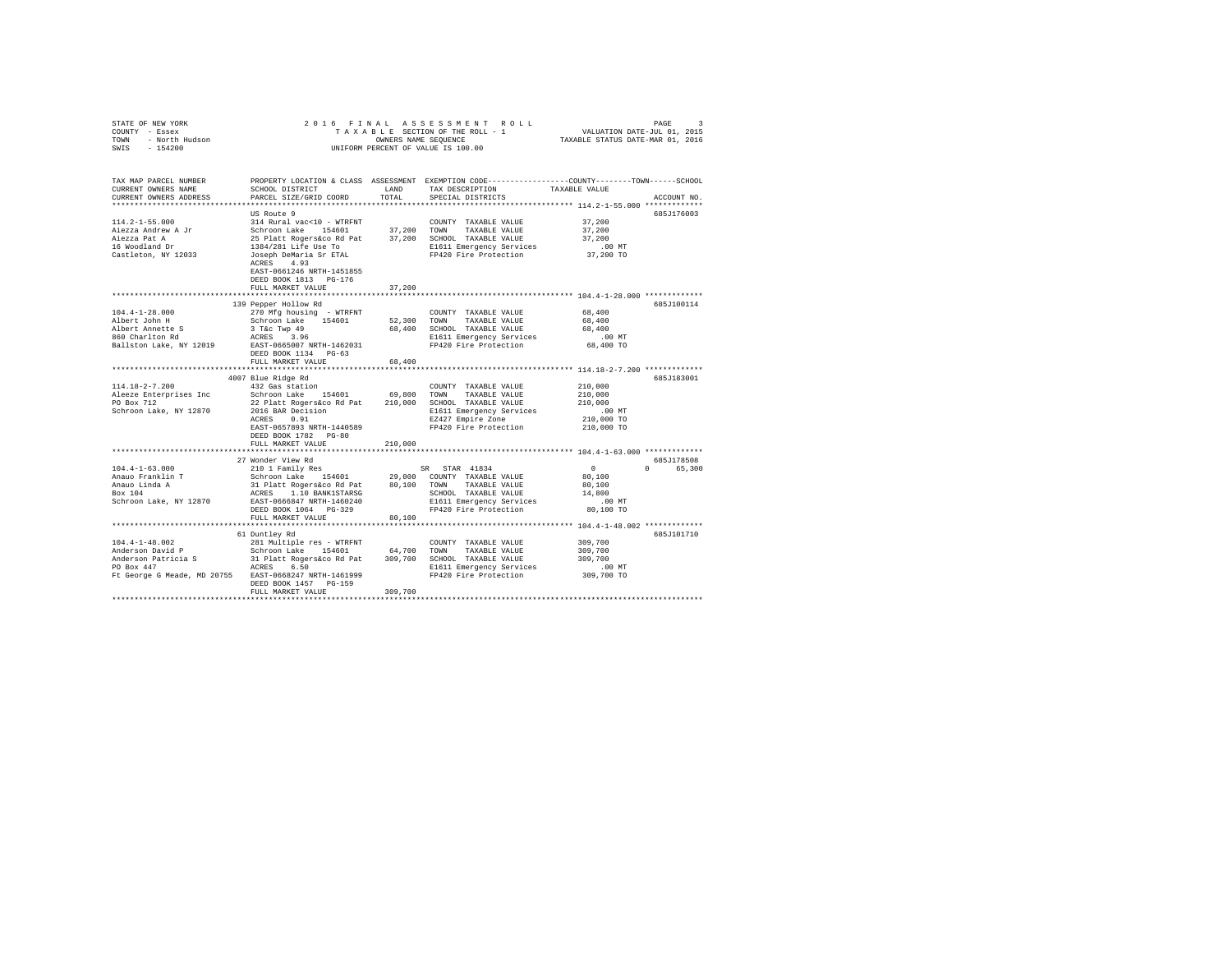| STATE OF NEW YORK<br>COUNTY<br>- Essex<br>- North Hudson<br>TOWN<br>SWIS - 154200 |                                                                                               |        | 2016 FINAL ASSESSMENT ROLL<br>OWNERS NAME SEQUENCE<br>INIFORM PERCENT OF VALUE IS 100.00 | PAGE<br>$\overline{4}$<br>TAXABLE SECTION OF THE ROLL - 1 VALUATION DATE-JUL 01, 2015<br>TAXABLE STATUS DATE-MAR 01, 2016 |
|-----------------------------------------------------------------------------------|-----------------------------------------------------------------------------------------------|--------|------------------------------------------------------------------------------------------|---------------------------------------------------------------------------------------------------------------------------|
| TAX MAP PARCEL NUMBER<br>CURRENT OWNERS NAME                                      | SCHOOL DISTRICT LAND<br>CURRENT OWNERS ADDRESS PARCEL SIZE/GRID COORD TOTAL SPECIAL DISTRICTS |        | TAX DESCRIPTION TAXABLE VALUE                                                            | PROPERTY LOCATION & CLASS ASSESSMENT EXEMPTION CODE---------------COUNTY-------TOWN------SCHOOL<br>ACCOUNT NO.            |
|                                                                                   |                                                                                               |        |                                                                                          |                                                                                                                           |
|                                                                                   | Pepper Hollow Rd                                                                              |        |                                                                                          | 685J101914                                                                                                                |
| $104.4 - 1 - 8.300$                                                               | 322 Rural vac>10 - WTRFNT                                                                     |        | COUNTY TAXABLE VALUE                                                                     | 3,000                                                                                                                     |
| Anzovino Constance A                                                              | Schroon Lake 154601 3,000                                                                     |        | TOWN<br>TAXABLE VALUE                                                                    | 3,000                                                                                                                     |
| Koch Bruce E                                                                      | 3 T&c Twp 49 3,000                                                                            |        | SCHOOL TAXABLE VALUE                                                                     | 3,000                                                                                                                     |
| 70 Pearl St                                                                       | ACRES 11.60                                                                                   |        | E1611 Emergency Services .00 MT                                                          |                                                                                                                           |
| Crown Point, NY 12928                                                             | EAST-0662632 NRTH-1460589                                                                     |        | FP420 Fire Protection 3,000 TO                                                           |                                                                                                                           |
|                                                                                   | DEED BOOK 1818 PG-170                                                                         |        |                                                                                          |                                                                                                                           |
|                                                                                   | FULL MARKET VALUE 3,000                                                                       |        |                                                                                          |                                                                                                                           |
|                                                                                   |                                                                                               |        |                                                                                          |                                                                                                                           |
|                                                                                   | 136 Pepper Hollow Rd                                                                          |        |                                                                                          | 685J100204                                                                                                                |
| $104.4 - 1 - 11.000$                                                              | 260 Seasonal res                                                                              |        | COUNTY TAXABLE VALUE                                                                     | 70,000                                                                                                                    |
| Anzovino Peter III                                                                | Schroon Lake 154601 29,500                                                                    |        | TOWN<br>TAXABLE VALUE                                                                    | 70,000                                                                                                                    |
| 25 Hampton Pl                                                                     | 3 T&C Twp 49                                                                                  | 70,000 | SCHOOL TAXABLE VALUE                                                                     | 70,000                                                                                                                    |
| Cornwall, NY 12518                                                                | ACRES 1.43                                                                                    |        | E1611 Emergency Services .00 MT                                                          |                                                                                                                           |
|                                                                                   |                                                                                               |        |                                                                                          |                                                                                                                           |

| Anzovino Peter III<br>25 Hampton Pl<br>Cornwall, NY 12518                                                     | Schroon Lake<br>154601<br>3 T&C Twp 49<br>ACRES 1.43<br>EAST-0664935 NRTH-1462424<br>DEED BOOK 997<br>$PG-78$<br>FULL MARKET VALUE                     | 29,500<br>70,000<br>70,000   | TAXABLE VALUE<br>TOWN<br>SCHOOL TAXABLE VALUE<br>E1611 Emergency Services<br>FP420 Fire Protection 70,000 TO                                       | 70,000<br>70,000<br>$.00$ MT    |            |
|---------------------------------------------------------------------------------------------------------------|--------------------------------------------------------------------------------------------------------------------------------------------------------|------------------------------|----------------------------------------------------------------------------------------------------------------------------------------------------|---------------------------------|------------|
| 113.20-1-36.040<br>Lake Placid, NY 12946 Book 837 Page 207                                                    | 21 Lazy St<br>260 Seasonal res<br>ACRES 1.04<br>EAST-0643821 NRTH-1442156<br>DEED BOOK 1471 PG-155<br>FULL MARKET VALUE                                | 76,400                       | COUNTY TAXABLE VALUE<br>TOWN<br>TAXABLE VALUE<br>SCHOOL TAXABLE VALUE 76,400<br>E1611 Emergency Services .00 MT<br>FP420 Fire Protection 76,400 TO | 76,400<br>76,400                | 685J102612 |
| $114.2 - 1 - 43.000$<br>Ball Michael<br>Brooklyn. NY 11238                                                    | 3390 US Route 9<br>210 1 Family Res<br>Schroon Lake 154601 24.500<br>EAST-0661958 NRTH-1452147<br>DEED BOOK 1433 PG-213<br>FULL MARKET VALUE<br>83.600 |                              | COUNTY TAXABLE VALUE 83,600<br>TAXABLE VALUE 83,600<br>TOWN<br>SCHOOL TAXABLE VALUE<br>E1611 Emergency Services<br>FP420 Fire Protection           | 83,600<br>$.00$ MT<br>83,600 TO | 685J100212 |
| $104.2 - 1 - 18.000$<br>Barnabei Susan M<br>27 North Franklin St 4 T&c Twp 49<br>Lambertville, NJ 08530 ACRES | 3963 US Route 9<br>210 1 Family Res<br>Schroon Lake 154601<br>2.50<br>EAST-0669000 NRTH-1464540<br>DEED BOOK 986<br>$PG-182$<br>FULL MARKET VALUE      | 30,500<br>114,500<br>114,500 | COUNTY TAXABLE VALUE<br>TAXABLE VALUE<br>TOWN<br>SCHOOL TAXABLE VALUE<br>E1611 Emergency Services .00 MT<br>FP420 Fire Protection 114,500 TO       | 114,500<br>114,500<br>114,500   | 685J102708 |
|                                                                                                               |                                                                                                                                                        |                              |                                                                                                                                                    |                                 |            |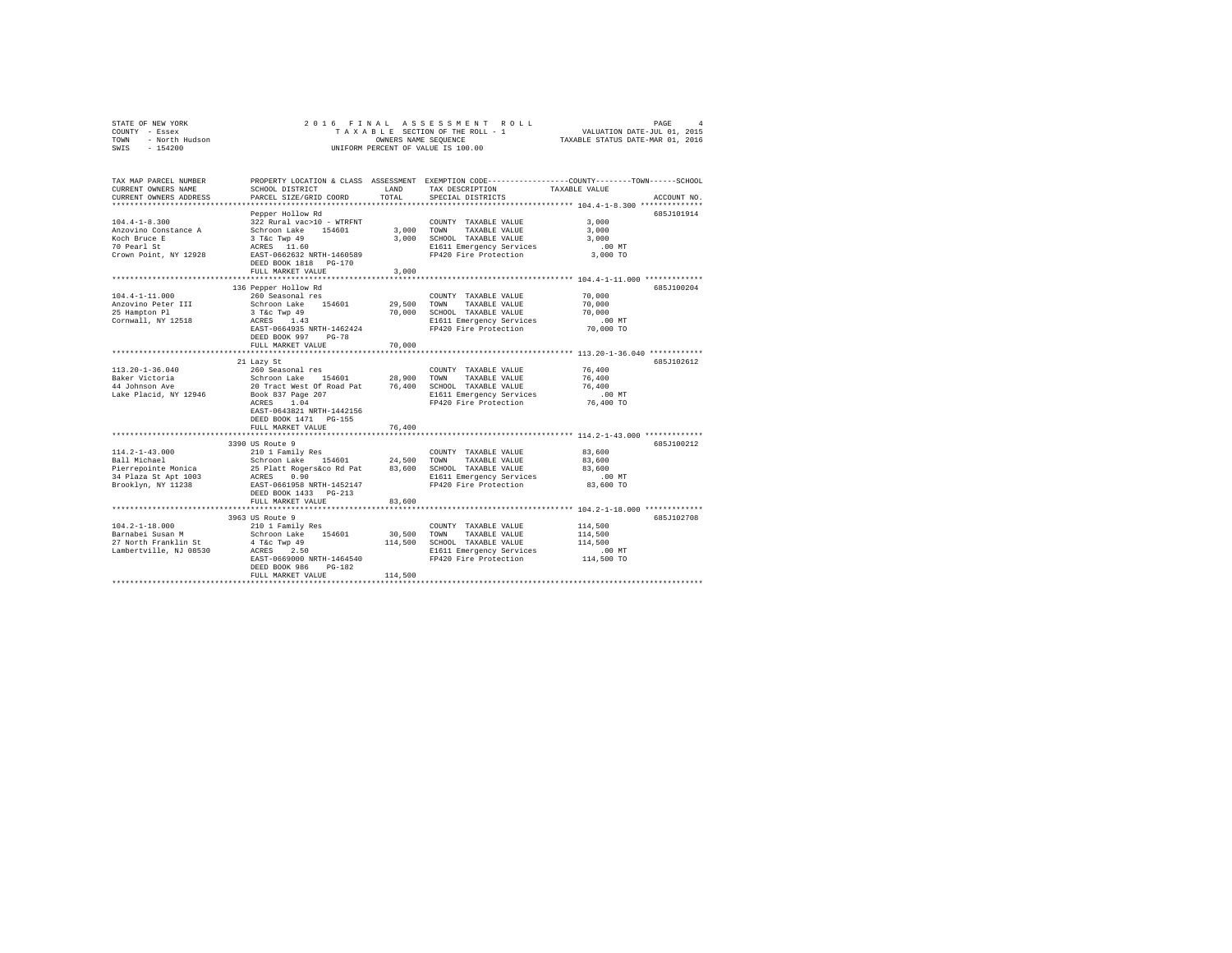|      | STATE OF NEW YORK |  |  |  | 2016 FINAL ASSESSMENT ROLL         |                                  | PAGE                        |  |
|------|-------------------|--|--|--|------------------------------------|----------------------------------|-----------------------------|--|
|      | COUNTY - Essex    |  |  |  | TAXABLE SECTION OF THE ROLL - 1    |                                  | VALUATION DATE-JUL 01, 2015 |  |
| TOWN | - North Hudson    |  |  |  | OWNERS NAME SEOUENCE               | TAXABLE STATUS DATE-MAR 01, 2016 |                             |  |
| SWIS | $-154200$         |  |  |  | UNIFORM PERCENT OF VALUE IS 100.00 |                                  |                             |  |
|      |                   |  |  |  |                                    |                                  |                             |  |

| TAX MAP PARCEL NUMBER<br>CURRENT OWNERS NAME                                                                                                                                               | SCHOOL DISTRICT                                                                                                                                                 | <b>T.AND</b> | TAX DESCRIPTION                                   | PROPERTY LOCATION & CLASS ASSESSMENT EXEMPTION CODE----------------COUNTY-------TOWN------SCHOOL<br>TAXABLE VALUE |
|--------------------------------------------------------------------------------------------------------------------------------------------------------------------------------------------|-----------------------------------------------------------------------------------------------------------------------------------------------------------------|--------------|---------------------------------------------------|-------------------------------------------------------------------------------------------------------------------|
| CURRENT OWNERS ADDRESS                                                                                                                                                                     | PARCEL SIZE/GRID COORD                                                                                                                                          | TOTAL        | SPECIAL DISTRICTS                                 | ACCOUNT NO.                                                                                                       |
|                                                                                                                                                                                            |                                                                                                                                                                 |              |                                                   |                                                                                                                   |
|                                                                                                                                                                                            | 56 Johnson Pond Rd                                                                                                                                              |              |                                                   | 685J100713                                                                                                        |
| $114.4 - 1 - 19.000$                                                                                                                                                                       | 240 Rural res                                                                                                                                                   |              | COUNTY TAXABLE VALUE                              | 208,400                                                                                                           |
| Bastian Eugene J                                                                                                                                                                           | Schroon Lake 154601                                                                                                                                             |              | 51,100 TOWN TAXABLE VALUE                         | 208,400                                                                                                           |
| Bastian Jessica S                                                                                                                                                                          | Schroon Lake 154601<br>142 Paradox Tract                                                                                                                        | 208,400      | SCHOOL TAXABLE VALUE                              | 208,400                                                                                                           |
| 159 Orchard Ln                                                                                                                                                                             |                                                                                                                                                                 |              | E1611 Emergency Services                          | $.00$ MT                                                                                                          |
| Weybridge, VT 05753                                                                                                                                                                        | ACRES 31.00<br>EAST-0661204 NRTH-1441276                                                                                                                        |              | FP420 Fire Protection                             | 00 MT.<br>208,400 TO                                                                                              |
|                                                                                                                                                                                            | DEED BOOK 1581    PG-29                                                                                                                                         |              |                                                   |                                                                                                                   |
|                                                                                                                                                                                            | FULL MARKET VALUE                                                                                                                                               | 208,400      |                                                   |                                                                                                                   |
|                                                                                                                                                                                            | **************************                                                                                                                                      | **********   |                                                   | ********* 114.2-2-24.000 *************                                                                            |
|                                                                                                                                                                                            | 3183 US Route 9                                                                                                                                                 |              |                                                   | 685Z005005                                                                                                        |
| $114.2 - 2 - 24.000$                                                                                                                                                                       | 312 Vac w/imprv - WTRFNT                                                                                                                                        |              | COUNTY TAXABLE VALUE                              | 63,000                                                                                                            |
|                                                                                                                                                                                            |                                                                                                                                                                 |              |                                                   | 63,000                                                                                                            |
|                                                                                                                                                                                            |                                                                                                                                                                 |              | 63,000 SCHOOL TAXABLE VALUE                       | 63,000                                                                                                            |
|                                                                                                                                                                                            |                                                                                                                                                                 |              | E1611 Emergency Services                          | $.00$ MT                                                                                                          |
|                                                                                                                                                                                            |                                                                                                                                                                 |              | FP420 Fire Protection                             | 63,000 TO                                                                                                         |
|                                                                                                                                                                                            |                                                                                                                                                                 |              |                                                   |                                                                                                                   |
|                                                                                                                                                                                            | FULL MARKET VALUE                                                                                                                                               | 63,000       |                                                   |                                                                                                                   |
|                                                                                                                                                                                            |                                                                                                                                                                 |              |                                                   |                                                                                                                   |
|                                                                                                                                                                                            | 33 Pepper Hollow Rd                                                                                                                                             |              |                                                   | 685J180001                                                                                                        |
| $104.4 - 1 - 80.001$                                                                                                                                                                       |                                                                                                                                                                 |              | COUNTY TAXABLE VALUE                              | 97,600                                                                                                            |
| Benken Susan                                                                                                                                                                               |                                                                                                                                                                 |              | TAXABLE VALUE                                     | 97,600                                                                                                            |
|                                                                                                                                                                                            |                                                                                                                                                                 |              |                                                   | 97,600                                                                                                            |
|                                                                                                                                                                                            |                                                                                                                                                                 |              |                                                   | $.00$ MT                                                                                                          |
| Wallkill, NY 12589 EAST-0666603 NRTH-1463031                                                                                                                                               |                                                                                                                                                                 |              | FP420 Fire Protection                             | 97,600 TO                                                                                                         |
|                                                                                                                                                                                            | DEED BOOK 1063 PG-337                                                                                                                                           |              |                                                   |                                                                                                                   |
|                                                                                                                                                                                            | FULL MARKET VALUE                                                                                                                                               | 97,600       |                                                   |                                                                                                                   |
|                                                                                                                                                                                            |                                                                                                                                                                 |              |                                                   |                                                                                                                   |
|                                                                                                                                                                                            | 84 Caza Turn Rd                                                                                                                                                 |              |                                                   | 685J189009                                                                                                        |
| $114.2 - 1 - 1.300$                                                                                                                                                                        | 270 Mfg housing                                                                                                                                                 |              | RES. STAR 41854                                   | $\sim$ 0<br>30,000<br>$\cap$                                                                                      |
| Bennett Harold C                                                                                                                                                                           |                                                                                                                                                                 |              |                                                   | 45,000                                                                                                            |
| Bennett Nancy M                                                                                                                                                                            |                                                                                                                                                                 |              |                                                   | 45,000                                                                                                            |
| 84 Caza Turn Rd                                                                                                                                                                            | % Arey nousing 154601 33,700 COUNTY TAXABLE VALUE<br>26 Platt Rogers&co Rd Pat 45,000 TOWN TAXABLE VALUE<br>26 Platt Rogers&co Rd Pat 45,000 TOWN TAXABLE VALUE |              | SCHOOL TAXABLE VALUE                              | 15,000                                                                                                            |
| North Hudson, NY 12855                                                                                                                                                                     | EAST-0663399 NRTH-1454398                                                                                                                                       |              | E1611 Emergency Services<br>FP420 Fire Protection | $.00$ MT                                                                                                          |
|                                                                                                                                                                                            | DEED BOOK 1446 PG-46                                                                                                                                            |              |                                                   | 45,000 TO                                                                                                         |
|                                                                                                                                                                                            | FULL MARKET VALUE                                                                                                                                               | 45,000       |                                                   |                                                                                                                   |
|                                                                                                                                                                                            |                                                                                                                                                                 |              |                                                   |                                                                                                                   |
|                                                                                                                                                                                            | 3915 Blue Ridge Rd                                                                                                                                              |              |                                                   | 685J101805                                                                                                        |
| 114.18-1-12.002                                                                                                                                                                            | 210 1 Family Res                                                                                                                                                |              | COUNTY TAXABLE VALUE                              | 182,500                                                                                                           |
|                                                                                                                                                                                            |                                                                                                                                                                 | 13,700       | TOWN<br>TAXABLE VALUE                             | 182,500                                                                                                           |
|                                                                                                                                                                                            |                                                                                                                                                                 |              | 182,500 SCHOOL TAXABLE VALUE                      | 182,500                                                                                                           |
|                                                                                                                                                                                            |                                                                                                                                                                 |              | E1611 Emergency Services                          | $.00$ MT                                                                                                          |
|                                                                                                                                                                                            |                                                                                                                                                                 |              | FP420 Fire Protection                             | 182,500 TO                                                                                                        |
| 114.18 -1-12.002<br>Bennett Richard E<br>Bennett Cynthia D<br>25 Tr W Of Rd Pat 182,500<br>1347 Union St<br>25 Tr W Of Rd Pat 182,500<br>26 Schenectady, NY 12308<br>ERED BOOK 1359 PG-172 |                                                                                                                                                                 |              |                                                   |                                                                                                                   |
|                                                                                                                                                                                            | FULL MARKET VALUE                                                                                                                                               | 182,500      |                                                   |                                                                                                                   |
|                                                                                                                                                                                            |                                                                                                                                                                 |              |                                                   |                                                                                                                   |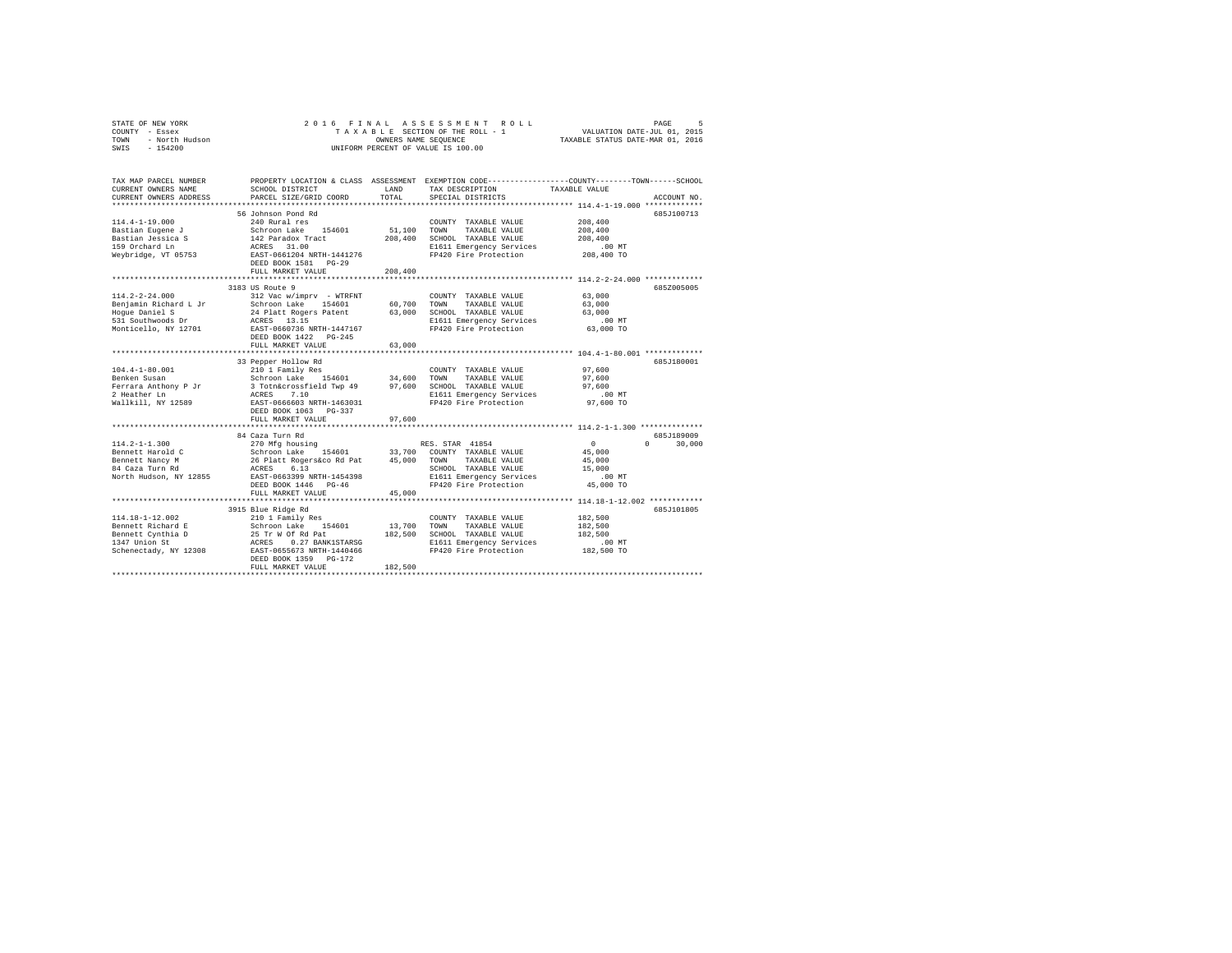|      | STATE OF NEW YORK |  |  |  | 2016 FINAL ASSESSMENT ROLL         |  |  |  |  |                                  |                             | PAGE |  |
|------|-------------------|--|--|--|------------------------------------|--|--|--|--|----------------------------------|-----------------------------|------|--|
|      | COUNTY - Essex    |  |  |  | TAXABLE SECTION OF THE ROLL - 1    |  |  |  |  |                                  | VALUATION DATE-JUL 01, 2015 |      |  |
| TOWN | - North Hudson    |  |  |  | OWNERS NAME SEOUENCE               |  |  |  |  | TAXABLE STATUS DATE-MAR 01, 2016 |                             |      |  |
| SWIS | - 154200          |  |  |  | UNIFORM PERCENT OF VALUE IS 100.00 |  |  |  |  |                                  |                             |      |  |
|      |                   |  |  |  |                                    |  |  |  |  |                                  |                             |      |  |

| TAX MAP PARCEL NUMBER<br>CURRENT OWNERS NAME | SCHOOL DISTRICT                                                                                                                  | LAND    | PROPERTY LOCATION & CLASS ASSESSMENT EXEMPTION CODE---------------COUNTY-------TOWN------SCHOOL<br>TAX DESCRIPTION | TAXABLE VALUE        |                             |
|----------------------------------------------|----------------------------------------------------------------------------------------------------------------------------------|---------|--------------------------------------------------------------------------------------------------------------------|----------------------|-----------------------------|
| CURRENT OWNERS ADDRESS                       | PARCEL SIZE/GRID COORD                                                                                                           | TOTAL   | SPECIAL DISTRICTS                                                                                                  |                      | ACCOUNT NO.                 |
|                                              | 33 Hyatt Heights Way                                                                                                             |         |                                                                                                                    |                      | 685J100211                  |
| 114.2-2-31.100                               | 210 1 Family Res                                                                                                                 |         | RES. STAR 41854                                                                                                    | 0<br>$\Omega$        | 30,000                      |
|                                              |                                                                                                                                  |         | 33,600 COUNTY TAXABLE VALUE                                                                                        | 149,800              |                             |
|                                              |                                                                                                                                  |         | TAXABLE VALUE<br>TOWN                                                                                              | 149,800              |                             |
|                                              |                                                                                                                                  |         | SCHOOL TAXABLE VALUE                                                                                               | 119,800              |                             |
|                                              |                                                                                                                                  |         | E1611 Emergency Services .00 MT<br>FP420 Fire Protection 149,800 TO                                                |                      |                             |
| North Hudson, NY 12855 DEED BOOK 1631 PG-289 |                                                                                                                                  |         |                                                                                                                    |                      |                             |
|                                              | FULL MARKET VALUE                                                                                                                | 149,800 |                                                                                                                    |                      |                             |
|                                              |                                                                                                                                  |         |                                                                                                                    |                      |                             |
|                                              | US Route 9                                                                                                                       |         |                                                                                                                    |                      | 685J100309                  |
| 114.4-1-25.100                               | 322 Rural vac>10                                                                                                                 |         | COUNTY TAXABLE VALUE                                                                                               | 30,900               |                             |
| Bessey Mary E                                | Schroon Lake 154601 30,900                                                                                                       |         | TOWN<br>TAXABLE VALUE                                                                                              | 30,900               |                             |
| c/o Remy & Kim Bessey                        | 23 Platt Rogers&co Rd Pat<br>ACRES 16.46                                                                                         |         | 30,900 SCHOOL TAXABLE VALUE                                                                                        | 30,900               |                             |
| 3090 US Rte 9                                |                                                                                                                                  |         | E1611 Emergency Services                                                                                           | .00MT                |                             |
| North Hudson, NY 12855                       | EAST-0661177 NRTH-1444916                                                                                                        |         | FP420 Fire Protection                                                                                              | 30,900 TO            |                             |
|                                              | DEED BOOK 414<br>$PG-072$                                                                                                        |         |                                                                                                                    |                      |                             |
|                                              | FULL MARKET VALUE                                                                                                                | 30,900  |                                                                                                                    |                      |                             |
|                                              | 2997 US Route 9                                                                                                                  |         |                                                                                                                    |                      | 685J100311                  |
| $114.4 - 1 - 42.000$                         | 311 Res vac land                                                                                                                 |         | COUNTY TAXABLE VALUE                                                                                               | 15,300               |                             |
| Bessey Mary E                                |                                                                                                                                  | 15,300  | TAXABLE VALUE<br>TOWN                                                                                              | 15,300               |                             |
| c/o Remy & Kim Bessey                        |                                                                                                                                  |         | 15,300 SCHOOL TAXABLE VALUE                                                                                        | 15,300               |                             |
| 3090 US Rte 9                                |                                                                                                                                  |         | E1611 Emergency Services                                                                                           | .00 MT               |                             |
| North Hudson, NY 12855                       | Schroon Lake 154601<br>1-A Gore E Of Rd Pat<br>ACRES 0.60<br>EAST-0660160 NRTH-1442828                                           |         | FP420 Fire Protection                                                                                              | 15,300 TO            |                             |
|                                              | DEED BOOK 485<br>$PG-487$                                                                                                        |         |                                                                                                                    |                      |                             |
|                                              | FULL MARKET VALUE                                                                                                                | 15,300  |                                                                                                                    |                      |                             |
|                                              |                                                                                                                                  |         |                                                                                                                    |                      |                             |
|                                              | 3084 US Route 9                                                                                                                  |         |                                                                                                                    |                      | 685J100312                  |
| $114.4 - 1 - 27.000$                         | 210 1 Family Res                                                                                                                 |         | VETWAR CTS 41120                                                                                                   | 15,000<br>15,000     | 15,660                      |
| Bessey Randy                                 | Schroon Lake 154601 18,000 AGED ALL 41800<br>23 Platt Rogers&co Rd Pat 104,400 SR STAR 41834                                     |         | 41800                                                                                                              | 44,700               | 44,700 44,370               |
| Bessey Ryan                                  |                                                                                                                                  |         |                                                                                                                    | $\sim$ 0<br>$\sim$ 0 | 44,370                      |
| $3084$ US Route 9                            | 1817/186 Life Use to                                                                                                             |         | COUNTY TAXABLE VALUE                                                                                               | 44,700               |                             |
| North Hudson, NY 12855                       | Brenda Bessey                                                                                                                    |         | TOWN<br>TAXABLE VALUE                                                                                              | 44,700               |                             |
|                                              | 0.75<br>ACRES                                                                                                                    |         | SCHOOL TAXABLE VALUE                                                                                               | $\sim$ 0             |                             |
|                                              | EAST-0660609 NRTH-1444888                                                                                                        |         | E1611 Emergency Services<br>FP420 Fire Protection                                                                  | $.00$ MT             |                             |
|                                              | DEED BOOK 1817 PG-186<br>FULL MARKET VALUE                                                                                       | 104,400 |                                                                                                                    | 104,400 TO           |                             |
|                                              |                                                                                                                                  |         |                                                                                                                    |                      |                             |
|                                              | 2937 US Route 9                                                                                                                  |         |                                                                                                                    |                      | 685J103307                  |
| $114.18 - 2 - 4.000$                         | 210 1 Family Res                                                                                                                 |         | RES. STAR 41854                                                                                                    | $\sim$ 0             | $0 \qquad \qquad$<br>30,000 |
| Bessey Randy R                               |                                                                                                                                  |         |                                                                                                                    | 88,400               |                             |
| $Bessey$ Diane M<br>$\sim$                   | Schroon Lake 154601 19,700 COUNTY TAXABLE VALUE<br>22 Platt Rogersáco Rd Pat 88,400 TOWN TAXABLE VALUE<br>Db 943 Pg 44 Corr Deed |         |                                                                                                                    | 88,400               |                             |
|                                              |                                                                                                                                  |         |                                                                                                                    | 58,400               |                             |
| North Hudson, NY 12855                       | ACRES<br>0.79                                                                                                                    |         | SCHOOL TAXABLE VALUE<br>E1611 Emergency Services                                                                   | $.00$ MT             |                             |
|                                              | EAST-0659340 NRTH-1441644                                                                                                        |         | FP420 Fire Protection                                                                                              | 88,400 TO            |                             |
|                                              | DEED BOOK 1284 PG-60                                                                                                             |         |                                                                                                                    |                      |                             |
|                                              | FULL MARKET VALUE                                                                                                                | 88,400  |                                                                                                                    |                      |                             |
|                                              |                                                                                                                                  |         |                                                                                                                    |                      |                             |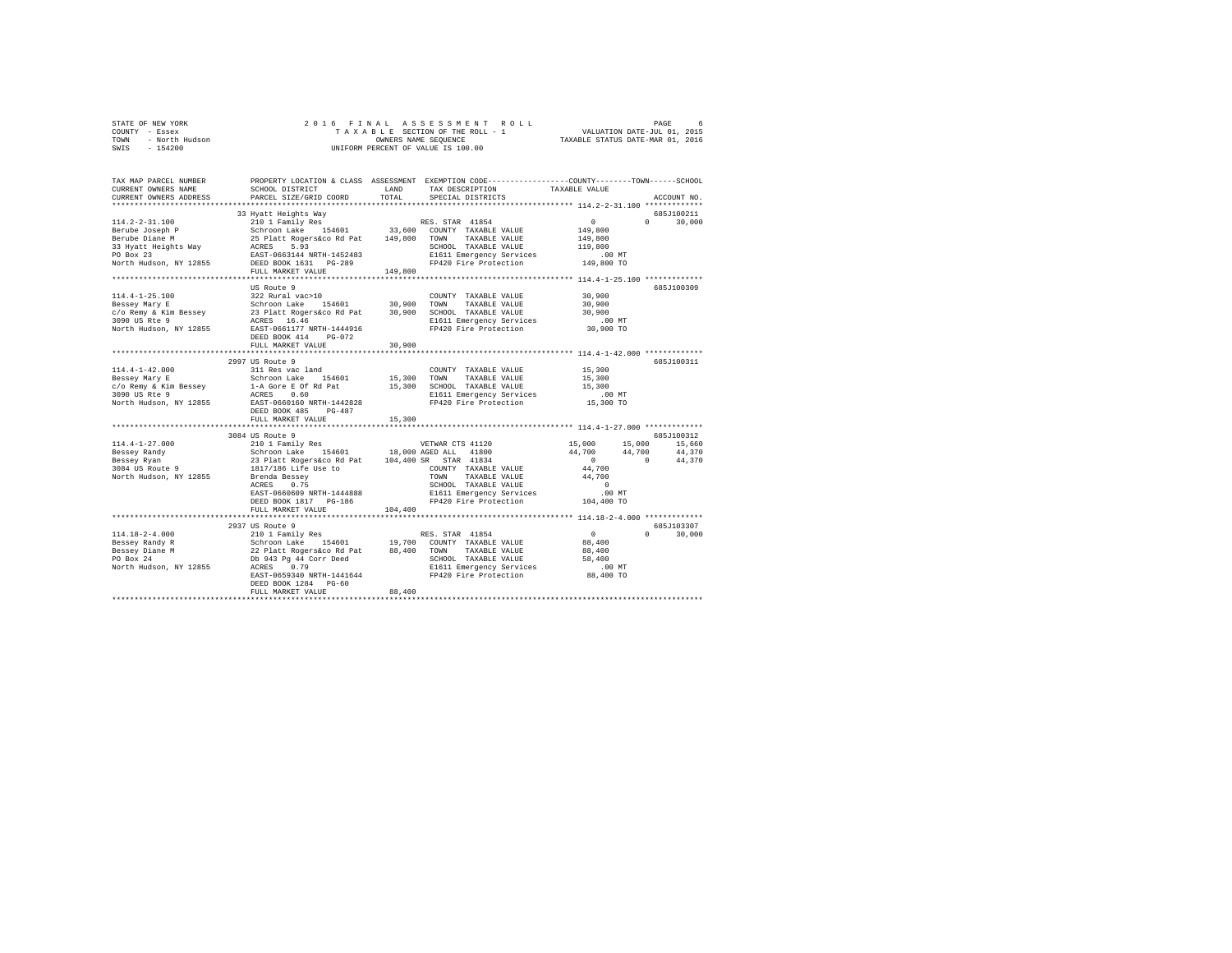| STATE OF NEW YORK |                |  |  | 2016 FINAL ASSESSMENT ROLL         |                                  | PAGE                        | $\sim$ |
|-------------------|----------------|--|--|------------------------------------|----------------------------------|-----------------------------|--------|
| COUNTY - Essex    |                |  |  | TAXABLE SECTION OF THE ROLL - 1    |                                  | VALUATION DATE-JUL 01, 2015 |        |
| TOWN              | - North Hudson |  |  | OWNERS NAME SEOUENCE               | TAXABLE STATUS DATE-MAR 01, 2016 |                             |        |
| $-154200$<br>SWIS |                |  |  | UNIFORM PERCENT OF VALUE IS 100.00 |                                  |                             |        |

| TAX MAP PARCEL NUMBER<br>CURRENT OWNERS NAME                                                                                                                                                                                               | SCHOOL DISTRICT                                                                                                                                                                                                                                            | LAND        | PROPERTY LOCATION & CLASS ASSESSMENT EXEMPTION CODE---------------COUNTY-------TOWN-----SCHOOL<br>TAX DESCRIPTION                                                                                                     | TAXABLE VALUE       |                      |
|--------------------------------------------------------------------------------------------------------------------------------------------------------------------------------------------------------------------------------------------|------------------------------------------------------------------------------------------------------------------------------------------------------------------------------------------------------------------------------------------------------------|-------------|-----------------------------------------------------------------------------------------------------------------------------------------------------------------------------------------------------------------------|---------------------|----------------------|
| CURRENT OWNERS ADDRESS                                                                                                                                                                                                                     | PARCEL SIZE/GRID COORD                                                                                                                                                                                                                                     | TOTAL       | SPECIAL DISTRICTS                                                                                                                                                                                                     |                     | ACCOUNT NO.          |
| *************************                                                                                                                                                                                                                  |                                                                                                                                                                                                                                                            |             |                                                                                                                                                                                                                       |                     |                      |
|                                                                                                                                                                                                                                            | 3083 US Route 9                                                                                                                                                                                                                                            |             |                                                                                                                                                                                                                       |                     | 685J181001           |
| $114.4 - 1 - 25.200$                                                                                                                                                                                                                       | 312 Vac w/imprv - WTRFNT                                                                                                                                                                                                                                   |             | COUNTY TAXABLE VALUE                                                                                                                                                                                                  | 53,500              |                      |
|                                                                                                                                                                                                                                            |                                                                                                                                                                                                                                                            |             |                                                                                                                                                                                                                       | 53,500              |                      |
|                                                                                                                                                                                                                                            |                                                                                                                                                                                                                                                            |             |                                                                                                                                                                                                                       | 53,500              |                      |
|                                                                                                                                                                                                                                            |                                                                                                                                                                                                                                                            |             | E1611 Emergency Services<br>FP420 Fire Protection                                                                                                                                                                     | $.00$ MT            |                      |
| Eessey Remy R<br>MacAlex Ram MacAlex (1946)<br>23 Platt Rogersco Rd Pat 53,500 SCMM TAXABLE VALUE<br>23 Platt Rogersco Rd Pat 53,500 SCHOL TAXABLE VALUE<br>2090 US Rte 9<br>2000 US REM MacAlex Strategies<br>2000 US REM MacAlex Strateg | DEED BOOK 1206    PG-194                                                                                                                                                                                                                                   |             |                                                                                                                                                                                                                       | 53,500 TO           |                      |
|                                                                                                                                                                                                                                            | FULL MARKET VALUE                                                                                                                                                                                                                                          | 53,500      |                                                                                                                                                                                                                       |                     |                      |
|                                                                                                                                                                                                                                            | 3090 US Route 9                                                                                                                                                                                                                                            |             |                                                                                                                                                                                                                       |                     | 685J100308           |
| $114.4 - 1 - 26.000$                                                                                                                                                                                                                       | 210 1 Family Res - WTRFNT                                                                                                                                                                                                                                  |             | RES. STAR 41854                                                                                                                                                                                                       | $\overline{0}$      | $0 \t 30,000$        |
| Bessey Remy R                                                                                                                                                                                                                              |                                                                                                                                                                                                                                                            |             |                                                                                                                                                                                                                       | 109,500             |                      |
| Bessey Kim M                                                                                                                                                                                                                               |                                                                                                                                                                                                                                                            |             |                                                                                                                                                                                                                       | 109,500             |                      |
|                                                                                                                                                                                                                                            |                                                                                                                                                                                                                                                            |             | SCHOOL TAXABLE VALUE                                                                                                                                                                                                  | 79,500              |                      |
| 3090 US Rte 9<br>North Hudson, NY 12855                                                                                                                                                                                                    | Extraction Lake 154601 17,600 COUNTY TAXABLE VALUE<br>23 Platt Rogers Co Rd Pat 109,500 TOWN TAXABLE VALUE<br>RCRS 0.70 SCHOOL TAXABLE VALUE<br>REST-0660640 NRTH-1445034 E1611 Emergency Services                                                         |             |                                                                                                                                                                                                                       |                     |                      |
|                                                                                                                                                                                                                                            | DEED BOOK 1219 PG-290                                                                                                                                                                                                                                      |             | E1611 Emergency Services .00 MT<br>FP420 Fire Protection .00 MT                                                                                                                                                       |                     |                      |
|                                                                                                                                                                                                                                            | FULL MARKET VALUE                                                                                                                                                                                                                                          | 109,500     |                                                                                                                                                                                                                       |                     |                      |
|                                                                                                                                                                                                                                            |                                                                                                                                                                                                                                                            |             |                                                                                                                                                                                                                       |                     |                      |
|                                                                                                                                                                                                                                            | 3066 US Route 9                                                                                                                                                                                                                                            |             |                                                                                                                                                                                                                       |                     | 685J102801           |
| $114.4 - 1 - 24.000$                                                                                                                                                                                                                       | 312 Vac w/imprv                                                                                                                                                                                                                                            |             | COUNTY TAXABLE VALUE                                                                                                                                                                                                  | 39,700              |                      |
| Bessey Ryan R                                                                                                                                                                                                                              |                                                                                                                                                                                                                                                            |             |                                                                                                                                                                                                                       | 39,700<br>39,700    |                      |
| Bessey April M                                                                                                                                                                                                                             |                                                                                                                                                                                                                                                            |             |                                                                                                                                                                                                                       |                     |                      |
| 3054 US Route 9<br>North Hudson, NY 12855                                                                                                                                                                                                  |                                                                                                                                                                                                                                                            |             | E1611 Emergency Services .00 MT<br>FP420 Fire Protection 39,700 TO                                                                                                                                                    |                     |                      |
|                                                                                                                                                                                                                                            |                                                                                                                                                                                                                                                            |             | Schroon Lake 154601 36,600 TOWN TAXABLE VALUE<br>23 Platt Rogerskoo Rd Pat 39,700 SCHOOL TAXABLE VALUE<br>23 Platt Rogerskoo Rd Pat 15,700 SCHOOL TAXABLE VALUE<br>25 RAST-0661271 NRTH-1444327 PP420 Fire Protection |                     |                      |
|                                                                                                                                                                                                                                            | DEED BOOK 1774 PG-70                                                                                                                                                                                                                                       |             |                                                                                                                                                                                                                       |                     |                      |
|                                                                                                                                                                                                                                            | FULL MARKET VALUE                                                                                                                                                                                                                                          | 39,700      |                                                                                                                                                                                                                       |                     |                      |
|                                                                                                                                                                                                                                            |                                                                                                                                                                                                                                                            |             |                                                                                                                                                                                                                       |                     |                      |
|                                                                                                                                                                                                                                            | 3054 US Route 9<br>3054 US RES. STAR 4.1824<br>210 1 Family Res<br>Schroon Lake 154601 16,700 COUNTY TAXABLE VALUE<br>23 Platt Rogers&co Rd Pat 118,400 TOWN TAXABLE VALUE<br>Life Use To R&g Wetmore 5CHOL TAXABLE VALUE<br>The Martgard SCHOOL TAXABLE V |             |                                                                                                                                                                                                                       |                     | 685J103405<br>$\cap$ |
| 114.4-1-29.000                                                                                                                                                                                                                             |                                                                                                                                                                                                                                                            |             |                                                                                                                                                                                                                       | $\sim$ 0<br>118,400 | 30,000               |
| Bessey Ryan R                                                                                                                                                                                                                              |                                                                                                                                                                                                                                                            |             |                                                                                                                                                                                                                       |                     |                      |
| Bessey April M<br>3054 US Rte 9                                                                                                                                                                                                            |                                                                                                                                                                                                                                                            |             | SCHOOL TAXABLE VALUE                                                                                                                                                                                                  | 118,400<br>88,400   |                      |
| North Hudson, NY 12855                                                                                                                                                                                                                     |                                                                                                                                                                                                                                                            |             |                                                                                                                                                                                                                       |                     |                      |
|                                                                                                                                                                                                                                            |                                                                                                                                                                                                                                                            |             | E1611 Emergency Services .00 MT<br>FP420 Fire Protection  118,400 TO                                                                                                                                                  |                     |                      |
|                                                                                                                                                                                                                                            | EAST-0660499 NRTH-1444131                                                                                                                                                                                                                                  |             |                                                                                                                                                                                                                       |                     |                      |
|                                                                                                                                                                                                                                            | DEED BOOK 1042 PG-139                                                                                                                                                                                                                                      |             |                                                                                                                                                                                                                       |                     |                      |
|                                                                                                                                                                                                                                            | FULL MARKET VALUE                                                                                                                                                                                                                                          | 118,400     |                                                                                                                                                                                                                       |                     |                      |
|                                                                                                                                                                                                                                            |                                                                                                                                                                                                                                                            |             |                                                                                                                                                                                                                       |                     |                      |
|                                                                                                                                                                                                                                            | US Route 9                                                                                                                                                                                                                                                 |             |                                                                                                                                                                                                                       |                     | 685J198005           |
|                                                                                                                                                                                                                                            |                                                                                                                                                                                                                                                            |             | COUNTY TAXABLE VALUE                                                                                                                                                                                                  | 71,900              |                      |
|                                                                                                                                                                                                                                            |                                                                                                                                                                                                                                                            | 71,900 TOWN | TAXABLE VALUE                                                                                                                                                                                                         | 71,900              |                      |
|                                                                                                                                                                                                                                            |                                                                                                                                                                                                                                                            |             | 71,900 SCHOOL TAXABLE VALUE                                                                                                                                                                                           | 71,900              |                      |
|                                                                                                                                                                                                                                            |                                                                                                                                                                                                                                                            |             | SCHOOL TAXABLE VALUE<br>E1611 Emergency Services                                                                                                                                                                      | $.00$ MT            |                      |
|                                                                                                                                                                                                                                            |                                                                                                                                                                                                                                                            |             | FP420 Fire Protection                                                                                                                                                                                                 | 71,900 TO           |                      |
|                                                                                                                                                                                                                                            |                                                                                                                                                                                                                                                            |             |                                                                                                                                                                                                                       |                     |                      |
|                                                                                                                                                                                                                                            | FULL MARKET VALUE                                                                                                                                                                                                                                          | 71,900      |                                                                                                                                                                                                                       |                     |                      |
|                                                                                                                                                                                                                                            |                                                                                                                                                                                                                                                            |             |                                                                                                                                                                                                                       |                     |                      |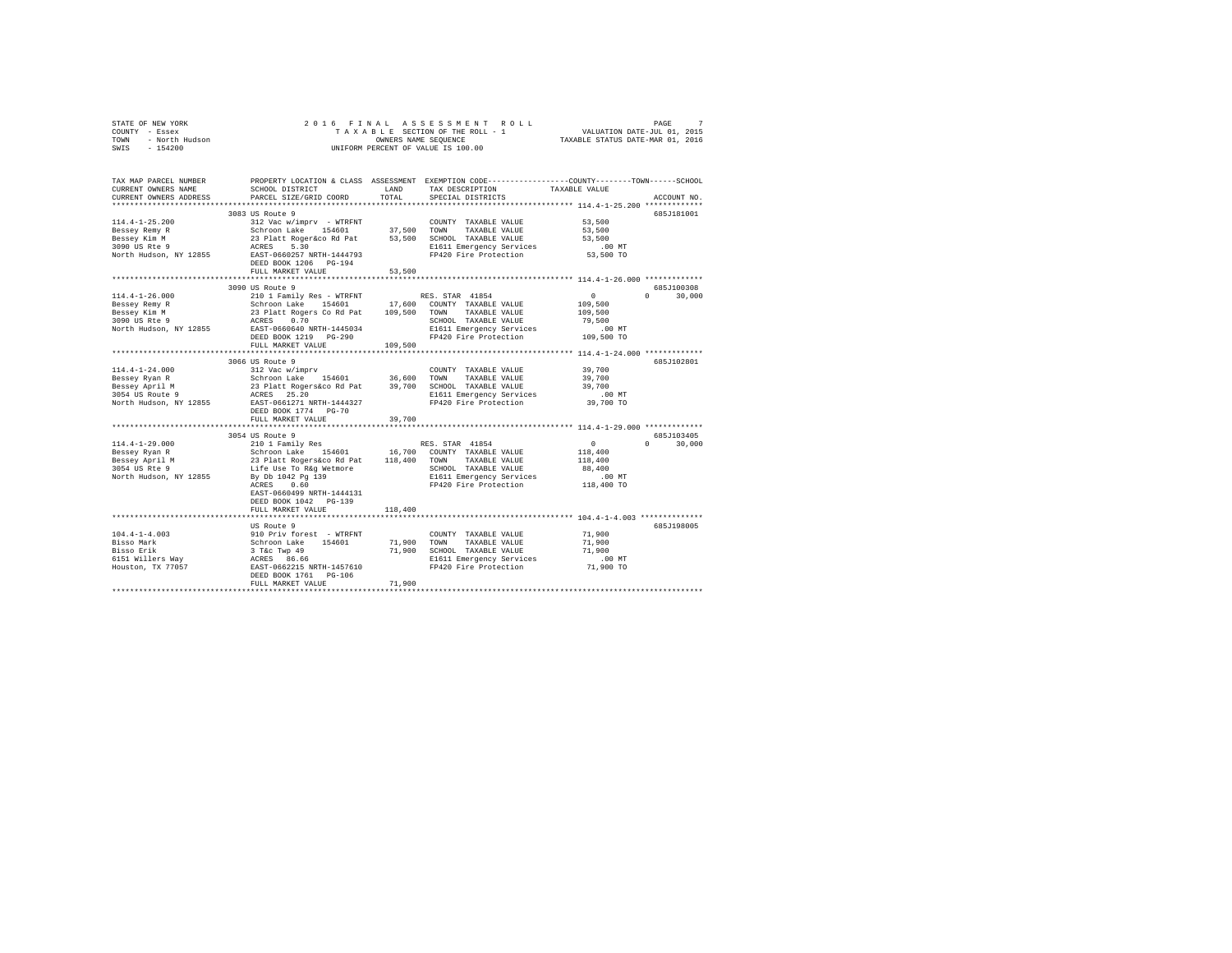| STATE OF NEW YORK<br>COUNTY - Essex           | ASSESSMENT ROLL<br>8<br>2016 FINAL<br>PAGE<br>VALUATION DATE-JUL 01, 2015<br>TAXABLE SECTION OF THE ROLL - 1 |               |                                                                                                |                                                              |             |
|-----------------------------------------------|--------------------------------------------------------------------------------------------------------------|---------------|------------------------------------------------------------------------------------------------|--------------------------------------------------------------|-------------|
| - North Hudson<br>TOWN                        | TAXABLE STATUS DATE-MAR 01, 2016<br>OWNERS NAME SEQUENCE                                                     |               |                                                                                                |                                                              |             |
| SWIS<br>$-154200$                             |                                                                                                              |               | UNIFORM PERCENT OF VALUE IS 100.00                                                             |                                                              |             |
|                                               |                                                                                                              |               |                                                                                                |                                                              |             |
| TAX MAP PARCEL NUMBER                         |                                                                                                              |               | PROPERTY LOCATION & CLASS ASSESSMENT EXEMPTION CODE---------------COUNTY-------TOWN-----SCHOOL |                                                              |             |
| CURRENT OWNERS NAME<br>CURRENT OWNERS ADDRESS | SCHOOL DISTRICT<br>PARCEL SIZE/GRID COORD                                                                    | LAND<br>TOTAL | TAX DESCRIPTION<br>SPECIAL DISTRICTS                                                           | TAXABLE VALUE                                                | ACCOUNT NO. |
|                                               |                                                                                                              |               |                                                                                                |                                                              |             |
|                                               | 3523 US Route 9                                                                                              |               |                                                                                                |                                                              | 685J101610  |
| $114.2 - 1 - 1.100$                           | 240 Rural res<br>- WTRFNT                                                                                    |               | COUNTY TAXABLE VALUE                                                                           | 326,600                                                      |             |
| Bisso Mark                                    |                                                                                                              |               | TOWN<br>TAXABLE VALUE                                                                          | 326,600                                                      |             |
| Bisso Erik                                    | Schroon Lake 154601 182,700<br>26 Platt Rogers&co Rd Pat 326,600                                             |               | SCHOOL TAXABLE VALUE                                                                           | 326,600                                                      |             |
| 6151 Willers Way                              | ACRES 172.22                                                                                                 |               | E1611 Emergency Services                                                                       | .00MT                                                        |             |
| Houston, TX 77057                             | EAST-0661551 NRTH-1454607                                                                                    |               | FP420 Fire Protection                                                                          | 326,600 TO                                                   |             |
|                                               | DEED BOOK 1644 PG-263                                                                                        |               |                                                                                                |                                                              |             |
|                                               | FULL MARKET VALUE                                                                                            | 326,600       |                                                                                                |                                                              |             |
|                                               |                                                                                                              | ************* |                                                                                                | ******************************* 105.-1-20.200 ************** |             |
|                                               | 28 Old Campsite Rd                                                                                           |               |                                                                                                |                                                              | 685J191002  |
| $105. - 1 - 20.200$                           | 312 Vac w/imprv                                                                                              |               | COUNTY TAXABLE VALUE                                                                           | 75,000                                                       |             |
| Boggs Catherine R                             | Schroon Lake 154601                                                                                          | 68,600        | TOWN<br>TAXABLE VALUE                                                                          | 75,000                                                       |             |
| Lupe David J                                  | 179 Paradox Tract                                                                                            | 75,000        | SCHOOL TAXABLE VALUE                                                                           | 75,000                                                       |             |
| 431 Broadway Greenlawn                        | ACRES 25.90                                                                                                  |               | E1611 Emergency Services                                                                       | $.00$ MT                                                     |             |
| Huntington, NY 11743                          | EAST-0669579 NRTH-1462505                                                                                    |               | FP420 Fire Protection                                                                          | 75,000 TO                                                    |             |
|                                               | DEED BOOK 966<br>$PG-084$                                                                                    |               |                                                                                                |                                                              |             |
|                                               | FULL MARKET VALUE                                                                                            | 75,000        |                                                                                                |                                                              |             |
|                                               |                                                                                                              |               |                                                                                                |                                                              |             |
|                                               | 1827 Blue Ridge Rd                                                                                           |               |                                                                                                |                                                              | 685J103404  |
| $123. - 2 - 3.000$                            | 260 Seasonal res                                                                                             |               | COUNTY TAXABLE VALUE                                                                           | 53,600                                                       |             |
| Bornhorst Carl E                              | Schroon Lake 154601                                                                                          | 20,300        | TAXABLE VALUE<br>TOWN                                                                          | 53,600                                                       |             |
| 49 Sesame St                                  | 14 T&c Twp 30                                                                                                | 53,600        | SCHOOL TAXABLE VALUE                                                                           | 53,600                                                       |             |
| PO Box 77                                     | 2ac                                                                                                          |               | E1611 Emergency Services                                                                       | $.00$ MT                                                     |             |
| Old Chatham, NY 12136                         | ACRES 3.23                                                                                                   |               | FP420 Fire Protection                                                                          | 53,600 TO                                                    |             |
|                                               | EAST-0606477 NRTH-1439440                                                                                    |               |                                                                                                |                                                              |             |
|                                               | DEED BOOK 1592 PG-267                                                                                        |               |                                                                                                |                                                              |             |
|                                               | FULL MARKET VALUE                                                                                            | 53,600        |                                                                                                |                                                              |             |
|                                               |                                                                                                              |               |                                                                                                |                                                              |             |
|                                               | 1827 Blue Ridge Rd                                                                                           |               |                                                                                                |                                                              | 685J103402  |
| $123. - 2 - 4.000$                            | 314 Rural vac<10                                                                                             |               | COUNTY TAXABLE VALUE                                                                           | 1,200                                                        |             |
| Bornhorst Carl E                              | 154601<br>Schroon Lake                                                                                       | 1,200         | TAXABLE VALUE<br>TOWN                                                                          | 1,200                                                        |             |
| 49 Sesame St<br>PO Box 77                     | 14 Totn&crossfield Twp 30<br>ACRES 1.00                                                                      | 1,200         | SCHOOL TAXABLE VALUE                                                                           | 1,200                                                        |             |
| Old Chatham, NY 12136                         | EAST-0606535 NRTH-1439274                                                                                    |               | E1611 Emergency Services<br>FP420 Fire Protection                                              | .00 MT<br>1,200 TO                                           |             |
|                                               | DEED BOOK 1592 PG-267                                                                                        |               |                                                                                                |                                                              |             |
|                                               | FULL MARKET VALUE                                                                                            | 1,200         |                                                                                                |                                                              |             |
|                                               |                                                                                                              |               | ************************************ 114.18-2-3.000 *************                              |                                                              |             |
|                                               | 2941 US Route 9                                                                                              |               |                                                                                                |                                                              | 685J103314  |
| $114.18 - 2 - 3.000$                          | 210 1 Family Res                                                                                             |               | COUNTY TAXABLE VALUE                                                                           | 97,500                                                       |             |
| Bowers Stephen F                              | 154601 29,400<br>Schroon Lake                                                                                |               | TOWN<br>TAXABLE VALUE                                                                          | 97.500                                                       |             |
| Bowers Edna M                                 | 22 Platt Rogers&co Rd Pat 97,500                                                                             |               | SCHOOL TAXABLE VALUE                                                                           | 97.500                                                       |             |
| 386 Loch Muller Rd                            | ACRES 1.30                                                                                                   |               | E1611 Emergency Services                                                                       | $.00$ MT                                                     |             |
| Olmstedville, NY 12857                        | EAST-0659486 NRTH-1441738                                                                                    |               | FP420 Fire Protection                                                                          | 97,500 TO                                                    |             |
|                                               | DEED BOOK 1710 PG-158                                                                                        |               |                                                                                                |                                                              |             |
|                                               | FULL MARKET VALUE                                                                                            | 97.500        |                                                                                                |                                                              |             |
|                                               |                                                                                                              |               |                                                                                                |                                                              |             |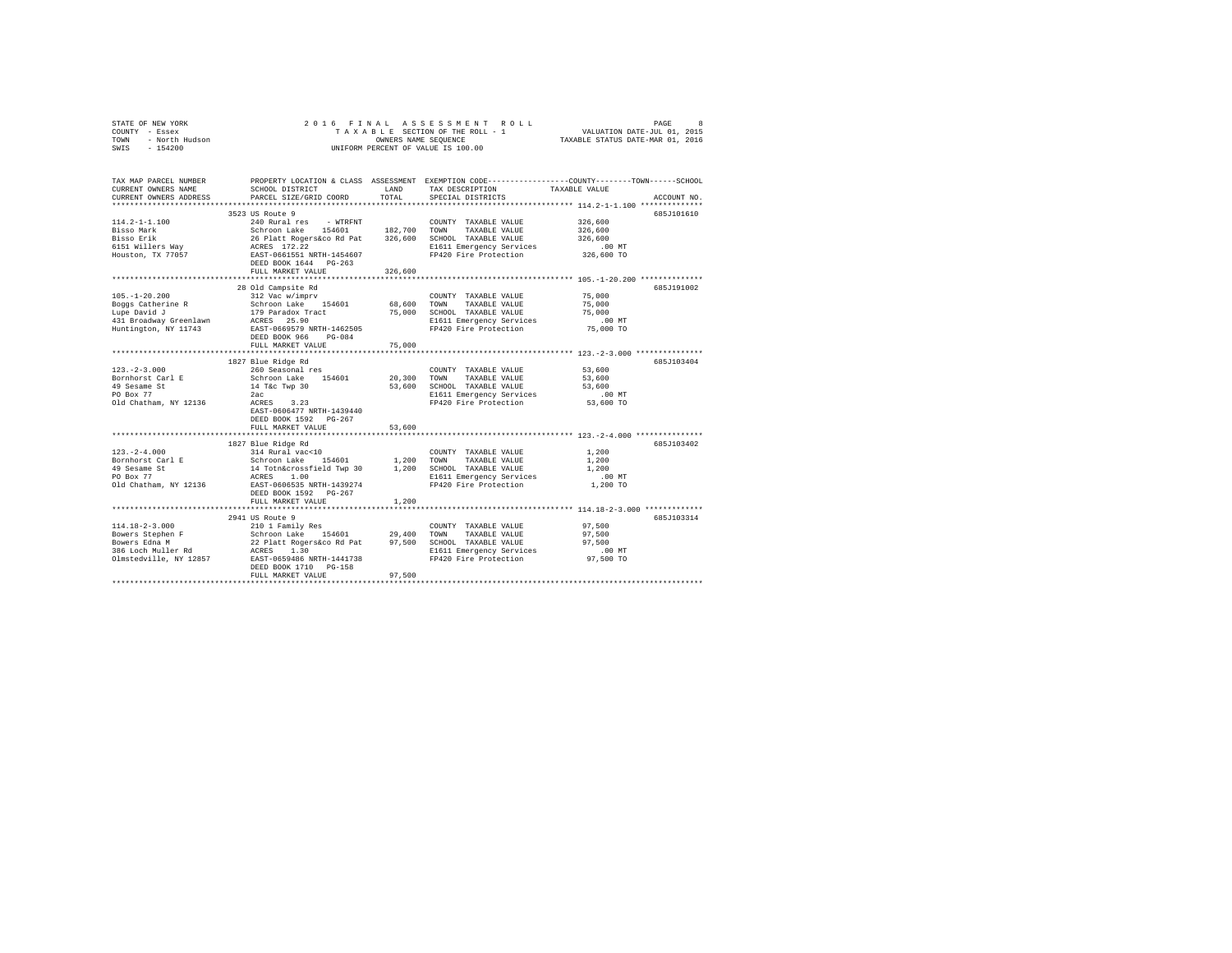| STATE OF NEW YORK<br>COUNTY - Essex<br>TOWN - North Hudson<br>SWIS - 154200 |                                                                                                                                               |               | 2016 FINAL ASSESSMENT ROLL<br>UNIFORM PERCENT OF VALUE IS 100.00 |                       | PAGE               |
|-----------------------------------------------------------------------------|-----------------------------------------------------------------------------------------------------------------------------------------------|---------------|------------------------------------------------------------------|-----------------------|--------------------|
| TAX MAP PARCEL NUMBER<br>CURRENT OWNERS NAME<br>CURRENT OWNERS ADDRESS      | PROPERTY LOCATION & CLASS ASSESSMENT EXEMPTION CODE----------------COUNTY-------TOWN------SCHOOL<br>SCHOOL DISTRICT<br>PARCEL SIZE/GRID COORD | LAND<br>TOTAL | TAX DESCRIPTION TAXABLE VALUE<br>SPECIAL DISTRICTS               |                       | ACCOUNT NO.        |
|                                                                             |                                                                                                                                               |               |                                                                  |                       |                    |
|                                                                             | 5148 US Route 9                                                                                                                               |               |                                                                  |                       | 685J103104         |
| $85.3 - 1 - 8.000$                                                          | 260 Seasonal res                                                                                                                              | 108,300 TOWN  | COUNTY TAXABLE VALUE                                             | 219,700<br>219,700    |                    |
|                                                                             |                                                                                                                                               |               | TAXABLE VALUE<br>219,700 SCHOOL TAXABLE VALUE                    | 219,700               |                    |
|                                                                             |                                                                                                                                               |               | E1612 Emergency Services<br>FP420 Fire Protection                |                       |                    |
|                                                                             |                                                                                                                                               |               |                                                                  | 00 MT.<br>219,700 TO  |                    |
|                                                                             | EAST-0672636 NRTH-1490130<br>DEED BOOK 1610 PG-39                                                                                             |               |                                                                  |                       |                    |
|                                                                             | FULL MARKET VALUE                                                                                                                             | 219,700       |                                                                  |                       |                    |
|                                                                             | ***************************                                                                                                                   |               |                                                                  |                       |                    |
|                                                                             | 25 Hyatt Heights Way                                                                                                                          |               |                                                                  |                       | 685Z007001         |
| 114.2-2-28.000                                                              | 240 Rural res                                                                                                                                 |               | RES. STAR 41854                                                  | $\sim$ 0              | 30,000<br>$\Omega$ |
| Braunius Abby K                                                             |                                                                                                                                               |               |                                                                  | 218,500               |                    |
| Braunius Matthew J<br>PO Box 93                                             |                                                                                                                                               |               |                                                                  | 218,500               |                    |
|                                                                             |                                                                                                                                               |               |                                                                  | 188,500               |                    |
| North Hudson, NY 12855                                                      |                                                                                                                                               |               |                                                                  | .00 MT.<br>218,500 TO |                    |
|                                                                             |                                                                                                                                               |               |                                                                  |                       |                    |
|                                                                             | FULL MARKET VALUE                                                                                                                             | 218,500       |                                                                  |                       |                    |
|                                                                             |                                                                                                                                               |               |                                                                  |                       |                    |
|                                                                             | 64 Walker Way                                                                                                                                 |               |                                                                  |                       | 685J179003         |
| $104.4 - 1 - 89.200$                                                        | 260 Seasonal res                                                                                                                              |               | COUNTY TAXABLE VALUE                                             | 55,000                |                    |
|                                                                             |                                                                                                                                               |               |                                                                  | 55,000                |                    |
| Bridge Stephen<br>Bridge Robert<br>2324 Jersey St                           |                                                                                                                                               |               |                                                                  | 55,000                |                    |
|                                                                             |                                                                                                                                               |               |                                                                  | $.00$ MT              |                    |
| Essex, NY 12936                                                             |                                                                                                                                               |               |                                                                  | 55,000 TO             |                    |
|                                                                             | DEED BOOK 992 PG-328                                                                                                                          |               |                                                                  |                       |                    |
|                                                                             | FULL MARKET VALUE                                                                                                                             | 55,000        |                                                                  |                       |                    |
|                                                                             |                                                                                                                                               |               |                                                                  |                       |                    |
|                                                                             | 4213 US Route 9                                                                                                                               |               |                                                                  |                       | 685J100402         |
| $104.2 - 1 - 8.002$                                                         | 260 Seasonal res - WTRFNT                                                                                                                     |               | COUNTY TAXABLE VALUE                                             | 171,100               |                    |
|                                                                             | Schroon Lake 154601 136,500 TOWN<br>4 T&c Twp 49 171,100 SCHOC<br>ACRES 125.90 B1611                                                          |               | TAXABLE VALUE                                                    | 171,100<br>171,100    |                    |
|                                                                             |                                                                                                                                               |               | 171,100 SCHOOL TAXABLE VALUE                                     | .00 MT                |                    |
|                                                                             | EAST-0669861 NRTH-1470631                                                                                                                     |               | E1611 Emergency Services<br>FP420 Fire Protection                | 171,100 TO            |                    |
|                                                                             | DEED BOOK 1056 PG-202                                                                                                                         |               |                                                                  |                       |                    |
|                                                                             | FULL MARKET VALUE                                                                                                                             | 171,100       |                                                                  |                       |                    |
|                                                                             |                                                                                                                                               |               |                                                                  |                       |                    |
|                                                                             | Blue Ridge Rd                                                                                                                                 |               |                                                                  |                       | 685J100603         |
|                                                                             |                                                                                                                                               |               | COUNTY TAXABLE VALUE                                             | 1,300                 |                    |
|                                                                             |                                                                                                                                               | 1,300 TOWN    | TAXABLE VALUE                                                    | 1,300                 |                    |
|                                                                             |                                                                                                                                               |               | 1,300 SCHOOL TAXABLE VALUE                                       | 1,300                 |                    |
|                                                                             |                                                                                                                                               |               | E1611 Emergency Services<br>FP420 Fire Protection                | .00 MT.<br>1,300 TO   |                    |
|                                                                             |                                                                                                                                               |               |                                                                  |                       |                    |
|                                                                             | DEED BOOK 1800 PG-243                                                                                                                         |               |                                                                  |                       |                    |
|                                                                             | FULL MARKET VALUE                                                                                                                             | 1,300         |                                                                  |                       |                    |
|                                                                             |                                                                                                                                               |               |                                                                  |                       |                    |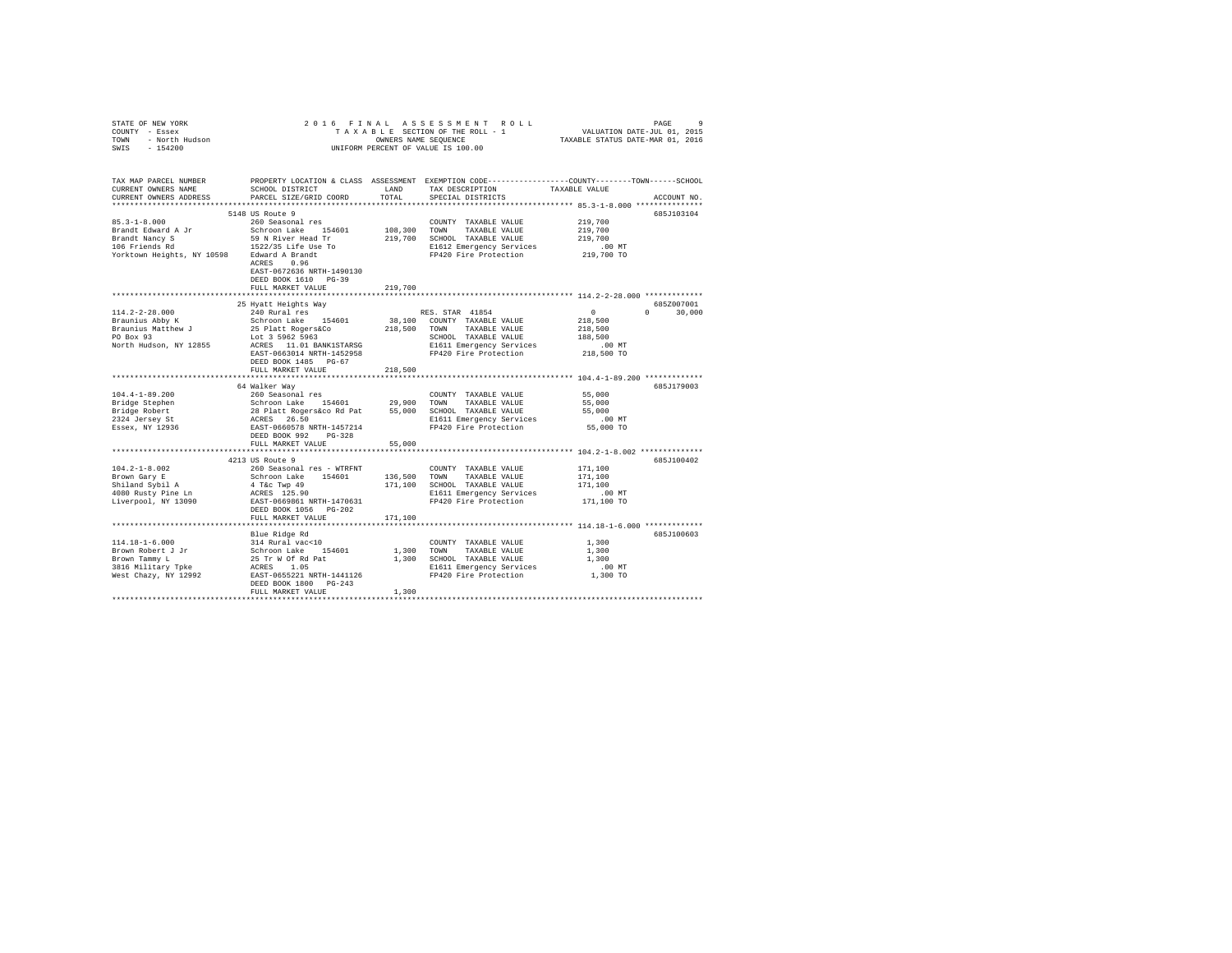| STATE OF NEW YORK<br>COUNTY - Essex<br>TOWN - North Hudson<br>SWIS - 154200                                                                                                                               |                                                                                                                                                                                                                               |               | 2016 FINAL ASSESSMENT ROLL<br>TAXABLE SECTION OF THE ROLL - 1<br>OWNERS NAME SEQUENCE<br>UNIFORM PERCENT OF VALUE IS 100.00 | 10<br>PAGE<br>VALUATION DATE-JUL 01, 2015<br>TAXABLE STATUS DATE-MAR 01, 2016                                                   |  |
|-----------------------------------------------------------------------------------------------------------------------------------------------------------------------------------------------------------|-------------------------------------------------------------------------------------------------------------------------------------------------------------------------------------------------------------------------------|---------------|-----------------------------------------------------------------------------------------------------------------------------|---------------------------------------------------------------------------------------------------------------------------------|--|
| TAX MAP PARCEL NUMBER<br>CURRENT OWNERS NAME<br>CURRENT OWNERS ADDRESS                                                                                                                                    | SCHOOL DISTRICT<br>PARCEL SIZE/GRID COORD                                                                                                                                                                                     | LAND<br>TOTAL | TAX DESCRIPTION<br>SPECIAL DISTRICTS                                                                                        | PROPERTY LOCATION & CLASS ASSESSMENT EXEMPTION CODE---------------COUNTY-------TOWN------SCHOOL<br>TAXABLE VALUE<br>ACCOUNT NO. |  |
| **********************                                                                                                                                                                                    |                                                                                                                                                                                                                               |               |                                                                                                                             |                                                                                                                                 |  |
|                                                                                                                                                                                                           | 3883 Blue Ridge Rd                                                                                                                                                                                                            |               |                                                                                                                             | 685J100602                                                                                                                      |  |
| 114.18-1-15.000                                                                                                                                                                                           | 210 1 Family Res                                                                                                                                                                                                              |               | COUNTY TAXABLE VALUE                                                                                                        | 158,900                                                                                                                         |  |
| Brown Robert J Jr                                                                                                                                                                                         | Schroon Lake 154601                                                                                                                                                                                                           | 14,900 TOWN   | TAXABLE VALUE                                                                                                               | 158,900                                                                                                                         |  |
| Brown Tammy L                                                                                                                                                                                             | 25 Tr W Of Rd Pat<br>ACRES 0.40                                                                                                                                                                                               |               | 158,900 SCHOOL TAXABLE VALUE                                                                                                | 158,900                                                                                                                         |  |
| 3816 Military Tpke<br>West Chazy, NY 12992                                                                                                                                                                | EAST-0655085 NRTH-1440964                                                                                                                                                                                                     |               | E1611 Emergency Services<br>FP420 Fire Protection                                                                           | $.00$ MT<br>158,900 TO                                                                                                          |  |
|                                                                                                                                                                                                           | DEED BOOK 1800 PG-243                                                                                                                                                                                                         |               |                                                                                                                             |                                                                                                                                 |  |
|                                                                                                                                                                                                           | FULL MARKET VALUE                                                                                                                                                                                                             | 158,900       |                                                                                                                             |                                                                                                                                 |  |
|                                                                                                                                                                                                           |                                                                                                                                                                                                                               |               |                                                                                                                             |                                                                                                                                 |  |
|                                                                                                                                                                                                           | 2580 Blue Ridge Rd                                                                                                                                                                                                            |               |                                                                                                                             | 685J100215                                                                                                                      |  |
| $113.3 - 2 - 1.000$                                                                                                                                                                                       | 210 1 Family Res                                                                                                                                                                                                              |               | COUNTY TAXABLE VALUE                                                                                                        | 82,000                                                                                                                          |  |
| Brown Wendy                                                                                                                                                                                               | Schroon Lake 154601                                                                                                                                                                                                           |               | 32,100 TOWN TAXABLE VALUE                                                                                                   | 82,000                                                                                                                          |  |
| $\verb Earlsdale  @ 7 Toth\&crossfield\; \verb Twp 44  82,000 \; SCHOOL \; \verb TAXABLE VALUE \\ \verb Chance Inn by Cupan File  1277/104 Life \; \verb Estate To  11501 \; \verb Emergency Services \\$ |                                                                                                                                                                                                                               |               |                                                                                                                             | 82,000                                                                                                                          |  |
|                                                                                                                                                                                                           |                                                                                                                                                                                                                               |               |                                                                                                                             | $.00$ MT                                                                                                                        |  |
| Scotland, KY1550J                                                                                                                                                                                         | Melvin Brown                                                                                                                                                                                                                  |               | FP420 Fire Protection                                                                                                       | 82,000 TO                                                                                                                       |  |
|                                                                                                                                                                                                           | $ACRES$ 4.30<br>EAST-0624821 NRTH-1441161                                                                                                                                                                                     |               |                                                                                                                             |                                                                                                                                 |  |
|                                                                                                                                                                                                           | DEED BOOK 1459 PG-185                                                                                                                                                                                                         |               |                                                                                                                             |                                                                                                                                 |  |
|                                                                                                                                                                                                           | FULL MARKET VALUE                                                                                                                                                                                                             | 82,000        |                                                                                                                             |                                                                                                                                 |  |
|                                                                                                                                                                                                           |                                                                                                                                                                                                                               |               |                                                                                                                             |                                                                                                                                 |  |
|                                                                                                                                                                                                           | 49 Greenough Rd                                                                                                                                                                                                               |               |                                                                                                                             | 685J102703                                                                                                                      |  |
| $104.2 - 1 - 14.000$                                                                                                                                                                                      | 210 1 Family Res                                                                                                                                                                                                              |               | COUNTY TAXABLE VALUE                                                                                                        | 118,600                                                                                                                         |  |
| Brozzetti Palma J                                                                                                                                                                                         | Schroon Lake 154601                                                                                                                                                                                                           |               | 50,600 TOWN TAXABLE VALUE                                                                                                   | 118,600                                                                                                                         |  |
| 49 Greenough Rd                                                                                                                                                                                           | 4 Totn&crossfield Twp 49 118,600 SCHOOL TAXABLE VALUE                                                                                                                                                                         |               |                                                                                                                             | 118,600                                                                                                                         |  |
| North Hudson, NY 12855                                                                                                                                                                                    | ACRES 2.20 BANK WFARGO                                                                                                                                                                                                        |               | E1611 Emergency Services                                                                                                    | $.00$ MT                                                                                                                        |  |
|                                                                                                                                                                                                           | EAST-0669827 NRTH-1464977                                                                                                                                                                                                     |               | FP420 Fire Protection                                                                                                       | 118,600 TO                                                                                                                      |  |
|                                                                                                                                                                                                           | DEED BOOK 1738 PG-67                                                                                                                                                                                                          |               |                                                                                                                             |                                                                                                                                 |  |
|                                                                                                                                                                                                           | FULL MARKET VALUE                                                                                                                                                                                                             | 118,600       |                                                                                                                             |                                                                                                                                 |  |
|                                                                                                                                                                                                           | 7 Pepper Hollow Rd                                                                                                                                                                                                            |               |                                                                                                                             | 685J100409                                                                                                                      |  |
| $104.4 - 1 - 34.000$                                                                                                                                                                                      | 260 Seasonal res - WTRFNT                                                                                                                                                                                                     |               | COUNTY TAXABLE VALUE                                                                                                        | 70,000                                                                                                                          |  |
| Calcutti Patrick E                                                                                                                                                                                        |                                                                                                                                                                                                                               |               |                                                                                                                             | 70,000                                                                                                                          |  |
|                                                                                                                                                                                                           | Schroon Lake 154601 49,500 TOWN TAXABLE VALUE<br>31 Platt Rogers&co Rd Pat 70,000 SCHOOL TAXABLE VALUE                                                                                                                        |               |                                                                                                                             | 70,000                                                                                                                          |  |
| Calcutti Estelle<br>221 Grand St                                                                                                                                                                          | ACRES 1.50                                                                                                                                                                                                                    |               | E1611 Emergency Services                                                                                                    | $.00$ MT                                                                                                                        |  |
| Croton-on-Hudson, NY 10520 EAST-0667446 NRTH-1462532                                                                                                                                                      |                                                                                                                                                                                                                               |               | FP420 Fire Protection                                                                                                       | 70,000 TO                                                                                                                       |  |
|                                                                                                                                                                                                           | DEED BOOK 1622 PG-24                                                                                                                                                                                                          |               |                                                                                                                             |                                                                                                                                 |  |
|                                                                                                                                                                                                           | FULL MARKET VALUE                                                                                                                                                                                                             | 70,000        |                                                                                                                             |                                                                                                                                 |  |
|                                                                                                                                                                                                           |                                                                                                                                                                                                                               |               |                                                                                                                             |                                                                                                                                 |  |
|                                                                                                                                                                                                           | 3193 US Route 9                                                                                                                                                                                                               |               |                                                                                                                             | 685Z000005                                                                                                                      |  |
| $114.2 - 2 - 20.000$                                                                                                                                                                                      | 31930 NO AUGUST 21930 NORTH COUNTY TAXABLE VALUE 310 1 Family Res - WTRFNT 56,800 TOWN TAXABLE VALUE 3210 1 Path 21 AUGUST 3120 101 105,600 SCHOOL TAXABLE VALUE 31 PART 31 AUGUST 21 AUGUST 21 AUGUST 21 AUGUST 21 AUGUST 21 |               |                                                                                                                             | 165,600                                                                                                                         |  |
| Campbell Richard R                                                                                                                                                                                        |                                                                                                                                                                                                                               |               |                                                                                                                             | 165,600                                                                                                                         |  |
| 8 Glenmont Ct                                                                                                                                                                                             |                                                                                                                                                                                                                               |               |                                                                                                                             | 165,600                                                                                                                         |  |
| PO Box 453<br>Glenmont, NY 12077                                                                                                                                                                          | ACRES 8.72<br>EAST-0660878 NRTH-1447489                                                                                                                                                                                       |               | E1611 Emergency Services<br>FP420 Fire Protection                                                                           | $.00$ MT<br>165,600 TO                                                                                                          |  |
|                                                                                                                                                                                                           | DEED BOOK 1263 PG-170                                                                                                                                                                                                         |               |                                                                                                                             |                                                                                                                                 |  |
|                                                                                                                                                                                                           | FULL MARKET VALUE                                                                                                                                                                                                             | 165,600       |                                                                                                                             |                                                                                                                                 |  |
|                                                                                                                                                                                                           |                                                                                                                                                                                                                               |               |                                                                                                                             |                                                                                                                                 |  |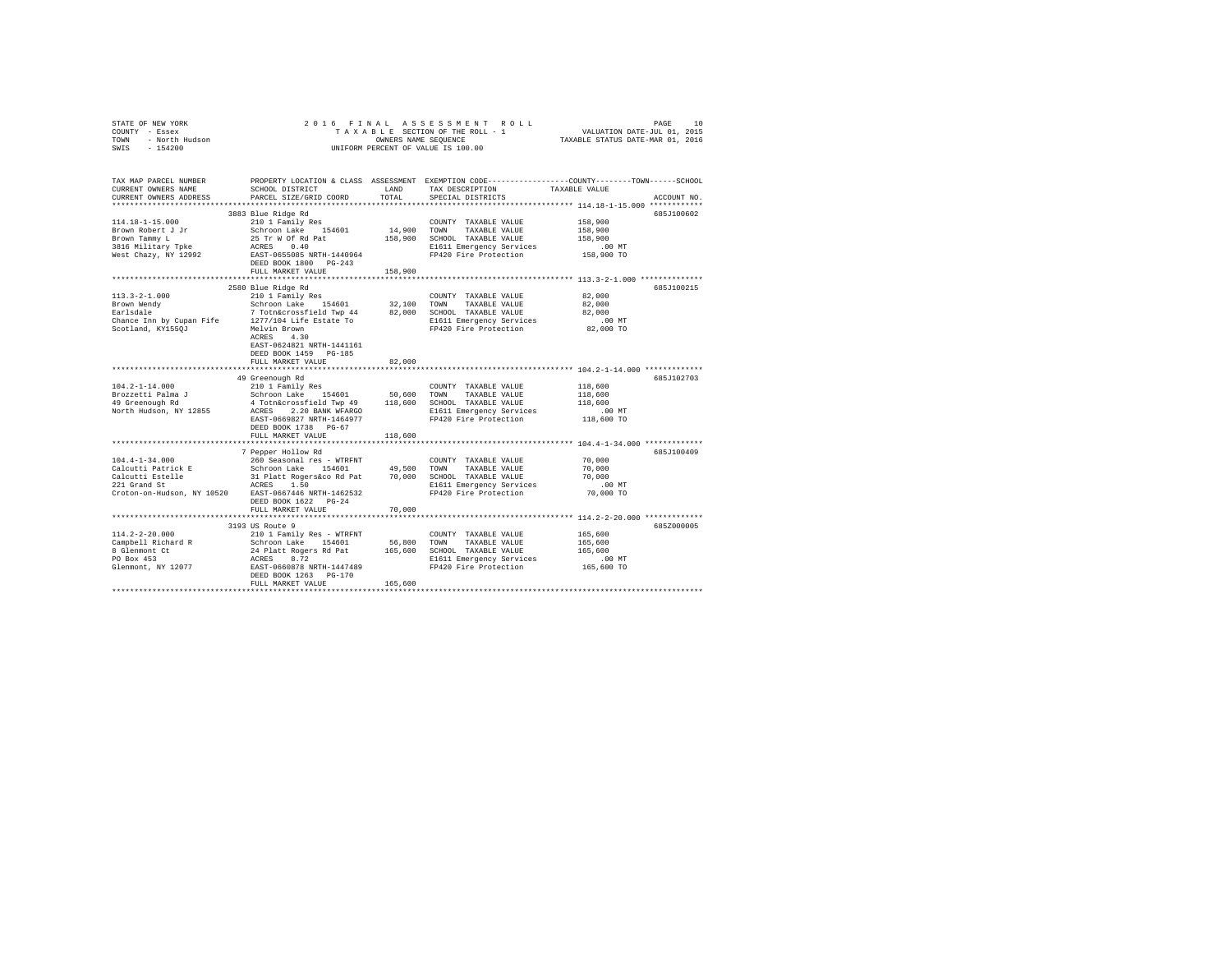| STATE OF NEW YORK<br>COUNTY - Essex<br>TOWN<br>- North Hudson<br>SWIS<br>$-154200$ |                                                                                                                                               | OWNERS NAME SEOUENCE | 2016 FINAL ASSESSMENT ROLL<br>TAXABLE SECTION OF THE ROLL - 1<br>UNIFORM PERCENT OF VALUE IS 100.00 | VALUATION DATE-JUL 01, 2015<br>TAXABLE STATUS DATE-MAR 01, 2016 | PAGE<br>11  |
|------------------------------------------------------------------------------------|-----------------------------------------------------------------------------------------------------------------------------------------------|----------------------|-----------------------------------------------------------------------------------------------------|-----------------------------------------------------------------|-------------|
| TAX MAP PARCEL NUMBER<br>CURRENT OWNERS NAME<br>CURRENT OWNERS ADDRESS             | PROPERTY LOCATION & CLASS ASSESSMENT EXEMPTION CODE----------------COUNTY-------TOWN------SCHOOL<br>SCHOOL DISTRICT<br>PARCEL SIZE/GRID COORD | LAND<br>TOTAL        | TAX DESCRIPTION<br>SPECIAL DISTRICTS                                                                | TAXABLE VALUE                                                   | ACCOUNT NO. |
|                                                                                    |                                                                                                                                               |                      |                                                                                                     |                                                                 |             |
|                                                                                    | 30 Alsatia Dr                                                                                                                                 |                      |                                                                                                     |                                                                 | 685Z010007  |
| $104.4 - 3 - 4.100$                                                                | 271 Mfg housings                                                                                                                              |                      | COUNTY TAXABLE VALUE                                                                                | 60,300                                                          |             |
| Carey Norman                                                                       | Schroon Lake 154601                                                                                                                           |                      | 53,300 TOWN<br>TAXABLE VALUE                                                                        | 60,300                                                          |             |
| Carey Marlene                                                                      | 29 Platt Rogers&co Rd Pat                                                                                                                     |                      | 60,300 SCHOOL TAXABLE VALUE                                                                         | 60,300                                                          |             |
| 7 Lape Rd                                                                          | Pt Lot 4 Kenakwar Subd                                                                                                                        |                      | E1611 Emergency Services                                                                            | $.00$ MT                                                        |             |
| Waterford, NY 12188                                                                | ACRES 5.06                                                                                                                                    |                      | FP420 Fire Protection                                                                               | 60,300 TO                                                       |             |
|                                                                                    | EAST-0664379 NRTH-1458876<br>DEED BOOK 1605 PG-160                                                                                            |                      |                                                                                                     |                                                                 |             |
|                                                                                    | FULL MARKET VALUE                                                                                                                             | 60,300               |                                                                                                     |                                                                 |             |
|                                                                                    | **************************                                                                                                                    |                      | ******************************* 104.4-3-4.200 **************                                        |                                                                 |             |
|                                                                                    | Kenakwar Ln                                                                                                                                   |                      |                                                                                                     |                                                                 | 685Z010008  |
| $104.4 - 3 - 4.200$                                                                | 314 Rural vac<10                                                                                                                              |                      | COUNTY TAXABLE VALUE                                                                                | 700                                                             |             |
| Carey Norman                                                                       | Schroon Lake 154601                                                                                                                           |                      | 700 TOWN<br>TAXABLE VALUE                                                                           | 700                                                             |             |
| Carey Marlene                                                                      | 29 Platt Rogers&co Rd Pat                                                                                                                     |                      | 700 SCHOOL TAXABLE VALUE                                                                            | 700                                                             |             |
| 7 Lape Rd                                                                          | Pt Lot 4 Kenakwar Subd                                                                                                                        |                      | E1611 Emergency Services                                                                            | .00MT                                                           |             |
| Waterford, NY 12188                                                                | ACRES 0.47                                                                                                                                    |                      | FP420 Fire Protection                                                                               | 700 TO                                                          |             |
|                                                                                    | EAST-0664608 NRTH-1458679                                                                                                                     |                      |                                                                                                     |                                                                 |             |
|                                                                                    | DEED BOOK 1605 PG-160                                                                                                                         |                      |                                                                                                     |                                                                 |             |
|                                                                                    | FULL MARKET VALUE                                                                                                                             | 700                  |                                                                                                     |                                                                 |             |
|                                                                                    |                                                                                                                                               |                      |                                                                                                     |                                                                 |             |
| $114.2 - 1 - 19.000$                                                               | 216 Ensign Pond Rd<br>260 Seasonal res                                                                                                        |                      |                                                                                                     |                                                                 | 685J102710  |
| Carpaneto Ronald R                                                                 | Schroon Lake 154601                                                                                                                           | 20,300 TOWN          | COUNTY TAXABLE VALUE<br>TAXABLE VALUE                                                               | 60,100<br>60,100                                                |             |
| Carpaneto Sandra E                                                                 | 182 Paradox Tract                                                                                                                             |                      | 60,100 SCHOOL TAXABLE VALUE                                                                         | 60,100                                                          |             |
| 1 Ridge Way                                                                        | ACRES 3.20                                                                                                                                    |                      | E1611 Emergency Services                                                                            | $.00$ MT                                                        |             |
| Purdys, NY 10578                                                                   | EAST-0668421 NRTH-1454637                                                                                                                     |                      | FP420 Fire Protection                                                                               | 60,100 TO                                                       |             |
|                                                                                    | DEED BOOK 1250 PG-266                                                                                                                         |                      |                                                                                                     |                                                                 |             |
|                                                                                    | FULL MARKET VALUE                                                                                                                             | 60,100               |                                                                                                     |                                                                 |             |
|                                                                                    |                                                                                                                                               |                      |                                                                                                     |                                                                 |             |
|                                                                                    | 4031 US Route 9                                                                                                                               |                      |                                                                                                     |                                                                 | 685Z012002  |
| $104.2 - 1 - 5.112$                                                                | 314 Rural vac<10                                                                                                                              |                      | COUNTY TAXABLE VALUE                                                                                | 26,000                                                          |             |
| Casey James F                                                                      | Schroon Lake 154601                                                                                                                           | 26,000 TOWN          | TAXABLE VALUE                                                                                       | 26,000                                                          |             |
| Casey Lisa A                                                                       | 4 T&c Twp 49                                                                                                                                  |                      | 26,000 SCHOOL TAXABLE VALUE                                                                         | 26,000                                                          |             |
| PO Box 232                                                                         | Lot 2 #6642                                                                                                                                   |                      | E1611 Emergency Services                                                                            | $.00$ MT                                                        |             |
| Bomoseen, VT 05732                                                                 | ACRES 9.50                                                                                                                                    |                      | FP420 Fire Protection                                                                               | 26,000 TO                                                       |             |
|                                                                                    | EAST-0669331 NRTH-1465415                                                                                                                     |                      |                                                                                                     |                                                                 |             |
| MAY BE SUBJECT TO PAYMENT DEED BOOK 1781 PG-266                                    |                                                                                                                                               |                      |                                                                                                     |                                                                 |             |
| UNDER RPTL480A UNTIL 2016                                                          | FULL MARKET VALUE                                                                                                                             | 26,000               |                                                                                                     |                                                                 |             |
|                                                                                    | 614 Johnson Pond Rd                                                                                                                           |                      |                                                                                                     |                                                                 | 685J190005  |
| $125.12 - 1 - 8.200$                                                               | 281 Multiple res - WTRFNT                                                                                                                     |                      | COUNTY TAXABLE VALUE                                                                                | 395,000                                                         |             |
| Cavaluzzi Joseph E                                                                 | Schroon Lake 154601                                                                                                                           | 237,400 TOWN         | TAXABLE VALUE                                                                                       | 395,000                                                         |             |
| Stephenson Deborah C                                                               | 169 Paradox Tract                                                                                                                             |                      | 395,000 SCHOOL TAXABLE VALUE                                                                        | 395,000                                                         |             |
| 12038 Twin Cedar Ln                                                                | ACRES 17.32                                                                                                                                   |                      | E1611 Emergency Services                                                                            | $.00$ MT                                                        |             |
| Bowie, MD 20715                                                                    | EAST-0670425 NRTH-1434337                                                                                                                     |                      | FP420 Fire Protection                                                                               | 395,000 TO                                                      |             |
|                                                                                    | DEED BOOK 1607 PG-52                                                                                                                          |                      |                                                                                                     |                                                                 |             |
|                                                                                    | FULL MARKET VALUE                                                                                                                             | 395,000              |                                                                                                     |                                                                 |             |
|                                                                                    |                                                                                                                                               |                      |                                                                                                     |                                                                 |             |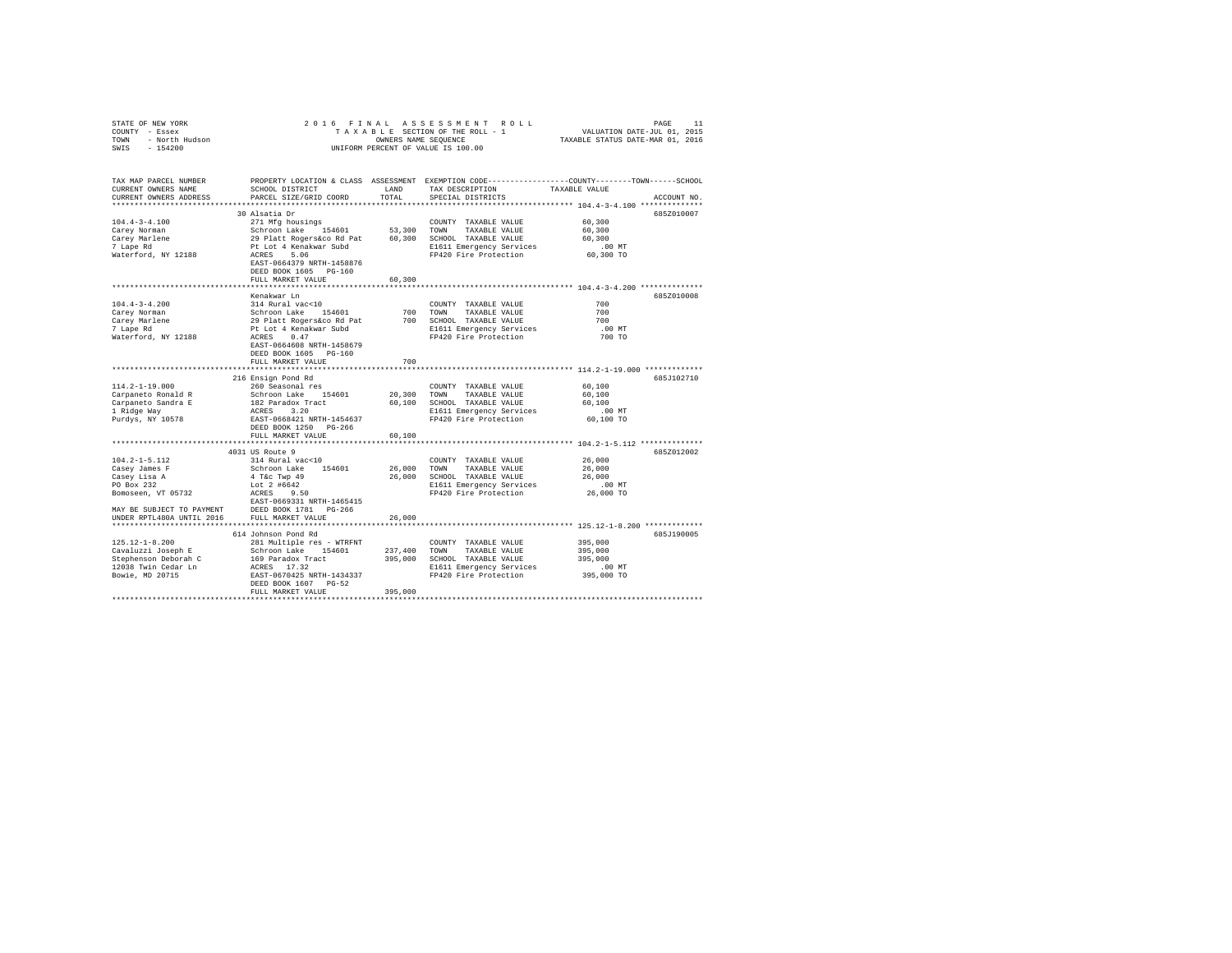| COUNTY - Essex<br>TOWN - North Hudson | UNIFORM PERCENT OF VALUE IS 100.00                                                                                                                                                                                                                                                                                                                                                                                                                                                                                |         |  |                                                                 |               |
|---------------------------------------|-------------------------------------------------------------------------------------------------------------------------------------------------------------------------------------------------------------------------------------------------------------------------------------------------------------------------------------------------------------------------------------------------------------------------------------------------------------------------------------------------------------------|---------|--|-----------------------------------------------------------------|---------------|
| SWIS - 154200                         |                                                                                                                                                                                                                                                                                                                                                                                                                                                                                                                   |         |  |                                                                 |               |
|                                       |                                                                                                                                                                                                                                                                                                                                                                                                                                                                                                                   |         |  |                                                                 | ACCOUNT NO.   |
|                                       |                                                                                                                                                                                                                                                                                                                                                                                                                                                                                                                   |         |  |                                                                 |               |
|                                       | 489 Ensign Pond Rd                                                                                                                                                                                                                                                                                                                                                                                                                                                                                                |         |  |                                                                 | 685J100206    |
|                                       |                                                                                                                                                                                                                                                                                                                                                                                                                                                                                                                   |         |  |                                                                 |               |
|                                       |                                                                                                                                                                                                                                                                                                                                                                                                                                                                                                                   |         |  |                                                                 |               |
|                                       |                                                                                                                                                                                                                                                                                                                                                                                                                                                                                                                   |         |  |                                                                 |               |
|                                       |                                                                                                                                                                                                                                                                                                                                                                                                                                                                                                                   |         |  |                                                                 |               |
|                                       | $\texttt{105. -1-50.000} \begin{minipage}{0.93\textwidth} \begin{minipage}{0.93\textwidth} \begin{minipage}{0.93\textwidth} \begin{minipage}{0.93\textwidth} \begin{minipage}{0.93\textwidth} \begin{minipage}{0.93\textwidth} \begin{minipage}{0.93\textwidth} \begin{minipage}{0.93\textwidth} \begin{minipage}{0.93\textwidth} \begin{minipage}{0.93\textwidth} \begin{minipage}{0.93\textwidth} \begin{minipage}{0.93\textwidth} \begin{minipage}{0.93\textwidth} \begin{minipage}{$<br>DEED BOOK 1769 PG-100 |         |  |                                                                 |               |
|                                       | FULL MARKET VALUE                                                                                                                                                                                                                                                                                                                                                                                                                                                                                                 | 15,400  |  |                                                                 |               |
|                                       |                                                                                                                                                                                                                                                                                                                                                                                                                                                                                                                   |         |  | ******************************** 114.2-2-4.100 **************** |               |
|                                       | 36 Liberty Rd                                                                                                                                                                                                                                                                                                                                                                                                                                                                                                     |         |  |                                                                 | 685J102712    |
|                                       |                                                                                                                                                                                                                                                                                                                                                                                                                                                                                                                   |         |  |                                                                 |               |
|                                       |                                                                                                                                                                                                                                                                                                                                                                                                                                                                                                                   |         |  |                                                                 |               |
|                                       |                                                                                                                                                                                                                                                                                                                                                                                                                                                                                                                   |         |  |                                                                 |               |
|                                       |                                                                                                                                                                                                                                                                                                                                                                                                                                                                                                                   |         |  |                                                                 |               |
|                                       | $(2.2-4.100 \put(0.20000)(0.20000) \put(0.200000)(0.20000) \put(0.200000)(0.20000) \put(0.200000)(0.20000) \put(0.200000)(0.20000) \put(0.200000)(0.20000) \put(0.200000)(0.20000) \put(0.200000)(0.20000) \put(0.200000)(0.20000) \put(0.200000)(0.20000) \put(0.200000$                                                                                                                                                                                                                                         |         |  |                                                                 |               |
|                                       | DEED BOOK 1132 PG-307                                                                                                                                                                                                                                                                                                                                                                                                                                                                                             |         |  |                                                                 |               |
|                                       | FULL MARKET VALUE                                                                                                                                                                                                                                                                                                                                                                                                                                                                                                 | 70,000  |  |                                                                 |               |
|                                       |                                                                                                                                                                                                                                                                                                                                                                                                                                                                                                                   |         |  |                                                                 |               |
|                                       | 69 Wonder View Rd                                                                                                                                                                                                                                                                                                                                                                                                                                                                                                 |         |  |                                                                 | 685J178511    |
|                                       |                                                                                                                                                                                                                                                                                                                                                                                                                                                                                                                   |         |  |                                                                 | $0 \t 30,000$ |
|                                       |                                                                                                                                                                                                                                                                                                                                                                                                                                                                                                                   |         |  |                                                                 |               |
|                                       |                                                                                                                                                                                                                                                                                                                                                                                                                                                                                                                   |         |  |                                                                 |               |
|                                       |                                                                                                                                                                                                                                                                                                                                                                                                                                                                                                                   |         |  |                                                                 |               |
|                                       |                                                                                                                                                                                                                                                                                                                                                                                                                                                                                                                   |         |  |                                                                 |               |
|                                       | FULL MARKET VALUE 75,800                                                                                                                                                                                                                                                                                                                                                                                                                                                                                          |         |  |                                                                 |               |
|                                       |                                                                                                                                                                                                                                                                                                                                                                                                                                                                                                                   |         |  |                                                                 |               |
|                                       | 58 Caza Turn Rd                                                                                                                                                                                                                                                                                                                                                                                                                                                                                                   |         |  |                                                                 | 685J189010    |
|                                       |                                                                                                                                                                                                                                                                                                                                                                                                                                                                                                                   |         |  |                                                                 |               |
|                                       |                                                                                                                                                                                                                                                                                                                                                                                                                                                                                                                   |         |  |                                                                 |               |
|                                       |                                                                                                                                                                                                                                                                                                                                                                                                                                                                                                                   |         |  |                                                                 |               |
|                                       |                                                                                                                                                                                                                                                                                                                                                                                                                                                                                                                   |         |  | .00 MT                                                          |               |
|                                       |                                                                                                                                                                                                                                                                                                                                                                                                                                                                                                                   |         |  | 73,700 TO                                                       |               |
|                                       |                                                                                                                                                                                                                                                                                                                                                                                                                                                                                                                   |         |  | 31.26 MT                                                        |               |
|                                       |                                                                                                                                                                                                                                                                                                                                                                                                                                                                                                                   |         |  | 39.58 MT<br>81.66 MT                                            |               |
|                                       |                                                                                                                                                                                                                                                                                                                                                                                                                                                                                                                   |         |  |                                                                 |               |
|                                       | 3200 US Route 9                                                                                                                                                                                                                                                                                                                                                                                                                                                                                                   |         |  |                                                                 | 685.7194003   |
|                                       |                                                                                                                                                                                                                                                                                                                                                                                                                                                                                                                   |         |  |                                                                 |               |
|                                       |                                                                                                                                                                                                                                                                                                                                                                                                                                                                                                                   |         |  |                                                                 |               |
|                                       |                                                                                                                                                                                                                                                                                                                                                                                                                                                                                                                   |         |  |                                                                 |               |
|                                       |                                                                                                                                                                                                                                                                                                                                                                                                                                                                                                                   |         |  |                                                                 |               |
|                                       |                                                                                                                                                                                                                                                                                                                                                                                                                                                                                                                   |         |  |                                                                 |               |
|                                       | EAST-0661655 NRTH-1447714                                                                                                                                                                                                                                                                                                                                                                                                                                                                                         |         |  |                                                                 |               |
|                                       | DEED BOOK 1761 PG-137                                                                                                                                                                                                                                                                                                                                                                                                                                                                                             |         |  |                                                                 |               |
|                                       | FULL MARKET VALUE                                                                                                                                                                                                                                                                                                                                                                                                                                                                                                 | 226,400 |  |                                                                 |               |
|                                       |                                                                                                                                                                                                                                                                                                                                                                                                                                                                                                                   |         |  |                                                                 |               |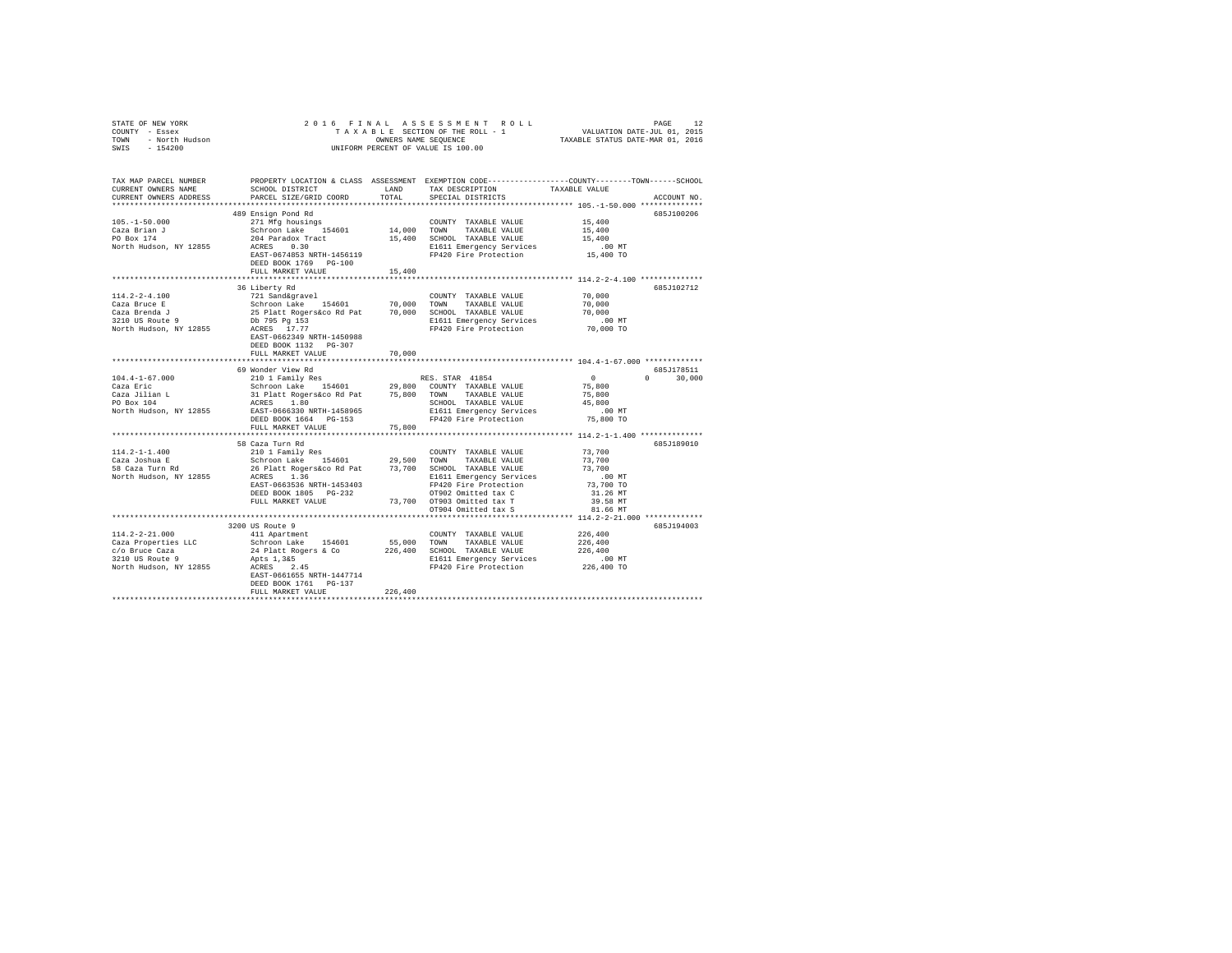| STATE OF NEW YORK      | 2016 FINAL ASSESSMENT ROLL         | 13<br>PAGE                       |
|------------------------|------------------------------------|----------------------------------|
| COUNTY - Essex         | TAXABLE SECTION OF THE ROLL - 1    | VALUATION DATE-JUL 01, 2015      |
| - North Hudson<br>TOWN | OWNERS NAME SEOUENCE               | TAXABLE STATUS DATE-MAR 01, 2016 |
| $-154200$<br>SWIS      | UNIFORM PERCENT OF VALUE IS 100.00 |                                  |

| TAX MAP PARCEL NUMBER<br>CURRENT OWNERS NAME<br>CURRENT OWNERS ADDRESS | SCHOOL DISTRICT<br>PARCEL SIZE/GRID COORD                                            | LAND<br>TOTAL | TAX DESCRIPTION<br>SPECIAL DISTRICTS                        | PROPERTY LOCATION & CLASS ASSESSMENT EXEMPTION CODE----------------COUNTY-------TOWN-----SCHOOL<br>TAXABLE VALUE<br>ACCOUNT NO. |        |
|------------------------------------------------------------------------|--------------------------------------------------------------------------------------|---------------|-------------------------------------------------------------|---------------------------------------------------------------------------------------------------------------------------------|--------|
|                                                                        |                                                                                      |               |                                                             |                                                                                                                                 |        |
|                                                                        | US Route 9                                                                           |               |                                                             | 685J194002                                                                                                                      |        |
| $114.2 - 2 - 22.000$                                                   | 322 Rural vac>10                                                                     |               | COUNTY TAXABLE VALUE                                        | 11,200                                                                                                                          |        |
| Caza Properties LLC                                                    | Schroon Lake 154601<br>24 Platt Rogers & Co<br>ACRES 12.85                           | 11,200 TOWN   | TAXABLE VALUE                                               | 11,200                                                                                                                          |        |
| c/o Bruce Caza                                                         |                                                                                      |               | 11,200 SCHOOL TAXABLE VALUE                                 | 11,200                                                                                                                          |        |
| 3210 US Route 9                                                        |                                                                                      |               | E1611 Emergency Services                                    | $.00$ MT                                                                                                                        |        |
|                                                                        | North Hudson, NY 12855 EAST-0662063 NRTH-1447505<br>DEED BOOK 1761 PG-137            |               | FP420 Fire Protection                                       | 11,200 TO                                                                                                                       |        |
|                                                                        | FULL MARKET VALUE                                                                    | 11,200        |                                                             |                                                                                                                                 |        |
|                                                                        |                                                                                      |               |                                                             | *********************** 114.4-1-12.110 *************                                                                            |        |
|                                                                        | 115 Proctor Path Way                                                                 |               |                                                             | 685J102607                                                                                                                      |        |
| 114.4-1-12.110                                                         | 210 1 Family Res - WTRFNT                                                            |               | COUNTY TAXABLE VALUE                                        | 319,200                                                                                                                         |        |
| Chaplin John H                                                         |                                                                                      | 127,400       | TOWN<br>TAXABLE VALUE                                       | 319,200                                                                                                                         |        |
| Adams Jill U                                                           |                                                                                      | 319,200       | SCHOOL TAXABLE VALUE                                        | 319,200                                                                                                                         |        |
| 11 Palmer Ave                                                          | Schroon Lake 154601<br>161 Paradox Tract<br>ACRES 39.69<br>EAST-0666163 NRTH-1441282 |               | E1611 Emergency Services                                    | $.00$ MT                                                                                                                        |        |
| Delmar, NY 12054                                                       |                                                                                      |               | FP420 Fire Protection                                       | 319,200 TO                                                                                                                      |        |
|                                                                        | DEED BOOK 1513 PG-90                                                                 |               |                                                             |                                                                                                                                 |        |
|                                                                        | FULL MARKET VALUE                                                                    | 319,200       |                                                             |                                                                                                                                 |        |
|                                                                        |                                                                                      |               |                                                             |                                                                                                                                 |        |
|                                                                        | Pepper Hollow Rd                                                                     |               |                                                             | 685J101608                                                                                                                      |        |
| $104.4 - 1 - 30.100$                                                   | 314 Rural vac<10 - WTRFNT                                                            |               | COUNTY TAXABLE VALUE                                        | 5,500                                                                                                                           |        |
| Christner Joanne H                                                     |                                                                                      |               | 5,500 TOWN TAXABLE VALUE                                    | 5,500                                                                                                                           |        |
| 579 Barry Rd                                                           |                                                                                      |               | 5,500 SCHOOL TAXABLE VALUE                                  | 5,500                                                                                                                           |        |
| Rochester, NY 14617                                                    | Schroon Lake 154601<br>3 Tác Twp 49<br>ACRES 4.30                                    |               | E1611 Emergency Services                                    | $.00$ MT                                                                                                                        |        |
|                                                                        | EAST-0666444 NRTH-1462510                                                            |               | FP420 Fire Protection                                       | 5,500 TO                                                                                                                        |        |
|                                                                        | DEED BOOK 1537 PG-119                                                                |               |                                                             |                                                                                                                                 |        |
|                                                                        | FULL MARKET VALUE                                                                    | 5,500         |                                                             |                                                                                                                                 |        |
|                                                                        |                                                                                      |               |                                                             |                                                                                                                                 |        |
|                                                                        | 73 Pepper Hollow Rd                                                                  |               |                                                             | 685J191004                                                                                                                      |        |
| $104.4 - 1 - 30.200$                                                   | 260 Seasonal res                                                                     |               | COUNTY TAXABLE VALUE                                        | 50,700                                                                                                                          |        |
| Christner Joanne H                                                     | Schroon Lake 154601                                                                  | 28,800 TOWN   | TAXABLE VALUE                                               | 50,700                                                                                                                          |        |
| 579 Barry Rd                                                           | 4 Twp 49 T & C Pur                                                                   |               | 50,700 SCHOOL TAXABLE VALUE                                 | 50,700                                                                                                                          |        |
| Rochester, NY 14617                                                    | ACRES<br>1.00                                                                        |               | E1611 Emergency Services                                    | .00MT                                                                                                                           |        |
|                                                                        | EAST-0666213 NRTH-1462519                                                            |               | FP420 Fire Protection                                       | 50,700 TO                                                                                                                       |        |
|                                                                        | DEED BOOK 972<br>PG-185                                                              |               |                                                             |                                                                                                                                 |        |
|                                                                        | FULL MARKET VALUE                                                                    | 50,700        |                                                             |                                                                                                                                 |        |
|                                                                        |                                                                                      |               |                                                             |                                                                                                                                 |        |
|                                                                        | 3949 US Route 9                                                                      |               |                                                             | 685J101902                                                                                                                      |        |
| $104.2 - 1 - 21.000$                                                   |                                                                                      |               | RES. STAR 41854                                             | $\Omega$<br>$\Omega$                                                                                                            | 30,000 |
| Ciancetta Christine                                                    | 210 1 Family Res<br>Schroon Lake 154601                                              |               | 13,500 COUNTY TAXABLE VALUE                                 | 85,000                                                                                                                          |        |
|                                                                        |                                                                                      |               |                                                             |                                                                                                                                 |        |
| 3949 US Rte 9                                                          | 4 T&c Twp 49                                                                         |               | 85,000 TOWN TAXABLE VALUE                                   | 85,000                                                                                                                          |        |
| North Hudson, NY 12855                                                 | Bldg 1                                                                               |               | SCHOOL TAXABLE VALUE                                        | 55,000                                                                                                                          |        |
|                                                                        | 2016 BAR Decision<br>ACRES 0.25<br>0.25                                              |               | E1611 Emergency Services<br>FP420 Fire Protection 85,000 TO | .00 MT                                                                                                                          |        |
|                                                                        | ACRES                                                                                |               |                                                             |                                                                                                                                 |        |
|                                                                        | EAST-0668532 NRTH-1464352                                                            |               |                                                             |                                                                                                                                 |        |
|                                                                        | DEED BOOK 1532 PG-91                                                                 |               |                                                             |                                                                                                                                 |        |
|                                                                        | FULL MARKET VALUE                                                                    | 85,000        |                                                             |                                                                                                                                 |        |
|                                                                        |                                                                                      |               |                                                             |                                                                                                                                 |        |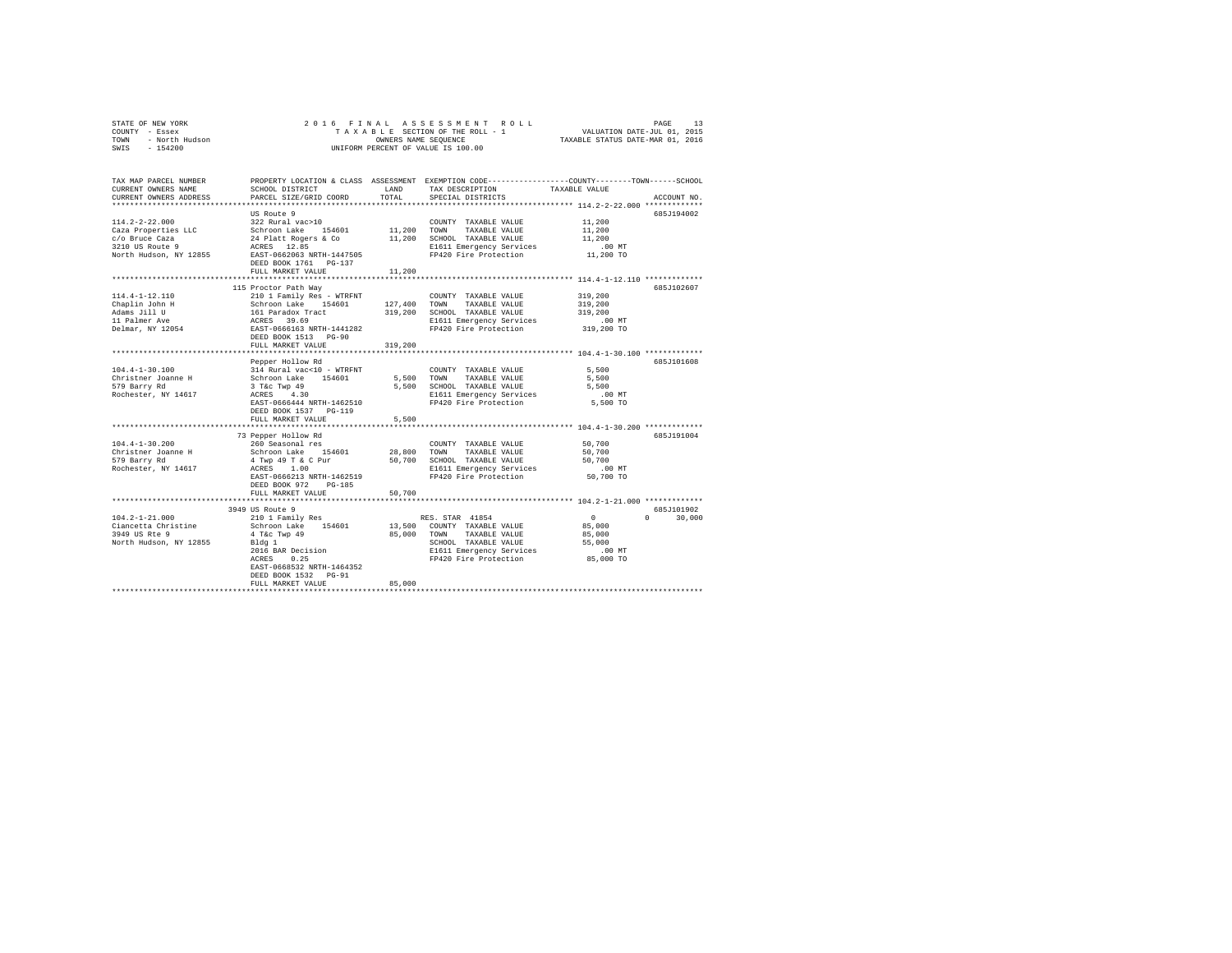|                                                                                                                                                                                                                                                                               |                                                                                                                                                                                                                            |            |                                                                                                   | $\begin{array}{cccccccccccc} \texttt{STATE OF NEW YORK} & \texttt{ORNEW} & \texttt{ORNEW} & \texttt{ORNEW} & \texttt{ORNEW} & \texttt{ORNEW} & \texttt{ORNEW} & \texttt{ORNEW} & \texttt{ORNEW} & \texttt{ORNEW} & \texttt{ORNEW} & \texttt{ORNEW} & \texttt{ORNEW} & \texttt{ORNEW} & \texttt{ORNEW} & \texttt{ORNEW} & \texttt{ORNEW} & \texttt{ORNEW} & \texttt{ORNEW} & \texttt{ORNEW} & \texttt{ORNEW} & \texttt{ORNEW} & \texttt{ORNEW} & \texttt{ORNEW} & \texttt{ORNEW} & \texttt{ORNEW} & \$ |
|-------------------------------------------------------------------------------------------------------------------------------------------------------------------------------------------------------------------------------------------------------------------------------|----------------------------------------------------------------------------------------------------------------------------------------------------------------------------------------------------------------------------|------------|---------------------------------------------------------------------------------------------------|-------------------------------------------------------------------------------------------------------------------------------------------------------------------------------------------------------------------------------------------------------------------------------------------------------------------------------------------------------------------------------------------------------------------------------------------------------------------------------------------------------|
| CURRENT OWNERS NAME<br>CURRENT OWNERS ADDRESS                                                                                                                                                                                                                                 | SCHOOL DISTRICT                        LAND         TAX DESCRIPTION                   TAXABLE VALUE<br>PARCEL SIZE/GRID COORD                                                                                              | TOTAL      | SPECIAL DISTRICTS                                                                                 | TAX MAP PARCEL NUMBER THE PROPERTY LOCATION & CLASS ASSESSMENT EXEMPTION CODE-------------COUNTY-------TOWN------SCHOOL<br>ACCOUNT NO.                                                                                                                                                                                                                                                                                                                                                                |
|                                                                                                                                                                                                                                                                               |                                                                                                                                                                                                                            |            |                                                                                                   |                                                                                                                                                                                                                                                                                                                                                                                                                                                                                                       |
|                                                                                                                                                                                                                                                                               | 469 Ensign Pond Rd<br>% ADSISER WORD TO A MARIE VALUE COUNTY TAXABLE VALUE<br>Schroon Lake 154601 29,000 TONN TAXABLE VALUE<br>2004 Paradox Tract 56,000 SCHOOL TAXABLE VALUE<br>1050/60 BLA w/52 2008 SCHOL TAXABLE VALUE |            |                                                                                                   | 685J101906                                                                                                                                                                                                                                                                                                                                                                                                                                                                                            |
| $105. - 1 - 47.000$                                                                                                                                                                                                                                                           |                                                                                                                                                                                                                            |            | COUNTY TAXABLE VALUE 56,000                                                                       |                                                                                                                                                                                                                                                                                                                                                                                                                                                                                                       |
| CitiMortgage Inc                                                                                                                                                                                                                                                              |                                                                                                                                                                                                                            |            |                                                                                                   | 56,000                                                                                                                                                                                                                                                                                                                                                                                                                                                                                                |
| 1000 Technology Dr<br>OFallon, MO 63368                                                                                                                                                                                                                                       |                                                                                                                                                                                                                            |            |                                                                                                   | 56,000                                                                                                                                                                                                                                                                                                                                                                                                                                                                                                |
|                                                                                                                                                                                                                                                                               |                                                                                                                                                                                                                            |            | 56,000 SCHOOL TRAABLE VALUE<br>21611 Engregency Services<br>21611 FP420 Fire Protection 56,000 TO |                                                                                                                                                                                                                                                                                                                                                                                                                                                                                                       |
|                                                                                                                                                                                                                                                                               | ACRES 1.10 BANK1STARSG                                                                                                                                                                                                     |            |                                                                                                   |                                                                                                                                                                                                                                                                                                                                                                                                                                                                                                       |
|                                                                                                                                                                                                                                                                               | EAST-0674221 NRTH-1456100                                                                                                                                                                                                  |            |                                                                                                   |                                                                                                                                                                                                                                                                                                                                                                                                                                                                                                       |
|                                                                                                                                                                                                                                                                               | DEED BOOK 1823 PG-217<br>FULL MARKET VALUE                                                                                                                                                                                 | 56,000     |                                                                                                   |                                                                                                                                                                                                                                                                                                                                                                                                                                                                                                       |
|                                                                                                                                                                                                                                                                               |                                                                                                                                                                                                                            |            |                                                                                                   |                                                                                                                                                                                                                                                                                                                                                                                                                                                                                                       |
|                                                                                                                                                                                                                                                                               | 3632 US Route 9                                                                                                                                                                                                            |            |                                                                                                   | 685J191003                                                                                                                                                                                                                                                                                                                                                                                                                                                                                            |
|                                                                                                                                                                                                                                                                               |                                                                                                                                                                                                                            |            |                                                                                                   |                                                                                                                                                                                                                                                                                                                                                                                                                                                                                                       |
|                                                                                                                                                                                                                                                                               |                                                                                                                                                                                                                            |            |                                                                                                   |                                                                                                                                                                                                                                                                                                                                                                                                                                                                                                       |
|                                                                                                                                                                                                                                                                               |                                                                                                                                                                                                                            |            |                                                                                                   |                                                                                                                                                                                                                                                                                                                                                                                                                                                                                                       |
|                                                                                                                                                                                                                                                                               |                                                                                                                                                                                                                            |            |                                                                                                   |                                                                                                                                                                                                                                                                                                                                                                                                                                                                                                       |
|                                                                                                                                                                                                                                                                               |                                                                                                                                                                                                                            |            |                                                                                                   |                                                                                                                                                                                                                                                                                                                                                                                                                                                                                                       |
|                                                                                                                                                                                                                                                                               | DEED BOOK 970 PG-86                                                                                                                                                                                                        |            |                                                                                                   |                                                                                                                                                                                                                                                                                                                                                                                                                                                                                                       |
|                                                                                                                                                                                                                                                                               | FULL MARKET VALUE                                                                                                                                                                                                          | 91,500     |                                                                                                   |                                                                                                                                                                                                                                                                                                                                                                                                                                                                                                       |
|                                                                                                                                                                                                                                                                               |                                                                                                                                                                                                                            |            |                                                                                                   |                                                                                                                                                                                                                                                                                                                                                                                                                                                                                                       |
|                                                                                                                                                                                                                                                                               | US Route 9                                                                                                                                                                                                                 |            |                                                                                                   | 685J100504                                                                                                                                                                                                                                                                                                                                                                                                                                                                                            |
| 104.4-1-55.000<br>Clark Scott N<br>1250 County Rte 29                                                                                                                                                                                                                         | 910 Priv forest                                                                                                                                                                                                            |            | COUNTY TAXABLE VALUE 43,200                                                                       |                                                                                                                                                                                                                                                                                                                                                                                                                                                                                                       |
|                                                                                                                                                                                                                                                                               | 910 Friv forest (200 COUNT TAXABLE VALUE Schroon Lake 154601 43,200 TOWN TAXABLE VALUE<br>Schroon Lake 154601 43,200 TOWN TAXABLE VALUE                                                                                    |            |                                                                                                   | 43,200                                                                                                                                                                                                                                                                                                                                                                                                                                                                                                |
|                                                                                                                                                                                                                                                                               |                                                                                                                                                                                                                            |            | 43,200 SCHOOL TAXABLE VALUE                                                                       | 43,200                                                                                                                                                                                                                                                                                                                                                                                                                                                                                                |
| Olmstedville, NY 12857                                                                                                                                                                                                                                                        | Box 10997                                                                                                                                                                                                                  |            | E1611 Emergency Services 00 MT<br>FP420 Fire Protection 43,200 TO                                 |                                                                                                                                                                                                                                                                                                                                                                                                                                                                                                       |
|                                                                                                                                                                                                                                                                               | 54ac                                                                                                                                                                                                                       |            |                                                                                                   |                                                                                                                                                                                                                                                                                                                                                                                                                                                                                                       |
|                                                                                                                                                                                                                                                                               | ACRES 52.10                                                                                                                                                                                                                |            |                                                                                                   |                                                                                                                                                                                                                                                                                                                                                                                                                                                                                                       |
|                                                                                                                                                                                                                                                                               | EAST-0667201 NRTH-1457380                                                                                                                                                                                                  |            |                                                                                                   |                                                                                                                                                                                                                                                                                                                                                                                                                                                                                                       |
|                                                                                                                                                                                                                                                                               | DEED BOOK 336 PG-583                                                                                                                                                                                                       |            |                                                                                                   |                                                                                                                                                                                                                                                                                                                                                                                                                                                                                                       |
|                                                                                                                                                                                                                                                                               | FULL MARKET VALUE                                                                                                                                                                                                          | 43,200     |                                                                                                   | *************************** 104.4-2-6.000 **************                                                                                                                                                                                                                                                                                                                                                                                                                                              |
|                                                                                                                                                                                                                                                                               | 3646 US Route 9                                                                                                                                                                                                            |            |                                                                                                   | 685Z004002                                                                                                                                                                                                                                                                                                                                                                                                                                                                                            |
|                                                                                                                                                                                                                                                                               |                                                                                                                                                                                                                            |            |                                                                                                   |                                                                                                                                                                                                                                                                                                                                                                                                                                                                                                       |
| $104.4-2-6.000$ $108.4-2-6.000$ $108.4-2-6.000$ $108.4-2-6.000$ $108.4-2.000$ $108.4-2.000$ $108.4-2.000$ $108.4-2.000$ $108.4-2.000$ $108.4-2.000$ $108.4-2.000$ $108.4-2.000$ $108.4-2.000$ $108.4-2.000$ $108.4-2.000$ $10$                                                |                                                                                                                                                                                                                            |            |                                                                                                   |                                                                                                                                                                                                                                                                                                                                                                                                                                                                                                       |
|                                                                                                                                                                                                                                                                               |                                                                                                                                                                                                                            |            |                                                                                                   |                                                                                                                                                                                                                                                                                                                                                                                                                                                                                                       |
|                                                                                                                                                                                                                                                                               |                                                                                                                                                                                                                            |            |                                                                                                   |                                                                                                                                                                                                                                                                                                                                                                                                                                                                                                       |
|                                                                                                                                                                                                                                                                               |                                                                                                                                                                                                                            |            |                                                                                                   |                                                                                                                                                                                                                                                                                                                                                                                                                                                                                                       |
|                                                                                                                                                                                                                                                                               | EAST-0665438 NRTH-1457576                                                                                                                                                                                                  |            |                                                                                                   |                                                                                                                                                                                                                                                                                                                                                                                                                                                                                                       |
|                                                                                                                                                                                                                                                                               | FULL MARKET VALUE                                                                                                                                                                                                          | 20,500     |                                                                                                   |                                                                                                                                                                                                                                                                                                                                                                                                                                                                                                       |
|                                                                                                                                                                                                                                                                               |                                                                                                                                                                                                                            |            |                                                                                                   |                                                                                                                                                                                                                                                                                                                                                                                                                                                                                                       |
|                                                                                                                                                                                                                                                                               | US Route 9                                                                                                                                                                                                                 |            |                                                                                                   | 685J100506                                                                                                                                                                                                                                                                                                                                                                                                                                                                                            |
| $104.4 - 2 - 10.000$                                                                                                                                                                                                                                                          | 314 Rural vac<10                                                                                                                                                                                                           |            | COUNTY TAXABLE VALUE                                                                              | 2.900                                                                                                                                                                                                                                                                                                                                                                                                                                                                                                 |
|                                                                                                                                                                                                                                                                               |                                                                                                                                                                                                                            | 2,900 TOWN | TAXABLE VALUE                                                                                     | 2,900                                                                                                                                                                                                                                                                                                                                                                                                                                                                                                 |
| 104.4-2-10.000<br>Clark Scott N<br>1250 County Rte 29<br>5chroon Lake 154601<br>1250 County Rte 29<br>5chroone Box 10997<br>1087<br>1087<br>1087<br>1087<br>1087<br>1087<br>1087<br>1087<br>1087<br>1087<br>1087<br>1087<br>1087<br>1087<br>1087<br>1087<br>1087<br>1087<br>1 |                                                                                                                                                                                                                            |            | 2,900 SCHOOL TAXABLE VALUE                                                                        | 2,900                                                                                                                                                                                                                                                                                                                                                                                                                                                                                                 |
|                                                                                                                                                                                                                                                                               |                                                                                                                                                                                                                            |            | E1611 Emergency Services 6.00 MT<br>FP420 Fire Protection 2,900 TO                                |                                                                                                                                                                                                                                                                                                                                                                                                                                                                                                       |
|                                                                                                                                                                                                                                                                               | 4ac                                                                                                                                                                                                                        |            |                                                                                                   |                                                                                                                                                                                                                                                                                                                                                                                                                                                                                                       |
|                                                                                                                                                                                                                                                                               |                                                                                                                                                                                                                            |            |                                                                                                   |                                                                                                                                                                                                                                                                                                                                                                                                                                                                                                       |
|                                                                                                                                                                                                                                                                               | ACRES 2.90                                                                                                                                                                                                                 |            |                                                                                                   |                                                                                                                                                                                                                                                                                                                                                                                                                                                                                                       |
|                                                                                                                                                                                                                                                                               | EAST-0666219 NRTH-1457823                                                                                                                                                                                                  |            |                                                                                                   |                                                                                                                                                                                                                                                                                                                                                                                                                                                                                                       |
|                                                                                                                                                                                                                                                                               | DEED BOOK 336 PG-583<br>FULL MARKET VALUE                                                                                                                                                                                  | 2,900      |                                                                                                   |                                                                                                                                                                                                                                                                                                                                                                                                                                                                                                       |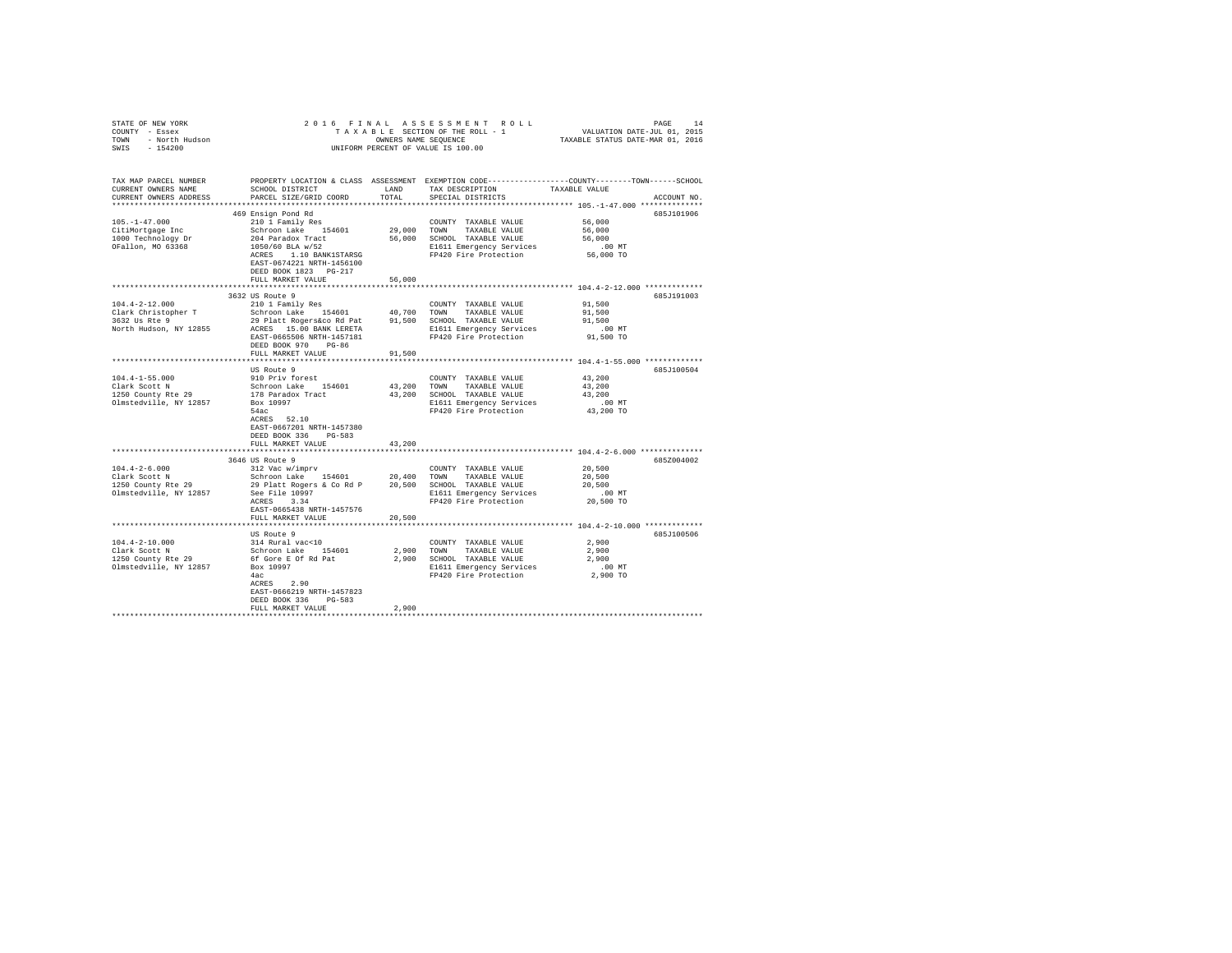| STATE OF NEW YORK<br>COUNTY - Essex<br>- North Hudson<br>TOWN<br>$-154200$<br>SWIS                               |                                                                                                                                                                                                                    |                         | 2016 FINAL ASSESSMENT ROLL<br>TAXABLE SECTION OF THE ROLL - 1<br>OWNERS NAME SEQUENCE<br>UNIFORM PERCENT OF VALUE IS 100.00           | PAGE<br>-15<br>VALUATION DATE-JUL 01, 2015<br>TAXABLE STATUS DATE-MAR 01, 2016                                                                                                               |  |
|------------------------------------------------------------------------------------------------------------------|--------------------------------------------------------------------------------------------------------------------------------------------------------------------------------------------------------------------|-------------------------|---------------------------------------------------------------------------------------------------------------------------------------|----------------------------------------------------------------------------------------------------------------------------------------------------------------------------------------------|--|
| TAX MAP PARCEL NUMBER<br>CURRENT OWNERS NAME<br>CURRENT OWNERS ADDRESS                                           | SCHOOL DISTRICT<br>PARCEL SIZE/GRID COORD                                                                                                                                                                          | LAND<br>TOTAL           | TAX DESCRIPTION<br>SPECIAL DISTRICTS                                                                                                  | PROPERTY LOCATION & CLASS ASSESSMENT EXEMPTION CODE---------------COUNTY-------TOWN------SCHOOL<br>TAXABLE VALUE<br>ACCOUNT NO.<br>**************************** 104.4-2-11.000 ************* |  |
| $104.4 - 2 - 11.000$<br>Clark Scott N<br>1250 County Rte 29<br>Olmstedville, NY 12857                            | US Route 9<br>322 Rural vac>10<br>Schroon Lake 154601<br>5-E Gore E Of Rd Pat<br>Box 10997<br>14ac<br>ACRES 18.00<br>EAST-0666194 NRTH-1456986<br>DEED BOOK 336<br>PG-583<br>FULL MARKET VALUE                     | 14,500 TOWN<br>14,500   | COUNTY TAXABLE VALUE<br>TAXABLE VALUE<br>14,500 SCHOOL TAXABLE VALUE<br>E1611 Emergency Services<br>FP420 Fire Protection             | 685J100505<br>14,500<br>14,500<br>14,500<br>.00 MT<br>14,500 TO                                                                                                                              |  |
| $114.2 - 1 - 4.000$<br>Clark Scott N<br>1250 County Rte 29<br>Olmstedville, NY 12857                             | Caza Turn Rd<br>314 Rural vac<10<br>Schroon Lake 154601<br>27 Platt&rogers Co Rd Pat 600 SCHOOL TAXABLE VALUE<br>157 Paradox Tract<br>Box 10997<br>0.34<br>ACRES<br>EAST-0663743 NRTH-1453317<br>FULL MARKET VALUE | 600                     | COUNTY TAXABLE VALUE<br>600 TOWN<br>TAXABLE VALUE<br>E1611 Emergency Services<br>FP420 Fire Protection                                | 685J100507<br>600<br>600<br>600<br>$.00$ MT<br>600 TO                                                                                                                                        |  |
|                                                                                                                  |                                                                                                                                                                                                                    |                         |                                                                                                                                       |                                                                                                                                                                                              |  |
| $85.3 - 1 - 4.000$<br>Cleary Deborah A<br>1030 E Hwy 377 Ste 110 PMB361 59 N River Head Tr<br>Granbury, TX 76048 | 30 Underwood Rd<br>260 Seasonal res<br>Schroon Lake 154601<br>ACRES 1.06<br>EAST-0672124 NRTH-1490537<br>DEED BOOK 1206 PG-63<br>FULL MARKET VALUE                                                                 | 115,800 TOWN<br>223,500 | COUNTY TAXABLE VALUE<br>TAXABLE VALUE<br>223,500 SCHOOL TAXABLE VALUE<br>E1612 Emergency Services<br>FP420 Fire Protection            | 685J103107<br>223,500<br>223,500<br>223,500<br>$.00$ MT<br>223,500 TO                                                                                                                        |  |
|                                                                                                                  | ***************************                                                                                                                                                                                        |                         |                                                                                                                                       |                                                                                                                                                                                              |  |
| $113.3 - 5 - 2.000$<br>Cobb Julann Schwarz<br>8 First St<br>Beacon, NY 12508                                     | 2881 Blue Ridge Rd<br>240 Rural res<br>Schroon Lake 154601<br>3 Totn&crossfield Twp 44<br>10.0 Acres<br>ACRES 11.60<br>EAST-0631845 NRTH-1442225<br>DEED BOOK 1072 PG-217<br>FULL MARKET VALUE                     | 67,700                  | COUNTY TAXABLE VALUE<br>38,500 TOWN TAXABLE VALUE<br>67,700 SCHOOL TAXABLE VALUE<br>E1611 Emergency Services<br>FP420 Fire Protection | 6851102709<br>67,700<br>67.700<br>67.700<br>.00 MT<br>67,700 TO                                                                                                                              |  |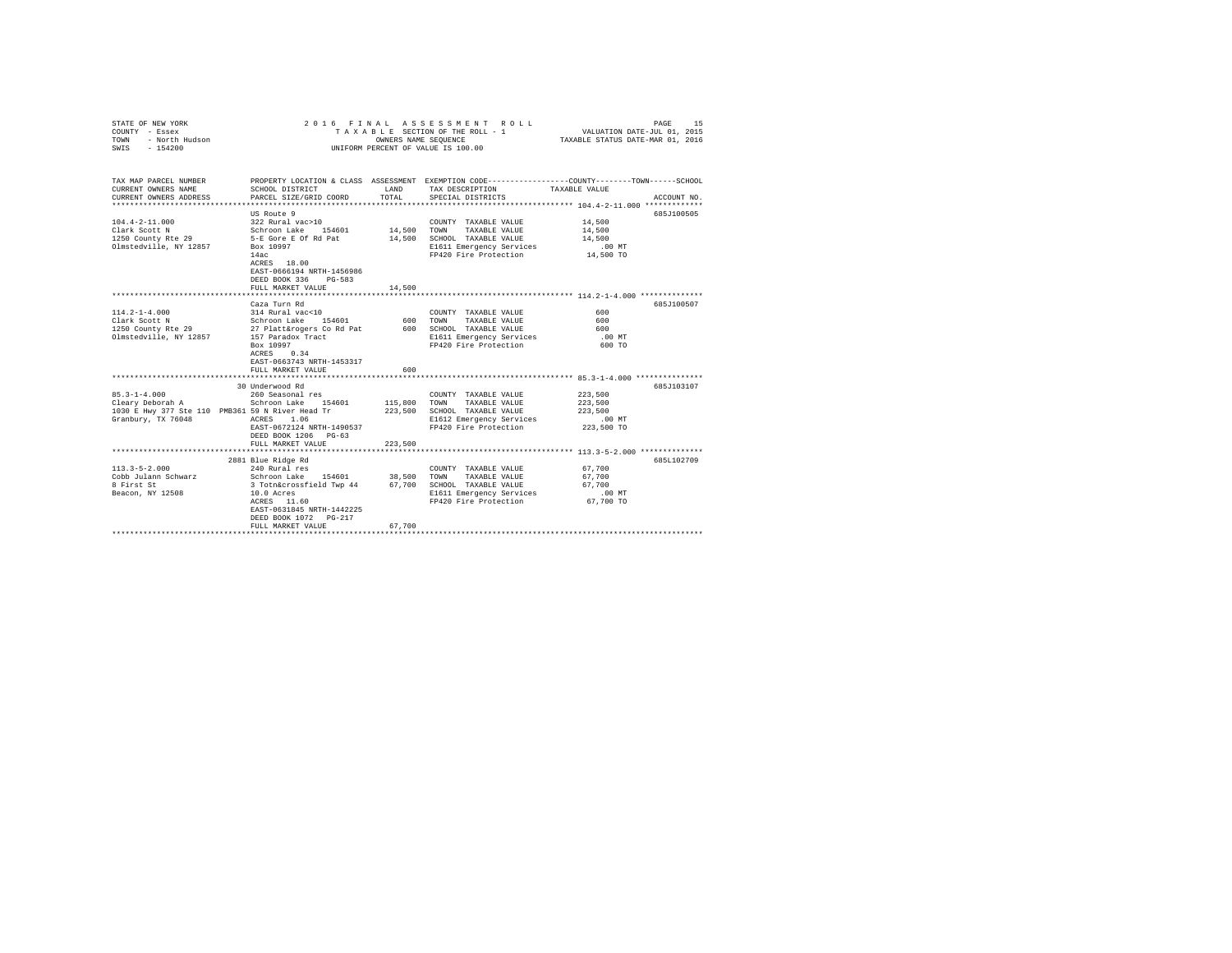| CURRENT OWNERS ADDRESS PARCEL SIZE/GRID COORD                                                                                                                                                                                                                                                                                                                                                                                                                                                                         |                                                                                                                                                                                                                                     | TOTAL   | SPECIAL DISTRICTS           |                                                                                                                                       |            | ACCOUNT NO. |
|-----------------------------------------------------------------------------------------------------------------------------------------------------------------------------------------------------------------------------------------------------------------------------------------------------------------------------------------------------------------------------------------------------------------------------------------------------------------------------------------------------------------------|-------------------------------------------------------------------------------------------------------------------------------------------------------------------------------------------------------------------------------------|---------|-----------------------------|---------------------------------------------------------------------------------------------------------------------------------------|------------|-------------|
|                                                                                                                                                                                                                                                                                                                                                                                                                                                                                                                       |                                                                                                                                                                                                                                     |         |                             |                                                                                                                                       |            |             |
|                                                                                                                                                                                                                                                                                                                                                                                                                                                                                                                       | 3076 US Route 9                                                                                                                                                                                                                     |         |                             |                                                                                                                                       | 685J100509 |             |
|                                                                                                                                                                                                                                                                                                                                                                                                                                                                                                                       |                                                                                                                                                                                                                                     |         |                             |                                                                                                                                       |            |             |
|                                                                                                                                                                                                                                                                                                                                                                                                                                                                                                                       |                                                                                                                                                                                                                                     |         |                             |                                                                                                                                       |            |             |
|                                                                                                                                                                                                                                                                                                                                                                                                                                                                                                                       |                                                                                                                                                                                                                                     |         |                             |                                                                                                                                       |            |             |
|                                                                                                                                                                                                                                                                                                                                                                                                                                                                                                                       |                                                                                                                                                                                                                                     |         |                             | $\begin{array}{cccc} & 0 & 54,493 & 0 & 0\\ 5,000 & 0 & 0 & 0\\ 49,200 & 24,454 & 51,700 & 0\\ 49,200 & 0 & 51,700 & 0\\ \end{array}$ |            |             |
|                                                                                                                                                                                                                                                                                                                                                                                                                                                                                                                       |                                                                                                                                                                                                                                     |         |                             |                                                                                                                                       |            |             |
|                                                                                                                                                                                                                                                                                                                                                                                                                                                                                                                       |                                                                                                                                                                                                                                     |         |                             |                                                                                                                                       |            |             |
|                                                                                                                                                                                                                                                                                                                                                                                                                                                                                                                       | ACRES 0.68<br>EAST-0660585 NRTH-1444738 70MN TAXABLE VALUE 24,453<br>DER BOOK 12 SCHOOL TAXABLE VALUE 24,453<br>DER BOOK 139 PG-98 E1611 Emergency Services 10.00 MT<br>EVILL MARKET VALUE 103,400 FP420 Fire Protection 103,400 TO |         |                             |                                                                                                                                       |            |             |
|                                                                                                                                                                                                                                                                                                                                                                                                                                                                                                                       |                                                                                                                                                                                                                                     |         |                             |                                                                                                                                       |            |             |
|                                                                                                                                                                                                                                                                                                                                                                                                                                                                                                                       | 5228 US Route 9                                                                                                                                                                                                                     |         |                             |                                                                                                                                       |            | 685J103109  |
| $85.3 - 1 - 22.000$                                                                                                                                                                                                                                                                                                                                                                                                                                                                                                   | 260 Seasonal res                                                                                                                                                                                                                    |         | COUNTY TAXABLE VALUE        | 234,100                                                                                                                               |            |             |
|                                                                                                                                                                                                                                                                                                                                                                                                                                                                                                                       |                                                                                                                                                                                                                                     |         |                             |                                                                                                                                       |            |             |
|                                                                                                                                                                                                                                                                                                                                                                                                                                                                                                                       |                                                                                                                                                                                                                                     |         |                             |                                                                                                                                       |            |             |
| Soliton Lake 194601 144,500 TOWN TAXABLE VALUE 234,100<br>Coleman Victoria L Trust Schroon Lake 154601 144,500 TOWN TAXABLE VALUE 234,100<br>30 Shirley St 59 N River Head Tr 234,100 SCHOOL TAXABLE VALUE 234,100<br>Pepperell, MA                                                                                                                                                                                                                                                                                   |                                                                                                                                                                                                                                     |         |                             |                                                                                                                                       |            |             |
|                                                                                                                                                                                                                                                                                                                                                                                                                                                                                                                       | EAST-0672568 NRTH-1491410                                                                                                                                                                                                           |         |                             |                                                                                                                                       |            |             |
|                                                                                                                                                                                                                                                                                                                                                                                                                                                                                                                       | DEED BOOK 1533 PG-44<br>FULL MARKET VALUE                                                                                                                                                                                           | 234,100 |                             |                                                                                                                                       |            |             |
|                                                                                                                                                                                                                                                                                                                                                                                                                                                                                                                       |                                                                                                                                                                                                                                     |         |                             |                                                                                                                                       |            |             |
|                                                                                                                                                                                                                                                                                                                                                                                                                                                                                                                       | 38 Underwood Rd                                                                                                                                                                                                                     |         |                             |                                                                                                                                       |            | 685J103105  |
| $85.3 - 1 - 3.000$                                                                                                                                                                                                                                                                                                                                                                                                                                                                                                    | 260 Seasonal res                                                                                                                                                                                                                    |         | COUNTY TAXABLE VALUE        | 213,700                                                                                                                               |            |             |
|                                                                                                                                                                                                                                                                                                                                                                                                                                                                                                                       |                                                                                                                                                                                                                                     |         |                             |                                                                                                                                       |            |             |
| $\verb Collins Jevone TJr Trus} \end{min} \begin{minipage}{.35\textwidth} \begin{minipage}{.35\textwidth} \begin{minipage}{.35\textwidth} \begin{minipage}{.35\textwidth} \begin{minipage}{.35\textwidth} \begin{minipage}{.35\textwidth} \begin{minipage}{.35\textwidth} \begin{minipage}{.35\textwidth} \begin{minipage}{.35\textwidth} \begin{minipage}{.35\textwidth} \begin{minipage}{.35\textwidth} \begin{minipage}{.35\textwidth} \begin{minipage}{.35\textwidth} \begin{minipage}{.35\textwidth} \begin{min$ |                                                                                                                                                                                                                                     |         |                             |                                                                                                                                       |            |             |
|                                                                                                                                                                                                                                                                                                                                                                                                                                                                                                                       |                                                                                                                                                                                                                                     |         |                             |                                                                                                                                       |            |             |
|                                                                                                                                                                                                                                                                                                                                                                                                                                                                                                                       |                                                                                                                                                                                                                                     |         |                             |                                                                                                                                       |            |             |
| $\begin{tabular}{lllllllllllll} c/o\ \texttt{Patricia}\ \texttt{A}\ \texttt{Collins} & \texttt{Bldg}\ 1\&2 & \texttt{--} \\ \texttt{401}\ \texttt{Holland}\ \texttt{Ln} & \texttt{\#525} & \texttt{ACES}\ & \texttt{ACES}\ & \texttt{MRT--0490731} \\ \texttt{Alexanderia}\,,\ \texttt{VA}\ 22314 & \texttt{DEED}\ \texttt{BOOK}\ 1663 & \texttt{PG-180} \\ \end{tabular}$                                                                                                                                            |                                                                                                                                                                                                                                     |         |                             |                                                                                                                                       |            |             |
|                                                                                                                                                                                                                                                                                                                                                                                                                                                                                                                       | FULL MARKET VALUE                                                                                                                                                                                                                   | 213,700 |                             |                                                                                                                                       |            |             |
|                                                                                                                                                                                                                                                                                                                                                                                                                                                                                                                       | 5 Bessey Rd                                                                                                                                                                                                                         |         |                             |                                                                                                                                       |            | 685J100510  |
| $114.18 - 1 - 3.000$                                                                                                                                                                                                                                                                                                                                                                                                                                                                                                  | 210 1 Family Res                                                                                                                                                                                                                    |         | COUNTY TAXABLE VALUE 55,300 |                                                                                                                                       |            |             |
|                                                                                                                                                                                                                                                                                                                                                                                                                                                                                                                       |                                                                                                                                                                                                                                     |         |                             |                                                                                                                                       |            |             |
|                                                                                                                                                                                                                                                                                                                                                                                                                                                                                                                       |                                                                                                                                                                                                                                     |         |                             |                                                                                                                                       |            |             |
|                                                                                                                                                                                                                                                                                                                                                                                                                                                                                                                       |                                                                                                                                                                                                                                     |         |                             |                                                                                                                                       |            |             |
|                                                                                                                                                                                                                                                                                                                                                                                                                                                                                                                       |                                                                                                                                                                                                                                     |         |                             |                                                                                                                                       |            |             |
|                                                                                                                                                                                                                                                                                                                                                                                                                                                                                                                       | FULL MARKET VALUE                                                                                                                                                                                                                   | 55,300  |                             |                                                                                                                                       |            |             |
|                                                                                                                                                                                                                                                                                                                                                                                                                                                                                                                       |                                                                                                                                                                                                                                     |         |                             |                                                                                                                                       |            |             |
|                                                                                                                                                                                                                                                                                                                                                                                                                                                                                                                       |                                                                                                                                                                                                                                     |         |                             |                                                                                                                                       |            | 685Z010004  |
|                                                                                                                                                                                                                                                                                                                                                                                                                                                                                                                       |                                                                                                                                                                                                                                     |         |                             |                                                                                                                                       |            |             |
| $\begin{tabular}{cccccccc} 104.4-3-2.000 & 17 & 134.4-3-2.000 & 17 & 134.4-3-2.000 & 17 & 134.4-3-2.000 & 17 & 134.4-3-2.000 & 17 & 134.4-3-2.000 & 17 & 134.4-3-2.000 & 17 & 134.4-3-2.000 & 17 & 134.4-3-2.000 & 17 & 134.4-3-2.000 & 17 & 134.4-3-2.000 & 17 & 1$                                                                                                                                                                                                                                                  |                                                                                                                                                                                                                                     |         |                             |                                                                                                                                       |            |             |
|                                                                                                                                                                                                                                                                                                                                                                                                                                                                                                                       |                                                                                                                                                                                                                                     |         |                             |                                                                                                                                       |            |             |
|                                                                                                                                                                                                                                                                                                                                                                                                                                                                                                                       |                                                                                                                                                                                                                                     |         |                             |                                                                                                                                       |            |             |
|                                                                                                                                                                                                                                                                                                                                                                                                                                                                                                                       |                                                                                                                                                                                                                                     |         |                             |                                                                                                                                       |            |             |
|                                                                                                                                                                                                                                                                                                                                                                                                                                                                                                                       |                                                                                                                                                                                                                                     |         |                             |                                                                                                                                       |            |             |
|                                                                                                                                                                                                                                                                                                                                                                                                                                                                                                                       |                                                                                                                                                                                                                                     |         |                             |                                                                                                                                       |            |             |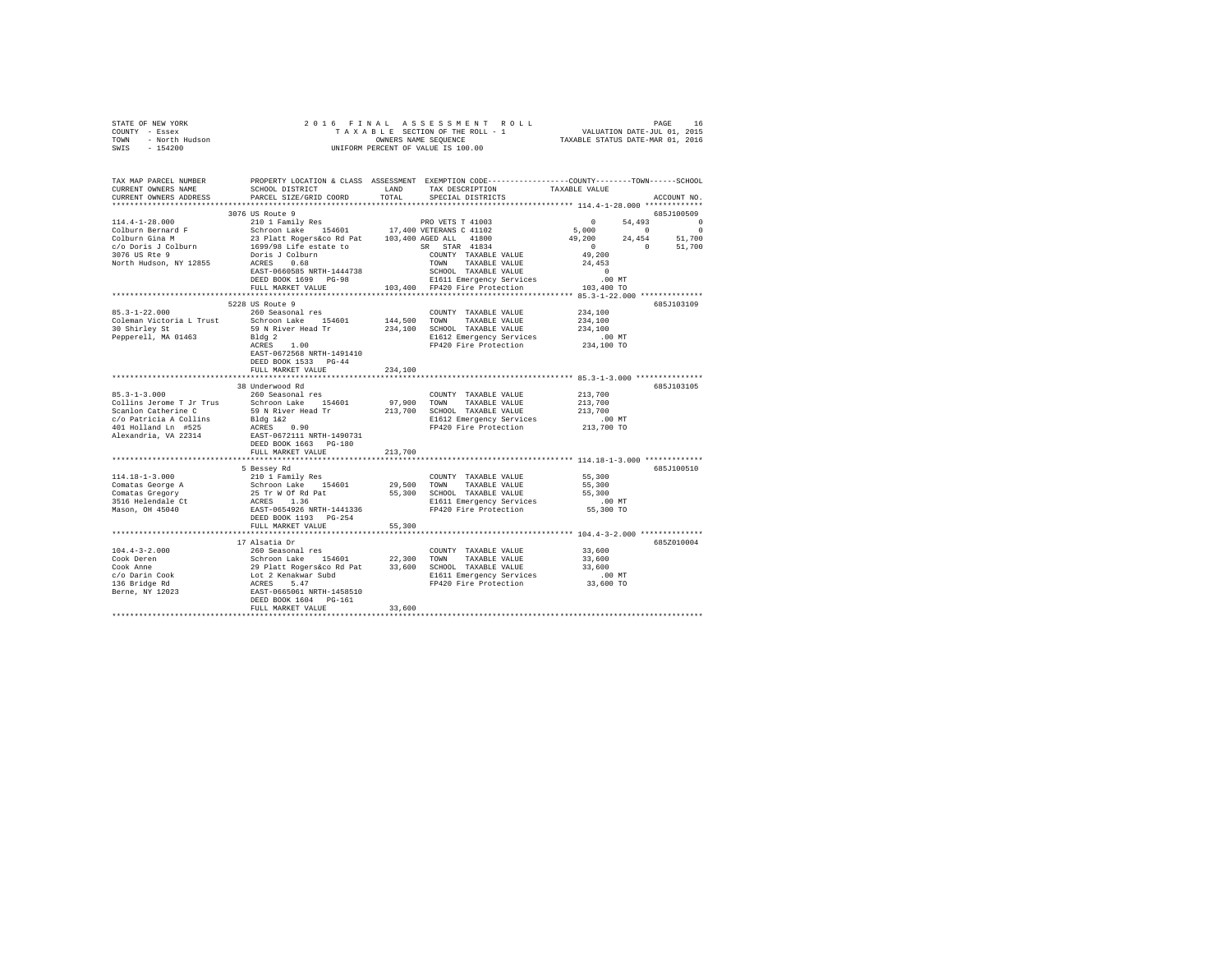| COUNTY - Essex<br>TOWN - North Hudson<br>SWIS - 154200                                                                                                                                                         |                                                                                                                                                                                                                                                                                                                            | OWNERS NAME SEQUENCE | UNIFORM PERCENT OF VALUE IS 100.00                                                                                                     |                                                                                                                |
|----------------------------------------------------------------------------------------------------------------------------------------------------------------------------------------------------------------|----------------------------------------------------------------------------------------------------------------------------------------------------------------------------------------------------------------------------------------------------------------------------------------------------------------------------|----------------------|----------------------------------------------------------------------------------------------------------------------------------------|----------------------------------------------------------------------------------------------------------------|
| TAX MAP PARCEL NUMBER<br>CURRENT OWNERS NAME<br>CURRENT OWNERS ADDRESS                                                                                                                                         | SCHOOL DISTRICT<br>PARCEL SIZE/GRID COORD                                                                                                                                                                                                                                                                                  | LAND<br>TOTAL        | TAX DESCRIPTION TAXABLE VALUE<br>SPECIAL DISTRICTS                                                                                     | PROPERTY LOCATION & CLASS ASSESSMENT EXEMPTION CODE---------------COUNTY-------TOWN------SCHOOL<br>ACCOUNT NO. |
| $104.4 - 3 - 5.100$<br>Cook Deren<br>Cook Anne<br>c/o Darin Cook<br>136 Bridge Rd<br>136 Bridge<br>Berne, NY 12023                                                                                             | Alsatia Ln<br>314 Rural vac<10<br>Schroon Lake 154601 21,300 TOWN TAXABLE VALUE<br>29 Platt Rogers and 21,300 TOWN TAXABLE VALUE<br>29 Platt Rogers and 21,300 SCHOOL TAXABLE VALUE<br>PLACES 4.29 EAST-1458904<br>EAST-0665033 NETH-1458904<br>PP420 Fire Protection<br>PPF<br>DEED BOOK 1604 PG-190<br>FULL MARKET VALUE | 21,300               | COUNTY TAXABLE VALUE<br>E1611 Emergency Services<br>FP420 Fire Protection                                                              | 685Z010005<br>21,300<br>21,300<br>21,300<br>$.00$ MT<br>21,300 TO                                              |
|                                                                                                                                                                                                                | Alsatia Ln                                                                                                                                                                                                                                                                                                                 |                      |                                                                                                                                        | 685Z010006                                                                                                     |
| $104.4 - 3 - 5.200$<br>Cook Deren<br>Cook Anne<br>Cook Anne<br>c/o Darin Cook<br>136 Bridge Rd<br>Berne, NY 12023                                                                                              | 314 Rural vac<10<br>Schroon Lake 154601<br>29 Platt Rogers&co Rd Pat<br>Pt Lot 5 Kenakwar Subd<br>RCRES 0.53<br>RAST-0664773 NRTH-1458914<br>DEED BOOK 1604 PG-190<br>FULL MARKET VALUE                                                                                                                                    | 800                  | COUNTY TAXABLE VALUE<br>800 TOWN TAXABLE VALUE<br>800 SCHOOL TAXABLE VALUE<br>E1611 Emergency Services<br>FP420 Fire Protection        | 800<br>800<br>800<br>$.00$ MT<br>800 TO                                                                        |
|                                                                                                                                                                                                                |                                                                                                                                                                                                                                                                                                                            |                      |                                                                                                                                        |                                                                                                                |
| 85.3-1-18.000 260 Seasonal res<br>Cooke Family Properties LLC Schroon Lake 154601<br>Painted Post, NY 14870                                                                                                    | 5216 US Route 9<br>Bldg 2<br>ACRES 0.40<br>EAST-0672734 NRTH-1490858<br>DEED BOOK 1722 PG-94<br>FULL MARKET VALUE                                                                                                                                                                                                          | 168,600              | COUNTY TAXABLE VALUE<br>74,300 TOWN TAXABLE VALUE<br>168,600 SCHOOL TAXABLE VALUE<br>E1612 Emergency Services<br>FP420 Fire Protection | 685J103111<br>168,600<br>168,600<br>168,600<br>$.00$ MT<br>168,600 TO                                          |
|                                                                                                                                                                                                                |                                                                                                                                                                                                                                                                                                                            |                      |                                                                                                                                        |                                                                                                                |
| $85.3 - 1 - 19.000$<br>Cooke Family Properties LLC Schroon Lake 154601<br>CONTRABLE VALUE<br>CO James Cooke 51 S9 North River Head<br>27 Overbrook Dr Bldg 3 Blfd Emergency Services<br>Painted Post, NY 14870 | 5216 US Route 9<br>260 Seasonal res<br>Bldg 3<br>ACRES 0.30<br>EAST-0672733 NRTH-1490929<br>DEED BOOK 1722 PG-94<br>FULL MARKET VALUE                                                                                                                                                                                      | 147,600              | COUNTY TAXABLE VALUE<br>69,800 TOWN TAXABLE VALUE<br>FP420 Fire Protection                                                             | 685J103112<br>147,600<br>147.600<br>147,600<br>.00 MT<br>147,600 TO                                            |
|                                                                                                                                                                                                                |                                                                                                                                                                                                                                                                                                                            |                      |                                                                                                                                        |                                                                                                                |
| $114.18 - 2 - 7.300$<br>Countryside Management Corp Schroon Lake 154601 66,300 TOWN TAXABLE VALUE<br>PO Box 335<br>Fultonville, NY 12072 ACRES 2.00                                                            | 4015 Blue Ridge Rd<br>330 Vacant comm - WTRFNT<br>22 Platt Rogers&co Rd Pat 66,300 SCHOOL TAXABLE VALUE<br>EAST-0658091 NRTH-1440747<br>DEED BOOK 1623 PG-93<br>FULL MARKET VALUE                                                                                                                                          | 66,300               | COUNTY TAXABLE VALUE<br>E1611 Emergency Services<br>FP420 Fire Protection                                                              | 685J190003<br>66,300<br>66,300<br>66,300<br>$.00$ MT<br>66,300 TO                                              |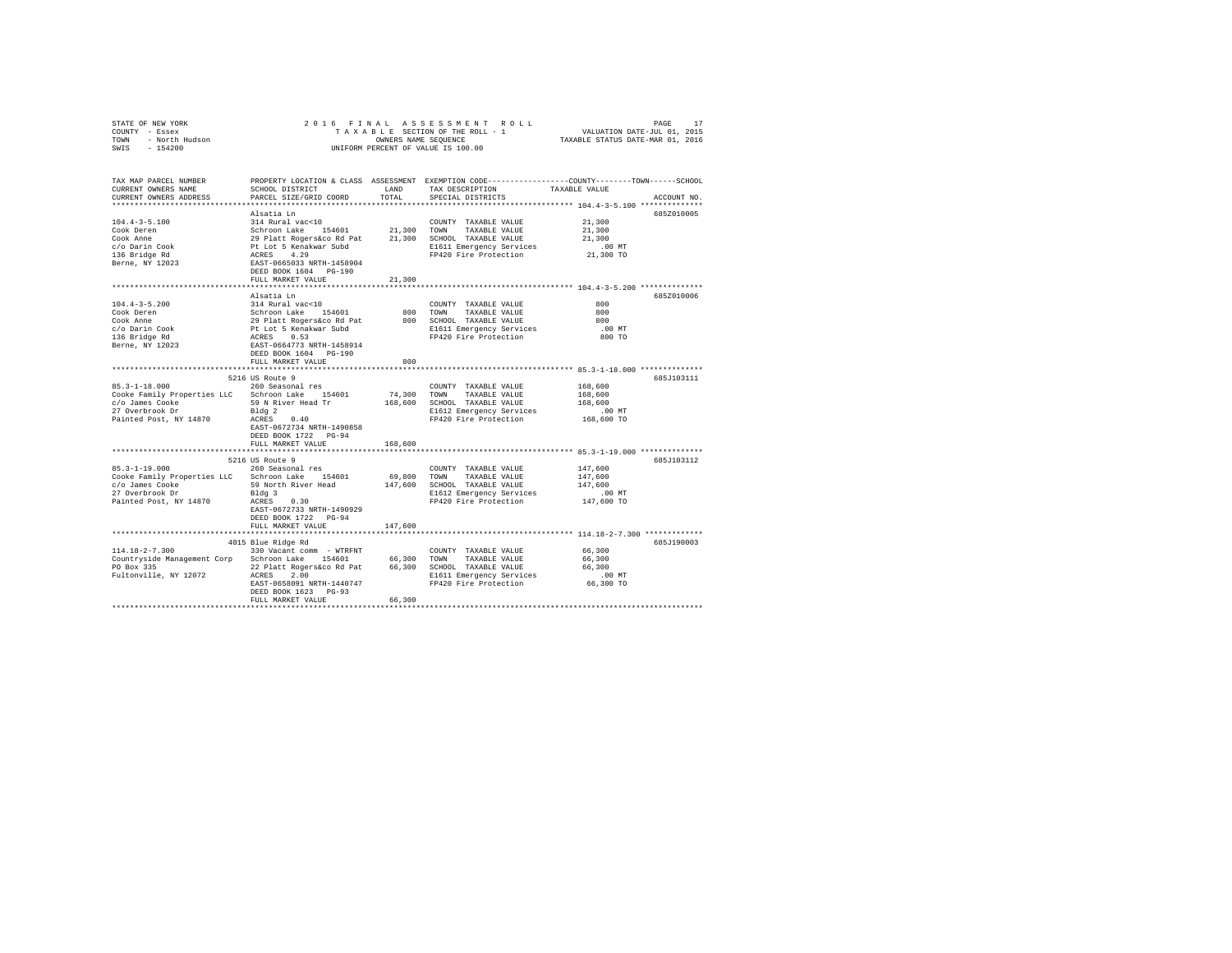| STATE OF NEW YORK      | 2016 FINAL ASSESSMENT ROLL         | 18<br>PAGE                       |
|------------------------|------------------------------------|----------------------------------|
| COUNTY - Essex         | TAXABLE SECTION OF THE ROLL - 1    | VALUATION DATE-JUL 01, 2015      |
| TOWN<br>- North Hudson | OWNERS NAME SEOUENCE               | TAXABLE STATUS DATE-MAR 01, 2016 |
| $-154200$<br>SWIS      | UNIFORM PERCENT OF VALUE IS 100.00 |                                  |

| TAX MAP PARCEL NUMBER  |                                                                                                                                                                                                                                       |             | PROPERTY LOCATION & CLASS ASSESSMENT EXEMPTION CODE---------------COUNTY-------TOWN-----SCHOOL |                                |             |
|------------------------|---------------------------------------------------------------------------------------------------------------------------------------------------------------------------------------------------------------------------------------|-------------|------------------------------------------------------------------------------------------------|--------------------------------|-------------|
| CURRENT OWNERS NAME    | SCHOOL DISTRICT                                                                                                                                                                                                                       | LAND        | TAX DESCRIPTION TAXABLE VALUE                                                                  |                                |             |
| CURRENT OWNERS ADDRESS | PARCEL SIZE/GRID COORD                                                                                                                                                                                                                | TOTAL       | SPECIAL DISTRICTS                                                                              |                                | ACCOUNT NO. |
|                        |                                                                                                                                                                                                                                       |             |                                                                                                |                                |             |
|                        | 77 Proctor Path Way                                                                                                                                                                                                                   |             |                                                                                                |                                | 685J102608  |
| $114.4 - 1 - 12.121$   | 240 Rural res                                                                                                                                                                                                                         |             | VETCOM CTS 41130                                                                               | 25,000 25,000                  | 30,000      |
| Crimi Salvatore M      | Schroon Lake 154601 59,700 VETDIS CTS 41140                                                                                                                                                                                           |             |                                                                                                | $50,000$ $50,000$ $60,000$     |             |
| Crimi Bernadette M     |                                                                                                                                                                                                                                       |             | 244,200 COUNTY TAXABLE VALUE                                                                   | 169,200                        |             |
| PO Box 135             | 161 Paradox Tract<br>ACRES 44.15                                                                                                                                                                                                      |             | TOWN<br>TAXABLE VALUE                                                                          | 169,200                        |             |
|                        |                                                                                                                                                                                                                                       |             |                                                                                                | 154,200                        |             |
|                        |                                                                                                                                                                                                                                       |             |                                                                                                | $194, 100 \, \text{MT}$ .00 MT |             |
|                        | FULL MARKET VALUE                                                                                                                                                                                                                     |             | 244,200 FP420 Fire Protection                                                                  | 244,200 TO                     |             |
|                        |                                                                                                                                                                                                                                       |             |                                                                                                |                                |             |
|                        | 2828 US Route 9                                                                                                                                                                                                                       |             |                                                                                                |                                | 685J102609  |
| $125.1 - 1 - 28.000$   | 281 Multiple res                                                                                                                                                                                                                      |             | COUNTY TAXABLE VALUE                                                                           | 136,100                        |             |
| DAgostino Daniel       |                                                                                                                                                                                                                                       | 39,500 TOWN | TAXABLE VALUE                                                                                  | 136,100                        |             |
| DAgostino Cassandra    |                                                                                                                                                                                                                                       |             | 136,100 SCHOOL TAXABLE VALUE                                                                   | 136,100                        |             |
| 2828 US Route 9        |                                                                                                                                                                                                                                       |             |                                                                                                |                                |             |
|                        |                                                                                                                                                                                                                                       |             | E1611 Emergency Services                                                                       | 00 MT.<br>136,100 TO           |             |
| North Hudson, NY 12855 | Schroon Lake 154601<br>141 142 142<br>142 142<br>12855 1.42<br>12855 1.42<br>12855 118.2011 1271 1439128                                                                                                                              |             | FP420 Fire Protection                                                                          |                                |             |
|                        | DEED BOOK 1816 PG-18                                                                                                                                                                                                                  |             |                                                                                                |                                |             |
|                        | FULL MARKET VALUE                                                                                                                                                                                                                     | 136,100     |                                                                                                |                                |             |
|                        |                                                                                                                                                                                                                                       |             |                                                                                                |                                |             |
|                        | US Route 9                                                                                                                                                                                                                            |             |                                                                                                |                                | 6857102604  |
|                        |                                                                                                                                                                                                                                       |             | COUNTY TAXABLE VALUE 16,600                                                                    |                                |             |
|                        |                                                                                                                                                                                                                                       |             | 16,600 TOWN TAXABLE VALUE                                                                      | 16,600                         |             |
|                        |                                                                                                                                                                                                                                       |             | 16,600 SCHOOL TAXABLE VALUE 16,600                                                             |                                |             |
|                        | 125.1-1-29.000<br>DAgostino Daniel State (194601 15)<br>DAgostino Cassandra 14 14 Paradox Tr<br>2628 US Route 9 14 Paradox Tr<br>North Hudson, NY 12855 RAET-0659006 NRTH-1438938<br>North Hudson, NY 12855 RAET-0659006 NRTH-1438938 |             | E1611 Emergency Services                                                                       | $.00$ MT                       |             |
|                        |                                                                                                                                                                                                                                       |             | FP420 Fire Protection 16,600 TO                                                                |                                |             |
|                        | DEED BOOK 1816 PG-18                                                                                                                                                                                                                  |             |                                                                                                |                                |             |
|                        | FULL MARKET VALUE                                                                                                                                                                                                                     | 16,600      |                                                                                                |                                |             |
|                        |                                                                                                                                                                                                                                       |             |                                                                                                |                                |             |
|                        | 3859 Blue Ridge Rd                                                                                                                                                                                                                    |             |                                                                                                |                                | 6857102102  |
|                        |                                                                                                                                                                                                                                       |             |                                                                                                |                                |             |
|                        |                                                                                                                                                                                                                                       |             |                                                                                                |                                |             |
|                        |                                                                                                                                                                                                                                       |             |                                                                                                |                                |             |
|                        |                                                                                                                                                                                                                                       |             |                                                                                                | .00MT                          |             |
|                        |                                                                                                                                                                                                                                       |             | FP420 Fire Protection 30,000 TO                                                                |                                |             |
|                        | DEED BOOK 1817 PG-127                                                                                                                                                                                                                 |             |                                                                                                |                                |             |
|                        | FULL MARKET VALUE                                                                                                                                                                                                                     | 30,000      |                                                                                                |                                |             |
|                        |                                                                                                                                                                                                                                       |             |                                                                                                |                                |             |
|                        | 3856 Blue Ridge Rd                                                                                                                                                                                                                    |             |                                                                                                |                                | 685J103306  |
|                        |                                                                                                                                                                                                                                       |             | COUNTY TAXABLE VALUE                                                                           | 119,400                        |             |
|                        |                                                                                                                                                                                                                                       |             |                                                                                                |                                |             |
|                        |                                                                                                                                                                                                                                       |             |                                                                                                | 119,400                        |             |
|                        |                                                                                                                                                                                                                                       |             |                                                                                                | 119,400                        |             |
|                        |                                                                                                                                                                                                                                       |             | E1611 Emergency Services                                                                       | $.00$ MT                       |             |
|                        |                                                                                                                                                                                                                                       |             | FP420 Fire Protection                                                                          | 119,400 TO                     |             |
|                        |                                                                                                                                                                                                                                       |             |                                                                                                |                                |             |
|                        | FULL MARKET VALUE                                                                                                                                                                                                                     | 119,400     |                                                                                                |                                |             |
|                        |                                                                                                                                                                                                                                       |             |                                                                                                |                                |             |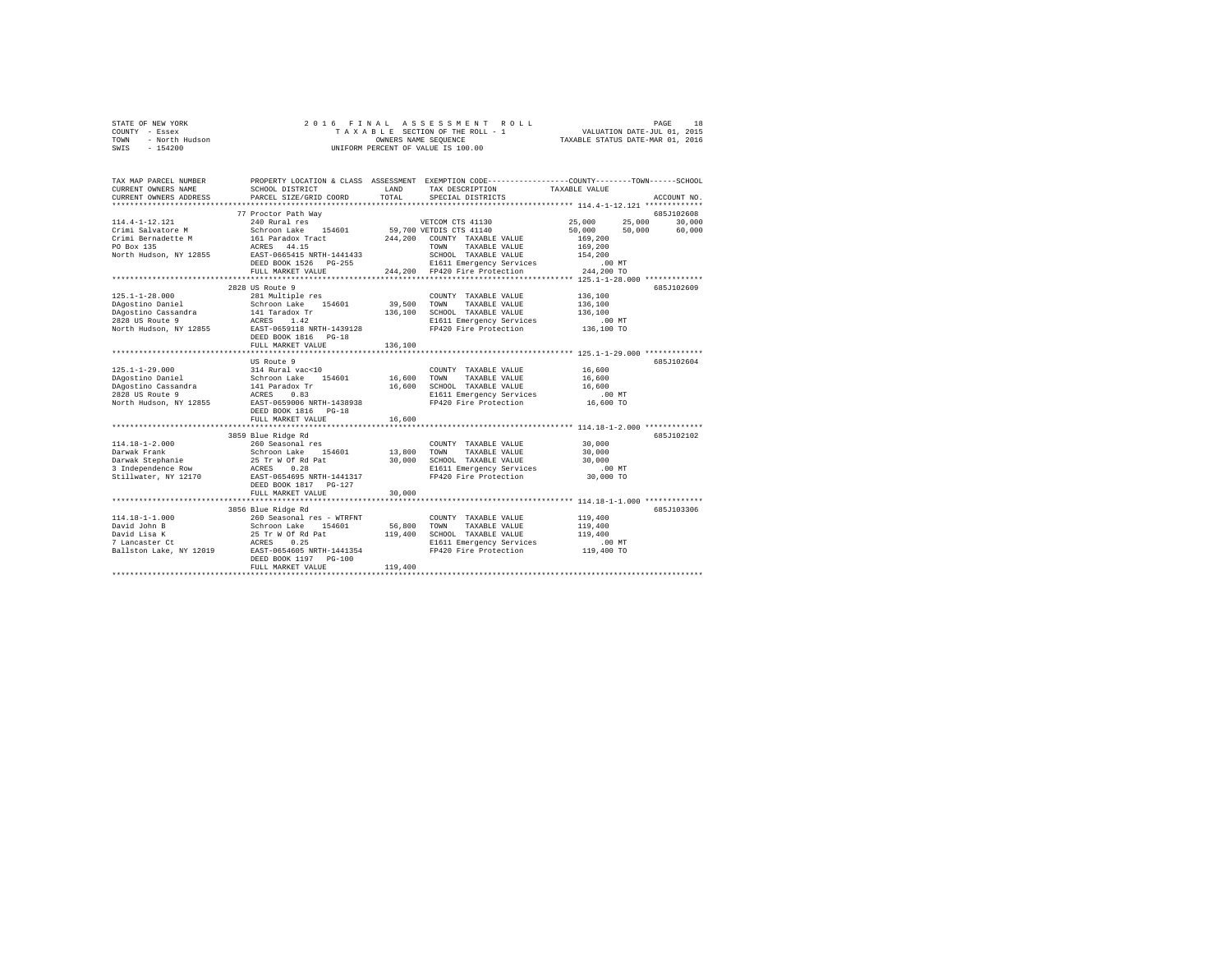| COUNTY - Essex<br>TOWN<br>- North Hudson<br>SWIS<br>$-154200$                                                                 |                                                                                                                                                                                                                                        |                         | UNIFORM PERCENT OF VALUE IS 100.00                                                                                                     |                                                                         |                    |
|-------------------------------------------------------------------------------------------------------------------------------|----------------------------------------------------------------------------------------------------------------------------------------------------------------------------------------------------------------------------------------|-------------------------|----------------------------------------------------------------------------------------------------------------------------------------|-------------------------------------------------------------------------|--------------------|
| TAX MAP PARCEL NUMBER<br>CURRENT OWNERS NAME<br>CURRENT OWNERS ADDRESS                                                        | PROPERTY LOCATION & CLASS ASSESSMENT EXEMPTION CODE---------------COUNTY-------TOWN-----SCHOOL<br>SCHOOL DISTRICT<br>PARCEL SIZE/GRID COORD                                                                                            | LAND<br>TOTAL           | TAX DESCRIPTION<br>SPECIAL DISTRICTS                                                                                                   | TAXABLE VALUE<br>************************* 125.12-1-3.000 ************* | ACCOUNT NO.        |
| $125.12 - 1 - 3.000$<br>DeGraff Gail A<br>35 Lake Hill Rd<br>Ballston Lake, NY 12019                                          | 536 Johnson Pond Rd<br>260 Seasonal res - WTRFNT<br>Schroon Lake 154601<br>169 Paradox Tract<br>ACRES 0.71<br>EAST-0669078 NRTH-1434860<br>DEED BOOK 1667 PG-75<br>FULL MARKET VALUE                                                   | 108,100 TOWN<br>129,500 | COUNTY TAXABLE VALUE<br>TAXABLE VALUE<br>129,500 SCHOOL TAXABLE VALUE<br>E1611 Emergency Services<br>FP420 Fire Protection             | 129,500<br>129,500<br>129,500<br>$.00$ MT<br>129,500 TO                 | 685J101507         |
| $114.18 - 2 - 8.000$<br>Delafrange Kenneth P<br>Delafrange Nipa<br>4023 Blue Ridge Rd<br>PO Box 179<br>North Hudson, NY 12855 | Blue Ridge Rd<br>314 Rural vac<10<br>Schroon Lake 154601 17,200 TOWN TAXABLE VALUE<br>22 Platt Rogers&co Rd Pat 17,200 SCHOOL TAXABLE VALUE<br>ACRES 0.90 CRESS ROBERT RESERVICES<br>EAST-0658382 NRTH-1440715<br>DEED BOOK 1739 PG-59 |                         | COUNTY TAXABLE VALUE<br>E1611 Emergency Services<br>FP420 Fire Protection                                                              | 17,200<br>17,200<br>17,200<br>$.00$ MT<br>17,200 TO                     | 685J103401         |
|                                                                                                                               | FULL MARKET VALUE<br>4023 Blue Ridge Rd                                                                                                                                                                                                | 17,200                  |                                                                                                                                        |                                                                         | 685J103315         |
| $114.18 - 2 - 9.000$<br>Delafrange Kenneth P<br>Delafrange Nipa<br>4023 Blue Ridge Rd<br>PO Box 179<br>North Hudson, NY 12855 | 210 1 Family Res<br>Schroon Lake 154601 23,600 COUNTY TAXABLE VALUE<br>22 Platt Rogers&co Rd Pat 115,000 TOWN TAXABLE VALUE<br>ACRES 0.88<br>EAST-0658245 NRTH-1440672<br>DEED BOOK 1739 PG-59                                         |                         | RES. STAR 41854<br>SCHOOL TAXABLE VALUE<br>E1611 Emergency Services<br>FP420 Fire Protection                                           | $\sim$ 0<br>115,000<br>115,000<br>85,000<br>$.00$ MT<br>115,000 TO      | $\Omega$<br>30,000 |
|                                                                                                                               | FULL MARKET VALUE                                                                                                                                                                                                                      | 115,000                 |                                                                                                                                        |                                                                         |                    |
| $114.2 - 1 - 28.000$<br>DeMaria Joseph Jr<br>16 Derbyshire Rd<br>Feura Bush, NY 12067                                         | US Route 9<br>910 Priv forest<br>Schroon Lake 154601<br>158 Paradox Tract<br>ACRES 60.50<br>EAST-0665563 NRTH-1449173<br>DEED BOOK 695 PG-203<br>FULL MARKET VALUE                                                                     | 50,200<br>50,200        | COUNTY TAXABLE VALUE<br>TOWN TAXABLE VALUE<br>50,200 SCHOOL TAXABLE VALUE<br>E1611 Emergency Services<br>FP420 Fire Protection         | 50,200<br>50,200<br>50,200<br>.00 MT<br>50,200 TO                       | 685J100706         |
|                                                                                                                               |                                                                                                                                                                                                                                        |                         |                                                                                                                                        |                                                                         |                    |
| 114.2-1-56.200<br>DeMaria Joseph Jr<br>16 Derbyshire Rd<br>Feura Bush, NY 12067                                               | US Route 9<br>323 Vacant rural<br>Schroon Lake 154601<br>25 Platt Rogers&co Rd Pat<br>ACRES 10.10<br>EAST-0660152 NRTH-1452349<br>DEED BOOK 682<br>PG-159<br>FULL MARKET VALUE                                                         | 4,700                   | COUNTY TAXABLE VALUE<br>4,700 TOWN<br>TAXABLE VALUE<br>4,700 SCHOOL TAXABLE VALUE<br>E1611 Emergency Services<br>FP420 Fire Protection | 4,700<br>4,700<br>4,700<br>$.00$ MT<br>4,700 TO                         | 685J179006         |
|                                                                                                                               |                                                                                                                                                                                                                                        |                         |                                                                                                                                        |                                                                         |                    |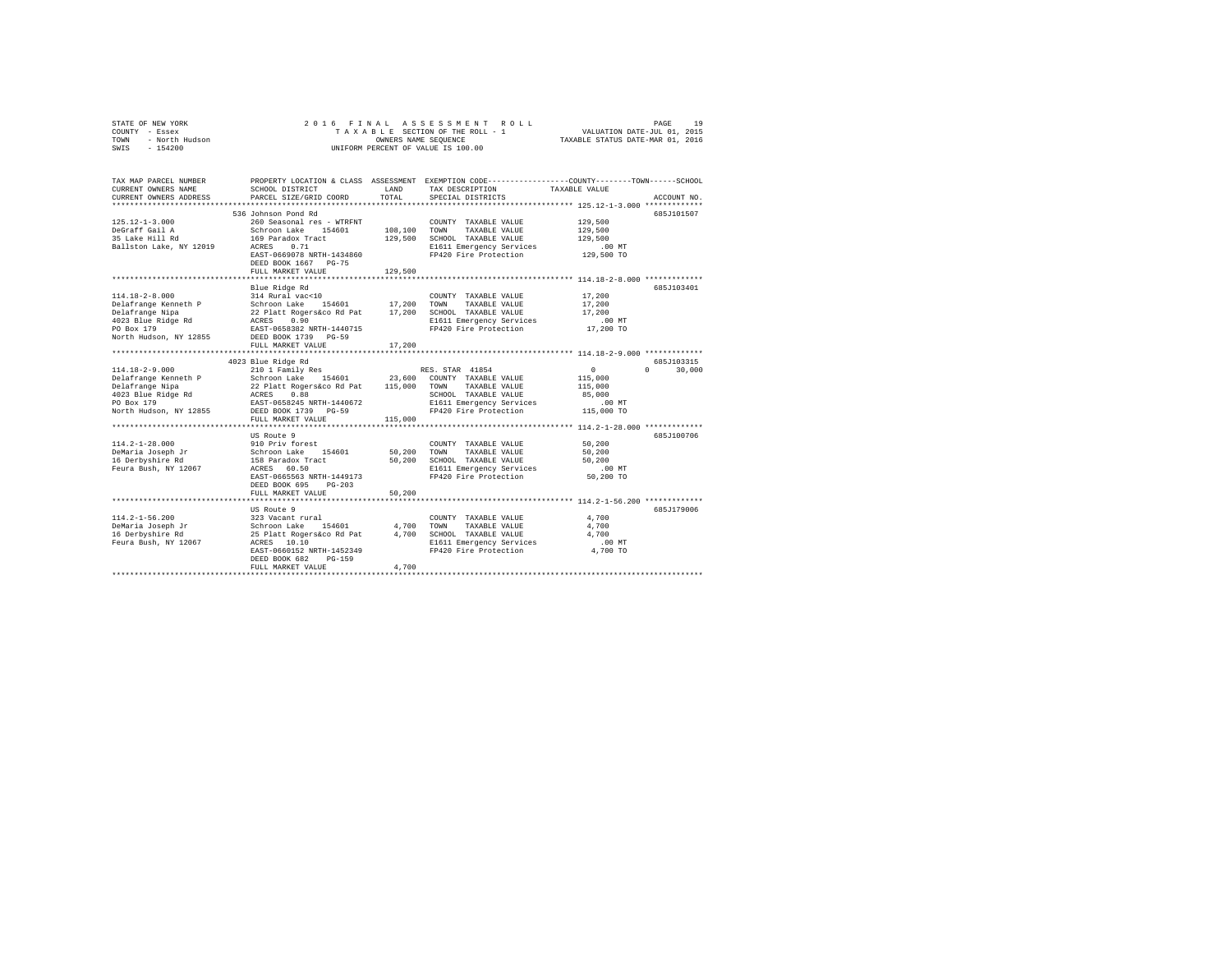| STATE OF NEW YORK<br>COUNTY - Essex<br>TOWN - North Hudson<br>SWIS - 154200                                                                                                                                                                                                                                                                      |                                                                                                                                                                                                                       |               | 2016 FINAL ASSESSMENT ROLL<br>UNIFORM PERCENT OF VALUE IS 100.00                                                               | 20<br>PAGE<br>TAXABLE SECTION OF THE ROLL - 1 VALUATION DATE-JUL 01, 2015<br>OWNERS NAME SEQUENCE TAXABLE STATUS DATE-MAR 01, 2016     |
|--------------------------------------------------------------------------------------------------------------------------------------------------------------------------------------------------------------------------------------------------------------------------------------------------------------------------------------------------|-----------------------------------------------------------------------------------------------------------------------------------------------------------------------------------------------------------------------|---------------|--------------------------------------------------------------------------------------------------------------------------------|----------------------------------------------------------------------------------------------------------------------------------------|
| TAX MAP PARCEL NUMBER<br>CURRENT OWNERS NAME<br>CURRENT OWNERS ADDRESS                                                                                                                                                                                                                                                                           | SCHOOL DISTRICT<br>PARCEL SIZE/GRID COORD                                                                                                                                                                             | LAND<br>TOTAL | TAX DESCRIPTION TAXABLE VALUE<br>SPECIAL DISTRICTS                                                                             | PROPERTY LOCATION & CLASS ASSESSMENT EXEMPTION CODE---------------COUNTY-------TOWN-----SCHOOL<br>ACCOUNT NO.                          |
| $114.2 - 1 - 13.114$<br>$\mathbf{r}$<br>Demis John C<br>81 Knox Gallupville Rd<br>Berne, NY 12023                                                                                                                                                                                                                                                | 3544 US Route 9<br>910 Priv forest<br>Schroon Lake 154601 95,200 TOWN TAXABLE VALUE<br>26 27 Platt Roger&co Pat 95,200 SCHOOL TAXABLE VALUE<br>ACRES 120.00<br>EAST-0664982 NRTH-1455254<br>DEED BOOK 970<br>$PG-279$ |               | COUNTY TAXABLE VALUE<br>E1611 Emergency Services<br>FP420 Fire Protection                                                      | 685J101705<br>95,200<br>95,200<br>95,200<br>$.00$ MT<br>$95,200$ TO                                                                    |
|                                                                                                                                                                                                                                                                                                                                                  | FULL MARKET VALUE                                                                                                                                                                                                     | 95,200        |                                                                                                                                |                                                                                                                                        |
| $114.2 - 1 - 12.000$<br>Demis John Dermot<br>% 8030 Galaway Bay 27 Platt Rogers&co Rd Pat 20,200 SCHOOL TAXABLE VALUE<br>San Antonio, TX 78240 1552/307 Life Use to E1611 Emergency Services<br>PRIOR OWNER ON 3/01/2016 ACRES 3.10<br>Demis John C<br>$104.4 - 3 - 8.100$<br>DePaula Daniel<br>DePaula Judith<br>PO Box 191<br>Latham, NY 12110 | 3580 US Route 9<br>311 Res vac land<br>Schroon Lake 154601 20,200 TOWN TAXABLE VALUE<br>D Joseph Demis<br>EAST-0664562 NRTH-1456328<br>DEED BOOK 1837 PG-72<br>FULL MARKET VALUE<br>30 Kenakwar Ln<br>ACRES 4.46      | 20,200        | COUNTY TAXABLE VALUE<br>E1611 Emergency Services<br>FP420 Fire Protection<br>E1611 Emergency Services<br>FP420 Fire Protection | 685J100607<br>20,200<br>20,200<br>20,200<br>$.00$ MT<br>20,200 TO<br>685Z010011<br>38,300<br>38,300<br>38,300<br>$.00$ MT<br>38,300 TO |
|                                                                                                                                                                                                                                                                                                                                                  | EAST-0665107 NRTH-1459455<br>DEED BOOK 1611 PG-96<br>FULL MARKET VALUE                                                                                                                                                | 38,300        |                                                                                                                                |                                                                                                                                        |
| $104.4 - 3 - 8.200$<br>Collaboration of the Schroom Lake 154601 900 TOWN TAXABLE VALUE<br>1992 DePaula Judith 29 Platt Rogers & Collaboration PC Box 191<br>PE Lot 8 Renakwar Subd PL 10 PL 10 R101 Energency Services<br>PE Lot 8 Renakwar Subd PL 11 PE P                                                                                      | Kenakwar Ln<br>$314$ Rural vac<10<br>EAST-0665083 NRTH-1459172<br>DEED BOOK 1611 PG-96<br>FULL MARKET VALUE                                                                                                           | 900           | COUNTY TAXABLE VALUE<br>FP420 Fire Protection                                                                                  | 685Z010012<br>900<br>900<br>900<br>$.00$ MT<br>900 TO                                                                                  |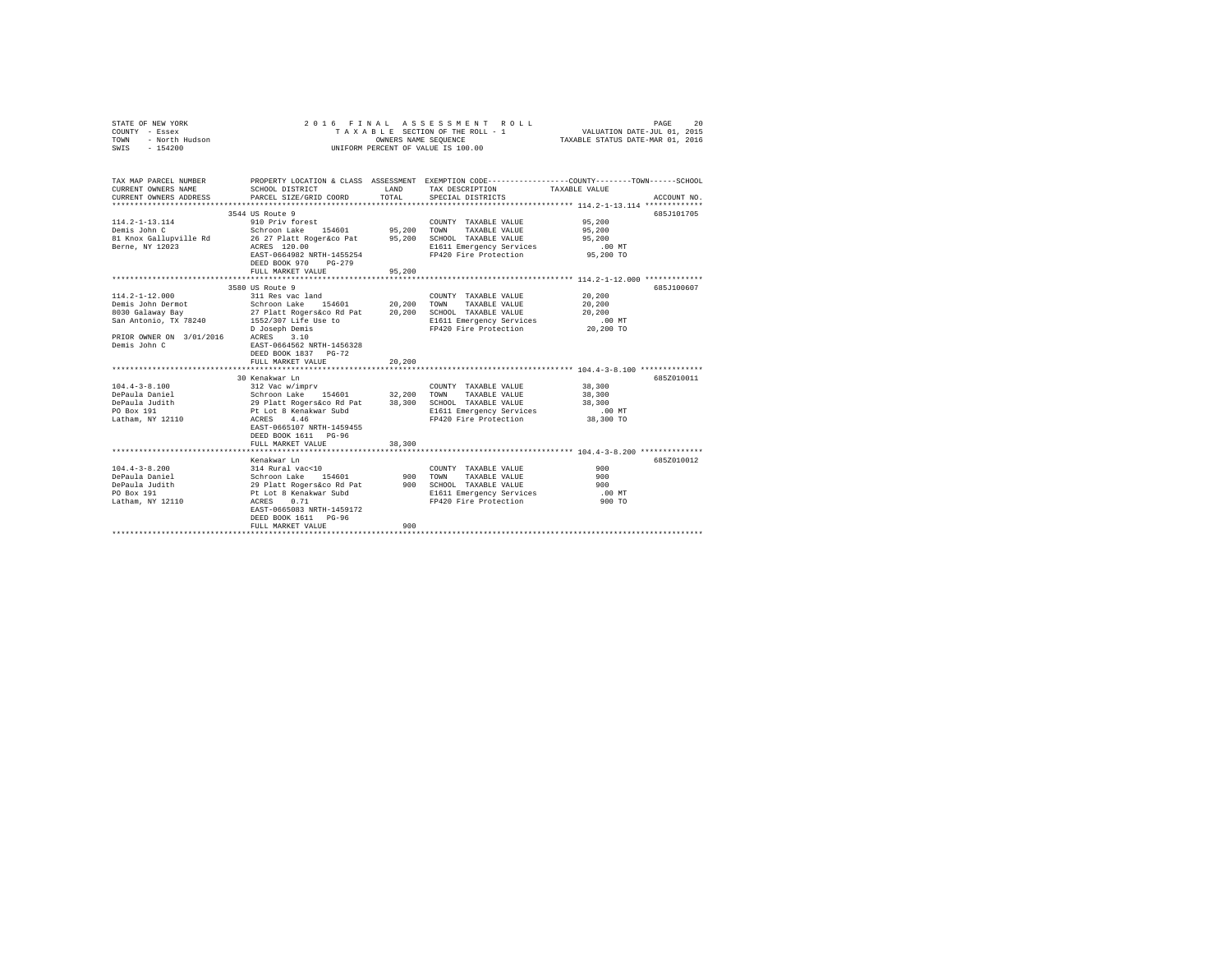| COUNTY - Essex                                                                                                                                                                                                                                                                                                                                                            |                                    |         |                                                                                                |                                                                  |               |
|---------------------------------------------------------------------------------------------------------------------------------------------------------------------------------------------------------------------------------------------------------------------------------------------------------------------------------------------------------------------------|------------------------------------|---------|------------------------------------------------------------------------------------------------|------------------------------------------------------------------|---------------|
| TOWN - North Hudson                                                                                                                                                                                                                                                                                                                                                       |                                    |         |                                                                                                |                                                                  |               |
| SWIS - 154200                                                                                                                                                                                                                                                                                                                                                             | UNIFORM PERCENT OF VALUE IS 100.00 |         |                                                                                                |                                                                  |               |
|                                                                                                                                                                                                                                                                                                                                                                           |                                    |         |                                                                                                |                                                                  |               |
|                                                                                                                                                                                                                                                                                                                                                                           |                                    |         |                                                                                                |                                                                  |               |
|                                                                                                                                                                                                                                                                                                                                                                           |                                    |         |                                                                                                |                                                                  |               |
| TAX MAP PARCEL NUMBER                                                                                                                                                                                                                                                                                                                                                     |                                    |         | PROPERTY LOCATION & CLASS ASSESSMENT EXEMPTION CODE---------------COUNTY-------TOWN-----SCHOOL |                                                                  |               |
|                                                                                                                                                                                                                                                                                                                                                                           |                                    |         |                                                                                                |                                                                  |               |
|                                                                                                                                                                                                                                                                                                                                                                           |                                    |         |                                                                                                |                                                                  |               |
|                                                                                                                                                                                                                                                                                                                                                                           |                                    |         |                                                                                                |                                                                  | ACCOUNT NO.   |
|                                                                                                                                                                                                                                                                                                                                                                           |                                    |         |                                                                                                |                                                                  |               |
|                                                                                                                                                                                                                                                                                                                                                                           | 3396 US Route 9                    |         |                                                                                                |                                                                  | 685Z007002    |
|                                                                                                                                                                                                                                                                                                                                                                           |                                    |         |                                                                                                |                                                                  |               |
|                                                                                                                                                                                                                                                                                                                                                                           |                                    |         |                                                                                                |                                                                  |               |
|                                                                                                                                                                                                                                                                                                                                                                           |                                    |         |                                                                                                |                                                                  |               |
|                                                                                                                                                                                                                                                                                                                                                                           |                                    |         |                                                                                                |                                                                  |               |
|                                                                                                                                                                                                                                                                                                                                                                           |                                    |         |                                                                                                |                                                                  |               |
|                                                                                                                                                                                                                                                                                                                                                                           |                                    |         |                                                                                                |                                                                  |               |
|                                                                                                                                                                                                                                                                                                                                                                           | EAST-0662204 NRTH-1452252          |         |                                                                                                |                                                                  |               |
|                                                                                                                                                                                                                                                                                                                                                                           | DEED BOOK 1485 PG-73               |         |                                                                                                |                                                                  |               |
|                                                                                                                                                                                                                                                                                                                                                                           |                                    |         |                                                                                                |                                                                  |               |
|                                                                                                                                                                                                                                                                                                                                                                           | FULL MARKET VALUE                  | 169,000 |                                                                                                |                                                                  |               |
|                                                                                                                                                                                                                                                                                                                                                                           |                                    |         |                                                                                                |                                                                  |               |
| $\begin{tabular}{lcccccc} \texttt{18.13} & \texttt{19.13} & \texttt{19.14} & \texttt{0.15} & \texttt{0.15} & \texttt{0.15} & \texttt{0.15} & \texttt{0.15} & \texttt{0.15} & \texttt{0.15} & \texttt{0.15} & \texttt{0.15} & \texttt{0.15} & \texttt{0.15} & \texttt{0.15} & \texttt{0.15} & \texttt{0.15} & \texttt{0.15} & \texttt{0.15} & \texttt{0.15} & \texttt{0.1$ |                                    |         |                                                                                                |                                                                  | 685J100609    |
|                                                                                                                                                                                                                                                                                                                                                                           |                                    |         |                                                                                                |                                                                  |               |
|                                                                                                                                                                                                                                                                                                                                                                           |                                    |         |                                                                                                | $700$<br>$700$<br>$700$                                          |               |
|                                                                                                                                                                                                                                                                                                                                                                           |                                    |         |                                                                                                |                                                                  |               |
|                                                                                                                                                                                                                                                                                                                                                                           |                                    |         |                                                                                                |                                                                  |               |
|                                                                                                                                                                                                                                                                                                                                                                           |                                    |         |                                                                                                | .00 MT<br>700 TO                                                 |               |
|                                                                                                                                                                                                                                                                                                                                                                           | DEED BOOK 1824 PG-27               |         |                                                                                                |                                                                  |               |
|                                                                                                                                                                                                                                                                                                                                                                           | FULL MARKET VALUE                  | 700     |                                                                                                |                                                                  |               |
|                                                                                                                                                                                                                                                                                                                                                                           |                                    |         |                                                                                                |                                                                  |               |
|                                                                                                                                                                                                                                                                                                                                                                           |                                    |         |                                                                                                | $\begin{array}{c} 0 \\ 0 \\ 110,600 \\ 110,600 \\ 0 \end{array}$ |               |
|                                                                                                                                                                                                                                                                                                                                                                           | 3093 US Route 9                    |         |                                                                                                |                                                                  | 685J100709    |
|                                                                                                                                                                                                                                                                                                                                                                           |                                    |         |                                                                                                |                                                                  | $0 \t 30,000$ |
|                                                                                                                                                                                                                                                                                                                                                                           |                                    |         |                                                                                                |                                                                  |               |
|                                                                                                                                                                                                                                                                                                                                                                           |                                    |         |                                                                                                |                                                                  |               |
|                                                                                                                                                                                                                                                                                                                                                                           |                                    |         |                                                                                                |                                                                  |               |
|                                                                                                                                                                                                                                                                                                                                                                           |                                    |         |                                                                                                |                                                                  |               |
|                                                                                                                                                                                                                                                                                                                                                                           |                                    |         |                                                                                                |                                                                  |               |
|                                                                                                                                                                                                                                                                                                                                                                           |                                    |         |                                                                                                |                                                                  |               |
|                                                                                                                                                                                                                                                                                                                                                                           |                                    |         |                                                                                                |                                                                  |               |
|                                                                                                                                                                                                                                                                                                                                                                           | 3678 US Route 9                    |         |                                                                                                |                                                                  | 685J102511    |
|                                                                                                                                                                                                                                                                                                                                                                           |                                    |         |                                                                                                |                                                                  |               |
|                                                                                                                                                                                                                                                                                                                                                                           |                                    |         |                                                                                                |                                                                  |               |
|                                                                                                                                                                                                                                                                                                                                                                           |                                    |         |                                                                                                |                                                                  |               |
|                                                                                                                                                                                                                                                                                                                                                                           |                                    |         |                                                                                                |                                                                  |               |
|                                                                                                                                                                                                                                                                                                                                                                           |                                    |         |                                                                                                |                                                                  |               |
|                                                                                                                                                                                                                                                                                                                                                                           |                                    |         |                                                                                                |                                                                  |               |
|                                                                                                                                                                                                                                                                                                                                                                           |                                    |         |                                                                                                |                                                                  |               |
|                                                                                                                                                                                                                                                                                                                                                                           | FULL MARKET VALUE                  | 62,200  |                                                                                                |                                                                  |               |
|                                                                                                                                                                                                                                                                                                                                                                           |                                    |         |                                                                                                |                                                                  |               |
|                                                                                                                                                                                                                                                                                                                                                                           |                                    |         |                                                                                                |                                                                  | 685J187003    |
|                                                                                                                                                                                                                                                                                                                                                                           |                                    |         |                                                                                                |                                                                  |               |
| US Route 9<br>104.4-1-45.4000 US Route 9<br>104.4000 US Route 10 - WTRFNT COUNTY TAXABLE VALUE 36,500<br>16 Reed Ln 26,500 Schroon Lake 154601 36,500 TOWN TAXABLE VALUE 36,500<br>16 Reed Ln 26,500 Schroon Lake 154601 36,500 TOWN T                                                                                                                                    |                                    |         |                                                                                                |                                                                  |               |
|                                                                                                                                                                                                                                                                                                                                                                           |                                    |         |                                                                                                |                                                                  |               |
|                                                                                                                                                                                                                                                                                                                                                                           |                                    |         |                                                                                                |                                                                  |               |
|                                                                                                                                                                                                                                                                                                                                                                           |                                    |         |                                                                                                |                                                                  |               |
|                                                                                                                                                                                                                                                                                                                                                                           |                                    |         |                                                                                                |                                                                  |               |
|                                                                                                                                                                                                                                                                                                                                                                           | ACRES 4.23                         |         |                                                                                                |                                                                  |               |
|                                                                                                                                                                                                                                                                                                                                                                           | EAST-0668227 NRTH-1462923          |         |                                                                                                |                                                                  |               |
|                                                                                                                                                                                                                                                                                                                                                                           | DEED BOOK 874 PG-283               |         |                                                                                                |                                                                  |               |
|                                                                                                                                                                                                                                                                                                                                                                           | FULL MARKET VALUE                  | 36,500  |                                                                                                |                                                                  |               |
|                                                                                                                                                                                                                                                                                                                                                                           |                                    |         |                                                                                                |                                                                  |               |

STATE OF NEW YORK 2016 FINAL ASSESSMENT ROLL PAGE 21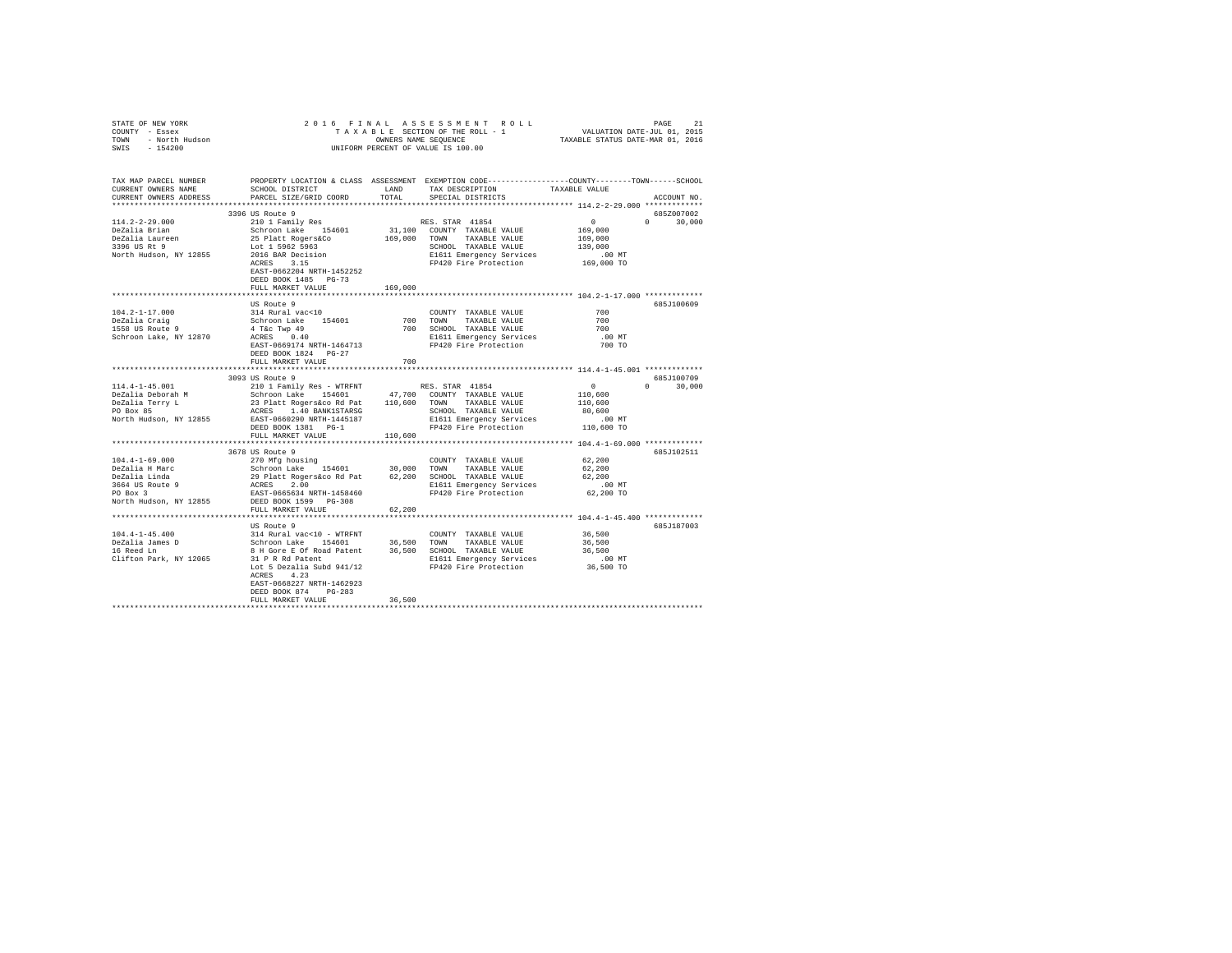| STATE OF NEW YORK<br>- Essex<br>COUNTY      | 2016 FINAL ASSESSMENT ROLL<br>TAXABLE SECTION OF THE ROLL - 1                       | 22<br>PAGE<br>VALUATION DATE-JUL 01, 2015 |
|---------------------------------------------|-------------------------------------------------------------------------------------|-------------------------------------------|
| - North Hudson<br>TOWN<br>$-154200$<br>SWIS | OWNERS NAME SEOUENCE<br>UNIFORM PERCENT OF VALUE IS 100.00                          | TAXABLE STATUS DATE-MAR 01, 2016          |
|                                             |                                                                                     |                                           |
|                                             |                                                                                     |                                           |
|                                             |                                                                                     |                                           |
| TAX MAP PARCEL NUMBER                       | EXEMPTION CODE-----------------COUNTY------<br>PROPERTY LOCATION & CLASS ASSESSMENT | $-TOWN-$<br>-SCHOOL                       |

| CURRENT OWNERS NAME                                                                                                                                                                                                                    | SCHOOL DISTRICT                                                                     | LAND       | TAX DESCRIPTION                                           | TAXABLE VALUE                               |
|----------------------------------------------------------------------------------------------------------------------------------------------------------------------------------------------------------------------------------------|-------------------------------------------------------------------------------------|------------|-----------------------------------------------------------|---------------------------------------------|
| CURRENT OWNERS ADDRESS                                                                                                                                                                                                                 | PARCEL SIZE/GRID COORD                                                              | TOTAL      | SPECIAL DISTRICTS                                         | ACCOUNT NO.                                 |
|                                                                                                                                                                                                                                        |                                                                                     |            |                                                           |                                             |
|                                                                                                                                                                                                                                        | Johnson Pond Rd                                                                     |            |                                                           | 685J100614                                  |
| $125. - 1 - 8.000$                                                                                                                                                                                                                     | 910 Priv forest                                                                     |            | COUNTY TAXABLE VALUE                                      | 132,800                                     |
| DeZalia James D                                                                                                                                                                                                                        | Schroon Lake 154601                                                                 |            | 132,800 TOWN TAXABLE VALUE                                | 132,800                                     |
|                                                                                                                                                                                                                                        |                                                                                     |            | 132,800 SCHOOL TAXABLE VALUE                              | 132,800                                     |
| DeZalia Journes De March (1898)<br>DeZalia Michael Journess (1898)<br>ACRES 160.00                                                                                                                                                     |                                                                                     |            | E1611 Emergency Services                                  | .00 MT                                      |
| Slingerlands, NY 12159 EAST-0672399 NRTH-1437293                                                                                                                                                                                       |                                                                                     |            | FP420 Fire Protection                                     | 132,800 TO                                  |
|                                                                                                                                                                                                                                        | DEED BOOK 1790 PG-5                                                                 |            |                                                           |                                             |
|                                                                                                                                                                                                                                        | FULL MARKET VALUE                                                                   | 132,800    |                                                           |                                             |
|                                                                                                                                                                                                                                        |                                                                                     |            |                                                           |                                             |
|                                                                                                                                                                                                                                        | Johnson Pond Rd                                                                     |            |                                                           | 685J100611                                  |
| 125.12-1-10.000                                                                                                                                                                                                                        | 314 Rural vac<10                                                                    |            | COUNTY TAXABLE VALUE                                      | 1,400                                       |
| DeZalia James D                                                                                                                                                                                                                        |                                                                                     | 1,400 TOWN | TAXABLE VALUE                                             | 1,400                                       |
| DeZalia Michael J                                                                                                                                                                                                                      | Schroon Lake 154601<br>169 Paradox Tract<br>ACRES 0.30<br>EAST-0671339 NRTH-1433949 | 1,400      | SCHOOL TAXABLE VALUE                                      | 1,400                                       |
| 67 Hilton Rd                                                                                                                                                                                                                           |                                                                                     |            | E1611 Emergency Services                                  | $.00$ MT                                    |
| Slingerlands, NY 12159                                                                                                                                                                                                                 |                                                                                     |            | FP420 Fire Protection                                     | 1,400 TO                                    |
|                                                                                                                                                                                                                                        | DEED BOOK 1790 PG-5                                                                 |            |                                                           |                                             |
|                                                                                                                                                                                                                                        | FULL MARKET VALUE                                                                   | 1,400      |                                                           |                                             |
|                                                                                                                                                                                                                                        |                                                                                     |            |                                                           |                                             |
|                                                                                                                                                                                                                                        | 2972 US Route 9                                                                     |            |                                                           | 685J103308                                  |
| $114.4 - 1 - 39.000$                                                                                                                                                                                                                   | 210 1 Family Res                                                                    |            | RES. STAR 41854                                           | $\sim$ 0<br>$\Omega$ and $\Omega$<br>30,000 |
|                                                                                                                                                                                                                                        |                                                                                     |            |                                                           | 103,800                                     |
|                                                                                                                                                                                                                                        |                                                                                     |            |                                                           | 103,800                                     |
| 2011<br>16.117 M 2022 - 1 - 1000 116601 16,700 COUNTY TAXABLE VALUE<br>1922 US Rte 9 22 Platt&rogers Co Rd Pat 103,800 TOWN TAXABLE VALUE<br>2972 US Rte 9 1019/125 BLA 61 BANK1STARSG SCHOOL TAXABLE VALUE<br>2972 US RCRES 0.61 BANK |                                                                                     |            | SCHOOL TAXABLE VALUE                                      | 73,800                                      |
|                                                                                                                                                                                                                                        |                                                                                     |            | E1611 Emergency Services                                  | .00 MT                                      |
|                                                                                                                                                                                                                                        | EAST-0660116 NRTH-1442225                                                           |            | FP420 Fire Protection 103,800 TO                          |                                             |
|                                                                                                                                                                                                                                        | DEED BOOK 1548 PG-47                                                                |            |                                                           |                                             |
|                                                                                                                                                                                                                                        | FULL MARKET VALUE                                                                   | 103,800    |                                                           |                                             |
|                                                                                                                                                                                                                                        | ****************************                                                        |            |                                                           |                                             |
|                                                                                                                                                                                                                                        | 3664 US Route 9                                                                     |            |                                                           | 685J185003                                  |
|                                                                                                                                                                                                                                        |                                                                                     |            | RES. STAR 41854                                           | $\sim$ 0<br>$\mathbf{a}$<br>30,000          |
|                                                                                                                                                                                                                                        |                                                                                     |            |                                                           | 238,200                                     |
|                                                                                                                                                                                                                                        |                                                                                     |            | 34,300 COUNTY TAXABLE VALUE<br>238,200 TOWN TAXABLE VALUE | 238,200                                     |
|                                                                                                                                                                                                                                        |                                                                                     |            | SCHOOL TAXABLE VALUE                                      | 208,200                                     |
|                                                                                                                                                                                                                                        |                                                                                     |            | E1611 Emergency Services                                  | .00 MT                                      |
|                                                                                                                                                                                                                                        | DEED BOOK 1535 PG-217                                                               |            |                                                           | 238,200 TO                                  |
|                                                                                                                                                                                                                                        | FULL MARKET VALUE                                                                   | 238,200    | FP420 Fire Protection                                     |                                             |
|                                                                                                                                                                                                                                        |                                                                                     |            |                                                           |                                             |
|                                                                                                                                                                                                                                        |                                                                                     |            |                                                           | 685J186012                                  |
|                                                                                                                                                                                                                                        | US Route 9<br>314 Rural vac<10<br>Schroon Lake 15<br>29 Platt Persons               |            |                                                           |                                             |
| $104.4 - 2 - 9.000$                                                                                                                                                                                                                    |                                                                                     |            | COUNTY TAXABLE VALUE                                      | 22,700                                      |
| DeZalia Marc                                                                                                                                                                                                                           | 154601 22,700 TOWN                                                                  |            | TAXABLE VALUE                                             | 22,700                                      |
| 3664 US Route 9                                                                                                                                                                                                                        | 29 Platt Rogers&co Rd Pat 22,700 SCHOOL TAXABLE VALUE                               |            |                                                           | 22,700                                      |
| North Hudson, NY 12855                                                                                                                                                                                                                 | 1230/343 Life Use To                                                                |            | E1611 Emergency Services                                  | .00MT                                       |
|                                                                                                                                                                                                                                        | Donald & Dorothy Fish                                                               |            | FP420 Fire Protection                                     | 22,700 TO                                   |
|                                                                                                                                                                                                                                        | ACRES<br>5.82                                                                       |            |                                                           |                                             |
|                                                                                                                                                                                                                                        | EAST-0665730 NRTH-1457822                                                           |            |                                                           |                                             |
|                                                                                                                                                                                                                                        | DEED BOOK 1472 PG-186                                                               |            |                                                           |                                             |
|                                                                                                                                                                                                                                        | FULL MARKET VALUE                                                                   | 22,700     |                                                           |                                             |
|                                                                                                                                                                                                                                        |                                                                                     |            |                                                           |                                             |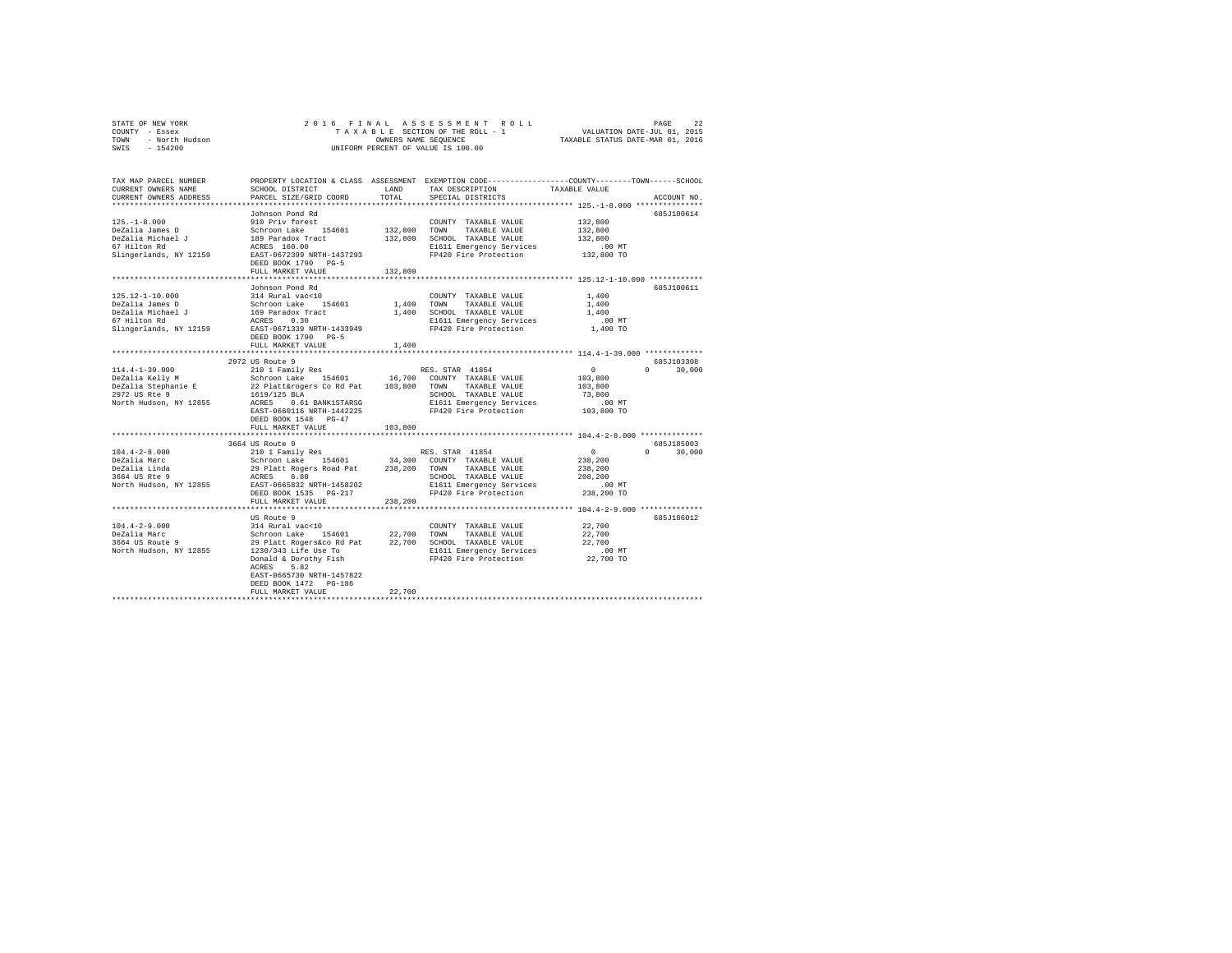| COUNTY - Essex<br>TOWN - North Hudson                                                                                                                                                                                          |                                                                                                                                                                                                                                     |         |                                                                                                 |                     |               |  |
|--------------------------------------------------------------------------------------------------------------------------------------------------------------------------------------------------------------------------------|-------------------------------------------------------------------------------------------------------------------------------------------------------------------------------------------------------------------------------------|---------|-------------------------------------------------------------------------------------------------|---------------------|---------------|--|
| SWIS - 154200                                                                                                                                                                                                                  | UNIFORM PERCENT OF VALUE IS 100.00                                                                                                                                                                                                  |         |                                                                                                 |                     |               |  |
|                                                                                                                                                                                                                                |                                                                                                                                                                                                                                     |         |                                                                                                 |                     |               |  |
| TAX MAP PARCEL NUMBER                                                                                                                                                                                                          |                                                                                                                                                                                                                                     |         | PROPERTY LOCATION & CLASS ASSESSMENT EXEMPTION CODE---------------COUNTY-------TOWN------SCHOOL |                     |               |  |
| CURRENT OWNERS NAME<br>CURRENT OWNERS ADDRESS                                                                                                                                                                                  | SCHOOL DISTRICT<br>PARCEL SIZE/GRID COORD                                                                                                                                                                                           | TOTAL   | LAND TAX DESCRIPTION TAXABLE VALUE<br>SPECIAL DISTRICTS                                         |                     | ACCOUNT NO.   |  |
|                                                                                                                                                                                                                                |                                                                                                                                                                                                                                     |         |                                                                                                 |                     |               |  |
|                                                                                                                                                                                                                                | 7 Kenakwar Ln                                                                                                                                                                                                                       |         |                                                                                                 |                     | 685Z010001    |  |
| $104.4 - 3 - 1.000$                                                                                                                                                                                                            | Xenawar Lun<br>210 1 Family Res RES. STAR 41854<br>29 Platt Rogerskoo Rd Pat 180,900 TOWNTY TAXABLE VALUE<br>29 Platt Rogerskoo Rd Pat 180,900 TOWN TAXABLE VALUE<br>29 Platt Rogerskoo Rd Pat 180,900 TOWNT TAXABLE VALUE          |         |                                                                                                 | $\sim$ 0            | $0 \t 30,000$ |  |
|                                                                                                                                                                                                                                |                                                                                                                                                                                                                                     |         |                                                                                                 | 180,900             |               |  |
| DiCerbo Stephen<br>7 Kenakwar Ln                                                                                                                                                                                               |                                                                                                                                                                                                                                     |         |                                                                                                 | 180,900             |               |  |
| North Hudson, NY 12855                                                                                                                                                                                                         | Lot 1 Kenakwar Subd<br>ACRES 7.68                                                                                                                                                                                                   |         | SCHOOL TAXABLE VALUE                                                                            | 150,900             |               |  |
|                                                                                                                                                                                                                                |                                                                                                                                                                                                                                     |         |                                                                                                 |                     |               |  |
|                                                                                                                                                                                                                                | EAST-0665551 NRTH-1458981                                                                                                                                                                                                           |         |                                                                                                 |                     |               |  |
|                                                                                                                                                                                                                                | DEED BOOK 1604 PG-96                                                                                                                                                                                                                |         |                                                                                                 |                     |               |  |
|                                                                                                                                                                                                                                | FULL MARKET VALUE                                                                                                                                                                                                                   | 180,900 |                                                                                                 |                     |               |  |
|                                                                                                                                                                                                                                | 16 Kenakwar Ln                                                                                                                                                                                                                      |         |                                                                                                 |                     | 685Z010002    |  |
| $104.4 - 3 - 9.100$                                                                                                                                                                                                            | 312 Vac w/imprv                                                                                                                                                                                                                     |         | COUNTY TAXABLE VALUE                                                                            | 48,800              |               |  |
|                                                                                                                                                                                                                                |                                                                                                                                                                                                                                     |         |                                                                                                 | 48,800              |               |  |
|                                                                                                                                                                                                                                |                                                                                                                                                                                                                                     |         |                                                                                                 | 48,800              |               |  |
| Noterbo Stephen Machine - Schroon Lake 154601 32,900 TOWN TAXABLE VALUE<br>DiCerbo Daniel 29 Platt Rogersáco Rd Pat 48,800 SCHOOL TAXABLE VALUE<br>7 Kenakwar Ln Pt Lot 9 Kenakwar Subd S1611 Emergency Services               |                                                                                                                                                                                                                                     |         |                                                                                                 | .00 MT              |               |  |
| North Hudson, NY 12855                                                                                                                                                                                                         | ACRES 5.18                                                                                                                                                                                                                          |         | FP420 Fire Protection                                                                           | 48,800 TO           |               |  |
|                                                                                                                                                                                                                                | EAST-0665552 NRTH-1459481                                                                                                                                                                                                           |         |                                                                                                 |                     |               |  |
|                                                                                                                                                                                                                                | DEED BOOK 1604 PG-124                                                                                                                                                                                                               |         |                                                                                                 |                     |               |  |
|                                                                                                                                                                                                                                | FULL MARKET VALUE                                                                                                                                                                                                                   | 48,800  |                                                                                                 |                     |               |  |
|                                                                                                                                                                                                                                |                                                                                                                                                                                                                                     |         |                                                                                                 |                     | 685Z010003    |  |
| $[104.4-3-9.200$ $[104.4-3-9.200$ $[104.8-3.90]$ $[104.8-3.90]$ $[104.8-3.90]$ $[104.8-3.90]$ $[104.8-3.90]$ $[104.8-3.90]$ $[104.8-3.90]$ $[104.8-3.90]$ $[104.8-3.90]$ $[104.8-3.90]$ $[104.8-3.90]$ $[104.8-3.90]$ $[104.8$ | Kenakwar Ln                                                                                                                                                                                                                         |         | COUNTY TAXABLE VALUE                                                                            | 300                 |               |  |
|                                                                                                                                                                                                                                |                                                                                                                                                                                                                                     |         | 300 TOWN TAXABLE VALUE                                                                          | 300                 |               |  |
|                                                                                                                                                                                                                                |                                                                                                                                                                                                                                     |         |                                                                                                 | 300                 |               |  |
|                                                                                                                                                                                                                                |                                                                                                                                                                                                                                     |         | 300 SCHOOL TAXABLE VALUE<br>E1611 Emergency Services                                            | $.00$ MT            |               |  |
|                                                                                                                                                                                                                                |                                                                                                                                                                                                                                     |         | FP420 Fire Protection                                                                           | 300 TO              |               |  |
|                                                                                                                                                                                                                                | EAST-0665314 NRTH-1459172                                                                                                                                                                                                           |         |                                                                                                 |                     |               |  |
|                                                                                                                                                                                                                                | DEED BOOK 1604 PG-124                                                                                                                                                                                                               |         |                                                                                                 |                     |               |  |
|                                                                                                                                                                                                                                | FULL MARKET VALUE                                                                                                                                                                                                                   | 300     |                                                                                                 |                     |               |  |
|                                                                                                                                                                                                                                |                                                                                                                                                                                                                                     |         |                                                                                                 |                     |               |  |
| $104.4 - 1 - 71.000$                                                                                                                                                                                                           | Wonder View Rd                                                                                                                                                                                                                      |         |                                                                                                 |                     | 685J178513    |  |
|                                                                                                                                                                                                                                |                                                                                                                                                                                                                                     |         |                                                                                                 | 18,900<br>18,900    |               |  |
| Dickerson Duane P<br>105 Reber Rd                                                                                                                                                                                              |                                                                                                                                                                                                                                     |         |                                                                                                 | 18,900              |               |  |
| Willsboro, NY 12996                                                                                                                                                                                                            |                                                                                                                                                                                                                                     |         |                                                                                                 |                     |               |  |
|                                                                                                                                                                                                                                | EAST-0666194 NRTH-1459399                                                                                                                                                                                                           |         | FP420 Fire Protection                                                                           | 00 MT.<br>18,900 TO |               |  |
|                                                                                                                                                                                                                                | DEED BOOK 1818 PG-182                                                                                                                                                                                                               |         |                                                                                                 |                     |               |  |
|                                                                                                                                                                                                                                | FULL MARKET VALUE                                                                                                                                                                                                                   | 18,900  |                                                                                                 |                     |               |  |
|                                                                                                                                                                                                                                |                                                                                                                                                                                                                                     |         |                                                                                                 |                     |               |  |
|                                                                                                                                                                                                                                | Wonder View Rd                                                                                                                                                                                                                      |         |                                                                                                 |                     | 685J178514    |  |
| 104.4-1-72.000<br>Dickerson Duane P                                                                                                                                                                                            | 214 Rural vac<10<br>Schroon Lake 154601 19,000 TOWN TAXABLE VALUE<br>29 30 Platt Rogerskco Pat 19,000 SCHOOL TAXABLE VALUE<br>29 30 Platt Rogerskco Pat 19,000 SCHOOL TAXABLE VALUE<br>28 20 PLATE 1080<br>20 FP420 Fire Protection |         |                                                                                                 | 19,000              |               |  |
|                                                                                                                                                                                                                                |                                                                                                                                                                                                                                     |         |                                                                                                 | 19,000              |               |  |
| 105 Reber Rd<br>Willsboro, NY 12996                                                                                                                                                                                            |                                                                                                                                                                                                                                     |         |                                                                                                 | 19,000              |               |  |
|                                                                                                                                                                                                                                |                                                                                                                                                                                                                                     |         | E1611 Emergency Services .00 MT<br>FP420 Fire Protection .00 TO                                 |                     |               |  |
|                                                                                                                                                                                                                                | DEED BOOK 1818 PG-178                                                                                                                                                                                                               |         |                                                                                                 |                     |               |  |
|                                                                                                                                                                                                                                | FULL MARKET VALUE                                                                                                                                                                                                                   | 19,000  |                                                                                                 |                     |               |  |
|                                                                                                                                                                                                                                |                                                                                                                                                                                                                                     |         |                                                                                                 |                     |               |  |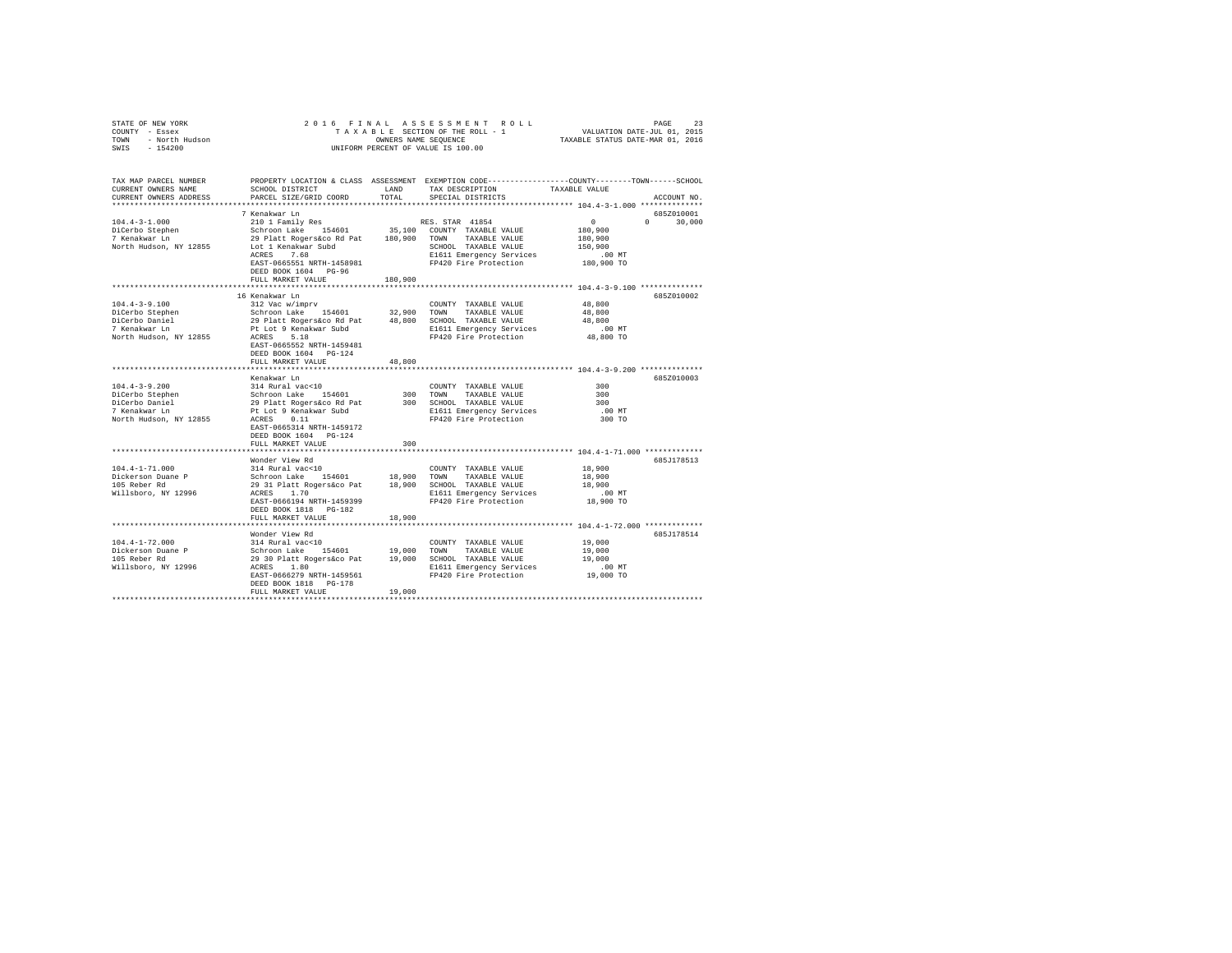| STATE OF NEW YORK      | 2016 FINAL ASSESSMENT ROLL         | 24<br>PAGE                       |  |
|------------------------|------------------------------------|----------------------------------|--|
| COUNTY - Essex         | TAXABLE SECTION OF THE ROLL - 1    | VALUATION DATE-JUL 01, 2015      |  |
| TOWN<br>- North Hudson | OWNERS NAME SEOUENCE               | TAXABLE STATUS DATE-MAR 01, 2016 |  |
| $-154200$<br>SWIS      | UNIFORM PERCENT OF VALUE IS 100.00 |                                  |  |

| 685J100703<br>6 Lazy St<br>210 1 Family Res<br>$113.20 - 1 - 9.000$<br>139,700<br>COUNTY TAXABLE VALUE<br>Schroon Lake 154601 30,500 TOWN TAXABLE VALUE 20 Tract West Of Road Pat 139,700 SCHOOL TAXABLE VALUE ACRES 2.50<br>ACRES 2.50 SCHOOL RESP-064067 RESP. TO SCHOOL TAXABLE VALUE RAST-0644067 NRTH-1442359 FP420 Fire Protection<br>139,700<br>139,700<br>E1611 Emergency Services<br>.00 MT<br>139,700 TO<br>FP420 Fire Protection<br>6 Lazy St<br>North Hudson, NY 12855<br>139,700<br>FULL MARKET VALUE<br>685J102209<br>5 Lazy St<br>311 Res vac land<br>COUNTY TAXABLE VALUE<br>16,600<br>Schroon Lake 154601<br>16,600 TOWN<br>TAXABLE VALUE<br>16,600<br>20 Tract West Of Rd Pat $16,600$<br>ACRES 0.82<br>SCHOOL TAXABLE VALUE<br>16,600<br>E1611 Emergency Services<br>.00 MT<br>FP420 Fire Protection<br>EAST-0644262 NRTH-1442238<br>16,600 TO<br>DEED BOOK 1132 PG-215<br>16,600<br>FULL MARKET VALUE<br>********************************** 114.18-3-4.000 **************<br>*************************<br>**********<br>685J103311<br>2940 US Route 9<br>$114.18 - 3 - 4.000$<br>88,900<br>485 >luse sm bld<br>COUNTY TAXABLE VALUE<br>485 >1use sm pid<br>Schroon Lake 154601<br>22 Platt Rogers&co Rd Pat<br>Suite 1&2<br>3,600 TOWN<br>Dobie Robert D<br>88,900<br>TAXABLE VALUE<br>88,900 SCHOOL TAXABLE VALUE<br>88,900<br>nda M<br>E1611 Emergency Services<br>$.00$ MT<br>$ACRES$ 0.12<br>$R2CSE$ 0.12<br>North Hudson, NY 12855<br>FP420 Fire Protection<br>88,900 TO<br>EAST-0659569 NRTH-1441513<br>DEED BOOK 943<br>$PG-47$<br>88,900<br>FULL MARKET VALUE<br>685J102702<br>369 Ensign Pond Rd<br>240 Rural res<br>SR STAR 41834<br>$115. - 1 - 1.100$<br>$\sim$ 0<br>$\Omega$<br>65,300<br>Schroon Lake 154601<br>206 Paradox Tract<br>ACRES 129.30<br>Dobie Robert D<br>111,900 COUNTY TAXABLE VALUE<br>191,600<br>Dobie Brenda M<br>191,600<br>TOWN<br>TAXABLE VALUE<br>191,600<br>SCHOOL TAXABLE VALUE<br>PO Box 1<br>126,300<br>North Hudson, NY 12855<br>EAST-0671768 NRTH-1455763<br>E1611 Emergency Services<br>.00MT<br>FP420 Fire Protection<br>DEED BOOK 1161 PG-268<br>191,600 TO<br>FULL MARKET VALUE<br>191,600<br>532 Johnson Pond Rd<br>685J100705<br>$125.12 - 1 - 2.000$<br>260 Seasonal res - WTRFNT<br>Schroon Lake 154601<br>169 Paradox Tract<br>Bldg #2<br>106,800<br>COUNTY TAXABLE VALUE<br>61,000 TOWN<br>Doherty Charles T<br>TAXABLE VALUE<br>106,800<br>Doherty Michael<br>11420 Hyde Park Way<br>Spring Will<br>106,800 SCHOOL TAXABLE VALUE<br>106,800<br>E1611 Emergency Services<br>.00 MT<br>FP420 Fire Protection<br>90.8 X 238.1 Xirr<br>ACRES 0.55<br>Spring Hill, FL 34609<br>106,800 TO<br>0.55<br>ACRES<br>EAST-0668959 NRTH-1434930<br>DEED BOOK 1713 PG-24<br>106,800<br>FULL MARKET VALUE | TAX MAP PARCEL NUMBER<br>CURRENT OWNERS NAME<br>CURRENT OWNERS ADDRESS | SCHOOL DISTRICT<br>PARCEL SIZE/GRID COORD | LAND<br>TOTAL | TAX DESCRIPTION<br>SPECIAL DISTRICTS | PROPERTY LOCATION & CLASS ASSESSMENT EXEMPTION CODE---------------COUNTY-------TOWN-----SCHOOL<br>TAXABLE VALUE<br>ACCOUNT NO. |
|---------------------------------------------------------------------------------------------------------------------------------------------------------------------------------------------------------------------------------------------------------------------------------------------------------------------------------------------------------------------------------------------------------------------------------------------------------------------------------------------------------------------------------------------------------------------------------------------------------------------------------------------------------------------------------------------------------------------------------------------------------------------------------------------------------------------------------------------------------------------------------------------------------------------------------------------------------------------------------------------------------------------------------------------------------------------------------------------------------------------------------------------------------------------------------------------------------------------------------------------------------------------------------------------------------------------------------------------------------------------------------------------------------------------------------------------------------------------------------------------------------------------------------------------------------------------------------------------------------------------------------------------------------------------------------------------------------------------------------------------------------------------------------------------------------------------------------------------------------------------------------------------------------------------------------------------------------------------------------------------------------------------------------------------------------------------------------------------------------------------------------------------------------------------------------------------------------------------------------------------------------------------------------------------------------------------------------------------------------------------------------------------------------------------------------------------------------------------------------------------------------------------------------------------------------------------------------------------------------------------------------------------------------------------------------------------------------------------------------------------------------------------|------------------------------------------------------------------------|-------------------------------------------|---------------|--------------------------------------|--------------------------------------------------------------------------------------------------------------------------------|
|                                                                                                                                                                                                                                                                                                                                                                                                                                                                                                                                                                                                                                                                                                                                                                                                                                                                                                                                                                                                                                                                                                                                                                                                                                                                                                                                                                                                                                                                                                                                                                                                                                                                                                                                                                                                                                                                                                                                                                                                                                                                                                                                                                                                                                                                                                                                                                                                                                                                                                                                                                                                                                                                                                                                                                     | ***********************                                                |                                           |               |                                      |                                                                                                                                |
|                                                                                                                                                                                                                                                                                                                                                                                                                                                                                                                                                                                                                                                                                                                                                                                                                                                                                                                                                                                                                                                                                                                                                                                                                                                                                                                                                                                                                                                                                                                                                                                                                                                                                                                                                                                                                                                                                                                                                                                                                                                                                                                                                                                                                                                                                                                                                                                                                                                                                                                                                                                                                                                                                                                                                                     |                                                                        |                                           |               |                                      |                                                                                                                                |
|                                                                                                                                                                                                                                                                                                                                                                                                                                                                                                                                                                                                                                                                                                                                                                                                                                                                                                                                                                                                                                                                                                                                                                                                                                                                                                                                                                                                                                                                                                                                                                                                                                                                                                                                                                                                                                                                                                                                                                                                                                                                                                                                                                                                                                                                                                                                                                                                                                                                                                                                                                                                                                                                                                                                                                     |                                                                        |                                           |               |                                      |                                                                                                                                |
|                                                                                                                                                                                                                                                                                                                                                                                                                                                                                                                                                                                                                                                                                                                                                                                                                                                                                                                                                                                                                                                                                                                                                                                                                                                                                                                                                                                                                                                                                                                                                                                                                                                                                                                                                                                                                                                                                                                                                                                                                                                                                                                                                                                                                                                                                                                                                                                                                                                                                                                                                                                                                                                                                                                                                                     | Dobie Allan W                                                          |                                           |               |                                      |                                                                                                                                |
|                                                                                                                                                                                                                                                                                                                                                                                                                                                                                                                                                                                                                                                                                                                                                                                                                                                                                                                                                                                                                                                                                                                                                                                                                                                                                                                                                                                                                                                                                                                                                                                                                                                                                                                                                                                                                                                                                                                                                                                                                                                                                                                                                                                                                                                                                                                                                                                                                                                                                                                                                                                                                                                                                                                                                                     | Dobie Diane                                                            |                                           |               |                                      |                                                                                                                                |
|                                                                                                                                                                                                                                                                                                                                                                                                                                                                                                                                                                                                                                                                                                                                                                                                                                                                                                                                                                                                                                                                                                                                                                                                                                                                                                                                                                                                                                                                                                                                                                                                                                                                                                                                                                                                                                                                                                                                                                                                                                                                                                                                                                                                                                                                                                                                                                                                                                                                                                                                                                                                                                                                                                                                                                     | Circle Glenn                                                           |                                           |               |                                      |                                                                                                                                |
|                                                                                                                                                                                                                                                                                                                                                                                                                                                                                                                                                                                                                                                                                                                                                                                                                                                                                                                                                                                                                                                                                                                                                                                                                                                                                                                                                                                                                                                                                                                                                                                                                                                                                                                                                                                                                                                                                                                                                                                                                                                                                                                                                                                                                                                                                                                                                                                                                                                                                                                                                                                                                                                                                                                                                                     |                                                                        |                                           |               |                                      |                                                                                                                                |
|                                                                                                                                                                                                                                                                                                                                                                                                                                                                                                                                                                                                                                                                                                                                                                                                                                                                                                                                                                                                                                                                                                                                                                                                                                                                                                                                                                                                                                                                                                                                                                                                                                                                                                                                                                                                                                                                                                                                                                                                                                                                                                                                                                                                                                                                                                                                                                                                                                                                                                                                                                                                                                                                                                                                                                     |                                                                        |                                           |               |                                      |                                                                                                                                |
|                                                                                                                                                                                                                                                                                                                                                                                                                                                                                                                                                                                                                                                                                                                                                                                                                                                                                                                                                                                                                                                                                                                                                                                                                                                                                                                                                                                                                                                                                                                                                                                                                                                                                                                                                                                                                                                                                                                                                                                                                                                                                                                                                                                                                                                                                                                                                                                                                                                                                                                                                                                                                                                                                                                                                                     |                                                                        |                                           |               |                                      |                                                                                                                                |
|                                                                                                                                                                                                                                                                                                                                                                                                                                                                                                                                                                                                                                                                                                                                                                                                                                                                                                                                                                                                                                                                                                                                                                                                                                                                                                                                                                                                                                                                                                                                                                                                                                                                                                                                                                                                                                                                                                                                                                                                                                                                                                                                                                                                                                                                                                                                                                                                                                                                                                                                                                                                                                                                                                                                                                     |                                                                        |                                           |               |                                      |                                                                                                                                |
|                                                                                                                                                                                                                                                                                                                                                                                                                                                                                                                                                                                                                                                                                                                                                                                                                                                                                                                                                                                                                                                                                                                                                                                                                                                                                                                                                                                                                                                                                                                                                                                                                                                                                                                                                                                                                                                                                                                                                                                                                                                                                                                                                                                                                                                                                                                                                                                                                                                                                                                                                                                                                                                                                                                                                                     |                                                                        |                                           |               |                                      |                                                                                                                                |
|                                                                                                                                                                                                                                                                                                                                                                                                                                                                                                                                                                                                                                                                                                                                                                                                                                                                                                                                                                                                                                                                                                                                                                                                                                                                                                                                                                                                                                                                                                                                                                                                                                                                                                                                                                                                                                                                                                                                                                                                                                                                                                                                                                                                                                                                                                                                                                                                                                                                                                                                                                                                                                                                                                                                                                     | $113.20 - 1 - 30.000$                                                  |                                           |               |                                      |                                                                                                                                |
|                                                                                                                                                                                                                                                                                                                                                                                                                                                                                                                                                                                                                                                                                                                                                                                                                                                                                                                                                                                                                                                                                                                                                                                                                                                                                                                                                                                                                                                                                                                                                                                                                                                                                                                                                                                                                                                                                                                                                                                                                                                                                                                                                                                                                                                                                                                                                                                                                                                                                                                                                                                                                                                                                                                                                                     | Dobie Allen                                                            |                                           |               |                                      |                                                                                                                                |
|                                                                                                                                                                                                                                                                                                                                                                                                                                                                                                                                                                                                                                                                                                                                                                                                                                                                                                                                                                                                                                                                                                                                                                                                                                                                                                                                                                                                                                                                                                                                                                                                                                                                                                                                                                                                                                                                                                                                                                                                                                                                                                                                                                                                                                                                                                                                                                                                                                                                                                                                                                                                                                                                                                                                                                     | Dobie Diane                                                            |                                           |               |                                      |                                                                                                                                |
|                                                                                                                                                                                                                                                                                                                                                                                                                                                                                                                                                                                                                                                                                                                                                                                                                                                                                                                                                                                                                                                                                                                                                                                                                                                                                                                                                                                                                                                                                                                                                                                                                                                                                                                                                                                                                                                                                                                                                                                                                                                                                                                                                                                                                                                                                                                                                                                                                                                                                                                                                                                                                                                                                                                                                                     | 6 Lazy St                                                              |                                           |               |                                      |                                                                                                                                |
|                                                                                                                                                                                                                                                                                                                                                                                                                                                                                                                                                                                                                                                                                                                                                                                                                                                                                                                                                                                                                                                                                                                                                                                                                                                                                                                                                                                                                                                                                                                                                                                                                                                                                                                                                                                                                                                                                                                                                                                                                                                                                                                                                                                                                                                                                                                                                                                                                                                                                                                                                                                                                                                                                                                                                                     | North Hudson, NY 12855                                                 |                                           |               |                                      |                                                                                                                                |
|                                                                                                                                                                                                                                                                                                                                                                                                                                                                                                                                                                                                                                                                                                                                                                                                                                                                                                                                                                                                                                                                                                                                                                                                                                                                                                                                                                                                                                                                                                                                                                                                                                                                                                                                                                                                                                                                                                                                                                                                                                                                                                                                                                                                                                                                                                                                                                                                                                                                                                                                                                                                                                                                                                                                                                     |                                                                        |                                           |               |                                      |                                                                                                                                |
|                                                                                                                                                                                                                                                                                                                                                                                                                                                                                                                                                                                                                                                                                                                                                                                                                                                                                                                                                                                                                                                                                                                                                                                                                                                                                                                                                                                                                                                                                                                                                                                                                                                                                                                                                                                                                                                                                                                                                                                                                                                                                                                                                                                                                                                                                                                                                                                                                                                                                                                                                                                                                                                                                                                                                                     |                                                                        |                                           |               |                                      |                                                                                                                                |
|                                                                                                                                                                                                                                                                                                                                                                                                                                                                                                                                                                                                                                                                                                                                                                                                                                                                                                                                                                                                                                                                                                                                                                                                                                                                                                                                                                                                                                                                                                                                                                                                                                                                                                                                                                                                                                                                                                                                                                                                                                                                                                                                                                                                                                                                                                                                                                                                                                                                                                                                                                                                                                                                                                                                                                     |                                                                        |                                           |               |                                      |                                                                                                                                |
|                                                                                                                                                                                                                                                                                                                                                                                                                                                                                                                                                                                                                                                                                                                                                                                                                                                                                                                                                                                                                                                                                                                                                                                                                                                                                                                                                                                                                                                                                                                                                                                                                                                                                                                                                                                                                                                                                                                                                                                                                                                                                                                                                                                                                                                                                                                                                                                                                                                                                                                                                                                                                                                                                                                                                                     |                                                                        |                                           |               |                                      |                                                                                                                                |
|                                                                                                                                                                                                                                                                                                                                                                                                                                                                                                                                                                                                                                                                                                                                                                                                                                                                                                                                                                                                                                                                                                                                                                                                                                                                                                                                                                                                                                                                                                                                                                                                                                                                                                                                                                                                                                                                                                                                                                                                                                                                                                                                                                                                                                                                                                                                                                                                                                                                                                                                                                                                                                                                                                                                                                     |                                                                        |                                           |               |                                      |                                                                                                                                |
|                                                                                                                                                                                                                                                                                                                                                                                                                                                                                                                                                                                                                                                                                                                                                                                                                                                                                                                                                                                                                                                                                                                                                                                                                                                                                                                                                                                                                                                                                                                                                                                                                                                                                                                                                                                                                                                                                                                                                                                                                                                                                                                                                                                                                                                                                                                                                                                                                                                                                                                                                                                                                                                                                                                                                                     |                                                                        |                                           |               |                                      |                                                                                                                                |
|                                                                                                                                                                                                                                                                                                                                                                                                                                                                                                                                                                                                                                                                                                                                                                                                                                                                                                                                                                                                                                                                                                                                                                                                                                                                                                                                                                                                                                                                                                                                                                                                                                                                                                                                                                                                                                                                                                                                                                                                                                                                                                                                                                                                                                                                                                                                                                                                                                                                                                                                                                                                                                                                                                                                                                     | Brazee Brenda M                                                        |                                           |               |                                      |                                                                                                                                |
|                                                                                                                                                                                                                                                                                                                                                                                                                                                                                                                                                                                                                                                                                                                                                                                                                                                                                                                                                                                                                                                                                                                                                                                                                                                                                                                                                                                                                                                                                                                                                                                                                                                                                                                                                                                                                                                                                                                                                                                                                                                                                                                                                                                                                                                                                                                                                                                                                                                                                                                                                                                                                                                                                                                                                                     | PO Box 1                                                               |                                           |               |                                      |                                                                                                                                |
|                                                                                                                                                                                                                                                                                                                                                                                                                                                                                                                                                                                                                                                                                                                                                                                                                                                                                                                                                                                                                                                                                                                                                                                                                                                                                                                                                                                                                                                                                                                                                                                                                                                                                                                                                                                                                                                                                                                                                                                                                                                                                                                                                                                                                                                                                                                                                                                                                                                                                                                                                                                                                                                                                                                                                                     |                                                                        |                                           |               |                                      |                                                                                                                                |
|                                                                                                                                                                                                                                                                                                                                                                                                                                                                                                                                                                                                                                                                                                                                                                                                                                                                                                                                                                                                                                                                                                                                                                                                                                                                                                                                                                                                                                                                                                                                                                                                                                                                                                                                                                                                                                                                                                                                                                                                                                                                                                                                                                                                                                                                                                                                                                                                                                                                                                                                                                                                                                                                                                                                                                     |                                                                        |                                           |               |                                      |                                                                                                                                |
|                                                                                                                                                                                                                                                                                                                                                                                                                                                                                                                                                                                                                                                                                                                                                                                                                                                                                                                                                                                                                                                                                                                                                                                                                                                                                                                                                                                                                                                                                                                                                                                                                                                                                                                                                                                                                                                                                                                                                                                                                                                                                                                                                                                                                                                                                                                                                                                                                                                                                                                                                                                                                                                                                                                                                                     |                                                                        |                                           |               |                                      |                                                                                                                                |
|                                                                                                                                                                                                                                                                                                                                                                                                                                                                                                                                                                                                                                                                                                                                                                                                                                                                                                                                                                                                                                                                                                                                                                                                                                                                                                                                                                                                                                                                                                                                                                                                                                                                                                                                                                                                                                                                                                                                                                                                                                                                                                                                                                                                                                                                                                                                                                                                                                                                                                                                                                                                                                                                                                                                                                     |                                                                        |                                           |               |                                      |                                                                                                                                |
|                                                                                                                                                                                                                                                                                                                                                                                                                                                                                                                                                                                                                                                                                                                                                                                                                                                                                                                                                                                                                                                                                                                                                                                                                                                                                                                                                                                                                                                                                                                                                                                                                                                                                                                                                                                                                                                                                                                                                                                                                                                                                                                                                                                                                                                                                                                                                                                                                                                                                                                                                                                                                                                                                                                                                                     |                                                                        |                                           |               |                                      |                                                                                                                                |
|                                                                                                                                                                                                                                                                                                                                                                                                                                                                                                                                                                                                                                                                                                                                                                                                                                                                                                                                                                                                                                                                                                                                                                                                                                                                                                                                                                                                                                                                                                                                                                                                                                                                                                                                                                                                                                                                                                                                                                                                                                                                                                                                                                                                                                                                                                                                                                                                                                                                                                                                                                                                                                                                                                                                                                     |                                                                        |                                           |               |                                      |                                                                                                                                |
|                                                                                                                                                                                                                                                                                                                                                                                                                                                                                                                                                                                                                                                                                                                                                                                                                                                                                                                                                                                                                                                                                                                                                                                                                                                                                                                                                                                                                                                                                                                                                                                                                                                                                                                                                                                                                                                                                                                                                                                                                                                                                                                                                                                                                                                                                                                                                                                                                                                                                                                                                                                                                                                                                                                                                                     |                                                                        |                                           |               |                                      |                                                                                                                                |
|                                                                                                                                                                                                                                                                                                                                                                                                                                                                                                                                                                                                                                                                                                                                                                                                                                                                                                                                                                                                                                                                                                                                                                                                                                                                                                                                                                                                                                                                                                                                                                                                                                                                                                                                                                                                                                                                                                                                                                                                                                                                                                                                                                                                                                                                                                                                                                                                                                                                                                                                                                                                                                                                                                                                                                     |                                                                        |                                           |               |                                      |                                                                                                                                |
|                                                                                                                                                                                                                                                                                                                                                                                                                                                                                                                                                                                                                                                                                                                                                                                                                                                                                                                                                                                                                                                                                                                                                                                                                                                                                                                                                                                                                                                                                                                                                                                                                                                                                                                                                                                                                                                                                                                                                                                                                                                                                                                                                                                                                                                                                                                                                                                                                                                                                                                                                                                                                                                                                                                                                                     |                                                                        |                                           |               |                                      |                                                                                                                                |
|                                                                                                                                                                                                                                                                                                                                                                                                                                                                                                                                                                                                                                                                                                                                                                                                                                                                                                                                                                                                                                                                                                                                                                                                                                                                                                                                                                                                                                                                                                                                                                                                                                                                                                                                                                                                                                                                                                                                                                                                                                                                                                                                                                                                                                                                                                                                                                                                                                                                                                                                                                                                                                                                                                                                                                     |                                                                        |                                           |               |                                      |                                                                                                                                |
|                                                                                                                                                                                                                                                                                                                                                                                                                                                                                                                                                                                                                                                                                                                                                                                                                                                                                                                                                                                                                                                                                                                                                                                                                                                                                                                                                                                                                                                                                                                                                                                                                                                                                                                                                                                                                                                                                                                                                                                                                                                                                                                                                                                                                                                                                                                                                                                                                                                                                                                                                                                                                                                                                                                                                                     |                                                                        |                                           |               |                                      |                                                                                                                                |
|                                                                                                                                                                                                                                                                                                                                                                                                                                                                                                                                                                                                                                                                                                                                                                                                                                                                                                                                                                                                                                                                                                                                                                                                                                                                                                                                                                                                                                                                                                                                                                                                                                                                                                                                                                                                                                                                                                                                                                                                                                                                                                                                                                                                                                                                                                                                                                                                                                                                                                                                                                                                                                                                                                                                                                     |                                                                        |                                           |               |                                      |                                                                                                                                |
|                                                                                                                                                                                                                                                                                                                                                                                                                                                                                                                                                                                                                                                                                                                                                                                                                                                                                                                                                                                                                                                                                                                                                                                                                                                                                                                                                                                                                                                                                                                                                                                                                                                                                                                                                                                                                                                                                                                                                                                                                                                                                                                                                                                                                                                                                                                                                                                                                                                                                                                                                                                                                                                                                                                                                                     |                                                                        |                                           |               |                                      |                                                                                                                                |
|                                                                                                                                                                                                                                                                                                                                                                                                                                                                                                                                                                                                                                                                                                                                                                                                                                                                                                                                                                                                                                                                                                                                                                                                                                                                                                                                                                                                                                                                                                                                                                                                                                                                                                                                                                                                                                                                                                                                                                                                                                                                                                                                                                                                                                                                                                                                                                                                                                                                                                                                                                                                                                                                                                                                                                     |                                                                        |                                           |               |                                      |                                                                                                                                |
|                                                                                                                                                                                                                                                                                                                                                                                                                                                                                                                                                                                                                                                                                                                                                                                                                                                                                                                                                                                                                                                                                                                                                                                                                                                                                                                                                                                                                                                                                                                                                                                                                                                                                                                                                                                                                                                                                                                                                                                                                                                                                                                                                                                                                                                                                                                                                                                                                                                                                                                                                                                                                                                                                                                                                                     |                                                                        |                                           |               |                                      |                                                                                                                                |
|                                                                                                                                                                                                                                                                                                                                                                                                                                                                                                                                                                                                                                                                                                                                                                                                                                                                                                                                                                                                                                                                                                                                                                                                                                                                                                                                                                                                                                                                                                                                                                                                                                                                                                                                                                                                                                                                                                                                                                                                                                                                                                                                                                                                                                                                                                                                                                                                                                                                                                                                                                                                                                                                                                                                                                     |                                                                        |                                           |               |                                      |                                                                                                                                |
|                                                                                                                                                                                                                                                                                                                                                                                                                                                                                                                                                                                                                                                                                                                                                                                                                                                                                                                                                                                                                                                                                                                                                                                                                                                                                                                                                                                                                                                                                                                                                                                                                                                                                                                                                                                                                                                                                                                                                                                                                                                                                                                                                                                                                                                                                                                                                                                                                                                                                                                                                                                                                                                                                                                                                                     |                                                                        |                                           |               |                                      |                                                                                                                                |
|                                                                                                                                                                                                                                                                                                                                                                                                                                                                                                                                                                                                                                                                                                                                                                                                                                                                                                                                                                                                                                                                                                                                                                                                                                                                                                                                                                                                                                                                                                                                                                                                                                                                                                                                                                                                                                                                                                                                                                                                                                                                                                                                                                                                                                                                                                                                                                                                                                                                                                                                                                                                                                                                                                                                                                     |                                                                        |                                           |               |                                      |                                                                                                                                |
|                                                                                                                                                                                                                                                                                                                                                                                                                                                                                                                                                                                                                                                                                                                                                                                                                                                                                                                                                                                                                                                                                                                                                                                                                                                                                                                                                                                                                                                                                                                                                                                                                                                                                                                                                                                                                                                                                                                                                                                                                                                                                                                                                                                                                                                                                                                                                                                                                                                                                                                                                                                                                                                                                                                                                                     |                                                                        |                                           |               |                                      |                                                                                                                                |
|                                                                                                                                                                                                                                                                                                                                                                                                                                                                                                                                                                                                                                                                                                                                                                                                                                                                                                                                                                                                                                                                                                                                                                                                                                                                                                                                                                                                                                                                                                                                                                                                                                                                                                                                                                                                                                                                                                                                                                                                                                                                                                                                                                                                                                                                                                                                                                                                                                                                                                                                                                                                                                                                                                                                                                     |                                                                        |                                           |               |                                      |                                                                                                                                |
|                                                                                                                                                                                                                                                                                                                                                                                                                                                                                                                                                                                                                                                                                                                                                                                                                                                                                                                                                                                                                                                                                                                                                                                                                                                                                                                                                                                                                                                                                                                                                                                                                                                                                                                                                                                                                                                                                                                                                                                                                                                                                                                                                                                                                                                                                                                                                                                                                                                                                                                                                                                                                                                                                                                                                                     |                                                                        |                                           |               |                                      |                                                                                                                                |
|                                                                                                                                                                                                                                                                                                                                                                                                                                                                                                                                                                                                                                                                                                                                                                                                                                                                                                                                                                                                                                                                                                                                                                                                                                                                                                                                                                                                                                                                                                                                                                                                                                                                                                                                                                                                                                                                                                                                                                                                                                                                                                                                                                                                                                                                                                                                                                                                                                                                                                                                                                                                                                                                                                                                                                     |                                                                        |                                           |               |                                      |                                                                                                                                |
|                                                                                                                                                                                                                                                                                                                                                                                                                                                                                                                                                                                                                                                                                                                                                                                                                                                                                                                                                                                                                                                                                                                                                                                                                                                                                                                                                                                                                                                                                                                                                                                                                                                                                                                                                                                                                                                                                                                                                                                                                                                                                                                                                                                                                                                                                                                                                                                                                                                                                                                                                                                                                                                                                                                                                                     |                                                                        |                                           |               |                                      |                                                                                                                                |
|                                                                                                                                                                                                                                                                                                                                                                                                                                                                                                                                                                                                                                                                                                                                                                                                                                                                                                                                                                                                                                                                                                                                                                                                                                                                                                                                                                                                                                                                                                                                                                                                                                                                                                                                                                                                                                                                                                                                                                                                                                                                                                                                                                                                                                                                                                                                                                                                                                                                                                                                                                                                                                                                                                                                                                     |                                                                        |                                           |               |                                      |                                                                                                                                |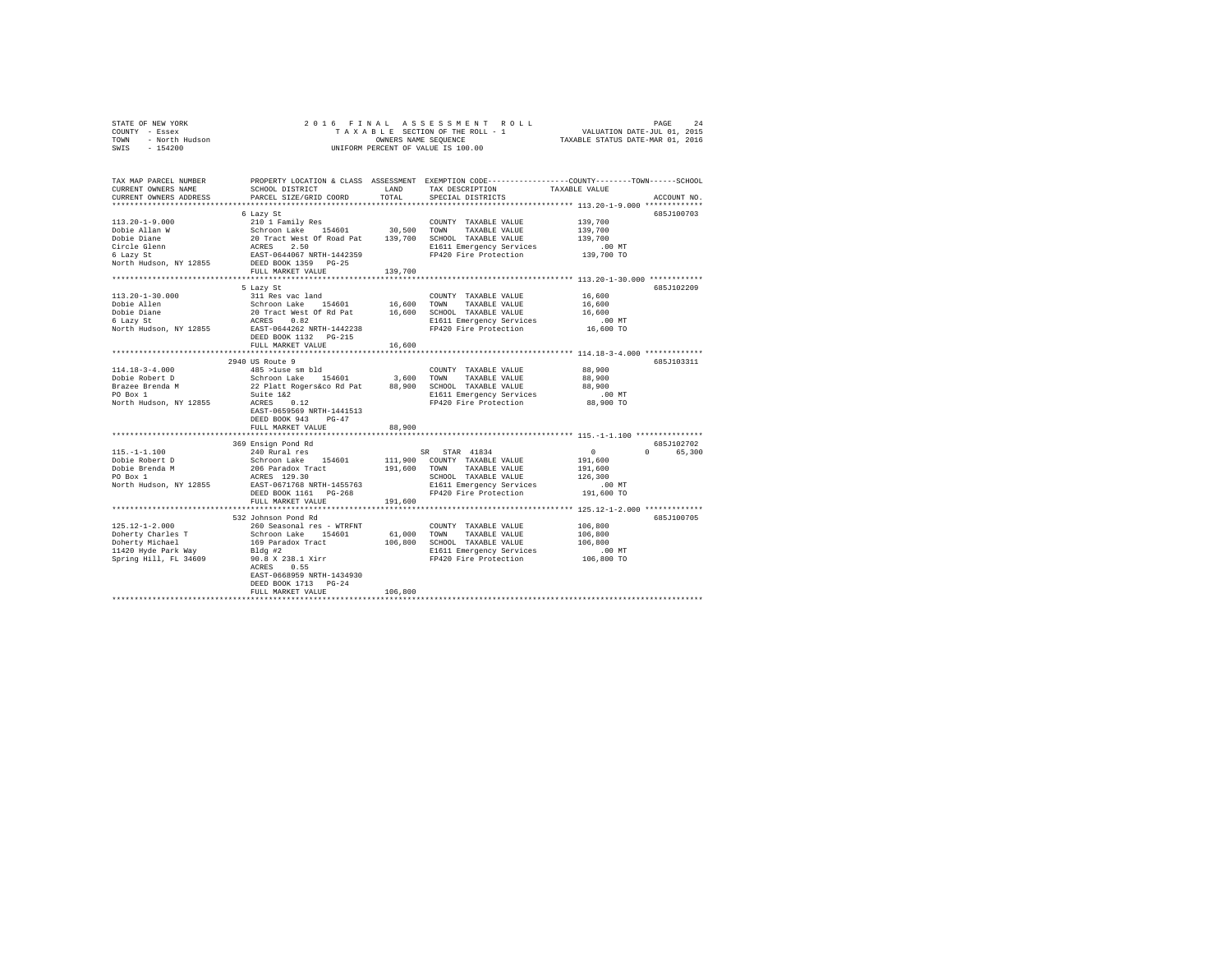|      | STATE OF NEW YORK |  | 2016 FINAL ASSESSMENT ROLL         | PAGE                             | 25 |
|------|-------------------|--|------------------------------------|----------------------------------|----|
|      | COUNTY - Essex    |  | TAXABLE SECTION OF THE ROLL - 1    | VALUATION DATE-JUL 01, 2015      |    |
| TOWN | - North Hudson    |  | OWNERS NAME SEOUENCE               | TAXABLE STATUS DATE-MAR 01, 2016 |    |
| SWIS | $-154200$         |  | UNIFORM PERCENT OF VALUE IS 100.00 |                                  |    |

| TAX MAP PARCEL NUMBER<br>CURRENT OWNERS NAME<br>CURRENT OWNERS ADDRESS | SCHOOL DISTRICT<br>PARCEL SIZE/GRID COORD                                                                                                                        | LAND<br>TOTAL | TAX DESCRIPTION<br>SPECIAL DISTRICTS              | PROPERTY LOCATION & CLASS ASSESSMENT EXEMPTION CODE---------------COUNTY-------TOWN-----SCHOOL<br>TAXABLE VALUE<br>ACCOUNT NO. |
|------------------------------------------------------------------------|------------------------------------------------------------------------------------------------------------------------------------------------------------------|---------------|---------------------------------------------------|--------------------------------------------------------------------------------------------------------------------------------|
|                                                                        |                                                                                                                                                                  |               |                                                   |                                                                                                                                |
|                                                                        | 3724 US Route 9                                                                                                                                                  |               |                                                   | 685J178512                                                                                                                     |
| $104.4 - 1 - 70.000$                                                   | 2001 - 2010 Page 194601<br>2010 - 2010 Page 194601 29,600 COUNTY TAXABLE VALUE<br>29 31 Platt Rogers&co Pat 128,700 TOWN TAXABLE VALUE                           |               |                                                   | $\sim$ 0<br>$0 \t 30,000$                                                                                                      |
| Drake Nicholas                                                         |                                                                                                                                                                  |               |                                                   | 128,700                                                                                                                        |
| 3724 US Route 9                                                        |                                                                                                                                                                  |               |                                                   | 128,700                                                                                                                        |
|                                                                        | North Hudson, NY 12855 ACRES 1.60 BANK1STARSG                                                                                                                    |               | SCHOOL TAXABLE VALUE                              | 98,700                                                                                                                         |
|                                                                        | EAST-0666100 NRTH-1459221                                                                                                                                        |               | E1611 Emergency Services                          | $.00$ MT                                                                                                                       |
|                                                                        | DEED BOOK 1605 PG-313<br>FULL MARKET VALUE                                                                                                                       | 128,700       | FP420 Fire Protection 128,700 TO                  |                                                                                                                                |
|                                                                        |                                                                                                                                                                  |               |                                                   |                                                                                                                                |
|                                                                        | US Route 9                                                                                                                                                       |               |                                                   | 685J102214                                                                                                                     |
| $114.18 - 2 - 2.100$                                                   | 322 Rural vac>10 - WTRFNT                                                                                                                                        |               | COUNTY TAXABLE VALUE                              | 44,100                                                                                                                         |
| --<br>Drake-Haynes Anna<br>^^^^ "IS Rte 9                              |                                                                                                                                                                  |               | 44.100 TOWN<br>TAXABLE VALUE                      | 44,100                                                                                                                         |
|                                                                        |                                                                                                                                                                  |               | 44,100 SCHOOL TAXABLE VALUE                       | 44,100                                                                                                                         |
|                                                                        |                                                                                                                                                                  |               | E1611 Emergency Services<br>FP420 Fire Protection | .00 MT<br>44,100 TO                                                                                                            |
|                                                                        | DEED BOOK 1493 PG-319                                                                                                                                            |               |                                                   |                                                                                                                                |
|                                                                        | FULL MARKET VALUE                                                                                                                                                | 44,100        |                                                   |                                                                                                                                |
|                                                                        | 3105 US Route 9                                                                                                                                                  |               |                                                   | 685.T100708                                                                                                                    |
| 114.4-1-31.051                                                         |                                                                                                                                                                  |               |                                                   | $\sim$ 0<br>$\cap$<br>65,300                                                                                                   |
| Dresser Donald                                                         |                                                                                                                                                                  |               |                                                   | 85,900                                                                                                                         |
| Dresser Deanne D                                                       |                                                                                                                                                                  |               |                                                   | 85,900                                                                                                                         |
| 3105 US Rte 9                                                          | 110 1 Family Res - WTRFNT 158 STAR 41834<br>Schroon Lake 154601 50,400 COUNTY TAXABLE VALUE<br>23 Platt Rogers&co Rd Pat 85,900 TOWN TAXABLE VALUE<br>ACRES 2.00 |               |                                                   | 20,600                                                                                                                         |
|                                                                        | North Hudson, NY 12855 EAST-0660416 NRTH-1445422                                                                                                                 |               | E1611 Emergency Services                          | .00 MT                                                                                                                         |
|                                                                        | DEED BOOK 1432    PG-198                                                                                                                                         |               | FP420 Fire Protection                             | 85,900 TO                                                                                                                      |
|                                                                        | FULL MARKET VALUE                                                                                                                                                | 85,900        |                                                   |                                                                                                                                |
|                                                                        |                                                                                                                                                                  |               |                                                   |                                                                                                                                |
|                                                                        | Blue Ridge Rd                                                                                                                                                    |               |                                                   | 685J179007                                                                                                                     |
| $113.20 - 1 - 12.000$                                                  | 312 Vac w/imprv<br>Schroon Lake 154601                                                                                                                           |               | COUNTY TAXABLE VALUE                              | 6,900                                                                                                                          |
| Dudley Ralph                                                           |                                                                                                                                                                  | 300 TOWN      | TAXABLE VALUE                                     | 6,900                                                                                                                          |
| Forrester Kristin J                                                    |                                                                                                                                                                  | 6,900         | SCHOOL TAXABLE VALUE                              | 6,900                                                                                                                          |
| PO Box 692                                                             |                                                                                                                                                                  |               | E1611 Emergency Services                          | $.00$ MT                                                                                                                       |
| Schroon Lake, NY 12870                                                 | EAST-0644534 NRTH-1442494<br>DEED BOOK 1516 PG-145                                                                                                               |               | FP420 Fire Protection                             | 6,900 TO                                                                                                                       |
|                                                                        | FULL MARKET VALUE                                                                                                                                                | 6,900         |                                                   |                                                                                                                                |
|                                                                        |                                                                                                                                                                  |               |                                                   |                                                                                                                                |
|                                                                        | Blue Ridge Rd                                                                                                                                                    |               |                                                   | 685J102505                                                                                                                     |
|                                                                        |                                                                                                                                                                  |               | COUNTY TAXABLE VALUE                              | 600                                                                                                                            |
|                                                                        |                                                                                                                                                                  | 600           | TOWN<br>TAXABLE VALUE                             | 600                                                                                                                            |
|                                                                        |                                                                                                                                                                  | 600           | SCHOOL TAXABLE VALUE                              | 600                                                                                                                            |
|                                                                        |                                                                                                                                                                  |               | E1611 Emergency Services                          | $.00$ MT                                                                                                                       |
|                                                                        |                                                                                                                                                                  |               | FP420 Fire Protection                             | 600 TO                                                                                                                         |
|                                                                        | DEED BOOK 1516 PG-145                                                                                                                                            |               |                                                   |                                                                                                                                |
|                                                                        | FULL MARKET VALUE                                                                                                                                                | 600           |                                                   |                                                                                                                                |
|                                                                        |                                                                                                                                                                  |               |                                                   |                                                                                                                                |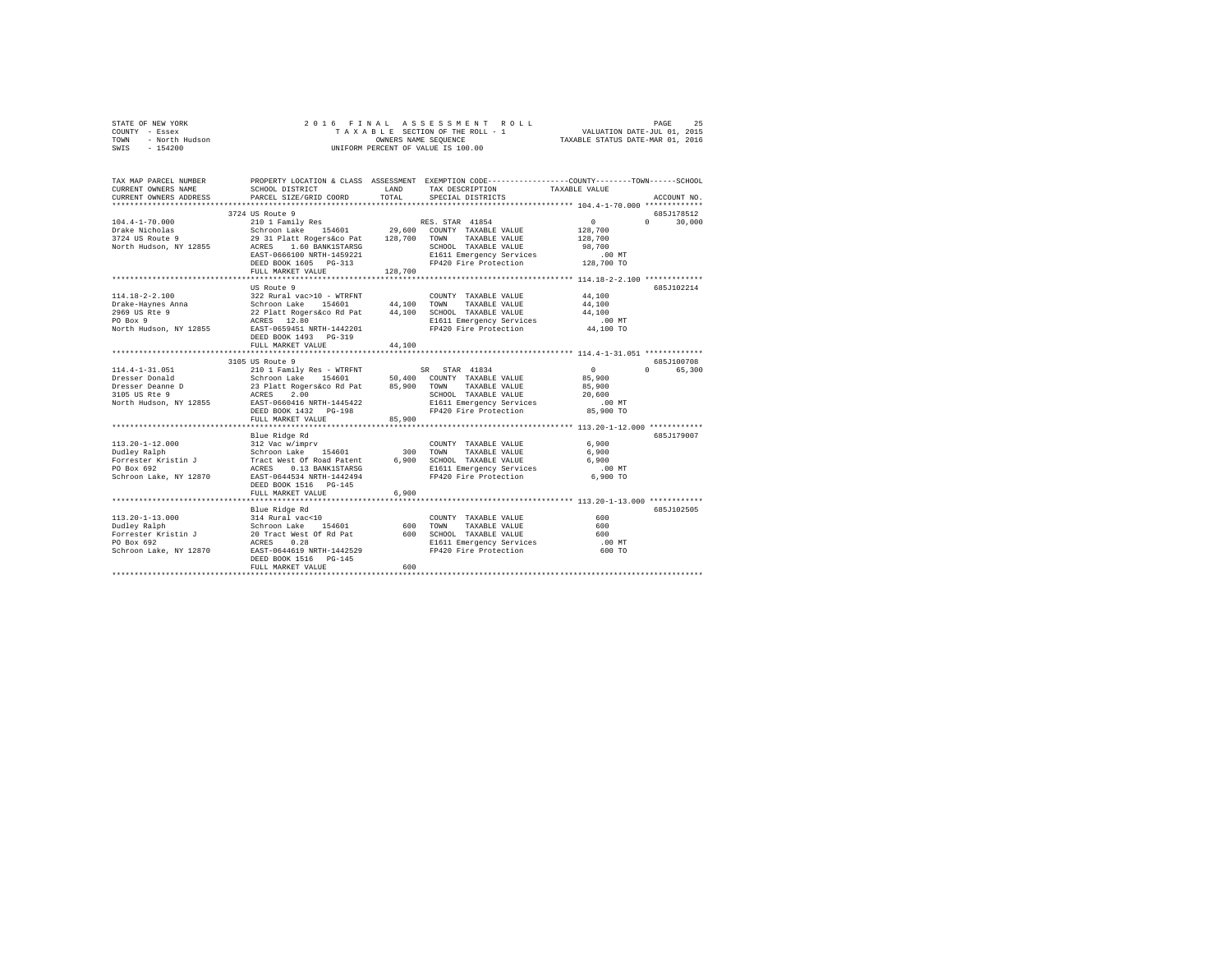| STATE OF NEW YORK      | 2016 FINAL ASSESSMENT ROLL         | 26<br>PAGE                       |
|------------------------|------------------------------------|----------------------------------|
| COUNTY - Essex         | TAXABLE SECTION OF THE ROLL - 1    | VALUATION DATE-JUL 01, 2015      |
| TOWN<br>- North Hudson | OWNERS NAME SEOUENCE               | TAXABLE STATUS DATE-MAR 01, 2016 |
| $-154200$<br>SWIS      | UNIFORM PERCENT OF VALUE IS 100.00 |                                  |

| TAX MAP PARCEL NUMBER<br>CURRENT OWNERS NAME<br>CURRENT OWNERS ADDRESS | SCHOOL DISTRICT<br>PARCEL SIZE/GRID COORD                                                    | LAND<br>TOTAL | PROPERTY LOCATION & CLASS ASSESSMENT EXEMPTION CODE---------------COUNTY-------TOWN-----SCHOOL<br>TAX DESCRIPTION<br>SPECIAL DISTRICTS | TAXABLE VALUE                | ACCOUNT NO.                          |
|------------------------------------------------------------------------|----------------------------------------------------------------------------------------------|---------------|----------------------------------------------------------------------------------------------------------------------------------------|------------------------------|--------------------------------------|
|                                                                        |                                                                                              |               |                                                                                                                                        |                              |                                      |
|                                                                        | 3449 Blue Ridge Rd                                                                           |               |                                                                                                                                        |                              | 685J102506                           |
| $113.20 - 1 - 14.000$<br>Dudley Ralph<br>Forrester Kristin J           | 210 1 Family Res<br>Schroon Lake 154601<br>20 Tract West Of Road Pat                         | 54,300 TOWN   | RES. STAR 41854<br>17,900 COUNTY TAXABLE VALUE<br>TAXABLE VALUE                                                                        | $\sim$ 0<br>54,300<br>54,300 | $\Omega$<br>30,000                   |
| PO Box 692<br>Schroon Lake, NY 12870                                   | ACRES<br>0.74 BANK1STARSG<br>EAST-0644739 NRTH-1442496                                       |               | SCHOOL TAXABLE VALUE<br>E1611 Emergency Services                                                                                       | 24,300<br>$.00$ MT           |                                      |
|                                                                        | DEED BOOK 1516 PG-145<br>FULL MARKET VALUE                                                   | 54,300        | FP420 Fire Protection                                                                                                                  | 54,300 TO                    |                                      |
|                                                                        | ***********************                                                                      |               |                                                                                                                                        |                              |                                      |
| $104.2 - 1 - 15.000$                                                   | 3974 US Route 9<br>210 1 Family Res                                                          |               | RES. STAR 41854                                                                                                                        | $^{\circ}$                   | 685J100410<br>$\mathbf{a}$<br>30,000 |
| Duntley James S                                                        |                                                                                              | 23,700        | COUNTY TAXABLE VALUE                                                                                                                   | 81,200                       |                                      |
| Duntley Deborah                                                        | Schroon Lake 154601<br>4 T&c Twp 49<br>ACRES 3.00<br>EAST-0669424 NRTH-1464666               | 81,200        | TAXABLE VALUE<br>TOWN                                                                                                                  | 81,200                       |                                      |
| 3974 US Rte 9                                                          |                                                                                              |               | SCHOOL TAXABLE VALUE                                                                                                                   | 51,200                       |                                      |
| PO Box 83                                                              |                                                                                              |               | E1611 Emergency Services                                                                                                               | .00MT                        |                                      |
| North Hudson, NY 12855 DEED BOOK 1243 PG-28                            |                                                                                              |               | FP420 Fire Protection                                                                                                                  | 81,200 TO                    |                                      |
|                                                                        | FULL MARKET VALUE                                                                            | 81,200        |                                                                                                                                        |                              |                                      |
|                                                                        |                                                                                              |               |                                                                                                                                        |                              |                                      |
|                                                                        | 107 Duntley Rd                                                                               |               |                                                                                                                                        |                              | 685J191001                           |
| $104.4 - 1 - 51.200$                                                   | 270 Mfg housing                                                                              |               | VETCOM CTS 41130                                                                                                                       | 15,400                       | 15,400<br>15,400                     |
| Duntley James S                                                        | Schroon Lake                                                                                 |               | 154601 34,400 VETDIS CTS 41140                                                                                                         | 30,800                       | 30,800<br>30,800                     |
| Duntley Kevin J                                                        | 8-H Gore E Of Road Pat                                                                       |               | 61,600 SR STAR 41834                                                                                                                   | $\sim$ 0                     | $\sim$ 0<br>15,400                   |
| c/o Joyce Burdick                                                      | 1609/79-Life Estate to<br>Joyce G Burdick                                                    |               | COUNTY TAXABLE VALUE                                                                                                                   | 15,400                       |                                      |
| PO Box 127                                                             |                                                                                              |               | TOWN<br>TAXABLE VALUE                                                                                                                  | 15,400                       |                                      |
| North Hudson, NY 12855                                                 | ACRES<br>6.89                                                                                |               | SCHOOL TAXABLE VALUE                                                                                                                   | $\Omega$                     |                                      |
|                                                                        | EAST-0669133 NRTH-1461892                                                                    |               | E1611 Emergency Services                                                                                                               | .00MT                        |                                      |
|                                                                        | DEED BOOK 1609 PG-79                                                                         |               | FP420 Fire Protection                                                                                                                  | 61,600 TO                    |                                      |
|                                                                        | FULL MARKET VALUE                                                                            | 61,600        |                                                                                                                                        |                              |                                      |
|                                                                        | 69 Duntley Rd                                                                                |               |                                                                                                                                        |                              | 685L100715                           |
| $104.4 - 1 - 49.000$                                                   | 210 1 Family Res                                                                             |               | RES. STAR 41854                                                                                                                        | $\sim$                       | $\cap$<br>30,000                     |
| Duntley Kevin                                                          | 154601 67,100                                                                                |               | COUNTY TAXABLE VALUE                                                                                                                   | 128,500                      |                                      |
| Duntley Edeltraud<br>- Allen Pd                                        |                                                                                              | 128,500       | TAXABLE VALUE<br>TOWN                                                                                                                  | 128,500                      |                                      |
|                                                                        |                                                                                              |               | SCHOOL TAXABLE VALUE                                                                                                                   | 98,500                       |                                      |
| North Hudson, NY 12855                                                 | Schroon Lake 154601<br>31 Platt Rogers&co Rd Pat<br>ACRES 25.73<br>EAST-0668772 NRTH-1461975 |               | E1611 Emergency Services                                                                                                               | $.00$ MT                     |                                      |
|                                                                        | DEED BOOK 1247 PG-169                                                                        |               | FP420 Fire Protection 128,500 TO                                                                                                       |                              |                                      |
|                                                                        | FULL MARKET VALUE                                                                            | 128,500       |                                                                                                                                        |                              |                                      |
|                                                                        |                                                                                              |               |                                                                                                                                        |                              |                                      |
| $105. - 1 - 19.000$                                                    | 174 Duntley Rd                                                                               |               | RES. STAR 41854                                                                                                                        | $\sim$ 0                     | 685J101813<br>$\Omega$<br>30,000     |
| Duntley Nicole                                                         | 210 1 Family Res<br>154601                                                                   | 15,500        | COUNTY TAXABLE VALUE                                                                                                                   | 59,400                       |                                      |
| 174 Duntley Rd                                                         | Schroon Lake 15<br>260 Paradox Tract                                                         | 59,400        | TAXABLE VALUE<br>TOWN                                                                                                                  | 59,400                       |                                      |
| North Hudson, NY 12855                                                 | ACRES<br>0.47 BANK CORE                                                                      |               | SCHOOL TAXABLE VALUE                                                                                                                   | 29,400                       |                                      |
|                                                                        | EAST-0670437 NRTH-1462329                                                                    |               |                                                                                                                                        |                              |                                      |
|                                                                        | DEED BOOK 1793 PG-82                                                                         |               | E1611 Emergency Services .00 MT<br>FP420 Fire Protection  59,400 TO                                                                    |                              |                                      |
|                                                                        | FULL MARKET VALUE                                                                            | 59,400        |                                                                                                                                        |                              |                                      |
|                                                                        |                                                                                              |               |                                                                                                                                        |                              |                                      |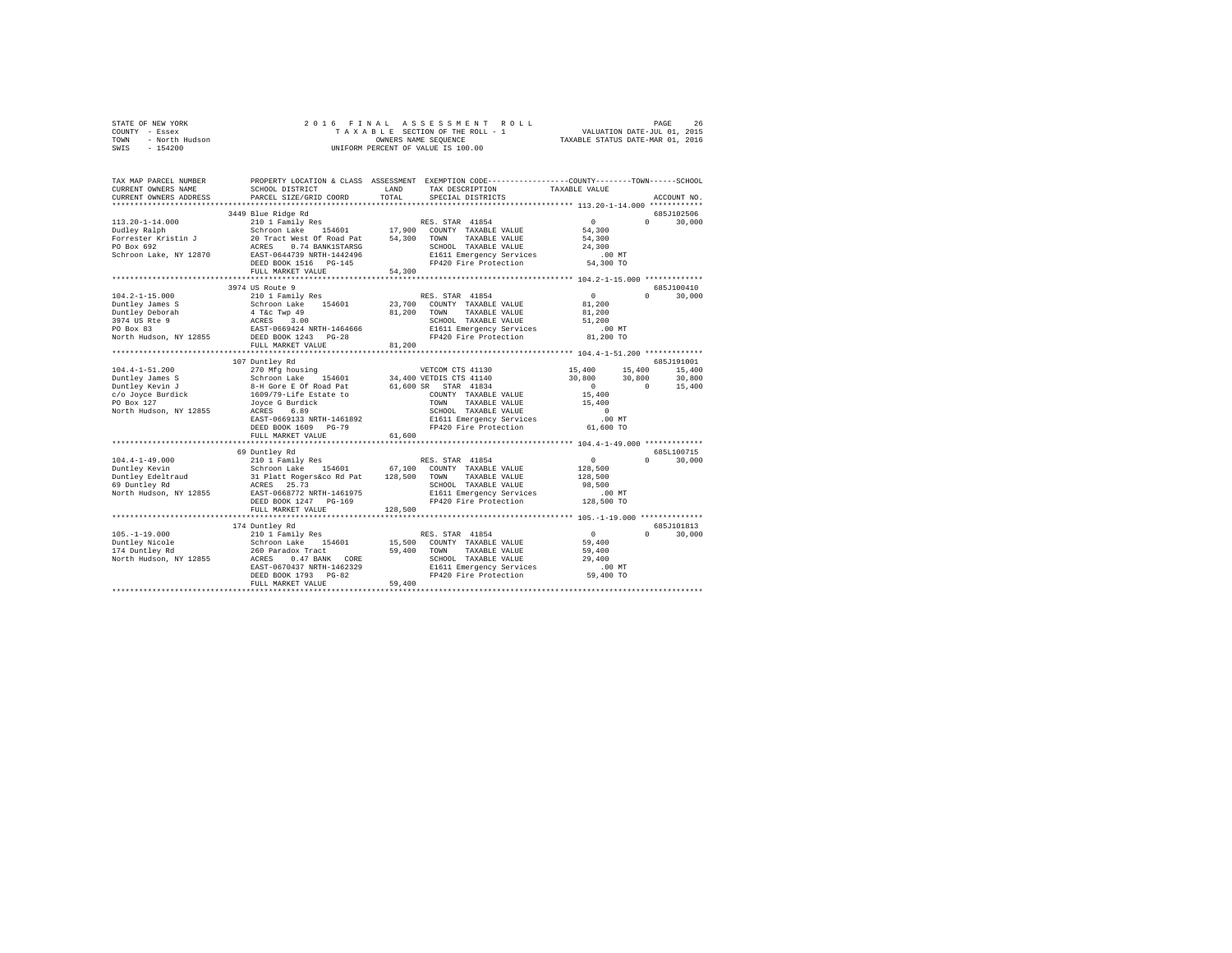| STATE OF NEW YORK<br>COUNTY - Essex<br>- North Hudson<br>TOWN<br>SWIS<br>$-154200$                                                                                                                                                                                            |                                                                                                                                                                |                        | 2016 FINAL ASSESSMENT ROLL<br>UNIFORM PERCENT OF VALUE IS 100.00                                                                                      | PAGE                                                      | 27          |
|-------------------------------------------------------------------------------------------------------------------------------------------------------------------------------------------------------------------------------------------------------------------------------|----------------------------------------------------------------------------------------------------------------------------------------------------------------|------------------------|-------------------------------------------------------------------------------------------------------------------------------------------------------|-----------------------------------------------------------|-------------|
| TAX MAP PARCEL NUMBER<br>CURRENT OWNERS NAME<br>CURRENT OWNERS ADDRESS                                                                                                                                                                                                        | SCHOOL DISTRICT<br>PARCEL SIZE/GRID COORD TOTAL                                                                                                                | LAND                   | PROPERTY LOCATION & CLASS ASSESSMENT EXEMPTION CODE---------------COUNTY-------TOWN------SCHOOL<br>TAX DESCRIPTION TAXABLE VALUE<br>SPECIAL DISTRICTS |                                                           | ACCOUNT NO. |
|                                                                                                                                                                                                                                                                               |                                                                                                                                                                |                        |                                                                                                                                                       |                                                           |             |
| $114.2 - 1 - 5.000$<br>Duprez Wayne C<br>Duprez Daniel R<br>212 Holly Ln<br>Smithtown, NY 11787                                                                                                                                                                               | 10 Caza Turn Rd<br>EAST-0661968 NRTH-1452964<br>DEED BOOK 1243 PG-64                                                                                           |                        | E1611 Emergency Services<br>FP420 Fire Protection                                                                                                     | 76,900<br>76,900<br>76,900<br>$.00$ MT<br>76,900 TO       | 685J100803  |
|                                                                                                                                                                                                                                                                               | FULL MARKET VALUE                                                                                                                                              | 76,900                 |                                                                                                                                                       |                                                           |             |
| $85.3 - 1 - 16.000$<br>$\begin{array}{ccc}\n\text{Schroon Lake} & \text{Schroon Lake} \\ \text{Dwight John K} & \text{Schroon Lake} & \text{154601} \\ \text{c/o Count On It Svcs Inc} & \text{59 N River Head Tr}\n\end{array}$<br>6 Lime Rock Rd<br>So Burlington, VT 05403 | 11 Nokomis Rd<br>260 Seasonal res<br>BLA 1418/85<br>ACRES 0.71<br>EAST-0672752 NRTH-1490591<br>DEED BOOK 719 PG-271<br>FULL MARKET VALUE                       | 88,200 TOWN<br>293,300 | COUNTY TAXABLE VALUE<br>TAXABLE VALUE<br>293,300 SCHOOL TAXABLE VALUE<br>E1612 Emergency Services<br>FP420 Fire Protection                            | 293,300<br>293,300<br>293,300<br>$293,300$ TO             | 685J103201  |
|                                                                                                                                                                                                                                                                               |                                                                                                                                                                |                        |                                                                                                                                                       |                                                           |             |
| $103, -1 - 9, 000$                                                                                                                                                                                                                                                            | 675 Elk Lake Rd<br>418 Inn/lodge - WTRFNT                                                                                                                      |                        | COUNTY TAXABLE VALUE                                                                                                                                  | 1826,100<br>1826,100<br>1826,100<br>00 MT.<br>1826,100 TO | 685J100804  |
|                                                                                                                                                                                                                                                                               | FULL MARKET VALUE                                                                                                                                              | 1826,100               |                                                                                                                                                       |                                                           |             |
| $103. -1 - 11.000$<br>Ernst John L<br>29th Floor<br>641 Lexington Ave<br>New York, NY 10022                                                                                                                                                                                   | Elk Lake Rd<br>---- ----- --- ---<br>210 1 Family Res - WTRFNT<br>Schroon Lake 154601<br>20 Tac Twp 44<br>Db 878 Pg 289<br>ACRES 4.50                          | 392,400 TOWN           | COUNTY TAXABLE VALUE<br>TAXABLE VALUE<br>910,900 SCHOOL TAXABLE VALUE<br>E1611 Emergency Services<br>FP420 Fire Protection                            | 910,900<br>910,900<br>910,900<br>$.00$ MT<br>910,900 TO   | 685J100805  |
|                                                                                                                                                                                                                                                                               | EAST-0633065 NRTH-1466899<br>DEED BOOK 1255 PG-17<br>FULL MARKET VALUE                                                                                         | 910,900                |                                                                                                                                                       |                                                           |             |
| $113. -2 - 7.000$<br>Ernst John L<br>29th Floor<br>641 Lexington Ave<br>New York, NY 10022                                                                                                                                                                                    | Elk Lake Rd<br>314 Rural vac<10<br>Schroon Lake 154601<br>3 T&C Twp 44<br>ACRES 1.10<br>EAST-0637412 NRTH-1443096<br>DEED BOOK 878 PG-292<br>FULL MARKET VALUE | 1,300 TOWN<br>1,300    | COUNTY TAXABLE VALUE<br>TAXABLE VALUE<br>1,300 SCHOOL TAXABLE VALUE<br>E1611 Emergency Services<br>FP420 Fire Protection                              | 1,300<br>1,300<br>1,300<br>.00MT<br>$1,300$ TO            | 685J100806  |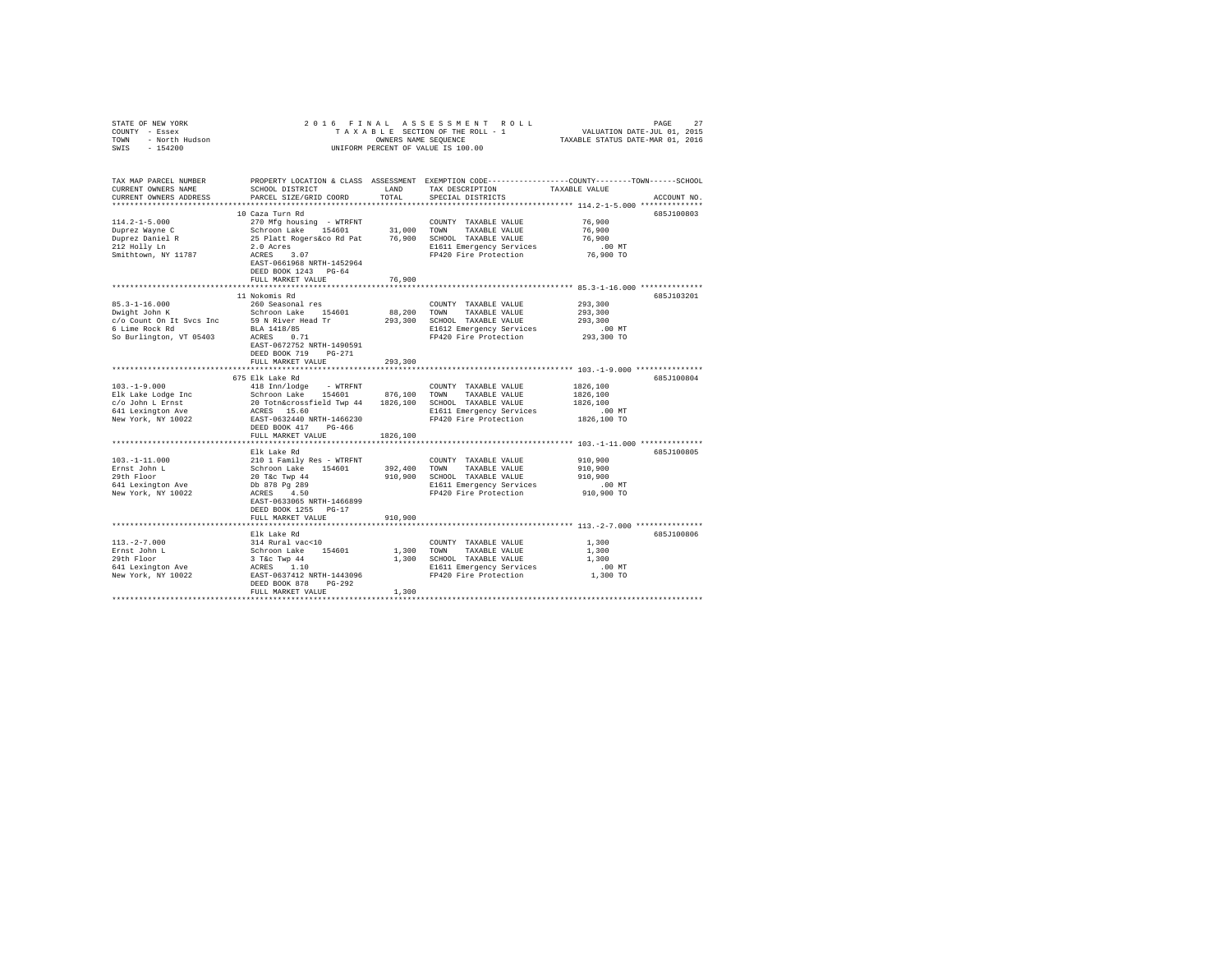|      | STATE OF NEW YORK | 2016 FINAL ASSESSMENT ROLL         | 28<br>PAGE                       |
|------|-------------------|------------------------------------|----------------------------------|
|      | COUNTY - Essex    | TAXABLE SECTION OF THE ROLL - 1    | VALUATION DATE-JUL 01, 2015      |
| TOWN | - North Hudson    | OWNERS NAME SEOUENCE               | TAXABLE STATUS DATE-MAR 01, 2016 |
|      | SWIS - 154200     | UNIFORM PERCENT OF VALUE IS 100.00 |                                  |

| TAX MAP PARCEL NUMBER<br>CURRENT OWNERS NAME<br>CURRENT OWNERS ADDRESS PARCEL SIZE/GRID COORD                | SCHOOL DISTRICT                                                                                                                                                                                                                                                                   | LAND<br>TOTAL    | PROPERTY LOCATION & CLASS ASSESSMENT EXEMPTION CODE---------------COUNTY-------TOWN------SCHOOL<br>TAX DESCRIPTION TAXABLE VALUE<br>SPECIAL DISTRICTS      |                                                                          | ACCOUNT NO.            |
|--------------------------------------------------------------------------------------------------------------|-----------------------------------------------------------------------------------------------------------------------------------------------------------------------------------------------------------------------------------------------------------------------------------|------------------|------------------------------------------------------------------------------------------------------------------------------------------------------------|--------------------------------------------------------------------------|------------------------|
| $85.3 - 1 - 9.000$<br>Ervin Charlotte Z Trust Schroon Lake 154601 148.200                                    | 5108 US Route 9<br>260 Seasonal res                                                                                                                                                                                                                                               |                  | COUNTY TAXABLE VALUE 274,300<br>TOWN TAXABLE VALUE<br>SCHOOL TAXABLE VALUE 274,300<br>E1612 Emergency Services .00 MT<br>FP420 Fire Protection  274,300 TO | 274,300                                                                  | 685J103106             |
| Elizabethtown, NY 12932                                                                                      | 37 Wonder View Rd<br>210 1 Family Res<br>EAST-0666726 NRTH-1459928<br>DEED BOOK 1413 PG-194<br>FULL MARKET VALUE                                                                                                                                                                  | 60.000           | COUNTY TAXABLE VALUE<br>TOWN<br>TAXABLE VALUE<br>SCHOOL TAXABLE VALUE<br>E1611 Emergency Services .00 MT<br>FP420 Fire Protection 60,000 TO                | 60,000<br>60,000<br>60,000                                               | 685J177001             |
| $125.1 - 1 - 12.134/1$<br>Essex County<br>Panther Mtn Property-2008<br>PO Box 217<br>Elizabethtown, NY 12932 | Blue Ridge Rd<br>822 Water supply C TAX SALE 33201<br>Schroon Lake 154601 10,000 COUNTY TAXABLE VALUE<br>Tx Map#125.1-1-12.134Sny 16,300 TOWN<br>No Land Improvements Only<br>Water Rights Water Supply<br>EAST-0655752 NRTH-1439690<br>DEED BOOK 1751 PG-49<br>FULL MARKET VALUE | 16,300           | TAXABLE VALUE<br>SCHOOL TAXABLE VALUE<br>E1611 Emergency Services<br>FP420 Fire Protection<br>16,300 EX                                                    | 16,300<br>16,300<br>$^{\circ}$<br>$\Omega$<br>16,300<br>$.00$ MT<br>0.70 | 685J101601<br>$\Omega$ |
| $125.1 - 1 - 19.000$<br>Essex County<br>N Hudson Assoc Prop-2008<br>PO Box 217<br>Elizabethtown, NY 12932    | Frontier Town Rd<br>330 Vacant comm<br>Schroon Lake 154601 21,600 COUNTY TAXABLE VALUE<br>21 Road Patent<br>2.57<br>ACRES<br>EAST-0655971 NRTH-1437813<br>DEED BOOK 1751 PG-49<br>FULL MARKET VALUE                                                                               | 21,600<br>21,600 | C TAX SALE 33201<br>TOWN<br>TAXABLE VALUE<br>SCHOOL TAXABLE VALUE<br>E1611 Emergency Services .00 MT<br>FP420 Fire Protection  0 TO<br>21,600 EX           | 21,600<br>21,600<br>$\Omega$<br>$\Omega$<br>21,600                       | 685J178531<br>$\Omega$ |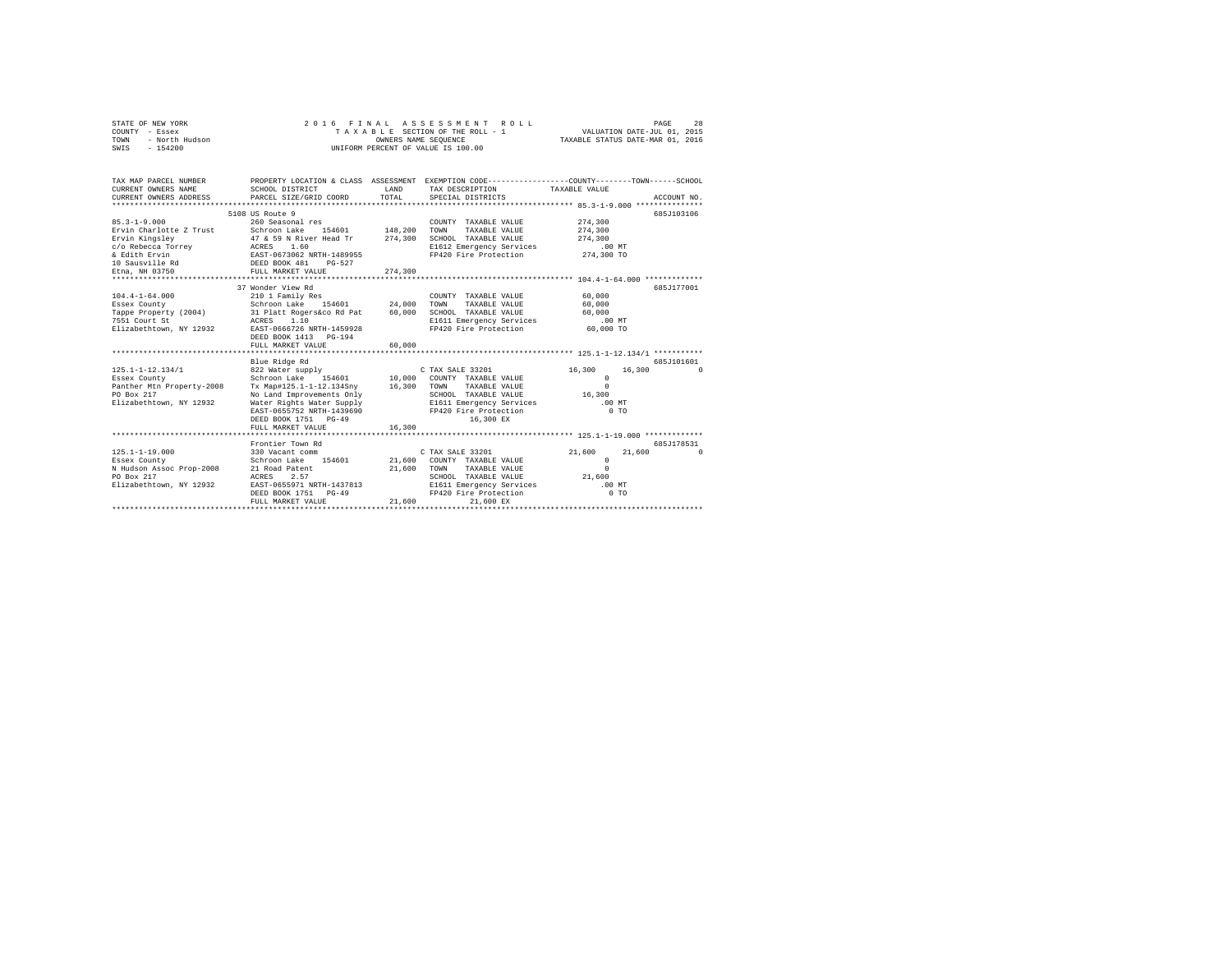| STATE OF NEW YORK                                                                                                                                                                                                                                                                                                                                                                         |                                                                                                                                                                                                                    |       | 2016 FINAL ASSESSMENT ROLL |                          | PAGE       | 29          |
|-------------------------------------------------------------------------------------------------------------------------------------------------------------------------------------------------------------------------------------------------------------------------------------------------------------------------------------------------------------------------------------------|--------------------------------------------------------------------------------------------------------------------------------------------------------------------------------------------------------------------|-------|----------------------------|--------------------------|------------|-------------|
| TAX MAP PARCEL NUMBER<br>CURRENT OWNERS NAME<br>CURRENT OWNERS ADDRESS                                                                                                                                                                                                                                                                                                                    | PROPERTY LOCATION & CLASS ASSESSMENT EXEMPTION CODE----------------COUNTY-------TOWN------SCHOOL<br>SCHOOL DISTRICT $\hfill\textsc{LAND}$ TAX DESCRIPTION $\hfill\textsc{TAXABLE}$ VALUE<br>PARCEL SIZE/GRID COORD | TOTAL | SPECIAL DISTRICTS          |                          |            | ACCOUNT NO. |
|                                                                                                                                                                                                                                                                                                                                                                                           | 80 Frontier Town Rd                                                                                                                                                                                                |       |                            |                          |            | 685J101511  |
|                                                                                                                                                                                                                                                                                                                                                                                           |                                                                                                                                                                                                                    |       |                            |                          |            |             |
|                                                                                                                                                                                                                                                                                                                                                                                           |                                                                                                                                                                                                                    |       |                            |                          |            |             |
|                                                                                                                                                                                                                                                                                                                                                                                           | US Route 9                                                                                                                                                                                                         |       |                            | $14,200$ $14,200$ 0<br>0 | 685J101811 |             |
| *************************                                                                                                                                                                                                                                                                                                                                                                 | US Route 9                                                                                                                                                                                                         |       |                            |                          |            | 685J101603  |
| $\begin{tabular}{l c c c c c} \hline 125.12--1-8.340 & 21011 Fami1y Res & 111.300 \\ \hline \hline \texttt{Palcone Paul} & 21011 Fami1y Res & 154601 & 33,800 TONNTY TAXABLE VALUE & 111.300 \\ \hline \texttt{Edcone Paul} & 159 Farardox Tract & 111.300 TONB & 111.300 \\ \hline \texttt{26 W adckson Ave & 169 Farardox Tract & 111.300 SCHODL TAXABLE VALUE & 111.300 MT \\ \texttt$ | 575 Johnson Pond Rd<br>DEED BOOK 1429 PG-76<br>FULL MARKET VALUE 111,300                                                                                                                                           |       |                            |                          |            | 685Z000004  |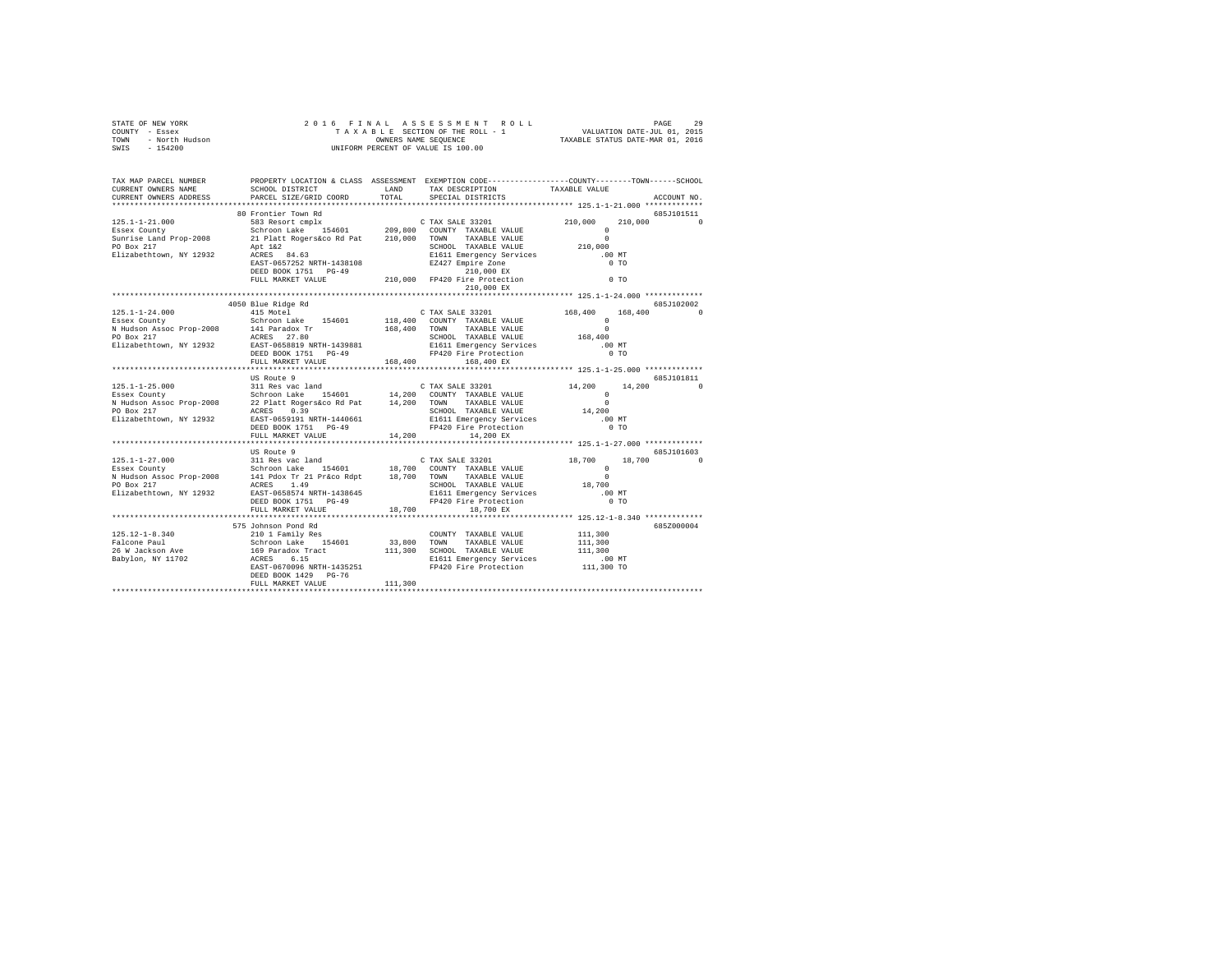| COUNTY - Essex         |                                                                                                                                                                                                                                                                                                                                                                                                                                       |        |                                                                      |                     |             |
|------------------------|---------------------------------------------------------------------------------------------------------------------------------------------------------------------------------------------------------------------------------------------------------------------------------------------------------------------------------------------------------------------------------------------------------------------------------------|--------|----------------------------------------------------------------------|---------------------|-------------|
| TOWN - North Hudson    |                                                                                                                                                                                                                                                                                                                                                                                                                                       |        |                                                                      |                     |             |
| SWIS - 154200          |                                                                                                                                                                                                                                                                                                                                                                                                                                       |        | UNIFORM PERCENT OF VALUE IS 100.00                                   |                     |             |
|                        |                                                                                                                                                                                                                                                                                                                                                                                                                                       |        |                                                                      |                     |             |
|                        |                                                                                                                                                                                                                                                                                                                                                                                                                                       |        |                                                                      |                     |             |
|                        |                                                                                                                                                                                                                                                                                                                                                                                                                                       |        |                                                                      |                     |             |
| TAX MAP PARCEL NUMBER  | PROPERTY LOCATION & CLASS ASSESSMENT EXEMPTION CODE----------------COUNTY--------TOWN-----SCHOOL                                                                                                                                                                                                                                                                                                                                      |        | LAND TAX DESCRIPTION TAXABLE VALUE                                   |                     |             |
| CURRENT OWNERS NAME    | SCHOOL DISTRICT                                                                                                                                                                                                                                                                                                                                                                                                                       |        |                                                                      |                     |             |
| CURRENT OWNERS ADDRESS | PARCEL SIZE/GRID COORD                                                                                                                                                                                                                                                                                                                                                                                                                | TOTAL  | SPECIAL DISTRICTS                                                    |                     | ACCOUNT NO. |
|                        |                                                                                                                                                                                                                                                                                                                                                                                                                                       |        |                                                                      |                     |             |
|                        | 17 Pepper Hollow Rd                                                                                                                                                                                                                                                                                                                                                                                                                   |        |                                                                      |                     | 685J184004  |
|                        |                                                                                                                                                                                                                                                                                                                                                                                                                                       |        |                                                                      |                     |             |
|                        |                                                                                                                                                                                                                                                                                                                                                                                                                                       |        |                                                                      |                     |             |
|                        |                                                                                                                                                                                                                                                                                                                                                                                                                                       |        |                                                                      |                     |             |
|                        |                                                                                                                                                                                                                                                                                                                                                                                                                                       |        |                                                                      |                     |             |
|                        |                                                                                                                                                                                                                                                                                                                                                                                                                                       |        |                                                                      |                     |             |
|                        | EAST-0666923 NRTH-1462740                                                                                                                                                                                                                                                                                                                                                                                                             |        |                                                                      |                     |             |
|                        | DEED BOOK 805 PG-019                                                                                                                                                                                                                                                                                                                                                                                                                  |        |                                                                      |                     |             |
|                        | FULL MARKET VALUE                                                                                                                                                                                                                                                                                                                                                                                                                     | 75,000 |                                                                      |                     |             |
|                        |                                                                                                                                                                                                                                                                                                                                                                                                                                       |        |                                                                      |                     |             |
|                        | 120 Pepper Hollow Rd                                                                                                                                                                                                                                                                                                                                                                                                                  |        |                                                                      |                     | 685J101510  |
| $104.4 - 1 - 12.000$   | 260 Seasonal res                                                                                                                                                                                                                                                                                                                                                                                                                      |        | COUNTY TAXABLE VALUE                                                 | 78,500              |             |
|                        |                                                                                                                                                                                                                                                                                                                                                                                                                                       |        |                                                                      | 78,500              |             |
|                        |                                                                                                                                                                                                                                                                                                                                                                                                                                       |        |                                                                      | 78,500              |             |
|                        |                                                                                                                                                                                                                                                                                                                                                                                                                                       |        |                                                                      |                     |             |
|                        |                                                                                                                                                                                                                                                                                                                                                                                                                                       |        | FP420 Fire Protection                                                | 00 MT.<br>78,500 TO |             |
|                        | EAST-0665146 NRTH-1462442                                                                                                                                                                                                                                                                                                                                                                                                             |        |                                                                      |                     |             |
|                        | DEED BOOK 1827 PG-185                                                                                                                                                                                                                                                                                                                                                                                                                 |        |                                                                      |                     |             |
|                        | FULL MARKET VALUE                                                                                                                                                                                                                                                                                                                                                                                                                     | 78,500 |                                                                      |                     |             |
|                        |                                                                                                                                                                                                                                                                                                                                                                                                                                       |        |                                                                      |                     |             |
|                        | 15 Lazy St                                                                                                                                                                                                                                                                                                                                                                                                                            |        |                                                                      |                     | 685J178538  |
|                        | 113.20-1-33.000<br>$10 = 124$ and $10 = 14$ and $10 = 14$ and $10 = 14$ and $10 = 14$ and $15 = 14$ and $15 = 14$ and $15 = 14$ and $15 = 14$ and $15 = 14$ and $15 = 14$ and $15 = 14$ and $15 = 14$ and $15 = 14$ and $15 = 14$ and $15 = 14$                                                                                                                                                                                       |        | COUNTY TAXABLE VALUE 4,300                                           |                     |             |
|                        |                                                                                                                                                                                                                                                                                                                                                                                                                                       |        |                                                                      | 4,300               |             |
|                        |                                                                                                                                                                                                                                                                                                                                                                                                                                       |        |                                                                      | 4,300               |             |
|                        |                                                                                                                                                                                                                                                                                                                                                                                                                                       |        |                                                                      | $.00$ MT            |             |
|                        | EAST-0644083 NRTH-1442177                                                                                                                                                                                                                                                                                                                                                                                                             |        | FP420 Fire Protection                                                | 4,300 TO            |             |
|                        | DEED BOOK 1557 PG-132                                                                                                                                                                                                                                                                                                                                                                                                                 |        |                                                                      |                     |             |
|                        | FULL MARKET VALUE                                                                                                                                                                                                                                                                                                                                                                                                                     | 4,300  |                                                                      |                     |             |
|                        |                                                                                                                                                                                                                                                                                                                                                                                                                                       |        |                                                                      |                     |             |
|                        | 113.20-1-34.000<br>113.20-1-34.000<br>113.20-1-34.000<br>21011 Family Res<br>Exirce Dock Life and Markov CDI (1990) NESS STAR 41854<br>16 Lazy State 20 Tract West Of Rd Pat<br>108,900 RES. STAR 41854<br>108,900 RES. STAR 41854<br>North Hu                                                                                                                                                                                        |        |                                                                      |                     |             |
|                        |                                                                                                                                                                                                                                                                                                                                                                                                                                       |        |                                                                      |                     |             |
|                        |                                                                                                                                                                                                                                                                                                                                                                                                                                       |        |                                                                      |                     |             |
|                        |                                                                                                                                                                                                                                                                                                                                                                                                                                       |        |                                                                      |                     |             |
|                        |                                                                                                                                                                                                                                                                                                                                                                                                                                       |        |                                                                      |                     |             |
|                        |                                                                                                                                                                                                                                                                                                                                                                                                                                       |        |                                                                      |                     |             |
|                        |                                                                                                                                                                                                                                                                                                                                                                                                                                       |        |                                                                      |                     |             |
|                        |                                                                                                                                                                                                                                                                                                                                                                                                                                       |        |                                                                      |                     |             |
|                        | FULL MARKET VALUE                                                                                                                                                                                                                                                                                                                                                                                                                     |        | 108,900 E1611 Emergency Services<br>FP420 Fire Protection 108,900 TO | $.00$ MT            |             |
|                        |                                                                                                                                                                                                                                                                                                                                                                                                                                       |        |                                                                      |                     |             |
|                        |                                                                                                                                                                                                                                                                                                                                                                                                                                       |        |                                                                      |                     |             |
|                        | 19 Lazy St                                                                                                                                                                                                                                                                                                                                                                                                                            |        |                                                                      |                     | 685J102101  |
|                        |                                                                                                                                                                                                                                                                                                                                                                                                                                       |        |                                                                      |                     |             |
|                        |                                                                                                                                                                                                                                                                                                                                                                                                                                       |        |                                                                      |                     |             |
|                        |                                                                                                                                                                                                                                                                                                                                                                                                                                       |        |                                                                      |                     |             |
|                        |                                                                                                                                                                                                                                                                                                                                                                                                                                       |        |                                                                      |                     |             |
|                        | $\begin{tabular}{lcccc} 113.20-1-35.000 & & 3312 \text{ Vac w/imprv} & & & & \text{COUNT} & \text{TAABLE VALUE} & 15,400 \\ \text{Five Dories E} & & & \text{Schronic make} & 154601 & & 14,100 & \text{TOMN} & \text{TAXABLE VALUE} & 15,400 \\ \text{To Eazy St} & & & \text{20 Tract West Of Rd Pat} & 15,400 & \text{SCHOM} & \text{TAXABLE VALUE} & 15,400 \\ \text{To Eary St} & & & \text{20 Tract West of Rd Pat} & 15,400 &$ |        |                                                                      |                     |             |
|                        | DEED BOOK 1557 PG-132                                                                                                                                                                                                                                                                                                                                                                                                                 |        |                                                                      |                     |             |
|                        | FULL MARKET VALUE                                                                                                                                                                                                                                                                                                                                                                                                                     | 15,400 |                                                                      |                     |             |
|                        |                                                                                                                                                                                                                                                                                                                                                                                                                                       |        |                                                                      |                     |             |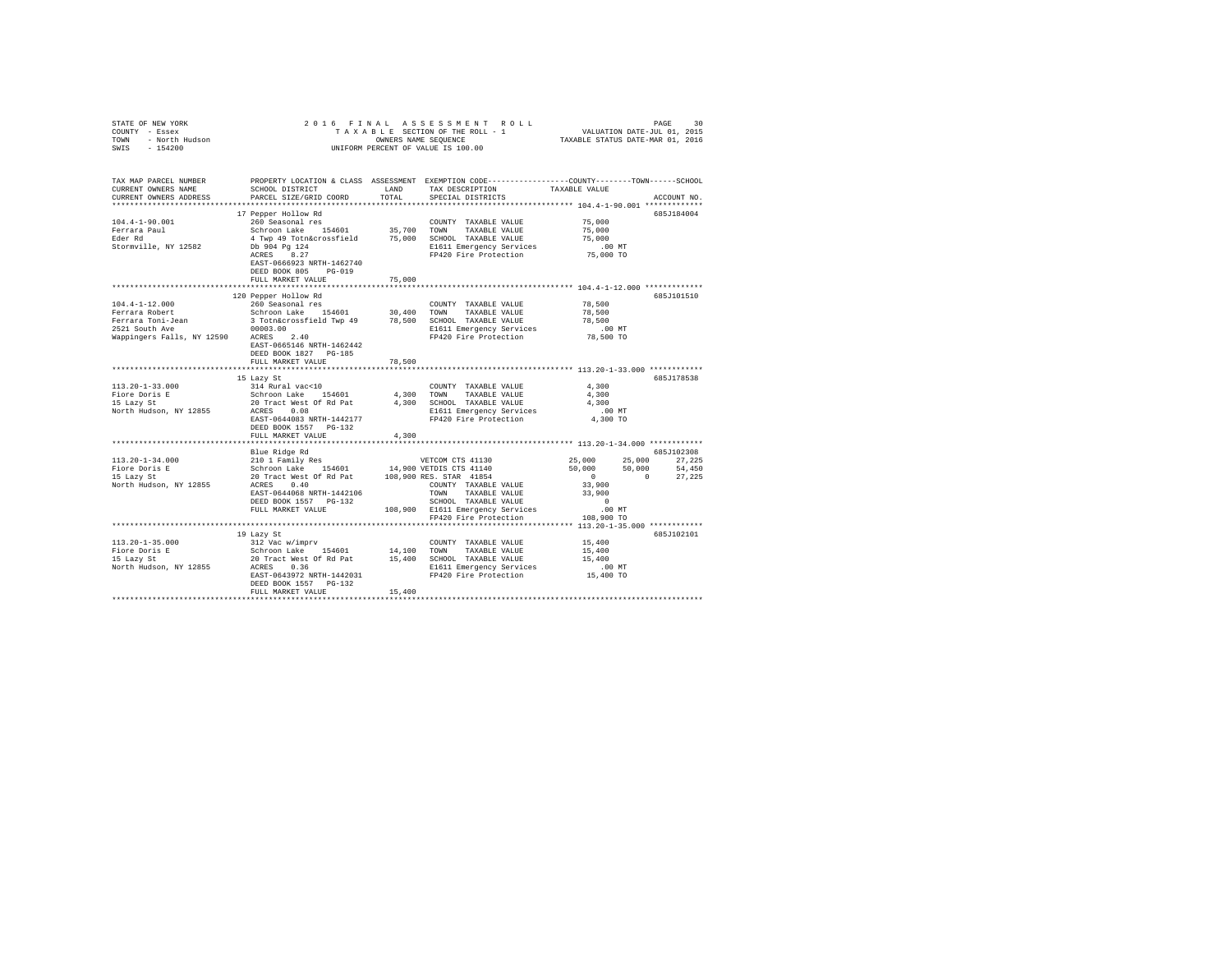| COUNTY - Essex<br>TOWN - North Hudson<br>SWIS - 154200                                                                                                                                                                                                                                                                                                                                                                                                |                                                                                                                                                                                                                                                                     |                       | UNIFORM PERCENT OF VALUE IS 100.00                                            |                                                                          |                             |
|-------------------------------------------------------------------------------------------------------------------------------------------------------------------------------------------------------------------------------------------------------------------------------------------------------------------------------------------------------------------------------------------------------------------------------------------------------|---------------------------------------------------------------------------------------------------------------------------------------------------------------------------------------------------------------------------------------------------------------------|-----------------------|-------------------------------------------------------------------------------|--------------------------------------------------------------------------|-----------------------------|
| TAX MAP PARCEL NUMBER PROPERTY LOCATION & CLASS ASSESSMENT EXEMPTION CODE---------------COUNTY-------TOWN------SCHOOL<br>CURRENT OWNERS NAME<br>CURRENT OWNERS ADDRESS                                                                                                                                                                                                                                                                                | SCHOOL DISTRICT TAND TAX DESCRIPTION<br>PARCEL SIZE/GRID COORD                                                                                                                                                                                                      | TOTAL                 | SPECIAL DISTRICTS                                                             | TAXABLE VALUE<br>************************** 114.18-1-16.000 ************ | ACCOUNT NO.                 |
|                                                                                                                                                                                                                                                                                                                                                                                                                                                       | Blue Ridge Rd<br>FULL MARKET VALUE                                                                                                                                                                                                                                  | 13,200                |                                                                               |                                                                          | 685J101413                  |
|                                                                                                                                                                                                                                                                                                                                                                                                                                                       |                                                                                                                                                                                                                                                                     |                       |                                                                               |                                                                          |                             |
| $\begin{array}{cccccccc} \texttt{113.4-2-15.000} & \texttt{blue range} & \texttt{KQ} & \texttt{C} & \texttt{C} & \texttt{C} & \texttt{C} & \texttt{C} & \texttt{N} & \texttt{N} & \texttt{R} & \texttt{R} & \texttt{S} & \texttt{S} & \texttt{S} & \texttt{S} & \texttt{S} & \texttt{S} & \texttt{S} & \texttt{S} & \texttt{S} & \texttt{S} & \texttt{S} & \texttt{S} & \texttt{S} & \texttt{S} & \texttt{S} & \texttt{S} & \text$<br>Salem, NY 12865 | Blue Ridge Rd<br>5ac<br>5ac<br>ACRES 11.50<br>EAST-0641805 NRTH-1442774<br>DEED BOOK 1182 PG-236<br>FULL MARKET VALUE                                                                                                                                               | 10,300                | E1611 Emergency Services .00 MT<br>FP420 Fire Protection .00 TO 10,300 TO     |                                                                          | 685J102003                  |
|                                                                                                                                                                                                                                                                                                                                                                                                                                                       |                                                                                                                                                                                                                                                                     |                       |                                                                               |                                                                          |                             |
| 113.20-1-16.000<br>Forbes Thomas A<br>PO Box 69<br>North Hudson, NY 12855                                                                                                                                                                                                                                                                                                                                                                             | 3483 Blue Ridge Rd<br>SB2 Camping park<br>SB2 Camping park<br>Schroon Lake 154601 140,700 TOWN TAXABLE VALUE<br>20 Tract Mest Of Road Pat<br>239,600 SCHOOL TAXABLE VALUE<br>ACRES 23.20<br>EAST-0645392 NRTH-1442671<br>DEED BOOK 1470 PG-289<br>FULL MARKET VALUE | 329,600               | TAXABLE VALUE<br>E1611 Emergency Services<br>FP420 Fire Protection 329,600 TO | 329,600<br>329,600<br>329,600                                            | 685J102008                  |
|                                                                                                                                                                                                                                                                                                                                                                                                                                                       | ***************************                                                                                                                                                                                                                                         | ********************* |                                                                               | ******************* 113.20-1-10.000 ************                         |                             |
|                                                                                                                                                                                                                                                                                                                                                                                                                                                       | 3438 Blue Ridge Rd<br>FULL MARKET VALUE                                                                                                                                                                                                                             | 126,600               |                                                                               |                                                                          | 685J102711<br>$0 \t 30,000$ |
|                                                                                                                                                                                                                                                                                                                                                                                                                                                       |                                                                                                                                                                                                                                                                     |                       |                                                                               |                                                                          |                             |
| 114.18-1-9.000<br>Fortune Cecelia M 260 Seasonal res<br>Fortune Cecelia M 260 Seasonal res<br>12.0 River St<br>12.0 River St<br>25 Tr W Of Rd Pat<br>26,850 SCHOOL TAXABLE VALUE<br>Fludson Falls, NY 12839 ACESS 0.7<br>RESS 20.000L TAXABLE                                                                                                                                                                                                         | 3927 Blue Ridge Rd<br>EAST-0656055 NRTH-1440451<br>DEED BOOK 1592    PG-111<br>CONSERVATION ESMT % 25.00<br>FULL MARKET VALUE                                                                                                                                       | 26,850                | E1611 Emergency Services .00 MT<br>FP420 Fire Protection 26,850 TO            | 26,850<br>26,850<br>26,850                                               | 685J101415                  |
|                                                                                                                                                                                                                                                                                                                                                                                                                                                       |                                                                                                                                                                                                                                                                     |                       |                                                                               |                                                                          |                             |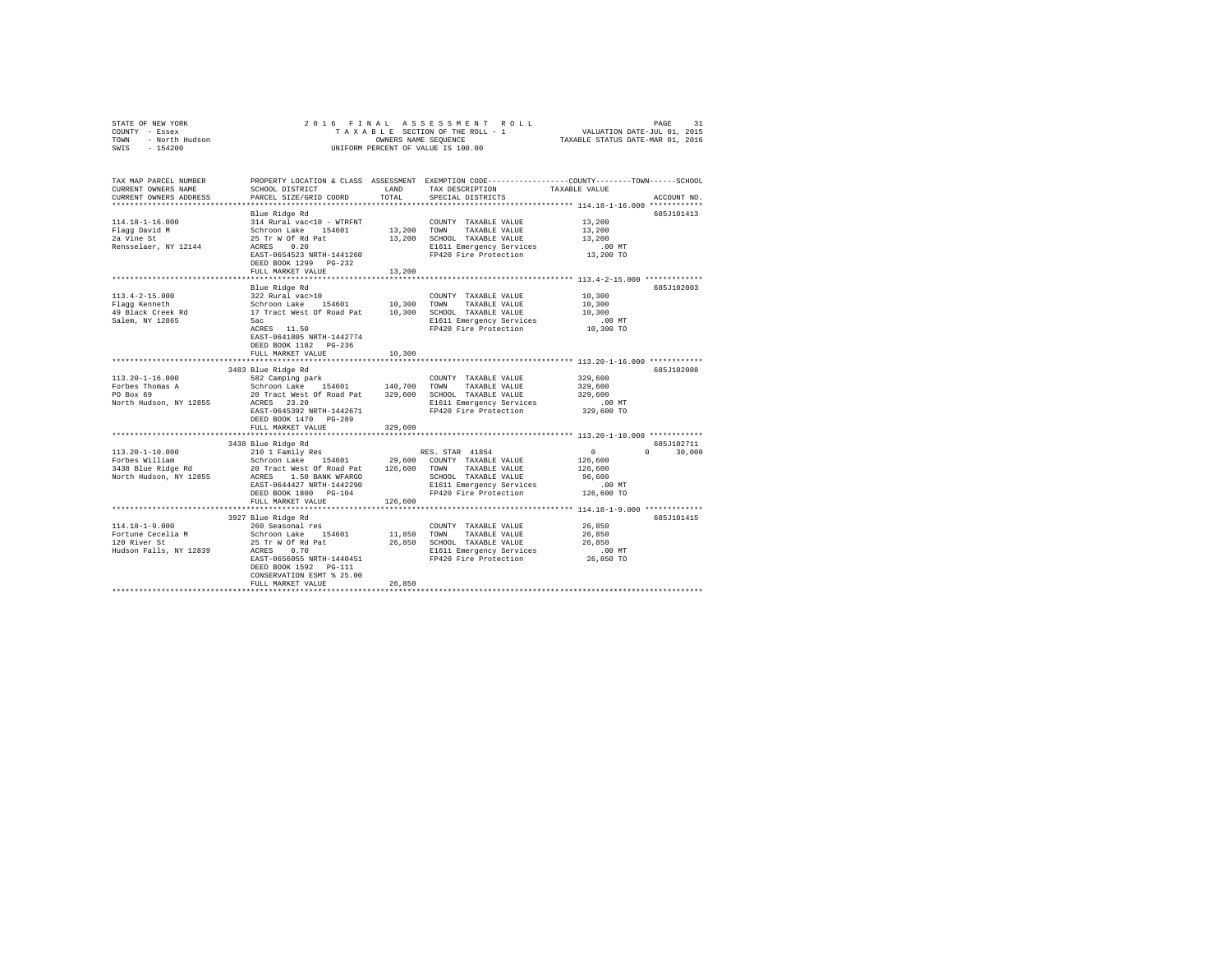| STATE OF NEW YORK      | 2016 FINAL ASSESSMENT ROLL         | 32<br>PAGE                       |
|------------------------|------------------------------------|----------------------------------|
| COUNTY - Essex         | TAXABLE SECTION OF THE ROLL - 1    | VALUATION DATE-JUL 01, 2015      |
| TOWN<br>- North Hudson | OWNERS NAME SEOUENCE               | TAXABLE STATUS DATE-MAR 01, 2016 |
| $-154200$<br>SWIS      | UNIFORM PERCENT OF VALUE IS 100.00 |                                  |

| TAX MAP PARCEL NUMBER<br>CURRENT OWNERS NAME<br>CURRENT OWNERS ADDRESS                                                                    | SCHOOL DISTRICT<br>PARCEL SIZE/GRID COORD<br>**************************                                                                                                                                                                                                                                                                                                                                                                             | LAND<br>TOTAL        | TAX DESCRIPTION<br>SPECIAL DISTRICTS                                                                     | PROPERTY LOCATION & CLASS ASSESSMENT EXEMPTION CODE----------------COUNTY-------TOWN-----SCHOOL<br>TAXABLE VALUE<br>ACCOUNT NO. |
|-------------------------------------------------------------------------------------------------------------------------------------------|-----------------------------------------------------------------------------------------------------------------------------------------------------------------------------------------------------------------------------------------------------------------------------------------------------------------------------------------------------------------------------------------------------------------------------------------------------|----------------------|----------------------------------------------------------------------------------------------------------|---------------------------------------------------------------------------------------------------------------------------------|
| $113.3 - 3 - 1.000$                                                                                                                       | 2753 Blue Ridge Rd<br>260 Seasonal res<br>Foster Charles M Trust Schroon Lake 154601 26,200 TOWN TAXABLE VALUE 56,800<br>Foster Cuaries Wilson Common Common Control (1988)<br>Foster Elizabeth J Trust (1988) 16.00<br>1905 Karlo St (1988) 2008 12391 1241982<br>Sebring, FL 33875 (1988) 1988 1988 1988 1989 1989 1989<br>FULL MARKET VALUE                                                                                                      | 56,800               | COUNTY TAXABLE VALUE<br>56,800 SCHOOL TAXABLE VALUE<br>E1611 Emergency Services<br>FP420 Fire Protection | 685J101501<br>56,800<br>56,800<br>0.<br>$.00$ MT<br>56,800 TO                                                                   |
|                                                                                                                                           | 2739 Blue Ridge Rd<br>113.3-3-3.000 260 Seasonal res<br>DEED BOOK 1739 PG-321<br>FULL MARKET VALUE                                                                                                                                                                                                                                                                                                                                                  | 33,700<br>********** | COUNTY TAXABLE VALUE 33,700<br>E1611 Emergency Services .00 MT<br>FP420 Fire Protection 33,700 TO        | 685J100408<br>33,700<br>33,700<br>************** 104.4-1-61.000 ************                                                    |
|                                                                                                                                           | Wonder View Rd<br>DEED BOOK 1807 PG-247<br>FULL MARKET VALUE                                                                                                                                                                                                                                                                                                                                                                                        | 18,800               | FP420 Fire Protection 18,800 TO                                                                          | 685.T178506<br>$.00$ MT                                                                                                         |
| $104.4 - 1 - 62.000$<br>Foster Kenneth S<br>Foster Thelma D<br>9 Wonderview Rd<br>9 Wonderview Rd<br>PO Box 143<br>North Hudson, NY 12855 | 9 Wonder View Rd<br>$\begin{tabular}{lllllllllllll} & & & & & & & & & & 34,100\\ & & 270\text{ Mg}\ & \text{bolusing} & & 29,300 & \text{TOVM} & \text{TAXABLE VALUE} & & 34,100\\ & & & 290\text{ Mg}\ & \text{S} & \text{124} & 29,300 & \text{TONN} & \text{TAXABLE VALUE} & & 34,100\\ & & 31\text{ PlatL Rogers} & 1.20 & & 34,100 & \text{SCHODC} & \text{TAXABLE VALUE} & & 34,100\\ & & & 34\text{ RART} & 666957 & \$<br>FULL MARKET VALUE | 34,100               | $\begin{minipage}{0.9\linewidth} \textbf{COUNTY} & \textbf{TAXABLE} & \textbf{VALUE} \end{minipage}$     | 685J178507                                                                                                                      |
|                                                                                                                                           | Blue Ridge Rd<br>FULL MARKET VALUE                                                                                                                                                                                                                                                                                                                                                                                                                  | 1,200                | E1611 Emergency Services<br>FP420 Fire Protection                                                        | 685J178534<br>1,200<br>1,200<br>1,200<br>$.00$ MT<br>1,200 TO                                                                   |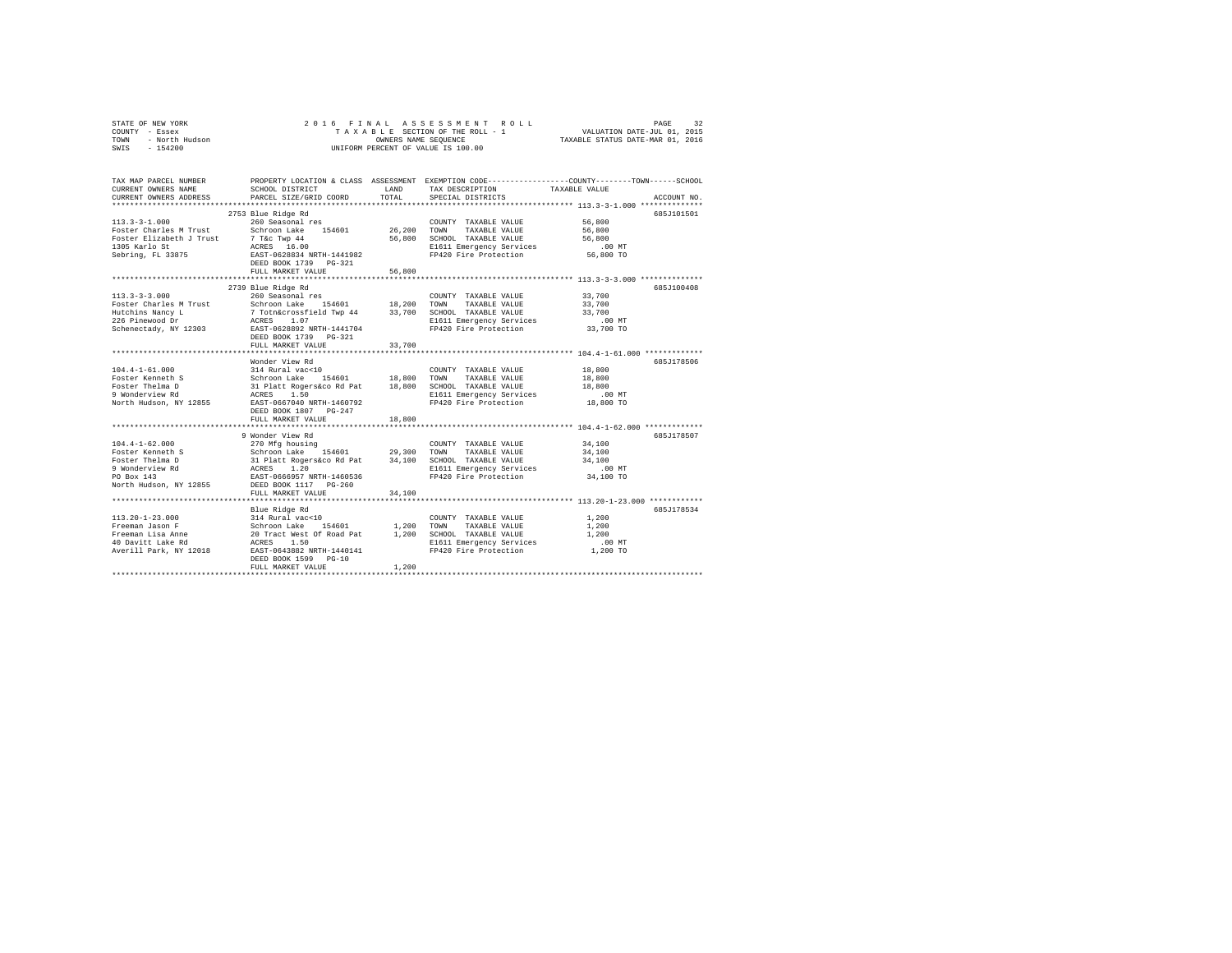|      | STATE OF NEW YORK |  |  | 2016 FINAL ASSESSMENT ROLL         | PAGE                             | 33 |
|------|-------------------|--|--|------------------------------------|----------------------------------|----|
|      | COUNTY - Essex    |  |  | TAXABLE SECTION OF THE ROLL - 1    | VALUATION DATE-JUL 01, 2015      |    |
| TOWN | - North Hudson    |  |  | OWNERS NAME SEOUENCE               | TAXABLE STATUS DATE-MAR 01, 2016 |    |
| SWIS | - 154200          |  |  | UNIFORM PERCENT OF VALUE IS 100.00 |                                  |    |

| TAX MAP PARCEL NUMBER<br>CURRENT OWNERS NAME<br>CURRENT OWNERS ADDRESS | SCHOOL DISTRICT<br>PARCEL SIZE/GRID COORD                                                                                                                                                                                                                                                                                                                                                                                                                                          | LAND<br>TOTAL           | TAX DESCRIPTION<br>SPECIAL DISTRICTS                                       | PROPERTY LOCATION & CLASS ASSESSMENT EXEMPTION CODE----------------COUNTY-------TOWN-----SCHOOL<br>TAXABLE VALUE<br>ACCOUNT NO. |
|------------------------------------------------------------------------|------------------------------------------------------------------------------------------------------------------------------------------------------------------------------------------------------------------------------------------------------------------------------------------------------------------------------------------------------------------------------------------------------------------------------------------------------------------------------------|-------------------------|----------------------------------------------------------------------------|---------------------------------------------------------------------------------------------------------------------------------|
|                                                                        |                                                                                                                                                                                                                                                                                                                                                                                                                                                                                    |                         |                                                                            |                                                                                                                                 |
|                                                                        | Blue Ridge Rd                                                                                                                                                                                                                                                                                                                                                                                                                                                                      |                         |                                                                            | 685J101506                                                                                                                      |
| 113.20-1-25.000                                                        | $322$ Rural vac $>10$                                                                                                                                                                                                                                                                                                                                                                                                                                                              |                         | COUNTY TAXABLE VALUE                                                       | 33,100                                                                                                                          |
| Freeman Jason F                                                        |                                                                                                                                                                                                                                                                                                                                                                                                                                                                                    |                         |                                                                            | 33,100                                                                                                                          |
| Freeman Lisa Anne                                                      |                                                                                                                                                                                                                                                                                                                                                                                                                                                                                    |                         |                                                                            | 33,100                                                                                                                          |
| 40 Davitt Lake Rd                                                      | Schroon Lake 154601 33,100 TOWN TAXABLE VALUE<br>20 Tract West Of Road Pat 33,100 SCHOOL TAXABLE VALUE<br>ACRES 39.90 E1611 Emergency Services<br>EAST-0643801 NRTH-1441234 EP420 Fire Protection                                                                                                                                                                                                                                                                                  |                         | E1611 Emergency Services                                                   | .00 MT                                                                                                                          |
| Averill Park, NY 12018                                                 |                                                                                                                                                                                                                                                                                                                                                                                                                                                                                    |                         | FP420 Fire Protection                                                      | 33,100 TO                                                                                                                       |
|                                                                        | DEED BOOK 1599 PG-10                                                                                                                                                                                                                                                                                                                                                                                                                                                               |                         |                                                                            |                                                                                                                                 |
|                                                                        | FULL MARKET VALUE                                                                                                                                                                                                                                                                                                                                                                                                                                                                  | 33,100                  |                                                                            |                                                                                                                                 |
|                                                                        |                                                                                                                                                                                                                                                                                                                                                                                                                                                                                    |                         |                                                                            |                                                                                                                                 |
|                                                                        | Blue Ridge Rd<br>$\begin{tabular}{lcccc} 113.20-1-28.000 & & & 14 & \text{Rural vac10} & & & 100 \text{ITY} & \text{TAXABLE VALUE} \\ \text{Freeman Jason F} & & & & & & 201 \text{ract Web:} & & & & & 700 & \text{TONNY} & \text{TAXABLE VALUE} \\ \text{Freeman Lids Anne} & & & & & & 20 \text{ Tract West Of Road Pat} & & & 700 & \text{TONNY} & \text{TAXABLE VALUE} \\ \text{Freeman Lids Anne} & & & & & 20 \text{ Tract West} & \text{S4464} & & & & 700 & \text{SCHOL}$ |                         |                                                                            | 685J178535                                                                                                                      |
|                                                                        |                                                                                                                                                                                                                                                                                                                                                                                                                                                                                    |                         |                                                                            | 700                                                                                                                             |
|                                                                        |                                                                                                                                                                                                                                                                                                                                                                                                                                                                                    |                         | TAXABLE VALUE                                                              | 700                                                                                                                             |
|                                                                        |                                                                                                                                                                                                                                                                                                                                                                                                                                                                                    |                         |                                                                            | 700                                                                                                                             |
|                                                                        |                                                                                                                                                                                                                                                                                                                                                                                                                                                                                    |                         | E1611 Emergency Services                                                   | $.00$ MT                                                                                                                        |
|                                                                        |                                                                                                                                                                                                                                                                                                                                                                                                                                                                                    |                         | FP420 Fire Protection                                                      | 700 TO                                                                                                                          |
|                                                                        | DEED BOOK 1599 PG-10                                                                                                                                                                                                                                                                                                                                                                                                                                                               |                         |                                                                            |                                                                                                                                 |
|                                                                        | FULL MARKET VALUE                                                                                                                                                                                                                                                                                                                                                                                                                                                                  | 700                     |                                                                            |                                                                                                                                 |
|                                                                        |                                                                                                                                                                                                                                                                                                                                                                                                                                                                                    |                         |                                                                            |                                                                                                                                 |
|                                                                        | Blue Ridge Rd                                                                                                                                                                                                                                                                                                                                                                                                                                                                      |                         |                                                                            | 685J100407                                                                                                                      |
| 112.4-2-12.000                                                         |                                                                                                                                                                                                                                                                                                                                                                                                                                                                                    |                         |                                                                            | 1,300                                                                                                                           |
| French Frederick R                                                     |                                                                                                                                                                                                                                                                                                                                                                                                                                                                                    |                         |                                                                            | 1,300                                                                                                                           |
| French Barbara J                                                       |                                                                                                                                                                                                                                                                                                                                                                                                                                                                                    |                         |                                                                            | 1,300                                                                                                                           |
| PO Box 428                                                             |                                                                                                                                                                                                                                                                                                                                                                                                                                                                                    |                         | E1611 Emergency Services<br>FP420 Fire Protection                          | .00 MT                                                                                                                          |
| Crown Point, NY 12928                                                  | ACRES<br>1.10                                                                                                                                                                                                                                                                                                                                                                                                                                                                      |                         |                                                                            | 1,300 TO                                                                                                                        |
|                                                                        | EAST-0619139 NRTH-1441675                                                                                                                                                                                                                                                                                                                                                                                                                                                          |                         |                                                                            |                                                                                                                                 |
|                                                                        | DEED BOOK 848<br>$PG-0.84$                                                                                                                                                                                                                                                                                                                                                                                                                                                         |                         |                                                                            |                                                                                                                                 |
|                                                                        | FULL MARKET VALUE                                                                                                                                                                                                                                                                                                                                                                                                                                                                  | 1,300<br>************** |                                                                            |                                                                                                                                 |
|                                                                        |                                                                                                                                                                                                                                                                                                                                                                                                                                                                                    |                         |                                                                            |                                                                                                                                 |
|                                                                        | 2359 Blue Ridge Rd                                                                                                                                                                                                                                                                                                                                                                                                                                                                 |                         |                                                                            | 6857102402                                                                                                                      |
| $112.4 - 2 - 13.000$                                                   |                                                                                                                                                                                                                                                                                                                                                                                                                                                                                    |                         | COUNTY TAXABLE VALUE                                                       | 55,100                                                                                                                          |
| French Frederick R                                                     |                                                                                                                                                                                                                                                                                                                                                                                                                                                                                    |                         | 18,000 TOWN TAXABLE VALUE                                                  | 55,100                                                                                                                          |
| French Barbara J                                                       | 260 Seasonal res<br>Schroon Lake 154601<br>9 T&c Twp 44<br>ACRES 1.00                                                                                                                                                                                                                                                                                                                                                                                                              |                         | 55,100 SCHOOL TAXABLE VALUE                                                | 55,100                                                                                                                          |
| PO Box 428                                                             |                                                                                                                                                                                                                                                                                                                                                                                                                                                                                    |                         | E1611 Emergency Services                                                   | .00 MT                                                                                                                          |
|                                                                        | Crown Point, NY 12928 EAST-0619278 NRTH-1441501                                                                                                                                                                                                                                                                                                                                                                                                                                    |                         | FP420 Fire Protection                                                      | 55,100 TO                                                                                                                       |
|                                                                        | DEED BOOK 848 PG-84                                                                                                                                                                                                                                                                                                                                                                                                                                                                |                         |                                                                            |                                                                                                                                 |
|                                                                        | FULL MARKET VALUE<br>**************************                                                                                                                                                                                                                                                                                                                                                                                                                                    | 55,100                  |                                                                            |                                                                                                                                 |
|                                                                        |                                                                                                                                                                                                                                                                                                                                                                                                                                                                                    |                         |                                                                            |                                                                                                                                 |
|                                                                        | 3618 US Route 9                                                                                                                                                                                                                                                                                                                                                                                                                                                                    |                         |                                                                            | 685J100411<br>$\mathbf{0}$                                                                                                      |
| $104.4 - 2 - 13.000$<br>Garcia Thomas F                                |                                                                                                                                                                                                                                                                                                                                                                                                                                                                                    |                         |                                                                            | $\sim$ 0<br>30,000                                                                                                              |
|                                                                        |                                                                                                                                                                                                                                                                                                                                                                                                                                                                                    |                         |                                                                            | 106,300                                                                                                                         |
| Garcia Amy M<br>PO Box 123                                             | $\begin{tabular}{ccccc} \texttt{3101} & \texttt{Family} & \texttt{Res} & \texttt{RES. STAR} & 41854 \\ \texttt{521} & \texttt{S} & \texttt{S} & \texttt{S} & \texttt{S} & \texttt{S} & \texttt{C} & \texttt{C} & \texttt{C} & \texttt{C} & \texttt{N} & \texttt{TABLE} & \texttt{VALUE} \\ \texttt{S} & \texttt{Short} & \texttt{Log} & 154601 & 31,200 & \texttt{C} & \texttt{T} & \texttt{TXABLE} & \texttt{VALUE} \\ \texttt{29} & \texttt{$                                    |                         | SCHOOL TAXABLE VALUE                                                       | 106,300<br>76,300                                                                                                               |
| North Hudson, NY 12855                                                 |                                                                                                                                                                                                                                                                                                                                                                                                                                                                                    |                         |                                                                            |                                                                                                                                 |
|                                                                        | DEED BOOK 903<br>$PG-275$                                                                                                                                                                                                                                                                                                                                                                                                                                                          |                         | E1611 Emergency Services .00 MT<br>FP420 Fire Protection .00 TO 106,300 TO |                                                                                                                                 |
|                                                                        | FULL MARKET VALUE                                                                                                                                                                                                                                                                                                                                                                                                                                                                  | 106,300                 |                                                                            |                                                                                                                                 |
|                                                                        |                                                                                                                                                                                                                                                                                                                                                                                                                                                                                    |                         |                                                                            |                                                                                                                                 |
|                                                                        |                                                                                                                                                                                                                                                                                                                                                                                                                                                                                    |                         |                                                                            |                                                                                                                                 |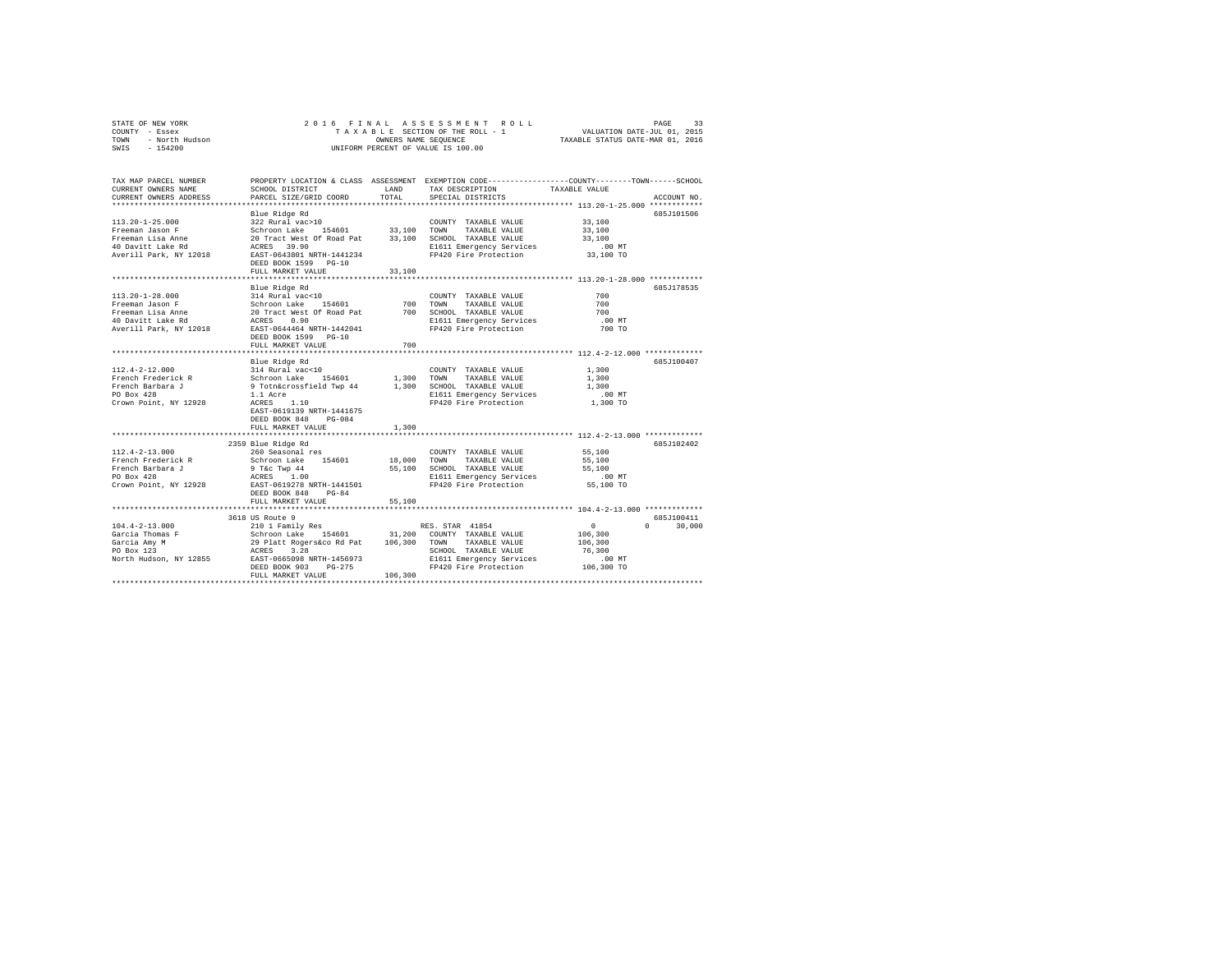|                | STATE OF NEW YORK |  |  |  |  | 2016 FINAL ASSESSMENT ROLL         | PAGE                             | 34 |
|----------------|-------------------|--|--|--|--|------------------------------------|----------------------------------|----|
| COUNTY - Essex |                   |  |  |  |  | TAXABLE SECTION OF THE ROLL - 1    | VALUATION DATE-JUL 01, 2015      |    |
| TOWN           | - North Hudson    |  |  |  |  | OWNERS NAME SEOUENCE               | TAXABLE STATUS DATE-MAR 01, 2016 |    |
| SWIS           | - 154200          |  |  |  |  | UNIFORM PERCENT OF VALUE IS 100.00 |                                  |    |

| TAX MAP PARCEL NUMBER<br>CURRENT OWNERS NAME<br>CURRENT OWNERS ADDRESS                                                                                                                                                                                            | SCHOOL DISTRICT<br>PARCEL SIZE/GRID COORD                                                                                                                                                                                                                                                                                                                                                                                                                                                                                              | LAND<br>TOTAL | TAX DESCRIPTION<br>SPECIAL DISTRICTS                                                                                                | PROPERTY LOCATION & CLASS ASSESSMENT EXEMPTION CODE---------------COUNTY-------TOWN-----SCHOOL<br>TAXABLE VALUE<br>ACCOUNT NO. |
|-------------------------------------------------------------------------------------------------------------------------------------------------------------------------------------------------------------------------------------------------------------------|----------------------------------------------------------------------------------------------------------------------------------------------------------------------------------------------------------------------------------------------------------------------------------------------------------------------------------------------------------------------------------------------------------------------------------------------------------------------------------------------------------------------------------------|---------------|-------------------------------------------------------------------------------------------------------------------------------------|--------------------------------------------------------------------------------------------------------------------------------|
| $114.18 - 1 - 14.000$<br>11-1.1e-1-1.1.000 MM 200 MM 200 MM 200 MM 2010<br>10 Grap Jeffrey Schroon Lake 154601 19,500 TOWN<br>110 Grap Rilliam 25 Tr W 07 Rd part<br>110 Grap Rd 2010 RCRSS 2.27<br>227 Matamont, NY 12009 BSST-0655200 NRTH-1440744<br>DEED BOOK | 3885 Blue Ridge Rd<br>260 Seasonal res<br>FULL MARKET VALUE                                                                                                                                                                                                                                                                                                                                                                                                                                                                            | 38,400        | COUNTY TAXABLE VALUE<br>TAXABLE VALUE<br>38,400 SCHOOL TAXABLE VALUE<br>E1611 Emergency Services<br>FP420 Fire Protection 38,400 TO | 685J100202<br>38,400<br>38,400<br>38,400<br>.00MT                                                                              |
| $105. - 1 - 46.000$                                                                                                                                                                                                                                               | Ensign Pond Rd<br>314 Rural vac<10<br>EAST-0674200 NRTH-1455955<br>$PG-266$<br>DEED BOOK 601<br>FULL MARKET VALUE                                                                                                                                                                                                                                                                                                                                                                                                                      | 13,500        | COUNTY TAXABLE VALUE 13,500<br>E1611 Emergency Services .00 MT<br>FP420 Fire Protection  13,500 TO<br>FP420 Fire Protection         | 685J102014<br>13,500<br>13,500                                                                                                 |
| $114.2 - 2 - 31.200$<br>Gentile Victor G<br>Gentile Suzanne<br>4 Julia Ct<br>Boonton Twp, NJ 07005 EAST-0662984 NRTH-1452086                                                                                                                                      | $\begin{tabular}{lcccc} \multicolumn{4}{c}{\begin{tabular}{lcccc} \multicolumn{4}{c}{\begin{tabular}{lcccc} \multicolumn{4}{c}{\multicolumn{4}{c}{\textbf{0}}\\ \multicolumn{4}{c}{\begin{tabular}{c}{\textbf{0}}\\ \multicolumn{4}{c}{\textbf{0}}\\ \multicolumn{4}{c}{\textbf{0}}\\ \multicolumn{4}{c}{\textbf{0}}\\ \multicolumn{4}{c}{\textbf{0}}\\ \multicolumn{4}{c}{\textbf{0}}\\ \multicolumn{4}{c}{\textbf{0}}\\ \multicolumn{4}{c}{\textbf{0}}\\ \multicolumn{4}{c}{\textbf{0$<br>DEED BOOK 1551 PG-219<br>FULL MARKET VALUE | 25,300        | FP420 Fire Protection 25,300 TO                                                                                                     | 6857008003<br>$.00$ MT                                                                                                         |
| $114.2 - 2 - 32.100$<br>Gentile Victor G<br>Gentile Suzanne<br>4 Julia Ct<br>Boonton Twp, NJ 07005 EAST-0663498 NRTH-1450961                                                                                                                                      | 71 Hyatt Heights Way<br>$\begin{tabular}{lcccc} 240 \text{ Rural res} & \multicolumn{2}{c}{\text{COUNTY}} \text{ TAXABLE VALUE} & 385,900 \\ \text{Schrson and xke} & 154601 & 39,200 \text{ TOX} & \text{TAXABLE VALUE} & 385,900 \\ \text{A-D Gore E of Platt Roger} & 385,900 \text{ SCHOOL TAXABLE VALUE} & 385,900 \\ \text{ACRES} & 12.72 & \multicolumn{2}{c}{\text{EICHOL TAYE}} & 385,900 \\ \end{tabular}$<br>DEED BOOK 1551    PG-219<br>FULL MARKET VALUE                                                                  | 385,900       | FP420 Fire Protection 385,900 TO                                                                                                    | 6857100210<br>385,900                                                                                                          |
| $114.2 - 2 - 32.200$<br>Gentile Victor G<br>Gentile Suzanne<br>4 Julia Ct<br>Boonton Township, NJ 07005 EAST-0663195 NRTH-1451143                                                                                                                                 | Hyatt Heights Way<br>DEED BOOK 1561    PG-299<br>FULL MARKET VALUE                                                                                                                                                                                                                                                                                                                                                                                                                                                                     | 24,100        | FP420 Fire Protection                                                                                                               | 685Z008006<br>24,100 TO                                                                                                        |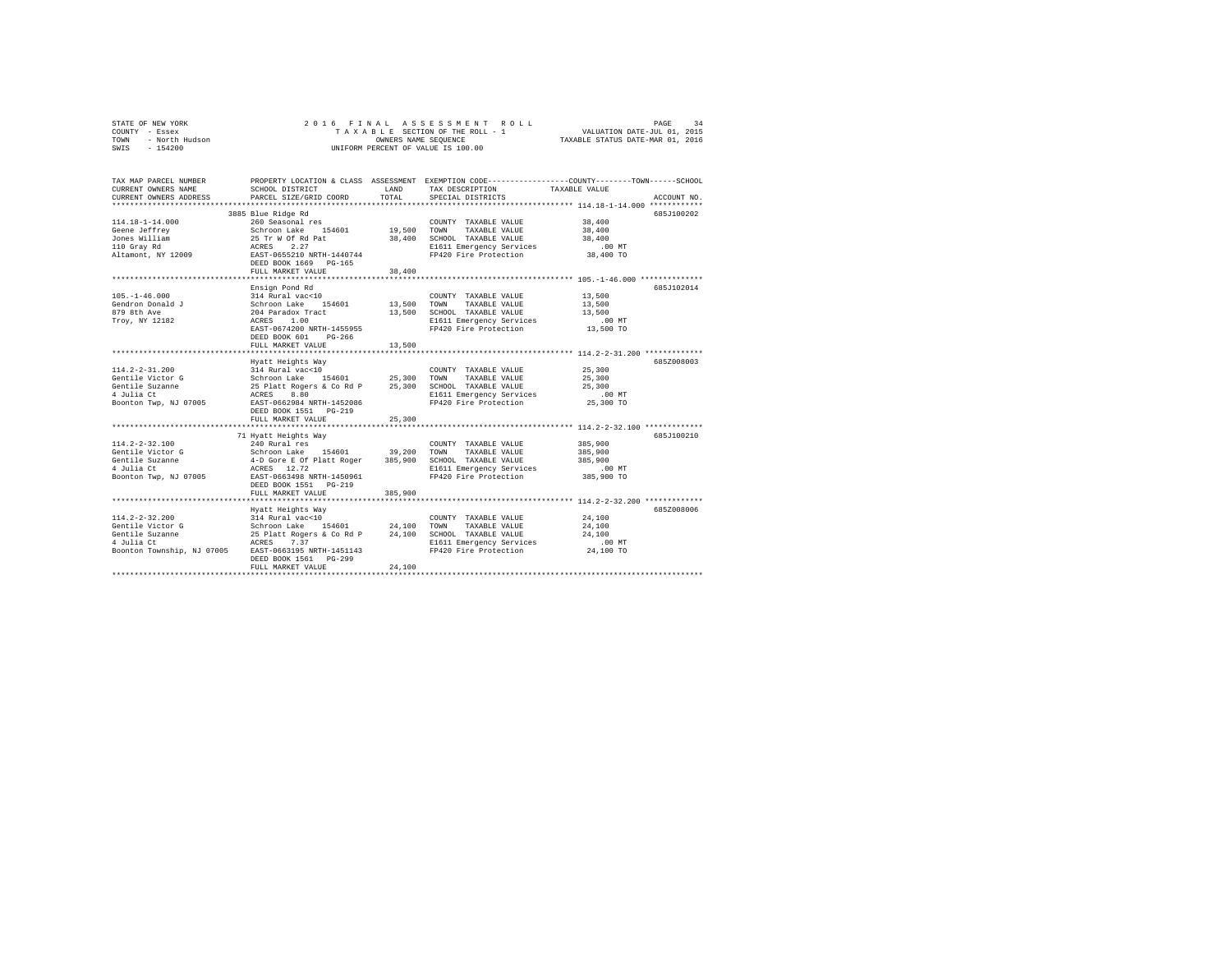|      | STATE OF NEW YORK | 2016 FINAL ASSESSMENT ROLL         | 35<br>PAGE                       |
|------|-------------------|------------------------------------|----------------------------------|
|      | COUNTY - Essex    | TAXABLE SECTION OF THE ROLL - 1    | VALUATION DATE-JUL 01, 2015      |
| TOWN | - North Hudson    | OWNERS NAME SEOUENCE               | TAXABLE STATUS DATE-MAR 01, 2016 |
|      | SWIS - 154200     | UNIFORM PERCENT OF VALUE IS 100.00 |                                  |

| TAX MAP PARCEL NUMBER<br>CURRENT OWNERS NAME<br>CURRENT OWNERS ADDRESS            | SCHOOL DISTRICT<br>PARCEL SIZE/GRID COORD                                                                                                                                                                                                                                                                                       | LAND<br>TOTAL | PROPERTY LOCATION & CLASS ASSESSMENT EXEMPTION CODE----------------COUNTY-------TOWN-----SCHOOL<br>TAX DESCRIPTION<br>SPECIAL DISTRICTS | TAXABLE VALUE | ACCOUNT NO.                                   |
|-----------------------------------------------------------------------------------|---------------------------------------------------------------------------------------------------------------------------------------------------------------------------------------------------------------------------------------------------------------------------------------------------------------------------------|---------------|-----------------------------------------------------------------------------------------------------------------------------------------|---------------|-----------------------------------------------|
|                                                                                   | 1932 Blue Ridge Rd<br>FULL MARKET VALUE<br>********************************                                                                                                                                                                                                                                                     | 36,200        |                                                                                                                                         |               | 685J101605                                    |
| $114.4 - 1 - 41.000$<br>Gero Marshall<br>Gero Christine<br>North Hudson, NY 12855 | 2991 US Route 9<br>20001 2010 1 Pamily Res 2000 2010 1 Pamily Res 3000 210 1 Pamily Res 3000 24,5000 2010 24,5000 24,5000 24,5000 24,5000 24,5000 24,5000 24,5000 24,5000 24,5000 24,5000 24,5000 24,5000 24,5000 24,5000 24,5000 24,5000 24,5000<br>DEED BOOK 600<br>$PG-96$<br>FULL MARKET VALUE<br>************************* | 121,700       | SCHOOL TAXABLE VALUE 56,400<br>E1611 Emergency Services .00 MT<br>FP420 Fire Protection 121,700 TO                                      |               | 685J101607<br>$\Omega$ and $\Omega$<br>65,300 |
|                                                                                   | Duntley Rd<br>105.-1-14.000 105.-1-14.000 105.-1-14.000 314 Rural vac<10 2000<br>Gershon Nina Schroon Lake 154601 6,900 TOWN TAXABLE VALUE 6,900 2016<br>305 West 98Th St 179 Paradox Tract 6,900 SCHOOL TAXABLE VALUE 6,900 2016<br>New York, NY<br>EAST-0670458 NRTH-1462766<br>DEED BOOK 1021    PG-164<br>FULL MARKET VALUE | 6,900         | FP420 Fire Protection 6,900 TO                                                                                                          | $.00$ MT      | 685L102113                                    |
| $105. -1 - 15.000$<br>Gershon Nina<br>305 West 98Th St<br>New York, NY 10025      | Duntley Rd<br>114 Rural vac<10<br>Schroon Lake 154601 6,500 TOWN TAXABLE VALUE 6,500<br>179 Paradox Tract 6,500 TOWN TAXABLE VALUE 6,500<br>179 Paradox Tract 6,500 SCHOOL TAXABLE VALUE 6,500<br>ACRES 0.24 SIG11 Emergency Services .00 MT<br>EAST-0670353 NRTH-1462742<br>DEED BOOK 1021 PG-164<br>FULL MARKET VALUE         | 6,500         | FP420 Fire Protection 6,500 TO                                                                                                          |               | 685J102112                                    |
|                                                                                   | 190 Duntley Rd<br>FULL MARKET VALUE                                                                                                                                                                                                                                                                                             | 230,900       |                                                                                                                                         |               | 685J100512                                    |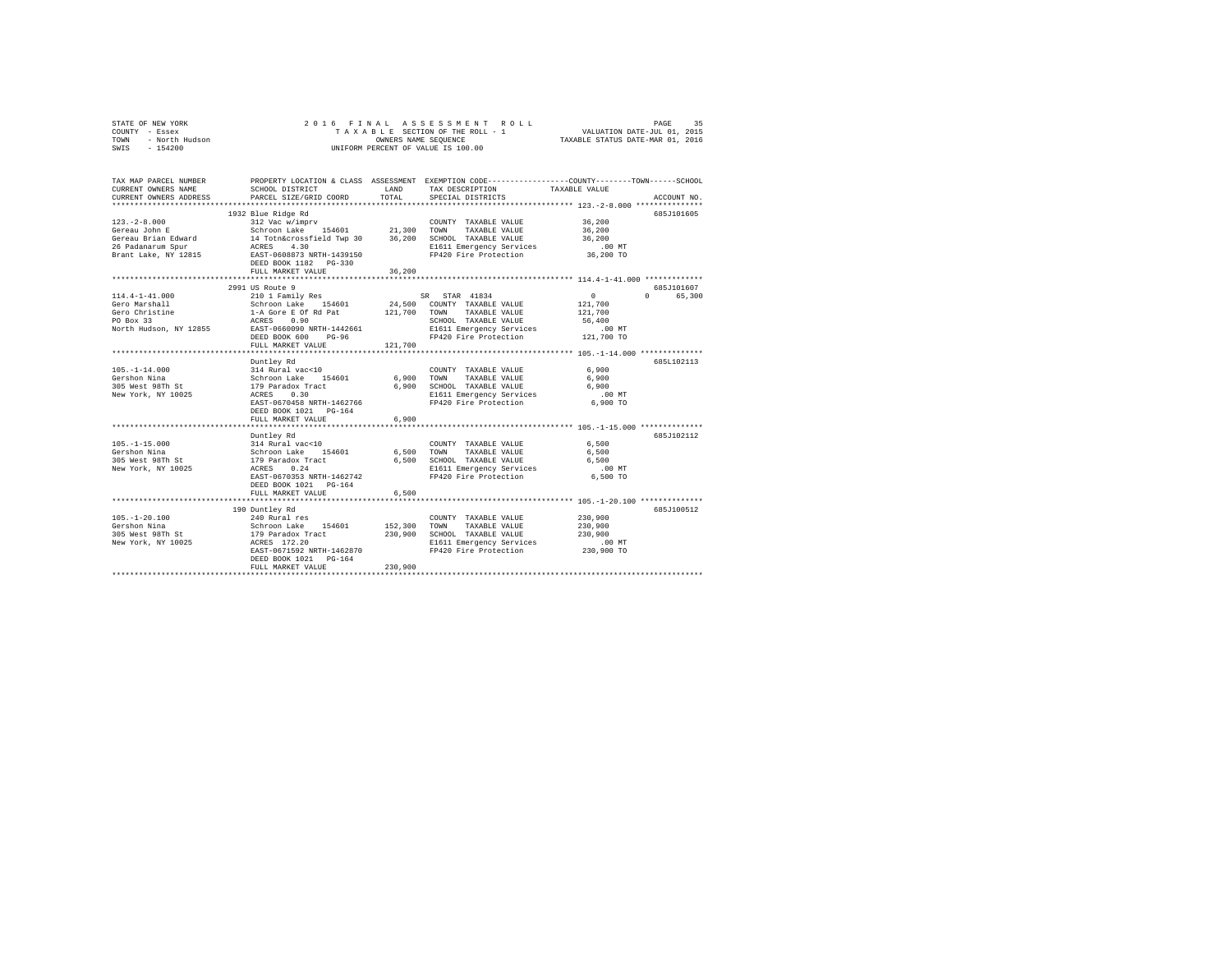| STATE OF NEW YORK<br>COUNTY - Essex<br>TOWN - North Hudson<br>SWIS - 154200 | 2016 FINAL ASSESSMENT ROLL<br>PAGE<br>36<br>TAXABLE SECTION OF THE ROLL - 1<br>WALUATION DATE-JUL 01, 2015<br>ONNERS NAME SEQUENCE - 1<br>ONIFORM PERCENT OF VALUE IS 100.00                                                               |         |                                                   |                                                        |               |
|-----------------------------------------------------------------------------|--------------------------------------------------------------------------------------------------------------------------------------------------------------------------------------------------------------------------------------------|---------|---------------------------------------------------|--------------------------------------------------------|---------------|
| TAX MAP PARCEL NUMBER                                                       | PROPERTY LOCATION & CLASS ASSESSMENT EXEMPTION CODE----------------COUNTY-------TOWN------SCHOOL                                                                                                                                           |         |                                                   |                                                        | ACCOUNT NO.   |
|                                                                             |                                                                                                                                                                                                                                            |         |                                                   |                                                        |               |
|                                                                             | Duntley Rd                                                                                                                                                                                                                                 |         |                                                   |                                                        | 685J100511    |
| $105. - 1 - 21.000$                                                         | sionary (Windows 10 COUNTY TAXABLE VALUE<br>Schroon Lake 154601 4,000 TOWN TAXABLE VALUE<br>179 Paradox Tract 4,000 SCHOOL TAXABLE VALUE                                                                                                   |         | COUNTY TAXABLE VALUE                              | 4,000<br>4,000                                         |               |
| Gershon Nina<br>305 West 98Th St                                            |                                                                                                                                                                                                                                            |         | TAXABLE VALUE                                     |                                                        |               |
|                                                                             | 4ac                                                                                                                                                                                                                                        |         |                                                   | 4,000                                                  |               |
| New York, NY 10025                                                          | 4ac<br>ACRES 4.80                                                                                                                                                                                                                          |         | E1611 Emergency Services<br>FP420 Fire Protection | 00 MT.<br>4,000 TO                                     |               |
|                                                                             | EAST-0673417 NRTH-1463991                                                                                                                                                                                                                  |         |                                                   |                                                        |               |
|                                                                             | DEED BOOK 1021    PG-164                                                                                                                                                                                                                   |         |                                                   |                                                        |               |
|                                                                             | FULL MARKET VALUE                                                                                                                                                                                                                          | 4,000   |                                                   |                                                        |               |
|                                                                             |                                                                                                                                                                                                                                            |         |                                                   |                                                        |               |
|                                                                             | 58 Kenakwar Ln                                                                                                                                                                                                                             |         |                                                   |                                                        | 685Z010009    |
|                                                                             |                                                                                                                                                                                                                                            |         |                                                   |                                                        |               |
|                                                                             |                                                                                                                                                                                                                                            |         |                                                   |                                                        |               |
|                                                                             |                                                                                                                                                                                                                                            |         |                                                   |                                                        |               |
|                                                                             |                                                                                                                                                                                                                                            |         |                                                   |                                                        |               |
|                                                                             |                                                                                                                                                                                                                                            |         |                                                   |                                                        |               |
|                                                                             | EAST-0664289 NRTH-1459423                                                                                                                                                                                                                  |         |                                                   |                                                        |               |
|                                                                             | DEED BOOK 1615 PG-229                                                                                                                                                                                                                      |         |                                                   |                                                        |               |
|                                                                             | FULL MARKET VALUE                                                                                                                                                                                                                          | 35,900  |                                                   |                                                        |               |
|                                                                             |                                                                                                                                                                                                                                            |         |                                                   |                                                        |               |
|                                                                             | Kenakwar Ln                                                                                                                                                                                                                                |         |                                                   |                                                        | 685Z010010    |
| $104.4 - 3 - 6.200$                                                         |                                                                                                                                                                                                                                            |         |                                                   |                                                        |               |
|                                                                             |                                                                                                                                                                                                                                            |         |                                                   |                                                        |               |
| Giroux Gary G<br>Giroux Sarah M<br>85 Mohican St Apt #3                     |                                                                                                                                                                                                                                            |         |                                                   |                                                        |               |
|                                                                             | Renatwar In<br>1,900<br>Schroon Lake 154601 1,900 TOWN TAXABLE VALUE 1,900<br>SCHROON LARE 154601 1,900 TOWN TAXABLE VALUE 1,900<br>29 Platt Rogersáco Rd Pat 1,900 SCHOOL TAXABLE VALUE<br>FP420 Fire Protection 1,900 TO<br>RCRES 1.75 F |         |                                                   |                                                        |               |
| Lake George, NY 12845                                                       |                                                                                                                                                                                                                                            |         |                                                   |                                                        |               |
|                                                                             | EAST-0664290 NRTH-1459105                                                                                                                                                                                                                  |         |                                                   |                                                        |               |
|                                                                             | DEED BOOK 1615 PG-229<br>FULL MARKET VALUE                                                                                                                                                                                                 |         |                                                   |                                                        |               |
|                                                                             |                                                                                                                                                                                                                                            | 1,900   |                                                   |                                                        |               |
|                                                                             | 2936 US Route 9                                                                                                                                                                                                                            |         |                                                   |                                                        | 685J178546    |
| 114.18-3-3.000                                                              |                                                                                                                                                                                                                                            |         |                                                   |                                                        |               |
| Gokey John                                                                  |                                                                                                                                                                                                                                            |         |                                                   |                                                        |               |
| Cookey Jean<br>2918 US Rte 9<br>PO Box 125                                  |                                                                                                                                                                                                                                            |         |                                                   |                                                        |               |
|                                                                             |                                                                                                                                                                                                                                            |         |                                                   |                                                        |               |
|                                                                             |                                                                                                                                                                                                                                            |         |                                                   |                                                        |               |
| North Hudson, NY 12855 DEED BOOK 1437 PG-216                                |                                                                                                                                                                                                                                            |         |                                                   |                                                        |               |
|                                                                             | FULL MARKET VALUE                                                                                                                                                                                                                          | 39,400  |                                                   |                                                        |               |
|                                                                             |                                                                                                                                                                                                                                            |         |                                                   |                                                        |               |
|                                                                             | 2918 US Route 9                                                                                                                                                                                                                            |         |                                                   |                                                        | 685J100712    |
|                                                                             |                                                                                                                                                                                                                                            |         |                                                   | $\begin{array}{c} 0 \\ 295,000 \\ 295,000 \end{array}$ | $0 \t 30,000$ |
|                                                                             |                                                                                                                                                                                                                                            |         |                                                   |                                                        |               |
|                                                                             |                                                                                                                                                                                                                                            |         |                                                   |                                                        |               |
|                                                                             |                                                                                                                                                                                                                                            |         |                                                   |                                                        |               |
|                                                                             |                                                                                                                                                                                                                                            |         |                                                   |                                                        |               |
|                                                                             |                                                                                                                                                                                                                                            |         |                                                   |                                                        |               |
|                                                                             | EAST-0659977 NRTH-1440890                                                                                                                                                                                                                  |         |                                                   |                                                        |               |
|                                                                             | DEED BOOK 1000 PG-132                                                                                                                                                                                                                      |         |                                                   |                                                        |               |
|                                                                             | FULL MARKET VALUE                                                                                                                                                                                                                          | 295,000 |                                                   |                                                        |               |
|                                                                             |                                                                                                                                                                                                                                            |         |                                                   |                                                        |               |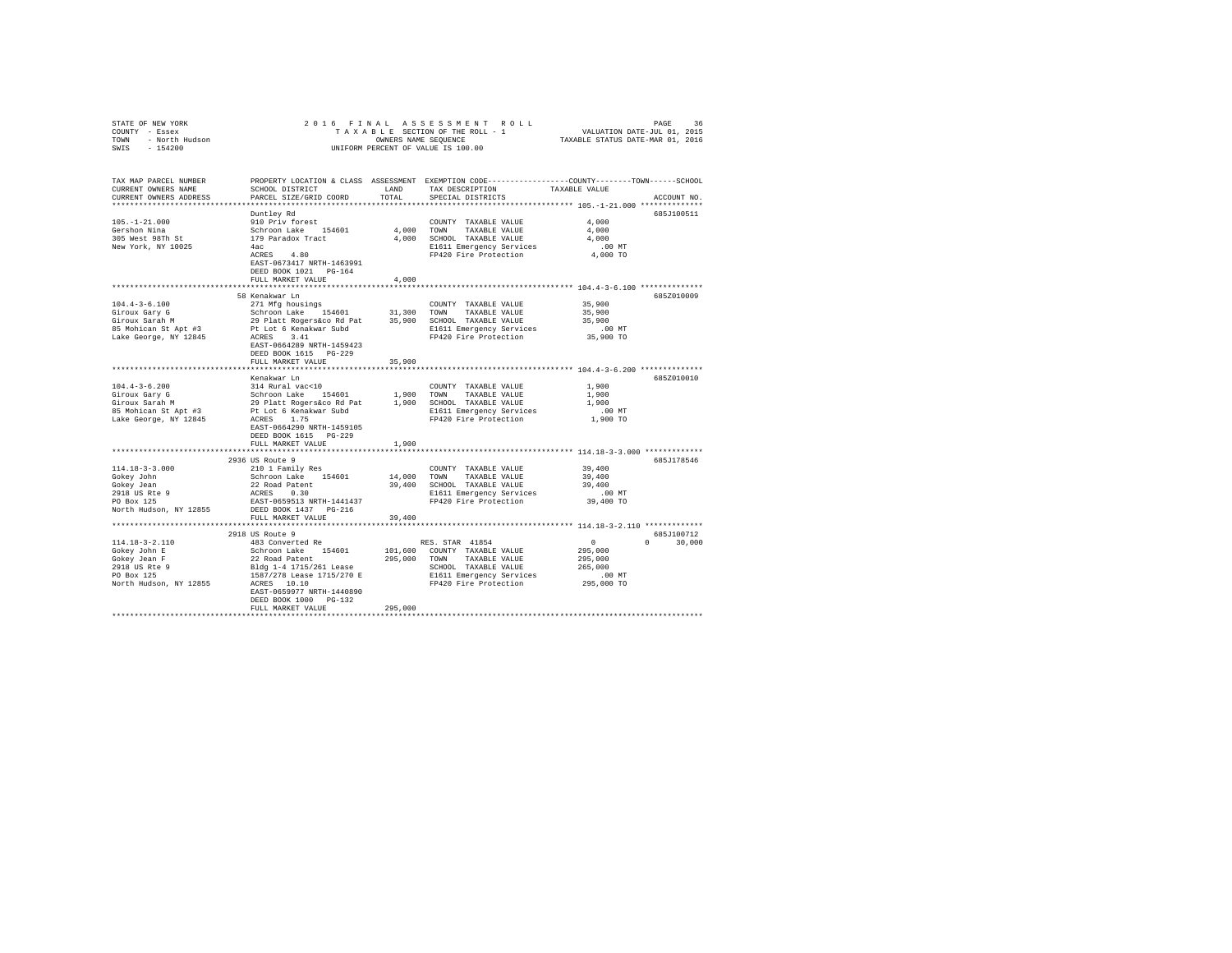|                | STATE OF NEW YORK |  |  |  |  | 2016 FINAL ASSESSMENT ROLL         |                                  | PAGE |  |
|----------------|-------------------|--|--|--|--|------------------------------------|----------------------------------|------|--|
| COUNTY - Essex |                   |  |  |  |  | TAXABLE SECTION OF THE ROLL - 1    | VALUATION DATE-JUL 01, 2015      |      |  |
| TOWN           | - North Hudson    |  |  |  |  | OWNERS NAME SEOUENCE               | TAXABLE STATUS DATE-MAR 01, 2016 |      |  |
| SWIS           | - 154200          |  |  |  |  | UNIFORM PERCENT OF VALUE IS 100.00 |                                  |      |  |

| TAX MAP PARCEL NUMBER<br>CURRENT OWNERS NAME<br>CURRENT OWNERS ADDRESS | SCHOOL DISTRICT<br>PARCEL SIZE/GRID COORD          | LAND<br>TOTAL | TAX DESCRIPTION<br>SPECIAL DISTRICTS              | PROPERTY LOCATION & CLASS ASSESSMENT EXEMPTION CODE---------------COUNTY-------TOWN-----SCHOOL<br>TAXABLE VALUE<br>ACCOUNT NO. |
|------------------------------------------------------------------------|----------------------------------------------------|---------------|---------------------------------------------------|--------------------------------------------------------------------------------------------------------------------------------|
| ************************                                               |                                                    |               |                                                   |                                                                                                                                |
|                                                                        | US Route 9                                         |               |                                                   | 685J192002                                                                                                                     |
| $114.18 - 3 - 2.120$                                                   | 311 Res vac land                                   |               | COUNTY TAXABLE VALUE                              | 25,800                                                                                                                         |
| Gokey John E                                                           | Schroon Lake 154601                                | 25,800 TOWN   | TAXABLE VALUE                                     | 25,800                                                                                                                         |
| Gokey Jean F                                                           | 22 Road Pat                                        | 25,800        | SCHOOL TAXABLE VALUE                              | 25,800                                                                                                                         |
| 2918 US Rte 9                                                          | 9.32<br>ACRES                                      |               | E1611 Emergency Services                          | .00MT                                                                                                                          |
| PO Box 125                                                             | EAST-0659862 NRTH-1441410                          |               | FP420 Fire Protection                             | 25,800 TO                                                                                                                      |
| North Hudson, NY 12855                                                 | DEED BOOK 1028 PG-31                               |               |                                                   |                                                                                                                                |
|                                                                        | FULL MARKET VALUE                                  | 25,800        |                                                   |                                                                                                                                |
|                                                                        |                                                    |               |                                                   |                                                                                                                                |
|                                                                        | 514 Johnson Pond Rd                                |               |                                                   | 685J101502                                                                                                                     |
| $125.12 - 1 - 8.100$                                                   | 210 1 Family Res - WTRFNT                          |               | COUNTY TAXABLE VALUE                              | 374,300                                                                                                                        |
| Grace Kathleen                                                         | Schroon Lake 154601                                | 211,500       | TOWN<br>TAXABLE VALUE                             | 374,300                                                                                                                        |
| 165 Dezenzo Ln                                                         | 169 Paradox Tract                                  | 374,300       | SCHOOL TAXABLE VALUE                              | 374,300                                                                                                                        |
| West Orange, NJ 07052                                                  | 3.34ac                                             |               | E1611 Emergency Services                          | $.00$ MT                                                                                                                       |
|                                                                        | 3.34<br>ACRES                                      |               | FP420 Fire Protection                             | 374,300 TO                                                                                                                     |
|                                                                        | EAST-0668640 NRTH-1435156                          |               |                                                   |                                                                                                                                |
|                                                                        | DEED BOOK 1453 PG-182                              |               |                                                   |                                                                                                                                |
|                                                                        | FULL MARKET VALUE                                  | 374,300       |                                                   |                                                                                                                                |
|                                                                        | ***********************                            | *******       |                                                   | *********************** 104.4-1-68.000 *************                                                                           |
|                                                                        | 3712 US Route 9                                    |               |                                                   | 685J103303                                                                                                                     |
| $104.4 - 1 - 68.000$                                                   | 312 Vac w/imprv                                    |               | COUNTY TAXABLE VALUE                              | 27,000                                                                                                                         |
| Gregson Jane                                                           | Schroon Lake 154601                                | 25,800        | TOWN<br>TAXABLE VALUE                             | 27,000                                                                                                                         |
| Gregson Eric                                                           | 29 Platt Rogers&co Rd Pat                          | 27,000        | SCHOOL TAXABLE VALUE                              | 27,000                                                                                                                         |
| 295 Nys Rte 74                                                         | 3ac<br>ACRES<br>9.30                               |               | E1611 Emergency Services<br>FP420 Fire Protection | .00 MT                                                                                                                         |
| Schroon Lake, NY 12870                                                 |                                                    |               |                                                   | 27,000 TO                                                                                                                      |
|                                                                        | EAST-0666007 NRTH-1458766<br>DEED BOOK 1092 PG-174 |               |                                                   |                                                                                                                                |
|                                                                        | FULL MARKET VALUE                                  | 27,000        |                                                   |                                                                                                                                |
|                                                                        |                                                    |               |                                                   |                                                                                                                                |
|                                                                        | Duntley Rd                                         |               |                                                   | 685J103406                                                                                                                     |
| $105. - 1 - 12.000$                                                    | 314 Rural vac<10                                   |               | COUNTY TAXABLE VALUE                              | 7.600                                                                                                                          |
| Gunsel Thomas A                                                        | Schroon Lake<br>154601                             | 7.600         | TOWN<br>TAXABLE VALUE                             | 7.600                                                                                                                          |
| Gunsel Charlene                                                        | 179 Paradox Tract                                  | 7,600         | SCHOOL TAXABLE VALUE                              | 7.600                                                                                                                          |
| 431 Broadway                                                           | ACRES<br>0.60                                      |               | E1611 Emergency Services                          | .00 MT                                                                                                                         |
| Huntington, NY 11743                                                   | EAST-0670171 NRTH-1462688                          |               | FP420 Fire Protection                             | 7,600 TO                                                                                                                       |
|                                                                        | DEED BOOK 1468 PG-187                              |               |                                                   |                                                                                                                                |
|                                                                        | FULL MARKET VALUE                                  | 7.600         |                                                   |                                                                                                                                |
|                                                                        |                                                    |               |                                                   |                                                                                                                                |
|                                                                        | Duntley Rd                                         |               |                                                   | 685J103211                                                                                                                     |
| $105. - 1 - 13.000$                                                    | 314 Rural vac<10                                   |               | COUNTY TAXABLE VALUE                              | 7,100                                                                                                                          |
| Gunsel Thomas A                                                        | Schroon Lake<br>154601                             | 7.100         | TOWN<br>TAXABLE VALUE                             | 7.100                                                                                                                          |
| Gunsel Charlene                                                        | 179 Paradox Tract                                  | 7,100         | SCHOOL TAXABLE VALUE                              | 7,100                                                                                                                          |
| 431 Broadway                                                           | 0.40<br>ACRES                                      |               | E1611 Emergency Services                          | $.00$ MT                                                                                                                       |
| Huntington, NY 11743                                                   | EAST-0670166 NRTH-1462571                          |               | FP420 Fire Protection                             | 7,100 TO                                                                                                                       |
|                                                                        | DEED BOOK 1468<br>PG-187                           |               |                                                   |                                                                                                                                |
|                                                                        | FULL MARKET VALUE                                  | 7.100         |                                                   |                                                                                                                                |
|                                                                        |                                                    |               |                                                   |                                                                                                                                |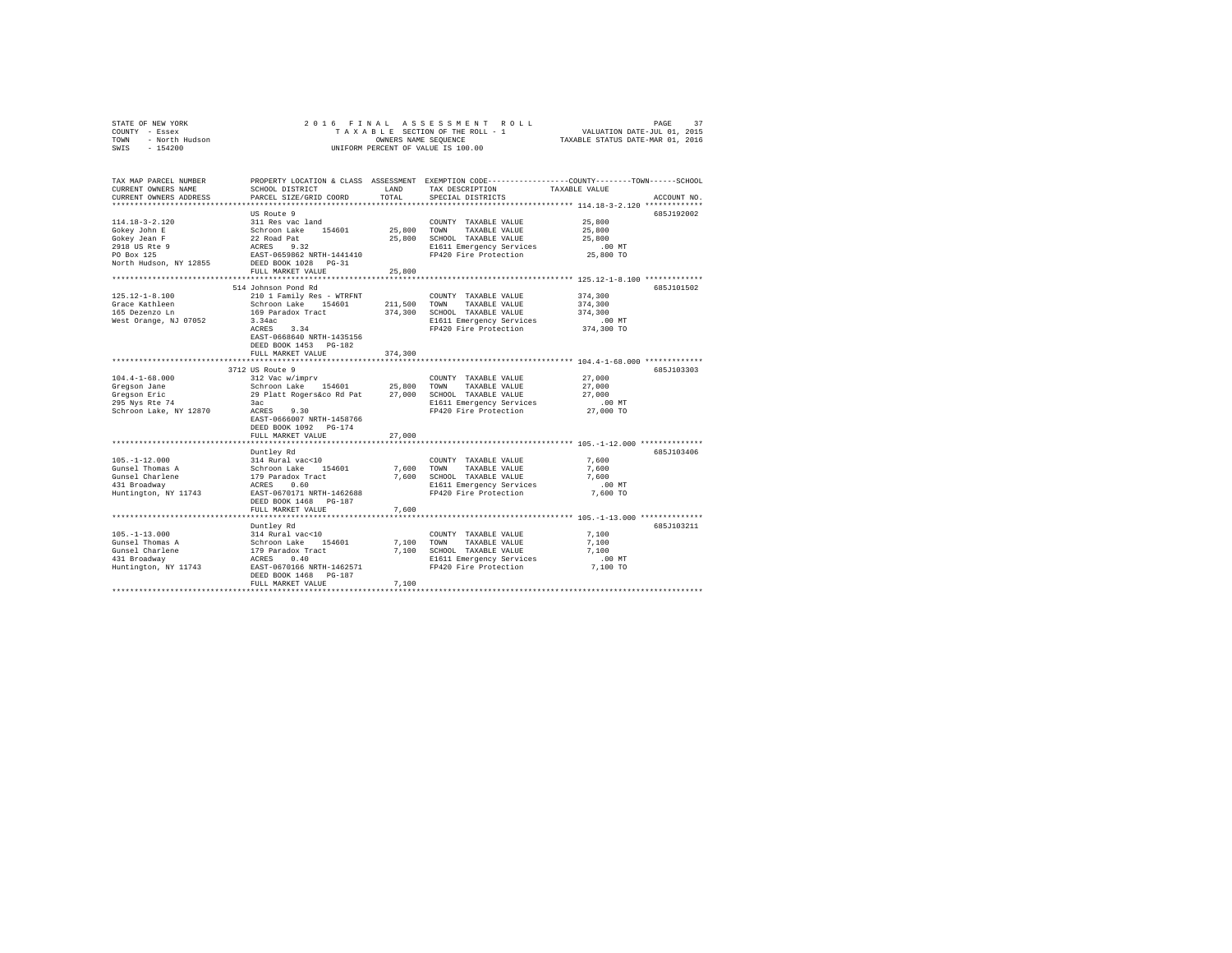|      | STATE OF NEW YORK | 2016 FINAL ASSESSMENT ROLL         | 38<br>PAGE                       |
|------|-------------------|------------------------------------|----------------------------------|
|      | COUNTY - Essex    | TAXABLE SECTION OF THE ROLL - 1    | VALUATION DATE-JUL 01, 2015      |
| TOWN | - North Hudson    | OWNERS NAME SEOUENCE               | TAXABLE STATUS DATE-MAR 01, 2016 |
|      | SWIS - 154200     | UNIFORM PERCENT OF VALUE IS 100.00 |                                  |

| TAX MAP PARCEL NUMBER<br>CURRENT OWNERS NAME<br>CURRENT OWNERS ADDRESS                              | SCHOOL DISTRICT<br>PARCEL SIZE/GRID COORD                                                                                                                                                    | LAND<br>TOTAL | TAX DESCRIPTION<br>SPECIAL DISTRICTS | PROPERTY LOCATION & CLASS ASSESSMENT EXEMPTION CODE---------------COUNTY-------TOWN-----SCHOOL<br>TAXABLE VALUE<br>ACCOUNT NO. |
|-----------------------------------------------------------------------------------------------------|----------------------------------------------------------------------------------------------------------------------------------------------------------------------------------------------|---------------|--------------------------------------|--------------------------------------------------------------------------------------------------------------------------------|
|                                                                                                     |                                                                                                                                                                                              |               |                                      |                                                                                                                                |
|                                                                                                     | 54 Greenough Rd                                                                                                                                                                              |               |                                      | 685J102510                                                                                                                     |
| $104.2 - 1 - 12.000$                                                                                | 240 Rural res                                                                                                                                                                                |               | COUNTY TAXABLE VALUE                 | 418,700                                                                                                                        |
| Guttenberg Richard N                                                                                | Schroon Lake 154601                                                                                                                                                                          | 132,200 TOWN  | TAXABLE VALUE                        | 418,700                                                                                                                        |
| Guttenberg Nancy M                                                                                  | 202 Paradox Tract                                                                                                                                                                            | 418,700       | SCHOOL TAXABLE VALUE                 | 418,700                                                                                                                        |
| 54 Greenough Rd                                                                                     | ACRES 102.50                                                                                                                                                                                 |               | E1611 Emergency Services             | $.00$ MT                                                                                                                       |
| North Hudson, NY 12855                                                                              | EAST-0671262 NRTH-1464885                                                                                                                                                                    |               | FP420 Fire Protection                | 418,700 TO                                                                                                                     |
|                                                                                                     | DEED BOOK 1398 PG-152                                                                                                                                                                        |               |                                      |                                                                                                                                |
|                                                                                                     | FULL MARKET VALUE                                                                                                                                                                            | 418,700       |                                      |                                                                                                                                |
|                                                                                                     |                                                                                                                                                                                              |               |                                      |                                                                                                                                |
|                                                                                                     | 3217 Blue Ridge Rd                                                                                                                                                                           |               |                                      | 685J100515                                                                                                                     |
| $113.4 - 2 - 4.000$                                                                                 | 260 Seasonal res                                                                                                                                                                             |               | COUNTY TAXABLE VALUE                 | 48,400                                                                                                                         |
| Guyatte James B                                                                                     | Schroon Lake 154601                                                                                                                                                                          | 16,700 TOWN   | TAXABLE VALUE                        | 48,400                                                                                                                         |
| Guyatte David A                       4 T&c Twp 44<br>c/o Cote Sterno Holdings        1605/302-Will |                                                                                                                                                                                              | 48,400        | SCHOOL TAXABLE VALUE                 | 48,400                                                                                                                         |
|                                                                                                     |                                                                                                                                                                                              |               | E1611 Emergency Services             | .00MT                                                                                                                          |
| 112 Aviemore Ln                                                                                     | 0.60<br>ACRES<br>EAST-0639631 NRTH-1444478                                                                                                                                                   |               | FP420 Fire Protection                | 48,400 TO                                                                                                                      |
| Douglassville, PA 19518                                                                             |                                                                                                                                                                                              |               |                                      |                                                                                                                                |
|                                                                                                     | DEED BOOK 1737 PG-133                                                                                                                                                                        | 48,400        |                                      |                                                                                                                                |
|                                                                                                     | FULL MARKET VALUE                                                                                                                                                                            |               |                                      |                                                                                                                                |
|                                                                                                     | 3589 US Route 9                                                                                                                                                                              |               |                                      | 685J102706                                                                                                                     |
| $114.2 - 1 - 10.000$                                                                                | 210 1 Family Res                                                                                                                                                                             |               | SR STAR 41834                        | $\circ$<br>$0 \qquad \qquad$<br>65,300                                                                                         |
| Hamilton Robert                                                                                     |                                                                                                                                                                                              |               |                                      | 103,200                                                                                                                        |
| Hamilton Lee A                                                                                      |                                                                                                                                                                                              |               |                                      | 103,200                                                                                                                        |
| 3589 US Rte 9                                                                                       |                                                                                                                                                                                              |               | SCHOOL TAXABLE VALUE                 | 37,900                                                                                                                         |
| North Hudson, NY 12855                                                                              | Schroon Lake 154601 29,800 COUNTY TAXABLE VALUE<br>27 Platt Rogers 60 Pat 103,200 TOWN TAXABLE VALUE<br>RCRS 1.80 SCHOOL TAXABLE VALUE<br>REST-0664098 NRTH-1456363 SI611 Emergency Services |               | E1611 Emergency Services             | $.00$ MT                                                                                                                       |
|                                                                                                     | DEED BOOK 1498<br>PG-167                                                                                                                                                                     |               | FP420 Fire Protection                | 103,200 TO                                                                                                                     |
|                                                                                                     | FULL MARKET VALUE                                                                                                                                                                            | 103,200       |                                      |                                                                                                                                |
|                                                                                                     |                                                                                                                                                                                              |               |                                      |                                                                                                                                |
|                                                                                                     | Blue Ridge Rd                                                                                                                                                                                |               |                                      | 685J101715                                                                                                                     |
| $112.4 - 2 - 8.000$                                                                                 | 314 Rural vac<10<br>Schroon Lake 154601                                                                                                                                                      |               | COUNTY TAXABLE VALUE                 | 400                                                                                                                            |
| Hammond Sherm P                                                                                     |                                                                                                                                                                                              |               | 400 TOWN<br>TAXABLE VALUE            | 400                                                                                                                            |
| Hammond Patricia D                                                                                  | 9 T&C Twp 44<br>ACRES 0.17                                                                                                                                                                   | 400           | SCHOOL TAXABLE VALUE                 | 400                                                                                                                            |
| 220 County Route 43                                                                                 |                                                                                                                                                                                              |               | E1611 Emergency Services             | $.00$ MT                                                                                                                       |
| Fort Edward, NY 12828                                                                               | EAST-0617114 NRTH-1441212                                                                                                                                                                    |               | FP420 Fire Protection                | 400 TO                                                                                                                         |
|                                                                                                     | DEED BOOK 1665 PG-214<br>FULL MARKET VALUE                                                                                                                                                   | 400           |                                      |                                                                                                                                |
|                                                                                                     |                                                                                                                                                                                              |               |                                      |                                                                                                                                |
|                                                                                                     | 2268 Blue Ridge Rd                                                                                                                                                                           |               |                                      | 685J101801                                                                                                                     |
| $112.4 - 2 - 15.000$                                                                                | 210 1 Family Res                                                                                                                                                                             |               | COUNTY TAXABLE VALUE                 | 108,900                                                                                                                        |
|                                                                                                     |                                                                                                                                                                                              | 42,400        | TOWN<br>TAXABLE VALUE                | 108,900                                                                                                                        |
|                                                                                                     |                                                                                                                                                                                              | 108,900       | SCHOOL TAXABLE VALUE                 | 108,900                                                                                                                        |
|                                                                                                     |                                                                                                                                                                                              |               | E1611 Emergency Services             | .00 MT                                                                                                                         |
|                                                                                                     | Hammond Thomas C<br>Hammond Lois B A 9 Toth&crossfield Twp 44<br>16 Pine St<br>2016 Pine St<br>2019 REES 1998 NRTH-1440458                                                                   |               | FP420 Fire Protection                | 108,900 TO                                                                                                                     |
|                                                                                                     | DEED BOOK 830<br>$PG-299$                                                                                                                                                                    |               |                                      |                                                                                                                                |
|                                                                                                     | FULL MARKET VALUE                                                                                                                                                                            | 108,900       |                                      |                                                                                                                                |
|                                                                                                     |                                                                                                                                                                                              |               |                                      |                                                                                                                                |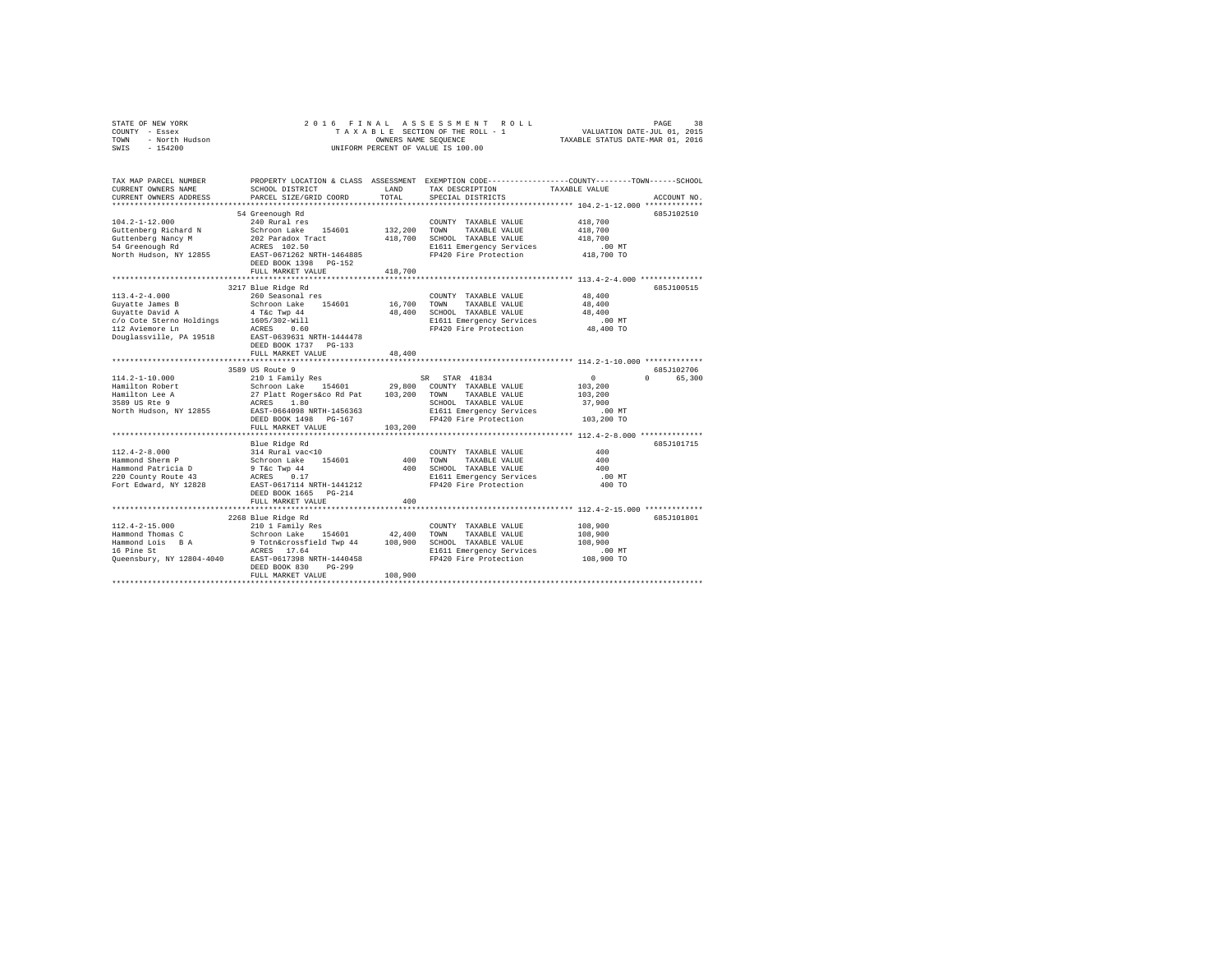|                | STATE OF NEW YORK |  |  |  |  | 2016 FINAL ASSESSMENT ROLL         |                                  | PAGE                        | 39 |
|----------------|-------------------|--|--|--|--|------------------------------------|----------------------------------|-----------------------------|----|
| COUNTY - Essex |                   |  |  |  |  | TAXABLE SECTION OF THE ROLL - 1    |                                  | VALUATION DATE-JUL 01, 2015 |    |
| TOWN           | - North Hudson    |  |  |  |  | OWNERS NAME SEOUENCE               | TAXABLE STATUS DATE-MAR 01, 2016 |                             |    |
| SWIS           | - 154200          |  |  |  |  | UNIFORM PERCENT OF VALUE IS 100.00 |                                  |                             |    |

| TAX MAP PARCEL NUMBER<br>CURRENT OWNERS NAME<br>CURRENT OWNERS ADDRESS                                                                                                                                                                                                                                                                                                                                                            | SCHOOL DISTRICT<br>PARCEL SIZE/GRID COORD                                            | LAND<br>TOTAL | TAX DESCRIPTION<br>SPECIAL DISTRICTS                                                          | PROPERTY LOCATION & CLASS ASSESSMENT EXEMPTION CODE----------------COUNTY-------TOWN-----SCHOOL<br>TAXABLE VALUE<br>ACCOUNT NO. |
|-----------------------------------------------------------------------------------------------------------------------------------------------------------------------------------------------------------------------------------------------------------------------------------------------------------------------------------------------------------------------------------------------------------------------------------|--------------------------------------------------------------------------------------|---------------|-----------------------------------------------------------------------------------------------|---------------------------------------------------------------------------------------------------------------------------------|
| $\begin{tabular}{lcccc} 112.4-2-24.000 & \texttt{Blue Ridge Rd} & \texttt{112.4-2-24.000} & \texttt{22.87mm} & \texttt{COMITY} & \texttt{TAXABLE VALUE} & \texttt{16,000} \\ \texttt{Hammond Thomas C} & 322 \texttt{Nural weak} & 156,000 & \texttt{TANABLE VALUE} & 16,000 \\ \texttt{Hammond and no} & 9 \texttt{Tcc Type 14} & 16,000 & \texttt{TONW} & \texttt{TAXABLE VALUE} & 16,000 \\ \texttt{Hammond and no} & 9 \text$ | FULL MARKET VALUE                                                                    | 16,000        | E1611 Emergency Services .00 MT<br>FP420 Fire Protection .06,000 TO                           | 685J185004                                                                                                                      |
|                                                                                                                                                                                                                                                                                                                                                                                                                                   | 3835 US Route 9<br>DEED BOOK 1726 PG-236<br>FULL MARKET VALUE                        | 144,100       |                                                                                               | 6857179001                                                                                                                      |
| $112.4 - 2 - 6.000$                                                                                                                                                                                                                                                                                                                                                                                                               | 2169 Blue Ridge Rd<br>210 1 Family Res<br>DEED BOOK 1261 PG-204<br>FULL MARKET VALUE | 270,600       | COUNTY TAXABLE VALUE                                                                          | 685J102507<br>270.600                                                                                                           |
| $104.2 - 1 - 5.113$                                                                                                                                                                                                                                                                                                                                                                                                               | 4041 US Route 9<br>260 Seasonal res                                                  |               | COUNTY TAXABLE VALUE<br>70,200 SCHOOL TAXABLE VALUE 70,200<br>E1611 Emergency Services .00 MT | 685Z012003<br>70,200<br>70,200<br>70,200 TO                                                                                     |
| US Route 9<br>Hay William I 314 Rural vac<10 - WTRFNT COUNTY TAXABLE VALUE<br>Hay William I 3chroon Lake 154601 1,800 TOWN TAXABLE VALUE<br>185 Fisk Rd 26 Platt&rogers Co Rd Pat 1,800 SCHOOL TAXABLE VALUE<br>Moriah, NY 12960 26CRS                                                                                                                                                                                            | DEED BOOK 929<br>$PG-246$<br>FULL MARKET VALUE                                       | 1,800         | E1611 Emergency Services .00 MT<br>FP420 Fire Protection .00 TO                               | 685J101611<br>1,800<br>1,800<br>1,800                                                                                           |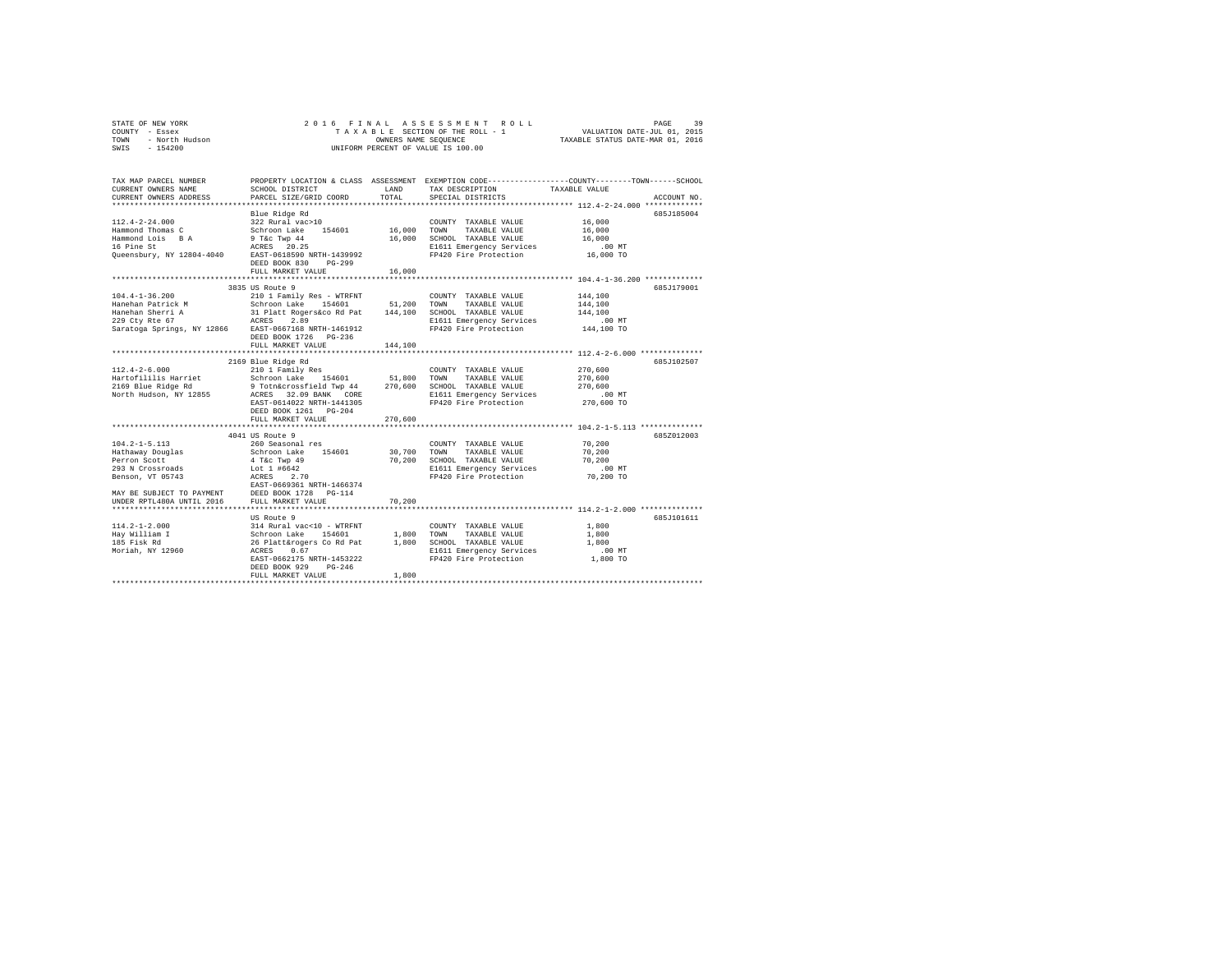|      | STATE OF NEW YORK | 2016 FINAL ASSESSMENT ROLL         | 40<br>PAGE                       |
|------|-------------------|------------------------------------|----------------------------------|
|      | COUNTY - Essex    | TAXABLE SECTION OF THE ROLL - 1    | VALUATION DATE-JUL 01, 2015      |
| TOWN | - North Hudson    | OWNERS NAME SEOUENCE               | TAXABLE STATUS DATE-MAR 01, 2016 |
| SWIS | - 154200          | UNIFORM PERCENT OF VALUE IS 100.00 |                                  |

| TAX MAP PARCEL NUMBER<br>CURRENT OWNERS NAME<br>CURRENT OWNERS ADDRESS | SCHOOL DISTRICT<br>PARCEL SIZE/GRID COORD                                                   | LAND<br>TOTAL | PROPERTY LOCATION & CLASS ASSESSMENT EXEMPTION CODE---------------COUNTY-------TOWN-----SCHOOL<br>TAX DESCRIPTION<br>SPECIAL DISTRICTS | TAXABLE VALUE                                        | ACCOUNT NO.                 |
|------------------------------------------------------------------------|---------------------------------------------------------------------------------------------|---------------|----------------------------------------------------------------------------------------------------------------------------------------|------------------------------------------------------|-----------------------------|
|                                                                        | **************************                                                                  |               |                                                                                                                                        |                                                      |                             |
|                                                                        | 9 Nokomis Rd                                                                                |               |                                                                                                                                        |                                                      | 685J103114                  |
| $85.3 - 1 - 17.000$                                                    | 260 Seasonal res                                                                            |               | COUNTY TAXABLE VALUE                                                                                                                   | 281,400                                              |                             |
| Hayden Family Trust                                                    | Schroon Lake 154601                                                                         | 87,800 TOWN   | TAXABLE VALUE                                                                                                                          | 281,400                                              |                             |
| c/o Margaret H Cooke                                                   | 59 N River Head Tr                                                                          | 281,400       | SCHOOL TAXABLE VALUE                                                                                                                   | 281,400                                              |                             |
| 27 Overbrook Rd                                                        | ACRES<br>0.70                                                                               |               | E1612 Emergency Services                                                                                                               | $.00$ MT                                             |                             |
| Painted Post, NY 14870                                                 | EAST-0672744 NRTH-1490717<br>DEED BOOK 1405 PG-200                                          |               | FP420 Fire Protection                                                                                                                  | 281,400 TO                                           |                             |
|                                                                        | FULL MARKET VALUE                                                                           | 281,400       |                                                                                                                                        |                                                      |                             |
|                                                                        |                                                                                             |               |                                                                                                                                        |                                                      |                             |
|                                                                        | 7 Johnson Pond Rd                                                                           |               |                                                                                                                                        |                                                      | 685J101809                  |
| $114.4 - 1 - 36.000$                                                   | 210 1 Family Res                                                                            |               | RES. STAR 41854                                                                                                                        | $\circ$                                              | $0 \qquad \qquad$<br>30,000 |
| Hedden Kenneth A                                                       |                                                                                             | 17,400        | COUNTY TAXABLE VALUE                                                                                                                   | 80,100                                               |                             |
| Hedden Geralyn A                                                       |                                                                                             | 80,100        | TOWN<br>TAXABLE VALUE                                                                                                                  | 80,100                                               |                             |
| 7 Johnson Pond Rd                                                      |                                                                                             |               | SCHOOL TAXABLE VALUE                                                                                                                   | 50,100                                               |                             |
| North Hudson, NY 12855                                                 | Schroon Lake 154601<br>22 Platt&rogers Co Rd Pat<br>1619/125 BLA<br>ACRES 0.68 BANK WFARGO  |               | E1611 Emergency Services                                                                                                               | $.00$ MT                                             |                             |
|                                                                        | EAST-0660233 NRTH-1442315                                                                   |               | FP420 Fire Protection                                                                                                                  | 80,100 TO                                            |                             |
|                                                                        | DEED BOOK 1629 PG-186                                                                       |               |                                                                                                                                        |                                                      |                             |
|                                                                        | FULL MARKET VALUE                                                                           | 80,100        |                                                                                                                                        |                                                      |                             |
|                                                                        | *************************                                                                   |               |                                                                                                                                        | *********************** 114.2-1-49.000 ************* |                             |
|                                                                        | 3374 US Route 9                                                                             |               |                                                                                                                                        |                                                      | 685J100413                  |
| $114.2 - 1 - 49.000$                                                   | 210 1 Family Res                                                                            |               | RES. STAR 41854                                                                                                                        | $\sim$ 0                                             | $\Omega$<br>30,000          |
| Heitzman Kenneth N                                                     | Schroon Lake 154601                                                                         | 15,800        | COUNTY TAXABLE VALUE                                                                                                                   | 39,200                                               |                             |
| 3374 US Route 9                                                        | 25 Platt Rogers&co Rd Pat 39,200                                                            |               | TOWN<br>TAXABLE VALUE                                                                                                                  | 39,200                                               |                             |
| North Hudson, NY 12855                                                 | ACRES<br>0.50                                                                               |               | SCHOOL TAXABLE VALUE                                                                                                                   | 9,200                                                |                             |
|                                                                        | EAST-0661829 NRTH-1451727                                                                   |               | E1611 Emergency Services                                                                                                               | $.00$ MT                                             |                             |
|                                                                        | DEED BOOK 1670 PG-73                                                                        |               | FP420 Fire Protection                                                                                                                  | 39,200 TO                                            |                             |
|                                                                        | FULL MARKET VALUE                                                                           | 39,200        | ********************************** 114.2-1-51.000 **************                                                                       |                                                      |                             |
|                                                                        | 3363 US Route 9                                                                             |               |                                                                                                                                        |                                                      | 685J102006                  |
| $114.2 - 1 - 51.000$                                                   | 210 1 Family Res                                                                            |               | VETCOM CTS 41130                                                                                                                       | 25,000<br>25,000                                     | 25,550                      |
|                                                                        |                                                                                             |               |                                                                                                                                        | 40,880<br>40,880                                     | 40,880                      |
|                                                                        |                                                                                             |               |                                                                                                                                        | $\sim$ 0 $\sim$                                      | $\Omega$<br>35,770          |
|                                                                        |                                                                                             |               | COUNTY TAXABLE VALUE                                                                                                                   | 36,320                                               |                             |
| North Hudson, NY 12855                                                 | EAST-0661586 NRTH-1451579                                                                   |               | TOWN<br>TAXABLE VALUE                                                                                                                  | 36,320                                               |                             |
|                                                                        | DEED BOOK 597<br>PG-89                                                                      |               | SCHOOL TAXABLE VALUE                                                                                                                   | $\Omega$                                             |                             |
|                                                                        | FULL MARKET VALUE                                                                           |               | 102,200 E1611 Emergency Services                                                                                                       | $.00$ MT                                             |                             |
|                                                                        |                                                                                             |               | FP420 Fire Protection                                                                                                                  | 102,200 TO                                           |                             |
|                                                                        |                                                                                             |               |                                                                                                                                        |                                                      |                             |
|                                                                        | 2504 US Route 9                                                                             |               |                                                                                                                                        |                                                      | 685J103407                  |
| $125.1 - 1 - 34.000$                                                   | 210 1 Family Res                                                                            |               | COUNTY TAXABLE VALUE                                                                                                                   | 205,900                                              |                             |
| Hilinski Robert                                                        |                                                                                             | 28,800 TOWN   | TAXABLE VALUE                                                                                                                          | 205,900                                              |                             |
| Glenn Kathleen                                                         | Schroon Lake 154601<br>1 / I Platt Rogers&co Pat<br>ACRES 1.00<br>EAST-0656404 NRTH-1431357 | 205,900       | SCHOOL TAXABLE VALUE                                                                                                                   | 205,900                                              |                             |
| 26 Homes Park Ave                                                      |                                                                                             |               | E1611 Emergency Services                                                                                                               | .00MT                                                |                             |
| Iselin, NJ 08830                                                       |                                                                                             |               | FP420 Fire Protection                                                                                                                  | 205,900 TO                                           |                             |
|                                                                        | DEED BOOK 1066 PG-339                                                                       |               |                                                                                                                                        |                                                      |                             |
|                                                                        | FULL MARKET VALUE                                                                           | 205,900       |                                                                                                                                        |                                                      |                             |
|                                                                        |                                                                                             |               |                                                                                                                                        |                                                      |                             |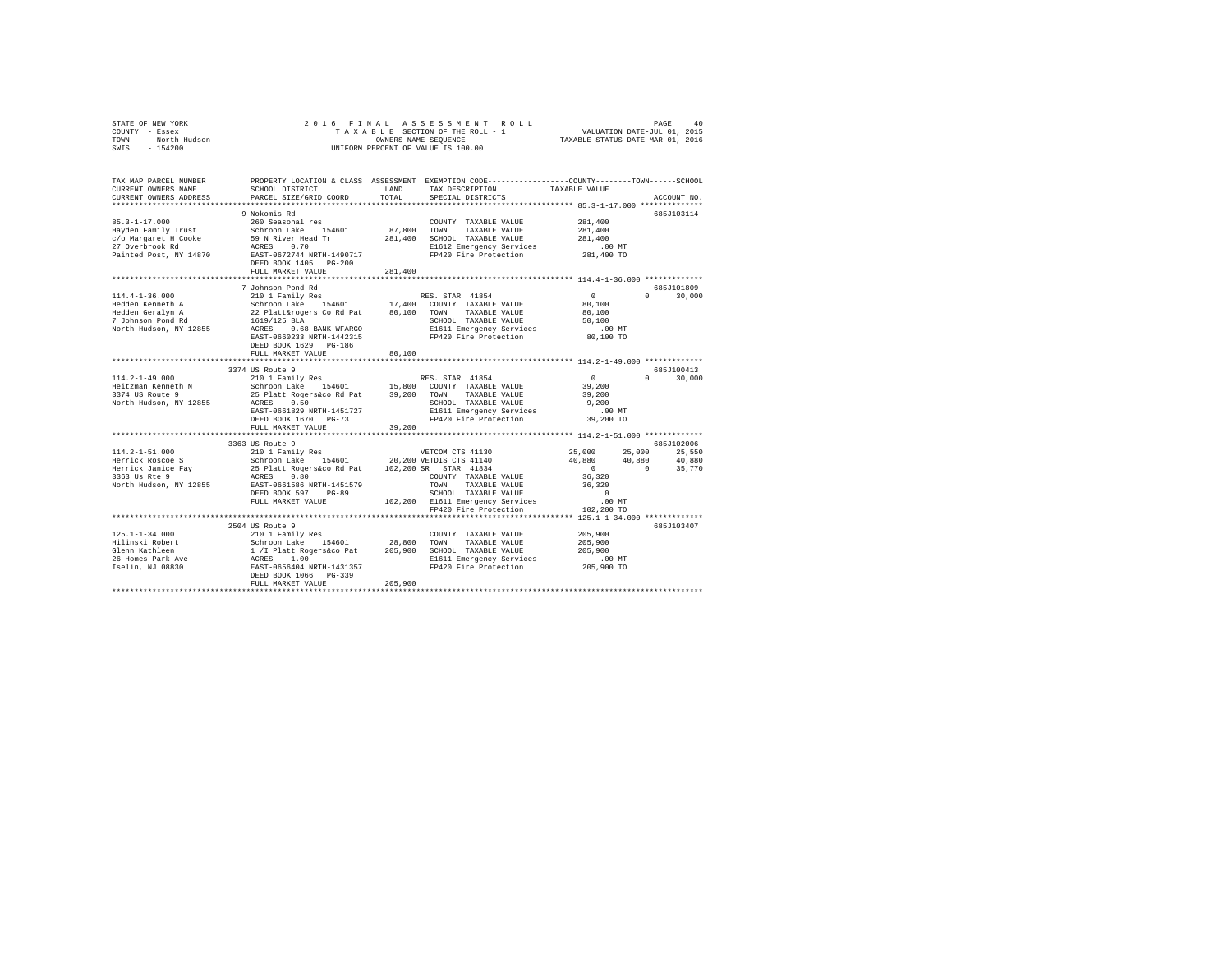| 2016 FINAL ASSESSMENT ROLL<br>STATE OF NEW YORK<br>COUNTY - Essex<br>TOWN - North Hudson<br>SWIS - 154200<br>UNIFORM PERCENT OF VALUE IS 100.00 |                                                                                                                                                                                                         |                       |                                                                                                                                       |                                                                                                                |  |  |  |  |
|-------------------------------------------------------------------------------------------------------------------------------------------------|---------------------------------------------------------------------------------------------------------------------------------------------------------------------------------------------------------|-----------------------|---------------------------------------------------------------------------------------------------------------------------------------|----------------------------------------------------------------------------------------------------------------|--|--|--|--|
| TAX MAP PARCEL NUMBER<br>CURRENT OWNERS NAME<br>CURRENT OWNERS ADDRESS                                                                          | PARCEL SIZE/GRID COORD TOTAL                                                                                                                                                                            |                       | SCHOOL DISTRICT LAND TAX DESCRIPTION TAXABLE VALUE<br>SPECIAL DISTRICTS                                                               | PROPERTY LOCATION & CLASS ASSESSMENT EXEMPTION CODE---------------COUNTY-------TOWN------SCHOOL<br>ACCOUNT NO. |  |  |  |  |
| 114.18-1-10.000<br>Holligan Frederick J<br>Holligan Rebecca S<br>27 Mountain View Ave<br>East Greenbush, NY 12061                               | 3921 Blue Ridge Rd<br>210 1 Family Res<br>Schroon Lake 154601<br>25 Tr W Of Rd Pat<br>ACRES 0.70<br>EAST-0655817 NRTH-1440440<br>DEED BOOK 1264 PG-87<br>CONSERVATION ESMT % 25.00<br>FULL MARKET VALUE | 13,200 TOWN<br>51,600 | COUNTY TAXABLE VALUE<br>TAXABLE VALUE<br>51,600 SCHOOL TAXABLE VALUE<br>E1611 Emergency Services<br>FP420 Fire Protection             | 685J101901<br>51,600<br>51,600<br>51,600<br>$.00$ MT<br>51,600 TO                                              |  |  |  |  |
| $114.18 - 1 - 13.000$                                                                                                                           | 3911 Blue Ridge Rd<br>210 1 Family Res                                                                                                                                                                  |                       | COUNTY TAXABLE VALUE                                                                                                                  | 685J102903<br>117,800                                                                                          |  |  |  |  |
|                                                                                                                                                 | DEED BOOK 1804 PG-284                                                                                                                                                                                   |                       |                                                                                                                                       | 117,800<br>117,800<br>.00 MT<br>117,800 TO                                                                     |  |  |  |  |
|                                                                                                                                                 | FULL MARKET VALUE                                                                                                                                                                                       | 117,800               |                                                                                                                                       |                                                                                                                |  |  |  |  |
|                                                                                                                                                 | FULL MARKET VALUE                                                                                                                                                                                       | 427.600               |                                                                                                                                       | 685J103115<br>427,600<br>427,600<br>427,600<br>00 MT.<br>427,600 TO                                            |  |  |  |  |
|                                                                                                                                                 |                                                                                                                                                                                                         |                       |                                                                                                                                       |                                                                                                                |  |  |  |  |
| $115. - 1 - 1.200$<br>Houck Linda<br>16116 NE Grantham Rd<br>Amboy, WA 98601-3103                                                               | 331 Ensign Pond Rd<br>270 Mfg housing<br>Schroon Lake 154601<br>206 Paradox Tr<br>ACRES 5.90<br>EAST-0671503 NRTH-1455292<br>DEED BOOK 1150 PG-271<br>FULL MARKET VALUE                                 | 36,100                | COUNTY TAXABLE VALUE<br>33,500 TOWN TAXABLE VALUE<br>36,100 SCHOOL TAXABLE VALUE<br>E1611 Emergency Services<br>FP420 Fire Protection | 685J198004<br>36,100<br>36,100<br>36,100<br>00 MT.<br>36,100 TO                                                |  |  |  |  |
|                                                                                                                                                 |                                                                                                                                                                                                         |                       |                                                                                                                                       |                                                                                                                |  |  |  |  |
|                                                                                                                                                 | 2623 Blue Ridge Rd<br>ACRES 1.00<br>EAST-0625621 NRTH-1441567<br>DEED BOOK 1388 PG-111                                                                                                                  |                       |                                                                                                                                       | 685J178501                                                                                                     |  |  |  |  |
|                                                                                                                                                 | FULL MARKET VALUE                                                                                                                                                                                       | 69,300                |                                                                                                                                       |                                                                                                                |  |  |  |  |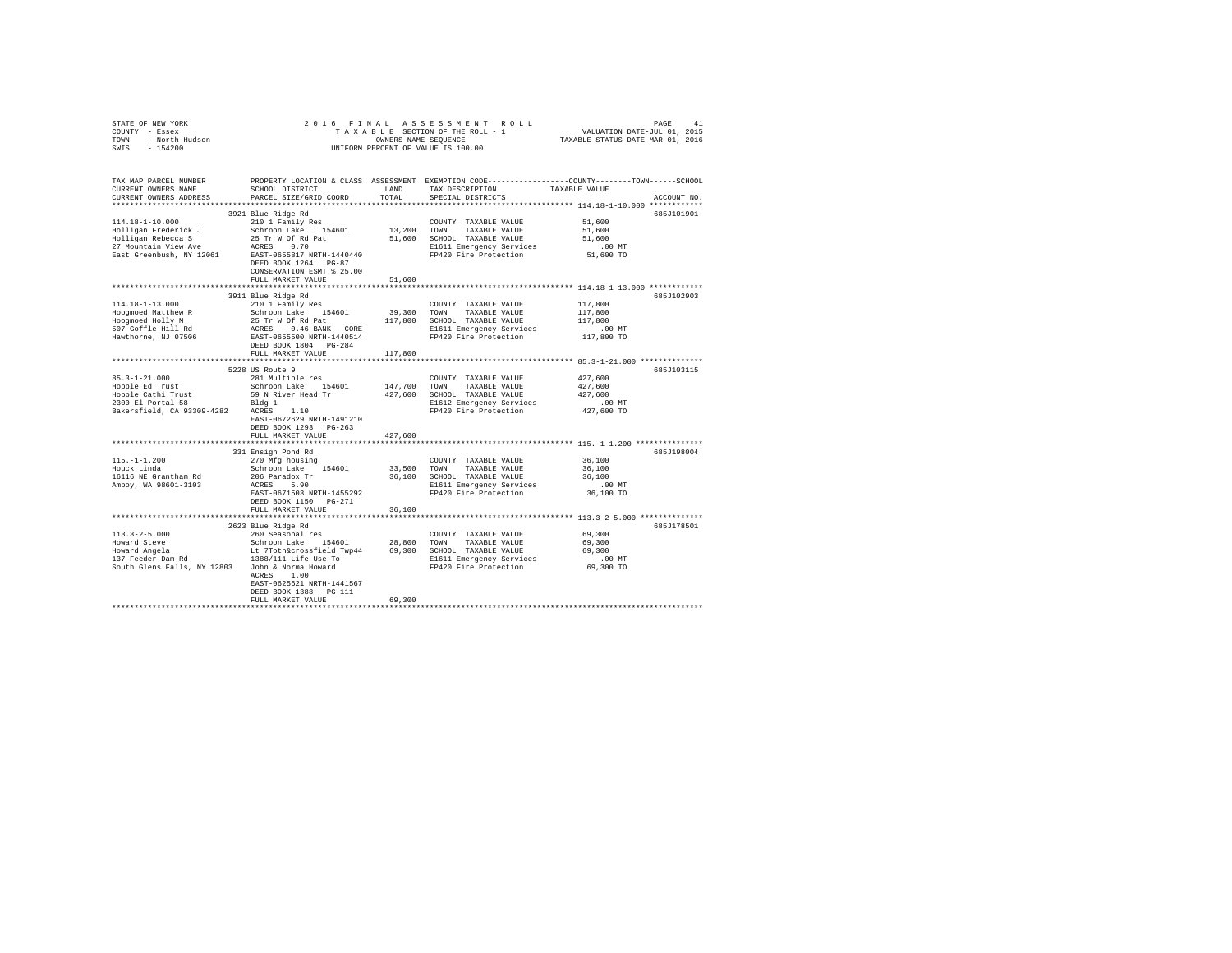| STATE OF NEW YORK<br>COUNTY - Essex<br>- North Hudson<br><b>TOWN</b><br>$-154200$<br>SWIS                                                   | 2016 FINAL ASSESSMENT ROLL<br>PAGE<br>TAXABLE SECTION OF THE ROLL - 1 VALUATION DATE-JUL 01, 2015<br>TAXABLE STATUS DATE-MAR 01, 2016<br>OWNERS NAME SEOUENCE<br>INIFORM PERCENT OF VALUE IS 100.00                  |                        |                                                                                                                                         |                                                                 |                                                                     |  |  |  |  |
|---------------------------------------------------------------------------------------------------------------------------------------------|----------------------------------------------------------------------------------------------------------------------------------------------------------------------------------------------------------------------|------------------------|-----------------------------------------------------------------------------------------------------------------------------------------|-----------------------------------------------------------------|---------------------------------------------------------------------|--|--|--|--|
| TAX MAP PARCEL NUMBER<br>CURRENT OWNERS NAME<br>CURRENT OWNERS ADDRESS PARCEL SIZE/GRID COORD                                               | SCHOOL DISTRICT                                                                                                                                                                                                      | <b>T.AND</b><br>TOTAL. | PROPERTY LOCATION & CLASS ASSESSMENT EXEMPTION CODE---------------COUNTY-------TOWN------SCHOOL<br>TAX DESCRIPTION<br>SPECIAL DISTRICTS | TAXABLE VALUE                                                   | ACCOUNT NO.                                                         |  |  |  |  |
| $113.3 - 2 - 6.000$<br>Howard Steve<br>Howard Angela<br>137 Feeder Dam Rd<br>South Glens Falls, NY 12803                                    | Blue Ridge Rd<br>314 Rural vac<10<br>Schroon Lake 154601 700<br>7 T&c Twp 44<br>1388/111 Life Use To<br>John & Norma Howard<br>ACRES 0.45<br>EAST-0625776 NRTH-1441570<br>DEED BOOK 1388 PG-111<br>FULL MARKET VALUE | 700<br>700             | COUNTY TAXABLE VALUE<br>TOWN<br>TAXABLE VALUE<br>TAXABLE VALUE<br>SCHOOL<br>E1611 Emergency Services<br>FP420 Fire Protection           | 700<br>700<br>700<br>$.00$ MT<br>700 TO                         | 685J193004                                                          |  |  |  |  |
| $104.4 - 1 - 31.100$<br>Iannaccone Virginia<br>44 Pepper Hollow Rd 3 Totn&crossfield Twp 49 113,800 SR STAR 41834<br>North Hudson, NY 12855 | 44 Pepper Hollow Rd<br>210 1 Family Res<br>Schroon Lake 154601 35,700 AGED ALL 41800<br>8.30<br>ACRES<br>EAST-0666662 NRTH-1463475<br>DEED BOOK 1696 PG-30                                                           |                        | VETCOM CTS 41130<br>COUNTY<br>TAXABLE VALUE<br>TOWN<br>TAXABLE VALUE<br>SCHOOL<br>TAXABLE VALUE                                         | 25,000 25,000<br>$\overline{0}$<br>44,400<br>44,400<br>$\Omega$ | 685.7100414<br>28,450<br>44.400 44.400 42.675<br>42.675<br>$\sim$ 0 |  |  |  |  |

|                      | DEED BOOK 1696 PG-30      |         | SCHOOL TAXABLE VALUE             | $\mathbf{r}$ |             |
|----------------------|---------------------------|---------|----------------------------------|--------------|-------------|
|                      | FULL MARKET VALUE         |         | 113,800 E1611 Emergency Services | $.00$ MT     |             |
|                      |                           |         | FP420 Fire Protection            | 113,800 TO   |             |
|                      |                           |         |                                  |              |             |
|                      | 495 Ensign Pond Rd        |         |                                  |              | 685J102807  |
| $105. - 1 - 44.000$  | 920 Priv Hunt/Fi          |         | TAXABLE VALUE<br>COUNTY          | 109,800      |             |
| James Matthew R      | Schroon Lake<br>154601    | 101,900 | TAXABLE VALUE<br>TOWN            | 109,800      |             |
| Donnellan Donald R   | 211 Paradox Tract         | 109,800 | SCHOOL TAXABLE VALUE             | 109,800      |             |
| 85 Riverside Ave     | ACRES 106.00              |         | E1611 Emergency Services         | $.00$ MT     |             |
| Massapequa, NY 11758 | EAST-0676217 NRTH-1456576 |         | FP420 Fire Protection            | 109,800 TO   |             |
|                      | DEED BOOK 1223 PG-257     |         |                                  |              |             |
|                      | FULL MARKET VALUE         | 109,800 |                                  |              |             |
|                      |                           |         |                                  |              |             |
|                      | US Route 9                |         |                                  |              | 685.T178503 |
| $85.3 - 1 - 12.000$  | 312 Vac w/imprv           |         | COUNTY<br>TAXABLE VALUE          | 12,200       |             |
| Jenkins Molly        | Schroon Lake<br>154601    | 1,200   | TAXABLE VALUE<br>TOWN            | 12,200       |             |
| Moylan Clint C       | 59 N River Head Tr        | 12,200  | SCHOOL TAXABLE VALUE             | 12,200       |             |
| c/o Edward Movlan Sr | 0.10<br>ACRES             |         | E1612 Emergency Services         | $.00$ MT     |             |
| 1345 Alegriano Ave   | EAST-0672859 NRTH-1490258 |         | FP420 Fire Protection            | 12,200 TO    |             |
| Miami, FL 33146      | DEED BOOK 1721 PG-176     |         |                                  |              |             |
|                      | FULL MARKET VALUE         | 12,200  |                                  |              |             |
|                      |                           |         |                                  |              |             |
|                      | 36 Nokomis Rd             |         |                                  |              | 685.T103205 |
| $85.3 - 1 - 14.000$  | 260 Seasonal res          |         | COUNTY TAXABLE VALUE             | 176,100      |             |
| Jenkins Molly        | Schroon Lake<br>154601    | 69,800  | TOWN<br>TAXABLE VALUE            | 176,100      |             |
| Moylan Clint C       | 59 N River Head Tr        | 176,100 | TAXABLE VALUE<br>SCHOOL          | 176,100      |             |
| c/o Edward Movlan Sr | 0.30<br>ACRES             |         | E1612 Emergency Services         | $.00$ MT     |             |
| 1345 Alegriano Ave   | EAST-0672893 NRTH-1490459 |         | FP420 Fire Protection            | 176,100 TO   |             |
| Miami, FL 33146      | DEED BOOK 1721 PG-176     |         |                                  |              |             |
|                      | FULL MARKET VALUE         | 176,100 |                                  |              |             |
|                      |                           |         |                                  |              |             |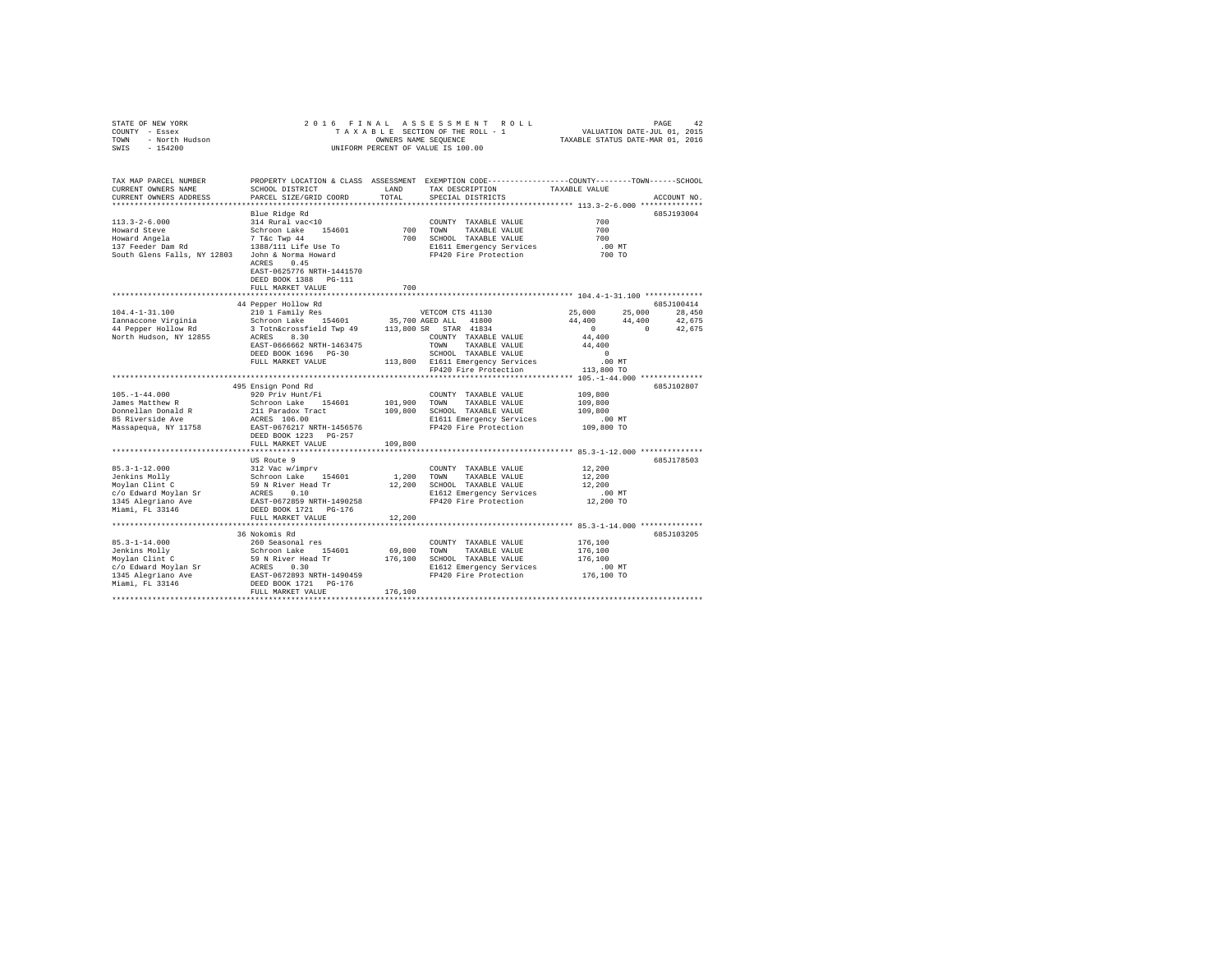| STATE OF NEW YORK<br>COUNTY - Essex<br>TOWN - North Hudson<br>SWIS - 154200                                                                                                                                                                                                                                                                                                                                                                                    | 2016 FINAL ASSESSMENT ROLL<br>PAGE<br>43<br>T A X A B L E SECTION OF THE ROLL - 1<br>TAXABLE STAME SEQUENCE THE ROLL - 1<br>ONNERS NAME SEQUENCE TAXABLE STATUS DATE-MAR 01, 2016<br>UNIFORM PERCENT OF VALUE IS 100.00 |         |                                                                                                                                               |                                                      |                             |  |  |  |  |  |
|----------------------------------------------------------------------------------------------------------------------------------------------------------------------------------------------------------------------------------------------------------------------------------------------------------------------------------------------------------------------------------------------------------------------------------------------------------------|-------------------------------------------------------------------------------------------------------------------------------------------------------------------------------------------------------------------------|---------|-----------------------------------------------------------------------------------------------------------------------------------------------|------------------------------------------------------|-----------------------------|--|--|--|--|--|
| TAX MAP PARCEL NUMBER<br>CURRENT OWNERS NAME<br>CURRENT OWNERS ADDRESS                                                                                                                                                                                                                                                                                                                                                                                         | SCHOOL DISTRICT<br>PARCEL SIZE/GRID COORD                                                                                                                                                                               | TOTAL   | PROPERTY LOCATION & CLASS ASSESSMENT EXEMPTION CODE----------------COUNTY-------TOWN------SCHOOL<br>LAND TAX DESCRIPTION<br>SPECIAL DISTRICTS | TAXABLE VALUE                                        | ACCOUNT NO.                 |  |  |  |  |  |
|                                                                                                                                                                                                                                                                                                                                                                                                                                                                | 2318 Blue Ridge Rd                                                                                                                                                                                                      |         |                                                                                                                                               |                                                      | 685J101712                  |  |  |  |  |  |
| $112.4 - 2 - 14.000$                                                                                                                                                                                                                                                                                                                                                                                                                                           | 210 1 Family Res                                                                                                                                                                                                        |         | COUNTY TAXABLE VALUE 133,000                                                                                                                  |                                                      |                             |  |  |  |  |  |
| Jepson Donald Jr                                                                                                                                                                                                                                                                                                                                                                                                                                               | Schroon Lake 154601                                                                                                                                                                                                     |         | 58,000 TOWN TAXABLE VALUE                                                                                                                     | 133,000                                              |                             |  |  |  |  |  |
| Jepson Leitha                                                                                                                                                                                                                                                                                                                                                                                                                                                  |                                                                                                                                                                                                                         |         | 133,000 SCHOOL TAXABLE VALUE                                                                                                                  | 133,000                                              |                             |  |  |  |  |  |
| Rd3 Box 195M                                                                                                                                                                                                                                                                                                                                                                                                                                                   | 9 T&C TWP 44<br>Db 943 Pg 124<br>ACRES 41.56                                                                                                                                                                            |         | E1611 Emergency Services 6.00 MT<br>FP420 Fire Protection 133,000 TO                                                                          |                                                      |                             |  |  |  |  |  |
| stump Church Rd                                                                                                                                                                                                                                                                                                                                                                                                                                                |                                                                                                                                                                                                                         |         |                                                                                                                                               | 133,000 TO                                           |                             |  |  |  |  |  |
| Greenwich, NY 12834                                                                                                                                                                                                                                                                                                                                                                                                                                            | EAST-0618624 NRTH-1440782                                                                                                                                                                                               |         |                                                                                                                                               |                                                      |                             |  |  |  |  |  |
|                                                                                                                                                                                                                                                                                                                                                                                                                                                                | DEED BOOK 875 PG-238<br>FULL MARKET VALUE                                                                                                                                                                               | 133,000 |                                                                                                                                               |                                                      |                             |  |  |  |  |  |
|                                                                                                                                                                                                                                                                                                                                                                                                                                                                |                                                                                                                                                                                                                         |         |                                                                                                                                               | *********************** 85.3-1-23.000 ************** |                             |  |  |  |  |  |
|                                                                                                                                                                                                                                                                                                                                                                                                                                                                | 82 Nokomis Rd                                                                                                                                                                                                           |         |                                                                                                                                               |                                                      | 685J103202                  |  |  |  |  |  |
| $85.3 - 1 - 23.000$                                                                                                                                                                                                                                                                                                                                                                                                                                            | 260 Seasonal res                                                                                                                                                                                                        |         | COUNTY TAXABLE VALUE                                                                                                                          | 250,000                                              |                             |  |  |  |  |  |
|                                                                                                                                                                                                                                                                                                                                                                                                                                                                |                                                                                                                                                                                                                         |         |                                                                                                                                               | 250,000                                              |                             |  |  |  |  |  |
|                                                                                                                                                                                                                                                                                                                                                                                                                                                                |                                                                                                                                                                                                                         |         |                                                                                                                                               | 250,000<br>00 MT.                                    |                             |  |  |  |  |  |
|                                                                                                                                                                                                                                                                                                                                                                                                                                                                |                                                                                                                                                                                                                         |         |                                                                                                                                               | 250,000 TO                                           |                             |  |  |  |  |  |
|                                                                                                                                                                                                                                                                                                                                                                                                                                                                | EAST-0672708 NRTH-1491593                                                                                                                                                                                               |         |                                                                                                                                               |                                                      |                             |  |  |  |  |  |
|                                                                                                                                                                                                                                                                                                                                                                                                                                                                | DEED BOOK 1773 PG-54                                                                                                                                                                                                    |         |                                                                                                                                               |                                                      |                             |  |  |  |  |  |
|                                                                                                                                                                                                                                                                                                                                                                                                                                                                | FULL MARKET VALUE                                                                                                                                                                                                       | 250,000 |                                                                                                                                               |                                                      |                             |  |  |  |  |  |
|                                                                                                                                                                                                                                                                                                                                                                                                                                                                |                                                                                                                                                                                                                         |         |                                                                                                                                               |                                                      |                             |  |  |  |  |  |
|                                                                                                                                                                                                                                                                                                                                                                                                                                                                | 28 Caza Turn Rd                                                                                                                                                                                                         |         |                                                                                                                                               | $\sim$ 0                                             | 685J100412<br>$0 \t 30.000$ |  |  |  |  |  |
| $114.2 - 1 - 3.000$<br>Johnson Helen                                                                                                                                                                                                                                                                                                                                                                                                                           | 210 1 Family Res                                                                                                                                                                                                        |         | RES. STAR 41854                                                                                                                               | 60,000                                               |                             |  |  |  |  |  |
| Caza Joseph Jr<br>460.01:                                                                                                                                                                                                                                                                                                                                                                                                                                      | 210 Family Res = 154601 30,800 COUNTY TAXABLE VALUE<br>26 Platt Rogers&co Rd Pat = 60,000 TOWN TAXABLE VALUE                                                                                                            |         |                                                                                                                                               | 60,000                                               |                             |  |  |  |  |  |
| 460 Glen Abbey Way                                                                                                                                                                                                                                                                                                                                                                                                                                             |                                                                                                                                                                                                                         |         | SCHOOL TAXABLE VALUE                                                                                                                          | 30,000                                               |                             |  |  |  |  |  |
| Melbourne, FL 32940                                                                                                                                                                                                                                                                                                                                                                                                                                            | 00002.00<br>ACRES 2.85                                                                                                                                                                                                  |         |                                                                                                                                               |                                                      |                             |  |  |  |  |  |
|                                                                                                                                                                                                                                                                                                                                                                                                                                                                | EAST-0663248 NRTH-1453289                                                                                                                                                                                               |         | E1611 Emergency Services .00 MT<br>FP420 Fire Protection .000 TO                                                                              |                                                      |                             |  |  |  |  |  |
|                                                                                                                                                                                                                                                                                                                                                                                                                                                                | DEED BOOK 320 PG-148                                                                                                                                                                                                    |         |                                                                                                                                               |                                                      |                             |  |  |  |  |  |
|                                                                                                                                                                                                                                                                                                                                                                                                                                                                | FULL MARKET VALUE                                                                                                                                                                                                       | 60,000  |                                                                                                                                               |                                                      |                             |  |  |  |  |  |
|                                                                                                                                                                                                                                                                                                                                                                                                                                                                | 3647 US Route 9                                                                                                                                                                                                         |         |                                                                                                                                               |                                                      | 685J186001                  |  |  |  |  |  |
| $104.4 - 2 - 4.000$                                                                                                                                                                                                                                                                                                                                                                                                                                            | 210 1 Family Res                                                                                                                                                                                                        |         | COUNTY TAXABLE VALUE                                                                                                                          | 22,600                                               |                             |  |  |  |  |  |
| $\begin{tabular}{lcccc} \texttt{--} & \texttt{--} & \texttt{--} & \texttt{--} & \texttt{--} & \texttt{--} & \texttt{--} & \texttt{--} & \texttt{--} & \texttt{--} & \texttt{--} & \texttt{--} & \texttt{--} & \texttt{--} & \texttt{--} & \texttt{--} & \texttt{--} & \texttt{--} & \texttt{--} & \texttt{--} & \texttt{--} & \texttt{--} & \texttt{--} & \texttt{--} & \texttt{--} & \texttt{--} & \texttt{--} & \texttt{--} & \texttt{--} & \texttt{--} & \$ |                                                                                                                                                                                                                         |         |                                                                                                                                               | 22,600                                               |                             |  |  |  |  |  |
|                                                                                                                                                                                                                                                                                                                                                                                                                                                                |                                                                                                                                                                                                                         |         |                                                                                                                                               | 22,600                                               |                             |  |  |  |  |  |
|                                                                                                                                                                                                                                                                                                                                                                                                                                                                |                                                                                                                                                                                                                         |         | E1611 Emergency Services                                                                                                                      | $.00$ MT                                             |                             |  |  |  |  |  |
|                                                                                                                                                                                                                                                                                                                                                                                                                                                                | EAST-0665063 NRTH-1457880<br>DEED BOOK 1325 PG-53                                                                                                                                                                       |         | FP420 Fire Protection 22,600 TO                                                                                                               |                                                      |                             |  |  |  |  |  |
|                                                                                                                                                                                                                                                                                                                                                                                                                                                                | FULL MARKET VALUE                                                                                                                                                                                                       | 22,600  |                                                                                                                                               |                                                      |                             |  |  |  |  |  |
|                                                                                                                                                                                                                                                                                                                                                                                                                                                                |                                                                                                                                                                                                                         |         |                                                                                                                                               |                                                      |                             |  |  |  |  |  |
|                                                                                                                                                                                                                                                                                                                                                                                                                                                                | Blue Ridge Rd                                                                                                                                                                                                           |         |                                                                                                                                               |                                                      | 685J103415                  |  |  |  |  |  |
| $112.4 - 2 - 2.000$                                                                                                                                                                                                                                                                                                                                                                                                                                            | 322 Rural vac>10                                                                                                                                                                                                        |         | COUNTY TAXABLE VALUE                                                                                                                          | 11,000                                               |                             |  |  |  |  |  |
| Jolly Penny H                                                                                                                                                                                                                                                                                                                                                                                                                                                  | Schroon Lake 154601<br>16 T&c Twp 44<br>1286/110                                                                                                                                                                        |         | 11,000 TOWN TAXABLE VALUE                                                                                                                     | 11,000                                               |                             |  |  |  |  |  |
| Jolly Joseph H<br>35 Pinewood Ave                                                                                                                                                                                                                                                                                                                                                                                                                              |                                                                                                                                                                                                                         |         | 11,000 SCHOOL TAXABLE VALUE                                                                                                                   | 11,000                                               |                             |  |  |  |  |  |
|                                                                                                                                                                                                                                                                                                                                                                                                                                                                | 1286/110                                                                                                                                                                                                                |         | E1611 HAABLE VALUE 1.1,000<br>E1611 Energency Services 1.00 MT<br>FP420 Fire Protection 11,000 TO                                             |                                                      |                             |  |  |  |  |  |
|                                                                                                                                                                                                                                                                                                                                                                                                                                                                | 12866-2622 EAST-0611618 NRTH-1441034                                                                                                                                                                                    |         |                                                                                                                                               |                                                      |                             |  |  |  |  |  |
|                                                                                                                                                                                                                                                                                                                                                                                                                                                                | DEED BOOK 1315 PG-248                                                                                                                                                                                                   |         |                                                                                                                                               |                                                      |                             |  |  |  |  |  |
|                                                                                                                                                                                                                                                                                                                                                                                                                                                                | FULL MARKET VALUE                                                                                                                                                                                                       | 11,000  |                                                                                                                                               |                                                      |                             |  |  |  |  |  |
|                                                                                                                                                                                                                                                                                                                                                                                                                                                                |                                                                                                                                                                                                                         |         |                                                                                                                                               |                                                      |                             |  |  |  |  |  |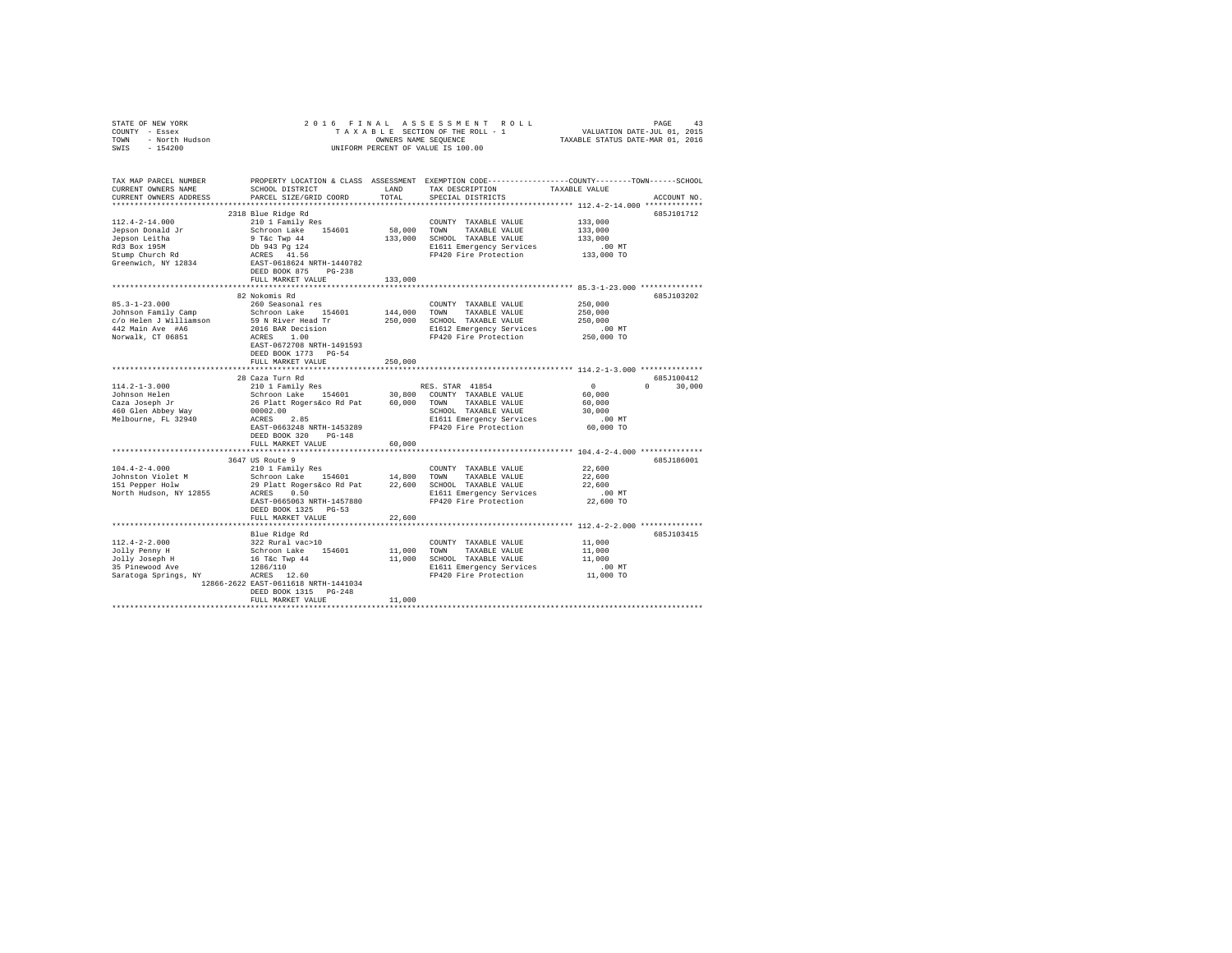| COUNTY - Essex<br>TOWN<br>- North Hudson<br>SWIS<br>$-154200$                                                                                                     |                                                                                                                                                                                                                                                             | OWNERS NAME SEQUENCE          | TAXABLE SECTION OF THE ROLL - 1<br>UNIFORM PERCENT OF VALUE IS 100.00                                                      | VALUATION DATE-JUL 01, 2015<br>TAXABLE STATUS DATE-MAR 01, 2016                                                                 |
|-------------------------------------------------------------------------------------------------------------------------------------------------------------------|-------------------------------------------------------------------------------------------------------------------------------------------------------------------------------------------------------------------------------------------------------------|-------------------------------|----------------------------------------------------------------------------------------------------------------------------|---------------------------------------------------------------------------------------------------------------------------------|
| TAX MAP PARCEL NUMBER<br>CURRENT OWNERS NAME<br>CURRENT OWNERS ADDRESS                                                                                            | SCHOOL DISTRICT<br>PARCEL SIZE/GRID COORD                                                                                                                                                                                                                   | LAND<br>TOTAL                 | TAX DESCRIPTION<br>SPECIAL DISTRICTS                                                                                       | PROPERTY LOCATION & CLASS ASSESSMENT EXEMPTION CODE----------------COUNTY-------TOWN-----SCHOOL<br>TAXABLE VALUE<br>ACCOUNT NO. |
| $112.4 - 2 - 3.000$<br>Jolly Penny H<br>Jolly Fenny .<br>Jolly Joseph H<br>Ave<br>Saratoga Springs, NY                                                            | Blue Ridge Rd<br>322 Rural vac>10<br>Schroon Lake 154601 19,200 TOWN TAXABLE VALUE<br>9 Totn&crossfield Twp 44 19,200 SCHOOL TAXABLE VALUE<br>1286/110<br>ACRES 25.20<br>12866-2622 EAST-0612275 NRTH-1440377<br>DEED BOOK 1315 PG-248<br>FULL MARKET VALUE | 19,200                        | COUNTY TAXABLE VALUE<br>E1611 Emergency Services<br>FP420 Fire Protection                                                  | 685J103413<br>19,200<br>19,200<br>19,200<br>$.00$ MT<br>19,200 TO                                                               |
|                                                                                                                                                                   |                                                                                                                                                                                                                                                             |                               |                                                                                                                            |                                                                                                                                 |
| $112.4 - 2 - 5.000$<br>Jolly Penny H<br>Jolly Joseph H<br>35 Pinewood Ave<br>Saratoga Springs, NY                                                                 | Blue Ridge Rd<br>910 Priv forest<br>Schroon Lake 154601<br>9 T&c Twp 44<br>1286/110<br>ACRES 70.26<br>12866-2622 EAST-0613785 NRTH-1440156<br>DEED BOOK 1315 PG-248                                                                                         | 58,300<br>58,300              | COUNTY TAXABLE VALUE<br>TOWN<br>TAXABLE VALUE<br>SCHOOL TAXABLE VALUE<br>E1611 Emergency Services<br>FP420 Fire Protection | 685J103502<br>58,300<br>58,300<br>58,300<br>$.00$ MT<br>58,300 TO                                                               |
|                                                                                                                                                                   | FULL MARKET VALUE                                                                                                                                                                                                                                           | 58,300                        |                                                                                                                            |                                                                                                                                 |
|                                                                                                                                                                   |                                                                                                                                                                                                                                                             |                               |                                                                                                                            | ********************************* 112.4-2-19.000 *************                                                                  |
| $112.4 - 2 - 19.000$<br>Jolly Penny H<br>Jolly Joseph H<br>35 Pinewood Ave<br>Saratoga Springs, NY                                                                | 2074 Blue Ridge Rd<br>240 Rural res - WTRFNT<br>Schroon Lake 154601<br>$9$ T&c Twp $44$<br>1286/110<br>ACRES 56.85<br>12866-2622 EAST-0612412 NRTH-1439475<br>DEED BOOK 1315 PG-248<br>FULL MARKET VALUE                                                    | 378,500<br>580,000<br>580,000 | COUNTY TAXABLE VALUE<br>TAXABLE VALUE<br>TOWN<br>SCHOOL TAXABLE VALUE<br>E1611 Emergency Services<br>FP420 Fire Protection | 685J178523<br>580,000<br>580,000<br>580,000<br>$.00$ MT<br>580,000 TO                                                           |
|                                                                                                                                                                   |                                                                                                                                                                                                                                                             |                               |                                                                                                                            |                                                                                                                                 |
| $112.4 - 2 - 7.000$<br>Jordan James D<br>53 Sandy Point Farm Rd #5<br>Portsmouth, RI 02871                                                                        | 2185 Blue Ridge Rd<br>210 1 Family Res<br>Schroon Lake 154601<br>9 Totn&crossfield Twp 44 193,700 SCHOOL TAXABLE VALUE<br>ACRES 31.60<br>EAST-0614530 NRTH-1441664<br>DEED BOOK 873<br>$PG-226$                                                             | 51,500                        | COUNTY TAXABLE VALUE<br>TAXABLE VALUE<br>TOWN<br>E1611 Emergency Services<br>FP420 Fire Protection                         | 685J187004<br>193,700<br>193,700<br>193,700<br>.00MT<br>193,700 TO                                                              |
|                                                                                                                                                                   | FULL MARKET VALUE                                                                                                                                                                                                                                           | 193,700                       |                                                                                                                            |                                                                                                                                 |
| $104.2 - 1 - 4.200$<br>Jorgensen Todd R<br>Jorgensen Laurie L<br>141 Big Bay Rd<br>Queensbury, NY 12804<br>MAY BE SUBJECT TO PAYMENT<br>UNDER RPTL480A UNTIL 2016 | US Route 9<br>910 Priv forest - WTRFNT<br>Schroon Lake 154601<br>4 T&C TWP 49<br>ACRES 119.95<br>EAST-0666682 NRTH-1469479<br>DEED BOOK 1530 PG-40<br>FULL MARKET VALUE                                                                                     | 83,200<br>83,200<br>83,200    | COUNTY TAXABLE VALUE<br>TOWN<br>TAXABLE VALUE<br>SCHOOL TAXABLE VALUE<br>E1611 Emergency Services<br>FP420 Fire Protection | 685Z008007<br>83,200<br>83,200<br>83,200<br>$.00$ MT<br>83,200 TO                                                               |
|                                                                                                                                                                   |                                                                                                                                                                                                                                                             |                               |                                                                                                                            |                                                                                                                                 |

STATE OF NEW YORK 2016 FINAL ASSESSMENT ROLL PAGE 44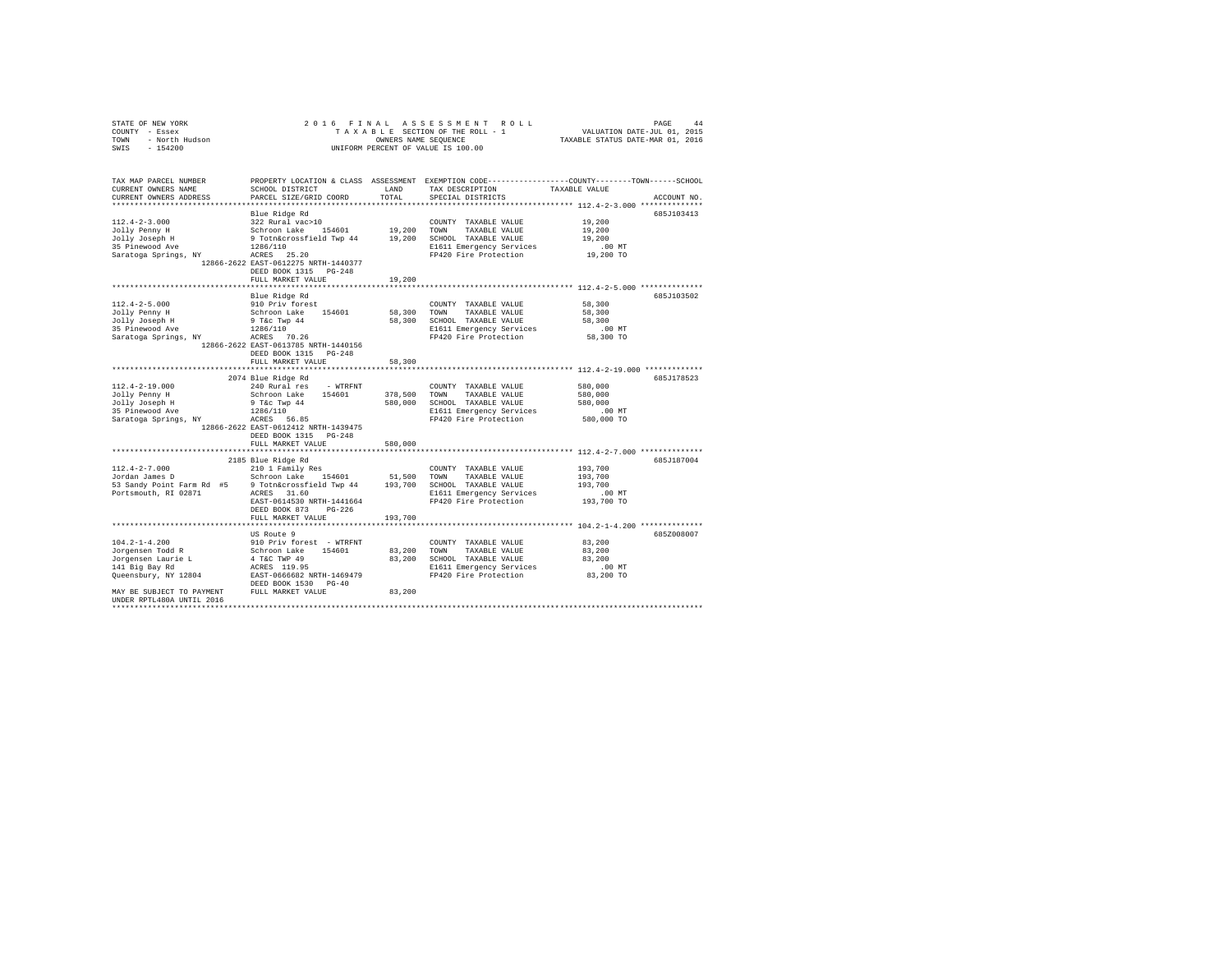| STATE OF NEW YORK<br>COUNII - ESSEX<br>TOWN - North Hudson<br>SWIS - 154000<br>SWIS - 154200   |                                                                                                                                                                          |               | 2016 FINAL ASSESSMENT ROLL<br>OWNERS NAME SEQUENCE<br>UNIFORM PERCENT OF VALUE IS 100.00                                                        | PAGE<br>45<br>TAXABLE STATUS DATE-MAR 01, 2016                                                                                                      |
|------------------------------------------------------------------------------------------------|--------------------------------------------------------------------------------------------------------------------------------------------------------------------------|---------------|-------------------------------------------------------------------------------------------------------------------------------------------------|-----------------------------------------------------------------------------------------------------------------------------------------------------|
| CURRENT OWNERS NAME<br>CURRENT OWNERS ADDRESS                                                  | SCHOOL DISTRICT<br>PARCEL SIZE/GRID COORD                                                                                                                                | LAND<br>TOTAL | TAX DESCRIPTION<br>SPECIAL DISTRICTS                                                                                                            | TAX MAP PARCEL NUMBER PROPERTY LOCATION & CLASS ASSESSMENT EXEMPTION CODE--------------COUNTY-------TOWN-----SCHOOL<br>TAXABLE VALUE<br>ACCOUNT NO. |
| $125.12 - 1 - 8.312$<br>Kadric Mumin<br>Kadric Doreen R<br>59 Meigs Rd<br>Vergennes, VT 05491  | 623 Johnson Pond Rd<br>311 Res vac land<br>Schroon Lake 154601<br>169 Paradox Tract<br>Lot 3 #6949<br>ACRES 5.10<br>EAST-0671096 NRTH-1434197<br>DEED BOOK 1787 PG-118   |               | COUNTY TAXABLE VALUE<br>22,000 TOWN TAXABLE VALUE<br>22,000 SCHOOL TAXABLE VALUE<br>E1611 Emergency Services<br>FP420 Fire Protection 22,000 TO | 685Z014001<br>22,000<br>22,000<br>22,000<br>$.00$ MT                                                                                                |
|                                                                                                | FULL MARKET VALUE                                                                                                                                                        | 22,000        |                                                                                                                                                 |                                                                                                                                                     |
| $125.12 - 1 - 8.330$<br>Kadric Mumin                                                           | 549 Johnson Pond Rd<br>210 1 Family Res<br>Schroon Lake 154601                                                                                                           |               | COUNTY TAXABLE VALUE<br>33,800 TOWN TAXABLE VALUE                                                                                               | 6857000003<br>144,300<br>144,300                                                                                                                    |
| Kadric Doreen R<br>59 Meigs Rd<br>Vergennes, VT 05491                                          | 169 Paradox Tract<br>ACRES 6.15<br>EAST-0669646 NRTH-1435204<br>DEED BOOK 1391    PG-129                                                                                 |               | 144,300 SCHOOL TAXABLE VALUE<br>E1611 Emergency Services .00 MT<br>FP420 Fire Protection .01 144,300 TO                                         | 144,300                                                                                                                                             |
|                                                                                                | FULL MARKET VALUE                                                                                                                                                        | 144,300       |                                                                                                                                                 |                                                                                                                                                     |
| $125.12 - 1 - 8.350$<br>Kadric Mumin<br>Kadric Doreen B<br>50 Meigs Rd<br>Vergennes, VT 05491  | Johnson Pond Rd<br>314 Rural vac<10<br>Schroon Lake 154601<br>169 Paradox Tract<br>ACRES 6.14<br>EAST-0670471 NRTH-1435259                                               |               | COUNTY TAXABLE VALUE<br>23,000 TOWN TAXABLE VALUE<br>23,000 SCHOOL TAXABLE VALUE<br>E1611 Emergency Services<br>FP420 Fire Protection           | 6857000008<br>23,000<br>23,000<br>23,000<br>.00 MT<br>23,000 TO                                                                                     |
|                                                                                                | DEED BOOK 1780 PG-318                                                                                                                                                    |               |                                                                                                                                                 |                                                                                                                                                     |
|                                                                                                | FULL MARKET VALUE<br>Johnson Pond Rd                                                                                                                                     | 23,000        |                                                                                                                                                 | 685J100610                                                                                                                                          |
| $125.12 - 1 - 9.000$<br>Kadric Mumin<br>Kadric Doreen R<br>59 Meigs Rd<br>Vergennes, VT 05491  | 314 Rural vac<10<br>314 Rural vac<10<br>Schroon Lake 154601<br>169 Paradox Tract<br>ACRES 0.30<br>EAST-0671329 NRTH-1434018<br>DEED BOOK 1787 PG-118                     |               | COUNTY TAXABLE VALUE<br>1,400 TOWN TAXABLE VALUE<br>1,400 SCHOOL TAXABLE VALUE<br>E1611 Emergency Services<br>FP420 Fire Protection             | 1,400<br>1,400<br>1,400<br>$.00$ MT<br>1,400 TO                                                                                                     |
|                                                                                                | FULL MARKET VALUE                                                                                                                                                        | 1,400         |                                                                                                                                                 |                                                                                                                                                     |
| $125.12 - 1 - 11.000$<br>Kadric Mumin<br>Kadric Doreen R<br>59 Meigs Rd<br>Vergennes, VT 05491 | Johnson Pond Rd<br>314 Rural vac<10<br>Schroon Lake 154601<br>169 Paradox Tract<br>ACRES 0.10<br>EAST-0671198 NRTH-1433934<br>DEED BOOK 1787 PG-118<br>FULL MARKET VALUE | 500           | COUNTY TAXABLE VALUE<br>500 TOWN TAXABLE VALUE<br>500 SCHOOL TAXABLE VALUE<br>E1611 Emergency Services<br>FP420 Fire Protection                 | 685J101808<br>500<br>500<br>500<br>.00 MT<br>500 TO                                                                                                 |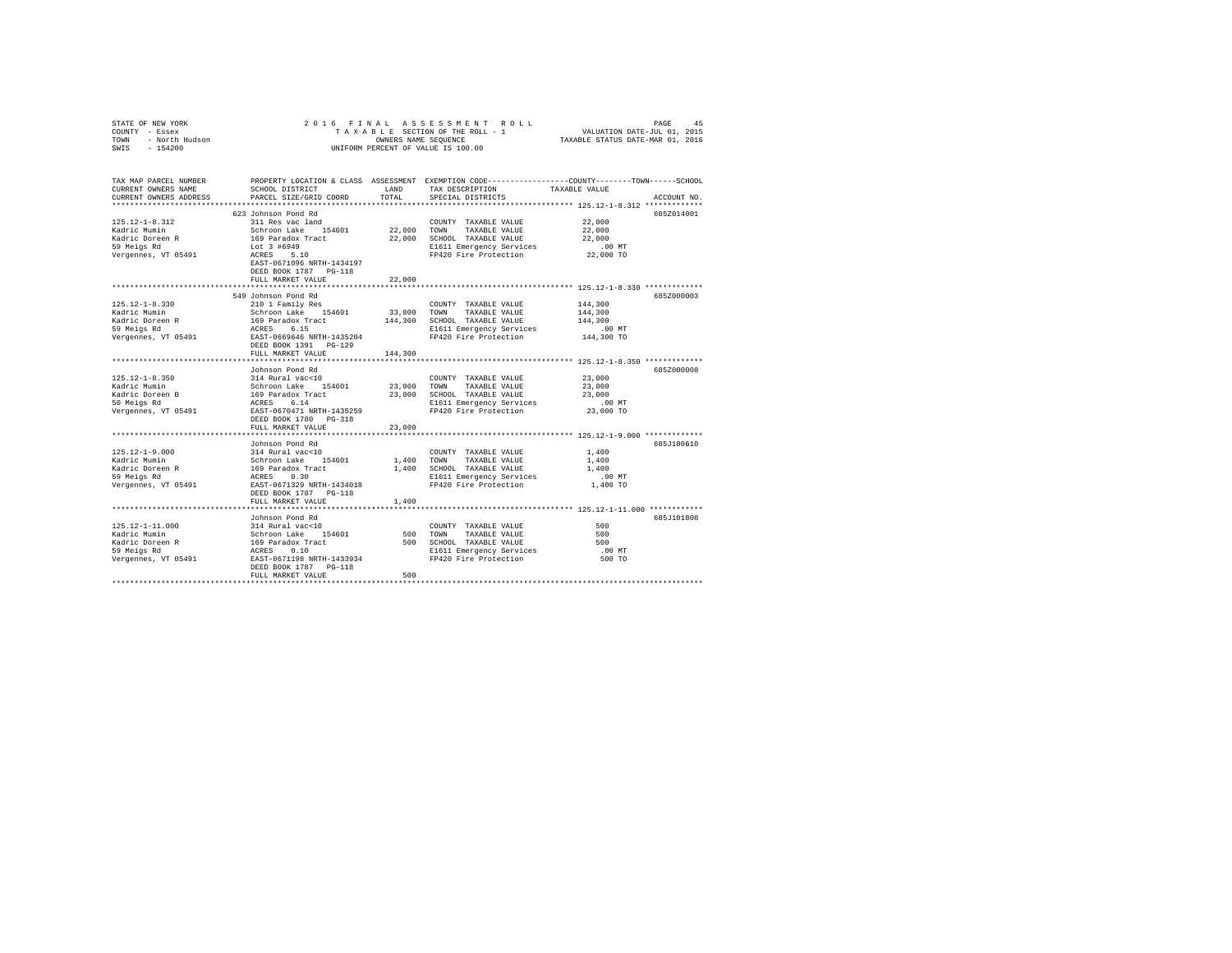| COUNTY - Essex<br>TOWN<br>- North Hudson<br>SWIS<br>$-154200$                               |                                                                                                                                                                                                                                                                                                                |               | UNIFORM PERCENT OF VALUE IS 100.00                                                                                                              |                                                                     |                                       |
|---------------------------------------------------------------------------------------------|----------------------------------------------------------------------------------------------------------------------------------------------------------------------------------------------------------------------------------------------------------------------------------------------------------------|---------------|-------------------------------------------------------------------------------------------------------------------------------------------------|---------------------------------------------------------------------|---------------------------------------|
| TAX MAP PARCEL NUMBER<br>CURRENT OWNERS NAME<br>CURRENT OWNERS ADDRESS                      | PROPERTY LOCATION & CLASS ASSESSMENT EXEMPTION CODE----------------COUNTY-------TOWN-----SCHOOL<br>SCHOOL DISTRICT<br>PARCEL SIZE/GRID COORD                                                                                                                                                                   | LAND<br>TOTAL | TAX DESCRIPTION<br>SPECIAL DISTRICTS                                                                                                            | TAXABLE VALUE<br>********************* 113.20-1-7.000 ************* | ACCOUNT NO.                           |
| $113.20 - 1 - 7.000$<br>Kanaly William J Jr<br>3421 Blue Ridge Rd<br>North Hudson, NY 12855 | 3421 Blue Ridge Rd<br>210 1 Family Res<br>Schroon Lake 154601<br>20 Tract West Of Rd Pat 73,600 SCHOOL TAXABLE VALUE<br>ACRES 0.20 0.20 E1611 Emergency Services<br>EAST-0644025 NRTH-1442629<br>DEED BOOK 1428   PG-281<br>FULL MARKET VALUE                                                                  | 73,600        | COUNTY TAXABLE VALUE<br>10,800 TOWN TAXABLE VALUE<br>E1611 Emergency Services<br>FP420 Fire Protection                                          | 73,600<br>73,600<br>73,600<br>$.00$ MT<br>73,600 TO                 | 685J100115                            |
|                                                                                             |                                                                                                                                                                                                                                                                                                                |               |                                                                                                                                                 |                                                                     |                                       |
| $113.20 - 1 - 8.110$<br>Kanaly William J Jr<br>3421 Blue Ridge Rd<br>North Hudson, NY 12855 | Blue Ridge Rd<br>311 Res vac land<br>Schroon Lake 154601<br>20 Tract West Of Rd Pat<br>ACRES 0.76<br>EAST-0644084 NRTH-1442721<br>DEED BOOK 1428 PG-281                                                                                                                                                        | 1,000 TOWN    | COUNTY TAXABLE VALUE<br>TAXABLE VALUE<br>1,000 SCHOOL TAXABLE VALUE<br>E1611 Emergency Services<br>FP420 Fire Protection                        | 1,000<br>1,000<br>1,000<br>$.00$ MT<br>1,000 TO                     | 685J100201                            |
|                                                                                             | FULL MARKET VALUE                                                                                                                                                                                                                                                                                              | 1,000         |                                                                                                                                                 |                                                                     |                                       |
| $114.2 - 1 - 8.000$<br>Keller Christopher E                                                 | 3535 US Route 9<br>210 1 Family Res<br>Schroon Lake 154601 30,100 RES. STAR 41854                                                                                                                                                                                                                              |               | VETWAR CTS 41120                                                                                                                                | 15,000<br>$\sim$ 0<br>$\sim$ 0                                      | 685J101701<br>15,000 17,355<br>30,000 |
| 3535 US Rte 9<br>North Hudson, NY 12855                                                     | 26 27 Platt Rogers&co Pat 115,700 COUNTY TAXABLE VALUE<br>ACRES 2.10<br>PAST-0663561 NRTH-1455403<br>EAST-0663561 NRTH-1455403<br>DEED BOOK 1628 PG-171<br>FULL MARKET VALUE                                                                                                                                   |               | TOWN TAXABLE VALUE<br>SCHOOL TAXABLE VALUE<br>E1611 Emergency Services<br>115,700 FP420 Fire Protection                                         | 100,700<br>100,700<br>68,345<br>$.00$ MT<br>115,700 TO              |                                       |
|                                                                                             |                                                                                                                                                                                                                                                                                                                |               |                                                                                                                                                 |                                                                     |                                       |
| 114.2-1-14.120<br>Kelley Amy K<br>301 2nd Ave<br>Watervliet, NY 12189                       | 3572 US Route 9<br>2001 - COUNTY TAXABLE VALUE<br>210 1 Family Res<br>21 - Platt Rogers&co Rd Pat 31,400 TORN TAXABLE VALUE<br>27 Platt Rogers&co Rd Pat 78,500 SCHOOL TAXABLE VALUE<br>27 Platt Rogers&co Rigil Emergency Services<br>EAST-0664474 NRTH-1455933<br>DEED BOOK 1717 PG-245<br>FULL MARKET VALUE | 78,500        | FP420 Fire Protection                                                                                                                           | 78,500<br>78,500<br>78,500<br>$.00$ MT<br>78,500 TO                 | 685J180004                            |
|                                                                                             |                                                                                                                                                                                                                                                                                                                |               |                                                                                                                                                 |                                                                     |                                       |
| $104.4 - 3 - 17.000$<br>Kenakwar Corp<br>PO Box 63<br>Clifton Park, NY 12065                | Alsatia Dr<br>322 Rural vac>10 - WTRFNT<br>Schroon Lake 154601<br>29 Platt Rogers&co Rd Pat<br>29 Platt Rogers&co Rd Pat<br>ACRES 25.10<br>EAST-0663761 NRTH-1459027<br>DEED BOOK 944 PG-218<br>FULL MARKET VALUE                                                                                              | 20,800        | COUNTY TAXABLE VALUE<br>20,800 TOWN TAXABLE VALUE<br>20,800 SCHOOL TAXABLE VALUE<br>E1611 Emergency Services<br>FP420 Fire Protection 20,800 TO | 20,800<br>20,800<br>20,800<br>$.00$ MT                              | 685J100113                            |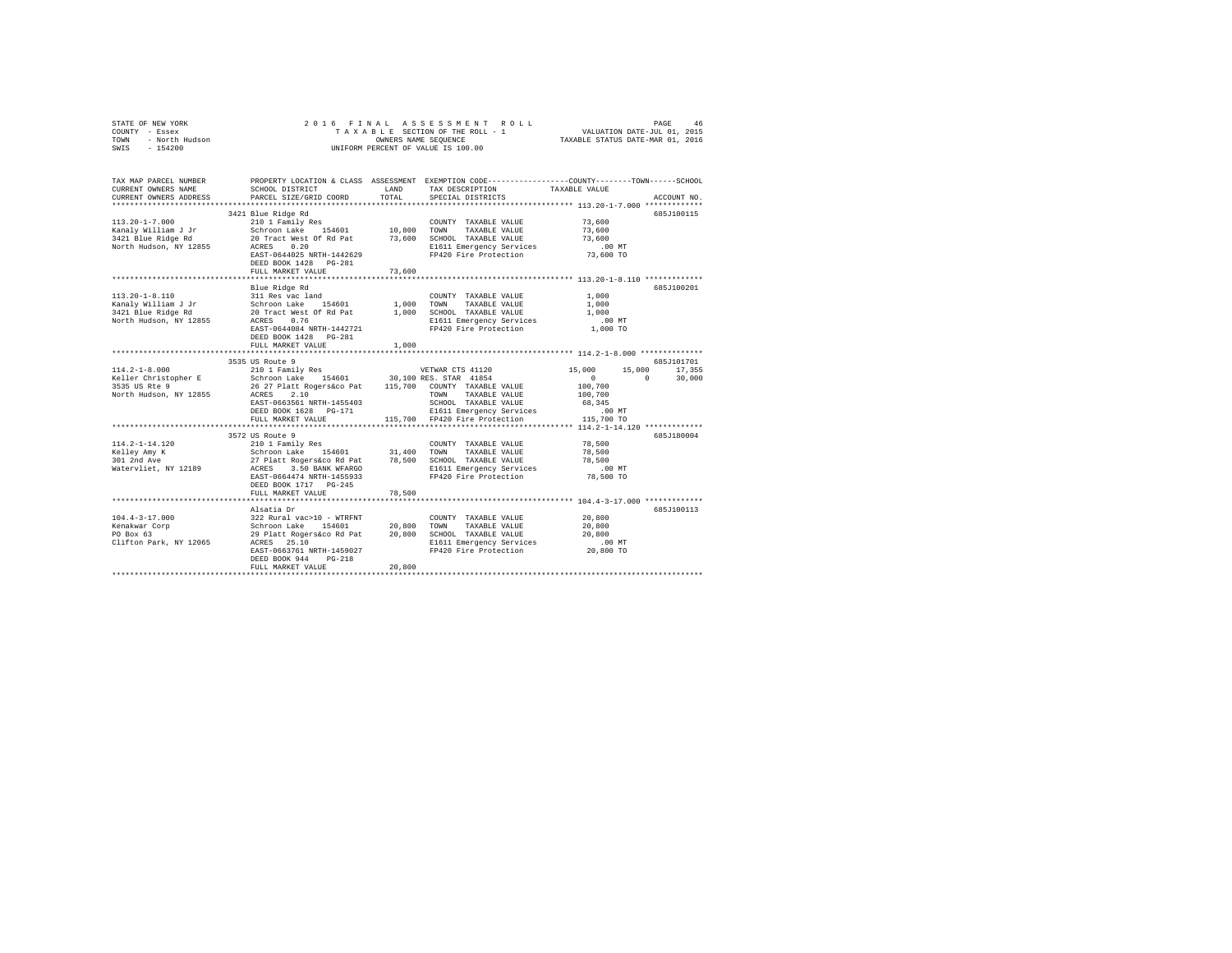| TAX MAP PARCEL NUMBER PROPERTY LOCATION & CLASS ASSESSMENT EXEMPTION CODE--------------COUNTY-------TOWN-----SCHOOL<br>CURRENT OWNERS NAME<br>LAND<br>TAXABLE VALUE<br>SCHOOL DISTRICT<br>TAX DESCRIPTION<br>CURRENT OWNERS ADDRESS<br>PARCEL SIZE/GRID COORD<br>TOTAL<br>SPECIAL DISTRICTS<br>ACCOUNT NO.<br>***********************<br>177 Pepper Hollow Rd<br>685J102009<br>$104.4 - 1 - 7.000$<br>260 Seasonal res - WTRFNT<br>67,200<br>COUNTY TAXABLE VALUE<br>Schroon Lake 154601 51,600 TOWN TAXABLE VALUE<br>3 Totn&crossfield Twp 49 67,200 SCHOOL TAXABLE VALUE<br>Kern Julia<br>67,200<br>TAXABLE VALUE<br>Kern Robert<br>67,200<br>144 Ithica Rd<br>1.0A<br>E1611 Emergency Services .00 MT<br>FP420 Fire Protection .07,200 TO<br>Willseyville, NY 13867<br>ACRES 3.30<br>EAST-0664170 NRTH-1461570<br>DEED BOOK 1453 PG-297<br>FULL MARKET VALUE<br>67.200<br>6857181004<br>US Route 9<br>$104.2 - 1 - 5.300$<br>314 Rural vac<10<br>7,200<br>COUNTY TAXABLE VALUE<br>Schroon Lake 154601<br>4 Tác Purchase Twp 49<br>ACRES 0.42<br>7,200 TOWN TAXABLE VALUE<br>7,200 SCHOOL TAXABLE VALUE<br>7,200<br>King John C Sr<br>TAXABLE VALUE<br>King Martha M<br>7,200<br>128 Greenough Rd<br>E1611 Emergency Services<br>FP420 Fire Protection<br>$.00$ MT<br>North Hudson, NY 12855 EAST-0669487 NRTH-1466618<br>7,200 TO<br>DEED BOOK 965 PG-299<br>7.200<br>FULL MARKET VALUE<br>US Route 9<br>685.T101910<br>$104.2 - 1 - 6.000$<br>314 Rural vac<10<br>400<br>COUNTY TAXABLE VALUE<br>Schroon Lake 154601<br>4 T&c Twp 49<br>ACRES 0.19<br>King John C Sr<br>400 TOWN TAXABLE VALUE<br>400 SCHOOL TAXABLE VALUE<br>400<br>128 Greenough Rd<br>400<br>North Hudson, NY 12855<br>E1611 Emergency Services<br>FP420 Fire Protection<br>$.00$ MT<br>EAST-0669541 NRTH-1466702<br>400 TO<br>DEED BOOK 805 PG-129<br>FULL MARKET VALUE<br>400<br>124 Greenough Rd<br>685J101911<br>281 Multiple res<br>$104.2 - 1 - 11.100$<br>15,000<br>15,000 18,000<br>VETWAR CTS 41120<br>Schroon Lake 154601<br>107,900 SR STAR 41834<br>$\sim$ 0<br>King John C Sr<br>$\Omega$<br>65,300<br>128 Greenough Rd<br>4 Totn&crossfield Twp 49 215,800 COUNTY TAXABLE VALUE<br>200,800<br>ACRES 94.73<br>North Hudson, NY 12855<br>200,800<br>TOWN<br>TAXABLE VALUE<br>EAST-0671831 NRTH-1466921<br>132,500<br>SCHOOL TAXABLE VALUE<br>DEED BOOK 805 PG-134<br>E1611 Emergency Services<br>$.00$ MT<br>215,800 TO<br>FULL MARKET VALUE<br>215,800 FP420 Fire Protection<br>US Route 9<br>685Z007003<br>$114.2 - 2 - 30.000$<br>311 Res vac land<br>Schroon Lake 154601<br>25 Platt Rogers&Co<br>21,500<br>COUNTY TAXABLE VALUE<br>21,500 TOWN<br>TAXABLE VALUE<br>21,500<br>21,500 SCHOOL TAXABLE VALUE<br>21,500<br>ACRES 4.55<br>North Hudson, NY 12855<br>E1611 Emergency Services<br>$.00$ MT<br>FP420 Fire Protection<br>21,500 TO<br>EAST-0662309 NRTH-1452557<br>DEED BOOK 1531 PG-164<br>21,500<br>FULL MARKET VALUE | STATE OF NEW YORK<br>COUNTY - Essex<br>COUNTY - Essex<br>TOWN - North Hudson<br>SWIS - 154200 |  | 2016 FINAL ASSESSMENT ROLL<br>UNIFORM PERCENT OF VALUE IS 100.00 | PAGE | 47 |
|-----------------------------------------------------------------------------------------------------------------------------------------------------------------------------------------------------------------------------------------------------------------------------------------------------------------------------------------------------------------------------------------------------------------------------------------------------------------------------------------------------------------------------------------------------------------------------------------------------------------------------------------------------------------------------------------------------------------------------------------------------------------------------------------------------------------------------------------------------------------------------------------------------------------------------------------------------------------------------------------------------------------------------------------------------------------------------------------------------------------------------------------------------------------------------------------------------------------------------------------------------------------------------------------------------------------------------------------------------------------------------------------------------------------------------------------------------------------------------------------------------------------------------------------------------------------------------------------------------------------------------------------------------------------------------------------------------------------------------------------------------------------------------------------------------------------------------------------------------------------------------------------------------------------------------------------------------------------------------------------------------------------------------------------------------------------------------------------------------------------------------------------------------------------------------------------------------------------------------------------------------------------------------------------------------------------------------------------------------------------------------------------------------------------------------------------------------------------------------------------------------------------------------------------------------------------------------------------------------------------------------------------------------------------------------------------------------------------------------------------------------------------------------------------------------------------------------------------------------------------------------------------------------------------------|-----------------------------------------------------------------------------------------------|--|------------------------------------------------------------------|------|----|
|                                                                                                                                                                                                                                                                                                                                                                                                                                                                                                                                                                                                                                                                                                                                                                                                                                                                                                                                                                                                                                                                                                                                                                                                                                                                                                                                                                                                                                                                                                                                                                                                                                                                                                                                                                                                                                                                                                                                                                                                                                                                                                                                                                                                                                                                                                                                                                                                                                                                                                                                                                                                                                                                                                                                                                                                                                                                                                                       |                                                                                               |  |                                                                  |      |    |
|                                                                                                                                                                                                                                                                                                                                                                                                                                                                                                                                                                                                                                                                                                                                                                                                                                                                                                                                                                                                                                                                                                                                                                                                                                                                                                                                                                                                                                                                                                                                                                                                                                                                                                                                                                                                                                                                                                                                                                                                                                                                                                                                                                                                                                                                                                                                                                                                                                                                                                                                                                                                                                                                                                                                                                                                                                                                                                                       |                                                                                               |  |                                                                  |      |    |
|                                                                                                                                                                                                                                                                                                                                                                                                                                                                                                                                                                                                                                                                                                                                                                                                                                                                                                                                                                                                                                                                                                                                                                                                                                                                                                                                                                                                                                                                                                                                                                                                                                                                                                                                                                                                                                                                                                                                                                                                                                                                                                                                                                                                                                                                                                                                                                                                                                                                                                                                                                                                                                                                                                                                                                                                                                                                                                                       |                                                                                               |  |                                                                  |      |    |
|                                                                                                                                                                                                                                                                                                                                                                                                                                                                                                                                                                                                                                                                                                                                                                                                                                                                                                                                                                                                                                                                                                                                                                                                                                                                                                                                                                                                                                                                                                                                                                                                                                                                                                                                                                                                                                                                                                                                                                                                                                                                                                                                                                                                                                                                                                                                                                                                                                                                                                                                                                                                                                                                                                                                                                                                                                                                                                                       |                                                                                               |  |                                                                  |      |    |
|                                                                                                                                                                                                                                                                                                                                                                                                                                                                                                                                                                                                                                                                                                                                                                                                                                                                                                                                                                                                                                                                                                                                                                                                                                                                                                                                                                                                                                                                                                                                                                                                                                                                                                                                                                                                                                                                                                                                                                                                                                                                                                                                                                                                                                                                                                                                                                                                                                                                                                                                                                                                                                                                                                                                                                                                                                                                                                                       |                                                                                               |  |                                                                  |      |    |
|                                                                                                                                                                                                                                                                                                                                                                                                                                                                                                                                                                                                                                                                                                                                                                                                                                                                                                                                                                                                                                                                                                                                                                                                                                                                                                                                                                                                                                                                                                                                                                                                                                                                                                                                                                                                                                                                                                                                                                                                                                                                                                                                                                                                                                                                                                                                                                                                                                                                                                                                                                                                                                                                                                                                                                                                                                                                                                                       |                                                                                               |  |                                                                  |      |    |
|                                                                                                                                                                                                                                                                                                                                                                                                                                                                                                                                                                                                                                                                                                                                                                                                                                                                                                                                                                                                                                                                                                                                                                                                                                                                                                                                                                                                                                                                                                                                                                                                                                                                                                                                                                                                                                                                                                                                                                                                                                                                                                                                                                                                                                                                                                                                                                                                                                                                                                                                                                                                                                                                                                                                                                                                                                                                                                                       |                                                                                               |  |                                                                  |      |    |
|                                                                                                                                                                                                                                                                                                                                                                                                                                                                                                                                                                                                                                                                                                                                                                                                                                                                                                                                                                                                                                                                                                                                                                                                                                                                                                                                                                                                                                                                                                                                                                                                                                                                                                                                                                                                                                                                                                                                                                                                                                                                                                                                                                                                                                                                                                                                                                                                                                                                                                                                                                                                                                                                                                                                                                                                                                                                                                                       |                                                                                               |  |                                                                  |      |    |
|                                                                                                                                                                                                                                                                                                                                                                                                                                                                                                                                                                                                                                                                                                                                                                                                                                                                                                                                                                                                                                                                                                                                                                                                                                                                                                                                                                                                                                                                                                                                                                                                                                                                                                                                                                                                                                                                                                                                                                                                                                                                                                                                                                                                                                                                                                                                                                                                                                                                                                                                                                                                                                                                                                                                                                                                                                                                                                                       |                                                                                               |  |                                                                  |      |    |
|                                                                                                                                                                                                                                                                                                                                                                                                                                                                                                                                                                                                                                                                                                                                                                                                                                                                                                                                                                                                                                                                                                                                                                                                                                                                                                                                                                                                                                                                                                                                                                                                                                                                                                                                                                                                                                                                                                                                                                                                                                                                                                                                                                                                                                                                                                                                                                                                                                                                                                                                                                                                                                                                                                                                                                                                                                                                                                                       |                                                                                               |  |                                                                  |      |    |
|                                                                                                                                                                                                                                                                                                                                                                                                                                                                                                                                                                                                                                                                                                                                                                                                                                                                                                                                                                                                                                                                                                                                                                                                                                                                                                                                                                                                                                                                                                                                                                                                                                                                                                                                                                                                                                                                                                                                                                                                                                                                                                                                                                                                                                                                                                                                                                                                                                                                                                                                                                                                                                                                                                                                                                                                                                                                                                                       |                                                                                               |  |                                                                  |      |    |
|                                                                                                                                                                                                                                                                                                                                                                                                                                                                                                                                                                                                                                                                                                                                                                                                                                                                                                                                                                                                                                                                                                                                                                                                                                                                                                                                                                                                                                                                                                                                                                                                                                                                                                                                                                                                                                                                                                                                                                                                                                                                                                                                                                                                                                                                                                                                                                                                                                                                                                                                                                                                                                                                                                                                                                                                                                                                                                                       |                                                                                               |  |                                                                  |      |    |
|                                                                                                                                                                                                                                                                                                                                                                                                                                                                                                                                                                                                                                                                                                                                                                                                                                                                                                                                                                                                                                                                                                                                                                                                                                                                                                                                                                                                                                                                                                                                                                                                                                                                                                                                                                                                                                                                                                                                                                                                                                                                                                                                                                                                                                                                                                                                                                                                                                                                                                                                                                                                                                                                                                                                                                                                                                                                                                                       |                                                                                               |  |                                                                  |      |    |
|                                                                                                                                                                                                                                                                                                                                                                                                                                                                                                                                                                                                                                                                                                                                                                                                                                                                                                                                                                                                                                                                                                                                                                                                                                                                                                                                                                                                                                                                                                                                                                                                                                                                                                                                                                                                                                                                                                                                                                                                                                                                                                                                                                                                                                                                                                                                                                                                                                                                                                                                                                                                                                                                                                                                                                                                                                                                                                                       | -------->∪.∪UU<br>King John C Sr<br>128 Greenough Rd<br>North Wid-                            |  |                                                                  |      |    |
|                                                                                                                                                                                                                                                                                                                                                                                                                                                                                                                                                                                                                                                                                                                                                                                                                                                                                                                                                                                                                                                                                                                                                                                                                                                                                                                                                                                                                                                                                                                                                                                                                                                                                                                                                                                                                                                                                                                                                                                                                                                                                                                                                                                                                                                                                                                                                                                                                                                                                                                                                                                                                                                                                                                                                                                                                                                                                                                       |                                                                                               |  |                                                                  |      |    |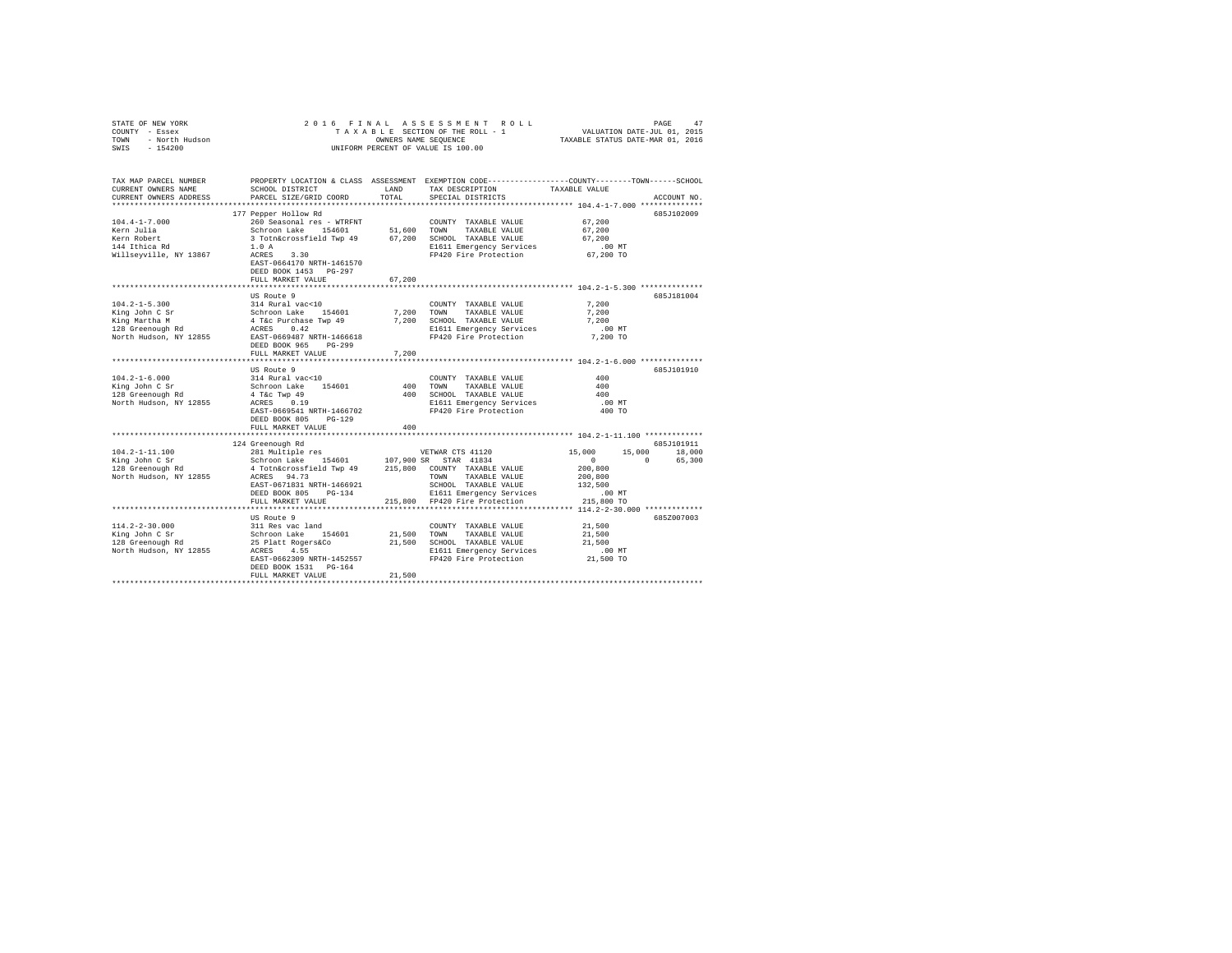|                | STATE OF NEW YORK |  |  |  |  | 2016 FINAL ASSESSMENT ROLL         | PAGE                             | 48 |
|----------------|-------------------|--|--|--|--|------------------------------------|----------------------------------|----|
| COUNTY - Essex |                   |  |  |  |  | TAXABLE SECTION OF THE ROLL - 1    | VALUATION DATE-JUL 01, 2015      |    |
| TOWN           | - North Hudson    |  |  |  |  | OWNERS NAME SEOUENCE               | TAXABLE STATUS DATE-MAR 01, 2016 |    |
| SWIS           | $-154200$         |  |  |  |  | UNIFORM PERCENT OF VALUE IS 100.00 |                                  |    |

| TAX MAP PARCEL NUMBER<br>CURRENT OWNERS NAME<br>CURRENT OWNERS ADDRESS                                   | SCHOOL DISTRICT<br>PARCEL SIZE/GRID COORD                                                                                                                                                                                       | LAND<br>TOTAL                      | PROPERTY LOCATION & CLASS ASSESSMENT EXEMPTION CODE---------------COUNTY-------TOWN-----SCHOOL<br>TAX DESCRIPTION<br>SPECIAL DISTRICTS                                                 | TAXABLE VALUE                                                                                | ACCOUNT NO. |
|----------------------------------------------------------------------------------------------------------|---------------------------------------------------------------------------------------------------------------------------------------------------------------------------------------------------------------------------------|------------------------------------|----------------------------------------------------------------------------------------------------------------------------------------------------------------------------------------|----------------------------------------------------------------------------------------------|-------------|
| $112.4 - 2 - 4.000$<br>King John R Jr<br>King Melanie E<br>1158 West Mountain Rd<br>Queensbury, NY 12804 | 2101 Blue Ridge Rd<br>260 Seasonal res<br>154601 14,900 TOWN<br>Schroon Lake<br>9 Totn&crossfield Twp 44 35,000 SCHOOL TAXABLE VALUE<br>ACRES<br>0.40<br>EAST-0613082 NRTH-1440357<br>DEED BOOK 1653 PG-24<br>FULL MARKET VALUE | 35,000                             | COUNTY TAXABLE VALUE<br>TAXABLE VALUE<br>E1611 Emergency Services<br>FP420 Fire Protection                                                                                             | 35,000<br>35,000<br>35,000<br>$.00$ MT<br>35,000 TO                                          | 685J102605  |
| $104.4 - 1 - 5.000$<br>Koch Bruce<br>Anzovino Constance<br>70 Pearl St<br>Crown Point, NY 12928          | 3765 US Route 9<br>260 Seasonal res - WTRFNT<br>Schroon Lake 154601<br>3 T&c Twp 49<br>ACRES<br>1.00<br>EAST-0663208 NRTH-1459871<br>DEED BOOK 1815 PG-317<br>FULL MARKET VALUE                                                 | 25,600 TOWN<br>27,600<br>********  | COUNTY TAXABLE VALUE<br>TAXABLE VALUE<br>27,600 SCHOOL TAXABLE VALUE<br>E1611 Emergency Services<br>FP420 Fire Protection                                                              | 27,600<br>27,600<br>27,600<br>$.00$ MT<br>27,600 TO<br>*********** 104.2-1-2.100 *********** | 685-7101606 |
| $104.2 - 1 - 2.100$<br>Koller Larry<br>8 Marsden Rd<br>North Hudson, NY 12855                            | Pepper Hollow Rd<br>322 Rural vac>10<br>Schroon Lake 154601<br>3 T&c Twp 49<br>ACRES 11.50<br>EAST-0665893 NRTH-1463719<br>DEED BOOK 1524 PG-163<br>FULL MARKET VALUE                                                           | 27,700<br>27,700                   | COUNTY TAXABLE VALUE<br>27,700 TOWN<br>TAXABLE VALUE<br>SCHOOL TAXABLE VALUE<br>E1611 Emergency Services<br>FP420 Fire Protection                                                      | 27,700<br>27,700<br>27,700<br>$.00$ MT<br>27,700 TO                                          | 685J101709  |
| $104.2 - 1 - 3.100$<br>Koller Larrv<br>8 Marsden Rd<br>North Hudson, NY 12855                            | Pepper Hollow Rd<br>721 Sand&gravel<br>Schroon Lake 154601<br>3 T&c Twp 49<br>ACRES 93.20<br>EAST-0666744 NRTH-1464854<br>DEED BOOK 1524 PG-163<br>FULL MARKET VALUE                                                            | 109,600 TOWN<br>109,600<br>109,600 | COUNTY TAXABLE VALUE<br>TAXABLE VALUE<br>SCHOOL TAXABLE VALUE<br>E1611 Emergency Services<br>FP420 Fire Protection<br>************************************ 104.4-1-20.000 ************ | 109,600<br>109,600<br>109,600<br>$.00$ MT<br>109,600 TO                                      | 685J101707  |
| $104.4 - 1 - 20.000$<br>Koller Larry<br>8 Marsden Rd<br>North Hudson, NY 12855                           | 86 Pepper Hollow Rd<br>312 Vac w/imprv<br>Schroon Lake 154601 26,800<br>3 Totn&crossfield Twp 49 27,200<br>ACRES 10.40<br>EAST-0665668 NRTH-1463293<br>DEED BOOK 1722 PG-76<br>FULL MARKET VALUE                                | 27,200                             | COUNTY TAXABLE VALUE<br>TAXABLE VALUE<br>TOWN<br>SCHOOL TAXABLE VALUE<br>E1611 Emergency Services<br>FP420 Fire Protection                                                             | 27,200<br>27,200<br>27,200<br>$.00$ MT<br>27,200 TO                                          | 685J176106  |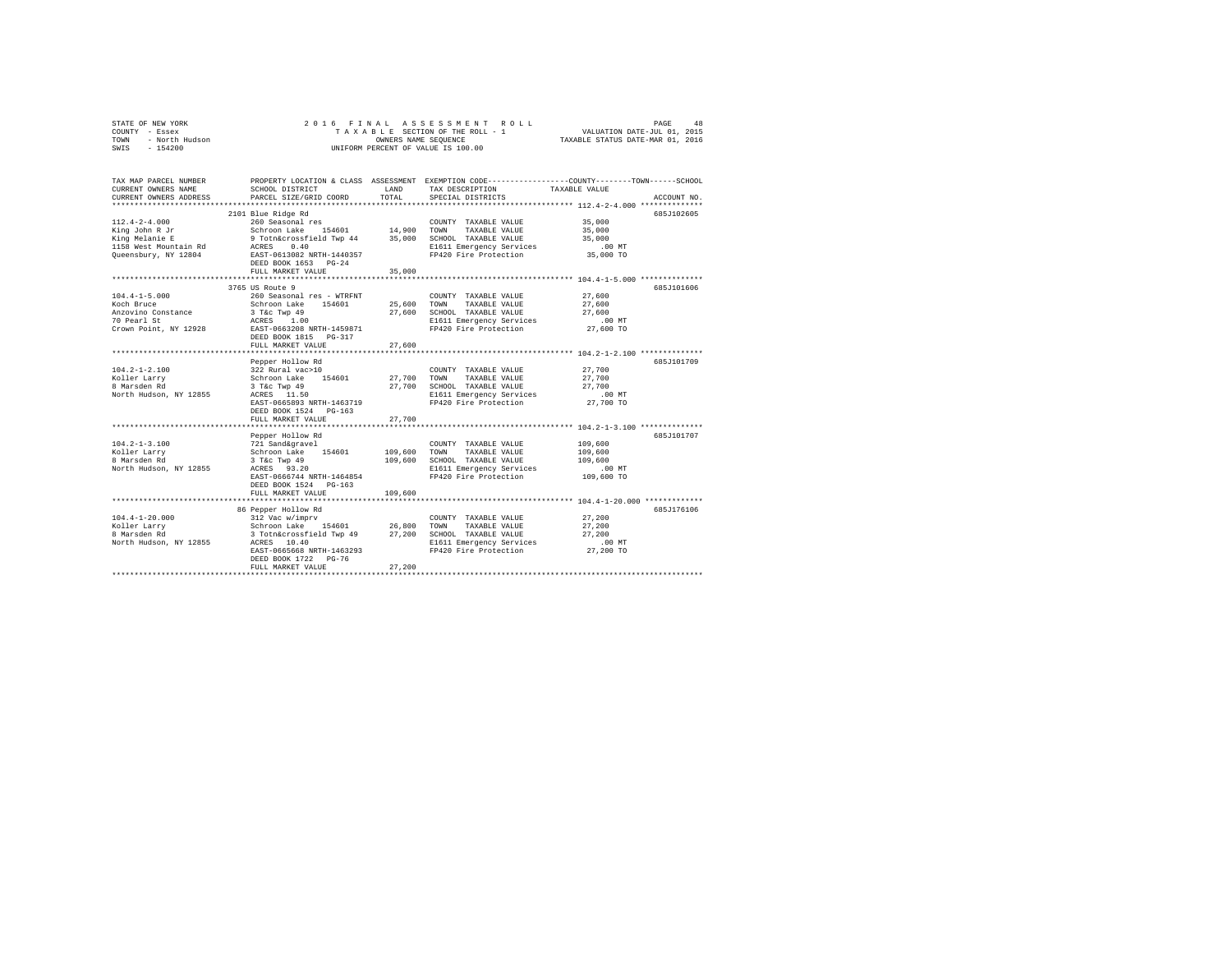|                | STATE OF NEW YORK |  |  |  |  | 2016 FINAL ASSESSMENT ROLL         | PAGE                             | 49 |
|----------------|-------------------|--|--|--|--|------------------------------------|----------------------------------|----|
| COUNTY - Essex |                   |  |  |  |  | TAXABLE SECTION OF THE ROLL - 1    | VALUATION DATE-JUL 01, 2015      |    |
| TOWN           | - North Hudson    |  |  |  |  | OWNERS NAME SEOUENCE               | TAXABLE STATUS DATE-MAR 01, 2016 |    |
| SWIS           | $-154200$         |  |  |  |  | UNIFORM PERCENT OF VALUE IS 100.00 |                                  |    |

| TAX MAP PARCEL NUMBER<br>CURRENT OWNERS NAME<br>CURRENT OWNERS ADDRESS                                                          | SCHOOL DISTRICT<br>PARCEL SIZE/GRID COORD                                                                                                                                                                                    | LAND<br>TOTAL.        | PROPERTY LOCATION & CLASS ASSESSMENT EXEMPTION CODE----------------COUNTY-------TOWN------SCHOOL<br>TAX DESCRIPTION<br>SPECIAL DISTRICTS             | TAXABLE VALUE                                                          | ACCOUNT NO.                      |
|---------------------------------------------------------------------------------------------------------------------------------|------------------------------------------------------------------------------------------------------------------------------------------------------------------------------------------------------------------------------|-----------------------|------------------------------------------------------------------------------------------------------------------------------------------------------|------------------------------------------------------------------------|----------------------------------|
| **********************<br>$104.4 - 1 - 42.000$<br>Koller Larry W<br>8 Marsden Rd<br>North Hudson, NY 12855-2607 1274/1 Life Use | 8 Marsden Rd<br>210 1 Family Res - WTRFNT<br>Schroon Lake 154601<br>31 Platt Rogers&co Rd Pat 117,200<br>John P Koller 1604/12-Lea<br>3.80<br>ACRES<br>EAST-0667939 NRTH-1462113<br>DEED BOOK 1274 PG-1<br>FULL MARKET VALUE | 117,200               | RES. STAR 41854<br>52,100 COUNTY TAXABLE VALUE<br>TAXABLE VALUE<br>TOWN<br>SCHOOL TAXABLE VALUE<br>E1611 Emergency Services<br>FP420 Fire Protection | $\mathbf{0}$<br>117,200<br>117,200<br>87,200<br>$.00$ MT<br>117,200 TO | 685J102001<br>$\Omega$<br>30,000 |
| $104.4 - 1 - 3.000$<br>Kolodzey Charles Jr<br>McKown Peter<br>274 Whitney St<br>Port Henry, NY 12974                            | Pepper Hollow Rd<br>260 Seasonal res<br>Schroon Lake 154601<br>4 T&C Twp 49<br>ACRES 1.00<br>EAST-0664786 NRTH-1464834<br>DEED BOOK 657<br>$PG-7$<br>FULL MARKET VALUE                                                       | 23,000 TOWN<br>45,900 | COUNTY TAXABLE VALUE<br>TAXABLE VALUE<br>45,900 SCHOOL TAXABLE VALUE<br>E1611 Emergency Services<br>FP420 Fire Protection                            | 45,900<br>45,900<br>45,900<br>$.00$ MT<br>45,900 TO                    | 685J101810                       |
| $104.2 - 1 - 19.000$<br>Koziel Kenneth<br>487 Vreeland Ave<br>Boonton, NJ 07005                                                 | US Route 9<br>314 Rural vac<10<br>Schroon Lake 154601<br>4 T&c Twp 49<br>ACRES 2.70<br>EAST-0668763 NRTH-1464388<br>DEED BOOK 1624 PG-157                                                                                    | 19,900                | COUNTY TAXABLE VALUE<br>TOWN<br>TAXABLE VALUE<br>19,900 SCHOOL TAXABLE VALUE<br>E1611 Emergency Services<br>FP420 Fire Protection                    | 19,900<br>19,900<br>19,900<br>$.00$ MT<br>19,900 TO                    | 685J102110                       |
|                                                                                                                                 | FULL MARKET VALUE<br>*************************                                                                                                                                                                               | 19,900                | *********************************** 104.2-1-22.000 **************                                                                                    |                                                                        |                                  |
| $104.2 - 1 - 22.000$<br>Koziel Kenneth<br>487 Vreeland Ave<br>Boonton, NJ 07005                                                 | 3949 US Route 9<br>210 1 Family Res<br>Schroon Lake 154601<br>4 T&c Twp 49<br>Bldg 2<br>ACRES 4.30<br>EAST-0668420 NRTH-1464489                                                                                              | 32,100<br>120,100     | COUNTY TAXABLE VALUE<br>TOWN<br>TAXABLE VALUE<br>SCHOOL TAXABLE VALUE<br>E1611 Emergency Services<br>FP420 Fire Protection                           | 120,100<br>120,100<br>120,100<br>.00 MT<br>120,100 TO                  | 685J102111                       |
|                                                                                                                                 | DEED BOOK 1624 PG-157<br>FULL MARKET VALUE                                                                                                                                                                                   | 120,100               | ******************************** 104.4-1-29.000 *************                                                                                        |                                                                        |                                  |
| $104.4 - 1 - 29.000$<br>Kralik Jozef<br>Kralik Donna M<br>31 Wygant Rd<br>Marlboro, NY 12542                                    | Pepper Hollow Rd<br>322 Rural vac>10 - WTRFNT<br>Schroon Lake 154601<br>3 T&C Twp 49<br>ACRES 10.00<br>EAST-0665652 NRTH-1461859<br>DEED BOOK 1438  PG-271<br>FULL MARKET VALUE                                              | 11,000<br>11,000      | COUNTY TAXABLE VALUE<br>TOWN<br>TAXABLE VALUE<br>11,000 SCHOOL TAXABLE VALUE<br>E1611 Emergency Services<br>FP420 Fire Protection                    | 11,000<br>11,000<br>11,000<br>$.00$ MT<br>11,000 TO                    | 685J100415                       |
|                                                                                                                                 |                                                                                                                                                                                                                              |                       |                                                                                                                                                      |                                                                        |                                  |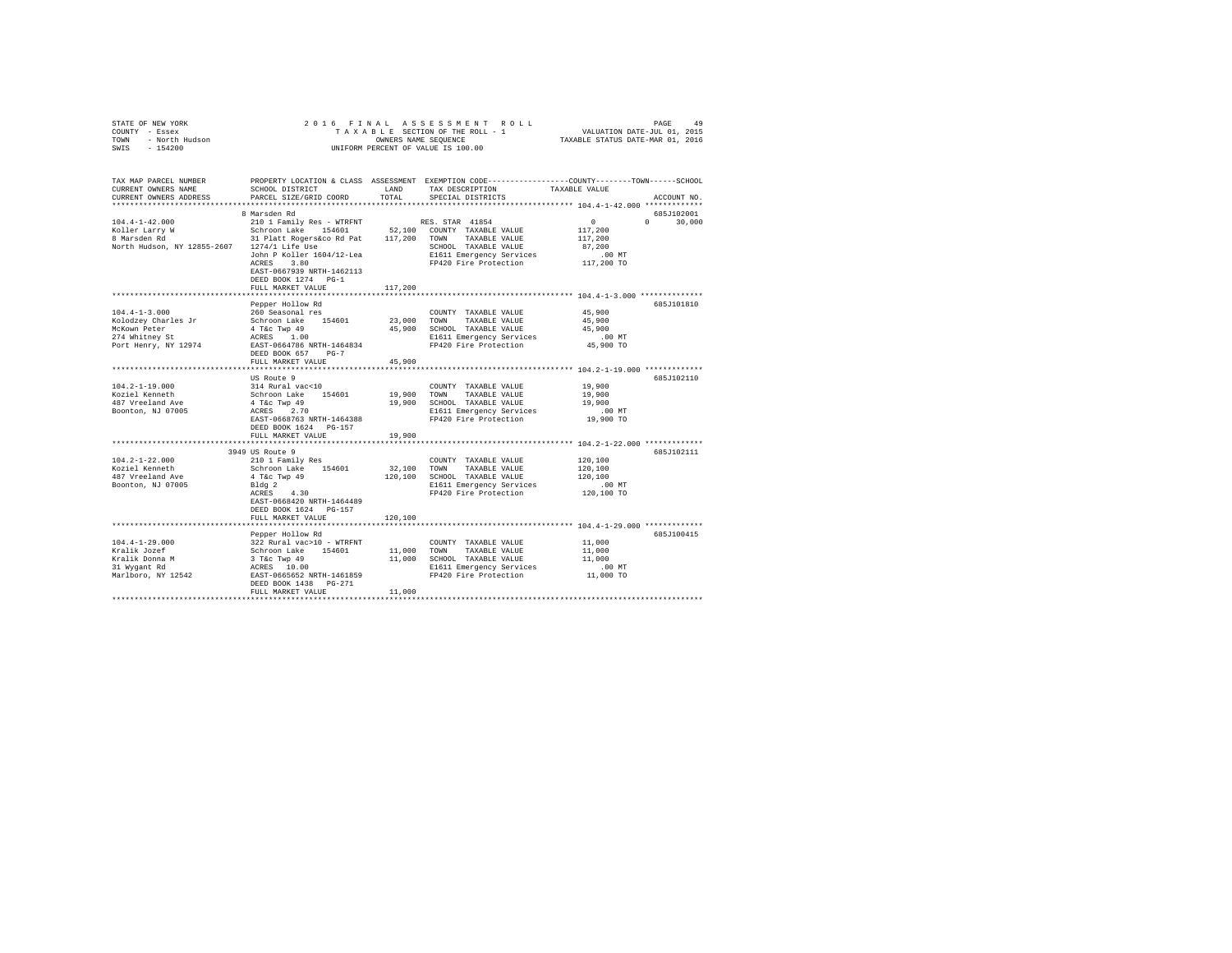|                                                                                                                                                                                                                           |                                                                          |         | 2016 FINAL ASSESSMENT ROLL<br>10 FINAL ASSESSMENT ROLL TAXABLE SCTION OF THE SALUATION DATE-JUL 01, 2015<br>TAXABLE SECTION OF THE ROLL - 1 VALUATION DATE-JUL 01, 2015<br>TAXABLE STATUS DATE-MAR 01, 2016 |                                                                                                     | PAGE<br>50  |
|---------------------------------------------------------------------------------------------------------------------------------------------------------------------------------------------------------------------------|--------------------------------------------------------------------------|---------|-------------------------------------------------------------------------------------------------------------------------------------------------------------------------------------------------------------|-----------------------------------------------------------------------------------------------------|-------------|
| TAX MAP PARCEL NUMBER PROPERTY LOCATION & CLASS ASSESSMENT EXEMPTION CODE---------------COUNTY-------TOWN------SCHOOL<br>CURRENT OWNERS NAME SCHOOL DISTRICT LAND TAX DESCRIPTION TAXABLE VALUE<br>CURRENT OWNERS ADDRESS | PARCEL SIZE/GRID COORD                                                   | TOTAL   | TAX DESCRIPTION TAXABLE VALUE<br>SPECIAL DISTRICTS                                                                                                                                                          |                                                                                                     | ACCOUNT NO. |
|                                                                                                                                                                                                                           | 3795 US Route 9                                                          |         |                                                                                                                                                                                                             |                                                                                                     | 685J100501  |
| $104.4 - 1 - 79.000$<br>Kralik Jozef<br>Kralik Donna M<br>31 Wygant Rd                                                                                                                                                    |                                                                          |         | ACRES 44.70 E1611 Emergency Services<br>EAST-0666650 NRTH-1461586 FP420 Fire Protection                                                                                                                     | 87,600<br>87,600<br>87,600<br>.00MT<br>87,600 TO                                                    |             |
| Marlboro, NY 12542                                                                                                                                                                                                        | DEED BOOK 1438 PG-271                                                    |         |                                                                                                                                                                                                             |                                                                                                     |             |
|                                                                                                                                                                                                                           | FULL MARKET VALUE                                                        | 87,600  |                                                                                                                                                                                                             |                                                                                                     |             |
| 10 Anoii Cir (40aca - 45.90)<br>South Burlington, VT 05403 - ACRES - 45.90                                                                                                                                                | 3314 Blue Ridge Rd<br>EAST-0640996 NRTH-1443520<br>DEED BOOK 1613 PG-293 |         | E1611 Emergency Services<br>FP420 Fire Protection                                                                                                                                                           | 124,900<br>124,900<br>124,900<br>00 MT.<br>124,900 TO                                               | 685J100404  |
|                                                                                                                                                                                                                           | FULL MARKET VALUE                                                        | 124,900 |                                                                                                                                                                                                             |                                                                                                     |             |
|                                                                                                                                                                                                                           |                                                                          |         |                                                                                                                                                                                                             |                                                                                                     |             |
| $113.4 - 2 - 8.000$<br>South Burlington, VT 05403 EAST-0641704 NRTH-1443971                                                                                                                                               | Blue Ridge Rd<br>314 Rural vac<10<br>DEED BOOK 1613 PG-293               |         | COUNTY TAXABLE VALUE<br>E1611 Emergency Services .00 MT<br>FP420 Fire Protection 3,600 TO                                                                                                                   | 3,600<br>3,600<br>3,600                                                                             | 685J102313  |
|                                                                                                                                                                                                                           | FULL MARKET VALUE                                                        | 3,600   |                                                                                                                                                                                                             |                                                                                                     |             |
|                                                                                                                                                                                                                           |                                                                          |         |                                                                                                                                                                                                             |                                                                                                     | 685J178526  |
|                                                                                                                                                                                                                           | EAST-0642249 NRTH-1444463<br>DEED BOOK 1613 PG-293                       |         |                                                                                                                                                                                                             |                                                                                                     |             |
|                                                                                                                                                                                                                           | FULL MARKET VALUE                                                        | 51,600  |                                                                                                                                                                                                             |                                                                                                     |             |
|                                                                                                                                                                                                                           |                                                                          |         |                                                                                                                                                                                                             |                                                                                                     | 685J100612  |
|                                                                                                                                                                                                                           | FULL MARKET VALUE 99.300                                                 |         | TOWN TAAABLE VALUE<br>SCHOOL TAXABLE VALUE                                                                                                                                                                  | $\sim$ 0<br>$\begin{array}{c}\n0 \\ 99,300\n\end{array}$<br>99,300<br>34,000<br>.00 MT<br>99,300 TO | 0 65.300    |
|                                                                                                                                                                                                                           |                                                                          |         |                                                                                                                                                                                                             |                                                                                                     |             |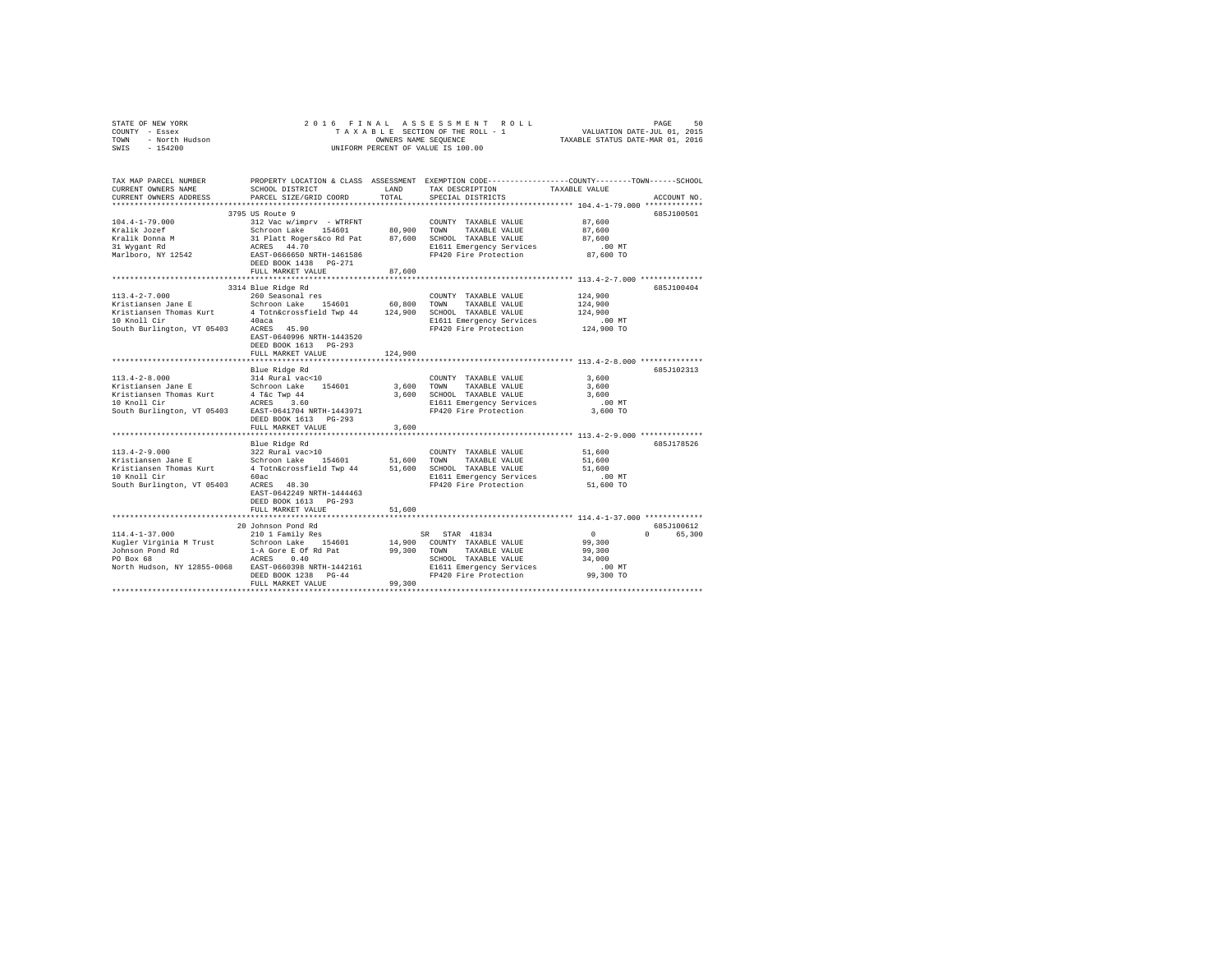| STATE OF NEW YORK |                |  | 2016 FINAL ASSESSMENT ROLL         |                                  | PAGE | 51 |
|-------------------|----------------|--|------------------------------------|----------------------------------|------|----|
| COUNTY - Essex    |                |  | TAXABLE SECTION OF THE ROLL - 1    | VALUATION DATE-JUL 01, 2015      |      |    |
| TOWN              | - North Hudson |  | OWNERS NAME SEOUENCE               | TAXABLE STATUS DATE-MAR 01, 2016 |      |    |
| $-154200$<br>SWIS |                |  | UNIFORM PERCENT OF VALUE IS 100.00 |                                  |      |    |
|                   |                |  |                                    |                                  |      |    |

| TAX MAP PARCEL NUMBER<br>CURRENT OWNERS NAME<br>CURRENT OWNERS ADDRESS                                                                                                | SCHOOL DISTRICT<br>PARCEL SIZE/GRID COORD                                                                                                                                                                | LAND<br>TOTAL | TAX DESCRIPTION<br>SPECIAL DISTRICTS                                                                                                 | PROPERTY LOCATION & CLASS ASSESSMENT EXEMPTION CODE---------------COUNTY-------TOWN------SCHOOL<br>TAXABLE VALUE<br>ACCOUNT NO. |
|-----------------------------------------------------------------------------------------------------------------------------------------------------------------------|----------------------------------------------------------------------------------------------------------------------------------------------------------------------------------------------------------|---------------|--------------------------------------------------------------------------------------------------------------------------------------|---------------------------------------------------------------------------------------------------------------------------------|
|                                                                                                                                                                       | Johnson Pond Rd                                                                                                                                                                                          |               |                                                                                                                                      | 685J100711                                                                                                                      |
| 114.4-1-38.000<br>Kugler Virginia M Trust         Schroon Lake     154601           16,200   TOWN     TAXABLE VALUE                                                   | $322$ Rural vac $>10$<br>EAST-0660566 NRTH-1441513                                                                                                                                                       |               | COUNTY TAXABLE VALUE 16,200<br>16,200 SCHOOL TAXABLE VALUE<br>E1611 Emergency Services<br>FP420 Fire Protection                      | 16,200<br>16,200<br>$.00$ MT<br>$16,200$ TO                                                                                     |
|                                                                                                                                                                       | DEED BOOK 1238 PG-53<br>FULL MARKET VALUE                                                                                                                                                                | 16,200        |                                                                                                                                      |                                                                                                                                 |
|                                                                                                                                                                       | US Route 9                                                                                                                                                                                               |               |                                                                                                                                      | 685J100702                                                                                                                      |
| 114.18-3-1.000                                                                                                                                                        | 314 Rural vac<10<br>DEED BOOK 1238 PG-50<br>FULL MARKET VALUE                                                                                                                                            | 18,300        | COUNTY TAXABLE VALUE<br>TAXABLE VALUE<br>SCHOOL TAXABLE VALUE<br>E1611 Emergency Services .00 MT<br>FP420 Fire Protection  18,300 TO | 18,300<br>18,300<br>18,300<br>$.00$ MT                                                                                          |
|                                                                                                                                                                       |                                                                                                                                                                                                          |               |                                                                                                                                      | 685J185005                                                                                                                      |
| $114.18 - 3 - 2.200$<br>Kugler Virginia M Trust Schroon Lake 154601 400 TOWN<br>Johnson Pond Rd<br>PO Box 68<br>North Hudson, NY 12855-0068 RAST-0659930 NRTH-1441782 | US Route 9<br>314 Rural vac<10<br>DEED BOOK 1238 PG-47                                                                                                                                                   |               | COUNTY TAXABLE VALUE<br>TAXABLE VALUE<br>400 SCHOOL TAXABLE VALUE<br>E1611 Emergency Services<br>FP420 Fire Protection               | 400<br>400<br>400<br>.00 MT<br>400 TO                                                                                           |
|                                                                                                                                                                       | FULL MARKET VALUE                                                                                                                                                                                        | 400           |                                                                                                                                      |                                                                                                                                 |
| 105. -1-49.000<br>Kurywka Michael<br>285 Vliet Blvd<br>Cohoes, NY 12047                                                                                               | EAST-0674583 NRTH-1456098<br>DEED BOOK 434 PG-590                                                                                                                                                        |               | COUNTY TAXABLE VALUE 24,200<br>FP420 Fire Protection                                                                                 | 685J102004<br>24,200<br>24,200<br>$.00$ MT<br>24,200 TO                                                                         |
|                                                                                                                                                                       | FULL MARKET VALUE                                                                                                                                                                                        | 24,200        |                                                                                                                                      |                                                                                                                                 |
| 104.2-1-2.200<br>LaFlower Paul<br>Baricum<br>LaFlower Danelle<br>PO Box 416<br>Wales, MA 01081                                                                        | US Route 9<br>910 Priv forest<br>Schroon Lake 154601 113,500 TOWN<br>T&c 3&4 154601 113,500 SCHOOD<br>ACRES 136.80 113,500 BAST-0663455 NRTH-1465650 PP420<br>DEED BOOK 1223 PG-154<br>FULL MARKET VALUE | 113,500       | COUNTY TAXABLE VALUE<br>TAXABLE VALUE<br>113,500 SCHOOL TAXABLE VALUE<br>E1611 Emergency Services<br>FP420 Fire Protection           | 685Z000006<br>113,500<br>113,500<br>113,500<br>00 MT.<br>113,500 TO                                                             |
|                                                                                                                                                                       |                                                                                                                                                                                                          |               |                                                                                                                                      |                                                                                                                                 |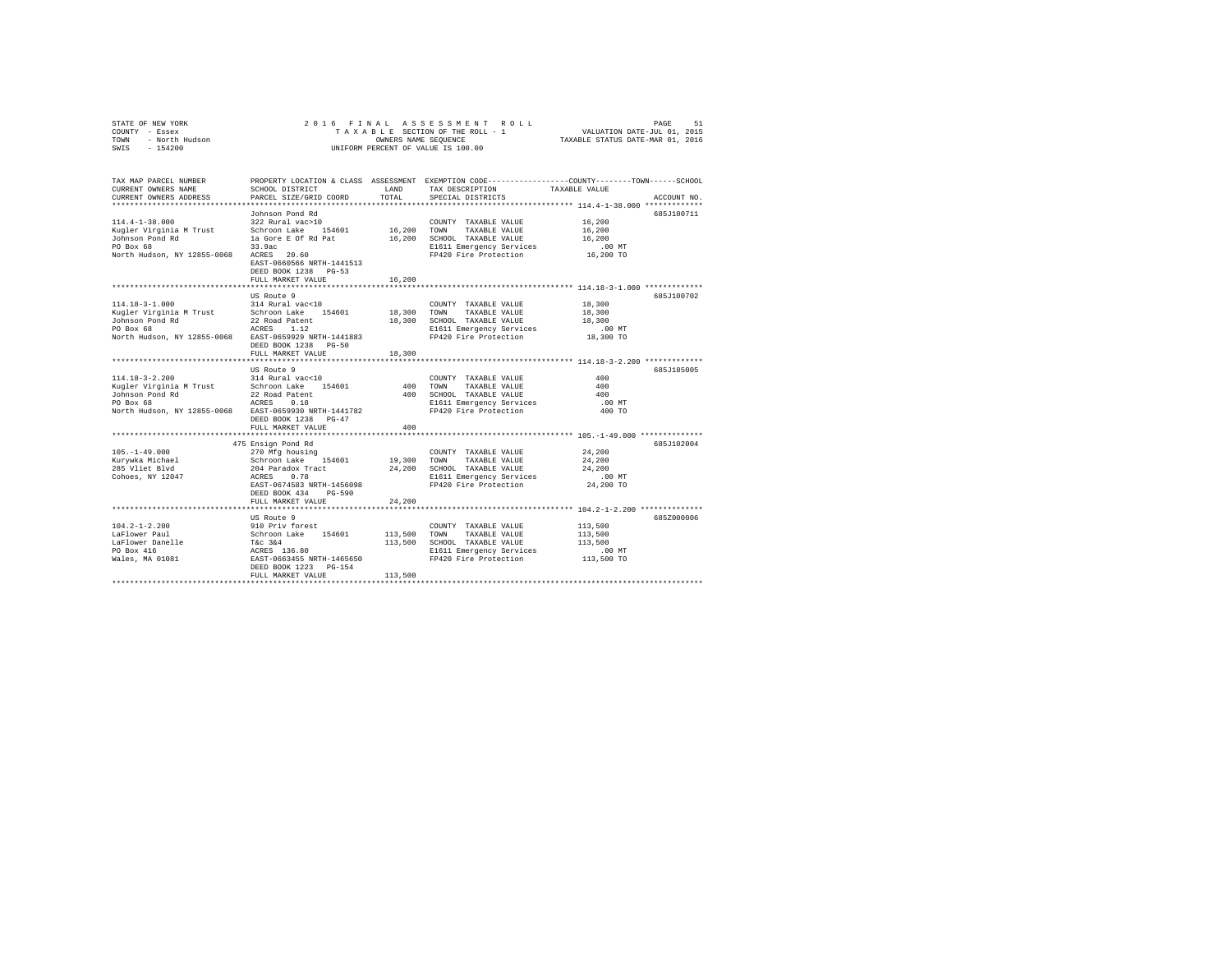|      | STATE OF NEW YORK | 2016 FINAL ASSESSMENT ROLL         | 52<br>PAGE                       |
|------|-------------------|------------------------------------|----------------------------------|
|      | COUNTY - Essex    | TAXABLE SECTION OF THE ROLL - 1    | VALUATION DATE-JUL 01, 2015      |
| TOWN | - North Hudson    | OWNERS NAME SEOUENCE               | TAXABLE STATUS DATE-MAR 01, 2016 |
| SWIS | $-154200$         | UNIFORM PERCENT OF VALUE IS 100.00 |                                  |

| TAX MAP PARCEL NUMBER<br>CURRENT OWNERS NAME<br>CURRENT OWNERS ADDRESS | SCHOOL DISTRICT<br>PARCEL SIZE/GRID COORD                 | LAND<br>TOTAL | PROPERTY LOCATION & CLASS ASSESSMENT EXEMPTION CODE----------------COUNTY-------TOWN------SCHOOL<br>TAX DESCRIPTION<br>SPECIAL DISTRICTS | TAXABLE VALUE                        | ACCOUNT NO. |
|------------------------------------------------------------------------|-----------------------------------------------------------|---------------|------------------------------------------------------------------------------------------------------------------------------------------|--------------------------------------|-------------|
| *************************                                              |                                                           |               |                                                                                                                                          |                                      |             |
|                                                                        | US Route 9                                                |               |                                                                                                                                          |                                      | 685Z000007  |
| $104.2 - 1 - 3.200$                                                    | 910 Priv forest                                           |               | COUNTY TAXABLE VALUE                                                                                                                     | 73,500                               |             |
| LaFlower Paul                                                          | Schroon Lake 154601                                       | 73.500 TOWN   | TAXABLE VALUE                                                                                                                            | 73,500                               |             |
| LaFlower Danelle                                                       | T&c 4                                                     |               | 73,500 SCHOOL TAXABLE VALUE                                                                                                              | 73,500                               |             |
| PO Box 416                                                             | ACRES 88.60                                               |               | E1611 Emergency Services                                                                                                                 | $.00$ MT                             |             |
| Wales, MA 01081                                                        | EAST-0665219 NRTH-1466444                                 |               | FP420 Fire Protection                                                                                                                    | 73,500 TO                            |             |
|                                                                        | DEED BOOK 1223 PG-154                                     |               |                                                                                                                                          |                                      |             |
|                                                                        | FULL MARKET VALUE                                         | 73,500        | ********************************** 104.4-1-8.130 ***************                                                                         |                                      |             |
|                                                                        | Pepper Hollow Rd                                          |               |                                                                                                                                          |                                      | 685J178557  |
| $104.4 - 1 - 8.130$                                                    | 910 Priv forest                                           |               | COUNTY TAXABLE VALUE                                                                                                                     | 24,100                               |             |
| LaFlower Paul                                                          | Schroon Lake 154601                                       | 24,100        | TAXABLE VALUE<br>TOWN                                                                                                                    | 24,100                               |             |
| LaFlower Danelle                                                       |                                                           | 24,100        | SCHOOL TAXABLE VALUE                                                                                                                     | 24,100                               |             |
| PO Box 416                                                             |                                                           |               | E1611 Emergency Services                                                                                                                 | $.00$ MT                             |             |
| Wales, MA 01081                                                        | 3 T&c Pat Twp<br>ACRES 29.00<br>EAST-0664429 NRTH-1463519 |               | FP420 Fire Protection                                                                                                                    | 24,100 TO                            |             |
|                                                                        | DEED BOOK 1223 PG-154                                     |               |                                                                                                                                          |                                      |             |
|                                                                        | FULL MARKET VALUE                                         | 24,100        |                                                                                                                                          |                                      |             |
|                                                                        |                                                           |               |                                                                                                                                          | ********* 104.4-3-7.100 ************ |             |
|                                                                        | 40 Kenakwar Ln                                            |               |                                                                                                                                          |                                      | 685Z009005  |
| $104.4 - 3 - 7.100$                                                    | 271 Mfg housings                                          |               | COUNTY TAXABLE VALUE                                                                                                                     | 44,100                               |             |
| LaMontain Michael                                                      | Schroon Lake 154601                                       | 32,000 TOWN   | TAXABLE VALUE                                                                                                                            | 44,100                               |             |
| LaMontain Susan                                                        | 29 Platt Rogers&Co Rd Pat                                 |               | 44,100 SCHOOL TAXABLE VALUE                                                                                                              | 44,100                               |             |
| 2560 Rt 9 Lot 103                                                      | Pt Lot 7 Kenakwar Dubd                                    |               | E1611 Emergency Services                                                                                                                 | $.00$ MT                             |             |
| Ballston Spa, NY 12020                                                 | ACRES 4.15                                                |               | FP420 Fire Protection                                                                                                                    | 44,100 TO                            |             |
|                                                                        | EAST-0664679 NRTH-1459423                                 |               |                                                                                                                                          |                                      |             |
|                                                                        | DEED BOOK 1598 PG-68                                      |               |                                                                                                                                          |                                      |             |
|                                                                        | FULL MARKET VALUE                                         | 44,100        |                                                                                                                                          |                                      |             |
|                                                                        | Kenakwar Ln                                               |               |                                                                                                                                          |                                      | 685Z009006  |
| $104.4 - 3 - 7.200$                                                    | 314 Rural vac<10                                          |               | COUNTY TAXABLE VALUE                                                                                                                     | 900                                  |             |
| LaMontain Michael                                                      | Schroon Lake 154601                                       | 900           | TOWN<br>TAXABLE VALUE                                                                                                                    | 900                                  |             |
| LaMontain Susan                                                        | 29 Platt Rogers&Co Rd Pat                                 |               | 900 SCHOOL TAXABLE VALUE                                                                                                                 | 900                                  |             |
| 2560 Rt 9 Lot 103                                                      | Pt Lot 7 Kenakwar Subd                                    |               | E1611 Emergency Services                                                                                                                 | $.00$ MT                             |             |
| Ballston Spa, NY 12020                                                 | ACRES 0.65                                                |               | FP420 Fire Protection                                                                                                                    | 900 TO                               |             |
|                                                                        | EAST-0664648 NRTH-1459108                                 |               |                                                                                                                                          |                                      |             |
|                                                                        | DEED BOOK 1598 PG-68                                      |               |                                                                                                                                          |                                      |             |
|                                                                        | FULL MARKET VALUE                                         | 900           |                                                                                                                                          |                                      |             |
|                                                                        |                                                           |               |                                                                                                                                          |                                      |             |
|                                                                        | Kenakwar Ln                                               |               |                                                                                                                                          |                                      | 685Z009007  |
| $104.4 - 3 - 7.300$                                                    | 314 Rural vac<10                                          |               | COUNTY TAXABLE VALUE                                                                                                                     | 600                                  |             |
| LaMontain Michael                                                      | Schroon Lake 154601                                       | 600           | TAXABLE VALUE<br>TOWN                                                                                                                    | 600                                  |             |
| LaMontain Susan                                                        | 29 Platt Rogers&Co Rd Pat                                 |               | 600 SCHOOL TAXABLE VALUE                                                                                                                 | 600                                  |             |
| 2560 Rt 9 Lot 103                                                      | Pt Lot 7 Kenakwar Subd                                    |               | E1611 Emergency Services                                                                                                                 | .00 MT                               |             |
| Ballston Spa, NY 12020                                                 | 0.28<br>ACRES<br>EAST-0664648 NRTH-1459108                |               | FP420 Fire Protection                                                                                                                    | 600 TO                               |             |
|                                                                        | DEED BOOK 1598 PG-68                                      |               |                                                                                                                                          |                                      |             |
|                                                                        | FULL MARKET VALUE                                         | 600           |                                                                                                                                          |                                      |             |
|                                                                        |                                                           |               |                                                                                                                                          |                                      |             |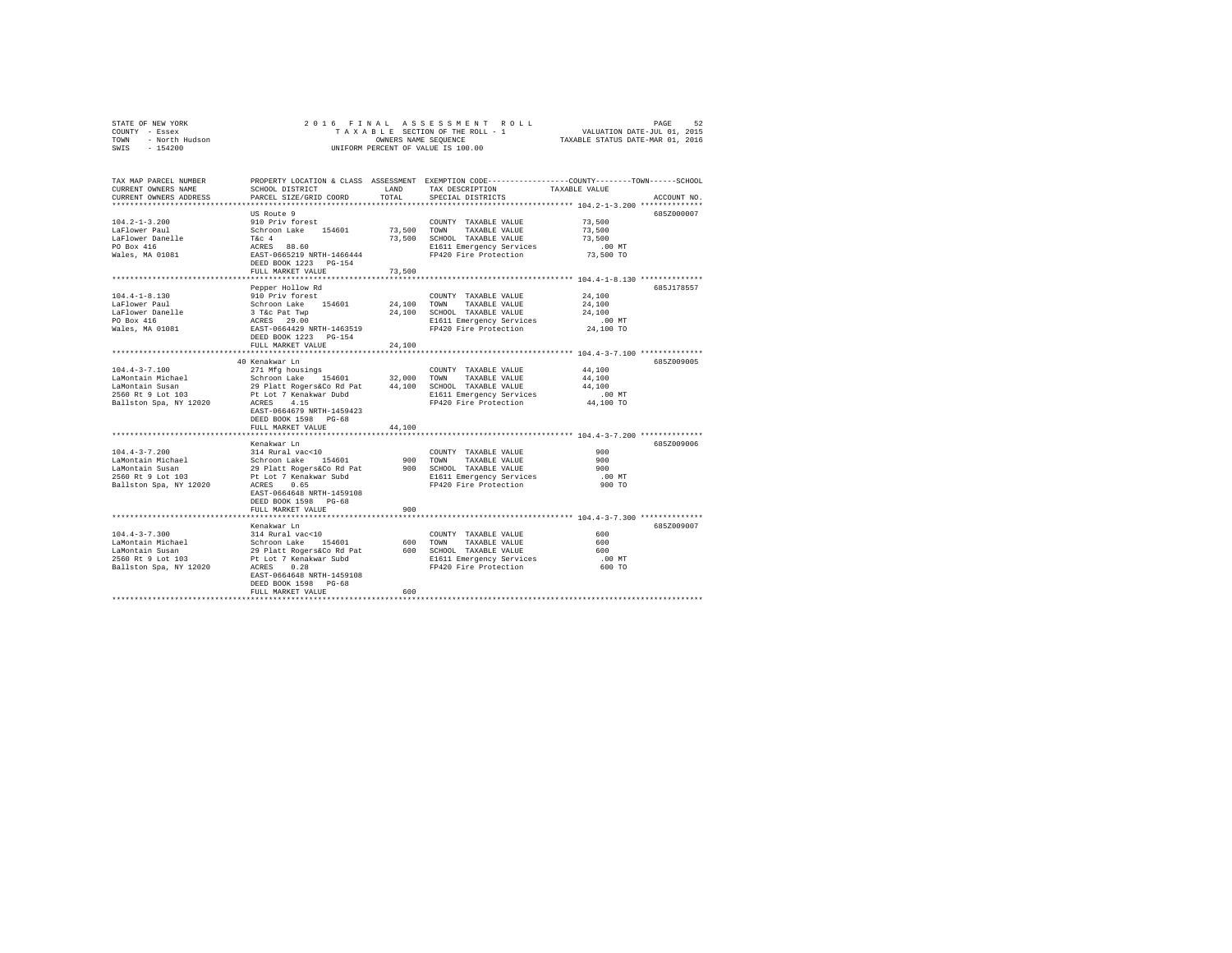| STATE OF NEW YORK<br>COUNTY - ESSEX<br>TOURY - RESEXTED AND SECTION OF THE ROLL - 1 WALUATION DATE-JUL 01, 2015<br>TOWN - NOTE - TO BE SECTION OF THE ROLL - 1 WARBLE STATUS DATE-MAR 01, 2016<br>SWIS - 154200<br>SWIS - 154200 |                                                                                                                                                        |               | 2016 FINAL ASSESSMENT ROLL                                                                                                              |                                   | PAGE<br>53             |
|----------------------------------------------------------------------------------------------------------------------------------------------------------------------------------------------------------------------------------|--------------------------------------------------------------------------------------------------------------------------------------------------------|---------------|-----------------------------------------------------------------------------------------------------------------------------------------|-----------------------------------|------------------------|
| TAX MAP PARCEL NUMBER<br>CURRENT OWNERS NAME<br>CURRENT OWNERS ADDRESS                                                                                                                                                           | SCHOOL DISTRICT<br>PARCEL SIZE/GRID COORD                                                                                                              | LAND<br>TOTAL | PROPERTY LOCATION & CLASS ASSESSMENT EXEMPTION CODE---------------COUNTY-------TOWN------SCHOOL<br>TAX DESCRIPTION<br>SPECIAL DISTRICTS | TAXABLE VALUE                     | ACCOUNT NO.            |
|                                                                                                                                                                                                                                  |                                                                                                                                                        |               | **************************** 104.4-2-2.000 *************                                                                                |                                   |                        |
|                                                                                                                                                                                                                                  | 3623 US Route 9                                                                                                                                        |               |                                                                                                                                         |                                   | 685J186005             |
| $104.4 - 2 - 2.000$                                                                                                                                                                                                              | 210 1 Family Res                                                                                                                                       |               | COUNTY TAXABLE VALUE                                                                                                                    | 127,000                           |                        |
| Lang Aaron T<br>PO Box 234                                                                                                                                                                                                       | Schroon Lake 154601 32,600 TOWN TAXABLE VALUE<br>29 Platt Rogers&co Rd Pat 127,000 SCHOOL TAXABLE VALUE                                                |               |                                                                                                                                         | 127,000                           |                        |
| Crown Point, NY 12928                                                                                                                                                                                                            | EAST-0664679 NRTH-1457390<br>DEED BOOK 1674 PG-56                                                                                                      |               | ACRES 4.84 BANK1STARSG E1611 Emergency Services<br>FP420 Fire Protection                                                                | 127,000<br>$.00$ MT<br>127,000 TO |                        |
|                                                                                                                                                                                                                                  | FULL MARKET VALUE                                                                                                                                      | 127,000       |                                                                                                                                         |                                   |                        |
|                                                                                                                                                                                                                                  |                                                                                                                                                        |               |                                                                                                                                         |                                   |                        |
|                                                                                                                                                                                                                                  | 3764 US Route 9                                                                                                                                        |               |                                                                                                                                         |                                   | 685J178518             |
| $104.4 - 1 - 76.000$                                                                                                                                                                                                             | 271 Mfg housings<br>$\begin{array}{ccccc}\n& & \dots & \dots & \dots & \dots \\ \text{Schroon Lake} & & 154601 \\ \hline\n& 31.51264 & 7\n\end{array}$ |               | RES. STAR 41854                                                                                                                         | $\sim$ 0                          | $0 \t 30.000$          |
| Lang Karen S<br>Wood Mary E                                                                                                                                                                                                      |                                                                                                                                                        |               | 29,400 COUNTY TAXABLE VALUE                                                                                                             | 32,500<br>32,500                  |                        |
| PO Box 55                                                                                                                                                                                                                        | 31 Platt Rogers&co Rd Pat 32,500 TOWN TAXABLE VALUE<br>1279/301 Life Use To SCHOOL TAXABLE VALUE                                                       |               | SCHOOL TAXABLE VALUE                                                                                                                    | 2,500                             |                        |
|                                                                                                                                                                                                                                  |                                                                                                                                                        |               | E1611 Emergency Services                                                                                                                | $.00$ MT                          |                        |
| North Hudson, NY 12855-0055 Theresa A Wood<br>ACRES 1.30                                                                                                                                                                         |                                                                                                                                                        |               | FP420 Fire Protection                                                                                                                   | 32,500 TO                         |                        |
|                                                                                                                                                                                                                                  | EAST-0666593 NRTH-1460298                                                                                                                              |               |                                                                                                                                         |                                   |                        |
|                                                                                                                                                                                                                                  | DEED BOOK 1279 PG-301                                                                                                                                  |               |                                                                                                                                         |                                   |                        |
|                                                                                                                                                                                                                                  | FULL MARKET VALUE                                                                                                                                      | 32,500        |                                                                                                                                         |                                   |                        |
|                                                                                                                                                                                                                                  |                                                                                                                                                        |               |                                                                                                                                         |                                   |                        |
| $113.3 - 3 - 5.000$                                                                                                                                                                                                              | 2767 Blue Ridge Rd                                                                                                                                     |               |                                                                                                                                         | $\mathbf{0}$                      | 685J100508<br>0 65,300 |
| Langworthy Donald A Jr                                                                                                                                                                                                           |                                                                                                                                                        |               |                                                                                                                                         | 156,600                           |                        |
| 2767 Blue Ridge Rd                                                                                                                                                                                                               |                                                                                                                                                        |               |                                                                                                                                         | 156,600                           |                        |
| North Hudson, NY 12855                                                                                                                                                                                                           | ACRES 1.99                                                                                                                                             |               | SCHOOL TAXABLE VALUE                                                                                                                    | 91,300                            |                        |
|                                                                                                                                                                                                                                  | EAST-0629533 NRTH-1441569                                                                                                                              |               | E1611 Emergency Services                                                                                                                | .00 MT                            |                        |
|                                                                                                                                                                                                                                  | DEED BOOK 1114 PG-348                                                                                                                                  |               | FP420 Fire Protection                                                                                                                   | 156,600 TO                        |                        |
|                                                                                                                                                                                                                                  | FULL MARKET VALUE                                                                                                                                      | 156,600       |                                                                                                                                         |                                   |                        |
|                                                                                                                                                                                                                                  |                                                                                                                                                        |               |                                                                                                                                         |                                   |                        |
|                                                                                                                                                                                                                                  | 2600 Blue Ridge Rd                                                                                                                                     |               | COUNTY TAXABLE VALUE                                                                                                                    | 14,200                            | 685J100514             |
| $113.3 - 2 - 2.000$<br>Larsen Larry                                                                                                                                                                                              | 312 Vac w/imprv                                                                                                                                        |               |                                                                                                                                         | 14,200                            |                        |
| 356 Scarawan Rd                                                                                                                                                                                                                  | Schroon Lake 154601 13,500 TOWN TAXABLE VALUE<br>7 Totn&crossfield Twp 44 14,200 SCHOOL TAXABLE VALUE                                                  |               |                                                                                                                                         | 14,200                            |                        |
| Stone Ridge, NY 12484                                                                                                                                                                                                            | ACRES 0.25                                                                                                                                             |               | E1611 Emergency Services                                                                                                                | $.00$ MT                          |                        |
|                                                                                                                                                                                                                                  | EAST-0625347 NRTH-1441303                                                                                                                              |               | FP420 Fire Protection                                                                                                                   | 14,200 TO                         |                        |
|                                                                                                                                                                                                                                  | DEED BOOK 1591 PG-130                                                                                                                                  |               |                                                                                                                                         |                                   |                        |
|                                                                                                                                                                                                                                  | FULL MARKET VALUE                                                                                                                                      | 14,200        |                                                                                                                                         |                                   |                        |
|                                                                                                                                                                                                                                  |                                                                                                                                                        |               |                                                                                                                                         |                                   |                        |
| $113.3 - 2 - 3.000$                                                                                                                                                                                                              | 2604 Blue Ridge Rd<br>312 Vac w/imprv                                                                                                                  |               | COUNTY TAXABLE VALUE                                                                                                                    | 14,000                            | 685J100513             |
| Larsen Larry                                                                                                                                                                                                                     |                                                                                                                                                        |               |                                                                                                                                         | 14,000                            |                        |
| 356 Scarawan Rd                                                                                                                                                                                                                  | Siz vac wismprv<br>Schroon Lake 154601 13,500 TOWN TAXABLE VALUE<br>7 Totn&crossfield Twp 44 14,000 SCHOOL TAXABLE VALUE                               |               |                                                                                                                                         | 14,000                            |                        |
| Stone Ridge, NY 12484                                                                                                                                                                                                            | ACRES 0.25                                                                                                                                             |               | E1611 Emergency Services                                                                                                                | $.00$ MT                          |                        |
|                                                                                                                                                                                                                                  | EAST-0625444 NRTH-1441301                                                                                                                              |               | FP420 Fire Protection                                                                                                                   | 14,000 TO                         |                        |
|                                                                                                                                                                                                                                  | DEED BOOK 1591   PG-130                                                                                                                                |               |                                                                                                                                         |                                   |                        |
|                                                                                                                                                                                                                                  | FULL MARKET VALUE                                                                                                                                      | 14,000        |                                                                                                                                         |                                   |                        |
|                                                                                                                                                                                                                                  |                                                                                                                                                        |               |                                                                                                                                         |                                   |                        |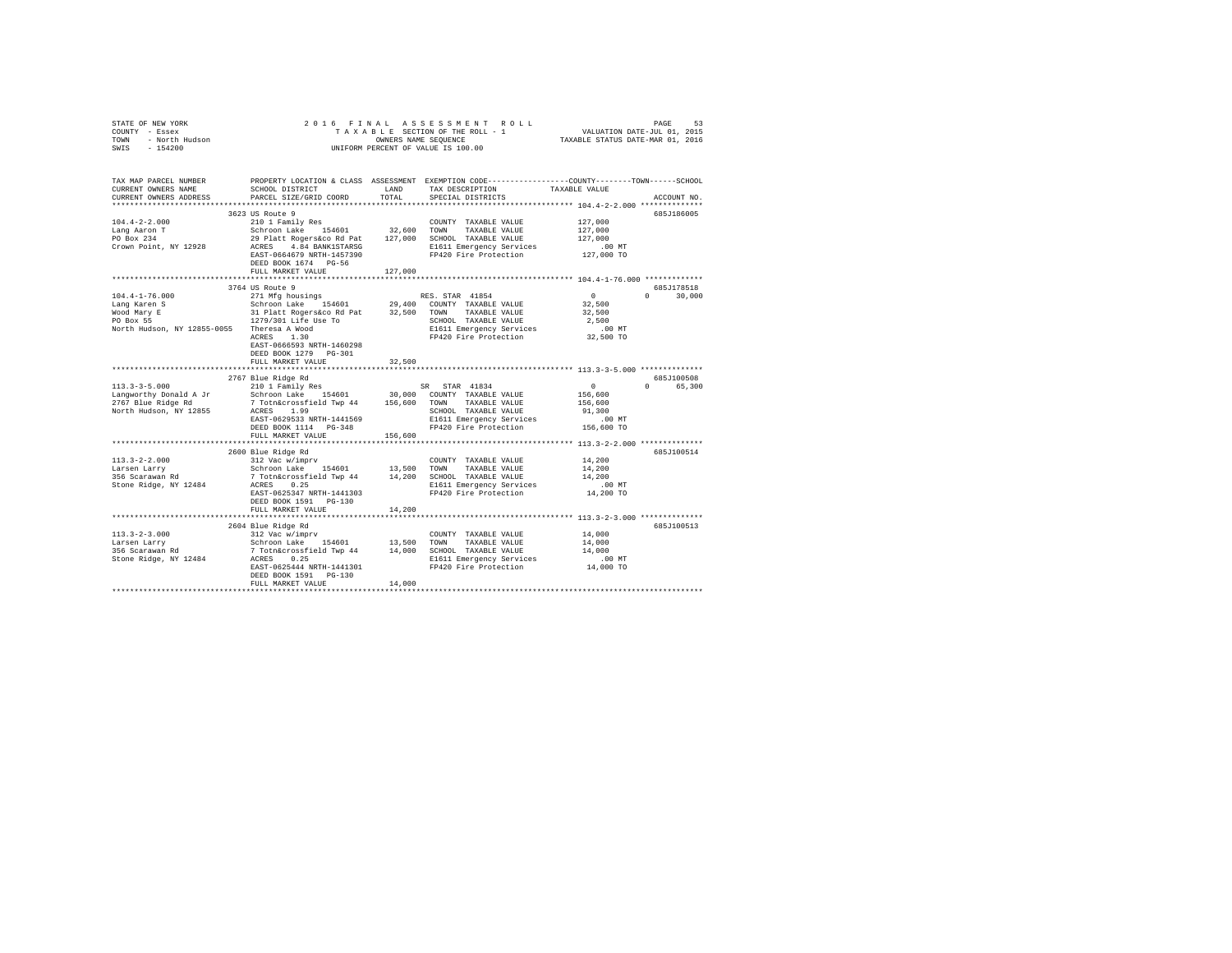|      | STATE OF NEW YORK | 2016 FINAL ASSESSMENT ROLL         | 54<br>PAGE                       |
|------|-------------------|------------------------------------|----------------------------------|
|      | COUNTY - Essex    | TAXABLE SECTION OF THE ROLL - 1    | VALUATION DATE-JUL 01, 2015      |
| TOWN | - North Hudson    | OWNERS NAME SEOUENCE               | TAXABLE STATUS DATE-MAR 01, 2016 |
| SWIS | $-154200$         | UNIFORM PERCENT OF VALUE IS 100.00 |                                  |

| TAX MAP PARCEL NUMBER<br>CURRENT OWNERS NAME     | SCHOOL DISTRICT                                                                                                               | LAND        | TAX DESCRIPTION                                   | PROPERTY LOCATION & CLASS ASSESSMENT EXEMPTION CODE---------------COUNTY-------TOWN-----SCHOOL<br>TAXABLE VALUE |
|--------------------------------------------------|-------------------------------------------------------------------------------------------------------------------------------|-------------|---------------------------------------------------|-----------------------------------------------------------------------------------------------------------------|
| CURRENT OWNERS ADDRESS                           | PARCEL SIZE/GRID COORD                                                                                                        | TOTAL       | SPECIAL DISTRICTS                                 | ACCOUNT NO.                                                                                                     |
|                                                  | US Route 9                                                                                                                    |             |                                                   | 685J102213                                                                                                      |
| $114.18 - 2 - 6.000$                             | 311 Res vac land                                                                                                              |             | COUNTY TAXABLE VALUE                              | 14,900                                                                                                          |
| Lenhard Michael K                                |                                                                                                                               | 14,900 TOWN | TAXABLE VALUE                                     | 14,900                                                                                                          |
| Lenhard Regina M                                 | Schroon Lake 154601<br>22 Road Patent<br>ACRES 0.52                                                                           |             | 14,900 SCHOOL TAXABLE VALUE                       | 14,900                                                                                                          |
| PO Box 180                                       |                                                                                                                               |             | E1611 Emergency Services                          | $.00$ MT                                                                                                        |
|                                                  | North Hudson, NY 12855 EAST-0659222 NRTH-1441332                                                                              |             | FP420 Fire Protection                             | 14,900 TO                                                                                                       |
|                                                  | DEED BOOK 1117 PG-68                                                                                                          |             |                                                   |                                                                                                                 |
|                                                  | FULL MARKET VALUE                                                                                                             | 14,900      |                                                   |                                                                                                                 |
|                                                  |                                                                                                                               |             |                                                   |                                                                                                                 |
|                                                  | 4035 Blue Ridge Rd                                                                                                            |             |                                                   | 685J199002                                                                                                      |
| $114.18 - 2 - 7.110$                             | 582 Camping park - WTRFNT                                                                                                     |             | COUNTY TAXABLE VALUE                              | 1206,900                                                                                                        |
| Lenhard Regina M                                 |                                                                                                                               |             | TOWN<br>TAXABLE VALUE                             | 1206,900                                                                                                        |
| Lenhard Michael K                                |                                                                                                                               |             | SCHOOL TAXABLE VALUE                              | 1206,900                                                                                                        |
| PO Box 180                                       |                                                                                                                               |             | E1611 Emergency Services                          | .00 MT                                                                                                          |
| North Hudson, NY 12855                           | Schroon Lake 154601 207,400<br>22 Platt Rogers and Pat 1206,900<br>2016 BAR Decision<br>ACRES 20.42                           |             | FP420 Fire Protection                             | 1206,900 TO                                                                                                     |
|                                                  | EAST-0658654 NRTH-1441227                                                                                                     |             |                                                   |                                                                                                                 |
|                                                  | DEED BOOK 1012 PG-51                                                                                                          |             |                                                   |                                                                                                                 |
|                                                  | FULL MARKET VALUE                                                                                                             | 1206,900    |                                                   |                                                                                                                 |
|                                                  |                                                                                                                               |             |                                                   |                                                                                                                 |
|                                                  | 85 Caza Turn Rd                                                                                                               |             |                                                   | 685J186013                                                                                                      |
| $114.2 - 1 - 1.200$                              | 210 1 Family Res                                                                                                              |             | COUNTY TAXABLE VALUE                              | 200,800                                                                                                         |
| Levy Mark W                                      | Schroon Lake 154601 42,000 TOWN                                                                                               |             | TAXABLE VALUE                                     | 200,800                                                                                                         |
| Levy maik w<br>Lipsitt Martin<br>85 Caza Turn Rd | 26 Platt Rogers&co Rd Pat 200,800<br>ACRES 17.00                                                                              |             | SCHOOL TAXABLE VALUE                              | 200,800                                                                                                         |
| 85 Caza Turn Rd                                  | North Hudson, NY 12855 EAST-0662967 NRTH-1453735                                                                              |             | E1611 Emergency Services<br>FP420 Fire Protection | $.00$ MT<br>200,800 TO                                                                                          |
|                                                  | $PG-233$                                                                                                                      |             |                                                   |                                                                                                                 |
|                                                  | DEED BOOK 969<br>FULL MARKET VALUE                                                                                            | 200,800     |                                                   |                                                                                                                 |
|                                                  |                                                                                                                               |             |                                                   |                                                                                                                 |
|                                                  | 16 Liberty Rd                                                                                                                 |             |                                                   | 685J198002                                                                                                      |
| $114.2 - 2 - 7.000$                              | -- ------ -- ---<br>312 Vac w/imprv<br>Schroon Lake 154601<br>25 Platt Rogers & Co<br>ACRES 1.84<br>EAST-0662164 NRTH-1450165 |             | COUNTY TAXABLE VALUE                              | 40,100                                                                                                          |
| Liberty James B                                  |                                                                                                                               | 19,100      | TOWN<br>TAXABLE VALUE                             | 40,100                                                                                                          |
|                                                  |                                                                                                                               | 40,100      | SCHOOL TAXABLE VALUE                              | 40,100                                                                                                          |
| Liberty Marilyn M<br>PO Box 112                  |                                                                                                                               |             | E1611 Emergency Services                          | .00 MT                                                                                                          |
| North Hudson, NY 12855                           |                                                                                                                               |             | FP420 Fire Protection                             | 40,100 TO                                                                                                       |
|                                                  | DEED BOOK 1141 PG-95                                                                                                          |             |                                                   |                                                                                                                 |
|                                                  | FULL MARKET VALUE                                                                                                             | 40,100      |                                                   |                                                                                                                 |
|                                                  |                                                                                                                               |             |                                                   |                                                                                                                 |
|                                                  | 13 Liberty Rd                                                                                                                 |             |                                                   | 685J102013                                                                                                      |
| $114.2 - 2 - 8.000$                              | 210 1 Family Res                                                                                                              |             | RES. STAR 41854                                   | $\Omega$<br>$\Omega$ and $\Omega$<br>30,000                                                                     |
| Liberty James B                                  | Schroon Lake                                                                                                                  |             | 154601 29,900 COUNTY TAXABLE VALUE                | 77,700                                                                                                          |
| Liberty Marilyn                                  | 24 Platt Rogers&co Rd Pat 77,700 TOWN TAXABLE VALUE                                                                           |             |                                                   | 77,700                                                                                                          |
| PO Box 112                                       | 2.5ac                                                                                                                         |             | SCHOOL TAXABLE VALUE                              | 47.700                                                                                                          |
| North Hudson, NY 12855                           | ACRES<br>1.90                                                                                                                 |             | E1611 Emergency Services                          | $.00$ MT                                                                                                        |
|                                                  | EAST-0661919 NRTH-1450301                                                                                                     |             | FP420 Fire Protection                             | 77,700 TO                                                                                                       |
|                                                  | DEED BOOK 913<br>$PG-305$                                                                                                     |             |                                                   |                                                                                                                 |
|                                                  | FULL MARKET VALUE                                                                                                             | 77,700      |                                                   |                                                                                                                 |
|                                                  |                                                                                                                               |             |                                                   |                                                                                                                 |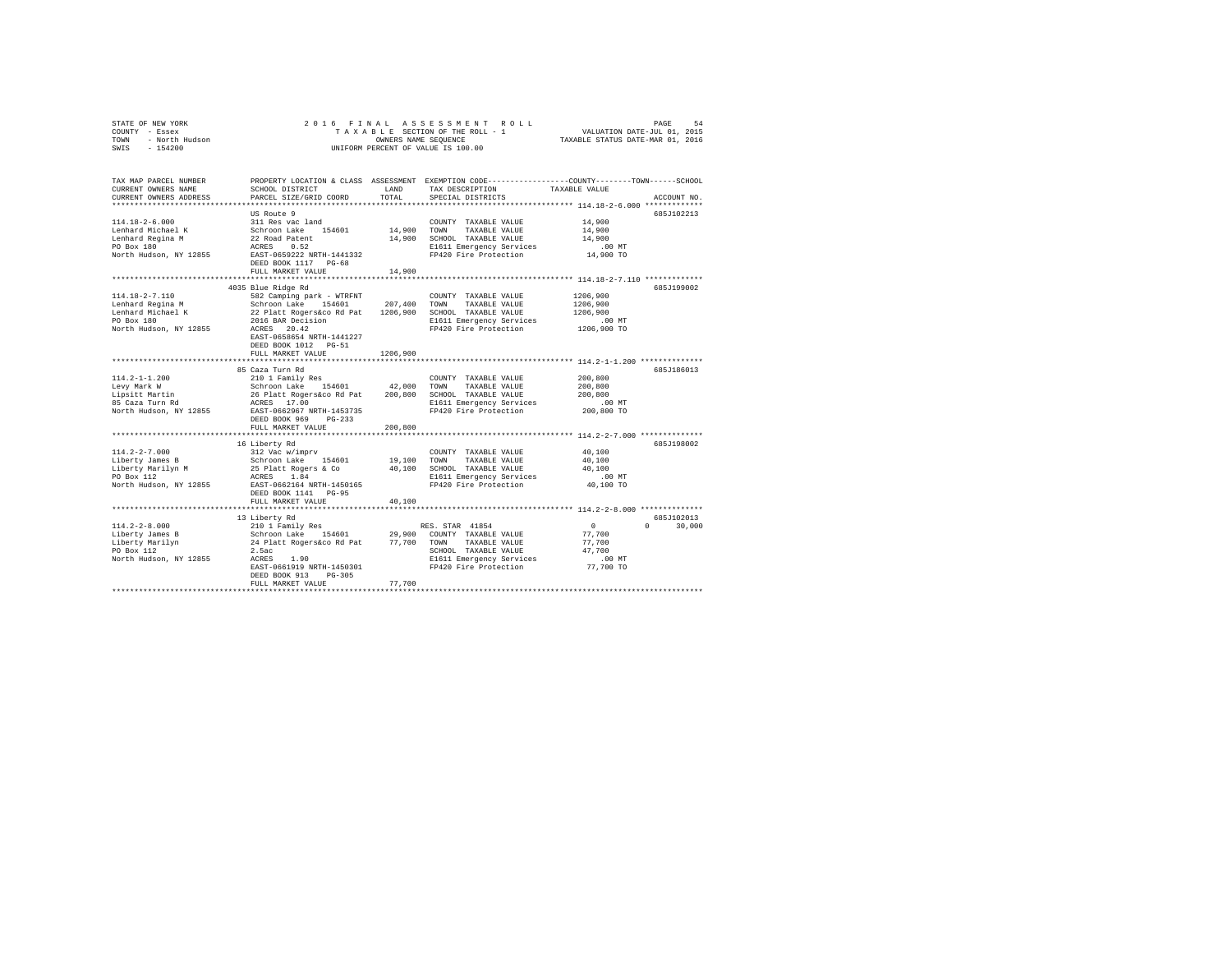|                | STATE OF NEW YORK |  |  |  |  | 2016 FINAL ASSESSMENT ROLL         | PAGE                             | 55 |
|----------------|-------------------|--|--|--|--|------------------------------------|----------------------------------|----|
| COUNTY - Essex |                   |  |  |  |  | TAXABLE SECTION OF THE ROLL - 1    | VALUATION DATE-JUL 01, 2015      |    |
| TOWN           | - North Hudson    |  |  |  |  | OWNERS NAME SEOUENCE               | TAXABLE STATUS DATE-MAR 01, 2016 |    |
| SWIS           | - 154200          |  |  |  |  | UNIFORM PERCENT OF VALUE IS 100.00 |                                  |    |

| TAX MAP PARCEL NUMBER<br>CURRENT OWNERS NAME<br>CURRENT OWNERS ADDRESS | SCHOOL DISTRICT<br>SCHOOL DISTRICT<br>PARCEL SIZE/GRID COORD                                                                                                                                                                                     | LAND<br>TOTAL | TAX DESCRIPTION<br>SPECIAL DISTRICTS                                 | PROPERTY LOCATION & CLASS ASSESSMENT EXEMPTION CODE---------------COUNTY-------TOWN------SCHOOL<br>TAXABLE VALUE<br>ACCOUNT NO. |  |
|------------------------------------------------------------------------|--------------------------------------------------------------------------------------------------------------------------------------------------------------------------------------------------------------------------------------------------|---------------|----------------------------------------------------------------------|---------------------------------------------------------------------------------------------------------------------------------|--|
|                                                                        |                                                                                                                                                                                                                                                  |               |                                                                      |                                                                                                                                 |  |
|                                                                        | 2867 US Route 9                                                                                                                                                                                                                                  |               |                                                                      | 685J102012                                                                                                                      |  |
| $125.1 - 1 - 26.000$                                                   | 2000 Nover 2010 1 Family Res<br>2010 1 Family Res<br>2010 1 Family Res<br>210 1 Family Res<br>210 1 Family Res<br>216 14,500 AGB B TAR 41834<br>216 By De 878 Pg 330<br>2010 120 TOWN TAXABLE VALUE<br>Ry De 878 Pg 330<br>2010 120 TOWN TAXABLE |               |                                                                      | 15,825 15,825 15,825                                                                                                            |  |
| Liberty James B                                                        |                                                                                                                                                                                                                                                  |               |                                                                      | 23,738 23,738 23,738                                                                                                            |  |
| c/o Dorothy Liberty                                                    |                                                                                                                                                                                                                                                  |               |                                                                      | $\sim$ 0<br>$0 \t 23,737$                                                                                                       |  |
| 2867 Us Rte 9                                                          |                                                                                                                                                                                                                                                  |               |                                                                      | 23,737                                                                                                                          |  |
| North Hudson, NY 12855                                                 |                                                                                                                                                                                                                                                  |               |                                                                      | 23,737                                                                                                                          |  |
|                                                                        |                                                                                                                                                                                                                                                  |               |                                                                      | $\sim$ 0                                                                                                                        |  |
|                                                                        | EAST-0659270 NRTH-1439920                                                                                                                                                                                                                        |               | E1611 Emergency Services                                             | .00 MT                                                                                                                          |  |
|                                                                        | DEED BOOK 878 PG-330                                                                                                                                                                                                                             |               | FP420 Fire Protection                                                | 63,300 TO                                                                                                                       |  |
|                                                                        | FULL MARKET VALUE 63,300                                                                                                                                                                                                                         |               |                                                                      |                                                                                                                                 |  |
|                                                                        |                                                                                                                                                                                                                                                  |               |                                                                      |                                                                                                                                 |  |
|                                                                        | 3260 US Route 9                                                                                                                                                                                                                                  |               |                                                                      | 685Z005002                                                                                                                      |  |
|                                                                        |                                                                                                                                                                                                                                                  |               |                                                                      | 77,000                                                                                                                          |  |
|                                                                        |                                                                                                                                                                                                                                                  |               |                                                                      | 77,000                                                                                                                          |  |
|                                                                        |                                                                                                                                                                                                                                                  |               |                                                                      | 77,000                                                                                                                          |  |
|                                                                        |                                                                                                                                                                                                                                                  |               | E1611 Emergency Services .00 MT<br>FP420 Fire Protection .077,000 TO |                                                                                                                                 |  |
|                                                                        |                                                                                                                                                                                                                                                  |               |                                                                      |                                                                                                                                 |  |
|                                                                        |                                                                                                                                                                                                                                                  |               |                                                                      |                                                                                                                                 |  |
|                                                                        | EAST-0662115 NRTH-1449014                                                                                                                                                                                                                        |               |                                                                      |                                                                                                                                 |  |
|                                                                        | DEED BOOK 1779 PG-292<br>FULL MARKET VALUE                                                                                                                                                                                                       |               |                                                                      |                                                                                                                                 |  |
|                                                                        |                                                                                                                                                                                                                                                  | 77,000        |                                                                      |                                                                                                                                 |  |
|                                                                        | 3399 Blue Ridge Rd                                                                                                                                                                                                                               |               |                                                                      | 685J101815                                                                                                                      |  |
| $113.20 - 1 - 4.000$                                                   | 314 Rural vac<10                                                                                                                                                                                                                                 |               | COUNTY TAXABLE VALUE                                                 | 400                                                                                                                             |  |
|                                                                        | Little Dutchman Club Inc Schroon Lake 154601 400 TOWN                                                                                                                                                                                            |               | TAXABLE VALUE                                                        | 400                                                                                                                             |  |
| 626 Plains Rd                                                          |                                                                                                                                                                                                                                                  |               | 400 SCHOOL TAXABLE VALUE                                             | 400                                                                                                                             |  |
| Canton, NY 13617-3717                                                  | 2 Tract West Of Road Pat<br>ACRES    0.16                                                                                                                                                                                                        |               | E1611 Emergency Services                                             | $.00$ MT                                                                                                                        |  |
|                                                                        | ACRES 0.16<br>EAST-0643722 NRTH-1442698                                                                                                                                                                                                          |               | FP420 Fire Protection                                                | 400 TO                                                                                                                          |  |
|                                                                        | DEED BOOK 1560 PG-133                                                                                                                                                                                                                            |               |                                                                      |                                                                                                                                 |  |
|                                                                        | FULL MARKET VALUE                                                                                                                                                                                                                                | 400           |                                                                      |                                                                                                                                 |  |
|                                                                        |                                                                                                                                                                                                                                                  |               |                                                                      |                                                                                                                                 |  |
|                                                                        | 3411 Blue Ridge Rd                                                                                                                                                                                                                               |               |                                                                      | 685J102904                                                                                                                      |  |
| $113.20 - 1 - 5.000$                                                   | 260 Seasonal res                                                                                                                                                                                                                                 |               | COUNTY TAXABLE VALUE                                                 | 28,700                                                                                                                          |  |
|                                                                        |                                                                                                                                                                                                                                                  |               |                                                                      | 28,700                                                                                                                          |  |
|                                                                        |                                                                                                                                                                                                                                                  |               |                                                                      | 28,700                                                                                                                          |  |
| 626 Plains Rd                                                          | ACRES 0.23                                                                                                                                                                                                                                       |               | E1611 Emergency Services<br>FP420 Fire Protection                    | $.00$ MT                                                                                                                        |  |
|                                                                        | 626 France National EAST-0643803 NRTH-1442668<br>Canton, NY 13617<br>DEED BOOK 444 PG-150                                                                                                                                                        |               |                                                                      | 28,700 TO                                                                                                                       |  |
|                                                                        |                                                                                                                                                                                                                                                  |               |                                                                      |                                                                                                                                 |  |
|                                                                        | FULL MARKET VALUE                                                                                                                                                                                                                                | 28,700        |                                                                      |                                                                                                                                 |  |
|                                                                        |                                                                                                                                                                                                                                                  |               |                                                                      |                                                                                                                                 |  |
|                                                                        |                                                                                                                                                                                                                                                  |               |                                                                      | 685J189008                                                                                                                      |  |
|                                                                        |                                                                                                                                                                                                                                                  |               | COUNTY TAXABLE VALUE                                                 | 700                                                                                                                             |  |
|                                                                        |                                                                                                                                                                                                                                                  |               |                                                                      | 700                                                                                                                             |  |
|                                                                        |                                                                                                                                                                                                                                                  |               |                                                                      | 700                                                                                                                             |  |
| Canton, NY 13617-3717                                                  | ACRES 0.39                                                                                                                                                                                                                                       |               | E1611 Emergency Services                                             | $.00$ MT                                                                                                                        |  |
|                                                                        | EAST-0643644 NRTH-1442741                                                                                                                                                                                                                        |               | FP420 Fire Protection                                                | 700 TO                                                                                                                          |  |
|                                                                        | DEED BOOK 1560 PG-133                                                                                                                                                                                                                            |               |                                                                      |                                                                                                                                 |  |
|                                                                        | FULL MARKET VALUE                                                                                                                                                                                                                                | 700           |                                                                      |                                                                                                                                 |  |
|                                                                        |                                                                                                                                                                                                                                                  |               |                                                                      |                                                                                                                                 |  |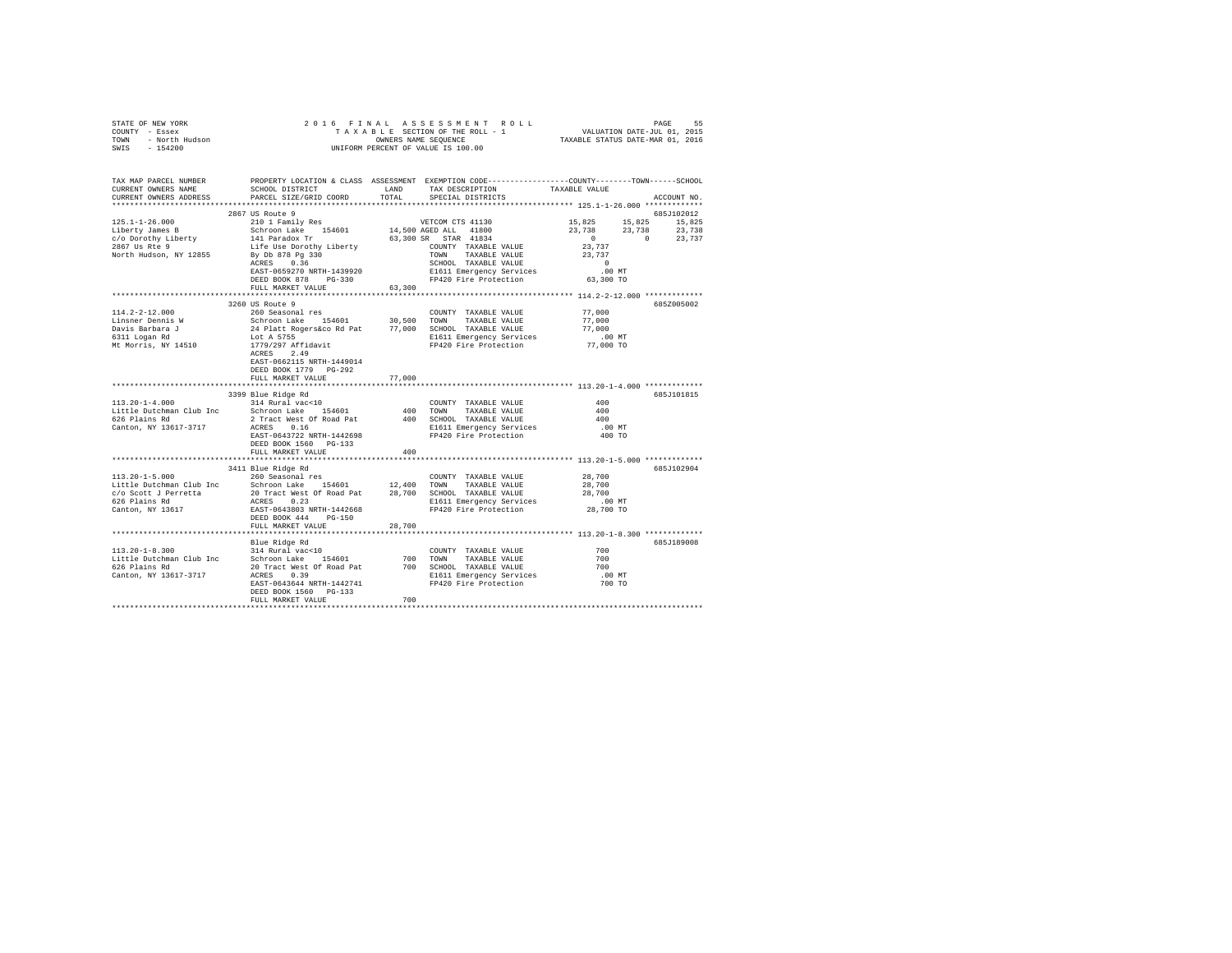| COUNTY - Essex<br>TOWN<br>- North Hudson<br>SWIS<br>$-154200$                                                                                                                                                                                                    |                                                                                          |               | UNIFORM PERCENT OF VALUE IS 100.00                                                                                                                                                                                                                                                                           |                                                     |                                       |
|------------------------------------------------------------------------------------------------------------------------------------------------------------------------------------------------------------------------------------------------------------------|------------------------------------------------------------------------------------------|---------------|--------------------------------------------------------------------------------------------------------------------------------------------------------------------------------------------------------------------------------------------------------------------------------------------------------------|-----------------------------------------------------|---------------------------------------|
| TAX MAP PARCEL NUMBER PROPERTY LOCATION & CLASS ASSESSMENT EXEMPTION CODE--------------COUNTY-------TOWN-----SCHOOL<br>CURRENT OWNERS NAME<br>CURRENT OWNERS ADDRESS PARCEL SIZE/GRID COORD                                                                      | SCHOOL DISTRICT                                                                          | LAND<br>TOTAL | TAX DESCRIPTION<br>SPECIAL DISTRICTS<br>************************* 114.2-2-2.000 **************                                                                                                                                                                                                               | TAXABLE VALUE                                       | ACCOUNT NO.                           |
| $114.2 - 2 - 2.000$                                                                                                                                                                                                                                              | 3355 US Route 9<br>210 1 Family Res - WTRFNT<br>DEED BOOK 1178 PG-1<br>FULL MARKET VALUE | 75,100        | COUNTY TAXABLE VALUE<br>E1611 Emergency Services<br>FP420 Fire Protection                                                                                                                                                                                                                                    | 75,100<br>75,100<br>75,100<br>00 MT.<br>75,100 TO   | 685J199001                            |
| $113.20 - 1 - 8.120$<br>Lohn Henry J<br>Lohn Hollie M<br>67 McCleary Ave<br>Amsterdam, NY 12010                                                                                                                                                                  | 3423 Blue Ridge Rd<br>314 Rural vac<10<br>FULL MARKET VALUE                              | 29,100        | COUNTY TAXABLE VALUE<br>COUNTY TAXABLE VALUE<br>Schroom Lake 154601 29,100 TOWN TAXABLE VALUE<br>20 Tract W Of Road Pat 29,100 SCROOL TAXABLE VALUE<br>ACRES 1.14 EMPIRE VALUE<br>EAST-0644205 NRTH-1442679 FP420 Fire Protection<br>DEED BOOK 1580 PG-189<br>DEED<br>FP420 Fire Protection                  | 29,100<br>29,100<br>29,100<br>00 MT.<br>29,100 TO   | 685J190004                            |
| $105. -1 - 53.200$<br>Note that a schroon Lake 154601<br>Lowe Linda K<br>16 Black Brook Rd<br>145 Black Brook Rd<br>16 Black Brook Rd<br>16 Black Brook Rd<br>16 BLACK BRD<br>16 BLACK BRD<br>16 BLACK BRD<br>16 BRD<br>16 BLACK PD BRD<br>16 BLACK 1100 PG-312  | 445 Ensign Pond Rd<br>240 Rural res<br>FULL MARKET VALUE                                 | 282,400       | RES. STAR 41854<br>44,700 COUNTY TAXABLE VALUE<br>282,400 TOWN TAXABLE VALUE<br>SCHOOL TAXABLE VALUE<br>SCHOOL TAXABLE VALUE<br>E1611 Emergency Services<br>FP420 Fire Protection<br>FP420 Fire Protection 282,400 TO                                                                                        | $\sim$ 0<br>282,400<br>282,400<br>252,400<br>.00 MT | 685J196003<br>$0 \t 30,000$           |
| $105. - 1 - 52.000$<br>North Hudson, NY 12855-0034 EAST-0674685 NRTH-1456487                                                                                                                                                                                     | 459 Ensign Pond Rd<br>240 Rural res                                                      |               | VETCOM CTS 41130 25,000 25,000 30,000<br>COUNTY TAXABLE VALUE<br>ACRES 115.00<br>EAST-0674685 NRTH-1456487 TOWN TAXABLE VALUE<br>DEED BOOK 827 PG-149 SCHOOL TAXABLE VALUE<br>PULL MARKET VALUE 209,300 E1611 Emergency Services<br>FP420 Fire Protection 209,300 TO<br>FP420 Fire Protection 209,300 TO<br> | $50,000$ $50,000$ 0<br>134,300                      | 685J103212<br>60,000<br>$0 \t 30,000$ |
| $125.12 - 1 - 8.500$<br>Albroad 205,100<br>Mahoney Edward 7 Schroon Lake 154601 142,700 TOWN TAXABLE VALUE 205,100<br>Mahoney Edward 7 159 Paradox Track 205,100<br>3 Sherwood P1 169 Paradox Track 205,100<br>3 Sherwood P1 205,100<br>205,100 NT<br>205,100 NT | 542 Johnson Pond Rd<br>260 Seasonal res - WTRFNT<br>FULL MARKET VALUE                    | 205,100       | COUNTY TAXABLE VALUE                                                                                                                                                                                                                                                                                         | 205,100                                             | 685J190008                            |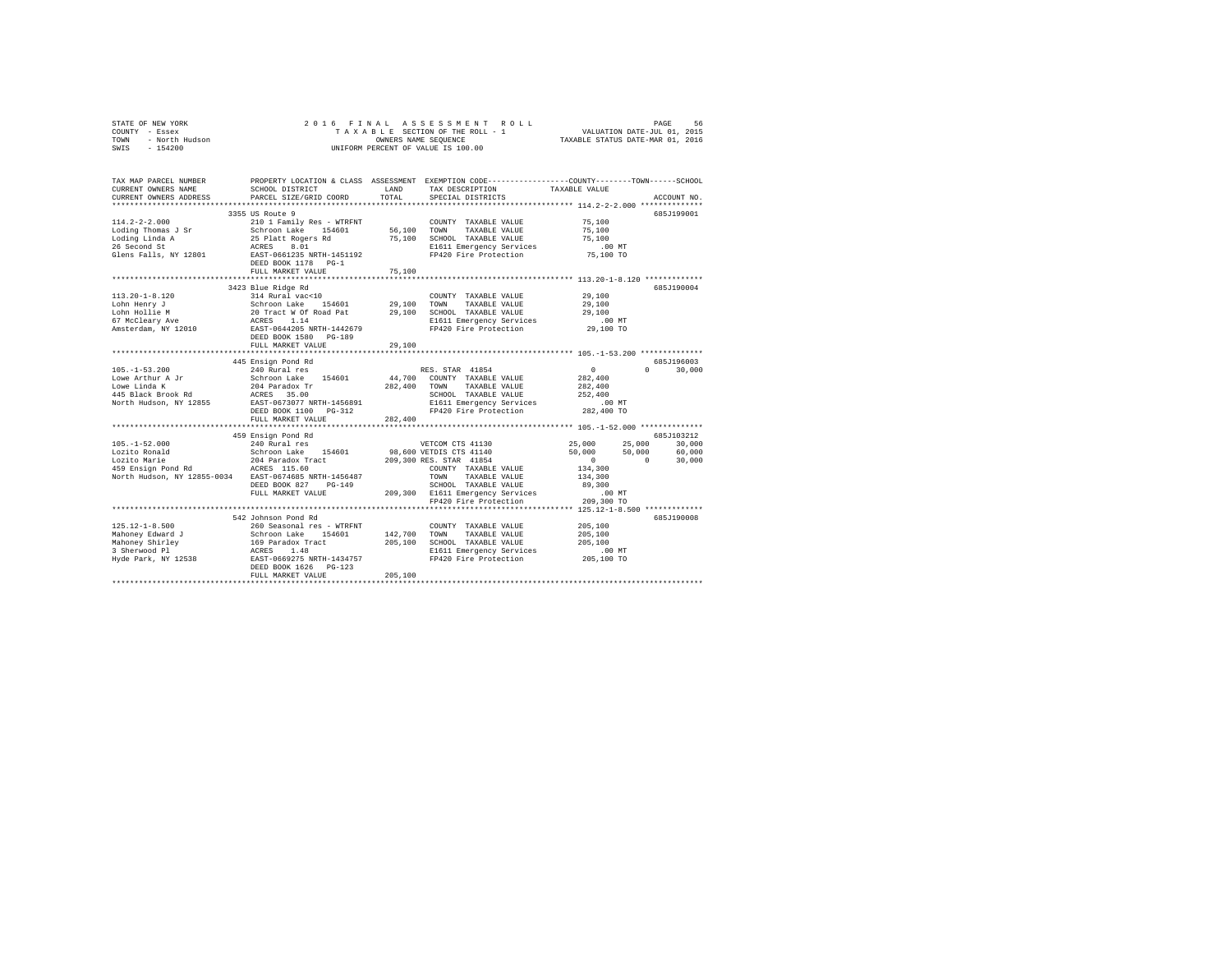| OF NEW YORK<br>Y - Essex<br>- North Hudson<br>- 154200<br>STATE OF NEW YORK<br>COUNTY - Essex<br>TOWN<br>SWIS | 2016 FINAL                                           |               | A S S E S S M E N T R O L L<br>SECTION OF THE ROLL - 1 VALUATION DATE-JUL 01, 2015<br>SS NAME SEQUENCE ROLL - 1 TAXABLE STATUS DATE-MAR 01, 2016<br>TAXABLE SECTION OF THE ROLL - 1<br>OWNERS NAME SEQUENCE<br>UNIFORM PERCENT OF VALUE IS 100.00 |                  |               |
|---------------------------------------------------------------------------------------------------------------|------------------------------------------------------|---------------|---------------------------------------------------------------------------------------------------------------------------------------------------------------------------------------------------------------------------------------------------|------------------|---------------|
| TAX MAP PARCEL NUMBER<br>CURRENT OWNERS NAME<br>CURRENT OWNERS ADDRESS                                        | SCHOOL DISTRICT<br>PARCEL SIZE/GRID COORD            | LAND<br>TOTAL | PROPERTY LOCATION & CLASS ASSESSMENT EXEMPTION CODE---------------COUNTY-------TOWN-----SCHOOL<br>TAX DESCRIPTION<br>SPECIAL DISTRICTS                                                                                                            | TAXABLE VALUE    | ACCOUNT NO.   |
|                                                                                                               | 123 Pepper Hollow Rd                                 |               |                                                                                                                                                                                                                                                   |                  | 685J102015    |
| $104.4 - 1 - 27.000$                                                                                          | 260 Seasonal res - WTRFNT                            |               | COUNTY TAXABLE VALUE                                                                                                                                                                                                                              | 76,700           |               |
| Manchester Hunt Club Inc                                                                                      | Schroon Lake 154601                                  | 48,300 TOWN   | TAXABLE VALUE                                                                                                                                                                                                                                     | 76,700           |               |
| PO Box 3363                                                                                                   | 3 Totn&crossfield Twp 49 76,700 SCHOOL TAXABLE VALUE |               |                                                                                                                                                                                                                                                   | 76,700           |               |
| Poughkeepsie, NY 12603                                                                                        | ACRES 1.10                                           |               | E1611 Emergency Services                                                                                                                                                                                                                          | .00 MT           |               |
|                                                                                                               | EAST-0665295 NRTH-1462201                            |               | FP420 Fire Protection                                                                                                                                                                                                                             | 76,700 TO        |               |
|                                                                                                               | DEED BOOK 463 PG-277<br>FULL MARKET VALUE            | 76,700        |                                                                                                                                                                                                                                                   |                  |               |
|                                                                                                               |                                                      |               |                                                                                                                                                                                                                                                   |                  |               |
|                                                                                                               | 56 Greenough Rd                                      |               |                                                                                                                                                                                                                                                   |                  | 685J103408    |
| $105. - 1 - 22.000$                                                                                           | 910 Priv forest                                      |               | COUNTY TAXABLE VALUE                                                                                                                                                                                                                              | 145,300          |               |
| Marsden Michael<br>3948 US Rte 9                                                                              | Schroon Lake 154601                                  | 145,300 TOWN  | TAXABLE VALUE                                                                                                                                                                                                                                     | 145,300          |               |
|                                                                                                               | 208 Paradox Tract                                    |               | 145,300 SCHOOL TAXABLE VALUE                                                                                                                                                                                                                      | 145,300          |               |
| North Hudson, NY 12855                                                                                        | ACRES 199.77                                         |               | E1611 Emergency Services                                                                                                                                                                                                                          | $.00$ MT         |               |
|                                                                                                               | EAST-0674656 NRTH-1464319<br>DEED BOOK 894 PG-282    |               | FP420 Fire Protection                                                                                                                                                                                                                             | 145,300 TO       |               |
|                                                                                                               | FULL MARKET VALUE                                    | 145,300       |                                                                                                                                                                                                                                                   |                  |               |
|                                                                                                               |                                                      |               |                                                                                                                                                                                                                                                   |                  |               |
|                                                                                                               | 3948 US Route 9                                      |               |                                                                                                                                                                                                                                                   |                  | 685J102106    |
| $104.2 - 1 - 16.000$                                                                                          | 210 1 Family Res                                     |               | RES. STAR 41854                                                                                                                                                                                                                                   | $\sim$ 0         | $0 \t 30.000$ |
| Marsden Michael A                                                                                             | Schroon Lake 154601                                  |               | 23,500 COUNTY TAXABLE VALUE                                                                                                                                                                                                                       | 56,400           |               |
| Marsden Maureen M<br>Route 9                                                                                  | 4 T&c Twp<br>4 T&C Twp<br>ACRES 2.75                 | 56,400        | TAXABLE VALUE<br>TOWN<br>SCHOOL TAXABLE VALUE                                                                                                                                                                                                     | 56,400<br>26,400 |               |
| North Hudson, NY 12855                                                                                        | EAST-0669078 NRTH-1464187                            |               |                                                                                                                                                                                                                                                   |                  |               |
|                                                                                                               | DEED BOOK 1035 PG-50                                 |               | E1611 Emergency Services .00 MT<br>FP420 Fire Protection 56,400 TO                                                                                                                                                                                |                  |               |
|                                                                                                               | FULL MARKET VALUE                                    | 56,400        |                                                                                                                                                                                                                                                   |                  |               |
|                                                                                                               |                                                      |               |                                                                                                                                                                                                                                                   |                  |               |
|                                                                                                               | 3943 US Route 9                                      |               |                                                                                                                                                                                                                                                   |                  | 685J102105    |
| $104.2 - 1 - 20.000$                                                                                          | 260 Seasonal res                                     |               | COUNTY TAXABLE VALUE                                                                                                                                                                                                                              | 53,500           |               |
| Marsden Michael A<br>Rte 9                                                                                    | Schroon Lake 154601                                  | 31,700        | TOWN<br>TAXABLE VALUE<br>53,500 SCHOOL TAXABLE VALUE                                                                                                                                                                                              | 53,500<br>53,500 |               |
| North Hudson, NY 12855                                                                                        | 4 T&C Twp 49<br>ACRES 3.85                           |               | E1611 Emergency Services                                                                                                                                                                                                                          | $.00$ MT         |               |
|                                                                                                               | EAST-0668793 NRTH-1464078                            |               | FP420 Fire Protection                                                                                                                                                                                                                             | 53,500 TO        |               |
|                                                                                                               | DEED BOOK 1057 PG-335                                |               |                                                                                                                                                                                                                                                   |                  |               |
|                                                                                                               | FULL MARKET VALUE                                    | 53,500        |                                                                                                                                                                                                                                                   |                  |               |
|                                                                                                               |                                                      |               |                                                                                                                                                                                                                                                   |                  |               |
|                                                                                                               | US Route 9                                           |               |                                                                                                                                                                                                                                                   |                  | 685J193005    |
| $104.4 - 1 - 32.120$<br>Marsden Michael A                                                                     | 721 Sand&gravel                                      | 66,000        | COUNTY TAXABLE VALUE<br>TOWN<br>TAXABLE VALUE                                                                                                                                                                                                     | 66,000<br>66,000 |               |
| Marsden Maureen M                                                                                             | Schroon Lake 154601<br>4 T&c Purchase                | 66,000        | SCHOOL TAXABLE VALUE                                                                                                                                                                                                                              | 66,000           |               |
| 3948 US Rte 9                                                                                                 | ACRES 16.20                                          |               | E1611 Emergency Services                                                                                                                                                                                                                          | .00 MT           |               |
| North Hudson, NY 12855                                                                                        | EAST-0668142 NRTH-1463900                            |               |                                                                                                                                                                                                                                                   |                  |               |
|                                                                                                               | DEED BOOK 1035 PG-53                                 |               |                                                                                                                                                                                                                                                   |                  |               |
|                                                                                                               | FULL MARKET VALUE                                    | 66,000        |                                                                                                                                                                                                                                                   |                  |               |
|                                                                                                               |                                                      |               |                                                                                                                                                                                                                                                   |                  |               |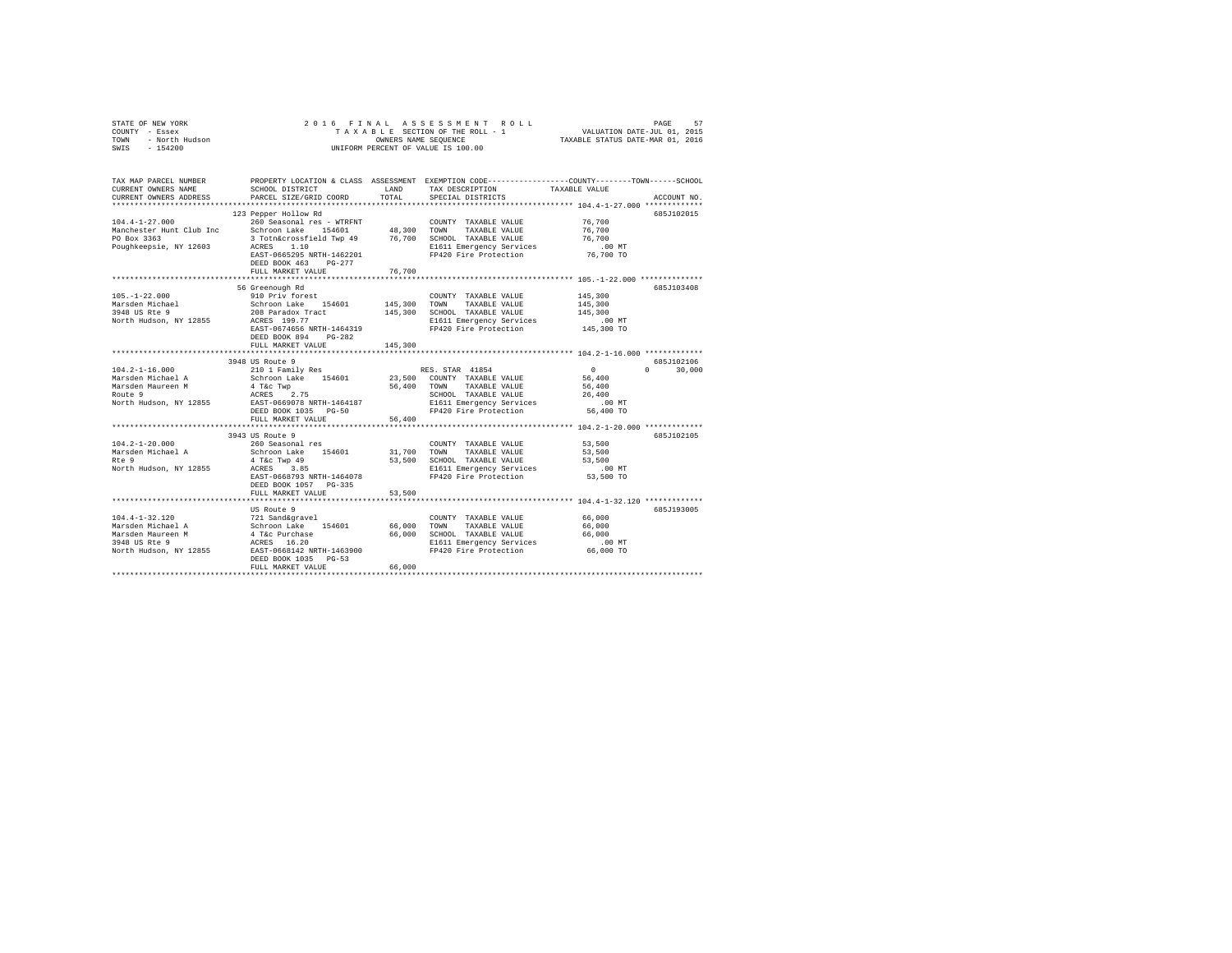| STATE OF NEW YORK<br>COUNTY - Essex<br>TOWN - North Hudson<br>SWIS - 154200                                                                                                                                                                                                                                                                                                                                                 | TAXABLE SEQUENCE<br>OWNERS NAME SEQUENCE<br>UNIFORM PERCENT OF VALUE IS 100.00 |               | 2016 FINAL ASSESSMENT ROLL<br>16 FINAL ASSESSMENT ROLL PAGE 58<br>TAXABLE SECTION OF THE ROLL - 1 VALUATION DATE-JUL 01, 2015<br>TAXABLE STATUS DATE-MAR 01, 2016 |                                                    | PAGE                        |
|-----------------------------------------------------------------------------------------------------------------------------------------------------------------------------------------------------------------------------------------------------------------------------------------------------------------------------------------------------------------------------------------------------------------------------|--------------------------------------------------------------------------------|---------------|-------------------------------------------------------------------------------------------------------------------------------------------------------------------|----------------------------------------------------|-----------------------------|
| TAX MAP PARCEL NUMBER                                                                                                                                                                                                                                                                                                                                                                                                       | SCHOOL DISTRICT                                                                | LAND<br>TOTAL | PROPERTY LOCATION & CLASS ASSESSMENT EXEMPTION CODE---------------COUNTY-------TOWN------SCHOOL<br>TAX DESCRIPTION TAXABLE VALUE<br>SPECIAL DISTRICTS             |                                                    | ACCOUNT NO.                 |
|                                                                                                                                                                                                                                                                                                                                                                                                                             |                                                                                |               |                                                                                                                                                                   |                                                    |                             |
| 114.2-1-50.000                                                                                                                                                                                                                                                                                                                                                                                                              | 3376 US Route 9                                                                |               |                                                                                                                                                                   |                                                    | 685J102802                  |
|                                                                                                                                                                                                                                                                                                                                                                                                                             |                                                                                |               |                                                                                                                                                                   |                                                    |                             |
| Martinez Charles A<br>PO Box 271                                                                                                                                                                                                                                                                                                                                                                                            |                                                                                |               |                                                                                                                                                                   |                                                    |                             |
| Coxsackie, NY 12051                                                                                                                                                                                                                                                                                                                                                                                                         |                                                                                |               |                                                                                                                                                                   |                                                    |                             |
|                                                                                                                                                                                                                                                                                                                                                                                                                             |                                                                                |               |                                                                                                                                                                   |                                                    |                             |
|                                                                                                                                                                                                                                                                                                                                                                                                                             | DEED BOOK 1688 PG-48                                                           |               |                                                                                                                                                                   |                                                    |                             |
|                                                                                                                                                                                                                                                                                                                                                                                                                             | FULL MARKET VALUE                                                              | 49,500        |                                                                                                                                                                   |                                                    |                             |
|                                                                                                                                                                                                                                                                                                                                                                                                                             |                                                                                |               |                                                                                                                                                                   | ******************** 115.-1-2.000 **************** |                             |
| $\begin{tabular}{ccccc} 115.-1-2.000 & 34 & \text{km} \, \text{mm} & \text{total} \, \text{m} \\ & 210 & 1 & \text{Family} \, \text{res} & \text{RES} & \text{STAR} & 41854 & 0 \\ & 210 & 1 & \text{Family} \, \text{res} & 134,800 & \text{COUNTY} & \text{TXABLE VALUE} & 132,800 \\ \text{Masterson Michael J} & 200 & \text{Paradox Tract} & 132,800 & \text{COUNTY} & \text{TXABLE VALUE} & 132,800 \\ & 334 & \text$ | 334 Ensign Pond Rd                                                             |               |                                                                                                                                                                   | $\overline{0}$                                     | 685J100802<br>$0 \t 30,000$ |
|                                                                                                                                                                                                                                                                                                                                                                                                                             |                                                                                |               |                                                                                                                                                                   |                                                    |                             |
|                                                                                                                                                                                                                                                                                                                                                                                                                             |                                                                                |               |                                                                                                                                                                   |                                                    |                             |
|                                                                                                                                                                                                                                                                                                                                                                                                                             |                                                                                |               |                                                                                                                                                                   |                                                    |                             |
|                                                                                                                                                                                                                                                                                                                                                                                                                             |                                                                                |               |                                                                                                                                                                   |                                                    |                             |
|                                                                                                                                                                                                                                                                                                                                                                                                                             |                                                                                |               |                                                                                                                                                                   |                                                    |                             |
|                                                                                                                                                                                                                                                                                                                                                                                                                             | DEED BOOK 1570 PG-317                                                          |               |                                                                                                                                                                   |                                                    |                             |
|                                                                                                                                                                                                                                                                                                                                                                                                                             | FULL MARKET VALUE                                                              | 132,800       |                                                                                                                                                                   |                                                    |                             |
|                                                                                                                                                                                                                                                                                                                                                                                                                             |                                                                                |               |                                                                                                                                                                   |                                                    |                             |
| $\begin{tabular}{lcccc} 114.2-1-47.000 & 334 Rural vac10 & 2,100McCarthy Maryjo & 314 Rural vac10 & 2,100 TORM & TAXABLE VALUE & 2,100McCarthy Maryio & 35 Platt Rogerséco Rd Pat & 2,100 TORM & TAXABLE VALUE & 2,10033 Newframe Red & 25 Platt Regerséco Rd Pat & 2,100 SCHOMBLES VALUE & 2,10033 Newframe Leblanc & 2,100 TOMM & 2,100New Fairfield, CT 06812 & Pauline Leblanc & 2,100new Fairfield, CT 0$              | US Route 9                                                                     |               |                                                                                                                                                                   |                                                    | 685J102007                  |
|                                                                                                                                                                                                                                                                                                                                                                                                                             |                                                                                |               |                                                                                                                                                                   |                                                    |                             |
|                                                                                                                                                                                                                                                                                                                                                                                                                             |                                                                                |               |                                                                                                                                                                   |                                                    |                             |
|                                                                                                                                                                                                                                                                                                                                                                                                                             |                                                                                |               |                                                                                                                                                                   |                                                    |                             |
|                                                                                                                                                                                                                                                                                                                                                                                                                             |                                                                                |               |                                                                                                                                                                   |                                                    |                             |
|                                                                                                                                                                                                                                                                                                                                                                                                                             | ACRES 2.00 BANK DITECH                                                         |               |                                                                                                                                                                   |                                                    |                             |
|                                                                                                                                                                                                                                                                                                                                                                                                                             | EAST-0662053 NRTH-1451657                                                      |               |                                                                                                                                                                   |                                                    |                             |
|                                                                                                                                                                                                                                                                                                                                                                                                                             | DEED BOOK 1480 PG-41                                                           |               |                                                                                                                                                                   |                                                    |                             |
|                                                                                                                                                                                                                                                                                                                                                                                                                             | FULL MARKET VALUE                                                              | 2,100         |                                                                                                                                                                   |                                                    |                             |
|                                                                                                                                                                                                                                                                                                                                                                                                                             |                                                                                |               |                                                                                                                                                                   |                                                    | 685L102005                  |
| $\begin{tabular}{lcccc} 114.2-1-48.000 & 3564553.900 & 12101 Finally Res & 24,500 TONNY TAXABLE VALUE & 93,900 \\ & & 2101 I family Res & 24,500 TONN TAXABLE VALUE & 93,900 \\ & & 251 at the Ggers Kco Rd Pat & 93,900 & STAOALD TAXABLE VALUE & 93,900 \\ & & 251 at the Ggers Kco Rd Pat & 93,900 & SCHOODT, TXABLE VALUE & 93,900 \\ & & 33 Newfane Rd & & 251 at the Ggers Kco S 190 BANT TEC$                        | 3364 US Route 9                                                                |               |                                                                                                                                                                   |                                                    |                             |
|                                                                                                                                                                                                                                                                                                                                                                                                                             |                                                                                |               |                                                                                                                                                                   |                                                    |                             |
|                                                                                                                                                                                                                                                                                                                                                                                                                             |                                                                                |               |                                                                                                                                                                   |                                                    |                             |
|                                                                                                                                                                                                                                                                                                                                                                                                                             |                                                                                |               |                                                                                                                                                                   |                                                    |                             |
|                                                                                                                                                                                                                                                                                                                                                                                                                             |                                                                                |               |                                                                                                                                                                   |                                                    |                             |
|                                                                                                                                                                                                                                                                                                                                                                                                                             | DEED BOOK 1480 PG-41                                                           |               |                                                                                                                                                                   |                                                    |                             |
|                                                                                                                                                                                                                                                                                                                                                                                                                             | FULL MARKET VALUE                                                              | 93,900        |                                                                                                                                                                   |                                                    |                             |
|                                                                                                                                                                                                                                                                                                                                                                                                                             |                                                                                |               |                                                                                                                                                                   |                                                    |                             |
|                                                                                                                                                                                                                                                                                                                                                                                                                             | 43 Underwood Rd                                                                |               |                                                                                                                                                                   |                                                    | 685J103206                  |
|                                                                                                                                                                                                                                                                                                                                                                                                                             |                                                                                |               |                                                                                                                                                                   |                                                    |                             |
|                                                                                                                                                                                                                                                                                                                                                                                                                             |                                                                                |               |                                                                                                                                                                   |                                                    |                             |
|                                                                                                                                                                                                                                                                                                                                                                                                                             |                                                                                |               |                                                                                                                                                                   |                                                    |                             |
|                                                                                                                                                                                                                                                                                                                                                                                                                             |                                                                                |               |                                                                                                                                                                   |                                                    |                             |
|                                                                                                                                                                                                                                                                                                                                                                                                                             | DEED BOOK 1674 PG-175                                                          |               |                                                                                                                                                                   |                                                    |                             |
|                                                                                                                                                                                                                                                                                                                                                                                                                             | FULL MARKET VALUE 245,700                                                      |               |                                                                                                                                                                   |                                                    |                             |
|                                                                                                                                                                                                                                                                                                                                                                                                                             |                                                                                |               |                                                                                                                                                                   |                                                    |                             |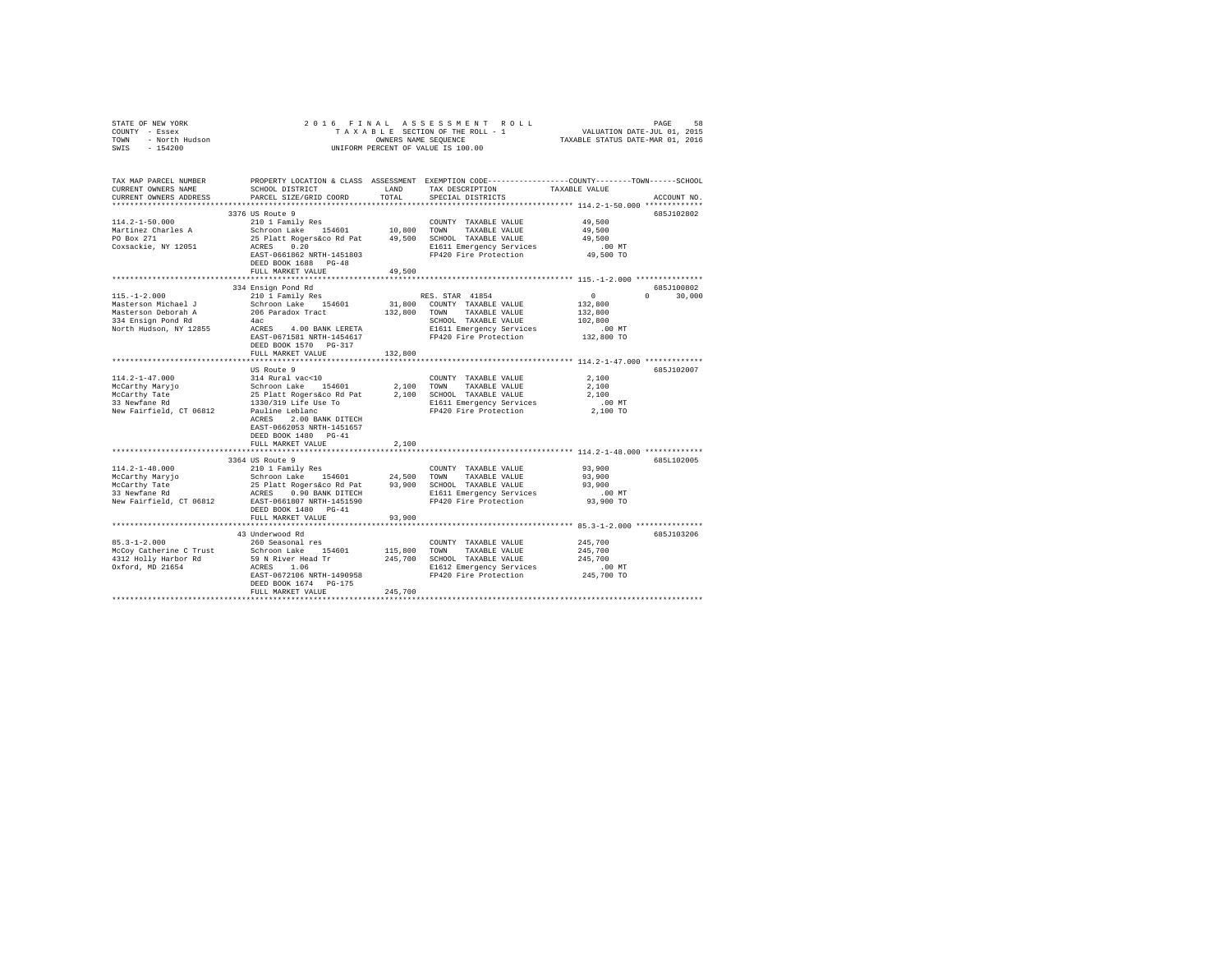| TAX MAP PARCEL NUMBER<br>CURRENT OWNERS NAME<br>CURRENT OWNERS ADDRESS | SCHOOL DISTRICT<br>PARCEL SIZE/GRID COORD                                                                                                                                                                                                                                                                                                                                                                                                                               | LAND<br>TOTAL          | PROPERTY LOCATION & CLASS ASSESSMENT EXEMPTION CODE---------------COUNTY-------TOWN------SCHOOL<br>TAX DESCRIPTION TAXABLE VALUE<br>SPECIAL DISTRICTS |                                                             | ACCOUNT NO.                             |
|------------------------------------------------------------------------|-------------------------------------------------------------------------------------------------------------------------------------------------------------------------------------------------------------------------------------------------------------------------------------------------------------------------------------------------------------------------------------------------------------------------------------------------------------------------|------------------------|-------------------------------------------------------------------------------------------------------------------------------------------------------|-------------------------------------------------------------|-----------------------------------------|
|                                                                        |                                                                                                                                                                                                                                                                                                                                                                                                                                                                         |                        |                                                                                                                                                       |                                                             | 685J103403                              |
|                                                                        |                                                                                                                                                                                                                                                                                                                                                                                                                                                                         |                        |                                                                                                                                                       |                                                             |                                         |
|                                                                        | DEED BOOK 1764 PG-186<br>FULL MARKET VALUE                                                                                                                                                                                                                                                                                                                                                                                                                              |                        |                                                                                                                                                       |                                                             |                                         |
|                                                                        |                                                                                                                                                                                                                                                                                                                                                                                                                                                                         | 261,200                |                                                                                                                                                       |                                                             | 685J101508                              |
|                                                                        | FULL MARKET VALUE                                                                                                                                                                                                                                                                                                                                                                                                                                                       | 74,000                 |                                                                                                                                                       |                                                             |                                         |
|                                                                        | 2733 Blue Ridge Rd                                                                                                                                                                                                                                                                                                                                                                                                                                                      |                        |                                                                                                                                                       |                                                             | 685J101905                              |
|                                                                        | EAST-0628738 NRTH-1441627<br>DEED BOOK 1252 PG-9                                                                                                                                                                                                                                                                                                                                                                                                                        |                        |                                                                                                                                                       | 132,000<br>132,000<br>132,000<br>.00 MT<br>132,000 TO       |                                         |
|                                                                        | FULL MARKET VALUE                                                                                                                                                                                                                                                                                                                                                                                                                                                       | 132,000                |                                                                                                                                                       |                                                             |                                         |
|                                                                        | ***************************<br>Pepper Hollow Rd<br>$\begin{tabular}{lcccc} 104.4-1-25.000 & & 311\mbox{ Res}\xe-1&\mbox{order} & -\mbox{WRFRPT} & & \mbox{COUNTY TXABLE VALUES} & 36,900 \\ & & 311\mbox{ Res}\xe-1& -\mbox{factor} & 36,900 & 36,900 & \mbox{TONNTY TXABLE VALUES} & 36,900 \\ & & 311\mbox{ Res}\xe-1& 154601 & 36,900 & \mbox{TOMN} & TAXABLE VALUES & 36,900 \\ & & 316.10\mbox{ TMABLE YALUE} & 36,$<br>DEED BOOK 1537 PG-114<br>FULL MARKET VALUE | ************<br>36,900 |                                                                                                                                                       | ***************************** 104.4-1-25.000 ************** | 685J102210                              |
|                                                                        |                                                                                                                                                                                                                                                                                                                                                                                                                                                                         |                        |                                                                                                                                                       |                                                             |                                         |
|                                                                        | 3800 US Route 9<br>$\begin{tabular}{cccccc} 104.4-1-37.000 & 38000 Koule 9 \\ \hline \texttt{McKee James T} & 2101 Fani1y Res & \texttt{WTRENT} & \texttt{VETCOM CTS 41130} & 25,000 & 25 \\ \texttt{McKee James T} & 2101 Fani1y Res & \texttt{WTRENT} & 56,600 S S & 57 R & 41834 \\ \texttt{McKee James T} & 31 P1att Reger 56: 81 P & 126,000 COMNT Y TXABLE VALUE & 101,000 \\ \texttt{PO Box 46} &$                                                               |                        |                                                                                                                                                       |                                                             | 685J102207<br>25,000 30,000<br>0 65,300 |
|                                                                        |                                                                                                                                                                                                                                                                                                                                                                                                                                                                         |                        |                                                                                                                                                       |                                                             |                                         |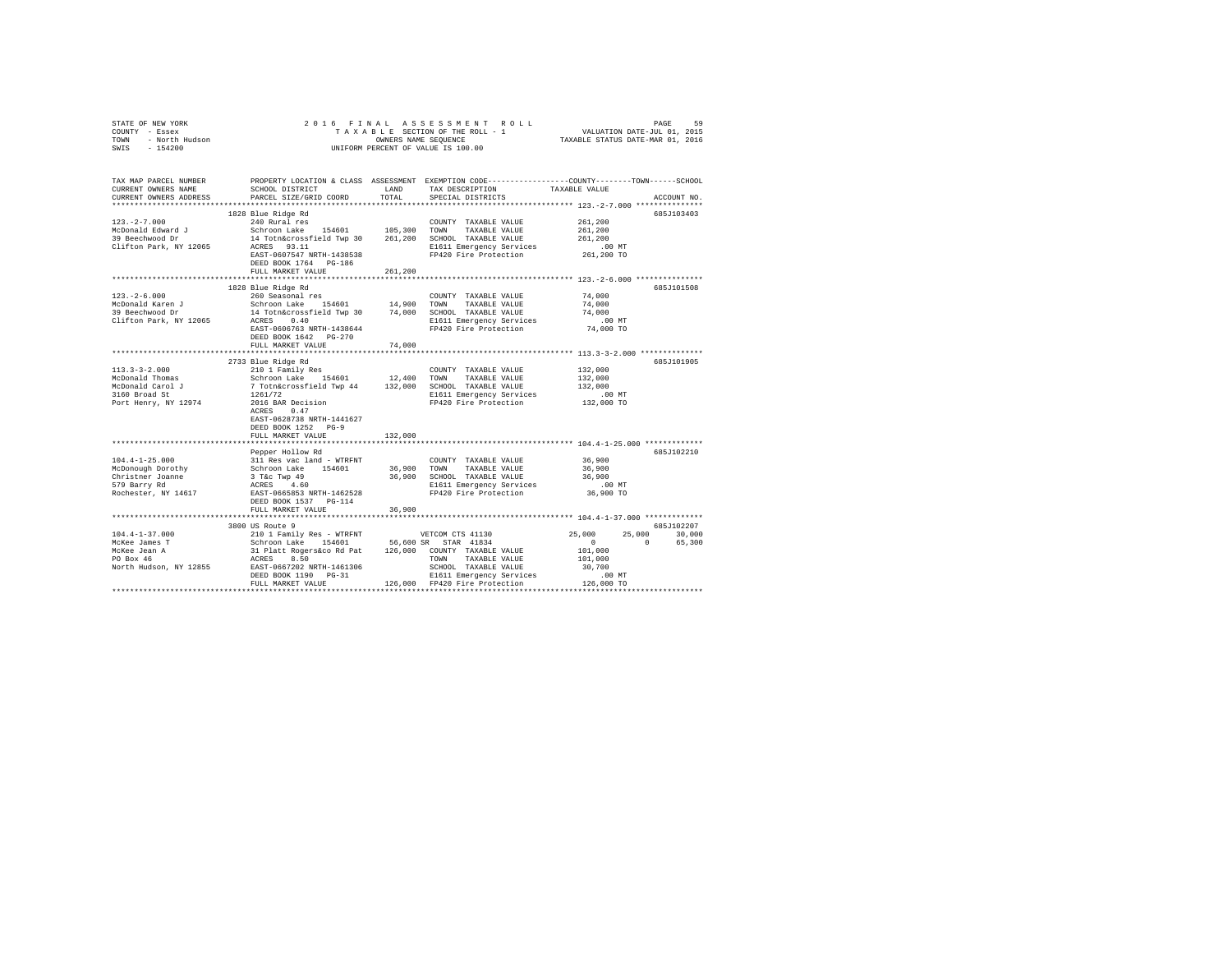| STATE OF NEW YORK<br>COUNNY - Essex<br>TOWN - North Hudson<br>SWIS - 154200<br>SWIS - 154200 | 2016 FINAL<br>UNIFORM PERCENT OF VALUE IS 100.00                                                                                                                                                                                                                                                                                                                                                                       | FRINAL ASSESSMENT ROLL (FRING PAGE 60)<br>TAXABLE SECTION OF THE ROLL - 1 VALUATION DATE-JUL 01, 2015<br>OWNERS NAME SEQUENCE (TAXABLE STATUS DATE-MAR 01, 2016 |                                                                     |                                                       |               |
|----------------------------------------------------------------------------------------------|------------------------------------------------------------------------------------------------------------------------------------------------------------------------------------------------------------------------------------------------------------------------------------------------------------------------------------------------------------------------------------------------------------------------|-----------------------------------------------------------------------------------------------------------------------------------------------------------------|---------------------------------------------------------------------|-------------------------------------------------------|---------------|
| CURRENT OWNERS NAME                                                                          | TAX MAP PARCEL NUMBER PROPERTY LOCATION & CLASS ASSESSMENT EXEMPTION CODE---------------COUNTY-------TOWN------SCHOOL<br>SCHOOL DISTRICT LAND                                                                                                                                                                                                                                                                          |                                                                                                                                                                 | TAX DESCRIPTION                                                     | TAXABLE VALUE                                         |               |
| CURRENT OWNERS ADDRESS                                                                       | PARCEL SIZE/GRID COORD                                                                                                                                                                                                                                                                                                                                                                                                 | TOTAL                                                                                                                                                           | SPECIAL DISTRICTS                                                   |                                                       | ACCOUNT NO.   |
|                                                                                              |                                                                                                                                                                                                                                                                                                                                                                                                                        |                                                                                                                                                                 |                                                                     |                                                       |               |
|                                                                                              | 45 Duntley Rd                                                                                                                                                                                                                                                                                                                                                                                                          |                                                                                                                                                                 |                                                                     |                                                       | 685J194001    |
| $104.4 - 1 - 38.200$                                                                         | 210 1 Family Res - WTRFNT                                                                                                                                                                                                                                                                                                                                                                                              |                                                                                                                                                                 | COUNTY TAXABLE VALUE<br>TAXABLE VALUE                               | 88,100<br>88,100                                      |               |
| McKee Jean<br>PO Box 46                                                                      | Schroon Lake 154601 51,800 TOWN TAXABLE VALUE<br>31 Platt Rogers&co Rd Pat 88,100 SCHOOL TAXABLE VALUE                                                                                                                                                                                                                                                                                                                 |                                                                                                                                                                 |                                                                     | 88,100                                                |               |
| North Hudson, NY 12855                                                                       | ACRES 3.50                                                                                                                                                                                                                                                                                                                                                                                                             |                                                                                                                                                                 |                                                                     |                                                       |               |
|                                                                                              | EAST-0667714 NRTH-1461475<br>DEED BOOK 1697 PG-224                                                                                                                                                                                                                                                                                                                                                                     |                                                                                                                                                                 | E1611 Emergency Services .00 MT<br>FP420 Fire Protection .08,100 TO |                                                       |               |
|                                                                                              | FULL MARKET VALUE                                                                                                                                                                                                                                                                                                                                                                                                      | 88,100                                                                                                                                                          |                                                                     |                                                       |               |
|                                                                                              | 3047 US Route 9                                                                                                                                                                                                                                                                                                                                                                                                        |                                                                                                                                                                 |                                                                     |                                                       | 685J102810    |
| $114.4 - 1 - 47.003$                                                                         | 240 Rural res - WTRFNT                                                                                                                                                                                                                                                                                                                                                                                                 |                                                                                                                                                                 | COUNTY TAXABLE VALUE                                                | 134,000                                               |               |
| McLean Kathleen                                                                              |                                                                                                                                                                                                                                                                                                                                                                                                                        |                                                                                                                                                                 |                                                                     | 134,000                                               |               |
| 12 W Dillenbeck Dr                                                                           |                                                                                                                                                                                                                                                                                                                                                                                                                        |                                                                                                                                                                 |                                                                     | 134,000                                               |               |
| Guilderland, NY 12203                                                                        |                                                                                                                                                                                                                                                                                                                                                                                                                        |                                                                                                                                                                 |                                                                     | .00 MT                                                |               |
|                                                                                              | EAST-0659788 NRTH-1444263<br>DEED BOOK 1691 PG-93                                                                                                                                                                                                                                                                                                                                                                      |                                                                                                                                                                 | FP420 Fire Protection                                               | 134,000 TO                                            |               |
|                                                                                              | FULL MARKET VALUE<br>***************************                                                                                                                                                                                                                                                                                                                                                                       | 134,000<br>*************                                                                                                                                        |                                                                     | ************************ 104.4-1-39.100 ************* |               |
|                                                                                              | 3836 US Route 9                                                                                                                                                                                                                                                                                                                                                                                                        |                                                                                                                                                                 |                                                                     |                                                       | 685J102107    |
| $104.4 - 1 - 39.100$                                                                         | 270 Mfg housing - WTRFNT                                                                                                                                                                                                                                                                                                                                                                                               |                                                                                                                                                                 | COUNTY TAXABLE VALUE                                                | 59,200                                                |               |
| Meehan Thomas J                                                                              | Schroon Lake 154601 54,500 TOWN TAXABLE VALUE                                                                                                                                                                                                                                                                                                                                                                          |                                                                                                                                                                 |                                                                     | 59,200                                                |               |
| 41 Union Ave                                                                                 | 31 Platt Rogers&co.Rd Pat 59,200 SCHOOL TAXABLE VALUE<br>1582/114 Life Estate 89,200 SCHOOL TAXABLE VALUE<br>1582/114 Life Estate 8 and FIGURE George & Linda Meehan                                                                                                                                                                                                                                                   |                                                                                                                                                                 |                                                                     | 59,200                                                |               |
| Ronkonkoma, NY 11779                                                                         |                                                                                                                                                                                                                                                                                                                                                                                                                        |                                                                                                                                                                 | E1611 Emergency Services<br>FP420 Fire Protection                   | $.00$ MT                                              |               |
|                                                                                              | ACRES 6.30                                                                                                                                                                                                                                                                                                                                                                                                             |                                                                                                                                                                 | FP420 Fire Protection                                               | 59,200 TO                                             |               |
|                                                                                              | EAST-0667517 NRTH-1461792                                                                                                                                                                                                                                                                                                                                                                                              |                                                                                                                                                                 |                                                                     |                                                       |               |
|                                                                                              | DEED BOOK 1582 PG-114<br>FULL MARKET VALUE                                                                                                                                                                                                                                                                                                                                                                             | 59,200                                                                                                                                                          |                                                                     |                                                       |               |
|                                                                                              |                                                                                                                                                                                                                                                                                                                                                                                                                        |                                                                                                                                                                 |                                                                     |                                                       |               |
|                                                                                              | 3563 US Route 9                                                                                                                                                                                                                                                                                                                                                                                                        |                                                                                                                                                                 |                                                                     |                                                       | 685J192003    |
| 114.2-1-13.214                                                                               | 240 Rural res                                                                                                                                                                                                                                                                                                                                                                                                          |                                                                                                                                                                 | RES. STAR 41854                                                     | $\sim$ 0                                              | $0 \t 30,000$ |
|                                                                                              |                                                                                                                                                                                                                                                                                                                                                                                                                        |                                                                                                                                                                 |                                                                     | 194,300                                               |               |
| Merlino Philip J<br>Merlino Grace K<br>3563 US Rt 9                                          | Schroon Lake 154601 38,000 COUNTY TAXABLE VALUE<br>26,27 Platt Rogers&co Pat 194,300 TOWN TAXABLE VALUE                                                                                                                                                                                                                                                                                                                |                                                                                                                                                                 | TAXABLE VALUE                                                       | 194,300                                               |               |
|                                                                                              | ACRES 10.90                                                                                                                                                                                                                                                                                                                                                                                                            |                                                                                                                                                                 | SCHOOL TAXABLE VALUE                                                | 164,300                                               |               |
| North Hudson, NY 12855                                                                       | EAST-0663695 NRTH-1456024                                                                                                                                                                                                                                                                                                                                                                                              |                                                                                                                                                                 | E1611 Emergency Services<br>FP420 Fire Protection                   | .00 MT<br>194,300 TO                                  |               |
|                                                                                              | DEED BOOK 1277 PG-204<br>FULL MARKET VALUE                                                                                                                                                                                                                                                                                                                                                                             | 194,300                                                                                                                                                         |                                                                     |                                                       |               |
|                                                                                              |                                                                                                                                                                                                                                                                                                                                                                                                                        |                                                                                                                                                                 |                                                                     |                                                       |               |
|                                                                                              | US Route 9                                                                                                                                                                                                                                                                                                                                                                                                             |                                                                                                                                                                 |                                                                     |                                                       | 685J183004    |
| $114.2 - 2 - 13.000$                                                                         |                                                                                                                                                                                                                                                                                                                                                                                                                        |                                                                                                                                                                 |                                                                     | 38,100                                                |               |
|                                                                                              | 314 Rural vac<10 - WTRFNT COUNTY TAXABLE VALUE<br>Schroon Lake 154601 38,100 TOWN TAXABLE VALUE<br>24 Platt Rogers Co Re at 38,100 SCHOOL TAXABLE VALUE<br>ACRES 5.91                                                                                                                                                                                                                                                  |                                                                                                                                                                 |                                                                     | 38,100                                                |               |
|                                                                                              |                                                                                                                                                                                                                                                                                                                                                                                                                        |                                                                                                                                                                 |                                                                     | 38,100                                                |               |
|                                                                                              |                                                                                                                                                                                                                                                                                                                                                                                                                        |                                                                                                                                                                 | E1611 Emergency Services                                            | $.00$ MT                                              |               |
|                                                                                              | $\begin{tabular}{lllllllllllll} \texttt{M14.2--13.000} & 314 \texttt{ Rural}\hspace{0.08cm} \texttt{M22--13.000} & 314 \texttt{Rural}\hspace{0.08cm} \texttt{Meyer}\hspace{0.08cm} \texttt{D4601} \\ \texttt{Meyer} \hspace{0.08cm} \texttt{Patriicia} \hspace{0.08cm} \texttt{A} & 24 \hspace{0.08cm} \texttt{Platt} \hspace{0.08cm} \texttt{Rogerskco} \hspace{0.08cm} \texttt{Rd} \hspace{0$<br>DEED BOOK 1766 PG-4 |                                                                                                                                                                 | FP420 Fire Protection                                               | 38,100 TO                                             |               |
|                                                                                              | FULL MARKET VALUE                                                                                                                                                                                                                                                                                                                                                                                                      | 38,100                                                                                                                                                          |                                                                     |                                                       |               |
|                                                                                              |                                                                                                                                                                                                                                                                                                                                                                                                                        |                                                                                                                                                                 |                                                                     |                                                       |               |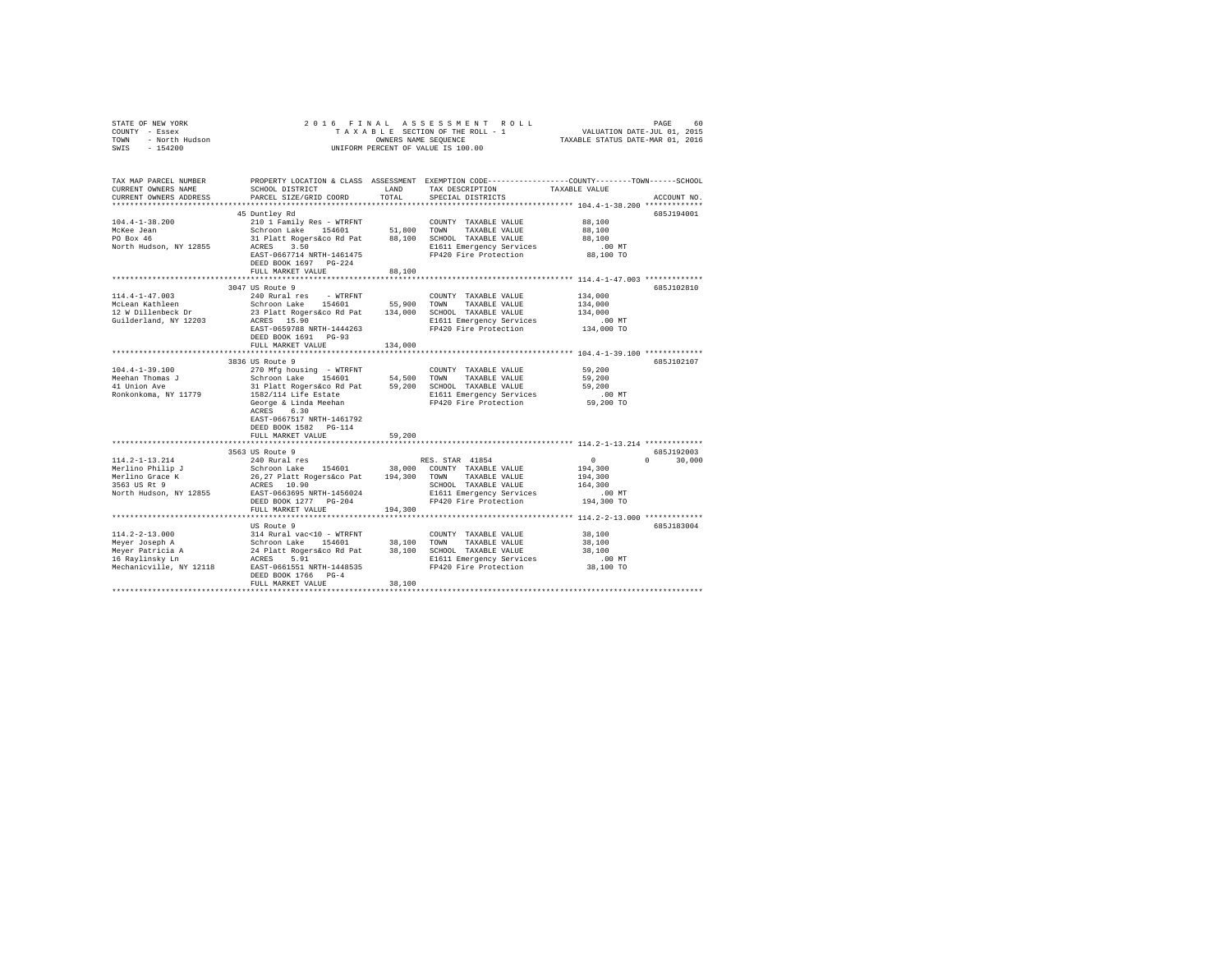|      | STATE OF NEW YORK | 2016 FINAL ASSESSMENT ROLL         | 61<br>PAGE                       |
|------|-------------------|------------------------------------|----------------------------------|
|      | COUNTY - Essex    | TAXABLE SECTION OF THE ROLL - 1    | VALUATION DATE-JUL 01, 2015      |
| TOWN | - North Hudson    | OWNERS NAME SEOUENCE               | TAXABLE STATUS DATE-MAR 01, 2016 |
| SWIS | $-154200$         | UNIFORM PERCENT OF VALUE IS 100.00 |                                  |

| TAX MAP PARCEL NUMBER<br>CURRENT OWNERS NAME<br>CURRENT OWNERS ADDRESS | SCHOOL DISTRICT<br>PARCEL SIZE/GRID COORD                                                               | LAND<br>TOTAL | TAX DESCRIPTION<br>SPECIAL DISTRICTS             | PROPERTY LOCATION & CLASS ASSESSMENT EXEMPTION CODE---------------COUNTY-------TOWN-----SCHOOL<br>TAXABLE VALUE<br>ACCOUNT NO. |
|------------------------------------------------------------------------|---------------------------------------------------------------------------------------------------------|---------------|--------------------------------------------------|--------------------------------------------------------------------------------------------------------------------------------|
|                                                                        |                                                                                                         |               |                                                  |                                                                                                                                |
|                                                                        | US Route 9                                                                                              |               |                                                  | 685J102010                                                                                                                     |
| $114.2 - 2 - 27.000$                                                   | 910 Priv forest - WTRFNT                                                                                |               | COUNTY TAXABLE VALUE                             | 86,800                                                                                                                         |
| Meyer Joseph A                                                         | Schroon Lake 154601                                                                                     | 86,800 TOWN   | TAXABLE VALUE                                    | 86,800                                                                                                                         |
| Kruegler Gerald F                                                      | 24 Platt Rogers&co Rd Pat                                                                               | 86,800        | SCHOOL TAXABLE VALUE                             | 86,800                                                                                                                         |
| 16 Raylinsky Ln                                                        | ACRES 104.52                                                                                            |               | E1611 Emergency Services                         | .00 MT                                                                                                                         |
| Mechanicsville, NY 12118                                               | EAST-0660656 NRTH-1449281                                                                               |               | FP420 Fire Protection                            | 86,800 TO                                                                                                                      |
|                                                                        | DEED BOOK 1273 PG-347                                                                                   |               |                                                  |                                                                                                                                |
|                                                                        | FULL MARKET VALUE                                                                                       | 86,800        |                                                  |                                                                                                                                |
|                                                                        | 34 Wonder View Rd                                                                                       |               |                                                  | 685J178517                                                                                                                     |
| $104.4 - 1 - 75.000$                                                   | 210 1 Family Res                                                                                        |               | COUNTY TAXABLE VALUE                             | 149,400                                                                                                                        |
| Miller Wade A                                                          | Schroon Lake 154601                                                                                     | 29,500        | TOWN<br>TAXABLE VALUE                            | 149,400                                                                                                                        |
| Miller Patricia A                                                      |                                                                                                         | 149,400       | SCHOOL TAXABLE VALUE                             | 149,400                                                                                                                        |
| 34 Wonder View Rd                                                      |                                                                                                         |               | E1611 Emergency Services                         | .00 MT                                                                                                                         |
| North Hudson, NY 12855                                                 | schroon Lake 194601<br>31 Platt Rogers&co Rd Pat<br>ACRES 1.40 BANK1STARSG<br>EAST-0666514 NRTH-1460118 |               | FP420 Fire Protection                            | 149,400 TO                                                                                                                     |
|                                                                        | DEED BOOK 1492 PG-235                                                                                   |               |                                                  |                                                                                                                                |
|                                                                        | FULL MARKET VALUE                                                                                       | 149,400       |                                                  |                                                                                                                                |
|                                                                        |                                                                                                         |               |                                                  |                                                                                                                                |
|                                                                        | 13 Pepper Hollow Rd                                                                                     |               |                                                  | 685J102902                                                                                                                     |
| $104.4 - 1 - 35.000$                                                   | 210 1 Family Res - WTRFNT                                                                               |               | COUNTY TAXABLE VALUE                             | 109,200                                                                                                                        |
| Millman Robert L                                                       | Schroon Lake 154601<br>31 Platt Rogers&co Rd Pat<br>ACRES 3.00<br>EAST-0667357 NRTH-1462641             | 51,400        | TOWN<br>TAXABLE VALUE                            | 109,200                                                                                                                        |
| Fucillo Joan M                                                         |                                                                                                         | 109,200       | SCHOOL TAXABLE VALUE                             | 109,200                                                                                                                        |
| 508 Lindsay Ave                                                        |                                                                                                         |               | E1611 Emergency Services                         | $.00$ MT                                                                                                                       |
| Glenville, NY 12302                                                    | DEED BOOK 1360 PG-223                                                                                   |               | FP420 Fire Protection                            | 109,200 TO                                                                                                                     |
|                                                                        | FULL MARKET VALUE                                                                                       | 109,200       |                                                  |                                                                                                                                |
|                                                                        | *******************************                                                                         |               |                                                  |                                                                                                                                |
|                                                                        | 3616 US Route 9                                                                                         |               |                                                  | 685J102201                                                                                                                     |
| $104.4 - 2 - 14.000$                                                   | 260 Seasonal res                                                                                        |               | COUNTY TAXABLE VALUE                             | 42,500                                                                                                                         |
| Minch Jason                                                            | 154601 23,200                                                                                           |               | TOWN<br>TAXABLE VALUE                            | 42,500                                                                                                                         |
| Minch Ronald                                                           | Schroon Lake 154601<br>29 Platt Rogers&co Rd Pat                                                        |               | 42,500 SCHOOL TAXABLE VALUE                      | 42,500                                                                                                                         |
| 144 Pound Ridge Rd                                                     |                                                                                                         |               | E1611 Emergency Services                         | $.00$ MT                                                                                                                       |
| Bedford, NY 10506                                                      | ACRES 6.38<br>EAST-0664882 NRTH-1456712                                                                 |               | FP420 Fire Protection                            | 42,500 TO                                                                                                                      |
|                                                                        | DEED BOOK 685<br>$PG-218$                                                                               |               |                                                  |                                                                                                                                |
|                                                                        | FULL MARKET VALUE                                                                                       | 42,500        |                                                  |                                                                                                                                |
|                                                                        |                                                                                                         |               |                                                  |                                                                                                                                |
|                                                                        | 4010 Blue Ridge Rd                                                                                      |               |                                                  | 685J101512                                                                                                                     |
| $125.1 - 1 - 22.000$                                                   | 421 Restaurant                                                                                          |               | COUNTY TAXABLE VALUE                             | 275,000                                                                                                                        |
| Moore Family Real Estate LLC Schroon Lake                              | 154601                                                                                                  | 174,600       | TOWN<br>TAXABLE VALUE                            | 275,000                                                                                                                        |
| PO Box 385<br>Keeseville, NY 12944                                     | 21 Platt Rogers&co Rd Pat<br>See Subaccts / Remainder                                                   | 275,000       | SCHOOL TAXABLE VALUE<br>E1611 Emergency Services | 275,000<br>$.00$ MT                                                                                                            |
|                                                                        | Of Parcel Amusement Park                                                                                |               | EZ427 Empire Zone                                | 275,000 TO                                                                                                                     |
|                                                                        | 50.30<br>ACRES                                                                                          |               | FP420 Fire Protection                            | 275,000 TO                                                                                                                     |
|                                                                        | EAST-0657683 NRTH-1439595                                                                               |               |                                                  |                                                                                                                                |
|                                                                        | DEED BOOK 1792 PG-46                                                                                    |               |                                                  |                                                                                                                                |
|                                                                        | FULL MARKET VALUE                                                                                       | 275,000       |                                                  |                                                                                                                                |
|                                                                        |                                                                                                         |               |                                                  |                                                                                                                                |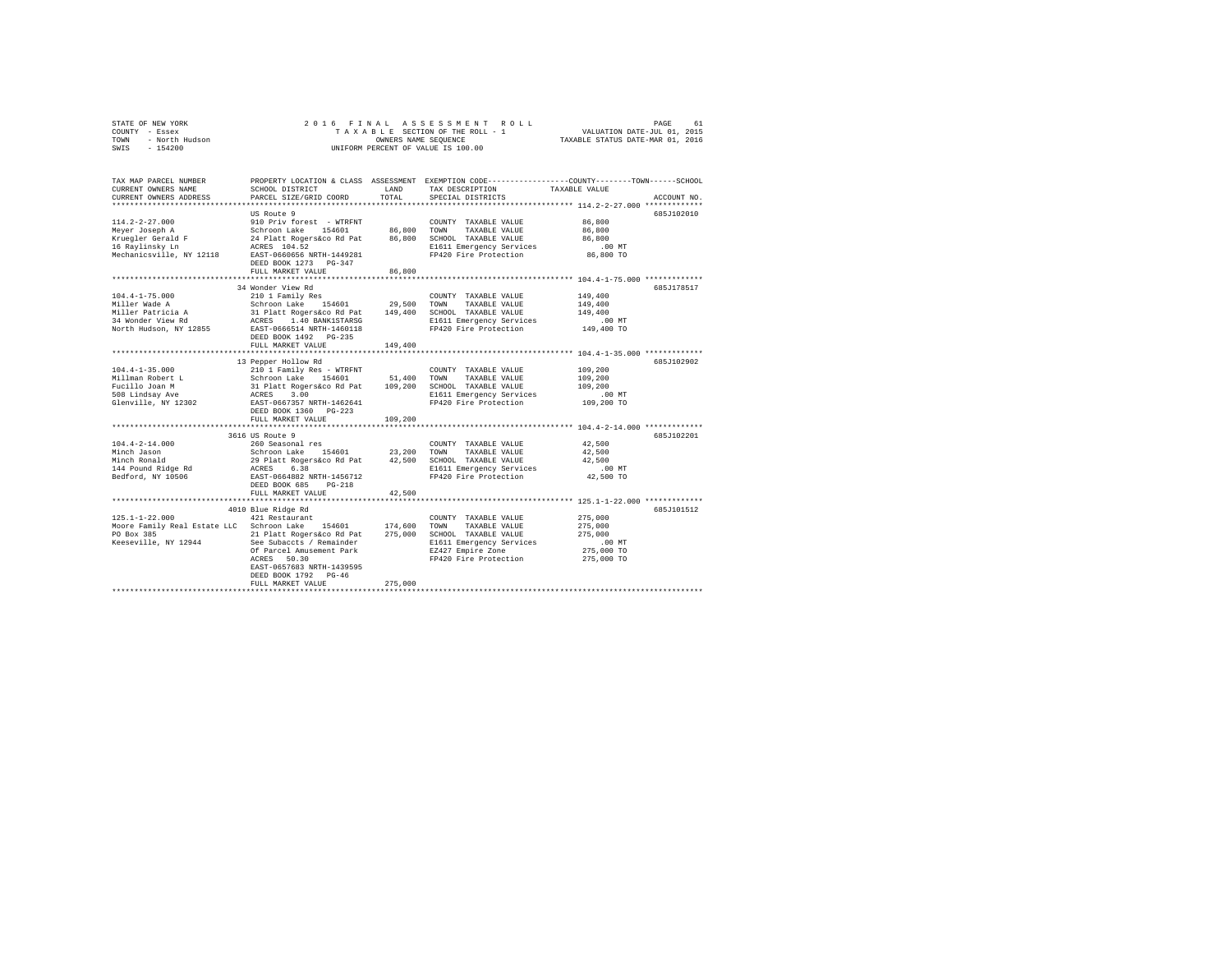| STATE OF NEW YORK      | 2016 FINAL ASSESSMENT ROLL         | 62<br>PAGE                       |
|------------------------|------------------------------------|----------------------------------|
| COUNTY - Essex         | TAXABLE SECTION OF THE ROLL - 1    | VALUATION DATE-JUL 01, 2015      |
| - North Hudson<br>TOWN | OWNERS NAME SEOUENCE               | TAXABLE STATUS DATE-MAR 01, 2016 |
| $-154200$<br>SWIS      | UNIFORM PERCENT OF VALUE IS 100.00 |                                  |

| TAX MAP PARCEL NUMBER                                                                                                                                                                                                                  | PROPERTY LOCATION & CLASS ASSESSMENT EXEMPTION CODE---------------COUNTY-------TOWN------SCHOOL |         |                                                                                                         |             |
|----------------------------------------------------------------------------------------------------------------------------------------------------------------------------------------------------------------------------------------|-------------------------------------------------------------------------------------------------|---------|---------------------------------------------------------------------------------------------------------|-------------|
| CURRENT OWNERS NAME<br>CURRENT OWNERS ADDRESS PARCEL SIZE/GRID COORD                                                                                                                                                                   | SCHOOL DISTRICT                                                                                 |         | LAND TAX DESCRIPTION TAXABLE VALUE TOTAL SPECIAL DISTRICTS                                              | ACCOUNT NO. |
|                                                                                                                                                                                                                                        |                                                                                                 |         |                                                                                                         |             |
|                                                                                                                                                                                                                                        |                                                                                                 |         |                                                                                                         | 685J102203  |
|                                                                                                                                                                                                                                        |                                                                                                 |         | COUNTY TAXABLE VALUE 45,700                                                                             |             |
|                                                                                                                                                                                                                                        |                                                                                                 |         |                                                                                                         |             |
|                                                                                                                                                                                                                                        |                                                                                                 |         |                                                                                                         |             |
|                                                                                                                                                                                                                                        |                                                                                                 |         | 700 SCHOOL TAXABLE VALUE 45,700<br>E1611 Emergency Services 10.00 MT<br>FP420 Fire Protection 45,700 TO |             |
|                                                                                                                                                                                                                                        |                                                                                                 |         |                                                                                                         |             |
|                                                                                                                                                                                                                                        |                                                                                                 |         |                                                                                                         |             |
|                                                                                                                                                                                                                                        |                                                                                                 |         |                                                                                                         |             |
|                                                                                                                                                                                                                                        | 3658 US Route 9                                                                                 |         |                                                                                                         | 685J183002  |
|                                                                                                                                                                                                                                        |                                                                                                 |         |                                                                                                         |             |
|                                                                                                                                                                                                                                        |                                                                                                 |         |                                                                                                         |             |
|                                                                                                                                                                                                                                        |                                                                                                 |         |                                                                                                         |             |
|                                                                                                                                                                                                                                        |                                                                                                 |         |                                                                                                         |             |
|                                                                                                                                                                                                                                        |                                                                                                 |         |                                                                                                         |             |
|                                                                                                                                                                                                                                        |                                                                                                 |         |                                                                                                         |             |
|                                                                                                                                                                                                                                        |                                                                                                 |         |                                                                                                         |             |
|                                                                                                                                                                                                                                        |                                                                                                 |         |                                                                                                         |             |
|                                                                                                                                                                                                                                        |                                                                                                 |         |                                                                                                         |             |
|                                                                                                                                                                                                                                        | 30 Nokomis Rd                                                                                   |         |                                                                                                         | 685J103113  |
|                                                                                                                                                                                                                                        |                                                                                                 |         |                                                                                                         |             |
| 85.3-1-10.000<br>85.3-1-10.000<br>Mooge House Montage 154601 73,400 TOWIY TAXABLE VALUE 241,900<br>296 Ashbourne P1 S9 N River Head Tr 241,900 SCHOOL TAXABLE VALUE 241,900<br>296 Ashbourne P1 59 N River Head Tr 241,900 SCHOOL TA   |                                                                                                 |         |                                                                                                         |             |
|                                                                                                                                                                                                                                        |                                                                                                 |         |                                                                                                         |             |
|                                                                                                                                                                                                                                        |                                                                                                 |         |                                                                                                         |             |
|                                                                                                                                                                                                                                        | EAST-0672987 NRTH-1490129                                                                       |         |                                                                                                         |             |
|                                                                                                                                                                                                                                        | DEED BOOK 1347 PG-49                                                                            |         |                                                                                                         |             |
|                                                                                                                                                                                                                                        | FULL MARKET VALUE                                                                               | 241,900 |                                                                                                         |             |
|                                                                                                                                                                                                                                        |                                                                                                 |         |                                                                                                         |             |
|                                                                                                                                                                                                                                        | Ensign Pond Rd                                                                                  |         |                                                                                                         | 685J102204  |
|                                                                                                                                                                                                                                        |                                                                                                 |         |                                                                                                         |             |
|                                                                                                                                                                                                                                        |                                                                                                 |         |                                                                                                         |             |
|                                                                                                                                                                                                                                        |                                                                                                 |         |                                                                                                         |             |
| 105.-1-53.100<br>Moreo Thomas Sachroon Lake 154601 49,400 TOUNTY TAXABLE VALUE 49,400<br>Moreo Louise 49,400 SCHOOL TAXABLE VALUE 49,400<br>Moreo Louise 45.00 AMPERING 2014 Paradox Tract 49,400 SCHOOL TAXABLE VALUE 49,400<br>206 R |                                                                                                 |         |                                                                                                         |             |
|                                                                                                                                                                                                                                        |                                                                                                 |         |                                                                                                         |             |
|                                                                                                                                                                                                                                        |                                                                                                 |         |                                                                                                         |             |
|                                                                                                                                                                                                                                        | FULL MARKET VALUE                                                                               | 49,400  |                                                                                                         |             |
|                                                                                                                                                                                                                                        |                                                                                                 |         |                                                                                                         |             |
|                                                                                                                                                                                                                                        | 3403 US Route 9                                                                                 |         |                                                                                                         | 685L101613  |
|                                                                                                                                                                                                                                        |                                                                                                 |         |                                                                                                         |             |
|                                                                                                                                                                                                                                        |                                                                                                 |         |                                                                                                         |             |
|                                                                                                                                                                                                                                        |                                                                                                 |         |                                                                                                         |             |
|                                                                                                                                                                                                                                        |                                                                                                 |         |                                                                                                         |             |
|                                                                                                                                                                                                                                        |                                                                                                 |         |                                                                                                         |             |
| 114.2-1-36.000<br>Morgan Donald Strom Lake 154601 COUNTY TAXABLE VALUE 127,700<br>Morgan Donald Schroon Lake 154601 50,700 TOWN TAXABLE VALUE 127,700<br>Morgan Celanire 25 Platt Rogers&co Rd Pat 127,700 SCHOOL TAXABLE VALUE 127,   |                                                                                                 |         |                                                                                                         |             |
|                                                                                                                                                                                                                                        |                                                                                                 |         |                                                                                                         |             |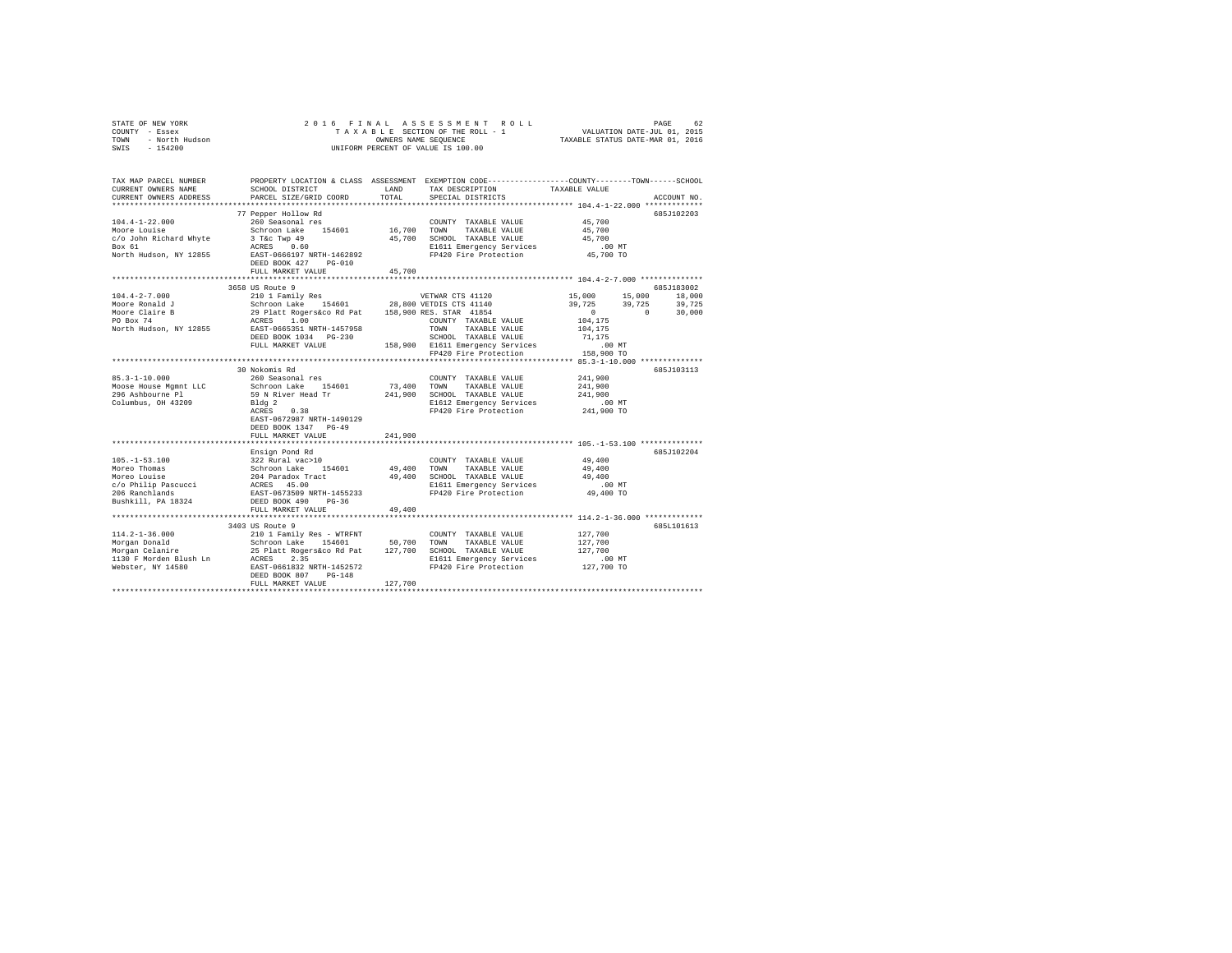| COUNTY - Essex<br>TOWN<br>- North Hudson<br>SWIS - 154200                                                                                                                                                                                                             |                                                                                                                                                                                                                                                              |         | UNIFORM PERCENT OF VALUE IS 100.00                                                           |                                                                                        |               |
|-----------------------------------------------------------------------------------------------------------------------------------------------------------------------------------------------------------------------------------------------------------------------|--------------------------------------------------------------------------------------------------------------------------------------------------------------------------------------------------------------------------------------------------------------|---------|----------------------------------------------------------------------------------------------|----------------------------------------------------------------------------------------|---------------|
| TAX MAP PARCEL NUMBER PROPERTY LOCATION & CLASS ASSESSMENT EXEMPTION CODE---------------COUNTY-------TOWN------SCHOOL<br>CURRENT OWNERS NAME<br>CURRENT OWNERS ADDRESS                                                                                                | SCHOOL DISTRICT<br>PARCEL SIZE/GRID COORD                                                                                                                                                                                                                    | TOTAL   | LAND TAX DESCRIPTION<br>SPECIAL DISTRICTS                                                    | TAXABLE VALUE<br>************************* 104.4-1-6.000 **************                | ACCOUNT NO.   |
| $104.4 - 1 - 6.000$<br>Morissey Patrick C<br>3763 US Rt 9<br>North Hudson, NY 12855                                                                                                                                                                                   | US Route 9<br>910 Priv forest - WTRFNT<br>Schroon Lake 154601<br>3 T&C Twp 49<br>ACRES 63.48<br>ACRES 63.48<br>EL611 Emergency Services .00 MT<br>EAST-0663851 NRTH-1460668<br>FP420 Fire Protection 83,900 TO<br>DEED BOOK 1697 PG-217<br>FULL MARKET VALUE | 83,900  | COUNTY TAXABLE VALUE<br>83,900 TOWN TAXABLE VALUE<br>83,900 SCHOOL TAXABLE VALUE             | 83,900<br>83,900<br>83,900                                                             | 685J102513    |
|                                                                                                                                                                                                                                                                       |                                                                                                                                                                                                                                                              |         |                                                                                              |                                                                                        |               |
|                                                                                                                                                                                                                                                                       | 3763 US Route 9                                                                                                                                                                                                                                              |         |                                                                                              |                                                                                        | 685J102512    |
| $104.4 - 1 - 81.002$<br>Morissey Patrick C<br>3763 US Rt 9<br>North Hudson, NY 12855                                                                                                                                                                                  | 3 US Route 9<br>240 Rural res<br>24 November 154601 83,200 COUNTY TAXABLE VALUE<br>30 31 Platt Rogers&co Pat 131,900 TOWN TAXABLE VALUE<br>ACRES 66.60<br>EAST-0665340 NRTH-1460357<br>DEED BOOK 1697 PG-217<br>FULL MARKET VALUE                            | 131,900 | RES. STAR 41854<br>SCHOOL TAXABLE VALUE<br>E1611 Emergency Services<br>FP420 Fire Protection | $\sim$ 0<br>131,900<br>131,900<br>101,900<br>.00 MT<br>131,900 TO                      | $0 \t 30,000$ |
|                                                                                                                                                                                                                                                                       |                                                                                                                                                                                                                                                              |         |                                                                                              |                                                                                        | 685J102109    |
| $113.3 - 4 - 1.000$<br>Morris Wallace 2<br>Morris Wallace 2<br>2 Totharcessfield Twp 44<br>2 TaxABLE VALUE<br>22 Brendon Ct 2 Totharcessfield Twp 44<br>22 Brendon Ct 2 TaxABLE VALUE<br>22 Brendon Ct 2 TaxABLE VALUE<br>22 Brendon Ct 2 CRES 1.98 BANK1STARSG<br>22 | 2809 Blue Ridge Rd<br>210 1 Family Res<br>DEED BOOK 1582 PG-37                                                                                                                                                                                               |         | COUNTY TAXABLE VALUE                                                                         | 115,500<br>115,500<br>115,500<br>.00 MT<br>115,500 TO                                  |               |
|                                                                                                                                                                                                                                                                       | FULL MARKET VALUE                                                                                                                                                                                                                                            | 115,500 |                                                                                              |                                                                                        |               |
| $114.2 - 2 - 31.300$<br>Moryl Joseph M<br>Moryl Amy E<br>1072 US Route 9<br>Schroon Lake, NY 12870                                                                                                                                                                    | EAST-0662459 NRTH-1451853<br>DEED BOOK 1625 PG-81                                                                                                                                                                                                            |         | FP420 Fire Protection                                                                        | 127,700<br>127,700<br>127,700<br>.00 MT<br>127,700 TO                                  | 685Z008004    |
|                                                                                                                                                                                                                                                                       | FULL MARKET VALUE                                                                                                                                                                                                                                            | 127,700 |                                                                                              |                                                                                        |               |
|                                                                                                                                                                                                                                                                       | ********************<br>6 Ensign Pond Rd                                                                                                                                                                                                                     |         |                                                                                              |                                                                                        | 685J101609    |
| $114.2 - 1 - 6.000$<br>North Hudson, NY 12855-0124 ACRES 1.20                                                                                                                                                                                                         | 210 1 Family Res<br>EAST-0663595 NRTH-1453671 FP420 Fire Protection 75,500 TO<br>DEED BOOK 1434 PG-6<br>FULL MARKET VALUE                                                                                                                                    | 75,500  | AGED ALL 41800<br>E1611 Emergency Services                                                   | 37,750 37,750 37,750<br>$\sim$ 0<br>$\sim$ 0<br>37,750<br>37,750<br>$\sim$ 0<br>.00 MT | 37,750        |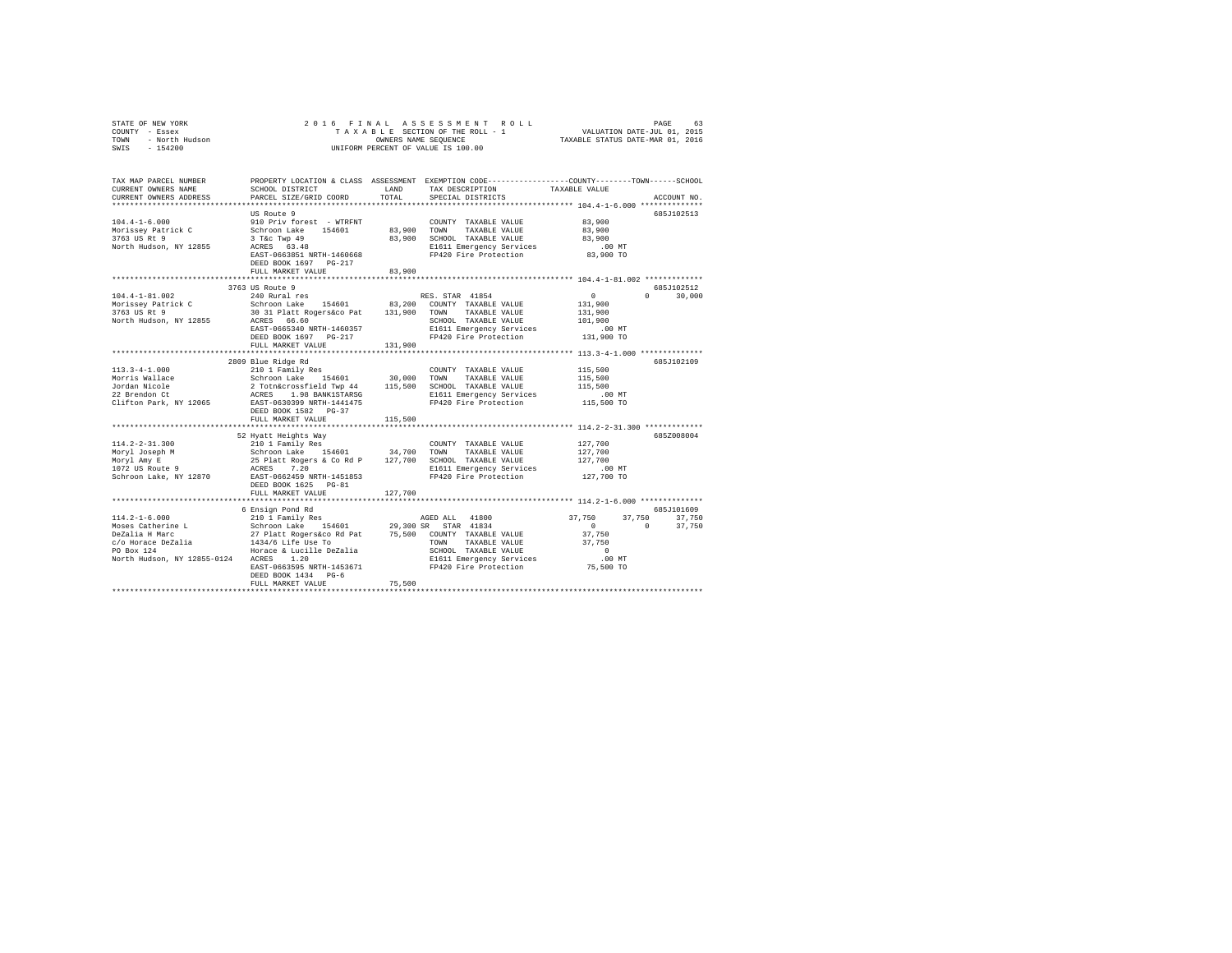|                | STATE OF NEW YORK |  |  | 2016 FINAL ASSESSMENT ROLL         | PAGE                             | 64 |
|----------------|-------------------|--|--|------------------------------------|----------------------------------|----|
| COUNTY - Essex |                   |  |  | TAXABLE SECTION OF THE ROLL - 1    | VALUATION DATE-JUL 01, 2015      |    |
| TOWN           | - North Hudson    |  |  | OWNERS NAME SEOUENCE               | TAXABLE STATUS DATE-MAR 01, 2016 |    |
| SWIS           | $-154200$         |  |  | UNIFORM PERCENT OF VALUE IS 100.00 |                                  |    |

| TAX MAP PARCEL NUMBER<br>CURRENT OWNERS NAME<br>CURRENT OWNERS ADDRESS | SCHOOL DISTRICT<br>PARCEL SIZE/GRID COORD | LAND<br>TOTAL | PROPERTY LOCATION & CLASS ASSESSMENT EXEMPTION CODE---------------COUNTY-------TOWN-----SCHOOL<br>TAX DESCRIPTION<br>SPECIAL DISTRICTS | TAXABLE VALUE    | ACCOUNT NO.        |
|------------------------------------------------------------------------|-------------------------------------------|---------------|----------------------------------------------------------------------------------------------------------------------------------------|------------------|--------------------|
|                                                                        |                                           |               |                                                                                                                                        |                  |                    |
|                                                                        | 2985 US Route 9                           |               |                                                                                                                                        |                  | 685J102208         |
| $114.4 - 1 - 40.000$                                                   | 210 1 Family Res - WTRFNT                 |               | RES. STAR 41854                                                                                                                        | 0                | $\Omega$<br>30,000 |
| Moses Kevin T                                                          | Schroon Lake 154601                       | 52,300        | COUNTY TAXABLE VALUE                                                                                                                   | 128,800          |                    |
| Moses Donna M                                                          | 1-A Gore E Of Road Pat                    | 128,800       | TOWN<br>TAXABLE VALUE                                                                                                                  | 128,800          |                    |
| 2985 Us Rte 9                                                          | 4.00<br>ACRES                             |               | SCHOOL TAXABLE VALUE                                                                                                                   | 98,800           |                    |
| North Hudson, NY 12855                                                 | EAST-0659852 NRTH-1442697                 |               | E1611 Emergency Services                                                                                                               | .00MT            |                    |
|                                                                        | DEED BOOK 1127 PG-262                     |               | FP420 Fire Protection                                                                                                                  | 128,800 TO       |                    |
|                                                                        | FULL MARKET VALUE                         | 128,800       |                                                                                                                                        |                  |                    |
|                                                                        |                                           |               |                                                                                                                                        |                  |                    |
|                                                                        | US Route 9                                |               |                                                                                                                                        |                  | 685J100313         |
| $104.2 - 1 - 4.111$                                                    | 721 Sand&gravel                           |               | COUNTY TAXABLE VALUE                                                                                                                   | 111,200          |                    |
| Mountain Forest Products                                               | Schroon Lake 154601                       | 111,200 TOWN  | TAXABLE VALUE                                                                                                                          |                  |                    |
|                                                                        |                                           |               |                                                                                                                                        | 111,200          |                    |
| c/o Kevin C Mero                                                       | $4$ T&c Twp $49$                          | 111,200       | SCHOOL TAXABLE VALUE                                                                                                                   | 111,200          |                    |
| 3281 NYS Route 9                                                       | Also 1381/193                             |               | E1611 Emergency Services                                                                                                               | $.00$ MT         |                    |
| Crown Point, NY 12928                                                  | ACRES 108.30                              |               | FP420 Fire Protection                                                                                                                  | 111,200 TO       |                    |
|                                                                        | EAST-0668205 NRTH-1466076                 |               |                                                                                                                                        |                  |                    |
| MAY BE SUBJECT TO PAYMENT                                              | DEED BOOK 1530 PG-34                      |               |                                                                                                                                        |                  |                    |
| UNDER RPTL480A UNTIL 2016                                              | FULL MARKET VALUE                         | 111,200       |                                                                                                                                        |                  |                    |
|                                                                        |                                           |               |                                                                                                                                        |                  |                    |
|                                                                        | Greenough Rd                              |               |                                                                                                                                        |                  | 685J189002         |
| $104.2 - 1 - 11.220$                                                   | 314 Rural vac<10                          |               | COUNTY TAXABLE VALUE                                                                                                                   | 4.200            |                    |
| Mower Edwin L                                                          | Schroon Lake<br>154601                    | 4,200         | TOWN<br>TAXABLE VALUE                                                                                                                  | 4,200            |                    |
| Mower Nancy J                                                          | 4 Twp 49 T&c Pur                          | 4,200         | SCHOOL TAXABLE VALUE                                                                                                                   | 4,200            |                    |
| 18 Churchland Rd                                                       | ACRES 2.94                                |               | E1611 Emergency Services                                                                                                               | .00 MT           |                    |
| Saugerties, NY 12477-4611                                              | EAST-0670439 NRTH-1466053                 |               | FP420 Fire Protection                                                                                                                  | 4,200 TO         |                    |
|                                                                        | DEED BOOK 918<br>$PG-116$                 |               |                                                                                                                                        |                  |                    |
|                                                                        | FULL MARKET VALUE                         | 4.200         |                                                                                                                                        |                  |                    |
|                                                                        |                                           |               |                                                                                                                                        |                  |                    |
|                                                                        | 100 Greenough Rd                          |               |                                                                                                                                        |                  | 685J189003         |
| $104.2 - 1 - 11.320$                                                   | 210 1 Family Res                          |               | COUNTY TAXABLE VALUE                                                                                                                   | 103,200          |                    |
| Mower Edwin L                                                          | Schroon Lake 154601                       | 31,100        | TOWN<br>TAXABLE VALUE                                                                                                                  | 103,200          |                    |
|                                                                        | 4 Twp 49 T&c Purchase                     | 103,200       | SCHOOL TAXABLE VALUE                                                                                                                   | 103,200          |                    |
| Hower Nancy J<br>18 Churchland Rd<br>Saugert'                          | ACRES<br>3.20                             |               | E1611 Emergency Services                                                                                                               | $.00$ MT         |                    |
| Saugerties, NY 12477-4611                                              | EAST-0670704 NRTH-1465694                 |               | FP420 Fire Protection                                                                                                                  | 103,200 TO       |                    |
|                                                                        | DEED BOOK 918<br>$PG-116$                 |               |                                                                                                                                        |                  |                    |
|                                                                        | FULL MARKET VALUE                         | 103,200       |                                                                                                                                        |                  |                    |
|                                                                        |                                           |               |                                                                                                                                        |                  |                    |
|                                                                        | 2840 US Route 9                           |               |                                                                                                                                        |                  | 685J196002         |
| $125.1 - 1 - 30.200$                                                   | 270 Mfg housing                           |               | RES. STAR 41854                                                                                                                        | $\circ$          | 30,000<br>$\Omega$ |
| Mullis Maria K                                                         | Schroon Lake 154601                       | 30,300        | COUNTY TAXABLE VALUE                                                                                                                   | 48,300           |                    |
| Mullis Shawn                                                           |                                           |               |                                                                                                                                        |                  |                    |
| c/o Shawn Mullis                                                       | 141 Paradox Tr<br>1740/285 L Estate to    | 48,300 TOWN   | TAXABLE VALUE                                                                                                                          | 48,300<br>18,300 |                    |
|                                                                        |                                           |               | SCHOOL TAXABLE VALUE                                                                                                                   |                  |                    |
| PO Box 872                                                             | Jane K Mullis                             |               | E1611 Emergency Services                                                                                                               | .00 MT           |                    |
| Edgewater, FL 32132                                                    | ACRES<br>2.27                             |               | FP420 Fire Protection                                                                                                                  | 48,300 TO        |                    |
|                                                                        | EAST-0659271 NRTH-1439352                 |               |                                                                                                                                        |                  |                    |
|                                                                        | DEED BOOK 1740<br>$PG-285$                |               |                                                                                                                                        |                  |                    |
|                                                                        | FULL MARKET VALUE                         | 48,300        |                                                                                                                                        |                  |                    |
|                                                                        |                                           |               |                                                                                                                                        |                  |                    |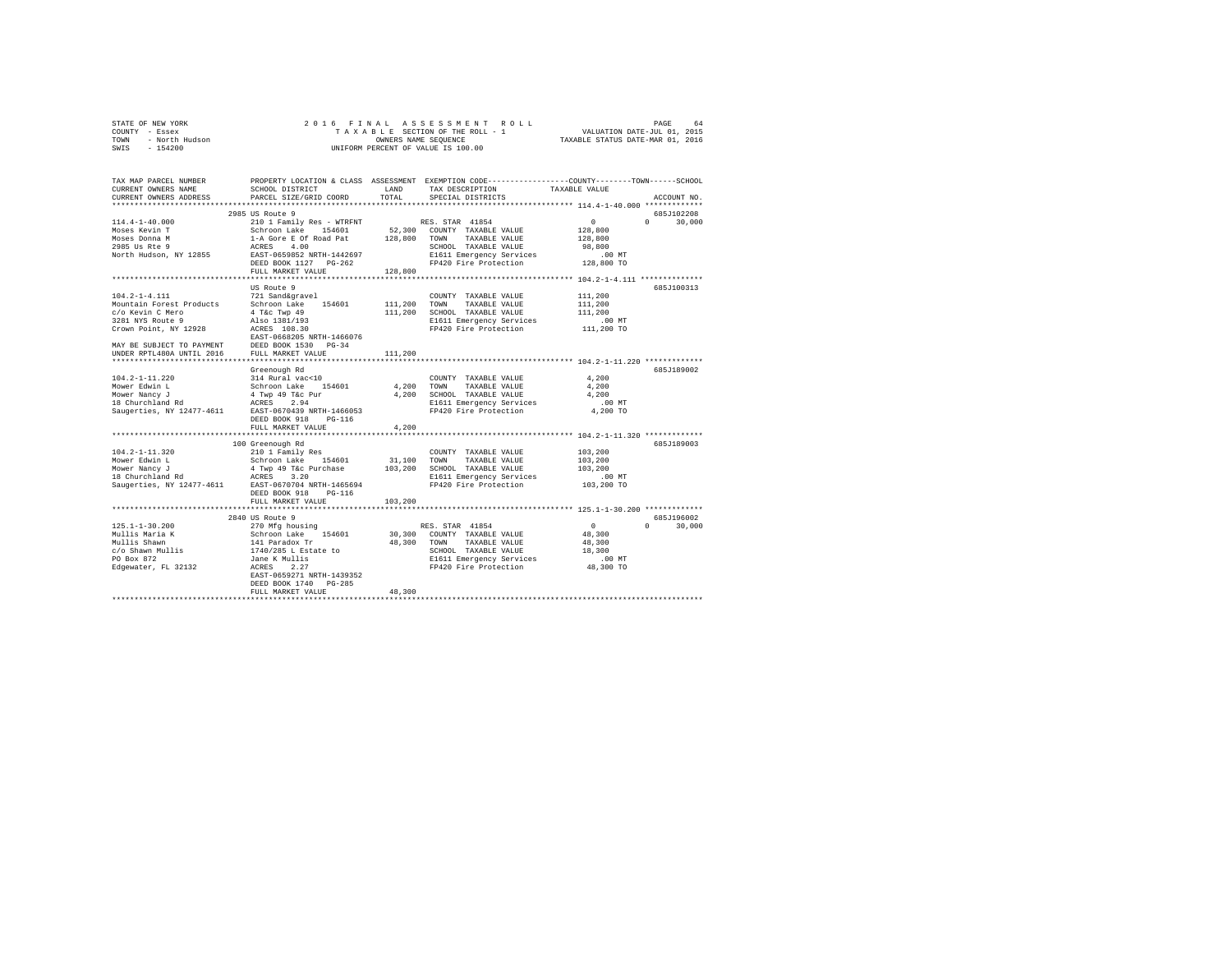| COUNTY - Essex<br>- North Hudson<br>TOWN<br>SWIS - 154200 |                                                                                                                    | OWNERS NAME SEOUENCE | TAXABLE SECTION OF THE ROLL - 1 VALUATION DATE-JUL 01, 2015<br>UNIFORM PERCENT OF VALUE IS 100.00 | TAXABLE STATUS DATE-MAR 01, 2016 |               |
|-----------------------------------------------------------|--------------------------------------------------------------------------------------------------------------------|----------------------|---------------------------------------------------------------------------------------------------|----------------------------------|---------------|
|                                                           |                                                                                                                    |                      |                                                                                                   |                                  |               |
| TAX MAP PARCEL NUMBER<br>CURRENT OWNERS NAME              | PROPERTY LOCATION & CLASS ASSESSMENT EXEMPTION CODE---------------COUNTY-------TOWN------SCHOOL<br>SCHOOL DISTRICT |                      | LAND TAX DESCRIPTION                                                                              | TAXABLE VALUE                    |               |
| CURRENT OWNERS ADDRESS PARCEL SIZE/GRID COORD             |                                                                                                                    | TOTAL                | SPECIAL DISTRICTS                                                                                 |                                  | ACCOUNT NO.   |
| *************************                                 |                                                                                                                    |                      |                                                                                                   |                                  |               |
|                                                           | 3373 US Route 9                                                                                                    |                      |                                                                                                   |                                  | 685J102707    |
| $114.2 - 1 - 54.000$                                      | 210 1 Family Res - WTRFNT                                                                                          |                      | RES. STAR 41854<br>52,900 COUNTY TAXABLE VALUE                                                    | $\sim$ 0                         | $0 \t 30.000$ |
| Myrtle Hugh T                                             | Schroon Lake 154601                                                                                                |                      |                                                                                                   | 228,600                          |               |
| Myrtle Carol J<br>PO Box 111                              | 25 Platt Rogers&co Rd Pat 228,600 TOWN<br>4.6ac                                                                    |                      | TAXABLE VALUE<br>SCHOOL TAXABLE VALUE                                                             | 228,600<br>198,600               |               |
| North Hudson, NY 12855                                    | ACRES 4.60 BANK WFARGO                                                                                             |                      | E1611 Emergency Services                                                                          | $.00$ MT                         |               |
|                                                           | EAST-0660920 NRTH-1451561                                                                                          |                      | FP420 Fire Protection                                                                             | 228,600 TO                       |               |
|                                                           | DEED BOOK 1303 PG-128                                                                                              |                      |                                                                                                   |                                  |               |
|                                                           | FULL MARKET VALUE                                                                                                  | 228,600              |                                                                                                   |                                  |               |
|                                                           |                                                                                                                    |                      |                                                                                                   |                                  |               |
|                                                           | Blue Ridge Rd                                                                                                      |                      |                                                                                                   |                                  | 685J190002    |
| $112.4 - 2 - 10.001$                                      | 882 Elec Trans I                                                                                                   |                      | COUNTY TAXABLE VALUE                                                                              | 9,700                            |               |
|                                                           |                                                                                                                    |                      |                                                                                                   | 9,700                            |               |
|                                                           |                                                                                                                    |                      |                                                                                                   | 9,700                            |               |
| Dallas, TX 75240                                          | ACRES 1.72                                                                                                         |                      | E1611 Emergency Services                                                                          | $.00$ MT                         |               |
|                                                           | EAST-0615975 NRTH-1439161                                                                                          |                      | FP420 Fire Protection                                                                             | 9,700 TO                         |               |
|                                                           | DEED BOOK 234 PG-201<br>FULL MARKET VALUE                                                                          | 9,700                |                                                                                                   |                                  |               |
|                                                           |                                                                                                                    |                      |                                                                                                   |                                  |               |
|                                                           | Blue Ridge Rd                                                                                                      |                      |                                                                                                   |                                  | 685J102404    |
| $112.4 - 2 - 11.001$                                      | 882 Elec Trans I                                                                                                   |                      | COUNTY TAXABLE VALUE                                                                              | 12,300                           |               |
|                                                           |                                                                                                                    |                      |                                                                                                   | 12,300                           |               |
|                                                           |                                                                                                                    |                      | 12,300 SCHOOL TAXABLE VALUE                                                                       | 12,300                           |               |
|                                                           |                                                                                                                    |                      | E1611 Emergency Services                                                                          | $.00$ MT                         |               |
|                                                           | EAST-0616985 NRTH-1438845                                                                                          |                      | FP420 Fire Protection                                                                             | 12,300 TO                        |               |
|                                                           | DEED BOOK 234 PG-201                                                                                               |                      |                                                                                                   |                                  |               |
|                                                           | FULL MARKET VALUE                                                                                                  | 12,300               |                                                                                                   |                                  |               |
|                                                           |                                                                                                                    |                      |                                                                                                   |                                  |               |
|                                                           | Blue Ridge Rd                                                                                                      |                      |                                                                                                   |                                  | 685J102403    |
| $112.4 - 2 - 26.000$<br>NL Industries Inc                 | 882 Elec Trans I                                                                                                   |                      | COUNTY TAXABLE VALUE<br>TOWN TAXABLE VALUE                                                        | 15,200<br>15,200                 |               |
| 5430 LBJ Fwy Ste 1700                                     | Schroon Lake 154601 15,200                                                                                         |                      | 15,200 SCHOOL TAXABLE VALUE                                                                       | 15,200                           |               |
| Dallas, TX 75240                                          | 9 T&C Twp 44<br>ACRES 6.10                                                                                         |                      | E1611 Emergency Services                                                                          | $.00$ MT                         |               |
|                                                           | EAST-0617938 NRTH-1439567                                                                                          |                      | FP420 Fire Protection                                                                             | 15,200 TO                        |               |
|                                                           | DEED BOOK 234 PG-201                                                                                               |                      |                                                                                                   |                                  |               |
|                                                           | FULL MARKET VALUE                                                                                                  | 15,200               |                                                                                                   |                                  |               |
|                                                           |                                                                                                                    |                      |                                                                                                   |                                  |               |
|                                                           | Blue Ridge Rd                                                                                                      |                      |                                                                                                   |                                  | 685J102401    |
| $113.3 - 2 - 14.000$                                      | 882 Elec Trans I                                                                                                   |                      | COUNTY TAXABLE VALUE                                                                              | 22,700                           |               |
| NL Industries Inc                                         | Schroon Lake 154601<br>7 10 T&c Twp 44<br>ACRES 12.10                                                              |                      | 22,700 TOWN TAXABLE VALUE                                                                         | 22,700                           |               |
| 5430 LBJ Fwy Ste 1700                                     |                                                                                                                    |                      | 22.700 SCHOOL TAXABLE VALUE                                                                       | 22,700                           |               |
| Dallas, TX 75240                                          |                                                                                                                    |                      | E1611 Emergency Services<br>FP420 Fire Protection 22,700 TO                                       | $.00$ MT                         |               |
|                                                           | EAST-0623958 NRTH-1442702<br>DEED BOOK 234 PG-201                                                                  |                      |                                                                                                   |                                  |               |
|                                                           | FULL MARKET VALUE                                                                                                  | 22,700               |                                                                                                   |                                  |               |
|                                                           |                                                                                                                    |                      |                                                                                                   |                                  |               |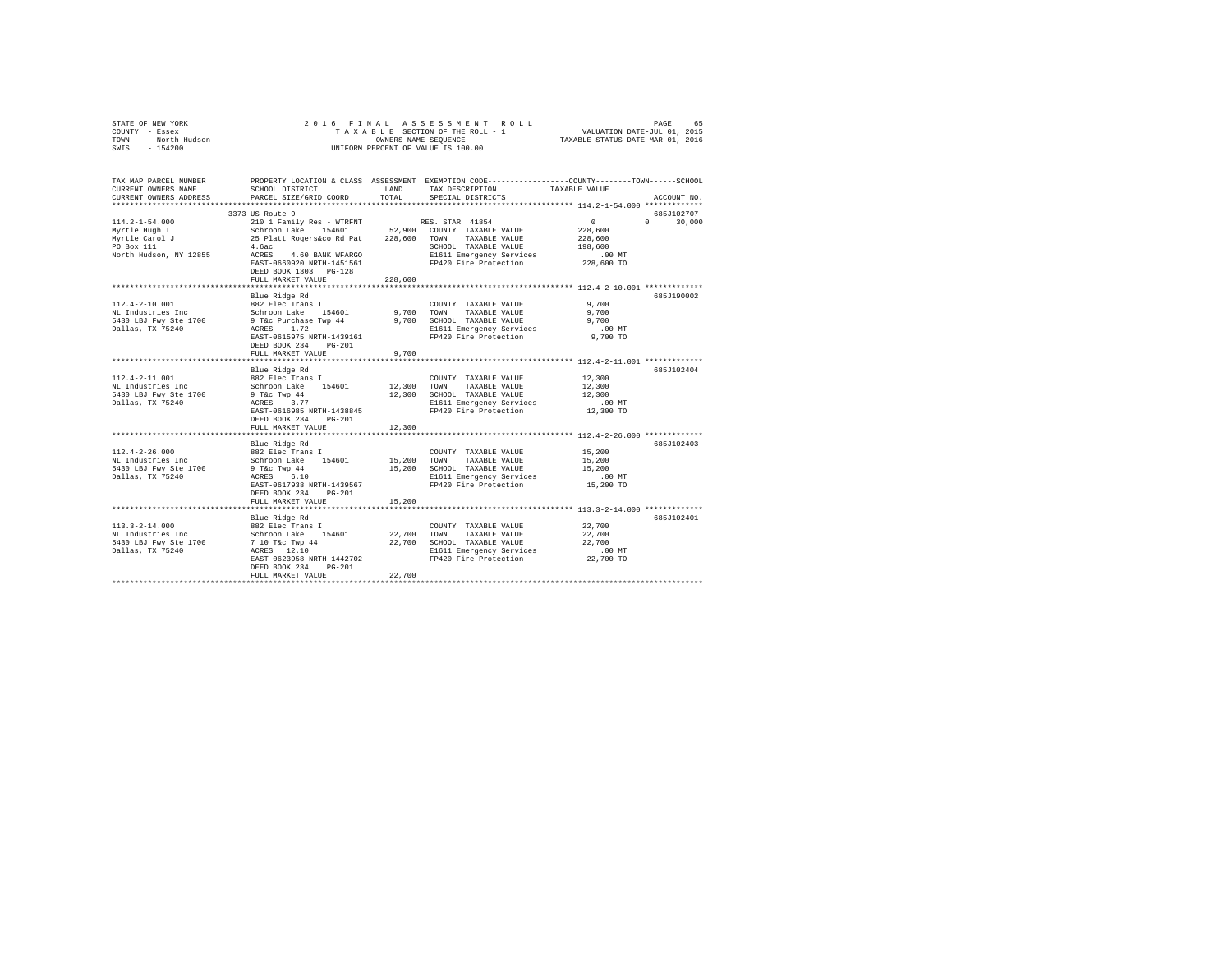| STATE OF NEW YORK<br>COUNTY - Essex<br>COUNTY - Essex<br>TOWN - North Hudson<br>SWIS - 154200                |                                                                                                                                                                                                                     |                | 2016 FINAL ASSESSMENT ROLL<br>UNIFORM PERCENT OF VALUE IS 100.00                                                                        | TAXABLE STATUS DATE-MAR 01, 2016                                                                            | PAGE<br>66  |
|--------------------------------------------------------------------------------------------------------------|---------------------------------------------------------------------------------------------------------------------------------------------------------------------------------------------------------------------|----------------|-----------------------------------------------------------------------------------------------------------------------------------------|-------------------------------------------------------------------------------------------------------------|-------------|
| TAX MAP PARCEL NUMBER<br>CURRENT OWNERS NAME<br>CURRENT OWNERS ADDRESS                                       | SCHOOL DISTRICT<br>PARCEL SIZE/GRID COORD                                                                                                                                                                           | LAND<br>TOTAL  | PROPERTY LOCATION & CLASS ASSESSMENT EXEMPTION CODE---------------COUNTY-------TOWN------SCHOOL<br>TAX DESCRIPTION<br>SPECIAL DISTRICTS | TAXABLE VALUE                                                                                               | ACCOUNT NO. |
| $113.4 - 2 - 14.000$<br>NL Industries Inc<br>5430 LBJ Fwy Ste 1700<br>Dallas, TX 75240                       | Blue Ridge Rd<br>882 Elec Trans I<br>Schroon Lake 154601<br>17 Tract West Of Road Pat 9,900 SCHOOL TAXABLE VALUE<br>2.4ac<br>$ACRES$ 1.90<br>EAST-0642589 NRTH-1443194<br>DEED BOOK 234 PG-201<br>FULL MARKET VALUE | 9,900          | COUNTY TAXABLE VALUE<br>9,900 TOWN TAXABLE VALUE<br>E1611 Emergency Services<br>FP420 Fire Protection                                   | 9,900<br>9,900<br>9,900<br>$.00$ MT<br>9,900 TO                                                             | 685J102312  |
|                                                                                                              |                                                                                                                                                                                                                     |                |                                                                                                                                         |                                                                                                             |             |
| $113.4 - 3 - 1.000$<br>Dallas, TX 75240                                                                      | Blue Ridge Rd<br>882 Elec Trans I<br>ACRES 6.20<br>EAST-0647583 NRTH-1441554<br>DEED BOOK 234 PG-201<br>FULL MARKET VALUE                                                                                           | 15,300         | COUNTY TAXABLE VALUE<br>E1611 Emergency Services<br>FP420 Fire Protection                                                               | 15,300<br>15,300<br>15,300<br>$.00$ MT<br>15,300 TO                                                         | 685J102310  |
|                                                                                                              |                                                                                                                                                                                                                     |                |                                                                                                                                         |                                                                                                             |             |
| $113.20 - 1 - 18.000$<br>NL Industries Inc<br>wh industries inc<br>5430 LBJ Fwy Ste 1700<br>Dallas, TX 75240 | Blue Ridge Rd<br>882 Elec Trans I<br>Schroon Lake 154601 13,600 TOWN TAXABLE VALUE<br>EAST-0645518 NRTH-1441519<br>DEED BOOK 347 PG-302<br>FULL MARKET VALUE<br>*************************                           | 13,600         | COUNTY TAXABLE VALUE<br>FP420 Fire Protection                                                                                           | 13,600<br>13,600<br>13,600<br>$.00$ MT<br>13,600 TO<br>*********************** 113.20-1-21.000 ************ | 685J102413  |
|                                                                                                              | Blue Ridge Rd                                                                                                                                                                                                       |                |                                                                                                                                         |                                                                                                             | 685J102502  |
| 113.20-1-21.000<br>NL Industries Inc<br>5430 LBJ Fwy Ste 1700<br>Dallas, TX 75240                            | 882 Elec Trans I<br>Schroon Lake 154601 13,200 TOWN TAXABLE VALUE<br>20 Tract West Of Road Pat 13,200 SCHOOL TAXABLE VALUE<br>ACRES 4.50<br>EAST-0645236 NRTH-1440402<br>FULL MARKET VALUE                          | 13,200         | COUNTY TAXABLE VALUE<br>E1611 Emergency Services<br>FP420 Fire Protection                                                               | 13,200<br>13,200<br>13,200<br>.00 MT<br>13,200 TO                                                           |             |
|                                                                                                              |                                                                                                                                                                                                                     |                | ************************************ 113.20-1-24.000 ************                                                                       |                                                                                                             |             |
| $113.20 - 1 - 24.000$<br>NL Industries Inc<br>5430 LBJ Fwy Ste 1700<br>Dallas, TX 75240                      | Blue Ridge Rd<br>882 Elec Trans I<br>Schroon Lake 154601<br>20 Tract West Of Road Pat<br>ACRES 1.90<br>EAST-0643895 NRTH-1440236<br>DEED BOOK 231 PG-489<br>FULL MARKET VALUE                                       | 9,900<br>9,900 | COUNTY TAXABLE VALUE<br>TOWN TAXABLE VALUE<br>9,900 SCHOOL TAXABLE VALUE<br>E1611 Emergency Services<br>FP420 Fire Protection           | 9,900<br>9.900<br>9.900<br>$.00$ MT<br>9,900 TO                                                             | 685J102409  |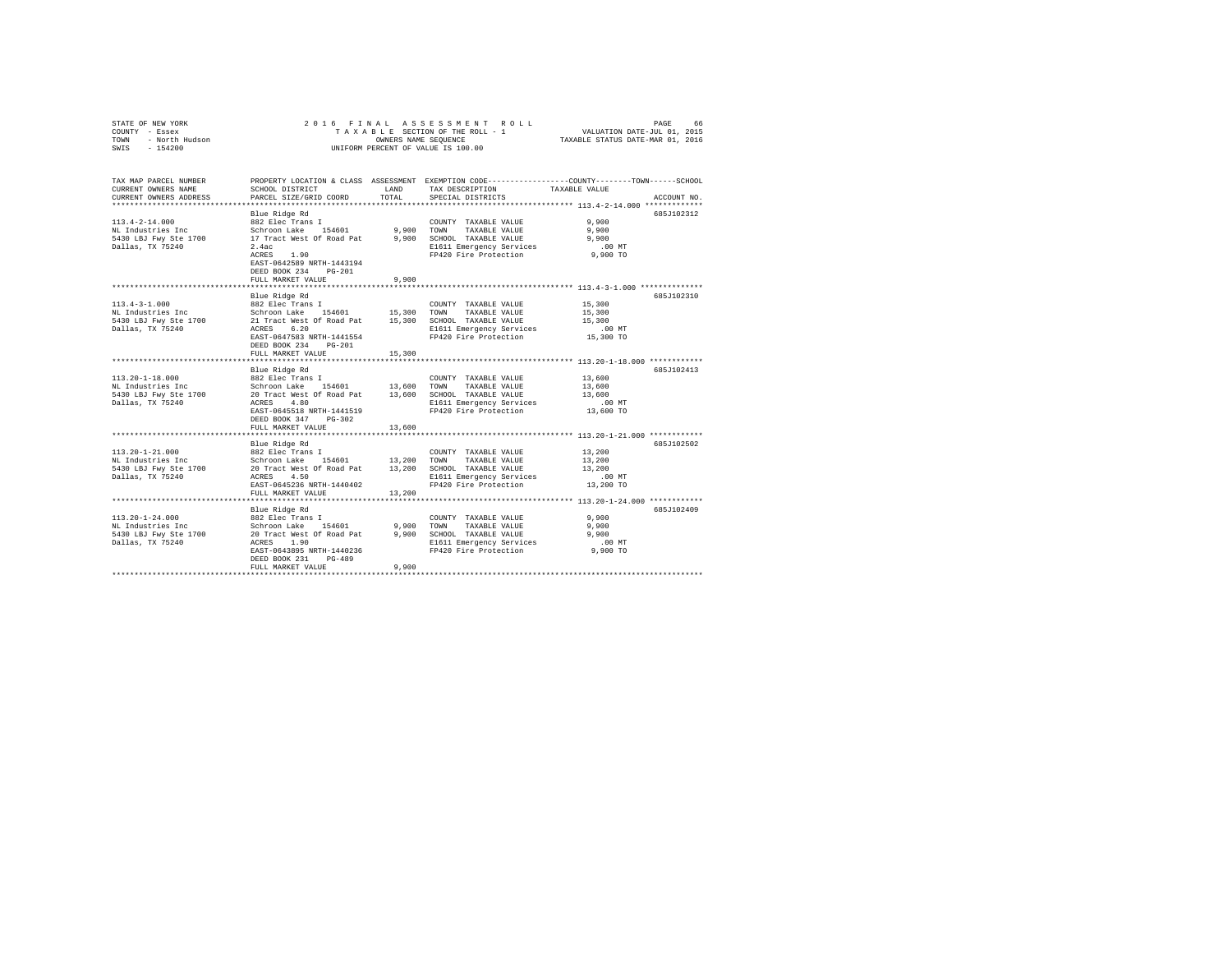| STATE OF NEW YORK<br>COUNTY - Essex<br>/ - Essex<br>- North Hudson<br>TOWN<br>$-154200$<br>SWIS | UNIFORM PERCENT OF VALUE IS 100.00                                                                                                                                            |                       | 2016 FINAL ASSESSMENT ROLL<br>T A X A B L E SECTION OF THE ROLL - 1<br>OWNERS NAME SEQUENCE                                             | VALUATION DATE-JUL 01, 2015<br>TAXABLE STATUS DATE-MAR 01, 2016 | PAGE<br>67  |
|-------------------------------------------------------------------------------------------------|-------------------------------------------------------------------------------------------------------------------------------------------------------------------------------|-----------------------|-----------------------------------------------------------------------------------------------------------------------------------------|-----------------------------------------------------------------|-------------|
| TAX MAP PARCEL NUMBER<br>CURRENT OWNERS NAME<br>CURRENT OWNERS ADDRESS                          | SCHOOL DISTRICT<br>PARCEL SIZE/GRID COORD                                                                                                                                     | <b>T.AND</b><br>TOTAL | PROPERTY LOCATION & CLASS ASSESSMENT EXEMPTION CODE---------------COUNTY-------TOWN------SCHOOL<br>TAX DESCRIPTION<br>SPECIAL DISTRICTS | TAXABLE VALUE                                                   | ACCOUNT NO. |
| $113.20 - 1 - 26.000$<br>NL Industries Inc<br>5430 LBJ Fwy Ste 1700<br>Dallas, TX 75240         | Blue Ridge Rd<br>882 Elec Trans I<br>Schroon Lake 154601<br>20 Tract West Of Road Pat<br>ACRES 1.20<br>EAST-0644773 NRTH-1441730<br>FULL MARKET VALUE                         | 9,100 TOWN<br>9.100   | COUNTY TAXABLE VALUE<br>TAXABLE VALUE<br>9,100 SCHOOL TAXABLE VALUE<br>E1611 Emergency Services<br>FP420 Fire Protection                | 9.100<br>9.100<br>9.100<br>.00 MT<br>9,100 TO                   | 685J102503  |
| $113.20 - 1 - 29.000$<br>Nl Industries Inc<br>5430 LBJ Fwy Ste 1700<br>Dallas, TX 75240         | Blue Ridge Rd<br>882 Elec Trans I<br>Schroon Lake 154601<br>20 Tract West Of Road Pat<br>ACRES 1.40<br>EAST-0644419 NRTH-1441930<br>DEED BOOK 355 PG-509<br>FULL MARKET VALUE | 9.300<br>9,300        | COUNTY TAXABLE VALUE<br>TOWN<br>TAXABLE VALUE<br>9,300 SCHOOL TAXABLE VALUE<br>E1611 Emergency Services<br>FP420 Fire Protection        | 9,300<br>9,300<br>9,300<br>$.00$ MT<br>9,300 TO                 | 685J102307  |
| $113.20 - 1 - 37.040$<br>NL Industries Inc<br>5430 LBJ Fwy Ste 1700<br>Dallas, TX 75240         | Blue Ridge Rd<br>882 Elec Trans I<br>Schroon Lake 154601<br>20 Tract West Of Road Pat<br>ACRES 1.75<br>EAST-0643599 NRTH-1442358<br>DEED BOOK 385 PG-99<br>FULL MARKET VALUE  | 9,800<br>9,800        | COUNTY TAXABLE VALUE<br>TOWN<br>TAXABLE VALUE<br>9,800 SCHOOL TAXABLE VALUE<br>E1611 Emergency Services<br>FP420 Fire Protection        | 9,800<br>9,800<br>9,800<br>$.00$ MT<br>9,800 TO                 | 685J102415  |
| 113.20-1-38.001<br>NL Industries Inc<br>5430 LBJ Fwy Ste 1700<br>Dallas, TX 75240               | Lazy St<br>882 Elec Trans I<br>Schroon Lake 154601<br>20 Tr W Of Rd Pat<br>ACRES 0.01<br>EAST-0643871 NRTH-1442139<br>DEED BOOK 361 PG-520<br>FULL MARKET VALUE               | 300 TOWN<br>300       | COUNTY TAXABLE VALUE<br>TAXABLE VALUE<br>300 SCHOOL TAXABLE VALUE<br>E1611 Emergency Services<br>FP420 Fire Protection                  | 300<br>300<br>300<br>$.00$ MT<br>300 TO                         | 685J196001  |
| $114.3 - 3 - 1.000$<br>NL Industries Inc<br>5430 LBJ Fwy Ste 1700<br>Dallas, TX 75240           | Blue Ridge Rd<br>882 Elec Trans I<br>Schroon Lake 154601<br>23 Tract W Of Rd Patent<br>ACRES 0.90<br>EAST-0651853 NRTH-1441101<br>DEED BOOK 234 PG-201<br>FULL MARKET VALUE   | 1,100<br>1,100        | COUNTY TAXABLE VALUE<br>TOWN<br>TAXABLE VALUE<br>1,100 SCHOOL TAXABLE VALUE<br>E1611 Emergency Services<br>FP420 Fire Protection        | 1,100<br>1,100<br>1,100<br>$.00$ MT<br>1,100 TO                 | 685J102311  |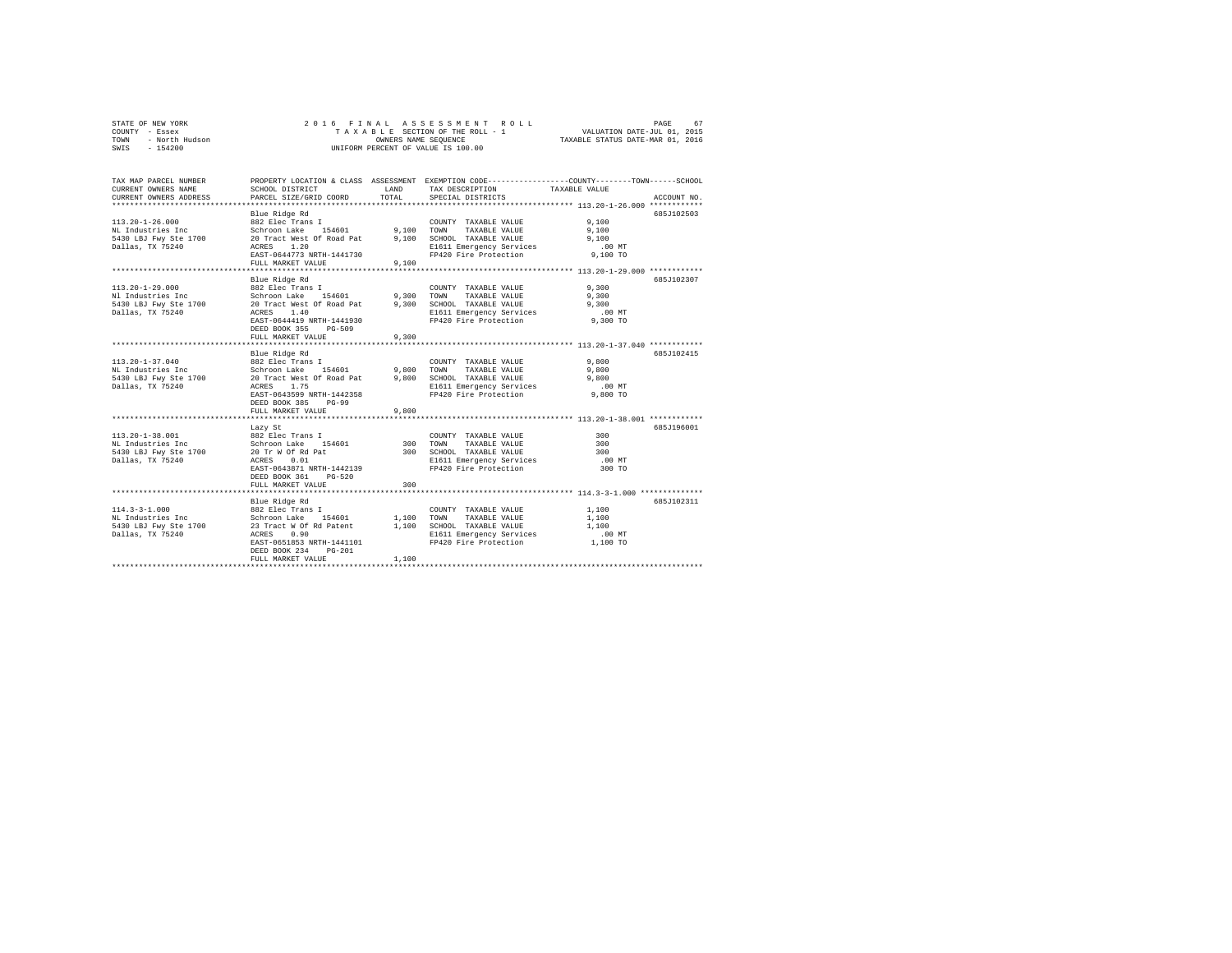| STATE OF NEW YORK<br>COUNTY - Essex<br>TOWN - North Hudson<br>SWIS - 154200 |                                                                                |        |                                                        |                                                                                                                  |  |
|-----------------------------------------------------------------------------|--------------------------------------------------------------------------------|--------|--------------------------------------------------------|------------------------------------------------------------------------------------------------------------------|--|
| TAX MAP PARCEL NUMBER<br>CURRENT OWNERS NAME                                | SCHOOL DISTRICT                                                                | LAND   | TAX DESCRIPTION                                        | PROPERTY LOCATION & CLASS ASSESSMENT EXEMPTION CODE---------------COUNTY-------TOWN------SCHOOL<br>TAXABLE VALUE |  |
| CURRENT OWNERS ADDRESS                                                      | PARCEL SIZE/GRID COORD                                                         | TOTAL  | SPECIAL DISTRICTS                                      | ACCOUNT NO.                                                                                                      |  |
|                                                                             | Blue Ridge Rd                                                                  |        |                                                        | 685J102305                                                                                                       |  |
| $125.1 - 1 - 5.000$                                                         | 882 Elec Trans I                                                               |        | COUNTY TAXABLE VALUE                                   | 19,600                                                                                                           |  |
| NL Industries Inc                                                           | Schroon Lake 154601                                                            |        | 19,600 TOWN TAXABLE VALUE                              | 19,600                                                                                                           |  |
| 5430 LBJ Fwy Ste 1700 25 26 Tract West Rd Pat 19,600 SCHOOL TAXABLE VALUE   |                                                                                |        |                                                        | 19,600                                                                                                           |  |
| Dallas, TX 75240                                                            | ACRES 9.60                                                                     |        | E1611 Emergency Services                               | $.00$ MT                                                                                                         |  |
|                                                                             | EAST-0653872 NRTH-1440261                                                      |        | FP420 Fire Protection                                  | 19,600 TO                                                                                                        |  |
|                                                                             | DEED BOOK 234 PG-201                                                           |        |                                                        |                                                                                                                  |  |
|                                                                             | FULL MARKET VALUE                                                              | 19,600 |                                                        |                                                                                                                  |  |
|                                                                             |                                                                                |        |                                                        |                                                                                                                  |  |
|                                                                             | Blue Ridge Rd<br>882 Elec Trans I                                              |        |                                                        | 685J102303                                                                                                       |  |
| $125.1 - 1 - 11.000$                                                        |                                                                                |        | COUNTY TAXABLE VALUE                                   | 9,600                                                                                                            |  |
| NL Industries Inc                                                           | Schroon Lake 154601                                                            |        | 9,600 TOWN TAXABLE VALUE<br>9,600 SCHOOL TAXABLE VALUE | 9,600<br>9.600                                                                                                   |  |
|                                                                             |                                                                                |        | E1611 Emergency Services                               | $.00$ MT                                                                                                         |  |
|                                                                             | EAST-0655607 NRTH-1439524                                                      |        | FP420 Fire Protection                                  | 9,600 TO                                                                                                         |  |
|                                                                             | DEED BOOK 234 PG-201                                                           |        |                                                        |                                                                                                                  |  |
|                                                                             | FULL MARKET VALUE                                                              | 9,600  |                                                        |                                                                                                                  |  |
|                                                                             |                                                                                |        |                                                        |                                                                                                                  |  |
|                                                                             | Frontier Town Rd                                                               |        |                                                        | 685J178536                                                                                                       |  |
| $125.1 - 1 - 16.000$                                                        | 882 Elec Trans I                                                               |        | COUNTY TAXABLE VALUE                                   | 1,600                                                                                                            |  |
|                                                                             |                                                                                |        | 1,600 TOWN TAXABLE VALUE                               | 1,600                                                                                                            |  |
|                                                                             |                                                                                |        | 1,600 SCHOOL TAXABLE VALUE                             | 1,600                                                                                                            |  |
| Dallas, TX 75240                                                            | ACRES 0.10                                                                     |        | E1611 Emergency Services                               | $.00$ MT                                                                                                         |  |
|                                                                             | EAST-0655881 NRTH-1438643<br>DEED BOOK 234 PG-201                              |        | FP420 Fire Protection                                  | 1,600 TO                                                                                                         |  |
|                                                                             | FULL MARKET VALUE                                                              | 1,600  |                                                        |                                                                                                                  |  |
|                                                                             |                                                                                |        |                                                        |                                                                                                                  |  |
|                                                                             | Frontier Town Rd                                                               |        |                                                        | 685J102304                                                                                                       |  |
| $125.1 - 1 - 18.000$                                                        | 882 Elec Trans I                                                               |        | COUNTY TAXABLE VALUE                                   | 12,300                                                                                                           |  |
| NL Industries Inc                                                           |                                                                                |        | 12,300 TOWN TAXABLE VALUE                              | 12,300                                                                                                           |  |
| 5430 LBJ Fwy Ste 1700                                                       | Schroon Lake 154601<br>21 Road Patent                                          |        | 12,300 SCHOOL TAXABLE VALUE                            | 12,300                                                                                                           |  |
| Dallas, TX 75240                                                            | ACRES 3.80                                                                     |        | E1611 Emergency Services                               | $.00$ MT                                                                                                         |  |
|                                                                             | EAST-0655702 NRTH-1437883                                                      |        | FP420 Fire Protection                                  | 12,300 TO                                                                                                        |  |
|                                                                             | DEED BOOK 234 PG-201                                                           |        |                                                        |                                                                                                                  |  |
|                                                                             | FULL MARKET VALUE                                                              | 12,300 |                                                        |                                                                                                                  |  |
|                                                                             | US Route 9                                                                     |        |                                                        | 685J179008                                                                                                       |  |
| $114.2 - 1 - 53.000$                                                        | 314 Rural vac<10                                                               |        | COUNTY TAXABLE VALUE                                   | 800                                                                                                              |  |
| Nolette Fred                                                                |                                                                                |        | 800 TOWN TAXABLE VALUE                                 | 800                                                                                                              |  |
| c/o Marvin Nolette                                                          |                                                                                |        | 800 SCHOOL TAXABLE VALUE                               | 800                                                                                                              |  |
| PO Box 22                                                                   | Schroon Lake<br>Schroon Lake 154601<br>25 Platt Rogers&co Rd Pat<br>ACRES 0.60 |        |                                                        | $.00$ MT                                                                                                         |  |
| North Hudson, NY 12855 EAST-0661299 NRTH-1451578                            |                                                                                |        | E1611 Emergency Services<br>FP420 Fire Protection      | 800 TO                                                                                                           |  |
|                                                                             | DEED BOOK 278 PG-44                                                            |        |                                                        |                                                                                                                  |  |
|                                                                             | FULL MARKET VALUE                                                              | 800    |                                                        |                                                                                                                  |  |
|                                                                             |                                                                                |        |                                                        |                                                                                                                  |  |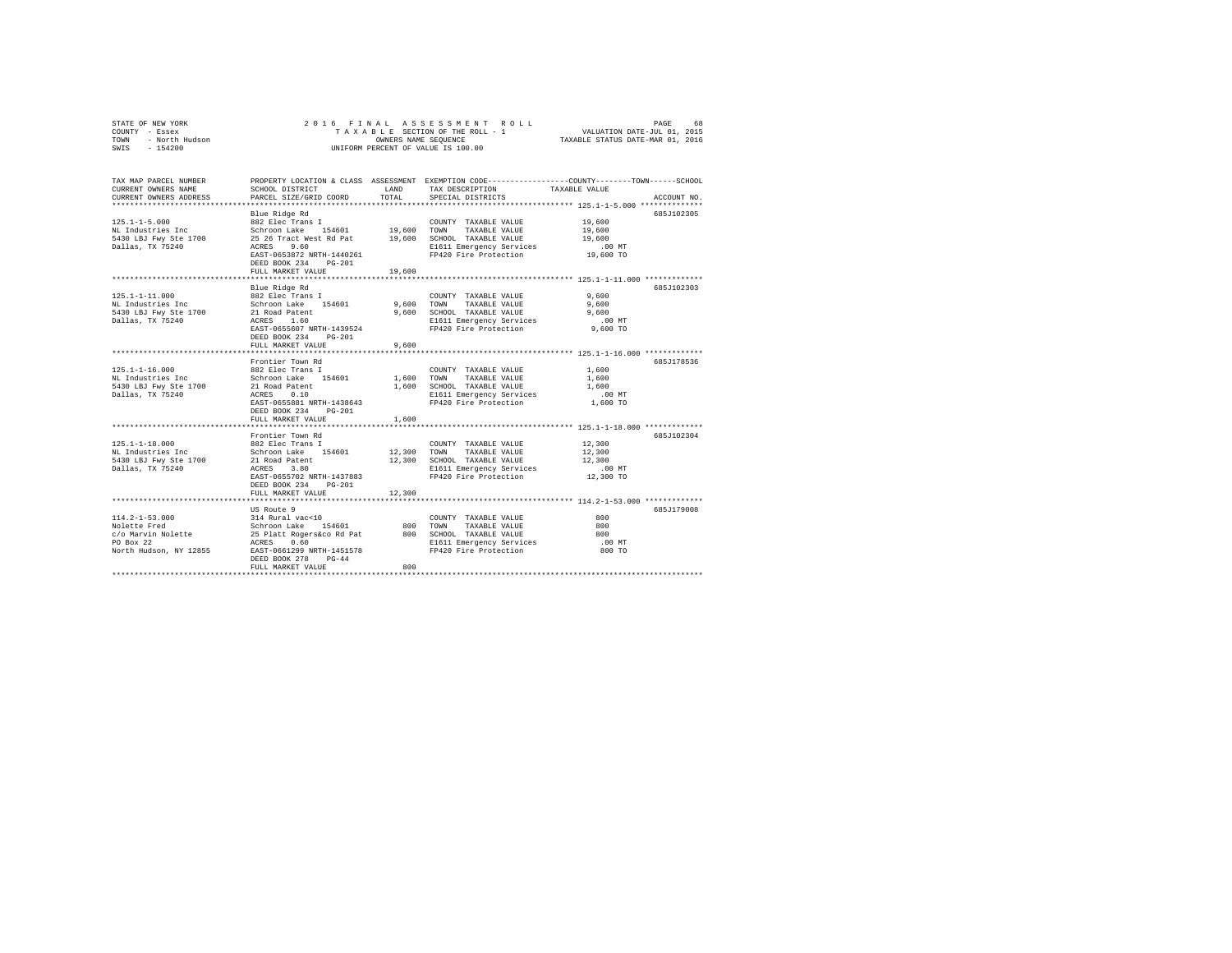| COUNTY - Essex<br>TOWN<br>- North Hudson<br>SWIS<br>$-154200$                                                                                                                                            |                                                                                                                                                                                                                   | OWNERS NAME SEOUENCE       | TAXABLE SECTION OF THE ROLL - 1<br>UNIFORM PERCENT OF VALUE IS 100.00                                                                                                                   | VALUATION DATE-JUL 01, 2015<br>TAXABLE STATUS DATE-MAR 01, 2016                         |                                       |
|----------------------------------------------------------------------------------------------------------------------------------------------------------------------------------------------------------|-------------------------------------------------------------------------------------------------------------------------------------------------------------------------------------------------------------------|----------------------------|-----------------------------------------------------------------------------------------------------------------------------------------------------------------------------------------|-----------------------------------------------------------------------------------------|---------------------------------------|
| TAX MAP PARCEL NUMBER<br>CURRENT OWNERS NAME<br>CURRENT OWNERS ADDRESS                                                                                                                                   | SCHOOL DISTRICT<br>PARCEL SIZE/GRID COORD                                                                                                                                                                         | LAND<br>TOTAL              | PROPERTY LOCATION & CLASS ASSESSMENT EXEMPTION CODE---------------COUNTY-------TOWN-----SCHOOL<br>TAX DESCRIPTION<br>SPECIAL DISTRICTS                                                  | TAXABLE VALUE<br>************************ 114.2-1-52.000 *************                  | ACCOUNT NO.                           |
| $114.2 - 1 - 52.000$<br>Nolette Marvin A Estate<br>PO Box 22<br>North Hudson, NY 12855                                                                                                                   | 3371 US Route 9<br>210 1 Family Res<br>Schroon Lake 154601 29,500<br>25 Platt Rogers&co Rd Pat 54,600 SCHOOL TAXABLE VALUE<br>ACRES 1.40<br>EAST-0661449 NRTH-1451608<br>DEED BOOK 607 PG-28<br>FULL MARKET VALUE | 54,600                     | COUNTY TAXABLE VALUE<br>TOWN<br>TAXABLE VALUE<br>E1611 Emergency Services<br>FP420 Fire Protection                                                                                      | 54,600<br>54,600<br>54,600<br>$.00$ MT<br>54,600 TO                                     | 685J102509                            |
|                                                                                                                                                                                                          | 3750 US Route 9                                                                                                                                                                                                   |                            |                                                                                                                                                                                         |                                                                                         | 685J178516                            |
| $104.4 - 1 - 74.000$<br>Ordway Mary<br>18 Beech St<br>Hudson Falls, NY 12839                                                                                                                             | 210 1 Family Res<br>Schroon Lake 154601<br>30 31 Platt Rogers&co Pat 89,900<br>ACRES 1.60<br>EAST-0666436 NRTH-1459947<br>DEED BOOK 1597 PG-139<br>FULL MARKET VALUE                                              | 29,600<br>89,900           | COUNTY TAXABLE VALUE<br>TAXABLE VALUE<br>TOWN<br>SCHOOL TAXABLE VALUE<br>E1611 Emergency Services<br>FP420 Fire Protection                                                              | 89,900<br>89,900<br>89,900<br>.00MT<br>89,900 TO                                        |                                       |
|                                                                                                                                                                                                          | ****************************                                                                                                                                                                                      |                            |                                                                                                                                                                                         |                                                                                         |                                       |
| $113.4 - 2 - 6.000$<br>Ossenkop Stephen<br>Ossenkop Dorreen<br>3187 Blue Ridge Rd<br>North Hudson, NY 12855                                                                                              | 3253 Blue Ridge Rd<br>312 Vac w/imprv<br>Schroon Lake 154601<br>4 T&c Twp 44<br>2.3ac<br>$ACRES$ 1.90<br>EAST-0640638 NRTH-1444762<br>DEED BOOK 1338 PG-180<br>FULL MARKET VALUE                                  | 17,200<br>19,700<br>19,700 | COUNTY TAXABLE VALUE<br>TOWN<br>TAXABLE VALUE<br>SCHOOL TAXABLE VALUE<br>E1611 Emergency Services<br>FP420 Fire Protection                                                              | 19,700<br>19,700<br>19,700<br>.00MT<br>19,700 TO                                        | 685J102412                            |
|                                                                                                                                                                                                          |                                                                                                                                                                                                                   |                            |                                                                                                                                                                                         |                                                                                         |                                       |
| $113.4 - 2 - 16.000$<br>Ossenkop Stephen<br>Ossenkop Dorreen<br>3187 Blue Ridge Rd<br>North Hudson, NY 12855                                                                                             | 3205 Blue Ridge Rd<br>240 Rural res<br>Schroon Lake 154601<br>3 T&C Twp 44<br>ACRES 126.84<br>EAST-0638227 NRTH-1445215<br>DEED BOOK 843 PG-59<br>FULL MARKET VALUE                                               |                            | VETCOM CTS 41130<br>125,200 SR STAR 41834<br>419,600 COUNTY TAXABLE VALUE<br>TOWN<br>TAXABLE VALUE<br>SCHOOL TAXABLE VALUE<br>E1611 Emergency Services<br>419,600 FP420 Fire Protection | 25,000<br>$\sim$<br>$\sim$ 0<br>394,600<br>394,600<br>324,300<br>$.00$ MT<br>419,600 TO | 685J186009<br>25,000 30,000<br>65,300 |
|                                                                                                                                                                                                          |                                                                                                                                                                                                                   |                            |                                                                                                                                                                                         |                                                                                         |                                       |
| $104.4 - 1 - 65.000$<br>OSullivan John James Schroon Lake 154601 18,200 TOWN TAXABLE VALUE<br>Fintra Rd 31 Platt Rogers&co Rd Pat 18,200 SCHOOL TAXABLE VALUE<br>Killybegs County DoneIreland ACRES 1.10 | Wonder View Rd<br>314 Rural vac<10<br>EAST-0666605 NRTH-1459609<br>DEED BOOK 1721 PG-242<br>FULL MARKET VALUE                                                                                                     | 18,200                     | COUNTY TAXABLE VALUE<br>E1611 Emergency Services<br>FP420 Fire Protection                                                                                                               | 18,200<br>18,200<br>18,200<br>$.00$ MT<br>18,200 TO                                     | 685J178509                            |
|                                                                                                                                                                                                          |                                                                                                                                                                                                                   |                            |                                                                                                                                                                                         |                                                                                         |                                       |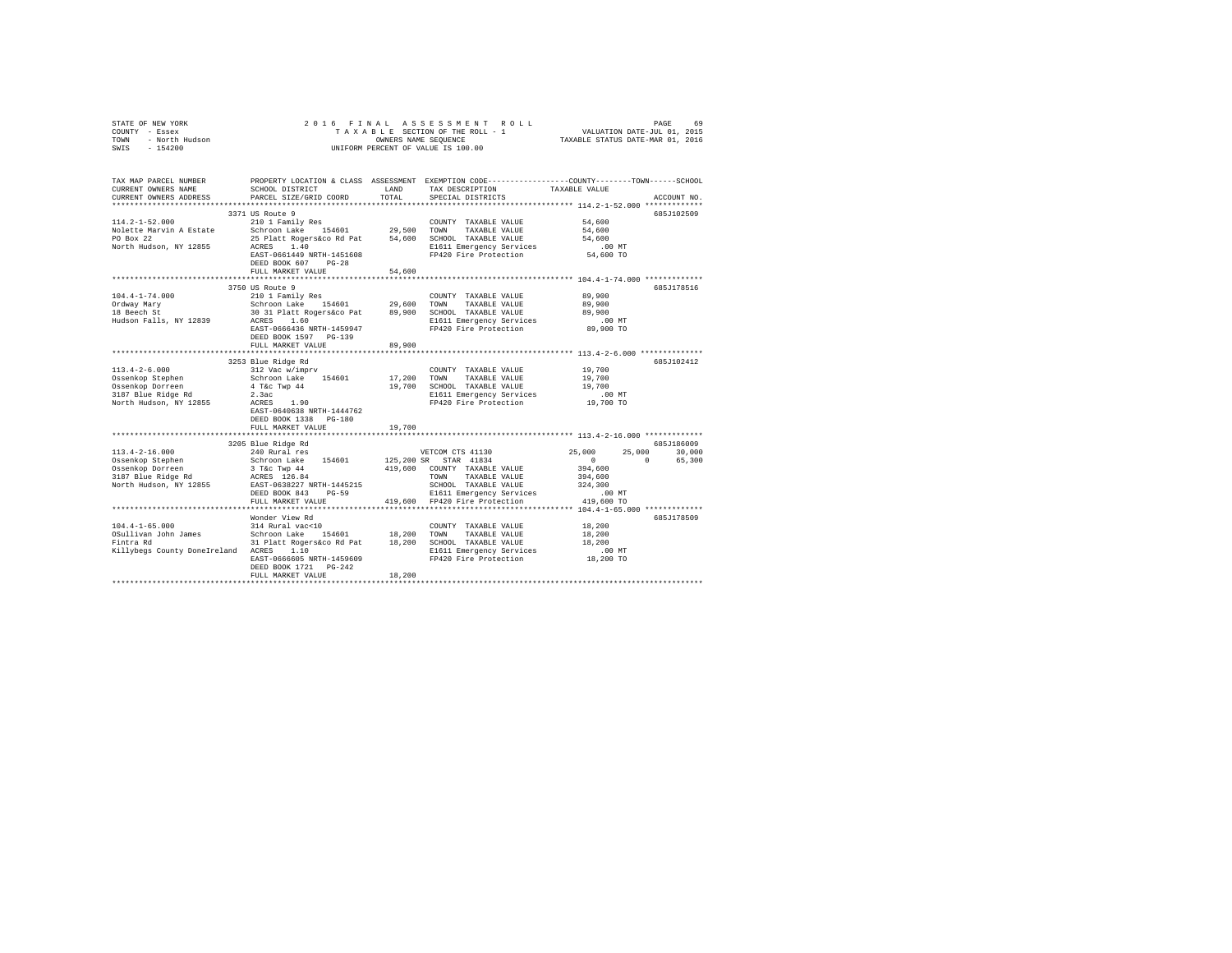| STATE OF NEW YORK      | 2016 FINAL ASSESSMENT ROLL         | 70<br>PAGE                       |
|------------------------|------------------------------------|----------------------------------|
| COUNTY<br>- Essex      | TAXABLE SECTION OF THE ROLL - 1    | VALUATION DATE-JUL 01, 2015      |
| - North Hudson<br>TOWN | OWNERS NAME SEOUENCE               | TAXABLE STATUS DATE-MAR 01, 2016 |
| $-154200$<br>SWIS      | UNIFORM PERCENT OF VALUE IS 100.00 |                                  |

| Wonder View Rd<br>685J178510<br>$104.4 - 1 - 66.000$<br>18,200<br>314 Rural vac<10<br>COUNTY TAXABLE VALUE<br>Schroon Lake 154601 18,200 TOWN<br>OSullivan John James<br>18,200<br>TAXABLE VALUE<br>Fintra Rd<br>31 Platt Rogers&co Rd Pat<br>18,200 SCHOOL TAXABLE VALUE<br>18,200<br>Killybegs County DoneIreland ACRES 1.10<br>E1611 Emergency Services<br>.00 MT<br>18,200 TO<br>FP420 Fire Protection<br>EAST-0666477 NRTH-1459261<br>DEED BOOK 1721 PG-242<br>18,200<br>FULL MARKET VALUE<br>3232 US Route 9<br>685J100305<br>84,900<br>$114.2 - 2 - 14.000$<br>260 Seasonal res<br>COUNTY TAXABLE VALUE<br>Schroon Lake 154601<br>31,800 TOWN<br>84,900<br>Otto Phillip M<br>TAXABLE VALUE<br>Butler-Otto Rachel H<br>84.900 SCHOOL TAXABLE VALUE<br>84,900<br>24 Road Patent<br>ACRES 4.00<br>608 Vance Rd SW<br>$.00$ MT<br>E1611 Emergency Services<br>84,900 TO<br>Huntsville, AL 35801<br>EAST-0661912 NRTH-1448472<br>FP420 Fire Protection<br>DEED BOOK 1380 PG-31<br>84,900<br>FULL MARKET VALUE<br>*********************************** 114.2-2-15.000 ******************************<br>********************************<br>US Route 9<br>685J100307<br>314 Rural vac<10<br>$114.2 - 2 - 15.000$<br>3,900<br>COUNTY TAXABLE VALUE<br>Schroon Lake 154601<br>3,900 TOWN<br>3,900<br>Otto Phillip M<br>TAXABLE VALUE<br>3,900 SCHOOL TAXABLE VALUE<br>3,900<br>E1611 Emergency Services<br>$.00$ MT<br>EAST-0662198 NRTH-1448466<br>FP420 Fire Protection<br>3,900 TO<br>DEED BOOK 1380 PG-31<br>3,900<br>FULL MARKET VALUE<br>22 Underwood Rd<br>685J103207<br>277,200<br>260 Seasonal res<br>COUNTY TAXABLE VALUE<br>Schroon Lake 154601<br>116,100<br>277,200<br>TOWN<br>TAXABLE VALUE<br>59 N River Head Tr<br>ACRES 1.10<br>EAST-0672129 NRTH-1490311<br>Owens William<br>McAlister Sara K<br>Alister Sara K<br>277,200<br>SCHOOL TAXABLE VALUE<br>277,200<br>E1612 Emergency Services<br>$.00$ MT<br>277,200 TO<br>Okatie, SC 29909<br>FP420 Fire Protection<br>DEED BOOK 1417 PG-141<br>277,200<br>FULL MARKET VALUE<br>*********** 114.18-1-4.000 ***********<br>685J102602<br>7 Bessey Rd<br>$114.18 - 1 - 4.000$<br>41,400<br>260 Seasonal res<br>COUNTY TAXABLE VALUE<br>Schroon Lake 154601<br>Palmer Ralph H<br>16,700<br>TOWN<br>41,400<br>TAXABLE VALUE<br>25 Tr W Of Rd Pat<br>150 X 198 Xirr<br>26 Mallory Ave<br>41,400<br>SCHOOL TAXABLE VALUE<br>41,400<br>Queensbury, NY 12804<br>E1611 Emergency Services<br>.00 MT<br>FP420 Fire Protection<br>41,400 TO<br>ACRES<br>0.60<br>EAST-0655186 NRTH-1441381<br>DEED BOOK 594<br>$PG-176$<br>41,400<br>FULL MARKET VALUE | TAX MAP PARCEL NUMBER<br>CURRENT OWNERS NAME<br>CURRENT OWNERS ADDRESS | SCHOOL DISTRICT<br>PARCEL SIZE/GRID COORD | LAND<br>TOTAL. | PROPERTY LOCATION & CLASS ASSESSMENT EXEMPTION CODE----------------COUNTY-------TOWN-----SCHOOL<br>TAX DESCRIPTION<br>SPECIAL DISTRICTS | TAXABLE VALUE | ACCOUNT NO. |
|---------------------------------------------------------------------------------------------------------------------------------------------------------------------------------------------------------------------------------------------------------------------------------------------------------------------------------------------------------------------------------------------------------------------------------------------------------------------------------------------------------------------------------------------------------------------------------------------------------------------------------------------------------------------------------------------------------------------------------------------------------------------------------------------------------------------------------------------------------------------------------------------------------------------------------------------------------------------------------------------------------------------------------------------------------------------------------------------------------------------------------------------------------------------------------------------------------------------------------------------------------------------------------------------------------------------------------------------------------------------------------------------------------------------------------------------------------------------------------------------------------------------------------------------------------------------------------------------------------------------------------------------------------------------------------------------------------------------------------------------------------------------------------------------------------------------------------------------------------------------------------------------------------------------------------------------------------------------------------------------------------------------------------------------------------------------------------------------------------------------------------------------------------------------------------------------------------------------------------------------------------------------------------------------------------------------------------------------------------------------------------------------------------------------------------------------------------------------------------------------------------------------------------------------------------------------------------------------------------|------------------------------------------------------------------------|-------------------------------------------|----------------|-----------------------------------------------------------------------------------------------------------------------------------------|---------------|-------------|
|                                                                                                                                                                                                                                                                                                                                                                                                                                                                                                                                                                                                                                                                                                                                                                                                                                                                                                                                                                                                                                                                                                                                                                                                                                                                                                                                                                                                                                                                                                                                                                                                                                                                                                                                                                                                                                                                                                                                                                                                                                                                                                                                                                                                                                                                                                                                                                                                                                                                                                                                                                                                         |                                                                        |                                           |                |                                                                                                                                         |               |             |
|                                                                                                                                                                                                                                                                                                                                                                                                                                                                                                                                                                                                                                                                                                                                                                                                                                                                                                                                                                                                                                                                                                                                                                                                                                                                                                                                                                                                                                                                                                                                                                                                                                                                                                                                                                                                                                                                                                                                                                                                                                                                                                                                                                                                                                                                                                                                                                                                                                                                                                                                                                                                         |                                                                        |                                           |                |                                                                                                                                         |               |             |
|                                                                                                                                                                                                                                                                                                                                                                                                                                                                                                                                                                                                                                                                                                                                                                                                                                                                                                                                                                                                                                                                                                                                                                                                                                                                                                                                                                                                                                                                                                                                                                                                                                                                                                                                                                                                                                                                                                                                                                                                                                                                                                                                                                                                                                                                                                                                                                                                                                                                                                                                                                                                         |                                                                        |                                           |                |                                                                                                                                         |               |             |
|                                                                                                                                                                                                                                                                                                                                                                                                                                                                                                                                                                                                                                                                                                                                                                                                                                                                                                                                                                                                                                                                                                                                                                                                                                                                                                                                                                                                                                                                                                                                                                                                                                                                                                                                                                                                                                                                                                                                                                                                                                                                                                                                                                                                                                                                                                                                                                                                                                                                                                                                                                                                         |                                                                        |                                           |                |                                                                                                                                         |               |             |
|                                                                                                                                                                                                                                                                                                                                                                                                                                                                                                                                                                                                                                                                                                                                                                                                                                                                                                                                                                                                                                                                                                                                                                                                                                                                                                                                                                                                                                                                                                                                                                                                                                                                                                                                                                                                                                                                                                                                                                                                                                                                                                                                                                                                                                                                                                                                                                                                                                                                                                                                                                                                         |                                                                        |                                           |                |                                                                                                                                         |               |             |
|                                                                                                                                                                                                                                                                                                                                                                                                                                                                                                                                                                                                                                                                                                                                                                                                                                                                                                                                                                                                                                                                                                                                                                                                                                                                                                                                                                                                                                                                                                                                                                                                                                                                                                                                                                                                                                                                                                                                                                                                                                                                                                                                                                                                                                                                                                                                                                                                                                                                                                                                                                                                         |                                                                        |                                           |                |                                                                                                                                         |               |             |
|                                                                                                                                                                                                                                                                                                                                                                                                                                                                                                                                                                                                                                                                                                                                                                                                                                                                                                                                                                                                                                                                                                                                                                                                                                                                                                                                                                                                                                                                                                                                                                                                                                                                                                                                                                                                                                                                                                                                                                                                                                                                                                                                                                                                                                                                                                                                                                                                                                                                                                                                                                                                         |                                                                        |                                           |                |                                                                                                                                         |               |             |
|                                                                                                                                                                                                                                                                                                                                                                                                                                                                                                                                                                                                                                                                                                                                                                                                                                                                                                                                                                                                                                                                                                                                                                                                                                                                                                                                                                                                                                                                                                                                                                                                                                                                                                                                                                                                                                                                                                                                                                                                                                                                                                                                                                                                                                                                                                                                                                                                                                                                                                                                                                                                         |                                                                        |                                           |                |                                                                                                                                         |               |             |
|                                                                                                                                                                                                                                                                                                                                                                                                                                                                                                                                                                                                                                                                                                                                                                                                                                                                                                                                                                                                                                                                                                                                                                                                                                                                                                                                                                                                                                                                                                                                                                                                                                                                                                                                                                                                                                                                                                                                                                                                                                                                                                                                                                                                                                                                                                                                                                                                                                                                                                                                                                                                         |                                                                        |                                           |                |                                                                                                                                         |               |             |
|                                                                                                                                                                                                                                                                                                                                                                                                                                                                                                                                                                                                                                                                                                                                                                                                                                                                                                                                                                                                                                                                                                                                                                                                                                                                                                                                                                                                                                                                                                                                                                                                                                                                                                                                                                                                                                                                                                                                                                                                                                                                                                                                                                                                                                                                                                                                                                                                                                                                                                                                                                                                         |                                                                        |                                           |                |                                                                                                                                         |               |             |
|                                                                                                                                                                                                                                                                                                                                                                                                                                                                                                                                                                                                                                                                                                                                                                                                                                                                                                                                                                                                                                                                                                                                                                                                                                                                                                                                                                                                                                                                                                                                                                                                                                                                                                                                                                                                                                                                                                                                                                                                                                                                                                                                                                                                                                                                                                                                                                                                                                                                                                                                                                                                         |                                                                        |                                           |                |                                                                                                                                         |               |             |
|                                                                                                                                                                                                                                                                                                                                                                                                                                                                                                                                                                                                                                                                                                                                                                                                                                                                                                                                                                                                                                                                                                                                                                                                                                                                                                                                                                                                                                                                                                                                                                                                                                                                                                                                                                                                                                                                                                                                                                                                                                                                                                                                                                                                                                                                                                                                                                                                                                                                                                                                                                                                         |                                                                        |                                           |                |                                                                                                                                         |               |             |
|                                                                                                                                                                                                                                                                                                                                                                                                                                                                                                                                                                                                                                                                                                                                                                                                                                                                                                                                                                                                                                                                                                                                                                                                                                                                                                                                                                                                                                                                                                                                                                                                                                                                                                                                                                                                                                                                                                                                                                                                                                                                                                                                                                                                                                                                                                                                                                                                                                                                                                                                                                                                         |                                                                        |                                           |                |                                                                                                                                         |               |             |
|                                                                                                                                                                                                                                                                                                                                                                                                                                                                                                                                                                                                                                                                                                                                                                                                                                                                                                                                                                                                                                                                                                                                                                                                                                                                                                                                                                                                                                                                                                                                                                                                                                                                                                                                                                                                                                                                                                                                                                                                                                                                                                                                                                                                                                                                                                                                                                                                                                                                                                                                                                                                         |                                                                        |                                           |                |                                                                                                                                         |               |             |
|                                                                                                                                                                                                                                                                                                                                                                                                                                                                                                                                                                                                                                                                                                                                                                                                                                                                                                                                                                                                                                                                                                                                                                                                                                                                                                                                                                                                                                                                                                                                                                                                                                                                                                                                                                                                                                                                                                                                                                                                                                                                                                                                                                                                                                                                                                                                                                                                                                                                                                                                                                                                         |                                                                        |                                           |                |                                                                                                                                         |               |             |
|                                                                                                                                                                                                                                                                                                                                                                                                                                                                                                                                                                                                                                                                                                                                                                                                                                                                                                                                                                                                                                                                                                                                                                                                                                                                                                                                                                                                                                                                                                                                                                                                                                                                                                                                                                                                                                                                                                                                                                                                                                                                                                                                                                                                                                                                                                                                                                                                                                                                                                                                                                                                         |                                                                        |                                           |                |                                                                                                                                         |               |             |
|                                                                                                                                                                                                                                                                                                                                                                                                                                                                                                                                                                                                                                                                                                                                                                                                                                                                                                                                                                                                                                                                                                                                                                                                                                                                                                                                                                                                                                                                                                                                                                                                                                                                                                                                                                                                                                                                                                                                                                                                                                                                                                                                                                                                                                                                                                                                                                                                                                                                                                                                                                                                         |                                                                        |                                           |                |                                                                                                                                         |               |             |
|                                                                                                                                                                                                                                                                                                                                                                                                                                                                                                                                                                                                                                                                                                                                                                                                                                                                                                                                                                                                                                                                                                                                                                                                                                                                                                                                                                                                                                                                                                                                                                                                                                                                                                                                                                                                                                                                                                                                                                                                                                                                                                                                                                                                                                                                                                                                                                                                                                                                                                                                                                                                         |                                                                        |                                           |                |                                                                                                                                         |               |             |
|                                                                                                                                                                                                                                                                                                                                                                                                                                                                                                                                                                                                                                                                                                                                                                                                                                                                                                                                                                                                                                                                                                                                                                                                                                                                                                                                                                                                                                                                                                                                                                                                                                                                                                                                                                                                                                                                                                                                                                                                                                                                                                                                                                                                                                                                                                                                                                                                                                                                                                                                                                                                         |                                                                        |                                           |                |                                                                                                                                         |               |             |
|                                                                                                                                                                                                                                                                                                                                                                                                                                                                                                                                                                                                                                                                                                                                                                                                                                                                                                                                                                                                                                                                                                                                                                                                                                                                                                                                                                                                                                                                                                                                                                                                                                                                                                                                                                                                                                                                                                                                                                                                                                                                                                                                                                                                                                                                                                                                                                                                                                                                                                                                                                                                         |                                                                        |                                           |                |                                                                                                                                         |               |             |
|                                                                                                                                                                                                                                                                                                                                                                                                                                                                                                                                                                                                                                                                                                                                                                                                                                                                                                                                                                                                                                                                                                                                                                                                                                                                                                                                                                                                                                                                                                                                                                                                                                                                                                                                                                                                                                                                                                                                                                                                                                                                                                                                                                                                                                                                                                                                                                                                                                                                                                                                                                                                         |                                                                        |                                           |                |                                                                                                                                         |               |             |
|                                                                                                                                                                                                                                                                                                                                                                                                                                                                                                                                                                                                                                                                                                                                                                                                                                                                                                                                                                                                                                                                                                                                                                                                                                                                                                                                                                                                                                                                                                                                                                                                                                                                                                                                                                                                                                                                                                                                                                                                                                                                                                                                                                                                                                                                                                                                                                                                                                                                                                                                                                                                         |                                                                        |                                           |                |                                                                                                                                         |               |             |
|                                                                                                                                                                                                                                                                                                                                                                                                                                                                                                                                                                                                                                                                                                                                                                                                                                                                                                                                                                                                                                                                                                                                                                                                                                                                                                                                                                                                                                                                                                                                                                                                                                                                                                                                                                                                                                                                                                                                                                                                                                                                                                                                                                                                                                                                                                                                                                                                                                                                                                                                                                                                         |                                                                        |                                           |                |                                                                                                                                         |               |             |
|                                                                                                                                                                                                                                                                                                                                                                                                                                                                                                                                                                                                                                                                                                                                                                                                                                                                                                                                                                                                                                                                                                                                                                                                                                                                                                                                                                                                                                                                                                                                                                                                                                                                                                                                                                                                                                                                                                                                                                                                                                                                                                                                                                                                                                                                                                                                                                                                                                                                                                                                                                                                         | Huntsville, AL 35801                                                   |                                           |                |                                                                                                                                         |               |             |
|                                                                                                                                                                                                                                                                                                                                                                                                                                                                                                                                                                                                                                                                                                                                                                                                                                                                                                                                                                                                                                                                                                                                                                                                                                                                                                                                                                                                                                                                                                                                                                                                                                                                                                                                                                                                                                                                                                                                                                                                                                                                                                                                                                                                                                                                                                                                                                                                                                                                                                                                                                                                         |                                                                        |                                           |                |                                                                                                                                         |               |             |
|                                                                                                                                                                                                                                                                                                                                                                                                                                                                                                                                                                                                                                                                                                                                                                                                                                                                                                                                                                                                                                                                                                                                                                                                                                                                                                                                                                                                                                                                                                                                                                                                                                                                                                                                                                                                                                                                                                                                                                                                                                                                                                                                                                                                                                                                                                                                                                                                                                                                                                                                                                                                         |                                                                        |                                           |                |                                                                                                                                         |               |             |
|                                                                                                                                                                                                                                                                                                                                                                                                                                                                                                                                                                                                                                                                                                                                                                                                                                                                                                                                                                                                                                                                                                                                                                                                                                                                                                                                                                                                                                                                                                                                                                                                                                                                                                                                                                                                                                                                                                                                                                                                                                                                                                                                                                                                                                                                                                                                                                                                                                                                                                                                                                                                         |                                                                        |                                           |                |                                                                                                                                         |               |             |
|                                                                                                                                                                                                                                                                                                                                                                                                                                                                                                                                                                                                                                                                                                                                                                                                                                                                                                                                                                                                                                                                                                                                                                                                                                                                                                                                                                                                                                                                                                                                                                                                                                                                                                                                                                                                                                                                                                                                                                                                                                                                                                                                                                                                                                                                                                                                                                                                                                                                                                                                                                                                         |                                                                        |                                           |                |                                                                                                                                         |               |             |
|                                                                                                                                                                                                                                                                                                                                                                                                                                                                                                                                                                                                                                                                                                                                                                                                                                                                                                                                                                                                                                                                                                                                                                                                                                                                                                                                                                                                                                                                                                                                                                                                                                                                                                                                                                                                                                                                                                                                                                                                                                                                                                                                                                                                                                                                                                                                                                                                                                                                                                                                                                                                         | $85.3 - 1 - 5.000$                                                     |                                           |                |                                                                                                                                         |               |             |
|                                                                                                                                                                                                                                                                                                                                                                                                                                                                                                                                                                                                                                                                                                                                                                                                                                                                                                                                                                                                                                                                                                                                                                                                                                                                                                                                                                                                                                                                                                                                                                                                                                                                                                                                                                                                                                                                                                                                                                                                                                                                                                                                                                                                                                                                                                                                                                                                                                                                                                                                                                                                         |                                                                        |                                           |                |                                                                                                                                         |               |             |
|                                                                                                                                                                                                                                                                                                                                                                                                                                                                                                                                                                                                                                                                                                                                                                                                                                                                                                                                                                                                                                                                                                                                                                                                                                                                                                                                                                                                                                                                                                                                                                                                                                                                                                                                                                                                                                                                                                                                                                                                                                                                                                                                                                                                                                                                                                                                                                                                                                                                                                                                                                                                         |                                                                        |                                           |                |                                                                                                                                         |               |             |
|                                                                                                                                                                                                                                                                                                                                                                                                                                                                                                                                                                                                                                                                                                                                                                                                                                                                                                                                                                                                                                                                                                                                                                                                                                                                                                                                                                                                                                                                                                                                                                                                                                                                                                                                                                                                                                                                                                                                                                                                                                                                                                                                                                                                                                                                                                                                                                                                                                                                                                                                                                                                         |                                                                        |                                           |                |                                                                                                                                         |               |             |
|                                                                                                                                                                                                                                                                                                                                                                                                                                                                                                                                                                                                                                                                                                                                                                                                                                                                                                                                                                                                                                                                                                                                                                                                                                                                                                                                                                                                                                                                                                                                                                                                                                                                                                                                                                                                                                                                                                                                                                                                                                                                                                                                                                                                                                                                                                                                                                                                                                                                                                                                                                                                         |                                                                        |                                           |                |                                                                                                                                         |               |             |
|                                                                                                                                                                                                                                                                                                                                                                                                                                                                                                                                                                                                                                                                                                                                                                                                                                                                                                                                                                                                                                                                                                                                                                                                                                                                                                                                                                                                                                                                                                                                                                                                                                                                                                                                                                                                                                                                                                                                                                                                                                                                                                                                                                                                                                                                                                                                                                                                                                                                                                                                                                                                         |                                                                        |                                           |                |                                                                                                                                         |               |             |
|                                                                                                                                                                                                                                                                                                                                                                                                                                                                                                                                                                                                                                                                                                                                                                                                                                                                                                                                                                                                                                                                                                                                                                                                                                                                                                                                                                                                                                                                                                                                                                                                                                                                                                                                                                                                                                                                                                                                                                                                                                                                                                                                                                                                                                                                                                                                                                                                                                                                                                                                                                                                         |                                                                        |                                           |                |                                                                                                                                         |               |             |
|                                                                                                                                                                                                                                                                                                                                                                                                                                                                                                                                                                                                                                                                                                                                                                                                                                                                                                                                                                                                                                                                                                                                                                                                                                                                                                                                                                                                                                                                                                                                                                                                                                                                                                                                                                                                                                                                                                                                                                                                                                                                                                                                                                                                                                                                                                                                                                                                                                                                                                                                                                                                         |                                                                        |                                           |                |                                                                                                                                         |               |             |
|                                                                                                                                                                                                                                                                                                                                                                                                                                                                                                                                                                                                                                                                                                                                                                                                                                                                                                                                                                                                                                                                                                                                                                                                                                                                                                                                                                                                                                                                                                                                                                                                                                                                                                                                                                                                                                                                                                                                                                                                                                                                                                                                                                                                                                                                                                                                                                                                                                                                                                                                                                                                         |                                                                        |                                           |                |                                                                                                                                         |               |             |
|                                                                                                                                                                                                                                                                                                                                                                                                                                                                                                                                                                                                                                                                                                                                                                                                                                                                                                                                                                                                                                                                                                                                                                                                                                                                                                                                                                                                                                                                                                                                                                                                                                                                                                                                                                                                                                                                                                                                                                                                                                                                                                                                                                                                                                                                                                                                                                                                                                                                                                                                                                                                         |                                                                        |                                           |                |                                                                                                                                         |               |             |
|                                                                                                                                                                                                                                                                                                                                                                                                                                                                                                                                                                                                                                                                                                                                                                                                                                                                                                                                                                                                                                                                                                                                                                                                                                                                                                                                                                                                                                                                                                                                                                                                                                                                                                                                                                                                                                                                                                                                                                                                                                                                                                                                                                                                                                                                                                                                                                                                                                                                                                                                                                                                         |                                                                        |                                           |                |                                                                                                                                         |               |             |
|                                                                                                                                                                                                                                                                                                                                                                                                                                                                                                                                                                                                                                                                                                                                                                                                                                                                                                                                                                                                                                                                                                                                                                                                                                                                                                                                                                                                                                                                                                                                                                                                                                                                                                                                                                                                                                                                                                                                                                                                                                                                                                                                                                                                                                                                                                                                                                                                                                                                                                                                                                                                         |                                                                        |                                           |                |                                                                                                                                         |               |             |
|                                                                                                                                                                                                                                                                                                                                                                                                                                                                                                                                                                                                                                                                                                                                                                                                                                                                                                                                                                                                                                                                                                                                                                                                                                                                                                                                                                                                                                                                                                                                                                                                                                                                                                                                                                                                                                                                                                                                                                                                                                                                                                                                                                                                                                                                                                                                                                                                                                                                                                                                                                                                         |                                                                        |                                           |                |                                                                                                                                         |               |             |
|                                                                                                                                                                                                                                                                                                                                                                                                                                                                                                                                                                                                                                                                                                                                                                                                                                                                                                                                                                                                                                                                                                                                                                                                                                                                                                                                                                                                                                                                                                                                                                                                                                                                                                                                                                                                                                                                                                                                                                                                                                                                                                                                                                                                                                                                                                                                                                                                                                                                                                                                                                                                         |                                                                        |                                           |                |                                                                                                                                         |               |             |
|                                                                                                                                                                                                                                                                                                                                                                                                                                                                                                                                                                                                                                                                                                                                                                                                                                                                                                                                                                                                                                                                                                                                                                                                                                                                                                                                                                                                                                                                                                                                                                                                                                                                                                                                                                                                                                                                                                                                                                                                                                                                                                                                                                                                                                                                                                                                                                                                                                                                                                                                                                                                         |                                                                        |                                           |                |                                                                                                                                         |               |             |
|                                                                                                                                                                                                                                                                                                                                                                                                                                                                                                                                                                                                                                                                                                                                                                                                                                                                                                                                                                                                                                                                                                                                                                                                                                                                                                                                                                                                                                                                                                                                                                                                                                                                                                                                                                                                                                                                                                                                                                                                                                                                                                                                                                                                                                                                                                                                                                                                                                                                                                                                                                                                         |                                                                        |                                           |                |                                                                                                                                         |               |             |
|                                                                                                                                                                                                                                                                                                                                                                                                                                                                                                                                                                                                                                                                                                                                                                                                                                                                                                                                                                                                                                                                                                                                                                                                                                                                                                                                                                                                                                                                                                                                                                                                                                                                                                                                                                                                                                                                                                                                                                                                                                                                                                                                                                                                                                                                                                                                                                                                                                                                                                                                                                                                         |                                                                        |                                           |                |                                                                                                                                         |               |             |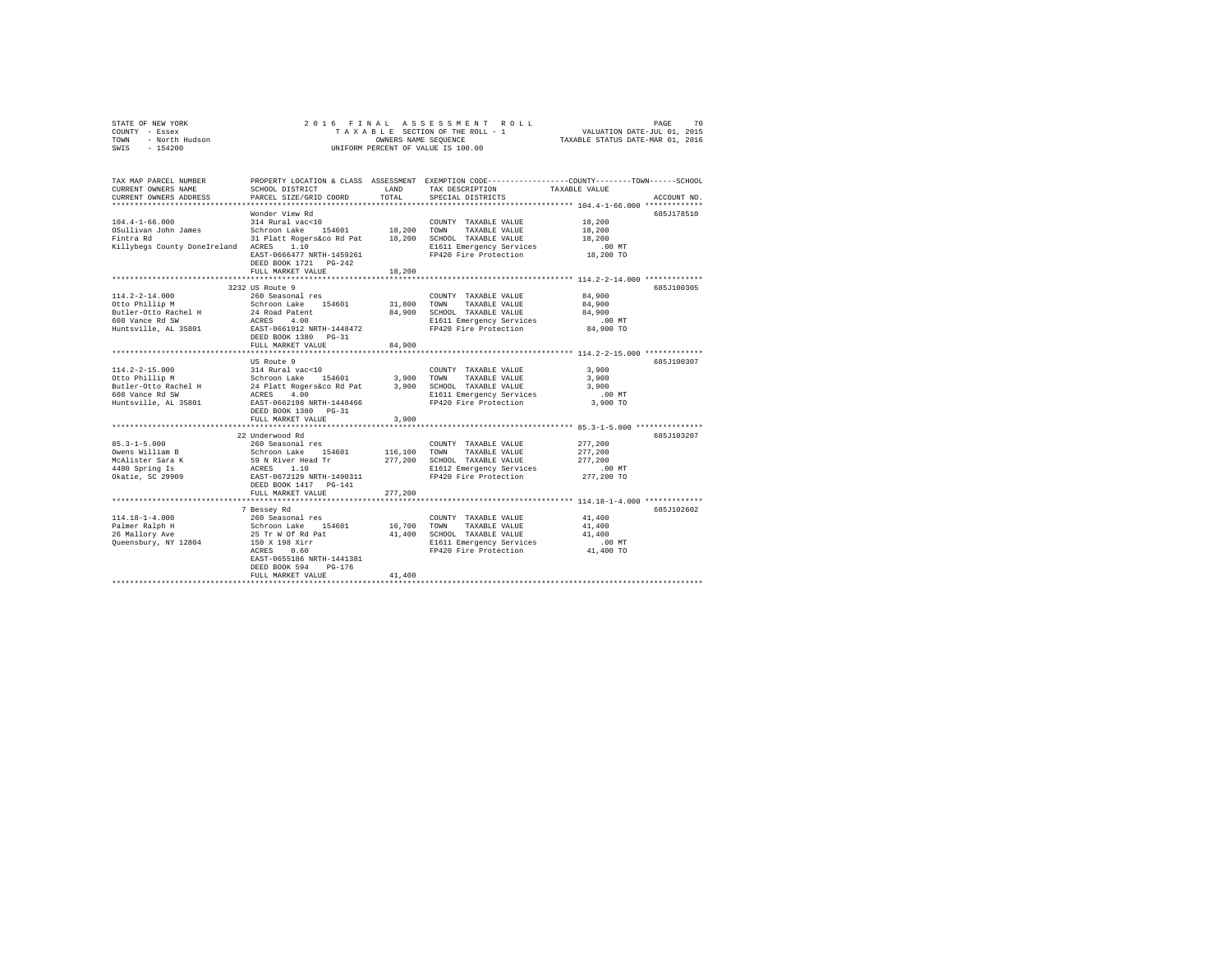| STATE OF NEW YORK $\begin{array}{rcl} \angle & \cup & \bot \\ \text{COUNT} & - & \text{ESSex} \\ \text{TOWM} & - & \text{North Hudson} \\ & & \downarrow \end{array}$                                                                                                |                                                                                                                                                                                                                                                                                                                  |         | 2016 FINAL ASSESSMENT ROLL<br>UNIFORM PERCENT OF VALUE IS 100.00                                                                                      |                                                                 |               |
|----------------------------------------------------------------------------------------------------------------------------------------------------------------------------------------------------------------------------------------------------------------------|------------------------------------------------------------------------------------------------------------------------------------------------------------------------------------------------------------------------------------------------------------------------------------------------------------------|---------|-------------------------------------------------------------------------------------------------------------------------------------------------------|-----------------------------------------------------------------|---------------|
| TAX MAP PARCEL NUMBER<br>CURRENT OWNERS NAME<br>CURRENT OWNERS ADDRESS                                                                                                                                                                                               | SCHOOL DISTRICT LAND<br>PARCEL SIZE/GRID COORD TOTAL                                                                                                                                                                                                                                                             |         | PROPERTY LOCATION & CLASS ASSESSMENT EXEMPTION CODE---------------COUNTY-------TOWN------SCHOOL<br>TAX DESCRIPTION TAXABLE VALUE<br>SPECIAL DISTRICTS |                                                                 | ACCOUNT NO.   |
|                                                                                                                                                                                                                                                                      |                                                                                                                                                                                                                                                                                                                  |         |                                                                                                                                                       |                                                                 |               |
| $112.4 - 2 - 17.000$<br>Palmer Roy K<br>Palmer Ellen A<br>21 Brainerd Dr<br>Cranbury, NJ 08512                                                                                                                                                                       | 2186 Blue Ridge Rd<br>240 Rural Pes - WTRFNT COUNTY TAXABLE VALUE 249,000<br>Schroon Lake 154601 199,400 TOWN TAXABLE VALUE 249,000<br>9 Tothacrossfield Twp 44 249,000 SCHOOL TAXABLE VALUE 249,000<br>66.15 Acres Survey 249,000 ECISIL Energency Servic<br>EAST-0615740 NRTH-1440036<br>DEED BOOK 1524 PG-154 |         |                                                                                                                                                       |                                                                 | 685J102508    |
|                                                                                                                                                                                                                                                                      | FULL MARKET VALUE                                                                                                                                                                                                                                                                                                | 249,000 |                                                                                                                                                       |                                                                 |               |
| $114.2 - 1 - 45.000$<br>Pannitti Edward W<br>Pannitti Viola<br>32 Linden Ave                                                                                                                                                                                         | 3378 US Route 9<br>260 Seasonal res<br>Notes and the 154601 15,800 TOWN TAXABLE VAUE<br>25 Platt Rogers of Alexandr 2018 100 SCHOOL TAXABLE VAUE<br>25 Platt Rogers 48,300 SCHOOL TAXABLE VAUE<br>26 RAST-0661917 NRTH-1451869 FP420 Fire Protection<br>26 RAST-0661917 NRTH-1451                                |         | COUNTY TAXABLE VALUE                                                                                                                                  | 48,300<br>48,300<br>48,300                                      | 685J102603    |
| Rensselaer, NY 12144                                                                                                                                                                                                                                                 | DEED BOOK 832 PG-107<br>FULL MARKET VALUE                                                                                                                                                                                                                                                                        | 48,300  |                                                                                                                                                       | $.00$ MT<br>48,300 TO                                           |               |
|                                                                                                                                                                                                                                                                      | 3017 US Route 9                                                                                                                                                                                                                                                                                                  |         |                                                                                                                                                       |                                                                 | 685L103210    |
| 114.4-1-44.002<br>Parent William R<br>Peters-Parent Tracee A 1-A Gore E Of Rd Pat 65,900 TOWN TAXABLE VALUE 3017 Route 9 ACRES 5.40 BANK WPRRGO SCHOOL TAXABLE VALUE 3017 Route 9 ACRES 5.40 BANK WPRESS 5.40 BANK WPRESS 5.40 BANK WPRESS 5.40 BANK WPRESS 2017 RMA | 210 1 Family Res<br>Schroon Lake 154601 17,100 COUNTY TAXABLE VALUE<br>FULL MARKET VALUE                                                                                                                                                                                                                         | 65,900  |                                                                                                                                                       | $\sim$ 0<br>65,900<br>65,900<br>35,900<br>$.00$ MT<br>65,900 TO | $0 \t 30.000$ |
|                                                                                                                                                                                                                                                                      |                                                                                                                                                                                                                                                                                                                  |         |                                                                                                                                                       |                                                                 |               |
| $114.2 - 2 - 3.000$<br>Pastore Austin K<br>3362 US Route 9<br>North Hudson, NY 12855                                                                                                                                                                                 | 3362 US Route 9<br>210 1 Family Res<br>EAST-0661797 NRTH-1451369<br>DEED BOOK 1800 PG-313                                                                                                                                                                                                                        |         | E1611 Emergency Services<br>FP420 Fire Protection                                                                                                     | 124,000<br>124,000<br>124,000<br>.00 MT<br>124,000 TO           | 685Z006002    |
|                                                                                                                                                                                                                                                                      | FULL MARKET VALUE                                                                                                                                                                                                                                                                                                | 124,000 |                                                                                                                                                       |                                                                 |               |
| $[114.18-3-5.000$ $[114.18-3-5.000$ $[116.18-3-5.000$ $[116.18-3-5.000$ $[116.18-3-5.000$ $[116.18-3-5.000$ $[116.18-3-5.000$ $[116.18-3-5.000$ $[116.18-3-5.000$ $[116.18-3-5.000$ $[116.18-3-5.000$ $[116.18-3-5.000$ $[116$                                       | 2942 US Route 9                                                                                                                                                                                                                                                                                                  |         |                                                                                                                                                       |                                                                 | 685J103312    |
|                                                                                                                                                                                                                                                                      | ACRES 0.17 BANKBACTAXS<br>EAST-0659638 NRTH-1441586<br>DEED BOOK 1355 PG-309<br>FULL MARKET VALUE                                                                                                                                                                                                                | 72,600  |                                                                                                                                                       |                                                                 |               |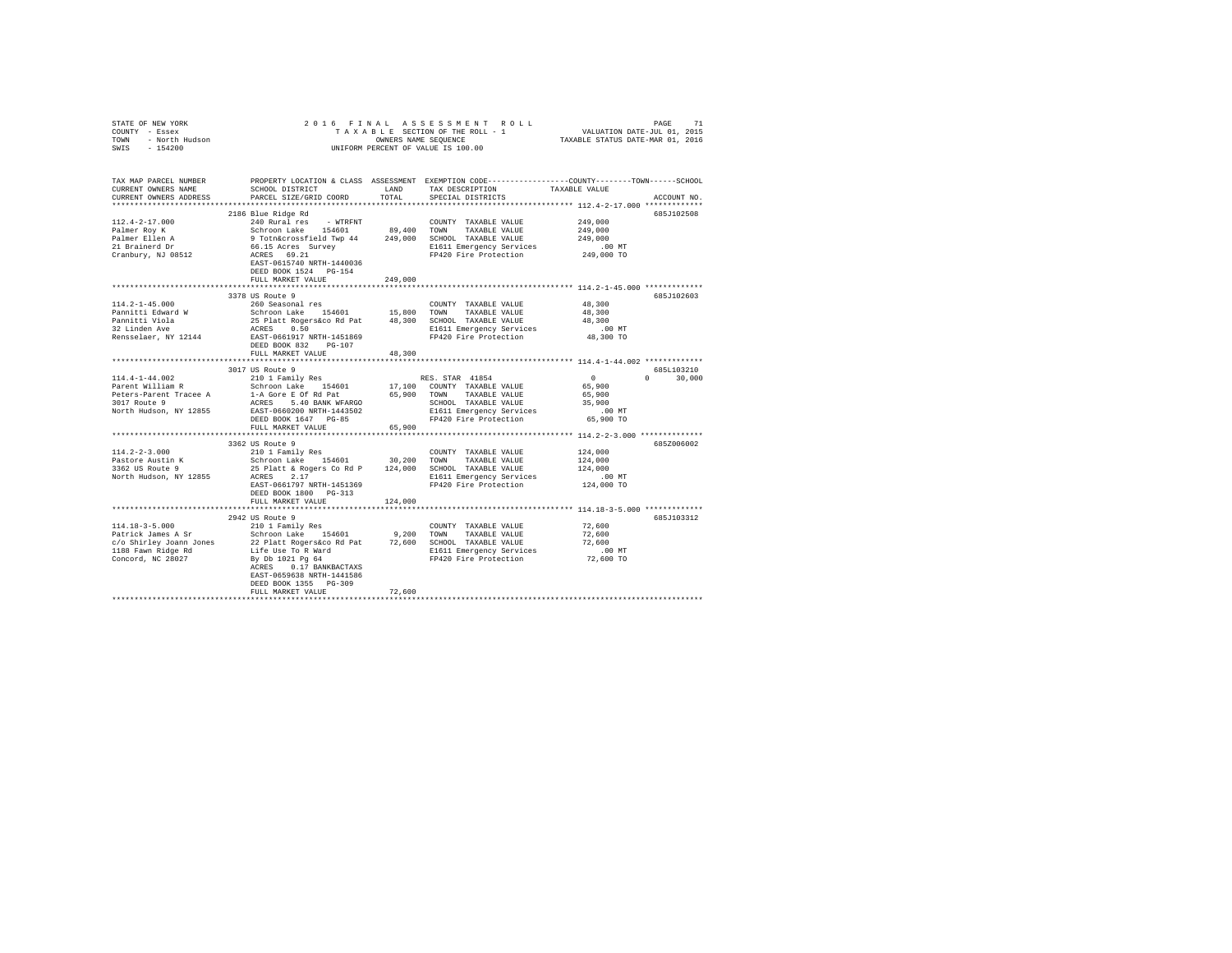|      | STATE OF NEW YORK |                |  |  |                                    |                                 | 2016 FINAL ASSESSMENT ROLL |                                  | PAGE | 72 |
|------|-------------------|----------------|--|--|------------------------------------|---------------------------------|----------------------------|----------------------------------|------|----|
|      | COUNTY - Essex    |                |  |  |                                    | TAXABLE SECTION OF THE ROLL - 1 |                            | VALUATION DATE-JUL 01, 2015      |      |    |
| TOWN |                   | - North Hudson |  |  | OWNERS NAME SEOUENCE               |                                 |                            | TAXABLE STATUS DATE-MAR 01, 2016 |      |    |
| SWIS | $-154200$         |                |  |  | UNIFORM PERCENT OF VALUE IS 100.00 |                                 |                            |                                  |      |    |

| TAX MAP PARCEL NUMBER<br>CURRENT OWNERS NAME<br>CURRENT OWNERS ADDRESS | SCHOOL DISTRICT<br>PARCEL SIZE/GRID COORD                                                                                                          | LAND<br>TOTAL | PROPERTY LOCATION & CLASS ASSESSMENT EXEMPTION CODE---------------COUNTY-------TOWN------SCHOOL<br>TAX DESCRIPTION TAXABLE VALUE<br>SPECIAL DISTRICTS |                       | ACCOUNT NO.          |
|------------------------------------------------------------------------|----------------------------------------------------------------------------------------------------------------------------------------------------|---------------|-------------------------------------------------------------------------------------------------------------------------------------------------------|-----------------------|----------------------|
|                                                                        |                                                                                                                                                    |               |                                                                                                                                                       |                       |                      |
|                                                                        | Pepper Hollow Rd                                                                                                                                   |               |                                                                                                                                                       |                       | 685J101915           |
| $104.4 - 1 - 8.110$                                                    | 314 Rural vac<10 - WTRFNT                                                                                                                          |               | COUNTY TAXABLE VALUE                                                                                                                                  | 36,400                |                      |
| Paustian Walter H                                                      | Schroon Lake 154601                                                                                                                                | 36,400 TOWN   | TAXABLE VALUE                                                                                                                                         | 36,400                |                      |
| Paustian Lucille                                                       | 3 T&c Twp 49                                                                                                                                       |               | 36,400 SCHOOL TAXABLE VALUE                                                                                                                           | 36,400                |                      |
| 170 Pepper Hollow Rd 5ac                                               |                                                                                                                                                    |               | E1611 Emergency Services                                                                                                                              | $.00$ MT              |                      |
| North Hudson, NY 12855-2614 ACRES                                      | 4.11<br>EAST-0664415 NRTH-1461601<br>DEED BOOK 635 PG-93<br>FULL MARKET VALUE                                                                      | 36,400        | FP420 Fire Protection                                                                                                                                 | 36,400 TO             |                      |
|                                                                        |                                                                                                                                                    |               |                                                                                                                                                       |                       |                      |
|                                                                        | 170 Pepper Hollow Rd                                                                                                                               |               |                                                                                                                                                       |                       | 685J178500           |
| $104.4 - 1 - 8.120$                                                    | 210 1 Family Res                                                                                                                                   |               | VETWAR CTS 41120                                                                                                                                      | 15,000<br>15,000      | 17,220               |
|                                                                        |                                                                                                                                                    |               |                                                                                                                                                       | $\sim$ 0              | $^{\circ}$<br>30,000 |
|                                                                        |                                                                                                                                                    |               |                                                                                                                                                       | 99,800                |                      |
|                                                                        |                                                                                                                                                    |               | TOWN TAXABLE VALUE                                                                                                                                    | 99,800                |                      |
| North Hudson, NY 12855-2614 EAST-0664405 NRTH-1462131                  |                                                                                                                                                    |               | SCHOOL TAXABLE VALUE                                                                                                                                  | 67.580                |                      |
|                                                                        | DEED BOOK 647 PG-181                                                                                                                               |               | E1611 Emergency Services                                                                                                                              | $.00$ MT              |                      |
|                                                                        | FULL MARKET VALUE                                                                                                                                  |               | 114,800 FP420 Fire Protection                                                                                                                         | ـس ∪∪ .<br>114,800 TO |                      |
|                                                                        |                                                                                                                                                    |               |                                                                                                                                                       |                       |                      |
|                                                                        | Pepper Hollow Rd                                                                                                                                   |               |                                                                                                                                                       |                       | 685J178558           |
| $104.4 - 1 - 8.200$                                                    |                                                                                                                                                    |               | COUNTY TAXABLE VALUE                                                                                                                                  | 9.400                 |                      |
| Paustian Walter H                                                      | 314 Rural vac<10 - WTRFNT<br>Schroon Lake 154601                                                                                                   |               | 9,400 TOWN<br>TAXABLE VALUE                                                                                                                           | 9,400                 |                      |
|                                                                        |                                                                                                                                                    |               | 9,400 SCHOOL TAXABLE VALUE                                                                                                                            | 9.400                 |                      |
|                                                                        |                                                                                                                                                    |               | E1611 Emergency Services                                                                                                                              | .00 MT                |                      |
| North Hudson, NY 12855-2614 EAST-0663616 NRTH-1461519                  |                                                                                                                                                    |               | FP420 Fire Protection                                                                                                                                 | 9,400 TO              |                      |
|                                                                        | DEED BOOK 635<br>$PG-91$                                                                                                                           |               |                                                                                                                                                       |                       |                      |
|                                                                        | FULL MARKET VALUE                                                                                                                                  | 9,400         |                                                                                                                                                       |                       |                      |
|                                                                        |                                                                                                                                                    |               |                                                                                                                                                       |                       |                      |
|                                                                        | 18 Bogle Rd                                                                                                                                        |               |                                                                                                                                                       |                       | 685J100405           |
| 113.3-5-1.000                                                          | 260 Seasonal res                                                                                                                                   |               | COUNTY TAXABLE VALUE                                                                                                                                  | 63,400                |                      |
| 113.3-5-1.000<br>Pecor Richard L<br>Pecor Joann E                      | Schroon Lake 154601 38,800 TOWN TAXABLE VALUE<br>3 Totn&crossfield Twp 44 63,400 SCHOOL TAXABLE VALUE<br>ACRES 12.00 NOLL ENGLI Emergency Services |               |                                                                                                                                                       | 63,400                |                      |
|                                                                        |                                                                                                                                                    |               |                                                                                                                                                       | 63,400                |                      |
|                                                                        |                                                                                                                                                    |               | E1611 Emergency Services                                                                                                                              | $.00$ MT              |                      |
| Elizabethtown, NY 12932 EAST-0631343 NRTH-1441946                      |                                                                                                                                                    |               | FP420 Fire Protection                                                                                                                                 | 63,400 TO             |                      |
|                                                                        | DEED BOOK 1073 PG-22                                                                                                                               |               |                                                                                                                                                       |                       |                      |
|                                                                        | FULL MARKET VALUE                                                                                                                                  | 63,400        |                                                                                                                                                       |                       |                      |
|                                                                        |                                                                                                                                                    |               |                                                                                                                                                       |                       |                      |
|                                                                        | 9 Ensign Pond Rd                                                                                                                                   |               |                                                                                                                                                       |                       | 685J101702           |
| $114.2 - 1 - 7.000$                                                    | 210 1 Family Res                                                                                                                                   |               | SR STAR 41834                                                                                                                                         | $\sim$ 0              | $\cap$<br>65,300     |
| Peer Howard                                                            |                                                                                                                                                    |               |                                                                                                                                                       | 78,300                |                      |
| Peer Thelma D                                                          | Schroon Lake 154601 24,500 COUNTY TAXABLE VALUE<br>27 Platt Rogersáco Rd Pat 78,300 TOWN TAXABLE VALUE<br>ACRES 0.90                               |               |                                                                                                                                                       | 78,300                |                      |
| PO Box 6                                                               |                                                                                                                                                    |               | SCHOOL TAXABLE VALUE                                                                                                                                  | 13,000                |                      |
| North Hudson, NY 12855-0006 EAST-0663710 NRTH-1453964                  |                                                                                                                                                    |               | E1611 Emergency Services .00 MT<br>FP420 Fire Protection  78,300 TO                                                                                   |                       |                      |
|                                                                        | DEED BOOK 876<br>$PG-254$                                                                                                                          |               |                                                                                                                                                       |                       |                      |
|                                                                        | FULL MARKET VALUE                                                                                                                                  | 78,300        |                                                                                                                                                       |                       |                      |
|                                                                        |                                                                                                                                                    |               |                                                                                                                                                       |                       |                      |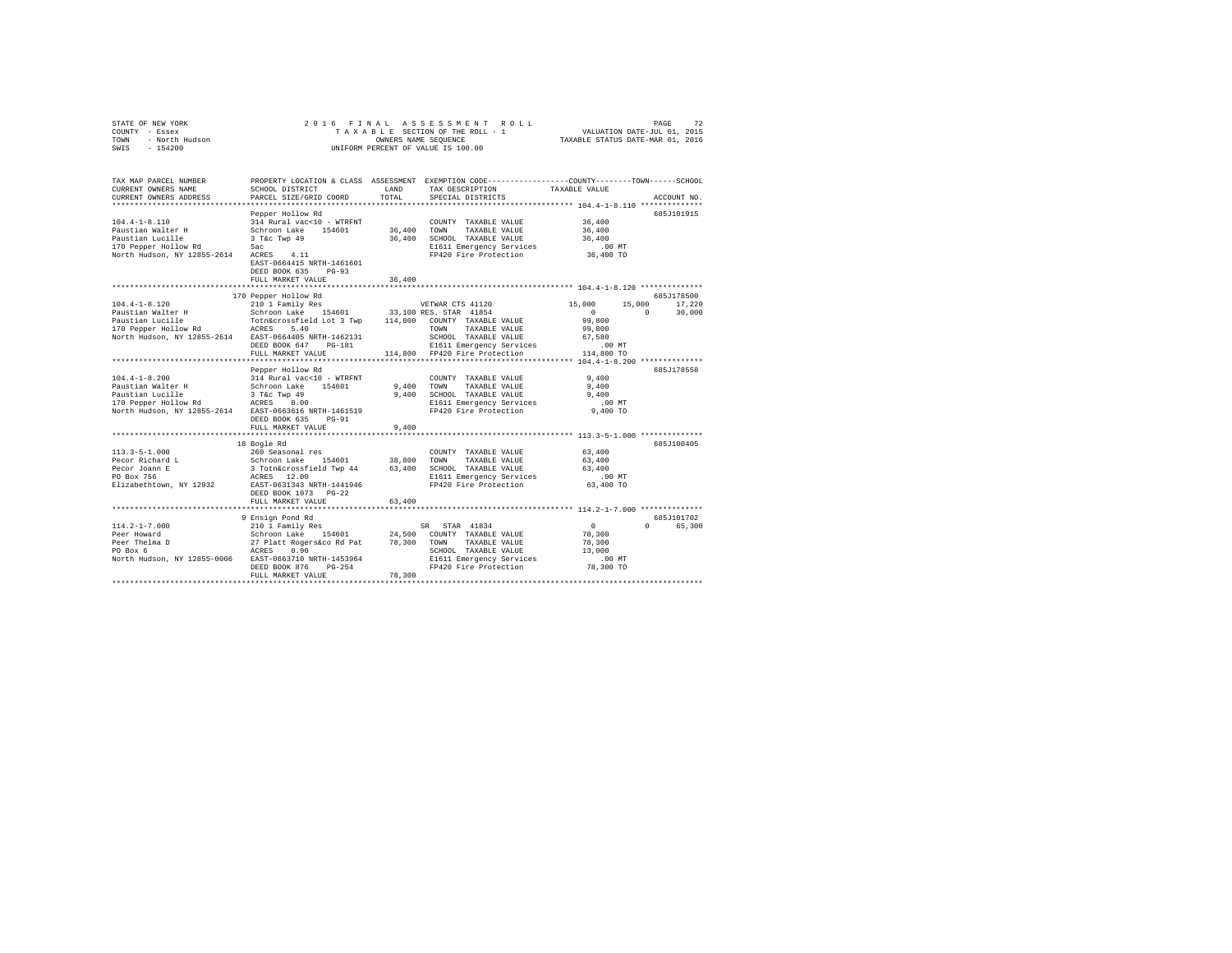| STATE OF NEW YORK      |  | 2016 FINAL ASSESSMENT ROLL         |                                  | PAGE                        | 73 |
|------------------------|--|------------------------------------|----------------------------------|-----------------------------|----|
| COUNTY - Essex         |  | TAXABLE SECTION OF THE ROLL - 1    |                                  | VALUATION DATE-JUL 01, 2015 |    |
| TOWN<br>- North Hudson |  | OWNERS NAME SEOUENCE               | TAXABLE STATUS DATE-MAR 01, 2016 |                             |    |
| SWIS<br>$-154200$      |  | UNIFORM PERCENT OF VALUE IS 100.00 |                                  |                             |    |

| TAX MAP PARCEL NUMBER<br>CURRENT OWNERS NAME<br>CURRENT OWNERS ADDRESS             | SCHOOL DISTRICT<br>PARCEL SIZE/GRID COORD                                                                                                         | LAND<br>TOTAL | PROPERTY LOCATION & CLASS ASSESSMENT EXEMPTION CODE---------------COUNTY-------TOWN------SCHOOL<br>TAX DESCRIPTION<br>SPECIAL DISTRICTS | TAXABLE VALUE                 | ACCOUNT NO. |
|------------------------------------------------------------------------------------|---------------------------------------------------------------------------------------------------------------------------------------------------|---------------|-----------------------------------------------------------------------------------------------------------------------------------------|-------------------------------|-------------|
| ***************************                                                        |                                                                                                                                                   |               |                                                                                                                                         |                               |             |
| $114.2 - 1 - 14.113$<br>Peer Howard                                                | Ensign Pond Rd<br>314 Rural vac<10<br>Schroon Lake 154601                                                                                         | 2,600 TOWN    | COUNTY TAXABLE VALUE<br>TAXABLE VALUE                                                                                                   | 2,600<br>2,600                | 685J187005  |
| Peer Thelma D<br>PO Box 6<br>North Hudson, NY 12855-0006 EAST-0663787 NRTH-1454242 | 27 Platt<br>ACRES<br>27 Platt Rogers&co Rd Pat<br>2.50                                                                                            |               | 2,600 SCHOOL TAXABLE VALUE<br>E1611 Emergency Services<br>FP420 Fire Protection                                                         | 2,600<br>$.00$ MT<br>2,600 TO |             |
|                                                                                    | DEED BOOK 876 PG-257<br>FULL MARKET VALUE                                                                                                         | 2,600         |                                                                                                                                         |                               |             |
|                                                                                    |                                                                                                                                                   |               |                                                                                                                                         |                               |             |
|                                                                                    | 3209 US Route 9                                                                                                                                   |               |                                                                                                                                         |                               | 685J183003  |
| $114.2 - 2 - 19.000$                                                               | 415 Motel<br>- WTRFNT                                                                                                                             |               | COUNTY TAXABLE VALUE                                                                                                                    | 170,000                       |             |
| Pekurney William P                                                                 | Schroon Lake 154601 98,800<br>24 Platt Rogers&co Rd Pat 170,000                                                                                   | 98,800        | TOWN<br>TAXABLE VALUE                                                                                                                   | 170,000                       |             |
| 78 Manalapan Rd                                                                    |                                                                                                                                                   |               | SCHOOL TAXABLE VALUE                                                                                                                    | 170,000                       |             |
| Spotswood, NJ 08884                                                                | ACRES<br>8.95                                                                                                                                     |               | E1611 Emergency Services                                                                                                                | $.00$ MT                      |             |
|                                                                                    | EAST-0661238 NRTH-1447959<br>DEED BOOK 1409 PG-147<br>FULL MARKET VALUE                                                                           | 170,000       | FP420 Fire Protection                                                                                                                   | 170,000 TO                    |             |
|                                                                                    |                                                                                                                                                   |               |                                                                                                                                         |                               |             |
|                                                                                    | 2653 US Route 9                                                                                                                                   |               |                                                                                                                                         |                               | 685J101903  |
| $125.1 - 1 - 38.000$                                                               | 210 1 Family Res                                                                                                                                  |               | SR STAR 41834                                                                                                                           | $^{\circ}$                    | 0 65,300    |
| Pelton Betty J                                                                     | Schroon Lake 154601 37,200 COUNTY TAXABLE VALUE<br>2/h Platt Rogers&co Rdpat 179,900 TOWN TAXABLE VALUE                                           |               |                                                                                                                                         | 179,900                       |             |
| 2653 US Rt 9                                                                       |                                                                                                                                                   |               |                                                                                                                                         | 179,900                       |             |
| North Hudson, NY 12855                                                             | Db 887 Pg 100                                                                                                                                     |               | SCHOOL TAXABLE VALUE                                                                                                                    | 114,600                       |             |
|                                                                                    | ACRES 10.00                                                                                                                                       |               | E1611 Emergency Services                                                                                                                | $.00$ MT                      |             |
|                                                                                    | EAST-0657433 NRTH-1435118                                                                                                                         |               | FP420 Fire Protection                                                                                                                   | 179,900 TO                    |             |
|                                                                                    | DEED BOOK 1696 PG-98                                                                                                                              |               |                                                                                                                                         |                               |             |
|                                                                                    | FULL MARKET VALUE                                                                                                                                 | 179,900       |                                                                                                                                         |                               |             |
|                                                                                    | 621 Johnson Pond Rd                                                                                                                               |               |                                                                                                                                         |                               | 685Z014002  |
| $125.12 - 1 - 8.313$                                                               | 260 Seasonal res                                                                                                                                  |               | COUNTY TAXABLE VALUE                                                                                                                    | 93,300                        |             |
| Pilavdzic Jim I                                                                    | Schroon Lake 154601                                                                                                                               | 39,400        | TOWN<br>TAXABLE VALUE                                                                                                                   | 93,300                        |             |
| 621 Johnson Pond Rd                                                                | 169 Paradox                                                                                                                                       | 93,300        | SCHOOL TAXABLE VALUE                                                                                                                    | 93,300                        |             |
| PO Box 12                                                                          | Lot 2 #6949                                                                                                                                       |               | E1611 Emergency Services<br>FP420 Fire Protection                                                                                       | $.00$ MT                      |             |
| North Hudson, NY 12855                                                             | ACRES 13.00<br>EAST-0671038 NRTH-1434798<br>DEED BOOK 1753 PG-112                                                                                 |               |                                                                                                                                         | 93,300 TO                     |             |
|                                                                                    | FULL MARKET VALUE                                                                                                                                 | 93,300        |                                                                                                                                         |                               |             |
|                                                                                    |                                                                                                                                                   |               |                                                                                                                                         |                               |             |
|                                                                                    | 102 Pepper Hollow Rd                                                                                                                              |               |                                                                                                                                         |                               | 6857102606  |
| $104.4 - 1 - 19.000$                                                               | 210 1 Family Res                                                                                                                                  |               | COUNTY TAXABLE VALUE                                                                                                                    | 75,500                        |             |
| Piterniak William T                                                                | 210 1 Family Res<br>2010 1 Family Res<br>Schroon Lake B54601 20,200<br>3 Tothácrossfield Twp 49 75,500<br>ACRES 0.60<br>RAST-0665542 RKTH-1462884 |               | TOWN<br>TAXABLE VALUE                                                                                                                   | 75,500                        |             |
| Piterniak Joanne                                                                   |                                                                                                                                                   |               | SCHOOL TAXABLE VALUE                                                                                                                    | 75,500                        |             |
| 580 Saratoga St                                                                    |                                                                                                                                                   |               | E1611 Emergency Services                                                                                                                | $.00$ MT                      |             |
| Cohoes, NY 12047                                                                   | DEED BOOK 1563 PG-162                                                                                                                             |               | FP420 Fire Protection                                                                                                                   | 75,500 TO                     |             |
|                                                                                    | FULL MARKET VALUE                                                                                                                                 | 75,500        |                                                                                                                                         |                               |             |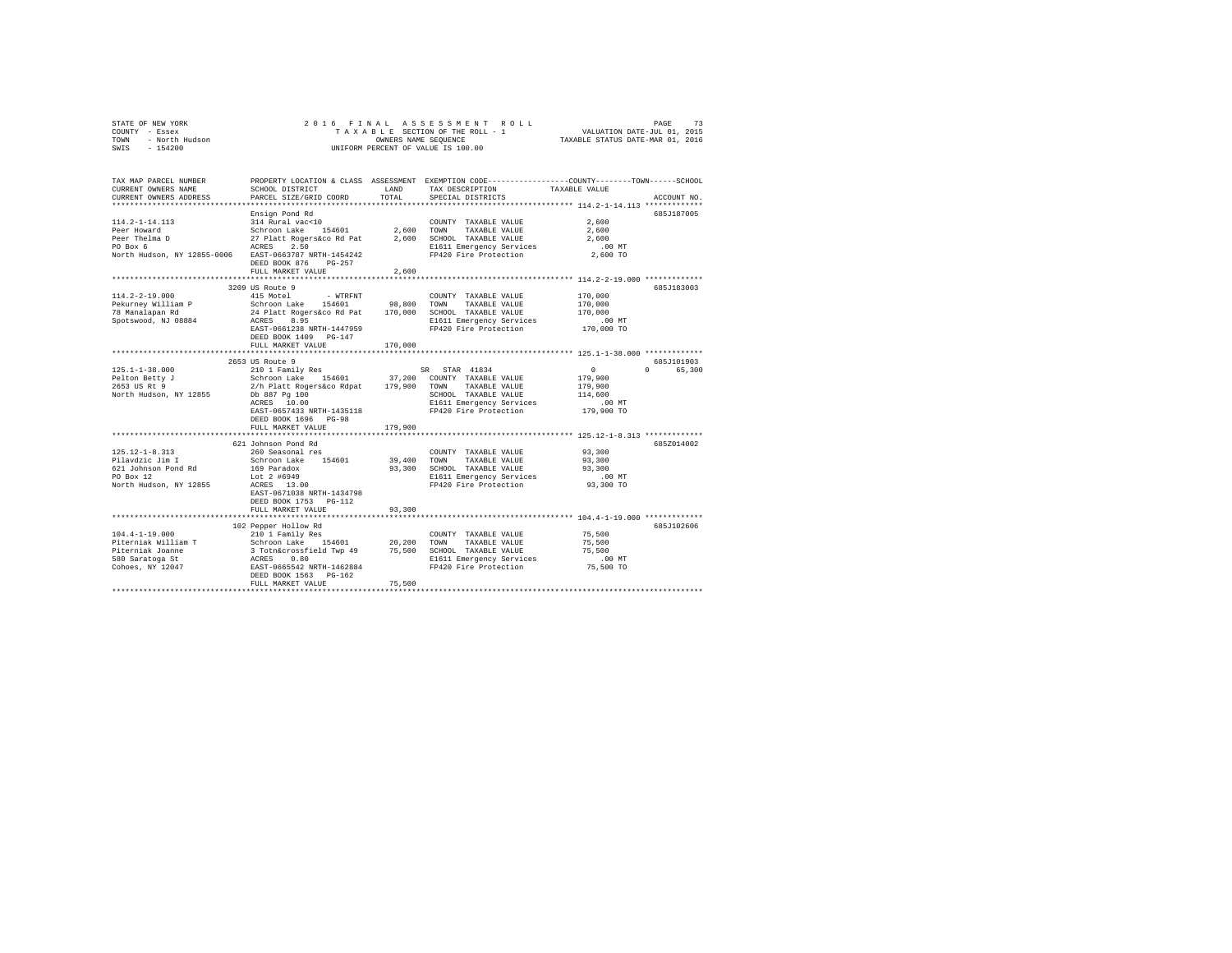| COUNTY - Essex<br>TOWN<br>- North Hudson<br>SWIS<br>$-154200$                                                                                                                                          | UNIFORM PERCENT OF VALUE IS 100.00                                                                                                                                                                                         |               |                                                                                                                                         |                                                                                          |                                       |
|--------------------------------------------------------------------------------------------------------------------------------------------------------------------------------------------------------|----------------------------------------------------------------------------------------------------------------------------------------------------------------------------------------------------------------------------|---------------|-----------------------------------------------------------------------------------------------------------------------------------------|------------------------------------------------------------------------------------------|---------------------------------------|
| TAX MAP PARCEL NUMBER<br>CURRENT OWNERS NAME<br>CURRENT OWNERS ADDRESS                                                                                                                                 | SCHOOL DISTRICT<br>PARCEL SIZE/GRID COORD                                                                                                                                                                                  | LAND<br>TOTAL | PROPERTY LOCATION & CLASS ASSESSMENT EXEMPTION CODE---------------COUNTY-------TOWN------SCHOOL<br>TAX DESCRIPTION<br>SPECIAL DISTRICTS | TAXABLE VALUE<br>************************** 104.4-1-36.100 *************                 | ACCOUNT NO.                           |
|                                                                                                                                                                                                        | 3857 US Route 9                                                                                                                                                                                                            |               |                                                                                                                                         |                                                                                          | 685J102108                            |
| $104.4 - 1 - 36.100$<br>Potter Brandon<br>Potter Kayla<br>PO Box 5<br>North Hudson, NY 12855                                                                                                           | 210 1 Family Res - WTRFNT<br>Schroon Lake 154601 39,900<br>31 Platt Rogers&co Rd Pat 88,800 SCHOOL TAXABLE VALUE<br>ACRES 3.60 CRESS<br>EAST-0667465 NRTH-1462334                                                          |               | COUNTY TAXABLE VALUE<br>TOWN<br>TAXABLE VALUE<br>E1611 Emergency Services<br>FP420 Fire Protection 88,800 TO                            | 88,800<br>88,800<br>88,800<br>$.00$ MT                                                   |                                       |
|                                                                                                                                                                                                        | DEED BOOK 1823 PG-263                                                                                                                                                                                                      |               |                                                                                                                                         |                                                                                          |                                       |
|                                                                                                                                                                                                        | FULL MARKET VALUE                                                                                                                                                                                                          | 88,800        |                                                                                                                                         |                                                                                          |                                       |
| $104.4 - 1 - 60.000$<br>Pratt Joseph E<br>Pratt Patricia A<br>48 Duntley Rd                                                                                                                            | 48 Duntley Rd<br>210 1 Family Res<br>Schroon Lake 154601 30,000 TOWN TAXABLE VALUE<br>31 Platt Rogerskoo Rd Pat 107,600 SCHOOL TAXABLE VALUE<br>ACRES 2.00 BANK1STARSG BI611 Emergency Services                            |               | COUNTY TAXABLE VALUE<br>E1611 Emergency Services                                                                                        | 107,600<br>107,600<br>107,600<br>$.00$ MT                                                | 685J103409                            |
| North Hudson, NY 12855                                                                                                                                                                                 | EAST-0667749 NRTH-1461055<br>DEED BOOK 1687 PG-73<br>FULL MARKET VALUE                                                                                                                                                     | 107,600       | FP420 Fire Protection                                                                                                                   | 107,600 TO                                                                               |                                       |
|                                                                                                                                                                                                        |                                                                                                                                                                                                                            |               |                                                                                                                                         |                                                                                          |                                       |
| $114.2 - 1 - 56.100$<br>Provoncha Joseph A<br>Garcia Amy M<br>c/o Alvin & Shirley Provoncha 1743/184 Life Estate to<br>3389 US Route 9 Alvin & Shirley Provoncha<br>North Hudson, NY 12855 ACRES 27.40 | 3389 US Route 9<br>240 Rural res - WTRFNT<br>Schroon Lake 154601 53,400 SR STAR 41834<br>25 Platt Rogers&co Rd Pat 163,800 COUNTY TAXABLE VALUE<br>EAST-0661130 NRTH-1452132                                               |               | VETWAR CTS 41120<br>TOWN TAXABLE VALUE<br>SCHOOL TAXABLE VALUE<br>E1611 Emergency Services<br>FP420 Fire Protection                     | 15,000<br>$\sim$ 0<br>$\sim$ 0<br>148,800<br>148,800<br>80,500<br>$.00$ MT<br>163,800 TO | 685J102610<br>15,000 18,000<br>65,300 |
|                                                                                                                                                                                                        | DEED BOOK 1743 PG-184                                                                                                                                                                                                      |               |                                                                                                                                         |                                                                                          |                                       |
|                                                                                                                                                                                                        | FULL MARKET VALUE<br>3393 US Route 9                                                                                                                                                                                       | 163,800       |                                                                                                                                         |                                                                                          | 685J103410                            |
| $114.2 - 1 - 57.002$<br>Provoncha Joseph A<br>3389 Rte 9<br>North Hudson, NY 12855                                                                                                                     | 210 1 Family Res - WTRFNT<br>Schroon Lake 154601 49,800 COUNTY TAXABLE VALUE<br>25 Platt Rogers&co Rd Pat 95,300 TOWN TAXABLE VALUE<br>ACRES 1.71<br>EAST-0661581 NRTH-1452342<br>DEED BOOK 964 PG-38<br>FULL MARKET VALUE | 95,300        | RES. STAR 41854<br>SCHOOL TAXABLE VALUE<br>E1611 Emergency Services<br>FP420 Fire Protection                                            | $\mathbf{0}$<br>95,300<br>95,300<br>65,300<br>$.00$ MT<br>95,300 TO                      | $0 \t 30,000$                         |
|                                                                                                                                                                                                        |                                                                                                                                                                                                                            |               |                                                                                                                                         |                                                                                          |                                       |
| $104.2 - 1 - 11.210$<br>Pulcastro Marjorie Trust Schroon Lake 154601<br>3045 Raindance Ln<br>N Fort Myers, FL 33917                                                                                    | Greenough Rd<br>314 Rural vac<10<br>4 Twp 49 T&c<br>ACRES 5.70<br>EAST-0670052 NRTH-1465539<br>DEED BOOK 1256 PG-97<br>FULL MARKET VALUE                                                                                   | 6,900         | COUNTY TAXABLE VALUE<br>6,900 TOWN<br>TAXABLE VALUE<br>6,900 SCHOOL TAXABLE VALUE<br>E1611 Emergency Services<br>FP420 Fire Protection  | 6,900<br>6,900<br>6,900<br>$.00$ MT<br>6,900 TO                                          | 685J184002                            |

STATE OF NEW YORK 2016 FINAL ASSESSMENT ROLL PAGE 74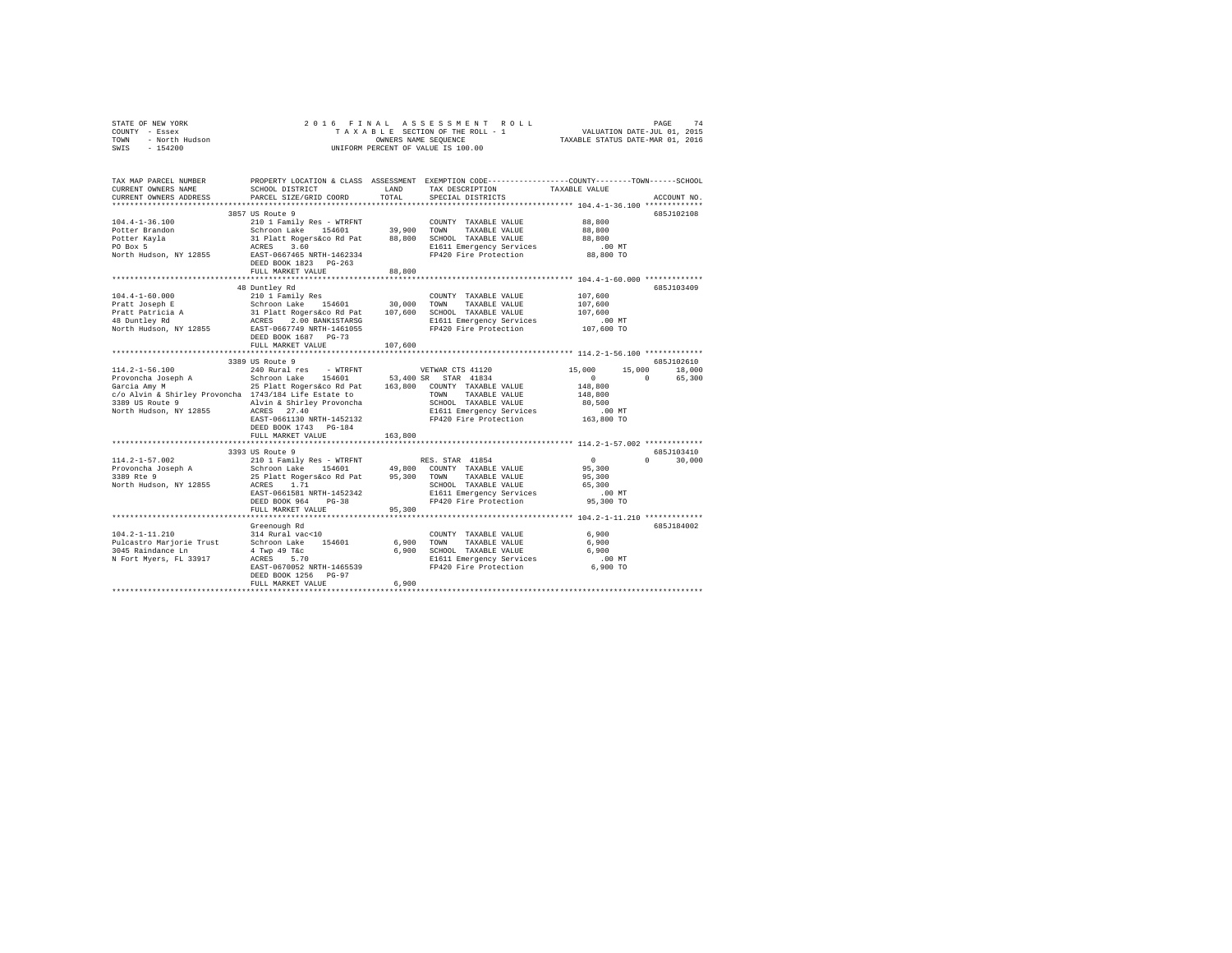| STATE OF NEW YORK<br>COUNTY - Essex<br>- North Hudson<br>TOWN<br>SWIS<br>$-154200$ | ASSESSMENT ROLL<br>75<br>2016 FINAL<br>PAGE<br>TAXABLE SECTION OF THE ROLL - 1<br>VALUATION DATE-JUL 01, 2015<br>TAXABLE STATUS DATE-MAR 01, 2016<br>OWNERS NAME SEQUENCE<br>UNIFORM PERCENT OF VALUE IS 100.00 |                |                                       |                                                                                                                 |  |
|------------------------------------------------------------------------------------|-----------------------------------------------------------------------------------------------------------------------------------------------------------------------------------------------------------------|----------------|---------------------------------------|-----------------------------------------------------------------------------------------------------------------|--|
|                                                                                    |                                                                                                                                                                                                                 |                |                                       |                                                                                                                 |  |
| TAX MAP PARCEL NUMBER<br>CURRENT OWNERS NAME                                       | SCHOOL DISTRICT                                                                                                                                                                                                 | LAND           | TAX DESCRIPTION                       | PROPERTY LOCATION & CLASS ASSESSMENT EXEMPTION CODE---------------COUNTY-------TOWN-----SCHOOL<br>TAXABLE VALUE |  |
| CURRENT OWNERS ADDRESS                                                             | PARCEL SIZE/GRID COORD                                                                                                                                                                                          | TOTAL          | SPECIAL DISTRICTS                     | ACCOUNT NO.                                                                                                     |  |
|                                                                                    |                                                                                                                                                                                                                 |                |                                       |                                                                                                                 |  |
|                                                                                    | 64 Greenough Rd                                                                                                                                                                                                 |                |                                       | 685J184003                                                                                                      |  |
| $104.2 - 1 - 11.310$                                                               | 210 1 Family Res                                                                                                                                                                                                |                | COUNTY TAXABLE VALUE                  | 118,300                                                                                                         |  |
| Pulcastro Marjorie Trust                                                           | Schroon Lake 154601                                                                                                                                                                                             | 34,000         | TOWN<br>TAXABLE VALUE                 | 118,300                                                                                                         |  |
| 3045 Raindance Ln                                                                  | 4 Twp 49 Totn&crossfield 118,300                                                                                                                                                                                |                | SCHOOL TAXABLE VALUE                  | 118,300                                                                                                         |  |
| N Fort Myers, FL 33917                                                             | ACRES 6.45                                                                                                                                                                                                      |                | E1611 Emergency Services              | .00MT                                                                                                           |  |
|                                                                                    | EAST-0670303 NRTH-1465335                                                                                                                                                                                       |                | FP420 Fire Protection                 | 118,300 TO                                                                                                      |  |
|                                                                                    | DEED BOOK 1256 PG-97                                                                                                                                                                                            |                |                                       |                                                                                                                 |  |
|                                                                                    | FULL MARKET VALUE<br>************************                                                                                                                                                                   | 118,300        |                                       |                                                                                                                 |  |
|                                                                                    | 64 Walker Way                                                                                                                                                                                                   |                |                                       | 685J102611                                                                                                      |  |
| $104.4 - 1 - 40.001$                                                               | 260 Seasonal res                                                                                                                                                                                                |                | COUNTY TAXABLE VALUE                  | 28,100                                                                                                          |  |
| Pulling Robert L                                                                   | Schroon Lake 154601                                                                                                                                                                                             | 15,700         | TOWN<br>TAXABLE VALUE                 | 28,100                                                                                                          |  |
| Pulling Barry R                                                                    | 28 Platt Rogers&co Rd Pat                                                                                                                                                                                       | 28,100         | SCHOOL TAXABLE VALUE                  | 28,100                                                                                                          |  |
| 16975 NYS Rte 22                                                                   | lac                                                                                                                                                                                                             |                | E1611 Emergency Services              | $.00$ MT                                                                                                        |  |
| Putnam Station, NY 12861                                                           | ACRES<br>2.40                                                                                                                                                                                                   |                | FP420 Fire Protection                 | 28,100 TO                                                                                                       |  |
|                                                                                    | EAST-0660531 NRTH-1456811                                                                                                                                                                                       |                |                                       |                                                                                                                 |  |
|                                                                                    | DEED BOOK 539 PG-188                                                                                                                                                                                            |                |                                       |                                                                                                                 |  |
|                                                                                    | FULL MARKET VALUE                                                                                                                                                                                               | 28,100         |                                       |                                                                                                                 |  |
|                                                                                    |                                                                                                                                                                                                                 |                |                                       |                                                                                                                 |  |
|                                                                                    | US Route 9                                                                                                                                                                                                      |                |                                       | 685J178502                                                                                                      |  |
| $85.3 - 1 - 11.000$                                                                | 312 Vac w/imprv                                                                                                                                                                                                 |                | COUNTY TAXABLE VALUE<br>TAXABLE VALUE | 1,300<br>1,300                                                                                                  |  |
| Pyke Marie T<br>c/o Mrs John Robertson                                             | Schroon Lake 154601<br>59 N River Head Tr                                                                                                                                                                       | 1,200<br>1,300 | TOWN<br>SCHOOL TAXABLE VALUE          | 1,300                                                                                                           |  |
| Green Hill Farm Rd1                                                                | ACRES 0.10                                                                                                                                                                                                      |                | E1612 Emergency Services              | $.00$ MT                                                                                                        |  |
| New Hope, PA 18938                                                                 | EAST-0672882 NRTH-1490235                                                                                                                                                                                       |                | FP420 Fire Protection                 | 1,300 TO                                                                                                        |  |
|                                                                                    | DEED BOOK 390<br>$PG-447$                                                                                                                                                                                       |                |                                       |                                                                                                                 |  |
|                                                                                    | FULL MARKET VALUE                                                                                                                                                                                               | 1,300          |                                       |                                                                                                                 |  |
|                                                                                    |                                                                                                                                                                                                                 |                |                                       |                                                                                                                 |  |
|                                                                                    | Blue Ridge Rd                                                                                                                                                                                                   |                |                                       | 685J102212                                                                                                      |  |
| $113.20 - 1 - 2.041$                                                               | 314 Rural vac<10                                                                                                                                                                                                |                | COUNTY TAXABLE VALUE                  | 2,600                                                                                                           |  |
| Quist Robert                                                                       | Sit Rufai vactio<br>Schroon Lake 154601<br>20 Tract West Of Road Pat                                                                                                                                            | 2,600          | TOWN<br>TAXABLE VALUE                 | 2,600                                                                                                           |  |
| Grenier Paul                                                                       |                                                                                                                                                                                                                 | 2,600          | SCHOOL TAXABLE VALUE                  | 2,600                                                                                                           |  |
| 86 Central Tree Rd                                                                 | ACRES 1.16                                                                                                                                                                                                      |                | E1611 Emergency Services              | .00 MT                                                                                                          |  |
| Rutland, MA 01543                                                                  | EAST-0643603 NRTH-1442185<br>$PG-29$                                                                                                                                                                            |                | FP420 Fire Protection                 | 2,600 TO                                                                                                        |  |
|                                                                                    | DEED BOOK 874<br>FULL MARKET VALUE                                                                                                                                                                              | 2,600          |                                       |                                                                                                                 |  |
|                                                                                    |                                                                                                                                                                                                                 |                |                                       |                                                                                                                 |  |
|                                                                                    | 3410 Blue Ridge Rd                                                                                                                                                                                              |                |                                       | 685J178528                                                                                                      |  |
| $113.20 - 1 - 3.000$                                                               | 210 1 Family Res                                                                                                                                                                                                |                | COUNTY TAXABLE VALUE                  | 144,300                                                                                                         |  |
| Quist Robert                                                                       | Schroon Lake 154601 28,900                                                                                                                                                                                      |                | TOWN<br>TAXABLE VALUE                 | 144,300                                                                                                         |  |
| Grenier Paul                                                                       |                                                                                                                                                                                                                 |                | SCHOOL TAXABLE VALUE                  | 144,300                                                                                                         |  |
| 86 Central Tree Rd                                                                 |                                                                                                                                                                                                                 |                | E1611 Emergency Services              | $.00$ MT                                                                                                        |  |
| Rutland, MA 01543                                                                  | 20 Tract West Of Road Pat 144,300<br>ACRES 1.05<br>EAST-0643643 NRTH-1442488                                                                                                                                    |                | FP420 Fire Protection                 | 144,300 TO                                                                                                      |  |
|                                                                                    | DEED BOOK 874 PG-029                                                                                                                                                                                            |                |                                       |                                                                                                                 |  |
|                                                                                    | FULL MARKET VALUE                                                                                                                                                                                               | 144,300        |                                       |                                                                                                                 |  |
|                                                                                    |                                                                                                                                                                                                                 |                |                                       |                                                                                                                 |  |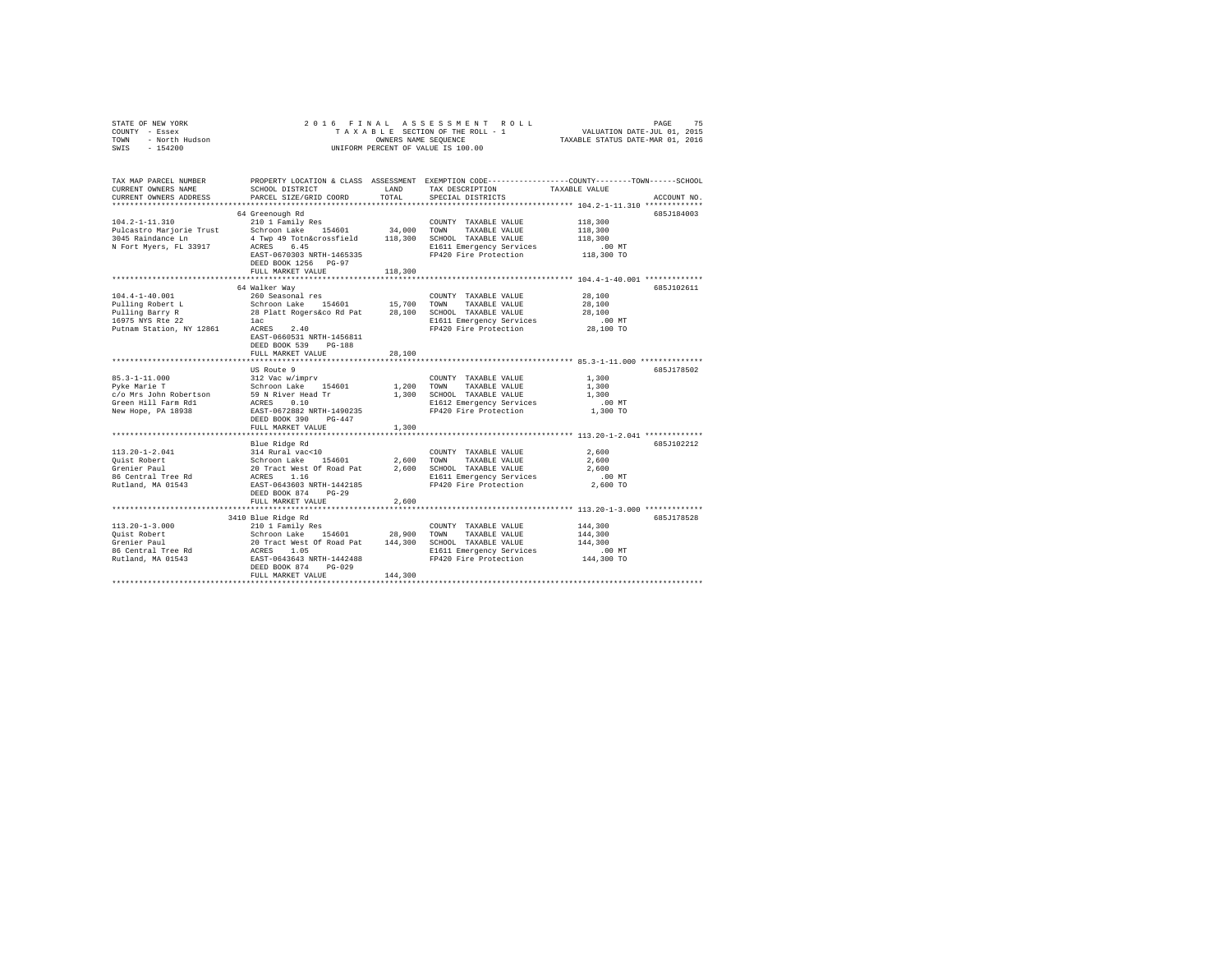| STATE OF NEW YORK      | 2016 FINAL ASSESSMENT ROLL         | 76<br>PAGE                       |
|------------------------|------------------------------------|----------------------------------|
| COUNTY - Essex         | TAXABLE SECTION OF THE ROLL - 1    | VALUATION DATE-JUL 01, 2015      |
| - North Hudson<br>TOWN | OWNERS NAME SEOUENCE               | TAXABLE STATUS DATE-MAR 01, 2016 |
| $-154200$<br>SWIS      | UNIFORM PERCENT OF VALUE IS 100.00 |                                  |
|                        |                                    |                                  |

| TAX MAP PARCEL NUMBER<br>CURRENT OWNERS NAME                                            | SCHOOL DISTRICT                                                                                                                                                                       | LAND                  | TAX DESCRIPTION                                                                                                                    | PROPERTY LOCATION & CLASS ASSESSMENT EXEMPTION CODE---------------COUNTY-------TOWN------SCHOOL<br>TAXABLE VALUE |
|-----------------------------------------------------------------------------------------|---------------------------------------------------------------------------------------------------------------------------------------------------------------------------------------|-----------------------|------------------------------------------------------------------------------------------------------------------------------------|------------------------------------------------------------------------------------------------------------------|
| CURRENT OWNERS ADDRESS<br>************************                                      | PARCEL SIZE/GRID COORD                                                                                                                                                                | TOTAL                 | SPECIAL DISTRICTS                                                                                                                  | ACCOUNT NO.                                                                                                      |
|                                                                                         | 3643 US Route 9                                                                                                                                                                       |                       |                                                                                                                                    | 685J101804                                                                                                       |
| $104.4 - 2 - 3.000$<br>Reed Sally L<br>PO Box 15                                        | 210 1 Family Res<br>Schroon Lake 154601<br>29 Platt Rogers&co Rd Pat 80,600 SCHOOL TAXABLE VALUE                                                                                      |                       | COUNTY TAXABLE VALUE<br>22,800 TOWN TAXABLE VALUE                                                                                  | 80,600<br>80,600<br>80,600                                                                                       |
| North Hudson, NY 12855                                                                  | ACRES 0.86<br>EAST-0664912 NRTH-1457681<br>DEED BOOK 1197 PG-303<br>FULL MARKET VALUE                                                                                                 | 80,600                | E1611 Emergency Services<br>FP420 Fire Protection                                                                                  | $.00$ MT<br>80,600 TO                                                                                            |
|                                                                                         |                                                                                                                                                                                       |                       |                                                                                                                                    |                                                                                                                  |
| $125. - 1 - 3.000$<br>Reese Wade<br>3 Dutch Hill Rd                                     | Johnson Pond Rd<br>322 Rural vac>10<br>Schroon Lake 154601<br>152 Paradox Tract                                                                                                       | 21,100 TOWN<br>21,100 | COUNTY TAXABLE VALUE<br>TAXABLE VALUE<br>SCHOOL TAXABLE VALUE                                                                      | 685J102613<br>21,100<br>21,100<br>21,100                                                                         |
| Wellsboro, PA 16901                                                                     | 1621/315-Life Estate to<br>Gary R Reese<br>ACRES 10.00<br>EAST-0664021 NRTH-1439954<br>DEED BOOK 1621 PG-315                                                                          |                       | E1611 Emergency Services<br>FP420 Fire Protection                                                                                  | $.00$ MT<br>21,100 TO                                                                                            |
|                                                                                         | FULL MARKET VALUE                                                                                                                                                                     | 21,100                |                                                                                                                                    |                                                                                                                  |
|                                                                                         | **************************<br>3500 Blue Ridge Rd                                                                                                                                      | ********************  |                                                                                                                                    | ******************** 113.20-1-17.000 ************<br>685J178530                                                  |
| $113.20 - 1 - 17.000$<br>Rensselaer Woodsclub Inc<br>PO Box 581<br>Rensselaer, NY 12144 | 260 Seasonal res<br>Schroon Lake 154601<br>20 Tract West Of Road Pat<br>ACRES 9.00<br>EAST-0645479 NRTH-1441844<br>DEED BOOK 392<br>$PG-428$                                          | 36,300                | COUNTY TAXABLE VALUE<br>TOWN<br>TAXABLE VALUE<br>105,600 SCHOOL TAXABLE VALUE<br>E1611 Emergency Services<br>FP420 Fire Protection | 105,600<br>105,600<br>105,600<br>$.00$ MT<br>105,600 TO                                                          |
|                                                                                         | FULL MARKET VALUE                                                                                                                                                                     | 105,600               |                                                                                                                                    |                                                                                                                  |
|                                                                                         | Blue Ridge Rd                                                                                                                                                                         |                       |                                                                                                                                    | 685J102614                                                                                                       |
| $113.20 - 1 - 20.000$<br>Rensselaer Woodsclub Inc<br>PO Box 581<br>Rensselaer, NY 12144 | 322 Rural vac>10<br>Schroon Lake 154601 34,900 TOWN<br>20 Tract West Of Road Pat<br>ACRES 42.10<br>EAST-0645245 NRTH-1440893<br>DEED BOOK 392<br>$PG-428$                             |                       | COUNTY TAXABLE VALUE<br>TAXABLE VALUE<br>34,900 SCHOOL TAXABLE VALUE<br>E1611 Emergency Services<br>FP420 Fire Protection          | 34,900<br>34,900<br>34,900<br>.00 MT<br>34,900 TO                                                                |
|                                                                                         | FULL MARKET VALUE                                                                                                                                                                     | 34,900                |                                                                                                                                    |                                                                                                                  |
|                                                                                         |                                                                                                                                                                                       |                       |                                                                                                                                    |                                                                                                                  |
| 113.20-1-22.000<br>Rensselaer Woodsclub Inc<br>PO Box 581<br>Rensselaer, NY 12144       | Blue Ridge Rd<br>314 Rural vac<10<br>Schroon Lake 154601<br>20 Tract West Of Road Pat<br>ACRES<br>3.80<br>EAST-0645252 NRTH-1440305<br>DEED BOOK 392<br>$PG-428$<br>FULL MARKET VALUE | 3.200 TOWN<br>3,200   | COUNTY TAXABLE VALUE<br>TAXABLE VALUE<br>3,200 SCHOOL TAXABLE VALUE<br>E1611 Emergency Services<br>FP420 Fire Protection           | 685J178532<br>3,200<br>3.200<br>3,200<br>$.00$ MT<br>3,200 TO                                                    |
|                                                                                         |                                                                                                                                                                                       |                       |                                                                                                                                    |                                                                                                                  |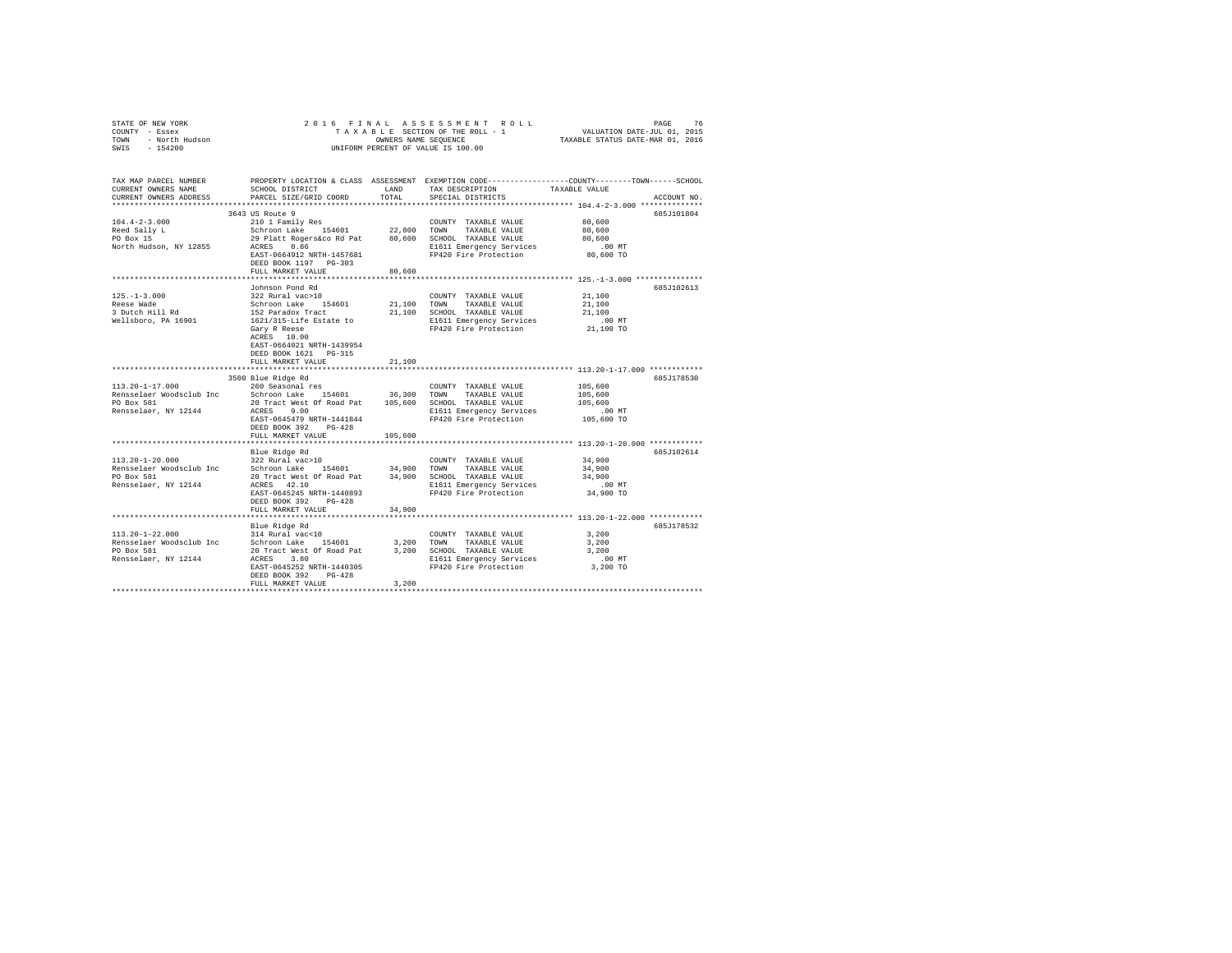| STATE OF NEW YORK<br>COUNTY - Essex<br>TOWN - North Hudson<br>SWIS - 154200  |                                                                                                                                               |               | 2016 FINAL ASSESSMENT ROLL<br>FINAL ASSESSMENT ROLL<br>TAXABLE SECTION OF THE ROLL - 1 VALUATION DATE-JUL 01, 2015<br>TAXABLE STATUS DATE-MAR 01, 2016<br>UNIFORM PERCENT OF VALUE IS 100.00 |                                                     | PAGE<br>77    |
|------------------------------------------------------------------------------|-----------------------------------------------------------------------------------------------------------------------------------------------|---------------|----------------------------------------------------------------------------------------------------------------------------------------------------------------------------------------------|-----------------------------------------------------|---------------|
| TAX MAP PARCEL NUMBER<br>CURRENT OWNERS NAME<br>CURRENT OWNERS ADDRESS       | PROPERTY LOCATION & CLASS ASSESSMENT EXEMPTION CODE----------------COUNTY-------TOWN------SCHOOL<br>SCHOOL DISTRICT<br>PARCEL SIZE/GRID COORD | LAND<br>TOTAL | TAX DESCRIPTION TAXABLE VALUE<br>SPECIAL DISTRICTS                                                                                                                                           |                                                     | ACCOUNT NO.   |
|                                                                              | 597 Johnson Pond Rd                                                                                                                           |               |                                                                                                                                                                                              |                                                     | 685J190006    |
| $125.12 - 1 - 8.311$<br>Rezucha Paul<br>610 Pacific Ave<br>Alameda, CA 94501 | 260 Seasonal res<br>Schroon Lake 154601<br>169 Paradox Tract<br>Lot 1 #6949<br>ACRES 5.81<br>EAST-0670736 NRTH-1435178                        | 22,700 TOWN   | COUNTY TAXABLE VALUE<br>TAXABLE VALUE<br>44,300 SCHOOL TAXABLE VALUE<br>E1611 Emergency Services<br>FP420 Fire Protection                                                                    | 44,300<br>44,300<br>44,300<br>$.00$ MT<br>44,300 TO |               |
|                                                                              | DEED BOOK 995 PG-121                                                                                                                          |               |                                                                                                                                                                                              |                                                     |               |
|                                                                              | FULL MARKET VALUE                                                                                                                             | 44,300        |                                                                                                                                                                                              |                                                     |               |
|                                                                              | 2 Liberty Rd                                                                                                                                  |               |                                                                                                                                                                                              |                                                     | 685J102713    |
| $114.2 - 2 - 9.000$                                                          | 240 Rural res                                                                                                                                 |               | RES. STAR 41854                                                                                                                                                                              | $\sim$ 0                                            | $0 \t 30,000$ |
|                                                                              |                                                                                                                                               |               |                                                                                                                                                                                              | 204,800                                             |               |
| Rice Marie E<br>PO Box 455                                                   |                                                                                                                                               |               |                                                                                                                                                                                              | 204,800                                             |               |
| Schroon Lake, NY 12870                                                       |                                                                                                                                               |               | SCHOOL TAXABLE VALUE                                                                                                                                                                         | 174,800                                             |               |
|                                                                              |                                                                                                                                               |               | E1611 Emergency Services<br>E1611 Emergency Services<br>FP420 Fire Protection 204,800 TO                                                                                                     |                                                     |               |
|                                                                              | EAST-0662446 NRTH-1449915<br>DEED BOOK 1456 PG-278                                                                                            |               |                                                                                                                                                                                              |                                                     |               |
|                                                                              | FULL MARKET VALUE                                                                                                                             | 204,800       |                                                                                                                                                                                              |                                                     |               |
|                                                                              | 5216 US Route 9                                                                                                                               |               |                                                                                                                                                                                              |                                                     | 685J103203    |
| $85.3 - 1 - 20.000$                                                          | 260 Seasonal res<br>Schroon Lake 154601                                                                                                       |               | COUNTY TAXABLE VALUE                                                                                                                                                                         | 246,300                                             |               |
| Richardson Amy F                                                             |                                                                                                                                               | 145,200 TOWN  | TAXABLE VALUE                                                                                                                                                                                | 246,300                                             |               |
| 62 Clapboard Hill Rd<br>Westport, CT 06880                                   | 59 N River Head Tr<br>Bldg 1<br>ACRES 1.10                                                                                                    |               | 246,300 SCHOOL TAXABLE VALUE                                                                                                                                                                 | 246,300                                             |               |
|                                                                              | Bldg 1                                                                                                                                        |               | E1612 Emergency Services                                                                                                                                                                     | 00 MT.<br>246,300 TO                                |               |
|                                                                              | EAST-0672640 NRTH-1491032<br>DEED BOOK 1800 PG-1<br>FULL MARKET VALUE                                                                         | 246,300       | FP420 Fire Protection                                                                                                                                                                        |                                                     |               |
|                                                                              |                                                                                                                                               |               |                                                                                                                                                                                              |                                                     |               |
|                                                                              | 3417 Blue Ridge Rd                                                                                                                            |               |                                                                                                                                                                                              |                                                     | 685J101812    |
|                                                                              |                                                                                                                                               |               |                                                                                                                                                                                              | 92,000                                              |               |
|                                                                              |                                                                                                                                               |               |                                                                                                                                                                                              | 92,000                                              |               |
|                                                                              |                                                                                                                                               |               |                                                                                                                                                                                              | 92,000                                              |               |
| North Hudson, NY 12855 EAST-0643919 NRTH-1442642                             |                                                                                                                                               |               | 22,000 MT<br>FP420 Fire Protection 92,000 TO<br>92,000 TO                                                                                                                                    |                                                     |               |
|                                                                              | DEED BOOK 1759 PG-223                                                                                                                         |               |                                                                                                                                                                                              |                                                     |               |
|                                                                              | FULL MARKET VALUE                                                                                                                             | 92,000        |                                                                                                                                                                                              |                                                     |               |
|                                                                              |                                                                                                                                               |               |                                                                                                                                                                                              |                                                     |               |
|                                                                              | Blue Ridge Rd                                                                                                                                 |               |                                                                                                                                                                                              |                                                     | 685J189007    |
|                                                                              |                                                                                                                                               |               |                                                                                                                                                                                              | 600                                                 |               |
|                                                                              |                                                                                                                                               |               |                                                                                                                                                                                              | 600<br>600                                          |               |
|                                                                              |                                                                                                                                               |               |                                                                                                                                                                                              |                                                     |               |
|                                                                              |                                                                                                                                               |               | E1611 Emergency Services<br>FP420 Fire Protection                                                                                                                                            | .00 MT<br>600 TO                                    |               |
|                                                                              | DEED BOOK 1759 PG-223                                                                                                                         |               |                                                                                                                                                                                              |                                                     |               |
|                                                                              | FULL MARKET VALUE                                                                                                                             | 600           |                                                                                                                                                                                              |                                                     |               |
|                                                                              |                                                                                                                                               |               |                                                                                                                                                                                              |                                                     |               |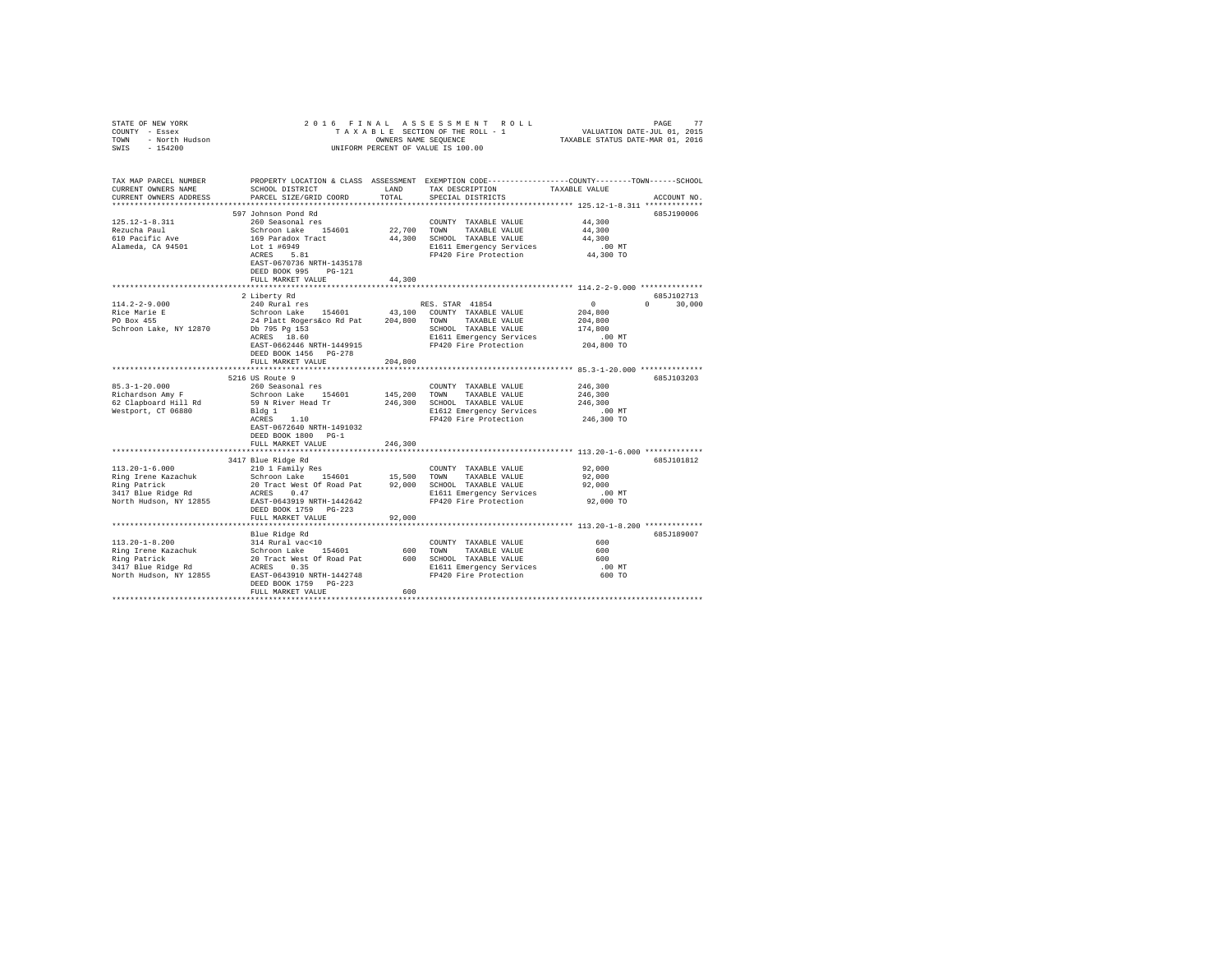| STATE OF NEW YORK<br>COUNTY - Essex<br>TOWN - North Hudson<br>SWIS - 154200                |                                                                                                                                                                                                                                                                                  |         | 2016 FINAL ASSESSMENT ROLL<br>UNIFORM PERCENT OF VALUE IS 100.00 | PAGE<br>78<br>16 FINAL ASSESSMENT ROLL (16 PAGE 78 PAGE 78 PAGE 79 PAGE 78 PAGE 78 PAGE 78 PAGE 78 PAGE 78 PAGE 78<br>TAXABLE SECTION OF THE ROLL - 1 VALUATION DATE-JUL 01, 2015 |
|--------------------------------------------------------------------------------------------|----------------------------------------------------------------------------------------------------------------------------------------------------------------------------------------------------------------------------------------------------------------------------------|---------|------------------------------------------------------------------|-----------------------------------------------------------------------------------------------------------------------------------------------------------------------------------|
| TAX MAP PARCEL NUMBER<br>CURRENT OWNERS NAME<br>CURRENT OWNERS ADDRESS                     | SCHOOL DISTRICT LAND<br>PARCEL SIZE/GRID COORD TOTAL                                                                                                                                                                                                                             |         | TAX DESCRIPTION TAXABLE VALUE<br>SPECIAL DISTRICTS               | PROPERTY LOCATION & CLASS ASSESSMENT EXEMPTION CODE---------------COUNTY-------TOWN------SCHOOL<br>ACCOUNT NO.                                                                    |
|                                                                                            | 532 Johnson Pond Rd<br>EAST-0668880 NRTH-1434967<br>DEED BOOK 1774 PG-109<br>FULL MARKET VALUE 108,200                                                                                                                                                                           |         |                                                                  | 685J102615                                                                                                                                                                        |
|                                                                                            |                                                                                                                                                                                                                                                                                  |         |                                                                  |                                                                                                                                                                                   |
| $105. - 1 - 16.000$                                                                        | 169 Duntley Rd<br>210 1 Family Res<br>DEED BOOK 926 PG-194                                                                                                                                                                                                                       |         | COUNTY TAXABLE VALUE                                             | 685J102704<br>70,200<br>70,200<br>70,200<br>$.00$ MT<br>70,200 TO                                                                                                                 |
|                                                                                            | FULL MARKET VALUE                                                                                                                                                                                                                                                                | 70,200  |                                                                  |                                                                                                                                                                                   |
| 105.-1-17.000<br>Roberts James S<br>10 Brandon Rd<br>Brewster, NY 10509                    | Duntley Rd<br>911 Nuriey May 1948<br>2011 Nuries (2018)<br>214 Rural vac<10 154601 1,700 TOWN TAXABLE VALUE 1,700<br>2019 Paradox Track Track 1,700 School TAXABLE VALUE 1,700<br>2019 Nuries (2018)<br>2019 Nuries (2018)<br>2019 2019 2019 2019 2019 2<br>DEED BOOK 926 PG-194 |         |                                                                  | 685J102705                                                                                                                                                                        |
|                                                                                            | FULL MARKET VALUE                                                                                                                                                                                                                                                                | 1,700   |                                                                  |                                                                                                                                                                                   |
|                                                                                            | 30 Nokomis Rd<br>EAST-0672934 NRTH-1490329<br>DEED BOOK 621 PG-114<br>FULL MARKET VALUE                                                                                                                                                                                          | 295,200 |                                                                  | 685J103208<br>295,200<br>295,200<br>295,200<br>00 MT.<br>295,200 TO                                                                                                               |
|                                                                                            |                                                                                                                                                                                                                                                                                  |         |                                                                  |                                                                                                                                                                                   |
| $125.12 - 1 - 8.400$<br>Ruoff Mark<br>Ruoff Theresa<br>15 Sierra Ct<br>Hillsdale, NJ 07642 | 556 Johnson Pond Rd<br>EAST-0669653 NRTH-1434772<br>DEED BOOK 1748 PG-192<br>FULL MARKET VALUE                                                                                                                                                                                   | 133,900 |                                                                  | ****************************** 125.12-1-8.400 *************<br>685J190007                                                                                                         |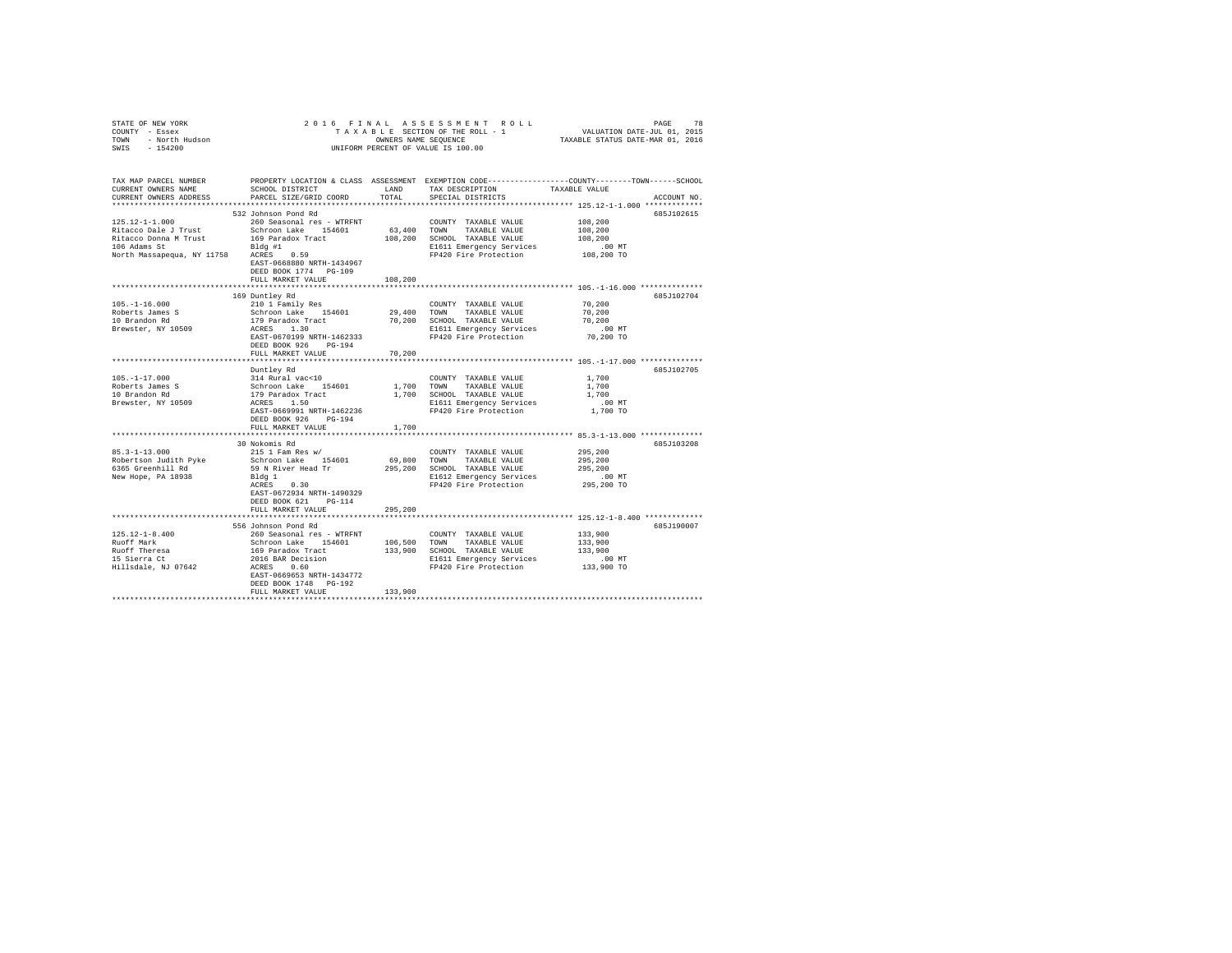| STATE OF NEW YORK      | 2016 FINAL ASSESSMENT ROLL         | 79<br>PAGE                       |
|------------------------|------------------------------------|----------------------------------|
| COUNTY - Essex         | TAXABLE SECTION OF THE ROLL - 1    | VALUATION DATE-JUL 01, 2015      |
| TOWN<br>- North Hudson | OWNERS NAME SEOUENCE               | TAXABLE STATUS DATE-MAR 01, 2016 |
| $-154200$<br>SWIS      | UNIFORM PERCENT OF VALUE IS 100.00 |                                  |

| TAX MAP PARCEL NUMBER<br>CURRENT OWNERS NAME<br>CURRENT OWNERS ADDRESS                                                                                                                         | SCHOOL DISTRICT<br>PARCEL SIZE/GRID COORD                                                                                                                     | LAND<br>TOTAL    | TAX DESCRIPTION<br>SPECIAL DISTRICTS                                                                                                                                         | PROPERTY LOCATION & CLASS ASSESSMENT EXEMPTION CODE----------------COUNTY-------TOWN-----SCHOOL<br>TAXABLE VALUE<br>ACCOUNT NO. |        |
|------------------------------------------------------------------------------------------------------------------------------------------------------------------------------------------------|---------------------------------------------------------------------------------------------------------------------------------------------------------------|------------------|------------------------------------------------------------------------------------------------------------------------------------------------------------------------------|---------------------------------------------------------------------------------------------------------------------------------|--------|
|                                                                                                                                                                                                |                                                                                                                                                               |                  |                                                                                                                                                                              |                                                                                                                                 |        |
| $114.4 - 1 - 35.002$<br>Russell Carl R<br>Rusell Mary Jo<br>2988 Us Rte 9<br>North Hudson, NY 12855 EAST-0660292 NRTH-1442559                                                                  | 2988 US Route 9<br>210 1 Family Res<br>Schroon Lake 154601<br>1a Gore E Of Rd Pat<br>ACRES 1.02                                                               |                  | RES. STAR 41854<br>28,800 COUNTY TAXABLE VALUE<br>107,300 TOWN TAXABLE VALUE<br>SCHOOL TAXABLE VALUE<br>E1611 Emergency Services                                             | 685J102011<br>$\sim$ 0<br>$0 \t 30,000$<br>107,300<br>107,300<br>77,300<br>$.00$ MT                                             |        |
|                                                                                                                                                                                                | DEED BOOK 842 PG-17                                                                                                                                           |                  | FP420 Fire Protection                                                                                                                                                        | 107,300 TO                                                                                                                      |        |
|                                                                                                                                                                                                | FULL MARKET VALUE                                                                                                                                             | 107,300          |                                                                                                                                                                              |                                                                                                                                 |        |
| $113.3 - 2 - 11.000$<br>Ryle Bonnie L<br>Gilman Robert D<br>291 Dixon Rd<br>Queensbury, NY 12804                                                                                               | 2689 Blue Ridge Rd<br>260 Seasonal res<br>Schroon Lake 154601<br>7 Totn&crossfield Twp 44<br>ACRES 12.12<br>EAST-0627062 NRTH-1442029<br>DEED BOOK 1637 PG-87 | 33,800<br>65,000 | COUNTY TAXABLE VALUE<br>TOWN<br>TAXABLE VALUE<br>SCHOOL TAXABLE VALUE<br>E1611 Emergency Services<br>FP420 Fire Protection                                                   | 685J186010<br>65,000<br>65,000<br>65,000<br>$.00$ MT<br>65,000 TO                                                               |        |
|                                                                                                                                                                                                | FULL MARKET VALUE                                                                                                                                             | 65,000           |                                                                                                                                                                              |                                                                                                                                 |        |
| $114.18 - 2 - 2.200$<br>Sabia Anna M<br>Schroon Lake 154601 30,500 COUNTY TAXABLE VALUE 2969 US Route 9 22 Platt Rogers Rd Pat 139,000 TOWN TAXABLE VALUE<br>North Hudson, NY 12855 ACRES 2.50 | 2969 US Route 9<br>210 1 Family Res<br>EAST-0659865 NRTH-1442284<br>DEED BOOK 1695 PG-296<br>FULL MARKET VALUE                                                | 139,000          | RES. STAR 41854<br>SCHOOL TAXABLE VALUE<br>E1611 Emergency Services<br>FP420 Fire Protection                                                                                 | 685Z000001<br>$\sim$ 0 $\sim$<br>$0 \t 30,000$<br>139,000<br>139,000<br>109,000<br>$.00$ MT<br>139,000 TO                       |        |
|                                                                                                                                                                                                | 81 Covote Way                                                                                                                                                 |                  |                                                                                                                                                                              | 685J102714                                                                                                                      |        |
| $114.2 - 1 - 30.000$<br>Sansone Cecelia Rose<br>3288 US Rte 9<br>PO Box 15<br>North Hudson, NY 12855                                                                                           | 240 Rural res<br>Schroon Lake 154601<br>156 Paradox Tract<br>Db 795 Pg 153<br>2016 BAR Decision<br>EAST-0663682 NRTH-1449692<br>DEED BOOK 1700 PG-64          |                  | AGED ALL 41800<br>76,800 SR STAR 41834<br>230,000 COUNTY TAXABLE VALUE<br>TOWN<br>TAXABLE VALUE<br>SCHOOL TAXABLE VALUE<br>E1611 Emergency Services<br>FP420 Fire Protection | 115,000<br>115,000<br>115,000<br>$\sim$ 0<br>$\Omega$<br>115,000<br>115,000<br>49,700<br>00 MT.<br>230,000 TO                   | 65,300 |
|                                                                                                                                                                                                | FULL MARKET VALUE                                                                                                                                             | 230,000          |                                                                                                                                                                              |                                                                                                                                 |        |
|                                                                                                                                                                                                |                                                                                                                                                               |                  |                                                                                                                                                                              |                                                                                                                                 |        |
| $114.2 - 1 - 9.000$<br>Staten Island, NY 10314                                                                                                                                                 | 3541 US Route 9<br>210 1 Family Res<br>DEED BOOK 1642 PG-289<br>FULL MARKET VALUE                                                                             | 104,600          | COUNTY TAXABLE VALUE<br>E1611 Emergency Services<br>FP420 Fire Protection                                                                                                    | 685J176000<br>104,600<br>104,600<br>104,600<br>$.00$ MT<br>104,600 TO                                                           |        |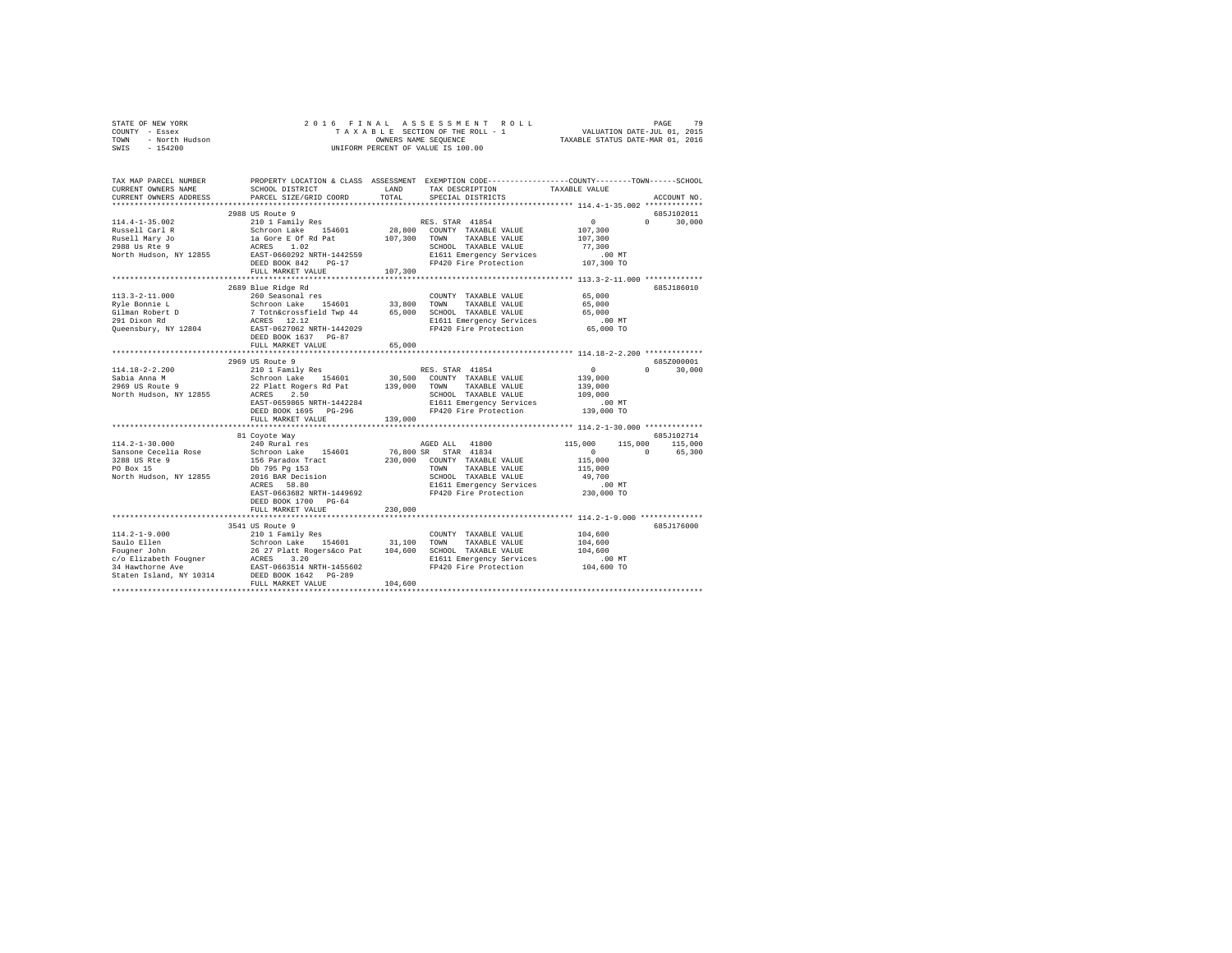|      | STATE OF NEW YORK | 2016 FINAL ASSESSMENT ROLL         | 80<br>PAGE                       |
|------|-------------------|------------------------------------|----------------------------------|
|      | COUNTY - Essex    | TAXABLE SECTION OF THE ROLL - 1    | VALUATION DATE-JUL 01, 2015      |
| TOWN | - North Hudson    | OWNERS NAME SEOUENCE               | TAXABLE STATUS DATE-MAR 01, 2016 |
| SWIS | $-154200$         | UNIFORM PERCENT OF VALUE IS 100.00 |                                  |

| TAX MAP PARCEL NUMBER<br>CURRENT OWNERS NAME<br>CURRENT OWNERS ADDRESS                               | SCHOOL DISTRICT<br>PARCEL SIZE/GRID COORD                                                                                                                                                                                                                                  | LAND<br>TOTAL                   | TAX DESCRIPTION<br>SPECIAL DISTRICTS                                                                                       | PROPERTY LOCATION & CLASS ASSESSMENT EXEMPTION CODE----------------COUNTY-------TOWN------SCHOOL<br>TAXABLE VALUE<br>ACCOUNT NO. |
|------------------------------------------------------------------------------------------------------|----------------------------------------------------------------------------------------------------------------------------------------------------------------------------------------------------------------------------------------------------------------------------|---------------------------------|----------------------------------------------------------------------------------------------------------------------------|----------------------------------------------------------------------------------------------------------------------------------|
| $114.2 - 1 - 58.001$<br>Saulo Ellen<br>Fougner John<br>c/o Elizabeth Fougner<br>34 Hawthorne Ave     | US Route 9<br>311 Res vac land<br>154601 20,300 TOWN<br>Schroon Lake<br>26 27 Platt Rogers & Co<br>20 27 FIACC ROSELS & CO<br>ACRES 3.20<br>EAST-0663633 NRTH-1455759<br>Staten Island, NY 10314 DEED BOOK 1642 PG-294<br>FULL MARKET VALUE<br>*************************** | 20,300                          | COUNTY TAXABLE VALUE<br>TAXABLE VALUE<br>20,300 SCHOOL TAXABLE VALUE<br>E1611 Emergency Services<br>FP420 Fire Protection  | 685J198001<br>20,300<br>20,300<br>20,300<br>$.00$ MT<br>20,300 TO<br>********************* 114.2-1-14.200 ***********            |
| $114.2 - 1 - 14.200$<br>Saulo George<br>Saulo Ellen M<br>808 Page Ave<br>Staten Island, NY 10307     | 3558 US Route 9<br>314 Rural vac<10<br>Schroon Lake 154601<br>27 Platt Rogers&co Rd Pat<br>ACRES<br>3.51<br>EAST-0664309 NRTH-1455707<br>DEED BOOK 699<br>PG-165<br>FULL MARKET VALUE                                                                                      | 20,600<br>20,600<br>20,600<br>. | COUNTY TAXABLE VALUE<br>TOWN<br>TAXABLE VALUE<br>SCHOOL TAXABLE VALUE<br>E1611 Emergency Services<br>FP420 Fire Protection | 685J179015<br>20,600<br>20,600<br>20,600<br>.00 MT<br>20,600 TO<br>**************************** 104.4-2-5.000 ***************    |
| $104.4 - 2 - 5.000$<br>Schroon Lake Ltd<br>PO Box 582<br>Schroon Lake, NY 12870                      | 3613 US Route 9<br>29 Platt Rogers & Co Rd P 47,900 SCHOOL TAXABLE VALUE<br>ACRES 57.65<br>EAST-0664111 NRTH-1457474<br>DEED BOOK 1357 PG-118<br>FULL MARKET VALUE                                                                                                         | 47.900                          | COUNTY TAXABLE VALUE<br>TAXABLE VALUE<br>E1611 Emergency Services<br>FP420 Fire Protection                                 | 685Z004001<br>47,900<br>47,900<br>47,900<br>$.00$ MT<br>47,900 TO                                                                |
| $104.4 - 1 - 52.000$<br>Schultz William R<br>PO Box 7<br>North Hudson, NY 12855                      | 102 Duntley Rd<br>210 1 Family Res<br>Schroon Lake 154601<br>7-G Gore E Of Road Pat<br>ACRES 10.20<br>EAST-0668879 NRTH-1460639<br>DEED BOOK 975<br>$PG-207$<br>FULL MARKET VALUE                                                                                          | 26,600<br>168,200<br>168,200    | COUNTY TAXABLE VALUE<br>TOWN<br>TAXABLE VALUE<br>SCHOOL TAXABLE VALUE<br>E1611 Emergency Services<br>FP420 Fire Protection | 685J103304<br>168,200<br>168,200<br>168,200<br>$.00$ MT<br>168,200 TO                                                            |
| $114.18 - 1 - 5.000$<br>Scuderi Daniel<br>Scuderi Lyle N<br>144 Veterans Rd<br>Ticonderoga, NY 12883 | 11 Bessey Rd<br>260 Seasonal res<br>Schroon Lake 154601<br>25 Tr W Of Rd Pat<br>ACRES 0.20<br>EAST-0655119 NRTH-1441166<br>DEED BOOK 1739 PG-55<br>FULL MARKET VALUE                                                                                                       | 10,800<br>36,000<br>36,000      | COUNTY TAXABLE VALUE<br>TOWN<br>TAXABLE VALUE<br>SCHOOL TAXABLE VALUE<br>E1611 Emergency Services<br>FP420 Fire Protection | 685J103412<br>36,000<br>36,000<br>36,000<br>.00 MT<br>36,000 TO                                                                  |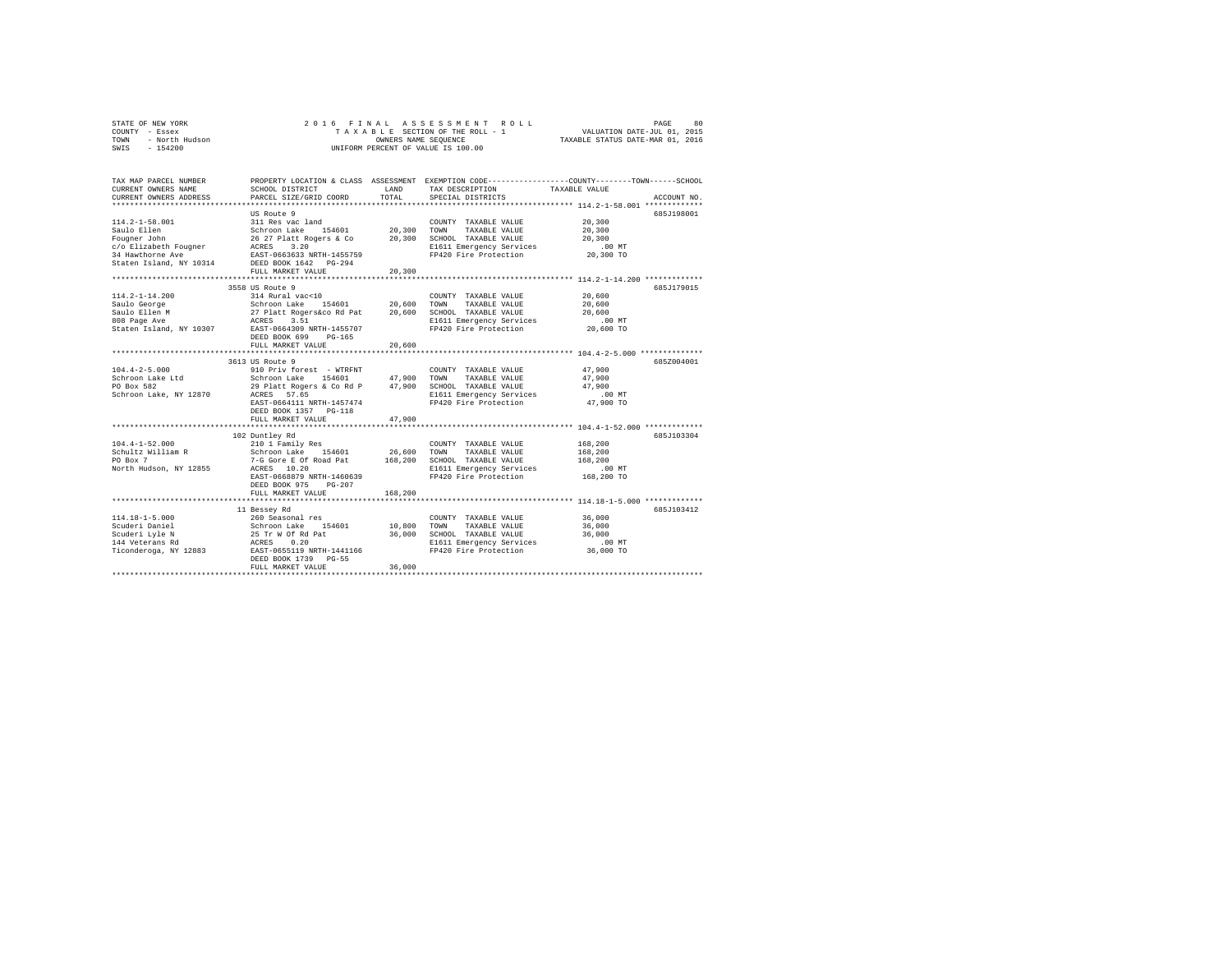| COUNTY - Essex<br>TOWN - North Hudson<br>SWIS<br>$-154200$                                                                                                                                                                                                                                                                                                                 | OWNERS NAME SEQUENCE                                                                                                                                                                                                       |               |                                                                      |                                                                                                                |
|----------------------------------------------------------------------------------------------------------------------------------------------------------------------------------------------------------------------------------------------------------------------------------------------------------------------------------------------------------------------------|----------------------------------------------------------------------------------------------------------------------------------------------------------------------------------------------------------------------------|---------------|----------------------------------------------------------------------|----------------------------------------------------------------------------------------------------------------|
|                                                                                                                                                                                                                                                                                                                                                                            |                                                                                                                                                                                                                            |               | UNIFORM PERCENT OF VALUE IS 100.00                                   |                                                                                                                |
| TAX MAP PARCEL NUMBER<br>CURRENT OWNERS NAME<br>CURRENT OWNERS ADDRESS                                                                                                                                                                                                                                                                                                     | SCHOOL DISTRICT<br>PARCEL SIZE/GRID COORD                                                                                                                                                                                  | LAND<br>TOTAL | TAX DESCRIPTION TAXABLE VALUE<br>SPECIAL DISTRICTS                   | PROPERTY LOCATION & CLASS ASSESSMENT EXEMPTION CODE---------------COUNTY-------TOWN------SCHOOL<br>ACCOUNT NO. |
|                                                                                                                                                                                                                                                                                                                                                                            |                                                                                                                                                                                                                            |               |                                                                      |                                                                                                                |
|                                                                                                                                                                                                                                                                                                                                                                            | 554 Johnson Pond Rd                                                                                                                                                                                                        |               |                                                                      | 685J100601                                                                                                     |
| $125.12 - 1 - 4.000$                                                                                                                                                                                                                                                                                                                                                       | 260 Seasonal res - WTRFNT                                                                                                                                                                                                  |               | COUNTY TAXABLE VALUE                                                 | 95,400                                                                                                         |
|                                                                                                                                                                                                                                                                                                                                                                            |                                                                                                                                                                                                                            |               | 69,300 TOWN TAXABLE VALUE<br>95,400 SCHOOL TAXABLE VALUE             | 95,400<br>95,400                                                                                               |
|                                                                                                                                                                                                                                                                                                                                                                            |                                                                                                                                                                                                                            |               | E1611 Emergency Services                                             | $.00$ MT                                                                                                       |
| $\begin{tabular}{lllllllllll} \texttt{1331} & \texttt{1432} & \texttt{1533} & \texttt{1533} & \texttt{1533} & \texttt{1533} & \texttt{1533} & \texttt{1533} & \texttt{1533} & \texttt{1533} & \texttt{1533} & \texttt{1533} & \texttt{1533} & \texttt{1533} & \texttt{1533} & \texttt{1533} & \texttt{1533} & \texttt{1533} & \texttt{1533} & \texttt{1533} & \texttt{153$ |                                                                                                                                                                                                                            |               | FP420 Fire Protection                                                | 95,400 TO                                                                                                      |
|                                                                                                                                                                                                                                                                                                                                                                            | FULL MARKET VALUE                                                                                                                                                                                                          | 95,400        |                                                                      |                                                                                                                |
|                                                                                                                                                                                                                                                                                                                                                                            |                                                                                                                                                                                                                            |               |                                                                      |                                                                                                                |
|                                                                                                                                                                                                                                                                                                                                                                            | 158 Duntley Rd                                                                                                                                                                                                             |               |                                                                      | 685J103213                                                                                                     |
| $105. - 1 - 18.000$<br>Sharrow Harvey M                                                                                                                                                                                                                                                                                                                                    | 260 Seasonal res                                                                                                                                                                                                           |               | COUNTY TAXABLE VALUE                                                 | 82,700<br>82,700                                                                                               |
| Sharrow Harvey M<br>Sharrow Patrick J                                                                                                                                                                                                                                                                                                                                      | Schroon Lake 154601<br>179 Paradox Tract<br>00004.00<br>ACRES ____ 4.60                                                                                                                                                    |               | 32,400 TOWN TAXABLE VALUE<br>82,700 SCHOOL TAXABLE VALUE             | 82,700                                                                                                         |
| 2055 Philo Rd                                                                                                                                                                                                                                                                                                                                                              |                                                                                                                                                                                                                            |               |                                                                      | $.00$ MT                                                                                                       |
| Charlotte, VT 05445                                                                                                                                                                                                                                                                                                                                                        |                                                                                                                                                                                                                            |               | E1611 Emergency Services<br>FP420 Fire Protection                    | 82,700 TO                                                                                                      |
|                                                                                                                                                                                                                                                                                                                                                                            | EAST-0670474 NRTH-1461919                                                                                                                                                                                                  |               |                                                                      |                                                                                                                |
|                                                                                                                                                                                                                                                                                                                                                                            | DEED BOOK 1570 PG-38                                                                                                                                                                                                       |               |                                                                      |                                                                                                                |
|                                                                                                                                                                                                                                                                                                                                                                            | FULL MARKET VALUE                                                                                                                                                                                                          | 82,700        |                                                                      |                                                                                                                |
|                                                                                                                                                                                                                                                                                                                                                                            |                                                                                                                                                                                                                            |               |                                                                      |                                                                                                                |
| $113.3 - 2 - 10.000$                                                                                                                                                                                                                                                                                                                                                       | 2543 Blue Ridge Rd<br>260 Seasonal res                                                                                                                                                                                     |               |                                                                      | 685J178524<br>143,300                                                                                          |
| Shaw Bradford D                                                                                                                                                                                                                                                                                                                                                            |                                                                                                                                                                                                                            |               |                                                                      | 143,300                                                                                                        |
|                                                                                                                                                                                                                                                                                                                                                                            |                                                                                                                                                                                                                            |               |                                                                      | 143,300                                                                                                        |
| Shaw Hollie Y<br>37 Academy St                                                                                                                                                                                                                                                                                                                                             |                                                                                                                                                                                                                            |               |                                                                      | .00 MT                                                                                                         |
| Greenwich, NY 12834                                                                                                                                                                                                                                                                                                                                                        | COUNTY TAXABLE VALUE<br>Schroon Lake 154601 60,100 TOWN TAXABLE VALUE<br>7 Tac Twp 44 13,300 SCHOOL TAXABLE VALUE<br>RCRES 53.50 EAST-0625989 NRTH-1442142 FP420 Fire Protection<br>PEP DOCESSER THE PRESS TREE PROTECTION |               |                                                                      | 143,300 TO                                                                                                     |
|                                                                                                                                                                                                                                                                                                                                                                            | DEED BOOK 1631   PG-280                                                                                                                                                                                                    |               |                                                                      |                                                                                                                |
|                                                                                                                                                                                                                                                                                                                                                                            | FULL MARKET VALUE                                                                                                                                                                                                          | 143,300       |                                                                      |                                                                                                                |
|                                                                                                                                                                                                                                                                                                                                                                            | 138 Elk Lake Rd                                                                                                                                                                                                            |               |                                                                      | 685J100704                                                                                                     |
| $113, -2 - 8,000$                                                                                                                                                                                                                                                                                                                                                          | 260 Seasonal res                                                                                                                                                                                                           |               | COUNTY TAXABLE VALUE                                                 | 55,600                                                                                                         |
|                                                                                                                                                                                                                                                                                                                                                                            |                                                                                                                                                                                                                            |               | TAXABLE VALUE                                                        | 55,600                                                                                                         |
| Shaw Daniel B<br>Shaw Judy K                                                                                                                                                                                                                                                                                                                                               |                                                                                                                                                                                                                            |               | 55,600 SCHOOL TAXABLE VALUE                                          | 55,600                                                                                                         |
| 167 Windy Hill Rd                                                                                                                                                                                                                                                                                                                                                          | Schroon Lake 154601 18,000 TOWN<br>3 T&C Twp 44 55,600 SCHOC<br>1478/90 Quit Claim 16,000 E1611<br>16,000 PON                                                                                                              |               | E1611 Emergency Services .00 MT<br>FP420 Fire Protection 55,600 TO   |                                                                                                                |
| Greenwich, NY 12834                                                                                                                                                                                                                                                                                                                                                        | lac                                                                                                                                                                                                                        |               |                                                                      |                                                                                                                |
|                                                                                                                                                                                                                                                                                                                                                                            | ACRES 1.00                                                                                                                                                                                                                 |               |                                                                      |                                                                                                                |
|                                                                                                                                                                                                                                                                                                                                                                            | EAST-0635069 NRTH-1445164<br>DEED BOOK 1578 PG-110                                                                                                                                                                         |               |                                                                      |                                                                                                                |
|                                                                                                                                                                                                                                                                                                                                                                            | FULL MARKET VALUE                                                                                                                                                                                                          | 55,600        |                                                                      |                                                                                                                |
|                                                                                                                                                                                                                                                                                                                                                                            |                                                                                                                                                                                                                            |               |                                                                      |                                                                                                                |
|                                                                                                                                                                                                                                                                                                                                                                            |                                                                                                                                                                                                                            |               |                                                                      | 685J101714                                                                                                     |
|                                                                                                                                                                                                                                                                                                                                                                            |                                                                                                                                                                                                                            |               |                                                                      | 67,700                                                                                                         |
|                                                                                                                                                                                                                                                                                                                                                                            |                                                                                                                                                                                                                            |               |                                                                      | 67,700                                                                                                         |
|                                                                                                                                                                                                                                                                                                                                                                            |                                                                                                                                                                                                                            |               |                                                                      | 67,700                                                                                                         |
|                                                                                                                                                                                                                                                                                                                                                                            |                                                                                                                                                                                                                            |               | E1611 Emergency Services 1611 - 162 CHA 20 Fire Protection 67,700 TO |                                                                                                                |
|                                                                                                                                                                                                                                                                                                                                                                            | EAST-0605624 NRTH-1439983                                                                                                                                                                                                  |               |                                                                      |                                                                                                                |
|                                                                                                                                                                                                                                                                                                                                                                            | DEED BOOK 1731 PG-44                                                                                                                                                                                                       |               |                                                                      |                                                                                                                |
|                                                                                                                                                                                                                                                                                                                                                                            | FULL MARKET VALUE                                                                                                                                                                                                          | 67,700        |                                                                      |                                                                                                                |
|                                                                                                                                                                                                                                                                                                                                                                            |                                                                                                                                                                                                                            |               |                                                                      |                                                                                                                |

STATE OF NEW YORK 2 0 1 6 F I N A L A S S E S S M E N T R O L L PAGE 81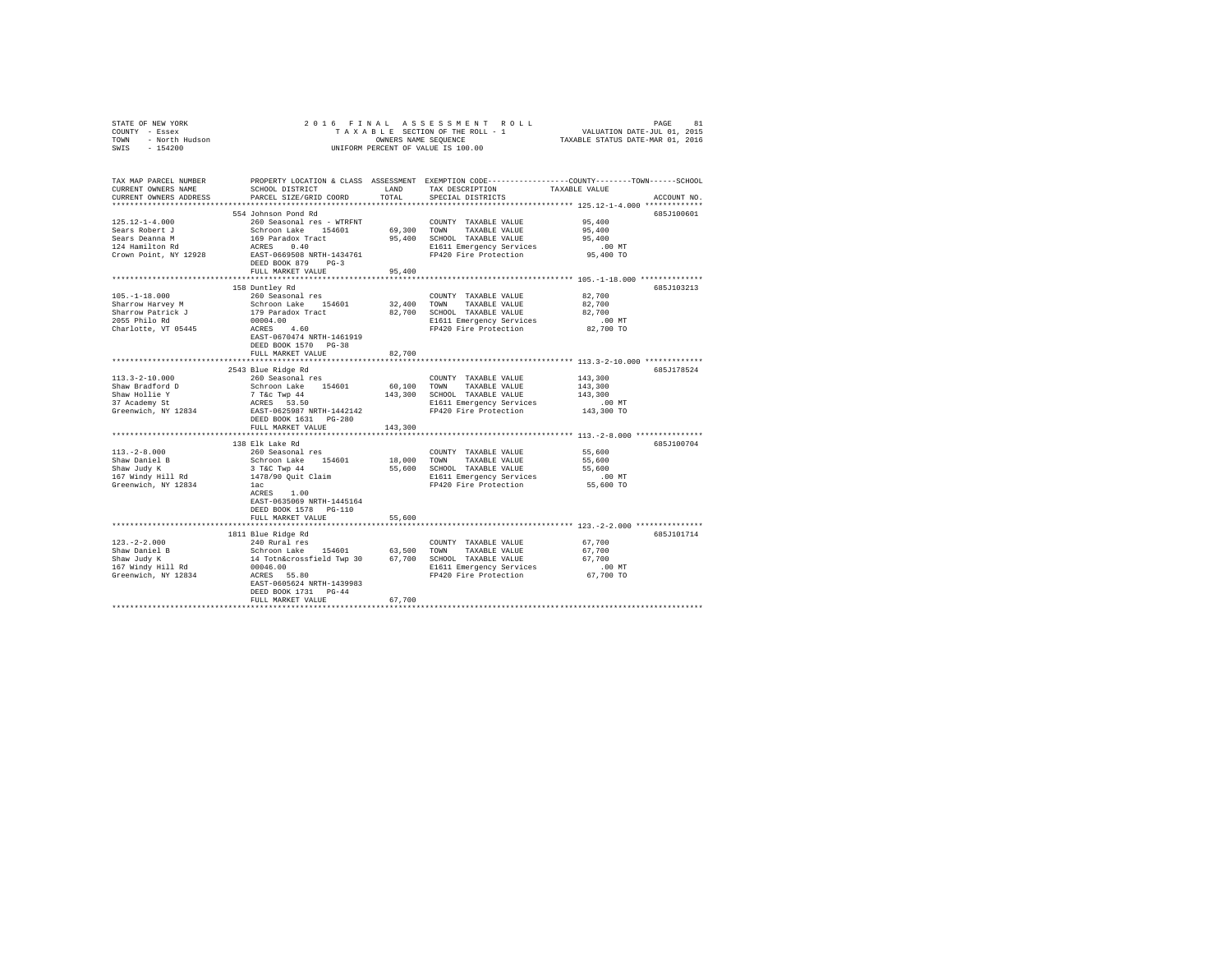| STATE OF NEW YORK<br>COUNTY - Essex<br>TOWN - North Hudson<br>SWIS - 154200 | 2016 FINAL ASSESSMENT ROLL<br>PAGE<br>82<br>VALUATION DATE-JUL 01, 2015<br>TAXABLE SECTION OF THE ROLL - 1<br>TAXABLE STATUS DATE-MAR 01, 2016<br>OWNERS NAME SEQUENCE<br>UNIFORM PERCENT OF VALUE IS 100.00 |               |                                                                                                                    |                                                                                                                                 |  |  |  |  |  |
|-----------------------------------------------------------------------------|--------------------------------------------------------------------------------------------------------------------------------------------------------------------------------------------------------------|---------------|--------------------------------------------------------------------------------------------------------------------|---------------------------------------------------------------------------------------------------------------------------------|--|--|--|--|--|
| TAX MAP PARCEL NUMBER<br>CURRENT OWNERS NAME<br>CURRENT OWNERS ADDRESS      | SCHOOL DISTRICT<br>PARCEL SIZE/GRID COORD                                                                                                                                                                    | LAND<br>TOTAL | TAX DESCRIPTION<br>SPECIAL DISTRICTS                                                                               | PROPERTY LOCATION & CLASS ASSESSMENT EXEMPTION CODE----------------COUNTY-------TOWN-----SCHOOL<br>TAXABLE VALUE<br>ACCOUNT NO. |  |  |  |  |  |
|                                                                             |                                                                                                                                                                                                              |               |                                                                                                                    | ******************************** 113.3-2-4.000 ***************                                                                  |  |  |  |  |  |
| $113.3 - 2 - 4.000$                                                         | 2618 Blue Ridge Rd<br>312 Vac w/imprv                                                                                                                                                                        |               | COUNTY TAXABLE VALUE                                                                                               | 685J179013<br>186,200                                                                                                           |  |  |  |  |  |
| Shaw Franklin C                                                             | Schroon Lake 154601                                                                                                                                                                                          | 53,100 TOWN   | TAXABLE VALUE                                                                                                      | 186,200                                                                                                                         |  |  |  |  |  |
| Shaw Susan C                                                                | $7 \text{ Tac}$                                                                                                                                                                                              |               | 186,200 SCHOOL TAXABLE VALUE                                                                                       | 186,200                                                                                                                         |  |  |  |  |  |
| 2618 Blue Ridge Rd                                                          | 48ac                                                                                                                                                                                                         |               | E1611 Emergency Services                                                                                           | $.00$ MT                                                                                                                        |  |  |  |  |  |
| North Hudson, NY 12855                                                      | ACRES 34.00                                                                                                                                                                                                  |               | FP420 Fire Protection                                                                                              | 186,200 TO                                                                                                                      |  |  |  |  |  |
|                                                                             | EAST-0625760 NRTH-1440883                                                                                                                                                                                    |               |                                                                                                                    |                                                                                                                                 |  |  |  |  |  |
|                                                                             | DEED BOOK 1563 PG-5                                                                                                                                                                                          |               |                                                                                                                    |                                                                                                                                 |  |  |  |  |  |
|                                                                             | FULL MARKET VALUE                                                                                                                                                                                            | 186,200       |                                                                                                                    |                                                                                                                                 |  |  |  |  |  |
|                                                                             | 2642 Blue Ridge Rd                                                                                                                                                                                           |               |                                                                                                                    | 685J102809                                                                                                                      |  |  |  |  |  |
| $113.3 - 2 - 12.000$                                                        | 260 Seasonal res                                                                                                                                                                                             |               | COUNTY TAXABLE VALUE                                                                                               | 59,600                                                                                                                          |  |  |  |  |  |
| Shoemaker Donald                                                            | Schroon Lake 154601 16,700 TOWN                                                                                                                                                                              |               | TAXABLE VALUE                                                                                                      | 59,600                                                                                                                          |  |  |  |  |  |
| Shoemaker Cindy M                                                           | 7 Totn&crossfield Twp 44 59,600 SCHOOL TAXABLE VALUE                                                                                                                                                         |               |                                                                                                                    | 59,600                                                                                                                          |  |  |  |  |  |
| PO Box 126                                                                  | ACRES 0.60                                                                                                                                                                                                   |               | E1611 Emergency Services                                                                                           | $.00$ MT                                                                                                                        |  |  |  |  |  |
| Averill Park, NY 12018                                                      | EAST-0626361 NRTH-1441183                                                                                                                                                                                    |               | FP420 Fire Protection                                                                                              | 59,600 TO                                                                                                                       |  |  |  |  |  |
|                                                                             | DEED BOOK 1378 PG-36                                                                                                                                                                                         |               |                                                                                                                    |                                                                                                                                 |  |  |  |  |  |
|                                                                             | FULL MARKET VALUE                                                                                                                                                                                            | 59,600        |                                                                                                                    |                                                                                                                                 |  |  |  |  |  |
|                                                                             |                                                                                                                                                                                                              |               |                                                                                                                    |                                                                                                                                 |  |  |  |  |  |
|                                                                             | 560 Johnson Pond Rd                                                                                                                                                                                          |               |                                                                                                                    | 685J180002                                                                                                                      |  |  |  |  |  |
| 125.12-1-14.000                                                             | 312 Vac w/imprv - WTRFNT                                                                                                                                                                                     |               | COUNTY TAXABLE VALUE                                                                                               | 108,400<br>108,400                                                                                                              |  |  |  |  |  |
| Sidusky James A<br>Sidusky Judy A                                           | Schroon Lake 154601<br>169 Paradox Tract                                                                                                                                                                     | 97,000 TOWN   | TAXABLE VALUE<br>108,400 SCHOOL TAXABLE VALUE                                                                      | 108,400                                                                                                                         |  |  |  |  |  |
| 138 Hartman Loop                                                            | ACRES 0.60                                                                                                                                                                                                   |               | E1611 Emergency Services                                                                                           | .00 MT                                                                                                                          |  |  |  |  |  |
| Queensbury, NY 12804                                                        | EAST-0669807 NRTH-1434761                                                                                                                                                                                    |               | FP420 Fire Protection                                                                                              | 108,400 TO                                                                                                                      |  |  |  |  |  |
|                                                                             | DEED BOOK 713 PG-231                                                                                                                                                                                         |               |                                                                                                                    |                                                                                                                                 |  |  |  |  |  |
|                                                                             | FULL MARKET VALUE                                                                                                                                                                                            | 108,400       |                                                                                                                    |                                                                                                                                 |  |  |  |  |  |
|                                                                             |                                                                                                                                                                                                              |               |                                                                                                                    |                                                                                                                                 |  |  |  |  |  |
|                                                                             | 533 Johnson Pond Rd                                                                                                                                                                                          |               |                                                                                                                    | 685Z000002                                                                                                                      |  |  |  |  |  |
| $125.12 - 1 - 8.320$                                                        | 312 Vac w/imprv                                                                                                                                                                                              |               | COUNTY TAXABLE VALUE                                                                                               | 33,100                                                                                                                          |  |  |  |  |  |
| Smalley John N                                                              | Schroon Lake 154601                                                                                                                                                                                          |               | $23,000 \qquad \text{TOWN} \qquad \text{TAXABLE VALUE} \\ 33,100 \qquad \text{SCHOOL} \qquad \text{TAXABLE VALUE}$ | 33,100                                                                                                                          |  |  |  |  |  |
| Smalley Lori A<br>70 Fox Ave                                                | 169 Paradox Tr<br>ACRES 6.17                                                                                                                                                                                 |               |                                                                                                                    | 33,100                                                                                                                          |  |  |  |  |  |
|                                                                             | ACRES 6.17                                                                                                                                                                                                   |               | E1611 Emergency Services                                                                                           | $.00$ MT                                                                                                                        |  |  |  |  |  |
| Schenectady, NY 12304                                                       | EAST-0669170 NRTH-1435257                                                                                                                                                                                    |               | FP420 Fire Protection                                                                                              | 33,100 TO                                                                                                                       |  |  |  |  |  |
|                                                                             | DEED BOOK 1216 PG-145<br>FULL MARKET VALUE                                                                                                                                                                   | 33,100        |                                                                                                                    |                                                                                                                                 |  |  |  |  |  |
|                                                                             |                                                                                                                                                                                                              |               |                                                                                                                    |                                                                                                                                 |  |  |  |  |  |
|                                                                             | 2925 Blue Ridge Rd                                                                                                                                                                                           |               |                                                                                                                    | 685J101706                                                                                                                      |  |  |  |  |  |
| $113.3 - 6 - 1.000$                                                         | 240 Rural res                                                                                                                                                                                                |               | COUNTY TAXABLE VALUE                                                                                               | 183,200                                                                                                                         |  |  |  |  |  |
| Snyder Daniel D                                                             | Schroon Lake 154601 58,100 TOWN                                                                                                                                                                              |               | TAXABLE VALUE                                                                                                      | 183,200                                                                                                                         |  |  |  |  |  |
| Snyder Kristina L                                                           | 3 Totn&crossfield Twp 44 183,200 SCHOOL TAXABLE VALUE                                                                                                                                                        |               |                                                                                                                    | 183,200                                                                                                                         |  |  |  |  |  |
| PO Box 73                                                                   | 1241/270 Release Of                                                                                                                                                                                          |               | E1611 Emergency Services                                                                                           | $.00$ MT                                                                                                                        |  |  |  |  |  |
| North Hudson, NY 12855                                                      | Estate Tax Lien                                                                                                                                                                                              |               | FP420 Fire Protection                                                                                              | 183,200 TO                                                                                                                      |  |  |  |  |  |
|                                                                             | ACRES 55.10                                                                                                                                                                                                  |               |                                                                                                                    |                                                                                                                                 |  |  |  |  |  |
|                                                                             | EAST-0633557 NRTH-1441939                                                                                                                                                                                    |               |                                                                                                                    |                                                                                                                                 |  |  |  |  |  |
|                                                                             | DEED BOOK 1246 PG-300                                                                                                                                                                                        |               |                                                                                                                    |                                                                                                                                 |  |  |  |  |  |
|                                                                             | FULL MARKET VALUE                                                                                                                                                                                            | 183,200       |                                                                                                                    |                                                                                                                                 |  |  |  |  |  |
|                                                                             |                                                                                                                                                                                                              |               |                                                                                                                    |                                                                                                                                 |  |  |  |  |  |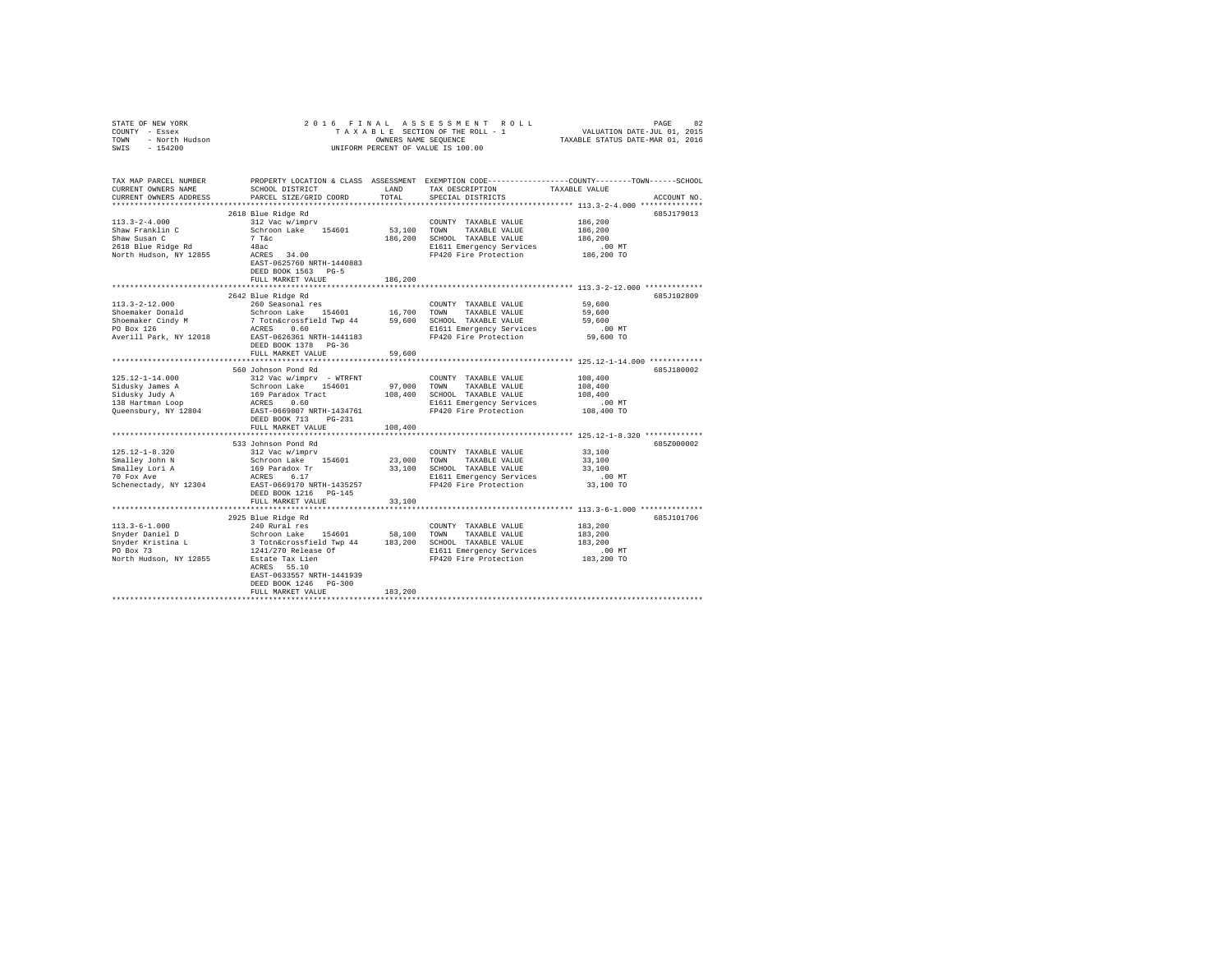| STATE OF NEW YORK<br>COUNTY - Essex<br>TOWN - North Hudson<br>SWIS - 154200 |                                                                                                                                                                                                                                         |        | 2016 FINAL ASSESSMENT ROLL<br>T A X A B L E SECTION OF THE ROLL - 1<br>OWNERS NAME SEQUENCE<br>UNIFORM PERCENT OF VALUE IS 100.00                                          | VALUATION DATE-JUL 01, 2015<br>TAXABLE STATUS DATE-MAR 01, 2016 | 83<br>PAGE    |
|-----------------------------------------------------------------------------|-----------------------------------------------------------------------------------------------------------------------------------------------------------------------------------------------------------------------------------------|--------|----------------------------------------------------------------------------------------------------------------------------------------------------------------------------|-----------------------------------------------------------------|---------------|
| TAX MAP PARCEL NUMBER<br>CURRENT OWNERS NAME<br>CURRENT OWNERS ADDRESS      | PARCEL SIZE/GRID COORD                                                                                                                                                                                                                  | TOTAL  | PROPERTY LOCATION & CLASS ASSESSMENT EXEMPTION CODE---------------COUNTY-------TOWN------SCHOOL<br>SCHOOL DISTRICT TAND TAX DESCRIPTION TAXABLE VALUE<br>SPECIAL DISTRICTS |                                                                 | ACCOUNT NO.   |
|                                                                             |                                                                                                                                                                                                                                         |        |                                                                                                                                                                            |                                                                 |               |
|                                                                             | 3042 US Route 9                                                                                                                                                                                                                         |        |                                                                                                                                                                            |                                                                 | 685J101803    |
| $114.4 - 1 - 30.000$                                                        | 270 Mfg housing                                                                                                                                                                                                                         |        | COUNTY TAXABLE VALUE                                                                                                                                                       | 36,200                                                          |               |
| Spadaro Rosemary                                                            | 200 min in the Schroom Lake 154601 24,500 TOWN TAXABLE VALUE<br>23 Platt Rogers&co Rd Pat 36,200 SCHOOL TAXABLE VALUE                                                                                                                   |        |                                                                                                                                                                            | 36,200                                                          |               |
| Spadaro Christine                                                           |                                                                                                                                                                                                                                         |        |                                                                                                                                                                            | 36,200                                                          |               |
| 64 Brookland Ave                                                            | ACRES 0.90                                                                                                                                                                                                                              |        | E1611 Emergency Services<br>FP420 Fire Protection                                                                                                                          | $.00$ MT                                                        |               |
| Albany, NY 12203                                                            | EAST-0660493 NRTH-1443918<br>DEED BOOK 994 PG-60                                                                                                                                                                                        |        |                                                                                                                                                                            | 36,200 TO                                                       |               |
|                                                                             | FULL MARKET VALUE                                                                                                                                                                                                                       | 36,200 |                                                                                                                                                                            |                                                                 |               |
|                                                                             |                                                                                                                                                                                                                                         |        |                                                                                                                                                                            |                                                                 |               |
|                                                                             | 3459 Blue Ridge Rd                                                                                                                                                                                                                      |        |                                                                                                                                                                            |                                                                 | 685J101807    |
| $113.20 - 1 - 15.000$                                                       | 210 1 Family Res                                                                                                                                                                                                                        |        | COUNTY TAXABLE VALUE                                                                                                                                                       | 79,000                                                          |               |
| Spiro Allen                                                                 |                                                                                                                                                                                                                                         |        |                                                                                                                                                                            | 79,000                                                          |               |
| Chesnick Alison                                                             | Schroon Lake 154601 22,300 TOWN TAXABLE VALUE<br>20 Tract West Of Road Pat 79,000 SCHOOL TAXABLE VALUE                                                                                                                                  |        |                                                                                                                                                                            | 79,000                                                          |               |
| 32 N Cedar St                                                               | ACRES 0.85                                                                                                                                                                                                                              |        |                                                                                                                                                                            |                                                                 |               |
| Beacon, NY 12508                                                            | EAST-0644960 NRTH-1442424<br>DEED BOOK 1583 PG-94                                                                                                                                                                                       |        | E1611 Emergency Services<br>FP420 Fire Protection                                                                                                                          | 00 MT.<br>79,000 TO                                             |               |
|                                                                             | FULL MARKET VALUE                                                                                                                                                                                                                       | 79,000 |                                                                                                                                                                            |                                                                 |               |
|                                                                             |                                                                                                                                                                                                                                         |        |                                                                                                                                                                            | *************************** 114.2-2-23.000 *************        |               |
|                                                                             | 3184 US Route 9                                                                                                                                                                                                                         |        |                                                                                                                                                                            |                                                                 | 6851101814    |
| $114.2 - 2 - 23.000$                                                        | 184 us koute > 9<br>270 Mfg housing > 88. STAR 41854<br>Schroon Lake 154601 30,000 COUNTY TAXABLE VALUE<br>24 Platt Rogerskoo Rd Pat + 64,400 TOWN TAXABLE VALUE                                                                        |        |                                                                                                                                                                            | $\sim$ 0                                                        | $0 \t 30.000$ |
| St Onge Sarah M                                                             |                                                                                                                                                                                                                                         |        |                                                                                                                                                                            | 64,400                                                          |               |
| 3184 US Route 9                                                             |                                                                                                                                                                                                                                         |        |                                                                                                                                                                            | 64,400                                                          |               |
| North Hudson, NY 12855                                                      | ACRES 1.93                                                                                                                                                                                                                              |        | SCHOOL TAXABLE VALUE                                                                                                                                                       | 34,400                                                          |               |
|                                                                             | EAST-0661535 NRTH-1447271                                                                                                                                                                                                               |        |                                                                                                                                                                            | $.00$ MT                                                        |               |
|                                                                             | DEED BOOK 1756 PG-136                                                                                                                                                                                                                   |        | E1611 Emergency Services<br>FP420 Fire Protection                                                                                                                          | 64,400 TO                                                       |               |
|                                                                             | FULL MARKET VALUE                                                                                                                                                                                                                       | 64,400 |                                                                                                                                                                            |                                                                 |               |
|                                                                             |                                                                                                                                                                                                                                         |        |                                                                                                                                                                            |                                                                 |               |
|                                                                             | US Route 9                                                                                                                                                                                                                              |        |                                                                                                                                                                            |                                                                 | 685J100613    |
| $104.4 - 1 - 45.100$                                                        | 312 Vac w/imprv - WTRFNT COUNTY TAXABLE VALUE<br>Schroon Lake 154601 34,800 TOWN TAXABLE VALUE<br>8-H 31 Gore E Of Rd Pat 37,200 SCHOOL TAXABLE VALUE<br>$\approx$ 1.641 N= 0.000 N= 0.000 N= 0.000 N= 0.000 N= 0.000 N= 0.000 N= 0.000 |        |                                                                                                                                                                            | 37,200                                                          |               |
| Stearns Gordon K                                                            |                                                                                                                                                                                                                                         |        |                                                                                                                                                                            | 37,200                                                          |               |
|                                                                             |                                                                                                                                                                                                                                         |        |                                                                                                                                                                            | 37,200                                                          |               |
| Stearns Sharon L<br>900 Pearl St                                            | Db 941 Pg 8 Corr Deed                                                                                                                                                                                                                   |        | E1611 Emergency Services<br>FP420 Fire Protection                                                                                                                          | .00 MT<br>37,200 TO                                             |               |
| Brandon, VT 05733                                                           | Lot 4 Dezalia Subd                                                                                                                                                                                                                      |        |                                                                                                                                                                            |                                                                 |               |
|                                                                             | ACRES 2.37                                                                                                                                                                                                                              |        |                                                                                                                                                                            |                                                                 |               |
|                                                                             | EAST-0668604 NRTH-1463252                                                                                                                                                                                                               |        |                                                                                                                                                                            |                                                                 |               |
|                                                                             | DEED BOOK 1652 PG-173                                                                                                                                                                                                                   |        |                                                                                                                                                                            |                                                                 |               |
|                                                                             | FULL MARKET VALUE                                                                                                                                                                                                                       | 37,200 |                                                                                                                                                                            |                                                                 |               |
|                                                                             |                                                                                                                                                                                                                                         |        |                                                                                                                                                                            |                                                                 |               |
|                                                                             | 88 Walker Way                                                                                                                                                                                                                           |        |                                                                                                                                                                            |                                                                 | 685J102901    |
| $104.4 - 1 - 88.000$                                                        |                                                                                                                                                                                                                                         |        | COUNTY TAXABLE VALUE                                                                                                                                                       | 56,600                                                          |               |
| Suerig Karl C<br>Suerig Barbara                                             |                                                                                                                                                                                                                                         |        | TAXABLE VALUE                                                                                                                                                              | 56,600                                                          |               |
|                                                                             | 28 Platt Rogers&co Rd Pat 56,600 SCHOOL TAXABLE VALUE                                                                                                                                                                                   |        |                                                                                                                                                                            | 56,600                                                          |               |
| c/o Christian J Suerig Bldg 1<br>1093 AlA Beach Blvd PMB155 ACRES 7.60      |                                                                                                                                                                                                                                         |        | E1611 Emergency Services                                                                                                                                                   | $.00$ MT                                                        |               |
|                                                                             |                                                                                                                                                                                                                                         |        | FP420 Fire Protection 56,600 TO                                                                                                                                            |                                                                 |               |
| St Augustine, FL 32080-6733 EAST-0662407 NRTH-1457078                       | DEED BOOK 693 PG-272                                                                                                                                                                                                                    |        |                                                                                                                                                                            |                                                                 |               |
| PRIOR OWNER ON 3/01/2016 FULL MARKET VALUE                                  |                                                                                                                                                                                                                                         | 56,600 |                                                                                                                                                                            |                                                                 |               |
| Suerig Karl C                                                               |                                                                                                                                                                                                                                         |        |                                                                                                                                                                            |                                                                 |               |
|                                                                             |                                                                                                                                                                                                                                         |        |                                                                                                                                                                            |                                                                 |               |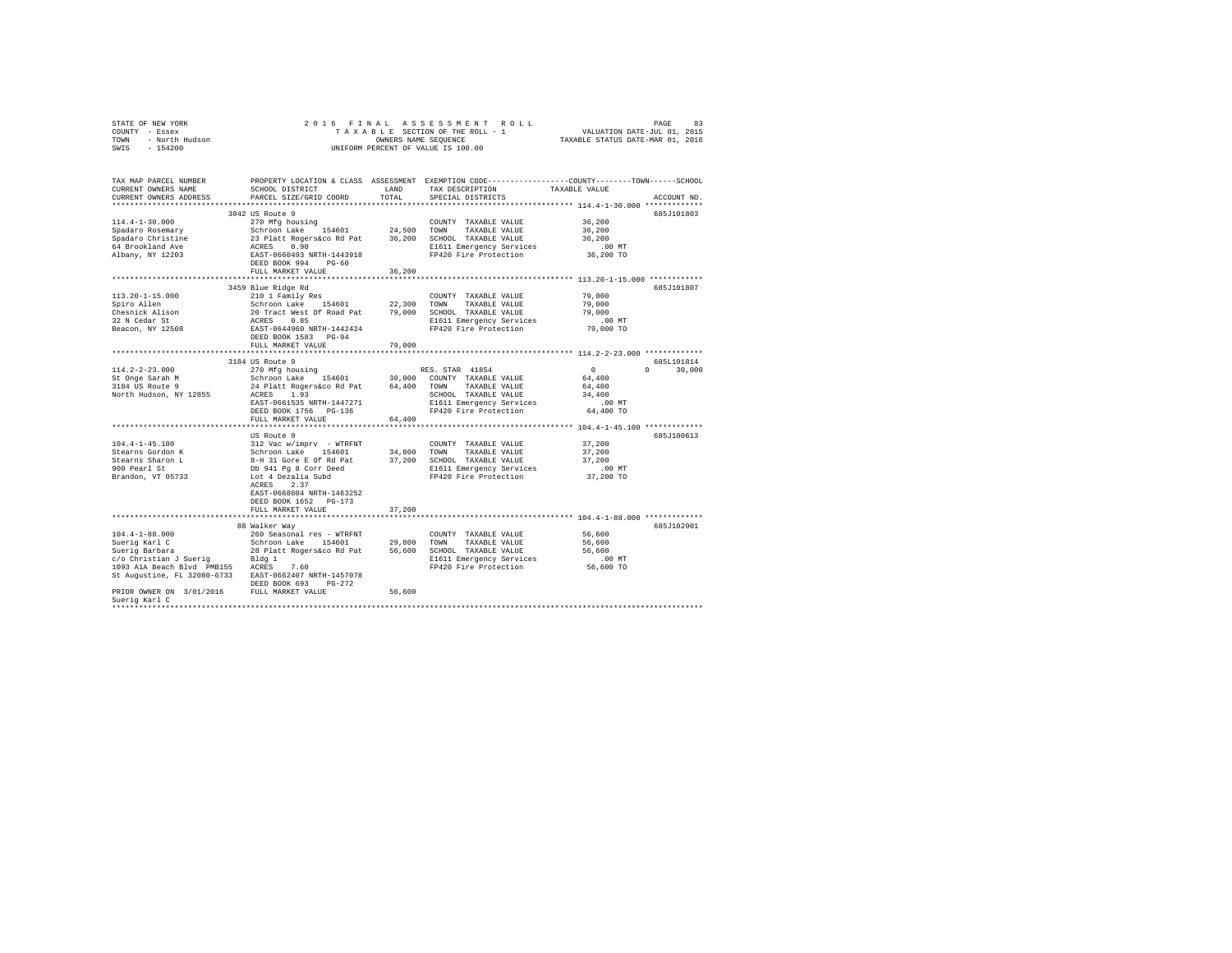| COUNTY - Essex<br>TOWN<br>- North Hudson<br>SWIS - 154200                                        |                                                                                                                                                                                                                                              |                       | UNIFORM PERCENT OF VALUE IS 100.00                                                                                              |                                                                        |                                  |
|--------------------------------------------------------------------------------------------------|----------------------------------------------------------------------------------------------------------------------------------------------------------------------------------------------------------------------------------------------|-----------------------|---------------------------------------------------------------------------------------------------------------------------------|------------------------------------------------------------------------|----------------------------------|
| TAX MAP PARCEL NUMBER<br>CURRENT OWNERS NAME<br>CURRENT OWNERS ADDRESS                           | PROPERTY LOCATION & CLASS ASSESSMENT EXEMPTION CODE----------------COUNTY-------TOWN------SCHOOL<br>SCHOOL DISTRICT<br>PARCEL SIZE/GRID COORD                                                                                                | LAND<br>TOTAL         | TAX DESCRIPTION<br>SPECIAL DISTRICTS                                                                                            | TAXABLE VALUE<br>******************** 112.4-2-16.000 *************     | ACCOUNT NO.                      |
| $112.4 - 2 - 16.000$<br>Swift John J Trust<br>1408 Bluebird Pl<br>Orlando, FL 32803              | 2242 Blue Ridge Rd<br>312 Vac w/imprv<br>Schroon Lake 154601<br>9 Twp 44 Totn&crossfield<br>ACRES 31.41<br>B1611 Emergency Services<br>EAST-0617227 NRTH-1439820<br>DEED BOOK 1683 PG-155<br>FULL MARKET VALUE                               | 40,600 TOWN<br>46,500 | COUNTY TAXABLE VALUE<br>TAXABLE VALUE<br>E1611 Emergency Services<br>FP420 Fire Protection                                      | 46,500<br>46,500<br>46,500<br>$.00$ MT<br>46,500 TO                    | 685J184005                       |
|                                                                                                  |                                                                                                                                                                                                                                              |                       |                                                                                                                                 |                                                                        |                                  |
| $112.4 - 2 - 25.000$<br>Swift John J Trust<br>1408 Bluebird Pl<br>Orlando, FL 32803              | Blue Ridge Rd<br>314 Rural vac<10<br>Schroon Lake 154601<br>9 T&c Twp 44<br>ACRES 8.59<br>EAST-0618144 NRTH-1439383<br>DEED BOOK 1683 PG-155                                                                                                 | 8,100 TOWN            | COUNTY TAXABLE VALUE<br>TAXABLE VALUE<br>8,100 SCHOOL TAXABLE VALUE<br>E1611 Emergency Services<br>FP420 Fire Protection        | 8,100<br>8,100<br>8,100<br>$.00$ MT<br>8,100 TO                        | 685.T178521                      |
|                                                                                                  | FULL MARKET VALUE                                                                                                                                                                                                                            | 8,100                 |                                                                                                                                 |                                                                        |                                  |
|                                                                                                  | 28 Liberty Rd<br>DEED BOOK 1781 PG-87<br>FULL MARKET VALUE                                                                                                                                                                                   | 171,800               | SCHOOL TAXABLE VALUE<br>E1611 Emergency Services<br>FP420 Fire Protection                                                       | $\sim$ 0<br>171,800<br>171,800<br>141,800<br>.00 MT<br>171,800 TO      | 685Z015001<br>$0 \t 30.000$      |
|                                                                                                  |                                                                                                                                                                                                                                              |                       |                                                                                                                                 |                                                                        |                                  |
| $114.2 - 2 - 5.100$<br>Talarico Anthony J<br>Talarico Jan<br>PO Box 64<br>North Hudson, NY 12855 | 34 Liberty Rd<br>270 Mfg housing<br>Schroon Lake 154601 29,800 COUNTY TAXABLE VALUE<br>25 Platt Rogers&Co Rd Pat 38,600 TOWN<br>ACRES 1.82<br>EAST-0662117 NRTH-1450644<br>DEED BOOK 1781 PG-90<br>FULL MARKET VALUE                         | 38,600                | RES. STAR 41854<br>TAXABLE VALUE<br>SCHOOL TAXABLE VALUE<br>E1611 Emergency Services 6.00 MT<br>FP420 Fire Protection 38,600 TO | $\sim$ 0<br>38,600<br>38,600<br>8,600                                  | 685Z006003<br>$\Omega$<br>30,000 |
|                                                                                                  |                                                                                                                                                                                                                                              |                       |                                                                                                                                 |                                                                        |                                  |
| $113.3 - 2 - 7.000$<br>Tart David K<br>2633 Blue Ridge Rd<br>North Hudson, NY 12855              | 2633 Blue Ridge Rd<br>210 1 Family Res<br>Schroon Lake 154601 14,700 COUNTY TAXABLE VALUE<br>7 T&C Twp 44 50,800 TOWN TAXABLE VALUE<br>7 T&C Twp 44<br>ACRES 0.38<br>EAST-0625896 NRTH-1441555<br>DEED BOOK 1264 PG-213<br>FULL MARKET VALUE | 50,800                | RES. STAR 41854<br>SCHOOL TAXABLE VALUE<br>E1611 Emergency Services<br>FP420 Fire Protection                                    | $\sim$ 0 $\sim$<br>50,800<br>50,800<br>20,800<br>$.00$ MT<br>50,800 TO | 685J101612<br>$0 \t 30,000$      |
|                                                                                                  |                                                                                                                                                                                                                                              |                       |                                                                                                                                 |                                                                        |                                  |

STATE OF NEW YORK 2 0 1 6 F I N A L A S S E S S M E N T R O L L PAGE 84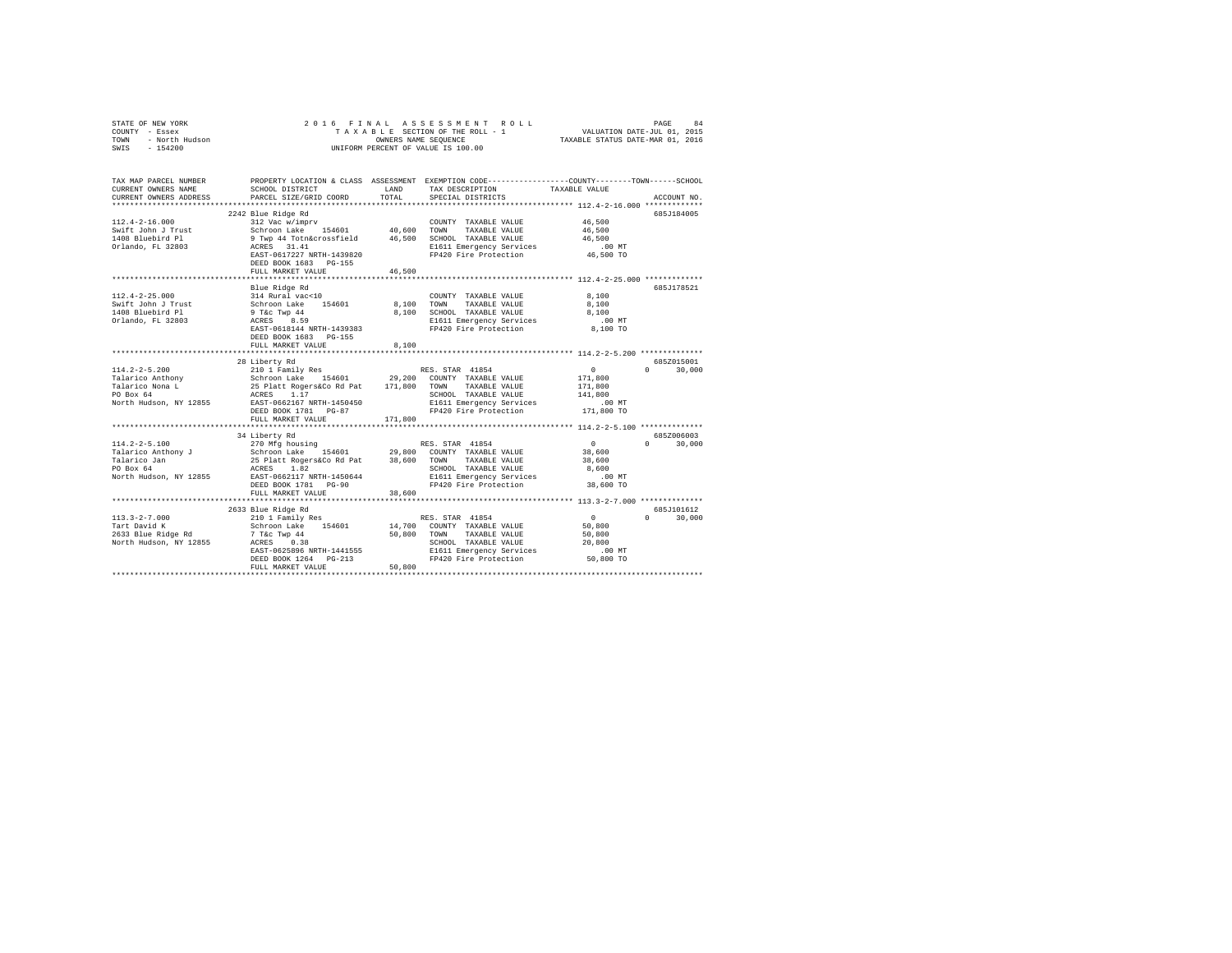| COUNTY - Essex<br>- North Hudson<br>TOWN                                                                                                                                                                                                                     |                                                                                                                                                                                                |             |                                                                                                 |                                                                 |             |
|--------------------------------------------------------------------------------------------------------------------------------------------------------------------------------------------------------------------------------------------------------------|------------------------------------------------------------------------------------------------------------------------------------------------------------------------------------------------|-------------|-------------------------------------------------------------------------------------------------|-----------------------------------------------------------------|-------------|
| SWIS<br>$-154200$                                                                                                                                                                                                                                            |                                                                                                                                                                                                |             | UNIFORM PERCENT OF VALUE IS 100.00                                                              |                                                                 |             |
|                                                                                                                                                                                                                                                              |                                                                                                                                                                                                |             |                                                                                                 |                                                                 |             |
|                                                                                                                                                                                                                                                              |                                                                                                                                                                                                |             |                                                                                                 |                                                                 |             |
| TAX MAP PARCEL NUMBER                                                                                                                                                                                                                                        |                                                                                                                                                                                                |             | PROPERTY LOCATION & CLASS ASSESSMENT EXEMPTION CODE---------------COUNTY-------TOWN------SCHOOL |                                                                 |             |
| CURRENT OWNERS NAME                                                                                                                                                                                                                                          | SCHOOL DISTRICT                                                                                                                                                                                | LAND        | TAX DESCRIPTION TAXABLE VALUE                                                                   |                                                                 |             |
| CURRENT OWNERS ADDRESS                                                                                                                                                                                                                                       | PARCEL SIZE/GRID COORD                                                                                                                                                                         | TOTAL       | SPECIAL DISTRICTS                                                                               |                                                                 | ACCOUNT NO. |
|                                                                                                                                                                                                                                                              | 44 Alsatia Dr                                                                                                                                                                                  |             |                                                                                                 |                                                                 | 685Z009004  |
| $104.4 - 3 - 3.000$                                                                                                                                                                                                                                          | 210 1 Family Res                                                                                                                                                                               |             | COUNTY TAXABLE VALUE                                                                            | 164,100                                                         |             |
| Tartaro Leslie                                                                                                                                                                                                                                               | Schroon Lake 154601 34,900 TOWN TAXABLE VALUE<br>29 Platt Rogers&Co Rd Pat 164,100 SCHOOL TAXABLE VALUE<br>Lot 3 Renakwar Subd B1611 Emergency Services<br>8CRES 7.40 E1611 Emergency Services |             |                                                                                                 | 164,100                                                         |             |
| Tartaro Steven                                                                                                                                                                                                                                               |                                                                                                                                                                                                |             |                                                                                                 | 164,100                                                         |             |
| 37 Snedecor Ave                                                                                                                                                                                                                                              |                                                                                                                                                                                                |             | E1611 Emergency Services                                                                        | .00 MT                                                          |             |
| Bayport, NY 11705                                                                                                                                                                                                                                            |                                                                                                                                                                                                |             | FP420 Fire Protection                                                                           | 164,100 TO                                                      |             |
|                                                                                                                                                                                                                                                              | EAST-0664412 NRTH-1458421                                                                                                                                                                      |             |                                                                                                 |                                                                 |             |
|                                                                                                                                                                                                                                                              | DEED BOOK 1597 PG-204<br>FULL MARKET VALUE                                                                                                                                                     | 164,100     |                                                                                                 |                                                                 |             |
|                                                                                                                                                                                                                                                              |                                                                                                                                                                                                |             |                                                                                                 |                                                                 |             |
|                                                                                                                                                                                                                                                              | 85 Pepper Hollow Rd                                                                                                                                                                            |             |                                                                                                 |                                                                 | 685J176001  |
| $104.4 - 1 - 24.000$                                                                                                                                                                                                                                         | 312 Vac w/imprv                                                                                                                                                                                |             | COUNTY TAXABLE VALUE                                                                            | 21,400                                                          |             |
| Thayer Lawrence J III                                                                                                                                                                                                                                        |                                                                                                                                                                                                |             |                                                                                                 | 21,400                                                          |             |
| Thayer Debra A                                                                                                                                                                                                                                               | Schroon Lake 154601 18,500 TOWN TAXABLE VALUE<br>3 Totn&crossfield Twp 49 21,400 SCHOOL TAXABLE VALUE                                                                                          |             |                                                                                                 | 21,400                                                          |             |
| PO Box 330                                                                                                                                                                                                                                                   | ACRES 1.20<br>EAST-0665980 NRTH-1462847                                                                                                                                                        |             | E1611 Emergency Services                                                                        | $.00$ MT                                                        |             |
| Argyle, NY 12809                                                                                                                                                                                                                                             |                                                                                                                                                                                                |             | FP420 Fire Protection                                                                           | 21,400 TO                                                       |             |
|                                                                                                                                                                                                                                                              | DEED BOOK 1054 PG-43                                                                                                                                                                           |             |                                                                                                 |                                                                 |             |
|                                                                                                                                                                                                                                                              | FULL MARKET VALUE                                                                                                                                                                              | 21,400      |                                                                                                 | ********************************* 123.-2-5.000 **************** |             |
|                                                                                                                                                                                                                                                              | 1826 Blue Ridge Rd                                                                                                                                                                             |             |                                                                                                 |                                                                 | 685J102905  |
| $123. -2 - 5.000$                                                                                                                                                                                                                                            | 260 Seasonal res                                                                                                                                                                               |             | COUNTY TAXABLE VALUE                                                                            | 44,800                                                          |             |
|                                                                                                                                                                                                                                                              |                                                                                                                                                                                                |             |                                                                                                 | 44,800                                                          |             |
| $c/o$ $c/o$ $c/o$ $D' = 0.020125$ $c/O = 0.020125$ $c/O = 0.020125$ $c/O = 0.020125$ $c/O = 0.020125$ $d/O = 0.020125$ $d/O = 0.020125$ $d/O = 0.020125$ $d/O = 0.020125$ $d/O = 0.020125$ $d/O = 0.020125$ $e/O = 0.020125$ $e/O = 0.020125$ $e/O = 0.0201$ |                                                                                                                                                                                                |             |                                                                                                 | 44,800                                                          |             |
|                                                                                                                                                                                                                                                              |                                                                                                                                                                                                |             | E1611 Emergency Services                                                                        | $.00$ MT                                                        |             |
| Talkeetna, AK 99676                                                                                                                                                                                                                                          | ACRES 0.50                                                                                                                                                                                     |             | FP420 Fire Protection                                                                           | 44,800 TO                                                       |             |
|                                                                                                                                                                                                                                                              | EAST-0606359 NRTH-1439045                                                                                                                                                                      |             |                                                                                                 |                                                                 |             |
|                                                                                                                                                                                                                                                              | DEED BOOK 446 PG-327<br>FULL MARKET VALUE                                                                                                                                                      | 44,800      |                                                                                                 |                                                                 |             |
|                                                                                                                                                                                                                                                              |                                                                                                                                                                                                |             |                                                                                                 |                                                                 |             |
|                                                                                                                                                                                                                                                              | 2931 US Route 9                                                                                                                                                                                |             |                                                                                                 |                                                                 | 685J176004  |
| $114.18 - 2 - 5.000$                                                                                                                                                                                                                                         | 270 Mfg housing                                                                                                                                                                                |             | RES. STAR 41854                                                                                 | $\sim$ 0<br>$\Omega$                                            | 30,000      |
| Thompson Chandler H                                                                                                                                                                                                                                          | Schroon Lake 154601                                                                                                                                                                            |             | 15,800 COUNTY TAXABLE VALUE                                                                     | 44,300                                                          |             |
| Thompson Crystal A<br>PO Box 82                                                                                                                                                                                                                              | 22 Rd Patent                                                                                                                                                                                   | 44.300 TOWN | TAXABLE VALUE                                                                                   | 44,300                                                          |             |
|                                                                                                                                                                                                                                                              | ACRES 0.50 BANK21STMTG                                                                                                                                                                         |             |                                                                                                 | 14,300                                                          |             |
| North Hudson, NY 12855 EAST-0659338 NRTH-1441464                                                                                                                                                                                                             | DEED BOOK 1440 PG-97                                                                                                                                                                           |             |                                                                                                 | $.00$ MT<br>44,300 TO                                           |             |
|                                                                                                                                                                                                                                                              | FULL MARKET VALUE                                                                                                                                                                              |             | SCHOOL TAAADDE<br>E1611 Emergency Services<br>FP420 Fire Protection                             |                                                                 |             |
|                                                                                                                                                                                                                                                              |                                                                                                                                                                                                |             |                                                                                                 |                                                                 |             |
|                                                                                                                                                                                                                                                              | 20 Coyote Way                                                                                                                                                                                  |             |                                                                                                 |                                                                 | 6857005003  |
| $114.2 - 2 - 11.000$                                                                                                                                                                                                                                         | 210 1 Family Res                                                                                                                                                                               |             | COUNTY TAXABLE VALUE                                                                            | 44,900                                                          |             |
|                                                                                                                                                                                                                                                              | Schroon Lake 154601 33,900 TOWN TAXABLE VALUE<br>24 Platt Rogers&Co Rd Pat 44,900 SCHOOL TAXABLE VALUE                                                                                         |             |                                                                                                 | 44,900                                                          |             |
| Thompson Emmett L<br>Thompson Michelle A<br>3286 Number 1 Rte 9                                                                                                                                                                                              |                                                                                                                                                                                                |             |                                                                                                 | 44,900                                                          |             |
|                                                                                                                                                                                                                                                              | Lot B 5755                                                                                                                                                                                     |             | E1611 Emergency Services<br>FP420 Fire Protection                                               | $.00$ MT                                                        |             |
| North Hudson, NY 12855                                                                                                                                                                                                                                       | ACRES 6.32                                                                                                                                                                                     |             |                                                                                                 | 44,900 TO                                                       |             |
|                                                                                                                                                                                                                                                              | EAST-0662486 NRTH-1449035<br>DEED BOOK 1420 PG-325                                                                                                                                             |             |                                                                                                 |                                                                 |             |
|                                                                                                                                                                                                                                                              | FULL MARKET VALUE                                                                                                                                                                              | 44,900      |                                                                                                 |                                                                 |             |
|                                                                                                                                                                                                                                                              |                                                                                                                                                                                                |             |                                                                                                 |                                                                 |             |

STATE OF NEW YORK 2 0 1 6 F I N A L A S S E S S M E N T R O L L PAGE 85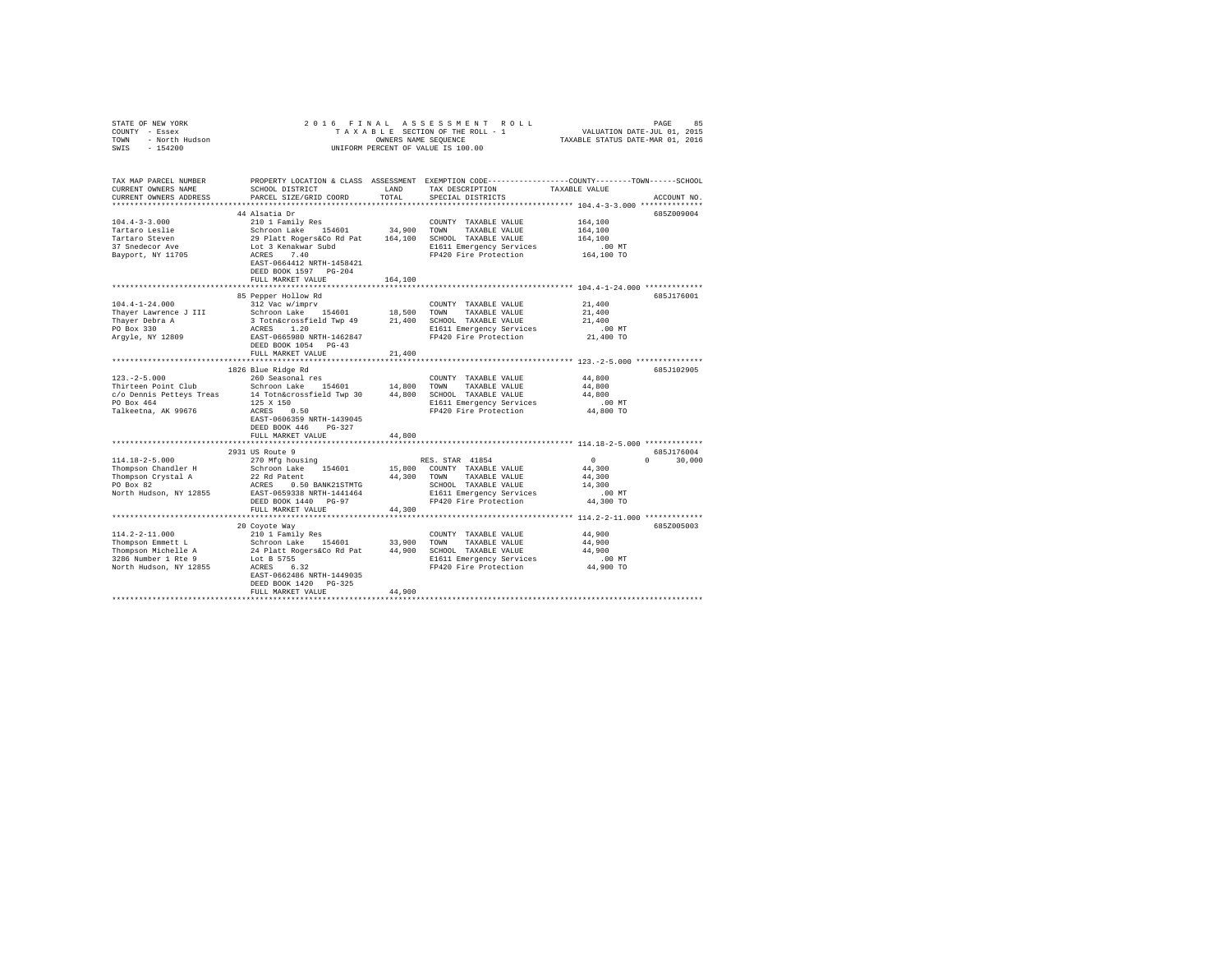|                                                                             | 2016 FINAL                                                                                                                                                                                                                     |        |                                                                                                                                                                           |                      |             |
|-----------------------------------------------------------------------------|--------------------------------------------------------------------------------------------------------------------------------------------------------------------------------------------------------------------------------|--------|---------------------------------------------------------------------------------------------------------------------------------------------------------------------------|----------------------|-------------|
| STATE OF NEW YORK<br>COUNTY - Essex<br>TOWN - North Hudson<br>SWIS - 154200 |                                                                                                                                                                                                                                |        | A S S E S S M E N T R O L L<br>SECTION OF THE ROLL - 1 VALUATION DATE-JUL 01, 2015<br>S NAME SEQUENCE TRIABLE STATUS DATE-MAR 01, 2016<br>TAXABLE SECTION OF THE ROLL - 1 |                      |             |
|                                                                             |                                                                                                                                                                                                                                |        | OWNERS NAME SEQUENCE                                                                                                                                                      |                      |             |
| SWIS - 154200                                                               |                                                                                                                                                                                                                                |        | UNIFORM PERCENT OF VALUE IS 100.00                                                                                                                                        |                      |             |
|                                                                             |                                                                                                                                                                                                                                |        |                                                                                                                                                                           |                      |             |
|                                                                             |                                                                                                                                                                                                                                |        |                                                                                                                                                                           |                      |             |
|                                                                             | TAX MAP PARCEL NUMBER PROPERTY LOCATION & CLASS ASSESSMENT EXEMPTION CODE---------------COUNTY-------TOWN------SCHOOL                                                                                                          |        |                                                                                                                                                                           |                      |             |
| CURRENT OWNERS NAME                                                         | SCHOOL DISTRICT                                                                                                                                                                                                                | LAND   | TAX DESCRIPTION                                                                                                                                                           | TAXABLE VALUE        |             |
| CURRENT OWNERS ADDRESS                                                      | PARCEL SIZE/GRID COORD                                                                                                                                                                                                         | TOTAL  | SPECIAL DISTRICTS                                                                                                                                                         |                      | ACCOUNT NO. |
|                                                                             |                                                                                                                                                                                                                                |        |                                                                                                                                                                           |                      |             |
|                                                                             | 118 Walker Way                                                                                                                                                                                                                 |        |                                                                                                                                                                           |                      | 685J102908  |
| $104.4 - 1 - 87.000$                                                        | 260 Seasonal res - WTRFNT                                                                                                                                                                                                      |        | VETWAR CTS 41120                                                                                                                                                          | 7.995                | 7,995 7,995 |
|                                                                             | Schroon Lake 154601 51,300 RES. STAR 41854                                                                                                                                                                                     |        |                                                                                                                                                                           | $\sim$ 0<br>$\sim$ 0 | 30,000      |
| Thompson Stephen G                                                          | 28 Platt Rogers&co Rd Pat 53,300 COUNTY TAXABLE VALUE                                                                                                                                                                          |        |                                                                                                                                                                           | 45,305               |             |
| Thompson Bonnie L<br>PO Box 144                                             |                                                                                                                                                                                                                                |        |                                                                                                                                                                           |                      |             |
|                                                                             | Bldg 2                                                                                                                                                                                                                         |        | TAXABLE VALUE<br>TOWN                                                                                                                                                     | 45,305               |             |
| North Hudson, NY 12855                                                      | 20ac                                                                                                                                                                                                                           |        | SCHOOL TAXABLE VALUE                                                                                                                                                      | 15,305               |             |
|                                                                             | ACRES 23.87                                                                                                                                                                                                                    |        | E1611 Emergency Services<br>FP420 Fire Protection                                                                                                                         | $.00$ MT             |             |
|                                                                             | EAST-0662940 NRTH-1456889                                                                                                                                                                                                      |        |                                                                                                                                                                           | 53,300 TO            |             |
|                                                                             | DEED BOOK 1687    PG-281                                                                                                                                                                                                       |        |                                                                                                                                                                           |                      |             |
|                                                                             | FULL MARKET VALUE                                                                                                                                                                                                              | 53,300 |                                                                                                                                                                           |                      |             |
|                                                                             |                                                                                                                                                                                                                                |        |                                                                                                                                                                           |                      |             |
|                                                                             | 2654 Blue Ridge Rd                                                                                                                                                                                                             |        |                                                                                                                                                                           |                      | 685J102907  |
| $113.3 - 2 - 13.000$                                                        | 260 Seasonal res                                                                                                                                                                                                               |        | COUNTY TAXABLE VALUE                                                                                                                                                      | 45,600               |             |
| Tobin Family Trust                                                          | Schroon Lake 154601                                                                                                                                                                                                            | 14,900 | TOWN<br>TAXABLE VALUE                                                                                                                                                     | 45,600               |             |
| c/o Theresa M Tobin                                                         |                                                                                                                                                                                                                                |        | SCHOOL TAXABLE VALUE                                                                                                                                                      | 45,600               |             |
| 25 Margaret Dr                                                              | our sources and the contract of the contract of the contract of the contract of the contract of the contract of the contract of the contract of the contract of the contract of the contract of the contract of the contract o |        | E1611 Emergency Services                                                                                                                                                  | $.00$ MT             |             |
| Queensbury, NY 12804                                                        |                                                                                                                                                                                                                                |        | FP420 Fire Protection                                                                                                                                                     | 45,600 TO            |             |
|                                                                             | EAST-0626627 NRTH-1441307                                                                                                                                                                                                      |        |                                                                                                                                                                           |                      |             |
|                                                                             | DEED BOOK 1699 PG-222                                                                                                                                                                                                          |        |                                                                                                                                                                           |                      |             |
|                                                                             | FULL MARKET VALUE                                                                                                                                                                                                              | 45,600 |                                                                                                                                                                           |                      |             |
|                                                                             |                                                                                                                                                                                                                                |        |                                                                                                                                                                           |                      |             |
|                                                                             | Johnson Pond Rd                                                                                                                                                                                                                |        |                                                                                                                                                                           |                      | 685J179009  |
| $125.12 - 1 - 7.000$                                                        | 314 Rural vac<10                                                                                                                                                                                                               |        |                                                                                                                                                                           | 200                  |             |
|                                                                             |                                                                                                                                                                                                                                |        | COUNTY TAXABLE VALUE                                                                                                                                                      | 200                  |             |
| Trainor Frederick N                                                         | Schroon Lake 154601<br>Paradox Tract Lot 169<br>ACRES 0.10                                                                                                                                                                     | 200    | TOWN<br>TAXABLE VALUE                                                                                                                                                     |                      |             |
| 535 South St                                                                |                                                                                                                                                                                                                                |        | 200 SCHOOL TAXABLE VALUE                                                                                                                                                  | 200                  |             |
| Highland, NY 12528                                                          |                                                                                                                                                                                                                                |        | E1611 Emergency Services                                                                                                                                                  | .00MT                |             |
|                                                                             | EAST-0670610 NRTH-1434729                                                                                                                                                                                                      |        | FP420 Fire Protection                                                                                                                                                     | 200 TO               |             |
|                                                                             | DEED BOOK 1669 PG-160                                                                                                                                                                                                          |        |                                                                                                                                                                           |                      |             |
|                                                                             | FULL MARKET VALUE                                                                                                                                                                                                              | 200    |                                                                                                                                                                           |                      |             |
|                                                                             |                                                                                                                                                                                                                                |        |                                                                                                                                                                           |                      |             |
|                                                                             | 7 Lazy St                                                                                                                                                                                                                      |        |                                                                                                                                                                           |                      | 685J102914  |
| $113.20 - 1 - 31.000$                                                       | 210 1 Family Res                                                                                                                                                                                                               |        | COUNTY TAXABLE VALUE                                                                                                                                                      | 74,700               |             |
| Twetan Carol Ann                                                            | Schroon Lake 154601 10,800<br>20 Tract West Of Road Pat 74,700                                                                                                                                                                 |        | TOWN<br>TAXABLE VALUE                                                                                                                                                     | 74,700               |             |
| 243 Whipple Hill Rd                                                         |                                                                                                                                                                                                                                |        | SCHOOL TAXABLE VALUE                                                                                                                                                      | 74,700               |             |
| Richmond, NH 03470                                                          | ACRES 0.20                                                                                                                                                                                                                     |        | E1611 Emergency Services                                                                                                                                                  | $.00$ MT             |             |
|                                                                             | EAST-0644192 NRTH-1442197                                                                                                                                                                                                      |        | FP420 Fire Protection                                                                                                                                                     | 74,700 TO            |             |
|                                                                             | DEED BOOK 1730 PG-283                                                                                                                                                                                                          |        |                                                                                                                                                                           |                      |             |
|                                                                             | FULL MARKET VALUE                                                                                                                                                                                                              | 74,700 |                                                                                                                                                                           |                      |             |
|                                                                             |                                                                                                                                                                                                                                |        |                                                                                                                                                                           |                      |             |
|                                                                             |                                                                                                                                                                                                                                |        |                                                                                                                                                                           |                      |             |
|                                                                             | 9 Lazy St                                                                                                                                                                                                                      |        |                                                                                                                                                                           |                      | 685J100604  |
| $113.20 - 1 - 32.000$                                                       | 314 Rural vac<10                                                                                                                                                                                                               |        | COUNTY TAXABLE VALUE                                                                                                                                                      | 10,800               |             |
| Twetan Carol Ann                                                            | Schroon Lake 154601                                                                                                                                                                                                            | 10,800 | TOWN<br>TAXABLE VALUE                                                                                                                                                     | 10,800               |             |
| 243 Whipple Hill Rd<br>Richmond, NH 03470                                   | 20 Tract West Of Road Pat 10,800<br>ACRES 0.20                                                                                                                                                                                 |        | SCHOOL TAXABLE VALUE                                                                                                                                                      | 10,800               |             |
|                                                                             |                                                                                                                                                                                                                                |        | E1611 Emergency Services                                                                                                                                                  | $.00$ MT             |             |
|                                                                             | EAST-0644144 NRTH-1442168                                                                                                                                                                                                      |        | FP420 Fire Protection                                                                                                                                                     | 10,800 TO            |             |
|                                                                             | DEED BOOK 1730 PG-283                                                                                                                                                                                                          |        |                                                                                                                                                                           |                      |             |
|                                                                             | FULL MARKET VALUE                                                                                                                                                                                                              | 10,800 |                                                                                                                                                                           |                      |             |
|                                                                             |                                                                                                                                                                                                                                |        |                                                                                                                                                                           |                      |             |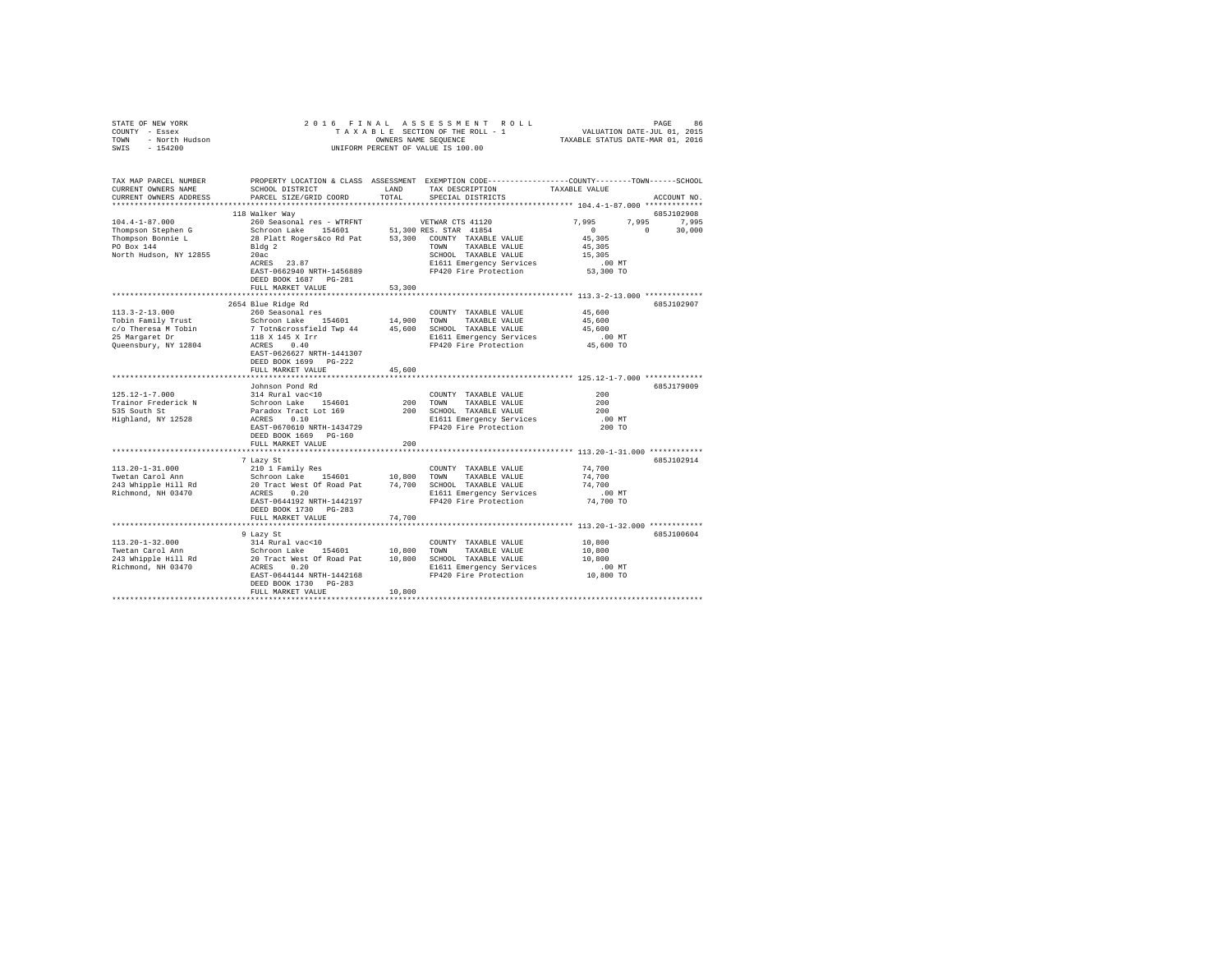|                | STATE OF NEW YORK |  |  |  |  | 2016 FINAL ASSESSMENT ROLL                               | PAGE                        | 87 |
|----------------|-------------------|--|--|--|--|----------------------------------------------------------|-----------------------------|----|
| COUNTY - Essex |                   |  |  |  |  | TAXABLE SECTION OF THE ROLL - 1                          | VALUATION DATE-JUL 01, 2015 |    |
| TOWN           | - North Hudson    |  |  |  |  | TAXABLE STATUS DATE-MAR 01, 2016<br>OWNERS NAME SEOUENCE |                             |    |
| SWIS           | $-154200$         |  |  |  |  | UNIFORM PERCENT OF VALUE IS 100.00                       |                             |    |

| TAX MAP PARCEL NUMBER<br>CURRENT OWNERS NAME                                  | SCHOOL DISTRICT                                 | LAND        | PROPERTY LOCATION & CLASS ASSESSMENT EXEMPTION CODE---------------COUNTY-------TOWN------SCHOOL<br>TAX DESCRIPTION TAXABLE VALUE |                                                   |             |
|-------------------------------------------------------------------------------|-------------------------------------------------|-------------|----------------------------------------------------------------------------------------------------------------------------------|---------------------------------------------------|-------------|
| CURRENT OWNERS ADDRESS                                                        | PARCEL SIZE/GRID COORD                          | TOTAL       | SPECIAL DISTRICTS                                                                                                                |                                                   | ACCOUNT NO. |
|                                                                               |                                                 |             |                                                                                                                                  |                                                   |             |
|                                                                               | US Route 9                                      |             |                                                                                                                                  |                                                   | 685J103005  |
| $84. - 3 - 8.000$<br>Underwood Club Inc 5chroon Lake 154601 46,000 TOWN       | 910 Priv forest                                 |             | COUNTY TAXABLE VALUE                                                                                                             | 46,000                                            |             |
|                                                                               |                                                 |             | TAXABLE VALUE                                                                                                                    | 46,000                                            |             |
| c/o Count On It Bus Svc Inc 58 N Riverhead Tract                              |                                                 |             | 46,000 SCHOOL TAXABLE VALUE                                                                                                      | 46,000                                            |             |
| 6 Lime Rock Rd                                                                | ACRES 55.40                                     |             | E1612 Emergency Services<br>FP420 Fire Protection 46,000 TO                                                                      | $.00$ MT                                          |             |
| So Burlington, VT 05403 EAST-0670862 NRTH-1490349                             | DEED BOOK 139<br>$PG-373$                       |             |                                                                                                                                  |                                                   |             |
|                                                                               | FULL MARKET VALUE                               | 46,000      |                                                                                                                                  |                                                   |             |
|                                                                               |                                                 |             |                                                                                                                                  |                                                   |             |
|                                                                               | US Route 9                                      |             |                                                                                                                                  |                                                   | 6857103002  |
| $84. - 3 - 9.000$                                                             | 910 Priv forest - WTRFNT                        |             | COUNTY TAXABLE VALUE                                                                                                             | 284,800                                           |             |
| Underwood Club Inc Schroon Lake 154601                                        |                                                 |             | 284,800 TOWN TAXABLE VALUE                                                                                                       | 284,800                                           |             |
| c/o Count On It Bus Svc Inc 48 N Riverhead Tract                              |                                                 | 284,800     | SCHOOL TAXABLE VALUE                                                                                                             | 284,800                                           |             |
| 6 Lime Rock Rd                                                                | ACRES 160.00                                    |             | E1612 Emergency Services                                                                                                         | $.00$ MT                                          |             |
| So Burlington, VT 05403                                                       | EAST-0670883 NRTH-1488263                       |             | FP420 Fire Protection                                                                                                            | $284,800$ TO                                      |             |
|                                                                               | DEED BOOK 139<br>PG-373                         |             |                                                                                                                                  |                                                   |             |
|                                                                               | FULL MARKET VALUE                               | 284,800     |                                                                                                                                  |                                                   |             |
|                                                                               | **********************                          | *********** |                                                                                                                                  | ********************* 84.-3-10.000 ************** |             |
|                                                                               | US Route 9                                      |             |                                                                                                                                  |                                                   | 685J103003  |
| $84. - 3 - 10.000$                                                            |                                                 |             | COUNTY TAXABLE VALUE                                                                                                             | 446,700                                           |             |
| Underwood Club Inc                                                            | 910 Priv forest - WTRFNT<br>Schroon Lake 154601 |             | 446,700 TOWN TAXABLE VALUE                                                                                                       | 446,700                                           |             |
| c/o Count On It Bus Svc Inc 49 N Riverhead Tract 446,700 SCHOOL TAXABLE VALUE |                                                 |             |                                                                                                                                  | 446,700                                           |             |
| 6 Lime Rock Rd                                                                | ACRES 89.60                                     |             | E1612 Emergency Services                                                                                                         | $.00$ MT                                          |             |
| So Burlington, VT 05403 EAST-0668722 NRTH-1487651                             |                                                 |             | FP420 Fire Protection 446,700 TO                                                                                                 |                                                   |             |
|                                                                               | DEED BOOK 139 PG-373                            |             |                                                                                                                                  |                                                   |             |
|                                                                               | FULL MARKET VALUE                               | 446,700     |                                                                                                                                  |                                                   |             |
|                                                                               |                                                 |             |                                                                                                                                  |                                                   |             |
|                                                                               | US Route 9                                      |             |                                                                                                                                  |                                                   | 685J103015  |
| $85.3 - 1 - 1.000$                                                            | 910 Priv forest                                 |             | COUNTY TAXABLE VALUE                                                                                                             | 43,100                                            |             |
| Underwood Club Inc 5chroon Lake 154601 43,100 TOWN                            |                                                 |             | TAXABLE VALUE                                                                                                                    | 43,100                                            |             |
|                                                                               |                                                 |             | 43,100 SCHOOL TAXABLE VALUE<br>E1612 Emergency Services                                                                          | 43,100                                            |             |
| 6 Lime Rock Rd                                                                | ACRES 51.90                                     |             |                                                                                                                                  | $.00$ MT                                          |             |
| So Burlington, VT 05403                                                       | EAST-0673037 NRTH-1493032                       |             | FP420 Fire Protection                                                                                                            | 43,100 TO                                         |             |
|                                                                               | DEED BOOK 139<br>$PG-373$                       |             |                                                                                                                                  |                                                   |             |
|                                                                               | FULL MARKET VALUE                               | 43,100      |                                                                                                                                  |                                                   |             |
|                                                                               |                                                 |             |                                                                                                                                  |                                                   |             |
|                                                                               | 7 Underwood Rd                                  |             |                                                                                                                                  |                                                   | 685J103013  |
| $85.3 - 1 - 6.000$                                                            | 210 1 Family Res                                |             | COUNTY TAXABLE VALUE                                                                                                             | 154,400                                           |             |
|                                                                               |                                                 | 63,000      | TOWN<br>TAXABLE VALUE                                                                                                            | 154,400                                           |             |
|                                                                               |                                                 | 154,400     | SCHOOL TAXABLE VALUE                                                                                                             | 154,400                                           |             |
| 6 Lime Rock Rd                                                                | ACRES 0.50<br>EAST-0672283 NRTH-1490208         |             | E1612 Emergency Services                                                                                                         | $.00$ MT                                          |             |
| So Burlington, VT 05403                                                       |                                                 |             | FP420 Fire Protection                                                                                                            | 154,400 TO                                        |             |
|                                                                               | DEED BOOK 253<br>$PG-235$                       |             |                                                                                                                                  |                                                   |             |
|                                                                               | FULL MARKET VALUE                               | 154,400     |                                                                                                                                  |                                                   |             |
|                                                                               |                                                 |             |                                                                                                                                  |                                                   |             |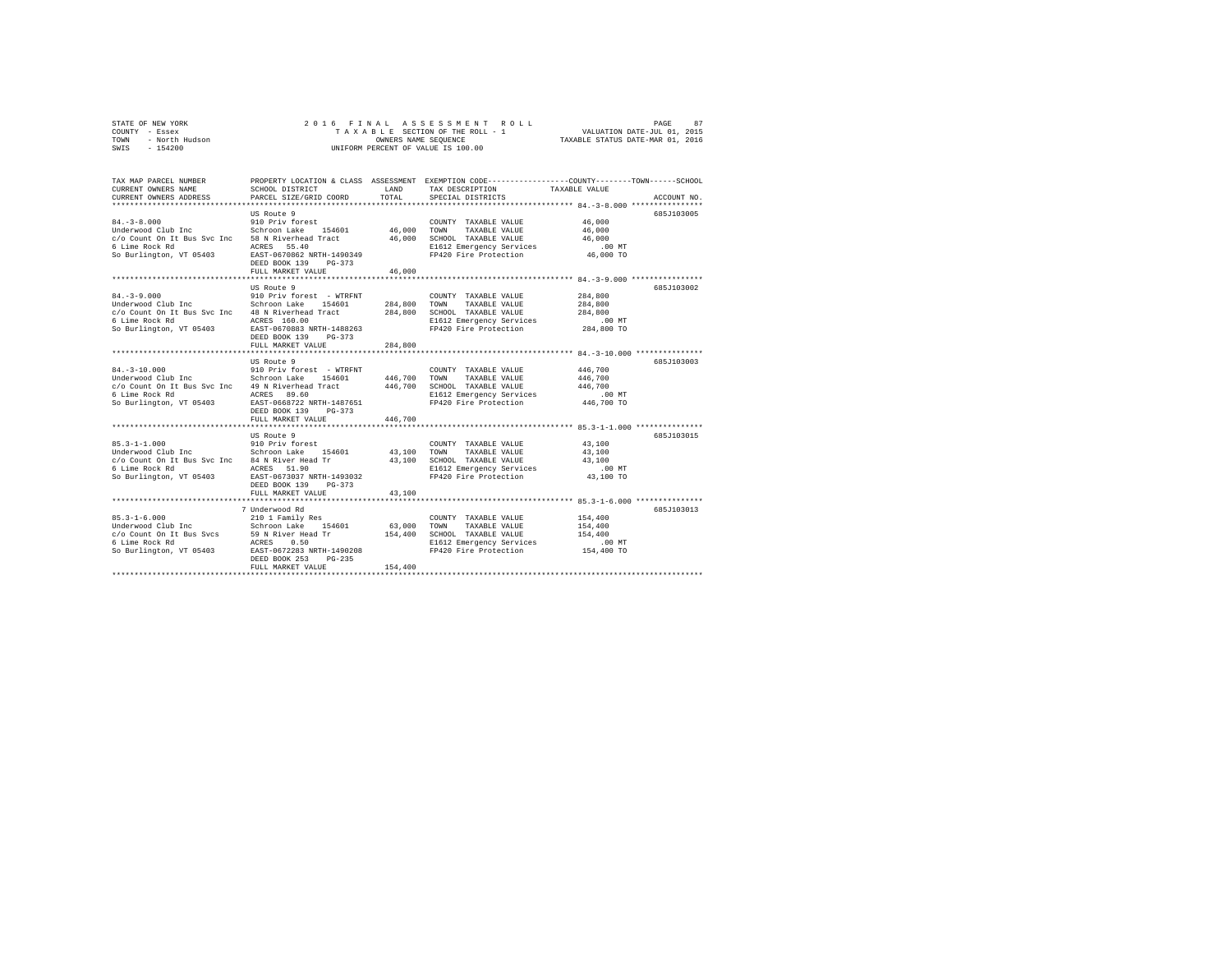|                | STATE OF NEW YORK |  |  |  |  | 2016 FINAL ASSESSMENT ROLL         |                                  | PAGE                        | 88 |
|----------------|-------------------|--|--|--|--|------------------------------------|----------------------------------|-----------------------------|----|
| COUNTY - Essex |                   |  |  |  |  | TAXABLE SECTION OF THE ROLL - 1    |                                  | VALUATION DATE-JUL 01, 2015 |    |
| TOWN           | - North Hudson    |  |  |  |  | OWNERS NAME SEOUENCE               | TAXABLE STATUS DATE-MAR 01, 2016 |                             |    |
| SWIS           | $-154200$         |  |  |  |  | UNIFORM PERCENT OF VALUE IS 100.00 |                                  |                             |    |

| TAX MAP PARCEL NUMBER<br>CURRENT OWNERS NAME<br>CURRENT OWNERS ADDRESS                                             | SCHOOL DISTRICT<br>PARCEL SIZE/GRID COORD | LAND<br>TOTAL | PROPERTY LOCATION & CLASS ASSESSMENT EXEMPTION CODE---------------COUNTY-------TOWN-----SCHOOL<br>TAX DESCRIPTION TAXABLE VALUE<br>SPECIAL DISTRICTS |                      | ACCOUNT NO. |
|--------------------------------------------------------------------------------------------------------------------|-------------------------------------------|---------------|------------------------------------------------------------------------------------------------------------------------------------------------------|----------------------|-------------|
|                                                                                                                    |                                           |               |                                                                                                                                                      |                      |             |
|                                                                                                                    | US Route 9                                |               |                                                                                                                                                      |                      | 685J103101  |
|                                                                                                                    |                                           |               | COUNTY TAXABLE VALUE                                                                                                                                 | 19,000               |             |
|                                                                                                                    |                                           |               | TAXABLE VALUE                                                                                                                                        | 19,000               |             |
| c/o Count On It Bus Svc Inc 47 & 59 N River Head Tr 19,000 SCHOOL TAXABLE VALUE                                    |                                           |               |                                                                                                                                                      | 19,000               |             |
| 6 Lime Rock Rd                                                                                                     | 1.80<br>ACRES                             |               |                                                                                                                                                      |                      |             |
| So Burlington, VT 05403 EAST-0672393 NRTH-1489985                                                                  |                                           |               | E1612 Emergency Services .00 MT<br>FP420 Fire Protection .09,000 TO                                                                                  |                      |             |
|                                                                                                                    | DEED BOOK 469 PG-127                      |               |                                                                                                                                                      |                      |             |
|                                                                                                                    | FULL MARKET VALUE                         | 19,000        |                                                                                                                                                      |                      |             |
|                                                                                                                    |                                           |               |                                                                                                                                                      |                      |             |
|                                                                                                                    | 18 Nokomis Rd                             |               |                                                                                                                                                      |                      | 685J103006  |
| $85.3 - 1 - 24.000$                                                                                                | 240 Rural res - WTRFNT                    |               | COUNTY TAXABLE VALUE                                                                                                                                 | 791,100              |             |
|                                                                                                                    |                                           |               | 633,600 TOWN TAXABLE VALUE                                                                                                                           | 791,100              |             |
|                                                                                                                    |                                           |               | 791,100 SCHOOL TAXABLE VALUE                                                                                                                         | 791,100              |             |
|                                                                                                                    |                                           |               | E1612 Emergency Services                                                                                                                             | $.00$ MT             |             |
|                                                                                                                    |                                           |               | FP420 Fire Protection                                                                                                                                | 791,100 TO           |             |
|                                                                                                                    | DEED BOOK 139<br>PG-373                   |               |                                                                                                                                                      |                      |             |
|                                                                                                                    | FULL MARKET VALUE                         | 791,100       |                                                                                                                                                      |                      |             |
|                                                                                                                    |                                           |               |                                                                                                                                                      |                      |             |
|                                                                                                                    | US Route 9                                |               |                                                                                                                                                      |                      | 685J103007  |
| $85.3 - 1 - 25.000$                                                                                                |                                           |               | COUNTY TAXABLE VALUE                                                                                                                                 | 377,500              |             |
| Underwood Club Inc                                                                                                 |                                           |               | 377,500 TOWN TAXABLE VALUE                                                                                                                           | 377,500              |             |
| c/o Count On It Bus Svc Inc 60 N River Head Tr                                                                     |                                           |               | 377,500 SCHOOL TAXABLE VALUE                                                                                                                         | 377.500              |             |
| 6 Lime Rock Rd                                                                                                     | ACRES 160.00                              |               | E1612 Emergency Services                                                                                                                             | $.00$ MT             |             |
| So Burlington, VT 05403 EAST-0675582 NRTH-1491661                                                                  |                                           |               | FP420 Fire Protection 377,500 TO                                                                                                                     |                      |             |
|                                                                                                                    | DEED BOOK 139 PG-373                      |               |                                                                                                                                                      |                      |             |
|                                                                                                                    | FULL MARKET VALUE                         | 377,500       |                                                                                                                                                      |                      |             |
|                                                                                                                    |                                           |               |                                                                                                                                                      |                      |             |
|                                                                                                                    | US Route 9                                |               |                                                                                                                                                      |                      | 685J103014  |
| $85.3 - 1 - 26.000$                                                                                                | 910 Priv forest - WTRFNT                  |               | COUNTY TAXABLE VALUE                                                                                                                                 | 183,800              |             |
|                                                                                                                    |                                           |               | 183,800 SCHOOL TAXABLE VALUE                                                                                                                         | 183,800              |             |
| c/o Count On It Bus Svc Inc 33 N River Head Tr<br>c/o Count On It Bus Svc Inc 33 N River Head Tr<br>6 Lime Rock Rd | ACRES 54.80                               |               |                                                                                                                                                      | 183,800              |             |
| So Burlington, VT 05403                                                                                            | EAST-0675545 NRTH-1493379                 |               | E1612 Emergency Services                                                                                                                             | .00 MT<br>183,800 TO |             |
|                                                                                                                    | DEED BOOK 139 PG-373                      |               | FP420 Fire Protection                                                                                                                                |                      |             |
|                                                                                                                    | FULL MARKET VALUE                         | 183,800       |                                                                                                                                                      |                      |             |
|                                                                                                                    |                                           |               |                                                                                                                                                      |                      |             |
|                                                                                                                    | US Route 9                                |               |                                                                                                                                                      |                      | 685J103011  |
|                                                                                                                    |                                           |               | COUNTY TAXABLE VALUE                                                                                                                                 | 163,200              |             |
|                                                                                                                    |                                           | 163,200 TOWN  | TAXABLE VALUE                                                                                                                                        | 163,200              |             |
| c/o Count On It Bus Svc Inc 82 N River Head Tr                                                                     |                                           | 163,200       | SCHOOL TAXABLE VALUE                                                                                                                                 | 163,200              |             |
| 6 Lime Rock Rd                                                                                                     | ACRES 55.60                               |               |                                                                                                                                                      | $.00$ MT             |             |
| So Burlington, VT 05403                                                                                            | EAST-0678201 NRTH-1493701                 |               | E1612 Emergency Services<br>FP420 Fire Protection                                                                                                    | 163,200 TO           |             |
|                                                                                                                    | DEED BOOK 139<br>PG-373                   |               |                                                                                                                                                      |                      |             |
|                                                                                                                    | FULL MARKET VALUE                         | 163,200       |                                                                                                                                                      |                      |             |
|                                                                                                                    |                                           |               |                                                                                                                                                      |                      |             |
|                                                                                                                    |                                           |               |                                                                                                                                                      |                      |             |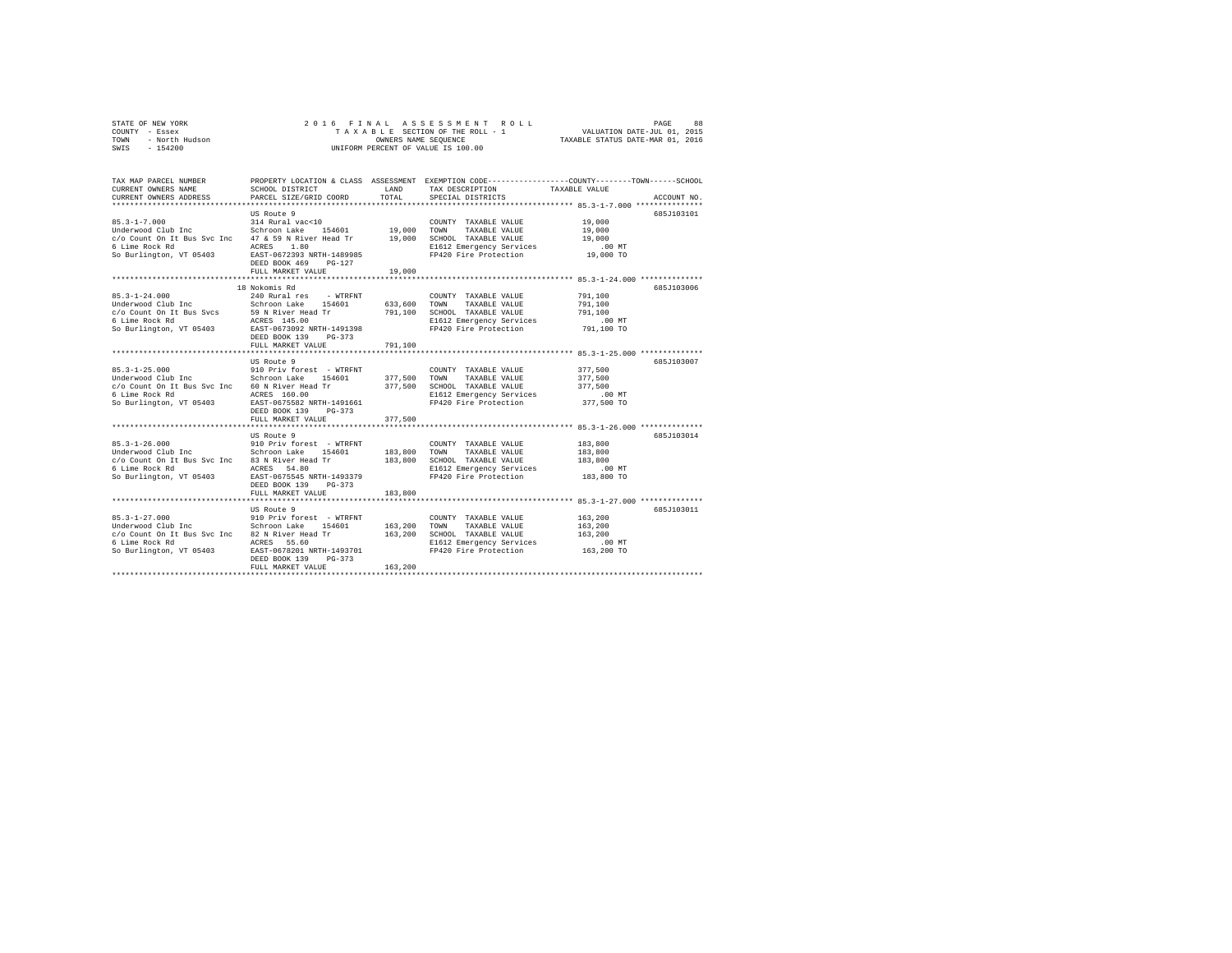| STATE OF NEW YORK      | 2016 FINAL ASSESSMENT ROLL         | 89<br>PAGE                       |
|------------------------|------------------------------------|----------------------------------|
| COUNTY - Essex         | TAXABLE SECTION OF THE ROLL - 1    | VALUATION DATE-JUL 01, 2015      |
| TOWN<br>- North Hudson | OWNERS NAME SEOUENCE               | TAXABLE STATUS DATE-MAR 01, 2016 |
| SWIS - 154200          | UNIFORM PERCENT OF VALUE IS 100.00 |                                  |

| TAX MAP PARCEL NUMBER<br>CURRENT OWNERS NAME<br>CURRENT OWNERS ADDRESS                                                                   | SCHOOL DISTRICT<br>PARCEL SIZE/GRID COORD                                                                                                                                    | LAND<br>TOTAL                 | PROPERTY LOCATION & CLASS ASSESSMENT EXEMPTION CODE---------------COUNTY-------TOWN-----SCHOOL<br>TAX DESCRIPTION<br>SPECIAL DISTRICTS | TAXABLE VALUE                                        | ACCOUNT NO. |
|------------------------------------------------------------------------------------------------------------------------------------------|------------------------------------------------------------------------------------------------------------------------------------------------------------------------------|-------------------------------|----------------------------------------------------------------------------------------------------------------------------------------|------------------------------------------------------|-------------|
| $85.3 - 1 - 28.000$<br>Underwood Club Inc<br>c/o Count On It Bus Svc Inc<br>6 Lime Rock Rd<br>So Burlington, VT 05403                    | US Route 9<br>910 Priv forest<br>154601<br>Schroon Lake<br>61 N River Head Tr<br>ACRES 160.00<br>EAST-0678238 NRTH-1492003<br>DEED BOOK 139<br>$PG-373$<br>FULL MARKET VALUE | 132,800<br>132,800<br>132,800 | COUNTY TAXABLE VALUE<br>TOWN<br>TAXABLE VALUE<br>SCHOOL TAXABLE VALUE<br>E1612 Emergency Services<br>FP420 Fire Protection             | 132,800<br>132,800<br>132,800<br>.00MT<br>132,800 TO | 685J103008  |
| $85.3 - 1 - 29.000$<br>Underwood Club Inc<br>c/o Count On It Bus Svc Inc 62 N River Head Tr<br>6 Lime Rock Rd<br>So Burlington, VT 05403 | Tracy Rd<br>910 Priv forest<br>154601<br>Schroon Lake<br>ACRES 149.00<br>EAST-0680928 NRTH-1492302<br>DEED BOOK 139<br>$PG-373$<br>FULL MARKET VALUE                         | 123,700<br>123,700<br>123,700 | COUNTY TAXABLE VALUE<br>TOWN<br>TAXABLE VALUE<br>SCHOOL TAXABLE VALUE<br>E1612 Emergency Services<br>FP420 Fire Protection             | 123,700<br>123,700<br>123,700<br>.00MT<br>123,700 TO | 685J103009  |
| $85.3 - 1 - 30.000$<br>Underwood Club Inc<br>c/o Count On It Bus Svc Inc 81 N River Head Tr<br>6 Lime Rock Rd<br>So Burlington, VT 05403 | US Route 9<br>910 Priv forest<br>Schroon Lake<br>154601<br>57.60<br>ACRES<br>EAST-0680753 NRTH-1493970<br>DEED BOOK 139<br>$PG-373$<br>FULL MARKET VALUE                     | 47,800<br>47,800<br>47.800    | COUNTY TAXABLE VALUE<br>TOWN<br>TAXABLE VALUE<br>SCHOOL TAXABLE VALUE<br>E1612 Emergency Services<br>FP420 Fire Protection             | 47,800<br>47,800<br>47.800<br>$.00$ MT<br>47,800 TO  | 685J103012  |
| $85.3 - 1 - 31.000$<br>Underwood Club Inc<br>c/o Count On It Bus Svc Inc 80 N River Head Tr<br>6 Lime Rock Rd<br>So Burlington, VT 05403 | Tracy Rd<br>910 Priv forest - WTRFNT<br>Schroon Lake<br>154601<br>59.40<br>ACRES<br>EAST-0683418 NRTH-1494255<br>FULL MARKET VALUE                                           | 54,000<br>54,000<br>54,000    | COUNTY TAXABLE VALUE<br>TOWN<br>TAXABLE VALUE<br>SCHOOL TAXABLE VALUE<br>E1612 Emergency Services<br>FP420 Fire Protection             | 54,000<br>54,000<br>54,000<br>$.00$ MT<br>54,000 TO  | 685J103010  |
| $85.3 - 1 - 32.000$<br>Underwood Club Inc<br>c/o Count On It Bus Svc Inc<br>6 Lime Rock Rd<br>So Burlington, VT 05403                    | Tracy Rd<br>910 Priv forest<br>Schroon Lake<br>154601<br>63 N River Head Tr<br>ACRES 57.10<br>EAST-0683004 NRTH-1493235<br>DEED BOOK 139<br>$PG-373$<br>FULL MARKET VALUE    | 47,400<br>47.400<br>47.400    | COUNTY TAXABLE VALUE<br>TOWN<br>TAXABLE VALUE<br>SCHOOL TAXABLE VALUE<br>E1612 Emergency Services<br>FP420 Fire Protection             | 47.400<br>47,400<br>47.400<br>.00 MT<br>47,400 TO    | 685J103102  |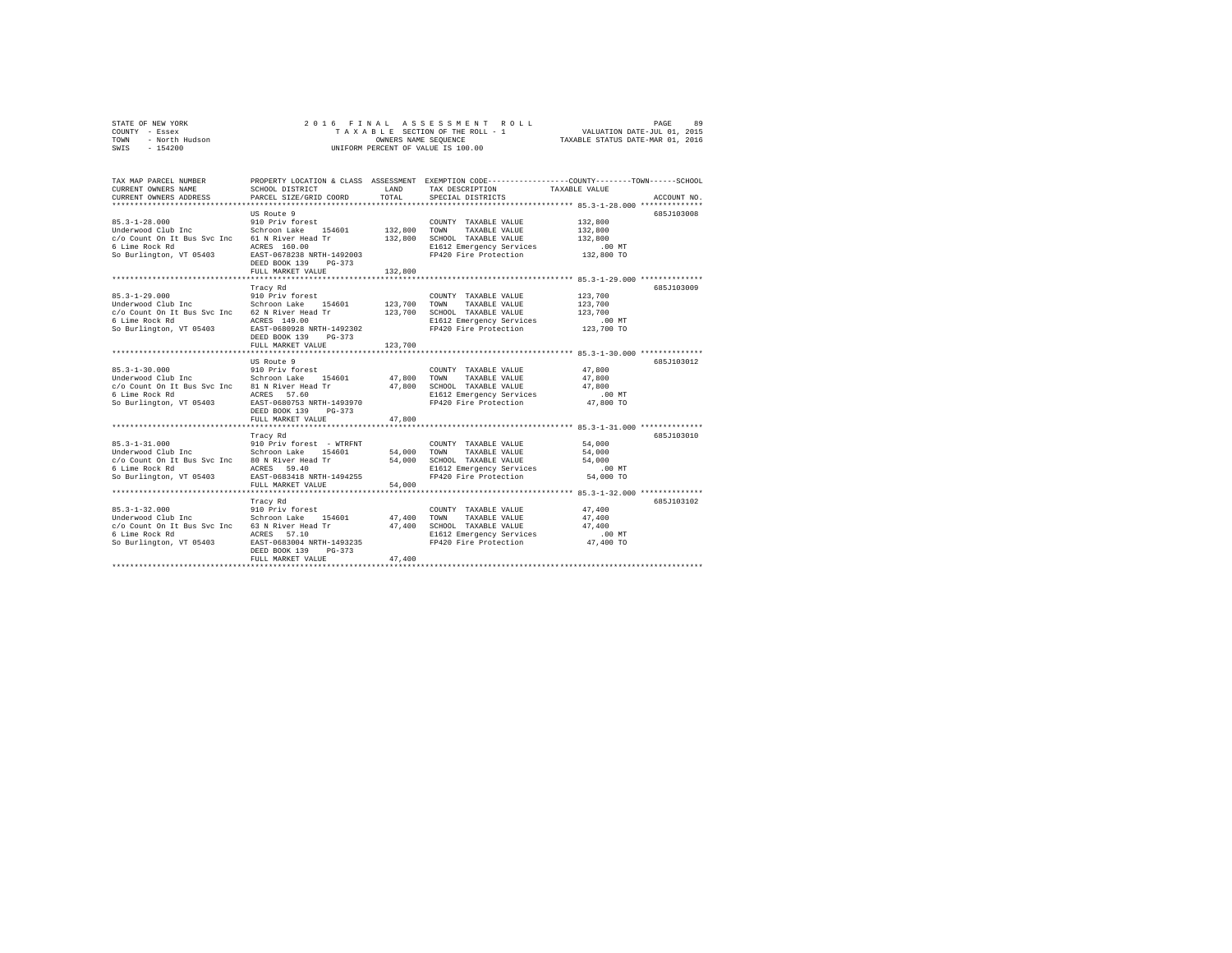| STATE OF NEW YORK<br>COUNTY - Essex<br>TOWN<br>- North Hudson<br>SWIS - 154200                                                                                                                                                                                                                     | 2016 FINAL ASSESSMENT ROLL<br>PAGE<br>90<br>VALUATION DATE-JUL 01, 2015<br>TAXABLE SECTION OF THE ROLL - 1<br>OWNERS NAME SEQUENCE<br>TAXABLE STATUS DATE-MAR 01, 2016<br>UNIFORM PERCENT OF VALUE IS 100.00                                                             |                               |                                                                                                                                                                         |                                                                                  |                                        |                  |  |  |
|----------------------------------------------------------------------------------------------------------------------------------------------------------------------------------------------------------------------------------------------------------------------------------------------------|--------------------------------------------------------------------------------------------------------------------------------------------------------------------------------------------------------------------------------------------------------------------------|-------------------------------|-------------------------------------------------------------------------------------------------------------------------------------------------------------------------|----------------------------------------------------------------------------------|----------------------------------------|------------------|--|--|
| TAX MAP PARCEL NUMBER<br>CURRENT OWNERS NAME<br>CURRENT OWNERS ADDRESS                                                                                                                                                                                                                             | SCHOOL DISTRICT<br>PARCEL SIZE/GRID COORD                                                                                                                                                                                                                                | LAND<br>TOTAL.                | PROPERTY LOCATION & CLASS ASSESSMENT EXEMPTION CODE---------------COUNTY-------TOWN-----SCHOOL<br>TAX DESCRIPTION<br>SPECIAL DISTRICTS                                  | TAXABLE VALUE                                                                    | ACCOUNT NO.                            |                  |  |  |
| $85.3 - 1 - 38.000$<br>Underwood Club Inc<br>c/o Count On It Bus Svc Inc 47 N River Head Tr<br>6 Lime Rock Rd<br>So Burlington, VT 05403                                                                                                                                                           | US Route 9<br>910 Priv forest<br>Schroon Lake 154601<br>160ac<br>ACRES 172.50<br>EAST-0673149 NRTH-1488757<br>DEED BOOK 139 PG-373<br>FULL MARKET VALUE                                                                                                                  | 143,200<br>143,200<br>143,200 | COUNTY TAXABLE VALUE<br>TOWN<br>TAXABLE VALUE<br>SCHOOL TAXABLE VALUE<br>E1612 Emergency Services<br>FP420 Fire Protection                                              | 143,200<br>143,200<br>143,200<br>.00MT<br>143,200 TO                             | 685J103001                             |                  |  |  |
|                                                                                                                                                                                                                                                                                                    |                                                                                                                                                                                                                                                                          |                               |                                                                                                                                                                         |                                                                                  |                                        |                  |  |  |
| $94.2 - 1 - 4.000$<br>Underwood Club Inc<br>c/o Count On It Bus Svc Inc 20 North Riverhead Tract<br>6 Lime Rock Rd<br>So Burlington, VT 05403                                                                                                                                                      | US Route 9<br>322 Rural vac>10 - WTRFNT<br>Schroon Lake 154601<br>ACRES 17.10<br>EAST-0668851 NRTH-1486251<br>DEED BOOK 139<br>$PG-373$<br>FULL MARKET VALUE                                                                                                             | 66,100<br>66,100<br>66,100    | COUNTY TAXABLE VALUE<br>TOWN<br>TAXABLE VALUE<br>SCHOOL TAXABLE VALUE<br>E1612 Emergency Services<br>FP420 Fire Protection                                              | 66,100<br>66,100<br>66,100<br>.00MT<br>66,100 TO                                 | 685J102915                             |                  |  |  |
| $125.1 - 1 - 4.000$<br>Upper Hudson Woodlands ATP LP Schroon Lake 154601<br>c/o F&W Forestry Services Inc 26 Tr W Of Rd Pat<br>ATP Client Service<br>PO Box 3610<br>Albany, GA 31706-3610<br>PRIOR OWNER ON 3/01/2016 CONSERVATION ESMT % 60.00<br>Upper Hudson Woodlands ATP LP FULL MARKET VALUE | Blue Ridge Rd<br>910 Priv forest<br>NYS Cons Ease 7001901<br>ACRES 134.40<br>EAST-0653023 NRTH-1439602<br>DEED BOOK 1658 PG-17                                                                                                                                           | 44,640<br>44.640<br>44,640    | COUNTY TAXABLE VALUE<br>TOWN<br>TAXABLE VALUE<br>SCHOOL TAXABLE VALUE<br>E1611 Emergency Services<br>FP420 Fire Protection                                              | 44,640<br>44,640<br>44.640<br>.00MT<br>44,640 TO                                 | 685J101004                             |                  |  |  |
|                                                                                                                                                                                                                                                                                                    | 3043 US Route 9                                                                                                                                                                                                                                                          |                               |                                                                                                                                                                         |                                                                                  | 685J100403                             |                  |  |  |
| $114.4 - 1 - 46.000$<br>Villmore Constance M<br>McLean Kathleen<br>c/o Elaine Card<br>3043 US Route 9<br>North Hudson, NY 12855                                                                                                                                                                    | 210 1 Family Res<br>Schroon Lake 154601<br>23 Platt Rogers&co Rd Pat 76,400 SR STAR 41834<br>1691/205 Life Use to COUNTY TAXABLE<br>Elaine Card<br>ACRES 0.95<br>EAST-0660233 NRTH-1443927<br>DEED BOOK 1691 PG-205<br>FULL MARKET VALUE<br>**************************** | 76,400                        | VETWAR CTS 41120<br>26,600 AGED ALL 41800<br>COUNTY TAXABLE VALUE<br>TOWN<br>TAXABLE VALUE<br>SCHOOL TAXABLE VALUE<br>E1611 Emergency Services<br>FP420 Fire Protection | 11,460<br>32,470<br>$\sim$<br>32,470<br>32,470<br>$\Omega$<br>.00MT<br>76,400 TO | 11,460<br>11,460<br>32,470<br>$\Omega$ | 32,470<br>32,470 |  |  |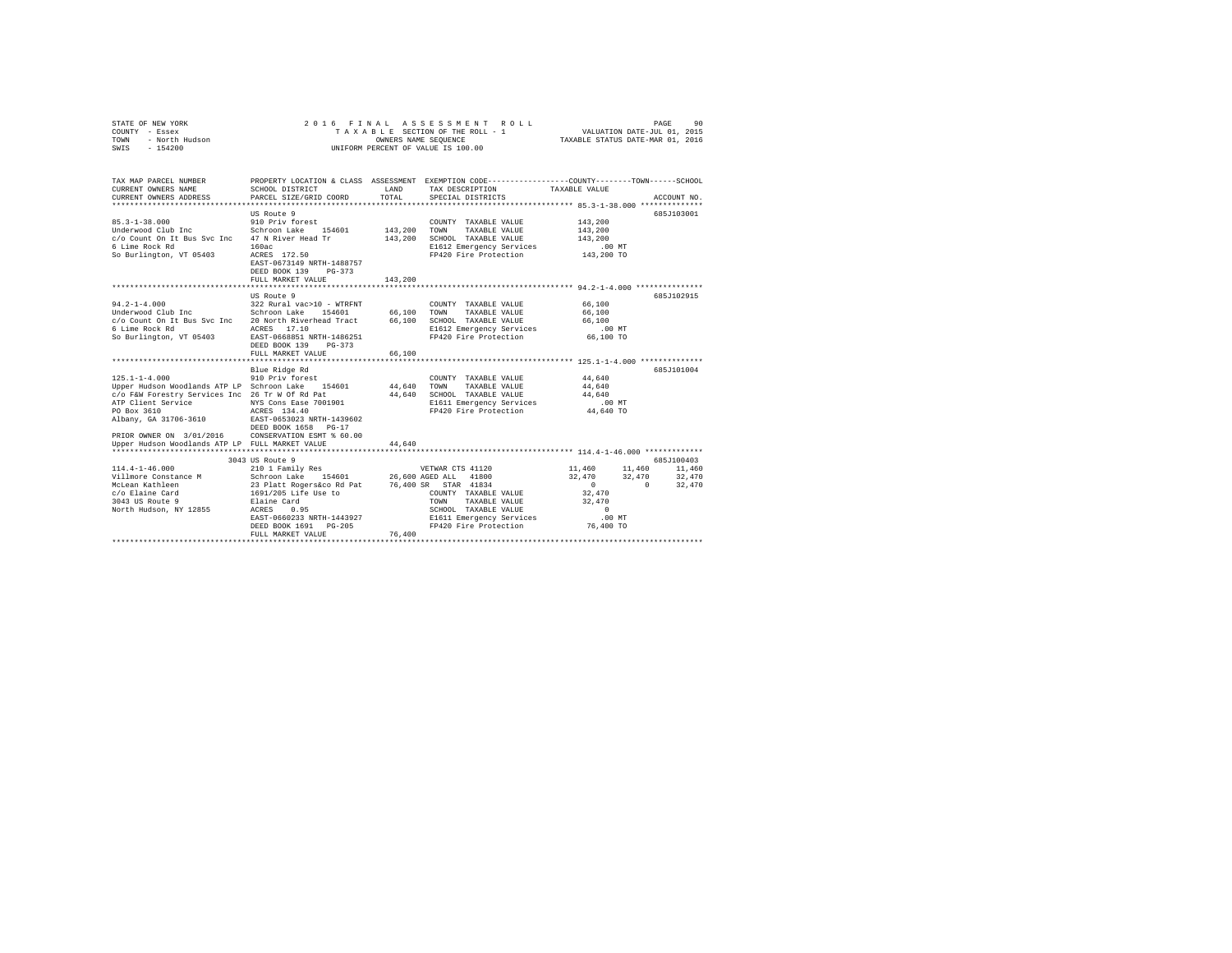|        | STATE OF NEW YORK      |                                      |       | 2016 FINAL ASSESSMENT ROLL                                   |                                  | PAGE                        | 91 |
|--------|------------------------|--------------------------------------|-------|--------------------------------------------------------------|----------------------------------|-----------------------------|----|
| COUNTY | - Essex                |                                      |       | TAXABLE SECTION OF THE ROLL - 1                              |                                  | VALUATION DATE-JUL 01, 2015 |    |
| TOWN   | - North Hudson         |                                      |       | OWNERS NAME SEOUENCE                                         | TAXABLE STATUS DATE-MAR 01, 2016 |                             |    |
| SWIS   | $-154200$              |                                      |       | UNIFORM PERCENT OF VALUE IS 100.00                           |                                  |                             |    |
|        |                        |                                      |       |                                                              |                                  |                             |    |
|        | TAX MAP PARCEL NUMBER  | PROPERTY LOCATION & CLASS ASSESSMENT |       | EXEMPTION CODE-----------------COUNTY-------TOWN------SCHOOL |                                  |                             |    |
|        | CURRENT OWNERS NAME    | SCHOOL DISTRICT                      | LAND  | TAX DESCRIPTION                                              | TAXABLE VALUE                    |                             |    |
|        | CURRENT OWNERS ADDRESS | PARCEL SIZE/GRID COORD               | TOTAL | SPECIAL DISTRICTS                                            |                                  | ACCOUNT NO.                 |    |

|                        | ************************                                                                                                                                                                                                              |        |                                                                     |                      |                                 |
|------------------------|---------------------------------------------------------------------------------------------------------------------------------------------------------------------------------------------------------------------------------------|--------|---------------------------------------------------------------------|----------------------|---------------------------------|
|                        | 64 Duntley Rd                                                                                                                                                                                                                         |        |                                                                     |                      | 685J192001                      |
| $104.4 - 1 - 59.200$   | 312 Vac w/imprv                                                                                                                                                                                                                       |        | COUNTY TAXABLE VALUE                                                | 32,000               |                                 |
|                        | Vincent Ronald A Sr 3/000<br>Vincent Ronald A Sr 36 Schroom Lake 154601 19,200 TOWN TAXABLE VALUE 32,000<br>19.100 TOWN TAXABLE VALUE 32,000<br>218 13th St 32,000 SCHOOL TAXABLE VALUE 32,000<br>218 13th St 32,000 RAEES 2.00 ECLOL |        |                                                                     |                      |                                 |
|                        |                                                                                                                                                                                                                                       |        |                                                                     |                      |                                 |
|                        |                                                                                                                                                                                                                                       |        |                                                                     |                      |                                 |
|                        |                                                                                                                                                                                                                                       |        |                                                                     |                      |                                 |
|                        | DEED BOOK 1663 PG-316                                                                                                                                                                                                                 |        |                                                                     |                      |                                 |
|                        | FULL MARKET VALUE                                                                                                                                                                                                                     | 32,000 |                                                                     |                      |                                 |
|                        |                                                                                                                                                                                                                                       |        |                                                                     |                      |                                 |
|                        | 3435 Blue Ridge Rd                                                                                                                                                                                                                    |        |                                                                     |                      | 685J101904                      |
| $113.20 - 1 - 11.000$  | 281 Multiple res                                                                                                                                                                                                                      |        | SR STAR 41834                                                       | $\Omega$             | $\Omega$ and $\Omega$<br>65,300 |
|                        |                                                                                                                                                                                                                                       |        |                                                                     | 145,700              |                                 |
|                        |                                                                                                                                                                                                                                       |        |                                                                     | 145,700              |                                 |
|                        |                                                                                                                                                                                                                                       |        | SCHOOL TAXABLE VALUE                                                | 80,400               |                                 |
|                        |                                                                                                                                                                                                                                       |        |                                                                     |                      |                                 |
|                        | DEED BOOK 652 PG-283                                                                                                                                                                                                                  |        | E1611 Emergency Services .00 MT<br>FP420 Fire Protection 145,700 TO |                      |                                 |
|                        |                                                                                                                                                                                                                                       |        |                                                                     |                      |                                 |
|                        |                                                                                                                                                                                                                                       |        |                                                                     |                      |                                 |
|                        | 3392 Blue Ridge Rd                                                                                                                                                                                                                    |        |                                                                     |                      | 685J103305                      |
| $113.20 - 1 - 1.242$   | 260 Seasonal res                                                                                                                                                                                                                      |        | COUNTY TAXABLE VALUE 75,400                                         |                      |                                 |
|                        |                                                                                                                                                                                                                                       |        |                                                                     | 75,400               |                                 |
|                        |                                                                                                                                                                                                                                       |        |                                                                     | 75,400               |                                 |
|                        |                                                                                                                                                                                                                                       |        |                                                                     |                      |                                 |
|                        |                                                                                                                                                                                                                                       |        | E1611 Emergency Services .00 MT<br>FP420 Fire Protection  75,400 TO |                      |                                 |
|                        | ACRES 1.38                                                                                                                                                                                                                            |        |                                                                     |                      |                                 |
|                        | EAST-0643260 NRTH-1442563                                                                                                                                                                                                             |        |                                                                     |                      |                                 |
|                        | DEED BOOK 1195 PG-95                                                                                                                                                                                                                  |        |                                                                     |                      |                                 |
|                        | FULL MARKET VALUE                                                                                                                                                                                                                     | 75,400 |                                                                     |                      |                                 |
|                        |                                                                                                                                                                                                                                       |        |                                                                     |                      |                                 |
|                        | 151 Pepper Hollow Rd                                                                                                                                                                                                                  |        |                                                                     |                      | 685J176007                      |
|                        |                                                                                                                                                                                                                                       |        |                                                                     | 15,000 15,000        | 18,000                          |
|                        |                                                                                                                                                                                                                                       |        |                                                                     | $\sim$ 0<br>$\sim$ 0 | 30,000                          |
|                        |                                                                                                                                                                                                                                       |        |                                                                     | 154,800              |                                 |
|                        |                                                                                                                                                                                                                                       |        |                                                                     | 154,800              |                                 |
| North Hudson, NY 12855 | EAST-0664705 NRTH-1461819                                                                                                                                                                                                             |        | SCHOOL TAXABLE VALUE 121,800                                        |                      |                                 |
|                        | DEED BOOK 1560 PG-88                                                                                                                                                                                                                  |        |                                                                     |                      |                                 |
|                        | FULL MARKET VALUE                                                                                                                                                                                                                     |        |                                                                     |                      |                                 |
|                        |                                                                                                                                                                                                                                       |        |                                                                     |                      |                                 |
|                        | 3653 US Route 9                                                                                                                                                                                                                       |        |                                                                     |                      | 685J100503                      |
|                        |                                                                                                                                                                                                                                       |        |                                                                     |                      |                                 |
|                        |                                                                                                                                                                                                                                       |        |                                                                     |                      |                                 |
|                        |                                                                                                                                                                                                                                       |        |                                                                     |                      |                                 |
|                        |                                                                                                                                                                                                                                       |        |                                                                     |                      |                                 |
|                        |                                                                                                                                                                                                                                       |        |                                                                     |                      |                                 |
|                        |                                                                                                                                                                                                                                       |        |                                                                     |                      |                                 |
|                        | DEED BOOK 1361    PG-114                                                                                                                                                                                                              |        |                                                                     |                      |                                 |
|                        | FULL MARKET VALUE                                                                                                                                                                                                                     | 40,600 |                                                                     |                      |                                 |
|                        |                                                                                                                                                                                                                                       |        |                                                                     |                      |                                 |
|                        |                                                                                                                                                                                                                                       |        |                                                                     |                      |                                 |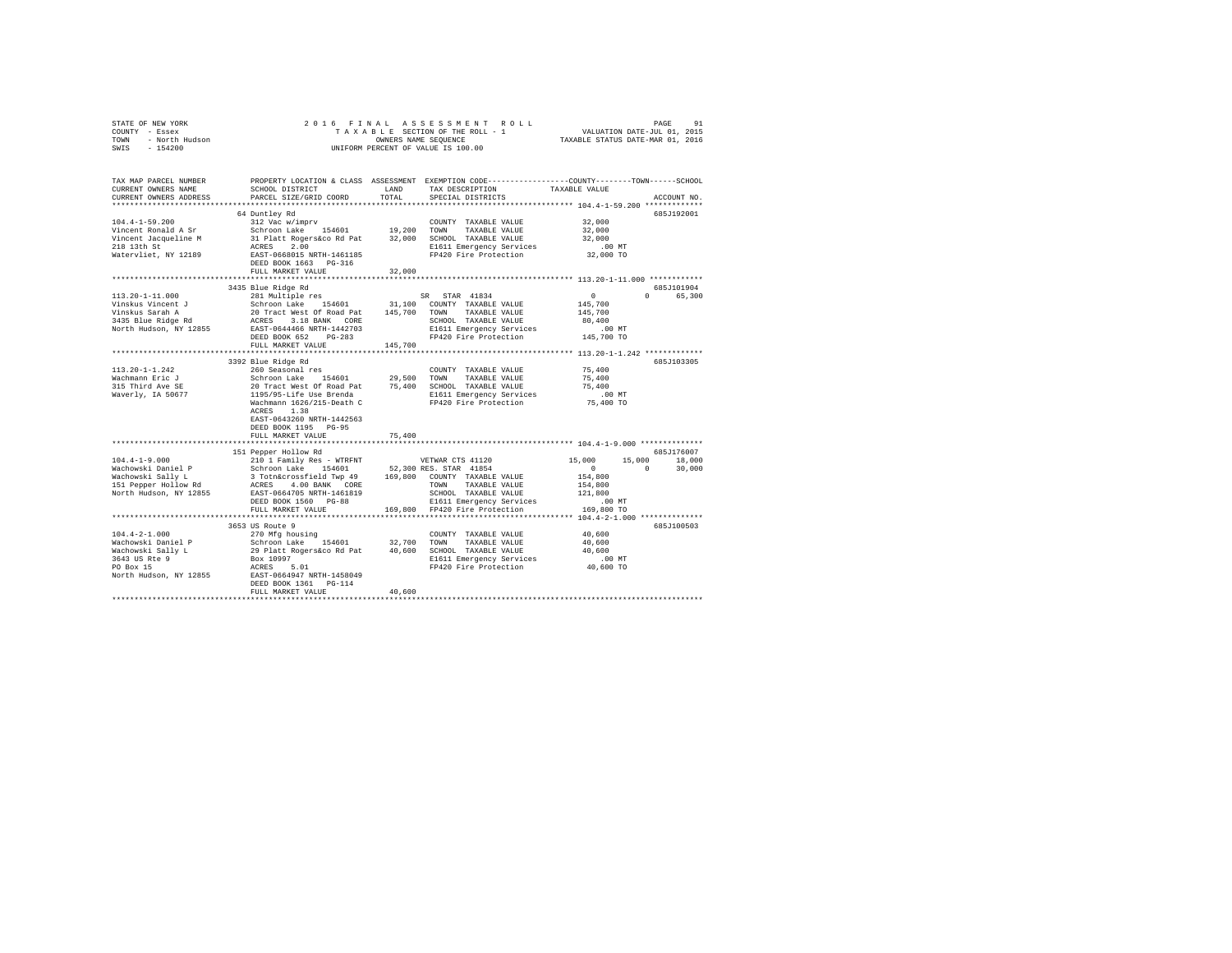|      | STATE OF NEW YORK |  | 2016 FINAL ASSESSMENT ROLL         | PAGE                             | 92 |
|------|-------------------|--|------------------------------------|----------------------------------|----|
|      | COUNTY - Essex    |  | TAXABLE SECTION OF THE ROLL - 1    | VALUATION DATE-JUL 01, 2015      |    |
| TOWN | - North Hudson    |  | OWNERS NAME SEOUENCE               | TAXABLE STATUS DATE-MAR 01, 2016 |    |
| SWIS | $-154200$         |  | UNIFORM PERCENT OF VALUE IS 100.00 |                                  |    |

| TAX MAP PARCEL NUMBER<br>CURRENT OWNERS NAME      | SCHOOL DISTRICT                                                                                                                                                                    | LAND        | TAX DESCRIPTION             | PROPERTY LOCATION & CLASS ASSESSMENT EXEMPTION CODE---------------COUNTY-------TOWN-----SCHOOL<br>TAXABLE VALUE |
|---------------------------------------------------|------------------------------------------------------------------------------------------------------------------------------------------------------------------------------------|-------------|-----------------------------|-----------------------------------------------------------------------------------------------------------------|
| CURRENT OWNERS ADDRESS<br>*********************** | PARCEL SIZE/GRID COORD                                                                                                                                                             | TOTAL       | SPECIAL DISTRICTS           | ACCOUNT NO.                                                                                                     |
|                                                   | 3858 US Route 9                                                                                                                                                                    |             |                             | 6857102114                                                                                                      |
| $104.4 - 1 - 41.000$                              |                                                                                                                                                                                    |             |                             | 106,300                                                                                                         |
| Wachowski Sally L                                 |                                                                                                                                                                                    |             |                             | 106,300                                                                                                         |
| Wachowski Daniel                                  |                                                                                                                                                                                    |             |                             | 106,300                                                                                                         |
| 3858 US Route 9                                   |                                                                                                                                                                                    |             | E1611 Emergency Services    | $.00$ MT                                                                                                        |
|                                                   | North Hudson, NY 12855 EAST-0667670 NRTH-1462273                                                                                                                                   |             | FP420 Fire Protection       | 106,300 TO                                                                                                      |
|                                                   | DEED BOOK 1797 PG-153                                                                                                                                                              |             |                             |                                                                                                                 |
|                                                   | FULL MARKET VALUE                                                                                                                                                                  | 106,300     |                             |                                                                                                                 |
|                                                   |                                                                                                                                                                                    |             |                             |                                                                                                                 |
|                                                   | 61 Johnson Pond Rd                                                                                                                                                                 |             |                             | 685J102812                                                                                                      |
| $114.4 - 1 - 20.100$                              | 240 Rural res                                                                                                                                                                      |             | COUNTY TAXABLE VALUE        | 146,900                                                                                                         |
| Ward Brian P                                      | Schroon Lake 154601                                                                                                                                                                | 60,100 TOWN | TAXABLE VALUE               | 146,900                                                                                                         |
| Ward Lissa                                        | la Gore E Of Rd Pat                                                                                                                                                                | 146,900     | SCHOOL TAXABLE VALUE        | 146,900                                                                                                         |
|                                                   | 142 Paradox Tract<br>ACRES 44.76                                                                                                                                                   |             | E1611 Emergency Services    | .00MT                                                                                                           |
| 220 Long Rd<br>Tully, NY 13159                    |                                                                                                                                                                                    |             | FP420 Fire Protection       | 146,900 TO                                                                                                      |
|                                                   | EAST-0661646 NRTH-1442426                                                                                                                                                          |             |                             |                                                                                                                 |
|                                                   | DEED BOOK 855<br>$PG-183$                                                                                                                                                          |             |                             |                                                                                                                 |
|                                                   | FULL MARKET VALUE                                                                                                                                                                  | 146,900     |                             |                                                                                                                 |
|                                                   | **************************                                                                                                                                                         | *********** |                             | ********************************** 112.-2-3.000 ********************************                                |
|                                                   | 1889 Blue Ridge Rd                                                                                                                                                                 |             |                             | 6879905914                                                                                                      |
| $112. - 2 - 3.000$                                | 240 Rural res                                                                                                                                                                      |             | COUNTY TAXABLE VALUE        | 214,600                                                                                                         |
| Waryha Charles V III                              | Schroon Lake 154601 99,000 TOWN TAXABLE VALUE<br>14 Totn&crossfield Twp 30 214,600 SCHOOL TAXABLE VALUE                                                                            |             |                             | 214,600                                                                                                         |
| 3244 Tamerac St<br>Mohegan Lake, NY 10547         | 00075.00                                                                                                                                                                           |             | E1611 Emergency Services    | 214,600<br>.00 MT                                                                                               |
|                                                   | ACRES 98.60 BANK CORE                                                                                                                                                              |             | FP420 Fire Protection       | 214,600 TO                                                                                                      |
|                                                   | EAST-0606776 NRTH-1440747                                                                                                                                                          |             |                             |                                                                                                                 |
|                                                   | DEED BOOK 772<br>$PG-038$                                                                                                                                                          |             |                             |                                                                                                                 |
|                                                   | FULL MARKET VALUE                                                                                                                                                                  | 214,600     |                             |                                                                                                                 |
|                                                   |                                                                                                                                                                                    |             |                             |                                                                                                                 |
|                                                   | 84 Pepper Hollow Rd                                                                                                                                                                |             |                             | 685J101912                                                                                                      |
| $104.4 - 1 - 21.000$                              | 260 Seasonal res                                                                                                                                                                   |             | COUNTY TAXABLE VALUE        | 71,900                                                                                                          |
|                                                   |                                                                                                                                                                                    |             | TAXABLE VALUE               | 71,900                                                                                                          |
|                                                   |                                                                                                                                                                                    |             | 71,900 SCHOOL TAXABLE VALUE | 71,900                                                                                                          |
|                                                   |                                                                                                                                                                                    |             | E1611 Emergency Services    | $.00$ MT                                                                                                        |
|                                                   | %Washburn Derwood Schroon Lake 154601 15,600 TOMN<br>1980 Saron Sarona 3 Totnacrossfield Twp 49 71,900 SCHOOL<br>12024 Carver Ave ARCRES 0.48 ACRES 0.49 B1611 En<br>1200 FP420 Fi |             | FP420 Fire Protection       | 71,900 TO                                                                                                       |
|                                                   | DEED BOOK 1428 PG-321                                                                                                                                                              |             |                             |                                                                                                                 |
|                                                   | FULL MARKET VALUE                                                                                                                                                                  | 71,900      |                             |                                                                                                                 |
|                                                   |                                                                                                                                                                                    |             |                             |                                                                                                                 |
|                                                   | 83 Pepper Hollow Rd                                                                                                                                                                |             |                             | 685J103313                                                                                                      |
|                                                   |                                                                                                                                                                                    |             | COUNTY TAXABLE VALUE        | 47,900                                                                                                          |
|                                                   |                                                                                                                                                                                    |             |                             | 47,900                                                                                                          |
|                                                   |                                                                                                                                                                                    |             |                             | 47.900                                                                                                          |
|                                                   |                                                                                                                                                                                    |             | E1611 Emergency Services    | $.00$ MT                                                                                                        |
|                                                   |                                                                                                                                                                                    |             | FP420 Fire Protection       | 47,900 TO                                                                                                       |
|                                                   | DEED BOOK 1374    PG-193<br>FULL MARKET VALUE                                                                                                                                      | 47,900      |                             |                                                                                                                 |
|                                                   |                                                                                                                                                                                    |             |                             |                                                                                                                 |
|                                                   |                                                                                                                                                                                    |             |                             |                                                                                                                 |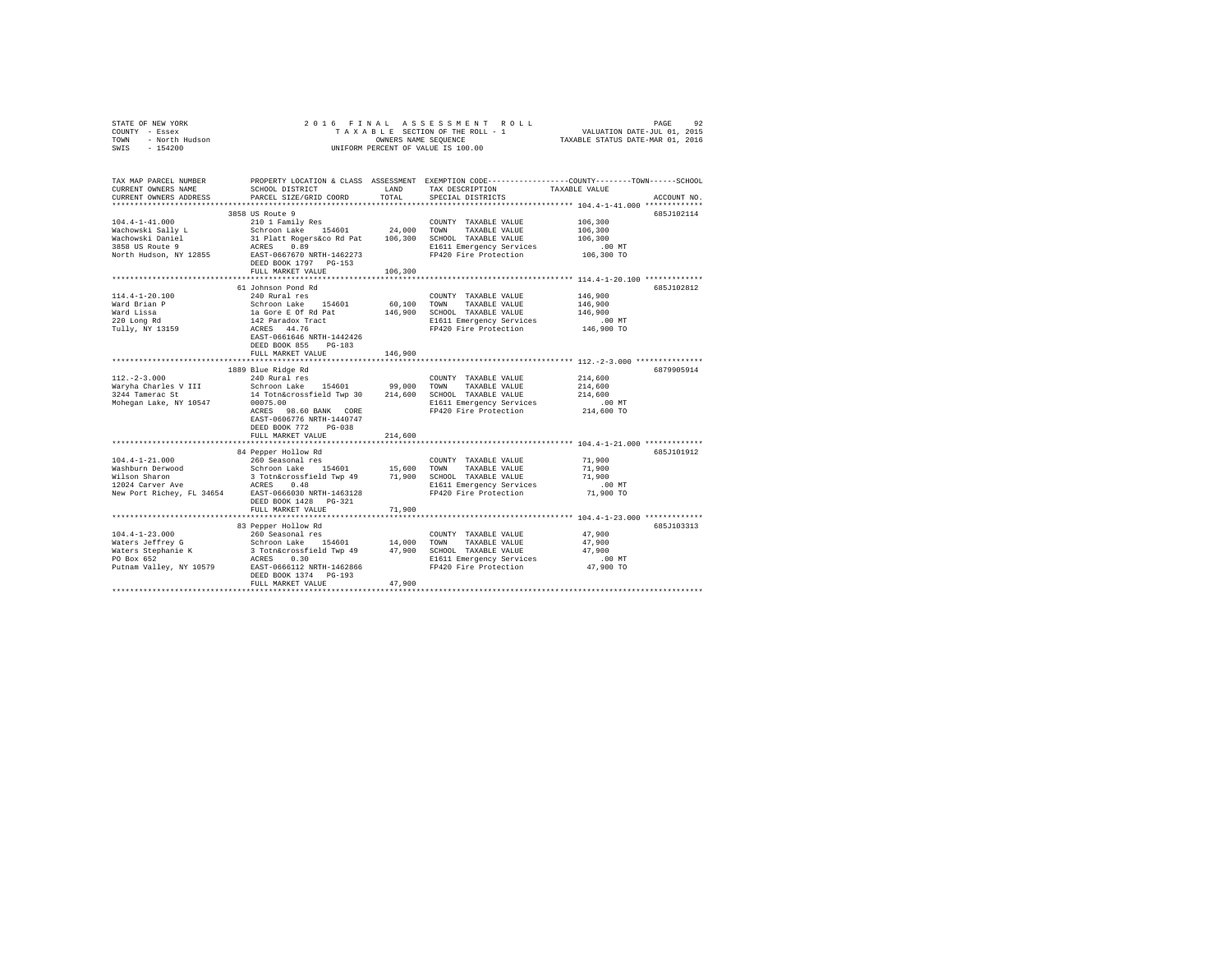|                | STATE OF NEW YORK |  | 2016 FINAL ASSESSMENT ROLL         | 93<br>PAGE                       |
|----------------|-------------------|--|------------------------------------|----------------------------------|
| COUNTY - Essex |                   |  | TAXABLE SECTION OF THE ROLL - 1    | VALUATION DATE-JUL 01, 2015      |
| TOWN           | - North Hudson    |  | OWNERS NAME SEOUENCE               | TAXABLE STATUS DATE-MAR 01, 2016 |
| SWIS           | $-154200$         |  | UNIFORM PERCENT OF VALUE IS 100.00 |                                  |

| TAX MAP PARCEL NUMBER<br>CURRENT OWNERS NAME<br>CURRENT OWNERS ADDRESS                                   | SCHOOL DISTRICT<br>PARCEL SIZE/GRID COORD                                                                                                                                                                                               | <b>T.AND</b><br>TOTAL | PROPERTY LOCATION & CLASS ASSESSMENT EXEMPTION CODE---------------COUNTY-------TOWN-----SCHOOL<br>TAX DESCRIPTION<br>SPECIAL DISTRICTS | TAXABLE VALUE                                                                                                         | ACCOUNT NO. |
|----------------------------------------------------------------------------------------------------------|-----------------------------------------------------------------------------------------------------------------------------------------------------------------------------------------------------------------------------------------|-----------------------|----------------------------------------------------------------------------------------------------------------------------------------|-----------------------------------------------------------------------------------------------------------------------|-------------|
| $114.2 - 2 - 4.200$<br>Weeks Michael W<br>Weeks Nanette C<br>311 High Falls Rd Ext<br>Catskill, NY 12414 | 72 Hyatt Heights Way<br>312 Vac w/imprv<br>154601 38,500<br>Schroon Lake<br>25 Platt Rogers&Co Rd Pat<br>ACRES 11.64<br>EAST-0662801 NRTH-1451142<br>DEED BOOK 1539 PG-103<br>FULL MARKET VALUE<br>                                     | 62,800<br>.           | COUNTY TAXABLE VALUE<br>TOWN<br>TAXABLE VALUE<br>62,800 SCHOOL TAXABLE VALUE<br>E1611 Emergency Services<br>FP420 Fire Protection      | 62,800<br>62,800<br>62,800<br>.00 MT<br>62,800 TO<br>*********************** 104.4-1-73.000 **************            | 685Z008002  |
| $104.4 - 1 - 73.000$<br>Wharton John E Sr<br>Wharton Mary E<br>422 Pine St<br>Lakehurst, NJ 08733        | Wonder View Rd<br>314 Rural vac<10<br>Schroon Lake 154601<br>30 31 Platt Rogers&co Pat 18,900 SCHOOL TAXABLE VALUE<br>ACRES 1.70 1.70 E1611 Emergency Services<br>EAST-0666365 NRTH-1459755<br>DEED BOOK 917 PG-55<br>FULL MARKET VALUE | 18,900 TOWN<br>18,900 | COUNTY TAXABLE VALUE<br>TAXABLE VALUE<br>FP420 Fire Protection                                                                         | 18,900<br>18,900<br>18,900<br>$.00$ MT<br>18,900 TO                                                                   | 685J178515  |
| $104.4 - 1 - 77.000$<br>Wharton John E Sr<br>Wharton Mary E<br>422 Pine St<br>Lakehurst, NJ 08733        | Wonder View Rd<br>314 Rural vac<10<br>Schroon Lake 154601 18,200<br>31 Platt Rogers&co Rd Pat 18,200<br>ACRES 1.10<br>EAST-0666663 NRTH-1460494<br>DEED BOOK 893<br>$PG-218$<br>FULL MARKET VALUE                                       | 18,200                | COUNTY TAXABLE VALUE<br>TOWN<br>TAXABLE VALUE<br>SCHOOL TAXABLE VALUE<br>E1611 Emergency Services<br>FP420 Fire Protection             | 18,200<br>18,200<br>18,200<br>.00 MT<br>18,200 TO                                                                     | 685J178519  |
| $104.4 - 1 - 78.000$<br>Wharton John E Sr<br>Wharton Mary E<br>422 Pine St<br>Lakehurst, NJ 08733        | Wonder View Rd<br>314 Rural vac<10<br>Schroon Lake<br>154601 18,200<br>31 Platt Rogers&co Rd Pat 18,200 SCHOOL TAXABLE VALUE<br>1.3ac<br>ACRES<br>1.10<br>EAST-0666765 NRTH-1460683<br>DEED BOOK 892<br>$PG-64$<br>FULL MARKET VALUE    | 18,200                | COUNTY TAXABLE VALUE<br>TOWN<br>TAXABLE VALUE<br>E1611 Emergency Services<br>FP420 Fire Protection                                     | 18,200<br>18,200<br>18,200<br>.00 MT<br>18,200 TO                                                                     | 685J101509  |
| $113.3 - 3 - 4.000$<br>Wilcox John A<br>5708 E Old State Rd<br>Schenectady, NY 12303                     | 2757 Blue Ridge Rd<br>260 Seasonal res<br>Schroon Lake 154601<br>7 Totn&crossfield Twp 44<br>ACRES 0.22<br>154601 11,900<br>EAST-0629342 NRTH-1441559<br>DEED BOOK 852<br>$PG-065$<br>FULL MARKET VALUE                                 | 33,100                | COUNTY TAXABLE VALUE<br>TOWN<br>TAXABLE VALUE<br>33,100 SCHOOL TAXABLE VALUE<br>E1611 Emergency Services<br>FP420 Fire Protection      | ********************************** 113.3-3-4.000 *************<br>33,100<br>33,100<br>33,100<br>$.00$ MT<br>33,100 TO | 685J100502  |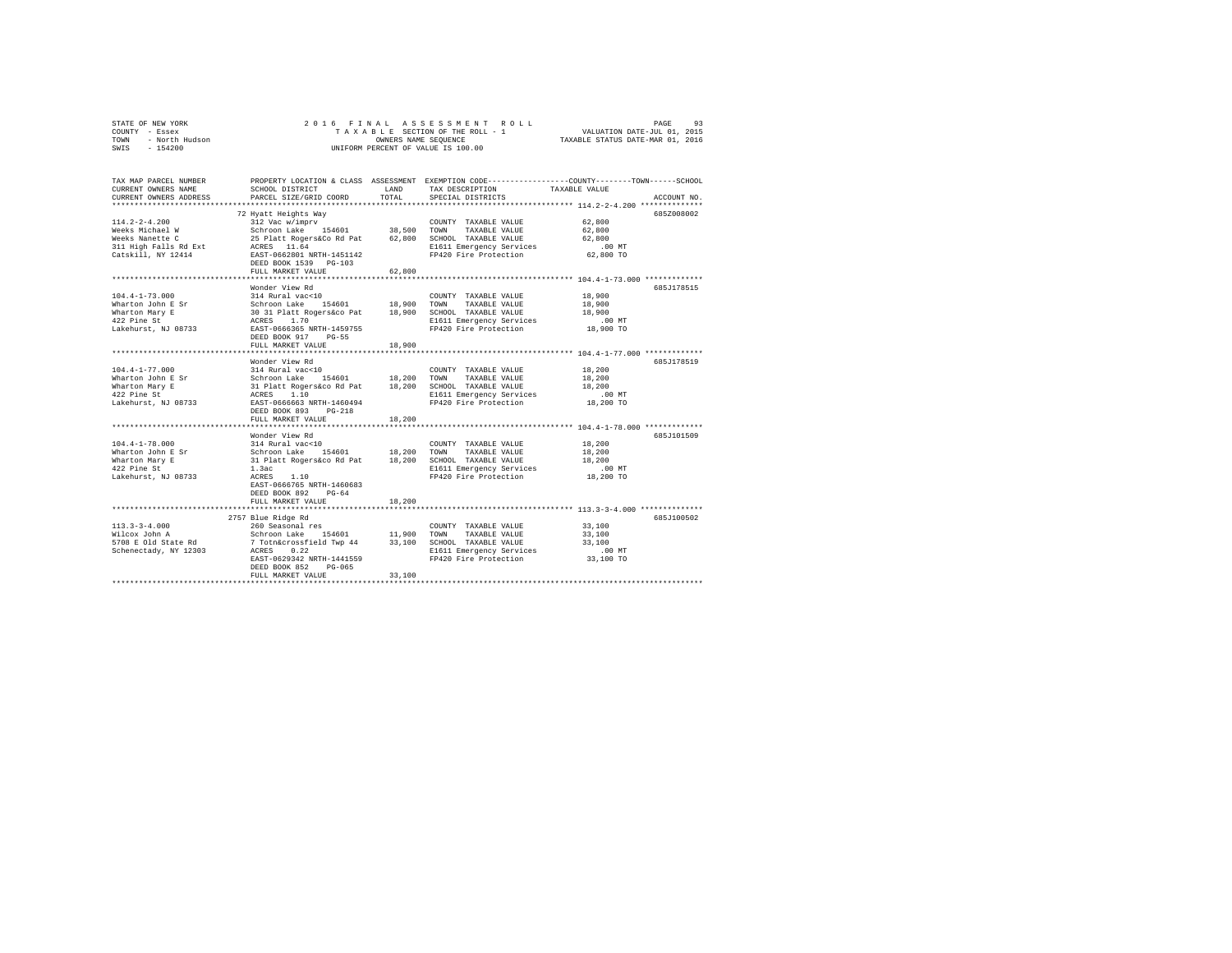|                                                                                                                                                                                                                                                                 |                                                                                                         |         | $\begin{tabular}{ccccc} 2 & 0 & 1 & 6 & $\texttt{F} \texttt{ I} \texttt{ M} \texttt{ A} & \texttt{A} \texttt{ S} \texttt{ S} \texttt{ S} \texttt{ S} \texttt{ S} \texttt{ M} \texttt{ R} \texttt{ S} \texttt{ D} \texttt{ L} \texttt{ D} \texttt{ A} \texttt{ S} \texttt{ S} \texttt{ R} \texttt{ S} \texttt{ D} \texttt{ A} \texttt{ T} \texttt{ A} \texttt{ A} \texttt{ S} \texttt{ R} \texttt{ A} \texttt{ S} \texttt{ R} \texttt{ A} \texttt{ S}$ |                                                                                                                                 |                             |
|-----------------------------------------------------------------------------------------------------------------------------------------------------------------------------------------------------------------------------------------------------------------|---------------------------------------------------------------------------------------------------------|---------|-------------------------------------------------------------------------------------------------------------------------------------------------------------------------------------------------------------------------------------------------------------------------------------------------------------------------------------------------------------------------------------------------------------------------------------------------------|---------------------------------------------------------------------------------------------------------------------------------|-----------------------------|
| TAX MAP PARCEL NUMBER PROPERTY LOCATION & CLASS ASSESSMENT EXEMPTION CODE---------------COUNTY-------TOWN------SCHOOL<br>CURRENT OWNERS NAME SCHOOL DISTRICT LAND TAX DESCRIPTION TAXABLE VALUE<br>CURRENT OWNERS ADDRESS                                       | PARCEL SIZE/GRID COORD                                                                                  | TOTAL   | ${\tt LAND} \hspace{20pt} {\tt TAX} \hspace{20pt} {\tt PESCRIPTION} \hspace{20pt} {\tt TAXABLE} \hspace{20pt} {\tt VALUE}$<br>SPECIAL DISTRICTS                                                                                                                                                                                                                                                                                                       |                                                                                                                                 | ACCOUNT NO.                 |
| $\begin{tabular}{cccc} 104.2-1-7.200 & 240.7544 & 240.8644 & 240.8644 & 240.8644 & 240.8644 & 240.8644 & 240.8644 & 240.8644 & 240.8644 & 240.8644 & 240.8644 & 240.8644 & 240.8644 & 240.8644 & 240.8644 & 240.8644 & 240.8644 & 240.8644 & 240.8644 & 240.86$ | 4063 US Route 9                                                                                         |         |                                                                                                                                                                                                                                                                                                                                                                                                                                                       |                                                                                                                                 | 685J179002                  |
|                                                                                                                                                                                                                                                                 | 3920 US Route 9<br>ACRES 7.97<br>EAST-0668842 NRTH-1463421<br>DEED BOOK 1780 PG-84<br>FULL MARKET VALUE | 153,300 | FP420 Fire Protection<br>**************************** 114.2-2-17.000 *************                                                                                                                                                                                                                                                                                                                                                                    | $\sim$ 0<br>153,300<br>123,300<br>.00 MT<br>153,300 TO                                                                          | 685J187001<br>$0 \t 30.000$ |
|                                                                                                                                                                                                                                                                 | US Route 9<br>DEED BOOK 1282 PG-96<br>FULL MARKET VALUE                                                 | 3,300   | $\begin{tabular}{lllllllllllll} \multicolumn{2}{c}{\text{COUNTY}} & \text{TAXABLE VALUE} & & & & 3\,,300 \\ \multicolumn{2}{c}{\text{TOWN}} & \text{TAXABLE VALUE} & & & 3\,,300 \\ \end{tabular}$                                                                                                                                                                                                                                                    | 3,300<br>$.00$ MT<br>3,300 TO                                                                                                   | 685J178562                  |
| **************************                                                                                                                                                                                                                                      | **************************<br>3218 US Route 9                                                           |         |                                                                                                                                                                                                                                                                                                                                                                                                                                                       |                                                                                                                                 | 685J100306                  |
| 114.2-2-18.000<br>270 MFg housing<br>270 MFg housing<br>270 MFg housing<br>270 MFg housing<br>270 MFg housing<br>290 ME 154601<br>29,400 COUNTY TAXABLE VALUE<br>24 Road Patent<br>29,000 COUNTY TAXABLE VALUE<br>29,000 COUNTY TAXABLE VALUE<br>29             |                                                                                                         |         |                                                                                                                                                                                                                                                                                                                                                                                                                                                       | $\begin{array}{cccc} 6\,, 150 & \quad & 6\,, 150 & \quad & 6\,, 150 \\ 0 & \quad & 0 & \quad & 30\,, 000 \end{array}$<br>34,850 |                             |
|                                                                                                                                                                                                                                                                 | 3055 US Route 9                                                                                         |         |                                                                                                                                                                                                                                                                                                                                                                                                                                                       |                                                                                                                                 | 685J102715                  |
| 114.4-1-48.000 483 Converted Re - WTRFNT                                                                                                                                                                                                                        | DEED BOOK 1615 PG-24<br>FULL MARKET VALUE                                                               | 85,000  | COUNTY TAXABLE VALUE                                                                                                                                                                                                                                                                                                                                                                                                                                  | 85,000                                                                                                                          |                             |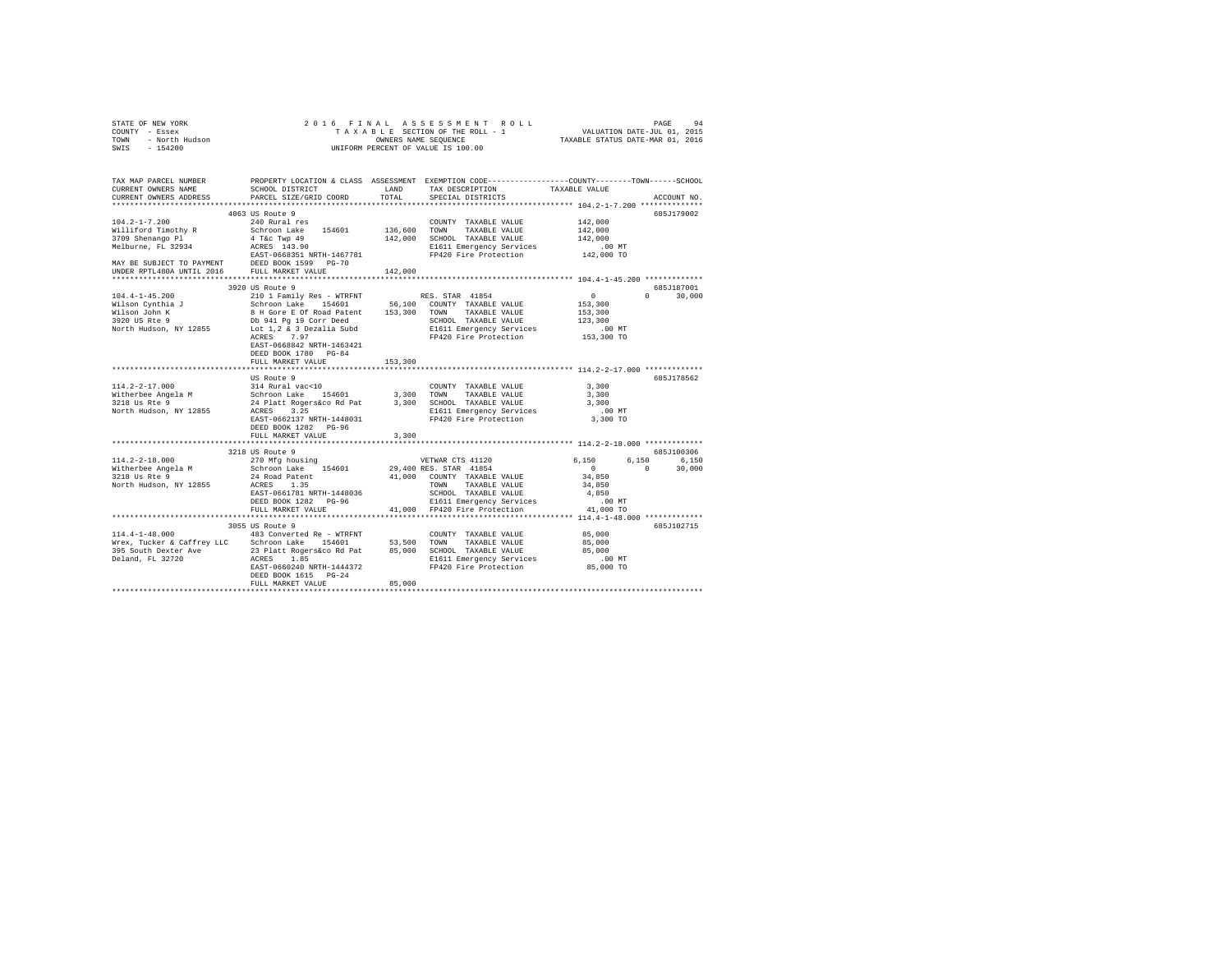| STATE OF NEW YORK<br>COUNTY - Essex<br>TOWN - North Hudson<br>SWIS - 154200                 | 2016 FINAL ASSESSMENT ROLL<br>PAGE<br>95<br>T A X A B L E SECTION OF THE ROLL - 1<br>OWNERS NAME SEQUENCE<br>VALUATION DATE-JUL 01, 2015<br>TAXABLE STATUS DATE-MAR 01, 2016<br>OWNERS NAME SEQUENCE<br>UNIFORM PERCENT OF VALUE IS 100.00 |                            |                                                                                                                                                   |                                                                 |                             |  |  |  |
|---------------------------------------------------------------------------------------------|--------------------------------------------------------------------------------------------------------------------------------------------------------------------------------------------------------------------------------------------|----------------------------|---------------------------------------------------------------------------------------------------------------------------------------------------|-----------------------------------------------------------------|-----------------------------|--|--|--|
| TAX MAP PARCEL NUMBER<br>CURRENT OWNERS NAME<br>CURRENT OWNERS ADDRESS                      | SCHOOL DISTRICT<br>PARCEL SIZE/GRID COORD                                                                                                                                                                                                  | LAND<br>TOTAL              | PROPERTY LOCATION & CLASS ASSESSMENT EXEMPTION CODE---------------COUNTY-------TOWN-----SCHOOL<br>TAX DESCRIPTION<br>SPECIAL DISTRICTS            | TAXABLE VALUE                                                   | ACCOUNT NO.                 |  |  |  |
| $104.4 - 1 - 31.200$<br>Yellott Charles<br>PO Box 129<br>North Hudson, NY 12855             | Pepper Hollow Rd<br>314 Rural vac<10<br>Schroon Lake 154601<br>4 Twp 49 T&c Purchase<br>ACRES 4.15<br>EAST-0667210 NRTH-1463263<br>DEED BOOK 1067 PG-151<br>FULL MARKET VALUE                                                              | 21,200<br>21,200<br>21,200 | COUNTY TAXABLE VALUE<br>TOWN<br>TAXABLE VALUE<br>SCHOOL TAXABLE VALUE<br>E1611 Emergency Services<br>FP420 Fire Protection                        | 21,200<br>21,200<br>21,200<br>$.00$ MT<br>21,200 TO             | 685J192004                  |  |  |  |
|                                                                                             |                                                                                                                                                                                                                                            |                            |                                                                                                                                                   |                                                                 |                             |  |  |  |
| $104.4 - 1 - 32.110$<br>Yellott Charles<br>PO Box 129<br>North Hudson, NY 12855             | US Route 9<br>322 Rural vac>10<br>Schroon Lake 154601<br>8-H 4 Gore E Of Rd Pat<br>ACRES 18.10<br>EAST-0667649 NRTH-1463385<br>DEED BOOK 1067 PG-151                                                                                       | 31,900<br>31,900           | COUNTY TAXABLE VALUE<br>TOWN<br>TAXABLE VALUE<br>SCHOOL TAXABLE VALUE<br>E1611 Emergency Services<br>FP420 Fire Protection                        | 31,900<br>31,900<br>31,900<br>$.00$ MT<br>31,900 TO             | 685J101913                  |  |  |  |
|                                                                                             | FULL MARKET VALUE                                                                                                                                                                                                                          | 31,900                     |                                                                                                                                                   |                                                                 |                             |  |  |  |
| $104.4 - 1 - 16.000$<br>Yellott Charles D<br>106 Pepper Hollow Rd<br>North Hudson, NY 12884 | Pepper Hollow Rd<br>314 Rural vac<10<br>Schroon Lake 154601<br>3 T&c Twp 49<br>ACRES 0.16<br>EAST-0665377 NRTH-1462705                                                                                                                     | 400                        | COUNTY TAXABLE VALUE<br>TOWN<br>TAXABLE VALUE<br>400 SCHOOL TAXABLE VALUE<br>E1611 Emergency Services<br>FP420 Fire Protection                    | 400<br>400<br>400<br>.00 MT<br>400 TO                           | 685J100207                  |  |  |  |
| PRIOR OWNER ON 3/01/2016<br>Artus Henry Sr                                                  | DEED BOOK 1835 PG-162<br>FULL MARKET VALUE                                                                                                                                                                                                 | 400                        |                                                                                                                                                   |                                                                 |                             |  |  |  |
| $104.4 - 1 - 17.000$<br>Yellott Charles D<br>PO Box 129<br>North Hudson, NY 12855           | Pepper Hollow Rd<br>314 Rural vac<10<br>Schroon Lake 154601<br>$3$ T&c Twp $49$<br>ACRES 0.16<br>EAST-0665428 NRTH-1462743<br>DEED BOOK 1263 PG-132<br>FULL MARKET VALUE                                                                   | 400<br>400                 | COUNTY TAXABLE VALUE<br>TOWN<br>TAXABLE VALUE<br>400 SCHOOL TAXABLE VALUE<br>E1611 Emergency Services<br>FP420 Fire Protection                    | 400<br>400<br>400<br>.00 MT<br>400 TO                           | 685J178505                  |  |  |  |
|                                                                                             |                                                                                                                                                                                                                                            |                            | ************************************** 104.4-1-18.000 *************                                                                               |                                                                 |                             |  |  |  |
| $104.4 - 1 - 18.000$<br>Yellott Charles D<br>PO Box 129<br>North Hudson, NY 12855           | 106 Pepper Hollow Rd<br>210 1 Family Res<br>Schroon Lake 154601<br>3 Twp 49 Totn&crossfield<br>ACRES 0.64<br>EAST-0665477 NRTH-1462779<br>DEED BOOK 1263 PG-132<br>FULL MARKET VALUE                                                       | 17,000<br>75,400           | RES. STAR 41854<br>COUNTY TAXABLE VALUE<br>75,400 TOWN TAXABLE VALUE<br>SCHOOL TAXABLE VALUE<br>E1611 Emergency Services<br>FP420 Fire Protection | $\sim$ 0<br>75,400<br>75,400<br>45,400<br>$.00$ MT<br>75,400 TO | 685J100208<br>$0 \t 30.000$ |  |  |  |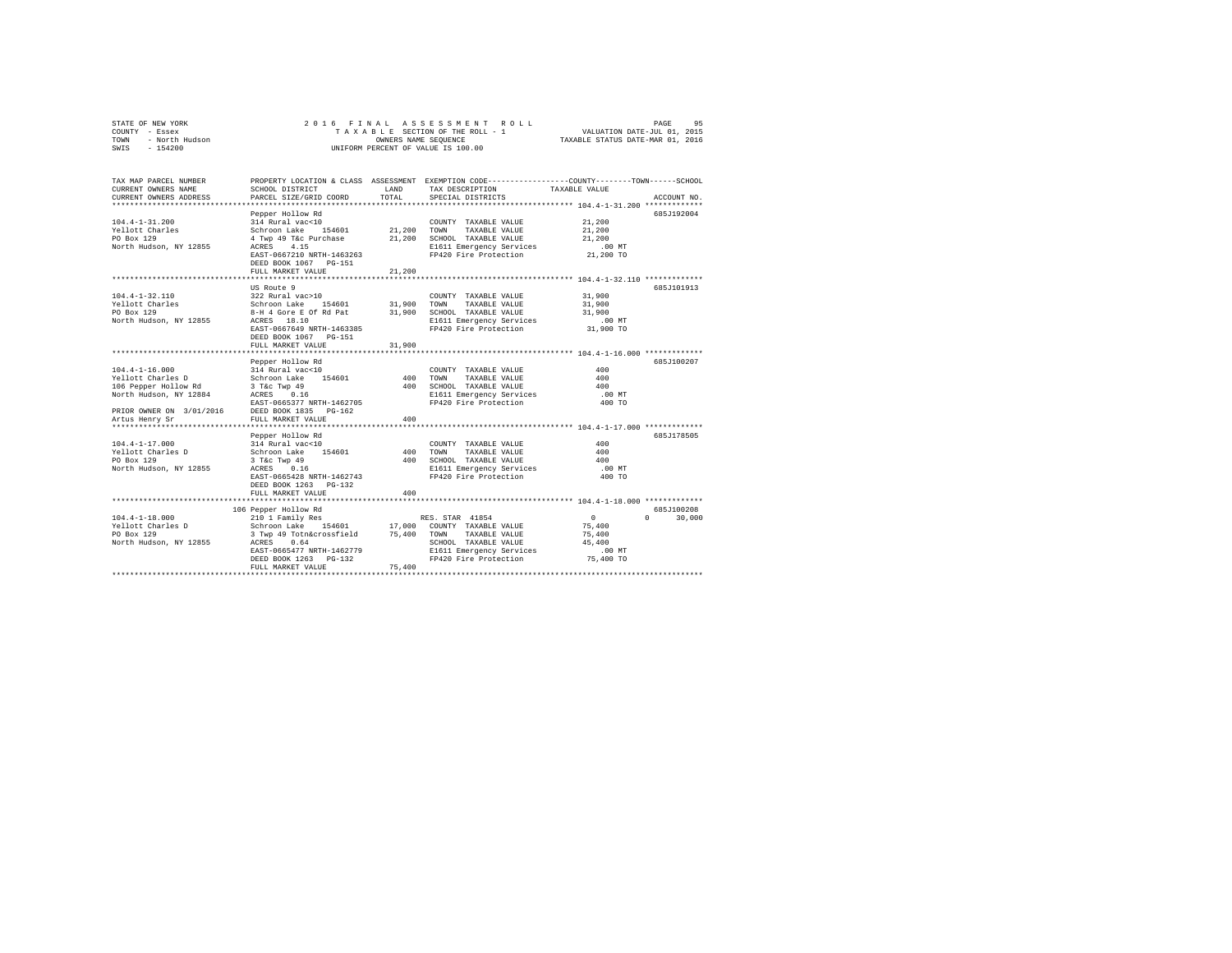|                | STATE OF NEW YORK |  |  |  |  | 2016 FINAL ASSESSMENT ROLL         | PAGE                             | 96 |
|----------------|-------------------|--|--|--|--|------------------------------------|----------------------------------|----|
| COUNTY - Essex |                   |  |  |  |  | TAXABLE SECTION OF THE ROLL - 1    | VALUATION DATE-JUL 01, 2015      |    |
| TOWN           | - North Hudson    |  |  |  |  | OWNERS NAME SEOUENCE               | TAXABLE STATUS DATE-MAR 01, 2016 |    |
| SWIS           | $-154200$         |  |  |  |  | UNIFORM PERCENT OF VALUE IS 100.00 |                                  |    |

| TAX MAP PARCEL NUMBER<br>CURRENT OWNERS NAME<br>CURRENT OWNERS ADDRESS | SCHOOL DISTRICT<br>PARCEL SIZE/GRID COORD | <b>T.AND</b><br>TOTAL | TAX DESCRIPTION<br>SPECIAL DISTRICTS | PROPERTY LOCATION & CLASS ASSESSMENT EXEMPTION CODE---------------COUNTY-------TOWN-----SCHOOL<br>TAXABLE VALUE<br>ACCOUNT NO. |
|------------------------------------------------------------------------|-------------------------------------------|-----------------------|--------------------------------------|--------------------------------------------------------------------------------------------------------------------------------|
| ***********************                                                |                                           |                       |                                      |                                                                                                                                |
|                                                                        | 110 Pepper Hollow Rd                      |                       |                                      | 685J100209                                                                                                                     |
| $104.4 - 1 - 26.000$                                                   | 210 1 Family Res - WTRFNT                 |                       | COUNTY TAXABLE VALUE                 | 47,300                                                                                                                         |
| Yellott Charles D                                                      | Schroon Lake<br>154601                    | 36,500                | TOWN<br>TAXABLE VALUE                | 47,300                                                                                                                         |
| 106 Pepper Hollow Rd                                                   | 3 Totn&crossfield Twp 49                  | 47,300                | SCHOOL TAXABLE VALUE                 | 47,300                                                                                                                         |
| North Hudson, NY 12884                                                 | 1.18<br>ACRES                             |                       | E1611 Emergency Services             | $.00$ MT                                                                                                                       |
|                                                                        | EAST-0665613 NRTH-1462477                 |                       | FP420 Fire Protection                | 47,300 TO                                                                                                                      |
| PRIOR OWNER ON 3/01/2016 DEED BOOK 1835                                | $PG-162$                                  |                       |                                      |                                                                                                                                |
| Artus Henry S Sr                                                       | FULL MARKET VALUE                         | 47.300                |                                      |                                                                                                                                |
|                                                                        | .                                         |                       |                                      | *********************** 104.4-1-13.000 ************                                                                            |
|                                                                        | Pepper Hollow Rd                          |                       |                                      | 685.7103504                                                                                                                    |
| $104.4 - 1 - 13.000$                                                   | 314 Rural vac<10                          |                       | COUNTY TAXABLE VALUE                 | 800                                                                                                                            |
| Yellott Marie                                                          | Schroon Lake<br>154601                    | 800                   | TOWN<br>TAXABLE VALUE                | 800                                                                                                                            |
| Pepper Hollow Rd                                                       | 3 T&c Twp 49                              | 800                   | SCHOOL TAXABLE VALUE                 | 800                                                                                                                            |
| PO Box 129                                                             | ACRES<br>0.50                             |                       | E1611 Emergency Services             | .00 MT                                                                                                                         |
| North Hudson, NY 12855                                                 | EAST-0665026 NRTH-1462602                 |                       | FP420 Fire Protection                | 800 TO                                                                                                                         |
|                                                                        | $PG-525$<br>DEED BOOK 490                 |                       |                                      |                                                                                                                                |
|                                                                        | FULL MARKET VALUE                         | 800                   |                                      |                                                                                                                                |
|                                                                        |                                           |                       |                                      |                                                                                                                                |
|                                                                        | Pepper Hollow Rd                          |                       |                                      | 685J103505                                                                                                                     |
| $104.4 - 1 - 14.000$                                                   | 314 Rural vac<10                          |                       | COUNTY TAXABLE VALUE                 | 1,000                                                                                                                          |
| Yellott Marie                                                          | Schroon Lake<br>154601                    | 1,000                 | TOWN<br>TAXABLE VALUE                | 1,000                                                                                                                          |
| Pepper Hollow Rd                                                       | 3 T&C Twp 49                              | 1,000                 | SCHOOL TAXABLE VALUE                 | 1,000                                                                                                                          |
| PO Box 129                                                             | ACRES<br>0.80                             |                       | E1611 Emergency Services             | $.00$ MT                                                                                                                       |
| North Hudson, NY 12855                                                 | EAST-0665241 NRTH-1462625                 |                       | FP420 Fire Protection                | 1,000 TO                                                                                                                       |
|                                                                        | DEED BOOK 443<br>$PG-27$                  |                       |                                      |                                                                                                                                |
|                                                                        | FULL MARKET VALUE                         | 1,000                 |                                      |                                                                                                                                |
|                                                                        | **************************                |                       |                                      | ********************* 104.4-1-15.000 *************                                                                             |
|                                                                        | 112 Pepper Hollow Rd                      |                       |                                      | 685J103503                                                                                                                     |
| $104.4 - 1 - 15.000$                                                   | 260 Seasonal res                          |                       | COUNTY TAXABLE VALUE                 | 42,000                                                                                                                         |
| Yellott Marie                                                          | Schroon Lake<br>154601                    | 14,000                | TOWN<br>TAXABLE VALUE                | 42,000                                                                                                                         |
| Pepper Hollow Rd                                                       | 3 Totn&crossfield Twp 49                  | 42,000                | SCHOOL TAXABLE VALUE                 | 42,000                                                                                                                         |
| PO Box 129                                                             | 0.30<br>ACRES                             |                       | E1611 Emergency Services             | .00 MT                                                                                                                         |
| North Hudson, NY 12855                                                 | EAST-0665362 NRTH-1462547                 |                       | FP420 Fire Protection                | 42,000 TO                                                                                                                      |
|                                                                        | DEED BOOK 402<br>$PG-446$                 |                       |                                      |                                                                                                                                |
|                                                                        | FULL MARKET VALUE                         | 42,000                |                                      |                                                                                                                                |
|                                                                        | **********************                    |                       |                                      | ********* 85.3-1-15.000 **************                                                                                         |
|                                                                        | 17 Nokomis Rd                             |                       |                                      | 685J103110                                                                                                                     |
| $85.3 - 1 - 15.000$                                                    | 215 1 Fam Res w/                          |                       | COUNTY TAXABLE VALUE                 | 301,100                                                                                                                        |
| Zinckgraf Thomas P                                                     | Schroon Lake 154601                       | 82,400                | TOWN<br>TAXABLE VALUE                | 301,100                                                                                                                        |
| 16 Washington St #302                                                  | 59 N River Head Tr                        | 301,100               | SCHOOL TAXABLE VALUE                 | 301,100                                                                                                                        |
| Morristown, NJ 07960                                                   | BLA 1418/85                               |                       | E1612 Emergency Services             | $.00$ MT                                                                                                                       |
|                                                                        | ACRES<br>0.58                             |                       | FP420 Fire Protection                | 301,100 TO                                                                                                                     |
|                                                                        | EAST-0672745 NRTH-1490440                 |                       |                                      |                                                                                                                                |
|                                                                        | DEED BOOK 1683 PG-313                     |                       |                                      |                                                                                                                                |
|                                                                        | FULL MARKET VALUE                         | 301,100               |                                      |                                                                                                                                |
|                                                                        |                                           |                       |                                      |                                                                                                                                |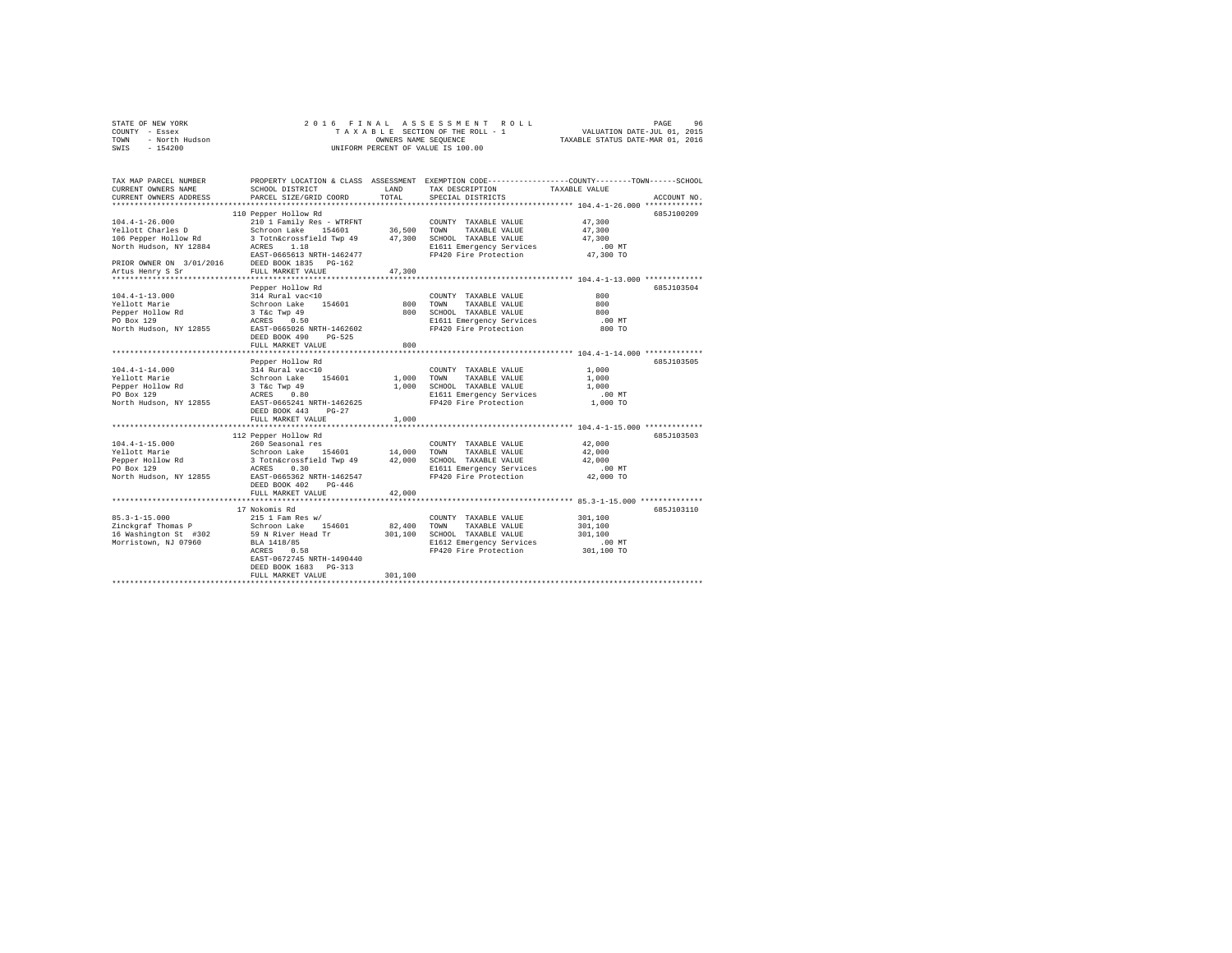| STATE OF NEW YORK   | 2016 FINAL ASSESSMENT ROLL         | 97<br>PAGE                       |
|---------------------|------------------------------------|----------------------------------|
| COUNTY - Essex      | TAXABLE SECTION OF THE ROLL - 1    | VALUATION DATE-JUL 01, 2015      |
| TOWN - North Hudson |                                    | TAXABLE STATUS DATE-MAR 01, 2016 |
| SWIS<br>- 154200    |                                    | RPS150/V04/L015                  |
|                     | UNIFORM PERCENT OF VALUE IS 100.00 | CURRENT DATE 6/28/2016           |
|                     |                                    |                                  |
|                     | ROLL SUB SECTION- - TOTALS         |                                  |

## \*\*\* S P E C I A L D I S T R I C T S U M M A R Y \*\*\*

|      |                      | TOTAL   | <b>EXTENSION</b> | <b>EXTENSION</b> | AD VALOREM | EXEMPT  | TAXABLE   |
|------|----------------------|---------|------------------|------------------|------------|---------|-----------|
| CODE | DISTRICT NAME        | PARCELS | TYPE             | VALUE            | VALUE      | AMOUNT  | VALUE     |
|      |                      |         |                  |                  |            |         |           |
|      | OT902 Omitted tax C  |         | 1 MOVTAX         | 31.26            |            |         | 31.26     |
|      | OT903 Omitted tax T  |         | 1 MOVTAX         | 39.58            |            |         | 39.58     |
|      | OT904 Omitted tax S  |         | 1 MOVTAX         | 81.66            |            |         | 81.66     |
|      | E1611 Emergency Serv |         | 432 MOVTAX       |                  |            |         |           |
|      | E1612 Emergency Serv |         | 44 MOVTAX        |                  |            |         |           |
|      | EZ427 Empire Zone    |         | 3 TOTAL          |                  | 695,000    | 210,000 | 485,000   |
|      | FP420 Fire Protectio |         | 476 TOTAL        |                  | 45451.249  | 449,200 | 45002.049 |

## \*\*\* S C H O O L D I S T R I C T S U M M A R Y \*\*\*

| CODE   | DISTRICT NAME | TOTAL<br>PARCELS | ASSESSED<br>LAND | ASSESSED<br>TOTAL | EXEMPT<br>AMOUNT | TOTAL<br>TAXABLE | STAR<br>AMOUNT | STAR<br>TAXABLE |
|--------|---------------|------------------|------------------|-------------------|------------------|------------------|----------------|-----------------|
| 154601 | Schroon Lake  | 476              | 21643.949        | 45451.249         | 1013,848         | 44437.401        | 2940.597       | 41496.804       |
|        | SUB-TOTAL     | 476              | 21643.949        | 45451.249         | 1013,848         | 44437.401        | 2940.597       | 41496.804       |
|        | TOTAL         | 476              | 21643.949        | 45451.249         | 1013,848         | 44437.401        | 2940.597       | 41496.804       |

## \*\*\* S Y S T E M C O D E S S U M M A R Y \*\*\*

## NO SYSTEM EXEMPTIONS AT THIS LEVEL

## \*\*\* E X E M P T I O N S U M M A R Y \*\*\*

|       |             | TOTAL   |         |         |          |
|-------|-------------|---------|---------|---------|----------|
| CODE  | DESCRIPTION | PARCELS | COUNTY  | TOWN    | SCHOOL   |
| 33201 | C TAX SALE  | 6       | 449,200 | 449.200 |          |
| 41003 | PRO VETS T  |         |         | 54,493  |          |
| 41102 | VETERANS C  |         | 5,000   |         |          |
| 41120 | VETWAR CTS  | 10      | 130,605 | 130,605 | 147.840  |
| 41130 | VETCOM CTS  | 9       | 206.225 | 206.225 | 232,450  |
| 41140 | VETDIS CTS  | 6       | 261,405 | 261,405 | 285,855  |
| 41800 | AGED ALL    | n       | 347.258 | 322.512 | 347.703  |
| 41834 | STAR<br>SR  | 23      |         |         | 1263.372 |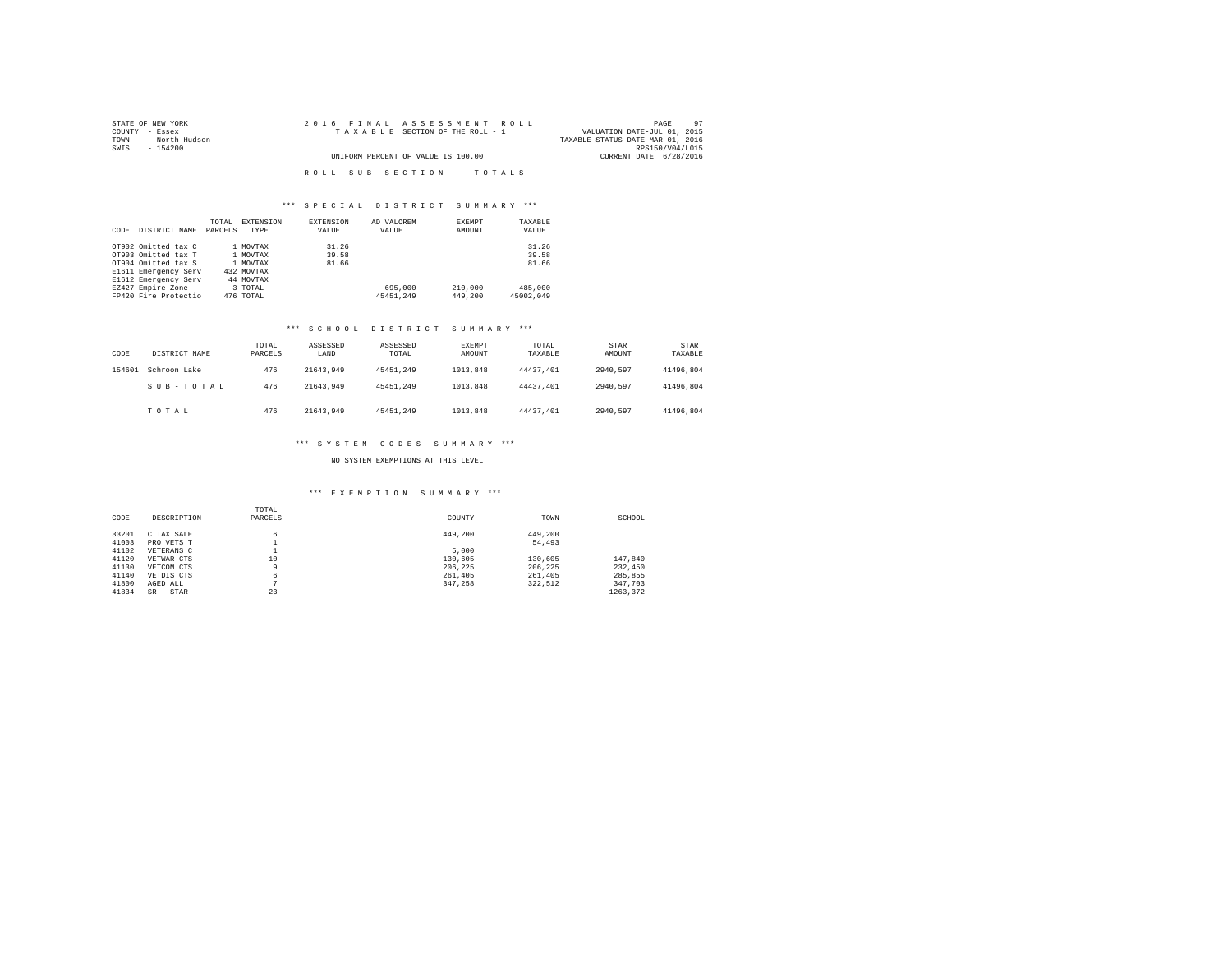| STATE OF NEW YORK<br>COUNTY - Essex<br>- North Hudson<br>TOWN<br>SWIS<br>$-154200$ | 2016 FINAL ASSESSMENT ROLL<br>TAXABLE SECTION OF THE ROLL - 1 | 98<br>PAGE<br>VALUATION DATE-JUL 01, 2015<br>TAXABLE STATUS DATE-MAR 01, 2016<br>RPS150/V04/L015 |
|------------------------------------------------------------------------------------|---------------------------------------------------------------|--------------------------------------------------------------------------------------------------|
|                                                                                    | UNIFORM PERCENT OF VALUE IS 100.00                            | CURRENT DATE 6/28/2016                                                                           |
|                                                                                    | ROLL SUB SECTION- - TOTALS                                    |                                                                                                  |

# \*\*\* E X E M P T I O N S U M M A R Y \*\*\*

| CODE  | DESCRIPTION        | TOTAL<br>PARCELS | COUNTY   | TOWN     | SCHOOL               |
|-------|--------------------|------------------|----------|----------|----------------------|
| 41854 | RES. STAR<br>TOTAL | 56<br>119        | 1399,693 | 1424,440 | 1677.225<br>3954.445 |

## \*\*\* G R A N D T O T A L S \*\*\*

| ROLL | DESCRIPTION | TOTAL   | ASSESSED  | ASSESSED  | TAXABLE   | TAXABLE   | TAXABLE   | STAR      |
|------|-------------|---------|-----------|-----------|-----------|-----------|-----------|-----------|
| SEC  |             | PARCELS | LAND      | TOTAL     | COUNTY    | TOWN      | SCHOOL    | TAXABLE   |
|      | TAXABLE     | 476     | 21643.949 | 45451.249 | 44051.556 | 44026.809 | 44437.401 | 41496.804 |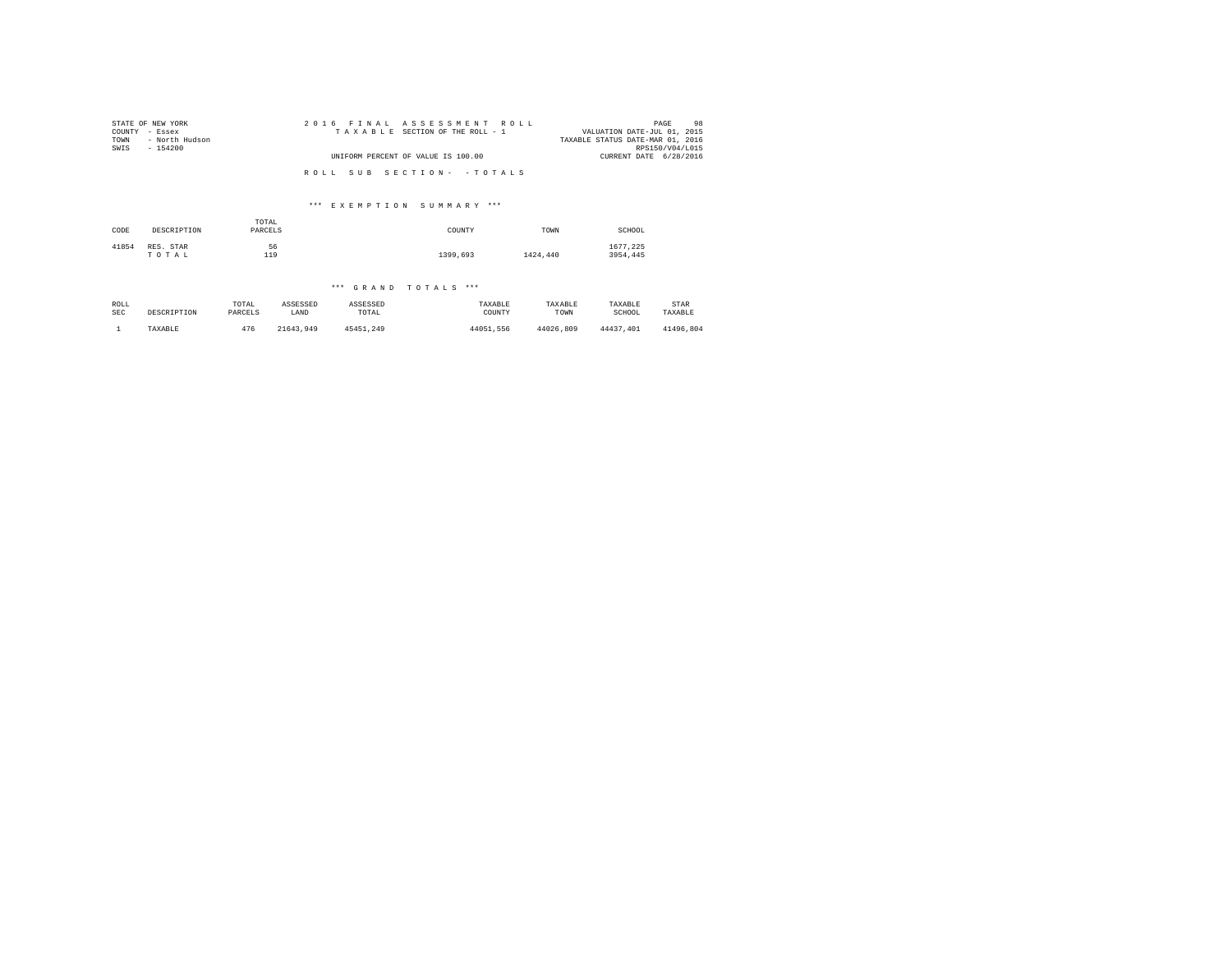| STATE OF NEW YORK<br>COUNTY - Essex<br>TOWN - North Hudson<br>SWIS - 154200                                                                                                                                                                                  | 2016 FINAL                                     |         | ASSESSMENT ROLL                                                                                  |                  | PAGE          | 99      |
|--------------------------------------------------------------------------------------------------------------------------------------------------------------------------------------------------------------------------------------------------------------|------------------------------------------------|---------|--------------------------------------------------------------------------------------------------|------------------|---------------|---------|
|                                                                                                                                                                                                                                                              |                                                |         | TAXABLE SECTION OF THE ROLL - 1 SUB-SECT - A VALUATION DATE-JUL 01, 2015                         |                  |               |         |
|                                                                                                                                                                                                                                                              |                                                |         | OWNERS NAME SEQUENCE TAXABLE STATUS DATE-MAR 01, 2016                                            |                  |               |         |
|                                                                                                                                                                                                                                                              |                                                |         | UNIFORM PERCENT OF VALUE IS 100.00                                                               |                  |               |         |
|                                                                                                                                                                                                                                                              |                                                |         |                                                                                                  |                  |               |         |
|                                                                                                                                                                                                                                                              |                                                |         |                                                                                                  |                  |               |         |
| TAX MAP PARCEL NUMBER                                                                                                                                                                                                                                        |                                                |         | PROPERTY LOCATION & CLASS ASSESSMENT EXEMPTION CODE----------------COUNTY-------TOWN------SCHOOL |                  |               |         |
| CURRENT OWNERS NAME                                                                                                                                                                                                                                          | SCHOOL DISTRICT                                | LAND    | TAX DESCRIPTION                                                                                  | TAXABLE VALUE    |               |         |
| CURRENT OWNERS ADDRESS                                                                                                                                                                                                                                       | PARCEL SIZE/GRID COORD                         | TOTAL   | SPECIAL DISTRICTS                                                                                |                  | ACCOUNT NO.   |         |
|                                                                                                                                                                                                                                                              |                                                |         |                                                                                                  |                  |               |         |
|                                                                                                                                                                                                                                                              | Elk Lake Rd                                    |         |                                                                                                  |                  | 685J100903    |         |
| $92. - 3 - 8.100$                                                                                                                                                                                                                                            | 911 Forest s480                                |         | FISCHER<br>47450                                                                                 | 90,547           | 90,547        | 90,547  |
| Elk Lake Land Inc<br>c/o John L Ernst                                                                                                                                                                                                                        | Schroon Lake 154601                            |         | 131,840 COUNTY TAXABLE VALUE                                                                     | 41,293<br>41,293 |               |         |
| 641 Lexington Ave 29thF1 1720/1 SNY Cons Ease                                                                                                                                                                                                                | 6 7 Pt T&c Twp                                 |         | 131,840 TOWN TAXABLE VALUE                                                                       | 41,293           |               |         |
| New York, NY 10022-4559                                                                                                                                                                                                                                      | 248.2 AC Under 480 RPTL                        |         | SCHOOL TAXABLE VALUE<br>E1612 Emergency Services                                                 | $.00$ MT         |               |         |
|                                                                                                                                                                                                                                                              | ACRES 248.20                                   |         | FP420 Fire Protection                                                                            | 131,840 TO       |               |         |
|                                                                                                                                                                                                                                                              | EAST-0623063 NRTH-1474950                      |         |                                                                                                  |                  |               |         |
|                                                                                                                                                                                                                                                              | DEED BOOK 1720 PG-1                            |         |                                                                                                  |                  |               |         |
|                                                                                                                                                                                                                                                              | CONSERVATION ESMT % 36.00                      |         |                                                                                                  |                  |               |         |
|                                                                                                                                                                                                                                                              | FULL MARKET VALUE                              | 131,840 |                                                                                                  |                  |               |         |
|                                                                                                                                                                                                                                                              |                                                |         |                                                                                                  |                  |               |         |
|                                                                                                                                                                                                                                                              | Elk Lake Rd                                    |         |                                                                                                  |                  | 685J192010    |         |
| $93. -1 - 3.100$                                                                                                                                                                                                                                             | 911 Forest s480                                |         | FISCHER 47450                                                                                    | 59,514           | 59,514 59,514 |         |
| Elk Lake Land Inc<br>c/o John L Ernst                                                                                                                                                                                                                        | Schroon Lake 154601                            |         | 83,840 COUNTY TAXABLE VALUE                                                                      | 24,326           |               |         |
|                                                                                                                                                                                                                                                              |                                                |         | 83,840 TOWN TAXABLE VALUE                                                                        | 24,326           |               |         |
|                                                                                                                                                                                                                                                              |                                                |         | SCHOOL TAXABLE VALUE                                                                             | 24,326           |               |         |
|                                                                                                                                                                                                                                                              |                                                |         | E1612 Emergency Services                                                                         | $.00$ MT         |               |         |
|                                                                                                                                                                                                                                                              | ACRES 157.80                                   |         | FP420 Fire Protection                                                                            | 83,840 TO        |               |         |
|                                                                                                                                                                                                                                                              | EAST-0627481 NRTH-1475317                      |         |                                                                                                  |                  |               |         |
|                                                                                                                                                                                                                                                              | DEED BOOK 1720 PG-1                            |         |                                                                                                  |                  |               |         |
|                                                                                                                                                                                                                                                              | CONSERVATION ESMT % 36.00                      |         |                                                                                                  |                  |               |         |
|                                                                                                                                                                                                                                                              | FULL MARKET VALUE                              | 83,840  |                                                                                                  |                  |               |         |
|                                                                                                                                                                                                                                                              | Elk Lake Rd                                    |         |                                                                                                  |                  | 685J100812    |         |
| $93. -1 - 7.100$                                                                                                                                                                                                                                             |                                                |         | 47450                                                                                            | 204,198 204,198  |               | 204,198 |
| 91.-1-7.100<br>Elk Lake Land Inc Schroon Lake 154601<br>$c/o$ John L Ernst 24 T&C Twp 44<br>641 Lexington Ave 29thFl 1720/1 SNY Cons Ease<br>New York, NY 10022-4559 550AC Under 480 RPTL                                                                    |                                                |         | FISCHER<br>297,600 COUNTY TAXABLE VALUE                                                          | 93,402           |               |         |
|                                                                                                                                                                                                                                                              |                                                |         | 297,600 TOWN<br>TAXABLE VALUE                                                                    | 93,402           |               |         |
|                                                                                                                                                                                                                                                              |                                                |         |                                                                                                  | 93,402           |               |         |
|                                                                                                                                                                                                                                                              |                                                |         | SCHOOL TAXABLE VALUE<br>E1612 Emergency Servic<br>E1612 Emergency Services                       | $.00$ MT         |               |         |
|                                                                                                                                                                                                                                                              | ACRES 560.30                                   |         | FP420 Fire Protection                                                                            | 297,600 TO       |               |         |
|                                                                                                                                                                                                                                                              | EAST-0632859 NRTH-1476085                      |         |                                                                                                  |                  |               |         |
|                                                                                                                                                                                                                                                              | DEED BOOK 1720 PG-1                            |         |                                                                                                  |                  |               |         |
|                                                                                                                                                                                                                                                              | CONSERVATION ESMT % 36.00                      |         |                                                                                                  |                  |               |         |
|                                                                                                                                                                                                                                                              | FULL MARKET VALUE                              | 297,600 |                                                                                                  |                  |               |         |
|                                                                                                                                                                                                                                                              |                                                |         |                                                                                                  |                  |               |         |
|                                                                                                                                                                                                                                                              | Elk Lake Rd                                    |         |                                                                                                  |                  | 685J191011    |         |
| $93. -1 - 7.200$                                                                                                                                                                                                                                             | 911 Forest s480 - WTRFNT                       |         | FISCHER<br>47450                                                                                 | 53,805           | 53,805 53,805 |         |
|                                                                                                                                                                                                                                                              |                                                |         | 776,688 COUNTY TAXABLE VALUE                                                                     | 722,883          |               |         |
|                                                                                                                                                                                                                                                              |                                                |         | 776,688 TOWN<br>TAXABLE VALUE                                                                    | 722,883          |               |         |
| Elk Lake Land Inc<br>$c$ /o John L Ernst<br>$c$ /o John L Ernst<br>$c$ /o John L Ernst<br>$c$ /o John L Ernst<br>$c$ /o John L Ernst<br>$c$ /o John L Ernst<br>$c$ /o John Ernst<br>$c$ /on East<br>$c$ /00031 7000401<br>$c$ /on East<br>$c$ /00031 7000401 |                                                |         | SCHOOL TAXABLE VALUE                                                                             | 722,883          |               |         |
| New York, NY 10022-4599                                                                                                                                                                                                                                      | 325AC Under 480 RPTL                           |         | E1612 Emergency Services                                                                         | .00 MT           |               |         |
|                                                                                                                                                                                                                                                              | ACRES 443.00                                   |         | FP420 Fire Protection                                                                            | 776,688 TO       |               |         |
|                                                                                                                                                                                                                                                              | EAST-0629679 NRTH-1474601                      |         |                                                                                                  |                  |               |         |
|                                                                                                                                                                                                                                                              | DEED BOOK 843<br>$PG-119$                      |         |                                                                                                  |                  |               |         |
|                                                                                                                                                                                                                                                              | CONSERVATION ESMT % 67.00<br>FULL MARKET VALUE | 776,688 |                                                                                                  |                  |               |         |
|                                                                                                                                                                                                                                                              |                                                |         |                                                                                                  |                  |               |         |
|                                                                                                                                                                                                                                                              |                                                |         |                                                                                                  |                  |               |         |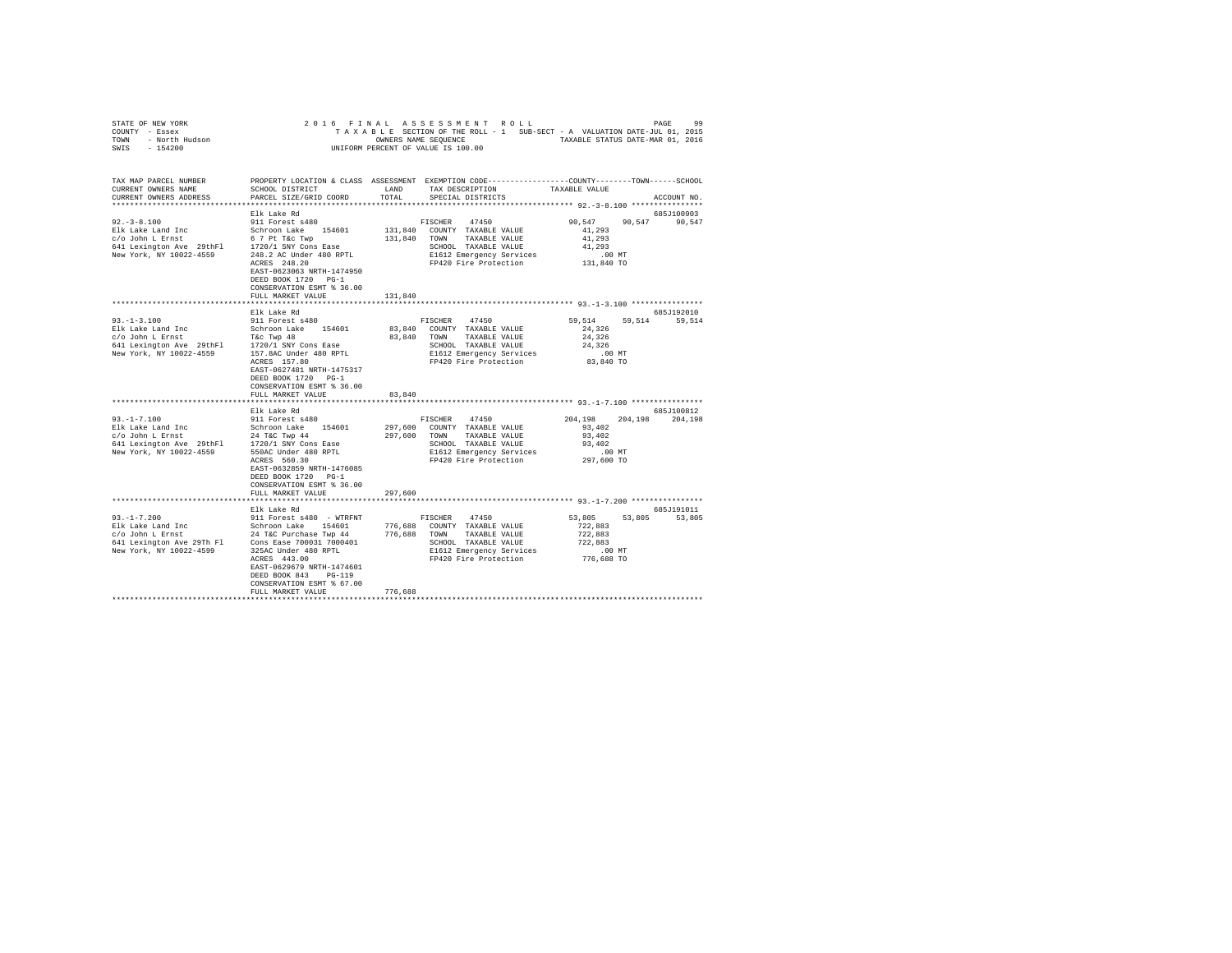| STATE OF NEW YORK<br>COUNTY - Essex<br>TOWN - North Hudson<br>SWIS - 154200                                                                                                                                            | 2016 FINAL                                                                                                                                                                                |         | ASSESSMENT ROLL<br>TAXABLE SECTION OF THE ROLL - 1 SUB-SECT - A VALUATION DATE-JUL 01, 2015<br>OWNERS NAME SEQUENCE TAXABLE STATUS DATE-MAR 01, 2016<br>UNIFORM PERCENT OF VALUE IS 100.00 |                                                                             | 100<br>PAGE           |
|------------------------------------------------------------------------------------------------------------------------------------------------------------------------------------------------------------------------|-------------------------------------------------------------------------------------------------------------------------------------------------------------------------------------------|---------|--------------------------------------------------------------------------------------------------------------------------------------------------------------------------------------------|-----------------------------------------------------------------------------|-----------------------|
| TAX MAP PARCEL NUMBER<br>CURRENT OWNERS NAME<br>CURRENT OWNERS ADDRESS                                                                                                                                                 | SCHOOL DISTRICT LAND<br>PARCEL SIZE/GRID COORD                                                                                                                                            | TOTAL   | PROPERTY LOCATION & CLASS ASSESSMENT EXEMPTION CODE----------------COUNTY-------TOWN-----SCHOOL<br>TAX DESCRIPTION<br>SPECIAL DISTRICTS                                                    | TAXABLE VALUE                                                               | ACCOUNT NO.           |
|                                                                                                                                                                                                                        |                                                                                                                                                                                           |         |                                                                                                                                                                                            |                                                                             |                       |
|                                                                                                                                                                                                                        | Elk Lake Rd                                                                                                                                                                               |         |                                                                                                                                                                                            |                                                                             | 685J100908            |
| $102. -2 - 3.100$                                                                                                                                                                                                      | 911 Forest s480<br>ACRES 1269.71<br>EAST-0622322 NRTH-1460776                                                                                                                             |         | FISCHER 47450<br>600,000 COUNTY TAXABLE VALUE<br>600,000 TOWN TAXABLE VALUE<br>SCHOOL TAXABLE VALUE<br>E1611 Emergency Services<br>FP420 Fire Protection                                   | 370,276<br>229,724<br>229,724<br>229.724<br>$.00$ MT<br>600,000 TO          | 370.276 370.276       |
|                                                                                                                                                                                                                        | DEED BOOK 1720 PG-1<br>CONSERVATION ESMT % 36.00<br>FULL MARKET VALUE                                                                                                                     | 600,000 |                                                                                                                                                                                            |                                                                             |                       |
|                                                                                                                                                                                                                        |                                                                                                                                                                                           |         |                                                                                                                                                                                            |                                                                             |                       |
|                                                                                                                                                                                                                        | Elk Lake Rd                                                                                                                                                                               |         |                                                                                                                                                                                            |                                                                             | 685J191009            |
| $103. -1 - 1.210$<br>Elk Lake Land Inc Schroon Lake 154601<br>c/o John L Ernst 21 T&C Twp 44<br>641 Lexington Ave 29Th F1 Ease 7000601 7000501 7000<br>Ease 7000601 7000501 7000<br>New York, NY 10022-4599            | 911 Forest s480 - WTRFNT<br>606.24AC Under 480 RPTL<br>ACRES 1002.90<br>EAST-0632505 NRTH-1469199<br>DEED BOOK 843 PG-119<br>CONSERVATION ESMT % 67.00                                    |         | 47450<br>FISCHER<br>929,346 COUNTY TAXABLE VALUE<br>929,346 TOWN TAXABLE VALUE<br>SCHOOL TAXABLE VALUE<br>E1611 Emergency Services<br>FP420 Fire Protection                                | 117,861<br>811,485<br>811,485<br>811,485<br>.00 MT<br>929,346 TO            | 117,861 117,861       |
|                                                                                                                                                                                                                        | FULL MARKET VALUE                                                                                                                                                                         | 929,346 |                                                                                                                                                                                            |                                                                             |                       |
|                                                                                                                                                                                                                        | Elk Lake Rd                                                                                                                                                                               |         |                                                                                                                                                                                            |                                                                             | 685Z013003            |
| $103. -1 - 1.220$                                                                                                                                                                                                      | 911 Forest s480 - WTRFNT<br>ACRES 79.90<br>EAST-0633506 NRTH-1466758<br>DEED BOOK 843 PG-119<br>FULL MARKET VALUE                                                                         | 199,300 | FISCHER<br>47450<br>199,300 COUNTY TAXABLE VALUE<br>199,300 TOWN TAXABLE VALUE<br>SCHOOL TAXABLE VALUE<br>E1611 Emergency Services<br>FP420 Fire Protection                                | 180.054<br>19,246<br>19,246<br>19,246<br>$.00$ MT<br>199,300 TO             | 180,054 180,054       |
|                                                                                                                                                                                                                        | ***********************                                                                                                                                                                   |         |                                                                                                                                                                                            | ********************************** 103.-1-7.100 ****************            |                       |
| $103. - 1 - 7.100$<br>10.1-17.1.1.00<br>Elk Lake Land Inc Schroon Lake 154601<br>C/o John L Ernst 12 13 T&C Twp 44<br>641 Lexington Ave 29thFl 1720/1 SNY Cons Ease<br>New York, NY 10022-4559 864.67AC Under 480 RPTL | Elk Lake Rd<br>911 Forest s480 - WTRFNT<br>864.67AC Under 480 RPTL<br>ACRES 1041.67<br>EAST-0635570 NRTH-1458150<br>DEED BOOK 1720 PG-1<br>CONSERVATION ESMT % 36.00<br>FULL MARKET VALUE | 983,168 | FISCHER<br>47450<br>983,168 COUNTY TAXABLE VALUE<br>983,168 TOWN<br>TAXABLE VALUE<br>SCHOOL TAXABLE VALUE<br>E1611 Emergency Services<br>FP420 Fire Protection                             | 278,077<br>278.077<br>705,091<br>705.091<br>705,091<br>.00 MT<br>983,168 TO | 685J100808<br>278.077 |
|                                                                                                                                                                                                                        |                                                                                                                                                                                           |         |                                                                                                                                                                                            |                                                                             |                       |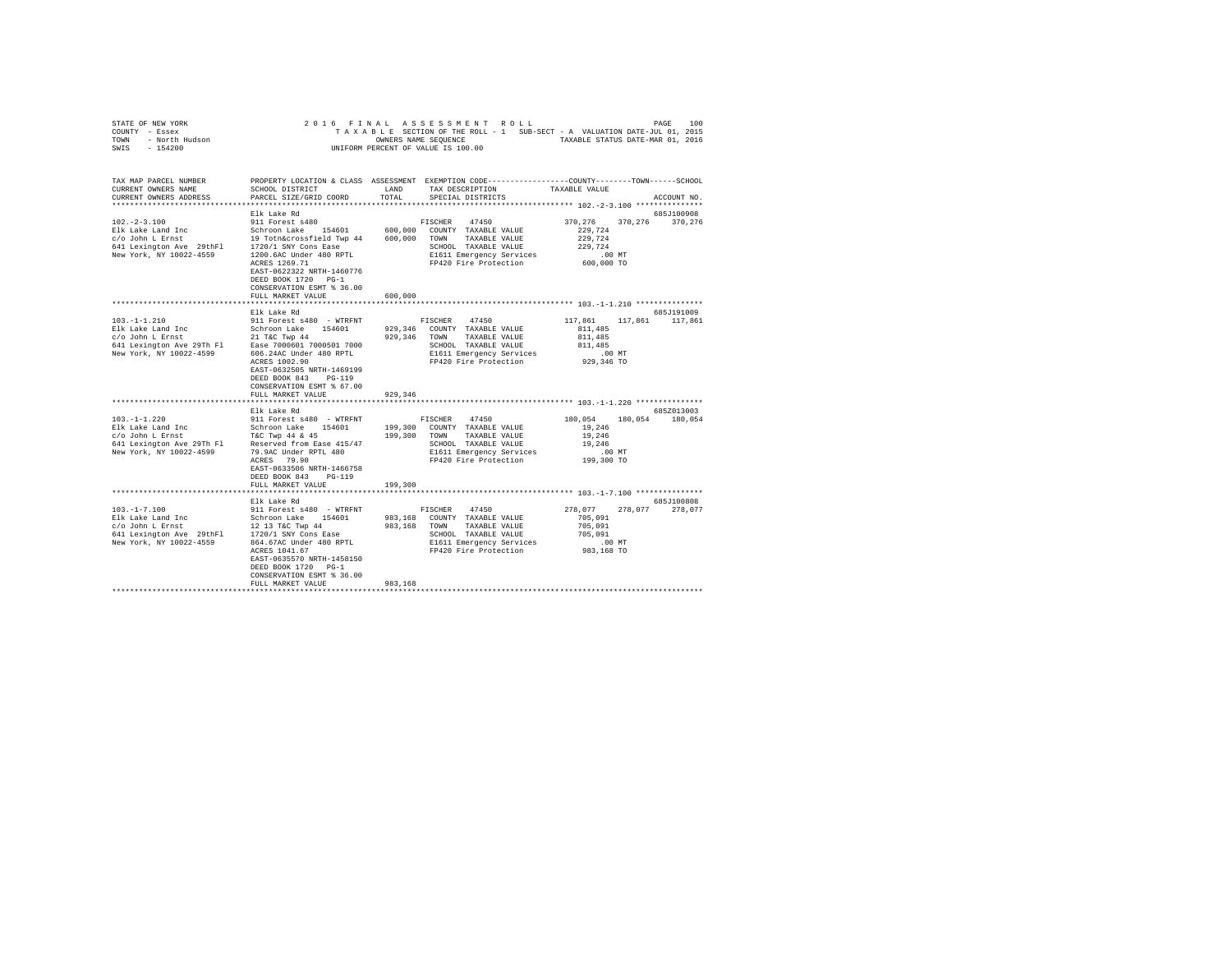| STATE OF NEW YORK<br>COUNNY - Essex<br>TOWN - North Hudson<br>SWIS - 154200                                                                                         |                                                  |          | 2016 FINAL ASSESSMENT ROLL<br>TAXABLE SECTION OF THE ROLL - 1 SUB-SECT - A VALUATION DATE-JUL 01, 2015 |                 |                 | 101<br>PAGE   |
|---------------------------------------------------------------------------------------------------------------------------------------------------------------------|--------------------------------------------------|----------|--------------------------------------------------------------------------------------------------------|-----------------|-----------------|---------------|
|                                                                                                                                                                     |                                                  |          | OWNERS NAME SEQUENCE TAXABLE STATUS DATE-MAR 01, 2016                                                  |                 |                 |               |
|                                                                                                                                                                     |                                                  |          | UNIFORM PERCENT OF VALUE IS 100.00                                                                     |                 |                 |               |
|                                                                                                                                                                     |                                                  |          |                                                                                                        |                 |                 |               |
| TAX MAP PARCEL NUMBER                                                                                                                                               |                                                  |          | PROPERTY LOCATION & CLASS ASSESSMENT EXEMPTION CODE---------------COUNTY-------TOWN------SCHOOL        |                 |                 |               |
| CURRENT OWNERS NAME                                                                                                                                                 | SCHOOL DISTRICT                                  | LAND     | TAX DESCRIPTION                                                                                        | TAXABLE VALUE   |                 |               |
| CURRENT OWNERS ADDRESS                                                                                                                                              | PARCEL SIZE/GRID COORD                           | TOTAL    | SPECIAL DISTRICTS                                                                                      |                 |                 | ACCOUNT NO.   |
|                                                                                                                                                                     |                                                  |          |                                                                                                        |                 |                 |               |
|                                                                                                                                                                     | Elk Lake Rd                                      |          |                                                                                                        |                 |                 | 685J100905    |
| $103. - 1 - 8.100$                                                                                                                                                  | 911 Forest s480                                  |          | FISCHER<br>47450                                                                                       | 644,300         | 644,300 644,300 |               |
| Elk Lake Land Inc                                                                                                                                                   | Schroon Lake 154601                              |          | 1330, 752 COUNTY TAXABLE VALUE                                                                         | 686,452         |                 |               |
| c/o John L Ernst                                                                                                                                                    | T&C Twp 44 & 45                                  |          | 1330, 752 TOWN TAXABLE VALUE                                                                           | 686.452         |                 |               |
| 641 Lexington Ave 29thFl                                                                                                                                            | 1720/1 SNY Cons Ease                             |          | SCHOOL TAXABLE VALUE                                                                                   | 686.452         |                 |               |
| New York, NY 10022-4559                                                                                                                                             | 4124.43AC Under 480 RPTL                         |          | E1611 Emergency Services                                                                               | $.00$ MT        |                 |               |
|                                                                                                                                                                     | ACRES 4124.43                                    |          | FP420 Fire Protection                                                                                  | 1330,752 TO     |                 |               |
|                                                                                                                                                                     | EAST-0633429 NRTH-1462567<br>DEED BOOK 1720 PG-1 |          |                                                                                                        |                 |                 |               |
|                                                                                                                                                                     | CONSERVATION ESMT % 36.00                        |          |                                                                                                        |                 |                 |               |
|                                                                                                                                                                     | FULL MARKET VALUE                                | 1330,752 |                                                                                                        |                 |                 |               |
|                                                                                                                                                                     |                                                  |          |                                                                                                        |                 |                 |               |
|                                                                                                                                                                     | Elk Lake Rd                                      |          |                                                                                                        |                 |                 | 685Z013002    |
| $103. -1 - 8.300$                                                                                                                                                   | 911 Forest s480                                  |          | FISCHER 47450                                                                                          | 44,160          |                 | 44,160 44,160 |
|                                                                                                                                                                     | Schroon Lake 154601                              |          | 44,160 COUNTY TAXABLE VALUE                                                                            | $^{\circ}$      |                 |               |
| Elk Lake Land Inc<br>c/o John L Ernst                                                                                                                               | T&C Twp                                          |          | 44,160 TOWN TAXABLE VALUE                                                                              | $\Omega$        |                 |               |
| 641 Lexington Ave Fl 29                                                                                                                                             | 1720/1 SNY Cons Ease                             |          | SCHOOL TAXABLE VALUE                                                                                   | $\circ$         |                 |               |
| New York, NY 10022-4559                                                                                                                                             | 83.1AC Under 480 RPTL                            |          | E1611 Emergency Services                                                                               | .00 MT          |                 |               |
|                                                                                                                                                                     | ACRES 83.10                                      |          | FP420 Fire Protection                                                                                  | 44,160 TO       |                 |               |
|                                                                                                                                                                     | EAST-0633954 NRTH-1465577                        |          |                                                                                                        |                 |                 |               |
|                                                                                                                                                                     | DEED BOOK 1720 PG-1                              |          |                                                                                                        |                 |                 |               |
|                                                                                                                                                                     | CONSERVATION ESMT % 36.00                        |          |                                                                                                        |                 |                 |               |
|                                                                                                                                                                     | FULL MARKET VALUE                                | 44,160   |                                                                                                        |                 |                 |               |
|                                                                                                                                                                     | Elk Lake Rd                                      |          |                                                                                                        |                 |                 | 685J100907    |
| $112. - 3 - 2.000$                                                                                                                                                  | 911 Forest s480                                  |          | FISCHER<br>47450                                                                                       | 318,812 318,812 |                 | 318,812       |
| Elk Lake Land Inc<br>Schroom Lake 154601<br>641 Lexington Ave 29thF1 15 T&c Twp 44<br>New York, NY 10022-4559 1720/1 SNY Cons Ease                                  |                                                  |          | 449.152 COUNTY TAXABLE VALUE                                                                           | 130,340         |                 |               |
|                                                                                                                                                                     |                                                  |          | 449,152 TOWN<br>TAXABLE VALUE                                                                          | 130,340         |                 |               |
|                                                                                                                                                                     |                                                  |          | SCHOOL TAXABLE VALUE                                                                                   | 130,340         |                 |               |
|                                                                                                                                                                     | 845.5AC Under 480 RPTL                           |          | E1611 Emergency Services                                                                               | $.00$ MT        |                 |               |
|                                                                                                                                                                     | ACRES 845.50                                     |          | FP420 Fire Protection                                                                                  | 449,152 TO      |                 |               |
|                                                                                                                                                                     | EAST-0620602 NRTH-1451617                        |          |                                                                                                        |                 |                 |               |
|                                                                                                                                                                     | DEED BOOK 1720 PG-1                              |          |                                                                                                        |                 |                 |               |
|                                                                                                                                                                     | CONSERVATION ESMT % 36.00                        |          |                                                                                                        |                 |                 |               |
|                                                                                                                                                                     | FULL MARKET VALUE                                | 449,152  |                                                                                                        |                 |                 |               |
|                                                                                                                                                                     | Elk Lake Rd                                      |          |                                                                                                        |                 |                 | 685J100811    |
| $113. - 1 - 1.000$                                                                                                                                                  | 911 Forest s480                                  |          | FISCHER<br>47450                                                                                       | 350,403         | 350,403         | 350,403       |
| Elk Lake Land Inc                                                                                                                                                   | Schroon Lake 154601                              |          | 560,064 COUNTY TAXABLE VALUE                                                                           | 209,661         |                 |               |
| EIK Lake Land Inc $\sim$ 0.000 $\sim$ 14 T&C Twp 44<br>641 Lexington Ave 29thF1 $\sim$ 1720/1 SNY Cons Ease<br>641 Lexington Ave 29thF1 $\sim$ 1720/1 SNY Cons Ease |                                                  |          | 560,064 TOWN<br>TAXABLE VALUE                                                                          | 209,661         |                 |               |
|                                                                                                                                                                     |                                                  |          | SCHOOL TAXABLE VALUE                                                                                   | 209,661         |                 |               |
| New York, NY 10022-4559                                                                                                                                             | 1050AC Under 480 RPTL                            |          | E1611 Emergency Services                                                                               | .00 MT          |                 |               |
|                                                                                                                                                                     | ACRES 1113.80                                    |          | FP420 Fire Protection                                                                                  | 560,064 TO      |                 |               |
|                                                                                                                                                                     | EAST-0625964 NRTH-1453840                        |          |                                                                                                        |                 |                 |               |
|                                                                                                                                                                     | DEED BOOK 1720 PG-1                              |          |                                                                                                        |                 |                 |               |
|                                                                                                                                                                     | CONSERVATION ESMT % 36.00                        |          |                                                                                                        |                 |                 |               |
|                                                                                                                                                                     | FULL MARKET VALUE                                | 560,064  |                                                                                                        |                 |                 |               |
|                                                                                                                                                                     |                                                  |          |                                                                                                        |                 |                 |               |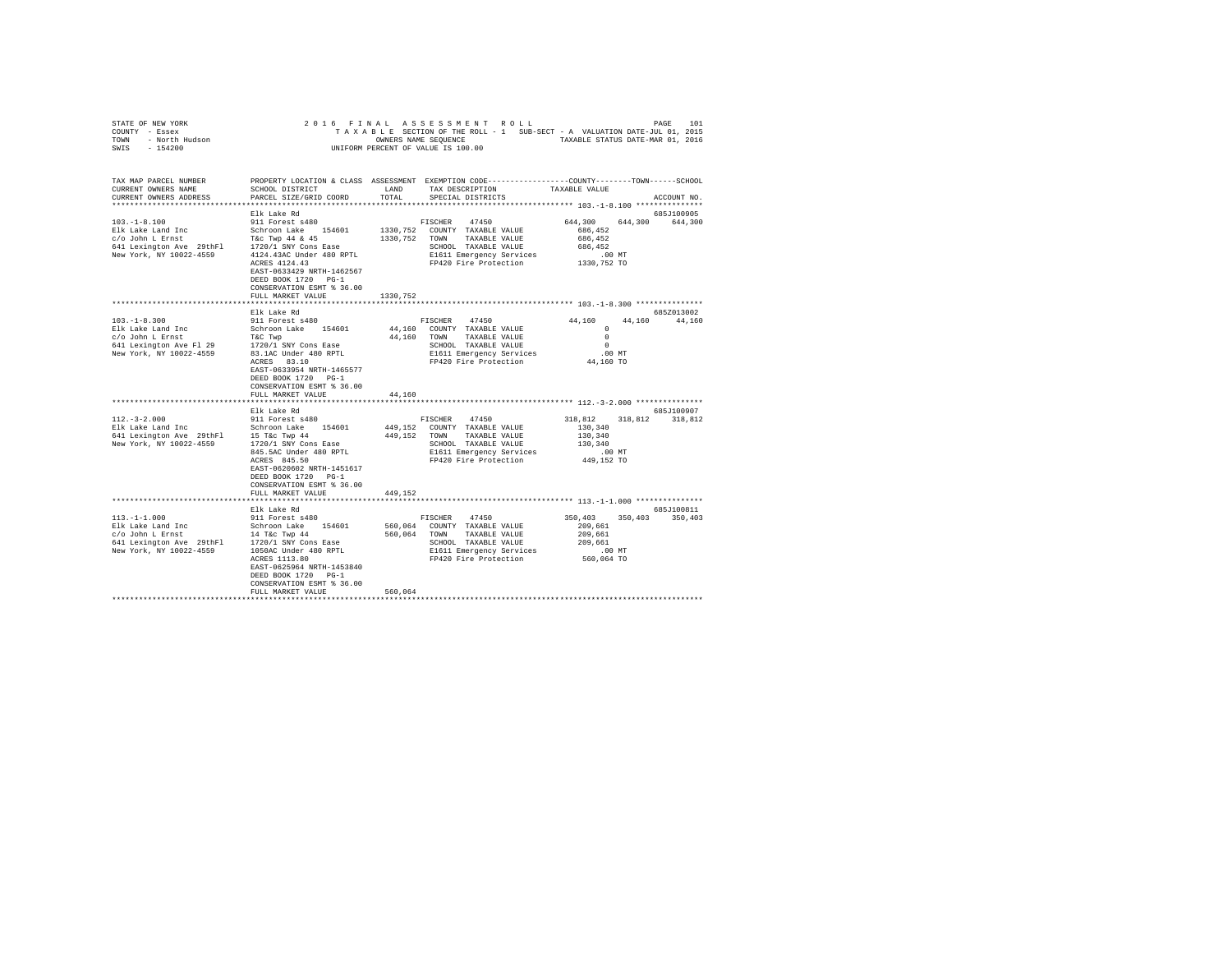| STATE OF NEW YORK<br>COUNTY - Essex<br>- Essen<br>- North Hudson<br>TOWN<br>SWIS<br>$-154200$                                                                                                                                                                                                     | 2016 FINAL                                                                                                                                                                                                                                                                                                                                                                                                                   |                                                                  | ASSESSMENT ROLL<br>TAXABLE SECTION OF THE ROLL - 1 SUB-SECT - A VALUATION DATE-JUL 01, 2015<br>OWNERS NAME SEQUENCE<br>UNIFORM PERCENT OF VALUE IS 100.00                                                                                                | TAXABLE STATUS DATE-MAR 01, 2016                                                                                       | 102<br>PAGE           |
|---------------------------------------------------------------------------------------------------------------------------------------------------------------------------------------------------------------------------------------------------------------------------------------------------|------------------------------------------------------------------------------------------------------------------------------------------------------------------------------------------------------------------------------------------------------------------------------------------------------------------------------------------------------------------------------------------------------------------------------|------------------------------------------------------------------|----------------------------------------------------------------------------------------------------------------------------------------------------------------------------------------------------------------------------------------------------------|------------------------------------------------------------------------------------------------------------------------|-----------------------|
| TAX MAP PARCEL NUMBER<br>CURRENT OWNERS NAME<br>CURRENT OWNERS ADDRESS                                                                                                                                                                                                                            | SCHOOL DISTRICT<br>PARCEL SIZE/GRID COORD                                                                                                                                                                                                                                                                                                                                                                                    | LAND<br>TOTAL                                                    | PROPERTY LOCATION & CLASS ASSESSMENT EXEMPTION CODE---------------COUNTY-------TOWN-----SCHOOL<br>TAX DESCRIPTION<br>SPECIAL DISTRICTS                                                                                                                   | TAXABLE VALUE                                                                                                          | ACCOUNT NO.           |
|                                                                                                                                                                                                                                                                                                   | 3010 Blue Ridge Rd                                                                                                                                                                                                                                                                                                                                                                                                           |                                                                  |                                                                                                                                                                                                                                                          |                                                                                                                        | 685J101202            |
| $113. -2 - 1.004$<br>Elk Lake Land Inc<br>641 Lexington Ave<br>New York, NY 10022                                                                                                                                                                                                                 | 911 Forest s480 - WTRFNT<br>Schroon Lake<br>154601<br>5 T&C Twp 44<br>SNY Cons Ease<br>1690.5AC Under 480 RPTL<br>ACRES 1691.50<br>EAST-0639072 NRTH-1451475<br>DEED BOOK 1719 PG-1<br>CONSERVATION ESMT % 28.00                                                                                                                                                                                                             | 810,936<br>814,836                                               | 47450<br>FISCHER<br>COUNTY TAXABLE VALUE<br>TAXABLE VALUE<br>TOWN<br>SCHOOL TAXABLE VALUE<br>E1611 Emergency Services<br>FP420 Fire Protection                                                                                                           | 792,847<br>21,989<br>21,989<br>21,989<br>.00MT<br>814,836 TO                                                           | 792.847<br>792,847    |
|                                                                                                                                                                                                                                                                                                   | FULL MARKET VALUE                                                                                                                                                                                                                                                                                                                                                                                                            | 814,836                                                          |                                                                                                                                                                                                                                                          |                                                                                                                        |                       |
|                                                                                                                                                                                                                                                                                                   | Elk Lake Rd                                                                                                                                                                                                                                                                                                                                                                                                                  |                                                                  |                                                                                                                                                                                                                                                          |                                                                                                                        | 685J100810            |
| $113. - 3 - 1.000$<br>Elk Lake Land Inc<br>c/o John L Ernst<br>641 Lexington Ave 29thFl<br>New York, NY 10022-4559<br>New York, NY 10022-4559<br>$102. -2 - 1.038$<br>State of New York<br>625 Broadway<br>Albany, NY 12233<br>PRIOR OWNER ON 3/01/2016<br>Nature Conservancy Inc                 | 240 Rural res<br>Schroon Lake 154601<br>12 T&c Twp 44<br>1720/1 SNY Cons Ease<br>ACRES 99.80<br>EAST-0631498 NRTH-1456494<br>DEED BOOK 1720 PG-1<br>CONSERVATION ESMT % 36.00<br>FULL MARKET VALUE<br>Blue Ridge Rd<br>911 Forest s480 - WTRFNT<br>Schroon Lake 154601<br>23 T&c Twp 44<br>Parcel (A)<br>4296.04AC Under 480 RPTL<br>ACRES16864.32<br>EAST-0611733 NRTH-1460156<br>DEED BOOK 1832 PG-61<br>FULL MARKET VALUE | 70,912<br>184,912<br>184,912<br>9289,500<br>9724,400<br>9724,400 | COUNTY TAXABLE VALUE<br>TOWN<br>TAXABLE VALUE<br>SCHOOL TAXABLE VALUE<br>E1611 Emergency Services<br>FP420 Fire Protection<br>COUNTY TAXABLE VALUE<br>TOWN<br>TAXABLE VALUE<br>SCHOOL TAXABLE VALUE<br>E1611 Emergency Services<br>FP420 Fire Protection | 184,912<br>184,912<br>184,912<br>$.00$ MT<br>184,912 TO<br>9724,400<br>9724,400<br>9724,400<br>$.00$ MT<br>9724,400 TO | 685J101309            |
|                                                                                                                                                                                                                                                                                                   |                                                                                                                                                                                                                                                                                                                                                                                                                              |                                                                  |                                                                                                                                                                                                                                                          |                                                                                                                        |                       |
| $112.4 - 2 - 20.000$<br>Upper Hudson Woodlands ATP LP Schroon Lake 154601<br>c/o F&W Forestry Services Inc 9 T&c Twp 44<br>ATP Client Service<br>PO Box 3610<br>Albany, GA 31706-3610<br>PRIOR OWNER ON 3/01/2016 DEED BOOK 1658 PG-17<br>Upper Hudson Woodlands ATP LP CONSERVATION ESMT % 60.00 | Blue Ridge Rd<br>911 Forest s480<br>SNY Cons Ease 7001201<br>5.8AC Under 480 RPTL<br>ACRES 5.80<br>EAST-0617034 NRTH-1439141                                                                                                                                                                                                                                                                                                 | 1,920<br>1,920                                                   | 47450<br>FISCHER<br>COUNTY TAXABLE VALUE<br>TAXABLE VALUE<br>TOWN<br>SCHOOL TAXABLE VALUE<br>E1611 Emergency Services<br>FP420 Fire Protection                                                                                                           | 616<br>1,304<br>1,304<br>1,304<br>.00 MT<br>1,920 TO                                                                   | 685J178551<br>616 616 |
|                                                                                                                                                                                                                                                                                                   | FULL MARKET VALUE                                                                                                                                                                                                                                                                                                                                                                                                            | 1,920                                                            |                                                                                                                                                                                                                                                          |                                                                                                                        |                       |
|                                                                                                                                                                                                                                                                                                   |                                                                                                                                                                                                                                                                                                                                                                                                                              |                                                                  |                                                                                                                                                                                                                                                          |                                                                                                                        |                       |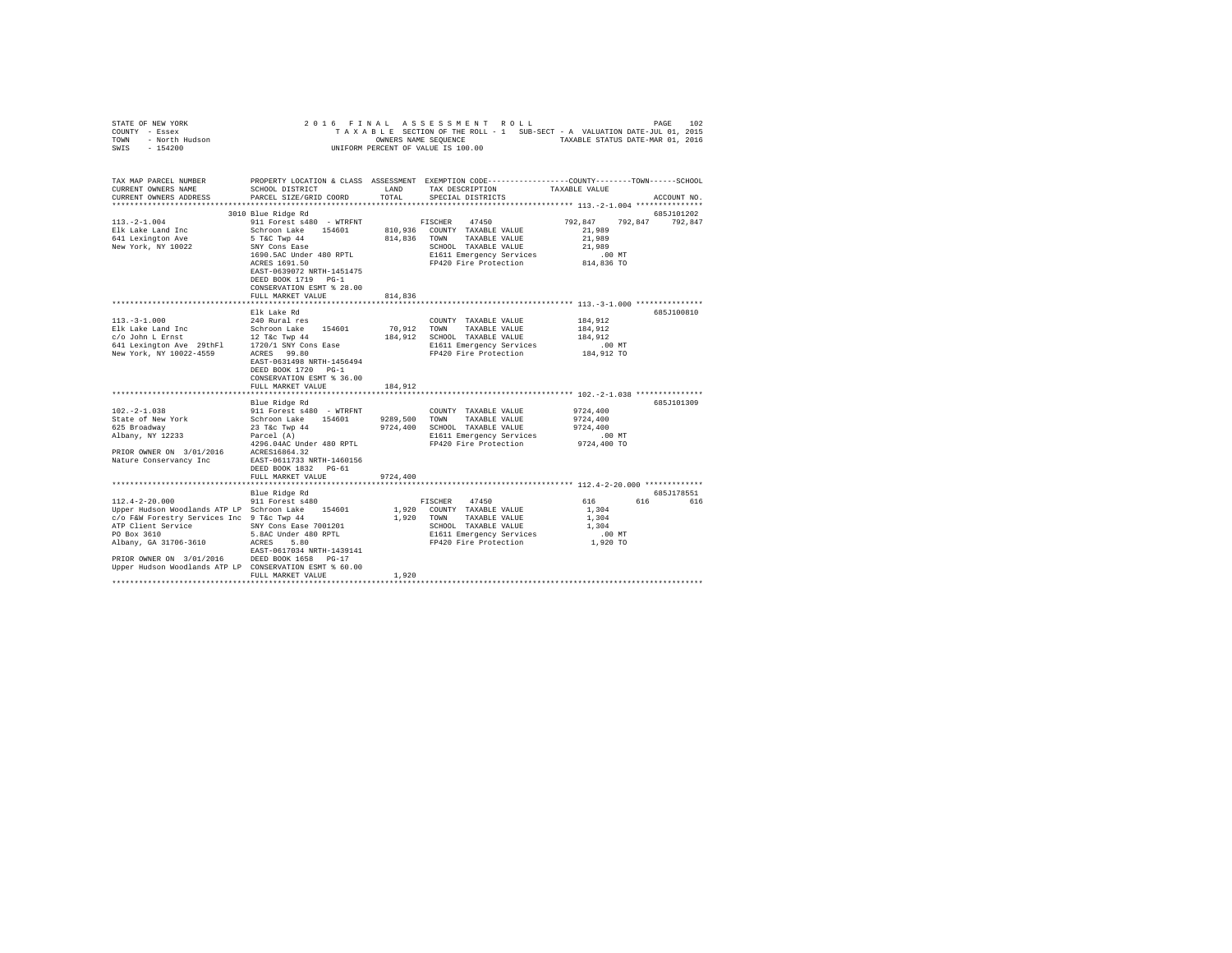|                | STATE OF NEW YORK |  |  |  |  | 2016 FINAL ASSESSMENT ROLL         |  |  |  |  |                                                                          | PAGE | 103 |
|----------------|-------------------|--|--|--|--|------------------------------------|--|--|--|--|--------------------------------------------------------------------------|------|-----|
| COUNTY - Essex |                   |  |  |  |  |                                    |  |  |  |  | TAXABLE SECTION OF THE ROLL - 1 SUB-SECT - A VALUATION DATE-JUL 01, 2015 |      |     |
| TOWN           | - North Hudson    |  |  |  |  | OWNERS NAME SEOUENCE               |  |  |  |  | TAXABLE STATUS DATE-MAR 01, 2016                                         |      |     |
| SWIS           | $-154200$         |  |  |  |  | UNIFORM PERCENT OF VALUE IS 100.00 |  |  |  |  |                                                                          |      |     |

| TAX MAP PARCEL NUMBER<br>CURRENT OWNERS NAME                                                                                                                                                                                                                                                                                                       | SCHOOL DISTRICT                                                                                                               | LAND    | PROPERTY LOCATION & CLASS ASSESSMENT EXEMPTION CODE---------------COUNTY-------TOWN------SCHOOL<br>TAX DESCRIPTION                                                  | TAXABLE VALUE                                                         |                      |
|----------------------------------------------------------------------------------------------------------------------------------------------------------------------------------------------------------------------------------------------------------------------------------------------------------------------------------------------------|-------------------------------------------------------------------------------------------------------------------------------|---------|---------------------------------------------------------------------------------------------------------------------------------------------------------------------|-----------------------------------------------------------------------|----------------------|
| CURRENT OWNERS ADDRESS                                                                                                                                                                                                                                                                                                                             | PARCEL SIZE/GRID COORD                                                                                                        | TOTAL   | SPECIAL DISTRICTS                                                                                                                                                   |                                                                       | ACCOUNT NO.          |
| $112.4 - 2 - 22.000$<br>Upper Hudson Woodlands ATP LP Schroon Lake 154601<br>c/o F&W Forestry Services Inc 9 T&c Twp 44<br>ATP Client Service 5NY Cons Ease 7001301<br>PO Box 3610<br>Albany, GA 31706-3610<br>PRIOR OWNER ON 3/01/2016 DEED BOOK 1658 PG-17<br>Upper Hudson Woodlands ATP LP CONSERVATION ESMT % 60.00                            | Blue Ridge Rd<br>911 Forest s480<br>.51AC Under 480 RPTL<br>ACRES     0.51<br>ACRES 0.51<br>EAST-0616000 NRTH-1439269         |         | FISCHER 47450<br>160 COUNTY TAXABLE VALUE<br>160 TOWN TAXABLE VALUE<br>SCHOOL TAXABLE VALUE<br>E1611 Emergency Services<br>FP420 Fire Protection                    | 45<br>45<br>115<br>115<br>115<br>.00 MT<br>160 TO                     | 685J178552<br>45     |
|                                                                                                                                                                                                                                                                                                                                                    | FULL MARKET VALUE                                                                                                             | 160     |                                                                                                                                                                     |                                                                       |                      |
| 113.4-2-11.000<br>Upper Hudson Woodlands ATP LP Schroon Lake 154601<br>c/o F&W Forestry Services Inc 17 Tract West Road Pat<br>ATP Client Service<br>PO Box 3610<br>Albany, GA 31706-3610<br>EAST-0644452 NRTH-1443995<br>PRIOR OWNER ON 3/01/2016 DEED BOOK 1658 PG-17<br>Upper Hudson Woodlands ATP LP CONSERVATION ESMT % 60.00                 | 3217 Blue Ridge Rd<br>911 Forest s480<br>SNY Cons Ease 7001501<br>154.2AC Under 480 RPTL<br>ACRES 154.20<br>FULL MARKET VALUE | 51,200  | FISCHER 47450<br>51,200 COUNTY TAXABLE VALUE<br>51,200 TOWN TAXABLE VALUE<br>SCHOOL TAXABLE VALUE<br>E1611 Emergency Services<br>FP420 Fire Protection              | 16,534<br>16.534<br>34,666<br>34,666<br>34,666<br>.00 MT<br>51,200 TO | 685J100912<br>16,534 |
|                                                                                                                                                                                                                                                                                                                                                    |                                                                                                                               |         |                                                                                                                                                                     |                                                                       |                      |
| 113.20-1-27.000<br>Upper Hudson Woodlands ATP LP Schroon Lake 154601 1,480 TOWN TAXABLE VALUE<br>c/o F&W Forestry Services Inc 20 Tract West Of Road Pat<br>PO Box 3610<br>Albany, GA 31706-3610<br>EAST-0644775 NRTH-1442073<br>PRIOR OWNER ON 3/01/2016 DEED BOOK 1658 PG-17<br>Upper Hudson Woodlands ATP LP CONSERVATION ESMT % 60.00          | Blue Ridge Rd<br>911 Forest s480<br>4.4AC Under 480 RPTL<br>ACRES 4.40                                                        |         | COUNTY TAXABLE VALUE<br>1,480 SCHOOL TAXABLE VALUE<br>E1611 Emergency Services<br>FP420 Fire Protection                                                             | 1,480<br>1,480<br>1,480<br>.00 MT<br>1,480 TO                         | 685J100915           |
|                                                                                                                                                                                                                                                                                                                                                    | FULL MARKET VALUE                                                                                                             | 1,480   |                                                                                                                                                                     |                                                                       |                      |
| $114.3 - 2 - 8.003$<br>Upper Hudson Woodlands ATP LP Schroon Lake 154601<br>c/o F&W Forestry Services Inc 23 Tract W Of Rd Patent<br>ATP Client Service 5NY C Ease 7001701 & 1601<br>PO Box 3610<br>Albany, GA 31706-3610 ACRES 523.70<br>PRIOR OWNER ON 3/01/2016 DEED BOOK 1658 PG-17<br>Upper Hudson Woodlands ATP LP CONSERVATION ESMT % 60.00 | Blue Ridge Rd<br>911 Forest s480 - WTRFNT<br>306.7AC Under 480 RPTL<br>EAST-0651123 NRTH-1442716<br>FULL MARKET VALUE         | 178,520 | FISCHER 47450<br>178,520 COUNTY TAXABLE VALUE<br>178,520 TOWN TAXABLE VALUE<br>SCHOOL TAXABLE VALUE<br>E1611 Emergency Services<br>FP420 Fire Protection 178,520 TO | 12,102<br>12,102<br>166,418<br>166,418<br>166,418<br>$.00$ MT         | 685J101003<br>12,102 |
|                                                                                                                                                                                                                                                                                                                                                    |                                                                                                                               |         |                                                                                                                                                                     |                                                                       |                      |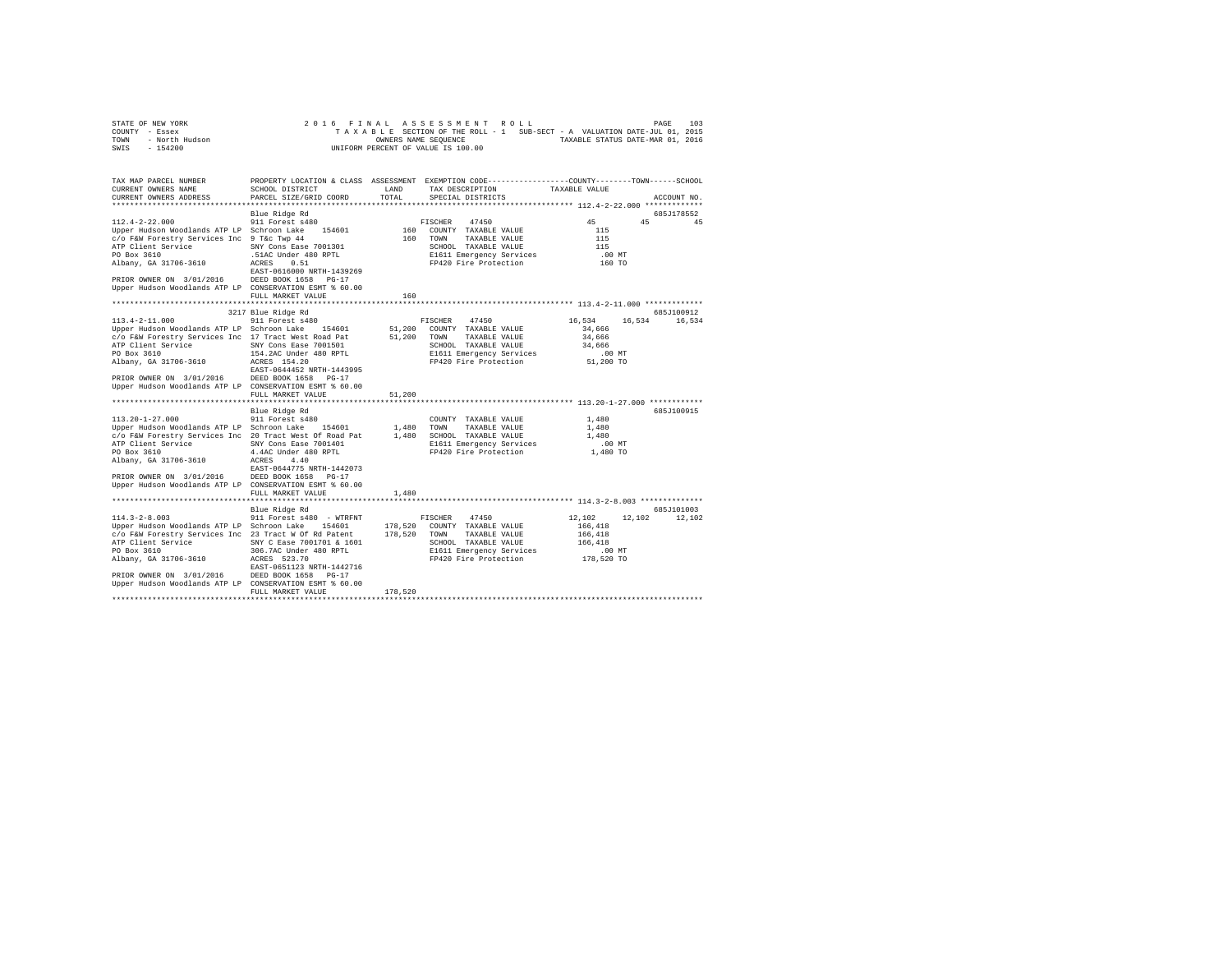| STATE OF NEW YORK                                                     |                                                                                                  |         | 2016 FINAL ASSESSMENT ROLL                                               |         | 104<br>PAGE |
|-----------------------------------------------------------------------|--------------------------------------------------------------------------------------------------|---------|--------------------------------------------------------------------------|---------|-------------|
| COUNTY<br>- Essex                                                     |                                                                                                  |         | TAXABLE SECTION OF THE ROLL - 1 SUB-SECT - A VALUATION DATE-JUL 01, 2015 |         |             |
| TOWN<br>- North Hudson                                                |                                                                                                  |         | OWNERS NAME SEQUENCE TANDER TAXABLE STATUS DATE-MAR 01, 2016             |         |             |
| $-154200$<br>SWIS                                                     |                                                                                                  |         | UNIFORM PERCENT OF VALUE IS 100.00                                       |         |             |
|                                                                       |                                                                                                  |         |                                                                          |         |             |
|                                                                       |                                                                                                  |         |                                                                          |         |             |
| TAX MAP PARCEL NUMBER                                                 | PROPERTY LOCATION & CLASS ASSESSMENT EXEMPTION CODE----------------COUNTY-------TOWN------SCHOOL |         |                                                                          |         |             |
| CURRENT OWNERS NAME SCHOOL DISTRICT                                   | <b>EAND</b>                                                                                      |         | TAX DESCRIPTION TAXABLE VALUE                                            |         |             |
| CURRENT OWNERS ADDRESS PARCEL SIZE/GRID COORD TOTAL SPECIAL DISTRICTS |                                                                                                  |         |                                                                          |         | ACCOUNT NO. |
|                                                                       |                                                                                                  |         |                                                                          |         |             |
|                                                                       | Blue Ridge Rd                                                                                    |         |                                                                          |         | 685J101011  |
| 124.-2-1.025 911 Forest s480 - WTRFNT                                 |                                                                                                  |         | FISCHER 47450 16,668 16,668                                              |         | 16,668      |
| Upper Hudson Woodlands ATP LP Schroon Lake 154601                     |                                                                                                  | 814,800 | COUNTY<br>TAXABLE VALUE                                                  | 843.132 |             |
| c/o F&W Forestry Services Inc 2 T&c Twp 44                            |                                                                                                  | 859,800 | TOWN<br>TAXABLE VALUE                                                    | 843.132 |             |
| ATP Client Service                                                    | SNY Cons Ease 7001801                                                                            |         | SCHOOL<br>TAXABLE VALUE                                                  | 843.132 |             |
| PO Box 3610 431.11AC Under 480 RPTL                                   |                                                                                                  |         | E1611 Emergency Services .00 MT                                          |         |             |
| Albany, GA 31706-3610                                                 | ACRES 2582.39                                                                                    |         | FP420 Fire Protection 859,800 TO                                         |         |             |
|                                                                       | EAST-0629127 NRTH-1438814                                                                        |         |                                                                          |         |             |
| PRIOR OWNER ON 3/01/2016                                              | DEED BOOK 1658 PG-17                                                                             |         |                                                                          |         |             |
| Upper Hudson Woodlands ATP LP CONSERVATION ESMT % 60.00               |                                                                                                  |         |                                                                          |         |             |
|                                                                       | FULL MARKET VALUE                                                                                | 859,800 |                                                                          |         |             |
|                                                                       |                                                                                                  |         |                                                                          |         |             |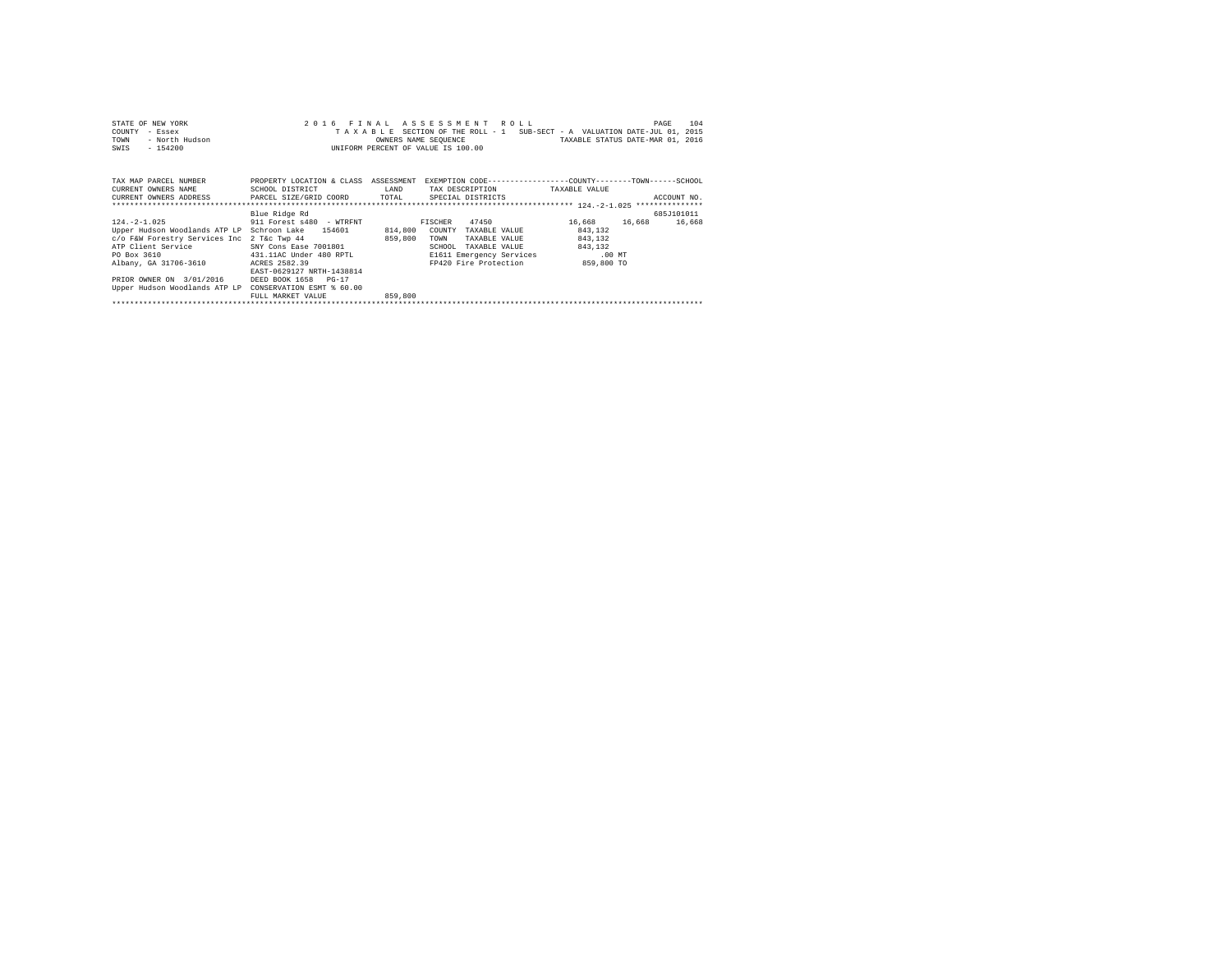| STATE OF NEW YORK      | 2016 FINAL ASSESSMENT ROLL                                               | 105<br>PAGE                      |
|------------------------|--------------------------------------------------------------------------|----------------------------------|
| COUNTY - Essex         | TAXABLE SECTION OF THE ROLL - 1 SUB-SECT - A VALUATION DATE-JUL 01, 2015 |                                  |
| - North Hudson<br>TOWN |                                                                          | TAXABLE STATUS DATE-MAR 01, 2016 |
| SWIS<br>- 154200       |                                                                          | RPS150/V04/L015                  |
|                        | UNIFORM PERCENT OF VALUE IS 100.00                                       | CURRENT DATE 6/28/2016           |
|                        |                                                                          |                                  |
|                        | ROLL SUB SECTION-A-TOTALS                                                |                                  |

## \*\*\* S P E C I A L D I S T R I C T S U M M A R Y \*\*\*

| CODE | DISTRICT NAME        | TOTAL<br>PARCELS | EXTENSION<br><b>TYPE</b> | <b>EXTENSION</b><br>VALUE | AD VALOREM<br>VALUE | <b>EXEMPT</b><br>AMOUNT | TAXABLE<br>VALUE |
|------|----------------------|------------------|--------------------------|---------------------------|---------------------|-------------------------|------------------|
|      | E1611 Emergency Serv | 17               | MOVTAX                   |                           |                     |                         |                  |
|      | E1612 Emergency Serv |                  | 4 MOVTAX                 |                           |                     |                         |                  |
|      | FP420 Fire Protectio |                  | 21 TOTAL                 |                           | 18203.138           |                         | 18203.138        |

#### \*\*\* S C H O O L D I S T R I C T S U M M A R Y \*\*\*

| CODE   | DISTRICT NAME | TOTAL<br>PARCELS | ASSESSED<br>LAND | ASSESSED<br>TOTAL | EXEMPT<br>AMOUNT | TOTAL<br>TAXABLE | STAR<br>AMOUNT | STAR<br>TAXABLE |
|--------|---------------|------------------|------------------|-------------------|------------------|------------------|----------------|-----------------|
| 154601 | Schroon Lake  | 21               | 17605.338        | 18203.138         | 3550,819         | 14652.319        |                | 14652.319       |
|        | SUB-TOTAL     | 21               | 17605.338        | 18203.138         | 3550,819         | 14652.319        |                | 14652.319       |
|        | TOTAL         | 21               | 17605.338        | 18203.138         | 3550,819         | 14652.319        |                | 14652.319       |

#### \*\*\* S Y S T E M C O D E S S U M M A R Y \*\*\*

NO SYSTEM EXEMPTIONS AT THIS LEVEL

## \*\*\* E X E M P T I O N S U M M A R Y \*\*\*

| CODE  | DESCRIPTION    | TOTAL<br>PARCELS | COUNTY   | TOWN     | SCHOOL   |
|-------|----------------|------------------|----------|----------|----------|
| 47450 | <b>FISCHER</b> | 18               | 3550.819 | 3550,819 | 3550.819 |
|       | TOTAL          | 18               | 3550.819 | 3550.819 | 3550,819 |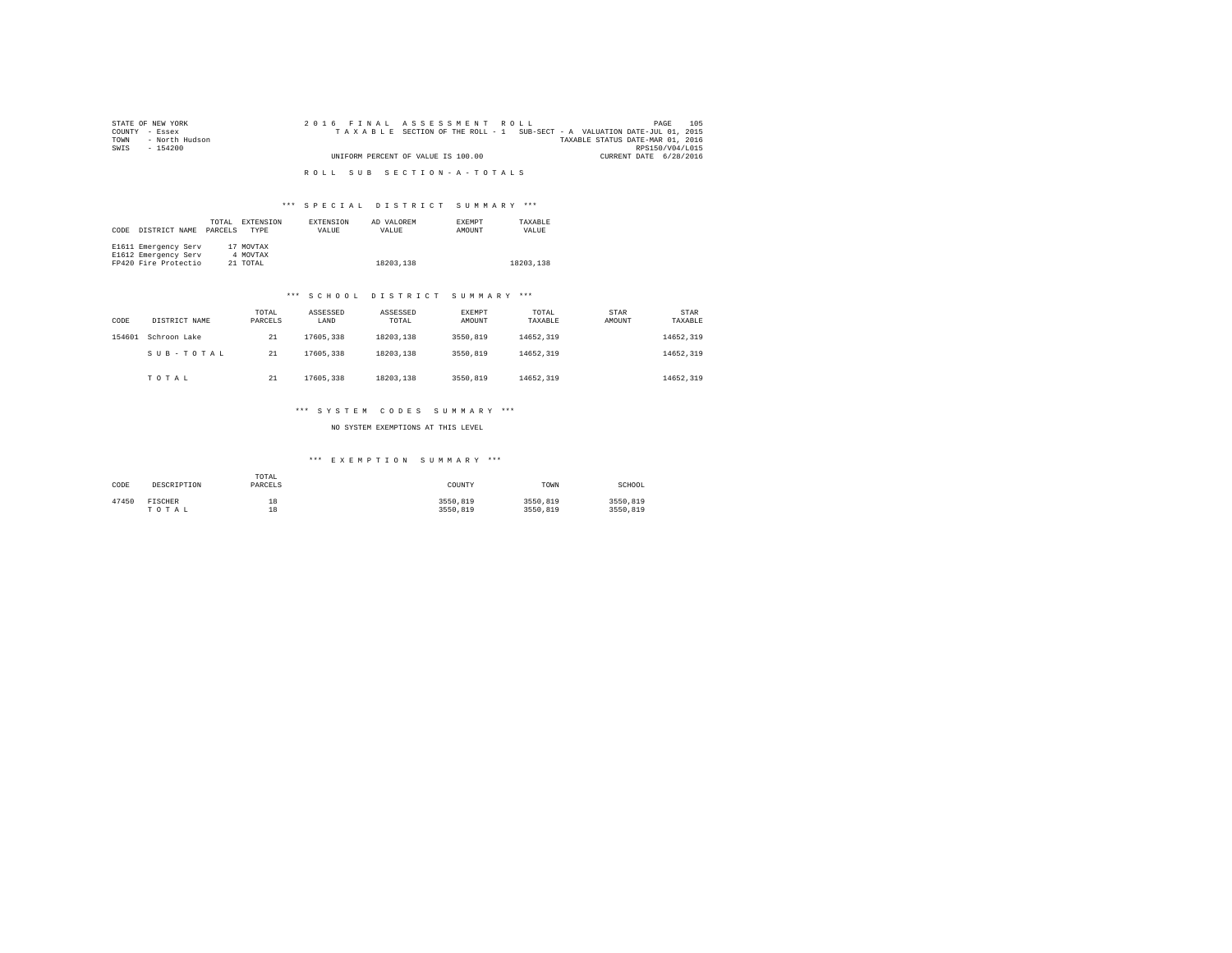| STATE OF NEW YORK                           | 2016 FINAL ASSESSMENT ROLL                                               | 106<br>PAGE            |
|---------------------------------------------|--------------------------------------------------------------------------|------------------------|
| COUNTY - Essex                              | TAXABLE SECTION OF THE ROLL - 1 SUB-SECT - A VALUATION DATE-JUL 01, 2015 |                        |
| - North Hudson<br>TOWN<br>SWIS<br>$-154200$ | TAXABLE STATUS DATE-MAR 01, 2016                                         | RPS150/V04/L015        |
|                                             | UNIFORM PERCENT OF VALUE IS 100.00                                       | CURRENT DATE 6/28/2016 |
|                                             |                                                                          |                        |
|                                             | ROLL SUB SECTION-A-TOTALS                                                |                        |

## \*\*\* G R A N D T O T A L S \*\*\*

| ROLL | DESCRIPTION | TOTAL   | ASSESSED  | ASSESSED  | TAXABLE   | TAXABLE   | TAXABLE   | STAR      |
|------|-------------|---------|-----------|-----------|-----------|-----------|-----------|-----------|
| SEC  |             | PARCELS | LAND      | TOTAL     | COUNTY    | TOWN      | SCHOOL    | TAXABLE   |
|      | TAXABLE     | --      | 17605,338 | 18203.138 | 14652.319 | 14652.319 | 14652.319 | 14652.319 |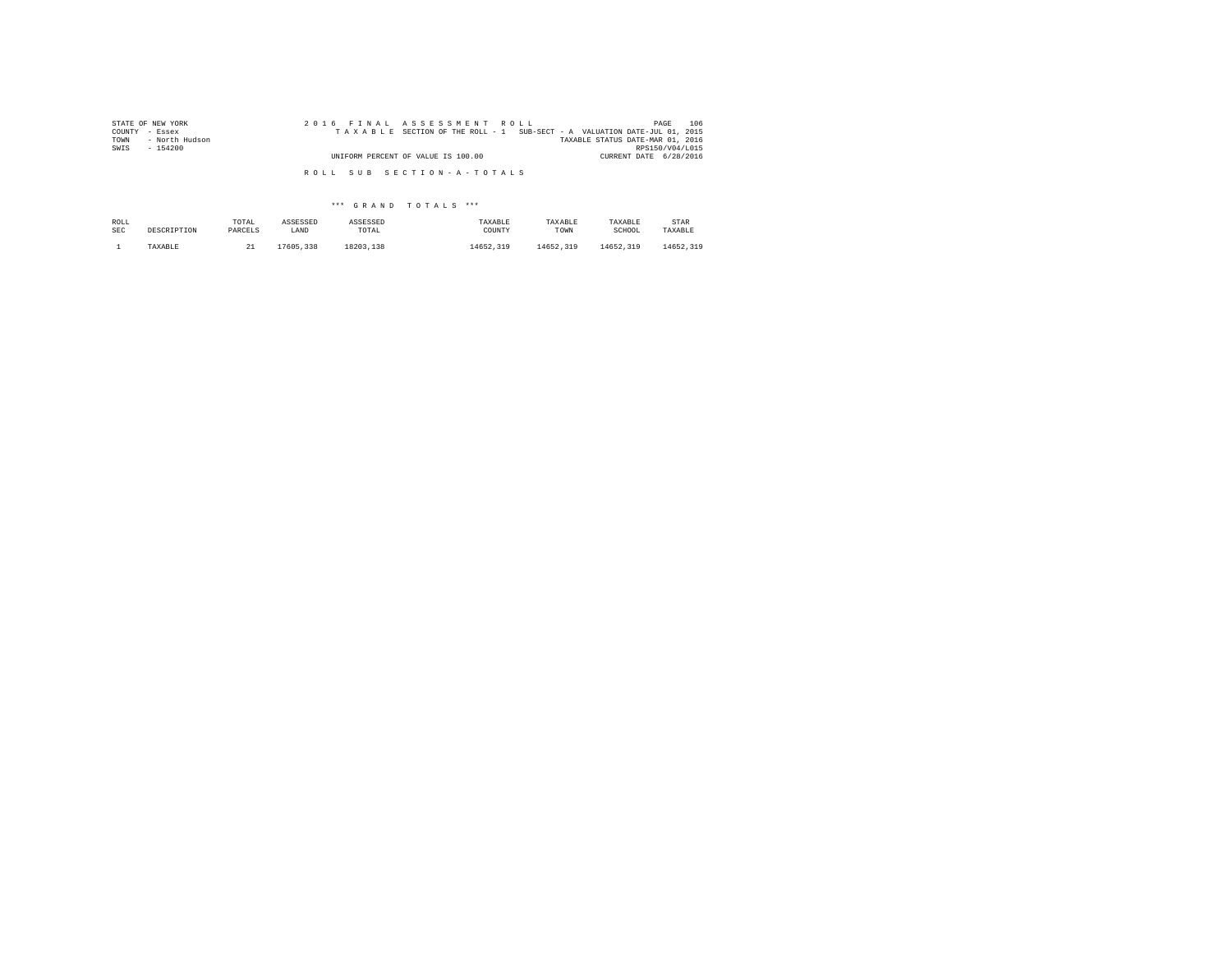|      | STATE OF NEW YORK |  |  |  | 2016 FINAL ASSESSMENT ROLL         |  |  |  |  |  |  |  |  |                                                                          |  | PAGE | 107 |
|------|-------------------|--|--|--|------------------------------------|--|--|--|--|--|--|--|--|--------------------------------------------------------------------------|--|------|-----|
|      | COUNTY - Essex    |  |  |  |                                    |  |  |  |  |  |  |  |  | TAXABLE SECTION OF THE ROLL - 1 SUB-SECT - B VALUATION DATE-JUL 01, 2015 |  |      |     |
| TOWN | - North Hudson    |  |  |  | OWNERS NAME SEOUENCE               |  |  |  |  |  |  |  |  | TAXABLE STATUS DATE-MAR 01, 2016                                         |  |      |     |
| SWIS | - 154200          |  |  |  | UNIFORM PERCENT OF VALUE IS 100.00 |  |  |  |  |  |  |  |  |                                                                          |  |      |     |

| TAX MAP PARCEL NUMBER PROPERTY LOCATION & CLASS ASSESSMENT EXEMPTION CODE--------------COUNTY-------TOWN-----SCHOOL<br>CURRENT OWNERS NAME SCHOOL DISTRICT<br>CURRENT OWNERS ADDRESS PARCEL SIZE/GRID COORD                                    |                    | LAND<br>TOTAL | TAX DESCRIPTION TAXABLE VALUE<br>SPECIAL DISTRICTS                |                                    | ACCOUNT NO.       |
|------------------------------------------------------------------------------------------------------------------------------------------------------------------------------------------------------------------------------------------------|--------------------|---------------|-------------------------------------------------------------------|------------------------------------|-------------------|
|                                                                                                                                                                                                                                                | 2327 Blue Ridge Rd |               |                                                                   |                                    | 685J181002        |
| $112.4 - 2 - 9.100$<br>Mara Joint Trust                                                                                                                                                                                                        |                    |               |                                                                   | 51, 128 51, 128 51, 128<br>124,772 |                   |
|                                                                                                                                                                                                                                                |                    |               | TAXABLE VALUE 124,772                                             |                                    |                   |
|                                                                                                                                                                                                                                                |                    |               |                                                                   |                                    |                   |
| c/o Joseph & Lorraine Mara هاموا المساحد المستخدم المستخدم و C/o Joseph & Lorraine Mara (2008)<br>56 Euclid Ave (2008) 77A under 480A RPTL<br>2007, NY 12180 (2008) ACRES (2009) 21611 E                                                       |                    |               |                                                                   |                                    |                   |
|                                                                                                                                                                                                                                                |                    |               |                                                                   |                                    |                   |
|                                                                                                                                                                                                                                                |                    |               |                                                                   |                                    |                   |
|                                                                                                                                                                                                                                                |                    |               |                                                                   |                                    |                   |
|                                                                                                                                                                                                                                                |                    |               |                                                                   |                                    |                   |
| COLOOL TAXABLE VALUE<br>Troy, NY 12180<br>Troy, NY 12180<br>MAY BE SUBJECT TO PAYMENT<br>EAST -0617548 NRTH-1442796<br>MAY BE SUBJECT TO PAYMENT<br>EAST -0617548 NRTH-1442796<br>MAY BE SUBJECT TO PAYMENT<br>DISPER PRILE PRILE PRILE PROPER |                    |               |                                                                   |                                    |                   |
|                                                                                                                                                                                                                                                | Duntlev Rd         |               |                                                                   |                                    | 685J191005        |
|                                                                                                                                                                                                                                                |                    |               |                                                                   |                                    | 2,080 2,080 2,080 |
|                                                                                                                                                                                                                                                |                    |               |                                                                   |                                    |                   |
|                                                                                                                                                                                                                                                |                    |               |                                                                   |                                    |                   |
|                                                                                                                                                                                                                                                |                    |               |                                                                   |                                    |                   |
|                                                                                                                                                                                                                                                |                    |               |                                                                   |                                    |                   |
|                                                                                                                                                                                                                                                |                    |               |                                                                   |                                    |                   |
|                                                                                                                                                                                                                                                |                    |               |                                                                   |                                    |                   |
| UNDER RPTL480A UNTIL 2025 DEED BOOK 975 PG-207                                                                                                                                                                                                 | FULL MARKET VALUE  | 2,600         |                                                                   |                                    |                   |
|                                                                                                                                                                                                                                                |                    |               |                                                                   |                                    |                   |
|                                                                                                                                                                                                                                                |                    |               |                                                                   |                                    |                   |
|                                                                                                                                                                                                                                                | US Route 9         |               |                                                                   |                                    | 685J103214        |
| 104.4-1-53.000 5012 Forest s480a PRIV FOR 47460 41,367 41,367 41,367 41,367<br>Schroon Lake 154601 58,900 COUNTY TAXABLE VALUE 17,533                                                                                                          |                    |               |                                                                   |                                    |                   |
|                                                                                                                                                                                                                                                |                    |               |                                                                   |                                    |                   |
| CONSIDER THE TRANSFORM ON THE SECTION TRANSLE VALUE 17,533<br>FO BOX 7 181 Paradox Tract 190 58,900 TOWN TAXABLE VALUE 17,533<br>North Hudson, NY 12855 6.3.2 ACRES 71.00 TL ESSENGE TRANSLE VERTICLES                                         |                    |               | TAXABLE VALUE                                                     |                                    |                   |
|                                                                                                                                                                                                                                                |                    |               |                                                                   |                                    |                   |
|                                                                                                                                                                                                                                                |                    |               |                                                                   |                                    |                   |
|                                                                                                                                                                                                                                                |                    |               |                                                                   |                                    |                   |
|                                                                                                                                                                                                                                                |                    |               |                                                                   |                                    |                   |
|                                                                                                                                                                                                                                                | FULL MARKET VALUE  | 58,900        |                                                                   |                                    |                   |
|                                                                                                                                                                                                                                                |                    |               |                                                                   |                                    |                   |
|                                                                                                                                                                                                                                                | US Route 9         |               |                                                                   |                                    | 685J103301        |
|                                                                                                                                                                                                                                                |                    |               |                                                                   |                                    |                   |
| 1991.1-12<br>Schroom Lake 154601 81,900 COUNTY TAXABLE VALUE 16,380<br>PO Box 7 182 Paradox Track 81,900 TOWN TAXABLE VALUE 16,380<br>PO Box 7 1825 98.7AC Under 480A RPTL SCHOOL TAXABLE VALUE 16,380<br>North Hudson, NY 12855 98.70         |                    |               |                                                                   |                                    |                   |
|                                                                                                                                                                                                                                                |                    |               |                                                                   |                                    |                   |
|                                                                                                                                                                                                                                                |                    |               |                                                                   |                                    |                   |
|                                                                                                                                                                                                                                                |                    |               |                                                                   |                                    |                   |
|                                                                                                                                                                                                                                                |                    |               | E1611 Emergency Services 00 MT<br>FP420 Fire Protection 81,900 TO |                                    |                   |
| MAY BE SUBJECT TO PAYMENT EAST-0668759 NRTH-1458116<br>UNDER RPTL480A UNTIL 2025 DEED BOOK 975 PG-207                                                                                                                                          |                    |               |                                                                   |                                    |                   |
|                                                                                                                                                                                                                                                |                    |               |                                                                   |                                    |                   |
|                                                                                                                                                                                                                                                | FULL MARKET VALUE  | 81,900        |                                                                   |                                    |                   |
|                                                                                                                                                                                                                                                |                    |               |                                                                   |                                    |                   |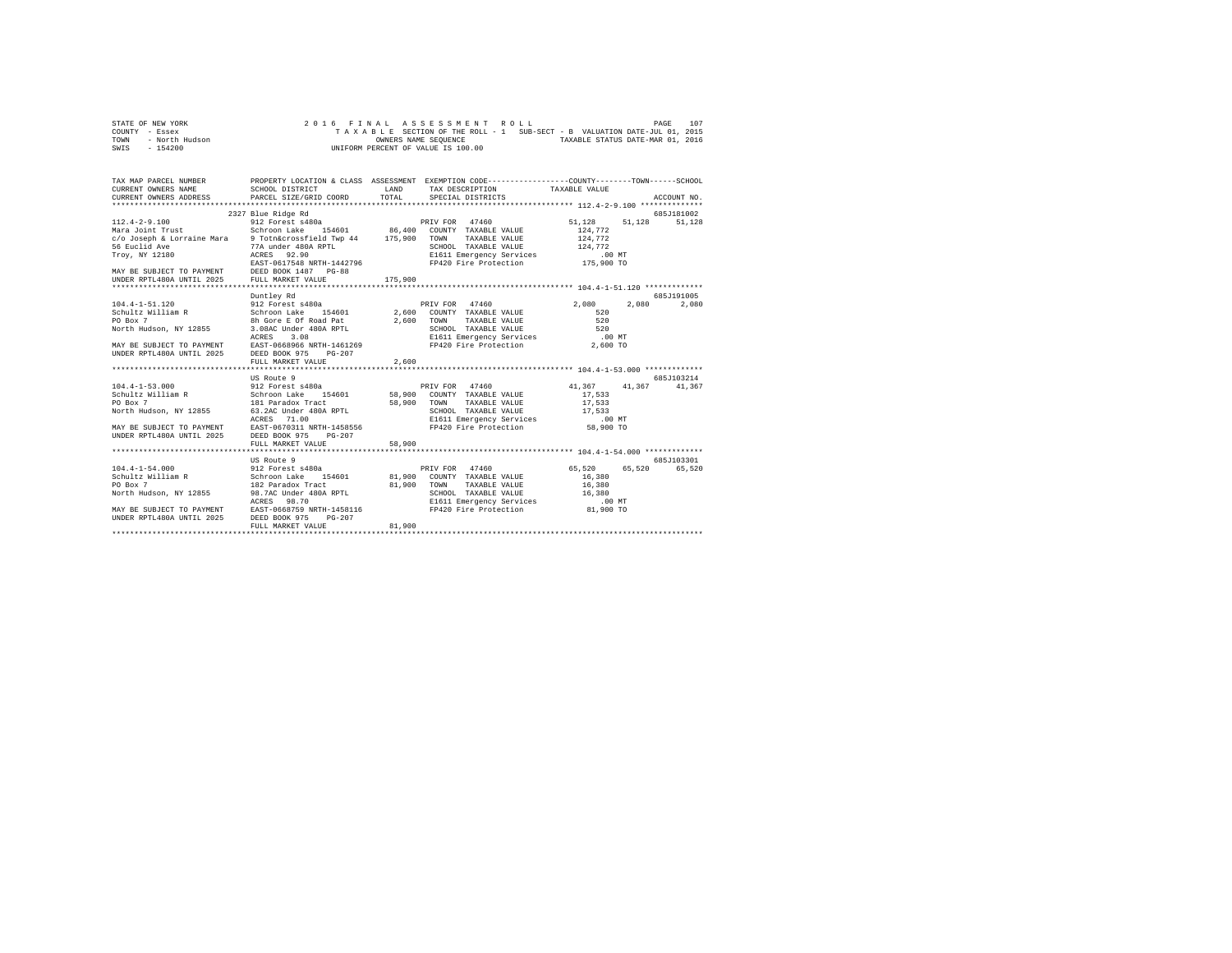|                | STATE OF NEW YORK |  |  |  |  | 2016 FINAL ASSESSMENT ROLL         |  |  |  |  |                                                                          | PAGE | 108 |
|----------------|-------------------|--|--|--|--|------------------------------------|--|--|--|--|--------------------------------------------------------------------------|------|-----|
| COUNTY - Essex |                   |  |  |  |  |                                    |  |  |  |  | TAXABLE SECTION OF THE ROLL - 1 SUB-SECT - B VALUATION DATE-JUL 01, 2015 |      |     |
| TOWN           | - North Hudson    |  |  |  |  | OWNERS NAME SEOUENCE               |  |  |  |  | TAXABLE STATUS DATE-MAR 01, 2016                                         |      |     |
| SWIS           | $-154200$         |  |  |  |  | UNIFORM PERCENT OF VALUE IS 100.00 |  |  |  |  |                                                                          |      |     |

| TAX MAP PARCEL NUMBER                                                                                                                                                                                                                      | PROPERTY LOCATION & CLASS ASSESSMENT EXEMPTION CODE----------------COUNTY-------TOWN------SCHOOL |         |  |               |
|--------------------------------------------------------------------------------------------------------------------------------------------------------------------------------------------------------------------------------------------|--------------------------------------------------------------------------------------------------|---------|--|---------------|
|                                                                                                                                                                                                                                            |                                                                                                  |         |  |               |
|                                                                                                                                                                                                                                            | US Route 9                                                                                       |         |  | 685J103215    |
|                                                                                                                                                                                                                                            |                                                                                                  |         |  | 21,760 21,760 |
|                                                                                                                                                                                                                                            |                                                                                                  |         |  |               |
|                                                                                                                                                                                                                                            |                                                                                                  |         |  |               |
|                                                                                                                                                                                                                                            |                                                                                                  |         |  |               |
|                                                                                                                                                                                                                                            |                                                                                                  |         |  |               |
|                                                                                                                                                                                                                                            |                                                                                                  |         |  |               |
| UNDER RPTL480A UNTIL 2025 DEED BOOK 975 PG-207                                                                                                                                                                                             |                                                                                                  |         |  |               |
|                                                                                                                                                                                                                                            | FULL MARKET VALUE                                                                                | 27,200  |  |               |
|                                                                                                                                                                                                                                            |                                                                                                  |         |  |               |
|                                                                                                                                                                                                                                            | Duntlev Rd                                                                                       |         |  | 685.7103302   |
| 104.4-1-59.100<br>2011 Excess 1480a<br>Schultz William R Schroon Lake 154601 86,500 COUNTY TAXABLE VALUE 17,300<br>2012 Forest 480a<br>2012 Part Regers Access 144601 86,500 TONY TAXABLE VALUE 17,300<br>2012 104.2AC Under 480A RPTL     |                                                                                                  |         |  |               |
|                                                                                                                                                                                                                                            |                                                                                                  |         |  |               |
|                                                                                                                                                                                                                                            |                                                                                                  |         |  |               |
|                                                                                                                                                                                                                                            |                                                                                                  |         |  |               |
|                                                                                                                                                                                                                                            |                                                                                                  |         |  |               |
|                                                                                                                                                                                                                                            |                                                                                                  |         |  |               |
|                                                                                                                                                                                                                                            |                                                                                                  |         |  |               |
|                                                                                                                                                                                                                                            | FULL MARKET VALUE 86,500                                                                         |         |  |               |
|                                                                                                                                                                                                                                            |                                                                                                  |         |  |               |
|                                                                                                                                                                                                                                            | Johnson Pond Rd                                                                                  |         |  | 685J102910    |
|                                                                                                                                                                                                                                            |                                                                                                  |         |  |               |
|                                                                                                                                                                                                                                            |                                                                                                  |         |  |               |
|                                                                                                                                                                                                                                            |                                                                                                  |         |  |               |
| 125.-1-10.000<br>125.-1-10.000<br>126.700 COUNTY TAXABLE VALUE 100,640 100,640 100,640<br>126.700 COUNTY TAXABLE VALUE 26,060<br>126.700 TAXABLE VALUE 26,060<br>126.700 TAXABLE VALUE 26,060 2600<br>126.700 TAXABLE VALUE 26,060<br>126. |                                                                                                  |         |  |               |
|                                                                                                                                                                                                                                            |                                                                                                  |         |  |               |
|                                                                                                                                                                                                                                            |                                                                                                  |         |  |               |
|                                                                                                                                                                                                                                            |                                                                                                  |         |  |               |
|                                                                                                                                                                                                                                            |                                                                                                  |         |  |               |
|                                                                                                                                                                                                                                            |                                                                                                  |         |  |               |
|                                                                                                                                                                                                                                            | Johnson Pond Rd                                                                                  |         |  | 685J102912    |
| 125.12-1-13.000 912 Forest s480a - WTRFNT PRIV FOR 47460 451,440 451,440 451,440 451,440                                                                                                                                                   |                                                                                                  |         |  |               |
|                                                                                                                                                                                                                                            |                                                                                                  |         |  |               |
|                                                                                                                                                                                                                                            |                                                                                                  |         |  |               |
|                                                                                                                                                                                                                                            |                                                                                                  |         |  |               |
|                                                                                                                                                                                                                                            |                                                                                                  |         |  |               |
| 123.14-1-123.000 COUNTY TAXABLE VALUE 197.760<br>Trainor Frederick N Schroon Lake 154601 639,200 COUNTY TAXABLE VALUE 187.760<br>535.900 COUNTY TAXABLE VALUE 187.760<br>189,200 COUNTY TAXABLE VALUE 187.760<br>189,200 COUNTY TAXABL     |                                                                                                  |         |  |               |
|                                                                                                                                                                                                                                            |                                                                                                  |         |  |               |
|                                                                                                                                                                                                                                            | FULL MARKET VALUE                                                                                | 639,200 |  |               |
|                                                                                                                                                                                                                                            |                                                                                                  |         |  |               |
|                                                                                                                                                                                                                                            |                                                                                                  |         |  |               |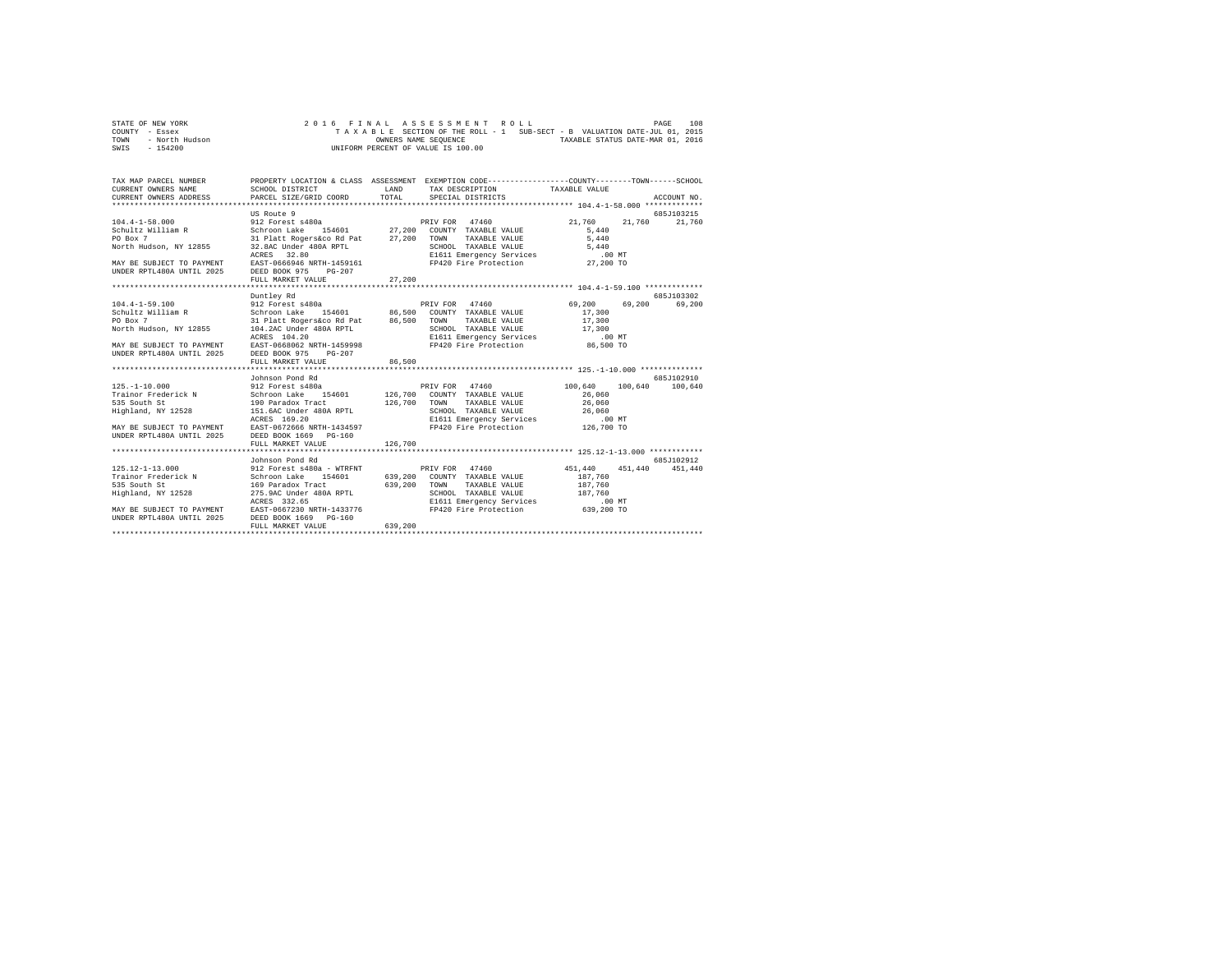| STATE OF NEW YORK      | 2016 FINAL ASSESSMENT ROLL                                               | 109<br>PAGE                      |
|------------------------|--------------------------------------------------------------------------|----------------------------------|
| COUNTY - Essex         | TAXABLE SECTION OF THE ROLL - 1 SUB-SECT - B VALUATION DATE-JUL 01, 2015 |                                  |
| - North Hudson<br>TOWN |                                                                          | TAXABLE STATUS DATE-MAR 01, 2016 |
| SWIS<br>- 154200       |                                                                          | RPS150/V04/L015                  |
|                        | UNIFORM PERCENT OF VALUE IS 100.00                                       | CURRENT DATE 6/28/2016           |
|                        |                                                                          |                                  |
|                        | ROLL SUB SECTION-B-TOTALS                                                |                                  |

### \*\*\* S P E C I A L D I S T R I C T S U M M A R Y \*\*\*

|      |                      | TOTAL.  | <b>EXTENSION</b> | <b>EXTENSION</b> | AD VALOREM | <b>EXEMPT</b> | TAXARLE  |
|------|----------------------|---------|------------------|------------------|------------|---------------|----------|
| CODE | DISTRICT NAME        | PARCELS | <b>TYPE</b>      | <b>VALUE</b>     | VALUE.     | <b>AMOUNT</b> | VALUE    |
|      |                      |         |                  |                  |            |               |          |
|      | E1611 Emergency Serv |         | 8 MOVTAX         |                  |            |               |          |
|      | FP420 Fire Protectio |         | TOTAL            |                  | 1198,900   |               | 1198,900 |

### \*\*\* S C H O O L D I S T R I C T S U M M A R Y \*\*\*

| CODE   | DISTRICT NAME | TOTAL<br>PARCELS | ASSESSED<br>LAND | ASSESSED<br>TOTAL | <b>EXEMPT</b><br>AMOUNT | TOTAL<br>TAXABLE | <b>STAR</b><br>AMOUNT | STAR<br>TAXABLE |
|--------|---------------|------------------|------------------|-------------------|-------------------------|------------------|-----------------------|-----------------|
| 154601 | Schroon Lake  | 8                | 1109,400         | 1198,900          | 803,135                 | 395,765          |                       | 395,765         |
|        | SUB-TOTAL     | 8                | 1109,400         | 1198,900          | 803,135                 | 395,765          |                       | 395,765         |
|        | TOTAL         | 8                | 1109,400         | 1198,900          | 803,135                 | 395,765          |                       | 395,765         |

### \*\*\* S Y S T E M C O D E S S U M M A R Y \*\*\*

NO SYSTEM EXEMPTIONS AT THIS LEVEL

### \*\*\* E X E M P T I O N S U M M A R Y \*\*\*

| CODE  | DESCRIPTION       | TOTAL<br>PARCELS | COUNTY             | TOWN               | SCHOOL             |
|-------|-------------------|------------------|--------------------|--------------------|--------------------|
| 47460 | PRIV FOR<br>TOTAL |                  | 803,135<br>803.135 | 803,135<br>803,135 | 803.135<br>803.135 |

#### \*\*\* G R A N D T O T A L S \*\*\*

| ROLL       | DESCRIPTION | TOTAL   | ASSESSED | ASSESSED | TAXABLE | TAXABLE | TAXABLE | STAR    |
|------------|-------------|---------|----------|----------|---------|---------|---------|---------|
| <b>SEC</b> |             | PARCELS | LAND     | TOTAL    | COUNTY  | TOWN    | SCHOOL  | TAXABLE |
|            | TAXABLE     |         | 1109,400 | 1198,900 | 395,765 | 395.765 | 395.765 | 395,765 |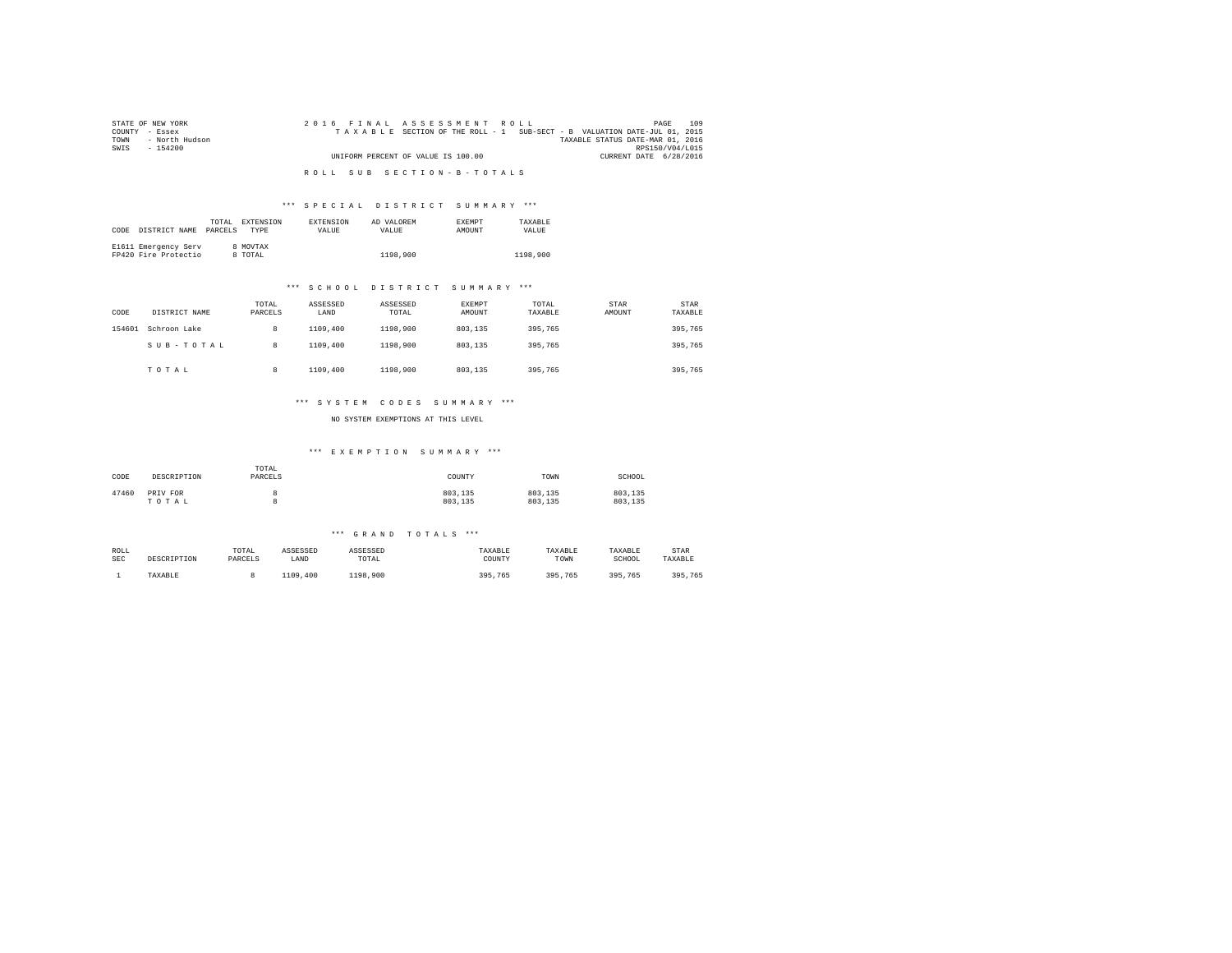| STATE OF NEW YORK      | 2016 FINAL ASSESSMENT ROLL         | 110<br>PAGE                      |
|------------------------|------------------------------------|----------------------------------|
| COUNTY - Essex         | TAXABLE SECTION OF THE ROLL - 1    | VALUATION DATE-JUL 01, 2015      |
| - North Hudson<br>TOWN |                                    | TAXABLE STATUS DATE-MAR 01, 2016 |
| SWIS<br>- 154200       | UNIFORM PERCENT OF VALUE IS 100.00 | RPS150/V04/L015                  |
|                        |                                    | CURRENT DATE 6/28/2016           |
|                        |                                    |                                  |

# R O L L S E C T I O N T O T A L S

## \*\*\* S P E C I A L D I S T R I C T S U M M A R Y \*\*\*

|      |                      | TOTAL   | EXTENSION  | <b>EXTENSION</b> | AD VALOREM | EXEMPT  | TAXABLE   |
|------|----------------------|---------|------------|------------------|------------|---------|-----------|
| CODE | DISTRICT NAME        | PARCELS | TYPE       | VALUE            | VALUE      | AMOUNT  | VALUE     |
|      |                      |         |            |                  |            |         |           |
|      | OT902 Omitted tax C  |         | 1 MOVTAX   | 31.26            |            |         | 31.26     |
|      | OT903 Omitted tax T  |         | 1 MOVTAX   | 39.58            |            |         | 39.58     |
|      | OT904 Omitted tax S  |         | 1 MOVTAX   | 81.66            |            |         | 81.66     |
|      | E1611 Emergency Serv |         | 457 MOVTAX |                  |            |         |           |
|      | E1612 Emergency Serv |         | 48 MOVTAX  |                  |            |         |           |
|      | EZ427 Empire Zone    |         | 3 TOTAL    |                  | 695,000    | 210,000 | 485,000   |
|      | FP420 Fire Protectio |         | 505 TOTAL  |                  | 64853.287  | 449,200 | 64404.087 |

### \*\*\* S C H O O L D I S T R I C T S U M M A R Y \*\*\*

| CODE   | DISTRICT NAME | TOTAL<br>PARCELS | ASSESSED<br>LAND | ASSESSED<br>TOTAL | EXEMPT<br>AMOUNT | TOTAL<br>TAXABLE | STAR<br>AMOUNT | STAR<br>TAXABLE |
|--------|---------------|------------------|------------------|-------------------|------------------|------------------|----------------|-----------------|
| 154601 | Schroon Lake  | 505              | 40358.687        | 64853.287         | 5367.802         | 59485,485        | 2940.597       | 56544,888       |
|        | SUB-TOTAL     | 505              | 40358.687        | 64853.287         | 5367.802         | 59485,485        | 2940.597       | 56544,888       |
|        | TOTAL         | 505              | 40358.687        | 64853.287         | 5367.802         | 59485,485        | 2940.597       | 56544,888       |

# \*\*\* S Y S T E M C O D E S S U M M A R Y \*\*\*

### NO SYSTEM EXEMPTIONS AT THIS LEVEL

#### \*\*\* E X E M P T I O N S U M M A R Y \*\*\*

|       |             | TOTAL   |         |         |          |
|-------|-------------|---------|---------|---------|----------|
| CODE  | DESCRIPTION | PARCELS | COUNTY  | TOWN    | SCHOOL   |
| 33201 | C TAX SALE  | 6       | 449,200 | 449.200 |          |
| 41003 | PRO VETS T  |         |         | 54,493  |          |
| 41102 | VETERANS C  |         | 5,000   |         |          |
| 41120 | VETWAR CTS  | 10      | 130,605 | 130,605 | 147.840  |
| 41130 | VETCOM CTS  | 9       | 206.225 | 206.225 | 232,450  |
| 41140 | VETDIS CTS  | 6       | 261,405 | 261,405 | 285,855  |
| 41800 | AGED ALL    | n       | 347.258 | 322.512 | 347.703  |
| 41834 | STAR<br>SR  | 23      |         |         | 1263.372 |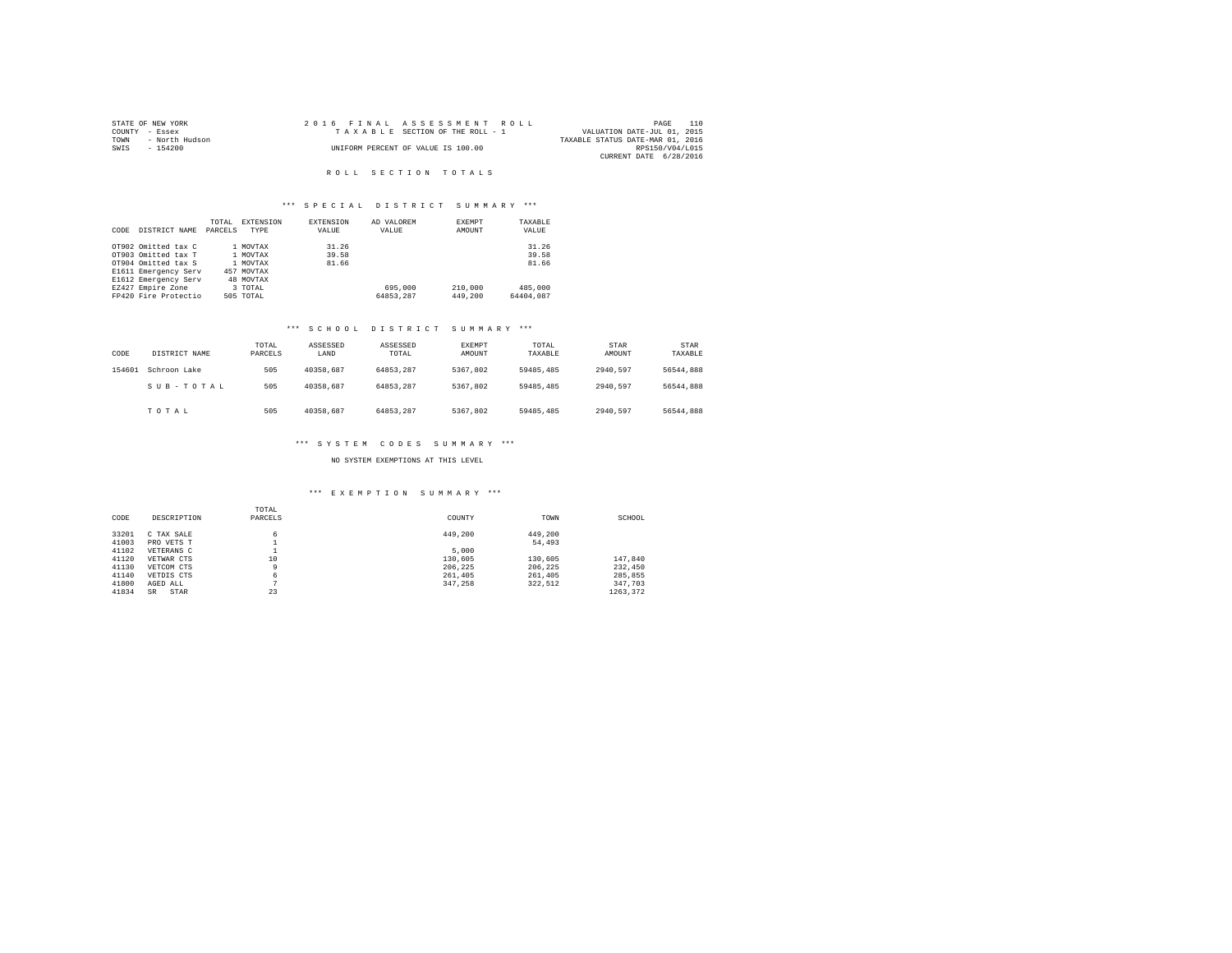| STATE OF NEW YORK      | 2016 FINAL ASSESSMENT ROLL         | 111<br>PAGE                      |
|------------------------|------------------------------------|----------------------------------|
| COUNTY - Essex         | TAXABLE SECTION OF THE ROLL - 1    | VALUATION DATE-JUL 01, 2015      |
| TOWN<br>- North Hudson |                                    | TAXABLE STATUS DATE-MAR 01, 2016 |
| SWIS<br>$-154200$      | UNIFORM PERCENT OF VALUE IS 100.00 | RPS150/V04/L015                  |
|                        |                                    | CURRENT DATE 6/28/2016           |
|                        |                                    |                                  |
|                        | ROLL SECTION TOTALS                |                                  |

### \*\*\* E X E M P T I O N S U M M A R Y \*\*\*

| CODE  | DESCRIPTION | TOTAL<br>PARCELS | COUNTY   | TOWN     | SCHOOL   |
|-------|-------------|------------------|----------|----------|----------|
| 41854 | RES. STAR   | 56               |          |          | 1677.225 |
| 47450 | FISCHER     | 18               | 3550.819 | 3550,819 | 3550,819 |
| 47460 | PRIV FOR    |                  | 803,135  | 803,135  | 803,135  |
|       | TOTAL       | 145              | 5753.647 | 5778.394 | 8308,399 |

### \*\*\* G R A N D T O T A L S \*\*\*

| ROLL       | DESCRIPTION | TOTAL   | ASSESSED  | ASSESSED  | TAXABLE   | TAXABLE   | TAXABLE   | STAR      |
|------------|-------------|---------|-----------|-----------|-----------|-----------|-----------|-----------|
| <b>SEC</b> |             | PARCELS | LAND      | TOTAL     | COUNTY    | TOWN      | SCHOOL    | TAXABLE   |
|            | TAXABLE     | 505     | 40358.687 | 64853.287 | 59099,640 | 59074.893 | 59485.485 | 56544.888 |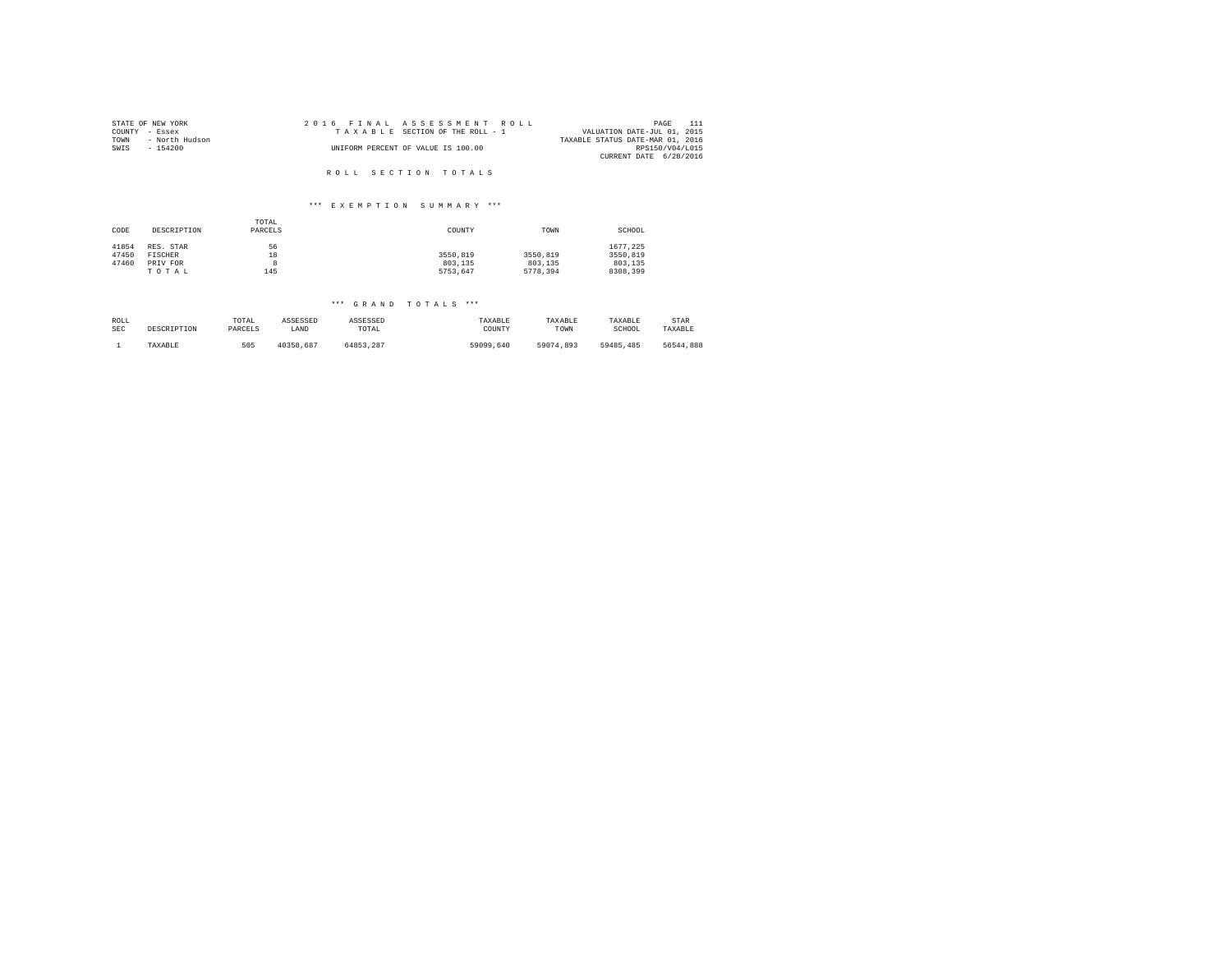|                | STATE OF NEW YORK |  |  |  | 2016 FINAL ASSESSMENT ROLL               |                                  | PAGE                        | 112 |
|----------------|-------------------|--|--|--|------------------------------------------|----------------------------------|-----------------------------|-----|
| COUNTY - Essex |                   |  |  |  | STATE OWNED LAND SECTION OF THE ROLL - 3 |                                  | VALUATION DATE-JUL 01, 2015 |     |
| TOWN           | - North Hudson    |  |  |  | OWNERS NAME SEOUENCE                     | TAXABLE STATUS DATE-MAR 01, 2016 |                             |     |
|                | SWIS - 154200     |  |  |  | UNIFORM PERCENT OF VALUE IS 100.00       |                                  |                             |     |

| TAX MAP PARCEL NUMBER                                                                                                                                                                                                                |                                                                                                                                                                                                                                 |             | PROPERTY LOCATION & CLASS ASSESSMENT EXEMPTION CODE---------------COUNTY-------TOWN------SCHOOL |                       |             |
|--------------------------------------------------------------------------------------------------------------------------------------------------------------------------------------------------------------------------------------|---------------------------------------------------------------------------------------------------------------------------------------------------------------------------------------------------------------------------------|-------------|-------------------------------------------------------------------------------------------------|-----------------------|-------------|
| CURRENT OWNERS NAME                                                                                                                                                                                                                  | SCHOOL DISTRICT                                                                                                                                                                                                                 | LAND        | TAX DESCRIPTION TAXABLE VALUE                                                                   |                       |             |
| CURRENT OWNERS ADDRESS                                                                                                                                                                                                               | PARCEL SIZE/GRID COORD                                                                                                                                                                                                          | TOTAL       | SPECIAL DISTRICTS                                                                               |                       | ACCOUNT NO. |
|                                                                                                                                                                                                                                      |                                                                                                                                                                                                                                 |             |                                                                                                 |                       |             |
|                                                                                                                                                                                                                                      | Elk Lake Trl                                                                                                                                                                                                                    |             |                                                                                                 |                       | 685Z013001  |
|                                                                                                                                                                                                                                      |                                                                                                                                                                                                                                 |             | COUNTY TAXABLE VALUE                                                                            | 1025,200              |             |
|                                                                                                                                                                                                                                      |                                                                                                                                                                                                                                 |             |                                                                                                 | 1025,200              |             |
|                                                                                                                                                                                                                                      |                                                                                                                                                                                                                                 |             |                                                                                                 | 1025,200              |             |
|                                                                                                                                                                                                                                      |                                                                                                                                                                                                                                 |             | E1612 Emergency Services                                                                        | 00 MT.<br>1025,200 TO |             |
|                                                                                                                                                                                                                                      |                                                                                                                                                                                                                                 |             | FP420 Fire Protection                                                                           |                       |             |
|                                                                                                                                                                                                                                      |                                                                                                                                                                                                                                 |             |                                                                                                 |                       |             |
|                                                                                                                                                                                                                                      |                                                                                                                                                                                                                                 |             |                                                                                                 |                       |             |
|                                                                                                                                                                                                                                      |                                                                                                                                                                                                                                 |             |                                                                                                 |                       |             |
|                                                                                                                                                                                                                                      | US Route 9                                                                                                                                                                                                                      |             |                                                                                                 |                       | 685M403715  |
| $95.1 - 1 - 2.000$                                                                                                                                                                                                                   | 931 Forest s532a                                                                                                                                                                                                                |             | COUNTY TAXABLE VALUE                                                                            | 90,400                |             |
| 0245005                                                                                                                                                                                                                              |                                                                                                                                                                                                                                 |             |                                                                                                 | 90,400                |             |
| State Of New York                                                                                                                                                                                                                    | 931 FORE SPACE 1991 A00 TOWN TAXABLE VALUE 23 N River Head Tract 90,400 SCHOOL TAXABLE VALUE 108.3ac S11<br>108.3ac S11 12 B611 B612 B613<br>108.3ac S11<br>E611 Emergency Services<br>RCRES 108.93 B6420 F1420 Fire Protection |             |                                                                                                 | 90,400                |             |
| State Comptroller                                                                                                                                                                                                                    |                                                                                                                                                                                                                                 |             | E1611 Emergency Services .00 MT                                                                 |                       |             |
| Land Claims Unit                                                                                                                                                                                                                     |                                                                                                                                                                                                                                 |             | FP420 Fire Protection                                                                           | 90,400 TO             |             |
|                                                                                                                                                                                                                                      |                                                                                                                                                                                                                                 |             |                                                                                                 |                       |             |
|                                                                                                                                                                                                                                      |                                                                                                                                                                                                                                 |             |                                                                                                 |                       |             |
|                                                                                                                                                                                                                                      | FULL MARKET VALUE                                                                                                                                                                                                               | 90,400      |                                                                                                 |                       |             |
|                                                                                                                                                                                                                                      |                                                                                                                                                                                                                                 |             |                                                                                                 |                       |             |
|                                                                                                                                                                                                                                      | US Route 9                                                                                                                                                                                                                      |             |                                                                                                 |                       | 685M403815  |
|                                                                                                                                                                                                                                      |                                                                                                                                                                                                                                 |             | COUNTY TAXABLE VALUE 71,200                                                                     |                       |             |
| 35.3-1-33.000 931 Forest s532a COUNTY TAXABLE VALUE<br>31 Forest s532a 20114001 931 Forest s532a 20117 71,200 TOWN TAXABLE VALUE<br>Schroon Lake 154601 71,200 TOWN TAXABLE VALUE<br>Schroon Lake 154601 71,200 SCHOOL TAXABLE VALUE |                                                                                                                                                                                                                                 |             |                                                                                                 | 71,200                |             |
|                                                                                                                                                                                                                                      |                                                                                                                                                                                                                                 |             |                                                                                                 | 71,200<br>$.00$ MT    |             |
|                                                                                                                                                                                                                                      |                                                                                                                                                                                                                                 |             |                                                                                                 | 71,200 TO             |             |
|                                                                                                                                                                                                                                      |                                                                                                                                                                                                                                 |             |                                                                                                 |                       |             |
|                                                                                                                                                                                                                                      |                                                                                                                                                                                                                                 |             |                                                                                                 |                       |             |
|                                                                                                                                                                                                                                      |                                                                                                                                                                                                                                 |             |                                                                                                 |                       |             |
|                                                                                                                                                                                                                                      | Johnson Pond Rd                                                                                                                                                                                                                 |             |                                                                                                 |                       | 685M491006  |
|                                                                                                                                                                                                                                      |                                                                                                                                                                                                                                 |             | COUNTY TAXABLE VALUE                                                                            | 72,000                |             |
|                                                                                                                                                                                                                                      |                                                                                                                                                                                                                                 | 72,000 TOWN | TAXABLE VALUE                                                                                   | 72,000                |             |
|                                                                                                                                                                                                                                      |                                                                                                                                                                                                                                 |             | 72,000 SCHOOL TAXABLE VALUE                                                                     | 72,000                |             |
|                                                                                                                                                                                                                                      |                                                                                                                                                                                                                                 |             |                                                                                                 | $.00$ MT              |             |
|                                                                                                                                                                                                                                      |                                                                                                                                                                                                                                 |             | E1611 Emergency Services<br>FP420 Fire Protection                                               | 72,000 TO             |             |
|                                                                                                                                                                                                                                      |                                                                                                                                                                                                                                 |             |                                                                                                 |                       |             |
|                                                                                                                                                                                                                                      |                                                                                                                                                                                                                                 | 72,000      |                                                                                                 |                       |             |
|                                                                                                                                                                                                                                      |                                                                                                                                                                                                                                 |             |                                                                                                 |                       |             |
|                                                                                                                                                                                                                                      | Ensign Pond Rd                                                                                                                                                                                                                  |             |                                                                                                 |                       | 685M403103  |
| $114.2 - 1 - 22.000$                                                                                                                                                                                                                 |                                                                                                                                                                                                                                 |             |                                                                                                 | 122,600               |             |
| 0790501                                                                                                                                                                                                                              |                                                                                                                                                                                                                                 |             |                                                                                                 | 122,600               |             |
| State Of New York                                                                                                                                                                                                                    | 931 Forest s532a (2001) 700 COUNTY TAXABLE VALUE<br>Schroon Lake 154601 122,600 TOWN TAXABLE VALUE<br>183 Paradox Tract 122,600 SCHOOL TAXABLE VALUE                                                                            |             |                                                                                                 | 122,600               |             |
|                                                                                                                                                                                                                                      |                                                                                                                                                                                                                                 |             |                                                                                                 |                       |             |
|                                                                                                                                                                                                                                      |                                                                                                                                                                                                                                 |             | E1611 Emergency Services<br>FP420 Fire Protection                                               | 00 MT.<br>122,600 TO  |             |
| State Comptroller 147.7ac<br>Land Claims Unit 147.70<br>7th F1 Alfred E Smith Bld 1585-0570245 NRTH-1452859<br>3lboau 17 1236                                                                                                        |                                                                                                                                                                                                                                 |             |                                                                                                 |                       |             |
| Albany, NY 12236                                                                                                                                                                                                                     | DEED BOOK 578 PG-27                                                                                                                                                                                                             |             |                                                                                                 |                       |             |
|                                                                                                                                                                                                                                      | FULL MARKET VALUE                                                                                                                                                                                                               | 122,600     |                                                                                                 |                       |             |
|                                                                                                                                                                                                                                      |                                                                                                                                                                                                                                 |             |                                                                                                 |                       |             |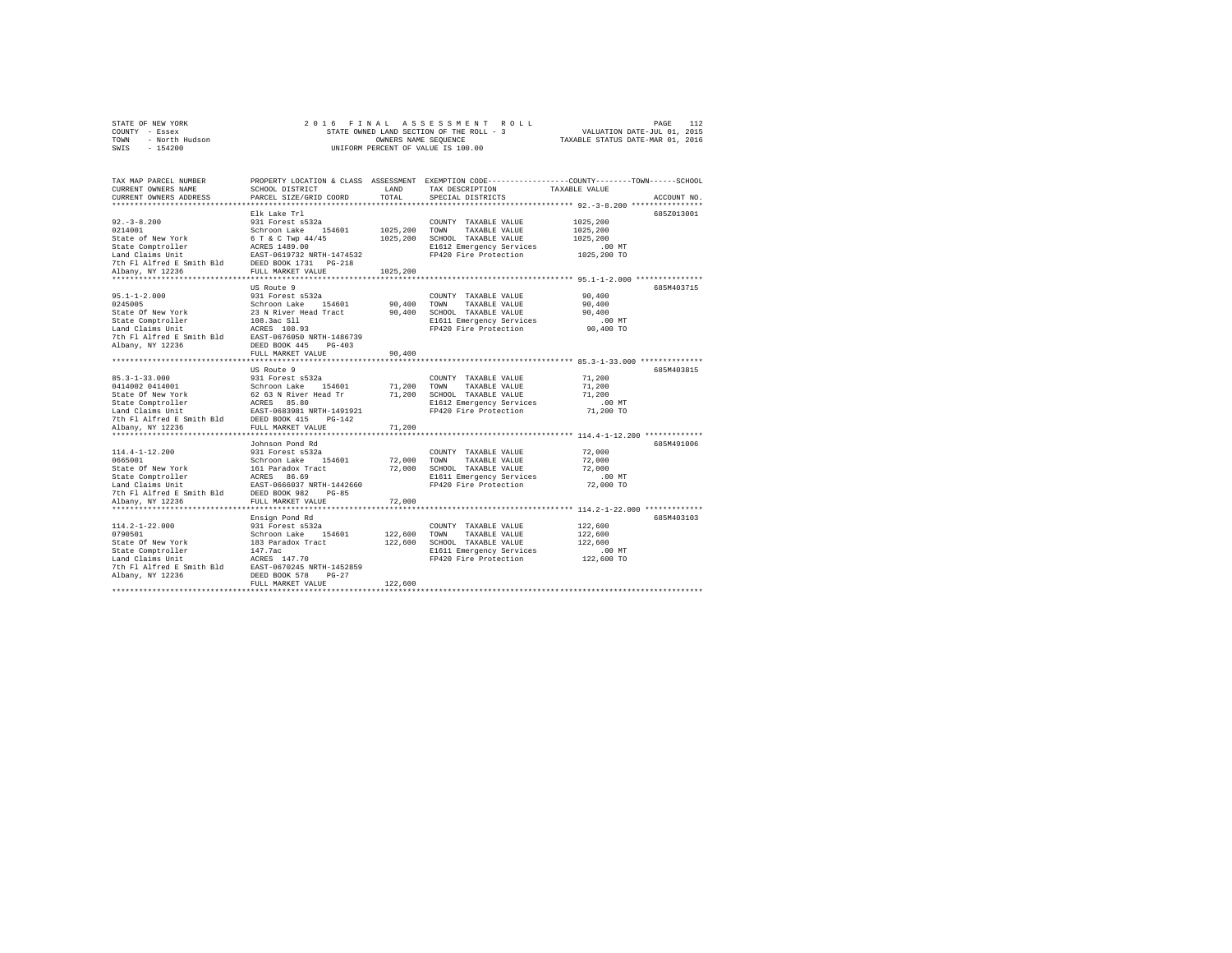| STATE OF NEW YORK      | 2016 FINAL ASSESSMENT ROLL               | 113<br>PAGE                      |
|------------------------|------------------------------------------|----------------------------------|
| COUNTY - Essex         | STATE OWNED LAND SECTION OF THE ROLL - 3 | VALUATION DATE-JUL 01, 2015      |
| - North Hudson<br>TOWN | OWNERS NAME SEOUENCE                     | TAXABLE STATUS DATE-MAR 01, 2016 |
| $-154200$<br>SWIS      | UNIFORM PERCENT OF VALUE IS 100.00       |                                  |
|                        |                                          |                                  |

| TAX MAP PARCEL NUMBER<br>CURRENT OWNERS NAME<br>CURRENT OWNERS ADDRESS | SCHOOL DISTRICT<br>PARCEL SIZE/GRID COORD        | LAND<br>TOTAL | TAX DESCRIPTION<br>SPECIAL DISTRICTS | PROPERTY LOCATION & CLASS ASSESSMENT EXEMPTION CODE----------------COUNTY-------TOWN-----SCHOOL<br>TAXABLE VALUE<br>ACCOUNT NO. |
|------------------------------------------------------------------------|--------------------------------------------------|---------------|--------------------------------------|---------------------------------------------------------------------------------------------------------------------------------|
| ************************                                               |                                                  |               |                                      |                                                                                                                                 |
|                                                                        | Johnson Pond Rd                                  |               |                                      | 685J100615                                                                                                                      |
| $125. - 1 - 6.007$                                                     | 931 Forest s532a                                 |               | COUNTY TAXABLE VALUE                 | 130,300                                                                                                                         |
| 0830501                                                                | Schroon Lake<br>154601                           | 130,300       | TOWN<br>TAXABLE VALUE                | 130,300                                                                                                                         |
| State Of New York                                                      | 188 Paradox Tract                                | 130,300       | SCHOOL TAXABLE VALUE                 | 130,300                                                                                                                         |
| State Comptroller                                                      | 80ac S11                                         |               | E1611 Emergency Services             | $.00$ MT                                                                                                                        |
| Land Claims Unit                                                       | ACRES 156.96                                     |               | FP420 Fire Protection                | 130,300 TO                                                                                                                      |
| 7th Fl Alfred E Smith Bld                                              | EAST-0671899 NRTH-1439804                        |               |                                      |                                                                                                                                 |
| Albany, NY 12236                                                       | DEED BOOK 811<br>$PG-41$                         |               |                                      |                                                                                                                                 |
|                                                                        | FULL MARKET VALUE                                | 130,300       |                                      |                                                                                                                                 |
|                                                                        | **************************                       |               |                                      | ****************************** 105.-1-34.000 **************                                                                     |
|                                                                        | Ensign Pond Rd                                   |               |                                      | 685M404106                                                                                                                      |
| $105. - 1 - 34.000$                                                    | 931 Forest s532a                                 |               | COUNTY TAXABLE VALUE                 | 130,800                                                                                                                         |
| 0950001                                                                | Schroon Lake 154601                              | 130,800       | TAXABLE VALUE<br>TOWN                | 130,800                                                                                                                         |
| State Of New York                                                      | 210 Paradox Tract                                | 130,800       | SCHOOL TAXABLE VALUE                 | 130,800                                                                                                                         |
| State Comptroller                                                      | ACRES 157.60                                     |               | E1611 Emergency Services             | .00 MT                                                                                                                          |
| Land Claims Unit                                                       | EAST-0675353 NRTH-1459022<br>DEED BOOK 415       |               | FP420 Fire Protection                | 130,800 TO                                                                                                                      |
| 7th Fl Alfred E Smith Bld                                              | $PG-334$                                         | 130,800       |                                      |                                                                                                                                 |
| Albany, NY 12236<br>**********************                             | FULL MARKET VALUE<br>*************************** |               |                                      |                                                                                                                                 |
|                                                                        | US Route 9                                       |               |                                      | 685M404615                                                                                                                      |
| $95. - 1 - 7.000$                                                      | 931 Forest s532a                                 |               | COUNTY TAXABLE VALUE                 | 111,200                                                                                                                         |
| 1610001                                                                | Schroon Lake 154601                              | 111,200       | TOWN<br>TAXABLE VALUE                | 111,200                                                                                                                         |
| State Of New York                                                      | 415 Paradox Tract                                | 111,200       | SCHOOL TAXABLE VALUE                 | 111,200                                                                                                                         |
| State Comptroller                                                      | ACRES 134.02                                     |               | E1611 Emergency Services             | $.00$ MT                                                                                                                        |
| Land Claims Unit                                                       | EAST-0676697 NRTH-1478407                        |               | FP420 Fire Protection                | 111,200 TO                                                                                                                      |
| 7th Fl Alfred E Smith Bld                                              | DEED BOOK 416<br>$PG-16$                         |               |                                      |                                                                                                                                 |
| Albany, NY 12236                                                       | FULL MARKET VALUE                                | 111,200       |                                      |                                                                                                                                 |
|                                                                        |                                                  |               |                                      |                                                                                                                                 |
|                                                                        | US Route 9                                       |               |                                      | 685M404603                                                                                                                      |
| $125.1 - 1 - 15.000$                                                   | 931 Forest s532a                                 |               | COUNTY TAXABLE VALUE                 | 15,400                                                                                                                          |
| 1715211                                                                | Schroon Lake 154601                              | 15,400        | TOWN<br>TAXABLE VALUE                | 15,400                                                                                                                          |
| State Of New York                                                      | 21 Road Patent                                   | 15,400        | SCHOOL TAXABLE VALUE                 | 15,400                                                                                                                          |
| State Comptroller                                                      | E Of Hwy N Of Trans Line                         |               | E1611 Emergency Services             | .00 MT                                                                                                                          |
| Land Claims Unit                                                       | ACRES 18.60                                      |               | FP420 Fire Protection                | 15,400 TO                                                                                                                       |
| 7th Fl Alfred E Smith Bld                                              | EAST-0656219 NRTH-1439100                        |               |                                      |                                                                                                                                 |
| Albany, NY 12236                                                       | FULL MARKET VALUE                                | 15,400        |                                      |                                                                                                                                 |
|                                                                        |                                                  |               |                                      |                                                                                                                                 |
|                                                                        | Frontier Town Rd                                 |               |                                      | 685M478533                                                                                                                      |
| $125.1 - 1 - 17.000$                                                   | 931 Forest s532a                                 |               | COUNTY TAXABLE VALUE                 | 400                                                                                                                             |
| 1715212                                                                | Schroon Lake 154601                              | 400           | TOWN<br>TAXABLE VALUE                | 400                                                                                                                             |
| State Of New York                                                      | 21 Road Patent                                   | 400           | SCHOOL TAXABLE VALUE                 | 400                                                                                                                             |
| State Comptroller                                                      | East Of Hwy                                      |               | E1611 Emergency Services             | .00 MT                                                                                                                          |
| Land Claims Unit<br>7th Fl Alfred E Smith Bld                          | West Of Trans Line<br>ACRES<br>0.48              |               | FP420 Fire Protection                | 400 TO                                                                                                                          |
| Albany, NY 12236                                                       | EAST-0655687 NRTH-1438365                        |               |                                      |                                                                                                                                 |
|                                                                        | FULL MARKET VALUE                                | 400           |                                      |                                                                                                                                 |
|                                                                        |                                                  |               |                                      |                                                                                                                                 |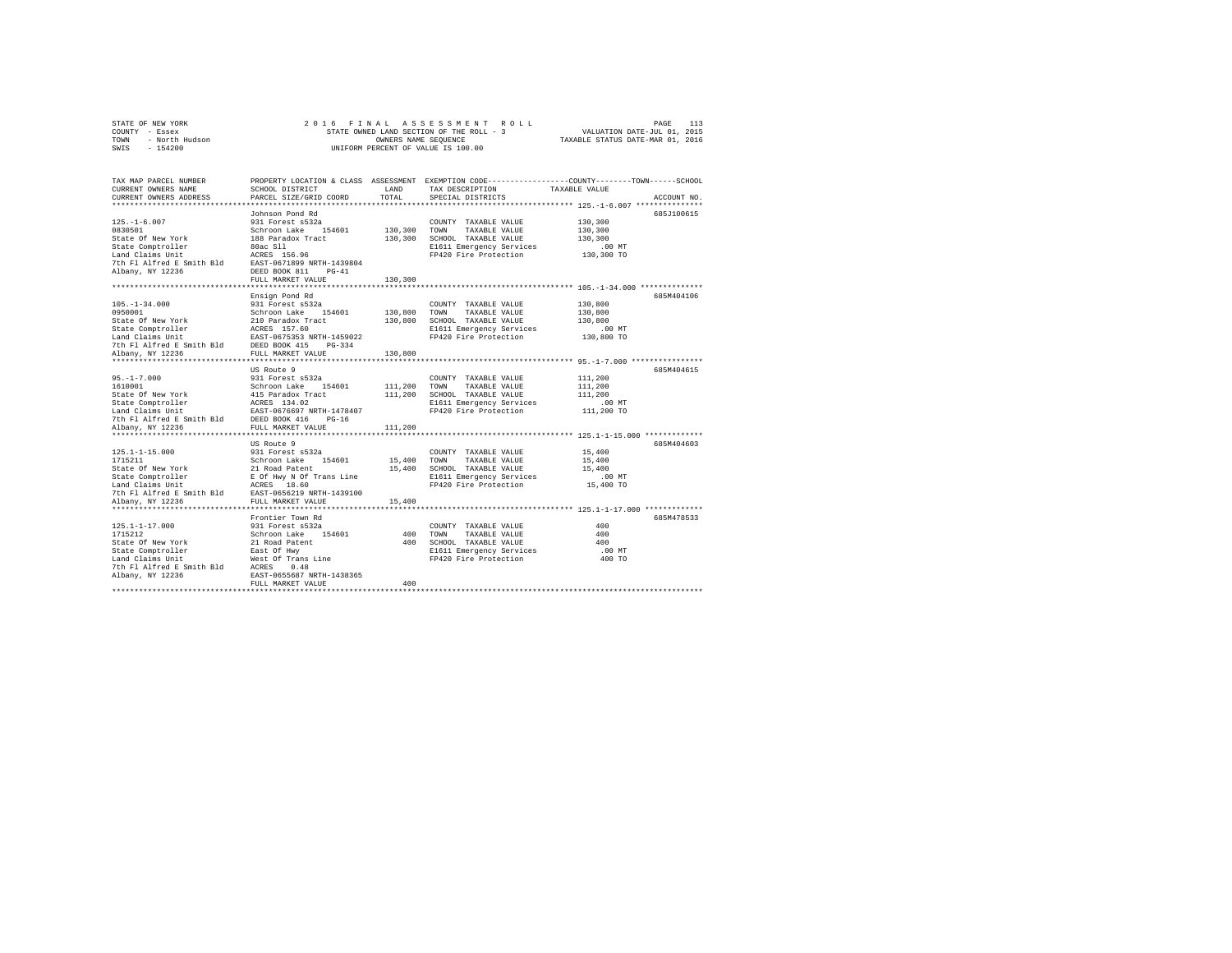| STATE OF NEW YORK      | 2016 FINAL ASSESSMENT ROLL               | 114<br>PAGE                      |
|------------------------|------------------------------------------|----------------------------------|
| COUNTY - Essex         | STATE OWNED LAND SECTION OF THE ROLL - 3 | VALUATION DATE-JUL 01, 2015      |
| - North Hudson<br>TOWN | OWNERS NAME SEOUENCE                     | TAXABLE STATUS DATE-MAR 01, 2016 |
| $-154200$<br>SWIS      | UNIFORM PERCENT OF VALUE IS 100.00       |                                  |

| TAX MAP PARCEL NUMBER<br>CURRENT OWNERS NAME                                                                                                                                                                                                       | SCHOOL DISTRICT        |        | LAND TAX DESCRIPTION                                               | PROPERTY LOCATION & CLASS ASSESSMENT EXEMPTION CODE---------------COUNTY-------TOWN------SCHOOL<br>TAXABLE VALUE |  |
|----------------------------------------------------------------------------------------------------------------------------------------------------------------------------------------------------------------------------------------------------|------------------------|--------|--------------------------------------------------------------------|------------------------------------------------------------------------------------------------------------------|--|
| CURRENT OWNERS ADDRESS                                                                                                                                                                                                                             | PARCEL SIZE/GRID COORD | TOTAL  | SPECIAL DISTRICTS                                                  | ACCOUNT NO.                                                                                                      |  |
|                                                                                                                                                                                                                                                    |                        |        |                                                                    |                                                                                                                  |  |
| 125.1-1-46.000<br>1715213<br>1715213<br>1715213<br>Schroon Lake 154601<br>Schroon Lake 154601<br>Schroon Lake 154601<br>21 Platt Rogerskoo Rd Pat 1,800 TOWN TAXABLE VALUE<br>State Comptroller<br>1810 CHANNE ELGIN ELGIN 2010<br>21 Platt Rogers | US Route 9             |        |                                                                    | 685M489004                                                                                                       |  |
|                                                                                                                                                                                                                                                    |                        |        | COUNTY TAXABLE VALUE                                               | 1,800                                                                                                            |  |
|                                                                                                                                                                                                                                                    |                        |        |                                                                    | 1,800                                                                                                            |  |
|                                                                                                                                                                                                                                                    |                        |        |                                                                    | 1,800                                                                                                            |  |
|                                                                                                                                                                                                                                                    |                        |        | E1611 Emergency Services 6.00 MT<br>FP420 Fire Protection 1,800 TO |                                                                                                                  |  |
|                                                                                                                                                                                                                                                    |                        |        |                                                                    |                                                                                                                  |  |
|                                                                                                                                                                                                                                                    |                        |        |                                                                    |                                                                                                                  |  |
|                                                                                                                                                                                                                                                    |                        |        |                                                                    |                                                                                                                  |  |
|                                                                                                                                                                                                                                                    | FULL MARKET VALUE      | 1,800  |                                                                    | ***************************** 125.1-1-13.019 *************                                                       |  |
|                                                                                                                                                                                                                                                    |                        |        |                                                                    |                                                                                                                  |  |
|                                                                                                                                                                                                                                                    | US Route 9             |        |                                                                    | 685M489005                                                                                                       |  |
|                                                                                                                                                                                                                                                    |                        |        | COUNTY TAXABLE VALUE                                               | 700                                                                                                              |  |
|                                                                                                                                                                                                                                                    |                        |        | 700 TOWN TAXABLE VALUE                                             | 700                                                                                                              |  |
|                                                                                                                                                                                                                                                    |                        |        | 700 SCHOOL TAXABLE VALUE                                           | 700                                                                                                              |  |
| 125.1-1-13.019<br>125.1-1-13.019<br>127.5214 0311 Forest s532a<br>127.5214 Schroon Lake 154601<br>127.521 Platt Rogers is 14601<br>128.54 & Mexico Mark 2031<br>128.532.721 NFTH 147279<br>128.571 Mark 2031<br>128.571 Mark 2039<br>128.571 Mar   |                        |        | E1611 Emergency Services                                           | .00 MT                                                                                                           |  |
|                                                                                                                                                                                                                                                    |                        |        | FP420 Fire Protection                                              | 700 TO                                                                                                           |  |
|                                                                                                                                                                                                                                                    |                        |        |                                                                    |                                                                                                                  |  |
|                                                                                                                                                                                                                                                    |                        | 700    |                                                                    |                                                                                                                  |  |
|                                                                                                                                                                                                                                                    |                        |        |                                                                    |                                                                                                                  |  |
|                                                                                                                                                                                                                                                    | US Route 9             |        | COUNTY TAXABLE VALUE 16,200                                        | 685M489006                                                                                                       |  |
|                                                                                                                                                                                                                                                    |                        |        |                                                                    |                                                                                                                  |  |
|                                                                                                                                                                                                                                                    |                        |        |                                                                    | 16,200<br>16,200                                                                                                 |  |
|                                                                                                                                                                                                                                                    |                        |        |                                                                    | $.00$ MT                                                                                                         |  |
|                                                                                                                                                                                                                                                    |                        |        | FP420 Fire Protection 16,200 TO                                    |                                                                                                                  |  |
|                                                                                                                                                                                                                                                    |                        |        |                                                                    |                                                                                                                  |  |
|                                                                                                                                                                                                                                                    |                        |        |                                                                    |                                                                                                                  |  |
|                                                                                                                                                                                                                                                    |                        |        |                                                                    |                                                                                                                  |  |
|                                                                                                                                                                                                                                                    | 3920 Blue Ridge Rd     |        |                                                                    | 685M478537                                                                                                       |  |
|                                                                                                                                                                                                                                                    |                        |        |                                                                    | 81,900                                                                                                           |  |
|                                                                                                                                                                                                                                                    |                        |        |                                                                    | 81,900                                                                                                           |  |
|                                                                                                                                                                                                                                                    |                        |        |                                                                    | 81,900                                                                                                           |  |
|                                                                                                                                                                                                                                                    |                        |        |                                                                    |                                                                                                                  |  |
| 125.1-1-12.134<br>125.1-1-12.134<br>125.1-1-12.134<br>127.15401<br>127.15401<br>128.1601<br>128.1.1990<br>128.1.1990<br>128.1.1990<br>128.1.1990<br>128.12990<br>128.11999<br>128.11999<br>128.11999<br>128.11999<br>128.11999<br>128.11999<br>    |                        |        | E1611 Emergency Services 00 MT<br>FP420 Fire Protection 81,900 TO  |                                                                                                                  |  |
|                                                                                                                                                                                                                                                    |                        |        |                                                                    |                                                                                                                  |  |
|                                                                                                                                                                                                                                                    |                        |        |                                                                    |                                                                                                                  |  |
|                                                                                                                                                                                                                                                    | FULL MARKET VALUE      | 81,900 |                                                                    |                                                                                                                  |  |
|                                                                                                                                                                                                                                                    |                        |        |                                                                    |                                                                                                                  |  |
|                                                                                                                                                                                                                                                    |                        |        |                                                                    | 685M478539                                                                                                       |  |
|                                                                                                                                                                                                                                                    |                        |        | COUNTY TAXABLE VALUE                                               | 1,300                                                                                                            |  |
|                                                                                                                                                                                                                                                    |                        |        | 1,300 TOWN TAXABLE VALUE                                           | 1,300                                                                                                            |  |
|                                                                                                                                                                                                                                                    |                        |        | 1,300 SCHOOL TAXABLE VALUE                                         | 1,300                                                                                                            |  |
|                                                                                                                                                                                                                                                    |                        |        | E1611 Emergency Services                                           | $.00$ MT                                                                                                         |  |
|                                                                                                                                                                                                                                                    |                        |        | FP420 Fire Protection                                              | 1,300 TO                                                                                                         |  |
|                                                                                                                                                                                                                                                    |                        |        |                                                                    |                                                                                                                  |  |
|                                                                                                                                                                                                                                                    |                        | 1,300  |                                                                    |                                                                                                                  |  |
|                                                                                                                                                                                                                                                    |                        |        |                                                                    |                                                                                                                  |  |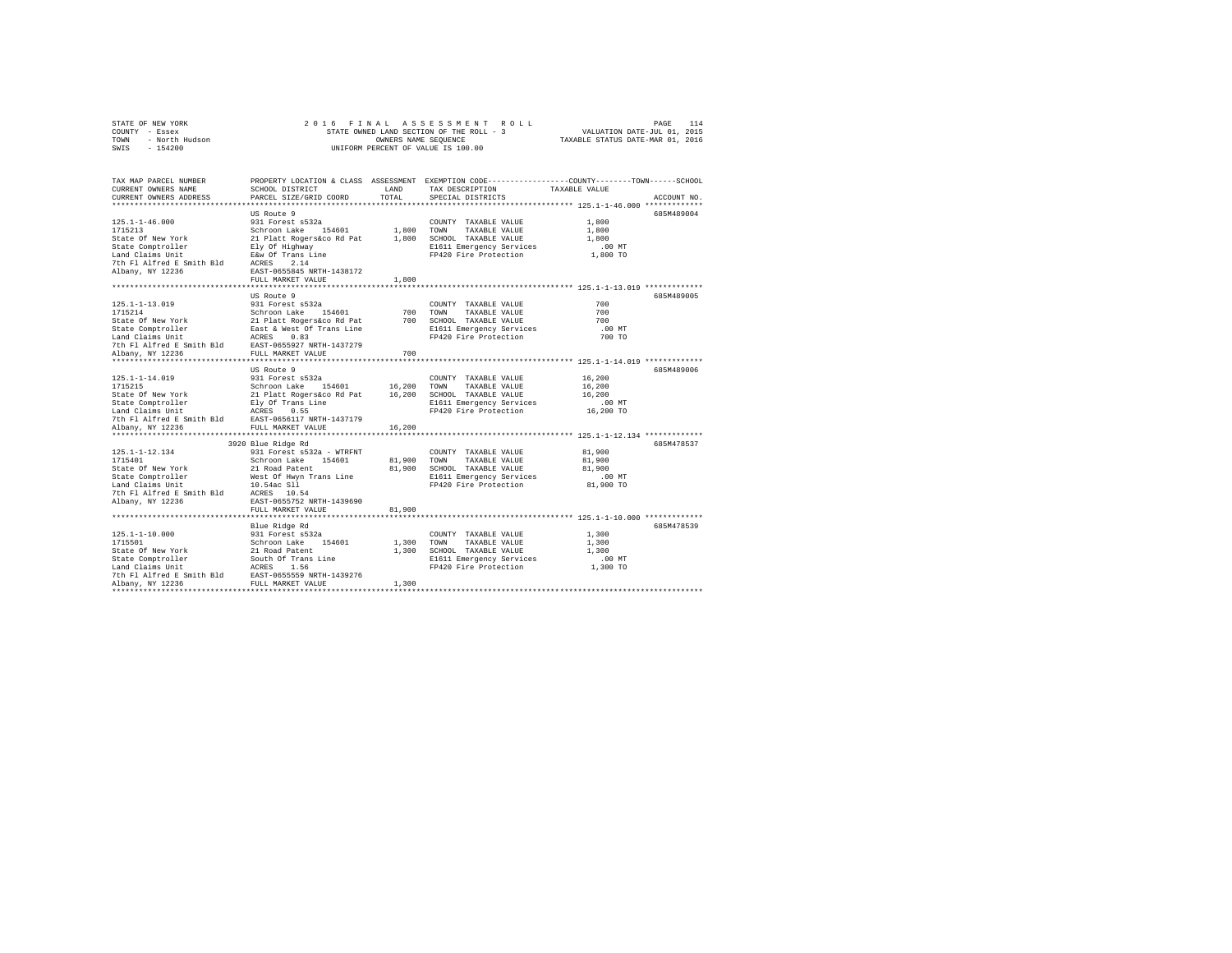| STATE OF NEW YORK      | 2016 FINAL ASSESSMENT ROLL               | 115<br>PAGE                      |
|------------------------|------------------------------------------|----------------------------------|
| COUNTY - Essex         | STATE OWNED LAND SECTION OF THE ROLL - 3 | VALUATION DATE-JUL 01, 2015      |
| - North Hudson<br>TOWN | OWNERS NAME SEOUENCE                     | TAXABLE STATUS DATE-MAR 01, 2016 |
| $-154200$<br>SWIS      | UNIFORM PERCENT OF VALUE IS 100.00       |                                  |

| TAX MAP PARCEL NUMBER                                                                                                                                                                                                    |                   |        |                                                                | PROPERTY LOCATION & CLASS ASSESSMENT EXEMPTION CODE---------------COUNTY-------TOWN------SCHOOL |
|--------------------------------------------------------------------------------------------------------------------------------------------------------------------------------------------------------------------------|-------------------|--------|----------------------------------------------------------------|-------------------------------------------------------------------------------------------------|
| CURRENT OWNERS NAME                                                                                                                                                                                                      | SCHOOL DISTRICT   | LAND   | TAX DESCRIPTION TAXABLE VALUE                                  |                                                                                                 |
| CURRENT OWNERS ADDRESS PARCEL SIZE/GRID COORD                                                                                                                                                                            |                   | TOTAL  | SPECIAL DISTRICTS                                              | ACCOUNT NO.                                                                                     |
|                                                                                                                                                                                                                          |                   |        |                                                                | 685M404602                                                                                      |
|                                                                                                                                                                                                                          | Blue Ridge Rd     |        |                                                                | 68,400                                                                                          |
| 114.18-1-8.000<br>231 Forest a<br>532a<br>231 Forest and 154601 68,400 TOWN TAXABLE VALUE State of New York 22 Road Patent 68,400 SCHOOL TAXABLE VALUE<br>State Comptroller acress 82.40 68,400 SCHOOL TAXABLE VALUE<br> |                   |        |                                                                | $68\,, 400$                                                                                     |
|                                                                                                                                                                                                                          |                   |        | 68,400 SCHOOL TAXABLE VALUE                                    | 68,400                                                                                          |
|                                                                                                                                                                                                                          |                   |        |                                                                |                                                                                                 |
|                                                                                                                                                                                                                          |                   |        | E1611 Emergency Services<br>FP420 Fire Protection              | $.00$ MT<br>68,400 TO                                                                           |
|                                                                                                                                                                                                                          |                   |        |                                                                |                                                                                                 |
| Albany, NY 12236                                                                                                                                                                                                         |                   |        |                                                                |                                                                                                 |
|                                                                                                                                                                                                                          |                   |        |                                                                |                                                                                                 |
|                                                                                                                                                                                                                          | Blue Ridge Rd     |        |                                                                | 685M404601                                                                                      |
| 114.18-2-1.000                                                                                                                                                                                                           | 931 Forest s532a  |        | COUNTY TAXABLE VALUE 20,300                                    |                                                                                                 |
|                                                                                                                                                                                                                          |                   |        |                                                                | 20,300                                                                                          |
| 1718201 - Schroon Lake 154601 - 20,300 TOWN TAXABLE VALUE<br>State Of New York - 22 Road Patent - 20,300 SCHOOL TAXABLE VALUE                                                                                            |                   |        |                                                                | 20,300                                                                                          |
|                                                                                                                                                                                                                          |                   |        | E1611 Emergency Services                                       | .00MT                                                                                           |
|                                                                                                                                                                                                                          |                   |        | FP420 Fire Protection                                          | 20,300 TO                                                                                       |
|                                                                                                                                                                                                                          |                   |        |                                                                |                                                                                                 |
| State Comptroller<br>14.4ac S11<br>Land Claims Unit 16 ACRES 24.40<br>7th Fl Alfred E Smith Bld<br>20236 FOLL MARKET VALUE<br>20236 FULL MARKET VALUE                                                                    |                   | 20,300 |                                                                |                                                                                                 |
|                                                                                                                                                                                                                          |                   |        |                                                                |                                                                                                 |
|                                                                                                                                                                                                                          | Interstate 87     |        |                                                                | 685.7100707                                                                                     |
|                                                                                                                                                                                                                          |                   |        | COUNTY TAXABLE VALUE 12,800                                    |                                                                                                 |
|                                                                                                                                                                                                                          |                   |        |                                                                | 12,800                                                                                          |
|                                                                                                                                                                                                                          |                   |        |                                                                | 12,800                                                                                          |
|                                                                                                                                                                                                                          |                   |        |                                                                | $.00$ MT                                                                                        |
|                                                                                                                                                                                                                          |                   |        | FP420 Fire Protection                                          | 12,800 TO                                                                                       |
|                                                                                                                                                                                                                          |                   |        |                                                                |                                                                                                 |
| Albany, NY 12233                                                                                                                                                                                                         |                   | 12,800 |                                                                |                                                                                                 |
|                                                                                                                                                                                                                          | FULL MARKET VALUE |        |                                                                |                                                                                                 |
|                                                                                                                                                                                                                          | US Route 9        |        |                                                                | 685M485002                                                                                      |
|                                                                                                                                                                                                                          |                   |        |                                                                | 600                                                                                             |
|                                                                                                                                                                                                                          |                   |        |                                                                | 600                                                                                             |
|                                                                                                                                                                                                                          |                   |        |                                                                | 600                                                                                             |
|                                                                                                                                                                                                                          |                   |        |                                                                |                                                                                                 |
|                                                                                                                                                                                                                          |                   |        | E1611 Emergency Services<br>FP420 Fire Protection              | $.00$ MT                                                                                        |
|                                                                                                                                                                                                                          |                   |        |                                                                | 600 TO                                                                                          |
|                                                                                                                                                                                                                          |                   |        |                                                                |                                                                                                 |
|                                                                                                                                                                                                                          |                   |        |                                                                |                                                                                                 |
|                                                                                                                                                                                                                          | US Route 9        |        |                                                                | 685M485001                                                                                      |
|                                                                                                                                                                                                                          |                   |        |                                                                |                                                                                                 |
|                                                                                                                                                                                                                          |                   |        |                                                                | 16,500                                                                                          |
|                                                                                                                                                                                                                          |                   |        | TAXABLE VALUE                                                  | 16,500                                                                                          |
|                                                                                                                                                                                                                          |                   |        | SCHOOL TAXABLE VALUE 16,500<br>E1611 Emergency Services 16,500 | 16,500                                                                                          |
|                                                                                                                                                                                                                          |                   |        |                                                                |                                                                                                 |
|                                                                                                                                                                                                                          |                   |        | FP420 Fire Protection                                          | 16,500 TO                                                                                       |
|                                                                                                                                                                                                                          |                   |        |                                                                |                                                                                                 |
|                                                                                                                                                                                                                          |                   |        |                                                                |                                                                                                 |
|                                                                                                                                                                                                                          |                   |        |                                                                |                                                                                                 |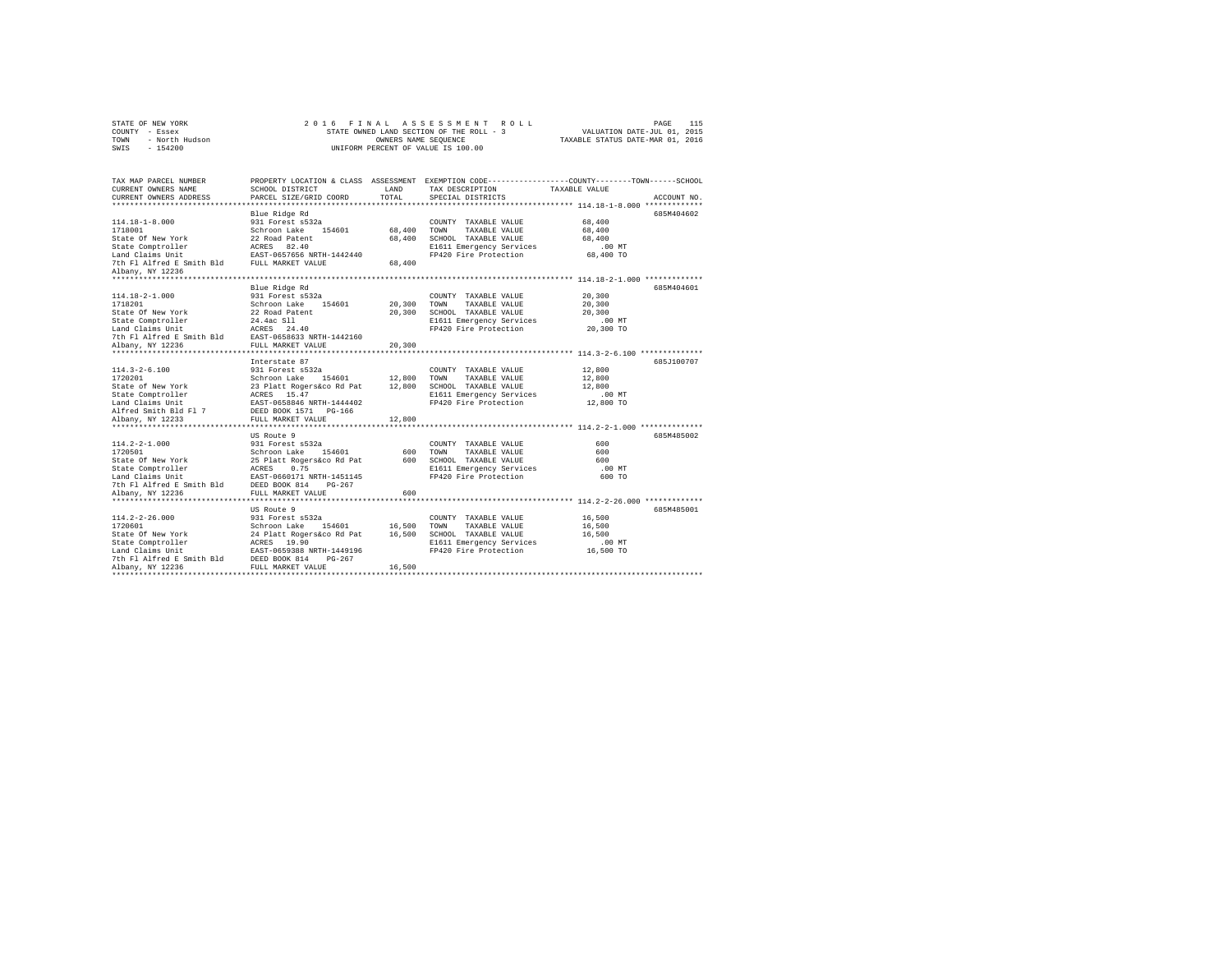|      | STATE OF NEW YORK |  | 2016 FINAL ASSESSMENT ROLL               |                                  | PAGE                        | 116 |
|------|-------------------|--|------------------------------------------|----------------------------------|-----------------------------|-----|
|      | COUNTY - Essex    |  | STATE OWNED LAND SECTION OF THE ROLL - 3 |                                  | VALUATION DATE-JUL 01, 2015 |     |
| TOWN | - North Hudson    |  | OWNERS NAME SEOUENCE                     | TAXABLE STATUS DATE-MAR 01, 2016 |                             |     |
|      | SWIS - 154200     |  | UNIFORM PERCENT OF VALUE IS 100.00       |                                  |                             |     |

| TAX MAP PARCEL NUMBER                        |                                                         |             | PROPERTY LOCATION & CLASS ASSESSMENT EXEMPTION CODE---------------COUNTY-------TOWN------SCHOOL |               |             |
|----------------------------------------------|---------------------------------------------------------|-------------|-------------------------------------------------------------------------------------------------|---------------|-------------|
| CURRENT OWNERS NAME                          | SCHOOL DISTRICT                                         | LAND        | TAX DESCRIPTION                                                                                 | TAXABLE VALUE |             |
| CURRENT OWNERS ADDRESS                       | PARCEL SIZE/GRID COORD                                  | TOTAL       | SPECIAL DISTRICTS                                                                               |               | ACCOUNT NO. |
|                                              |                                                         |             |                                                                                                 |               |             |
|                                              | US Route 9                                              |             |                                                                                                 |               | 685M486014  |
| $114.2 - 2 - 25.000$                         | 931 Forest s532a                                        |             | COUNTY TAXABLE VALUE                                                                            | 12,600        |             |
|                                              |                                                         |             |                                                                                                 | 12,600        |             |
|                                              |                                                         |             |                                                                                                 | 12,600        |             |
|                                              |                                                         |             | E1611 Emergency Services                                                                        | $.00$ MT      |             |
|                                              |                                                         |             | FP420 Fire Protection                                                                           | 12,600 TO     |             |
|                                              |                                                         |             |                                                                                                 |               |             |
|                                              |                                                         |             |                                                                                                 |               |             |
| ***********                                  |                                                         |             |                                                                                                 |               |             |
|                                              | Blue Ridge Rd                                           |             |                                                                                                 |               | 6879905910  |
| $123. - 2 - 12.000$                          | 931 Forest s532a                                        |             | COUNTY TAXABLE VALUE                                                                            | 1400,560      |             |
| 1970001                                      | Schroon Lake 154601                                     |             | 1400,560 TOWN TAXABLE VALUE                                                                     | 1400,560      |             |
| State of New York                            | 1 T&C Twp 44                                            | 1400,560    | SCHOOL TAXABLE VALUE                                                                            | 1400,560      |             |
| Albany, NY 12236                             | 1050ac Sll                                              |             | E1611 Emergency Services                                                                        | .00 MT        |             |
|                                              | ACRES 2426.40                                           |             | FP420 Fire Protection 1400,560 TO                                                               |               |             |
|                                              | EAST-0621939 NRTH-1433996                               |             |                                                                                                 |               |             |
|                                              | DEED BOOK 406 PG-171                                    |             |                                                                                                 |               |             |
|                                              | FULL MARKET VALUE                                       | 1400,560    |                                                                                                 |               |             |
|                                              |                                                         |             |                                                                                                 |               |             |
|                                              | Blue Ridge Rd                                           |             |                                                                                                 |               | 685J101115  |
| $113.4 - 2 - 5.000$                          | 932 Forest s532b<br>Schroon Lake 154601<br>4 T&C Twp 44 |             | COUNTY TAXABLE VALUE                                                                            | 64,300        |             |
| 2011001                                      |                                                         | 64,300 TOWN | TAXABLE VALUE                                                                                   | 64,300        |             |
| State of New York                            |                                                         |             | 64,300 SCHOOL TAXABLE VALUE                                                                     | 64,300        |             |
| 625 Broadway                                 | Parcel (G)                                              |             |                                                                                                 | $.00$ MT      |             |
| Albany, NY 12233                             | ACRES 77.50                                             |             | E1611 Emergency Services<br>FP420 Fire Protection                                               | 64,300 TO     |             |
|                                              | EAST-0640984 NRTH-1445154                               |             |                                                                                                 |               |             |
|                                              | DEED BOOK 1761 PG-101                                   |             |                                                                                                 |               |             |
|                                              | FULL MARKET VALUE                                       | 64,300      |                                                                                                 |               |             |
|                                              |                                                         |             |                                                                                                 |               |             |
|                                              | Elk Lake Rd                                             |             |                                                                                                 |               | 685M479005  |
| $92. - 3 - 7.200$                            | 931 Forest s532a                                        |             | COUNTY TAXABLE VALUE                                                                            | 567,700       |             |
| 2060502                                      | Schroon Lake 154601                                     |             | 567,700 TOWN TAXABLE VALUE                                                                      | 567,700       |             |
| State Of New York                            |                                                         |             | 567,700 SCHOOL TAXABLE VALUE                                                                    | 567,700       |             |
| State Comptroller                            |                                                         |             | E1612 Emergency Services                                                                        | $.00$ MT      |             |
| Land Claims Unit                             | Twp 48 T&c<br>ACRES 684.00<br>EAST-0622922 NRTH-1481548 |             | FP420 Fire Protection                                                                           | 567,700 TO    |             |
| 7th F1 Alfred E Smith Bld<br>Nhouse NY 12226 |                                                         |             |                                                                                                 |               |             |
| Albany, NY 12236                             | FULL MARKET VALUE                                       | 567,700     |                                                                                                 |               |             |
|                                              |                                                         |             |                                                                                                 |               |             |
|                                              | Elk Lake Rd                                             |             |                                                                                                 |               | 685M479004  |
| $92. - 3 - 6.200$                            | 931 Forest s532a                                        |             | COUNTY TAXABLE VALUE                                                                            | 404,200       |             |
| 2060603                                      |                                                         |             | 404,200 TOWN TAXABLE VALUE                                                                      | 404,200       |             |
| State Of New York                            | Schroon Lake 154601<br>9 20 21 T&c Twp 45               |             | 404,200 SCHOOL TAXABLE VALUE                                                                    | 404,200       |             |
|                                              | 496ac                                                   |             | E1612 Emergency Services                                                                        | .00 MT        |             |
|                                              |                                                         |             | FP420 Fire Protection                                                                           | 404,200 TO    |             |
|                                              |                                                         |             |                                                                                                 |               |             |
| Albany, NY 12236                             | DEED BOOK 660<br>PG-153                                 |             |                                                                                                 |               |             |
|                                              | FULL MARKET VALUE                                       | 404,200     |                                                                                                 |               |             |
|                                              |                                                         |             |                                                                                                 |               |             |
|                                              |                                                         |             |                                                                                                 |               |             |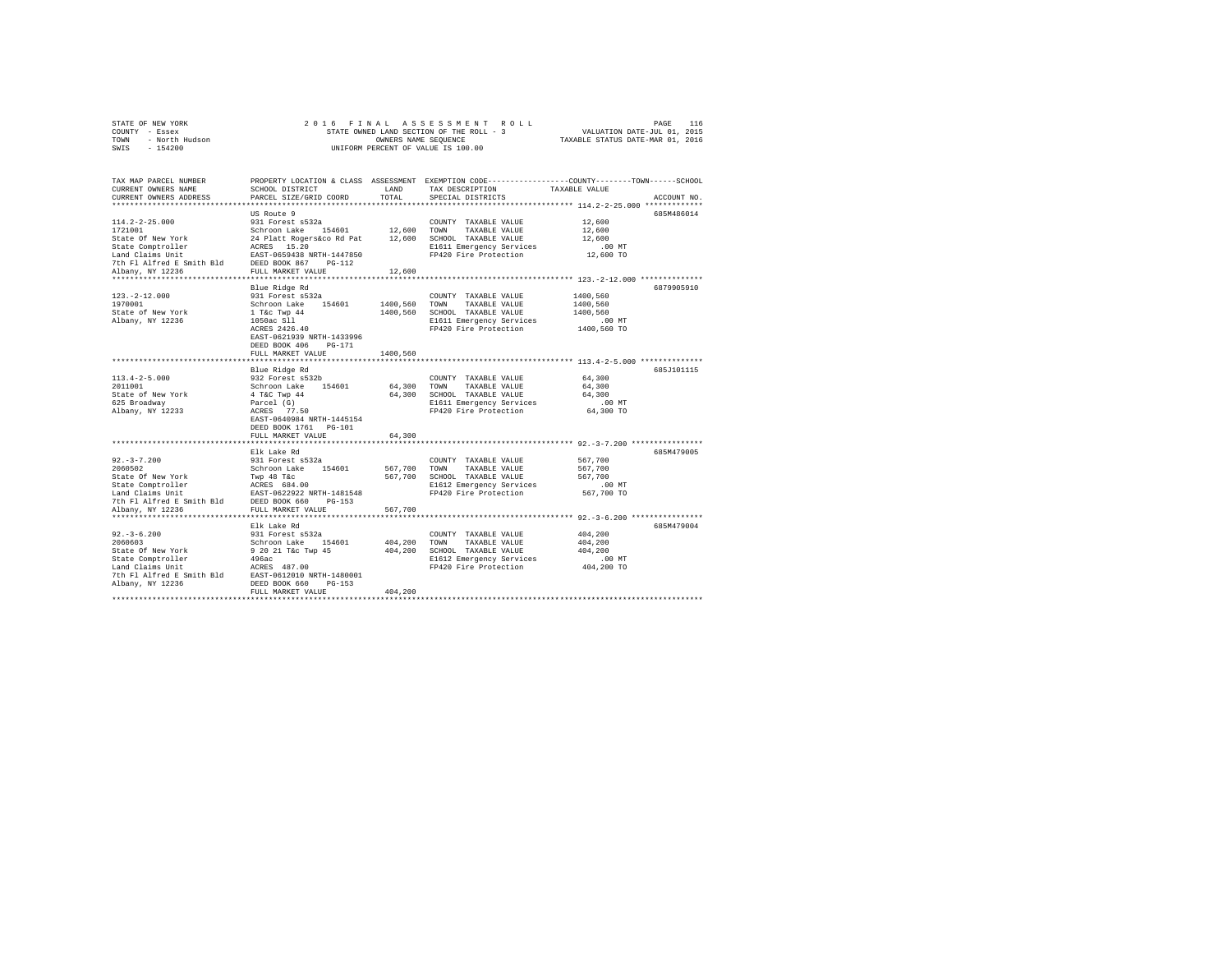|      | STATE OF NEW YORK |  | 2016 FINAL ASSESSMENT ROLL               |  |                                  | PAGE | 117 |
|------|-------------------|--|------------------------------------------|--|----------------------------------|------|-----|
|      | COUNTY - Essex    |  | STATE OWNED LAND SECTION OF THE ROLL - 3 |  | VALUATION DATE-JUL 01, 2015      |      |     |
| TOWN | - North Hudson    |  | OWNERS NAME SEOUENCE                     |  | TAXABLE STATUS DATE-MAR 01, 2016 |      |     |
| SWIS | $-154200$         |  | UNIFORM PERCENT OF VALUE IS 100.00       |  |                                  |      |     |

| SCHOOL DISTRICT<br>PARCEL SIZE/GRID COORD                          | LAND<br>TOTAL                                                                                                                                                                                                                                                                                                                                          | TAX DESCRIPTION<br>SPECIAL DISTRICTS                                                                                                                                                                                                                    | TAXABLE VALUE<br>ACCOUNT NO.                                                                                                                                                                                                                                                                                                                |
|--------------------------------------------------------------------|--------------------------------------------------------------------------------------------------------------------------------------------------------------------------------------------------------------------------------------------------------------------------------------------------------------------------------------------------------|---------------------------------------------------------------------------------------------------------------------------------------------------------------------------------------------------------------------------------------------------------|---------------------------------------------------------------------------------------------------------------------------------------------------------------------------------------------------------------------------------------------------------------------------------------------------------------------------------------------|
| Elk Lake Rd<br>DEED BOOK 1799 PG-74                                |                                                                                                                                                                                                                                                                                                                                                        | COUNTY TAXABLE VALUE<br>E1612 Emergency Services<br>FP420 Fire Protection                                                                                                                                                                               | 685J101410<br>23,400<br>23,400<br>23,400<br>$.00$ MT<br>23,400 TO                                                                                                                                                                                                                                                                           |
| FULL MARKET VALUE                                                  | 23,400                                                                                                                                                                                                                                                                                                                                                 |                                                                                                                                                                                                                                                         |                                                                                                                                                                                                                                                                                                                                             |
| Pepper Hollow Rd<br>DEED BOOK 501<br>$PG-441$<br>FULL MARKET VALUE | 5,800                                                                                                                                                                                                                                                                                                                                                  | COUNTY TAXABLE VALUE<br>TAXABLE VALUE<br>E1611 Emergency Services<br>FP420 Fire Protection                                                                                                                                                              | 685M405011<br>5,800<br>5,800<br>5,800<br>$.00$ MT<br>5,800 TO                                                                                                                                                                                                                                                                               |
|                                                                    |                                                                                                                                                                                                                                                                                                                                                        |                                                                                                                                                                                                                                                         |                                                                                                                                                                                                                                                                                                                                             |
| 931 Forest s532a<br>$PG-96$                                        | 22,300                                                                                                                                                                                                                                                                                                                                                 | COUNTY TAXABLE VALUE<br>TAXABLE VALUE<br>E1611 Emergency Services                                                                                                                                                                                       | 685M405010<br>22,300<br>22,300<br>22,300<br>$.00$ MT<br>22,300 TO                                                                                                                                                                                                                                                                           |
|                                                                    |                                                                                                                                                                                                                                                                                                                                                        |                                                                                                                                                                                                                                                         | ****************************** 104.2-1-10.000 *************                                                                                                                                                                                                                                                                                 |
| FULL MARKET VALUE                                                  | 150,300                                                                                                                                                                                                                                                                                                                                                | COUNTY TAXABLE VALUE<br>TAXABLE VALUE<br>E1611 Emergency Services<br>FP420 Fire Protection                                                                                                                                                              | 685M405008<br>150,300<br>150,300<br>150,300<br>$.00$ MT<br>150,300 TO                                                                                                                                                                                                                                                                       |
|                                                                    |                                                                                                                                                                                                                                                                                                                                                        |                                                                                                                                                                                                                                                         |                                                                                                                                                                                                                                                                                                                                             |
|                                                                    |                                                                                                                                                                                                                                                                                                                                                        | COUNTY TAXABLE VALUE<br>FP420 Fire Protection                                                                                                                                                                                                           | 685J101414<br>102,100<br>102,100<br>102,100<br>.00 MT<br>102,100 TO                                                                                                                                                                                                                                                                         |
|                                                                    | 931 Forest s532a<br>Schroon Lake 154601<br>31 T&c Twp 45<br>Parcel (F)<br>ACRES 28.20<br>EAST-0597838 NRTH-1478803<br>931 Forest s532a<br>Schroon Lake 154601<br>Pepper Hollow Rd<br>7th Fl Alfred E Smith Bld DEED BOOK 519<br>FULL MARKET VALUE<br>**************************<br>US Route 9<br>US Route 9<br>931 Forest s532a<br>Schroon Lake 154601 | State Of New York<br>State Comptroller<br>State Comptroller<br>Land Claims Unit<br>The Flatfred E Smith Bld<br>The Flatfred E Smith Bld<br>EAST-0662145 NRTH-1460861<br>Schroon Lake 154601<br>3 T&C Twp 49<br>ACRES 26.91<br>EAST-0661778 NRTH-1460100 | PROPERTY LOCATION & CLASS ASSESSMENT EXEMPTION CODE---------------COUNTY-------TOWN-----SCHOOL<br>23,400 TOWN TAXABLE VALUE<br>23,400 SCHOOL TAXABLE VALUE<br>5,800 TOWN<br>5,800 SCHOOL TAXABLE VALUE<br>22,300 TOWN<br>22,300 SCHOOL TAXABLE VALUE<br>FP420 Fire Protection<br>150,300 SCHOOL TAXABLE VALUE<br>102.100 TOWN TAXABLE VALUE |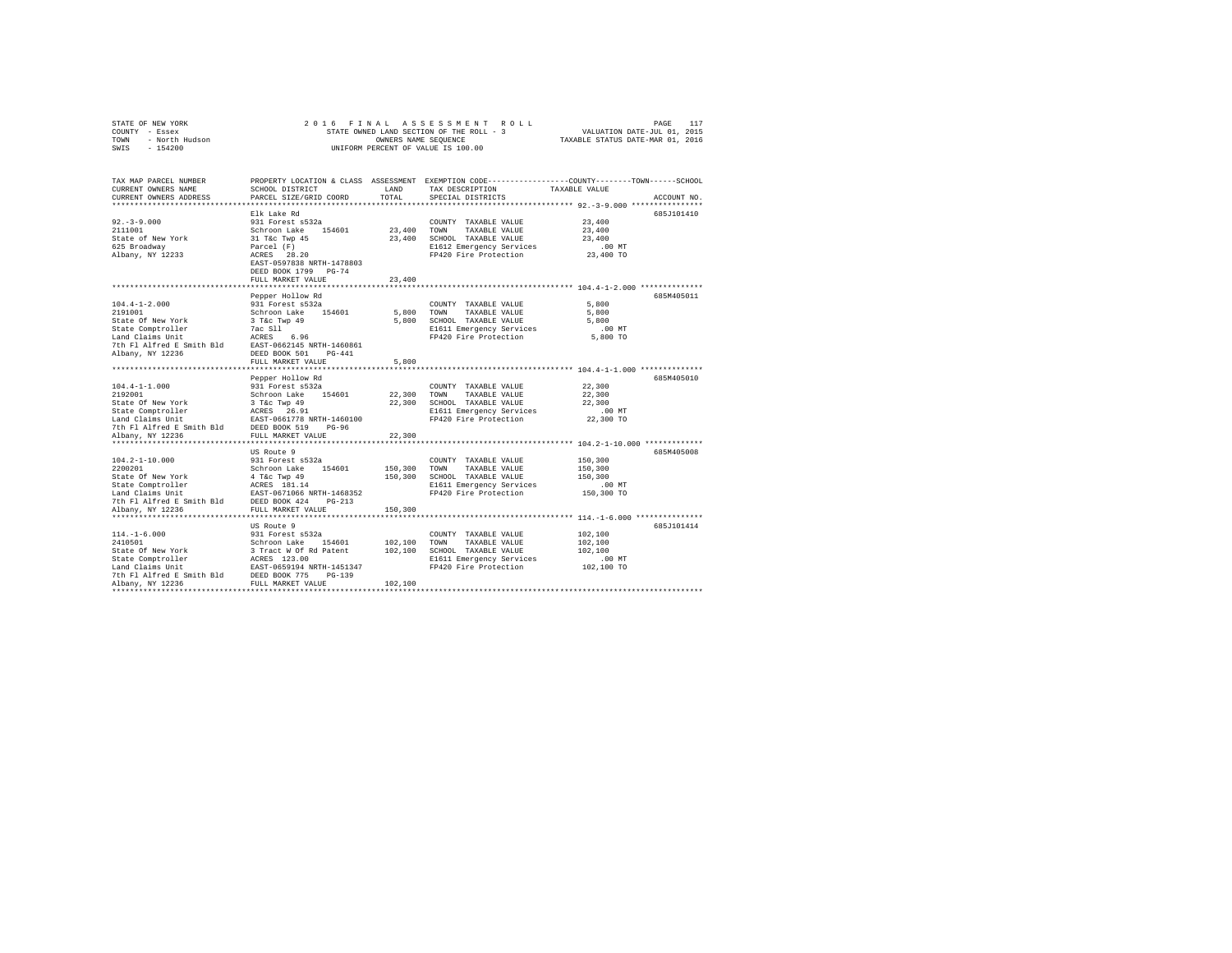|                | STATE OF NEW YORK |  |  |  | 2016 FINAL ASSESSMENT ROLL               | PAGE                             | 118 |
|----------------|-------------------|--|--|--|------------------------------------------|----------------------------------|-----|
| COUNTY - Essex |                   |  |  |  | STATE OWNED LAND SECTION OF THE ROLL - 3 | VALUATION DATE-JUL 01, 2015      |     |
| TOWN           | - North Hudson    |  |  |  | OWNERS NAME SEOUENCE                     | TAXABLE STATUS DATE-MAR 01, 2016 |     |
| SWIS - 154200  |                   |  |  |  | UNIFORM PERCENT OF VALUE IS 100.00       |                                  |     |

| TAX MAP PARCEL NUMBER<br>CURRENT OWNERS NAME<br>CURRENT OWNERS ADDRESS                                                                   | SCHOOL DISTRICT<br>PARCEL SIZE/GRID COORD | LAND<br>TOTAL | TAX DESCRIPTION<br>SPECIAL DISTRICTS                               | PROPERTY LOCATION & CLASS ASSESSMENT EXEMPTION CODE----------------COUNTY-------TOWN------SCHOOL<br>TAXABLE VALUE<br>ACCOUNT NO. |
|------------------------------------------------------------------------------------------------------------------------------------------|-------------------------------------------|---------------|--------------------------------------------------------------------|----------------------------------------------------------------------------------------------------------------------------------|
|                                                                                                                                          |                                           |               |                                                                    |                                                                                                                                  |
|                                                                                                                                          |                                           |               |                                                                    | 685M405204                                                                                                                       |
|                                                                                                                                          |                                           |               | COUNTY TAXABLE VALUE 34.800                                        |                                                                                                                                  |
|                                                                                                                                          |                                           |               |                                                                    | 34,800                                                                                                                           |
|                                                                                                                                          |                                           |               |                                                                    | 34,800                                                                                                                           |
|                                                                                                                                          |                                           |               |                                                                    | .00 MT<br>00 MT.<br>34,800 TO                                                                                                    |
|                                                                                                                                          |                                           |               |                                                                    |                                                                                                                                  |
| Albany, NY 12236                                                                                                                         |                                           |               |                                                                    |                                                                                                                                  |
|                                                                                                                                          | Blue Ridge Rd                             |               |                                                                    | 685M478544                                                                                                                       |
| $125.1 - 1 - 6.000$                                                                                                                      |                                           |               | COUNTY TAXABLE VALUE                                               | 108,400                                                                                                                          |
| 2545211                                                                                                                                  |                                           |               |                                                                    | 108,400                                                                                                                          |
|                                                                                                                                          |                                           |               |                                                                    | 108,400                                                                                                                          |
| State Of New York 25 Tract West Of Rd Pat 108,400 SCHOOL TAXABLE VALUE<br>State Comptroller North Of Trans Line 21611 Emergency Services |                                           |               |                                                                    | .00 MT                                                                                                                           |
|                                                                                                                                          |                                           |               | FP420 Fire Protection 108,400 TO                                   |                                                                                                                                  |
| Land Claims Unit South Of Lake<br>7th Fl Alfred E Smith Bld ACRES 21.35<br>Albany, NY 12236 EAST-0654828 NRTH-1440552                    |                                           |               |                                                                    |                                                                                                                                  |
|                                                                                                                                          |                                           |               |                                                                    |                                                                                                                                  |
|                                                                                                                                          | FULL MARKET VALUE                         | 108,400       |                                                                    |                                                                                                                                  |
|                                                                                                                                          |                                           |               |                                                                    |                                                                                                                                  |
|                                                                                                                                          | Blue Ridge Rd                             |               |                                                                    | 685M405203                                                                                                                       |
|                                                                                                                                          |                                           |               |                                                                    | 5,600                                                                                                                            |
|                                                                                                                                          |                                           |               |                                                                    | 5,600                                                                                                                            |
|                                                                                                                                          |                                           |               | E1611 Emergency Services                                           | 5,600<br>.00 MT                                                                                                                  |
|                                                                                                                                          |                                           |               | FP420 Fire Protection                                              | 5,600 TO                                                                                                                         |
| 7th Fl Alfred E Smith Bld EAST-0655132 NRTH-1439462                                                                                      |                                           |               |                                                                    |                                                                                                                                  |
|                                                                                                                                          |                                           |               |                                                                    |                                                                                                                                  |
|                                                                                                                                          |                                           |               |                                                                    |                                                                                                                                  |
|                                                                                                                                          |                                           |               |                                                                    | 685M478542                                                                                                                       |
|                                                                                                                                          |                                           |               | COUNTY TAXABLE VALUE 7,500                                         |                                                                                                                                  |
|                                                                                                                                          |                                           |               |                                                                    | 7,500                                                                                                                            |
|                                                                                                                                          |                                           |               |                                                                    | 7.500                                                                                                                            |
|                                                                                                                                          |                                           |               |                                                                    | $.00$ MT                                                                                                                         |
|                                                                                                                                          |                                           |               |                                                                    | 7,500 TO                                                                                                                         |
|                                                                                                                                          |                                           |               |                                                                    |                                                                                                                                  |
|                                                                                                                                          |                                           |               |                                                                    |                                                                                                                                  |
|                                                                                                                                          | Blue Ridge Rd                             |               |                                                                    | 685M401602                                                                                                                       |
| 114.18-1-11.001                                                                                                                          |                                           |               | COUNTY TAXABLE VALUE                                               | 5,300                                                                                                                            |
| 2545241                                                                                                                                  |                                           |               | TOWN<br>TAXABLE VALUE                                              | 5,300                                                                                                                            |
| State Of New York                                                                                                                        |                                           |               | 5,300 SCHOOL TAXABLE VALUE                                         | 5,300                                                                                                                            |
| State Comptroller                                                                                                                        |                                           |               | E1611 Emergency Services .00 MT<br>FP420 Fire Protection  5,300 TO |                                                                                                                                  |
| Land Claims Unit                                                                                                                         |                                           |               |                                                                    |                                                                                                                                  |
| 7th Fl Alfred E Smith Bld EAST-0654475 NRTH-1441262                                                                                      |                                           |               |                                                                    |                                                                                                                                  |
| Albany, NY 12236                                                                                                                         | FULL MARKET VALUE                         | 5,300         |                                                                    |                                                                                                                                  |
|                                                                                                                                          |                                           |               |                                                                    |                                                                                                                                  |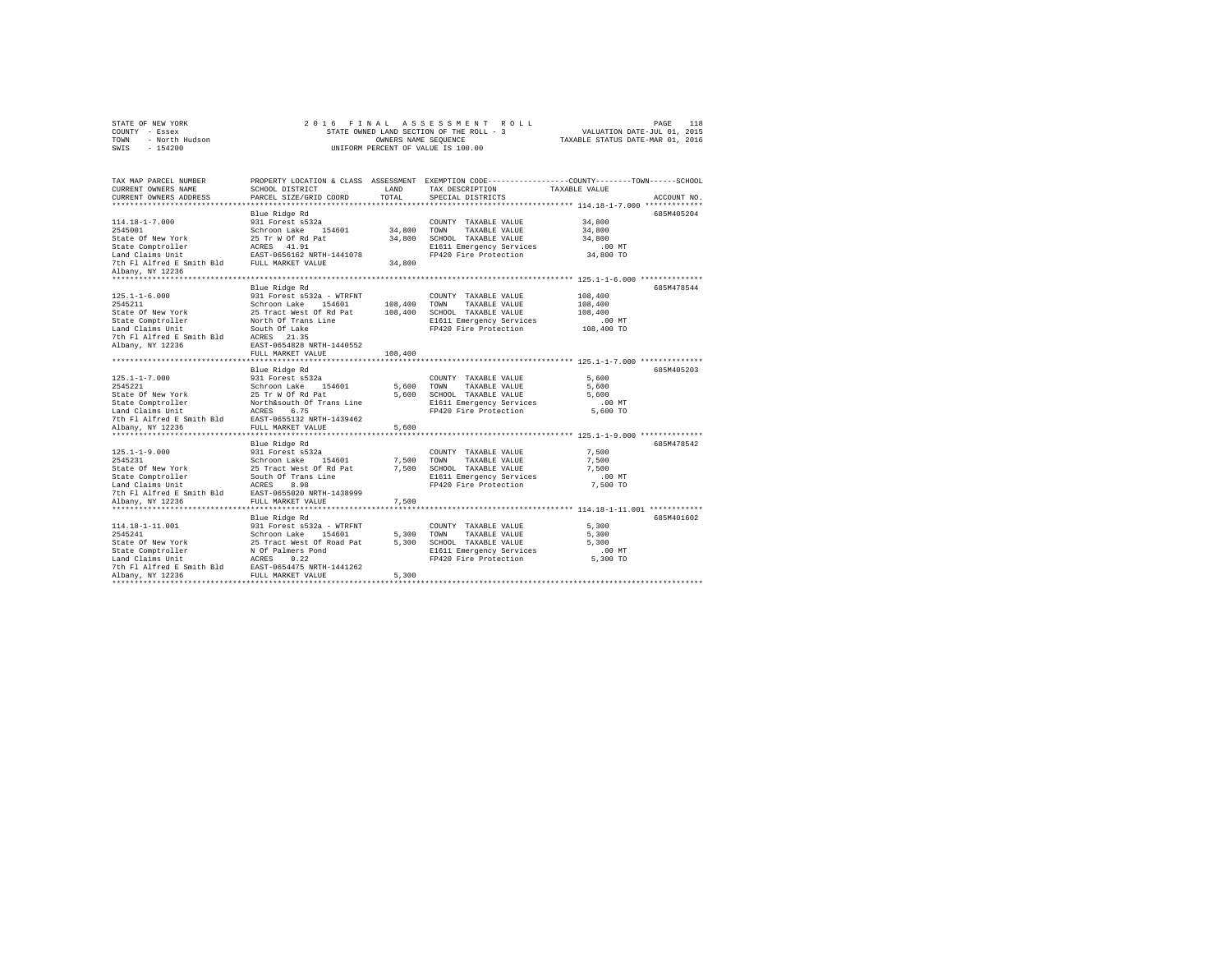| STATE OF NEW YORK<br>COUNTY - Essex<br>TOWN<br>- North Hudson<br>SWIS<br>$-154200$                                                                       | 2016 FINAL ASSESSMENT ROLL<br>STATE OWNED LAND SECTION OF THE ROLL - 3<br>INIFORM PERCENT OF VALUE IS 100.00                                 | VALUATION DATE-JUL 01, 2015<br>TAXABLE STATUS DATE-MAR 01, 2016 | 119<br>PAGE |                                                               |                                    |             |
|----------------------------------------------------------------------------------------------------------------------------------------------------------|----------------------------------------------------------------------------------------------------------------------------------------------|-----------------------------------------------------------------|-------------|---------------------------------------------------------------|------------------------------------|-------------|
| TAX MAP PARCEL NUMBER<br>CURRENT OWNERS NAME<br>CURRENT OWNERS ADDRESS                                                                                   | PROPERTY LOCATION & CLASS ASSESSMENT EXEMPTION CODE---------------COUNTY-------TOWN------SCHOOL<br>SCHOOL DISTRICT<br>PARCEL SIZE/GRID COORD | T.AND<br>TOTAL                                                  |             | SPECIAL DISTRICTS                                             | TAX DESCRIPTION TAXABLE VALUE      | ACCOUNT NO. |
|                                                                                                                                                          |                                                                                                                                              |                                                                 |             |                                                               |                                    |             |
| $999.99 - 1 - 15.000$<br>7777777<br>State of New York<br>Land Claims Unit<br>Alfred E Smith Bldg Fl 7<br>Albany, NY 12205<br>*************************** | Errata<br>993 Transition t<br>Schroon Lake 154601<br>FULL MARKET VALUE                                                                       | $\Omega$<br>$\Omega$<br>$\cap$                                  | TOWN        | COUNTY TAXABLE VALUE<br>TAXABLE VALUE<br>SCHOOL TAXABLE VALUE | $\Omega$<br>$\Omega$<br>$\Omega$   | 685Z012004  |
|                                                                                                                                                          | Errata                                                                                                                                       |                                                                 |             |                                                               |                                    | 6857012005  |
| $999.99 - 1 - 16.000$<br>7777777<br>State of New York<br>Land Claims Unit<br>Alfred E Smith Bldg Fl 7<br>Albany, NY 12205                                | 993 Transition t<br>Schroon Lake 154601<br>FULL MARKET VALUE                                                                                 | $\Omega$<br>$\Omega$<br>$\cap$                                  | TOWN        | COUNTY TAXABLE VALUE<br>TAXABLE VALUE<br>SCHOOL TAXABLE VALUE | $\Omega$<br>$\Omega$<br>$\Omega$   |             |
|                                                                                                                                                          | Errata                                                                                                                                       |                                                                 |             |                                                               |                                    | 685Z012006  |
| $999.99 - 1 - 17.000$<br>7777777<br>State of New York<br>Land Claims Unit<br>Alfred E Smith Bldg Fl 7<br>Albany, NY 12205                                | 993 Transition t<br>Schroon Lake<br>154601<br>FULL MARKET VALUE                                                                              | $\mathbf{r}$<br>$\Omega$<br>$\Omega$                            | TOWN        | COUNTY TAXABLE VALUE<br>TAXABLE VALUE<br>SCHOOL TAXABLE VALUE | $^{\circ}$<br>$\Omega$<br>$\Omega$ |             |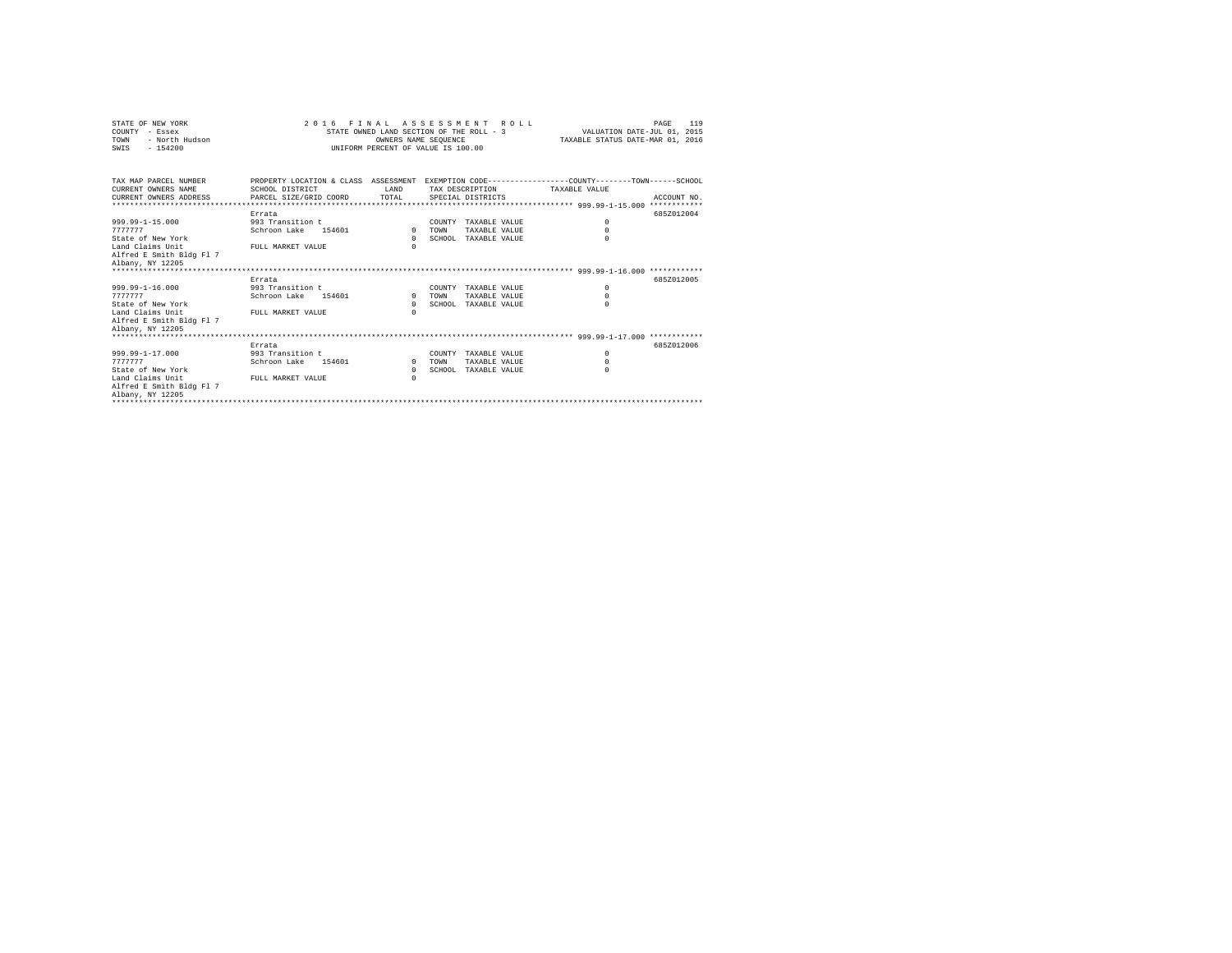| STATE OF NEW YORK      | 2016 FINAL ASSESSMENT ROLL               | 120<br>PAGE                      |
|------------------------|------------------------------------------|----------------------------------|
| COUNTY - Essex         | STATE OWNED LAND SECTION OF THE ROLL - 3 | VALUATION DATE-JUL 01, 2015      |
| - North Hudson<br>TOWN |                                          | TAXABLE STATUS DATE-MAR 01, 2016 |
| SWTS<br>- 154200       |                                          | RPS150/V04/L015                  |
|                        | UNIFORM PERCENT OF VALUE IS 100.00       | CURRENT DATE 6/28/2016           |
|                        |                                          |                                  |
|                        | ROLL SUB SECTION- - TOTALS               |                                  |
|                        |                                          |                                  |

### \*\*\* S P E C I A L D I S T R I C T S U M M A R Y \*\*\*

| CODE | DISTRICT NAME        | TOTAL<br>PARCELS | EXTENSION<br><b>TYPE</b> | <b>EXTENSION</b><br>VALUE | AD VALOREM<br>VALUE | <b>EXEMPT</b><br>AMOUNT | TAXARLE<br>VALUE |
|------|----------------------|------------------|--------------------------|---------------------------|---------------------|-------------------------|------------------|
|      | E1611 Emergency Serv |                  | 30 MOVTAX                |                           |                     |                         |                  |
|      | E1612 Emergency Serv |                  | 5 MOVTAX                 |                           |                     |                         |                  |
|      | FP420 Fire Protectio |                  | 35 TOTAL                 |                           | 4904,860            |                         | 4904,860         |

#### \*\*\* S C H O O L D I S T R I C T S U M M A R Y \*\*\*

| CODE   | DISTRICT NAME | TOTAL<br>PARCELS | ASSESSED<br>LAND | ASSESSED<br>TOTAL | EXEMPT<br>AMOUNT | TOTAL<br>TAXABLE | STAR<br>AMOUNT | STAR<br>TAXABLE |
|--------|---------------|------------------|------------------|-------------------|------------------|------------------|----------------|-----------------|
| 154601 | Schroon Lake  | 38               | 4904,860         | 4904,860          |                  | 4904,860         |                | 4904,860        |
|        | SUB-TOTAL     | 38               | 4904,860         | 4904,860          |                  | 4904,860         |                | 4904,860        |
|        | TOTAL         | 38               | 4904,860         | 4904,860          |                  | 4904,860         |                | 4904,860        |

#### \*\*\* S Y S T E M C O D E S S U M M A R Y \*\*\*

NO SYSTEM EXEMPTIONS AT THIS LEVEL

### \*\*\* E X E M P T I O N S U M M A R Y \*\*\*

NO EXEMPTIONS AT THIS LEVEL

### \*\*\* G R A N D T O T A L S \*\*\*

| ROLL       | DESCRIPTION      | TOTAL   | ASSESSED | ASSESSED | TAXABLE  | TAXABLE  | TAXABLE  | <b>STAR</b> |
|------------|------------------|---------|----------|----------|----------|----------|----------|-------------|
| <b>SEC</b> |                  | PARCELS | LAND     | TOTAL    | COUNTY   | TOWN     | SCHOOL   | TAXABLE     |
|            | STATE OWNED LAND | 38      | 4904,860 | 4904.860 | 4904.860 | 4904.860 | 4904.860 | 4904,860    |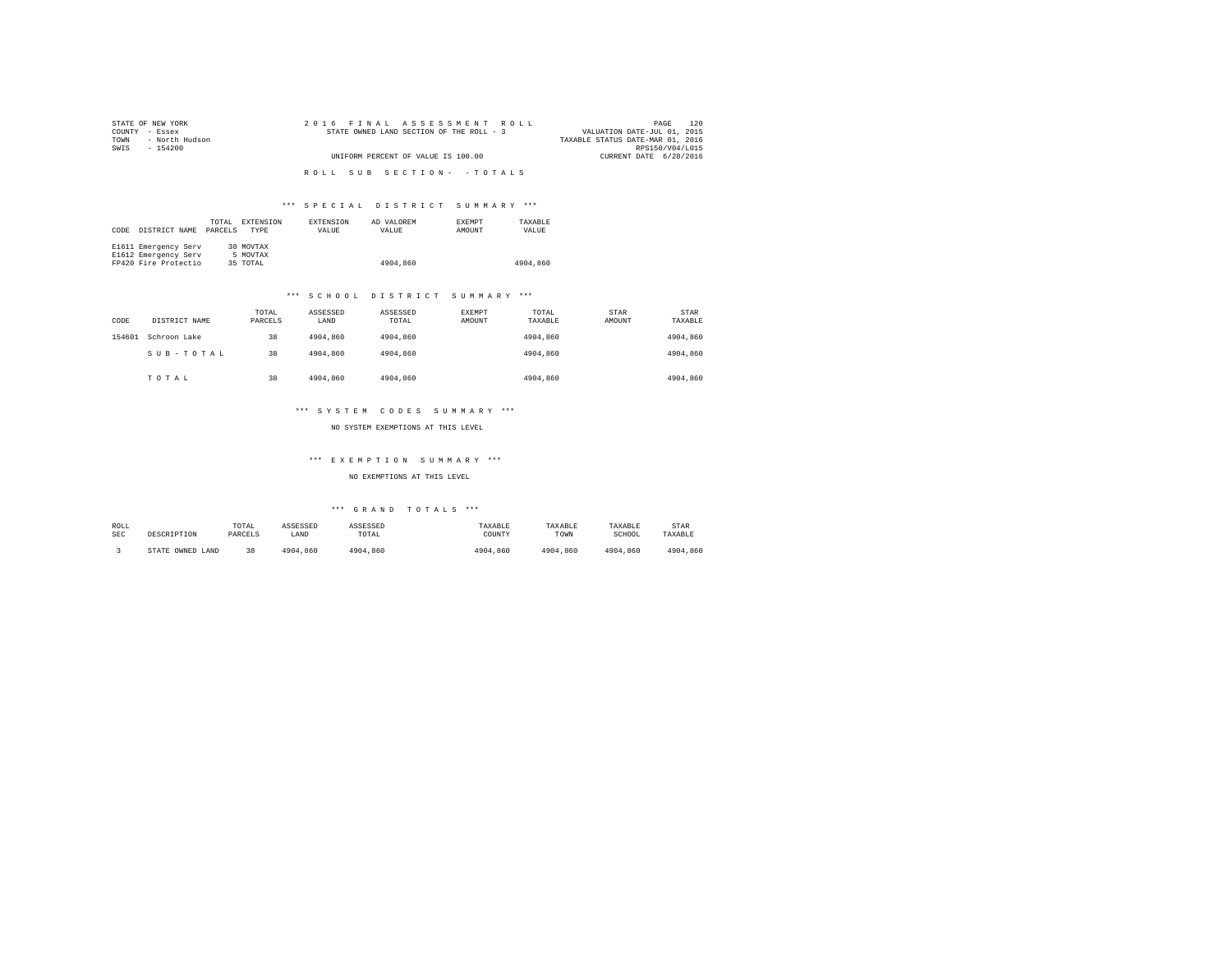| STATE OF NEW YORK                                                                                                                                                                                                                                                                                                                                                            | 2 0 1 6                        |                      | FINAL ASSESSMENT ROLL              | PAGE<br>121                                                                                                |
|------------------------------------------------------------------------------------------------------------------------------------------------------------------------------------------------------------------------------------------------------------------------------------------------------------------------------------------------------------------------------|--------------------------------|----------------------|------------------------------------|------------------------------------------------------------------------------------------------------------|
| COUNTY - Essex                                                                                                                                                                                                                                                                                                                                                               |                                |                      |                                    | STATE OWNED LAND SECTION OF THE ROLL - 3 SUB-SECT - A VALUATION DATE-JUL 01, 2015                          |
| TOWN                                                                                                                                                                                                                                                                                                                                                                         |                                |                      |                                    | - North Hudson ROLL SUB-SECT - A- SECTION 532-A RPTL WILD OR FOREST LANDS TAXABLE STATUS DATE-MAR 01, 2016 |
| SWIS<br>$-154200$                                                                                                                                                                                                                                                                                                                                                            |                                | OWNERS NAME SEQUENCE |                                    |                                                                                                            |
|                                                                                                                                                                                                                                                                                                                                                                              |                                |                      | UNIFORM PERCENT OF VALUE IS 100.00 |                                                                                                            |
|                                                                                                                                                                                                                                                                                                                                                                              |                                |                      |                                    |                                                                                                            |
|                                                                                                                                                                                                                                                                                                                                                                              |                                |                      |                                    |                                                                                                            |
| TAX MAP PARCEL NUMBER                                                                                                                                                                                                                                                                                                                                                        |                                |                      |                                    | PROPERTY LOCATION & CLASS ASSESSMENT EXEMPTION CODE---------------COUNTY-------TOWN-----SCHOOL             |
| CURRENT OWNERS NAME                                                                                                                                                                                                                                                                                                                                                          | <b>LAND</b><br>SCHOOL DISTRICT |                      | TAX DESCRIPTION                    | TAXABLE VALUE                                                                                              |
| CURRENT OWNERS ADDRESS                                                                                                                                                                                                                                                                                                                                                       | PARCEL SIZE/GRID COORD         | TOTAL                | SPECIAL DISTRICTS                  | ACCOUNT NO.                                                                                                |
|                                                                                                                                                                                                                                                                                                                                                                              |                                |                      |                                    |                                                                                                            |
|                                                                                                                                                                                                                                                                                                                                                                              | Tracy Rd                       |                      |                                    | 685M403615                                                                                                 |
| $95.1 - 1 - 6.000$                                                                                                                                                                                                                                                                                                                                                           | 931 Forest s532a               |                      | COUNTY TAXABLE VALUE               | 132,800                                                                                                    |
| 0110001                                                                                                                                                                                                                                                                                                                                                                      | Schroon Lake 154601            | 132,800 TOWN         | TAXABLE VALUE                      | 132,800                                                                                                    |
|                                                                                                                                                                                                                                                                                                                                                                              |                                |                      | 132,800 SCHOOL TAXABLE VALUE       | 132,800                                                                                                    |
| State of New York<br>State Comptroller<br>State Compton and Calins Unit<br>Land Claims Unit<br>Land Claims Unit<br>Land Claims Unit<br>The Fl Alfred E Smith Bld<br>DEED BOOK 132<br>POLARATE VALUE<br>Albany, NY 12236<br>PULL MARKET VALUE                                                                                                                                 |                                |                      | E1611 Emergency Services           | $.00$ MT                                                                                                   |
|                                                                                                                                                                                                                                                                                                                                                                              |                                |                      | FP420 Fire Protection              | 132,800 TO                                                                                                 |
|                                                                                                                                                                                                                                                                                                                                                                              |                                |                      |                                    |                                                                                                            |
|                                                                                                                                                                                                                                                                                                                                                                              |                                | 132,800              |                                    |                                                                                                            |
|                                                                                                                                                                                                                                                                                                                                                                              |                                |                      |                                    |                                                                                                            |
|                                                                                                                                                                                                                                                                                                                                                                              | US Route 9                     |                      |                                    | 685M403614                                                                                                 |
| $95.1 - 1 - 7.000$                                                                                                                                                                                                                                                                                                                                                           | 931 Forest s532a               |                      | COUNTY TAXABLE VALUE               | 132,800                                                                                                    |
| 0120001                                                                                                                                                                                                                                                                                                                                                                      | Schroon Lake 154601            | 132,800 TOWN         | TAXABLE VALUE                      | 132,800                                                                                                    |
|                                                                                                                                                                                                                                                                                                                                                                              |                                |                      | 132,800 SCHOOL TAXABLE VALUE       | 132,800                                                                                                    |
| State of New York<br>State Comptroller<br>State Compton In River Head Tract<br>Land Claims Unit<br>Land Claims Unit<br>Land Claims Unit<br>The Plance Pack of the Plance State Pook<br>The Plance State Plance New York<br>Plance Public NERE                                                                                                                                |                                |                      | E1611 Emergency Services           | $.00$ MT                                                                                                   |
|                                                                                                                                                                                                                                                                                                                                                                              |                                |                      | FP420 Fire Protection              | 132,800 TO                                                                                                 |
|                                                                                                                                                                                                                                                                                                                                                                              |                                |                      |                                    |                                                                                                            |
| Albany, NY 12236                                                                                                                                                                                                                                                                                                                                                             |                                | 132,800              |                                    |                                                                                                            |
|                                                                                                                                                                                                                                                                                                                                                                              | US Route 9                     |                      |                                    | 685M403613                                                                                                 |
| $95.1 - 1 - 9.000$                                                                                                                                                                                                                                                                                                                                                           | 931 Forest s532a               |                      | COUNTY TAXABLE VALUE               | 132,800                                                                                                    |
|                                                                                                                                                                                                                                                                                                                                                                              |                                |                      |                                    | 132,800                                                                                                    |
|                                                                                                                                                                                                                                                                                                                                                                              |                                |                      |                                    | 132,800                                                                                                    |
| $\begin{tabular}{l c c c c c} \hline $\text{013001}$ & $\text{013001}$ & $\text{510001}$ & $\text{520001}$ & $\text{013001}$ & $\text{013001}$ & $\text{013001}$ & $\text{013001}$ & $\text{013001}$ & $\text{013001}$ & $\text{013001}$ & $\text{013001}$ & $\text{013001}$ & $\text{013001}$ & $\text{013001}$ & $\text{013001}$ & $\text{013001}$ & $\text{013001}$ & $\$ |                                |                      |                                    | $.00$ MT                                                                                                   |
|                                                                                                                                                                                                                                                                                                                                                                              |                                |                      |                                    | 132,800 TO                                                                                                 |
|                                                                                                                                                                                                                                                                                                                                                                              |                                |                      |                                    |                                                                                                            |
|                                                                                                                                                                                                                                                                                                                                                                              |                                |                      |                                    |                                                                                                            |
|                                                                                                                                                                                                                                                                                                                                                                              |                                |                      |                                    |                                                                                                            |
|                                                                                                                                                                                                                                                                                                                                                                              | 4907 US Route 9                |                      |                                    | 685M403612                                                                                                 |
| $95.1 - 1 - 10.000$                                                                                                                                                                                                                                                                                                                                                          | 931 Forest s532a               |                      | COUNTY TAXABLE VALUE               | 130,200                                                                                                    |
| 0140101                                                                                                                                                                                                                                                                                                                                                                      | Schroon Lake 154601            | 130,200 TOWN         | TAXABLE VALUE                      | 130,200                                                                                                    |
| State Of New York                                                                                                                                                                                                                                                                                                                                                            | 12 N River Head Tr             |                      | 130,200 SCHOOL TAXABLE VALUE       | 130,200                                                                                                    |
|                                                                                                                                                                                                                                                                                                                                                                              |                                |                      | E1611 Emergency Services           | $.00$ MT                                                                                                   |
| State Comptroller<br>156.9ac S11<br>Land Claims Unit<br>156.9ac S11<br>2008 156.91<br>7th F1 Alfred E Smith Bld<br>2008 FULL MARKET VALUE<br>2018 2019 19123601<br>2019 192236                                                                                                                                                                                               |                                |                      | FP420 Fire Protection              | 130,200 TO                                                                                                 |
|                                                                                                                                                                                                                                                                                                                                                                              |                                |                      |                                    |                                                                                                            |
| Albany, NY 12236                                                                                                                                                                                                                                                                                                                                                             | FULL MARKET VALUE              | 130,200              |                                    |                                                                                                            |
|                                                                                                                                                                                                                                                                                                                                                                              |                                |                      |                                    |                                                                                                            |
|                                                                                                                                                                                                                                                                                                                                                                              | US Route 9                     |                      |                                    | 685M403611                                                                                                 |
| $95.1 - 1 - 14.000$                                                                                                                                                                                                                                                                                                                                                          | 931 Forest s532a               |                      | COUNTY TAXABLE VALUE               | 125,800                                                                                                    |
|                                                                                                                                                                                                                                                                                                                                                                              |                                | 125,800 TOWN         | TAXABLE VALUE                      | 125,800                                                                                                    |
|                                                                                                                                                                                                                                                                                                                                                                              |                                |                      | 125,800 SCHOOL TAXABLE VALUE       | 125,800                                                                                                    |
|                                                                                                                                                                                                                                                                                                                                                                              |                                |                      | E1611 Emergency Services           | .00 MT                                                                                                     |
|                                                                                                                                                                                                                                                                                                                                                                              |                                |                      | FP420 Fire Protection              | 125,800 TO                                                                                                 |
|                                                                                                                                                                                                                                                                                                                                                                              |                                |                      |                                    |                                                                                                            |
|                                                                                                                                                                                                                                                                                                                                                                              |                                | 125,800              |                                    |                                                                                                            |
|                                                                                                                                                                                                                                                                                                                                                                              |                                |                      |                                    |                                                                                                            |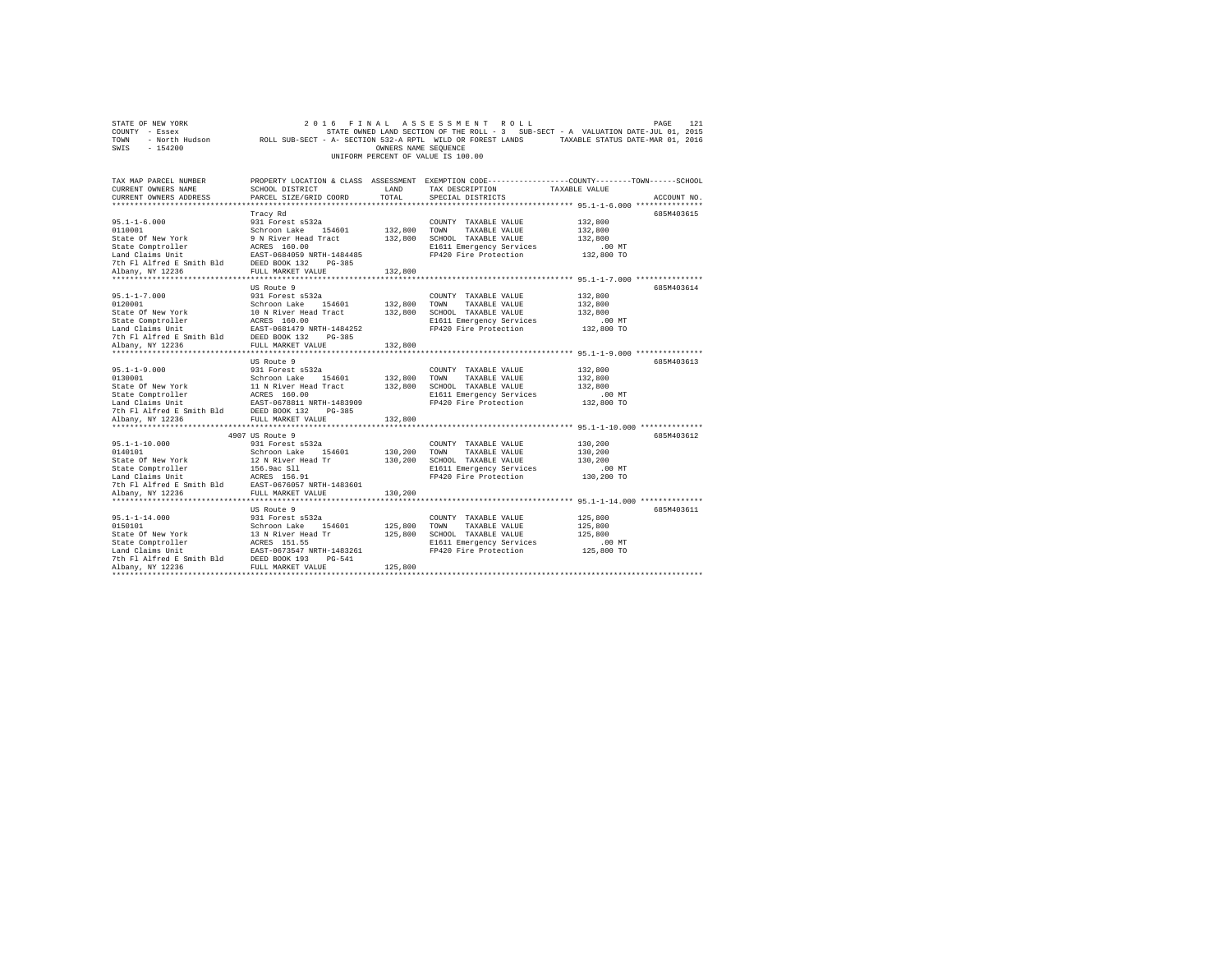| 2016 FINAL ASSESSMENT ROLL<br>2016 FINAL ASSESSMENT ROLL PAGE PAGE 122<br>COUNTY - Essex - SAMED STATE ON STATE ROLL TO A SUB-SECT - A VALUATION DATE-JUL 01, 2015<br>TOWN - North Hudson - ROLL SUB-SECT - A-SECTION 532-A RPTL WILD OR FOREST LANDS - TAXABLE ST<br>SWIS - 154200<br>OWNERS NAME SEOUENCE<br>UNIFORM PERCENT OF VALUE IS 100.00 |             |
|---------------------------------------------------------------------------------------------------------------------------------------------------------------------------------------------------------------------------------------------------------------------------------------------------------------------------------------------------|-------------|
| PROPERTY LOCATION & CLASS ASSESSMENT EXEMPTION CODE----------------COUNTY-------TOWN------SCHOOL<br>TAX MAP PARCEL NUMBER<br>SCHOOL DISTRICT<br>TAX DESCRIPTION TAXABLE VALUE<br>CURRENT OWNERS NAME<br>LAND<br>PARCEL SIZE/GRID COORD<br>TOTAL<br>CURRENT OWNERS ADDRESS<br>SPECIAL DISTRICTS                                                    | ACCOUNT NO. |
| US Route 9                                                                                                                                                                                                                                                                                                                                        | 685M403610  |
| 122,700<br>COUNTY TAXABLE VALUE<br>122,700                                                                                                                                                                                                                                                                                                        |             |
| 122,700                                                                                                                                                                                                                                                                                                                                           |             |
| E1612 Emergency Services<br>FP420 Fire Protection<br>$.00$ MT<br>122,700 TO                                                                                                                                                                                                                                                                       |             |
|                                                                                                                                                                                                                                                                                                                                                   |             |
| FULL MARKET VALUE<br>122,700                                                                                                                                                                                                                                                                                                                      |             |
| US Route 9                                                                                                                                                                                                                                                                                                                                        | 685M403609  |
| $94.2 - 1 - 8.000$<br>0170001<br>931 Forest s532a<br>COUNTY TAXABLE VALUE<br>132,800                                                                                                                                                                                                                                                              |             |
| 132,800                                                                                                                                                                                                                                                                                                                                           |             |
| 132,800                                                                                                                                                                                                                                                                                                                                           |             |
| $.00$ MT<br>E1612 Emergency Services<br>FP420 Fire Protection<br>132,800 TO                                                                                                                                                                                                                                                                       |             |
|                                                                                                                                                                                                                                                                                                                                                   |             |
| $\begin{tabular}{l c c c c c} \hline & $0170001$ & $0170001$ & $0170001$ & $132,800$ & $00001$ & $1400001$ \\ \hline \hline 0170001$ & $15$ & $15$ & $1600$ & $15$ & $1600$ & $132,800$ & $70001$ & $140001$ \\ \hline \hline 0140001$ & $1600$ & $1600$ & $1612$ & $2000$ & $1612$ & $2000$ & $20001$ & $7$                                      |             |
|                                                                                                                                                                                                                                                                                                                                                   | 685M403608  |
| US Route 9<br>132,800                                                                                                                                                                                                                                                                                                                             |             |
| 132,800                                                                                                                                                                                                                                                                                                                                           |             |
| 132,800                                                                                                                                                                                                                                                                                                                                           |             |
|                                                                                                                                                                                                                                                                                                                                                   |             |
| 7th Fl Alfred E Smith Bld FULL MARKET VALUE<br>132,800                                                                                                                                                                                                                                                                                            |             |
| Albany, NY 12236                                                                                                                                                                                                                                                                                                                                  |             |
|                                                                                                                                                                                                                                                                                                                                                   |             |
| US Route 9                                                                                                                                                                                                                                                                                                                                        | 685M403607  |
| $94.2 - 1 - 10.000$<br>931 Forest s532a<br>COUNTY TAXABLE VALUE<br>68,900<br>Schroon Lake 154601<br>0190001                                                                                                                                                                                                                                       |             |
| 68,900 TOWN<br>TAXABLE VALUE<br>68,900<br>68,900                                                                                                                                                                                                                                                                                                  |             |
| E1612 Emergency Services<br>$.00$ MT                                                                                                                                                                                                                                                                                                              |             |
| $68,900$ TO<br>FP420 Fire Protection                                                                                                                                                                                                                                                                                                              |             |
|                                                                                                                                                                                                                                                                                                                                                   |             |
| FULL MARKET VALUE<br>68,900                                                                                                                                                                                                                                                                                                                       |             |
| ************                                                                                                                                                                                                                                                                                                                                      |             |
| US Route 9                                                                                                                                                                                                                                                                                                                                        | 685M403606  |
| 148,600                                                                                                                                                                                                                                                                                                                                           |             |
| 148,600                                                                                                                                                                                                                                                                                                                                           |             |
| 148,600                                                                                                                                                                                                                                                                                                                                           |             |
| curve inner response that the series of the series of the series and the series of the series of the series of<br>E1612 Emergency Services (148,600 TO                                                                                                                                                                                            |             |
|                                                                                                                                                                                                                                                                                                                                                   |             |
| Albany, NY 12236<br>DEED BOOK 191 PG-47                                                                                                                                                                                                                                                                                                           |             |
| 148,600<br>FULL MARKET VALUE                                                                                                                                                                                                                                                                                                                      |             |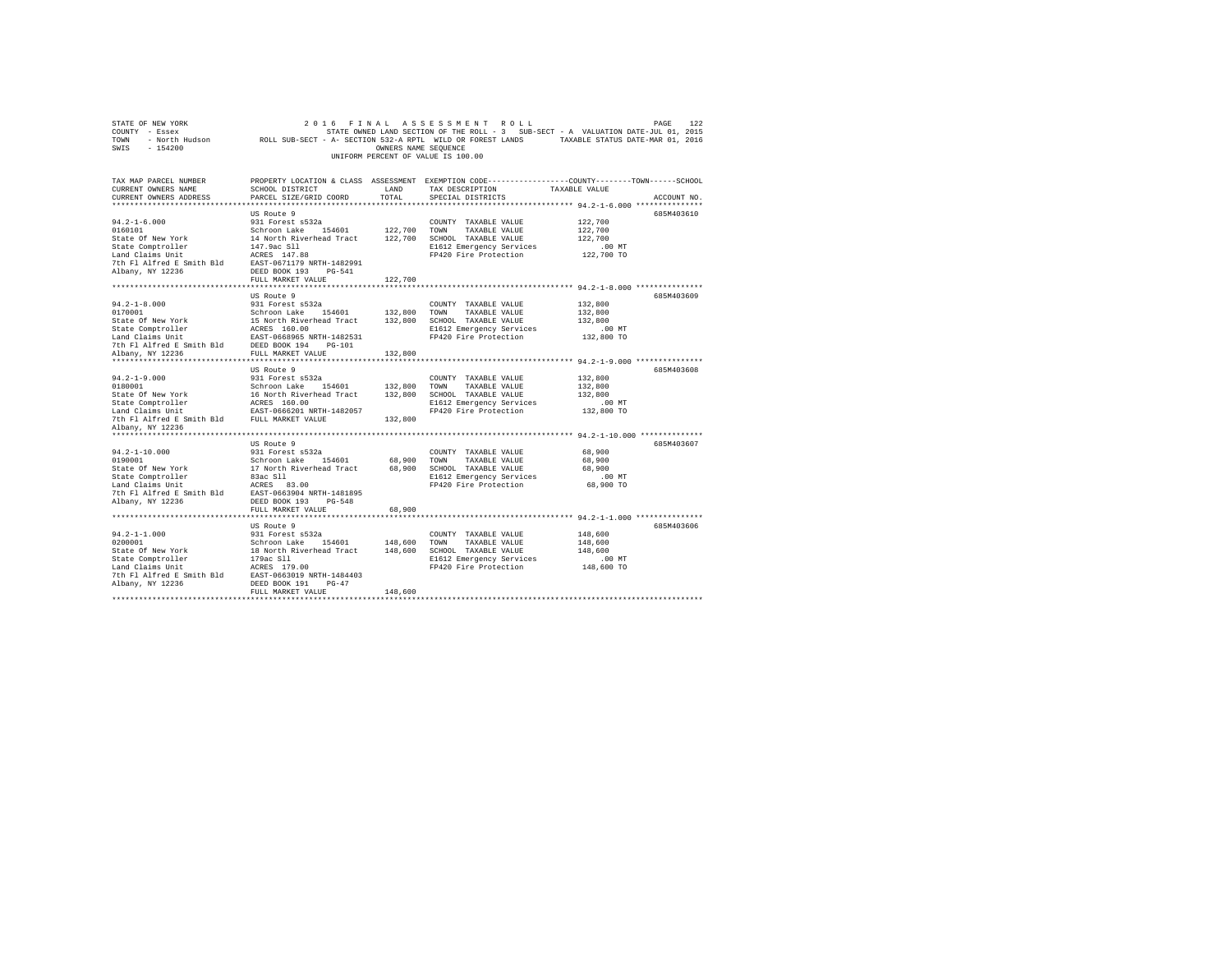| STATE OF NEW YORK<br>2016 FINAL ASSESSMENT ROLL PAGE 123<br>COUNTY - Essex - SAMED IAND SECTION OF THE ROLL -3 SUB-SECT - A VALUATION DATE-JUL 01, 2015<br>TOWN - North Hudson - ROLL SUB-SECT - A-SECTION 532-A RPTL WILD OR FOREST LANDS - TAXABLE STAT<br>SWIS - 154200                                                                                                                                                                                    |                                                     | OWNERS NAME SEQUENCE | 2016 FINAL ASSESSMENT ROLL<br>UNIFORM PERCENT OF VALUE IS 100.00                                                                        | PAGE                                                                                                           | 123 |
|---------------------------------------------------------------------------------------------------------------------------------------------------------------------------------------------------------------------------------------------------------------------------------------------------------------------------------------------------------------------------------------------------------------------------------------------------------------|-----------------------------------------------------|----------------------|-----------------------------------------------------------------------------------------------------------------------------------------|----------------------------------------------------------------------------------------------------------------|-----|
| TAX MAP PARCEL NUMBER<br>CURRENT OWNERS NAME<br>CURRENT OWNERS ADDRESS                                                                                                                                                                                                                                                                                                                                                                                        | SCHOOL DISTRICT<br>PARCEL SIZE/GRID COORD           | LAND<br>TOTAL        | TAX DESCRIPTION TAXABLE VALUE<br>SPECIAL DISTRICTS                                                                                      | PROPERTY LOCATION & CLASS ASSESSMENT EXEMPTION CODE---------------COUNTY-------TOWN------SCHOOL<br>ACCOUNT NO. |     |
| $94.2 - 1 - 2.000$<br>94.2-1-2.000<br>0210001<br>0210001<br>Schroom Lake 194601<br>20210001<br>2021001<br>2021001<br>2021001<br>2021001<br>2021001<br>2021001<br>2021001<br>2021001<br>2021001<br>202101<br>202101<br>20220<br>202101<br>20220<br>20210<br>20220<br>20220<br>20220<br>20220<br>20220<br>20220<br>20220<br>20220<br><br>7th Fl Alfred E Smith Bld FULL MARKET VALUE<br>Albany, NY 12236                                                        | US Route 9<br>931 Forest s532a                      | 132,800              | COUNTY TAXABLE VALUE<br>E1612 Emergency Services<br>FP420 Fire Protection                                                               | 685M403605<br>132,800<br>132,800<br>132,800<br>$.00$ MT<br>132,800 TO                                          |     |
| $\begin{tabular}{lllllllllll} \multicolumn{3}{c}{\textbf{0.1}} & \multicolumn{3}{c}{\textbf{0.1}} & \multicolumn{3}{c}{\textbf{0.1}} & \multicolumn{3}{c}{\textbf{0.1}} & \multicolumn{3}{c}{\textbf{0.1}} & \multicolumn{3}{c}{\textbf{0.1}} & \multicolumn{3}{c}{\textbf{0.1}} & \multicolumn{3}{c}{\textbf{0.1}} & \multicolumn{3}{c}{\textbf{0.1}} & \multicolumn{3}{c}{\textbf{0.1}} & \multicolumn{3}{c}{\textbf{0.1}} & \multicolumn{3}{c}{$           |                                                     |                      | E1612 Emergency Services<br>FP420 Fire Protection                                                                                       | 685M403604<br>118,300<br>118,300<br>118,300<br>.00 MT<br>118,300 TO                                            |     |
| $94.2 - 1 - 5.000$                                                                                                                                                                                                                                                                                                                                                                                                                                            | US Route 9<br>931 Forest s532a<br>FULL MARKET VALUE | 132,800              | COUNTY TAXABLE VALUE<br>E1612 Emergency Services<br>FP420 Fire Protection                                                               | 685M403603<br>132,800<br>132,800<br>132,800<br>.00 MT<br>132,800 TO                                            |     |
|                                                                                                                                                                                                                                                                                                                                                                                                                                                               |                                                     |                      |                                                                                                                                         |                                                                                                                |     |
|                                                                                                                                                                                                                                                                                                                                                                                                                                                               |                                                     |                      |                                                                                                                                         | 685M403602<br>125,000<br>125,000<br>125,000<br>$.00$ MT<br>125,000 TO                                          |     |
|                                                                                                                                                                                                                                                                                                                                                                                                                                                               | FULL MARKET VALUE                                   | 125,000              |                                                                                                                                         |                                                                                                                |     |
| $\begin{tabular}{l} 95.1-1-3.000 & \texttt{if} & \texttt{if} & \texttt{if} & \texttt{if} \\ 93.1\ \texttt{Forest}\ \texttt{6532a} \\ \texttt{State} & \texttt{Of} & \texttt{New York} \\ \texttt{State} & \texttt{Comptor} & \texttt{Set} & \texttt{Not} \\ \texttt{State} & \texttt{Comptor} & \texttt{Set} & \texttt{N} & \texttt{N} \\ \texttt{State} & \texttt{Comptor} & \texttt{ACRES} & 145.95 \\ \texttt{Each} & \texttt{Claing} & \texttt{Init} & \$ | Tracy Rd                                            | 121,100              | COUNTY TAXABLE VALUE<br>121,100 TOWN TAXABLE VALUE<br>121,100 SCHOOL TAXABLE VALUE<br>E1611 Emergency Services<br>FP420 Fire Protection | 685M403714<br>121,100<br>121,100<br>121,100<br>$.00$ MT<br>121,100 TO                                          |     |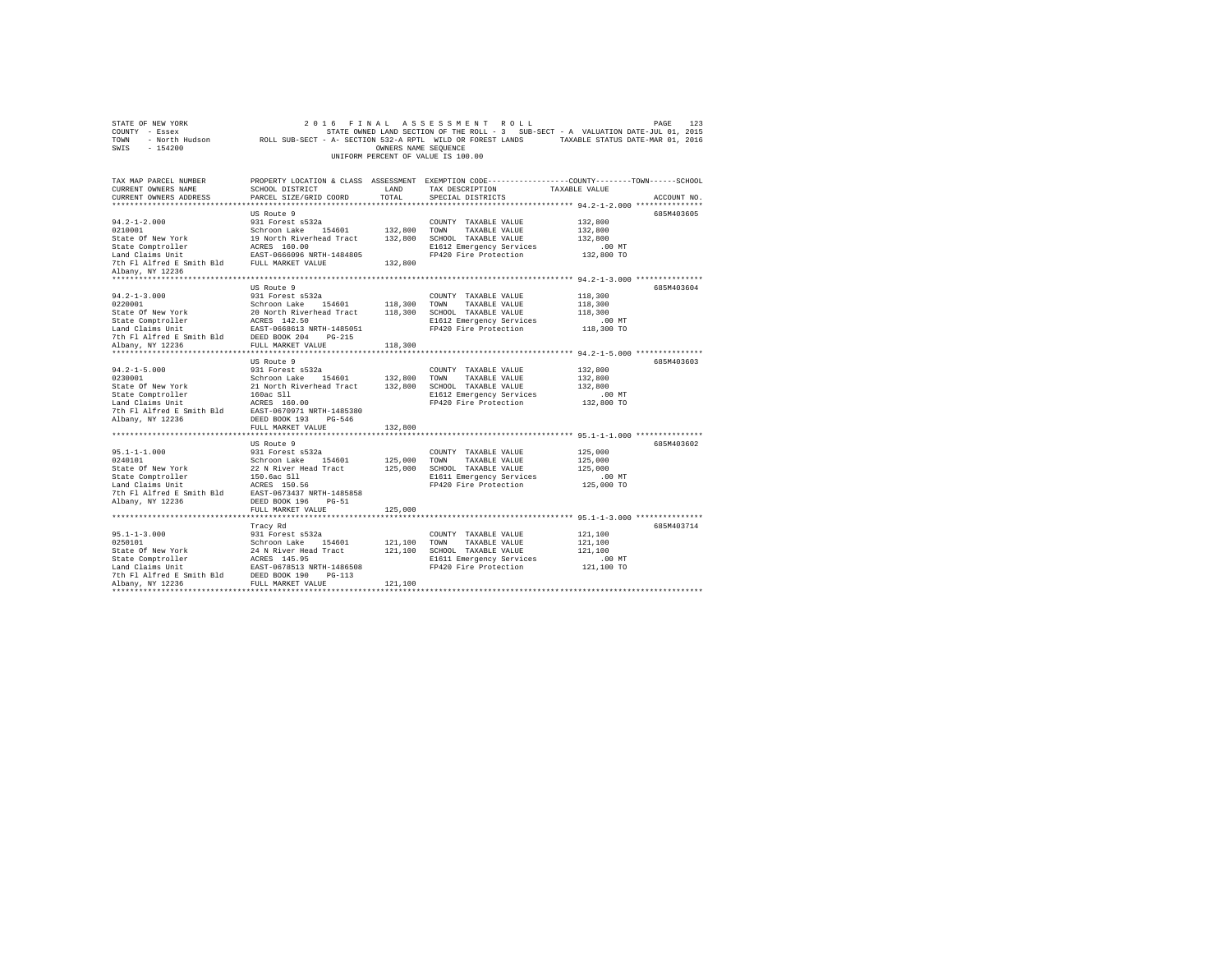| STATE OF NEW YORK<br>COUNTY - Essex<br>TOWN<br>SWIS - 154200                                                                                                   |                                                                                                                                                                        | OWNERS NAME SEQUENCE          | 2016 FINAL ASSESSMENT ROLL<br>UNIFORM PERCENT OF VALUE IS 100.00                                                                   | PAGE<br>124<br>STATE OWNED LAND SECTION OF THE ROLL - 3 SUB-SECT - A VALUATION DATE-JUL 01, 2015<br>- North Hudson ROLL SUB-SECT - A- SECTION 532-A RPTL WILD OR FOREST LANDS TAXABLE STATUS DATE-MAR 01, 2016 |
|----------------------------------------------------------------------------------------------------------------------------------------------------------------|------------------------------------------------------------------------------------------------------------------------------------------------------------------------|-------------------------------|------------------------------------------------------------------------------------------------------------------------------------|----------------------------------------------------------------------------------------------------------------------------------------------------------------------------------------------------------------|
| TAX MAP PARCEL NUMBER<br>CURRENT OWNERS NAME<br>CURRENT OWNERS ADDRESS                                                                                         | SCHOOL DISTRICT<br>PARCEL SIZE/GRID COORD                                                                                                                              | LAND<br>TOTAL                 | TAX DESCRIPTION<br>SPECIAL DISTRICTS                                                                                               | PROPERTY LOCATION & CLASS ASSESSMENT EXEMPTION CODE---------------COUNTY-------TOWN-----SCHOOL<br>TAXABLE VALUE<br>ACCOUNT NO.                                                                                 |
| $95.1 - 1 - 4.000$<br>0260001<br>State Of New York<br>State Comptroller<br>Land Claims Unit<br>The Fl Alfred E Smith Bld FULL MARKET VALUE<br>Albany, NY 12236 | Tracy Rd<br>931 Forest s532a<br>Schroon Lake 154601<br>25 N River Head Tr<br>ACRES 160.00<br>EAST-0681291 NRTH-1486792                                                 | 132,800<br>132,800<br>132,800 | COUNTY TAXABLE VALUE<br>TOWN<br>TAXABLE VALUE<br>SCHOOL TAXABLE VALUE<br>E1611 Emergency Services<br>FP420 Fire Protection         | 685M403713<br>132,800<br>132,800<br>132,800<br>$.00$ MT<br>132,800 TO                                                                                                                                          |
| $95.1 - 1 - 5.000$<br>0270001<br>State Of New York<br>State Comptroller<br>Land Claims Unit<br>7th Fl Alfred E Smith Bld                                       | Tracy Rd<br>931 Forest s532a<br>Schroon Lake 154601<br>26 N River Head Tr<br>ACRES 160.00<br>EAST-0683890 NRTH-1487191<br>DEED BOOK 230 PG-554<br>FULL MARKET VALUE    | 132,800<br>132,800            | COUNTY TAXABLE VALUE<br>TOWN<br>TAXABLE VALUE<br>SCHOOL TAXABLE VALUE<br>E1611 Emergency Services<br>FP420 Fire Protection         | 685M403712<br>132,800<br>132,800<br>132,800<br>.00 MT<br>132,800 TO                                                                                                                                            |
| Albany, NY 12236<br>$85.3 - 1 - 34.000$<br>0280001<br>State Of New York<br>State Comptroller<br>Land Claims Unit<br>7th Fl Alfred E Smith Bld                  | US Route 9<br>931 Forest s532a<br>Schroon Lake 154601<br>43 N River Head Tr<br>ACRES 160.00<br>EAST-0683736 NRTH-1489894<br>DEED BOOK 138 PG-362                       | 132,800<br>132,800            | COUNTY TAXABLE VALUE<br>TOWN<br>TAXABLE VALUE<br>132,800 SCHOOL TAXABLE VALUE<br>E1612 Emergency Services<br>FP420 Fire Protection | 685M403711<br>132,800<br>132,800<br>132,800<br>$.00$ MT<br>132,800 TO                                                                                                                                          |
| Albany, NY 12236<br>$85.3 - 1 - 35.000$<br>0290101<br>State Of New York<br>State Comptroller                                                                   | FULL MARKET VALUE<br>US Route 9<br>931 Forest s532a<br>Schroon Lake 154601<br>44 N River Head Tr<br>141.2ac Sll                                                        | 132,800<br>117,200<br>117,200 | COUNTY TAXABLE VALUE<br>TOWN<br>TAXABLE VALUE<br>SCHOOL TAXABLE VALUE<br>E1612 Emergency Services                                  | 685M403710<br>117,200<br>117,200<br>117,200<br>$.00$ MT                                                                                                                                                        |
| Land Claims Unit<br>7th Fl Alfred E Smith Bld<br>Albany, NY 12236<br>*******************                                                                       | ACRES 141.18<br>EAST-0681138 NRTH-1489494<br>FULL MARKET VALUE<br>*******************<br>US Route 9                                                                    | 117,200                       | FP420 Fire Protection                                                                                                              | 117,200 TO<br>************ 85.3-1-36.000 **************<br>685M403709                                                                                                                                          |
| $85.3 - 1 - 36.000$<br>0300101<br>State Of New York<br>State Comptroller<br>Land Claims Unit<br>7th Fl Alfred E Smith Bld<br>Albany, NY 12236                  | 931 Forest s532a<br>Schroon Lake 154601<br>45 N River Head Tr<br>151.8ac Sll<br>ACRES 151.84<br>EAST-0678419 NRTH-1489347<br>DEED BOOK 230 PG-554<br>FULL MARKET VALUE | 126,000<br>126,000<br>126,000 | COUNTY TAXABLE VALUE<br>TOWN<br>TAXABLE VALUE<br>SCHOOL TAXABLE VALUE<br>E1612 Emergency Services<br>FP420 Fire Protection         | 126,000<br>126,000<br>126,000<br>$.00$ MT<br>126,000 TO                                                                                                                                                        |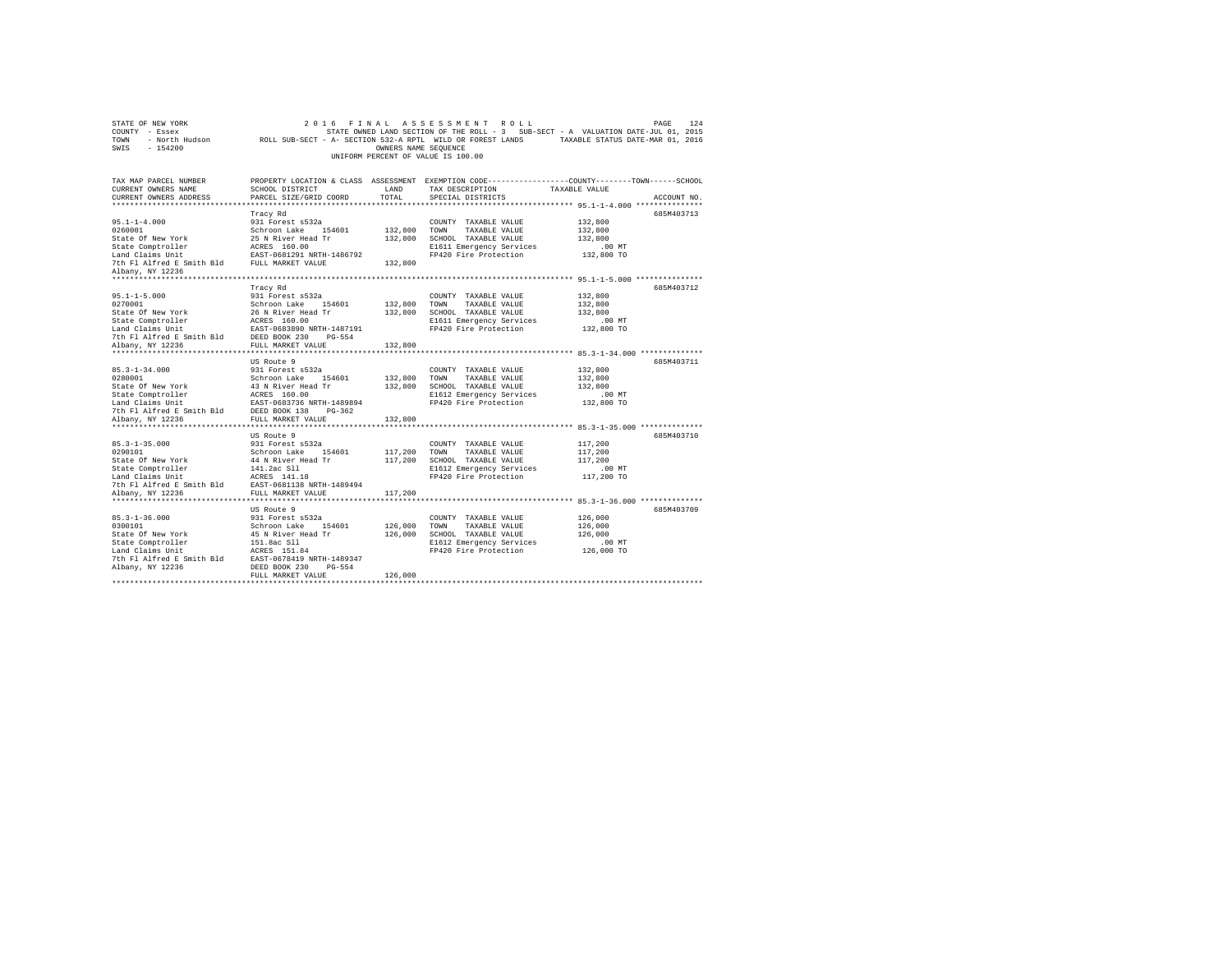| TOWN<br>- North Hudson<br>$-154200$<br>SWIS                                                                                                                                                                                              | ROLL SUB-SECT - A- SECTION 532-A RPTL WILD OR FOREST LANDS                       | OWNERS NAME SEQUENCE |                                    | TAXABLE STATUS DATE-MAR 01, 2016                                                                |  |
|------------------------------------------------------------------------------------------------------------------------------------------------------------------------------------------------------------------------------------------|----------------------------------------------------------------------------------|----------------------|------------------------------------|-------------------------------------------------------------------------------------------------|--|
|                                                                                                                                                                                                                                          |                                                                                  |                      | UNIFORM PERCENT OF VALUE IS 100.00 |                                                                                                 |  |
|                                                                                                                                                                                                                                          |                                                                                  |                      |                                    |                                                                                                 |  |
| TAX MAP PARCEL NUMBER                                                                                                                                                                                                                    |                                                                                  |                      |                                    | PROPERTY LOCATION & CLASS ASSESSMENT EXEMPTION CODE---------------COUNTY-------TOWN------SCHOOL |  |
| CURRENT OWNERS NAME                                                                                                                                                                                                                      | SCHOOL DISTRICT                                                                  | LAND                 | TAX DESCRIPTION                    | TAXABLE VALUE                                                                                   |  |
| CURRENT OWNERS ADDRESS                                                                                                                                                                                                                   | PARCEL SIZE/GRID COORD                                                           | TOTAL                | SPECIAL DISTRICTS                  | ACCOUNT NO.                                                                                     |  |
|                                                                                                                                                                                                                                          |                                                                                  |                      |                                    |                                                                                                 |  |
|                                                                                                                                                                                                                                          | US Route 9                                                                       |                      |                                    | 685M403708                                                                                      |  |
| $85.3 - 1 - 37.000$                                                                                                                                                                                                                      | 931 Forest s532a                                                                 |                      | COUNTY TAXABLE VALUE               | 132,800                                                                                         |  |
| 0310001                                                                                                                                                                                                                                  | Schroon Lake 154601                                                              | 132,800              | TAXABLE VALUE<br>TOWN              | 132,800                                                                                         |  |
| State Of New York                                                                                                                                                                                                                        | 46 N River Head Tr                                                               | 132,800              | SCHOOL TAXABLE VALUE               | 132,800                                                                                         |  |
| State Comptroller 160ac Sll<br>Land Claims Unit 1600.00<br>Tth Fl Alfred E Smith Bld 16857-0675824 NRTH-1489061                                                                                                                          |                                                                                  |                      | E1612 Emergency Services           | $.00$ MT                                                                                        |  |
|                                                                                                                                                                                                                                          |                                                                                  |                      | FP420 Fire Protection              | 132,800 TO                                                                                      |  |
|                                                                                                                                                                                                                                          |                                                                                  |                      |                                    |                                                                                                 |  |
| Albany, NY 12236                                                                                                                                                                                                                         | FULL MARKET VALUE                                                                | 132,800              |                                    |                                                                                                 |  |
|                                                                                                                                                                                                                                          | US Route 9                                                                       |                      |                                    | 685M403707                                                                                      |  |
| $84. - 3 - 11.000$                                                                                                                                                                                                                       | 931 Forest s532a - WTRFNT                                                        |                      | COUNTY TAXABLE VALUE               | 61,800                                                                                          |  |
| 0320001                                                                                                                                                                                                                                  | Schroon Lake 154601                                                              |                      | 61,800 TOWN TAXABLE VALUE          | 61,800                                                                                          |  |
| State Of New York                                                                                                                                                                                                                        | 49 N Riverhead Tract                                                             | 61,800               | SCHOOL TAXABLE VALUE               | 61,800                                                                                          |  |
| State Comptroller                                                                                                                                                                                                                        |                                                                                  |                      | E1612 Emergency Services           | $.00$ MT                                                                                        |  |
| Land Claims Unit                                                                                                                                                                                                                         | 71.3ac S11<br>ACRES 71.31                                                        |                      | FP420 Fire Protection              | 61,800 TO                                                                                       |  |
| 7th Fl Alfred E Smith Bld EAST-0667319 NRTH-1488069                                                                                                                                                                                      |                                                                                  |                      |                                    |                                                                                                 |  |
| Albany, NY 12236                                                                                                                                                                                                                         | DEED BOOK 204 PG-215                                                             |                      |                                    |                                                                                                 |  |
|                                                                                                                                                                                                                                          | FULL MARKET VALUE                                                                | 61,800               |                                    |                                                                                                 |  |
|                                                                                                                                                                                                                                          |                                                                                  |                      |                                    |                                                                                                 |  |
|                                                                                                                                                                                                                                          | US Route 9                                                                       |                      |                                    | 685M403706                                                                                      |  |
| $84. - 3 - 14.000$                                                                                                                                                                                                                       | 931 Forest s532a                                                                 |                      | COUNTY TAXABLE VALUE               | 132,800                                                                                         |  |
|                                                                                                                                                                                                                                          |                                                                                  | 132,800              | TOWN<br>TAXABLE VALUE              | 132,800                                                                                         |  |
|                                                                                                                                                                                                                                          |                                                                                  |                      | 132,800 SCHOOL TAXABLE VALUE       | 132,800                                                                                         |  |
|                                                                                                                                                                                                                                          |                                                                                  |                      | E1612 Emergency Services           | $.00$ MT                                                                                        |  |
|                                                                                                                                                                                                                                          |                                                                                  |                      | FP420 Fire Protection              | 132,800 TO                                                                                      |  |
|                                                                                                                                                                                                                                          |                                                                                  |                      |                                    |                                                                                                 |  |
| Albany, NY 12236<br>***************************                                                                                                                                                                                          | FULL MARKET VALUE                                                                | 132,800              |                                    |                                                                                                 |  |
|                                                                                                                                                                                                                                          |                                                                                  |                      |                                    | 685M403705                                                                                      |  |
| $84. - 3 - 15.000$                                                                                                                                                                                                                       | US Route 9<br>931 Forest s532a                                                   |                      | COUNTY TAXABLE VALUE               | 132,800                                                                                         |  |
| 0340001                                                                                                                                                                                                                                  | Schroon Lake 154601                                                              | 132,800 TOWN         | TAXABLE VALUE                      | 132,800                                                                                         |  |
|                                                                                                                                                                                                                                          |                                                                                  |                      | 132,800 SCHOOL TAXABLE VALUE       | 132,800                                                                                         |  |
|                                                                                                                                                                                                                                          |                                                                                  |                      | E1612 Emergency Services           | .00 MT                                                                                          |  |
| State of New York Sil N Riverhead Tract<br>State Comptroller (Same State Compton)<br>Is a CRES 160.00<br>State Comptroller (Samith Bld EAST-0663016 NRTH-1487370<br>7th F1 Alfred E Smith Bld EAST-0663016 NRTH-1487370<br>Albany, NY 12 |                                                                                  |                      | FP420 Fire Protection              | 132,800 TO                                                                                      |  |
|                                                                                                                                                                                                                                          |                                                                                  |                      |                                    |                                                                                                 |  |
|                                                                                                                                                                                                                                          |                                                                                  |                      |                                    |                                                                                                 |  |
|                                                                                                                                                                                                                                          | FULL MARKET VALUE                                                                | 132,800              |                                    |                                                                                                 |  |
|                                                                                                                                                                                                                                          |                                                                                  |                      |                                    |                                                                                                 |  |
|                                                                                                                                                                                                                                          | US Route 9                                                                       |                      |                                    | 685M403704                                                                                      |  |
| $84. - 3 - 18.000$                                                                                                                                                                                                                       | 931 Forest s532a                                                                 |                      | COUNTY TAXABLE VALUE               | 94,500                                                                                          |  |
| 0350001                                                                                                                                                                                                                                  | Schroon Lake 154601                                                              | 94,500               | TAXABLE VALUE<br>TOWN              | 94,500                                                                                          |  |
| State Of New York                                                                                                                                                                                                                        | 52 N Riverhead Tract<br>113.9ac Sll<br>ACRES 113.90<br>EAST-0660243 NRTH-1487054 | 94,500               | SCHOOL TAXABLE VALUE               | 94,500                                                                                          |  |
| State Comptroller                                                                                                                                                                                                                        |                                                                                  |                      | E1612 Emergency Services           | $.00$ MT                                                                                        |  |
| Land Claims Unit                                                                                                                                                                                                                         |                                                                                  |                      | FP420 Fire Protection              | 94,500 TO                                                                                       |  |
| 7th Fl Alfred E Smith Bld                                                                                                                                                                                                                |                                                                                  |                      |                                    |                                                                                                 |  |
| Albany, NY 12236                                                                                                                                                                                                                         | DEED BOOK 193 PG-544                                                             | 94,500               |                                    |                                                                                                 |  |
|                                                                                                                                                                                                                                          | FULL MARKET VALUE                                                                |                      |                                    |                                                                                                 |  |
|                                                                                                                                                                                                                                          |                                                                                  |                      |                                    |                                                                                                 |  |

STATE OF NEW YORK<br>COUNTY - ESSEX STATE ON A STATE OWNED LAND SECTION OF THE ROLL - 3 SUB-SECT - A VALUATION DATE-JUL 01, 2015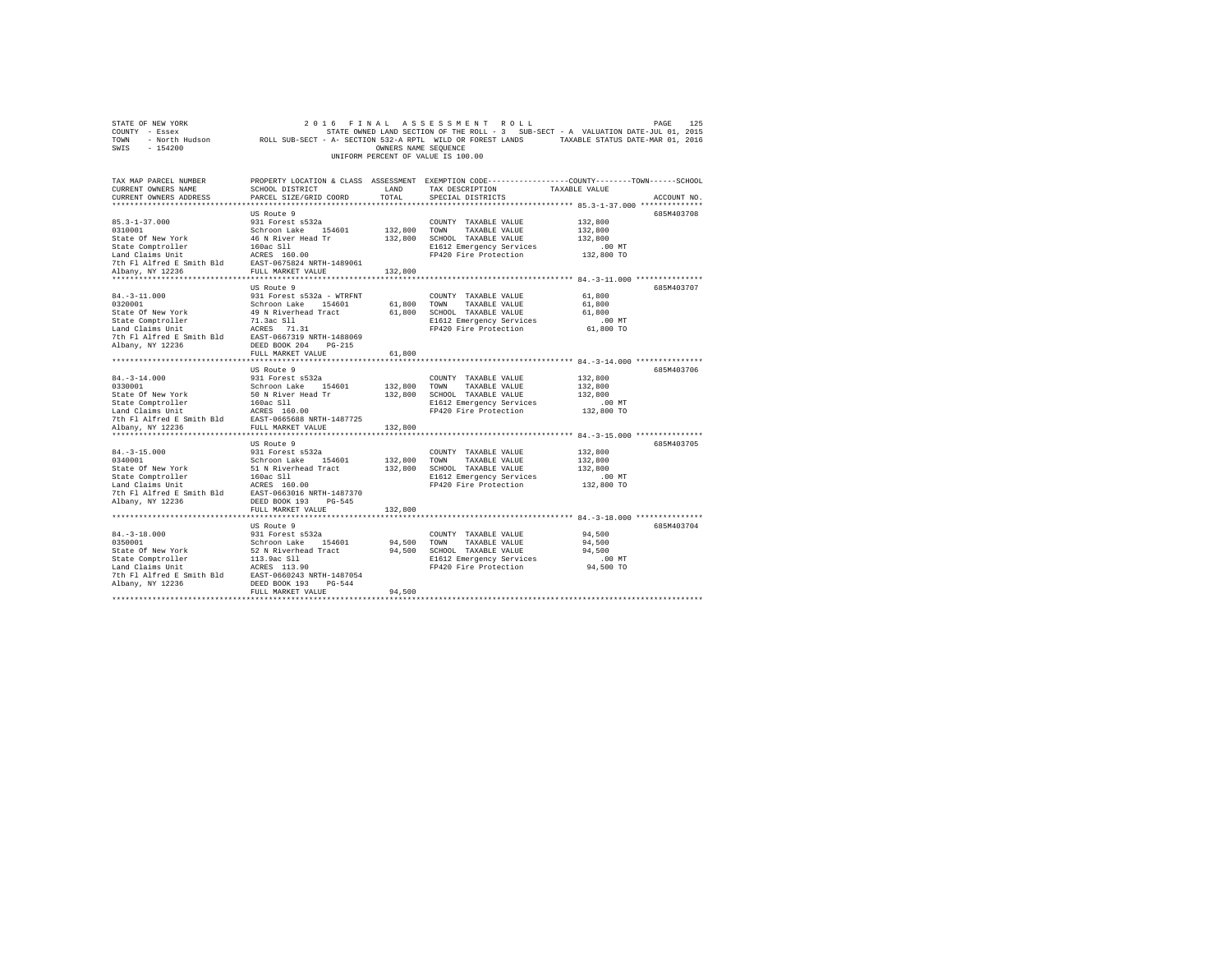|                                                                                                                                                                                                                                                                                                                                                                                                                                                                                                                                  |                                                                                  |               | UNIFORM PERCENT OF VALUE IS 100.00                                                                                                                         |                                                         |             |
|----------------------------------------------------------------------------------------------------------------------------------------------------------------------------------------------------------------------------------------------------------------------------------------------------------------------------------------------------------------------------------------------------------------------------------------------------------------------------------------------------------------------------------|----------------------------------------------------------------------------------|---------------|------------------------------------------------------------------------------------------------------------------------------------------------------------|---------------------------------------------------------|-------------|
| TAX MAP PARCEL NUMBER<br>CURRENT OWNERS NAME<br>CURRENT OWNERS ADDRESS                                                                                                                                                                                                                                                                                                                                                                                                                                                           | SCHOOL DISTRICT<br>PARCEL SIZE/GRID COORD                                        | LAND<br>TOTAL | PROPERTY LOCATION & CLASS ASSESSMENT EXEMPTION CODE---------------COUNTY-------TOWN------SCHOOL<br>TAX DESCRIPTION<br>SPECIAL DISTRICTS                    | TAXABLE VALUE                                           | ACCOUNT NO. |
| $84. - 3 - 19.000$<br>84.-3-19.000<br>0360001<br>State Of New York<br>State Comptroller<br>Land Claims Unit<br>For the same common control of the PDF of the F1 Alfred E Smith Bld<br>Albany, NY 12236 DEED BOOK 193 PG-543<br>Albany, NY 12236                                                                                                                                                                                                                                                                                  | US Route 9<br>931 Forest s532a<br>Schroon Lake 154601<br>49ac S11<br>ACRES 49.00 |               | COUNTY TAXABLE VALUE<br>40,700 TOWN TAXABLE VALUE<br>53 N Riverhead Tract 40,700 SCHOOL TAXABLE VALUE<br>E1612 Emergency Services<br>FP420 Fire Protection | 40,700<br>40,700<br>40,700<br>$.00$ MT<br>40,700 TO     | 685M404903  |
|                                                                                                                                                                                                                                                                                                                                                                                                                                                                                                                                  | FULL MARKET VALUE                                                                | 40,700        |                                                                                                                                                            |                                                         | 685M404902  |
| $84. - 3 - 17.000$<br>0370001                                                                                                                                                                                                                                                                                                                                                                                                                                                                                                    | US Route 9<br>931 Forest s532a<br>Schroon Lake 154601<br>FULL MARKET VALUE       | 132,800       | COUNTY TAXABLE VALUE<br>132,800 TOWN TAXABLE VALUE<br>132,800 SCHOOL TAXABLE VALUE<br>E1612 Emergency Services<br>FP420 Fire Protection                    | 132,800<br>132,800<br>132,800<br>$.00$ MT<br>132,800 TO |             |
| $84. - 3 - 16.000$                                                                                                                                                                                                                                                                                                                                                                                                                                                                                                               | US Route 9<br>931 Forest s532a                                                   |               | *********************************** 84.-3-16.000 ***************<br>COUNTY TAXABLE VALUE                                                                   | 132,800                                                 | 685M404901  |
| $\begin{tabular}{llllll} \bf 0380001 & & & & & & & & & \tt Stab01 & \\ \bf State & & & & & & & \tt Stab & & & \tt Estab & & \tt dest & & \tt Set & & \tt Heat & & \tt Actab & & \tt Heat & & \tt Actab & & \tt Actab & & \tt Actab & & \tt BAB & & \tt Actab & & \tt BAB & & \tt Actab & & \tt BAB & & \tt BAB & & \tt Set & & \tt BAB & & \tt Set & & \tt BAB & & \tt Set & & \tt BAB & & \tt Set & & \tt BAB & & \tt Set & & \tt BAB & & \tt Set & & \tt BAB & & \tt Set & & \tt BAB & & \tt Set$<br>7th Fl Alfred E Smith Bld | DEED BOOK 191 PG-47                                                              |               | 132,800 TOWN TAXABLE VALUE<br>132,800 SCHOOL TAXABLE VALUE<br>E1612 Emergency Services<br>FP420 Fire Protection                                            | 132,800<br>132,800<br>$.00$ MT<br>132,800 TO            |             |
| Albany, NY 12236<br>**********************                                                                                                                                                                                                                                                                                                                                                                                                                                                                                       | FULL MARKET VALUE<br>************************                                    | 132,800       |                                                                                                                                                            |                                                         |             |
|                                                                                                                                                                                                                                                                                                                                                                                                                                                                                                                                  | US Route 9                                                                       |               | E1612 Emergency Services<br>FP420 Fire Protection                                                                                                          | 132,800<br>132,800<br>132,800<br>$.00$ MT<br>132,800 TO | 685M403703  |
|                                                                                                                                                                                                                                                                                                                                                                                                                                                                                                                                  |                                                                                  |               |                                                                                                                                                            |                                                         |             |
| $84. -3 - 12.000$                                                                                                                                                                                                                                                                                                                                                                                                                                                                                                                | US Route 9<br>931 Forest s532a                                                   | 132,800       | COUNTY TAXABLE VALUE<br>132,800 TOWN TAXABLE VALUE<br>132,800 SCHOOL TAXABLE VALUE<br>E1612 Emergency Services<br>FP420 Fire Protection                    | 132,800<br>132,800<br>132,800<br>$.00$ MT<br>132,800 TO | 685M403702  |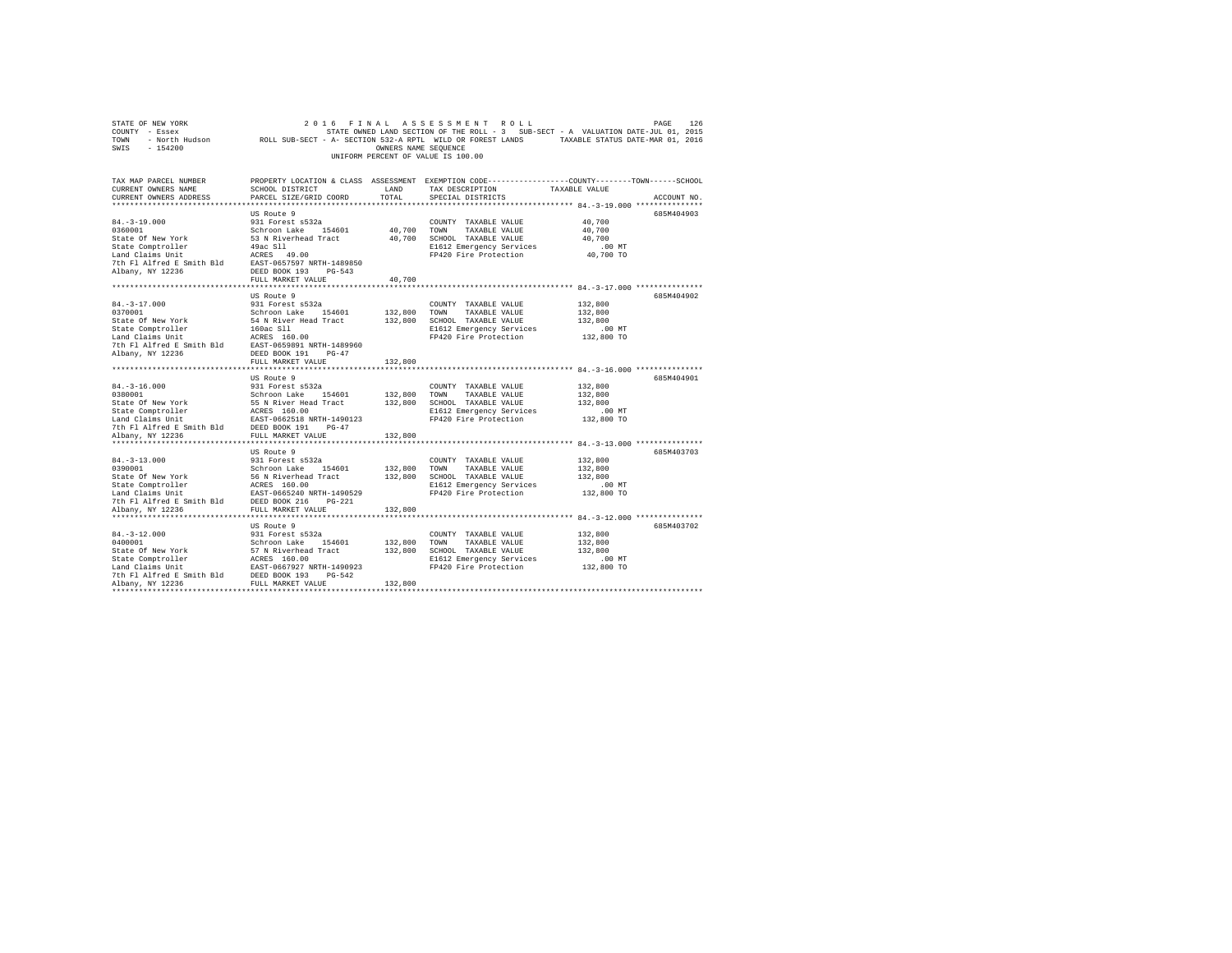| STATE OF NEW YORK<br>COUNTY - Essex<br>TOWN - North Hudson         ROLL SUB-SECT - A- SECTION 522-A RPTL WILD OR FOREST LANDS     TAXABLE STATUS DATE-MAR 01, 2016<br>SWIS - 154200                                                                                                                                                                                                                                                                                                                                            |                                                                                                                                 | OWNERS NAME SEQUENCE  | 2016 FINAL ASSESSMENT ROLL<br>UNIFORM PERCENT OF VALUE IS 100.00                                                                      |                                                       | 127<br>PAGE |
|--------------------------------------------------------------------------------------------------------------------------------------------------------------------------------------------------------------------------------------------------------------------------------------------------------------------------------------------------------------------------------------------------------------------------------------------------------------------------------------------------------------------------------|---------------------------------------------------------------------------------------------------------------------------------|-----------------------|---------------------------------------------------------------------------------------------------------------------------------------|-------------------------------------------------------|-------------|
| TAX MAP PARCEL NUMBER<br>CURRENT OWNERS NAME<br>CURRENT OWNERS ADDRESS                                                                                                                                                                                                                                                                                                                                                                                                                                                         | PROPERTY LOCATION & CLASS ASSESSMENT EXEMPTION CODE---------------COUNTY-------TOWN------SCHOOL<br>PARCEL SIZE/GRID COORD TOTAL |                       | SCHOOL DISTRICT LAND TAX DESCRIPTION TAXABLE VALUE<br>SPECIAL DISTRICTS                                                               |                                                       | ACCOUNT NO. |
| $84. - 3 - 7.000$<br>0410001<br>State Of New York<br>State Comptroller 194.6ac S11<br>Land Claims Unit 149.6ac S11<br>The F1 Alfred E Smith Bld EAST-0670306 NRTH-1491584<br>Albany, NY 12236                                                                                                                                                                                                                                                                                                                                  | US Route 9<br>931 Forest s532a<br>Schroon Lake 154601<br>58 N Riverhead Tract<br>DEED BOOK 197 PG-151<br>FULL MARKET VALUE      | 86,900 TOWN<br>86,900 | COUNTY TAXABLE VALUE<br>TAXABLE VALUE<br>86,900 SCHOOL TAXABLE VALUE<br>E1612 Emergency Services<br>FP420 Fire Protection             | 86,900<br>86,900<br>86,900<br>$.00$ MT<br>86,900 TO   | 685M403701  |
|                                                                                                                                                                                                                                                                                                                                                                                                                                                                                                                                |                                                                                                                                 |                       |                                                                                                                                       |                                                       |             |
| $84. - 3 - 6.000$<br>0420001<br>$\begin{tabular}{lcccc} State \,\, of \,\, New \,\, York & & & \,\, 85 \,\, N \,\, River \,\, Read \,\, Tr & & \,\, 44 \,, 800 & \,\, SCHOOL & \,\,TAXABLE \,\, VALUE \\ State \,\, Comptrol 1er & & \,\, 54 \, \,CRES & \,\, 511 & & \,\, 81612 \,\, Emergency \,\, Service \\ L1F & & & \,\, 5400 & & \,\, 8112 \,\, Emergency \,\, Service \\ L2F & & & \,\, 8112 \,\,Br \end{tabular}$<br>Phi F1 Alfred E Smith Bld<br>Tth F1 Alfred E Smith Bld<br>FULL MARKET VALUE<br>FULL MARKET VALUE | US Route 9<br>931 Forest s532a<br>Schroon Lake 154601                                                                           | 44.800 TOWN<br>44,800 | COUNTY TAXABLE VALUE<br>TAXABLE VALUE<br>E1612 Emergency Services<br>FP420 Fire Protection                                            | 44,800<br>44,800<br>44,800<br>$.00$ MT<br>44,800 TO   | 685M403814  |
|                                                                                                                                                                                                                                                                                                                                                                                                                                                                                                                                |                                                                                                                                 |                       |                                                                                                                                       |                                                       |             |
| $84. - 3 - 5.000$<br>0430001<br>State Of New York<br>State Comptroller 54ac S11<br>Land Claims Unit<br>Land Claims Unit<br>2 The Platford Essaith Bld<br>2 The Platford Essaith Bld<br>2 Rabany, NY 12236<br>2 DEED BOOK 191 PG-47                                                                                                                                                                                                                                                                                             | US Route 9<br>931 Forest s532a<br>Schroon Lake 154601<br>86 N Riverhead Tract 44,800 SCHOOL TAXABLE VALUE                       | 44,800<br>44,800      | COUNTY TAXABLE VALUE<br>TOWN<br>TAXABLE VALUE<br>E1612 Emergency Services<br>FP420 Fire Protection                                    | 44,800<br>44,800<br>44,800<br>$.00$ MT<br>$44,800$ TO | 685M403813  |
|                                                                                                                                                                                                                                                                                                                                                                                                                                                                                                                                | FULL MARKET VALUE                                                                                                               |                       |                                                                                                                                       |                                                       |             |
| $84. -3 - 4.000$<br>0440001<br>State Of New York<br>State Comptroller<br>1942 - State Comptroller<br>1942 - State Comptroller<br>1942 - The Flatfreed Essaith Bld<br>1952 - State Compton 1942<br>1958 - State Compton 1958<br>1958 - State Compton 1958<br>1958 - State Compton 1958<br>1958 - St                                                                                                                                                                                                                             | US Route 9<br>931 Forest s532a<br>Schroon Lake 154601<br>87 N Riverhead Tract<br>FULL MARKET VALUE                              | 44,800                | COUNTY TAXABLE VALUE<br>44,800 TOWN TAXABLE VALUE<br>44,800 SCHOOL TAXABLE VALUE<br>E1612 Emergency Services<br>FP420 Fire Protection | 44,800<br>44,800<br>44,800<br>$.00$ MT<br>44,800 TO   | 685M403812  |
|                                                                                                                                                                                                                                                                                                                                                                                                                                                                                                                                |                                                                                                                                 |                       |                                                                                                                                       |                                                       |             |
|                                                                                                                                                                                                                                                                                                                                                                                                                                                                                                                                | US Route 9<br>FULL MARKET VALUE                                                                                                 | 44,800                | E1612 Emergency Services<br>FP420 Fire Protection                                                                                     | 44,800<br>44,800<br>44,800<br>$.00$ MT<br>44,800 TO   | 685M403811  |
|                                                                                                                                                                                                                                                                                                                                                                                                                                                                                                                                |                                                                                                                                 |                       |                                                                                                                                       |                                                       |             |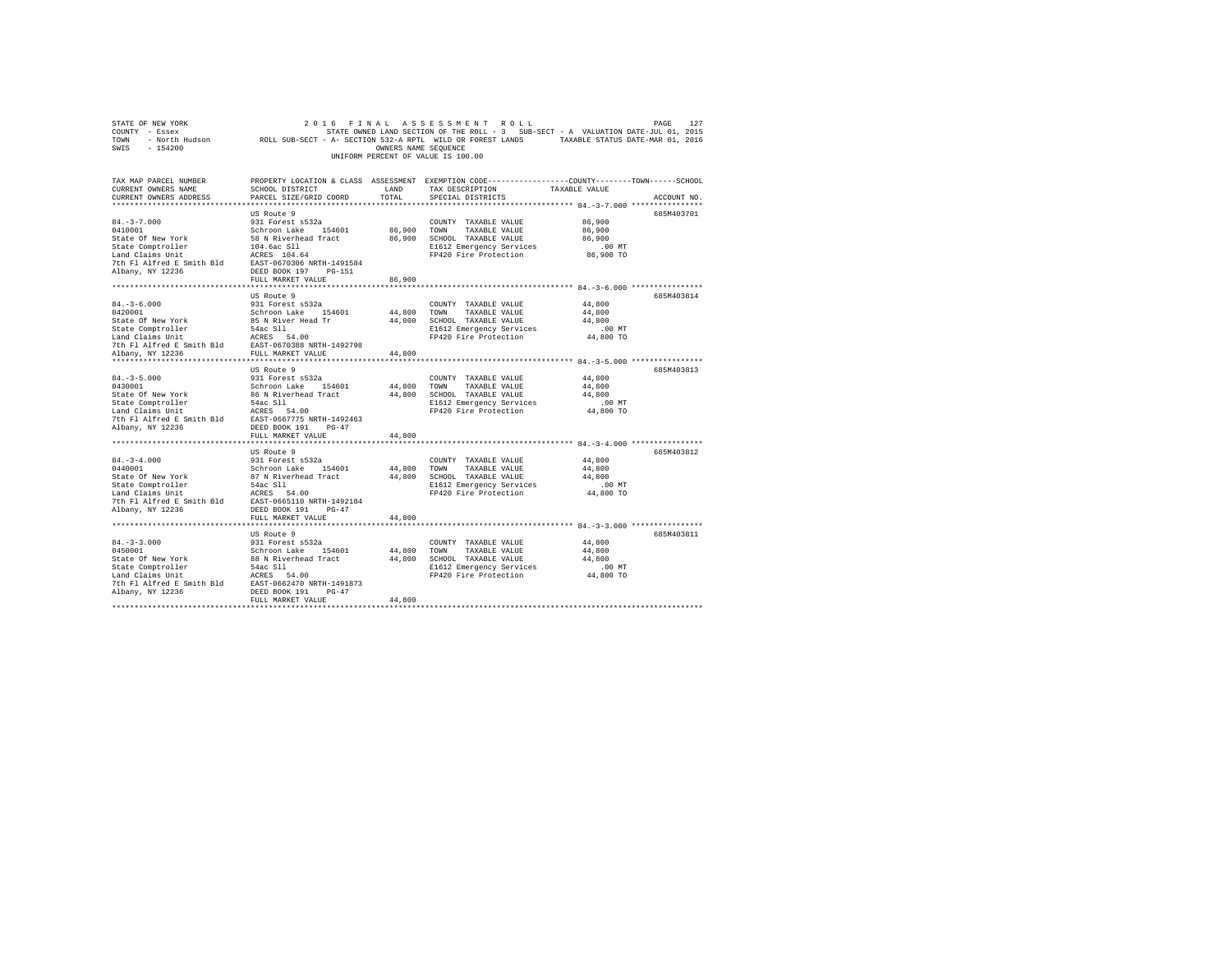| SWIS - 154200                                                                                                                                                                                                                                                                                                                      |                                           | OWNERS NAME SEQUENCE |                                                         |                                                                                                               |
|------------------------------------------------------------------------------------------------------------------------------------------------------------------------------------------------------------------------------------------------------------------------------------------------------------------------------------|-------------------------------------------|----------------------|---------------------------------------------------------|---------------------------------------------------------------------------------------------------------------|
|                                                                                                                                                                                                                                                                                                                                    |                                           |                      | UNIFORM PERCENT OF VALUE IS 100.00                      |                                                                                                               |
| TAX MAP PARCEL NUMBER<br>CURRENT OWNERS NAME<br>CURRENT OWNERS ADDRESS                                                                                                                                                                                                                                                             | SCHOOL DISTRICT<br>PARCEL SIZE/GRID COORD | TOTAL                | LAND TAX DESCRIPTION TAXABLE VALUE<br>SPECIAL DISTRICTS | PROPERTY LOCATION & CLASS ASSESSMENT EXEMPTION CODE---------------COUNTY-------TOWN-----SCHOOL<br>ACCOUNT NO. |
|                                                                                                                                                                                                                                                                                                                                    |                                           |                      |                                                         |                                                                                                               |
|                                                                                                                                                                                                                                                                                                                                    |                                           |                      |                                                         | 685M403810                                                                                                    |
|                                                                                                                                                                                                                                                                                                                                    |                                           |                      |                                                         | 44,800                                                                                                        |
|                                                                                                                                                                                                                                                                                                                                    |                                           |                      |                                                         | 44,800                                                                                                        |
|                                                                                                                                                                                                                                                                                                                                    |                                           |                      |                                                         | 44,800                                                                                                        |
|                                                                                                                                                                                                                                                                                                                                    |                                           |                      |                                                         | .00 MT<br>44,800 TO                                                                                           |
|                                                                                                                                                                                                                                                                                                                                    |                                           |                      | FP420 Fire Protection                                   |                                                                                                               |
|                                                                                                                                                                                                                                                                                                                                    |                                           |                      |                                                         |                                                                                                               |
|                                                                                                                                                                                                                                                                                                                                    | FULL MARKET VALUE                         | 44,800               |                                                         |                                                                                                               |
|                                                                                                                                                                                                                                                                                                                                    |                                           |                      |                                                         |                                                                                                               |
|                                                                                                                                                                                                                                                                                                                                    | US Route 9                                |                      |                                                         | 685M403809                                                                                                    |
| $84. - 3 - 1.000$                                                                                                                                                                                                                                                                                                                  | 931 Forest s532a                          |                      | COUNTY TAXABLE VALUE                                    | 24,100                                                                                                        |
|                                                                                                                                                                                                                                                                                                                                    |                                           |                      |                                                         | 24,100                                                                                                        |
|                                                                                                                                                                                                                                                                                                                                    |                                           |                      |                                                         | 24,100                                                                                                        |
|                                                                                                                                                                                                                                                                                                                                    |                                           |                      |                                                         | .00 MT                                                                                                        |
|                                                                                                                                                                                                                                                                                                                                    |                                           |                      | FP420 Fire Protection                                   | 24,100 TO                                                                                                     |
|                                                                                                                                                                                                                                                                                                                                    |                                           |                      |                                                         |                                                                                                               |
|                                                                                                                                                                                                                                                                                                                                    |                                           |                      |                                                         |                                                                                                               |
|                                                                                                                                                                                                                                                                                                                                    | FULL MARKET VALUE                         | 24,100               |                                                         |                                                                                                               |
|                                                                                                                                                                                                                                                                                                                                    |                                           |                      |                                                         |                                                                                                               |
|                                                                                                                                                                                                                                                                                                                                    | US Route 9<br>931 Forest s532a            |                      |                                                         | 685M403807<br>71,200                                                                                          |
|                                                                                                                                                                                                                                                                                                                                    |                                           |                      |                                                         | 71,200                                                                                                        |
|                                                                                                                                                                                                                                                                                                                                    |                                           |                      |                                                         | 71,200                                                                                                        |
|                                                                                                                                                                                                                                                                                                                                    |                                           |                      |                                                         | $.00$ MT                                                                                                      |
|                                                                                                                                                                                                                                                                                                                                    |                                           |                      |                                                         | 71,200 TO                                                                                                     |
|                                                                                                                                                                                                                                                                                                                                    |                                           |                      |                                                         |                                                                                                               |
|                                                                                                                                                                                                                                                                                                                                    |                                           |                      |                                                         |                                                                                                               |
|                                                                                                                                                                                                                                                                                                                                    | FULL MARKET VALUE                         | 71,200               |                                                         |                                                                                                               |
|                                                                                                                                                                                                                                                                                                                                    |                                           |                      |                                                         |                                                                                                               |
|                                                                                                                                                                                                                                                                                                                                    | US Route 9                                |                      |                                                         | 685M403806                                                                                                    |
|                                                                                                                                                                                                                                                                                                                                    |                                           |                      | COUNTY TAXABLE VALUE                                    | 95,000                                                                                                        |
| $[125.1\textrm{-}1\textrm{-}32.000 \qquad \qquad 931 \textrm{ Forests} \hspace{0.08cm} 532a \hspace{0.08cm} 532a \hspace{0.08cm} 532b0001 \hspace{0.08cm} 139 \hspace{0.08cm} 187c48.15 \hspace{0.08cm} 139 \hspace{0.08cm} 139 \hspace{0.08cm} 139 \hspace{0.08cm} 139 \hspace{0.08cm} 139 \hspace{0.08cm} 139 \hspace{0.08cm} 1$ |                                           |                      | 95,000 TOWN TAXABLE VALUE                               | 95,000                                                                                                        |
|                                                                                                                                                                                                                                                                                                                                    |                                           |                      | 95,000 SCHOOL TAXABLE VALUE<br>E1611 Emergency Services | 95,000                                                                                                        |
|                                                                                                                                                                                                                                                                                                                                    |                                           |                      |                                                         | 00 MT.<br>95,000 TO                                                                                           |
|                                                                                                                                                                                                                                                                                                                                    |                                           |                      | FP420 Fire Protection                                   |                                                                                                               |
|                                                                                                                                                                                                                                                                                                                                    |                                           | 95,000               |                                                         |                                                                                                               |
|                                                                                                                                                                                                                                                                                                                                    |                                           |                      |                                                         |                                                                                                               |
|                                                                                                                                                                                                                                                                                                                                    | US Route 9                                |                      |                                                         | 685M403805                                                                                                    |
|                                                                                                                                                                                                                                                                                                                                    |                                           |                      | COUNTY TAXABLE VALUE                                    | 92,000                                                                                                        |
|                                                                                                                                                                                                                                                                                                                                    |                                           |                      | 92,000 TOWN TAXABLE VALUE                               | 92,000                                                                                                        |
|                                                                                                                                                                                                                                                                                                                                    |                                           |                      | 92,000 SCHOOL TAXABLE VALUE                             | 92,000                                                                                                        |
|                                                                                                                                                                                                                                                                                                                                    |                                           |                      |                                                         | $.00$ MT                                                                                                      |
|                                                                                                                                                                                                                                                                                                                                    |                                           |                      | E1611 Emergency Services<br>FP420 Fire Protection       | 92,000 TO                                                                                                     |
|                                                                                                                                                                                                                                                                                                                                    |                                           | 92,000               |                                                         |                                                                                                               |
| Albany, NY 12236                                                                                                                                                                                                                                                                                                                   |                                           |                      |                                                         |                                                                                                               |
| **********************                                                                                                                                                                                                                                                                                                             |                                           |                      |                                                         |                                                                                                               |

STATE OF NEW YORK 2016 FINAL ASSESSMENT ROLL PAGE 128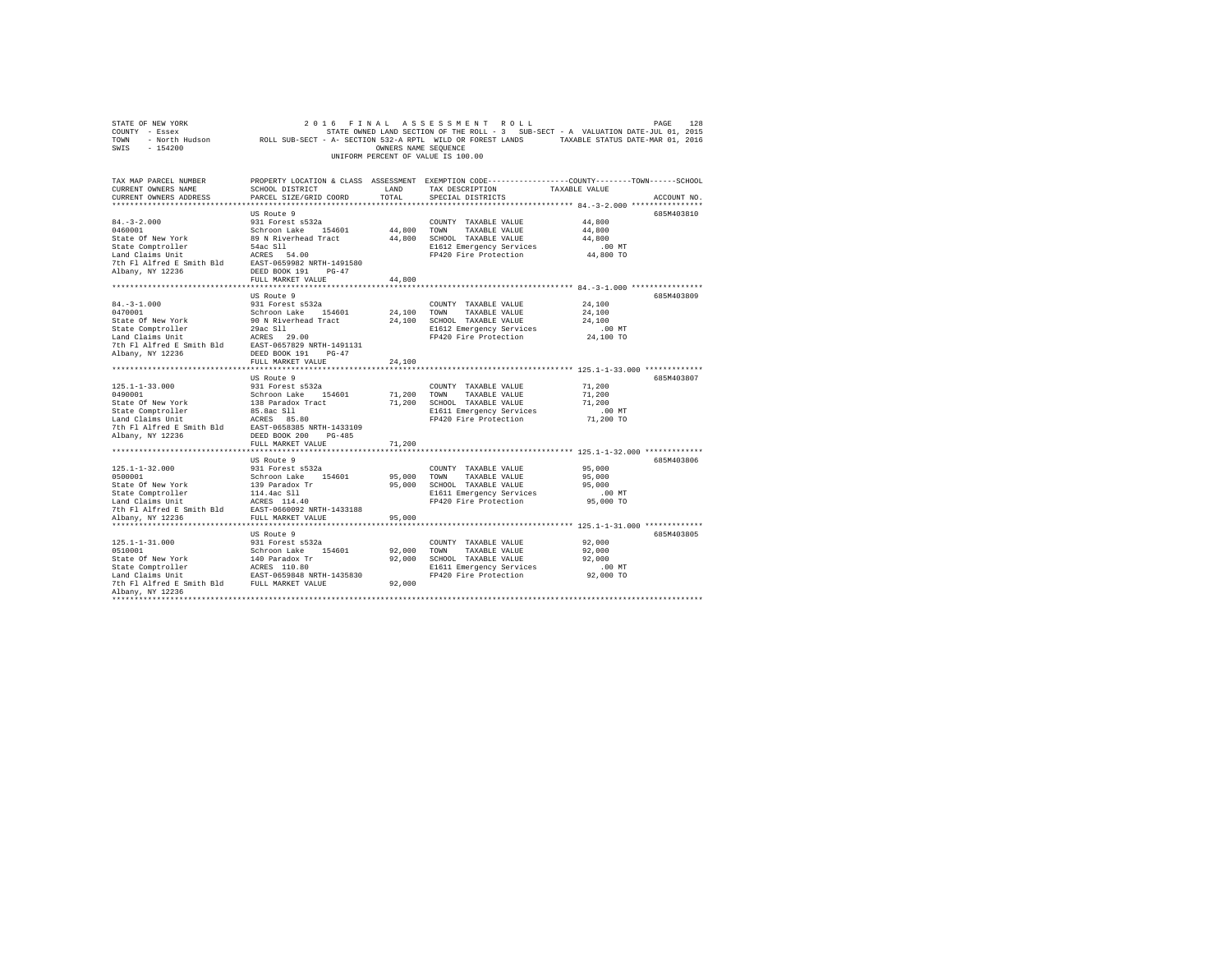| COUNTY - Essex<br>TOWN<br>SWIS<br>$-154200$                                                                                                                                                                                                                                    |                                                                                                                                                  | OWNERS NAME SEQUENCE          | UNIFORM PERCENT OF VALUE IS 100.00                                                                                                 | STATE OWNED LAND SECTION OF THE ROLL - 3 SUB-SECT - A VALUATION DATE-JUL 01, 2015<br>- North Hudson ROLL SUB-SECT - A- SECTION 532-A RPTL WILD OR FOREST LANDS TAXABLE STATUS DATE-MAR 01, 2016 |             |
|--------------------------------------------------------------------------------------------------------------------------------------------------------------------------------------------------------------------------------------------------------------------------------|--------------------------------------------------------------------------------------------------------------------------------------------------|-------------------------------|------------------------------------------------------------------------------------------------------------------------------------|-------------------------------------------------------------------------------------------------------------------------------------------------------------------------------------------------|-------------|
| TAX MAP PARCEL NUMBER<br>CURRENT OWNERS NAME<br>CURRENT OWNERS ADDRESS                                                                                                                                                                                                         | SCHOOL DISTRICT<br>PARCEL SIZE/GRID COORD                                                                                                        | LAND<br>TOTAL                 | TAX DESCRIPTION<br>SPECIAL DISTRICTS                                                                                               | PROPERTY LOCATION & CLASS ASSESSMENT EXEMPTION CODE---------------COUNTY-------TOWN------SCHOOL<br>TAXABLE VALUE                                                                                | ACCOUNT NO. |
| $114.4 - 1 - 18.000$<br>0520001<br>State Of New York $142$ Paradox Tract<br>State Comptroller AGRES 45.00<br>Land Claims Unit<br>The Fl Alfred E Smith Bld DEED BOOK 148<br>Pich Fl Alfred E Smith Bld DEED BOOK 148<br>Albany, NY 12236 FULL MARKET VALUE<br>Albany, NY 12236 | Johnson Pond Rd<br>931 Forest s532a<br>Schroon Lake 154601<br>FULL MARKET VALUE                                                                  | 37,400<br>37,400<br>37,400    | COUNTY TAXABLE VALUE<br>TOWN<br>TAXABLE VALUE<br>SCHOOL TAXABLE VALUE<br>E1611 Emergency Services<br>FP420 Fire Protection         | 685M403804<br>37,400<br>37,400<br>37,400<br>$.00$ MT<br>37,400 TO                                                                                                                               |             |
| $125. - 1 - 1.000$<br>0530001<br>State Of New York<br>State Comptroller<br>Land Claims Unit<br>7th Fl Alfred E Smith Bld EAST-0661424 NRTH-1438705<br>Albany, NY 12236                                                                                                         | Johnson Pond Rd<br>931 Forest s532a<br>Schroon Lake 154601<br>143 Paradox Tract<br>122ac Sll<br>ACRES 122.00<br>DEED BOOK 169 PG-93              | 101,300<br>101,300            | COUNTY TAXABLE VALUE<br>TOWN<br>TAXABLE VALUE<br>SCHOOL TAXABLE VALUE<br>E1611 Emergency Services<br>FP420 Fire Protection         | 685M403803<br>101,300<br>101,300<br>101,300<br>.00 MT<br>101,300 TO                                                                                                                             |             |
|                                                                                                                                                                                                                                                                                | FULL MARKET VALUE                                                                                                                                | 101,300                       |                                                                                                                                    |                                                                                                                                                                                                 |             |
| $125. - 1 - 7.017$<br>0540001<br>State Of New York<br>State Comptroller 122ac S11<br>Land Claims Unit 12.00 ACRES 122.00<br>7th Fl Alfred E Smith Bld 12.85T-0661786 NRTH-1436035                                                                                              | Johnson Pond Rd<br>931 Forest s532a<br>Schroon Lake 154601<br>144 Paradox Tract                                                                  | 101,300                       | COUNTY TAXABLE VALUE<br>TOWN<br>TAXABLE VALUE<br>101,300 SCHOOL TAXABLE VALUE<br>E1611 Emergency Services<br>FP420 Fire Protection | 685M403802<br>101,300<br>101,300<br>101,300<br>$.00$ MT<br>101,300 TO                                                                                                                           |             |
| Albany, NY 12236                                                                                                                                                                                                                                                               | FULL MARKET VALUE                                                                                                                                | 101,300                       |                                                                                                                                    |                                                                                                                                                                                                 |             |
| $125. - 1 - 16.000$<br>0550001<br>State Of New York<br>State Comptroller<br>122ac S11<br>Land Claims Unit<br>7th F1 Alfred E Smith Bld<br>EAST-0662126 NRTH-1433473<br>Albany, NY 12236                                                                                        | Johnson Pond Rd<br>931 Forest s532a<br>Schroon Lake 154601<br>145 Paradox Tract<br>FULL MARKET VALUE                                             | 101,300<br>101,300<br>101,300 | COUNTY TAXABLE VALUE<br>TAXABLE VALUE<br>TOWN<br>SCHOOL TAXABLE VALUE<br>E1611 Emergency Services<br>FP420 Fire Protection         | 685M403801<br>101,300<br>101,300<br>101,300<br>00 MT.<br>101,300 TO                                                                                                                             |             |
|                                                                                                                                                                                                                                                                                |                                                                                                                                                  |                               |                                                                                                                                    |                                                                                                                                                                                                 |             |
| $125. -1 - 15.000$<br>0560001<br>State Of New York<br>State Comptroller<br>Land Claims Unit<br>7th Fl Alfred E Smith Bld EAST-0664395 NRTH-1433741<br>Albany, NY 12236                                                                                                         | Johnson Pond Rd<br>931 Forest s532a<br>Schroon Lake 154601<br>150 Paradox Tract<br>160ac Sll<br>160ac S11<br>ACRES 160.00<br>DEED BOOK 169 PG-93 | 132,800<br>132,800            | COUNTY TAXABLE VALUE<br>TOWN<br>TAXABLE VALUE<br>SCHOOL TAXABLE VALUE<br>E1611 Emergency Services<br>FP420 Fire Protection         | 685M403915<br>132,800<br>132,800<br>132,800<br>.00 MT<br>132,800 TO                                                                                                                             |             |
|                                                                                                                                                                                                                                                                                | DIIT I MADVOR UAIHD                                                                                                                              | 122.900                       |                                                                                                                                    |                                                                                                                                                                                                 |             |

STATE OF NEW YORK 2016 FINAL ASSESSMENT ROLL PAGE 129

FULL MARKET VALUE 132,800 \*\*\*\*\*\*\*\*\*\*\*\*\*\*\*\*\*\*\*\*\*\*\*\*\*\*\*\*\*\*\*\*\*\*\*\*\*\*\*\*\*\*\*\*\*\*\*\*\*\*\*\*\*\*\*\*\*\*\*\*\*\*\*\*\*\*\*\*\*\*\*\*\*\*\*\*\*\*\*\*\*\*\*\*\*\*\*\*\*\*\*\*\*\*\*\*\*\*\*\*\*\*\*\*\*\*\*\*\*\*\*\*\*\*\*\*\*\*\*\*\*\*\*\*\*\*\*\*\*\*\*\*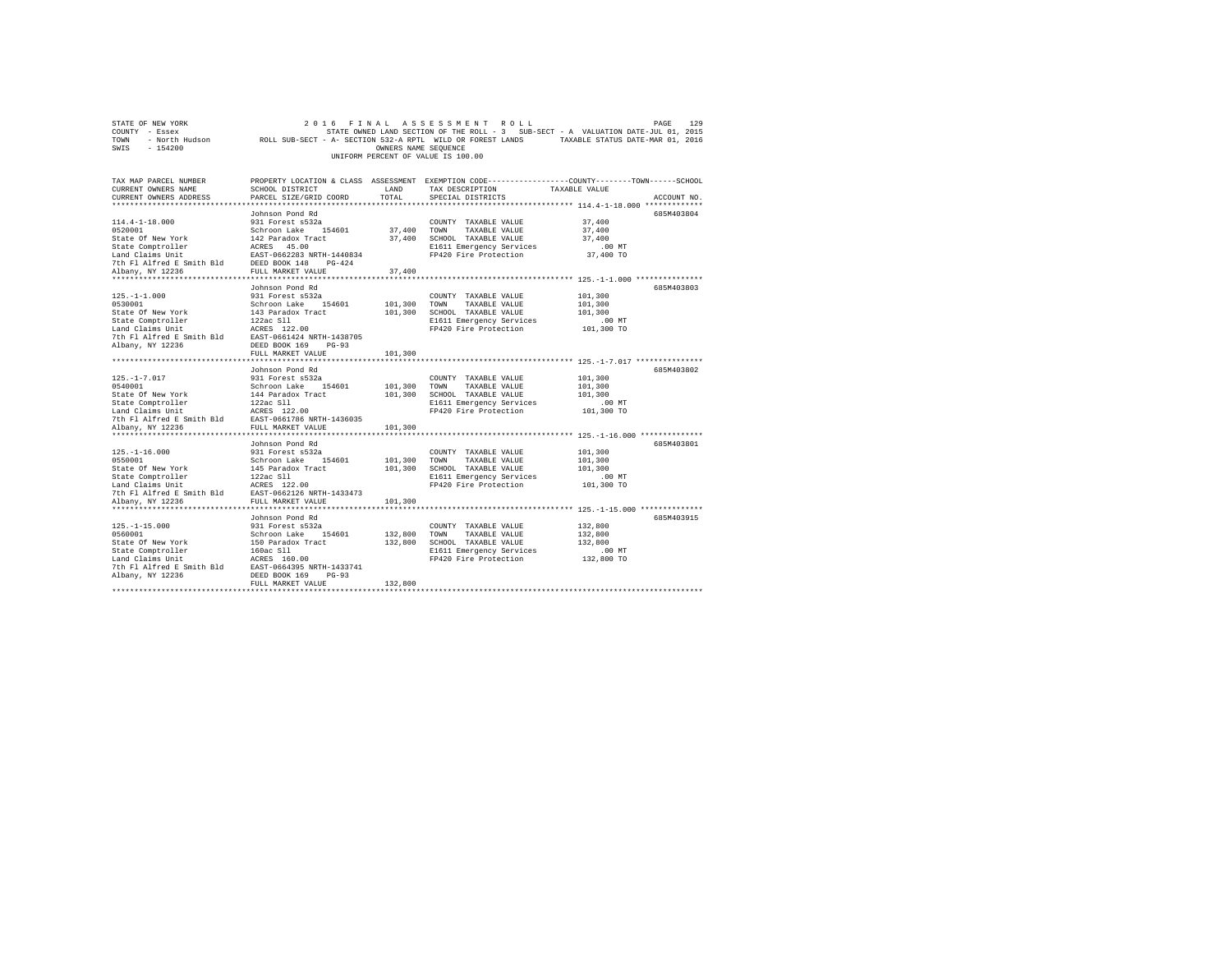| STATE OF NEW YORK<br>COUNTY - Essex<br>- North Hudson<br>TOWN<br>SWIS<br>$-154200$                                                                                                                 | 2 0 1 6<br>ROLL SUB-SECT - A- SECTION 532-A RPTL WILD OR FOREST LANDS                                                                                                                                                                     | FINAL<br>OWNERS NAME SEQUENCE               | ASSESSMENT ROLL<br>UNIFORM PERCENT OF VALUE IS 100.00                                                                      | 130<br>PAGE<br>STATE OWNED LAND SECTION OF THE ROLL - 3 SUB-SECT - A VALUATION DATE-JUL 01, 2015<br>TAXABLE STATUS DATE-MAR 01, 2016 |  |
|----------------------------------------------------------------------------------------------------------------------------------------------------------------------------------------------------|-------------------------------------------------------------------------------------------------------------------------------------------------------------------------------------------------------------------------------------------|---------------------------------------------|----------------------------------------------------------------------------------------------------------------------------|--------------------------------------------------------------------------------------------------------------------------------------|--|
| TAX MAP PARCEL NUMBER<br>CURRENT OWNERS NAME<br>CURRENT OWNERS ADDRESS                                                                                                                             | SCHOOL DISTRICT<br>PARCEL SIZE/GRID COORD                                                                                                                                                                                                 | LAND<br>TOTAL                               | TAX DESCRIPTION<br>SPECIAL DISTRICTS                                                                                       | PROPERTY LOCATION & CLASS ASSESSMENT EXEMPTION CODE---------------COUNTY-------TOWN-----SCHOOL<br>TAXABLE VALUE<br>ACCOUNT NO.       |  |
| $125. - 1 - 14.000$<br>0570001<br>State Of New York<br>State Comptroller<br>Land Claims Unit<br>7th Fl Alfred E Smith Bld<br>Albany, NY 12236                                                      | Johnson Pond Rd<br>931 Forest s532a<br>Schroon Lake<br>154601<br>151 Paradox Tract<br>ACRES 160.00<br>EAST-0664056 NRTH-1436335<br>DEED BOOK 167<br>PG-501<br>FULL MARKET VALUE                                                           | 132,800<br>132,800<br>132,800               | COUNTY TAXABLE VALUE<br>TOWN<br>TAXABLE VALUE<br>SCHOOL TAXABLE VALUE<br>E1611 Emergency Services<br>FP420 Fire Protection | 685M403914<br>132,800<br>132,800<br>132,800<br>.00MT<br>132,800 TO                                                                   |  |
| *********************<br>$125. - 1 - 2.000$<br>0580001<br>State Of New York<br>State Comptroller<br>Land Claims Unit<br>7th Fl Alfred E Smith Bld<br>Albany, NY 12236<br>************************* | **********************<br>Johnson Pond Rd<br>931 Forest s532a<br>Schroon Lake<br>154601<br>152 Paradox Tract<br>ACRES 150.00<br>EAST-0663731 NRTH-1438781<br>DEED BOOK 195<br>$PG-297$<br>FULL MARKET VALUE<br>************************** | **********<br>124,500<br>124,500<br>124,500 | COUNTY TAXABLE VALUE<br>TOWN<br>TAXABLE VALUE<br>SCHOOL TAXABLE VALUE<br>E1611 Emergency Services<br>FP420 Fire Protection | *************************** 125.-1-2.000 **************<br>685M403913<br>124,500<br>124,500<br>124,500<br>.00 MT<br>124,500 TO       |  |
| $114.4 - 1 - 14.000$<br>0590001<br>State Of New York<br>State Comptroller<br>Land Claims Unit<br>7th Fl Alfred E Smith Bld<br>Albany, NY 12236                                                     | Johnson Pond Rd<br>931 Forest s532a<br>Schroon Lake<br>154601<br>153 Paradox Tract<br>126.5ac S11<br>ACRES 126.50<br>EAST-0663891 NRTH-1441833<br>DEED BOOK 191<br>$PG-490$                                                               | 105,000<br>105,000                          | COUNTY TAXABLE VALUE<br>TOWN<br>TAXABLE VALUE<br>SCHOOL TAXABLE VALUE<br>E1611 Emergency Services<br>FP420 Fire Protection | 685M403912<br>105,000<br>105,000<br>105,000<br>$.00$ MT<br>105,000 TO                                                                |  |
| $114.4 - 1 - 15.000$<br>0600001<br>State Of New York<br>State Comptroller<br>Land Claims Unit<br>7th Fl Alfred E Smith Bld<br>Albany, NY 12236                                                     | FULL MARKET VALUE<br>US Route 9<br>931 Forest s532a<br>154601<br>Schroon Lake<br>154 Paradox Tract<br>ACRES 116.50<br>EAST-0663547 NRTH-1444239<br>DEED BOOK 198<br>$PG-541$<br>FULL MARKET VALUE                                         | 105,000<br>96,700<br>96,700<br>96,700       | COUNTY TAXABLE VALUE<br>TOWN<br>TAXABLE VALUE<br>SCHOOL TAXABLE VALUE<br>E1611 Emergency Services<br>FP420 Fire Protection | 685M403911<br>96,700<br>96,700<br>96,700<br>$.00$ MT<br>96,700 TO                                                                    |  |
| $114.4 - 1 - 3.000$<br>0610001<br>State Of New York<br>State Comptroller<br>Land Claims Unit<br>7th Fl Alfred E Smith Bld<br>Albany, NY 12236                                                      | US Route 9<br>931 Forest s532a<br>Schroon Lake<br>154601<br>155 Paradox Tract<br>ACRES 96.71<br>EAST-0663286 NRTH-1446645<br>DEED BOOK 198<br>$PG-541$<br>FULL MARKET VALUE                                                               | 80,300<br>80,300<br>80,300                  | COUNTY TAXABLE VALUE<br>TOWN<br>TAXABLE VALUE<br>SCHOOL TAXABLE VALUE<br>E1611 Emergency Services<br>FP420 Fire Protection | 685M403910<br>80,300<br>80,300<br>80,300<br>.00 MT<br>80,300 TO                                                                      |  |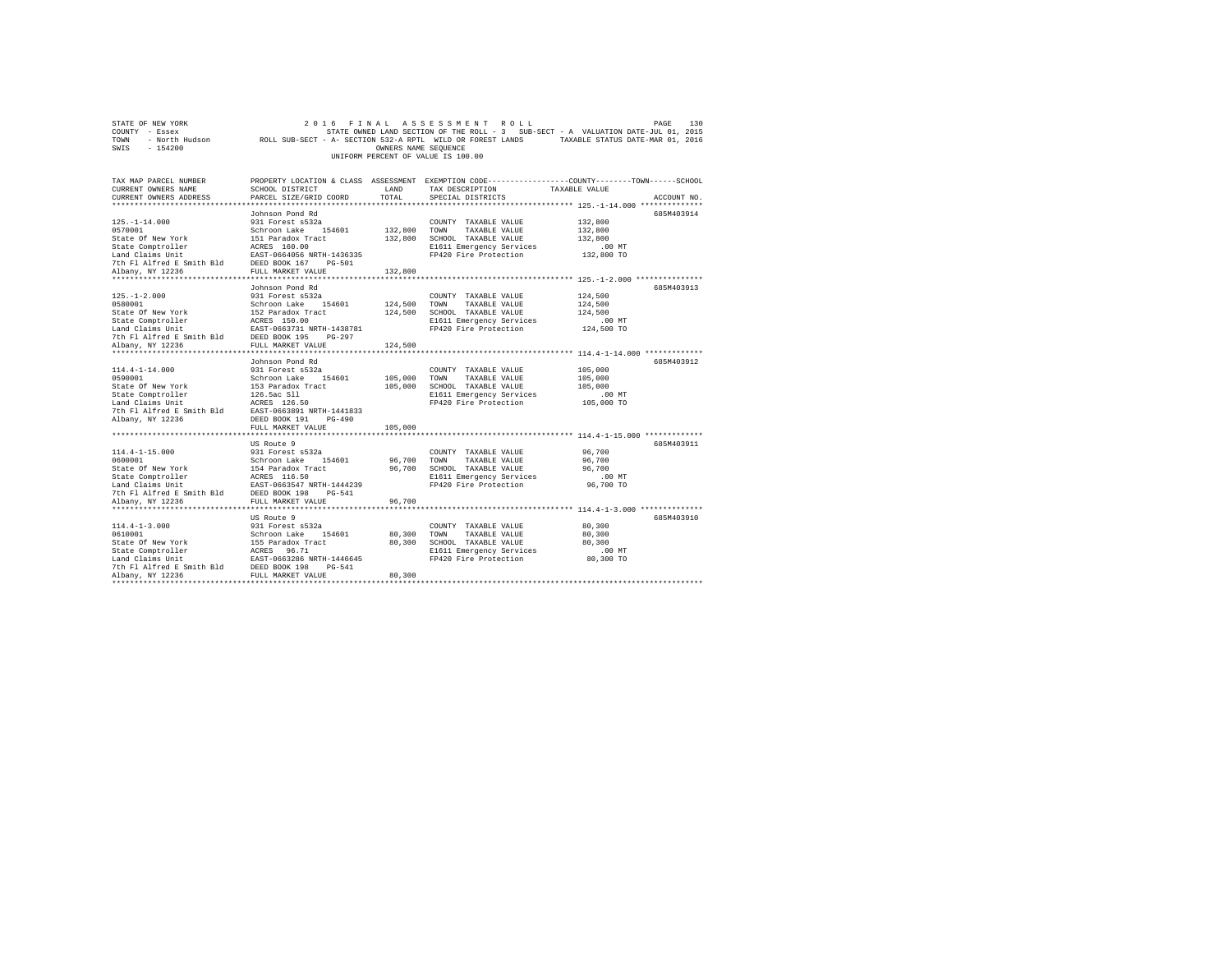| COUNTY - Essex                                                                                                                                                     |                                           |                      | STATE OWNED LAND SECTION OF THE ROLL - 3 SUB-SECT - A VALUATION DATE-JUL 01, 2015                          |                     |             |
|--------------------------------------------------------------------------------------------------------------------------------------------------------------------|-------------------------------------------|----------------------|------------------------------------------------------------------------------------------------------------|---------------------|-------------|
| TOWN                                                                                                                                                               |                                           |                      | - North Hudson Moll SUB-SECT - A- SECTION 532-A RPTL WILD OR FOREST LANDS TAXABLE STATUS DATE-MAR 01, 2016 |                     |             |
| SWIS<br>$-154200$                                                                                                                                                  |                                           | OWNERS NAME SEOUENCE |                                                                                                            |                     |             |
|                                                                                                                                                                    |                                           |                      | UNIFORM PERCENT OF VALUE IS 100.00                                                                         |                     |             |
|                                                                                                                                                                    |                                           |                      |                                                                                                            |                     |             |
|                                                                                                                                                                    |                                           |                      |                                                                                                            |                     |             |
| TAX MAP PARCEL NUMBER                                                                                                                                              |                                           |                      | PROPERTY LOCATION & CLASS ASSESSMENT EXEMPTION CODE----------------COUNTY-------TOWN-----SCHOOL            |                     |             |
| CURRENT OWNERS NAME                                                                                                                                                | SCHOOL DISTRICT                           | LAND                 | TAX DESCRIPTION                                                                                            | TAXABLE VALUE       |             |
| CURRENT OWNERS ADDRESS                                                                                                                                             | PARCEL SIZE/GRID COORD                    | TOTAL                | SPECIAL DISTRICTS                                                                                          |                     | ACCOUNT NO. |
|                                                                                                                                                                    |                                           |                      | *************************** 114.2-1-29.000 *************                                                   |                     |             |
|                                                                                                                                                                    | US Route 9                                |                      |                                                                                                            |                     | 685M403909  |
| $114.2 - 1 - 29.000$                                                                                                                                               | 931 Forest s532a                          |                      | COUNTY TAXABLE VALUE                                                                                       | 29,500              |             |
| 0620001                                                                                                                                                            |                                           | 29,500               | TOWN<br>TAXABLE VALUE                                                                                      | 29,500              |             |
| State Of New York                                                                                                                                                  | Schroon Lake 154601<br>156 Paradox Tract  | 29,500               | SCHOOL TAXABLE VALUE                                                                                       | 29,500              |             |
| State Comptroller                                                                                                                                                  | 35.5ac                                    |                      | E1611 Emergency Services                                                                                   | .00MT               |             |
|                                                                                                                                                                    |                                           |                      | FP420 Fire Protection                                                                                      | 29,500 TO           |             |
| $\begin{tabular}{lllll} \texttt{Land Claus Unit} & \texttt{ACRES} & 35.51 \\ \texttt{7th Fl Alfred E Smith Bd} & \texttt{EAST-0663806 NRTH-1448731} \end{tabular}$ |                                           |                      |                                                                                                            |                     |             |
| Albany, NY 12236                                                                                                                                                   | DEED BOOK 198 PG-541                      |                      |                                                                                                            |                     |             |
|                                                                                                                                                                    | FULL MARKET VALUE                         | 29,500               |                                                                                                            |                     |             |
| **************************                                                                                                                                         | ******************************            | *************        | ************************************ 114.2-1-26.000 *************                                          |                     |             |
|                                                                                                                                                                    | Ensign Pond Rd                            |                      |                                                                                                            |                     | 685M403908  |
| $114.2 - 1 - 26.000$                                                                                                                                               | 931 Forest s532a - WTRFNT                 |                      | COUNTY TAXABLE VALUE                                                                                       | 176,600             |             |
| 0630001                                                                                                                                                            | Schroon Lake 154601                       | 176,600              | TOWN<br>TAXABLE VALUE                                                                                      | 176,600             |             |
| State Of New York                                                                                                                                                  | 157 Paradox Tract                         | 176,600              | SCHOOL TAXABLE VALUE                                                                                       | 176,600             |             |
| State Comptroller                                                                                                                                                  |                                           |                      | E1611 Emergency Services                                                                                   | $.00$ MT            |             |
| Land Claims Unit                                                                                                                                                   | ACRES 201.40<br>EAST-0665205 NRTH-1452325 |                      | FP420 Fire Protection                                                                                      | 176,600 TO          |             |
| 7th Fl Alfred E Smith Bld DEED BOOK 201 PG-262                                                                                                                     |                                           |                      |                                                                                                            |                     |             |
| Albany, NY 12236                                                                                                                                                   | FULL MARKET VALUE                         | 176,600              |                                                                                                            |                     |             |
|                                                                                                                                                                    |                                           |                      |                                                                                                            |                     |             |
|                                                                                                                                                                    | US Route 9                                |                      |                                                                                                            |                     | 685M403907  |
| $114.2 - 1 - 27.000$                                                                                                                                               | 931 Forest s532a                          |                      | COUNTY TAXABLE VALUE                                                                                       | 49,800              |             |
| 0640001                                                                                                                                                            | Schroon Lake 154601                       | 49,800               | TOWN<br>TAXABLE VALUE                                                                                      | 49,800              |             |
| State Of New York                                                                                                                                                  | 158 Paradox Tract                         | 49,800               | SCHOOL TAXABLE VALUE                                                                                       | 49,800              |             |
|                                                                                                                                                                    |                                           |                      | E1611 Emergency Services                                                                                   | $.00$ MT            |             |
| State Comptroller 60ac S11<br>Land Claims Unit ACRES 60.00<br>7th Fl Alfred E Smith Bld EAST-0665481 NRTH-1450424                                                  |                                           |                      | FP420 Fire Protection                                                                                      | 49,800 TO           |             |
|                                                                                                                                                                    |                                           |                      |                                                                                                            |                     |             |
| Albany, NY 12236                                                                                                                                                   | DEED BOOK 201    PG-262                   |                      |                                                                                                            |                     |             |
|                                                                                                                                                                    | FULL MARKET VALUE                         | 49,800               |                                                                                                            |                     |             |
|                                                                                                                                                                    |                                           |                      |                                                                                                            |                     |             |
|                                                                                                                                                                    | US Route 9                                |                      |                                                                                                            |                     | 685M403906  |
| $114.4 - 1 - 4.000$                                                                                                                                                | 931 Forest s532a                          |                      |                                                                                                            | 124,000             |             |
|                                                                                                                                                                    |                                           | 124,000              | COUNTY TAXABLE VALUE                                                                                       | 124,000             |             |
|                                                                                                                                                                    |                                           | 124,000              | TOWN<br>TAXABLE VALUE<br>SCHOOL TAXABLE VALUE                                                              | 124,000             |             |
|                                                                                                                                                                    |                                           |                      |                                                                                                            |                     |             |
|                                                                                                                                                                    |                                           |                      | E1611 Emergency Services<br>FP420 Fire Protection                                                          | .00MT<br>124,000 TO |             |
|                                                                                                                                                                    |                                           |                      |                                                                                                            |                     |             |
|                                                                                                                                                                    |                                           |                      |                                                                                                            |                     |             |
| Albany, NY 12236                                                                                                                                                   | FULL MARKET VALUE                         | 124,000              |                                                                                                            |                     |             |
|                                                                                                                                                                    |                                           |                      |                                                                                                            |                     |             |
|                                                                                                                                                                    | US Route 9                                |                      |                                                                                                            |                     | 685M403905  |
| $114.4 - 1 - 11.000$                                                                                                                                               | 931 Forest s532a                          |                      | COUNTY TAXABLE VALUE                                                                                       | 126,200             |             |
|                                                                                                                                                                    |                                           | 126,200              | TOWN<br>TAXABLE VALUE                                                                                      | 126,200             |             |
|                                                                                                                                                                    |                                           | 126,200              | SCHOOL TAXABLE VALUE                                                                                       | 126,200             |             |
|                                                                                                                                                                    |                                           |                      | E1611 Emergency Services                                                                                   | $.00$ MT            |             |
|                                                                                                                                                                    |                                           |                      | FP420 Fire Protection                                                                                      | 126,200 TO          |             |
|                                                                                                                                                                    |                                           |                      |                                                                                                            |                     |             |
| **********************                                                                                                                                             |                                           | 126,200              |                                                                                                            |                     |             |
|                                                                                                                                                                    |                                           |                      |                                                                                                            |                     |             |

STATE OF NEW YORK 2016 FINAL ASSESSMENT ROLL PAGE 131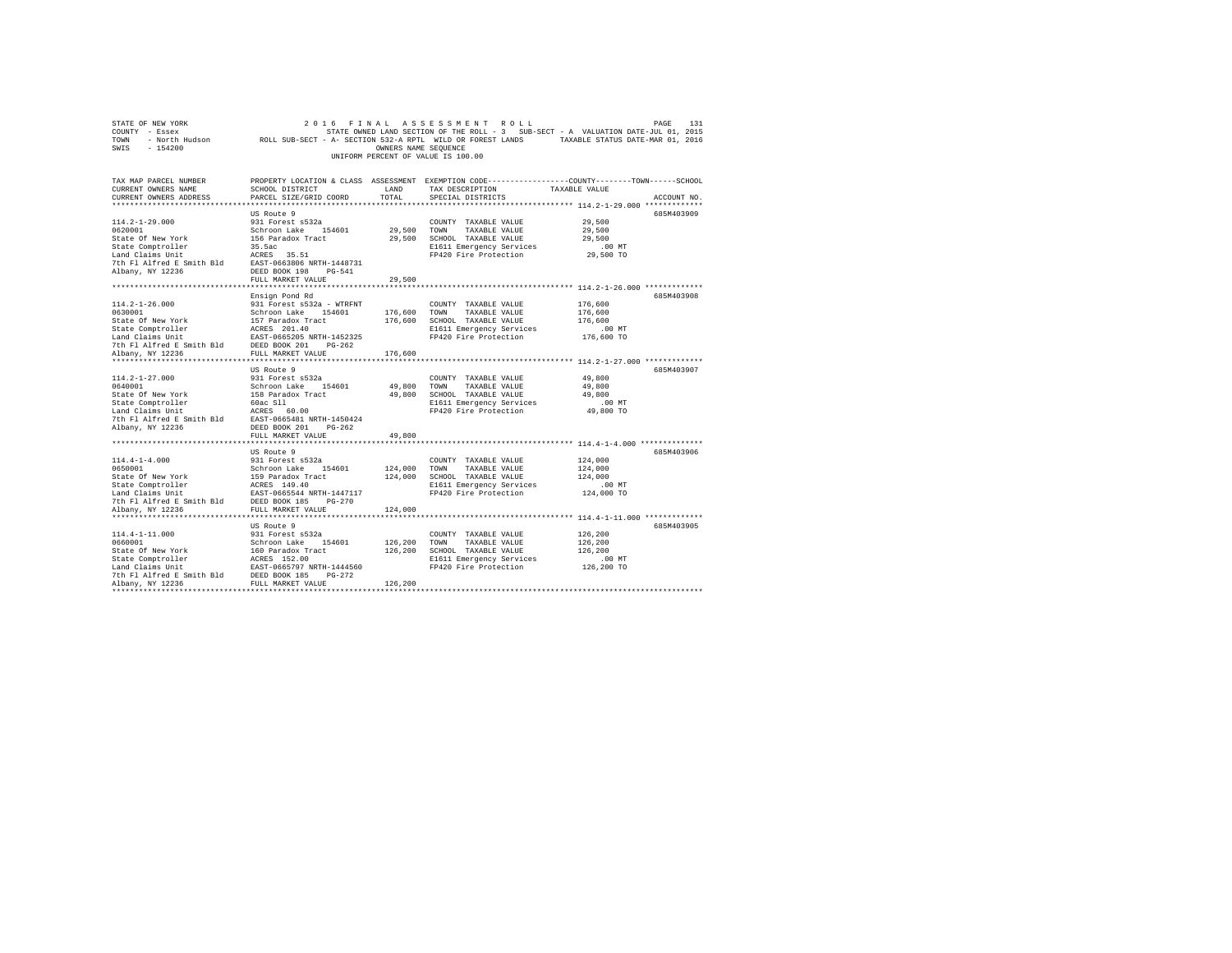|                                    | STATE OF NEW YORK |  |                                                            |  |  |  | 2016 FINAL ASSESSMENT ROLL |  |  |                                                                                   |  | PAGE                             | 132 |
|------------------------------------|-------------------|--|------------------------------------------------------------|--|--|--|----------------------------|--|--|-----------------------------------------------------------------------------------|--|----------------------------------|-----|
| COUNTY - Essex                     |                   |  |                                                            |  |  |  |                            |  |  | STATE OWNED LAND SECTION OF THE ROLL - 3 SUB-SECT - A VALUATION DATE-JUL 01, 2015 |  |                                  |     |
| TOWN                               | - North Hudson    |  | ROLL SUB-SECT - A- SECTION 532-A RPTL WILD OR FOREST LANDS |  |  |  |                            |  |  |                                                                                   |  | TAXABLE STATUS DATE-MAR 01, 2016 |     |
| SWIS                               | - 154200          |  |                                                            |  |  |  | OWNERS NAME SEOUENCE       |  |  |                                                                                   |  |                                  |     |
| UNIFORM PERCENT OF VALUE IS 100.00 |                   |  |                                                            |  |  |  |                            |  |  |                                                                                   |  |                                  |     |

| TAX MAP PARCEL NUMBER<br>CURRENT OWNERS NAME                                                                                                                                                                                                                                                                                                                                                                                  | SCHOOL DISTRICT                                                                                                                                                                                       | LAND                          | TAX DESCRIPTION                                                                                                                                                                                                                                              | PROPERTY LOCATION & CLASS ASSESSMENT EXEMPTION CODE---------------COUNTY-------TOWN------SCHOOL<br>TAXABLE VALUE               |
|-------------------------------------------------------------------------------------------------------------------------------------------------------------------------------------------------------------------------------------------------------------------------------------------------------------------------------------------------------------------------------------------------------------------------------|-------------------------------------------------------------------------------------------------------------------------------------------------------------------------------------------------------|-------------------------------|--------------------------------------------------------------------------------------------------------------------------------------------------------------------------------------------------------------------------------------------------------------|--------------------------------------------------------------------------------------------------------------------------------|
| CURRENT OWNERS ADDRESS                                                                                                                                                                                                                                                                                                                                                                                                        | PARCEL SIZE/GRID COORD                                                                                                                                                                                | TOTAL                         | SPECIAL DISTRICTS                                                                                                                                                                                                                                            | ACCOUNT NO.                                                                                                                    |
|                                                                                                                                                                                                                                                                                                                                                                                                                               | Johnson Pond Rd                                                                                                                                                                                       |                               |                                                                                                                                                                                                                                                              | 685M403904                                                                                                                     |
| $125. - 1 - 4.000$<br>1970<br>1970<br>1970<br>1970<br>1980<br>1980<br>1980<br>1980<br>1980<br>1980<br>1980<br>1980<br>1980<br>1980<br>1980<br>1980<br>1980<br>1980<br>1980<br>1980<br>1980<br>1980<br>1980<br>1980<br>1980<br>1980<br>1980<br>1980<br>1980<br>1980<br>1980<br>1980<br>1980<br>1980<br>1980<br>1980<br>1980<br>                                                                                                | 931 Forest s532a                                                                                                                                                                                      |                               | COUNTY TAXABLE VALUE<br>132,800 TOWN TAXABLE VALUE<br>132,800 SCHOOL TAXABLE VALUE<br>E1611 Emergency Services<br>FP420 Fire Protection                                                                                                                      | 132,800<br>132,800<br>132,800<br>$.00$ MT<br>132,800 TO                                                                        |
|                                                                                                                                                                                                                                                                                                                                                                                                                               |                                                                                                                                                                                                       | 132,800                       |                                                                                                                                                                                                                                                              |                                                                                                                                |
| $125. - 1 - 13.000$<br>12,-1-13.000<br>Schroon Lake 154601<br>Schroon Lake 154601<br>State Of New York 1563 Paradox Tract<br>State Comptroller 2025<br>2000<br>The Plaifred E Smith Bld DEED BOOK 200 PG-485<br>2017 PLA ALTER 20236<br>2027 PM: NARKET VALUE 20236<br>                                                                                                                                                       | Johnson Pond Rd<br>931 Forest s532a                                                                                                                                                                   | 66,400                        | COUNTY TAXABLE VALUE<br>TOWN<br>TAXABLE VALUE<br>66,400 SCHOOL TAXABLE VALUE<br>E1611 Emergency Services<br>FP420 Fire Protection                                                                                                                            | 685M403903<br>66,400<br>66,400<br>66,400<br>.00 MT<br>66,400 TO                                                                |
|                                                                                                                                                                                                                                                                                                                                                                                                                               |                                                                                                                                                                                                       | 66,400                        |                                                                                                                                                                                                                                                              |                                                                                                                                |
|                                                                                                                                                                                                                                                                                                                                                                                                                               |                                                                                                                                                                                                       |                               |                                                                                                                                                                                                                                                              |                                                                                                                                |
| 125.12-1-5.000<br>931 Forest as 22a<br>646010001 169 Paradox Track<br>State Of New York<br>169 Paradox Track<br>Exact Comptroller<br>Land Claims Unit<br>2007 169 PARTH-1434570<br>2010 FL ALTER 2007 187 PG-444<br>2010 PC-444<br>Albany, NY 12236<br>$125. - 1 - 9.000$<br>0700001<br>State Of New York<br>State Comptroller<br>Land Claims Unit<br>7th Fl Alfred E Smith Bld EAST-0669643 NRTH-1437011<br>Albany, NY 12236 | Johnson Pond Rd<br>FULL MARKET VALUE<br>Johnson Pond Rd<br>931 Forest s532a - WTRFNT<br>Schroon Lake 154601 154,300<br>170 Paradox Tract 154,300<br>160ac S11<br>ACRES 160.00<br>DEED BOOK 198 PG-598 | 900 TOWN<br>900               | COUNTY TAXABLE VALUE<br>TAXABLE VALUE<br>900 SCHOOL TAXABLE VALUE<br>E1611 Emergency Services<br>FP420 Fire Protection<br>COUNTY TAXABLE VALUE<br>TOWN<br>TAXABLE VALUE<br>154,300 SCHOOL TAXABLE VALUE<br>E1611 Emergency Services<br>FP420 Fire Protection | 685M403902<br>900<br>900<br>900<br>$.00$ MT<br>900 TO<br>685M403901<br>154,300<br>154,300<br>154,300<br>$.00$ MT<br>154,300 TO |
|                                                                                                                                                                                                                                                                                                                                                                                                                               |                                                                                                                                                                                                       |                               |                                                                                                                                                                                                                                                              |                                                                                                                                |
| $125. -1 - 5.000$<br>0710001<br>State Of New York<br>State Comptroller<br>Land Claims Unit<br>7th Fl Alfred E Smith Bld EAST-0669288 NRTH-1439588<br>Albany, NY 12236                                                                                                                                                                                                                                                         | Johnson Pond Rd<br>931 Forest s532a - WTRFNT<br>Schroon Lake 154601<br>171 Paradox Tr<br>160ac S11<br>ACRES 160.00<br>FULL MARKET VALUE                                                               | 136,500<br>136,500<br>136,500 | COUNTY TAXABLE VALUE<br>TOWN<br>TAXABLE VALUE<br>SCHOOL TAXABLE VALUE<br>E1611 Emergency Services<br>FP420 Fire Protection                                                                                                                                   | 685M404015<br>136,500<br>136,500<br>136,500<br>.00 MT<br>136,500 TO                                                            |
|                                                                                                                                                                                                                                                                                                                                                                                                                               | FULL MARKET VALUE                                                                                                                                                                                     | 154,300                       |                                                                                                                                                                                                                                                              |                                                                                                                                |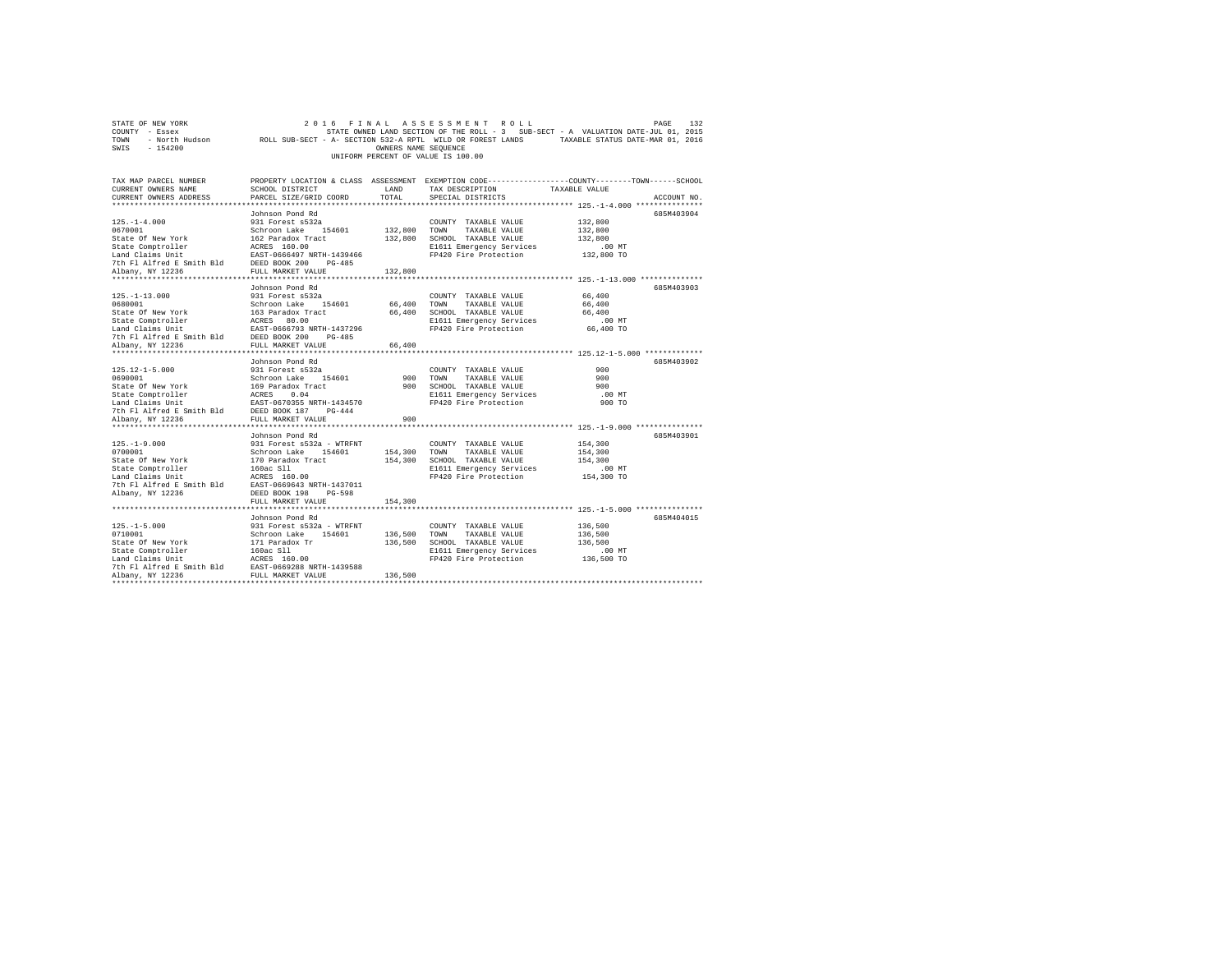| STATE OF NEW YORK                                                                                                                                                           | 2 0 1 6                                                                                                    |                      | FINAL ASSESSMENT ROLL              | PAGE                                                                                            | 133         |
|-----------------------------------------------------------------------------------------------------------------------------------------------------------------------------|------------------------------------------------------------------------------------------------------------|----------------------|------------------------------------|-------------------------------------------------------------------------------------------------|-------------|
| COUNTY - Essex                                                                                                                                                              |                                                                                                            |                      |                                    | STATE OWNED LAND SECTION OF THE ROLL - 3 SUB-SECT - A VALUATION DATE-JUL 01, 2015               |             |
| TOWN                                                                                                                                                                        | - North Hudson ROLL SUB-SECT - A- SECTION 532-A RPTL WILD OR FOREST LANDS TAXABLE STATUS DATE-MAR 01, 2016 |                      |                                    |                                                                                                 |             |
| SWIS<br>$-154200$                                                                                                                                                           |                                                                                                            | OWNERS NAME SEQUENCE |                                    |                                                                                                 |             |
|                                                                                                                                                                             |                                                                                                            |                      | UNIFORM PERCENT OF VALUE IS 100.00 |                                                                                                 |             |
|                                                                                                                                                                             |                                                                                                            |                      |                                    |                                                                                                 |             |
|                                                                                                                                                                             |                                                                                                            |                      |                                    |                                                                                                 |             |
| TAX MAP PARCEL NUMBER                                                                                                                                                       |                                                                                                            |                      |                                    | PROPERTY LOCATION & CLASS ASSESSMENT EXEMPTION CODE----------------COUNTY-------TOWN-----SCHOOL |             |
| CURRENT OWNERS NAME                                                                                                                                                         | <b>LAND</b><br>SCHOOL DISTRICT                                                                             |                      | TAX DESCRIPTION                    | TAXABLE VALUE                                                                                   |             |
| CURRENT OWNERS ADDRESS                                                                                                                                                      | PARCEL SIZE/GRID COORD                                                                                     | TOTAL                | SPECIAL DISTRICTS                  |                                                                                                 | ACCOUNT NO. |
|                                                                                                                                                                             |                                                                                                            |                      |                                    |                                                                                                 |             |
|                                                                                                                                                                             | Johnson Pond Rd                                                                                            |                      |                                    |                                                                                                 | 685M404014  |
| $114.4 - 1 - 9.000$                                                                                                                                                         | 931 Forest s532a                                                                                           |                      | COUNTY TAXABLE VALUE               | 140,000                                                                                         |             |
| 0720001                                                                                                                                                                     | Schroon Lake 154601                                                                                        | 140,000 TOWN         | TAXABLE VALUE                      | 140,000                                                                                         |             |
| State Of New York                                                                                                                                                           |                                                                                                            |                      | 140,000 SCHOOL TAXABLE VALUE       | 140,000                                                                                         |             |
| State Comptroller                                                                                                                                                           | 172 Paradox Tract<br>ACRES 168.65                                                                          |                      | E1611 Emergency Services           | $.00$ MT                                                                                        |             |
| Land Claims Unit                                                                                                                                                            | EAST-0668887 NRTH-1442384                                                                                  |                      | FP420 Fire Protection              | 140,000 TO                                                                                      |             |
| 7th Fl Alfred E Smith Bld DEED BOOK 198 PG-598                                                                                                                              |                                                                                                            |                      |                                    |                                                                                                 |             |
| Albany, NY 12236                                                                                                                                                            | FULL MARKET VALUE                                                                                          | 140,000              |                                    |                                                                                                 |             |
|                                                                                                                                                                             |                                                                                                            |                      |                                    |                                                                                                 |             |
|                                                                                                                                                                             | US Route 9                                                                                                 |                      |                                    |                                                                                                 | 685M404013  |
| $114.4 - 1 - 10.000$                                                                                                                                                        | 931 Forest s532a                                                                                           |                      | COUNTY TAXABLE VALUE               | 126,200                                                                                         |             |
| 0730001                                                                                                                                                                     | Schroon Lake 154601                                                                                        | 126,200 TOWN         | TAXABLE VALUE                      | 126,200                                                                                         |             |
| State Of New York                                                                                                                                                           |                                                                                                            | 126,200              | SCHOOL TAXABLE VALUE               | 126,200                                                                                         |             |
| State Comptroller                                                                                                                                                           | 173 Paradox Tract<br>ACRES 152.00                                                                          |                      | E1611 Emergency Services           | $.00$ MT                                                                                        |             |
|                                                                                                                                                                             |                                                                                                            |                      | FP420 Fire Protection              | 126,200 TO                                                                                      |             |
| Land Claims Unit<br>The EAST-0668497 NRTH-1444910<br>The PI Alfred E Smith Bld<br>DEED BOOK 166 PG-201                                                                      |                                                                                                            |                      |                                    |                                                                                                 |             |
| Albany, NY 12236                                                                                                                                                            | FULL MARKET VALUE                                                                                          | 126,200              |                                    |                                                                                                 |             |
|                                                                                                                                                                             |                                                                                                            |                      |                                    |                                                                                                 |             |
|                                                                                                                                                                             | US Route 9                                                                                                 |                      |                                    |                                                                                                 | 685M404012  |
| $114.4 - 1 - 5.000$                                                                                                                                                         | 931 Forest s532a - WTRFNT                                                                                  |                      | COUNTY TAXABLE VALUE               | 129,000                                                                                         |             |
| 0740001                                                                                                                                                                     | Schroon Lake 154601                                                                                        | 129,000 TOWN         | TAXABLE VALUE                      | 129,000                                                                                         |             |
|                                                                                                                                                                             |                                                                                                            | 129,000              | SCHOOL TAXABLE VALUE               | 129,000                                                                                         |             |
| State of New York 174 Paradox Tract<br>State Comptroller 150ac S11<br>ISOR S11<br>Land Claims Unit 150ac S11<br>2007<br>The F1 Alfred E Smith Bld RAST-0668360 NRTH-1447463 |                                                                                                            |                      | E1611 Emergency Services           | $.00$ MT                                                                                        |             |
|                                                                                                                                                                             |                                                                                                            |                      | FP420 Fire Protection              | 129,000 TO                                                                                      |             |
|                                                                                                                                                                             |                                                                                                            |                      |                                    |                                                                                                 |             |
| Albany, NY 12236                                                                                                                                                            | FULL MARKET VALUE                                                                                          | 129,000              |                                    |                                                                                                 |             |
|                                                                                                                                                                             |                                                                                                            |                      |                                    |                                                                                                 |             |
|                                                                                                                                                                             | US Route 9                                                                                                 |                      |                                    |                                                                                                 | 685M404011  |
| $114.2 - 1 - 24.000$                                                                                                                                                        | 931 Forest s532a                                                                                           |                      | COUNTY TAXABLE VALUE               | 132,800                                                                                         |             |
| 0750001                                                                                                                                                                     | Schroon Lake 154601                                                                                        | 132,800              | TOWN<br>TAXABLE VALUE              | 132,800                                                                                         |             |
|                                                                                                                                                                             |                                                                                                            |                      | 132,800 SCHOOL TAXABLE VALUE       | 132,800                                                                                         |             |
|                                                                                                                                                                             |                                                                                                            |                      | E1611 Emergency Services           | $.00$ MT                                                                                        |             |
|                                                                                                                                                                             |                                                                                                            |                      | FP420 Fire Protection              | 132,800 TO                                                                                      |             |
|                                                                                                                                                                             |                                                                                                            |                      |                                    |                                                                                                 |             |
| Albany, NY 12236                                                                                                                                                            | FULL MARKET VALUE                                                                                          | 132,800              |                                    |                                                                                                 |             |
|                                                                                                                                                                             |                                                                                                            |                      |                                    |                                                                                                 |             |
|                                                                                                                                                                             | Ensign Pond Rd                                                                                             |                      |                                    |                                                                                                 | 685M404010  |
| $114.2 - 1 - 25.000$                                                                                                                                                        | 931 Forest s532a                                                                                           |                      | COUNTY TAXABLE VALUE               | 83,700                                                                                          |             |
| 0760001                                                                                                                                                                     | Schroon Lake 154601                                                                                        | 83,700 TOWN          | TAXABLE VALUE                      | 83,700                                                                                          |             |
|                                                                                                                                                                             | 176 Paradox Tract                                                                                          |                      |                                    | 83,700                                                                                          |             |
| State Of New York                                                                                                                                                           |                                                                                                            |                      | 83,700 SCHOOL TAXABLE VALUE        |                                                                                                 |             |
|                                                                                                                                                                             |                                                                                                            |                      | E1611 Emergency Services           | .00 MT<br>83,700 TO                                                                             |             |
| State Comptroller<br>Land Claims Unit<br>Land Claims Unit<br>The F1 Alfred E Smith B1d<br>DEED BOOK 201 PG-262                                                              |                                                                                                            |                      | FP420 Fire Protection              |                                                                                                 |             |
|                                                                                                                                                                             |                                                                                                            | 83,700               |                                    |                                                                                                 |             |
| Albany, NY 12236                                                                                                                                                            | FULL MARKET VALUE                                                                                          |                      |                                    |                                                                                                 |             |
|                                                                                                                                                                             |                                                                                                            |                      |                                    |                                                                                                 |             |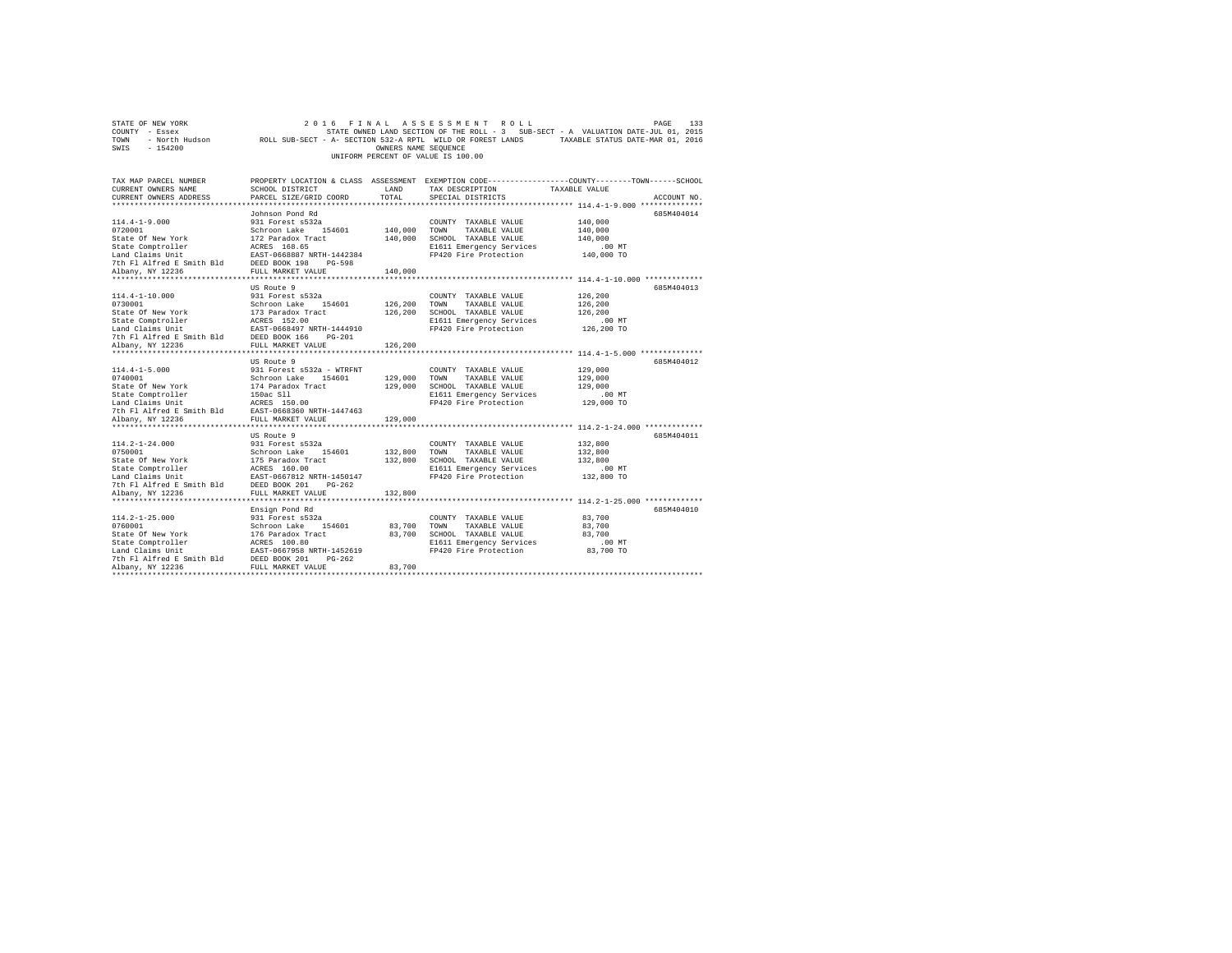|                                             |                                                                                                                                                                                                                                                                                                                                                                                                                                                                                                                                                                                                                                                                                                                                                                                                                                                                                                                                             |                                                                                                                                                                            | PAGE                                                                                                                                                                                                                                                                                                                                                                                                                                                                                                                                                                                                                                                                                                                                                                        | 134                                                                                                                                                                                                                                                                                                                                                                                                                                                                                                                                                                                                                                                                                                                                                 |
|---------------------------------------------|---------------------------------------------------------------------------------------------------------------------------------------------------------------------------------------------------------------------------------------------------------------------------------------------------------------------------------------------------------------------------------------------------------------------------------------------------------------------------------------------------------------------------------------------------------------------------------------------------------------------------------------------------------------------------------------------------------------------------------------------------------------------------------------------------------------------------------------------------------------------------------------------------------------------------------------------|----------------------------------------------------------------------------------------------------------------------------------------------------------------------------|-----------------------------------------------------------------------------------------------------------------------------------------------------------------------------------------------------------------------------------------------------------------------------------------------------------------------------------------------------------------------------------------------------------------------------------------------------------------------------------------------------------------------------------------------------------------------------------------------------------------------------------------------------------------------------------------------------------------------------------------------------------------------------|-----------------------------------------------------------------------------------------------------------------------------------------------------------------------------------------------------------------------------------------------------------------------------------------------------------------------------------------------------------------------------------------------------------------------------------------------------------------------------------------------------------------------------------------------------------------------------------------------------------------------------------------------------------------------------------------------------------------------------------------------------|
|                                             |                                                                                                                                                                                                                                                                                                                                                                                                                                                                                                                                                                                                                                                                                                                                                                                                                                                                                                                                             |                                                                                                                                                                            |                                                                                                                                                                                                                                                                                                                                                                                                                                                                                                                                                                                                                                                                                                                                                                             |                                                                                                                                                                                                                                                                                                                                                                                                                                                                                                                                                                                                                                                                                                                                                     |
|                                             |                                                                                                                                                                                                                                                                                                                                                                                                                                                                                                                                                                                                                                                                                                                                                                                                                                                                                                                                             |                                                                                                                                                                            |                                                                                                                                                                                                                                                                                                                                                                                                                                                                                                                                                                                                                                                                                                                                                                             |                                                                                                                                                                                                                                                                                                                                                                                                                                                                                                                                                                                                                                                                                                                                                     |
|                                             |                                                                                                                                                                                                                                                                                                                                                                                                                                                                                                                                                                                                                                                                                                                                                                                                                                                                                                                                             |                                                                                                                                                                            |                                                                                                                                                                                                                                                                                                                                                                                                                                                                                                                                                                                                                                                                                                                                                                             |                                                                                                                                                                                                                                                                                                                                                                                                                                                                                                                                                                                                                                                                                                                                                     |
|                                             |                                                                                                                                                                                                                                                                                                                                                                                                                                                                                                                                                                                                                                                                                                                                                                                                                                                                                                                                             |                                                                                                                                                                            |                                                                                                                                                                                                                                                                                                                                                                                                                                                                                                                                                                                                                                                                                                                                                                             |                                                                                                                                                                                                                                                                                                                                                                                                                                                                                                                                                                                                                                                                                                                                                     |
|                                             |                                                                                                                                                                                                                                                                                                                                                                                                                                                                                                                                                                                                                                                                                                                                                                                                                                                                                                                                             |                                                                                                                                                                            |                                                                                                                                                                                                                                                                                                                                                                                                                                                                                                                                                                                                                                                                                                                                                                             |                                                                                                                                                                                                                                                                                                                                                                                                                                                                                                                                                                                                                                                                                                                                                     |
|                                             |                                                                                                                                                                                                                                                                                                                                                                                                                                                                                                                                                                                                                                                                                                                                                                                                                                                                                                                                             |                                                                                                                                                                            |                                                                                                                                                                                                                                                                                                                                                                                                                                                                                                                                                                                                                                                                                                                                                                             |                                                                                                                                                                                                                                                                                                                                                                                                                                                                                                                                                                                                                                                                                                                                                     |
|                                             |                                                                                                                                                                                                                                                                                                                                                                                                                                                                                                                                                                                                                                                                                                                                                                                                                                                                                                                                             |                                                                                                                                                                            |                                                                                                                                                                                                                                                                                                                                                                                                                                                                                                                                                                                                                                                                                                                                                                             |                                                                                                                                                                                                                                                                                                                                                                                                                                                                                                                                                                                                                                                                                                                                                     |
|                                             |                                                                                                                                                                                                                                                                                                                                                                                                                                                                                                                                                                                                                                                                                                                                                                                                                                                                                                                                             |                                                                                                                                                                            |                                                                                                                                                                                                                                                                                                                                                                                                                                                                                                                                                                                                                                                                                                                                                                             |                                                                                                                                                                                                                                                                                                                                                                                                                                                                                                                                                                                                                                                                                                                                                     |
|                                             |                                                                                                                                                                                                                                                                                                                                                                                                                                                                                                                                                                                                                                                                                                                                                                                                                                                                                                                                             |                                                                                                                                                                            |                                                                                                                                                                                                                                                                                                                                                                                                                                                                                                                                                                                                                                                                                                                                                                             |                                                                                                                                                                                                                                                                                                                                                                                                                                                                                                                                                                                                                                                                                                                                                     |
|                                             |                                                                                                                                                                                                                                                                                                                                                                                                                                                                                                                                                                                                                                                                                                                                                                                                                                                                                                                                             |                                                                                                                                                                            |                                                                                                                                                                                                                                                                                                                                                                                                                                                                                                                                                                                                                                                                                                                                                                             |                                                                                                                                                                                                                                                                                                                                                                                                                                                                                                                                                                                                                                                                                                                                                     |
|                                             |                                                                                                                                                                                                                                                                                                                                                                                                                                                                                                                                                                                                                                                                                                                                                                                                                                                                                                                                             |                                                                                                                                                                            |                                                                                                                                                                                                                                                                                                                                                                                                                                                                                                                                                                                                                                                                                                                                                                             |                                                                                                                                                                                                                                                                                                                                                                                                                                                                                                                                                                                                                                                                                                                                                     |
|                                             |                                                                                                                                                                                                                                                                                                                                                                                                                                                                                                                                                                                                                                                                                                                                                                                                                                                                                                                                             |                                                                                                                                                                            |                                                                                                                                                                                                                                                                                                                                                                                                                                                                                                                                                                                                                                                                                                                                                                             |                                                                                                                                                                                                                                                                                                                                                                                                                                                                                                                                                                                                                                                                                                                                                     |
|                                             |                                                                                                                                                                                                                                                                                                                                                                                                                                                                                                                                                                                                                                                                                                                                                                                                                                                                                                                                             |                                                                                                                                                                            |                                                                                                                                                                                                                                                                                                                                                                                                                                                                                                                                                                                                                                                                                                                                                                             |                                                                                                                                                                                                                                                                                                                                                                                                                                                                                                                                                                                                                                                                                                                                                     |
|                                             |                                                                                                                                                                                                                                                                                                                                                                                                                                                                                                                                                                                                                                                                                                                                                                                                                                                                                                                                             |                                                                                                                                                                            |                                                                                                                                                                                                                                                                                                                                                                                                                                                                                                                                                                                                                                                                                                                                                                             |                                                                                                                                                                                                                                                                                                                                                                                                                                                                                                                                                                                                                                                                                                                                                     |
|                                             |                                                                                                                                                                                                                                                                                                                                                                                                                                                                                                                                                                                                                                                                                                                                                                                                                                                                                                                                             |                                                                                                                                                                            |                                                                                                                                                                                                                                                                                                                                                                                                                                                                                                                                                                                                                                                                                                                                                                             |                                                                                                                                                                                                                                                                                                                                                                                                                                                                                                                                                                                                                                                                                                                                                     |
|                                             |                                                                                                                                                                                                                                                                                                                                                                                                                                                                                                                                                                                                                                                                                                                                                                                                                                                                                                                                             |                                                                                                                                                                            |                                                                                                                                                                                                                                                                                                                                                                                                                                                                                                                                                                                                                                                                                                                                                                             |                                                                                                                                                                                                                                                                                                                                                                                                                                                                                                                                                                                                                                                                                                                                                     |
|                                             |                                                                                                                                                                                                                                                                                                                                                                                                                                                                                                                                                                                                                                                                                                                                                                                                                                                                                                                                             |                                                                                                                                                                            |                                                                                                                                                                                                                                                                                                                                                                                                                                                                                                                                                                                                                                                                                                                                                                             |                                                                                                                                                                                                                                                                                                                                                                                                                                                                                                                                                                                                                                                                                                                                                     |
|                                             |                                                                                                                                                                                                                                                                                                                                                                                                                                                                                                                                                                                                                                                                                                                                                                                                                                                                                                                                             |                                                                                                                                                                            |                                                                                                                                                                                                                                                                                                                                                                                                                                                                                                                                                                                                                                                                                                                                                                             |                                                                                                                                                                                                                                                                                                                                                                                                                                                                                                                                                                                                                                                                                                                                                     |
|                                             |                                                                                                                                                                                                                                                                                                                                                                                                                                                                                                                                                                                                                                                                                                                                                                                                                                                                                                                                             |                                                                                                                                                                            |                                                                                                                                                                                                                                                                                                                                                                                                                                                                                                                                                                                                                                                                                                                                                                             |                                                                                                                                                                                                                                                                                                                                                                                                                                                                                                                                                                                                                                                                                                                                                     |
|                                             |                                                                                                                                                                                                                                                                                                                                                                                                                                                                                                                                                                                                                                                                                                                                                                                                                                                                                                                                             |                                                                                                                                                                            |                                                                                                                                                                                                                                                                                                                                                                                                                                                                                                                                                                                                                                                                                                                                                                             |                                                                                                                                                                                                                                                                                                                                                                                                                                                                                                                                                                                                                                                                                                                                                     |
|                                             |                                                                                                                                                                                                                                                                                                                                                                                                                                                                                                                                                                                                                                                                                                                                                                                                                                                                                                                                             |                                                                                                                                                                            |                                                                                                                                                                                                                                                                                                                                                                                                                                                                                                                                                                                                                                                                                                                                                                             |                                                                                                                                                                                                                                                                                                                                                                                                                                                                                                                                                                                                                                                                                                                                                     |
|                                             |                                                                                                                                                                                                                                                                                                                                                                                                                                                                                                                                                                                                                                                                                                                                                                                                                                                                                                                                             |                                                                                                                                                                            |                                                                                                                                                                                                                                                                                                                                                                                                                                                                                                                                                                                                                                                                                                                                                                             |                                                                                                                                                                                                                                                                                                                                                                                                                                                                                                                                                                                                                                                                                                                                                     |
|                                             |                                                                                                                                                                                                                                                                                                                                                                                                                                                                                                                                                                                                                                                                                                                                                                                                                                                                                                                                             |                                                                                                                                                                            |                                                                                                                                                                                                                                                                                                                                                                                                                                                                                                                                                                                                                                                                                                                                                                             |                                                                                                                                                                                                                                                                                                                                                                                                                                                                                                                                                                                                                                                                                                                                                     |
|                                             |                                                                                                                                                                                                                                                                                                                                                                                                                                                                                                                                                                                                                                                                                                                                                                                                                                                                                                                                             |                                                                                                                                                                            |                                                                                                                                                                                                                                                                                                                                                                                                                                                                                                                                                                                                                                                                                                                                                                             |                                                                                                                                                                                                                                                                                                                                                                                                                                                                                                                                                                                                                                                                                                                                                     |
|                                             |                                                                                                                                                                                                                                                                                                                                                                                                                                                                                                                                                                                                                                                                                                                                                                                                                                                                                                                                             |                                                                                                                                                                            |                                                                                                                                                                                                                                                                                                                                                                                                                                                                                                                                                                                                                                                                                                                                                                             |                                                                                                                                                                                                                                                                                                                                                                                                                                                                                                                                                                                                                                                                                                                                                     |
|                                             |                                                                                                                                                                                                                                                                                                                                                                                                                                                                                                                                                                                                                                                                                                                                                                                                                                                                                                                                             |                                                                                                                                                                            |                                                                                                                                                                                                                                                                                                                                                                                                                                                                                                                                                                                                                                                                                                                                                                             |                                                                                                                                                                                                                                                                                                                                                                                                                                                                                                                                                                                                                                                                                                                                                     |
|                                             |                                                                                                                                                                                                                                                                                                                                                                                                                                                                                                                                                                                                                                                                                                                                                                                                                                                                                                                                             |                                                                                                                                                                            |                                                                                                                                                                                                                                                                                                                                                                                                                                                                                                                                                                                                                                                                                                                                                                             |                                                                                                                                                                                                                                                                                                                                                                                                                                                                                                                                                                                                                                                                                                                                                     |
|                                             |                                                                                                                                                                                                                                                                                                                                                                                                                                                                                                                                                                                                                                                                                                                                                                                                                                                                                                                                             |                                                                                                                                                                            |                                                                                                                                                                                                                                                                                                                                                                                                                                                                                                                                                                                                                                                                                                                                                                             |                                                                                                                                                                                                                                                                                                                                                                                                                                                                                                                                                                                                                                                                                                                                                     |
|                                             |                                                                                                                                                                                                                                                                                                                                                                                                                                                                                                                                                                                                                                                                                                                                                                                                                                                                                                                                             |                                                                                                                                                                            |                                                                                                                                                                                                                                                                                                                                                                                                                                                                                                                                                                                                                                                                                                                                                                             |                                                                                                                                                                                                                                                                                                                                                                                                                                                                                                                                                                                                                                                                                                                                                     |
|                                             |                                                                                                                                                                                                                                                                                                                                                                                                                                                                                                                                                                                                                                                                                                                                                                                                                                                                                                                                             |                                                                                                                                                                            |                                                                                                                                                                                                                                                                                                                                                                                                                                                                                                                                                                                                                                                                                                                                                                             |                                                                                                                                                                                                                                                                                                                                                                                                                                                                                                                                                                                                                                                                                                                                                     |
|                                             |                                                                                                                                                                                                                                                                                                                                                                                                                                                                                                                                                                                                                                                                                                                                                                                                                                                                                                                                             |                                                                                                                                                                            |                                                                                                                                                                                                                                                                                                                                                                                                                                                                                                                                                                                                                                                                                                                                                                             |                                                                                                                                                                                                                                                                                                                                                                                                                                                                                                                                                                                                                                                                                                                                                     |
|                                             |                                                                                                                                                                                                                                                                                                                                                                                                                                                                                                                                                                                                                                                                                                                                                                                                                                                                                                                                             |                                                                                                                                                                            |                                                                                                                                                                                                                                                                                                                                                                                                                                                                                                                                                                                                                                                                                                                                                                             |                                                                                                                                                                                                                                                                                                                                                                                                                                                                                                                                                                                                                                                                                                                                                     |
|                                             |                                                                                                                                                                                                                                                                                                                                                                                                                                                                                                                                                                                                                                                                                                                                                                                                                                                                                                                                             |                                                                                                                                                                            |                                                                                                                                                                                                                                                                                                                                                                                                                                                                                                                                                                                                                                                                                                                                                                             |                                                                                                                                                                                                                                                                                                                                                                                                                                                                                                                                                                                                                                                                                                                                                     |
|                                             |                                                                                                                                                                                                                                                                                                                                                                                                                                                                                                                                                                                                                                                                                                                                                                                                                                                                                                                                             |                                                                                                                                                                            |                                                                                                                                                                                                                                                                                                                                                                                                                                                                                                                                                                                                                                                                                                                                                                             |                                                                                                                                                                                                                                                                                                                                                                                                                                                                                                                                                                                                                                                                                                                                                     |
|                                             |                                                                                                                                                                                                                                                                                                                                                                                                                                                                                                                                                                                                                                                                                                                                                                                                                                                                                                                                             |                                                                                                                                                                            |                                                                                                                                                                                                                                                                                                                                                                                                                                                                                                                                                                                                                                                                                                                                                                             |                                                                                                                                                                                                                                                                                                                                                                                                                                                                                                                                                                                                                                                                                                                                                     |
|                                             |                                                                                                                                                                                                                                                                                                                                                                                                                                                                                                                                                                                                                                                                                                                                                                                                                                                                                                                                             |                                                                                                                                                                            |                                                                                                                                                                                                                                                                                                                                                                                                                                                                                                                                                                                                                                                                                                                                                                             |                                                                                                                                                                                                                                                                                                                                                                                                                                                                                                                                                                                                                                                                                                                                                     |
|                                             |                                                                                                                                                                                                                                                                                                                                                                                                                                                                                                                                                                                                                                                                                                                                                                                                                                                                                                                                             |                                                                                                                                                                            |                                                                                                                                                                                                                                                                                                                                                                                                                                                                                                                                                                                                                                                                                                                                                                             |                                                                                                                                                                                                                                                                                                                                                                                                                                                                                                                                                                                                                                                                                                                                                     |
|                                             |                                                                                                                                                                                                                                                                                                                                                                                                                                                                                                                                                                                                                                                                                                                                                                                                                                                                                                                                             |                                                                                                                                                                            |                                                                                                                                                                                                                                                                                                                                                                                                                                                                                                                                                                                                                                                                                                                                                                             |                                                                                                                                                                                                                                                                                                                                                                                                                                                                                                                                                                                                                                                                                                                                                     |
|                                             |                                                                                                                                                                                                                                                                                                                                                                                                                                                                                                                                                                                                                                                                                                                                                                                                                                                                                                                                             |                                                                                                                                                                            |                                                                                                                                                                                                                                                                                                                                                                                                                                                                                                                                                                                                                                                                                                                                                                             |                                                                                                                                                                                                                                                                                                                                                                                                                                                                                                                                                                                                                                                                                                                                                     |
|                                             |                                                                                                                                                                                                                                                                                                                                                                                                                                                                                                                                                                                                                                                                                                                                                                                                                                                                                                                                             |                                                                                                                                                                            |                                                                                                                                                                                                                                                                                                                                                                                                                                                                                                                                                                                                                                                                                                                                                                             |                                                                                                                                                                                                                                                                                                                                                                                                                                                                                                                                                                                                                                                                                                                                                     |
|                                             |                                                                                                                                                                                                                                                                                                                                                                                                                                                                                                                                                                                                                                                                                                                                                                                                                                                                                                                                             |                                                                                                                                                                            |                                                                                                                                                                                                                                                                                                                                                                                                                                                                                                                                                                                                                                                                                                                                                                             |                                                                                                                                                                                                                                                                                                                                                                                                                                                                                                                                                                                                                                                                                                                                                     |
|                                             |                                                                                                                                                                                                                                                                                                                                                                                                                                                                                                                                                                                                                                                                                                                                                                                                                                                                                                                                             |                                                                                                                                                                            |                                                                                                                                                                                                                                                                                                                                                                                                                                                                                                                                                                                                                                                                                                                                                                             |                                                                                                                                                                                                                                                                                                                                                                                                                                                                                                                                                                                                                                                                                                                                                     |
|                                             |                                                                                                                                                                                                                                                                                                                                                                                                                                                                                                                                                                                                                                                                                                                                                                                                                                                                                                                                             |                                                                                                                                                                            |                                                                                                                                                                                                                                                                                                                                                                                                                                                                                                                                                                                                                                                                                                                                                                             |                                                                                                                                                                                                                                                                                                                                                                                                                                                                                                                                                                                                                                                                                                                                                     |
|                                             |                                                                                                                                                                                                                                                                                                                                                                                                                                                                                                                                                                                                                                                                                                                                                                                                                                                                                                                                             |                                                                                                                                                                            |                                                                                                                                                                                                                                                                                                                                                                                                                                                                                                                                                                                                                                                                                                                                                                             |                                                                                                                                                                                                                                                                                                                                                                                                                                                                                                                                                                                                                                                                                                                                                     |
|                                             |                                                                                                                                                                                                                                                                                                                                                                                                                                                                                                                                                                                                                                                                                                                                                                                                                                                                                                                                             |                                                                                                                                                                            |                                                                                                                                                                                                                                                                                                                                                                                                                                                                                                                                                                                                                                                                                                                                                                             |                                                                                                                                                                                                                                                                                                                                                                                                                                                                                                                                                                                                                                                                                                                                                     |
|                                             |                                                                                                                                                                                                                                                                                                                                                                                                                                                                                                                                                                                                                                                                                                                                                                                                                                                                                                                                             |                                                                                                                                                                            |                                                                                                                                                                                                                                                                                                                                                                                                                                                                                                                                                                                                                                                                                                                                                                             |                                                                                                                                                                                                                                                                                                                                                                                                                                                                                                                                                                                                                                                                                                                                                     |
|                                             |                                                                                                                                                                                                                                                                                                                                                                                                                                                                                                                                                                                                                                                                                                                                                                                                                                                                                                                                             |                                                                                                                                                                            |                                                                                                                                                                                                                                                                                                                                                                                                                                                                                                                                                                                                                                                                                                                                                                             |                                                                                                                                                                                                                                                                                                                                                                                                                                                                                                                                                                                                                                                                                                                                                     |
|                                             |                                                                                                                                                                                                                                                                                                                                                                                                                                                                                                                                                                                                                                                                                                                                                                                                                                                                                                                                             |                                                                                                                                                                            |                                                                                                                                                                                                                                                                                                                                                                                                                                                                                                                                                                                                                                                                                                                                                                             |                                                                                                                                                                                                                                                                                                                                                                                                                                                                                                                                                                                                                                                                                                                                                     |
|                                             |                                                                                                                                                                                                                                                                                                                                                                                                                                                                                                                                                                                                                                                                                                                                                                                                                                                                                                                                             |                                                                                                                                                                            |                                                                                                                                                                                                                                                                                                                                                                                                                                                                                                                                                                                                                                                                                                                                                                             |                                                                                                                                                                                                                                                                                                                                                                                                                                                                                                                                                                                                                                                                                                                                                     |
|                                             |                                                                                                                                                                                                                                                                                                                                                                                                                                                                                                                                                                                                                                                                                                                                                                                                                                                                                                                                             |                                                                                                                                                                            |                                                                                                                                                                                                                                                                                                                                                                                                                                                                                                                                                                                                                                                                                                                                                                             |                                                                                                                                                                                                                                                                                                                                                                                                                                                                                                                                                                                                                                                                                                                                                     |
|                                             |                                                                                                                                                                                                                                                                                                                                                                                                                                                                                                                                                                                                                                                                                                                                                                                                                                                                                                                                             |                                                                                                                                                                            |                                                                                                                                                                                                                                                                                                                                                                                                                                                                                                                                                                                                                                                                                                                                                                             |                                                                                                                                                                                                                                                                                                                                                                                                                                                                                                                                                                                                                                                                                                                                                     |
|                                             |                                                                                                                                                                                                                                                                                                                                                                                                                                                                                                                                                                                                                                                                                                                                                                                                                                                                                                                                             |                                                                                                                                                                            |                                                                                                                                                                                                                                                                                                                                                                                                                                                                                                                                                                                                                                                                                                                                                                             |                                                                                                                                                                                                                                                                                                                                                                                                                                                                                                                                                                                                                                                                                                                                                     |
|                                             |                                                                                                                                                                                                                                                                                                                                                                                                                                                                                                                                                                                                                                                                                                                                                                                                                                                                                                                                             |                                                                                                                                                                            |                                                                                                                                                                                                                                                                                                                                                                                                                                                                                                                                                                                                                                                                                                                                                                             |                                                                                                                                                                                                                                                                                                                                                                                                                                                                                                                                                                                                                                                                                                                                                     |
| 7th Fl Alfred E Smith Bld FULL MARKET VALUE | 128,900                                                                                                                                                                                                                                                                                                                                                                                                                                                                                                                                                                                                                                                                                                                                                                                                                                                                                                                                     |                                                                                                                                                                            |                                                                                                                                                                                                                                                                                                                                                                                                                                                                                                                                                                                                                                                                                                                                                                             |                                                                                                                                                                                                                                                                                                                                                                                                                                                                                                                                                                                                                                                                                                                                                     |
|                                             | SCHOOL DISTRICT<br>PARCEL SIZE/GRID COORD<br>Ensign Pond Rd<br>931 Forest s532a - WTRFNT<br>Schroon Lake<br>154601<br>177 Paradox Tract<br>ACRES 100.00<br>EAST-0667367 NRTH-1455247<br>DEED BOOK 202<br>$PG-285$<br>FULL MARKET VALUE<br>**********************<br>Duntley Rd<br>931 Forest s532a<br>Schroon Lake 154601<br>180 Paradox Tract<br>198ac Sll<br>ACRES 198.00<br>EAST-0671744 NRTH-1460976<br>DEED BOOK 189<br>$PG-312$<br>FULL MARKET VALUE<br>Ensign Pond Rd<br>931 Forest s532a<br>Schroon Lake 154601<br>182 Paradox Tract<br>ACRES 95.80<br>EAST-0668813 NRTH-1455411<br>DEED BOOK 203<br>$PG-231$<br>FULL MARKET VALUE<br>Ensign Pond Rd<br>931 Forest s532a - WTRFNT<br>Schroon Lake 154601<br>184 Paradox Tr<br>ACRES 160.00<br>EAST-0670455 NRTH-1450429<br>FULL MARKET VALUE<br>US Route 9<br>931 Forest s532a - WTRFNT<br>Schroon Lake<br>154601<br>185 Paradox Tract<br>ACRES 149.30<br>EAST-0670918 NRTH-1447814 | FINAL<br>LAND<br>TOTAL<br>88,300<br>88,300<br>88,300<br>164,300<br>164,300<br>164,300<br>79,500<br>79,500<br>79,500<br>144,300<br>144,300<br>144,300<br>128,900<br>128,900 | ASSESSMENT ROLL<br>OWNERS NAME SEQUENCE<br>UNIFORM PERCENT OF VALUE IS 100.00<br>TAX DESCRIPTION<br>SPECIAL DISTRICTS<br>COUNTY TAXABLE VALUE<br>TOWN<br>TAXABLE VALUE<br>SCHOOL TAXABLE VALUE<br>E1611 Emergency Services<br>FP420 Fire Protection<br>COUNTY TAXABLE VALUE<br>TOWN<br>TAXABLE VALUE<br>SCHOOL TAXABLE VALUE<br>E1611 Emergency Services<br>FP420 Fire Protection<br>COUNTY TAXABLE VALUE<br>TOWN<br>TAXABLE VALUE<br>SCHOOL TAXABLE VALUE<br>E1611 Emergency Services<br>FP420 Fire Protection<br>COUNTY TAXABLE VALUE<br>TOWN<br>TAXABLE VALUE<br>SCHOOL TAXABLE VALUE<br>E1611 Emergency Services<br>FP420 Fire Protection<br>COUNTY TAXABLE VALUE<br>TOWN<br>TAXABLE VALUE<br>SCHOOL TAXABLE VALUE<br>E1611 Emergency Services<br>FP420 Fire Protection | 2 0 1 6<br>STATE OWNED LAND SECTION OF THE ROLL - 3 SUB-SECT - A VALUATION DATE-JUL 01, 2015<br>ROLL SUB-SECT - A- SECTION 532-A RPTL WILD OR FOREST LANDS TAXABLE STATUS DATE-MAR 01, 2016<br>PROPERTY LOCATION & CLASS ASSESSMENT EXEMPTION CODE---------------COUNTY-------TOWN-----SCHOOL<br>TAXABLE VALUE<br>ACCOUNT NO.<br>685M404009<br>88,300<br>88,300<br>88,300<br>$.00$ MT<br>88,300 TO<br>************************ 105.-1-32.000 **************<br>685M404008<br>164,300<br>164,300<br>164,300<br>.00 MT<br>164,300 TO<br>685M404007<br>79,500<br>79,500<br>79,500<br>.00MT<br>79,500 TO<br>685M404006<br>144,300<br>144,300<br>144,300<br>.00MT<br>144,300 TO<br>685M404005<br>128,900<br>128,900<br>128,900<br>$.00$ MT<br>128,900 TO |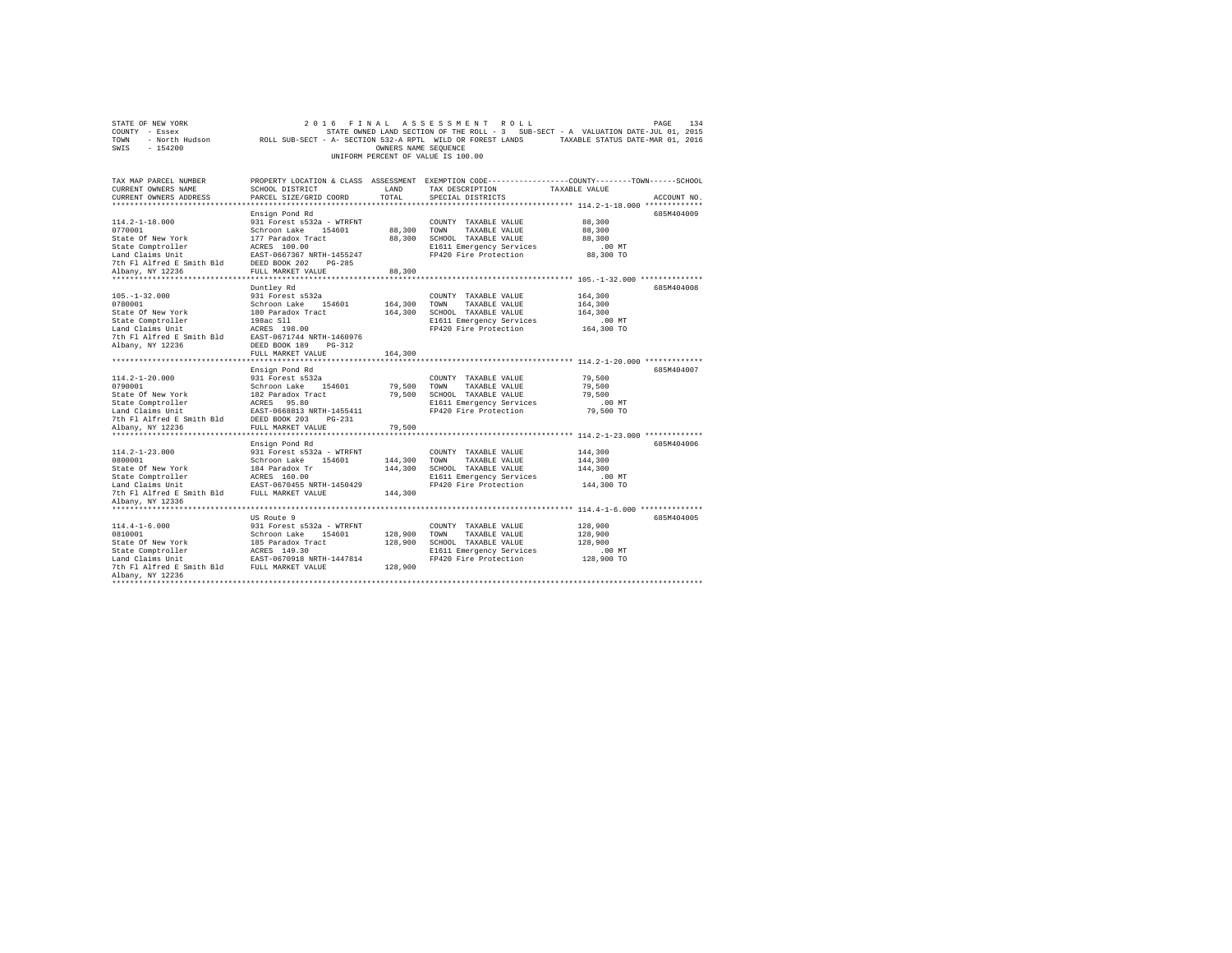|                                    | STATE OF NEW YORK |  |                                                            |  |  |  |                      |  | 2016 FINAL ASSESSMENT ROLL |                                                                                   | PAGE | 135 |
|------------------------------------|-------------------|--|------------------------------------------------------------|--|--|--|----------------------|--|----------------------------|-----------------------------------------------------------------------------------|------|-----|
| COUNTY - Essex                     |                   |  |                                                            |  |  |  |                      |  |                            | STATE OWNED LAND SECTION OF THE ROLL - 3 SUB-SECT - A VALUATION DATE-JUL 01, 2015 |      |     |
| TOWN                               | - North Hudson    |  | ROLL SUB-SECT - A- SECTION 532-A RPTL WILD OR FOREST LANDS |  |  |  |                      |  |                            | TAXABLE STATUS DATE-MAR 01, 2016                                                  |      |     |
| SWIS                               | - 154200          |  |                                                            |  |  |  | OWNERS NAME SEOUENCE |  |                            |                                                                                   |      |     |
| UNIFORM PERCENT OF VALUE IS 100.00 |                   |  |                                                            |  |  |  |                      |  |                            |                                                                                   |      |     |

| TAX MAP PARCEL NUMBER<br>CURRENT OWNERS NAME<br>CURRENT OWNERS ADDRESS                                                                                                                                                                                   | PROPERTY LOCATION & CLASS ASSESSMENT EXEMPTION CODE----------------COUNTY-------TOWN-----SCHOOL<br>SCHOOL DISTRICT<br>PARCEL SIZE/GRID COORD | LAND<br>TOTAL | TAX DESCRIPTION<br>SPECIAL DISTRICTS                            | TAXABLE VALUE        | ACCOUNT NO. |
|----------------------------------------------------------------------------------------------------------------------------------------------------------------------------------------------------------------------------------------------------------|----------------------------------------------------------------------------------------------------------------------------------------------|---------------|-----------------------------------------------------------------|----------------------|-------------|
|                                                                                                                                                                                                                                                          |                                                                                                                                              |               |                                                                 |                      |             |
|                                                                                                                                                                                                                                                          | US Route 9                                                                                                                                   |               |                                                                 |                      | 685M404004  |
| $114.4 - 1 - 7.000$                                                                                                                                                                                                                                      | 05 NORE 2008 2008<br>Schroon Lake 154601 126,200 TOWN TAXABLE VALUE<br>186 Paradox Tract 154601 126,200 SCHOOL TAXABLE VALUE                 |               | COUNTY TAXABLE VALUE                                            | 126,200              |             |
|                                                                                                                                                                                                                                                          |                                                                                                                                              |               |                                                                 |                      |             |
| 0820001<br>State Of New York                                                                                                                                                                                                                             |                                                                                                                                              |               |                                                                 | 126,200<br>126,200   |             |
|                                                                                                                                                                                                                                                          |                                                                                                                                              |               | E1611 Emergency Services                                        |                      |             |
|                                                                                                                                                                                                                                                          |                                                                                                                                              |               | FP420 Fire Protection                                           | 00 MT.<br>126,200 TO |             |
| State Comptroller<br>State Comptroller<br>Land Claims Unit<br>The Fl Alfred E Smith Bld<br>The Fl Alfred E Smith Bld<br>DEED BOOK 198<br>DEED BOOK 198<br>DEED DEED BOOK 198<br>DEED BOOK 198<br>DEED BOOK 198<br>DEED DEED BOOK 198<br>DEED BOOK 19     |                                                                                                                                              |               |                                                                 |                      |             |
| Albany, NY 12236                                                                                                                                                                                                                                         | FULL MARKET VALUE                                                                                                                            | 126,200       |                                                                 |                      |             |
| **********************                                                                                                                                                                                                                                   | ***************************                                                                                                                  | ************  | ********************************* 114.4-1-8.000 *************** |                      |             |
|                                                                                                                                                                                                                                                          | Johnson Pond Rd                                                                                                                              |               |                                                                 |                      | 685M404003  |
|                                                                                                                                                                                                                                                          |                                                                                                                                              |               |                                                                 |                      |             |
|                                                                                                                                                                                                                                                          |                                                                                                                                              |               |                                                                 |                      |             |
|                                                                                                                                                                                                                                                          |                                                                                                                                              |               |                                                                 |                      |             |
|                                                                                                                                                                                                                                                          |                                                                                                                                              |               |                                                                 | $.00$ MT             |             |
|                                                                                                                                                                                                                                                          |                                                                                                                                              |               |                                                                 | $140,000$ TO         |             |
|                                                                                                                                                                                                                                                          |                                                                                                                                              |               |                                                                 |                      |             |
| 114.4-1-8.000<br>9311 Forest s532a<br>9311 Forest s532a<br>9311 Forest s532a<br>9311 Forest s532a<br>9311 Forest s532a<br>931 Forest s532a<br>931 Forest s532a<br>931 Forest s532a<br>940,000<br>931 Forest s532a<br>940,000<br>931 Forest S532a<br>940, |                                                                                                                                              |               |                                                                 |                      |             |
|                                                                                                                                                                                                                                                          |                                                                                                                                              |               |                                                                 |                      |             |
|                                                                                                                                                                                                                                                          | Johnson Pond Rd                                                                                                                              |               |                                                                 |                      | 685M404002  |
|                                                                                                                                                                                                                                                          |                                                                                                                                              |               |                                                                 | 137,100              |             |
|                                                                                                                                                                                                                                                          |                                                                                                                                              |               |                                                                 |                      |             |
|                                                                                                                                                                                                                                                          |                                                                                                                                              |               |                                                                 |                      |             |
|                                                                                                                                                                                                                                                          |                                                                                                                                              |               |                                                                 |                      |             |
|                                                                                                                                                                                                                                                          |                                                                                                                                              |               |                                                                 |                      |             |
|                                                                                                                                                                                                                                                          |                                                                                                                                              |               |                                                                 |                      |             |
|                                                                                                                                                                                                                                                          |                                                                                                                                              |               |                                                                 |                      |             |
|                                                                                                                                                                                                                                                          |                                                                                                                                              |               |                                                                 |                      |             |
|                                                                                                                                                                                                                                                          | Johnson Pond Rd                                                                                                                              |               |                                                                 |                      | 685M404001  |
|                                                                                                                                                                                                                                                          |                                                                                                                                              |               |                                                                 |                      |             |
|                                                                                                                                                                                                                                                          |                                                                                                                                              |               |                                                                 |                      |             |
|                                                                                                                                                                                                                                                          |                                                                                                                                              |               |                                                                 |                      |             |
|                                                                                                                                                                                                                                                          |                                                                                                                                              |               |                                                                 |                      |             |
|                                                                                                                                                                                                                                                          |                                                                                                                                              |               |                                                                 |                      |             |
|                                                                                                                                                                                                                                                          |                                                                                                                                              |               |                                                                 |                      |             |
| 126.-1-1.000<br>331 Forest 532<br>0890001 Forest 532<br>26thco Of New York 196 Paradox Tr<br>Scate Of New York 196 Paradox Tr<br>132,800 TONN TAXABLE VALUE 132,800<br>26thco COUNTY TAXABLE VALUE 132,800<br>26thco COUNTY TAXABLE VALUE 13             |                                                                                                                                              |               |                                                                 |                      |             |
|                                                                                                                                                                                                                                                          | Ensign Pond Rd                                                                                                                               |               |                                                                 |                      | 685M404115  |
|                                                                                                                                                                                                                                                          |                                                                                                                                              |               | COUNTY TAXABLE VALUE                                            | 132,800              |             |
|                                                                                                                                                                                                                                                          |                                                                                                                                              | 132,800 TOWN  | TAXABLE VALUE                                                   | 132,800              |             |
|                                                                                                                                                                                                                                                          |                                                                                                                                              | 132,800       | SCHOOL TAXABLE VALUE                                            | 132,800              |             |
|                                                                                                                                                                                                                                                          |                                                                                                                                              |               | E1611 Emergency Services                                        |                      |             |
|                                                                                                                                                                                                                                                          |                                                                                                                                              |               | FP420 Fire Protection                                           | 00 MT.<br>132,800 TO |             |
|                                                                                                                                                                                                                                                          |                                                                                                                                              |               |                                                                 |                      |             |
| 115.-1-23.000<br>105.-1-23.000<br>031 Forest s532a<br>0360001 Scate of New York Schroom Lake 154601<br>5261 Comptroller 16000 Schroom Lake Compton<br>Land Claims Unit<br>27th Fl Alfred E Smith Bld EAST-0674443 NRTH-1440218<br>7th Fl Alf             |                                                                                                                                              | 132,800       |                                                                 |                      |             |
|                                                                                                                                                                                                                                                          |                                                                                                                                              |               |                                                                 |                      |             |
|                                                                                                                                                                                                                                                          |                                                                                                                                              |               |                                                                 |                      |             |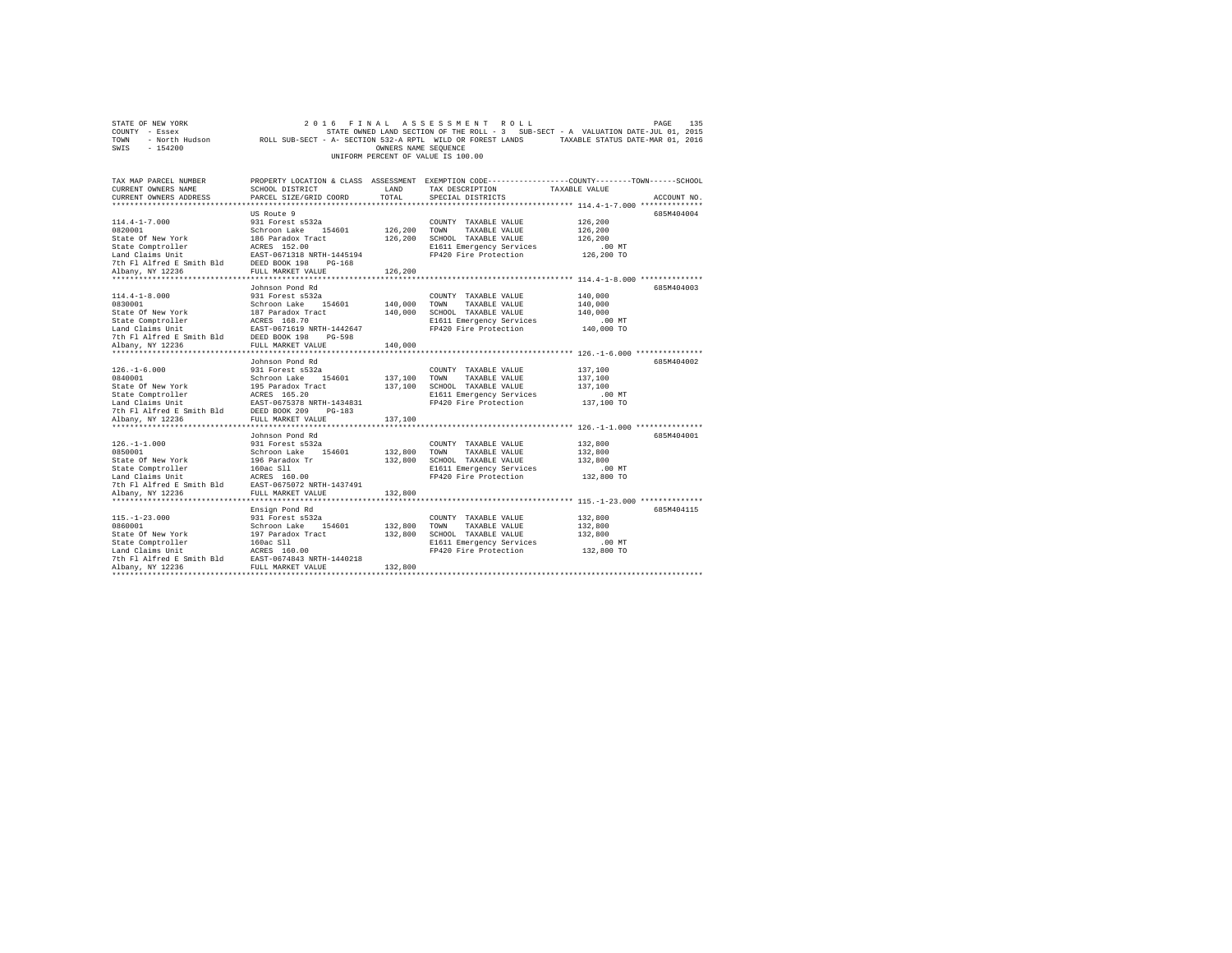|                                                                                                                                                                                                                                                                           |                                                                     |                          | UNIFORM PERCENT OF VALUE IS 100.00                                                                                                                 |                                                                                                               |
|---------------------------------------------------------------------------------------------------------------------------------------------------------------------------------------------------------------------------------------------------------------------------|---------------------------------------------------------------------|--------------------------|----------------------------------------------------------------------------------------------------------------------------------------------------|---------------------------------------------------------------------------------------------------------------|
| TAX MAP PARCEL NUMBER<br>CURRENT OWNERS NAME<br>CURRENT OWNERS ADDRESS                                                                                                                                                                                                    | SCHOOL DISTRICT<br>PARCEL SIZE/GRID COORD                           | TOTAL                    | LAND TAX DESCRIPTION TAXABLE VALUE<br>SPECIAL DISTRICTS                                                                                            | PROPERTY LOCATION & CLASS ASSESSMENT EXEMPTION CODE---------------COUNTY-------TOWN-----SCHOOL<br>ACCOUNT NO. |
| $115. - 1 - 18.000$<br>0870001<br>Schroon Lake 154601<br>State Comptroller 198 Paradox Tract<br>168.7ac Sll<br>Land Claims Unit<br>7th Fl Alfred E Smith Bld<br>2007 Paradox 199 Paradox 199<br>7th Fl Alfred E Smith Bld<br>2008 PDBED BOK 199<br>2008 PDBED BOK 199<br> | Ensign Pond Rd<br>931 Forest s532a                                  |                          | COUNTY TAXABLE VALUE<br>138,600 TOWN TAXABLE VALUE<br>138,600 SCHOOL TAXABLE VALUE<br>E1611 Emergency Services<br>FP420 Fire Protection            | 685M404114<br>138,600<br>138,600<br>138,600<br>.00 MT<br>138,600 TO                                           |
|                                                                                                                                                                                                                                                                           | FULL MARKET VALUE                                                   | 138,600                  |                                                                                                                                                    |                                                                                                               |
| 115. -1-17.000<br>113.1-17.1000<br>1980001 Schroon Lake 154601<br>Schroon Lake 154601<br>Schroon Lake 154601<br>199 Paradox Tract<br>Land Claims Unit<br>152ac S11<br>17th F1 Alfred E Smith Bld<br>The RCRES 152.00<br>20101 RCRES 152.00<br>20101 RCRES 152.00<br>20    | Ensign Pond Rd<br>931 Forest s532a                                  |                          | COUNTY TAXABLE VALUE<br>126,200 TOWN TAXABLE VALUE<br>126,200 SCHOOL TAXABLE VALUE<br>E1611 Emergency Services<br>FP420 Fire Protection            | 685M404113<br>126,200<br>126,200<br>126,200<br>$.00$ MT<br>$126, 200$ TO                                      |
| Albany, NY 12236                                                                                                                                                                                                                                                          | FULL MARKET VALUE                                                   | 126,200                  |                                                                                                                                                    |                                                                                                               |
| $115. - 1 - 12.000$<br>$\sim$ . $000$<br>Albany, NY 12236                                                                                                                                                                                                                 | Ensign Pond Rd<br>931 Forest s532a - WTRFNT<br>DEED BOOK 198 PG-114 |                          | COUNTY TAXABLE VALUE<br>132,100 TOWN TAXABLE VALUE<br>132,100 SCHOOL TAXABLE VALUE<br>E1611 Emergency Services<br>FP420 Fire Protection 132,100 TO | 685M404112<br>132,100<br>132,100<br>132,100<br>.00 MT                                                         |
| ***************************                                                                                                                                                                                                                                               | FULL MARKET VALUE<br>***************************                    | 132,100<br>************* |                                                                                                                                                    |                                                                                                               |
|                                                                                                                                                                                                                                                                           |                                                                     |                          | FP420 Fire Protection 137,400 TO                                                                                                                   | 685M404111<br>137,400<br>137,400<br>137,400<br>.00 MT                                                         |
|                                                                                                                                                                                                                                                                           |                                                                     |                          |                                                                                                                                                    |                                                                                                               |
| $115 - 1 - 3.000$                                                                                                                                                                                                                                                         | Ensign Pond Rd<br>931 Forest s532a - WTRFNT                         | 132,100                  | COUNTY TAXABLE VALUE<br>132,100 TOWN TAXABLE VALUE<br>132,100 SCHOOL TAXABLE VALUE<br>E1611 Emergency Services<br>FP420 Fire Protection            | 685M404110<br>132,100<br>132,100<br>132,100<br>.00 MT<br>132,100 TO                                           |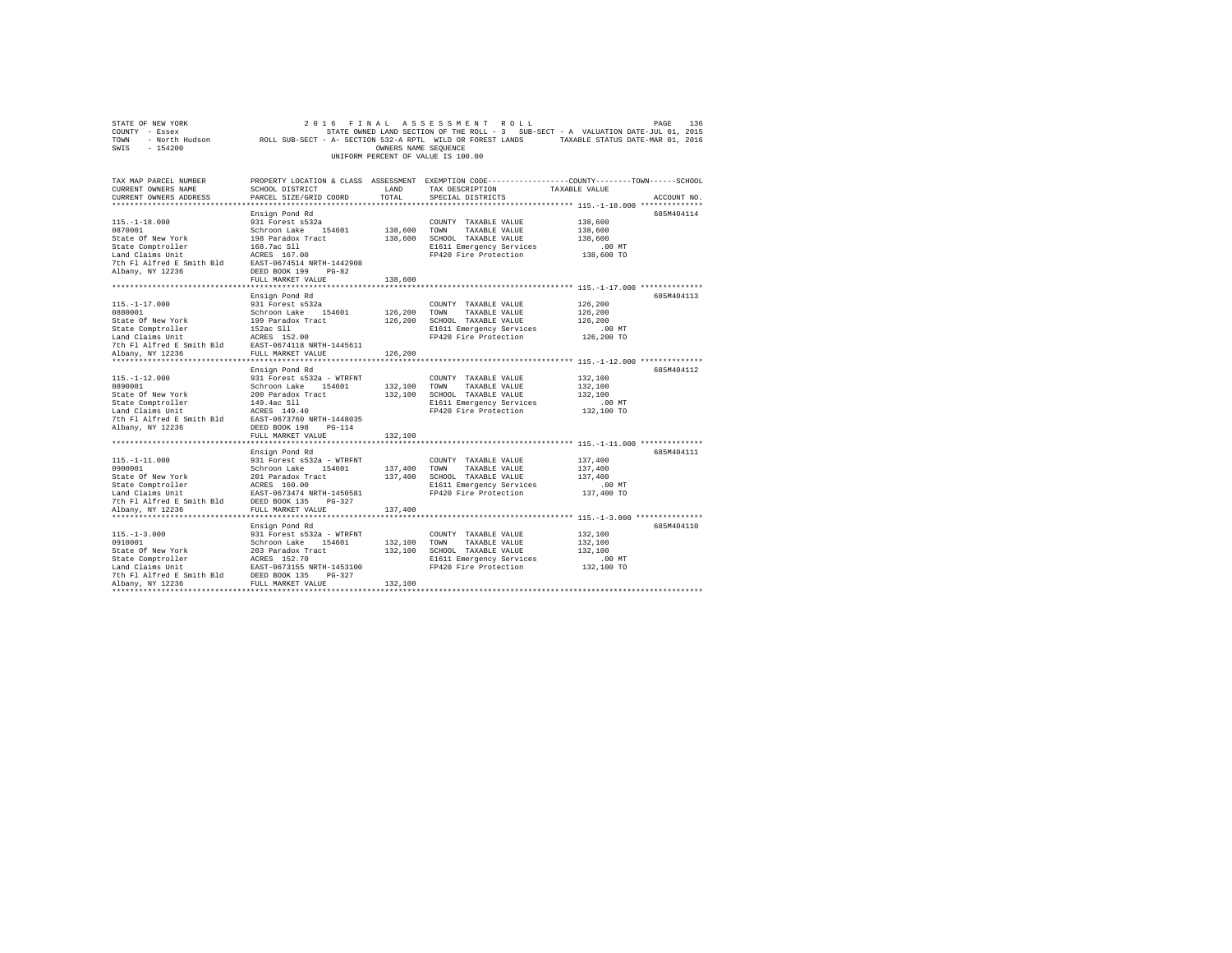|                                                                                                                                                                                                                                                                                                 |                                                                                                                             |                       | UNIFORM PERCENT OF VALUE IS 100.00                                                                                                      |                                                                                                                                 |
|-------------------------------------------------------------------------------------------------------------------------------------------------------------------------------------------------------------------------------------------------------------------------------------------------|-----------------------------------------------------------------------------------------------------------------------------|-----------------------|-----------------------------------------------------------------------------------------------------------------------------------------|---------------------------------------------------------------------------------------------------------------------------------|
| TAX MAP PARCEL NUMBER<br>CURRENT OWNERS NAME<br>CURRENT OWNERS ADDRESS                                                                                                                                                                                                                          | SCHOOL DISTRICT TAND TAX DESCRIPTION<br>PARCEL SIZE/GRID COORD                                                              | TOTAL                 | SPECIAL DISTRICTS                                                                                                                       | PROPERTY LOCATION & CLASS ASSESSMENT EXEMPTION CODE---------------COUNTY-------TOWN------SCHOOL<br>TAXABLE VALUE<br>ACCOUNT NO. |
| $105. - 1 - 33.000$<br>0920001<br>State Of New York<br>State Comptroller<br>120ac S11<br>Land Claims Unit<br>120ac S11<br>120ac S11<br>120ac S11<br>120ac S11<br>120ac S11<br>120ac S11<br>120ac S11<br>120ac S11<br>120ac S11<br>Albany, NY 12236                                              | Ensign Pond Rd<br>931 Forest s532a<br>Schroon Lake 154601<br>205 Paradox Tract<br>DEED BOOK 203 PG-333<br>FULL MARKET VALUE | 99,600 TOWN<br>99,600 | COUNTY TAXABLE VALUE<br>TAXABLE VALUE<br>99,600 SCHOOL TAXABLE VALUE<br>E1611 Emergency Services<br>FP420 Fire Protection               | 685M404109<br>99,600<br>99,600<br>99,600<br>$.00$ MT<br>99,600 TO                                                               |
|                                                                                                                                                                                                                                                                                                 |                                                                                                                             |                       |                                                                                                                                         |                                                                                                                                 |
| 114.2-1-21.000<br>0930001<br>Dependence of the Smith Bld<br>The Fl Alfred E Smith Bld<br>PULL MARKET VALUE                                                                                                                                                                                      | Ensign Pond Rd<br>931 Forest s532a<br>Schroon Lake 154601<br>EAST-0670285 NRTH-1455107                                      | 99,400                | COUNTY TAXABLE VALUE<br>99,400 TOWN TAXABLE VALUE<br>99,400 SCHOOL TAXABLE VALUE<br>E1611 Emergency Services<br>FP420 Fire Protection   | 685M404108<br>99,400<br>99,400<br>99,400<br>.00MT<br>99,400 TO                                                                  |
| $105. - 1 - 31.000$<br>0940001<br>State Of New York<br>State Orew For Her (1920)<br>State Comptroller (1920)<br>Land Claims Unit (1920)<br>2010<br>2011 EAST-0575116 NRTH-1461383<br>2021 EAST-0575116 (1930)<br>2021 EAST-0575116 (1930)<br>202216 (1932)<br>202216 (1932)<br>Albany, NY 12236 | Ensign Pond Rd<br>931 Forest s532a<br>Schroon Lake 154601<br>209 Paradox Tract<br>FULL MARKET VALUE                         | 126,200<br>126,200    | COUNTY TAXABLE VALUE<br>TOWN<br>TAXABLE VALUE<br>126,200 SCHOOL TAXABLE VALUE<br>E1611 Emergency Services<br>FP420 Fire Protection      | 685M404107<br>126,200<br>126,200<br>126,200<br>$.00$ MT<br>126,200 TO                                                           |
|                                                                                                                                                                                                                                                                                                 |                                                                                                                             |                       |                                                                                                                                         |                                                                                                                                 |
| $105. - 1 - 45.000$<br>0960001<br>State Of New York<br>State Comptroller 20ac S11<br>Land Claims Unit<br>7th F1 AIfred E Smith B1d<br>EAST-0676328 NRTH-1455207<br>21bany NY 12236<br>Albany, NY 12236                                                                                          | Ensign Pond Rd<br>931 Forest s532a<br>Schroon Lake 154601<br>211 Paradox Tract<br>DEED BOOK 202 PG-285<br>FULL MARKET VALUE | 16,600<br>16,600      | COUNTY TAXABLE VALUE<br>TOWN<br>TAXABLE VALUE<br>16,600 SCHOOL TAXABLE VALUE<br>E1611 Emergency Services<br>FP420 Fire Protection       | 685M404105<br>16,600<br>16,600<br>16,600<br>$.00$ MT<br>16,600 TO                                                               |
|                                                                                                                                                                                                                                                                                                 |                                                                                                                             |                       |                                                                                                                                         |                                                                                                                                 |
| $115. - 1 - 4.000$<br>0970001<br>State of New York 212 Baradox Tract<br>State Comptroller 212 Baradox Tract<br>150ac S11<br>Land Claims Unit ACRES 160.00<br>The Fl Alfred E Smith Bld EAST-0676042 NRTH-1453484<br>Albany, NY 12236                                                            | Ensign Pond Rd<br>931 Forest s532a - WTRFNT<br>Schroon Lake 154601<br>DEED BOOK 202 PG-285<br>FULL MARKET VALUE             | 138,300               | COUNTY TAXABLE VALUE<br>138,300 TOWN TAXABLE VALUE<br>138,300 SCHOOL TAXABLE VALUE<br>E1611 Emergency Services<br>FP420 Fire Protection | 685M404104<br>138,300<br>138,300<br>138,300<br>$.00$ MT<br>138,300 TO                                                           |
|                                                                                                                                                                                                                                                                                                 |                                                                                                                             |                       |                                                                                                                                         |                                                                                                                                 |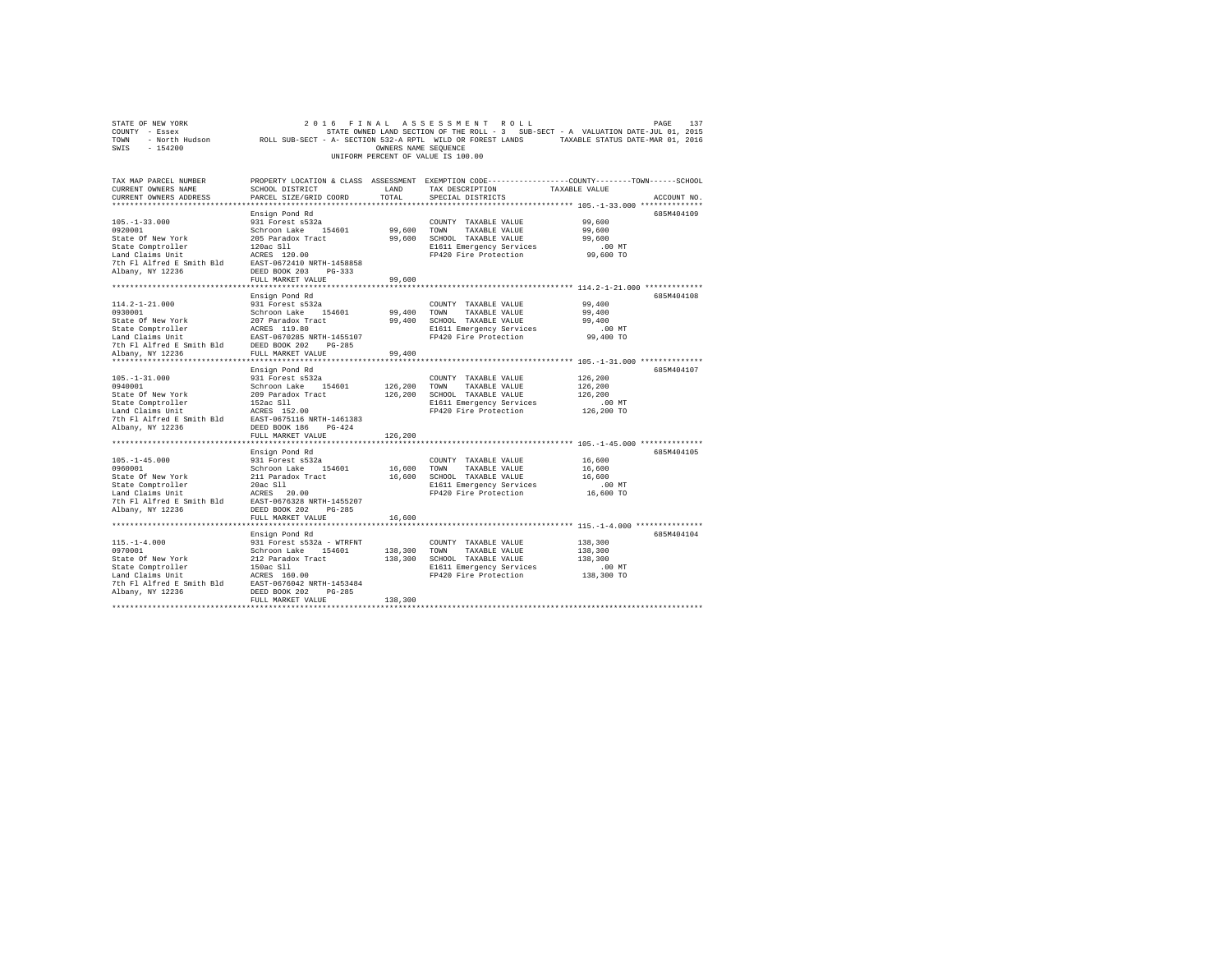| STATE OF NEW YORK                                                                                                                                                                                                                                    | 2 0 1 6                                        |                      | FINAL ASSESSMENT ROLL              | 138<br>PAGE                                                                                                     |
|------------------------------------------------------------------------------------------------------------------------------------------------------------------------------------------------------------------------------------------------------|------------------------------------------------|----------------------|------------------------------------|-----------------------------------------------------------------------------------------------------------------|
| COUNTY - Essex                                                                                                                                                                                                                                       |                                                |                      |                                    | STATE OWNED LAND SECTION OF THE ROLL - 3 SUB-SECT - A VALUATION DATE-JUL 01, 2015                               |
|                                                                                                                                                                                                                                                      |                                                |                      |                                    | TOWN - North Hudson ROLL SUB-SECT - A- SECTION 532-A RPTL WILD OR FOREST LANDS TAXABLE STATUS DATE-MAR 01, 2016 |
| $-154200$<br>SWIS                                                                                                                                                                                                                                    |                                                | OWNERS NAME SEQUENCE |                                    |                                                                                                                 |
|                                                                                                                                                                                                                                                      |                                                |                      | UNIFORM PERCENT OF VALUE IS 100.00 |                                                                                                                 |
|                                                                                                                                                                                                                                                      |                                                |                      |                                    |                                                                                                                 |
|                                                                                                                                                                                                                                                      |                                                |                      |                                    |                                                                                                                 |
| TAX MAP PARCEL NUMBER                                                                                                                                                                                                                                |                                                |                      |                                    | PROPERTY LOCATION & CLASS ASSESSMENT EXEMPTION CODE---------------COUNTY-------TOWN------SCHOOL                 |
| CURRENT OWNERS NAME                                                                                                                                                                                                                                  | SCHOOL DISTRICT                                | LAND                 | TAX DESCRIPTION                    | TAXABLE VALUE                                                                                                   |
| CURRENT OWNERS ADDRESS                                                                                                                                                                                                                               | PARCEL SIZE/GRID COORD                         | TOTAL                | SPECIAL DISTRICTS                  | ACCOUNT NO.                                                                                                     |
|                                                                                                                                                                                                                                                      |                                                |                      |                                    |                                                                                                                 |
|                                                                                                                                                                                                                                                      |                                                |                      |                                    | 685M404103                                                                                                      |
|                                                                                                                                                                                                                                                      | Ensign Pond Rd                                 |                      |                                    |                                                                                                                 |
| $115. - 1 - 10.000$                                                                                                                                                                                                                                  | 931 Forest s532a                               |                      | COUNTY TAXABLE VALUE               | 132,800                                                                                                         |
| 0980001                                                                                                                                                                                                                                              | Schroon Lake 154601                            | 132,800 TOWN         | TAXABLE VALUE                      | 132,800                                                                                                         |
|                                                                                                                                                                                                                                                      |                                                |                      | 132,800 SCHOOL TAXABLE VALUE       | 132,800                                                                                                         |
| 91000001 Mew York 213 Paradox Tract<br>State Of New York 213 Paradox Tract<br>State Comptroller 2015<br>2018 EAST 1056310 NRTH-1450920<br>7th F1 Alfred E Smith Bld<br>20236 FULL MARKET VALUE<br>20214 NDRD 20236                                   |                                                |                      | E1611 Emergency Services           | $.00$ MT                                                                                                        |
|                                                                                                                                                                                                                                                      |                                                |                      | FP420 Fire Protection              | 132,800 TO                                                                                                      |
|                                                                                                                                                                                                                                                      |                                                |                      |                                    |                                                                                                                 |
| Albany, NY 12236                                                                                                                                                                                                                                     | FULL MARKET VALUE                              | 132,800              |                                    |                                                                                                                 |
|                                                                                                                                                                                                                                                      |                                                |                      |                                    |                                                                                                                 |
|                                                                                                                                                                                                                                                      | Ensign Pond Rd                                 |                      |                                    | 685M404102                                                                                                      |
| $115. - 1 - 13.000$                                                                                                                                                                                                                                  | 931 Forest s532a                               |                      | COUNTY TAXABLE VALUE               | 124,000                                                                                                         |
| 0990001                                                                                                                                                                                                                                              | Schroon Lake 154601                            |                      | 124,000 TOWN TAXABLE VALUE         | 124,000                                                                                                         |
| State Of New York                                                                                                                                                                                                                                    | 214 Paradox Tract                              |                      | 124,000 SCHOOL TAXABLE VALUE       | 124,000                                                                                                         |
|                                                                                                                                                                                                                                                      |                                                |                      | E1611 Emergency Services           | $.00$ MT                                                                                                        |
| State Comptroller 149ac S11<br>Land Claims Unit 16 ACRES 149.40<br>7th Fl Alfred E Smith Bld EAST-0676546 NRTH-1448442<br>7th Fl Alfred E Smith Bld DEED BOOK 198 PG-114                                                                             |                                                |                      | FP420 Fire Protection              | 124,000 TO                                                                                                      |
|                                                                                                                                                                                                                                                      |                                                |                      |                                    |                                                                                                                 |
| Albany, NY 12236                                                                                                                                                                                                                                     | DEED BOOK 198 PG-114                           |                      |                                    |                                                                                                                 |
|                                                                                                                                                                                                                                                      | FULL MARKET VALUE                              | 124,000              |                                    |                                                                                                                 |
|                                                                                                                                                                                                                                                      |                                                |                      |                                    |                                                                                                                 |
|                                                                                                                                                                                                                                                      | Ensign Pond Rd                                 |                      |                                    | 685M404101                                                                                                      |
| $115. - 1 - 16.000$                                                                                                                                                                                                                                  | 931 Forest s532a                               |                      | COUNTY TAXABLE VALUE               | 126,200                                                                                                         |
| 1000001                                                                                                                                                                                                                                              | Schroon Lake 154601                            | 126,200              | TOWN                               | 126,200                                                                                                         |
|                                                                                                                                                                                                                                                      |                                                |                      | TAXABLE VALUE                      | 126,200                                                                                                         |
| State Of New York                                                                                                                                                                                                                                    |                                                | 126,200              | SCHOOL TAXABLE VALUE               |                                                                                                                 |
| State Comptroller                                                                                                                                                                                                                                    | 215 Paradox Tract<br>152ac Sll<br>ACRES 152.00 |                      | E1611 Emergency Services           | .00 MT                                                                                                          |
| Land Claims Unit                                                                                                                                                                                                                                     |                                                |                      | FP420 Fire Protection              | 126,200 TO                                                                                                      |
| 7th Fl Alfred E Smith Bld EAST-0676886 NRTH-1445916                                                                                                                                                                                                  |                                                |                      |                                    |                                                                                                                 |
| Albany, NY 12236                                                                                                                                                                                                                                     | DEED BOOK 198 PG-114                           |                      |                                    |                                                                                                                 |
|                                                                                                                                                                                                                                                      | FULL MARKET VALUE                              | 126,200              |                                    |                                                                                                                 |
|                                                                                                                                                                                                                                                      |                                                |                      |                                    |                                                                                                                 |
|                                                                                                                                                                                                                                                      | Ensign Pond Rd                                 |                      |                                    | 685M404214                                                                                                      |
| $115. - 1 - 19.000$                                                                                                                                                                                                                                  | 931 Forest s532a                               |                      | COUNTY TAXABLE VALUE               | 140,000                                                                                                         |
| 1010001                                                                                                                                                                                                                                              | Schroon Lake 154601                            | 140,000 TOWN         | TAXABLE VALUE                      | 140,000                                                                                                         |
| State Of New York<br>216 Paradox Tract<br>216 Paradox Tract<br>216 Paradox Tract<br>216 Paradox Tract<br>216 Paradox Tract<br>216 Paradox Tract<br>216 Paradox Tract<br>216 Paradox Tract<br>216 Paradox Tract<br>217 Ph Fl Alfred E Smith Bld<br>21 |                                                |                      | 140,000 SCHOOL TAXABLE VALUE       | 140,000                                                                                                         |
|                                                                                                                                                                                                                                                      |                                                |                      | E1611 Emergency Services           | $.00$ MT                                                                                                        |
|                                                                                                                                                                                                                                                      |                                                |                      | FP420 Fire Protection              | 140,000 TO                                                                                                      |
|                                                                                                                                                                                                                                                      |                                                |                      |                                    |                                                                                                                 |
| Albany, NY 12236                                                                                                                                                                                                                                     | DEED BOOK 199<br>$PG-82$                       |                      |                                    |                                                                                                                 |
|                                                                                                                                                                                                                                                      | FULL MARKET VALUE                              | 140,000              |                                    |                                                                                                                 |
|                                                                                                                                                                                                                                                      |                                                |                      |                                    |                                                                                                                 |
|                                                                                                                                                                                                                                                      | Ensign Pond Rd                                 |                      |                                    | 685M404213                                                                                                      |
|                                                                                                                                                                                                                                                      |                                                |                      | COUNTY TAXABLE VALUE               | 132,800                                                                                                         |
|                                                                                                                                                                                                                                                      |                                                |                      | 132,800 TOWN TAXABLE VALUE         | 132,800                                                                                                         |
|                                                                                                                                                                                                                                                      |                                                |                      | 132,800 SCHOOL TAXABLE VALUE       | 132,800                                                                                                         |
|                                                                                                                                                                                                                                                      |                                                |                      |                                    |                                                                                                                 |
|                                                                                                                                                                                                                                                      |                                                |                      | E1611 Emergency Services           | $.00$ MT                                                                                                        |
|                                                                                                                                                                                                                                                      |                                                |                      | FP420 Fire Protection              | 132,800 TO                                                                                                      |
| $[115,-1-22.000$ $1020001$ 1951–12.000<br>1020001 931 Forest s532a<br>Schroon Lake 154601<br>State Of New York 217 Paradox Tract<br>54601 217 Paradox Tract<br>160ac S11<br>17th F1 Alfred E Smith B1d<br>7th F1 Alfred E Smith B1d<br>EAST-06       |                                                |                      |                                    |                                                                                                                 |
| *************                                                                                                                                                                                                                                        |                                                | 132,800              |                                    |                                                                                                                 |
|                                                                                                                                                                                                                                                      |                                                |                      |                                    |                                                                                                                 |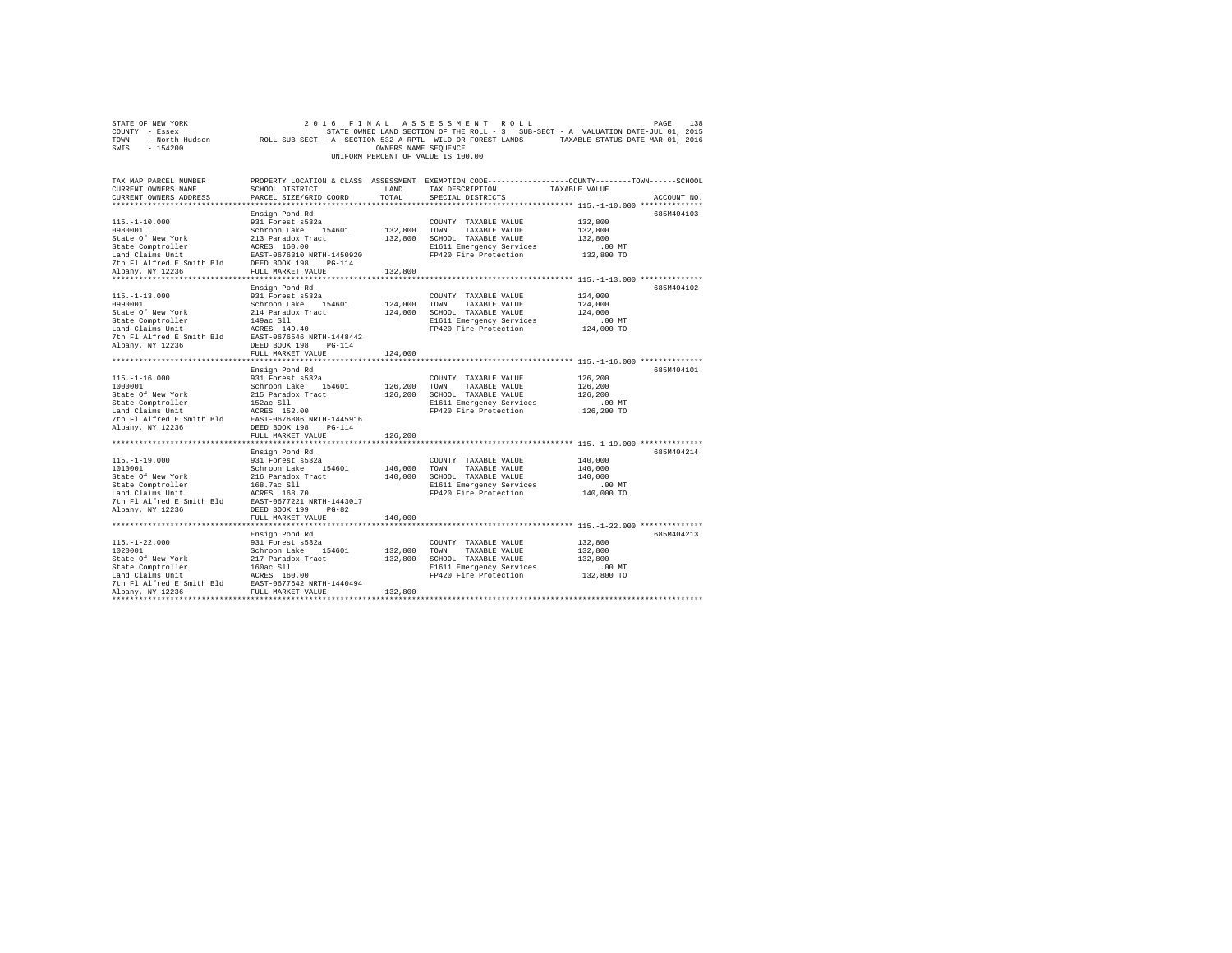| STATE OF NEW YORK<br>COUNTY - Essex<br>TOWN - North Hudson ROLL SUB-SECT - A- SECTION 532-A RPTL WILD OR FOREST LANDS - TAXABLE STATUS DATE-MAR 01, 2016<br>SWIS - 154200  |                                                                | OWNERS NAME SEQUENCE    | 2016 FINAL ASSESSMENT ROLL<br>STATE OWNED LAND SECTION OF THE ROLL - 3 SUB-SECT - A VALUATION DATE-JUL 01, 2015<br>UNIFORM PERCENT OF VALUE IS 100.00 |                        | 139<br>PAGE |
|----------------------------------------------------------------------------------------------------------------------------------------------------------------------------|----------------------------------------------------------------|-------------------------|-------------------------------------------------------------------------------------------------------------------------------------------------------|------------------------|-------------|
| TAX MAP PARCEL NUMBER<br>CURRENT OWNERS NAME                                                                                                                               | SCHOOL DISTRICT                                                | LAND                    | PROPERTY LOCATION & CLASS ASSESSMENT EXEMPTION CODE---------------COUNTY-------TOWN------SCHOOL<br>TAX DESCRIPTION                                    | TAXABLE VALUE          |             |
| CURRENT OWNERS ADDRESS                                                                                                                                                     | PARCEL SIZE/GRID COORD                                         | TOTAL                   | SPECIAL DISTRICTS                                                                                                                                     |                        | ACCOUNT NO. |
|                                                                                                                                                                            |                                                                |                         |                                                                                                                                                       |                        | 685M404215  |
| $126. - 1 - 2.000$                                                                                                                                                         | Johnson Pond Rd<br>931 Forest s532a                            |                         | COUNTY TAXABLE VALUE                                                                                                                                  | 132,800                |             |
| 1030001                                                                                                                                                                    | Schroon Lake 154601                                            | 132,800 TOWN            | TAXABLE VALUE                                                                                                                                         | 132,800                |             |
| State Of New York                                                                                                                                                          | 218 Paradox Tr                                                 |                         | 132,800 SCHOOL TAXABLE VALUE                                                                                                                          | 132,800                |             |
| State Comptroller 160ac S11<br>Land Claims Unit 160ac S11<br>7th F1 Alfred E Smith Bld EAST-0677865 NRTH-1437683                                                           |                                                                |                         | E1611 Emergency Services                                                                                                                              | $.00$ MT               |             |
|                                                                                                                                                                            |                                                                |                         | FP420 Fire Protection                                                                                                                                 | 132,800 TO             |             |
|                                                                                                                                                                            |                                                                |                         |                                                                                                                                                       |                        |             |
| Albany, NY 12236                                                                                                                                                           | DEED BOOK 148 PG-424                                           |                         |                                                                                                                                                       |                        |             |
|                                                                                                                                                                            | FULL MARKET VALUE                                              | 132,800                 |                                                                                                                                                       |                        |             |
|                                                                                                                                                                            |                                                                |                         |                                                                                                                                                       |                        |             |
|                                                                                                                                                                            | Johnson Pond Rd                                                |                         |                                                                                                                                                       |                        | 685M404211  |
| $126. - 1 - 5.000$                                                                                                                                                         | 931 Forest s532a                                               |                         | COUNTY TAXABLE VALUE                                                                                                                                  | 137,100                |             |
| 1040001                                                                                                                                                                    | Schroon Lake 154601                                            | 137,100                 | TAXABLE VALUE<br>TOWN                                                                                                                                 | 137,100                |             |
| State Of New York                                                                                                                                                          | 219 Paradox Tract                                              |                         | 137,100 SCHOOL TAXABLE VALUE                                                                                                                          | 137,100                |             |
|                                                                                                                                                                            |                                                                |                         | E1611 Emergency Services<br>FP420 Fire Protection                                                                                                     | $.00$ MT<br>137,100 TO |             |
|                                                                                                                                                                            |                                                                |                         |                                                                                                                                                       |                        |             |
| State Comptroller<br>Land Claims Unit<br>165.2ac<br>167.20<br>2010 EATTE AIFred E Smith Bld<br>2010 EAST-0678124 NRTH-1434837<br>2010 Nihany, NY 19936<br>Albany, NY 12236 | DEED BOOK 198 PG-598                                           |                         |                                                                                                                                                       |                        |             |
|                                                                                                                                                                            | FULL MARKET VALUE                                              | 137,100                 |                                                                                                                                                       |                        |             |
|                                                                                                                                                                            |                                                                |                         |                                                                                                                                                       |                        |             |
|                                                                                                                                                                            | Johnson Pond Rd                                                |                         |                                                                                                                                                       |                        | 685M404212  |
| $126. - 1 - 4.000$                                                                                                                                                         | 931 Forest s532a - WTRFNT                                      |                         | COUNTY TAXABLE VALUE                                                                                                                                  | 151,200                |             |
| 1050001                                                                                                                                                                    | Schroon Lake 154601                                            | 151,200 TOWN            | TAXABLE VALUE                                                                                                                                         | 151,200                |             |
| State Of New York                                                                                                                                                          | 224 Paradox Tr<br>224 Paradox Tr<br>160ac Sll<br>ACRES 165.20  |                         | 151,200 SCHOOL TAXABLE VALUE                                                                                                                          | 151,200                |             |
| State Of New --                                                                                                                                                            |                                                                |                         | E1611 Emergency Services                                                                                                                              | $.00$ MT               |             |
| Land Claims Unit                                                                                                                                                           |                                                                |                         | FP420 Fire Protection                                                                                                                                 | 151,200 TO             |             |
| 7th Fl Alfred E Smith Bld                                                                                                                                                  | EAST-0680749 NRTH-1435053                                      |                         |                                                                                                                                                       |                        |             |
| Albany, NY 12236                                                                                                                                                           | FULL MARKET VALUE                                              | 151,200                 |                                                                                                                                                       |                        |             |
|                                                                                                                                                                            | Johnson Pond Rd                                                |                         |                                                                                                                                                       |                        | 685M404210  |
| $126. - 1 - 3.000$                                                                                                                                                         | 931 Forest s532a                                               |                         | COUNTY TAXABLE VALUE                                                                                                                                  | 132,800                |             |
| 1060001                                                                                                                                                                    | Schroon Lake 154601                                            | 132,800                 | TOWN<br>TAXABLE VALUE                                                                                                                                 | 132,800                |             |
| State Of New York                                                                                                                                                          | 225 Paradox Tract<br>ACRES 160.00<br>EAST-0680490 NRTH-1437837 |                         | 132,800 SCHOOL TAXABLE VALUE                                                                                                                          | 132,800                |             |
| State Comptroller                                                                                                                                                          |                                                                |                         | E1611 Emergency Services                                                                                                                              | .00MT                  |             |
| Land Claims Unit                                                                                                                                                           |                                                                |                         | FP420 Fire Protection                                                                                                                                 | 132,800 TO             |             |
| 7th Fl Alfred E Smith Bld DEED BOOK 198 PG-598                                                                                                                             |                                                                |                         |                                                                                                                                                       |                        |             |
| Albany, NY 12236                                                                                                                                                           | FULL MARKET VALUE                                              | 132,800                 |                                                                                                                                                       |                        |             |
|                                                                                                                                                                            |                                                                |                         |                                                                                                                                                       |                        |             |
|                                                                                                                                                                            | Ensign Pond Rd                                                 |                         |                                                                                                                                                       |                        | 685M404209  |
| $115. - 1 - 21.000$                                                                                                                                                        | 931 Forest s532a                                               |                         | COUNTY TAXABLE VALUE                                                                                                                                  | 132,800                |             |
|                                                                                                                                                                            |                                                                | 132,800 TOWN<br>132,800 | TAXABLE VALUE                                                                                                                                         | 132,800<br>132,800     |             |
|                                                                                                                                                                            |                                                                |                         | SCHOOL TAXABLE VALUE<br>E1611 Emergency Services                                                                                                      | $.00$ MT               |             |
|                                                                                                                                                                            |                                                                |                         | FP420 Fire Protection                                                                                                                                 | 132,800 TO             |             |
|                                                                                                                                                                            |                                                                |                         |                                                                                                                                                       |                        |             |
| The Plain of Essaith Bld<br>2008 198 - Paper Book 198 - Paper Book<br>21 - PULL MARKET VALUE                                                                               |                                                                | 132,800                 |                                                                                                                                                       |                        |             |
|                                                                                                                                                                            |                                                                |                         |                                                                                                                                                       |                        |             |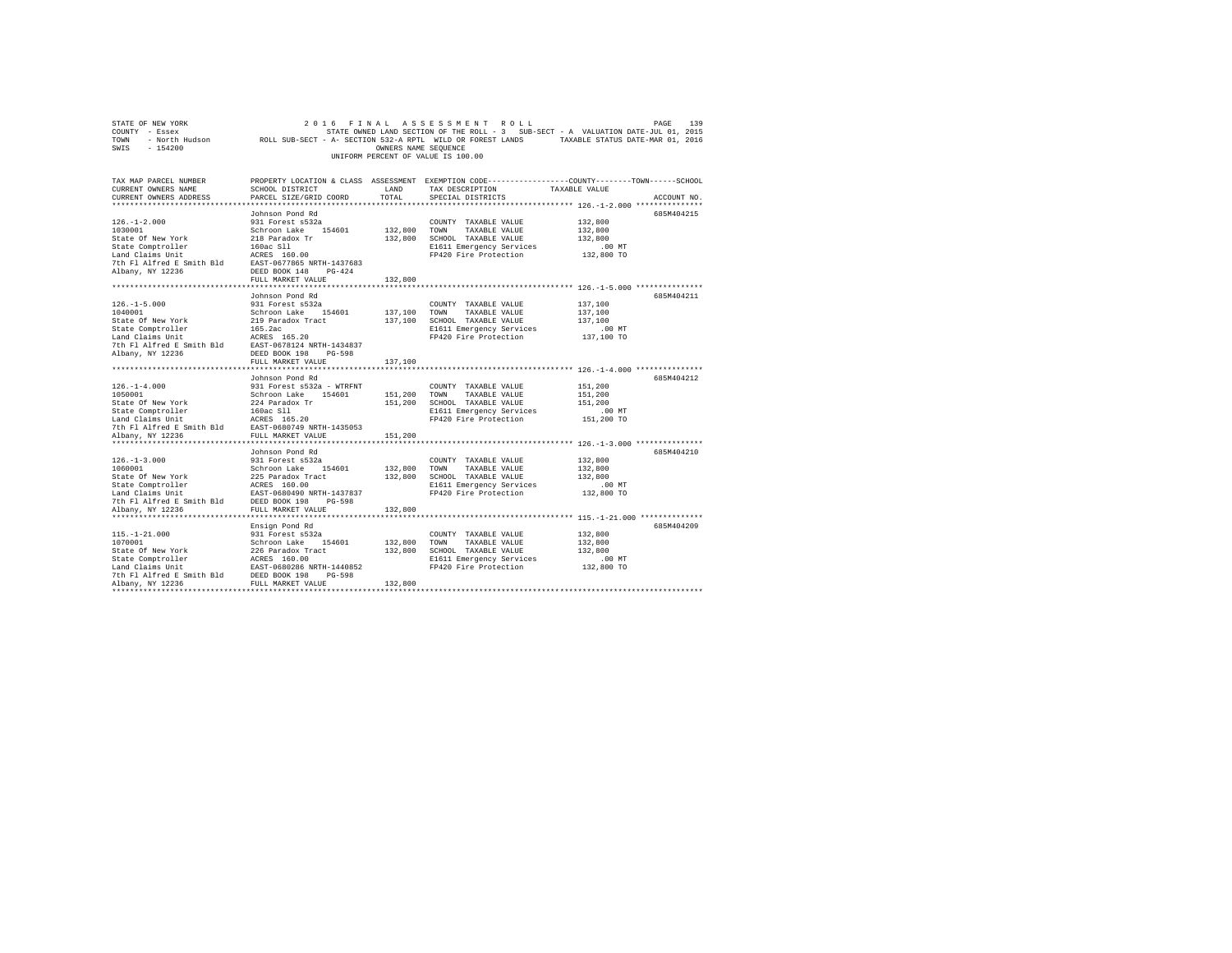| STATE OF NEW YORK<br>COUNTY - Essex<br>TOWN<br>$-154200$<br>SWIS                                                                                                                                                       |                                                                                                                                                                            | OWNERS NAME SEQUENCE          | 2016 FINAL ASSESSMENT ROLL<br>UNIFORM PERCENT OF VALUE IS 100.00                                                                   | PAGE<br>140<br>STATE OWNED LAND SECTION OF THE ROLL - 3 SUB-SECT - A VALUATION DATE-JUL 01, 2015<br>- North Hudson ROLL SUB-SECT - A- SECTION 532-A RPTL WILD OR FOREST LANDS TAXABLE STATUS DATE-MAR 01, 2016 |
|------------------------------------------------------------------------------------------------------------------------------------------------------------------------------------------------------------------------|----------------------------------------------------------------------------------------------------------------------------------------------------------------------------|-------------------------------|------------------------------------------------------------------------------------------------------------------------------------|----------------------------------------------------------------------------------------------------------------------------------------------------------------------------------------------------------------|
| TAX MAP PARCEL NUMBER<br>CURRENT OWNERS NAME<br>CURRENT OWNERS ADDRESS                                                                                                                                                 | SCHOOL DISTRICT<br>PARCEL SIZE/GRID COORD                                                                                                                                  | LAND<br>TOTAL                 | TAX DESCRIPTION<br>SPECIAL DISTRICTS                                                                                               | PROPERTY LOCATION & CLASS ASSESSMENT EXEMPTION CODE----------------COUNTY-------TOWN------SCHOOL<br>TAXABLE VALUE<br>ACCOUNT NO.                                                                               |
| $115. - 1 - 20.000$<br>1080001<br>State Of New York<br>State Comptroller<br>Land Claims Unit<br>7th Fl Alfred E Smith Bld<br>Albany, NY 12236                                                                          | Ensign Pond Rd<br>931 Forest s532a - WTRFNT<br>Schroon Lake 154601<br>227 Paradox Tract<br>168.7ac Sll<br>ACRES 168.70<br>EAST-0680007 NRTH-1443548<br>DEED BOOK 199 PG-82 | 144,100                       | COUNTY TAXABLE VALUE<br>TOWN<br>TAXABLE VALUE<br>144,100 SCHOOL TAXABLE VALUE<br>E1611 Emergency Services<br>FP420 Fire Protection | 685M404208<br>144,100<br>144,100<br>144,100<br>$.00$ MT<br>144,100 TO                                                                                                                                          |
|                                                                                                                                                                                                                        | FULL MARKET VALUE                                                                                                                                                          | 144,100                       |                                                                                                                                    |                                                                                                                                                                                                                |
| $115. - 1 - 15.000$<br>1090001<br>State Of New York<br>State Comptroller<br>Land Claims Unit<br>7th Fl Alfred E Smith Bld<br>Albany, NY 12236                                                                          | Ensign Pond Rd<br>931 Forest s532a<br>Schroon Lake 154601<br>228 Paradox Tract<br>ACRES 152.00<br>EAST-0679598 NRTH-1446252<br>DEED BOOK 198 PG-114<br>FULL MARKET VALUE   | 126,200<br>126,200<br>126,200 | COUNTY TAXABLE VALUE<br>TOWN<br>TAXABLE VALUE<br>SCHOOL TAXABLE VALUE<br>E1611 Emergency Services<br>FP420 Fire Protection         | 685M404207<br>126,200<br>126,200<br>126,200<br>$.00$ MT<br>126,200 TO                                                                                                                                          |
|                                                                                                                                                                                                                        |                                                                                                                                                                            |                               |                                                                                                                                    |                                                                                                                                                                                                                |
| $115. - 1 - 14.000$<br>1100001<br>State Of New York<br>State Comptroller<br>Land Claims Unit<br>7th Fl Alfred E Smith Bld                                                                                              | Ensign Pond Rd<br>931 Forest s532a<br>Schroon Lake 154601<br>229 Paradox Tract<br>ACRES 149.40<br>EAST-0679345 NRTH-1448807<br>DEED BOOK 198 PG-114                        | 124,000<br>124,000            | COUNTY TAXABLE VALUE<br>TOWN<br>TAXABLE VALUE<br>SCHOOL TAXABLE VALUE<br>E1611 Emergency Services<br>FP420 Fire Protection         | 685M404206<br>124,000<br>124,000<br>124,000<br>$.00$ MT<br>124,000 TO                                                                                                                                          |
| Albany, NY 12236                                                                                                                                                                                                       | FULL MARKET VALUE                                                                                                                                                          | 124,000                       |                                                                                                                                    |                                                                                                                                                                                                                |
| $115. - 1 - 9.000$<br>1110001<br>State Of New York<br>State Comptroller<br>Land Claims Unit<br>7th Fl Alfred E Smith Bld FULL MARKET VALUE<br>Albany, NY 12236                                                         | Ensign Pond Rd<br>931 Forest s532a<br>Schroon Lake 154601<br>230 Paradox Tract<br>ACRES 160.00<br>EAST-0678898 NRTH-1451391                                                | 132,800<br>132,800<br>132,800 | COUNTY TAXABLE VALUE<br>TOWN TAXABLE VALUE<br>SCHOOL TAXABLE VALUE<br>E1611 Emergency Services<br>FP420 Fire Protection            | 685M404205<br>132,800<br>132,800<br>132,800<br>$.00$ MT<br>132,800 TO                                                                                                                                          |
|                                                                                                                                                                                                                        |                                                                                                                                                                            |                               |                                                                                                                                    |                                                                                                                                                                                                                |
| $115. -1 - 5.000$<br>1120001<br>State Of New York<br>State Comptroller<br>$160ac$ S11<br>Land Claims Unit<br>7th Fl Alfred E Smith Bld EAST-0678731 NRTH-1453856<br>Albany, NY 12236                 FULL MARKET VALUE | Ensign Pond Rd<br>931 Forest s532a<br>Schroon Lake 154601<br>231 Paradox Tract<br>ACRES 160.00                                                                             | 132,800<br>132,800<br>132,800 | COUNTY TAXABLE VALUE<br>TOWN<br>TAXABLE VALUE<br>SCHOOL TAXABLE VALUE<br>E1611 Emergency Services<br>FP420 Fire Protection         | 685M404204<br>132,800<br>132,800<br>132,800<br>$.00$ MT<br>132,800 TO                                                                                                                                          |
|                                                                                                                                                                                                                        |                                                                                                                                                                            |                               |                                                                                                                                    |                                                                                                                                                                                                                |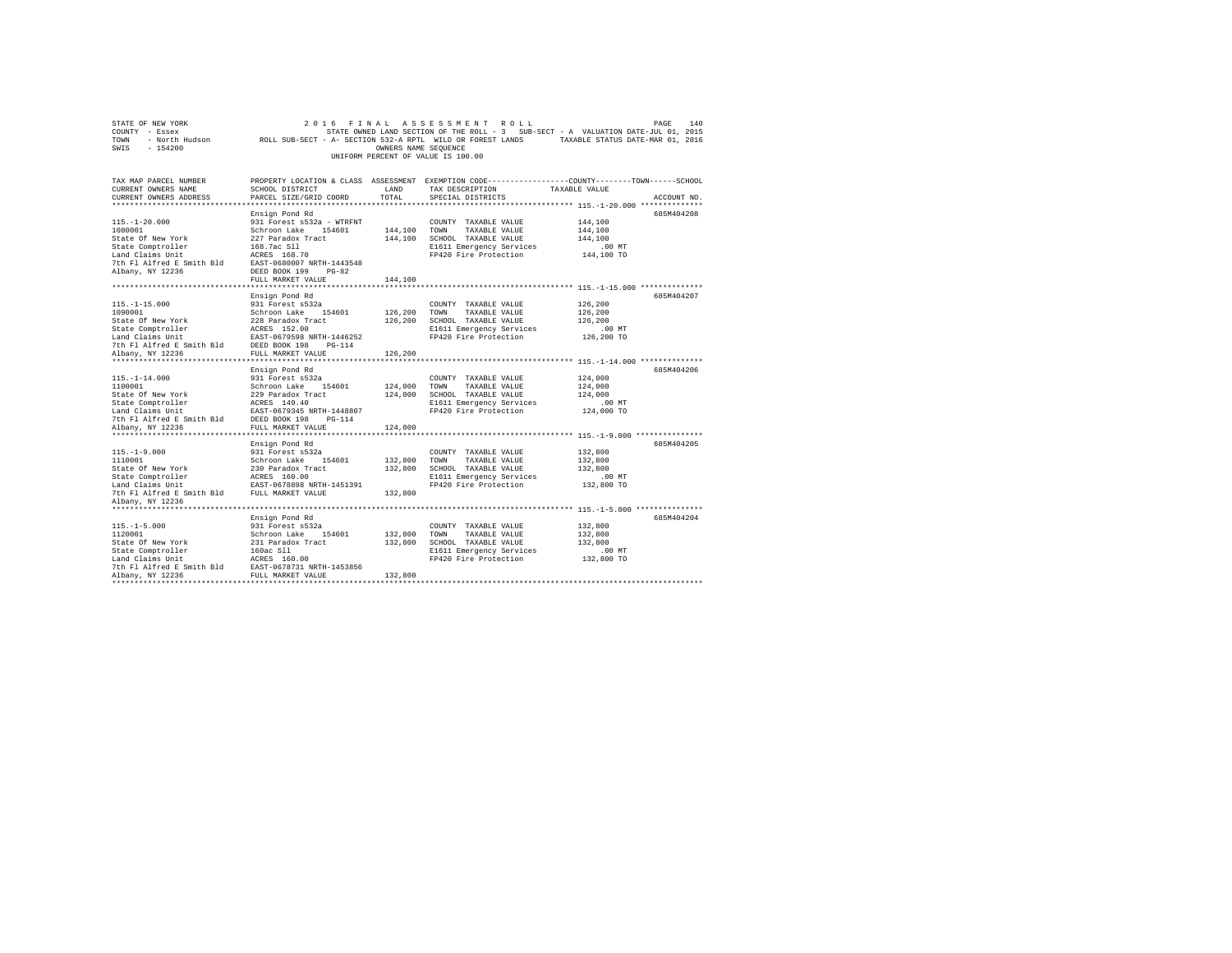| STATE OF NEW YORK                                                                                                                                                          | 2 0 1 6                                                   |                      | FINAL ASSESSMENT ROLL              | PAGE                                                                                                       | 141         |
|----------------------------------------------------------------------------------------------------------------------------------------------------------------------------|-----------------------------------------------------------|----------------------|------------------------------------|------------------------------------------------------------------------------------------------------------|-------------|
| COUNTY - Essex                                                                                                                                                             |                                                           |                      |                                    | STATE OWNED LAND SECTION OF THE ROLL - 3 SUB-SECT - A VALUATION DATE-JUL 01, 2015                          |             |
| TOWN                                                                                                                                                                       |                                                           |                      |                                    | - North Hudson ROLL SUB-SECT - A- SECTION 532-A RPTL WILD OR FOREST LANDS TAXABLE STATUS DATE-MAR 01, 2016 |             |
| SWIS<br>$-154200$                                                                                                                                                          |                                                           | OWNERS NAME SEQUENCE |                                    |                                                                                                            |             |
|                                                                                                                                                                            |                                                           |                      | UNIFORM PERCENT OF VALUE IS 100.00 |                                                                                                            |             |
|                                                                                                                                                                            |                                                           |                      |                                    |                                                                                                            |             |
|                                                                                                                                                                            |                                                           |                      |                                    |                                                                                                            |             |
| TAX MAP PARCEL NUMBER                                                                                                                                                      |                                                           |                      |                                    | PROPERTY LOCATION & CLASS ASSESSMENT EXEMPTION CODE---------------COUNTY-------TOWN------SCHOOL            |             |
| CURRENT OWNERS NAME                                                                                                                                                        | SCHOOL DISTRICT                                           | LAND                 | TAX DESCRIPTION                    | TAXABLE VALUE                                                                                              |             |
| CURRENT OWNERS ADDRESS                                                                                                                                                     | PARCEL SIZE/GRID COORD                                    | TOTAL                | SPECIAL DISTRICTS                  |                                                                                                            | ACCOUNT NO. |
|                                                                                                                                                                            |                                                           |                      |                                    |                                                                                                            |             |
|                                                                                                                                                                            | Ensign Pond Rd                                            |                      |                                    |                                                                                                            | 685M404203  |
| $105. - 1 - 42.000$                                                                                                                                                        | 931 Forest s532a                                          |                      | COUNTY TAXABLE VALUE               | 108,700                                                                                                    |             |
| 1130001                                                                                                                                                                    | Schroon Lake 154601                                       | 108,700 TOWN         | TAXABLE VALUE                      | 108,700                                                                                                    |             |
| State Of New York                                                                                                                                                          |                                                           |                      | 108,700 SCHOOL TAXABLE VALUE       | 108,700                                                                                                    |             |
| State Comptroller                                                                                                                                                          | 232 Paradox Tract<br>ACRES 131.00<br>EAST-0678424 NRTH-14 |                      | E1611 Emergency Services           | .00 MT                                                                                                     |             |
| Land Claims Unit                                                                                                                                                           | EAST-0678424 NRTH-1456530                                 |                      | FP420 Fire Protection              | 108,700 TO                                                                                                 |             |
| 7th Fl Alfred E Smith Bld DEED BOOK 187 PG-443                                                                                                                             |                                                           |                      |                                    |                                                                                                            |             |
| Albany, NY 12236                                                                                                                                                           | FULL MARKET VALUE                                         | 108,700              |                                    |                                                                                                            |             |
|                                                                                                                                                                            |                                                           |                      |                                    |                                                                                                            |             |
|                                                                                                                                                                            | Ensign Pond Rd                                            |                      |                                    |                                                                                                            | 685M404202  |
| $105. - 1 - 35.000$                                                                                                                                                        | 931 Forest s532a                                          |                      | COUNTY TAXABLE VALUE               | 132,800                                                                                                    |             |
| 1140001                                                                                                                                                                    | Schroon Lake 154601                                       | 132,800 TOWN         | TAXABLE VALUE                      | 132,800                                                                                                    |             |
|                                                                                                                                                                            |                                                           |                      | 132,800 SCHOOL TAXABLE VALUE       | 132,800                                                                                                    |             |
|                                                                                                                                                                            |                                                           |                      | E1611 Emergency Services           | $.00$ MT                                                                                                   |             |
|                                                                                                                                                                            | EAST-0677928 NRTH-1459204                                 |                      | FP420 Fire Protection              | 132,800 TO                                                                                                 |             |
|                                                                                                                                                                            | $PG-201$                                                  |                      |                                    |                                                                                                            |             |
| Albany, NY 12236                                                                                                                                                           | FULL MARKET VALUE                                         | 132,800              |                                    |                                                                                                            |             |
|                                                                                                                                                                            |                                                           |                      |                                    |                                                                                                            |             |
|                                                                                                                                                                            | Ensign Pond Rd                                            |                      |                                    |                                                                                                            | 685M404201  |
| $105. - 1 - 30.000$                                                                                                                                                        | 931 Forest s532a - WTRFNT                                 |                      | COUNTY TAXABLE VALUE               | 139,600                                                                                                    |             |
| 1150001                                                                                                                                                                    | Schroon Lake 154601                                       | 139,600 TOWN         | TAXABLE VALUE                      | 139,600                                                                                                    |             |
|                                                                                                                                                                            |                                                           |                      | 139,600 SCHOOL TAXABLE VALUE       | 139,600                                                                                                    |             |
| State of New York 214 Paradox Tract Camputoller 234 Paradox Tract Camputoller AGRES 160.00<br>State Comptroller AGRES 160.00<br>Land Claims Unit EAST-0677696 NRTH-1461845 |                                                           |                      | E1611 Emergency Services           | $.00$ MT                                                                                                   |             |
|                                                                                                                                                                            |                                                           |                      | FP420 Fire Protection              | 139,600 TO                                                                                                 |             |
| The FI Alfred E Smith Bld FULL MARKET VALUE                                                                                                                                |                                                           | 139,600              |                                    |                                                                                                            |             |
| Albany, NY 12236                                                                                                                                                           |                                                           |                      |                                    |                                                                                                            |             |
|                                                                                                                                                                            |                                                           |                      |                                    |                                                                                                            |             |
|                                                                                                                                                                            | Ensign Pond Rd                                            |                      |                                    |                                                                                                            | 685M404315  |
| $105. - 1 - 23.000$                                                                                                                                                        | 931 Forest s532a - WTRFNT                                 |                      | COUNTY TAXABLE VALUE               | 140,400                                                                                                    |             |
| 1160001                                                                                                                                                                    | Schroon Lake 154601                                       | 140,400 TOWN         | TAXABLE VALUE                      | 140,400                                                                                                    |             |
| State Of New York                                                                                                                                                          | 235 Paradox Tract                                         |                      | 140,400 SCHOOL TAXABLE VALUE       | 140,400                                                                                                    |             |
| State Comptroller                                                                                                                                                          | 160ac S11                                                 |                      | E1611 Emergency Services           | $.00$ MT                                                                                                   |             |
| Land Claims Unit                                                                                                                                                           | ACRES 160.00                                              |                      | FP420 Fire Protection              | 140,400 TO                                                                                                 |             |
| 7th Fl Alfred E Smith Bld                                                                                                                                                  | EAST-0677429 NRTH-1464494                                 |                      |                                    |                                                                                                            |             |
| Albany, NY 12236                                                                                                                                                           | FULL MARKET VALUE                                         | 140,400              |                                    |                                                                                                            |             |
|                                                                                                                                                                            |                                                           |                      |                                    |                                                                                                            |             |
|                                                                                                                                                                            | Ensign Pond Rd                                            |                      |                                    |                                                                                                            | 685M404314  |
| $105. - 1 - 24.000$                                                                                                                                                        | 931 Forest s532a                                          |                      | COUNTY TAXABLE VALUE               | 132,800                                                                                                    |             |
| 1170001                                                                                                                                                                    | Schroon Lake 154601                                       | 132,800              | TOWN<br>TAXABLE VALUE              | 132,800                                                                                                    |             |
|                                                                                                                                                                            | 236 Paradox Tract                                         | 132,800              |                                    | 132,800                                                                                                    |             |
| State Of New York                                                                                                                                                          |                                                           |                      | SCHOOL TAXABLE VALUE               |                                                                                                            |             |
| State Comptroller                                                                                                                                                          | 160ac Sll                                                 |                      | E1611 Emergency Services           | .00MT                                                                                                      |             |
| Land Claims Unit                                                                                                                                                           | ACRES 160.00                                              |                      | FP420 Fire Protection              | 132,800 TO                                                                                                 |             |
| 7th Fl Alfred E Smith Bld EAST-0680053 NRTH-1464799<br>albany NY 12236 FILL MARKET VALUE                                                                                   |                                                           |                      |                                    |                                                                                                            |             |
| Albany, NY 12236                                                                                                                                                           | FULL MARKET VALUE                                         | 132,800              |                                    |                                                                                                            |             |
|                                                                                                                                                                            |                                                           |                      |                                    |                                                                                                            |             |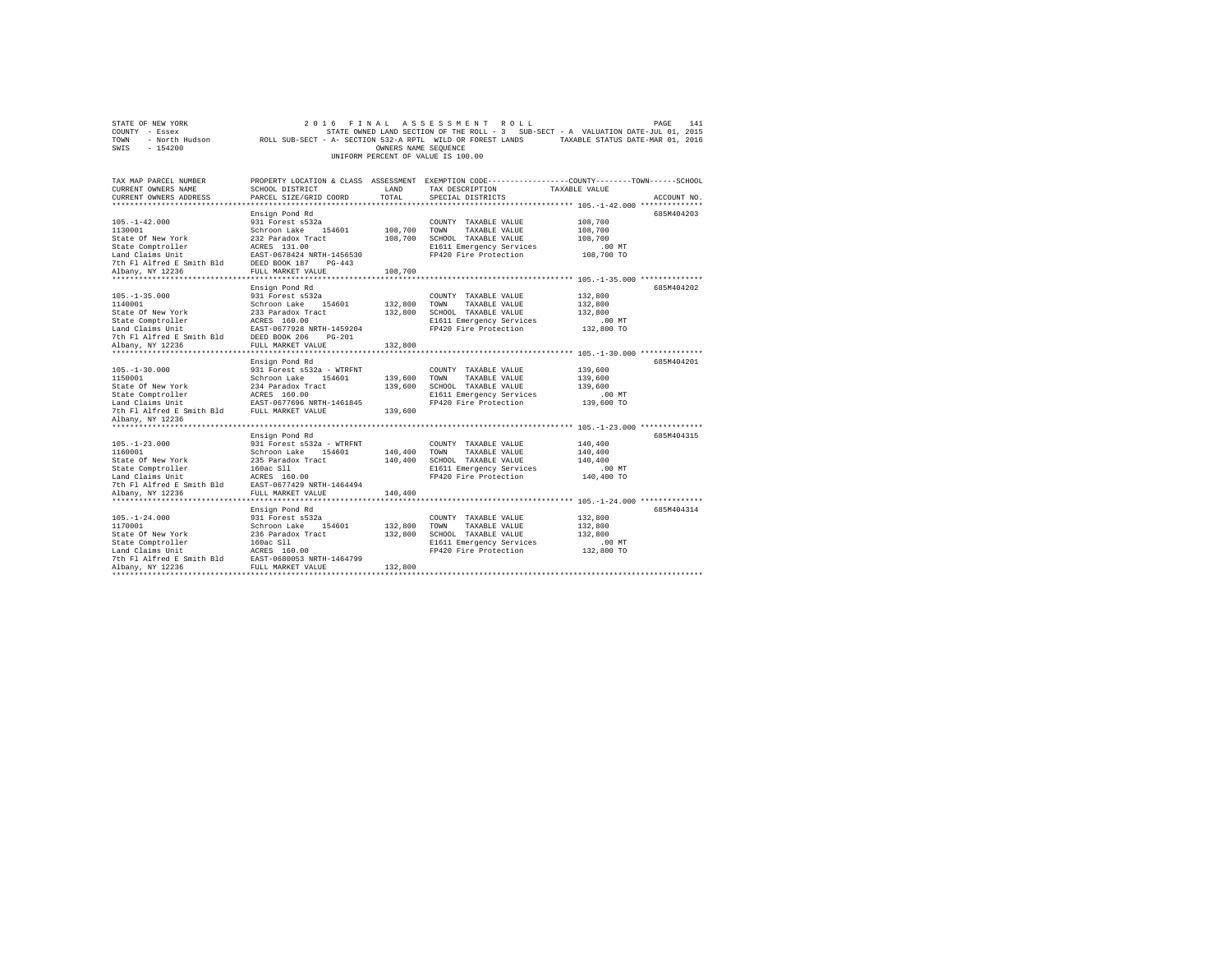| STATE OF NEW YORK<br>COUNTY - Essex<br>- North Hudson<br>TOWN<br>SWIS<br>$-154200$ | ROLL SUB-SECT - A- SECTION 532-A RPTL WILD OR FOREST LANDS TAXABLE STATUS DATE-MAR 01, 2016     | OWNERS NAME SEOUENCE | 2016 FINAL ASSESSMENT ROLL<br>STATE OWNED LAND SECTION OF THE ROLL - 3 SUB-SECT - A VALUATION DATE-JUL 01, 2015<br>UNIFORM PERCENT OF VALUE IS 100.00 |                                         | 142<br>PAGE |
|------------------------------------------------------------------------------------|-------------------------------------------------------------------------------------------------|----------------------|-------------------------------------------------------------------------------------------------------------------------------------------------------|-----------------------------------------|-------------|
| TAX MAP PARCEL NUMBER                                                              | PROPERTY LOCATION & CLASS ASSESSMENT EXEMPTION CODE---------------COUNTY-------TOWN------SCHOOL |                      |                                                                                                                                                       |                                         |             |
| CURRENT OWNERS NAME<br>CURRENT OWNERS ADDRESS                                      | SCHOOL DISTRICT<br>PARCEL SIZE/GRID COORD                                                       | LAND<br>TOTAL        | TAX DESCRIPTION<br>SPECIAL DISTRICTS                                                                                                                  | TAXABLE VALUE                           | ACCOUNT NO. |
|                                                                                    |                                                                                                 |                      |                                                                                                                                                       | ********** 105.-1-29.000 ************** |             |
|                                                                                    | Ensign Pond Rd                                                                                  |                      |                                                                                                                                                       |                                         | 685M404313  |
| $105. - 1 - 29.000$                                                                | 931 Forest s532a                                                                                |                      | COUNTY TAXABLE VALUE                                                                                                                                  | 132,800                                 |             |
| 1180001<br>State Of New York                                                       | Schroon Lake 154601<br>237 Paradox Tract                                                        | 132,800 TOWN         | TAXABLE VALUE<br>132,800 SCHOOL TAXABLE VALUE                                                                                                         | 132,800<br>132,800                      |             |
| State Comptroller                                                                  | 160ac Sll                                                                                       |                      | E1611 Emergency Services                                                                                                                              | .00MT                                   |             |
| Land Claims Unit                                                                   | ACRES 160.00                                                                                    |                      | FP420 Fire Protection                                                                                                                                 | 132,800 TO                              |             |
| 7th Fl Alfred E Smith Bld                                                          | EAST-0680367 NRTH-1462169                                                                       |                      |                                                                                                                                                       |                                         |             |
| Albany, NY 12236                                                                   | DEED BOOK 230 PG-554                                                                            |                      |                                                                                                                                                       |                                         |             |
|                                                                                    | FULL MARKET VALUE                                                                               | 132,800              |                                                                                                                                                       |                                         |             |
|                                                                                    |                                                                                                 |                      |                                                                                                                                                       |                                         |             |
|                                                                                    | Ensign Pond Rd                                                                                  |                      |                                                                                                                                                       |                                         | 685M404312  |
| $105. - 1 - 36.000$                                                                | 931 Forest s532a                                                                                |                      | COUNTY TAXABLE VALUE                                                                                                                                  | 132,800                                 |             |
| 1190001                                                                            | Schroon Lake 154601                                                                             | 132,800 TOWN         | TAXABLE VALUE                                                                                                                                         | 132,800                                 |             |
| State Of New York                                                                  | 238 Paradox Tract                                                                               |                      | 132,800 SCHOOL TAXABLE VALUE                                                                                                                          | 132,800                                 |             |
| State Comptroller                                                                  | 160ac Sll                                                                                       |                      | E1611 Emergency Services                                                                                                                              | $.00$ MT                                |             |
| Land Claims Unit                                                                   | ACRES 160.00                                                                                    |                      | FP420 Fire Protection                                                                                                                                 | 132,800 TO                              |             |
| 7th Fl Alfred E Smith Bld EAST-0680419 NRTH-1459489                                |                                                                                                 |                      |                                                                                                                                                       |                                         |             |
| Albany, NY 12236                                                                   | DEED BOOK 230 PG-554                                                                            |                      |                                                                                                                                                       |                                         |             |
|                                                                                    | FULL MARKET VALUE                                                                               | 132,800              |                                                                                                                                                       |                                         |             |
| ***********************                                                            |                                                                                                 |                      |                                                                                                                                                       |                                         |             |
|                                                                                    | Ensign Pond Rd                                                                                  |                      |                                                                                                                                                       |                                         | 685M404310  |
| $105. - 1 - 41.000$                                                                | 931 Forest s532a - WTRFNT                                                                       |                      | COUNTY TAXABLE VALUE                                                                                                                                  | 141,000                                 |             |
| 1200001                                                                            | Schroon Lake 154601                                                                             | 141,000 TOWN         | TAXABLE VALUE                                                                                                                                         | 141,000                                 |             |
| State Of New York                                                                  | 239 Paradox Tract                                                                               |                      | 141,000 SCHOOL TAXABLE VALUE                                                                                                                          | 141,000                                 |             |
| State Comptroller                                                                  | 160ac Sll                                                                                       |                      | E1611 Emergency Services                                                                                                                              | $.00$ MT                                |             |
| Land Claims Unit                                                                   | ACRES 160.00                                                                                    |                      | FP420 Fire Protection                                                                                                                                 | 141,000 TO                              |             |
| 7th Fl Alfred E Smith Bld                                                          | EAST-0680821 NRTH-1456767                                                                       |                      |                                                                                                                                                       |                                         |             |
| Albany, NY 12236                                                                   | FULL MARKET VALUE                                                                               | 141,000              |                                                                                                                                                       |                                         |             |
| **********************                                                             | ***************************                                                                     |                      |                                                                                                                                                       |                                         |             |
|                                                                                    | Ensign Pond Rd                                                                                  |                      |                                                                                                                                                       |                                         | 685M478547  |
| $115. - 1 - 6.000$                                                                 | 931 Forest s532a - WTRFNT                                                                       |                      | COUNTY TAXABLE VALUE                                                                                                                                  | 133,400                                 |             |
| 1201001<br>State Of New York                                                       | Schroon Lake 154601<br>240 Paradox Tract                                                        | 133,400 TOWN         | TAXABLE VALUE<br>133,400 SCHOOL TAXABLE VALUE                                                                                                         | 133,400<br>133,400                      |             |
| State Comptroller                                                                  | ACRES 129.26                                                                                    |                      | E1611 Emergency Services                                                                                                                              | $.00$ MT                                |             |
| Land Claims Unit                                                                   | EAST-0681093 NRTH-1454816                                                                       |                      | FP420 Fire Protection                                                                                                                                 | 133,400 TO                              |             |
| 7th Fl Alfred E Smith Bld                                                          | FULL MARKET VALUE                                                                               | 133,400              |                                                                                                                                                       |                                         |             |
| Albany, NY 12236                                                                   |                                                                                                 |                      |                                                                                                                                                       |                                         |             |
|                                                                                    |                                                                                                 |                      |                                                                                                                                                       |                                         |             |
|                                                                                    | Ensign Pond Rd                                                                                  |                      |                                                                                                                                                       |                                         | 685M478548  |
| $115. - 1 - 7.000$                                                                 | 931 Forest s532a                                                                                |                      | COUNTY TAXABLE VALUE                                                                                                                                  | 104,100                                 |             |
| 1202001                                                                            | Schroon Lake 154601                                                                             | 104,100 TOWN         | TAXABLE VALUE                                                                                                                                         | 104,100                                 |             |
| State Of New York                                                                  | 259 Paradox Tract                                                                               |                      | 104,100 SCHOOL TAXABLE VALUE                                                                                                                          | 104.100                                 |             |
|                                                                                    | ACRES 125.38                                                                                    |                      | E1611 Emergency Services                                                                                                                              | $.00$ MT                                |             |
| state Comptroller<br>Land Claims Unit                                              | EAST-0684030 NRTH-1454954                                                                       |                      | FP420 Fire Protection                                                                                                                                 | 104,100 TO                              |             |
| 7th Fl Alfred E Smith Bld                                                          | FULL MARKET VALUE                                                                               | 104,100              |                                                                                                                                                       |                                         |             |
| Albany, NY 12236                                                                   |                                                                                                 |                      |                                                                                                                                                       |                                         |             |
|                                                                                    |                                                                                                 |                      |                                                                                                                                                       |                                         |             |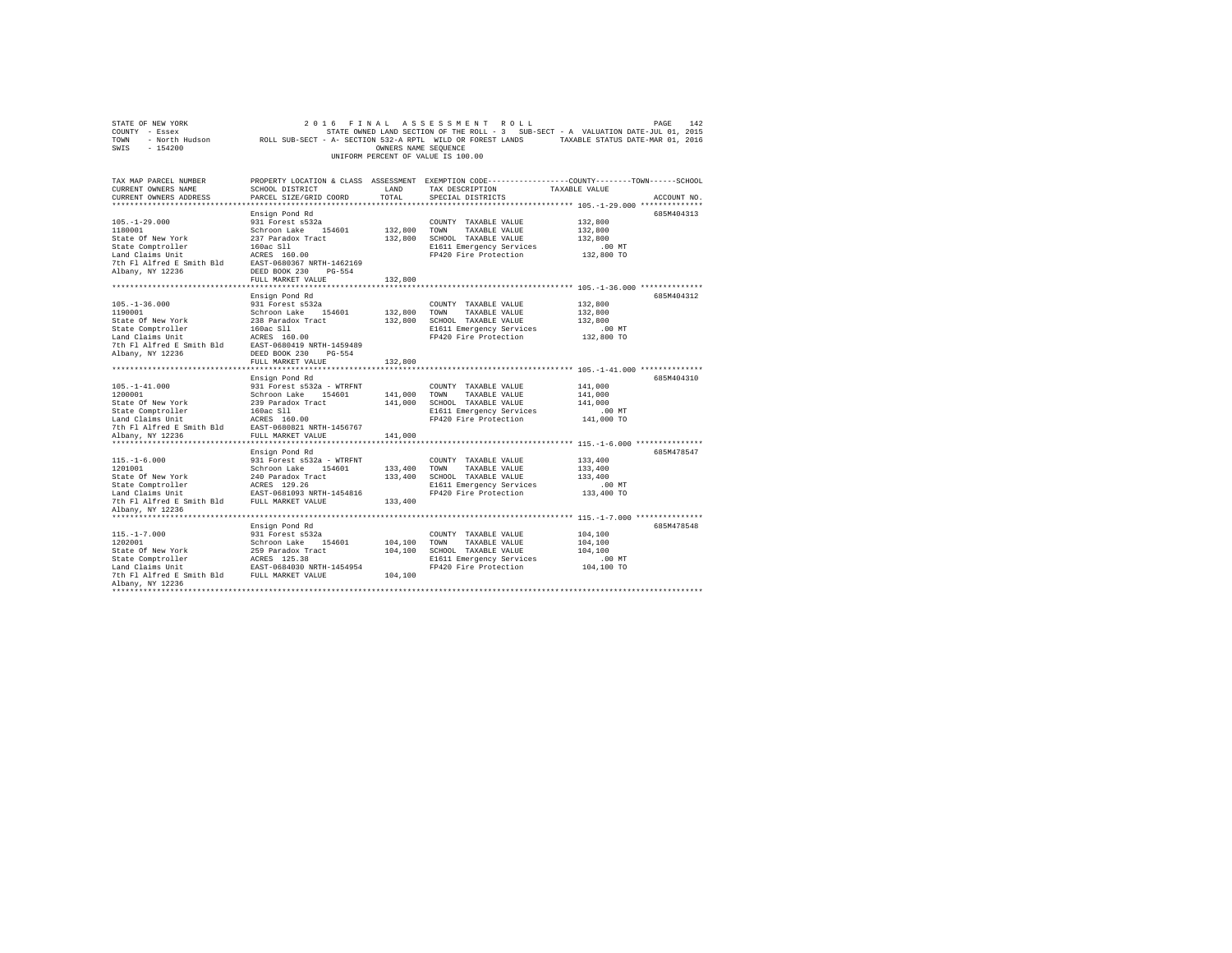| SWIS - 154200                                                                                                                                                                                                                                                                                     |                                                                  | OWNERS NAME SEOUENCE | UNIFORM PERCENT OF VALUE IS 100.00                                                                                                      | 2016 FINAL ASSESSMENT ROLL PAGE PAGE 143<br>COUNTY - Essex – SALUATION DATE-JULOI, 2015<br>TOWN – North Hudson – ROLL SUB-SECT - A-SECTION 532-A RPTL WILD OR FOREST LANDS – TAXABLE STATUS DATE-MAR 01, 2016 |
|---------------------------------------------------------------------------------------------------------------------------------------------------------------------------------------------------------------------------------------------------------------------------------------------------|------------------------------------------------------------------|----------------------|-----------------------------------------------------------------------------------------------------------------------------------------|---------------------------------------------------------------------------------------------------------------------------------------------------------------------------------------------------------------|
| TAX MAP PARCEL NUMBER<br>CURRENT OWNERS NAME<br>CURRENT OWNERS ADDRESS                                                                                                                                                                                                                            | SCHOOL DISTRICT LAND<br>PARCEL SIZE/GRID COORD TOTAL             |                      | TAX DESCRIPTION TAXABLE VALUE<br>SPECIAL DISTRICTS                                                                                      | PROPERTY LOCATION & CLASS ASSESSMENT EXEMPTION CODE---------------COUNTY-------TOWN------SCHOOL<br>ACCOUNT NO.                                                                                                |
| $105. - 1 - 40.000$<br>1210001<br>1210001<br>1210001 - Schroon Lake - 154601<br>State Of New York - 160ac S11<br>160ac S11<br>Land Claims Unit - 160ac S11<br>160ac S11<br>160ac S11<br>160ac S11<br>160ac S11<br>160ac S11<br>160ac S11<br>160ac S11<br>160ac S11<br>160ac S11<br>               | Ensign Pond Rd<br>931 Forest s532a - WTRFNT<br>FULL MARKET VALUE | 148,000              | COUNTY TAXABLE VALUE<br>148,000 TOWN TAXABLE VALUE<br>148,000 SCHOOL TAXABLE VALUE<br>E1611 Emergency Services<br>FP420 Fire Protection | 685M404311<br>148,000<br>148,000<br>148,000<br>.00 MT<br>148,000 TO                                                                                                                                           |
|                                                                                                                                                                                                                                                                                                   |                                                                  |                      |                                                                                                                                         |                                                                                                                                                                                                               |
| $105. - 1 - 37.000$<br>1220001<br>1220001<br>1220001<br>1220001<br>Schroon Lake 154601<br>Schroon Lake 154601<br>Schroon Lake 154601<br>Schroon Lake 15601<br>160x Schroon Lake 11<br>160x Schroon Lake 11<br>160x Schroon Lake 11<br>160x Schroon Lake 11<br>160x Schroon La<br>Albany, NY 12236 | Ensign Pond Rd<br>931 Forest s532a                               | 132,800 TOWN         | COUNTY TAXABLE VALUE<br>132,800 TOWN TAXABLE VALUE<br>132,800 SCHOOL TAXABLE VALUE                                                      | 685M404302<br>132,800<br>132,800<br>132,800                                                                                                                                                                   |
|                                                                                                                                                                                                                                                                                                   | FULL MARKET VALUE                                                | 132,800              |                                                                                                                                         |                                                                                                                                                                                                               |
|                                                                                                                                                                                                                                                                                                   |                                                                  |                      |                                                                                                                                         |                                                                                                                                                                                                               |
| 105.-1-28.000<br>107.001 = 331 Forest s532a<br>1230001<br>123001 = 341 Forest s532a<br>524ate Of New York<br>542 Faradox Tract<br>14231 declines units<br>162.001 = 462613<br>7th Fl Alfred E Smith Bld<br>7th Fl Alfred E Smith Bld<br>12236 = FU                                                | Ensign Pond Rd                                                   |                      | COUNTY TAXABLE VALUE<br>132,800 TOWN TAXABLE VALUE<br>132,800 SCHOOL TAXABLE VALUE<br>E1611 Emergency Services<br>FP420 Fire Protection | 685M404309<br>132,800<br>132,800<br>132,800<br>00 MT.<br>132,800 TO                                                                                                                                           |
|                                                                                                                                                                                                                                                                                                   |                                                                  |                      |                                                                                                                                         |                                                                                                                                                                                                               |
|                                                                                                                                                                                                                                                                                                   |                                                                  | 132,800              |                                                                                                                                         | 685M404306                                                                                                                                                                                                    |
|                                                                                                                                                                                                                                                                                                   |                                                                  |                      |                                                                                                                                         | 150,900<br>150,900<br>150,900<br>.00 MT<br>150,900 TO                                                                                                                                                         |
|                                                                                                                                                                                                                                                                                                   |                                                                  |                      |                                                                                                                                         |                                                                                                                                                                                                               |
|                                                                                                                                                                                                                                                                                                   | Ensign Pond Rd                                                   |                      |                                                                                                                                         | 685M404307                                                                                                                                                                                                    |
|                                                                                                                                                                                                                                                                                                   |                                                                  |                      | E1611 Emergency Services<br>FP420 Fire Protection                                                                                       | 132,800<br>132,800<br>132,800<br>00 MT.<br>132,800 TO                                                                                                                                                         |
|                                                                                                                                                                                                                                                                                                   |                                                                  |                      |                                                                                                                                         |                                                                                                                                                                                                               |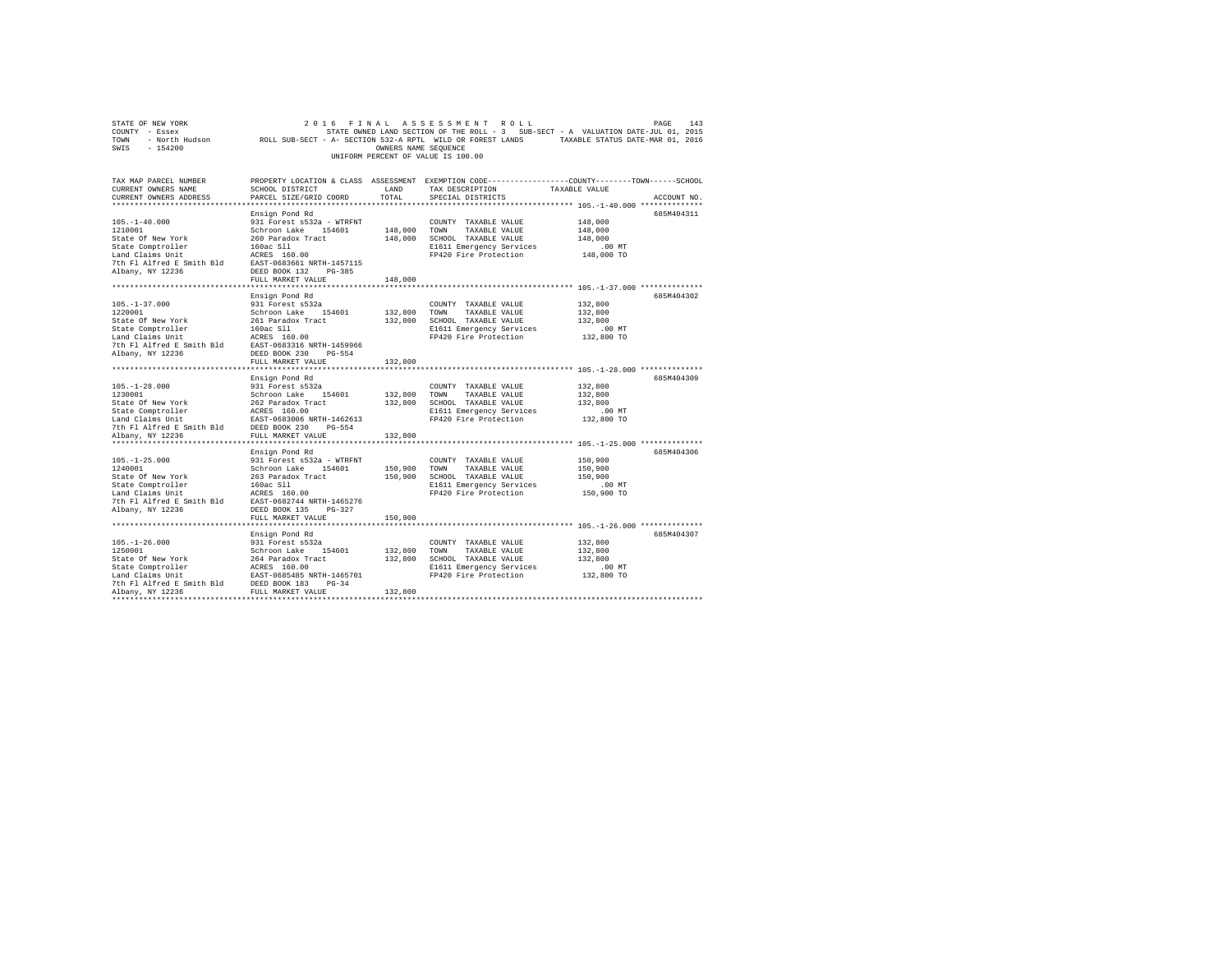| STATE OF NEW YORK<br>COUNTY - Essex<br>TOWN<br>$-154200$<br>SWIS            |                             | OWNERS NAME SEQUENCE | 2016 FINAL ASSESSMENT ROLL<br>STATE OWNED LAND SECTION OF THE ROLL - 3 SUB-SECT - A VALUATION DATE-JUL 01, 2015<br>- North Hudson ROLL SUB-SECT - A- SECTION 532-A RPTL WILD OR FOREST LANDS TAXABLE STATUS DATE-MAR 01, 2016<br>UNIFORM PERCENT OF VALUE IS 100.00 | PAGE     | 144         |
|-----------------------------------------------------------------------------|-----------------------------|----------------------|---------------------------------------------------------------------------------------------------------------------------------------------------------------------------------------------------------------------------------------------------------------------|----------|-------------|
| TAX MAP PARCEL NUMBER                                                       |                             |                      | PROPERTY LOCATION & CLASS ASSESSMENT EXEMPTION CODE---------------COUNTY-------TOWN------SCHOOL                                                                                                                                                                     |          |             |
| CURRENT OWNERS NAME                                                         | SCHOOL DISTRICT             | <b>LAND</b>          | TAX DESCRIPTION TAXABLE VALUE                                                                                                                                                                                                                                       |          |             |
| CURRENT OWNERS ADDRESS 6 PARCEL SIZE/GRID COORD 6 TOTAL 5 SPECIAL DISTRICTS |                             |                      |                                                                                                                                                                                                                                                                     |          | ACCOUNT NO. |
|                                                                             |                             |                      |                                                                                                                                                                                                                                                                     |          |             |
|                                                                             | Ensign Pond Rd              |                      |                                                                                                                                                                                                                                                                     |          | 685M404301  |
| $105, -1 - 27, 000$                                                         | 931 Forest s532a - WTRFNT   |                      | COUNTY TAXABLE VALUE                                                                                                                                                                                                                                                | 132,800  |             |
| 1260001                                                                     | Schroon Lake 154601 132,800 |                      | TOWN<br>TAXABLE VALUE                                                                                                                                                                                                                                               | 132,800  |             |
| State Of New York 265 Paradox Tract 132,800                                 |                             |                      | SCHOOL<br>TAXABLE VALUE                                                                                                                                                                                                                                             | 132,800  |             |
| State Comptroller ACRES 160.00                                              |                             |                      | E1611 Emergency Services .00 MT                                                                                                                                                                                                                                     |          |             |
| Land Claims Unit FAST-0685858 NRTH-1462919                                  |                             |                      | FP420 Fire Protection 132,800 TO                                                                                                                                                                                                                                    |          |             |
| 7th Fl Alfred E Smith Bld DEED BOOK 183 PG-33                               |                             |                      |                                                                                                                                                                                                                                                                     |          |             |
| Albany, NY 12236                                                            | FULL MARKET VALUE 132,800   |                      |                                                                                                                                                                                                                                                                     |          |             |
|                                                                             |                             |                      |                                                                                                                                                                                                                                                                     |          |             |
|                                                                             | Ensign Pond Rd              |                      |                                                                                                                                                                                                                                                                     |          | 685M404304  |
| $105. -1 - 38.000$                                                          | 931 Forest s532a - WTRFNT   |                      | COUNTY TAXABLE VALUE                                                                                                                                                                                                                                                | 135,500  |             |
| 1270001                                                                     | Schroon Lake 154601         | 135,500              | TOWN<br>TAXABLE VALUE                                                                                                                                                                                                                                               | 135,500  |             |
| State Of New York 266 Paradox Tract 135,500                                 |                             |                      | SCHOOL<br>TAXABLE VALUE                                                                                                                                                                                                                                             | 135,500  |             |
| State Comptroller                                                           | 160ac S11                   |                      | E1611 Emergency Services                                                                                                                                                                                                                                            | $.00$ MT |             |

| Ensign Pond Rd<br>685M404308<br>149,400<br>931 Forest s532a - WTRFNT<br>COUNTY TAXABLE VALUE<br>Schroon Lake 154601 149,400<br>TAXABLE VALUE<br>149,400<br>TOWN<br>267 Paradox Tract 149,400 SCHOOL TAXABLE VALUE<br>149,400<br>E1611 Emergency Services<br>160ac Sll<br>$.00$ MT<br>FP420 Fire Protection 149,400 TO<br>ACRES 160.00<br>7th Fl Alfred E Smith Bld<br>EAST-0686383 NRTH-1457573<br>DEED BOOK 337<br>$PG-463$<br>FULL MARKET VALUE 149,400<br>Ensign Pond Rd<br>685M404305<br>931 Forest s532a<br>COUNTY TAXABLE VALUE<br>100,700<br>Schroon Lake 154601 100,700 TOWN<br>TAXABLE VALUE<br>100,700<br>100,700 SCHOOL TAXABLE VALUE<br>100,700<br>268 Paradox Tract<br>.00 MT<br>80ac S11<br>E1611 Emergency Services<br>FP420 Fire Protection<br>100,700 TO<br>ACRES 121.38<br>7th Fl Alfred E Smith Bld EAST-0686656 NRTH-1455315<br>DEED BOOK 202<br>PG-316<br>100,700<br>FULL MARKET VALUE<br>685M404303<br>Ensign Pond Rd<br>$105. - 1 - 7.000$<br>931 Forest s532a - WTRFNT<br>COUNTY TAXABLE VALUE<br>143,700<br>Schroon Lake 154601 143.700 TOWN<br>TAXABLE VALUE<br>143,700<br>143,700 SCHOOL TAXABLE VALUE<br>349 Paradox Tract<br>143,700<br>E1611 Emergency Services<br>160ac S11<br>.00 MT<br>143,700 TO<br>ACRES 160.00<br>FP420 Fire Protection<br>7th Fl Alfred E Smith Bld EAST-0685325 NRTH-1468373<br>DEED BOOK 135 PG-327<br>143,700<br>FULL MARKET VALUE | State Comptroller<br>Land Claims Unit<br>7th Fl Alfred E Smith Bld EAST-0686037 NRTH-1460400<br>Albany, NY 12236 | 160ac Sll<br>ACRES 160.00<br>DEED BOOK 140 PG-193<br>FULL MARKET VALUE | 135,500 | E1611 Emergency Services<br>FP420 Fire Protection 135,500 TO | .00MT |  |
|--------------------------------------------------------------------------------------------------------------------------------------------------------------------------------------------------------------------------------------------------------------------------------------------------------------------------------------------------------------------------------------------------------------------------------------------------------------------------------------------------------------------------------------------------------------------------------------------------------------------------------------------------------------------------------------------------------------------------------------------------------------------------------------------------------------------------------------------------------------------------------------------------------------------------------------------------------------------------------------------------------------------------------------------------------------------------------------------------------------------------------------------------------------------------------------------------------------------------------------------------------------------------------------------------------------------------------------------------------------------------------------------|------------------------------------------------------------------------------------------------------------------|------------------------------------------------------------------------|---------|--------------------------------------------------------------|-------|--|
|                                                                                                                                                                                                                                                                                                                                                                                                                                                                                                                                                                                                                                                                                                                                                                                                                                                                                                                                                                                                                                                                                                                                                                                                                                                                                                                                                                                            | 105. -1-39.000<br>1280001<br>State Of New York<br>State Comptroller<br>Land Claims Unit<br>Albany, NY 12236      |                                                                        |         |                                                              |       |  |
|                                                                                                                                                                                                                                                                                                                                                                                                                                                                                                                                                                                                                                                                                                                                                                                                                                                                                                                                                                                                                                                                                                                                                                                                                                                                                                                                                                                            | $115. - 1 - 8.000$<br>1290001<br>State Of New York<br>State Comptroller<br>Land Claims Unit<br>Albany, NY 12236  |                                                                        |         |                                                              |       |  |
|                                                                                                                                                                                                                                                                                                                                                                                                                                                                                                                                                                                                                                                                                                                                                                                                                                                                                                                                                                                                                                                                                                                                                                                                                                                                                                                                                                                            |                                                                                                                  |                                                                        |         |                                                              |       |  |
|                                                                                                                                                                                                                                                                                                                                                                                                                                                                                                                                                                                                                                                                                                                                                                                                                                                                                                                                                                                                                                                                                                                                                                                                                                                                                                                                                                                            | 1300001<br>State Of New York<br>State Comptroller<br>Land Claims Unit<br>Albany, NY 12236                        |                                                                        |         |                                                              |       |  |
|                                                                                                                                                                                                                                                                                                                                                                                                                                                                                                                                                                                                                                                                                                                                                                                                                                                                                                                                                                                                                                                                                                                                                                                                                                                                                                                                                                                            |                                                                                                                  |                                                                        |         |                                                              |       |  |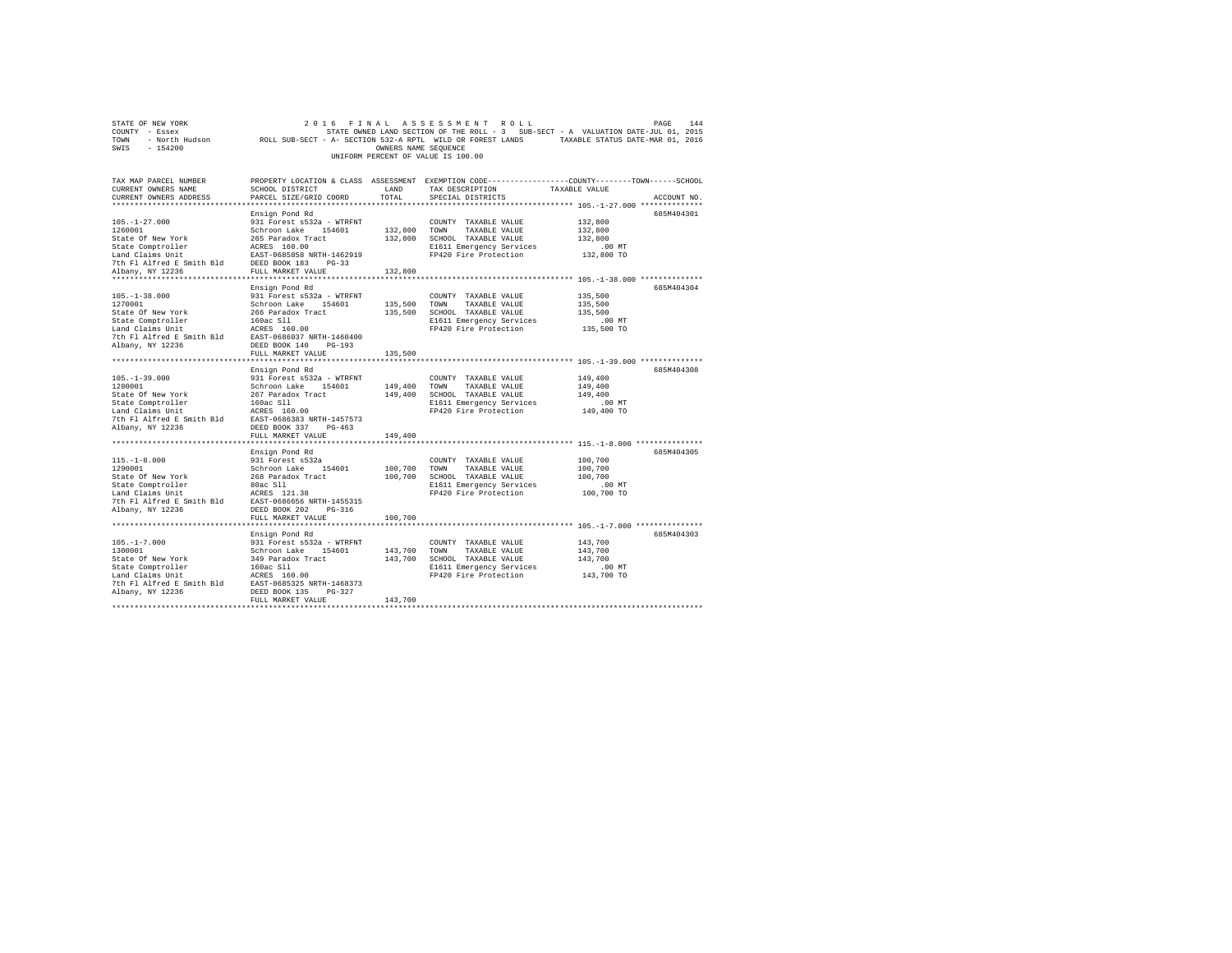|                | STATE OF NEW YORK |                                                            |  | 2016 FINAL ASSESSMENT ROLL         |  |  |                                                                                   |  | PAGE                             | 145 |
|----------------|-------------------|------------------------------------------------------------|--|------------------------------------|--|--|-----------------------------------------------------------------------------------|--|----------------------------------|-----|
| COUNTY - Essex |                   |                                                            |  |                                    |  |  | STATE OWNED LAND SECTION OF THE ROLL - 3 SUB-SECT - A VALUATION DATE-JUL 01, 2015 |  |                                  |     |
| TOWN           | - North Hudson    | ROLL SUB-SECT - A- SECTION 532-A RPTL WILD OR FOREST LANDS |  |                                    |  |  |                                                                                   |  | TAXABLE STATUS DATE-MAR 01, 2016 |     |
| SWIS           | - 154200          |                                                            |  | OWNERS NAME SEOUENCE               |  |  |                                                                                   |  |                                  |     |
|                |                   |                                                            |  | UNIFORM PERCENT OF VALUE IS 100.00 |  |  |                                                                                   |  |                                  |     |

| TAX MAP PARCEL NUMBER<br>CURRENT OWNERS NAME<br>CURRENT OWNERS ADDRESS | SCHOOL DISTRICT<br>PARCEL SIZE/GRID COORD             | <b>T.AND</b><br>TOTAL | PROPERTY LOCATION & CLASS ASSESSMENT EXEMPTION CODE---------------COUNTY-------TOWN------SCHOOL<br>TAX DESCRIPTION<br>SPECIAL DISTRICTS | TAXABLE VALUE | ACCOUNT NO. |
|------------------------------------------------------------------------|-------------------------------------------------------|-----------------------|-----------------------------------------------------------------------------------------------------------------------------------------|---------------|-------------|
|                                                                        |                                                       |                       |                                                                                                                                         |               |             |
|                                                                        | Ensign Pond Rd                                        |                       |                                                                                                                                         |               | 685M404415  |
| $105. - 1 - 8.000$                                                     | 931 Forest s532a - WTRFNT                             |                       | COUNTY TAXABLE VALUE                                                                                                                    | 134,600       |             |
| 1310001                                                                | Schroon Lake<br>154601                                | 134,600               | TOWN<br>TAXABLE VALUE                                                                                                                   | 134,600       |             |
| State Of New York                                                      | 350 Paradox Tract                                     | 134,600               | SCHOOL TAXABLE VALUE                                                                                                                    | 134,600       |             |
| State Comptroller                                                      | 160ac Sll                                             |                       | E1611 Emergency Services                                                                                                                | .00MT         |             |
| Land Claims Unit                                                       | ACRES 160.00                                          |                       | FP420 Fire Protection                                                                                                                   | 134,600 TO    |             |
| 7th Fl Alfred E Smith Bld EAST-0682482 NRTH-1467933                    |                                                       |                       |                                                                                                                                         |               |             |
| Albany, NY 12236                                                       | FULL MARKET VALUE                                     | 134,600               |                                                                                                                                         |               |             |
|                                                                        |                                                       |                       |                                                                                                                                         |               |             |
|                                                                        | Ensign Pond Rd                                        |                       |                                                                                                                                         |               | 685M404414  |
| $105. - 1 - 9.000$                                                     | 931 Forest s532a - WTRFNT                             |                       | COUNTY TAXABLE VALUE                                                                                                                    | 147,400       |             |
| 1320001                                                                | Schroon Lake 154601                                   | 147,400 TOWN          | TAXABLE VALUE                                                                                                                           | 147,400       |             |
| State Of New York                                                      | 351 Paradox Tract                                     | 147,400               | SCHOOL TAXABLE VALUE                                                                                                                    | 147,400       |             |
| State Comptroller                                                      | 160ac S11                                             |                       | E1611 Emergency Services                                                                                                                | $.00$ MT      |             |
| Land Claims Unit                                                       | ACRES 160.00                                          |                       | FP420 Fire Protection                                                                                                                   | 147,400 TO    |             |
| 7th Fl Alfred E Smith Bld EAST-0679561 NRTH-1467555                    |                                                       |                       |                                                                                                                                         |               |             |
| Albany, NY 12236                                                       | FULL MARKET VALUE                                     | 147,400               |                                                                                                                                         |               |             |
|                                                                        |                                                       |                       |                                                                                                                                         |               |             |
|                                                                        | Ensign Pond Rd                                        |                       |                                                                                                                                         |               | 685M404413  |
| $105. - 1 - 10.000$                                                    | 931 Forest s532a                                      |                       | COUNTY TAXABLE VALUE                                                                                                                    | 132,800       |             |
| 1330001                                                                | Schroon Lake 154601                                   | 132,800               | TOWN<br>TAXABLE VALUE                                                                                                                   | 132,800       |             |
| State Of New York                                                      | 352 Paradox Tract<br>ACRES 160.00                     | 132,800               | SCHOOL TAXABLE VALUE                                                                                                                    | 132,800       |             |
| State Comptroller                                                      |                                                       |                       | E1611 Emergency Services<br>FP420 Fire Protection                                                                                       | $.00$ MT      |             |
| Land Claims Unit<br>7th Fl Alfred E Smith Bld                          | EAST-0677101 NRTH-1467234<br>th Bld FULL MARKET VALUE | 132,800               |                                                                                                                                         | 132,800 TO    |             |
|                                                                        |                                                       |                       |                                                                                                                                         |               |             |
| Albany, NY 12236                                                       |                                                       |                       |                                                                                                                                         |               |             |
|                                                                        | Ensign Pond Rd                                        |                       |                                                                                                                                         |               | 685M404412  |
| $105. - 1 - 11.000$                                                    | 931 Forest s532a                                      |                       | COUNTY TAXABLE VALUE                                                                                                                    | 138,600       |             |
| 1340001                                                                | Schroon Lake<br>154601                                | 138,600               | TOWN<br>TAXABLE VALUE                                                                                                                   | 138,600       |             |
| State Of New York                                                      | 353 Paradox Tract                                     | 138,600               | SCHOOL TAXABLE VALUE                                                                                                                    | 138,600       |             |
| State Comptroller                                                      | 167ac Sll                                             |                       | E1611 Emergency Services                                                                                                                | $.00$ MT      |             |
| Land Claims Unit                                                       | ACRES 167.00                                          |                       | FP420 Fire Protection                                                                                                                   | 138,600 TO    |             |
| 7th Fl Alfred E Smith Bld EAST-0674488 NRTH-1466818                    |                                                       |                       |                                                                                                                                         |               |             |
| Albany, NY 12236                                                       | FULL MARKET VALUE                                     | 138,600               |                                                                                                                                         |               |             |
|                                                                        |                                                       |                       |                                                                                                                                         |               |             |
|                                                                        | Ensign Pond Rd                                        |                       |                                                                                                                                         |               | 685M404411  |
| $105. - 1 - 1.000$                                                     | 931 Forest s532a                                      |                       | COUNTY TAXABLE VALUE                                                                                                                    | 31,100        |             |
| 1350001                                                                | Schroon Lake 154601                                   | 31,100                | TOWN<br>TAXABLE VALUE                                                                                                                   | 31,100        |             |
| State Of New York                                                      | 354 Paradox Tract                                     | 31,100                | SCHOOL TAXABLE VALUE                                                                                                                    | 31,100        |             |
| State Comptroller                                                      | 37.5ac Sll                                            |                       | E1611 Emergency Services                                                                                                                | $.00$ MT      |             |
| Land Claims Unit                                                       | ACRES 37.50                                           |                       | FP420 Fire Protection                                                                                                                   | 31,100 TO     |             |
| 7th Fl Alfred E Smith Bld                                              | EAST-0672537 NRTH-1469747                             |                       |                                                                                                                                         |               |             |
| Albany, NY 12236                                                       | FULL MARKET VALUE                                     | 31,100                |                                                                                                                                         |               |             |
|                                                                        |                                                       |                       |                                                                                                                                         |               |             |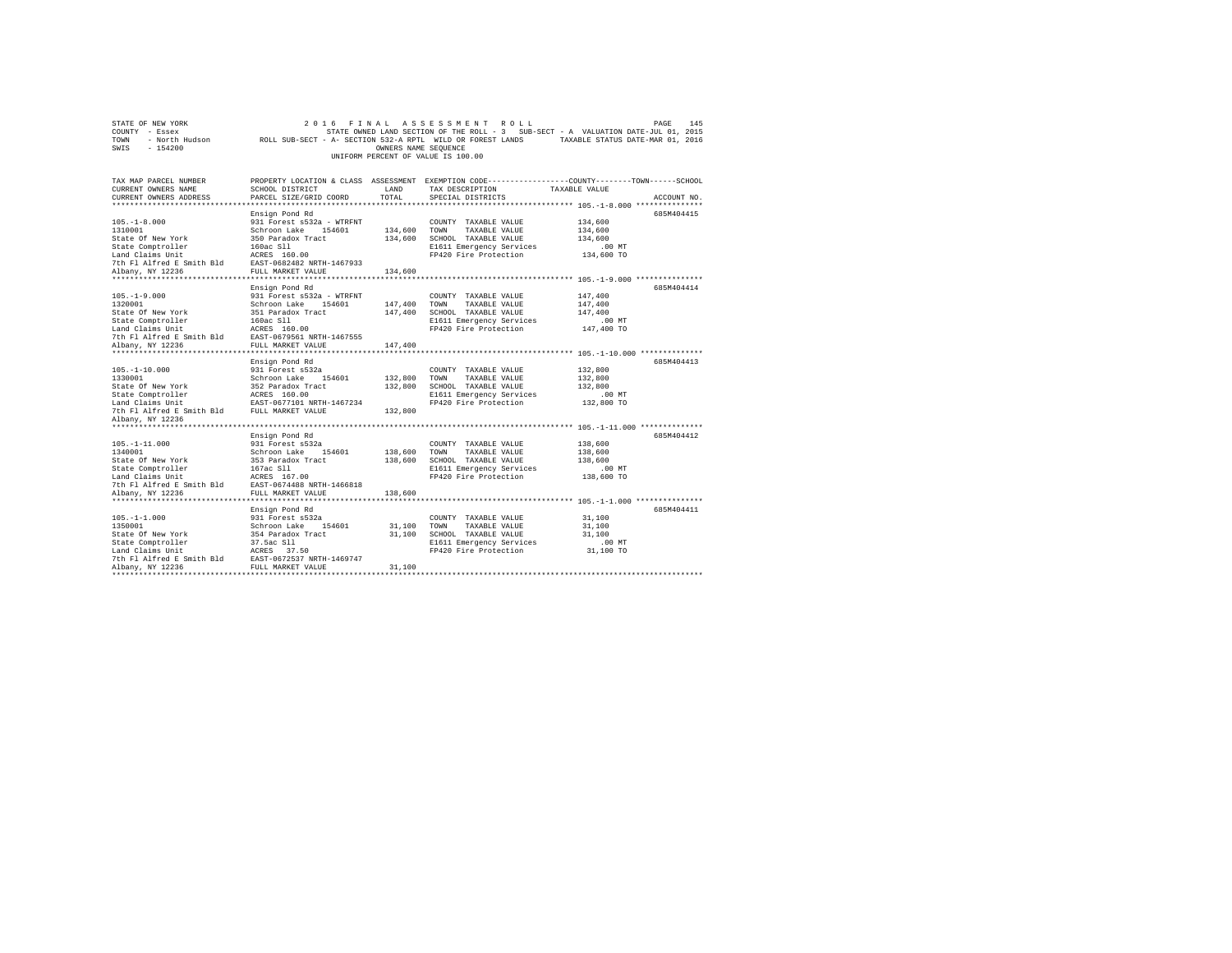| STATE OF NEW YORK<br>COUNTY<br>- Essex<br><b>TOWN</b><br>$-154200$<br>SWIS |                                                                                         | OWNERS NAME SEQUENCE | 2016 FINAL ASSESSMENT ROLL<br>UNIFORM PERCENT OF VALUE IS 100.00 | 146<br>PAGE<br>STATE OWNED LAND SECTION OF THE ROLL - 3 SUB-SECT - A VALUATION DATE-JUL 01, 2015<br>- North Hudson ROLL SUB-SECT - A- SECTION 532-A RPTL WILD OR FOREST LANDS TAXABLE STATUS DATE-MAR 01, 2016 |
|----------------------------------------------------------------------------|-----------------------------------------------------------------------------------------|----------------------|------------------------------------------------------------------|----------------------------------------------------------------------------------------------------------------------------------------------------------------------------------------------------------------|
| TAX MAP PARCEL NUMBER<br>CURRENT OWNERS NAME<br>CURRENT OWNERS ADDRESS     | PROPERTY LOCATION & CLASS ASSESSMENT<br>SCHOOL DISTRICT<br>PARCEL SIZE/GRID COORD TOTAL | LAND                 | TAX DESCRIPTION TAXABLE VALUE<br>SPECIAL DISTRICTS               | EXEMPTION CODE-----------------COUNTY-------TOWN------SCHOOL<br>ACCOUNT NO.                                                                                                                                    |
|                                                                            | Ensign Pond Rd                                                                          |                      |                                                                  | 685M404410                                                                                                                                                                                                     |
| $105, -1 - 2, 000$                                                         | 931 Forest s532a                                                                        |                      | COUNTY TAXABLE VALUE                                             | 74,300                                                                                                                                                                                                         |
| 1360001                                                                    | Schroon Lake 154601                                                                     | 74,300               | TOWN<br>TAXABLE VALUE                                            | 74,300                                                                                                                                                                                                         |
| State Of New York                                                          | 355 Paradox Tract                                                                       | 74.300               | SCHOOL<br>TAXABLE VALUE                                          | 74,300                                                                                                                                                                                                         |
| State Comptroller                                                          | ACRES 89.50                                                                             |                      | E1611 Emergency Services                                         | $.00$ MT                                                                                                                                                                                                       |
| Land Claims Unit                                                           | EAST-0673075 NRTH-1470262                                                               |                      | FP420 Fire Protection                                            | 74,300 TO                                                                                                                                                                                                      |
| 7th Fl Alfred E Smith Bld                                                  | DEED BOOK 132<br>$PG-251$                                                               |                      |                                                                  |                                                                                                                                                                                                                |
| Albany, NY 12236                                                           | FULL MARKET VALUE                                                                       | 74,300               |                                                                  |                                                                                                                                                                                                                |
|                                                                            |                                                                                         |                      |                                                                  | 685M404409                                                                                                                                                                                                     |
| $105. - 1 - 3.000$                                                         | Ensign Pond Rd<br>931 Forest s532a                                                      |                      | COUNTY<br>TAXABLE VALUE                                          | 138,600                                                                                                                                                                                                        |
| 1370001                                                                    | Schroon Lake 154601                                                                     | 138,600              | TOWN<br>TAXABLE VALUE                                            | 138,600                                                                                                                                                                                                        |
| State Of New York                                                          | 356 Paradox Tract                                                                       | 138,600              | SCHOOL<br>TAXABLE VALUE                                          | 138,600                                                                                                                                                                                                        |
|                                                                            |                                                                                         |                      |                                                                  |                                                                                                                                                                                                                |

| State Comptroller                                                                         | ACRES 167.00                   |         | E1611 Emergency Services         | $.00$ MT   |            |
|-------------------------------------------------------------------------------------------|--------------------------------|---------|----------------------------------|------------|------------|
|                                                                                           |                                |         | FP420 Fire Protection 138,600 TO |            |            |
|                                                                                           |                                |         |                                  |            |            |
|                                                                                           |                                |         |                                  |            |            |
|                                                                                           |                                |         |                                  |            |            |
|                                                                                           | Ensign Pond Rd                 |         |                                  |            | 685M404408 |
| $105. - 1 - 4.000$                                                                        | 931 Forest s532a               |         | COUNTY TAXABLE VALUE             | 132,800    |            |
| 1380001                                                                                   | 154601 132,800<br>Schroon Lake |         | TOWN<br>TAXABLE VALUE            | 132,800    |            |
| State Of New York                                                                         | 357 Paradox Tract              | 132,800 | SCHOOL TAXABLE VALUE             | 132,800    |            |
| State Comptroller                                                                         | ACRES 160.00                   |         | E1611 Emergency Services         | .00 MT     |            |
| Land Claims Unit                                                                          | EAST-0679438 NRTH-1470232      |         | FP420 Fire Protection            | 132,800 TO |            |
| 7th Fl Alfred E Smith Bld DEED BOOK 183                                                   | $PG-37$                        |         |                                  |            |            |
| Albany, NY 12236 FULL MARKET VALUE                                                        |                                | 132,800 |                                  |            |            |
|                                                                                           |                                |         |                                  |            |            |
|                                                                                           | Ensign Pond Rd                 |         |                                  |            | 685M404407 |
| $105. - 1 - 5.000$                                                                        | 931 Forest s532a               |         | COUNTY TAXABLE VALUE 132.800     |            |            |
| 1390001                                                                                   | Schroon Lake 154601 132,800    |         | TOWN<br>TAXABLE VALUE            | 132,800    |            |
| State Of New York                                                                         | 358 Paradox Tract              | 132,800 | SCHOOL TAXABLE VALUE             | 132,800    |            |
| State Comptroller                                                                         | 160ac S11                      |         | E1611 Emergency Services         | $.00$ MT   |            |
| Land Claims Unit                                                                          | ACRES 160.00                   |         | FP420 Fire Protection            | 132,800 TO |            |
|                                                                                           |                                |         |                                  |            |            |
| 7th F1 Alfred E Smith Bld EAST-0682242 NRTH-1470488<br>Albany, NY 12236 FULL MARKET VALUE |                                | 132,800 |                                  |            |            |
|                                                                                           |                                |         |                                  |            |            |
|                                                                                           | Ensign Pond Rd                 |         |                                  |            | 685M404406 |
| $105. - 1 - 6.000$                                                                        | 931 Forest s532a               |         | COUNTY TAXABLE VALUE             | 132,800    |            |
| 1400001                                                                                   | Schroon Lake 154601 132,800    |         | TOWN<br>TAXABLE VALUE            | 132,800    |            |
| State Of New York                                                                         | 359 Paradox Tract              | 132,800 | SCHOOL TAXABLE VALUE             | 132,800    |            |
| State Comptroller                                                                         | 160ac S11                      |         | E1611 Emergency Services         | .00MT      |            |
| Land Claims Unit                                                                          | ACRES 160.00                   |         | FP420 Fire Protection            | 132,800 TO |            |
| 7th Fl Alfred E Smith Bld EAST-0685003 NRTH-1470901                                       |                                |         |                                  |            |            |
| Albany, NY 12236                                                                          | DEED BOOK 183<br>$PG-38$       |         |                                  |            |            |
|                                                                                           | FULL MARKET VALUE              | 132,800 |                                  |            |            |
|                                                                                           |                                |         |                                  |            |            |
|                                                                                           |                                |         |                                  |            |            |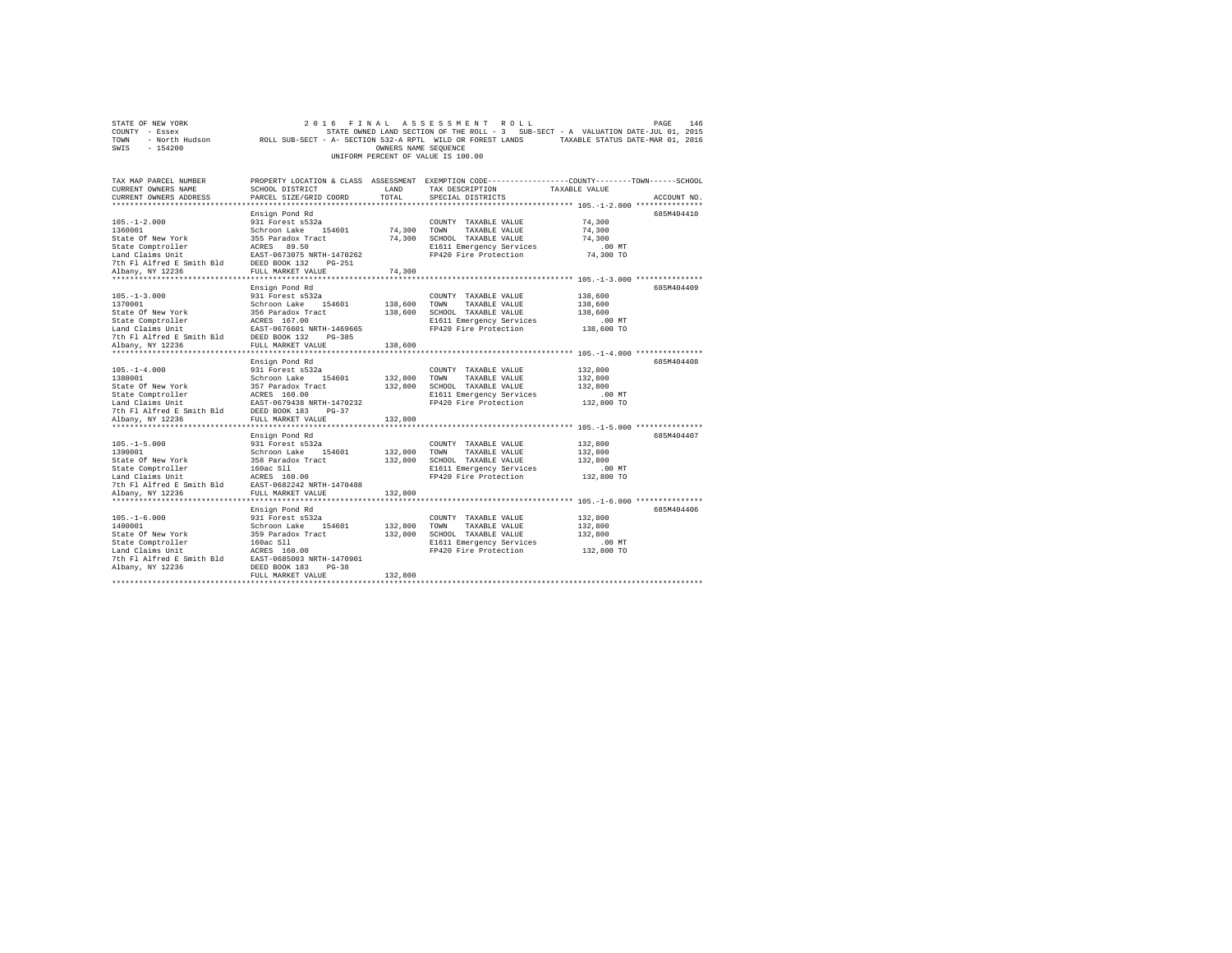|                                                                                                                                                                                                                                                 |                                           |               | COUNTY - Essex - STATE ON STATE ON STATE ON THE ROLL - 3 SUB-SECT - A VALUATION DATE-JUL 01, 2015<br>TONN - North Hudson - ROLL SUB-SECT - A- SECTION 532-A RPTL WILD OR FOREST LANDS - TAXABLE STATUS DATE-MAR 01, 2016<br>SWIS - 1 |                      |
|-------------------------------------------------------------------------------------------------------------------------------------------------------------------------------------------------------------------------------------------------|-------------------------------------------|---------------|--------------------------------------------------------------------------------------------------------------------------------------------------------------------------------------------------------------------------------------|----------------------|
|                                                                                                                                                                                                                                                 |                                           |               | UNIFORM PERCENT OF VALUE IS 100.00                                                                                                                                                                                                   |                      |
| TAX MAP PARCEL NUMBER<br>CURRENT OWNERS NAME<br>CURRENT OWNERS ADDRESS                                                                                                                                                                          | SCHOOL DISTRICT<br>PARCEL SIZE/GRID COORD | LAND<br>TOTAL | PROPERTY LOCATION & CLASS ASSESSMENT EXEMPTION CODE---------------COUNTY-------TOWN------SCHOOL<br>TAX DESCRIPTION TAXABLE VALUE<br>SPECIAL DISTRICTS                                                                                | ACCOUNT NO.          |
|                                                                                                                                                                                                                                                 |                                           |               |                                                                                                                                                                                                                                      |                      |
|                                                                                                                                                                                                                                                 | US Route 9                                |               |                                                                                                                                                                                                                                      | 685M404405           |
|                                                                                                                                                                                                                                                 |                                           |               | COUNTY TAXABLE VALUE 132,800                                                                                                                                                                                                         |                      |
|                                                                                                                                                                                                                                                 |                                           |               | COUNTY TAXABLE VALUE<br>132,800 TOWN TAXABLE VALUE                                                                                                                                                                                   | 132,800              |
|                                                                                                                                                                                                                                                 |                                           |               | 132,800 SCHOOL TAXABLE VALUE                                                                                                                                                                                                         | 132,800              |
|                                                                                                                                                                                                                                                 |                                           |               | E1611 Emergency Services<br>FP420 Fire Protection                                                                                                                                                                                    | .00 MT               |
|                                                                                                                                                                                                                                                 |                                           |               |                                                                                                                                                                                                                                      | 132,800 TO           |
|                                                                                                                                                                                                                                                 |                                           |               |                                                                                                                                                                                                                                      |                      |
|                                                                                                                                                                                                                                                 |                                           |               |                                                                                                                                                                                                                                      |                      |
|                                                                                                                                                                                                                                                 | FULL MARKET VALUE                         | 132,800       |                                                                                                                                                                                                                                      |                      |
|                                                                                                                                                                                                                                                 |                                           |               |                                                                                                                                                                                                                                      | 685M404404           |
|                                                                                                                                                                                                                                                 |                                           |               | COUNTY TAXABLE VALUE                                                                                                                                                                                                                 | 138,900              |
|                                                                                                                                                                                                                                                 |                                           |               | 138,900 TOWN TAXABLE VALUE                                                                                                                                                                                                           | 138,900              |
|                                                                                                                                                                                                                                                 |                                           |               | 138,900 SCHOOL TAXABLE VALUE                                                                                                                                                                                                         | 138,900              |
|                                                                                                                                                                                                                                                 |                                           |               |                                                                                                                                                                                                                                      |                      |
|                                                                                                                                                                                                                                                 |                                           |               | E1611 Emergency Services .00 MT<br>FP420 Fire Protection .018,900 TO                                                                                                                                                                 |                      |
|                                                                                                                                                                                                                                                 |                                           |               |                                                                                                                                                                                                                                      |                      |
|                                                                                                                                                                                                                                                 |                                           |               |                                                                                                                                                                                                                                      |                      |
|                                                                                                                                                                                                                                                 |                                           | 138,900       |                                                                                                                                                                                                                                      |                      |
|                                                                                                                                                                                                                                                 |                                           |               |                                                                                                                                                                                                                                      |                      |
|                                                                                                                                                                                                                                                 | US Route 9                                |               |                                                                                                                                                                                                                                      | 685M404403           |
|                                                                                                                                                                                                                                                 |                                           |               | COUNTY TAXABLE VALUE                                                                                                                                                                                                                 | 153,200              |
|                                                                                                                                                                                                                                                 |                                           |               | 153,200 TOWN TAXABLE VALUE<br>153,200 SCHOOL TAXABLE VALUE                                                                                                                                                                           | 153,200<br>153,200   |
|                                                                                                                                                                                                                                                 |                                           |               | E1611 Emergency Services                                                                                                                                                                                                             | .00 MT               |
| 95.-1-5.000<br>1430001 031 Forest s532a<br>1430001 031 Forest s532a<br>5tate Of New York 379 Paradox Tract<br>154601 1979 Paradox Tract<br>Land Claims Unit<br>144.6ac S11<br>171 Alfred E Smith Bld<br>27th F1 Alfred E Smith Bld<br>2827-0677 |                                           |               | FP420 Fire Protection                                                                                                                                                                                                                | 153,200 TO           |
|                                                                                                                                                                                                                                                 |                                           |               |                                                                                                                                                                                                                                      |                      |
| Albany, NY 12236                                                                                                                                                                                                                                | DEED BOOK 195 PG-487                      |               |                                                                                                                                                                                                                                      |                      |
|                                                                                                                                                                                                                                                 | FULL MARKET VALUE                         | 153,200       |                                                                                                                                                                                                                                      |                      |
|                                                                                                                                                                                                                                                 |                                           |               |                                                                                                                                                                                                                                      |                      |
| 95. $-1-4.000$                                                                                                                                                                                                                                  | US Route 9                                |               |                                                                                                                                                                                                                                      | 685M404402           |
|                                                                                                                                                                                                                                                 |                                           |               |                                                                                                                                                                                                                                      | 156,900              |
|                                                                                                                                                                                                                                                 |                                           |               |                                                                                                                                                                                                                                      | 156,900              |
|                                                                                                                                                                                                                                                 |                                           |               |                                                                                                                                                                                                                                      | 156,900              |
|                                                                                                                                                                                                                                                 |                                           |               |                                                                                                                                                                                                                                      | .00 MT<br>156,900 TO |
|                                                                                                                                                                                                                                                 |                                           |               |                                                                                                                                                                                                                                      |                      |
|                                                                                                                                                                                                                                                 |                                           |               |                                                                                                                                                                                                                                      |                      |
|                                                                                                                                                                                                                                                 | FULL MARKET VALUE                         | 156,900       |                                                                                                                                                                                                                                      |                      |
|                                                                                                                                                                                                                                                 |                                           |               |                                                                                                                                                                                                                                      |                      |
|                                                                                                                                                                                                                                                 | US Route 9                                |               |                                                                                                                                                                                                                                      | 685M404401           |
|                                                                                                                                                                                                                                                 |                                           |               |                                                                                                                                                                                                                                      | 103,400              |
|                                                                                                                                                                                                                                                 |                                           |               |                                                                                                                                                                                                                                      | 103,400              |
|                                                                                                                                                                                                                                                 |                                           |               |                                                                                                                                                                                                                                      | 103,400              |
|                                                                                                                                                                                                                                                 |                                           |               | E1611 Emergency Services                                                                                                                                                                                                             | 00 MT.<br>103,400 TO |
|                                                                                                                                                                                                                                                 |                                           |               | FP420 Fire Protection                                                                                                                                                                                                                |                      |
|                                                                                                                                                                                                                                                 |                                           |               |                                                                                                                                                                                                                                      |                      |
|                                                                                                                                                                                                                                                 |                                           |               |                                                                                                                                                                                                                                      |                      |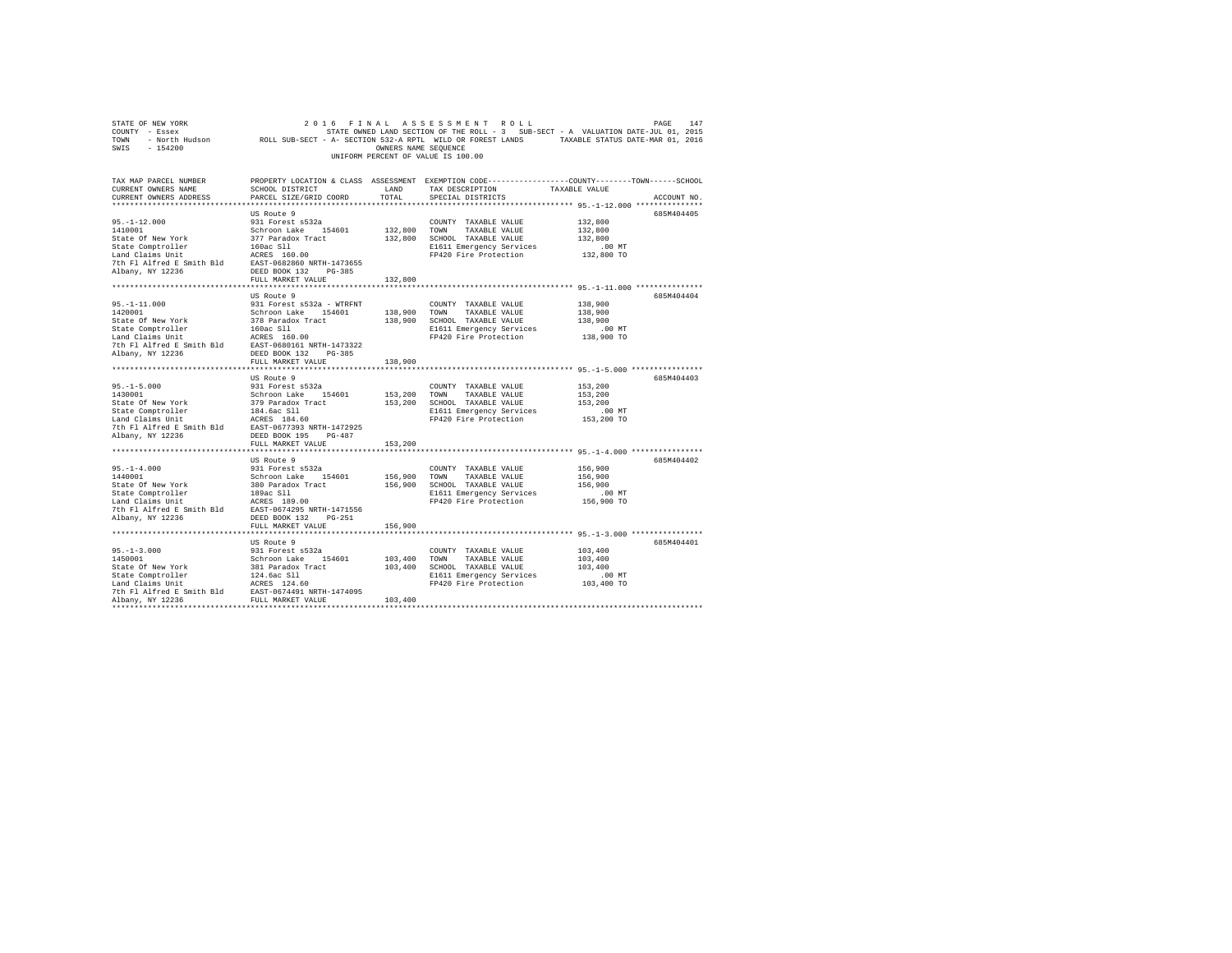| STATE OF NEW YORK                                                                                                      | 2 0 1 6<br>FINAL                                                                                           |                      | ASSESSMENT ROLL                                                                                 |               | 148<br>PAGE |
|------------------------------------------------------------------------------------------------------------------------|------------------------------------------------------------------------------------------------------------|----------------------|-------------------------------------------------------------------------------------------------|---------------|-------------|
| COUNTY - Essex                                                                                                         |                                                                                                            |                      | STATE OWNED LAND SECTION OF THE ROLL - 3 SUB-SECT - A VALUATION DATE-JUL 01, 2015               |               |             |
| TOWN                                                                                                                   | - North Hudson ROLL SUB-SECT - A- SECTION 532-A RPTL WILD OR FOREST LANDS TAXABLE STATUS DATE-MAR 01, 2016 |                      |                                                                                                 |               |             |
| $-154200$<br>SWIS                                                                                                      |                                                                                                            | OWNERS NAME SEQUENCE |                                                                                                 |               |             |
|                                                                                                                        |                                                                                                            |                      | UNIFORM PERCENT OF VALUE IS 100.00                                                              |               |             |
|                                                                                                                        |                                                                                                            |                      |                                                                                                 |               |             |
|                                                                                                                        |                                                                                                            |                      |                                                                                                 |               |             |
| TAX MAP PARCEL NUMBER                                                                                                  |                                                                                                            |                      | PROPERTY LOCATION & CLASS ASSESSMENT EXEMPTION CODE---------------COUNTY-------TOWN------SCHOOL |               |             |
|                                                                                                                        |                                                                                                            |                      |                                                                                                 |               |             |
| CURRENT OWNERS NAME                                                                                                    | SCHOOL DISTRICT                                                                                            | LAND                 | TAX DESCRIPTION                                                                                 | TAXABLE VALUE |             |
| CURRENT OWNERS ADDRESS                                                                                                 | PARCEL SIZE/GRID COORD                                                                                     | TOTAL                | SPECIAL DISTRICTS                                                                               |               | ACCOUNT NO. |
|                                                                                                                        |                                                                                                            |                      |                                                                                                 |               |             |
|                                                                                                                        | US Route 9                                                                                                 |                      |                                                                                                 |               | 685M404515  |
| $94.4 - 1 - 5.000$                                                                                                     | 931 Forest s532a - WTRFNT                                                                                  |                      | COUNTY TAXABLE VALUE                                                                            | 120,400       |             |
| 1460101                                                                                                                | Schroon Lake 154601                                                                                        | 120,400 TOWN         | TAXABLE VALUE                                                                                   | 120,400       |             |
| State Of New York                                                                                                      | 382 Paradox Tract                                                                                          | 120,400              | SCHOOL TAXABLE VALUE                                                                            | 120,400       |             |
| State Comptroller                                                                                                      | 40.7ac S11                                                                                                 |                      | E1611 Emergency Services                                                                        | $.00$ MT      |             |
| Land Claims Unit<br>The F1 AIfred E Smith B1d<br>The F1 AIfred E Smith B1d<br>Albany, NY 12236<br>DEED BOOK 132 PG-251 |                                                                                                            |                      | FP420 Fire Protection                                                                           | 120,400 TO    |             |
|                                                                                                                        |                                                                                                            |                      |                                                                                                 |               |             |
|                                                                                                                        |                                                                                                            |                      |                                                                                                 |               |             |
|                                                                                                                        |                                                                                                            |                      |                                                                                                 |               |             |
|                                                                                                                        | FULL MARKET VALUE                                                                                          | 120,400              |                                                                                                 |               |             |
|                                                                                                                        |                                                                                                            |                      |                                                                                                 |               |             |
|                                                                                                                        | US Route 9                                                                                                 |                      |                                                                                                 |               | 685M404514  |
| $94.4 - 1 - 6.000$                                                                                                     | 931 Forest s532a - WTRFNT                                                                                  |                      | COUNTY TAXABLE VALUE                                                                            | 240,000       |             |
| 1470101                                                                                                                | Schroon Lake 154601                                                                                        | 240,000 TOWN         | TAXABLE VALUE                                                                                   | 240,000       |             |
| State Of New York                                                                                                      | 383 Paradox Tract                                                                                          |                      | 240,000 SCHOOL TAXABLE VALUE                                                                    | 240,000       |             |
|                                                                                                                        | 41.7ac S11                                                                                                 |                      | E1611 Emergency Services                                                                        | $.00$ MT      |             |
| State Comptroller<br>Land Claims Unit                                                                                  |                                                                                                            |                      | FP420 Fire Protection                                                                           | 240,000 TO    |             |
|                                                                                                                        | EAST-0670482 NRTH-1472722                                                                                  |                      |                                                                                                 |               |             |
| adiu Chaims Unit<br>The FI Alfred E Smith Bld<br>EAST-0670482 N<br>Albany. NY 12226                                    | DEED BOOK 189 PG-18                                                                                        |                      |                                                                                                 |               |             |
| Albany, NY 12236                                                                                                       |                                                                                                            |                      |                                                                                                 |               |             |
|                                                                                                                        | FULL MARKET VALUE                                                                                          | 240,000              |                                                                                                 |               |             |
|                                                                                                                        |                                                                                                            |                      |                                                                                                 |               |             |
|                                                                                                                        | US Route 9                                                                                                 |                      |                                                                                                 |               | 685M404513  |
| $94.4 - 1 - 7.000$                                                                                                     | 931 Forest s532a                                                                                           |                      | COUNTY TAXABLE VALUE                                                                            | 60,600        |             |
|                                                                                                                        |                                                                                                            | 60,600               | TOWN<br>TAXABLE VALUE                                                                           | 60,600        |             |
|                                                                                                                        |                                                                                                            |                      | 60,600 SCHOOL TAXABLE VALUE                                                                     | 60,600        |             |
|                                                                                                                        |                                                                                                            |                      | E1611 Emergency Services                                                                        | $.00$ MT      |             |
|                                                                                                                        |                                                                                                            |                      | FP420 Fire Protection                                                                           | 60,600 TO     |             |
|                                                                                                                        |                                                                                                            |                      |                                                                                                 |               |             |
| Albany, NY 12236                                                                                                       |                                                                                                            | 60,600               |                                                                                                 |               |             |
|                                                                                                                        |                                                                                                            |                      |                                                                                                 |               |             |
|                                                                                                                        |                                                                                                            |                      |                                                                                                 |               |             |
|                                                                                                                        | US Route 9                                                                                                 |                      |                                                                                                 |               | 685M404512  |
| $95. - 1 - 6.000$                                                                                                      | 931 Forest s532a                                                                                           |                      | COUNTY TAXABLE VALUE                                                                            | 132,800       |             |
| 1490001                                                                                                                | Schroon Lake 154601                                                                                        | 132,800              | TOWN<br>TAXABLE VALUE                                                                           | 132,800       |             |
| State Of New York<br>State Comptroller<br>Land Claims Unit                                                             | 385 Paradox Tract<br>160ac Sll<br>ACRES 160.00                                                             |                      | 132,800 SCHOOL TAXABLE VALUE                                                                    | 132,800       |             |
|                                                                                                                        |                                                                                                            |                      | E1611 Emergency Services                                                                        | $.00$ MT      |             |
|                                                                                                                        |                                                                                                            |                      | FP420 Fire Protection                                                                           | 132,800 TO    |             |
| 7th Fl Alfred E Smith Bld EAST-0677023 NRTH-1475803                                                                    |                                                                                                            |                      |                                                                                                 |               |             |
| Albany, NY 12236                                                                                                       | FULL MARKET VALUE                                                                                          | 132,800              |                                                                                                 |               |             |
|                                                                                                                        |                                                                                                            |                      |                                                                                                 |               |             |
|                                                                                                                        | US Route 9                                                                                                 |                      |                                                                                                 |               | 685M404511  |
|                                                                                                                        |                                                                                                            |                      |                                                                                                 |               |             |
| $95. - 1 - 10.000$                                                                                                     | 931 Forest s532a                                                                                           |                      | COUNTY TAXABLE VALUE                                                                            | 132,800       |             |
| 1500001                                                                                                                | Schroon Lake 154601                                                                                        | 132,800              | TOWN<br>TAXABLE VALUE                                                                           | 132,800       |             |
| State Of New York                                                                                                      | 386 Paradox Tract                                                                                          |                      | 132,800 SCHOOL TAXABLE VALUE                                                                    | 132,800       |             |
| State Comptroller<br>Land Claims Unit                                                                                  | 160ac S11<br>ACRES 160.00                                                                                  |                      | E1611 Emergency Services                                                                        | $.00$ MT      |             |
|                                                                                                                        |                                                                                                            |                      | FP420 Fire Protection                                                                           | 132,800 TO    |             |
| 7th Fl Alfred E Smith Bld                                                                                              | EAST-0679785 NRTH-1476191                                                                                  |                      |                                                                                                 |               |             |
| Albany, NY 12236                                                                                                       | DEED BOOK 209<br>PG-332                                                                                    |                      |                                                                                                 |               |             |
|                                                                                                                        | FULL MARKET VALUE                                                                                          | 132,800              |                                                                                                 |               |             |
|                                                                                                                        |                                                                                                            |                      |                                                                                                 |               |             |
|                                                                                                                        |                                                                                                            |                      |                                                                                                 |               |             |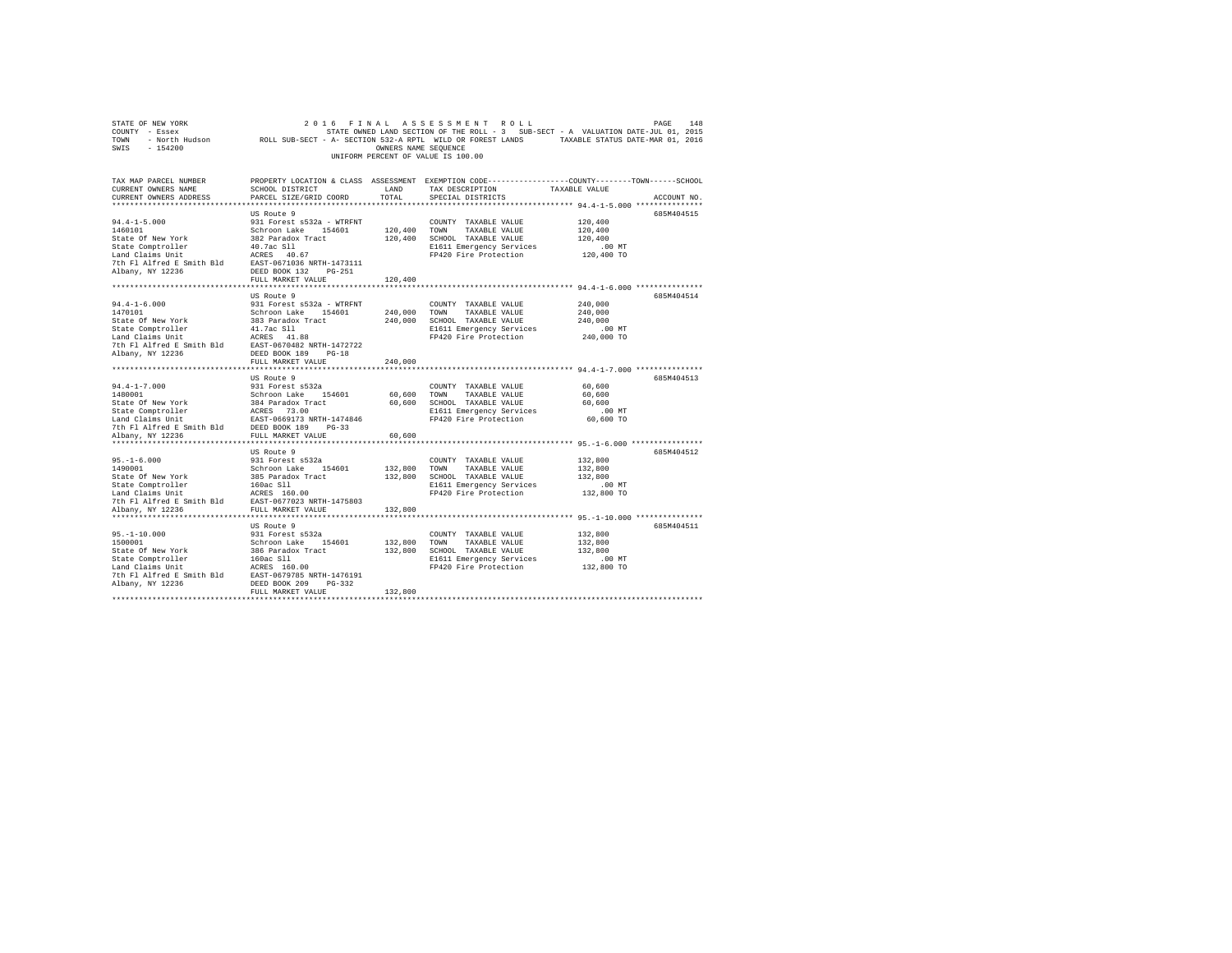|                                                                                                                                                                                                                                                                                                                                                                                                                                       |                              |         | UNIFORM PERCENT OF VALUE IS 100.00                      | COUNTY - ESSEX UNIT STATE OWNED LAND SECTION OF THE ROLL - 3 SUB-SECT - A VALUATION DATE-JUL 01, 2015<br>TOWN - NOCID HUGSON - ROLL SUB-SECT - A- SECTION S32-A RPTL WILD OR FOREST LANDS - TAXABLE STATUS DATE-MAR 01, 2016<br>SWIS |
|---------------------------------------------------------------------------------------------------------------------------------------------------------------------------------------------------------------------------------------------------------------------------------------------------------------------------------------------------------------------------------------------------------------------------------------|------------------------------|---------|---------------------------------------------------------|--------------------------------------------------------------------------------------------------------------------------------------------------------------------------------------------------------------------------------------|
|                                                                                                                                                                                                                                                                                                                                                                                                                                       |                              |         |                                                         |                                                                                                                                                                                                                                      |
| TAX MAP PARCEL NUMBER<br>CURRENT OWNERS NAME<br>CURRENT OWNERS ADDRESS                                                                                                                                                                                                                                                                                                                                                                | PARCEL SIZE/GRID COORD TOTAL |         | LAND TAX DESCRIPTION TAXABLE VALUE<br>SPECIAL DISTRICTS | PROPERTY LOCATION & CLASS ASSESSMENT EXEMPTION CODE----------------COUNTY--------TOWN------SCHOOL<br>SCHOOL DISTRICT T.and film for person tensor of the contration<br>ACCOUNT NO.                                                   |
|                                                                                                                                                                                                                                                                                                                                                                                                                                       |                              |         |                                                         |                                                                                                                                                                                                                                      |
|                                                                                                                                                                                                                                                                                                                                                                                                                                       | US Route 9                   |         |                                                         | 685M404510                                                                                                                                                                                                                           |
|                                                                                                                                                                                                                                                                                                                                                                                                                                       |                              |         | COUNTY TAXABLE VALUE                                    | 142,500                                                                                                                                                                                                                              |
|                                                                                                                                                                                                                                                                                                                                                                                                                                       |                              |         | 142,500 TOWN TAXABLE VALUE                              | 142,500                                                                                                                                                                                                                              |
|                                                                                                                                                                                                                                                                                                                                                                                                                                       |                              |         | 142,500 SCHOOL TAXABLE VALUE                            | 142,500                                                                                                                                                                                                                              |
|                                                                                                                                                                                                                                                                                                                                                                                                                                       |                              |         | E1611 Emergency Services                                | .00 MT                                                                                                                                                                                                                               |
|                                                                                                                                                                                                                                                                                                                                                                                                                                       |                              |         | FP420 Fire Protection                                   | 142,500 TO                                                                                                                                                                                                                           |
|                                                                                                                                                                                                                                                                                                                                                                                                                                       |                              |         |                                                         |                                                                                                                                                                                                                                      |
|                                                                                                                                                                                                                                                                                                                                                                                                                                       | FULL MARKET VALUE            | 142,500 |                                                         |                                                                                                                                                                                                                                      |
|                                                                                                                                                                                                                                                                                                                                                                                                                                       |                              |         |                                                         |                                                                                                                                                                                                                                      |
|                                                                                                                                                                                                                                                                                                                                                                                                                                       | US Route 9                   |         |                                                         | 685M404509                                                                                                                                                                                                                           |
|                                                                                                                                                                                                                                                                                                                                                                                                                                       |                              |         | COUNTY TAXABLE VALUE                                    | 123,200                                                                                                                                                                                                                              |
|                                                                                                                                                                                                                                                                                                                                                                                                                                       |                              |         | 123,200 TOWN TAXABLE VALUE                              | 123,200                                                                                                                                                                                                                              |
|                                                                                                                                                                                                                                                                                                                                                                                                                                       |                              |         | 123,200 SCHOOL TAXABLE VALUE                            | 123,200                                                                                                                                                                                                                              |
|                                                                                                                                                                                                                                                                                                                                                                                                                                       |                              |         | E1611 Emergency Services                                | .00MT                                                                                                                                                                                                                                |
|                                                                                                                                                                                                                                                                                                                                                                                                                                       |                              |         | FP420 Fire Protection                                   | 123,200 TO                                                                                                                                                                                                                           |
|                                                                                                                                                                                                                                                                                                                                                                                                                                       |                              |         |                                                         |                                                                                                                                                                                                                                      |
|                                                                                                                                                                                                                                                                                                                                                                                                                                       |                              |         |                                                         |                                                                                                                                                                                                                                      |
|                                                                                                                                                                                                                                                                                                                                                                                                                                       | FULL MARKET VALUE            | 123,200 |                                                         |                                                                                                                                                                                                                                      |
|                                                                                                                                                                                                                                                                                                                                                                                                                                       |                              |         |                                                         |                                                                                                                                                                                                                                      |
|                                                                                                                                                                                                                                                                                                                                                                                                                                       | US Route 9                   |         | COUNTY TAXABLE VALUE 46,000                             | 685M404508                                                                                                                                                                                                                           |
|                                                                                                                                                                                                                                                                                                                                                                                                                                       |                              |         |                                                         | 46,000                                                                                                                                                                                                                               |
|                                                                                                                                                                                                                                                                                                                                                                                                                                       |                              |         |                                                         | 46,000                                                                                                                                                                                                                               |
|                                                                                                                                                                                                                                                                                                                                                                                                                                       |                              |         |                                                         | $.00$ MT                                                                                                                                                                                                                             |
|                                                                                                                                                                                                                                                                                                                                                                                                                                       |                              |         |                                                         | 46,000 TO                                                                                                                                                                                                                            |
|                                                                                                                                                                                                                                                                                                                                                                                                                                       |                              |         |                                                         |                                                                                                                                                                                                                                      |
|                                                                                                                                                                                                                                                                                                                                                                                                                                       |                              |         |                                                         |                                                                                                                                                                                                                                      |
|                                                                                                                                                                                                                                                                                                                                                                                                                                       | FULL MARKET VALUE            | 46,000  |                                                         |                                                                                                                                                                                                                                      |
| $\begin{tabular}{lllllllllllll} $\textsc{101}$ & $\textsc{101}$ & $\textsc{101}$ & $\textsc{101}$ & $\textsc{101}$ & $\textsc{101}$ & $\textsc{101}$ & $\textsc{101}$ & $\textsc{101}$ & $\textsc{101}$ & $\textsc{101}$ & $\textsc{101}$ & $\textsc{101}$ & $\textsc{101}$ & $\textsc{101}$ & $\textsc{101}$ & $\textsc{101}$ & $\textsc{101}$ & $\textsc{101}$ & $\textsc{101}$ & $\textsc{101}$ & $\textsc{101}$ & $\textsc{101}$$ |                              |         |                                                         |                                                                                                                                                                                                                                      |
|                                                                                                                                                                                                                                                                                                                                                                                                                                       |                              |         |                                                         | 685M404507                                                                                                                                                                                                                           |
|                                                                                                                                                                                                                                                                                                                                                                                                                                       |                              |         |                                                         | 10,000                                                                                                                                                                                                                               |
|                                                                                                                                                                                                                                                                                                                                                                                                                                       |                              |         |                                                         | 10,000                                                                                                                                                                                                                               |
|                                                                                                                                                                                                                                                                                                                                                                                                                                       |                              |         |                                                         | 10,000                                                                                                                                                                                                                               |
|                                                                                                                                                                                                                                                                                                                                                                                                                                       |                              |         |                                                         | 00 MT.<br>10,000 TO                                                                                                                                                                                                                  |
|                                                                                                                                                                                                                                                                                                                                                                                                                                       |                              |         |                                                         |                                                                                                                                                                                                                                      |
|                                                                                                                                                                                                                                                                                                                                                                                                                                       |                              |         |                                                         |                                                                                                                                                                                                                                      |
|                                                                                                                                                                                                                                                                                                                                                                                                                                       |                              |         |                                                         |                                                                                                                                                                                                                                      |
|                                                                                                                                                                                                                                                                                                                                                                                                                                       | US Route 9                   |         |                                                         | 685M404506                                                                                                                                                                                                                           |
|                                                                                                                                                                                                                                                                                                                                                                                                                                       |                              |         |                                                         | 173,100                                                                                                                                                                                                                              |
|                                                                                                                                                                                                                                                                                                                                                                                                                                       |                              |         |                                                         | 173,100                                                                                                                                                                                                                              |
|                                                                                                                                                                                                                                                                                                                                                                                                                                       |                              |         |                                                         | 173,100                                                                                                                                                                                                                              |
|                                                                                                                                                                                                                                                                                                                                                                                                                                       |                              |         |                                                         | $.00$ MT                                                                                                                                                                                                                             |
|                                                                                                                                                                                                                                                                                                                                                                                                                                       |                              |         | E1611 Emergency Services<br>FP420 Fire Protection       | 173,100 TO                                                                                                                                                                                                                           |
|                                                                                                                                                                                                                                                                                                                                                                                                                                       |                              |         |                                                         |                                                                                                                                                                                                                                      |
| Albany, NY 12236<br>**********************                                                                                                                                                                                                                                                                                                                                                                                            |                              |         |                                                         |                                                                                                                                                                                                                                      |
|                                                                                                                                                                                                                                                                                                                                                                                                                                       |                              |         |                                                         |                                                                                                                                                                                                                                      |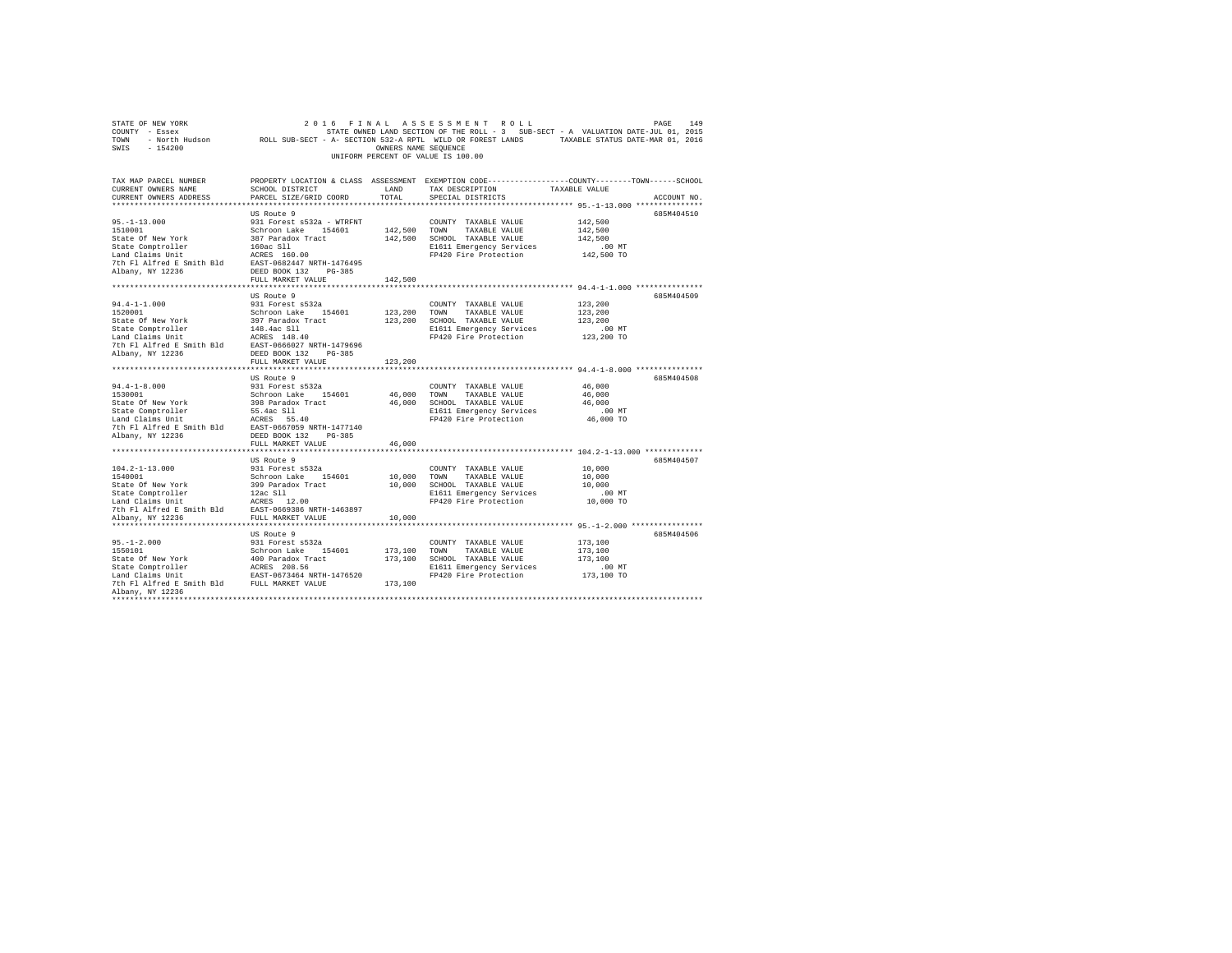| STATE OF NEW YORK<br>COUNTY - Essex<br>- North Hudson<br>TOWN<br>SWIS<br>$-154200$                                                                                                                    | 2016<br>ROLL SUB-SECT - A- SECTION 532-A RPTL WILD OR FOREST LANDS                                                                                                                                                                 | FINAL<br>OWNERS NAME SEQUENCE                | ASSESSMENT ROLL<br>STATE OWNED LAND SECTION OF THE ROLL - 3 SUB-SECT - A VALUATION DATE-JUL 01, 2015<br>UNIFORM PERCENT OF VALUE IS 100.00 | TAXABLE STATUS DATE-MAR 01, 2016                                                                                    | 150<br>PAGE |
|-------------------------------------------------------------------------------------------------------------------------------------------------------------------------------------------------------|------------------------------------------------------------------------------------------------------------------------------------------------------------------------------------------------------------------------------------|----------------------------------------------|--------------------------------------------------------------------------------------------------------------------------------------------|---------------------------------------------------------------------------------------------------------------------|-------------|
| TAX MAP PARCEL NUMBER<br>CURRENT OWNERS NAME<br>CURRENT OWNERS ADDRESS                                                                                                                                | SCHOOL DISTRICT<br>PARCEL SIZE/GRID COORD                                                                                                                                                                                          | LAND<br>TOTAL                                | PROPERTY LOCATION & CLASS ASSESSMENT EXEMPTION CODE---------------COUNTY-------TOWN-----SCHOOL<br>TAX DESCRIPTION<br>SPECIAL DISTRICTS     | TAXABLE VALUE                                                                                                       | ACCOUNT NO. |
| $95. -1 - 1.000$<br>1560101<br>State Of New York<br>State Comptroller<br>Land Claims Unit<br>7th Fl Alfred E Smith Bld<br>Albany, NY 12236                                                            | US Route 9<br>931 Forest s532a<br>Schroon Lake 154601<br>401 Paradox Tract<br>203.2ac S11<br>ACRES 203.24<br>EAST-0672796 NRTH-1478349<br>FULL MARKET VALUE                                                                        | 168,700<br>168,700<br>168,700                | COUNTY TAXABLE VALUE<br>TOWN<br>TAXABLE VALUE<br>SCHOOL TAXABLE VALUE<br>E1611 Emergency Services<br>FP420 Fire Protection                 | 168,700<br>168,700<br>168,700<br>$.00$ MT<br>168,700 TO                                                             | 685M404505  |
| ***********************<br>$95.1 - 1 - 13.000$<br>1570001<br>State Of New York<br>State Comptroller<br>Land Claims Unit<br>7th Fl Alfred E Smith Bld<br>Albany, NY 12236<br>************************* | ***********************<br>US Route 9<br>931 Forest s532a - WTRFNT<br>Schroon Lake<br>154601<br>402 Paradox Tr<br>156.6ac Sll<br>ACRES 156.60<br>EAST-0673587 NRTH-1480579<br>FULL MARKET VALUE<br>******************************* | ***********<br>136,900<br>136,900<br>136,900 | COUNTY TAXABLE VALUE<br>TOWN<br>TAXABLE VALUE<br>SCHOOL TAXABLE VALUE<br>E1611 Emergency Services<br>FP420 Fire Protection                 | *************************** 95.1-1-13.000 **************<br>136,900<br>136,900<br>136,900<br>$.00$ MT<br>136,900 TO | 685M404504  |
| $94.2 - 1 - 7.000$<br>1580101<br>State Of New York<br>State Comptroller<br>Land Claims Unit<br>7th Fl Alfred E Smith Bld<br>Albany, NY 12236                                                          | US Route 9<br>931 Forest s532a - WTRFNT<br>Schroon Lake<br>154601<br>403 Paradox Tract<br>156.4ac S11<br>ACRES 156.43<br>EAST-0670257 NRTH-1480156<br>DEED BOOK 132<br>$PG-385$                                                    | 144,700<br>144,700                           | COUNTY TAXABLE VALUE<br>TOWN<br>TAXABLE VALUE<br>SCHOOL TAXABLE VALUE<br>E1612 Emergency Services<br>FP420 Fire Protection                 | 144,700<br>144,700<br>144,700<br>$.00$ MT<br>144,700 TO                                                             | 685M404503  |
| $95. -1 - 14.000$<br>1590001<br>State Of New York<br>State Comptroller<br>Land Claims Unit<br>7th Fl Alfred E Smith Bld<br>Albany, NY 12236                                                           | FULL MARKET VALUE<br>US Route 9<br>931 Forest s532a - WTRFNT<br>Schroon Lake<br>154601<br>413 Paradox Tract<br>160ac S11<br>ACRES 160.00<br>EAST-0682127 NRTH-1479161<br>FULL MARKET VALUE                                         | 144,700<br>139,400<br>139,400<br>139,400     | COUNTY TAXABLE VALUE<br>TOWN<br>TAXABLE VALUE<br>SCHOOL TAXABLE VALUE<br>E1611 Emergency Services<br>FP420 Fire Protection                 | 139,400<br>139,400<br>139,400<br>$.00$ MT<br>139,400 TO                                                             | 685M404502  |
| **********************<br>$95. -1 - 9.000$<br>1600001<br>State Of New York<br>State Comptroller<br>Land Claims Unit<br>7th Fl Alfred E Smith Bld<br>Albany, NY 12236                                  | US Route 9<br>931 Forest s532a - WTRFNT<br>Schroon Lake<br>154601<br>414 Paradox Tract<br>ACRES 160.00<br>EAST-0679341 NRTH-1478928<br>DEED BOOK 230<br>PG-554<br>FULL MARKET VALUE                                                | 136,900<br>136,900<br>136,900                | COUNTY TAXABLE VALUE<br>TOWN<br>TAXABLE VALUE<br>SCHOOL TAXABLE VALUE<br>E1611 Emergency Services<br>FP420 Fire Protection                 | 136,900<br>136,900<br>136,900<br>$.00$ MT<br>136,900 TO                                                             | 685M404501  |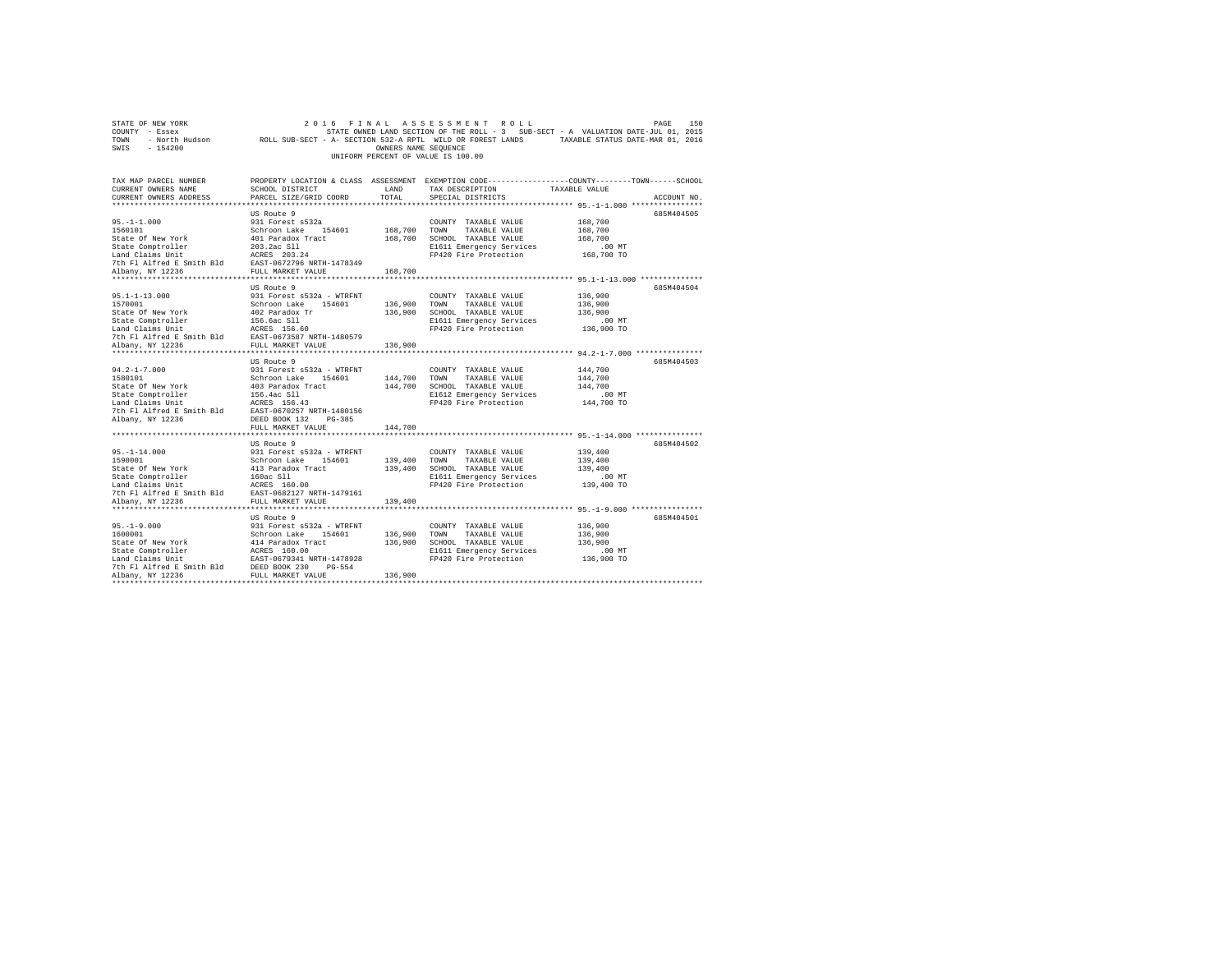| TOWN<br>- North Hudson<br>SWIS<br>$-154200$                                                                                                                                                                                       | ROLL SUB-SECT - A- SECTION 532-A RPTL WILD OR FOREST LANDS | OWNERS NAME SEQUENCE |                                    | TAXABLE STATUS DATE-MAR 01, 2016                                                                |
|-----------------------------------------------------------------------------------------------------------------------------------------------------------------------------------------------------------------------------------|------------------------------------------------------------|----------------------|------------------------------------|-------------------------------------------------------------------------------------------------|
|                                                                                                                                                                                                                                   |                                                            |                      | UNIFORM PERCENT OF VALUE IS 100.00 |                                                                                                 |
|                                                                                                                                                                                                                                   |                                                            |                      |                                    |                                                                                                 |
| TAX MAP PARCEL NUMBER                                                                                                                                                                                                             |                                                            |                      |                                    | PROPERTY LOCATION & CLASS ASSESSMENT EXEMPTION CODE---------------COUNTY-------TOWN------SCHOOL |
| CURRENT OWNERS NAME                                                                                                                                                                                                               | SCHOOL DISTRICT                                            | LAND                 | TAX DESCRIPTION                    | TAXABLE VALUE                                                                                   |
| CURRENT OWNERS ADDRESS                                                                                                                                                                                                            | PARCEL SIZE/GRID COORD                                     | TOTAL                | SPECIAL DISTRICTS                  | ACCOUNT NO.                                                                                     |
|                                                                                                                                                                                                                                   |                                                            |                      |                                    |                                                                                                 |
|                                                                                                                                                                                                                                   | US Route 9                                                 |                      |                                    | 685M404614                                                                                      |
| $95. - 1 - 8.000$                                                                                                                                                                                                                 | 931 Forest s532a                                           |                      | COUNTY TAXABLE VALUE               | 21,300                                                                                          |
| 1620001                                                                                                                                                                                                                           | Schroon Lake 154601                                        | 21,300 TOWN          | TAXABLE VALUE                      | 21,300                                                                                          |
| State of New York (15 Daradox Tract 15 Daradox Tract Controller (15 Daradox Tract 15 Daradox Tract 15 Daradox Tract 16 Daradox Tract 1479219 (16 Daradox Tract 1479219 (16 Daradox Tract 1479219 (16 Daradox Tract 15 Daradox     |                                                            |                      | 21,300 SCHOOL TAXABLE VALUE        | 21,300                                                                                          |
|                                                                                                                                                                                                                                   |                                                            |                      | E1611 Emergency Services           | $.00$ MT                                                                                        |
|                                                                                                                                                                                                                                   |                                                            |                      | FP420 Fire Protection              | 21,300 TO                                                                                       |
| Albany, NY 12236                                                                                                                                                                                                                  | FULL MARKET VALUE                                          | 21,300               |                                    |                                                                                                 |
|                                                                                                                                                                                                                                   |                                                            |                      |                                    |                                                                                                 |
|                                                                                                                                                                                                                                   | US Route 9                                                 |                      |                                    | 685M404613                                                                                      |
| $95.1 - 1 - 11.000$                                                                                                                                                                                                               | 931 Forest s532a                                           |                      | COUNTY TAXABLE VALUE               | 47,300                                                                                          |
| 1630001                                                                                                                                                                                                                           | Schroon Lake 154601                                        |                      | 47,300 TOWN TAXABLE VALUE          | 47,300                                                                                          |
|                                                                                                                                                                                                                                   |                                                            | 47,300               | SCHOOL TAXABLE VALUE               | 47,300                                                                                          |
|                                                                                                                                                                                                                                   |                                                            |                      | E1611 Emergency Services           | $.00$ MT                                                                                        |
|                                                                                                                                                                                                                                   |                                                            |                      | FP420 Fire Protection              | 47,300 TO                                                                                       |
|                                                                                                                                                                                                                                   |                                                            |                      |                                    |                                                                                                 |
|                                                                                                                                                                                                                                   |                                                            |                      |                                    |                                                                                                 |
|                                                                                                                                                                                                                                   | FULL MARKET VALUE                                          | 47,300               |                                    |                                                                                                 |
|                                                                                                                                                                                                                                   |                                                            |                      |                                    |                                                                                                 |
|                                                                                                                                                                                                                                   | US Route 9                                                 |                      |                                    | 685M404612                                                                                      |
| $95.1 - 1 - 12.000$                                                                                                                                                                                                               | 931 Forest s532a                                           |                      | COUNTY TAXABLE VALUE               | 133,600                                                                                         |
| 1640001                                                                                                                                                                                                                           | Schroon Lake 154601                                        | 133,600 TOWN         | TAXABLE VALUE                      | 133,600                                                                                         |
|                                                                                                                                                                                                                                   |                                                            |                      | 133,600 SCHOOL TAXABLE VALUE       | 133,600                                                                                         |
|                                                                                                                                                                                                                                   |                                                            |                      | E1611 Emergency Services           | .00 MT                                                                                          |
|                                                                                                                                                                                                                                   |                                                            |                      | FP420 Fire Protection              | 133,600 TO                                                                                      |
| From the Schedule Hall of Schedule 1914<br>State Of New York and Capital and Capital Islam Capital Islam Capital Islam Capital Capital Capital Capital Capital Capital Capital Capital Capital Capital Capital Capital Capital Ca |                                                            |                      |                                    |                                                                                                 |
| Albany, NY 12236                                                                                                                                                                                                                  | DEED BOOK 132 PG-385                                       | 133,600              |                                    |                                                                                                 |
|                                                                                                                                                                                                                                   | FULL MARKET VALUE<br>******************                    |                      |                                    | ********************** 95.1-1-8.000 **************                                              |
|                                                                                                                                                                                                                                   | US Route 9                                                 |                      |                                    | 685M404611                                                                                      |
| $95.1 - 1 - 8.000$                                                                                                                                                                                                                | 931 Forest s532a                                           |                      | COUNTY TAXABLE VALUE               | 114,900                                                                                         |
| 1650001                                                                                                                                                                                                                           | Schroon Lake 154601                                        | 114,900              | TOWN<br>TAXABLE VALUE              | 114,900                                                                                         |
|                                                                                                                                                                                                                                   |                                                            | 114,900              | SCHOOL TAXABLE VALUE               | 114,900                                                                                         |
|                                                                                                                                                                                                                                   |                                                            |                      | E1611 Emergency Services           | $.00$ MT                                                                                        |
|                                                                                                                                                                                                                                   |                                                            |                      | FP420 Fire Protection              | 114,900 TO                                                                                      |
|                                                                                                                                                                                                                                   |                                                            |                      |                                    |                                                                                                 |
| Albany, NY 12236                                                                                                                                                                                                                  | DEED BOOK 132 PG-385                                       |                      |                                    |                                                                                                 |
|                                                                                                                                                                                                                                   | FULL MARKET VALUE                                          | 114,900              |                                    |                                                                                                 |
|                                                                                                                                                                                                                                   |                                                            |                      |                                    |                                                                                                 |
|                                                                                                                                                                                                                                   | US Route 9                                                 |                      |                                    | 685M404610                                                                                      |
| $95. -1 - 15.000$                                                                                                                                                                                                                 | 931 Forest s532a - WTRFNT                                  |                      | COUNTY TAXABLE VALUE               | 117,600                                                                                         |
| 1660001                                                                                                                                                                                                                           | Schroon Lake 154601<br>419 Paradox Tract                   |                      | 117,600 TOWN<br>TAXABLE VALUE      | 117,600                                                                                         |
| State Of New York                                                                                                                                                                                                                 |                                                            |                      | 117,600 SCHOOL TAXABLE VALUE       | 117,600                                                                                         |
|                                                                                                                                                                                                                                   |                                                            |                      | E1611 Emergency Services           | $.00$ MT                                                                                        |
|                                                                                                                                                                                                                                   |                                                            |                      | FP420 Fire Protection              | 117,600 TO                                                                                      |
| State Comptroller 138.4ac S11<br>Land Claims Unit 12 ACRES 138.40<br>7th F1 Alfred E Smith Bld EAST-0683599 NRTH-1481928<br>21 Albany, NY 12236<br>Albany, NY 12236                                                               | FULL MARKET VALUE                                          | 117,600              |                                    |                                                                                                 |
|                                                                                                                                                                                                                                   |                                                            |                      |                                    |                                                                                                 |
|                                                                                                                                                                                                                                   |                                                            |                      |                                    |                                                                                                 |

STATE OF NEW YORK<br>COUNTY - Essex STATE ON A STATE OWNED LAND SECTION OF THE ROLL - 3 SUB-SECT - A VALUATION DATE-JUL 01, 2015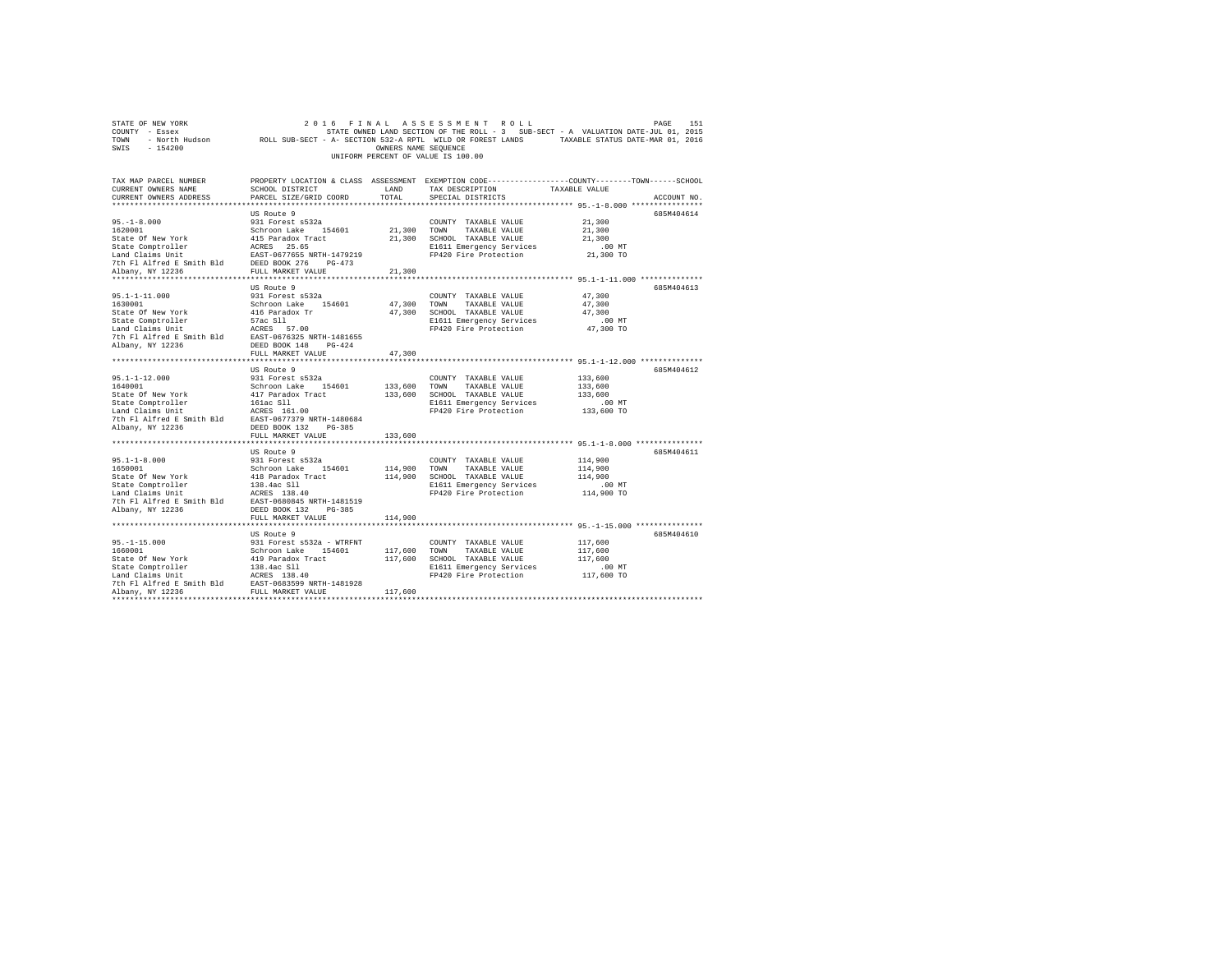| STATE OF NEW YORK                                                                                                                                                                                                                                                    | 2 0 1 6                        |                      | FINAL ASSESSMENT ROLL                             | PAGE                                                                                                       | 152 |
|----------------------------------------------------------------------------------------------------------------------------------------------------------------------------------------------------------------------------------------------------------------------|--------------------------------|----------------------|---------------------------------------------------|------------------------------------------------------------------------------------------------------------|-----|
| COUNTY - Essex                                                                                                                                                                                                                                                       |                                |                      |                                                   | STATE OWNED LAND SECTION OF THE ROLL - 3 SUB-SECT - A VALUATION DATE-JUL 01, 2015                          |     |
| TOWN                                                                                                                                                                                                                                                                 |                                |                      |                                                   | - North Hudson ROLL SUB-SECT - A- SECTION 532-A RPTL WILD OR FOREST LANDS TAXABLE STATUS DATE-MAR 01, 2016 |     |
| SWIS<br>$-154200$                                                                                                                                                                                                                                                    |                                | OWNERS NAME SEQUENCE |                                                   |                                                                                                            |     |
|                                                                                                                                                                                                                                                                      |                                |                      | UNIFORM PERCENT OF VALUE IS 100.00                |                                                                                                            |     |
|                                                                                                                                                                                                                                                                      |                                |                      |                                                   |                                                                                                            |     |
|                                                                                                                                                                                                                                                                      |                                |                      |                                                   |                                                                                                            |     |
| TAX MAP PARCEL NUMBER                                                                                                                                                                                                                                                |                                |                      |                                                   | PROPERTY LOCATION & CLASS ASSESSMENT EXEMPTION CODE---------------COUNTY-------TOWN------SCHOOL            |     |
| CURRENT OWNERS NAME                                                                                                                                                                                                                                                  | <b>LAND</b><br>SCHOOL DISTRICT |                      | TAX DESCRIPTION                                   | TAXABLE VALUE                                                                                              |     |
| CURRENT OWNERS ADDRESS                                                                                                                                                                                                                                               | PARCEL SIZE/GRID COORD         | TOTAL                | SPECIAL DISTRICTS                                 | ACCOUNT NO.                                                                                                |     |
|                                                                                                                                                                                                                                                                      |                                |                      |                                                   |                                                                                                            |     |
|                                                                                                                                                                                                                                                                      | US Route 9                     |                      |                                                   | 685M404609                                                                                                 |     |
| $95. - 1 - 16.000$                                                                                                                                                                                                                                                   | 931 Forest s532a               |                      | COUNTY TAXABLE VALUE                              | 115,000                                                                                                    |     |
| 1670001                                                                                                                                                                                                                                                              | Schroon Lake 154601            | 115,000 TOWN         | TAXABLE VALUE                                     | 115,000                                                                                                    |     |
| State Of New York<br>State Of New York 120 Paradox Tract<br>State Comptroller 1885 138.50<br>Land Claims Unit 1685 EAST-0686209 NRTH-1482284                                                                                                                         |                                |                      | 115,000 SCHOOL TAXABLE VALUE                      | 115,000                                                                                                    |     |
|                                                                                                                                                                                                                                                                      |                                |                      | E1611 Emergency Services                          | .00 MT                                                                                                     |     |
|                                                                                                                                                                                                                                                                      |                                |                      | FP420 Fire Protection                             | 115,000 TO                                                                                                 |     |
| DEED BOOK 138 PG-362<br>The Fl Alfred E Smith Bld BEED BOOK 138 PG-362<br>Albany. NY 12236 FULL MARKET VALUE                                                                                                                                                         |                                |                      |                                                   |                                                                                                            |     |
|                                                                                                                                                                                                                                                                      |                                | 115,000              |                                                   |                                                                                                            |     |
|                                                                                                                                                                                                                                                                      |                                |                      |                                                   |                                                                                                            |     |
|                                                                                                                                                                                                                                                                      | 4390 US Route 9                |                      |                                                   | 685M404608                                                                                                 |     |
| $94.4 - 1 - 4.000$                                                                                                                                                                                                                                                   | 931 Forest s532a               |                      | COUNTY TAXABLE VALUE                              | 130,400                                                                                                    |     |
| 1680101                                                                                                                                                                                                                                                              | Schroon Lake 154601            | 130,400 TOWN         | TAXABLE VALUE                                     | 130,400                                                                                                    |     |
| State Of New York                                                                                                                                                                                                                                                    | 426 Paradox Tract              |                      | 130,400 SCHOOL TAXABLE VALUE                      | 130,400                                                                                                    |     |
| State Comptroller                                                                                                                                                                                                                                                    | 123.4ac Sll                    |                      | E1611 Emergency Services                          | $.00$ MT                                                                                                   |     |
|                                                                                                                                                                                                                                                                      |                                |                      | FP420 Fire Protection                             | 130,400 TO                                                                                                 |     |
| State Computering 1998<br>Land Claims Unit<br>7th Fl Alfred E Smith Bld<br>EAST-0671508 NRTH-1474814<br>ENGLES AND THE MARGE VALUE                                                                                                                                   |                                |                      |                                                   |                                                                                                            |     |
| Albany, NY 12236                                                                                                                                                                                                                                                     | FULL MARKET VALUE              | 130,400              |                                                   |                                                                                                            |     |
|                                                                                                                                                                                                                                                                      |                                |                      |                                                   |                                                                                                            |     |
|                                                                                                                                                                                                                                                                      | US Route 9                     |                      |                                                   | 685M404607                                                                                                 |     |
| $94.4 - 1 - 3.000$                                                                                                                                                                                                                                                   | 931 Forest s532a               |                      | COUNTY TAXABLE VALUE                              | 144,400                                                                                                    |     |
| 1690001                                                                                                                                                                                                                                                              | Schroon Lake 154601            | 144,400 TOWN         | TAXABLE VALUE                                     | 144,400                                                                                                    |     |
| 1900011 State of New York 127 Paradox Tract<br>State Comptroller 1742 STAT 17401<br>State Comptroller 17462 SM 1740<br>Land Claims Unit 17462 Smith Bld<br>2021<br>The FI Alfred E Smith Bld<br>2021<br>2021<br>2021<br>2021                                         |                                |                      | 144,400 SCHOOL TAXABLE VALUE                      | 144,400                                                                                                    |     |
|                                                                                                                                                                                                                                                                      |                                |                      | E1611 Emergency Services<br>FP420 Fire Protection | $.00$ MT                                                                                                   |     |
|                                                                                                                                                                                                                                                                      |                                |                      |                                                   | 144,400 TO                                                                                                 |     |
|                                                                                                                                                                                                                                                                      |                                |                      |                                                   |                                                                                                            |     |
| Albany, NY 12236                                                                                                                                                                                                                                                     | FULL MARKET VALUE              | 144,400              |                                                   |                                                                                                            |     |
|                                                                                                                                                                                                                                                                      | US Route 9                     |                      |                                                   | 685M404606                                                                                                 |     |
| $94.4 - 1 - 2.000$                                                                                                                                                                                                                                                   | 931 Forest s532a               |                      | COUNTY TAXABLE VALUE                              | 129,000                                                                                                    |     |
|                                                                                                                                                                                                                                                                      |                                | 129,000 TOWN         | TAXABLE VALUE                                     | 129,000                                                                                                    |     |
|                                                                                                                                                                                                                                                                      |                                |                      | 129,000 SCHOOL TAXABLE VALUE                      | 129,000                                                                                                    |     |
|                                                                                                                                                                                                                                                                      |                                |                      | E1611 Emergency Services                          | $.00$ MT                                                                                                   |     |
|                                                                                                                                                                                                                                                                      |                                |                      | FP420 Fire Protection                             | 129,000 TO                                                                                                 |     |
|                                                                                                                                                                                                                                                                      |                                | 129,000              |                                                   |                                                                                                            |     |
| Albany, NY 12236                                                                                                                                                                                                                                                     |                                |                      |                                                   |                                                                                                            |     |
|                                                                                                                                                                                                                                                                      |                                |                      |                                                   |                                                                                                            |     |
|                                                                                                                                                                                                                                                                      | US Route 9                     |                      |                                                   | 685M404715                                                                                                 |     |
| $114.4 - 1 - 1.000$                                                                                                                                                                                                                                                  | 931 Forest s532a               |                      | COUNTY TAXABLE VALUE                              | 102,800                                                                                                    |     |
|                                                                                                                                                                                                                                                                      |                                | 102,800              | TOWN<br>TAXABLE VALUE                             | 102,800                                                                                                    |     |
|                                                                                                                                                                                                                                                                      |                                |                      | 102,800 SCHOOL TAXABLE VALUE                      | 102,800                                                                                                    |     |
|                                                                                                                                                                                                                                                                      |                                |                      | E1611 Emergency Services                          | $.00$ MT                                                                                                   |     |
|                                                                                                                                                                                                                                                                      |                                |                      | FP420 Fire Protection                             | 102,800 TO                                                                                                 |     |
|                                                                                                                                                                                                                                                                      |                                |                      |                                                   |                                                                                                            |     |
|                                                                                                                                                                                                                                                                      |                                |                      |                                                   |                                                                                                            |     |
| 1720101<br>1720101<br>1720101 Schroon Lake 154601<br>1720101 Schroon Lake 154601<br>1720101 Schroon Lake 154601<br>1720101 Schroon Lake 18261289 NRTH-1445972<br>17201 Carl 18201 172016<br>17201 NRTH PAIRT 2236<br>17201 NRTH PAIRT 2236<br>17<br>Albany, NY 12236 |                                | 102,800              |                                                   |                                                                                                            |     |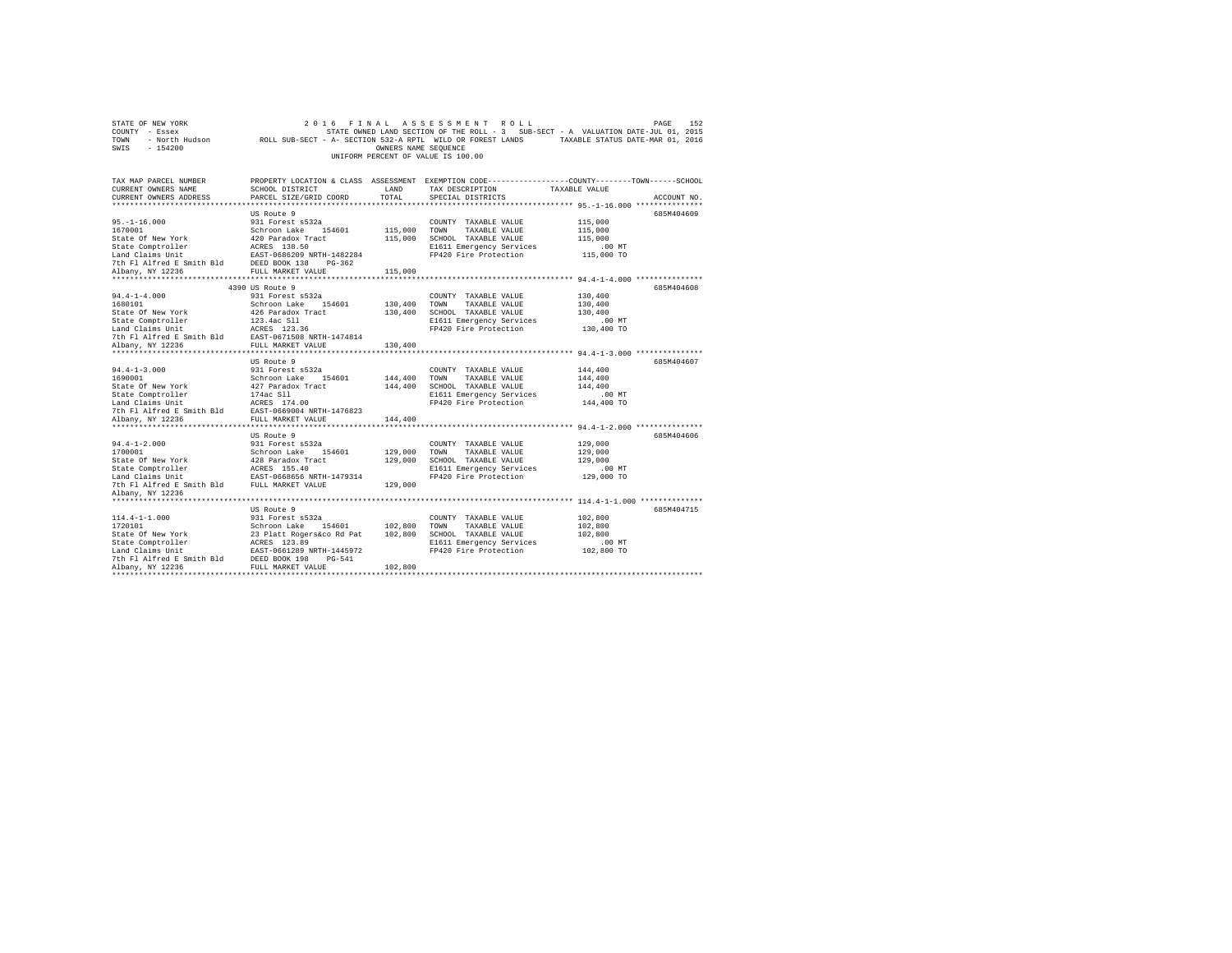| STATE OF NEW YORK         | 2016<br>FINAL                                                                                   |                      | ASSESSMENT<br>ROLL                 |                                                                                   | PAGE<br>153 |
|---------------------------|-------------------------------------------------------------------------------------------------|----------------------|------------------------------------|-----------------------------------------------------------------------------------|-------------|
| COUNTY - Essex            |                                                                                                 |                      |                                    | STATE OWNED LAND SECTION OF THE ROLL - 3 SUB-SECT - A VALUATION DATE-JUL 01, 2015 |             |
| - North Hudson<br>TOWN    | ROLL SUB-SECT - A- SECTION 532-A RPTL WILD OR FOREST LANDS                                      |                      |                                    | TAXABLE STATUS DATE-MAR 01, 2016                                                  |             |
| SWIS<br>$-154200$         |                                                                                                 | OWNERS NAME SEQUENCE |                                    |                                                                                   |             |
|                           |                                                                                                 |                      | UNIFORM PERCENT OF VALUE IS 100.00 |                                                                                   |             |
|                           |                                                                                                 |                      |                                    |                                                                                   |             |
|                           |                                                                                                 |                      |                                    |                                                                                   |             |
| TAX MAP PARCEL NUMBER     | PROPERTY LOCATION & CLASS ASSESSMENT EXEMPTION CODE---------------COUNTY-------TOWN------SCHOOL |                      |                                    |                                                                                   |             |
| CURRENT OWNERS NAME       | SCHOOL DISTRICT                                                                                 | LAND                 | TAX DESCRIPTION                    | TAXABLE VALUE                                                                     |             |
| CURRENT OWNERS ADDRESS    | PARCEL SIZE/GRID COORD                                                                          | TOTAL                | SPECIAL DISTRICTS                  |                                                                                   | ACCOUNT NO. |
|                           |                                                                                                 |                      |                                    |                                                                                   |             |
|                           | Ensign Pond Rd                                                                                  |                      |                                    |                                                                                   | 685M404714  |
| $114.2 - 1 - 15.000$      | 931 Forest s532a - WTRFNT                                                                       |                      | COUNTY TAXABLE VALUE               | 41,900                                                                            |             |
| 1730001                   | Schroon Lake<br>154601                                                                          | 41,900               | TOWN<br>TAXABLE VALUE              | 41,900                                                                            |             |
| State Of New York         | 27 Platt Rogers&co Rd Pat                                                                       | 41,900               | SCHOOL TAXABLE VALUE               | 41,900                                                                            |             |
| State Comptroller         | ACRES 48.67                                                                                     |                      | E1611 Emergency Services           | .00MT                                                                             |             |
|                           |                                                                                                 |                      |                                    |                                                                                   |             |
| Land Claims Unit          | EAST-0664875 NRTH-1453744                                                                       |                      | FP420 Fire Protection              | 41,900 TO                                                                         |             |
| 7th Fl Alfred E Smith Bld | DEED BOOK 201<br>$PG-305$                                                                       |                      |                                    |                                                                                   |             |
| Albany, NY 12236          | FULL MARKET VALUE                                                                               | 41,900               |                                    |                                                                                   |             |
| *******************       | ********************                                                                            |                      |                                    | ******************** 125.1-1-41.000 *************                                 |             |
|                           | US Route 9                                                                                      |                      |                                    |                                                                                   | 685M404712  |
| $125.1 - 1 - 41.000$      | 931 Forest s532a                                                                                |                      | COUNTY TAXABLE VALUE               | 231,100                                                                           |             |
| 1750111                   | Schroon Lake<br>154601                                                                          | 231,100              | TOWN<br>TAXABLE VALUE              | 231,100                                                                           |             |
| State Of New York         | 1/i Platt Rogers&co Rdpat                                                                       | 231,100              | SCHOOL TAXABLE VALUE               | 231,100                                                                           |             |
| State Comptroller         | ACRES 278.46                                                                                    |                      | E1611 Emergency Services           | $.00$ MT                                                                          |             |
| Land Claims Unit          | EAST-0655404 NRTH-1432662                                                                       |                      | FP420 Fire Protection              | 231,100 TO                                                                        |             |
| 7th Fl Alfred E Smith Bld | DEED BOOK 211<br>$PG-237$                                                                       |                      |                                    |                                                                                   |             |
| Albany, NY 12236          | FULL MARKET VALUE                                                                               | 231,100              |                                    |                                                                                   |             |
| ********************      | ********************                                                                            |                      |                                    | ******************************** 125.1-1-43.000 *************                     |             |
|                           | US Route 9                                                                                      |                      |                                    |                                                                                   | 685M478527  |
| $125.1 - 1 - 43.000$      | 931 Forest s532a                                                                                |                      | COUNTY TAXABLE VALUE               | 8,100                                                                             |             |
| 1750121                   | Schroon Lake<br>154601                                                                          | 8,100                | TOWN<br>TAXABLE VALUE              | 8,100                                                                             |             |
| State Of New York         | 1 Road Patent                                                                                   | 8,100                | SCHOOL TAXABLE VALUE               | 8,100                                                                             |             |
| State Comptroller         | ACRES<br>9.73                                                                                   |                      | E1611 Emergency Services           | $.00$ MT                                                                          |             |
| Land Claims Unit          | EAST-0653675 NRTH-1433304                                                                       |                      | FP420 Fire Protection              | 8,100 TO                                                                          |             |
| 7th Fl Alfred E Smith Bld | DEED BOOK 211<br>$PG-237$                                                                       |                      |                                    |                                                                                   |             |
| Albany, NY 12236          | FULL MARKET VALUE                                                                               | 8,100                |                                    |                                                                                   |             |
| *****************         | .                                                                                               |                      |                                    | ********* 114.4-1-2.000 ***************                                           |             |
|                           | US Route 9                                                                                      |                      |                                    |                                                                                   | 685M404711  |
|                           |                                                                                                 |                      |                                    |                                                                                   |             |
| $114.4 - 1 - 2.000$       | 931 Forest s532a                                                                                |                      | COUNTY TAXABLE VALUE               | 20,700                                                                            |             |
| 1760001                   | Schroon Lake<br>154601                                                                          | 20,700               | TAXABLE VALUE<br>TOWN              | 20,700                                                                            |             |
| State Of New York         | 2-B Gore E Or Rd Pat                                                                            | 20,700               | SCHOOL TAXABLE VALUE               | 20,700                                                                            |             |
| State Comptroller         | ACRES 24.90                                                                                     |                      | E1611 Emergency Services           | .00MT                                                                             |             |
| Land Claims Unit          | EAST-0662106 NRTH-1446214                                                                       |                      | FP420 Fire Protection              | 20,700 TO                                                                         |             |
| 7th Fl Alfred E Smith Bld | DEED BOOK 198<br>$PG-541$                                                                       |                      |                                    |                                                                                   |             |
| Albany, NY 12236          | FULL MARKET VALUE                                                                               | 20,700               |                                    |                                                                                   |             |
| ************************  | *****************************                                                                   |                      |                                    |                                                                                   |             |
|                           | US Route 9                                                                                      |                      |                                    |                                                                                   | 685M404710  |
| $125.1 - 1 - 40.000$      | 931 Forest s532a                                                                                |                      | COUNTY TAXABLE VALUE               | 11,500                                                                            |             |
| 1770101                   | Schroon Lake 154601                                                                             | 11,500               | TOWN<br>TAXABLE VALUE              | 11,500                                                                            |             |
| State Of New York         | 2/h Platt Rogers&co Rdpat                                                                       | 11,500               | SCHOOL TAXABLE VALUE               | 11,500                                                                            |             |
| State Comptroller         | 13.89ac                                                                                         |                      | E1611 Emergency Services           | $.00$ MT                                                                          |             |
| Land Claims Unit          | ACRES 13.89                                                                                     |                      | FP420 Fire Protection              | 11,500 TO                                                                         |             |
| 7th Fl Alfred E Smith Bld | EAST-0656098 NRTH-1434113                                                                       |                      |                                    |                                                                                   |             |
| Albany, NY 12236          | DEED BOOK 203<br>$PG-294$                                                                       |                      |                                    |                                                                                   |             |
|                           | FULL MARKET VALUE                                                                               | 11,500               |                                    |                                                                                   |             |
|                           |                                                                                                 |                      |                                    |                                                                                   |             |
|                           |                                                                                                 |                      |                                    |                                                                                   |             |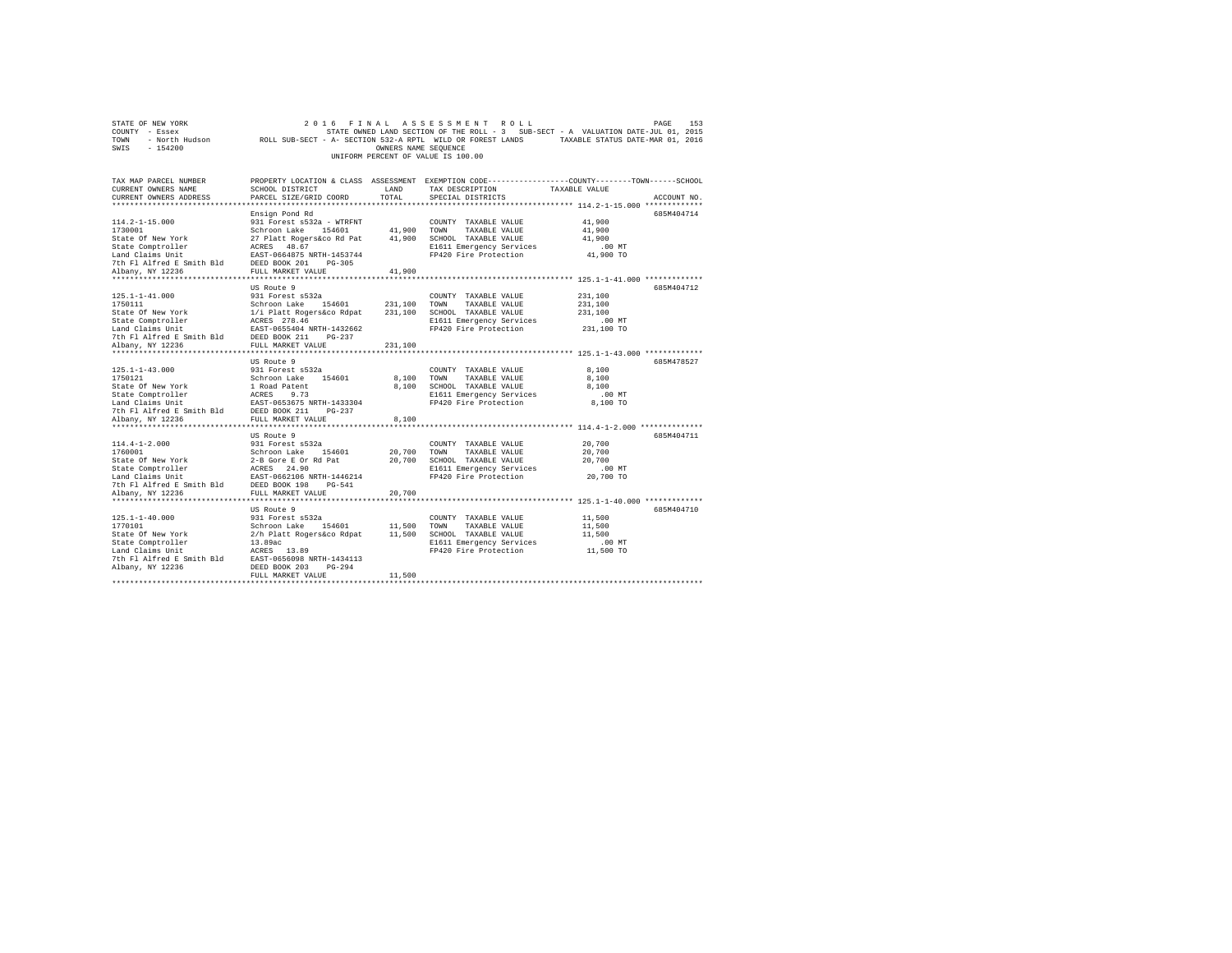| COUNTY - Essex<br>TOWN                                                                                                                                                                                                                                    |                             |                      | STATE OWNED LAND SECTION OF THE ROLL - 3 SUB-SECT - A VALUATION DATE-JUL 01, 2015                                      |                                                              |             |
|-----------------------------------------------------------------------------------------------------------------------------------------------------------------------------------------------------------------------------------------------------------|-----------------------------|----------------------|------------------------------------------------------------------------------------------------------------------------|--------------------------------------------------------------|-------------|
|                                                                                                                                                                                                                                                           |                             |                      | - North Hudson       ROLL SUB-SECT - A- SECTION 532-A RPTL WILD OR FOREST LANDS       TAXABLE STATUS DATE-MAR 01, 2016 |                                                              |             |
| SWIS<br>$-154200$                                                                                                                                                                                                                                         |                             | OWNERS NAME SEOUENCE |                                                                                                                        |                                                              |             |
|                                                                                                                                                                                                                                                           |                             |                      | UNIFORM PERCENT OF VALUE IS 100.00                                                                                     |                                                              |             |
|                                                                                                                                                                                                                                                           |                             |                      |                                                                                                                        |                                                              |             |
|                                                                                                                                                                                                                                                           |                             |                      |                                                                                                                        |                                                              |             |
| TAX MAP PARCEL NUMBER                                                                                                                                                                                                                                     |                             |                      | PROPERTY LOCATION & CLASS ASSESSMENT EXEMPTION CODE----------------COUNTY-------TOWN-----SCHOOL                        |                                                              |             |
| CURRENT OWNERS NAME                                                                                                                                                                                                                                       | SCHOOL DISTRICT             | LAND                 | TAX DESCRIPTION                                                                                                        | TAXABLE VALUE                                                |             |
| CURRENT OWNERS ADDRESS                                                                                                                                                                                                                                    | PARCEL SIZE/GRID COORD      | TOTAL                | SPECIAL DISTRICTS                                                                                                      |                                                              | ACCOUNT NO. |
|                                                                                                                                                                                                                                                           |                             |                      |                                                                                                                        | ******************************* 125.1-1-35.000 ************* |             |
|                                                                                                                                                                                                                                                           | US Route 9                  |                      |                                                                                                                        |                                                              | 685M478529  |
| $125.1 - 1 - 35.000$                                                                                                                                                                                                                                      | 931 Forest s532a            |                      | COUNTY TAXABLE VALUE                                                                                                   | 5,000                                                        |             |
| 1770201                                                                                                                                                                                                                                                   | Schroon Lake 154601         | 5,000                | TOWN<br>TAXABLE VALUE                                                                                                  | 5,000                                                        |             |
| State Of New York                                                                                                                                                                                                                                         | 2/h Platt Roger&co Rd Pat   |                      | 5,000 SCHOOL TAXABLE VALUE                                                                                             | 5.000                                                        |             |
| State Comptroller                                                                                                                                                                                                                                         | 6.04ac                      |                      | E1611 Emergency Services                                                                                               | .00MT                                                        |             |
| Land Claims Unit                                                                                                                                                                                                                                          | ACRES 6.04                  |                      | FP420 Fire Protection                                                                                                  | 5,000 TO                                                     |             |
| 7th Fl Alfred E Smith Bld                                                                                                                                                                                                                                 | EAST-0658463 NRTH-1434366   |                      |                                                                                                                        |                                                              |             |
| Albany, NY 12236                                                                                                                                                                                                                                          | DEED BOOK 203 PG-294        |                      |                                                                                                                        |                                                              |             |
|                                                                                                                                                                                                                                                           | FULL MARKET VALUE           | 5.000                |                                                                                                                        |                                                              |             |
| **************************                                                                                                                                                                                                                                | *************************** | ***********          | ***************************** 114.2-2-16.000 *************                                                             |                                                              |             |
|                                                                                                                                                                                                                                                           | US Route 9                  |                      |                                                                                                                        |                                                              | 685M404709  |
| $114.2 - 2 - 16.000$                                                                                                                                                                                                                                      | 931 Forest s532a            |                      | COUNTY TAXABLE VALUE                                                                                                   | 30,500                                                       |             |
| 1780001                                                                                                                                                                                                                                                   | Schroon Lake 154601         | 30,500               | TOWN<br>TAXABLE VALUE                                                                                                  | 30,500                                                       |             |
| State Of New York                                                                                                                                                                                                                                         | 3-C Gore E Of Rd Pat        |                      | 30,500 SCHOOL TAXABLE VALUE                                                                                            | 30,500                                                       |             |
| State Comptroller                                                                                                                                                                                                                                         | 36.7ac S11<br>ACRES 36.     |                      | E1611 Emergency Services                                                                                               | $.00$ MT                                                     |             |
| Land Claims Unit                                                                                                                                                                                                                                          | ACRES 36.69                 |                      | FP420 Fire Protection                                                                                                  | 30,500 TO                                                    |             |
| 7th F1 Alfred E Smith Bld EAST-0662653 NRTH-1448074                                                                                                                                                                                                       |                             |                      |                                                                                                                        |                                                              |             |
| Albany, NY 12236                                                                                                                                                                                                                                          | DEED BOOK 198 PG-541        |                      |                                                                                                                        |                                                              |             |
|                                                                                                                                                                                                                                                           | FULL MARKET VALUE           | 30,500               |                                                                                                                        |                                                              |             |
|                                                                                                                                                                                                                                                           |                             |                      |                                                                                                                        |                                                              |             |
|                                                                                                                                                                                                                                                           | Ensign Pond Rd              |                      |                                                                                                                        |                                                              | 685M404708  |
| $114.2 - 1 - 17.000$                                                                                                                                                                                                                                      | 931 Forest s532a - WTRFNT   |                      | COUNTY TAXABLE VALUE                                                                                                   | 27,100                                                       |             |
|                                                                                                                                                                                                                                                           |                             | 27,100 TOWN          | TAXABLE VALUE                                                                                                          | 27,100                                                       |             |
| 174.2-1-17.000<br>1790001 Schroom Lake 154601<br>1790001 Schroom Lake 154601<br>5-E Gore East of Rd Pat<br>State Omptvoller ACRES 30.00<br>Land Claims Unit<br>2007 CRES 30.00<br>2008 2011 PG-105<br>2012 PCLL MARKET VALUE<br>2013 PDED BORK 2          |                             |                      | 27,100 SCHOOL TAXABLE VALUE                                                                                            | 27,100                                                       |             |
|                                                                                                                                                                                                                                                           |                             |                      | E1611 Emergency Services                                                                                               | $.00$ MT                                                     |             |
|                                                                                                                                                                                                                                                           |                             |                      | FP420 Fire Protection                                                                                                  | 27,100 TO                                                    |             |
|                                                                                                                                                                                                                                                           |                             |                      |                                                                                                                        |                                                              |             |
|                                                                                                                                                                                                                                                           |                             | 27,100               |                                                                                                                        |                                                              |             |
|                                                                                                                                                                                                                                                           |                             |                      |                                                                                                                        |                                                              |             |
|                                                                                                                                                                                                                                                           | Blue Ridge Rd               |                      |                                                                                                                        |                                                              | 685J180005  |
| $134. - 1 - 4.000$                                                                                                                                                                                                                                        | 931 Forest s532a            |                      | COUNTY TAXABLE VALUE                                                                                                   | 8,800                                                        |             |
| 1800001                                                                                                                                                                                                                                                   | Schroon Lake 154601         | 8,800                | TOWN<br>TAXABLE VALUE                                                                                                  | 8,800                                                        |             |
| $\begin{tabular}{lcccc} State & 6f & New York & & & & 5\text{ Tac} & Dur & Two & 30\\ State & One & York & & & 5\text{ Tac} & Dur & Two & 30\\ Each & Complex & & ACRES & 10.60\\ Land & Clains & Unit & & & RAST-0606367 & NRTH-1415553\\ \end{tabular}$ |                             |                      | 8,800 SCHOOL TAXABLE VALUE                                                                                             | 8,800                                                        |             |
|                                                                                                                                                                                                                                                           |                             |                      | E1611 Emergency Services                                                                                               | $.00$ MT                                                     |             |
|                                                                                                                                                                                                                                                           |                             |                      | FP420 Fire Protection                                                                                                  | 8,800 TO                                                     |             |
| 7th Fl Alfred E Smith Bld FULL MARKET VALUE                                                                                                                                                                                                               |                             | 8,800                |                                                                                                                        |                                                              |             |
| Albany, NY 12236                                                                                                                                                                                                                                          |                             |                      |                                                                                                                        |                                                              |             |
| *******************                                                                                                                                                                                                                                       |                             |                      |                                                                                                                        |                                                              |             |
|                                                                                                                                                                                                                                                           | Blue Ridge Rd               |                      |                                                                                                                        |                                                              | 685M404706  |
| $134. -1 - 1.000$                                                                                                                                                                                                                                         | 931 Forest s532a            |                      | COUNTY TAXABLE VALUE                                                                                                   | 183,600                                                      |             |
| 1810001                                                                                                                                                                                                                                                   | Schroon Lake 154601         | 183,600              | TOWN<br>TAXABLE VALUE                                                                                                  | 183,600                                                      |             |
| State Of New York                                                                                                                                                                                                                                         | 6 T&c Twp 30                | 183,600              | SCHOOL TAXABLE VALUE                                                                                                   | 183,600                                                      |             |
|                                                                                                                                                                                                                                                           |                             |                      | E1611 Emergency Services                                                                                               | $.00$ MT                                                     |             |
| $\begin{tabular}{lllllll} \texttt{State Comptroller} & \texttt{ACRES} & 221.23 \\ \texttt{Land Claus Unit} & \texttt{ESST-0607006 NRTH-1417696} \\ \texttt{7th Fl Alfred E Smith Bld} & \texttt{FULL MARKET VALUE} \end{tabular}$                         |                             |                      | FP420 Fire Protection                                                                                                  | 183,600 TO                                                   |             |
|                                                                                                                                                                                                                                                           |                             | 183,600              |                                                                                                                        |                                                              |             |
| Albany, NY 12236                                                                                                                                                                                                                                          |                             |                      |                                                                                                                        |                                                              |             |
|                                                                                                                                                                                                                                                           |                             |                      |                                                                                                                        |                                                              |             |
|                                                                                                                                                                                                                                                           |                             |                      |                                                                                                                        |                                                              |             |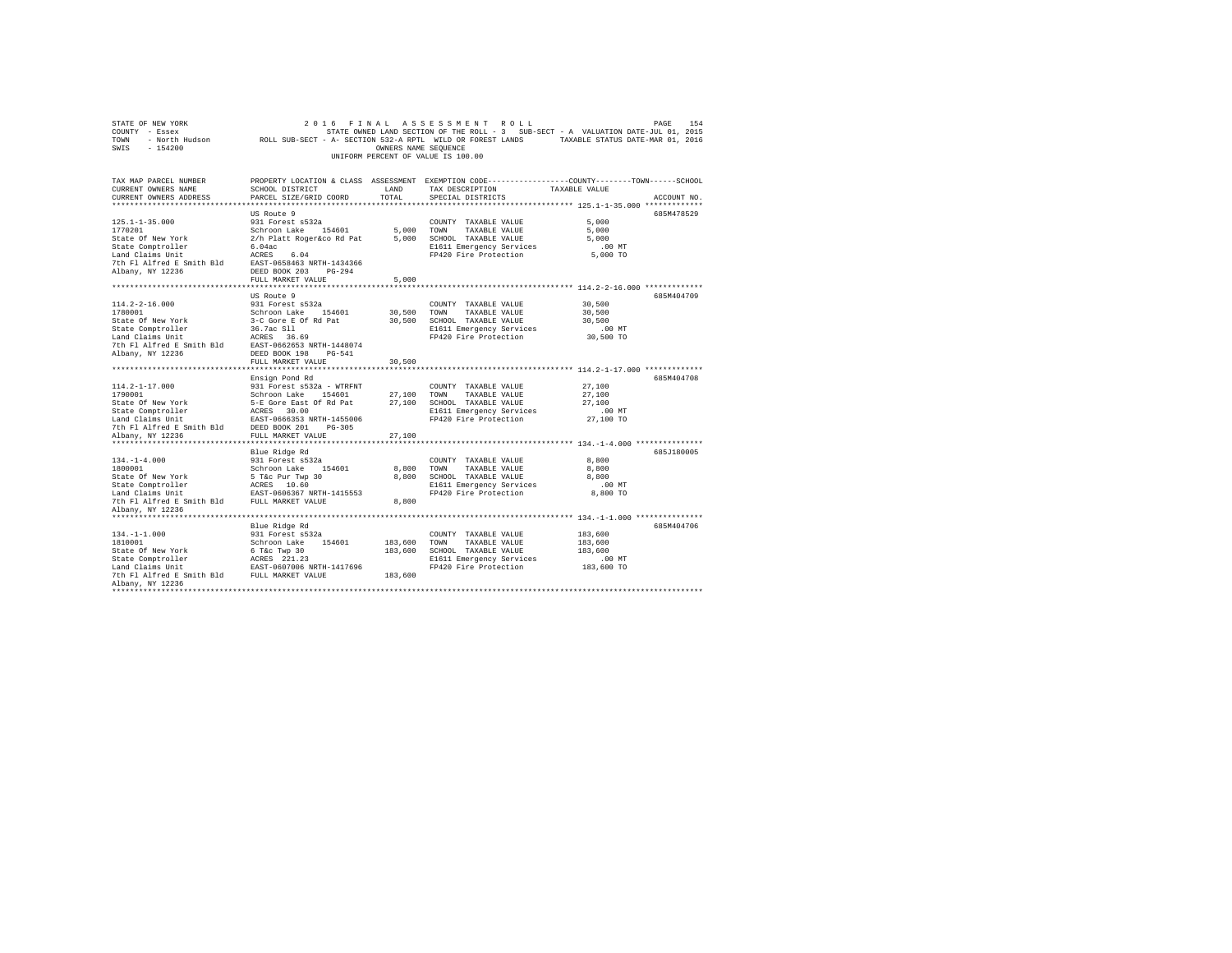| STATE OF NEW YORK<br>COUNTY - Essex<br>TOWN<br>SWIS<br>$-154200$                                                                                               | - North Hudson ROLL SUB-SECT - A- SECTION 532-A RPTL WILD OR FOREST LANDS                                                                             | OWNERS NAME SEQUENCE          | 2016 FINAL ASSESSMENT ROLL<br>UNIFORM PERCENT OF VALUE IS 100.00                                                           | PAGE<br>155<br>STATE OWNED LAND SECTION OF THE ROLL - 3 SUB-SECT - A VALUATION DATE-JUL 01, 2015<br>TAXABLE STATUS DATE-MAR 01, 2016 |
|----------------------------------------------------------------------------------------------------------------------------------------------------------------|-------------------------------------------------------------------------------------------------------------------------------------------------------|-------------------------------|----------------------------------------------------------------------------------------------------------------------------|--------------------------------------------------------------------------------------------------------------------------------------|
| TAX MAP PARCEL NUMBER<br>CURRENT OWNERS NAME<br>CURRENT OWNERS ADDRESS                                                                                         | SCHOOL DISTRICT<br>PARCEL SIZE/GRID COORD                                                                                                             | LAND<br>TOTAL                 | TAX DESCRIPTION<br>SPECIAL DISTRICTS                                                                                       | PROPERTY LOCATION & CLASS ASSESSMENT EXEMPTION CODE---------------COUNTY-------TOWN------SCHOOL<br>TAXABLE VALUE<br>ACCOUNT NO.      |
| $134. - 1 - 2.000$<br>1820001<br>State Of New York<br>State Comptroller<br>Land Claims Unit<br>7th Fl Alfred E Smith Bld FULL MARKET VALUE<br>Albany, NY 12236 | Blue Ridge Rd<br>931 Forest s532a<br>Schroon Lake 154601<br>7 T&c Twp 30<br>ACRES 509.46<br>EAST-0607691 NRTH-1421114                                 | 422,900<br>422,900<br>422,900 | COUNTY TAXABLE VALUE<br>TOWN<br>TAXABLE VALUE<br>SCHOOL TAXABLE VALUE<br>E1611 Emergency Services<br>FP420 Fire Protection | 685M404705<br>422,900<br>422,900<br>422,900<br>$.00$ MT<br>422,900 TO                                                                |
| $134. -1 - 3.000$<br>1830001<br>State Of New York<br>State Comptroller<br>Land Claims Unit                                                                     | Blue Ridge Rd<br>931 Forest s532a<br>Schroon Lake 154601<br>8 T&c Twp 30<br>ACRES 789.07<br>EAST-0610307 NRTH-1422244                                 | 654,900<br>654,900            | COUNTY TAXABLE VALUE<br>TOWN<br>TAXABLE VALUE<br>SCHOOL TAXABLE VALUE<br>E1611 Emergency Services<br>FP420 Fire Protection | 685M404704<br>654,900<br>654,900<br>654,900<br>$.00$ MT<br>654,900 TO                                                                |
| 7th Fl Alfred E Smith Bld FULL MARKET VALUE<br>Albany, NY 12236                                                                                                | Blue Ridge Rd                                                                                                                                         | 654,900                       |                                                                                                                            | 685M404703                                                                                                                           |
| $123. -2 - 9.000$<br>1840001<br>State Of New York<br>State Comptroller<br>Land Claims Unit<br>7th Fl Alfred E Smith Bld EAST-0608931 NRTH-1428258              | 931 Forest s532a<br>Schroon Lake 154601<br>9 T&c Twp30<br>975ac Sll<br>ACRES 1025.01                                                                  | 839,600<br>839,600            | COUNTY TAXABLE VALUE<br>TOWN<br>TAXABLE VALUE<br>SCHOOL TAXABLE VALUE<br>E1611 Emergency Services<br>FP420 Fire Protection | 839,600<br>839,600<br>839,600<br>$.00$ MT<br>839,600 TO                                                                              |
| Albany, NY 12236                                                                                                                                               | FULL MARKET VALUE                                                                                                                                     | 839,600                       |                                                                                                                            |                                                                                                                                      |
| $123. -2 - 15.000$<br>1850001<br>State Of New York<br>State Comptroller<br>Land Claims Unit<br>7th Fl Alfred E Smith Bld<br>Albany, NY 12236                   | Blue Ridge Rd<br>931 Forest s532a<br>Schroon Lake 154601<br>$10$ T&c<br>1000ac S11<br>ACRES 1050.00<br>EAST-0610912 NRTH-1430056<br>FULL MARKET VALUE | 849,600<br>849,600<br>849,600 | COUNTY TAXABLE VALUE<br>TOWN<br>TAXABLE VALUE<br>SCHOOL TAXABLE VALUE<br>E1611 Emergency Services<br>FP420 Fire Protection | 685M404702<br>849,600<br>849,600<br>849,600<br>.00 MT<br>849,600 TO                                                                  |
| ***********************                                                                                                                                        | Blue Ridge Rd                                                                                                                                         |                               |                                                                                                                            | 685M404701                                                                                                                           |
| $123. - 2 - 14.000$<br>1860001<br>State Of New York<br>State Comptroller<br>Land Claims Unit<br>7th Fl Alfred E Smith Bld<br>Albany, NY 12236                  | 931 Forest s532a<br>Schroon Lake<br>154601<br>11 T&c Twp 30<br>1000ac S11<br>ACRES 1050.00<br>EAST-0613171 NRTH-1431416<br>FULL MARKET VALUE          | 849,600<br>849,600<br>849,600 | COUNTY TAXABLE VALUE<br>TOWN<br>TAXABLE VALUE<br>SCHOOL TAXABLE VALUE<br>E1611 Emergency Services<br>FP420 Fire Protection | 849,600<br>849,600<br>849,600<br>.00MT<br>849,600 TO                                                                                 |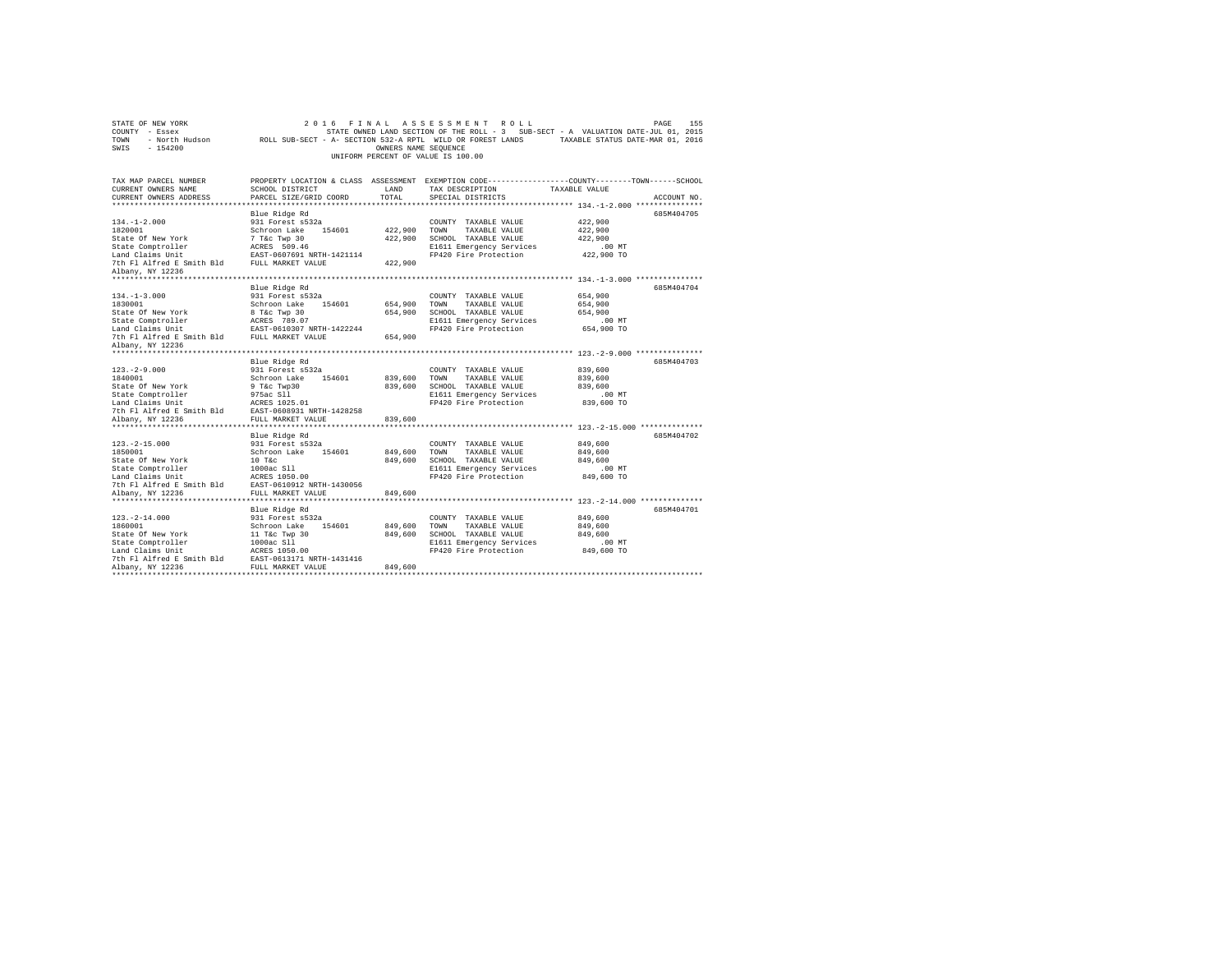| STATE OF NEW YORK                                                                                                                                                                                     | 2 0 1 6                                                                                                    |                      | FINAL ASSESSMENT ROLL                                                                          |               | PAGE<br>156 |
|-------------------------------------------------------------------------------------------------------------------------------------------------------------------------------------------------------|------------------------------------------------------------------------------------------------------------|----------------------|------------------------------------------------------------------------------------------------|---------------|-------------|
| COUNTY - Essex                                                                                                                                                                                        |                                                                                                            |                      | STATE OWNED LAND SECTION OF THE ROLL - 3 SUB-SECT - A VALUATION DATE-JUL 01, 2015              |               |             |
| TOWN                                                                                                                                                                                                  | - North Hudson ROLL SUB-SECT - A- SECTION 532-A RPTL WILD OR FOREST LANDS TAXABLE STATUS DATE-MAR 01, 2016 |                      |                                                                                                |               |             |
| SWIS<br>$-154200$                                                                                                                                                                                     |                                                                                                            | OWNERS NAME SEQUENCE |                                                                                                |               |             |
|                                                                                                                                                                                                       |                                                                                                            |                      | UNIFORM PERCENT OF VALUE IS 100.00                                                             |               |             |
|                                                                                                                                                                                                       |                                                                                                            |                      |                                                                                                |               |             |
|                                                                                                                                                                                                       |                                                                                                            |                      |                                                                                                |               |             |
| TAX MAP PARCEL NUMBER                                                                                                                                                                                 |                                                                                                            |                      | PROPERTY LOCATION & CLASS ASSESSMENT EXEMPTION CODE---------------COUNTY-------TOWN-----SCHOOL |               |             |
| CURRENT OWNERS NAME                                                                                                                                                                                   | SCHOOL DISTRICT                                                                                            | LAND                 | TAX DESCRIPTION                                                                                | TAXABLE VALUE |             |
| CURRENT OWNERS ADDRESS                                                                                                                                                                                | PARCEL SIZE/GRID COORD                                                                                     | TOTAL                | SPECIAL DISTRICTS                                                                              |               | ACCOUNT NO. |
|                                                                                                                                                                                                       |                                                                                                            |                      |                                                                                                |               |             |
|                                                                                                                                                                                                       | Blue Ridge Rd                                                                                              |                      |                                                                                                |               | 685M404815  |
| $123. - 2 - 13.000$                                                                                                                                                                                   | 931 Forest s532a - WTRFNT                                                                                  |                      | COUNTY TAXABLE VALUE                                                                           | 1082,000      |             |
| 1870001                                                                                                                                                                                               | Schroon Lake 154601                                                                                        | 1082,000 TOWN        | TAXABLE VALUE                                                                                  | 1082,000      |             |
| State Of New York                                                                                                                                                                                     | 12 T&c Twp 30                                                                                              |                      | 1082,000 SCHOOL TAXABLE VALUE                                                                  | 1082,000      |             |
| State Comptroller                                                                                                                                                                                     | ACRES 1050.00                                                                                              |                      | E1611 Emergency Services                                                                       | .00 MT        |             |
| Land Claims Unit                                                                                                                                                                                      | EAST-0615370 NRTH-1433067                                                                                  |                      | FP420 Fire Protection                                                                          | 1082,000 TO   |             |
| 7th Fl Alfred E Smith Bld FULL MARKET VALUE                                                                                                                                                           |                                                                                                            | 1082,000             |                                                                                                |               |             |
| Albany, NY 12236                                                                                                                                                                                      |                                                                                                            |                      |                                                                                                |               |             |
|                                                                                                                                                                                                       |                                                                                                            |                      |                                                                                                |               |             |
|                                                                                                                                                                                                       | Blue Ridge Rd                                                                                              |                      |                                                                                                |               | 685M404814  |
| $112. - 2 - 2.000$                                                                                                                                                                                    | 931 Forest s532a - WTRFNT                                                                                  |                      | COUNTY TAXABLE VALUE                                                                           | 881,900       |             |
| 1880001                                                                                                                                                                                               | Schroon Lake 154601                                                                                        | 881,900              | TOWN<br>TAXABLE VALUE                                                                          | 881,900       |             |
| State Of New York                                                                                                                                                                                     | 13 T&c Twp 30                                                                                              |                      | 881,900 SCHOOL TAXABLE VALUE                                                                   | 881,900       |             |
| State Comptroller                                                                                                                                                                                     | 1000ac Sll                                                                                                 |                      | E1611 Emergency Services                                                                       | $.00$ MT      |             |
| Land Claims Unit                                                                                                                                                                                      | ACRES 1050.00                                                                                              |                      | FP420 Fire Protection                                                                          | 881,900 TO    |             |
| 7th Fl Alfred E Smith Bld                                                                                                                                                                             | EAST-0605011 NRTH-1446248                                                                                  |                      |                                                                                                |               |             |
| Albany, NY 12236                                                                                                                                                                                      | FULL MARKET VALUE                                                                                          | 881,900              |                                                                                                |               |             |
|                                                                                                                                                                                                       |                                                                                                            |                      |                                                                                                |               |             |
|                                                                                                                                                                                                       | Blue Ridge Rd                                                                                              |                      |                                                                                                |               | 685M404813  |
| $112. -2 - 1.000$                                                                                                                                                                                     | 931 Forest s532a - WTRFNT                                                                                  |                      | COUNTY TAXABLE VALUE                                                                           | 715,900       |             |
| 1890001                                                                                                                                                                                               | Schroon Lake 154601                                                                                        | 715,900              | TOWN<br>TAXABLE VALUE                                                                          | 715,900       |             |
| State Of New York                                                                                                                                                                                     | 14 T&c Twp 30                                                                                              |                      | 715,900 SCHOOL TAXABLE VALUE                                                                   | 715,900       |             |
| State Comptroller                                                                                                                                                                                     | ACRES 850.00                                                                                               |                      | E1611 Emergency Services                                                                       | .00 MT        |             |
| State computuous<br>Land Claims Unit<br>The PESD BORE 138<br>The PI Alfred E Smith Bld<br>DEED BORE 138<br>PESD BORE 111 INCRET 114 INCRET 114 INCRET 114 INCRET 114 INCRET 114 INCRET 114 INCRET 114 | EAST-0601401 NRTH-1446422                                                                                  |                      | FP420 Fire Protection                                                                          | 715,900 TO    |             |
|                                                                                                                                                                                                       |                                                                                                            |                      |                                                                                                |               |             |
| Albany, NY 12236                                                                                                                                                                                      | FULL MARKET VALUE                                                                                          | 715,900              |                                                                                                |               |             |
|                                                                                                                                                                                                       |                                                                                                            |                      |                                                                                                |               |             |
|                                                                                                                                                                                                       | Blue Ridge Rd                                                                                              |                      |                                                                                                |               | 685M404812  |
| $111. -1 - 7.000$                                                                                                                                                                                     | 931 Forest s532a                                                                                           |                      | COUNTY TAXABLE VALUE                                                                           | 505,700       |             |
| 1900101                                                                                                                                                                                               | Schroon Lake 154601                                                                                        | 505,700              | TOWN<br>TAXABLE VALUE                                                                          | 505,700       |             |
| State Of New York                                                                                                                                                                                     | 15 T&c Twp 30                                                                                              |                      | 505,700 SCHOOL TAXABLE VALUE                                                                   | 505,700       |             |
| State Comptroller                                                                                                                                                                                     | 996.08ac Sll                                                                                               |                      | E1611 Emergency Services                                                                       | $.00$ MT      |             |
| Land Claims Unit                                                                                                                                                                                      | ACRES 609.31                                                                                               |                      | FP420 Fire Protection                                                                          | 505,700 TO    |             |
| 7th Fl Alfred E Smith Bld                                                                                                                                                                             | EAST-0598087 NRTH-1446698                                                                                  |                      |                                                                                                |               |             |
| Albany, NY 12236                                                                                                                                                                                      | FULL MARKET VALUE                                                                                          | 505,700              |                                                                                                |               |             |
|                                                                                                                                                                                                       |                                                                                                            |                      |                                                                                                |               |             |
|                                                                                                                                                                                                       | Blue Ridge Rd                                                                                              |                      |                                                                                                |               | 685M478550  |
| $123. - 2 - 1.000$                                                                                                                                                                                    | 931 Forest s532a                                                                                           |                      | COUNTY TAXABLE VALUE                                                                           | 249,200       |             |
| 1900201                                                                                                                                                                                               | Schroon Lake<br>154601                                                                                     | 249,200              | TOWN<br>TAXABLE VALUE                                                                          | 249,200       |             |
| State Of New York                                                                                                                                                                                     | 15 Twp 30 T&c                                                                                              | 249,200              | SCHOOL TAXABLE VALUE                                                                           | 249,200       |             |
| State Comptroller                                                                                                                                                                                     | ACRES 300.30                                                                                               |                      | E1611 Emergency Services                                                                       | $.00$ MT      |             |
|                                                                                                                                                                                                       |                                                                                                            |                      | FP420 Fire Protection                                                                          | 249,200 TO    |             |
| Land Claims Unit<br>EAST-0605092 NRTH-1438041<br>7th Fl Alfred E Smith Bld<br>FULL MARKET VALUE                                                                                                       |                                                                                                            | 249.200              |                                                                                                |               |             |
| Albany, NY 12236                                                                                                                                                                                      |                                                                                                            |                      |                                                                                                |               |             |
|                                                                                                                                                                                                       |                                                                                                            |                      |                                                                                                |               |             |
|                                                                                                                                                                                                       |                                                                                                            |                      |                                                                                                |               |             |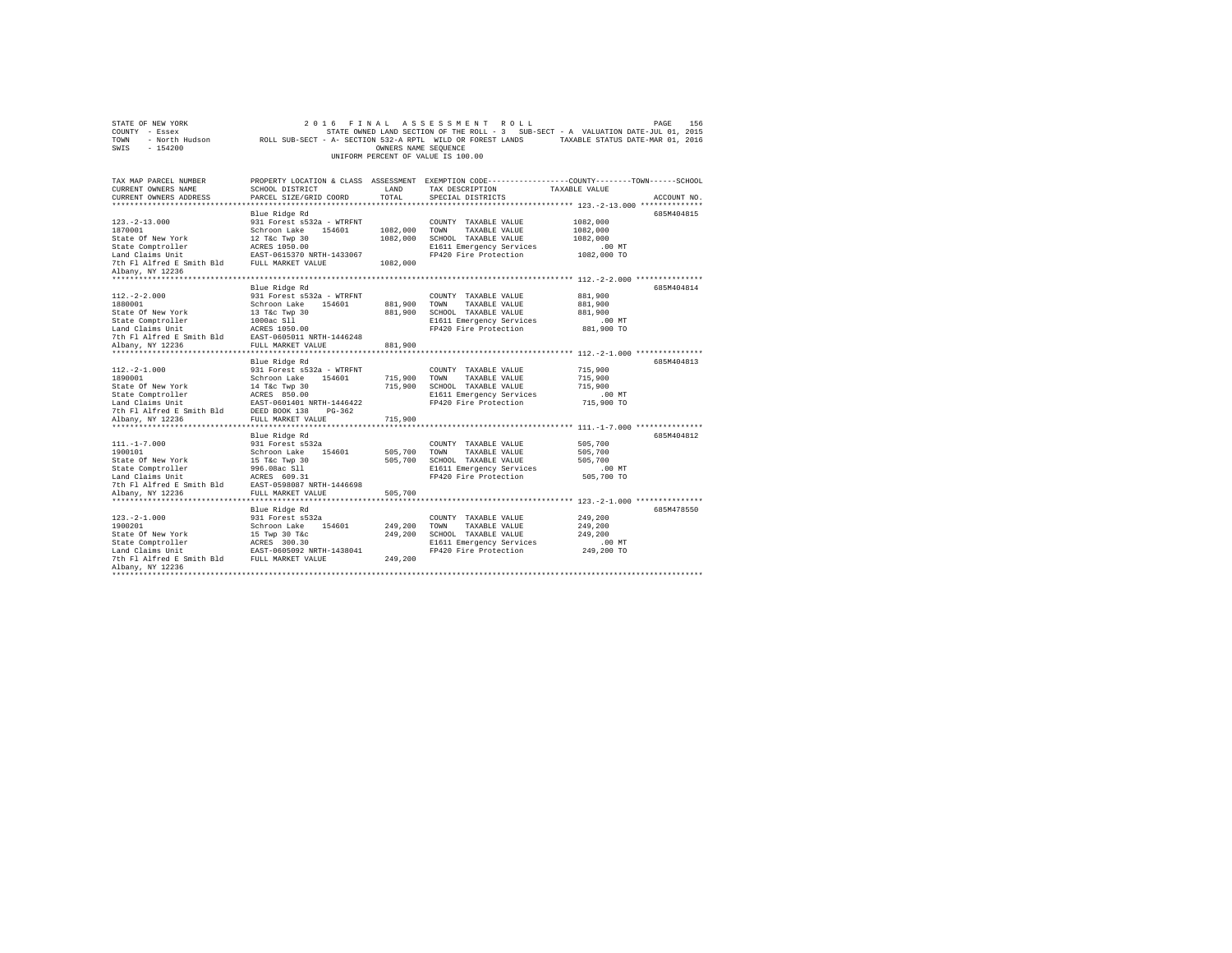| COUNTY - Essex<br>TOWN                                                  | - North Hudson Mark ROLL SUB-SECT - A- SECTION 532-A RPTL WILD OR FOREST LANDS TAXABLE STATUS DATE-MAR 01, 2016 |                      | STATE OWNED LAND SECTION OF THE ROLL - 3 SUB-SECT - A VALUATION DATE-JUL 01, 2015               |                      |             |
|-------------------------------------------------------------------------|-----------------------------------------------------------------------------------------------------------------|----------------------|-------------------------------------------------------------------------------------------------|----------------------|-------------|
| SWIS<br>$-154200$                                                       |                                                                                                                 | OWNERS NAME SEQUENCE |                                                                                                 |                      |             |
|                                                                         |                                                                                                                 |                      | UNIFORM PERCENT OF VALUE IS 100.00                                                              |                      |             |
|                                                                         |                                                                                                                 |                      |                                                                                                 |                      |             |
|                                                                         |                                                                                                                 |                      |                                                                                                 |                      |             |
| TAX MAP PARCEL NUMBER                                                   |                                                                                                                 |                      | PROPERTY LOCATION & CLASS ASSESSMENT EXEMPTION CODE----------------COUNTY-------TOWN-----SCHOOL |                      |             |
| CURRENT OWNERS NAME                                                     | SCHOOL DISTRICT                                                                                                 | LAND                 | TAX DESCRIPTION                                                                                 | TAXABLE VALUE        |             |
| CURRENT OWNERS ADDRESS                                                  | PARCEL SIZE/GRID COORD                                                                                          | TOTAL                | SPECIAL DISTRICTS                                                                               |                      | ACCOUNT NO. |
|                                                                         |                                                                                                                 |                      | ************************ 111.-1-6.000 ***************                                           |                      |             |
|                                                                         | Blue Ridge Rd                                                                                                   |                      |                                                                                                 |                      | 685M404811  |
| $111. - 1 - 6.000$                                                      | 931 Forest s532a                                                                                                |                      | COUNTY TAXABLE VALUE                                                                            | 441,400              |             |
| 1910101<br>State Of New York                                            | Schroon Lake 154601                                                                                             | 441,400<br>441,400   | TOWN<br>TAXABLE VALUE<br>SCHOOL TAXABLE VALUE                                                   | 441,400<br>441,400   |             |
|                                                                         | 16 T&c Twp 30                                                                                                   |                      |                                                                                                 |                      |             |
| State Comptroller                                                       | 425ac Sll<br>ACRES 531.82                                                                                       |                      | E1611 Emergency Services<br>FP420 Fire Protection                                               | .00 MT<br>441,400 TO |             |
| Land Claims Unit<br>7th Fl Alfred E Smith Bld                           |                                                                                                                 |                      |                                                                                                 |                      |             |
| Albany, NY 12236                                                        | EAST-0595581 NRTH-1445292<br>FULL MARKET VALUE                                                                  | 441,400              |                                                                                                 |                      |             |
|                                                                         |                                                                                                                 |                      |                                                                                                 |                      |             |
|                                                                         | Blue Ridge Rd                                                                                                   |                      |                                                                                                 |                      | 685M478549  |
| $123. - 2 - 10.000$                                                     | 931 Forest s532a                                                                                                |                      | COUNTY TAXABLE VALUE                                                                            | 35,700               |             |
| 1910201                                                                 | Schroon Lake 154601                                                                                             | 35,700               | TOWN<br>TAXABLE VALUE                                                                           | 35,700               |             |
| State Of New York                                                       | 16 Twp 30 T&c                                                                                                   | 35,700               | SCHOOL TAXABLE VALUE                                                                            | 35,700               |             |
| State Comptroller                                                       | ACRES 43.05                                                                                                     |                      | E1611 Emergency Services                                                                        | $.00$ MT             |             |
| Land Claims Unit                                                        | EAST-0604091 NRTH-1435689                                                                                       |                      | FP420 Fire Protection                                                                           | 35,700 TO            |             |
| 7th Fl Alfred E Smith Bld FULL MARKET VALUE                             |                                                                                                                 | 35,700               |                                                                                                 |                      |             |
| Albany, NY 12236                                                        |                                                                                                                 |                      |                                                                                                 |                      |             |
|                                                                         |                                                                                                                 |                      |                                                                                                 |                      |             |
|                                                                         | US Route 9                                                                                                      |                      |                                                                                                 |                      | 685M404810  |
| $111. -1 - 5.000$                                                       | 931 Forest s532a                                                                                                |                      | COUNTY TAXABLE VALUE                                                                            | 357,600              |             |
| 1920001                                                                 | Schroon Lake 154601                                                                                             | 357,600              | TOWN<br>TAXABLE VALUE                                                                           | 357,600              |             |
| State Of New York                                                       | 17 T&c Twp 30                                                                                                   | 357,600              | SCHOOL TAXABLE VALUE                                                                            | 357,600              |             |
| State Comptroller                                                       | 300ac Sll                                                                                                       |                      | E1611 Emergency Services                                                                        | $.00$ MT             |             |
| Land Claims Unit                                                        | ACRES 430.89                                                                                                    |                      | FP420 Fire Protection                                                                           | 357,600 TO           |             |
| 7th Fl Alfred E Smith Bld                                               | EAST-0592957 NRTH-1444519                                                                                       |                      |                                                                                                 |                      |             |
| Albany, NY 12236                                                        | FULL MARKET VALUE                                                                                               | 357,600              |                                                                                                 |                      |             |
|                                                                         |                                                                                                                 |                      |                                                                                                 |                      |             |
|                                                                         | Blue Ridge Rd                                                                                                   |                      |                                                                                                 |                      | 685M404809  |
| $111. - 1 - 4.000$                                                      | 931 Forest s532a                                                                                                |                      | COUNTY TAXABLE VALUE                                                                            | 281,300              |             |
| 1930001                                                                 | Schroon Lake 154601                                                                                             | 281,300              | TOWN<br>TAXABLE VALUE                                                                           | 281,300              |             |
| State Of New York                                                       | 18 T&c Twp 30<br>250ac Sll                                                                                      | 281,300              | SCHOOL TAXABLE VALUE                                                                            | 281,300              |             |
| State Comptroller                                                       |                                                                                                                 |                      | E1611 Emergency Services                                                                        | $.00$ MT             |             |
| Land Claims Unit                                                        | ACRES 338.93                                                                                                    |                      | FP420 Fire Protection                                                                           | 281,300 TO           |             |
| 7th Fl Alfred E Smith Bld EAST-0590389 NRTH-1443625                     |                                                                                                                 |                      |                                                                                                 |                      |             |
| Albany, NY 12236                                                        | FULL MARKET VALUE                                                                                               | 281,300              |                                                                                                 |                      |             |
|                                                                         |                                                                                                                 |                      |                                                                                                 |                      |             |
|                                                                         | Blue Ridge Rd                                                                                                   |                      |                                                                                                 |                      | 685M404808  |
| $111. -1 - 3.000$                                                       | 931 Forest s532a - WTRFNT                                                                                       |                      | COUNTY TAXABLE VALUE                                                                            | 212,000              |             |
| 1940001                                                                 | Schroon Lake 154601                                                                                             | 212,000              | TOWN<br>TAXABLE VALUE                                                                           | 212,000              |             |
| State Of New York                                                       | 19 T&c Twp 30                                                                                                   | 212,000              | SCHOOL TAXABLE VALUE                                                                            | 212,000              |             |
| State Comptroller                                                       | 150ac Sll<br>ACRES 241.50                                                                                       |                      | E1611 Emergency Services                                                                        | $.00$ MT             |             |
| Land Claims Unit<br>7th Fl Alfred E Smith Bld EAST-0587892 NRTH-1442626 |                                                                                                                 |                      | FP420 Fire Protection                                                                           | 212,000 TO           |             |
| Albany, NY 12236                                                        | FULL MARKET VALUE                                                                                               | 212,000              |                                                                                                 |                      |             |
| ***********                                                             |                                                                                                                 |                      |                                                                                                 |                      |             |
|                                                                         |                                                                                                                 |                      |                                                                                                 |                      |             |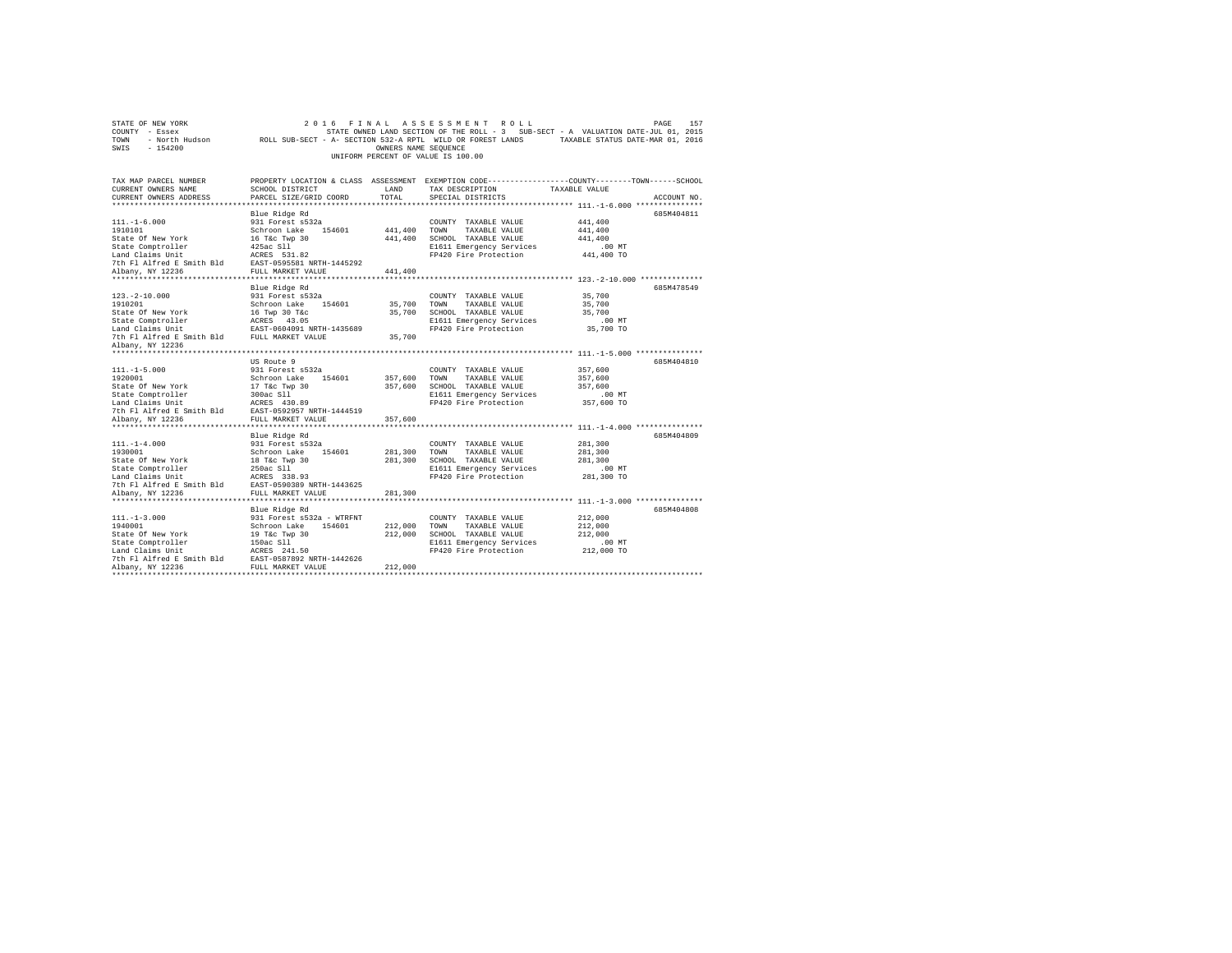| STATE OF NEW YORK<br>COUNTY - Essex<br>- North Hudson<br>TOWN | 2016<br>FINAL<br>ROLL SUB-SECT - A- SECTION 532-A RPTL WILD OR FOREST LANDS                    |                       | ASSESSMENT<br>ROLL<br>STATE OWNED LAND SECTION OF THE ROLL - 3 SUB-SECT - A VALUATION DATE-JUL 01, 2015 | TAXABLE STATUS DATE-MAR 01, 2016                     | 158<br>PAGE |
|---------------------------------------------------------------|------------------------------------------------------------------------------------------------|-----------------------|---------------------------------------------------------------------------------------------------------|------------------------------------------------------|-------------|
| SWIS<br>$-154200$                                             |                                                                                                | OWNERS NAME SEQUENCE  | UNIFORM PERCENT OF VALUE IS 100.00                                                                      |                                                      |             |
| TAX MAP PARCEL NUMBER                                         | PROPERTY LOCATION & CLASS ASSESSMENT EXEMPTION CODE---------------COUNTY-------TOWN-----SCHOOL |                       |                                                                                                         |                                                      |             |
| CURRENT OWNERS NAME<br>CURRENT OWNERS ADDRESS                 | SCHOOL DISTRICT<br>PARCEL SIZE/GRID COORD                                                      | LAND<br>TOTAL         | TAX DESCRIPTION<br>SPECIAL DISTRICTS                                                                    | TAXABLE VALUE                                        | ACCOUNT NO. |
|                                                               |                                                                                                |                       |                                                                                                         |                                                      |             |
|                                                               | Blue Ridge Rd                                                                                  |                       |                                                                                                         |                                                      | 685M404807  |
| $111. - 1 - 2.000$                                            | 931 Forest s532a - WTRFNT                                                                      |                       | COUNTY TAXABLE VALUE                                                                                    | 122,000                                              |             |
| 1950001                                                       | Schroon Lake<br>154601                                                                         | 122,000               | TOWN<br>TAXABLE VALUE                                                                                   | 122,000                                              |             |
| State Of New York                                             | 20 T&c Twp 30                                                                                  | 122,000               | SCHOOL TAXABLE VALUE                                                                                    | 122,000                                              |             |
| State Comptroller                                             | 100ac S11                                                                                      |                       | E1611 Emergency Services                                                                                | .00MT                                                |             |
| Land Claims Unit                                              | ACRES 147.00                                                                                   |                       | FP420 Fire Protection                                                                                   | 122,000 TO                                           |             |
| 7th Fl Alfred E Smith Bld                                     | EAST-0585213 NRTH-1441624                                                                      |                       |                                                                                                         |                                                      |             |
| Albany, NY 12236<br>*********************                     | FULL MARKET VALUE<br>*********************                                                     | 122,000<br>********** |                                                                                                         | *********************** 111.-1-1.000 *************** |             |
|                                                               | Blue Ridge Rd                                                                                  |                       |                                                                                                         |                                                      | 685M404806  |
| $111. - 1 - 1.000$                                            | 931 Forest s532a                                                                               |                       | COUNTY TAXABLE VALUE                                                                                    | 40,500                                               |             |
| 1960001                                                       | Schroon Lake<br>154601                                                                         | 40,500                | TOWN<br>TAXABLE VALUE                                                                                   | 40,500                                               |             |
| State Of New York                                             | 21 T&c Twp 30                                                                                  | 40,500                | SCHOOL TAXABLE VALUE                                                                                    | 40,500                                               |             |
| State Comptroller                                             | ACRES 48.82                                                                                    |                       | E1611 Emergency Services                                                                                | .00 MT                                               |             |
| Land Claims Unit                                              | EAST-0582812 NRTH-1440753                                                                      |                       | FP420 Fire Protection                                                                                   | 40,500 TO                                            |             |
| 7th Fl Alfred E Smith Bld                                     | FULL MARKET VALUE                                                                              | 40,500                |                                                                                                         |                                                      |             |
| Albany, NY 12236                                              |                                                                                                |                       |                                                                                                         |                                                      |             |
|                                                               |                                                                                                |                       |                                                                                                         |                                                      |             |
|                                                               | Blue Ridge Rd                                                                                  |                       |                                                                                                         |                                                      | 685M404804  |
| $113.4 - 2 - 2.000$<br>1980001                                | 931 Forest s532a<br>Schroon Lake<br>154601                                                     | 106,700               | COUNTY TAXABLE VALUE<br>TOWN<br>TAXABLE VALUE                                                           | 106,700<br>106,700                                   |             |
| State Of New York                                             | 4 T&c Twp 44                                                                                   | 106,700               | SCHOOL TAXABLE VALUE                                                                                    | 106,700                                              |             |
| State Comptroller                                             | ACRES 128.50                                                                                   |                       | E1611 Emergency Services                                                                                | .00MT                                                |             |
| Land Claims Unit                                              | EAST-0639098 NRTH-1447182                                                                      |                       | FP420 Fire Protection                                                                                   | 106,700 TO                                           |             |
| 7th Fl Alfred E Smith Bld                                     | FULL MARKET VALUE                                                                              | 106,700               |                                                                                                         |                                                      |             |
| Albany, NY 12236                                              |                                                                                                |                       |                                                                                                         |                                                      |             |
| *****************                                             |                                                                                                |                       |                                                                                                         | ************ 113.-2-6.000 ***************            |             |
|                                                               | Blue Ridge Rd                                                                                  |                       |                                                                                                         |                                                      | 685M404803  |
| $113. - 2 - 6.000$                                            | 931 Forest s532a                                                                               |                       | COUNTY TAXABLE VALUE                                                                                    | 99,600                                               |             |
| 1990001                                                       | Schroon Lake<br>154601                                                                         | 99,600                | TOWN<br>TAXABLE VALUE                                                                                   | 99,600<br>99,600                                     |             |
| State Of New York<br>State Comptroller                        | 4 T&c Twp 44<br>ACRES 120.00                                                                   | 99,600                | SCHOOL TAXABLE VALUE<br>E1611 Emergency Services                                                        | $.00$ MT                                             |             |
| Land Claims Unit                                              | EAST-0641430 NRTH-1448903                                                                      |                       | FP420 Fire Protection                                                                                   | 99,600 TO                                            |             |
| 7th Fl Alfred E Smith Bld                                     | DEED BOOK 140<br>$PG-192$                                                                      |                       |                                                                                                         |                                                      |             |
| Albany, NY 12236                                              | FULL MARKET VALUE                                                                              | 99,600                |                                                                                                         |                                                      |             |
|                                                               |                                                                                                |                       |                                                                                                         |                                                      |             |
|                                                               | Blue Ridge Rd                                                                                  |                       |                                                                                                         |                                                      | 685M404802  |
| $113. -2 - 2.000$                                             | 931 Forest s532a - WTRFNT                                                                      |                       | COUNTY TAXABLE VALUE                                                                                    | 102,300                                              |             |
| 2000001                                                       | Schroon Lake<br>154601                                                                         | 102,300               | TOWN<br>TAXABLE VALUE                                                                                   | 102,300                                              |             |
| State Of New York                                             | 4 T&c Twp 44                                                                                   | 102,300               | SCHOOL TAXABLE VALUE                                                                                    | 102,300                                              |             |
| State Comptroller                                             | 120ac S11                                                                                      |                       | E1611 Emergency Services                                                                                | $.00$ MT                                             |             |
| Land Claims Unit<br>7th Fl Alfred E Smith Bld                 | ACRES 120.00<br>EAST-0643478 NRTH-1450443                                                      |                       | FP420 Fire Protection                                                                                   | 102,300 TO                                           |             |
| Albany, NY 12236                                              | DEED BOOK 140<br>$PG-192$                                                                      |                       |                                                                                                         |                                                      |             |
|                                                               | FULL MARKET VALUE                                                                              | 102,300               |                                                                                                         |                                                      |             |
|                                                               |                                                                                                |                       |                                                                                                         |                                                      |             |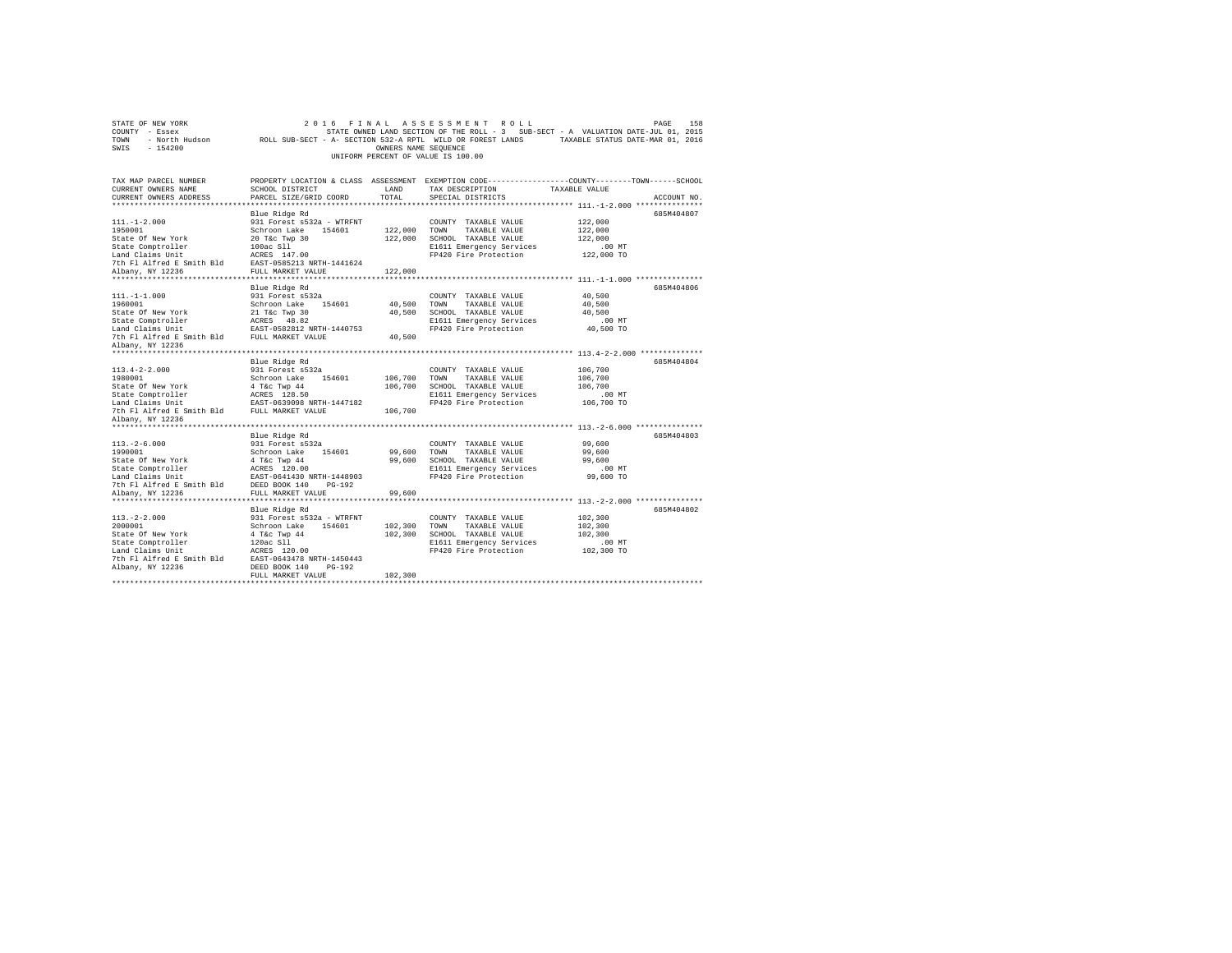|                | STATE OF NEW YORK |                                                            |  | 2016 FINAL ASSESSMENT ROLL         |  |  |                                                                                   |  | PAGE                             | 159 |
|----------------|-------------------|------------------------------------------------------------|--|------------------------------------|--|--|-----------------------------------------------------------------------------------|--|----------------------------------|-----|
| COUNTY - Essex |                   |                                                            |  |                                    |  |  | STATE OWNED LAND SECTION OF THE ROLL - 3 SUB-SECT - A VALUATION DATE-JUL 01, 2015 |  |                                  |     |
| TOWN           | - North Hudson    | ROLL SUB-SECT - A- SECTION 532-A RPTL WILD OR FOREST LANDS |  |                                    |  |  |                                                                                   |  | TAXABLE STATUS DATE-MAR 01, 2016 |     |
| SWIS           | - 154200          |                                                            |  | OWNERS NAME SEOUENCE               |  |  |                                                                                   |  |                                  |     |
|                |                   |                                                            |  | UNIFORM PERCENT OF VALUE IS 100.00 |  |  |                                                                                   |  |                                  |     |

| TAX MAP PARCEL NUMBER<br>CURRENT OWNERS NAME                                                                                                                                                                                          | SCHOOL DISTRICT                                          | LAND                | TAX DESCRIPTION                                   | PROPERTY LOCATION & CLASS ASSESSMENT EXEMPTION CODE----------------COUNTY-------TOWN-----SCHOOL<br>TAXABLE VALUE |
|---------------------------------------------------------------------------------------------------------------------------------------------------------------------------------------------------------------------------------------|----------------------------------------------------------|---------------------|---------------------------------------------------|------------------------------------------------------------------------------------------------------------------|
| CURRENT OWNERS ADDRESS                                                                                                                                                                                                                | PARCEL SIZE/GRID COORD                                   | TOTAL               | SPECIAL DISTRICTS                                 | ACCOUNT NO                                                                                                       |
|                                                                                                                                                                                                                                       | Blue Ridge Rd                                            |                     |                                                   | 685M404801                                                                                                       |
| $113.4 - 2 - 3.000$                                                                                                                                                                                                                   | 931 Forest s532a                                         |                     | COUNTY TAXABLE VALUE                              | 56,900                                                                                                           |
| 2010001                                                                                                                                                                                                                               | Schroon Lake 154601 56,900                               |                     | TOWN<br>TAXABLE VALUE                             | 56,900                                                                                                           |
| State Of New York                                                                                                                                                                                                                     | 4 Totn&crossfield Twp 44                                 | 56,900              | SCHOOL TAXABLE VALUE                              | 56,900                                                                                                           |
| State Comptroller                                                                                                                                                                                                                     |                                                          |                     | E1611 Emergency Services                          | $.00$ MT                                                                                                         |
| Land Claims Unit                                                                                                                                                                                                                      | 68.5ac S11<br>ACRES 68.50                                |                     | FP420 Fire Protection                             | 56,900 TO                                                                                                        |
| 7th Fl Alfred E Smith Bld EAST-0640105 NRTH-1445983                                                                                                                                                                                   |                                                          |                     |                                                   |                                                                                                                  |
| Albany, NY 12236                                                                                                                                                                                                                      | FULL MARKET VALUE                                        | 56,900              |                                                   |                                                                                                                  |
| *****************                                                                                                                                                                                                                     | ******************                                       |                     |                                                   | ******** 113.-2-5.000                                                                                            |
|                                                                                                                                                                                                                                       | Blue Ridge Rd                                            |                     |                                                   | 685M404915                                                                                                       |
| $113. - 2 - 5.000$                                                                                                                                                                                                                    | 931 Forest s532a                                         |                     | COUNTY TAXABLE VALUE                              | 99,600                                                                                                           |
| 2020001                                                                                                                                                                                                                               | Schroon Lake 154601                                      | 99,600              | TOWN<br>TAXABLE VALUE                             | 99,600                                                                                                           |
| State Of New York                                                                                                                                                                                                                     | 4 T&C Twp 44                                             | 99,600              | SCHOOL TAXABLE VALUE                              | 99,600                                                                                                           |
|                                                                                                                                                                                                                                       |                                                          |                     | E1611 Emergency Services                          | .00 MT                                                                                                           |
| State Comptroller<br>Land Claims Unit<br>The FI Alfred E Smith Bld<br>The FI Alfred E Smith Bld<br>DEED BOOK 140<br>DEED BOOK 140<br>Nikolah DEED BOOK 140<br>Nikolah DEED BOOK 140<br>Nikolah DEED BOOK 140<br>Nikolah DEED BOOK 140 |                                                          |                     | FP420 Fire Protection                             | 99,600 TO                                                                                                        |
|                                                                                                                                                                                                                                       |                                                          |                     |                                                   |                                                                                                                  |
| Albany, NY 12236                                                                                                                                                                                                                      | FULL MARKET VALUE                                        | 99,600              |                                                   |                                                                                                                  |
| *****************                                                                                                                                                                                                                     | ***********************                                  |                     |                                                   |                                                                                                                  |
|                                                                                                                                                                                                                                       | Blue Ridge Rd                                            |                     |                                                   | 685M404914                                                                                                       |
| $113. - 2 - 3.000$                                                                                                                                                                                                                    | 931 Forest s532a                                         |                     | COUNTY TAXABLE VALUE                              | 99,600                                                                                                           |
| 2030001                                                                                                                                                                                                                               | Schroon Lake 154601                                      | 99,600 TOWN         | TAXABLE VALUE                                     | 99,600                                                                                                           |
| State Of New York                                                                                                                                                                                                                     | 4 T&C Twp 44<br>ACRES 120.00                             |                     | 99.600 SCHOOL TAXABLE VALUE                       | 99,600                                                                                                           |
| State Comptroller                                                                                                                                                                                                                     |                                                          |                     | E1611 Emergency Services<br>FP420 Fire Protection | $.00$ MT<br>99,600 TO                                                                                            |
| Land Claims Unit<br>7th Fl Alfred E Smith Bld                                                                                                                                                                                         | EAST-0644542 NRTH-1448953<br>th Bld DEED BOOK 140 PG-192 |                     |                                                   |                                                                                                                  |
| Albany, NY 12236                                                                                                                                                                                                                      | FULL MARKET VALUE                                        | 99,600              |                                                   |                                                                                                                  |
|                                                                                                                                                                                                                                       | *************************                                | ******************* |                                                   | ********************** 113.4-2-10.000 ***********                                                                |
|                                                                                                                                                                                                                                       | Blue Ridge Rd                                            |                     |                                                   | 685M404913                                                                                                       |
| $113.4 - 2 - 10.000$                                                                                                                                                                                                                  | 931 Forest s532a                                         |                     | COUNTY TAXABLE VALUE                              | 99,600                                                                                                           |
| 2040001                                                                                                                                                                                                                               | 154601<br>Schroon Lake                                   | 99,600              | TOWN<br>TAXABLE VALUE                             | 99,600                                                                                                           |
| State Of New York                                                                                                                                                                                                                     | 4 T&c Twp 44                                             | 99,600              | SCHOOL TAXABLE VALUE                              | 99,600                                                                                                           |
| State Comptroller                                                                                                                                                                                                                     |                                                          |                     | E1611 Emergency Services                          | .00MT                                                                                                            |
| Land Claims Unit                                                                                                                                                                                                                      | ACRES 120.00<br>EAST-0643725 NRTH-1445857                |                     | FP420 Fire Protection                             | 99,600 TO                                                                                                        |
| 7th Fl Alfred E Smith Bld DEED BOOK 140                                                                                                                                                                                               | PG-192                                                   |                     |                                                   |                                                                                                                  |
| Albany, NY 12236                                                                                                                                                                                                                      | FULL MARKET VALUE                                        | 99,600              |                                                   |                                                                                                                  |
|                                                                                                                                                                                                                                       |                                                          |                     |                                                   |                                                                                                                  |
|                                                                                                                                                                                                                                       | Blue Ridge Rd                                            |                     |                                                   | 685M404912                                                                                                       |
| $113. - 2 - 4.000$                                                                                                                                                                                                                    | 931 Forest s532a                                         |                     | COUNTY TAXABLE VALUE                              | 99,600                                                                                                           |
| 2050001                                                                                                                                                                                                                               | Schroon Lake 154601                                      | 99,600              | TOWN<br>TAXABLE VALUE                             | 99,600                                                                                                           |
| State Of New York                                                                                                                                                                                                                     | 4 T&c Twp 44                                             | 99,600              | SCHOOL TAXABLE VALUE                              | 99,600                                                                                                           |
| State Comptroller                                                                                                                                                                                                                     | ACRES 120.00                                             |                     | E1611 Emergency Services                          | $.00$ MT                                                                                                         |
| Land Claims Unit                                                                                                                                                                                                                      | EAST-0645737 NRTH-1447574                                |                     | FP420 Fire Protection                             | 99,600 TO                                                                                                        |
| 7th Fl Alfred E Smith Bld                                                                                                                                                                                                             | DEED BOOK 140<br>$PG-192$                                |                     |                                                   |                                                                                                                  |
| Albany, NY 12236<br>*************************                                                                                                                                                                                         | FULL MARKET VALUE                                        | 99,600              |                                                   |                                                                                                                  |
|                                                                                                                                                                                                                                       |                                                          |                     |                                                   |                                                                                                                  |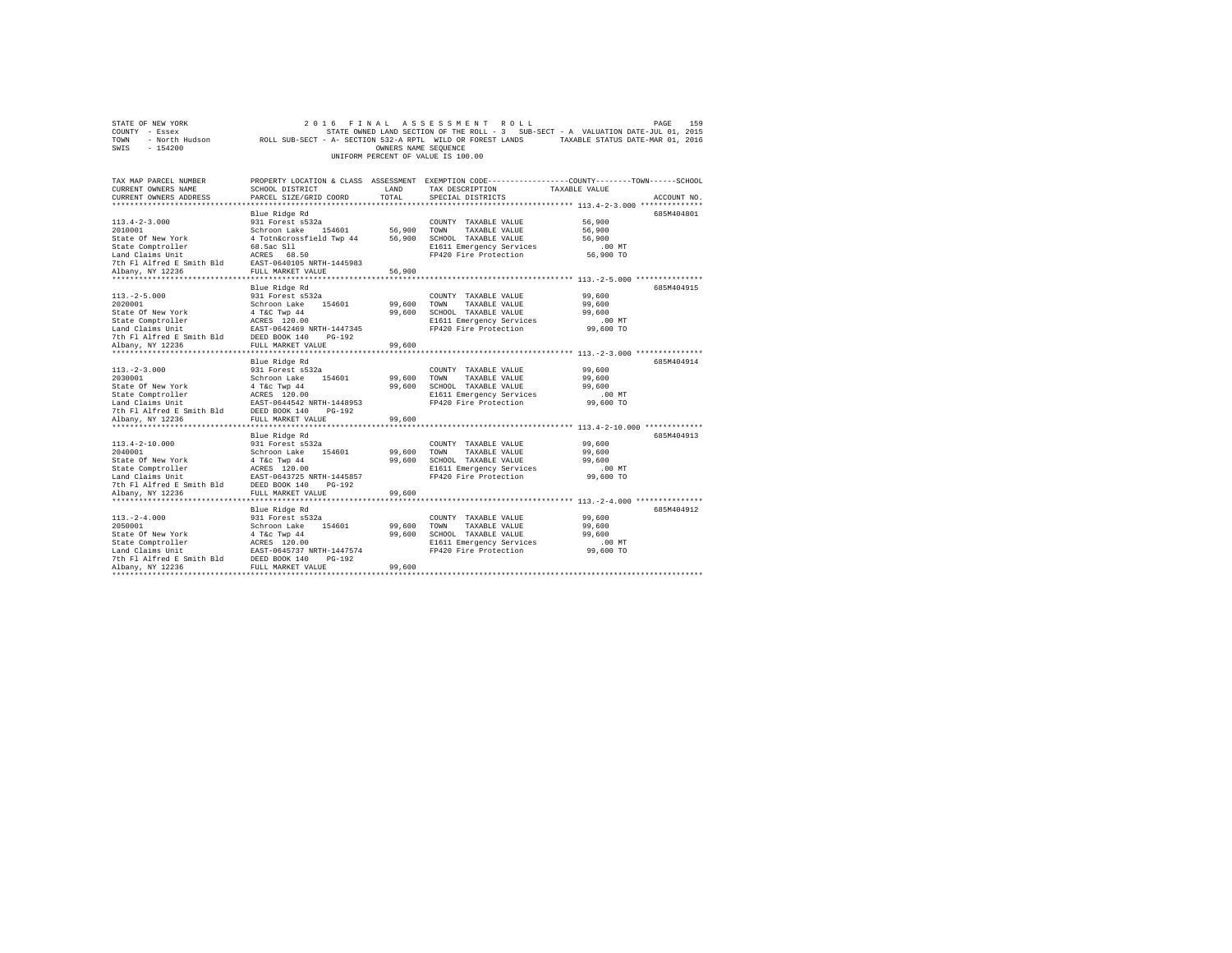| STATE OF NEW YORK<br>COUNTY - Essex COUNTY - ESSEX COUNTY - ESSEX COUNTY - ESSEX COUNTY - ESSEX COUNTY - ESSEX COUNTY - ESSEX COUN<br>2016 - North Hudson         ROLL SUB-SECT - A- SECTION 532-A RPTL WILD OR FOREST LANDS     TAXABLE STATUS DATE-M<br>SWIS - 154200 |                                                                                                                                          | OWNERS NAME SEQUENCE    | 2016 FINAL ASSESSMENT ROLL<br>UNIFORM PERCENT OF VALUE IS 100.00                                                                        |                                                                                                    | PAGE<br>160 |
|-------------------------------------------------------------------------------------------------------------------------------------------------------------------------------------------------------------------------------------------------------------------------|------------------------------------------------------------------------------------------------------------------------------------------|-------------------------|-----------------------------------------------------------------------------------------------------------------------------------------|----------------------------------------------------------------------------------------------------|-------------|
| TAX MAP PARCEL NUMBER<br>CURRENT OWNERS NAME<br>CURRENT OWNERS ADDRESS                                                                                                                                                                                                  | SCHOOL DISTRICT LAND<br>PARCEL SIZE/GRID COORD                                                                                           | TOTAL                   | PROPERTY LOCATION & CLASS ASSESSMENT EXEMPTION CODE---------------COUNTY-------TOWN------SCHOOL<br>TAX DESCRIPTION<br>SPECIAL DISTRICTS | TAXABLE VALUE                                                                                      | ACCOUNT NO. |
| $92. - 3 - 5.000$<br>2070001<br>State Of New York<br>State Comptroller<br>Land Claims Unit<br>7th Fl Alfred E Smith Bld EAST-0612392 NRTH-1484010<br>Albany, NY 12236                                                                                                   | Elk Lake Rd<br>931 Forest s532a<br>Schroon Lake 154601<br>22 Totn&crossfield Twp 45<br>45.3ac S11<br>ACRES 45.31<br>DEED BOOK 172 PG-271 | 37,600 TOWN             | COUNTY TAXABLE VALUE<br>TAXABLE VALUE<br>37,600 SCHOOL TAXABLE VALUE<br>E1612 Emergency Services<br>FP420 Fire Protection               | 37,600<br>37,600<br>37,600<br>$.00$ MT<br>37,600 TO                                                | 685M404910  |
|                                                                                                                                                                                                                                                                         | FULL MARKET VALUE                                                                                                                        | 37,600                  |                                                                                                                                         |                                                                                                    |             |
| $92. -3 - 4.000$<br>2080001<br>State Of New York<br>State Comptroller<br>Land Claims Unit<br>7th Fl Alfred E Smith Bld EAST-0609403 NRTH-1482542                                                                                                                        | US Route 9<br>931 Forest s532a<br>Schroon Lake 154601<br>23 T&c Twp 45<br>291.4ac Sll<br>ACRES 291.40                                    |                         | COUNTY TAXABLE VALUE<br>241,900 TOWN TAXABLE VALUE<br>241.900 SCHOOL TAXABLE VALUE<br>E1612 Emergency Services<br>FP420 Fire Protection | 241,900<br>241,900<br>241,900<br>$.00$ MT<br>241,900 TO                                            | 685M404909  |
| Albany, NY 12236                                                                                                                                                                                                                                                        | DEED BOOK 172 PG-271<br>FULL MARKET VALUE                                                                                                | 241,900                 |                                                                                                                                         |                                                                                                    |             |
|                                                                                                                                                                                                                                                                         |                                                                                                                                          |                         |                                                                                                                                         |                                                                                                    |             |
| $92. - 3 - 3.000$<br>2090001<br>State Of New York<br>State Comptroller<br>Land Claims Unit<br>7th Fl Alfred E Smith Bld EAST-0605613 NRTH-1480650<br>Albany, NY 12236                                                                                                   | Elk Lake Rd<br>931 Forest s532a<br>Schroon Lake 154601<br>24 T&c Twp 45<br>502.8ac Sll<br>ACRES 502.82<br>DEED BOOK 191 PG-405           | 417,300 TOWN            | COUNTY TAXABLE VALUE<br>TAXABLE VALUE<br>417,300 SCHOOL TAXABLE VALUE<br>E1612 Emergency Services<br>FP420 Fire Protection              | 417,300<br>417,300<br>417,300<br>$.00$ MT<br>417,300 TO                                            | 685M404908  |
|                                                                                                                                                                                                                                                                         | FULL MARKET VALUE                                                                                                                        | 417,300                 |                                                                                                                                         |                                                                                                    |             |
| $92. -3 - 11.000$<br>2100001<br>State Of New York<br>State Comptroller<br>Land Claims Unit<br>7th Fl Alfred E Smith Bld<br>EAST-0601974 NRTH-1477937<br>Albany, NY 12236                                                                                                | Elk Lake Rd<br>931 Forest s532a<br>Schroon Lake 154601<br>25 T&c Twp 45<br>516.2ac Sll<br>DEED BOOK 191 PG-405                           |                         | COUNTY TAXABLE VALUE<br>428,400 TOWN TAXABLE VALUE<br>428,400 SCHOOL TAXABLE VALUE<br>E1612 Emergency Services<br>FP420 Fire Protection | 428,400<br>428,400<br>428,400<br>.00MT<br>428,400 TO                                               | 685M404907  |
|                                                                                                                                                                                                                                                                         | FULL MARKET VALUE                                                                                                                        | 428,400                 |                                                                                                                                         |                                                                                                    |             |
| $92. - 3 - 10.000$<br>2110001<br>State Of New York<br>State Comptroller<br>Land Claims Unit<br>7th Fl Alfred E Smith Bld EAST-0599025 NRTH-1475148<br>Albany, NY 12236                                                                                                  | .<br>Elk Lake Rd<br>931 Forest s532a<br>Schroon Lake 154601<br>26 T&C Twp 45<br>261.7ac S11<br>ACRES 261.70<br>FULL MARKET VALUE         | 217,200 TOWN<br>217,200 | COUNTY TAXABLE VALUE<br>TAXABLE VALUE<br>217,200 SCHOOL TAXABLE VALUE<br>E1612 Emergency Services<br>FP420 Fire Protection              | ********** 92.-3-10.000 ***************<br>217,200<br>217,200<br>217,200<br>$.00$ MT<br>217,200 TO | 685M404906  |
|                                                                                                                                                                                                                                                                         |                                                                                                                                          |                         |                                                                                                                                         |                                                                                                    |             |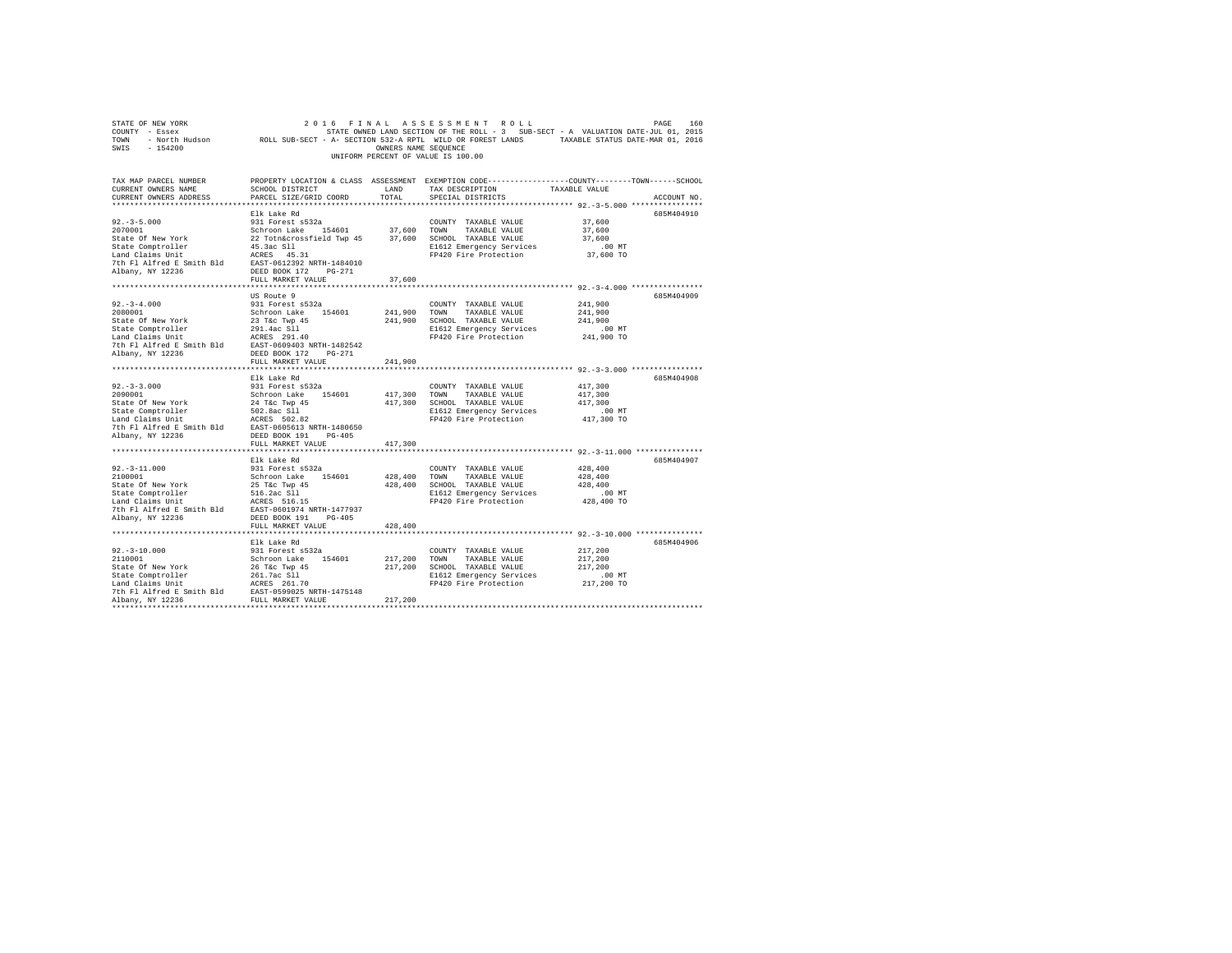| STATE OF NEW YORK<br>COUNTY - Essex<br>TOWN - NOrth Hudson         ROLL SUB-SECT - A- SECTION 532-A RPTL WILD OR FOREST LANDS     TAXABLE STATUS DATE-MAR 01, 2016<br>SWIS - 154200 |                                           | OWNERS NAME SEQUENCE | 2016 FINAL ASSESSMENT ROLL<br>UNIFORM PERCENT OF VALUE IS 100.00                                                   |                    | PAGE<br>161 |
|-------------------------------------------------------------------------------------------------------------------------------------------------------------------------------------|-------------------------------------------|----------------------|--------------------------------------------------------------------------------------------------------------------|--------------------|-------------|
| TAX MAP PARCEL NUMBER<br>CURRENT OWNERS NAME                                                                                                                                        | SCHOOL DISTRICT                           | LAND                 | PROPERTY LOCATION & CLASS ASSESSMENT EXEMPTION CODE---------------COUNTY-------TOWN------SCHOOL<br>TAX DESCRIPTION | TAXABLE VALUE      |             |
| CURRENT OWNERS ADDRESS                                                                                                                                                              | PARCEL SIZE/GRID COORD                    | TOTAL                | SPECIAL DISTRICTS                                                                                                  |                    | ACCOUNT NO. |
|                                                                                                                                                                                     |                                           |                      |                                                                                                                    |                    |             |
|                                                                                                                                                                                     | Elk Lake Rd                               |                      |                                                                                                                    |                    | 685M404905  |
| $92. -3 - 1.000$                                                                                                                                                                    | 931 Forest s532a                          |                      | COUNTY TAXABLE VALUE                                                                                               | 229,200            |             |
| 2120001                                                                                                                                                                             | Schroon Lake 154601                       |                      | 229,200 TOWN TAXABLE VALUE                                                                                         | 229,200            |             |
| State Of New York                                                                                                                                                                   | 32 T&c Twp 45                             |                      | 229,200 SCHOOL TAXABLE VALUE                                                                                       | 229,200            |             |
| State Comptroller                                                                                                                                                                   | 276.1ac S11<br>ACRES 276.10               |                      | E1612 Emergency Services                                                                                           | $.00$ MT           |             |
| Land Claims Unit                                                                                                                                                                    |                                           |                      | FP420 Fire Protection                                                                                              | 229,200 TO         |             |
| 7th Fl Alfred E Smith Bld EAST-0599214 NRTH-1481194<br>Albany, NY 12236                                                                                                             |                                           |                      |                                                                                                                    |                    |             |
|                                                                                                                                                                                     | DEED BOOK 191 PG-405<br>FULL MARKET VALUE | 229,200              |                                                                                                                    |                    |             |
|                                                                                                                                                                                     |                                           |                      |                                                                                                                    |                    |             |
|                                                                                                                                                                                     | Elk Lake Rd                               |                      |                                                                                                                    |                    | 685M404904  |
| $92. - 3 - 2.000$                                                                                                                                                                   | 931 Forest s532a                          |                      | COUNTY TAXABLE VALUE                                                                                               | 60,300             |             |
| 2130001                                                                                                                                                                             | Schroon Lake 154601                       |                      | 60,300 TOWN TAXABLE VALUE                                                                                          | 60,300             |             |
| State Of New York                                                                                                                                                                   | 33 T&c Twp 45                             |                      | 60,300 SCHOOL TAXABLE VALUE                                                                                        | 60,300             |             |
| State Comptroller                                                                                                                                                                   | 72.7ac S11<br>ACRES 72.70                 |                      | E1612 Emergency Services                                                                                           | $.00$ MT           |             |
| Land Claims Unit                                                                                                                                                                    |                                           |                      | FP420 Fire Protection                                                                                              | 60,300 TO          |             |
| 7th Fl Alfred E Smith Bld EAST-0602646 NRTH-1482467                                                                                                                                 |                                           |                      |                                                                                                                    |                    |             |
| Albany, NY 12236                                                                                                                                                                    | DEED BOOK 191 PG-405                      |                      |                                                                                                                    |                    |             |
|                                                                                                                                                                                     | FULL MARKET VALUE                         | 60,300               |                                                                                                                    |                    |             |
|                                                                                                                                                                                     | Elk Lake Rd                               |                      |                                                                                                                    |                    | 685M405101  |
| $93. -1 - 1.000$                                                                                                                                                                    | 931 Forest s532a                          |                      | COUNTY TAXABLE VALUE                                                                                               | 1466,400           |             |
| 2150001                                                                                                                                                                             | Schroon Lake 154601                       |                      | 1466,400 TOWN TAXABLE VALUE                                                                                        | 1466,400           |             |
| State Of New York                                                                                                                                                                   | T&C Twp 48                                |                      | 1466,400 SCHOOL TAXABLE VALUE                                                                                      | 1466,400           |             |
| State Comptroller<br>Land Claims Unit<br>EAST-0630174 NRTH-1481810                                                                                                                  |                                           |                      | E1612 Emergency Services                                                                                           | $.00$ MT           |             |
|                                                                                                                                                                                     |                                           |                      | FP420 Fire Protection                                                                                              | 1466,400 TO        |             |
| 7th Fl Alfred E Smith Bld DEED BOOK 172 PG-289                                                                                                                                      |                                           |                      |                                                                                                                    |                    |             |
| Albany, NY 12236                                                                                                                                                                    | FULL MARKET VALUE                         | 1466,400             |                                                                                                                    |                    |             |
|                                                                                                                                                                                     |                                           |                      |                                                                                                                    |                    |             |
|                                                                                                                                                                                     | US Route 9                                |                      |                                                                                                                    |                    | 685M405014  |
| $114. - 1 - 1.000$                                                                                                                                                                  | 931 Forest s532a - WTRFNT                 |                      | COUNTY TAXABLE VALUE                                                                                               | 885,900            |             |
| 2170001                                                                                                                                                                             | Schroon Lake 154601 885,900 TOWN          |                      | TAXABLE VALUE                                                                                                      | 885,900<br>885,900 |             |
| State Of New York<br>State Comptroller                                                                                                                                              | 1 T&C Twp 49<br>ACRES 1050.00             |                      | 885,900 SCHOOL TAXABLE VALUE<br>E1611 Emergency Services                                                           | $.00$ MT           |             |
| Land Claims Unit                                                                                                                                                                    | EAST-0648656 NRTH-1452515                 |                      | FP420 Fire Protection                                                                                              | 885,900 TO         |             |
| 7th Fl Alfred E Smith Bld FULL MARKET VALUE                                                                                                                                         |                                           | 885,900              |                                                                                                                    |                    |             |
| Albany, NY 12236                                                                                                                                                                    |                                           |                      |                                                                                                                    |                    |             |
|                                                                                                                                                                                     |                                           |                      |                                                                                                                    |                    |             |
|                                                                                                                                                                                     | Pepper Hollow Rd                          |                      |                                                                                                                    |                    | 685M405013  |
| $104. -1 - 5.000$                                                                                                                                                                   | 931 Forest s532a                          |                      | COUNTY TAXABLE VALUE                                                                                               | 849,600            |             |
| 2180001                                                                                                                                                                             | Schroon Lake 154601                       |                      | 849,600 TOWN<br>TAXABLE VALUE                                                                                      | 849,600            |             |
| State Of New York                                                                                                                                                                   | 2 T&C Twp 49                              |                      | 849,600 SCHOOL TAXABLE VALUE                                                                                       | 849,600            |             |
| State Comptroller                                                                                                                                                                   | 967.9ac Sll                               |                      | E1611 Emergency Services                                                                                           | $.00$ MT           |             |
| Land Claims Unit                                                                                                                                                                    | ACRES 1050.00                             |                      | FP420 Fire Protection                                                                                              | 849,600 TO         |             |
| 7th Fl Alfred E Smith Bld EAST-0655409 NRTH-1457725                                                                                                                                 |                                           |                      |                                                                                                                    |                    |             |
| Albany, NY 12236                                                                                                                                                                    | DEED BOOK 197 PG-479                      |                      |                                                                                                                    |                    |             |
|                                                                                                                                                                                     | FULL MARKET VALUE                         | 849,600              |                                                                                                                    |                    |             |
|                                                                                                                                                                                     |                                           |                      |                                                                                                                    |                    |             |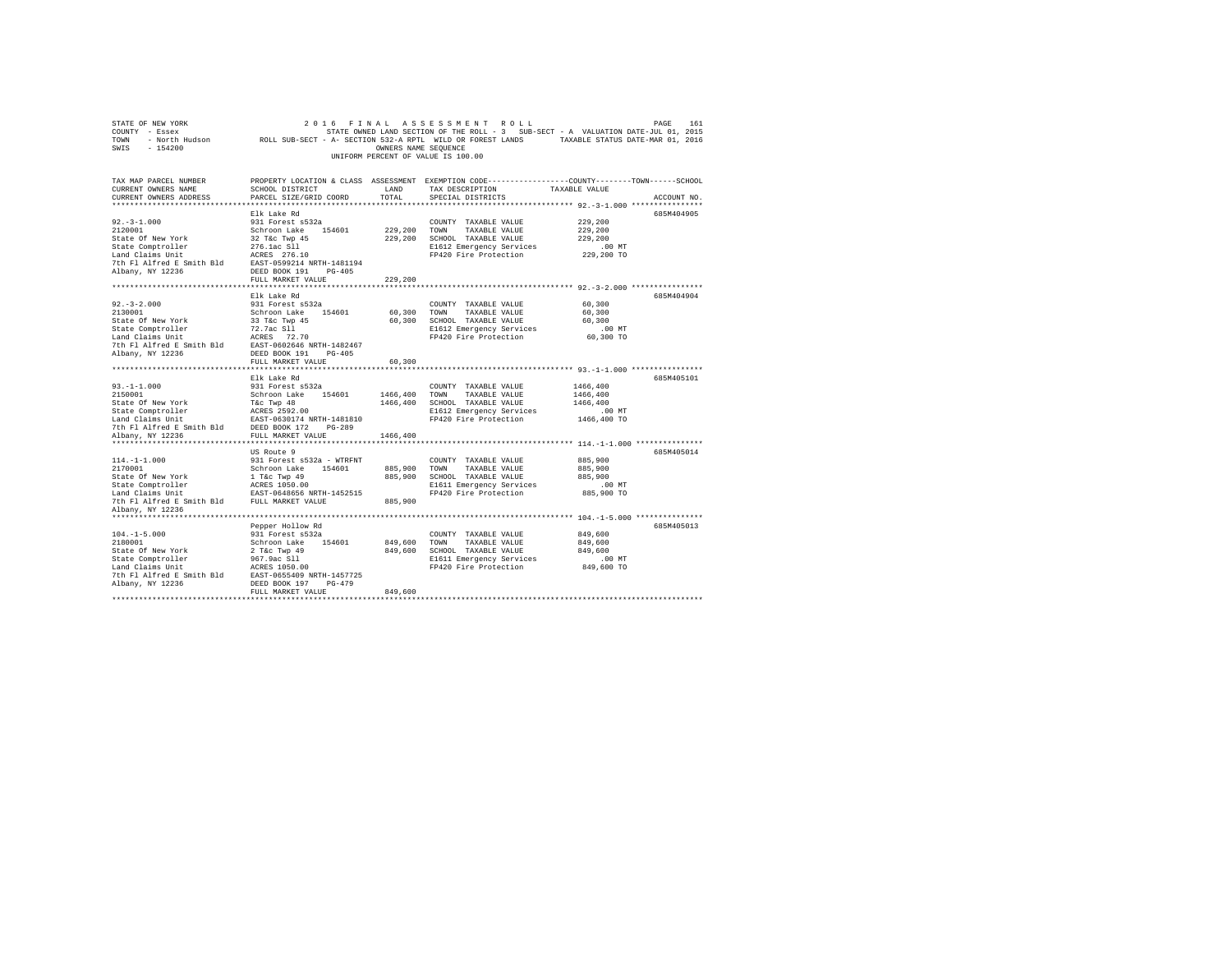| STATE OF NEW YORK<br>COUNTY - Essex<br>TOWN - North Hudson ROLL SUB-SECT - A- SECTION 532-A RPTL WILD OR FOREST LANDS TAXABLE STATUS DATE-MAR 01, 2016<br>SWIS - 154200 |                                                                                                 | OWNERS NAME SEOUENCE | 2016 FINAL ASSESSMENT ROLL<br>STATE OWNED LAND SECTION OF THE ROLL - 3 SUB-SECT - A VALUATION DATE-JUL 01, 2015<br>UNIFORM PERCENT OF VALUE IS 100.00 |                        | 162<br>PAGE |
|-------------------------------------------------------------------------------------------------------------------------------------------------------------------------|-------------------------------------------------------------------------------------------------|----------------------|-------------------------------------------------------------------------------------------------------------------------------------------------------|------------------------|-------------|
| TAX MAP PARCEL NUMBER                                                                                                                                                   | PROPERTY LOCATION & CLASS ASSESSMENT EXEMPTION CODE----------------COUNTY-------TOWN-----SCHOOL |                      |                                                                                                                                                       |                        |             |
| CURRENT OWNERS NAME<br>CURRENT OWNERS ADDRESS                                                                                                                           | SCHOOL DISTRICT<br>PARCEL SIZE/GRID COORD                                                       | LAND<br>TOTAL        | TAX DESCRIPTION                                                                                                                                       | TAXABLE VALUE          |             |
|                                                                                                                                                                         |                                                                                                 |                      | SPECIAL DISTRICTS<br>************************** 104.-1-4.000 ***************                                                                          |                        | ACCOUNT NO. |
|                                                                                                                                                                         | US Route 9                                                                                      |                      |                                                                                                                                                       |                        | 685M405012  |
| $104. - 1 - 4.000$                                                                                                                                                      | 931 Forest s532a                                                                                |                      | COUNTY TAXABLE VALUE                                                                                                                                  | 548,400                |             |
| 2190101                                                                                                                                                                 | Schroon Lake 154601                                                                             | 548,400 TOWN         | TAXABLE VALUE                                                                                                                                         | 548,400                |             |
| State Of New York                                                                                                                                                       | 2 T&C Twp 49<br>3 T&C Twp 49<br>660.7ac Sll                                                     |                      | 548,400 SCHOOL TAXABLE VALUE                                                                                                                          | 548,400                |             |
| State Comptroller                                                                                                                                                       |                                                                                                 |                      | E1611 Emergency Services                                                                                                                              | $.00$ MT               |             |
|                                                                                                                                                                         |                                                                                                 |                      | FP420 Fire Protection                                                                                                                                 | 548,400 TO             |             |
|                                                                                                                                                                         |                                                                                                 |                      |                                                                                                                                                       |                        |             |
| Albany, NY 12236                                                                                                                                                        | DEED BOOK 197 PG-478                                                                            |                      |                                                                                                                                                       |                        |             |
|                                                                                                                                                                         | FULL MARKET VALUE                                                                               | 548,400              |                                                                                                                                                       |                        |             |
|                                                                                                                                                                         |                                                                                                 |                      |                                                                                                                                                       |                        |             |
|                                                                                                                                                                         | US Route 9                                                                                      |                      |                                                                                                                                                       |                        | 685M405009  |
| $104.2 - 1 - 9.000$                                                                                                                                                     | 931 Forest s532a                                                                                |                      | COUNTY TAXABLE VALUE                                                                                                                                  | 11,800                 |             |
| 2200101                                                                                                                                                                 | Schroon Lake 154601                                                                             | 11,800               | TAXABLE VALUE<br>TOWN                                                                                                                                 | 11,800                 |             |
|                                                                                                                                                                         |                                                                                                 |                      | 11,800 SCHOOL TAXABLE VALUE                                                                                                                           | 11,800                 |             |
|                                                                                                                                                                         |                                                                                                 |                      | E1611 Emergency Services                                                                                                                              | $.00$ MT               |             |
|                                                                                                                                                                         |                                                                                                 |                      | FP420 Fire Protection                                                                                                                                 | 11,800 TO              |             |
|                                                                                                                                                                         |                                                                                                 | 11,800               |                                                                                                                                                       |                        |             |
| Albany, NY 12236                                                                                                                                                        |                                                                                                 |                      |                                                                                                                                                       |                        |             |
|                                                                                                                                                                         | US Route 9                                                                                      |                      |                                                                                                                                                       |                        | 685M405007  |
| $94. -1 - 5.000$                                                                                                                                                        | 931 Forest s532a                                                                                |                      | COUNTY TAXABLE VALUE                                                                                                                                  | 848,500                |             |
| 2210101                                                                                                                                                                 |                                                                                                 | 848,500              | TOWN<br>TAXABLE VALUE                                                                                                                                 | 848,500                |             |
| State Of New York                                                                                                                                                       |                                                                                                 |                      | 848,500 SCHOOL TAXABLE VALUE                                                                                                                          | 848,500                |             |
| State Comptroller                                                                                                                                                       | Schroon Lake 154601<br>5 T&c Twp 49<br>1047.4ac Sll                                             |                      | E1612 Emergency Services                                                                                                                              | $.00$ MT               |             |
| Land Claims Unit                                                                                                                                                        | 1047.4ac S11<br>ACRES 1047.43                                                                   |                      | FP420 Fire Protection                                                                                                                                 | 848,500 TO             |             |
|                                                                                                                                                                         |                                                                                                 |                      |                                                                                                                                                       |                        |             |
|                                                                                                                                                                         |                                                                                                 | 848,500              |                                                                                                                                                       |                        |             |
|                                                                                                                                                                         |                                                                                                 |                      |                                                                                                                                                       |                        |             |
|                                                                                                                                                                         | US Route 9                                                                                      |                      |                                                                                                                                                       |                        | 685M405006  |
| $104. -1 - 3.000$                                                                                                                                                       | 931 Forest s532a                                                                                |                      | COUNTY TAXABLE VALUE                                                                                                                                  | 851,700                |             |
| 2220001                                                                                                                                                                 | Schroon Lake 154601                                                                             | 851,700              | TOWN<br>TAXABLE VALUE                                                                                                                                 | 851,700                |             |
| State Of New York                                                                                                                                                       | 6 T&C Twp 49<br>1055.2ac S11<br>20000.1055.30                                                   |                      | 851,700 SCHOOL TAXABLE VALUE                                                                                                                          | 851,700                |             |
| State Comptroller                                                                                                                                                       |                                                                                                 |                      | E1611 Emergency Services                                                                                                                              | $.00$ MT               |             |
| Land Claims Unit                                                                                                                                                        | ACRES 1055.20                                                                                   |                      | FP420 Fire Protection                                                                                                                                 | 851,700 TO             |             |
| 7th Fl Alfred E Smith Bld EAST-0658284 NRTH-1466937                                                                                                                     |                                                                                                 |                      |                                                                                                                                                       |                        |             |
| Albany, NY 12236                                                                                                                                                        | DEED BOOK 178 PG-183                                                                            |                      |                                                                                                                                                       |                        |             |
|                                                                                                                                                                         | FULL MARKET VALUE                                                                               | 851,700              |                                                                                                                                                       |                        |             |
|                                                                                                                                                                         |                                                                                                 |                      |                                                                                                                                                       |                        |             |
|                                                                                                                                                                         | Pepper Hollow Rd                                                                                |                      |                                                                                                                                                       |                        | 685M405005  |
| $104. - 1 - 6.000$                                                                                                                                                      | 931 Forest s532a                                                                                |                      | COUNTY TAXABLE VALUE                                                                                                                                  | 858,900                |             |
| 2230001                                                                                                                                                                 | Schroon Lake 154601                                                                             | 858,900 TOWN         | TAXABLE VALUE                                                                                                                                         | 858,900<br>858.900     |             |
|                                                                                                                                                                         |                                                                                                 |                      | 858,900 SCHOOL TAXABLE VALUE<br>E1611 Emergency Services                                                                                              |                        |             |
|                                                                                                                                                                         |                                                                                                 |                      | FP420 Fire Protection                                                                                                                                 | $.00$ MT<br>858,900 TO |             |
|                                                                                                                                                                         |                                                                                                 |                      |                                                                                                                                                       |                        |             |
|                                                                                                                                                                         |                                                                                                 | 858,900              |                                                                                                                                                       |                        |             |
|                                                                                                                                                                         |                                                                                                 |                      |                                                                                                                                                       |                        |             |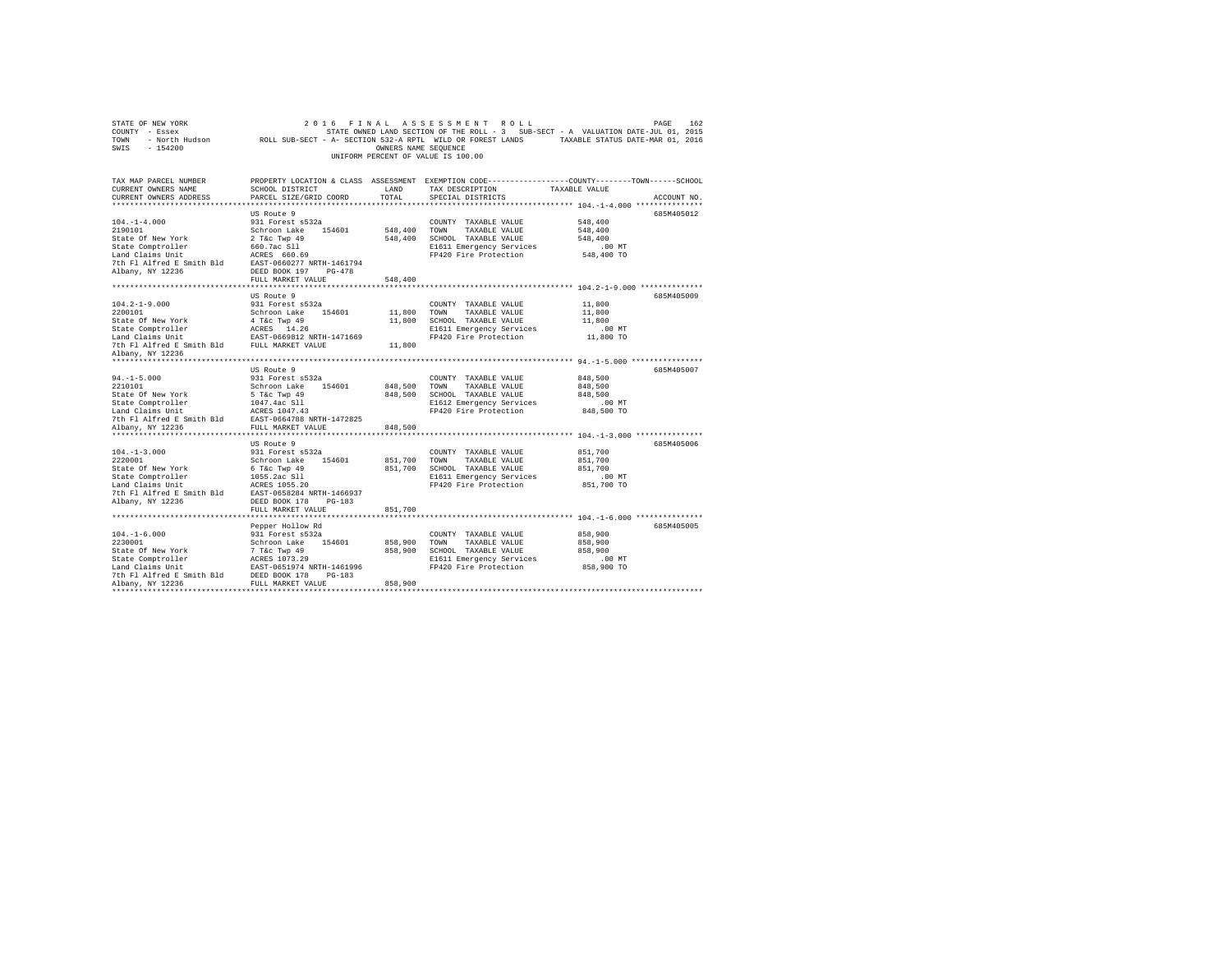| STATE OF NEW YORK<br>COUNTY - Essex<br>TOWN<br>SWIS<br>$-154200$                                                                                  | - North Hudson ROLL SUB-SECT - A- SECTION 532-A RPTL WILD OR FOREST LANDS                                                                                  | OWNERS NAME SEQUENCE          | 2016 FINAL ASSESSMENT ROLL<br>UNIFORM PERCENT OF VALUE IS 100.00                                                           | PAGE<br>163<br>STATE OWNED LAND SECTION OF THE ROLL - 3 SUB-SECT - A VALUATION DATE-JUL 01, 2015<br>TAXABLE STATUS DATE-MAR 01, 2016 |
|---------------------------------------------------------------------------------------------------------------------------------------------------|------------------------------------------------------------------------------------------------------------------------------------------------------------|-------------------------------|----------------------------------------------------------------------------------------------------------------------------|--------------------------------------------------------------------------------------------------------------------------------------|
| TAX MAP PARCEL NUMBER<br>CURRENT OWNERS NAME<br>CURRENT OWNERS ADDRESS                                                                            | SCHOOL DISTRICT<br>PARCEL SIZE/GRID COORD                                                                                                                  | LAND<br>TOTAL                 | TAX DESCRIPTION<br>SPECIAL DISTRICTS                                                                                       | PROPERTY LOCATION & CLASS ASSESSMENT EXEMPTION CODE---------------COUNTY-------TOWN------SCHOOL<br>TAXABLE VALUE<br>ACCOUNT NO.      |
|                                                                                                                                                   |                                                                                                                                                            |                               |                                                                                                                            |                                                                                                                                      |
| $103. - 1 - 6.000$<br>2240001<br>State Of New York<br>State Comptroller<br>Land Claims Unit<br>7th Fl Alfred E Smith Bld FULL MARKET VALUE        | Elk Lake Rd<br>931 Forest s532a - WTRFNT<br>Schroon Lake 154601<br>8 T&c Twp 44<br>ACRES 1050.00<br>EAST-0645845 NRTH-1458291                              | 851,200<br>851,200<br>851,200 | COUNTY TAXABLE VALUE<br>TOWN<br>TAXABLE VALUE<br>SCHOOL TAXABLE VALUE<br>E1611 Emergency Services<br>FP420 Fire Protection | 685M405004<br>851,200<br>851,200<br>851,200<br>$.00$ MT<br>851,200 TO                                                                |
| Albany, NY 12236                                                                                                                                  |                                                                                                                                                            |                               |                                                                                                                            |                                                                                                                                      |
|                                                                                                                                                   |                                                                                                                                                            |                               |                                                                                                                            |                                                                                                                                      |
| $103. -1 - 5.000$<br>2250001<br>State Of New York                                                                                                 | Elk Lake Rd<br>931 Forest s532a<br>Schroon Lake 154601<br>9 T&c Twp 49<br>ACRES 1050.00                                                                    | 849,600<br>849,600            | COUNTY TAXABLE VALUE<br>TOWN<br>TAXABLE VALUE<br>SCHOOL TAXABLE VALUE                                                      | 685M405003<br>849,600<br>849,600<br>849,600                                                                                          |
| State Comptroller<br>Land Claims Unit<br>7th Fl Alfred E Smith Bld<br>Albany, NY 12236                                                            | EAST-0641920 NRTH-1461181<br>FULL MARKET VALUE                                                                                                             | 849,600                       | E1611 Emergency Services<br>FP420 Fire Protection                                                                          | $.00$ MT<br>849,600 TO                                                                                                               |
|                                                                                                                                                   |                                                                                                                                                            |                               |                                                                                                                            |                                                                                                                                      |
| $104. -1 - 1.000$<br>2260001<br>State Of New York<br>State Comptroller<br>Land Claims Unit<br>7th Fl Alfred E Smith Bld EAST-0650091 NRTH-1466964 | Pepper Hollow Rd<br>931 Forest s532a<br>Schroon Lake 154601<br>10 T&c Twp 49<br>1050ac S11<br>ACRES 1050.00                                                | 849,600<br>849,600            | COUNTY TAXABLE VALUE<br>TOWN<br>TAXABLE VALUE<br>SCHOOL TAXABLE VALUE<br>E1611 Emergency Services<br>FP420 Fire Protection | 685M405002<br>849,600<br>849,600<br>849,600<br>$.00$ MT<br>849,600 TO                                                                |
| Albany, NY 12236                                                                                                                                  | FULL MARKET VALUE                                                                                                                                          | 849,600                       |                                                                                                                            |                                                                                                                                      |
| $104. - 1 - 2.000$<br>2270001<br>State Of New York<br>State Comptroller<br>Land Claims Unit<br>7th Fl Alfred E Smith Bld<br>Albany, NY 12236      | US Route 9<br>931 Forest s532a<br>Schroon Lake<br>154601<br>11 T&c Twp 49<br>1050ac S11<br>ACRES 1050.00<br>EAST-0654454 NRTH-1470220<br>FULL MARKET VALUE | 849,600<br>849,600<br>849,600 | COUNTY TAXABLE VALUE<br>TOWN<br>TAXABLE VALUE<br>SCHOOL TAXABLE VALUE<br>E1611 Emergency Services<br>FP420 Fire Protection | 685M405001<br>849,600<br>849,600<br>849,600<br>.00 MT<br>849,600 TO                                                                  |
| ************************                                                                                                                          | **************************                                                                                                                                 |                               |                                                                                                                            |                                                                                                                                      |
| $94. - 1 - 4.000$<br>2280001<br>State Of New York<br>State Comptroller<br>Land Claims Unit<br>7th Fl Alfred E Smith Bld<br>Albany, NY 12236       | US Route 9<br>931 Forest s532a<br>Schroon Lake<br>154601<br>12 T&c Twp 49<br>1050ac S11<br>ACRES 1050.00<br>EAST-0661656 NRTH-1476618<br>FULL MARKET VALUE | 849,600<br>849,600<br>849,600 | COUNTY TAXABLE VALUE<br>TOWN<br>TAXABLE VALUE<br>SCHOOL TAXABLE VALUE<br>E1612 Emergency Services<br>FP420 Fire Protection | 685M405201<br>849,600<br>849,600<br>849,600<br>.00MT<br>849,600 TO                                                                   |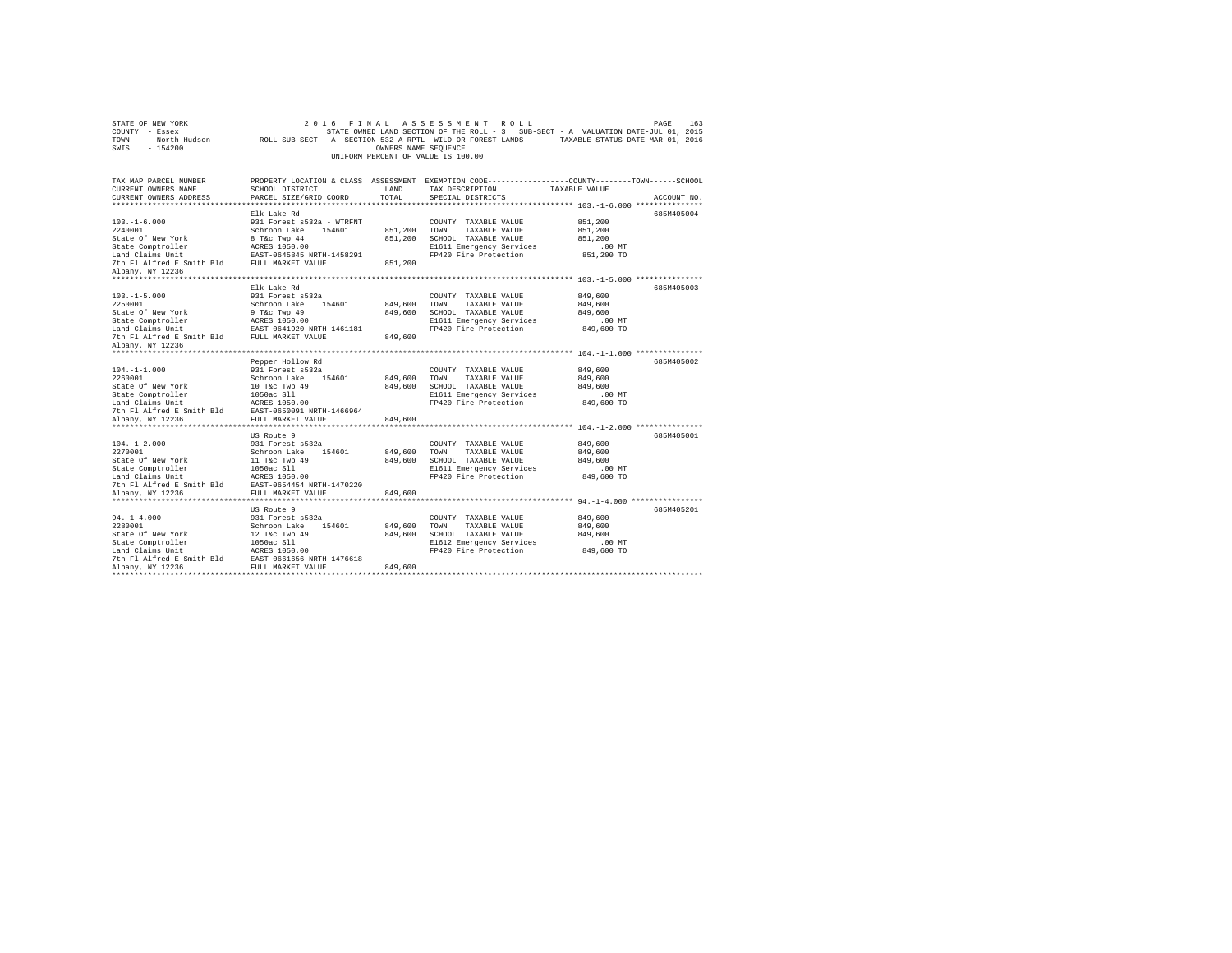| STATE OF NEW YORK                           | 2 0 1 6<br>FINAL          |                      | ASSESSMENT<br>ROLL                                                                                         |               | 164<br>PAGE |
|---------------------------------------------|---------------------------|----------------------|------------------------------------------------------------------------------------------------------------|---------------|-------------|
| COUNTY - Essex                              |                           |                      | STATE OWNED LAND SECTION OF THE ROLL - 3 SUB-SECT - A VALUATION DATE-JUL 01, 2015                          |               |             |
| TOWN                                        |                           |                      | - North Hudson ROLL SUB-SECT - A- SECTION 532-A RPTL WILD OR FOREST LANDS TAXABLE STATUS DATE-MAR 01, 2016 |               |             |
| SWIS<br>$-154200$                           |                           | OWNERS NAME SEQUENCE |                                                                                                            |               |             |
|                                             |                           |                      | UNIFORM PERCENT OF VALUE IS 100.00                                                                         |               |             |
|                                             |                           |                      |                                                                                                            |               |             |
|                                             |                           |                      |                                                                                                            |               |             |
| TAX MAP PARCEL NUMBER                       |                           |                      | PROPERTY LOCATION & CLASS ASSESSMENT EXEMPTION CODE---------------COUNTY-------TOWN-----SCHOOL             |               |             |
| CURRENT OWNERS NAME                         | SCHOOL DISTRICT           | LAND                 | TAX DESCRIPTION                                                                                            | TAXABLE VALUE |             |
| CURRENT OWNERS ADDRESS                      | PARCEL SIZE/GRID COORD    | TOTAL                | SPECIAL DISTRICTS                                                                                          |               | ACCOUNT NO. |
|                                             |                           |                      |                                                                                                            |               |             |
|                                             | US Route 9                |                      |                                                                                                            |               | 685M405115  |
| $94. -1 - 3.000$                            | 931 Forest s532a          |                      | COUNTY TAXABLE VALUE                                                                                       | 849,600       |             |
| 2290001                                     | Schroon Lake 154601       | 849,600              | TOWN<br>TAXABLE VALUE                                                                                      | 849,600       |             |
| State Of New York                           | 13 T&c Twp 49             | 849,600              | SCHOOL TAXABLE VALUE                                                                                       | 849,600       |             |
| State Comptroller                           | 1050ac S11                |                      | E1612 Emergency Services                                                                                   | .00MT         |             |
| Land Claims Unit                            | ACRES 1050.00             |                      | FP420 Fire Protection                                                                                      | 849,600 TO    |             |
| 7th Fl Alfred E Smith Bld                   | EAST-0657805 NRTH-1481142 |                      |                                                                                                            |               |             |
| Albany, NY 12236                            | FULL MARKET VALUE         | 849,600              |                                                                                                            |               |             |
| **********************                      | *********************     | ***********          |                                                                                                            |               |             |
|                                             | Elk Lake Rd               |                      |                                                                                                            |               | 685M405114  |
| $94. - 1 - 6.000$                           | 931 Forest s532a          |                      | COUNTY TAXABLE VALUE                                                                                       | 849,600       |             |
| 2300001                                     | Schroon Lake 154601       | 849,600              | TOWN<br>TAXABLE VALUE                                                                                      | 849,600       |             |
| State Of New York                           | 14 T&c Twp 49             | 849,600              | SCHOOL TAXABLE VALUE                                                                                       | 849,600       |             |
| State Comptroller                           | 1050ac S11                |                      | E1612 Emergency Services                                                                                   | .00 MT        |             |
| Land Claims Unit                            | ACRES 1050.00             |                      | FP420 Fire Protection                                                                                      | 849,600 TO    |             |
| 7th Fl Alfred E Smith Bld                   | EAST-0650744 NRTH-1475609 |                      |                                                                                                            |               |             |
| Albany, NY 12236                            | DEED BOOK 167<br>$PG-512$ |                      |                                                                                                            |               |             |
|                                             | FULL MARKET VALUE         | 849,600              |                                                                                                            |               |             |
|                                             |                           |                      |                                                                                                            |               |             |
|                                             | Elk Lake Rd               |                      |                                                                                                            |               | 685M405113  |
| $103. -1 - 3.000$                           | 931 Forest s532a          |                      | COUNTY TAXABLE VALUE                                                                                       | 849,600       |             |
| 2310001                                     | Schroon Lake<br>154601    | 849,600              | TOWN<br>TAXABLE VALUE                                                                                      | 849,600       |             |
| State Of New York                           | 15 T&c Twp 49             | 849,600              | SCHOOL TAXABLE VALUE                                                                                       | 849,600       |             |
| State Comptroller                           | ACRES 1050.00             |                      | E1611 Emergency Services                                                                                   | $.00$ MT      |             |
| Land Claims Unit                            | EAST-0645195 NRTH-1471119 |                      | FP420 Fire Protection                                                                                      | 849,600 TO    |             |
| 7th Fl Alfred E Smith Bld DEED BOOK 167     | PG-512                    |                      |                                                                                                            |               |             |
| Albany, NY 12236                            | FULL MARKET VALUE         | 849,600              |                                                                                                            |               |             |
|                                             |                           |                      |                                                                                                            |               |             |
|                                             | Elk Lake Rd               |                      |                                                                                                            |               | 685M405112  |
| $93. -1 - 6.000$                            | 931 Forest s532a          |                      | COUNTY TAXABLE VALUE                                                                                       | 849,600       |             |
| 2320001                                     | Schroon Lake<br>154601    | 849,600              | TAXABLE VALUE<br>TOWN                                                                                      | 849,600       |             |
| State Of New York                           | 18 T&c Twp 49             | 849,600              | SCHOOL TAXABLE VALUE                                                                                       | 849,600       |             |
| State Comptroller                           | ACRES 1050.00             |                      | E1612 Emergency Services                                                                                   | .00 MT        |             |
| Land Claims Unit                            | EAST-0641309 NRTH-1475967 |                      | FP420 Fire Protection                                                                                      | 849,600 TO    |             |
| 7th Fl Alfred E Smith Bld                   | DEED BOOK 191<br>$PG-167$ |                      |                                                                                                            |               |             |
| Albany, NY 12236                            | FULL MARKET VALUE         | 849,600              |                                                                                                            |               |             |
|                                             |                           |                      |                                                                                                            |               |             |
|                                             | Elk Lake Rd               |                      |                                                                                                            |               | 685M405111  |
| $93. -1 - 5.000$                            | 931 Forest s532a          |                      | COUNTY TAXABLE VALUE                                                                                       | 849,600       |             |
| 2330001                                     | Schroon Lake<br>154601    | 849,600              | TOWN<br>TAXABLE VALUE                                                                                      | 849,600       |             |
| State Of New York                           | 19 T&c Twp 49             | 849,600              | SCHOOL TAXABLE VALUE                                                                                       | 849,600       |             |
| State Comptroller                           | ACRES 1050.00             |                      | E1612 Emergency Services                                                                                   | .00 MT        |             |
| Land Claims Unit                            | EAST-0645997 NRTH-1480092 |                      | FP420 Fire Protection                                                                                      | 849,600 TO    |             |
| 7th Fl Alfred E Smith Bld FULL MARKET VALUE |                           | 849,600              |                                                                                                            |               |             |
| Albany, NY 12236                            |                           |                      |                                                                                                            |               |             |
|                                             |                           |                      |                                                                                                            |               |             |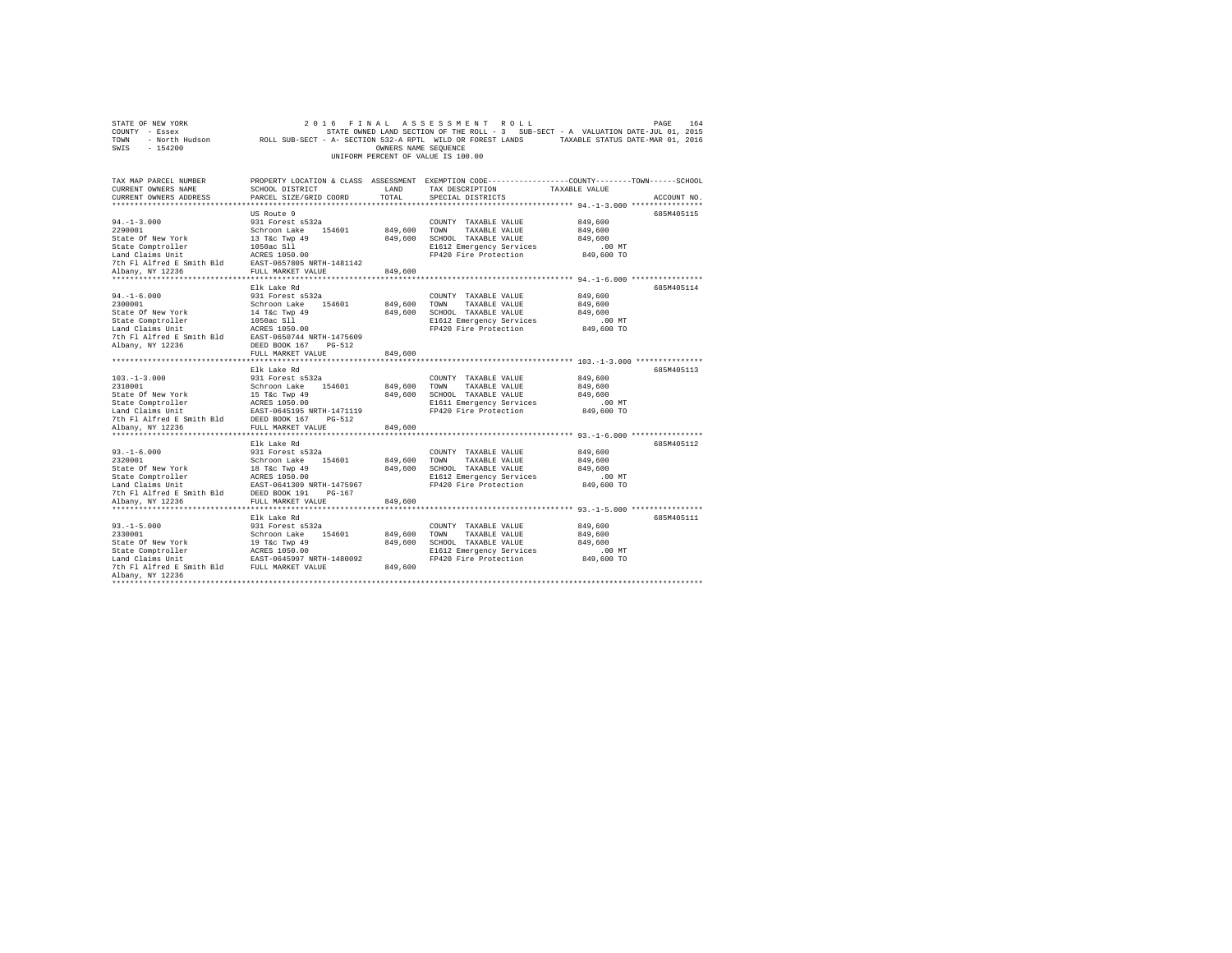| STATE OF NEW YORK<br>COUNTY - Essex<br>TOWN - North Hudson<br>SWIS - 154200 | ROLL SUB-SECT - A- SECTION 532-A RPTL WILD OR FOREST LANDS | OWNERS NAME SEQUENCE | 2016 FINAL ASSESSMENT ROLL<br>STATE OWNED LAND SECTION OF THE ROLL - 3 SUB-SECT - A VALUATION DATE-JUL 01, 2015<br>UNIFORM PERCENT OF VALUE IS 100.00 | TAXABLE STATUS DATE-MAR 01, 2016 | PAGE<br>165 |
|-----------------------------------------------------------------------------|------------------------------------------------------------|----------------------|-------------------------------------------------------------------------------------------------------------------------------------------------------|----------------------------------|-------------|
| TAX MAP PARCEL NUMBER                                                       |                                                            |                      | PROPERTY LOCATION & CLASS ASSESSMENT EXEMPTION CODE----------------COUNTY-------TOWN-----SCHOOL                                                       |                                  |             |
| CURRENT OWNERS NAME                                                         | SCHOOL DISTRICT                                            | LAND                 | TAX DESCRIPTION                                                                                                                                       | TAXABLE VALUE                    |             |
| CURRENT OWNERS ADDRESS                                                      | PARCEL SIZE/GRID COORD                                     | TOTAL                | SPECIAL DISTRICTS                                                                                                                                     |                                  | ACCOUNT NO. |
|                                                                             |                                                            |                      |                                                                                                                                                       |                                  |             |
|                                                                             | US Route 9                                                 |                      |                                                                                                                                                       |                                  | 685M405110  |
| $94. -1 - 2.000$                                                            | 931 Forest s532a                                           |                      | COUNTY TAXABLE VALUE                                                                                                                                  | 849,600                          |             |
| 2340001                                                                     | Schroon Lake 154601                                        | 849,600 TOWN         | TAXABLE VALUE                                                                                                                                         | 849,600                          |             |
| State Of New York                                                           | 20 T&c Twp 49                                              |                      | 849,600 SCHOOL TAXABLE VALUE                                                                                                                          | 849,600                          |             |
| State Comptroller                                                           | 1050ac S11<br>ACRES 1050.00                                |                      | E1612 Emergency Services                                                                                                                              | $.00$ MT<br>849,600 TO           |             |
| Land Claims Unit<br>7th Fl Alfred E Smith Bld                               | EAST-0653993 NRTH-1485633                                  |                      | FP420 Fire Protection                                                                                                                                 |                                  |             |
| Albany, NY 12236                                                            | DEED BOOK 167 PG-512                                       |                      |                                                                                                                                                       |                                  |             |
|                                                                             | FULL MARKET VALUE                                          | 849,600              |                                                                                                                                                       |                                  |             |
|                                                                             |                                                            |                      | .*********************************** 94.-1-1.000 ****************                                                                                     |                                  |             |
|                                                                             | US Route 9                                                 |                      |                                                                                                                                                       |                                  | 685M405109  |
| $94. -1 -1.000$                                                             | 931 Forest s532a                                           |                      | COUNTY TAXABLE VALUE                                                                                                                                  | 367,300                          |             |
| 2350001                                                                     | Schroon Lake 154601                                        | 367,300 TOWN         | TAXABLE VALUE                                                                                                                                         | 367,300                          |             |
| State Of New York                                                           | 21 T&c Twp 49                                              |                      | 367,300 SCHOOL TAXABLE VALUE                                                                                                                          | 367,300                          |             |
| State Comptroller                                                           | ACRES 442.50                                               |                      | E1612 Emergency Services                                                                                                                              | $.00$ MT                         |             |
| Land Claims Unit                                                            | EAST-0649937 NRTH-1488140                                  |                      | FP420 Fire Protection                                                                                                                                 | 367,300 TO                       |             |
| 7th Fl Alfred E Smith Bld                                                   | FULL MARKET VALUE                                          | 367,300              |                                                                                                                                                       |                                  |             |
| Albany, NY 12236                                                            |                                                            |                      |                                                                                                                                                       |                                  |             |
|                                                                             |                                                            |                      |                                                                                                                                                       |                                  |             |
|                                                                             | Elk Lake Rd                                                |                      |                                                                                                                                                       |                                  | 685M405108  |
| $93. -1 - 4.000$                                                            | 931 Forest s532a                                           |                      | COUNTY TAXABLE VALUE                                                                                                                                  | 839,300                          |             |
| 2360001                                                                     | Schroon Lake 154601                                        | 839,300              | TOWN<br>TAXABLE VALUE                                                                                                                                 | 839,300                          |             |
| State Of New York                                                           | 22 T&c Twp 49                                              |                      | 839,300 SCHOOL TAXABLE VALUE                                                                                                                          | 839,300                          |             |
| State Comptroller                                                           | ACRES 1024.20                                              |                      | E1612 Emergency Services                                                                                                                              | $.00$ MT                         |             |
| Land Claims Unit                                                            | EAST-0643987 NRTH-1485064                                  |                      | FP420 Fire Protection                                                                                                                                 | 839,300 TO                       |             |
| 7th Fl Alfred E Smith Bld DEED BOOK 191                                     | $PG-167$                                                   |                      |                                                                                                                                                       |                                  |             |
| Albany, NY 12236                                                            | FULL MARKET VALUE                                          | 839,300              |                                                                                                                                                       |                                  |             |
|                                                                             |                                                            |                      |                                                                                                                                                       |                                  |             |
|                                                                             | Elk Lake Rd                                                |                      |                                                                                                                                                       |                                  | 685M405107  |
| $93. -1 - 2.000$                                                            | 931 Forest s532a - WTRFNT                                  |                      | COUNTY TAXABLE VALUE                                                                                                                                  | 866,600                          |             |
| 2370001                                                                     | Schroon Lake 154601                                        | 866,600 TOWN         | TAXABLE VALUE                                                                                                                                         | 866,600                          |             |
| State Of New York                                                           | 23 T&c Twp 49                                              |                      | 866,600 SCHOOL TAXABLE VALUE                                                                                                                          | 866,600                          |             |
| State Comptroller                                                           | ACRES 1050.00                                              |                      | E1612 Emergency Services                                                                                                                              | $.00$ MT                         |             |
| Land Claims Unit                                                            | EAST-0637600 NRTH-1479954                                  |                      | FP420 Fire Protection                                                                                                                                 | 866,600 TO                       |             |
| 7th Fl Alfred E Smith Bld DEED BOOK 191 PG-167                              |                                                            |                      |                                                                                                                                                       |                                  |             |
| Albany, NY 12236                                                            | FULL MARKET VALUE                                          | 866,600              |                                                                                                                                                       |                                  |             |
|                                                                             |                                                            |                      |                                                                                                                                                       |                                  |             |
|                                                                             | US Route 9                                                 |                      |                                                                                                                                                       |                                  | 685M405105  |
| $114. -1 - 5.000$                                                           | 931 Forest s532a                                           |                      | COUNTY TAXABLE VALUE                                                                                                                                  | 122,500                          |             |
| 2390101                                                                     | Schroon Lake 154601                                        | 122,500              | TOWN<br>TAXABLE VALUE                                                                                                                                 | 122,500                          |             |
| State Of New York                                                           | 1 Tract W Of Rd Patent                                     | 122,500              | SCHOOL TAXABLE VALUE                                                                                                                                  | 122,500                          |             |
| State Comptroller                                                           | ACRES 147.58<br>EAST-0659283 NRTH-1454703                  |                      | E1611 Emergency Services                                                                                                                              | $.00$ MT                         |             |
| Land Claims Unit                                                            |                                                            |                      | FP420 Fire Protection                                                                                                                                 | 122,500 TO                       |             |
| 7th Fl Alfred E Smith Bld FULL MARKET VALUE                                 |                                                            | 122,500              |                                                                                                                                                       |                                  |             |
| Albany, NY 12236                                                            |                                                            |                      |                                                                                                                                                       |                                  |             |
|                                                                             |                                                            |                      |                                                                                                                                                       |                                  |             |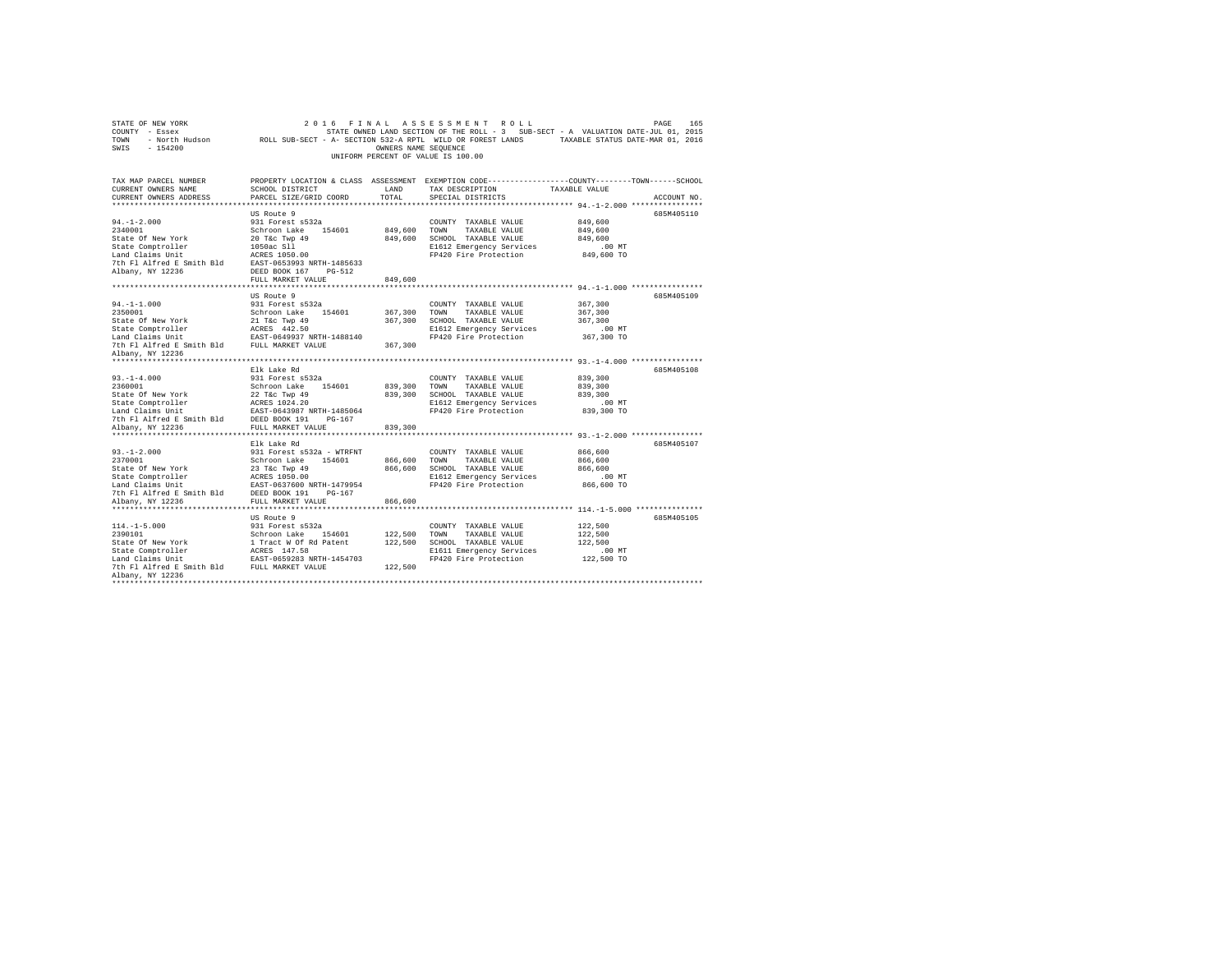|                                                                                                                                                                                                  |                                                                                                             |                                                                                                                            | PAGE<br>166<br>TAXABLE STATUS DATE-MAR 01, 2016                                                                                                                                                                                                                                                                                                                                             |
|--------------------------------------------------------------------------------------------------------------------------------------------------------------------------------------------------|-------------------------------------------------------------------------------------------------------------|----------------------------------------------------------------------------------------------------------------------------|---------------------------------------------------------------------------------------------------------------------------------------------------------------------------------------------------------------------------------------------------------------------------------------------------------------------------------------------------------------------------------------------|
| SCHOOL DISTRICT<br>PARCEL SIZE/GRID COORD                                                                                                                                                        | LAND<br>TOTAL                                                                                               | TAX DESCRIPTION<br>SPECIAL DISTRICTS                                                                                       | TAXABLE VALUE<br>ACCOUNT NO.                                                                                                                                                                                                                                                                                                                                                                |
|                                                                                                                                                                                                  |                                                                                                             |                                                                                                                            |                                                                                                                                                                                                                                                                                                                                                                                             |
| US Route 9<br>931 Forest s532a<br>Schroon Lake 154601<br>2 Tract Of W Rd Patent<br>176ac S11<br>ACRES 176.00<br>EAST-0656855 NRTH-1453644                                                        | 146,100<br>146,100                                                                                          | COUNTY TAXABLE VALUE<br>TOWN<br>TAXABLE VALUE<br>SCHOOL TAXABLE VALUE<br>E1611 Emergency Services<br>FP420 Fire Protection | 685M405104<br>146,100<br>146,100<br>146,100<br>$.00$ MT<br>146,100 TO                                                                                                                                                                                                                                                                                                                       |
| FULL MARKET VALUE                                                                                                                                                                                | 146,100                                                                                                     |                                                                                                                            |                                                                                                                                                                                                                                                                                                                                                                                             |
|                                                                                                                                                                                                  |                                                                                                             |                                                                                                                            |                                                                                                                                                                                                                                                                                                                                                                                             |
| US Route 9<br>931 Forest s532a<br>Schroon Lake 154601<br>4 Tract W Of Rd Patent<br>ACRES 160.00                                                                                                  | 132,800<br>132,800                                                                                          | COUNTY TAXABLE VALUE<br>TOWN<br>TAXABLE VALUE<br>SCHOOL TAXABLE VALUE<br>E1611 Emergency Services                          | 685M405103<br>132,800<br>132,800<br>132,800<br>$.00$ MT                                                                                                                                                                                                                                                                                                                                     |
| 7th Fl Alfred E Smith Bld<br>FULL MARKET VALUE                                                                                                                                                   | 132,800                                                                                                     |                                                                                                                            | 132,800 TO                                                                                                                                                                                                                                                                                                                                                                                  |
|                                                                                                                                                                                                  |                                                                                                             |                                                                                                                            | 685M405102                                                                                                                                                                                                                                                                                                                                                                                  |
| 931 Forest s532a<br>Schroon Lake 154601<br>5 Tract W Of Rd Patent<br>ACRES 152.00<br>EAST-0654394 NRTH-1450965                                                                                   | 126,200<br>126,200                                                                                          | COUNTY TAXABLE VALUE<br>TOWN<br>TAXABLE VALUE<br>SCHOOL TAXABLE VALUE<br>E1611 Emergency Services<br>FP420 Fire Protection | 126,200<br>126,200<br>126,200<br>.00 MT<br>126,200 TO                                                                                                                                                                                                                                                                                                                                       |
|                                                                                                                                                                                                  |                                                                                                             |                                                                                                                            |                                                                                                                                                                                                                                                                                                                                                                                             |
| US Route 9                                                                                                                                                                                       |                                                                                                             |                                                                                                                            | 685M405301                                                                                                                                                                                                                                                                                                                                                                                  |
| 931 Forest s532a<br>Schroon Lake 154601<br>6 Tract W Of Rd Patent<br>76ac Sll<br>ACRES 76.00<br>7th Fl Alfred E Smith Bld<br>EAST-0651862 NRTH-1450038                                           | 63,100                                                                                                      | COUNTY TAXABLE VALUE<br>TOWN<br>TAXABLE VALUE<br>SCHOOL TAXABLE VALUE<br>E1611 Emergency Services<br>FP420 Fire Protection | 63,100<br>63,100<br>63,100<br>.00 MT<br>63,100 TO                                                                                                                                                                                                                                                                                                                                           |
|                                                                                                                                                                                                  |                                                                                                             |                                                                                                                            | ********************************** 113.4-2-12.000 *************                                                                                                                                                                                                                                                                                                                             |
| Blue Ridge Rd<br>931 Forest s532a<br>Schroon Lake 154601<br>7 Tract West Of Road Pat<br>68.5ac S11<br>ACRES 68.50<br>7th Fl Alfred E Smith Bld<br>EAST-0647484 NRTH-1446872<br>FULL MARKET VALUE | 56,900<br>56,900                                                                                            | COUNTY TAXABLE VALUE<br>TOWN<br>TAXABLE VALUE<br>SCHOOL TAXABLE VALUE<br>E1611 Emergency Services<br>FP420 Fire Protection | 685M405215<br>56,900<br>56,900<br>56,900<br>.00MT<br>56,900 TO                                                                                                                                                                                                                                                                                                                              |
|                                                                                                                                                                                                  | EAST-0657011 NRTH-1451240<br>US Route 9<br>7th Fl Alfred E Smith Bld FULL MARKET VALUE<br>FULL MARKET VALUE | 126,200<br>63,100                                                                                                          | 2016 FINAL ASSESSMENT ROLL<br>STATE OWNED LAND SECTION OF THE ROLL - 3 SUB-SECT - A VALUATION DATE-JUL 01, 2015<br>ROLL SUB-SECT - A- SECTION 532-A RPTL WILD OR FOREST LANDS<br>OWNERS NAME SEQUENCE<br>UNIFORM PERCENT OF VALUE IS 100.00<br>PROPERTY LOCATION & CLASS ASSESSMENT EXEMPTION CODE---------------COUNTY-------TOWN------SCHOOL<br>FP420 Fire Protection<br>63,100<br>56,900 |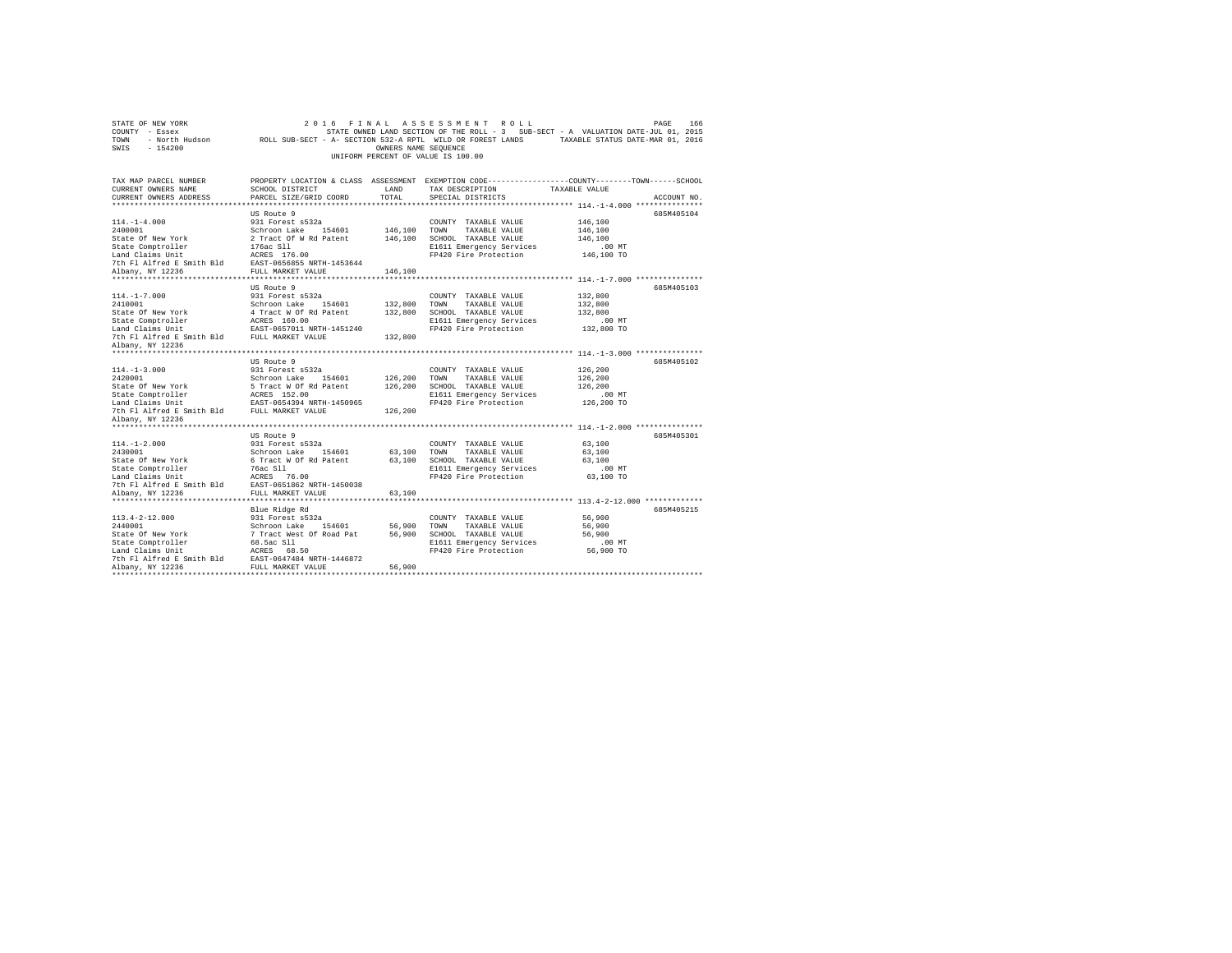| STATE OF NEW YORK                                   | 2 0 1 6                                 |                      | FINAL ASSESSMENT ROLL              | PAGE<br>167                                                                                                |  |
|-----------------------------------------------------|-----------------------------------------|----------------------|------------------------------------|------------------------------------------------------------------------------------------------------------|--|
| COUNTY - Essex                                      |                                         |                      |                                    | STATE OWNED LAND SECTION OF THE ROLL - 3 SUB-SECT - A VALUATION DATE-JUL 01, 2015                          |  |
| TOWN                                                |                                         |                      |                                    | - North Hudson ROLL SUB-SECT - A- SECTION 532-A RPTL WILD OR FOREST LANDS TAXABLE STATUS DATE-MAR 01, 2016 |  |
| SWIS<br>$-154200$                                   |                                         | OWNERS NAME SEQUENCE |                                    |                                                                                                            |  |
|                                                     |                                         |                      | UNIFORM PERCENT OF VALUE IS 100.00 |                                                                                                            |  |
|                                                     |                                         |                      |                                    |                                                                                                            |  |
|                                                     |                                         |                      |                                    |                                                                                                            |  |
| TAX MAP PARCEL NUMBER                               |                                         |                      |                                    | PROPERTY LOCATION & CLASS ASSESSMENT EXEMPTION CODE----------------COUNTY-------TOWN-----SCHOOL            |  |
| CURRENT OWNERS NAME                                 | SCHOOL DISTRICT                         | LAND                 | TAX DESCRIPTION                    | TAXABLE VALUE                                                                                              |  |
| CURRENT OWNERS ADDRESS                              | PARCEL SIZE/GRID COORD                  | TOTAL                | SPECIAL DISTRICTS                  | ACCOUNT NO.                                                                                                |  |
|                                                     |                                         |                      |                                    |                                                                                                            |  |
|                                                     | Blue Ridge Rd                           |                      |                                    | 685M405214                                                                                                 |  |
| $114.3 - 2 - 1.000$                                 | 931 Forest s532a                        |                      | COUNTY TAXABLE VALUE               | 123,800                                                                                                    |  |
| 2450001                                             | Schroon Lake 154601                     | 123,800 TOWN         | TAXABLE VALUE                      | 123,800                                                                                                    |  |
| State Of New York                                   | 8 Tract W Of Rd Patent                  |                      | 123,800 SCHOOL TAXABLE VALUE       | 123,800                                                                                                    |  |
| State Comptroller                                   | ACRES 149.10                            |                      | E1611 Emergency Services           | $.00$ MT                                                                                                   |  |
| Land Claims Unit                                    | EAST-0649582 NRTH-1447640               |                      | FP420 Fire Protection              | 123,800 TO                                                                                                 |  |
| 7th F1 Alfred E Smith Bld DEED BOOK 144 PG-440      |                                         |                      |                                    |                                                                                                            |  |
| Albany, NY 12236                                    | FULL MARKET VALUE                       | 123,800              |                                    |                                                                                                            |  |
|                                                     |                                         |                      |                                    |                                                                                                            |  |
|                                                     | Blue Ridge Rd                           |                      |                                    | 685M405213                                                                                                 |  |
| $114.3 - 2 - 2.000$                                 | 931 Forest s532a                        |                      | COUNTY TAXABLE VALUE               | 132,800                                                                                                    |  |
| 2460001                                             | Schroon Lake 154601                     | 132,800 TOWN         | TAXABLE VALUE                      | 132,800                                                                                                    |  |
| State Of New York                                   |                                         | 132,800              | SCHOOL TAXABLE VALUE               | 132,800                                                                                                    |  |
| State Comptroller                                   | 9 Tract W Of Rd Patent<br>ACRES 160.00  |                      | E1611 Emergency Services           | $.00$ MT                                                                                                   |  |
| Land Claims Unit                                    | EAST-0652070 NRTH-1447903               |                      | FP420 Fire Protection              | 132,800 TO                                                                                                 |  |
| 7th Fl Alfred E Smith Bld                           | DEED BOOK 210<br>$PG-158$               |                      |                                    |                                                                                                            |  |
| Albany, NY 12236                                    | FULL MARKET VALUE                       | 132,800              |                                    |                                                                                                            |  |
|                                                     |                                         |                      |                                    |                                                                                                            |  |
|                                                     | US Route 9                              |                      |                                    | 685M405212                                                                                                 |  |
| $114. - 1 - 9.000$                                  | 931 Forest s532a                        |                      | COUNTY TAXABLE VALUE               | 132,800                                                                                                    |  |
| 2470001                                             | Schroon Lake 154601                     | 132,800 TOWN         | TAXABLE VALUE                      | 132,800                                                                                                    |  |
| State Of New York                                   | 10 Tract W Of Rd Patent<br>ACRES 160.00 |                      | 132,800 SCHOOL TAXABLE VALUE       | 132,800                                                                                                    |  |
| State Comptroller                                   |                                         |                      | E1611 Emergency Services           | $.00$ MT                                                                                                   |  |
| Land Claims Unit EAST-0654894 NRTH-1448339          |                                         |                      | FP420 Fire Protection              | 132,800 TO                                                                                                 |  |
| 7th Fl Alfred E Smith Bld FULL MARKET VALUE         |                                         | 132,800              |                                    |                                                                                                            |  |
| Albany, NY 12236                                    |                                         |                      |                                    |                                                                                                            |  |
|                                                     |                                         |                      |                                    |                                                                                                            |  |
|                                                     | US Route 9                              |                      |                                    | 685M405211                                                                                                 |  |
| $114. -1 - 8.000$                                   | 931 Forest s532a                        |                      | COUNTY TAXABLE VALUE               | 136,500                                                                                                    |  |
| 2480001                                             | Schroon Lake 154601                     | 136,500              | TOWN<br>TAXABLE VALUE              | 136,500                                                                                                    |  |
| State Of New York                                   | 11 Tract W Of Rd Patent                 |                      | 136,500 SCHOOL TAXABLE VALUE       | 136,500                                                                                                    |  |
| State Comptroller                                   | 164.4ac Sll                             |                      | E1611 Emergency Services           | .00 MT                                                                                                     |  |
| Land Claims Unit                                    | ACRES 164.40                            |                      | FP420 Fire Protection              | 136,500 TO                                                                                                 |  |
| 7th Fl Alfred E Smith Bld                           | EAST-0657420 NRTH-1448765               |                      |                                    |                                                                                                            |  |
| Albany, NY 12236                                    | FULL MARKET VALUE                       | 136,500              |                                    |                                                                                                            |  |
|                                                     |                                         |                      |                                    |                                                                                                            |  |
|                                                     | US Route 9                              |                      |                                    | 685M405210                                                                                                 |  |
| $114.3 - 2 - 5.000$                                 | 931 Forest s532a                        |                      | COUNTY TAXABLE VALUE               | 138,300                                                                                                    |  |
| 2490001                                             | Schroon Lake 154601                     | 138,300              | TOWN<br>TAXABLE VALUE              | 138,300                                                                                                    |  |
| State Of New York                                   | 12 Tract W Of Rd Patent                 | 138,300              | SCHOOL TAXABLE VALUE               | 138,300                                                                                                    |  |
| State Comptroller                                   | 166.6ac Sll                             |                      | E1611 Emergency Services           | $.00$ MT                                                                                                   |  |
| Land Claims Unit                                    | ACRES 166.60                            |                      | FP420 Fire Protection              | 138,300 TO                                                                                                 |  |
| 7th Fl Alfred E Smith Bld EAST-0657494 NRTH-1445360 |                                         |                      |                                    |                                                                                                            |  |
| Albany, NY 12236                                    | FULL MARKET VALUE                       | 138,300              |                                    |                                                                                                            |  |
|                                                     |                                         |                      |                                    |                                                                                                            |  |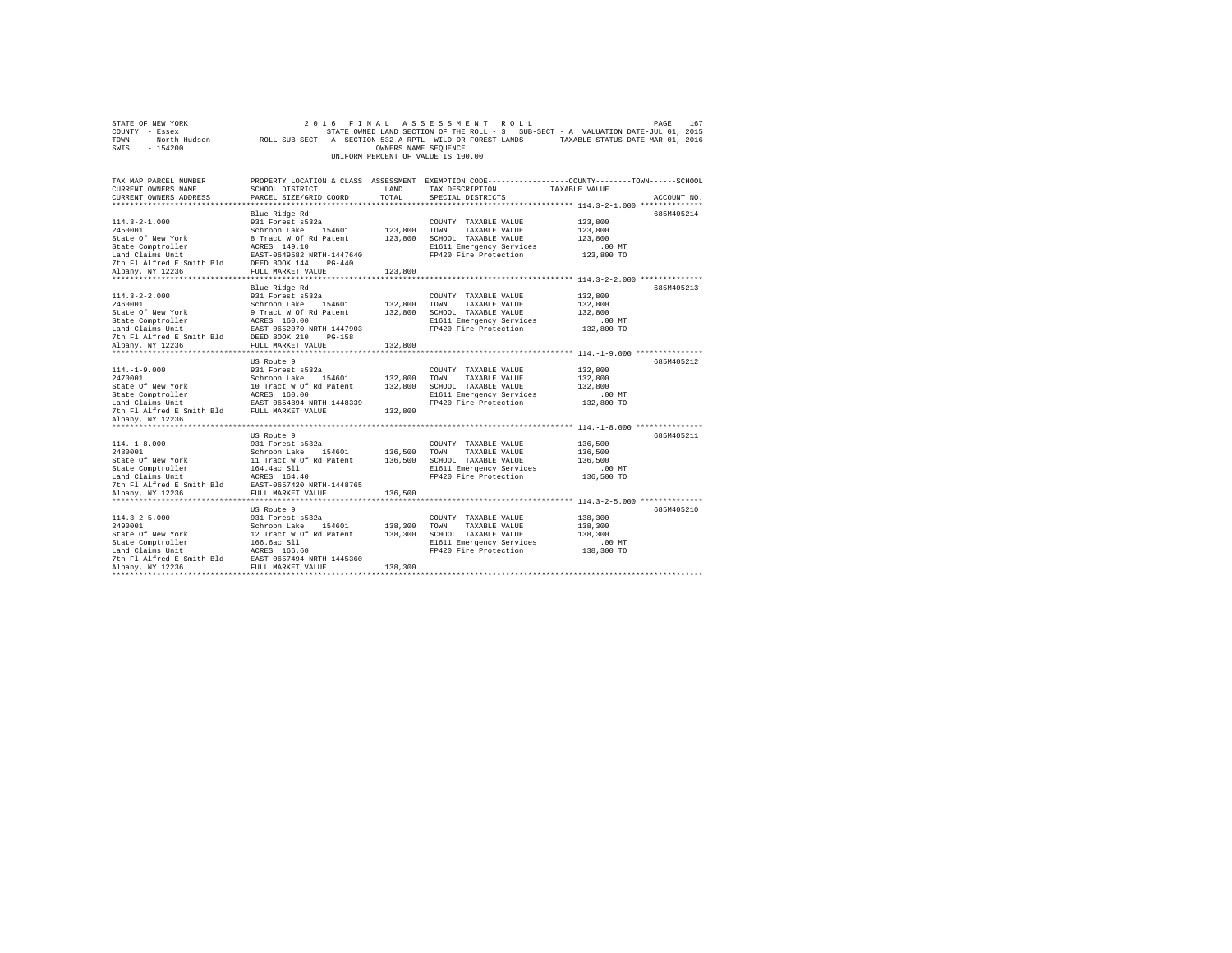| STATE OF NEW YORK                           | 2 0 1 6<br>FINAL                                           |                      | ASSESSMENT<br>ROLL                 | PAGE                                                                                            | 168         |
|---------------------------------------------|------------------------------------------------------------|----------------------|------------------------------------|-------------------------------------------------------------------------------------------------|-------------|
| COUNTY - Essex                              |                                                            |                      |                                    | STATE OWNED LAND SECTION OF THE ROLL - 3 SUB-SECT - A VALUATION DATE-JUL 01, 2015               |             |
| - North Hudson<br>TOWN                      | ROLL SUB-SECT - A- SECTION 532-A RPTL WILD OR FOREST LANDS |                      |                                    | TAXABLE STATUS DATE-MAR 01, 2016                                                                |             |
| SWIS<br>$-154200$                           |                                                            | OWNERS NAME SEQUENCE |                                    |                                                                                                 |             |
|                                             |                                                            |                      | UNIFORM PERCENT OF VALUE IS 100.00 |                                                                                                 |             |
|                                             |                                                            |                      |                                    |                                                                                                 |             |
|                                             |                                                            |                      |                                    |                                                                                                 |             |
| TAX MAP PARCEL NUMBER                       |                                                            |                      |                                    | PROPERTY LOCATION & CLASS ASSESSMENT EXEMPTION CODE----------------COUNTY-------TOWN-----SCHOOL |             |
| CURRENT OWNERS NAME                         | SCHOOL DISTRICT                                            | LAND                 | TAX DESCRIPTION                    | TAXABLE VALUE                                                                                   |             |
| CURRENT OWNERS ADDRESS                      | PARCEL SIZE/GRID COORD                                     | TOTAL                | SPECIAL DISTRICTS                  |                                                                                                 | ACCOUNT NO. |
|                                             |                                                            |                      |                                    |                                                                                                 |             |
|                                             | Blue Ridge Rd                                              |                      |                                    |                                                                                                 | 685M405209  |
| $114.3 - 2 - 4.000$                         | 931 Forest s532a                                           |                      | COUNTY TAXABLE VALUE               | 132,800                                                                                         |             |
| 2500001                                     | Schroon Lake<br>154601                                     | 132,800              | TOWN<br>TAXABLE VALUE              | 132,800                                                                                         |             |
| State Of New York                           | 13 Tract W Of Rd Patent                                    | 132,800              | SCHOOL TAXABLE VALUE               | 132,800                                                                                         |             |
| State Comptroller                           | ACRES 160.00                                               |                      | E1611 Emergency Services           | $.00$ MT                                                                                        |             |
| Land Claims Unit                            | EAST-0655253 NRTH-1445577                                  |                      | FP420 Fire Protection              | 132,800 TO                                                                                      |             |
| 7th Fl Alfred E Smith Bld                   | DEED BOOK 144<br>$PG-440$                                  |                      |                                    |                                                                                                 |             |
| Albany, NY 12236                            | FULL MARKET VALUE                                          | 132,800              |                                    |                                                                                                 |             |
| **********************                      | **********************                                     | **********           |                                    | **************************** 114.3-2-3.000 **************                                       |             |
|                                             | Blue Ridge Rd                                              |                      |                                    |                                                                                                 | 685M405208  |
| $114.3 - 2 - 3.000$                         | 931 Forest s532a                                           |                      | COUNTY TAXABLE VALUE               |                                                                                                 |             |
| 2510001                                     | Schroon Lake<br>154601                                     |                      | TOWN<br>TAXABLE VALUE              | 132,800                                                                                         |             |
|                                             |                                                            | 132,800              |                                    | 132,800                                                                                         |             |
| State Of New York                           | 14 Tract W Of Rd Patent                                    | 132,800              | SCHOOL TAXABLE VALUE               | 132,800                                                                                         |             |
| State Comptroller                           | 160ac S11                                                  |                      | E1611 Emergency Services           | .00 MT                                                                                          |             |
| Land Claims Unit                            | ACRES 160.00                                               |                      | FP420 Fire Protection              | 132,800 TO                                                                                      |             |
| 7th Fl Alfred E Smith Bld                   | EAST-0652592 NRTH-1445349                                  |                      |                                    |                                                                                                 |             |
| Albany, NY 12236                            | DEED BOOK 144<br>$PG-440$                                  |                      |                                    |                                                                                                 |             |
|                                             | FULL MARKET VALUE                                          | 132,800              |                                    |                                                                                                 |             |
|                                             |                                                            |                      |                                    |                                                                                                 |             |
|                                             | Blue Ridge Rd                                              |                      |                                    |                                                                                                 | 685M405207  |
| $114.3 - 2 - 9.000$                         | 931 Forest s532a                                           |                      | COUNTY TAXABLE VALUE               | 132,800                                                                                         |             |
| 2520001                                     | Schroon Lake<br>154601                                     | 132,800              | TOWN<br>TAXABLE VALUE              | 132,800                                                                                         |             |
| State Of New York                           | 15 Tract W Of Rd Patent                                    | 132,800              | SCHOOL TAXABLE VALUE               | 132,800                                                                                         |             |
| State Comptroller                           | ACRES 160.00                                               |                      | E1611 Emergency Services           | .00MT                                                                                           |             |
| Land Claims Unit                            | EAST-0649985 NRTH-1445114                                  |                      | FP420 Fire Protection              | 132,800 TO                                                                                      |             |
| 7th Fl Alfred E Smith Bld FULL MARKET VALUE |                                                            | 132,800              |                                    |                                                                                                 |             |
| Albany, NY 12236                            |                                                            |                      |                                    |                                                                                                 |             |
|                                             |                                                            |                      |                                    |                                                                                                 |             |
|                                             | Blue Ridge Rd                                              |                      |                                    |                                                                                                 | 685M405206  |
| $113.4 - 2 - 13.000$                        | 931 Forest s532a                                           |                      | COUNTY TAXABLE VALUE               | 132,800                                                                                         |             |
| 2530001                                     | 154601<br>Schroon Lake                                     | 132,800              | TAXABLE VALUE<br>TOWN              | 132,800                                                                                         |             |
| State Of New York                           | 16 Tract West Of Road Pat                                  | 132,800              | SCHOOL TAXABLE VALUE               | 132,800                                                                                         |             |
| State Comptroller                           | 160ac Sll                                                  |                      | E1611 Emergency Services           | .00 MT                                                                                          |             |
| Land Claims Unit                            | ACRES 160.00                                               |                      | FP420 Fire Protection              | 132,800 TO                                                                                      |             |
| 7th Fl Alfred E Smith Bld                   | EAST-0647227 NRTH-1444681                                  |                      |                                    |                                                                                                 |             |
| Albany, NY 12236                            | FULL MARKET VALUE                                          | 132,800              |                                    |                                                                                                 |             |
|                                             |                                                            |                      |                                    |                                                                                                 |             |
|                                             | Blue Ridge Rd                                              |                      |                                    |                                                                                                 | 685M405205  |
| $114.3 - 2 - 7.000$                         | 931 Forest s532a                                           |                      | COUNTY TAXABLE VALUE               | 129,700                                                                                         |             |
| 2540001                                     | Schroon Lake<br>154601                                     | 129,700              | TOWN<br>TAXABLE VALUE              | 129,700                                                                                         |             |
| State Of New York                           | 24 Tract W Of Rd Patent                                    | 129,700              | SCHOOL TAXABLE VALUE               | 129,700                                                                                         |             |
| State Comptroller                           | 156.3ac Sll                                                |                      | E1611 Emergency Services           | $.00$ MT                                                                                        |             |
| Land Claims Unit                            | ACRES 156.30                                               |                      | FP420 Fire Protection              | 129,700 TO                                                                                      |             |
| 7th Fl Alfred E Smith Bld                   | EAST-0655418 NRTH-1442979                                  |                      |                                    |                                                                                                 |             |
| Albany, NY 12236                            | FULL MARKET VALUE                                          | 129,700              |                                    |                                                                                                 |             |
|                                             |                                                            |                      |                                    |                                                                                                 |             |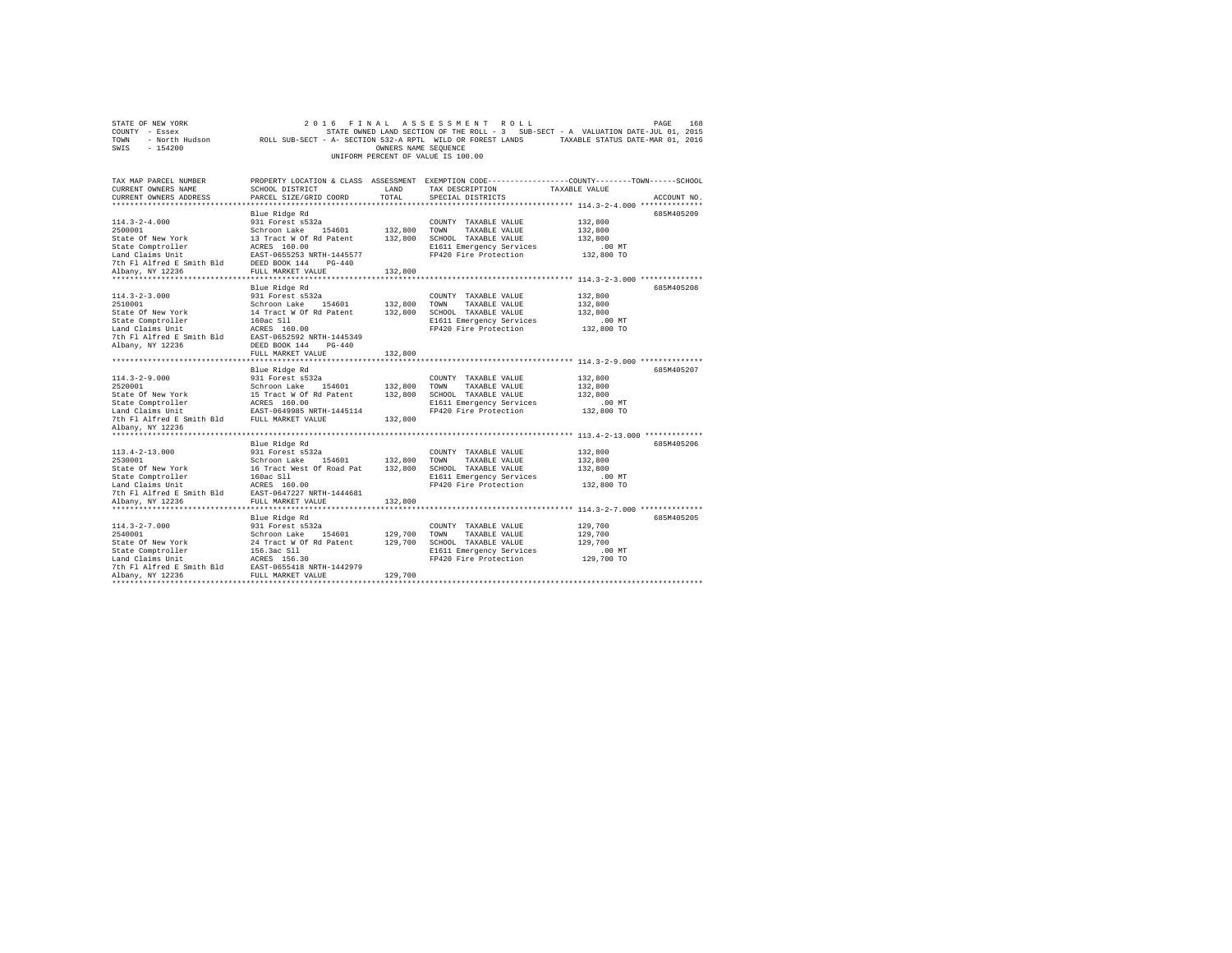| STATE OF NEW YORK                                                                                                                                                                                                                                                                                                                                                                                                                   | 2 0 1 6                |                      | FINAL ASSESSMENT ROLL                                               | PAGE                                                                                                            | 169 |
|-------------------------------------------------------------------------------------------------------------------------------------------------------------------------------------------------------------------------------------------------------------------------------------------------------------------------------------------------------------------------------------------------------------------------------------|------------------------|----------------------|---------------------------------------------------------------------|-----------------------------------------------------------------------------------------------------------------|-----|
| COUNTY - Essex                                                                                                                                                                                                                                                                                                                                                                                                                      |                        |                      |                                                                     | STATE OWNED LAND SECTION OF THE ROLL - 3 SUB-SECT - A VALUATION DATE-JUL 01, 2015                               |     |
|                                                                                                                                                                                                                                                                                                                                                                                                                                     |                        |                      |                                                                     | TOWN - North Hudson ROLL SUB-SECT - A- SECTION 532-A RPTL WILD OR FOREST LANDS TAXABLE STATUS DATE-MAR 01, 2016 |     |
| SWIS - 154200                                                                                                                                                                                                                                                                                                                                                                                                                       |                        | OWNERS NAME SEQUENCE |                                                                     |                                                                                                                 |     |
|                                                                                                                                                                                                                                                                                                                                                                                                                                     |                        |                      | UNIFORM PERCENT OF VALUE IS 100.00                                  |                                                                                                                 |     |
|                                                                                                                                                                                                                                                                                                                                                                                                                                     |                        |                      |                                                                     |                                                                                                                 |     |
| TAX MAP PARCEL NUMBER                                                                                                                                                                                                                                                                                                                                                                                                               |                        |                      |                                                                     | PROPERTY LOCATION & CLASS ASSESSMENT EXEMPTION CODE---------------COUNTY-------TOWN------SCHOOL                 |     |
| CURRENT OWNERS NAME                                                                                                                                                                                                                                                                                                                                                                                                                 | SCHOOL DISTRICT LAND   |                      | TAX DESCRIPTION                                                     | TAXABLE VALUE                                                                                                   |     |
| CURRENT OWNERS ADDRESS                                                                                                                                                                                                                                                                                                                                                                                                              | PARCEL SIZE/GRID COORD | TOTAL                | SPECIAL DISTRICTS                                                   | ACCOUNT NO.                                                                                                     |     |
|                                                                                                                                                                                                                                                                                                                                                                                                                                     |                        |                      |                                                                     |                                                                                                                 |     |
|                                                                                                                                                                                                                                                                                                                                                                                                                                     | Blue Ridge Rd          |                      |                                                                     | 685M405202                                                                                                      |     |
|                                                                                                                                                                                                                                                                                                                                                                                                                                     |                        |                      | COUNTY TAXABLE VALUE                                                | 132,800                                                                                                         |     |
|                                                                                                                                                                                                                                                                                                                                                                                                                                     |                        | 132,800 TOWN         | TAXABLE VALUE<br>132,800 SCHOOL TAXABLE VALUE                       | 132,800                                                                                                         |     |
|                                                                                                                                                                                                                                                                                                                                                                                                                                     |                        |                      |                                                                     | 132,800                                                                                                         |     |
|                                                                                                                                                                                                                                                                                                                                                                                                                                     |                        |                      | E1611 Emergency Services .00 MT<br>FP420 Fire Protection 132,800 TO |                                                                                                                 |     |
|                                                                                                                                                                                                                                                                                                                                                                                                                                     |                        |                      |                                                                     |                                                                                                                 |     |
|                                                                                                                                                                                                                                                                                                                                                                                                                                     |                        | 132,800              |                                                                     |                                                                                                                 |     |
|                                                                                                                                                                                                                                                                                                                                                                                                                                     |                        |                      |                                                                     |                                                                                                                 |     |
|                                                                                                                                                                                                                                                                                                                                                                                                                                     | Blue Ridge Rd          |                      |                                                                     | 685M405401                                                                                                      |     |
| $124. -2 - 15.000$                                                                                                                                                                                                                                                                                                                                                                                                                  | 931 Forest s532a       |                      | COUNTY TAXABLE VALUE                                                | 132,800                                                                                                         |     |
| 2560001                                                                                                                                                                                                                                                                                                                                                                                                                             | Schroon Lake 154601    | 132,800 TOWN         | TAXABLE VALUE                                                       | 132,800                                                                                                         |     |
|                                                                                                                                                                                                                                                                                                                                                                                                                                     |                        |                      | 132,800 SCHOOL TAXABLE VALUE                                        | 132,800                                                                                                         |     |
|                                                                                                                                                                                                                                                                                                                                                                                                                                     |                        |                      | E1611 Emergency Services                                            | .00 MT                                                                                                          |     |
|                                                                                                                                                                                                                                                                                                                                                                                                                                     |                        |                      | FP420 Fire Protection                                               | 132,800 TO                                                                                                      |     |
|                                                                                                                                                                                                                                                                                                                                                                                                                                     |                        |                      |                                                                     |                                                                                                                 |     |
|                                                                                                                                                                                                                                                                                                                                                                                                                                     |                        |                      |                                                                     |                                                                                                                 |     |
|                                                                                                                                                                                                                                                                                                                                                                                                                                     | FULL MARKET VALUE      | 132,800              |                                                                     |                                                                                                                 |     |
|                                                                                                                                                                                                                                                                                                                                                                                                                                     |                        |                      |                                                                     |                                                                                                                 |     |
|                                                                                                                                                                                                                                                                                                                                                                                                                                     | Blue Ridge Rd          |                      |                                                                     | 685M405315                                                                                                      |     |
| $124. - 2 - 14.000$                                                                                                                                                                                                                                                                                                                                                                                                                 | 931 Forest s532a       |                      | COUNTY TAXABLE VALUE                                                | 132,800                                                                                                         |     |
|                                                                                                                                                                                                                                                                                                                                                                                                                                     |                        | 132,800 TOWN         | TAXABLE VALUE                                                       | 132,800                                                                                                         |     |
|                                                                                                                                                                                                                                                                                                                                                                                                                                     |                        |                      | 132,800 SCHOOL TAXABLE VALUE                                        | 132,800                                                                                                         |     |
|                                                                                                                                                                                                                                                                                                                                                                                                                                     |                        |                      | E1611 Emergency Services<br>FP420 Fire Protection                   | $.00$ MT                                                                                                        |     |
|                                                                                                                                                                                                                                                                                                                                                                                                                                     |                        |                      |                                                                     | 132,800 TO                                                                                                      |     |
|                                                                                                                                                                                                                                                                                                                                                                                                                                     |                        |                      |                                                                     |                                                                                                                 |     |
|                                                                                                                                                                                                                                                                                                                                                                                                                                     | FULL MARKET VALUE      | 132,800              |                                                                     |                                                                                                                 |     |
|                                                                                                                                                                                                                                                                                                                                                                                                                                     |                        |                      |                                                                     |                                                                                                                 |     |
|                                                                                                                                                                                                                                                                                                                                                                                                                                     |                        |                      |                                                                     | 685M405314                                                                                                      |     |
|                                                                                                                                                                                                                                                                                                                                                                                                                                     |                        |                      | COUNTY TAXABLE VALUE                                                | 132,800                                                                                                         |     |
| $\begin{tabular}{lllllllll} $\texttt{x4$-2--13.000}$ & \texttt{rule Ridge Rd} & \texttt{31} & \texttt{931} & \texttt{pc1} & \texttt{852a} \\ \texttt{2580001} & 931\text{ Forest is} & 522\text{a} & \texttt{154601} \\ \texttt{State Computer } & 160\text{arc} & 30\text{ Tr W of R} & \texttt{164c} \\ \texttt{Isate Computer } & 160\text{arc} & 511 & \texttt{164c} & \texttt{164c} \\ \texttt{John T1 A Iired E Smith BId} &$ |                        |                      | 132,800 TOWN TAXABLE VALUE                                          | 132,800                                                                                                         |     |
|                                                                                                                                                                                                                                                                                                                                                                                                                                     |                        |                      | 132,800 SCHOOL TAXABLE VALUE                                        | 132,800                                                                                                         |     |
|                                                                                                                                                                                                                                                                                                                                                                                                                                     |                        |                      | E1611 Emergency Services                                            |                                                                                                                 |     |
|                                                                                                                                                                                                                                                                                                                                                                                                                                     |                        |                      | FP420 Fire Protection                                               | 00 MT.<br>132,800 TO                                                                                            |     |
|                                                                                                                                                                                                                                                                                                                                                                                                                                     |                        |                      |                                                                     |                                                                                                                 |     |
|                                                                                                                                                                                                                                                                                                                                                                                                                                     |                        | 132,800              |                                                                     |                                                                                                                 |     |
|                                                                                                                                                                                                                                                                                                                                                                                                                                     |                        |                      |                                                                     |                                                                                                                 |     |
|                                                                                                                                                                                                                                                                                                                                                                                                                                     | Blue Ridge Rd          |                      |                                                                     | 685M405313                                                                                                      |     |
|                                                                                                                                                                                                                                                                                                                                                                                                                                     |                        |                      | COUNTY TAXABLE VALUE                                                | 132,800                                                                                                         |     |
|                                                                                                                                                                                                                                                                                                                                                                                                                                     |                        | 132,800 TOWN         | TAXABLE VALUE                                                       | 132,800                                                                                                         |     |
|                                                                                                                                                                                                                                                                                                                                                                                                                                     |                        |                      | 132,800 SCHOOL TAXABLE VALUE                                        | 132,800                                                                                                         |     |
|                                                                                                                                                                                                                                                                                                                                                                                                                                     |                        |                      | E1611 Emergency Services                                            | $.00$ MT                                                                                                        |     |
|                                                                                                                                                                                                                                                                                                                                                                                                                                     |                        |                      | FP420 Fire Protection                                               | 132,800 TO                                                                                                      |     |
|                                                                                                                                                                                                                                                                                                                                                                                                                                     |                        | 132,800              |                                                                     |                                                                                                                 |     |
| $\begin{tabular}{lllllllllllll} \texttt{124.-2-12.000} & \texttt{pure Ridge Rd} & \texttt{Ed} & \texttt{931~Forest 8532a} \\ \texttt{2590001} & \texttt{931~Forest 8532a} \\ \texttt{State Of New York} & \texttt{31 Tr W 0F 0R 9at} \\ \texttt{State Computer} & \texttt{160a} & \texttt{511} \\ \texttt{Land Calam Sinit} & \texttt{ACRES 160.00} \\ \texttt{Path P1 A1fred B 2 Smith B1d} & \texttt{ACRSS 160.005 NRTH-1$        |                        |                      |                                                                     |                                                                                                                 |     |
|                                                                                                                                                                                                                                                                                                                                                                                                                                     |                        |                      |                                                                     |                                                                                                                 |     |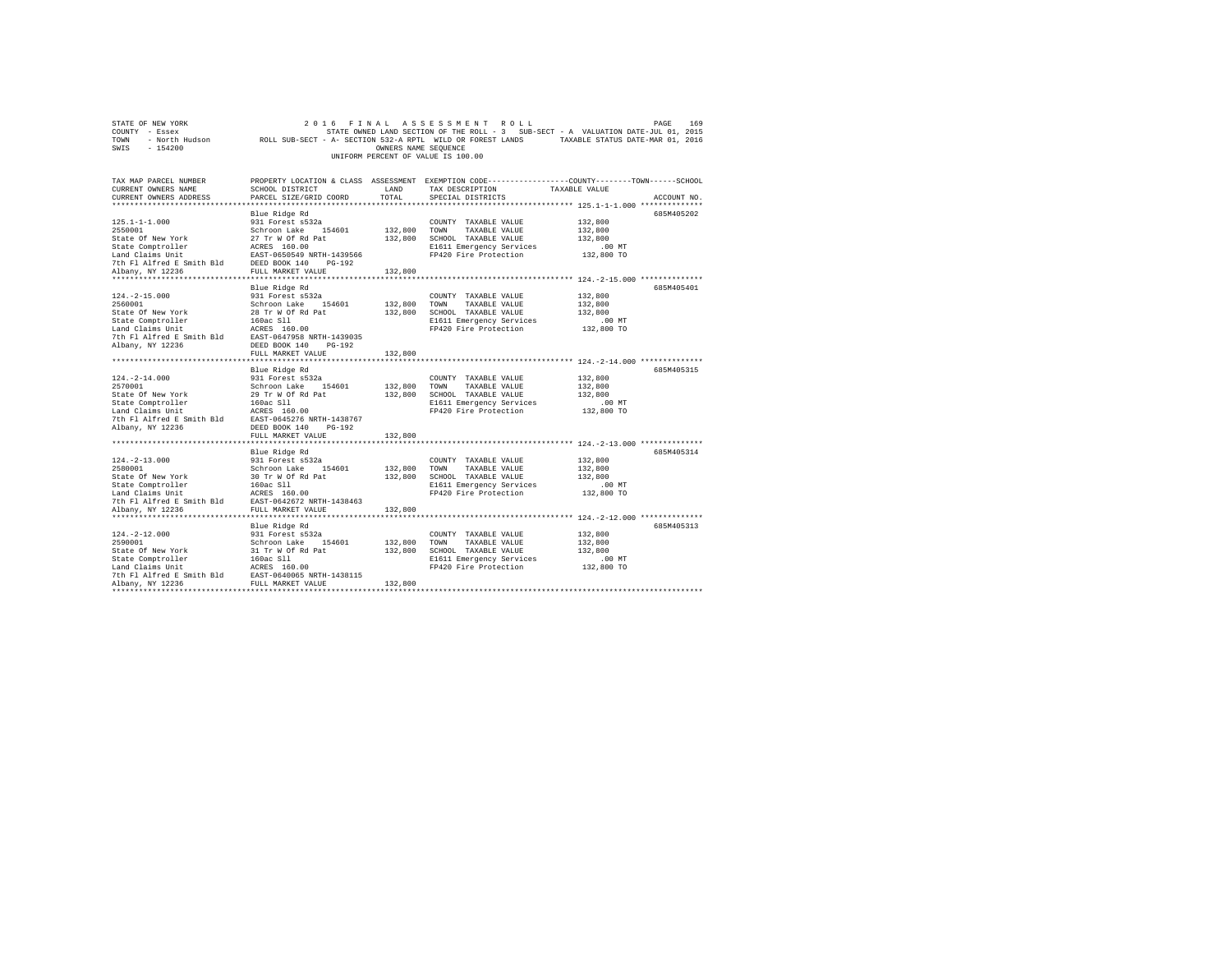| STATE OF NEW YORK                                                                                                                                                                                | 2016                                                                                                                              |                      | FINAL ASSESSMENT ROLL                                                             |               | PAGE<br>170 |
|--------------------------------------------------------------------------------------------------------------------------------------------------------------------------------------------------|-----------------------------------------------------------------------------------------------------------------------------------|----------------------|-----------------------------------------------------------------------------------|---------------|-------------|
| COUNTY - Essex                                                                                                                                                                                   |                                                                                                                                   |                      | STATE OWNED LAND SECTION OF THE ROLL - 3 SUB-SECT - A VALUATION DATE-JUL 01, 2015 |               |             |
| TOWN                                                                                                                                                                                             | - North Hudson ROLL SUB-SECT - A- SECTION 532-A RPTL WILD OR FOREST LANDS TAXABLE STATUS DATE-MAR 01, 2016                        |                      |                                                                                   |               |             |
| SWIS<br>$-154200$                                                                                                                                                                                |                                                                                                                                   | OWNERS NAME SEQUENCE |                                                                                   |               |             |
|                                                                                                                                                                                                  |                                                                                                                                   |                      | UNIFORM PERCENT OF VALUE IS 100.00                                                |               |             |
|                                                                                                                                                                                                  |                                                                                                                                   |                      |                                                                                   |               |             |
| TAX MAP PARCEL NUMBER                                                                                                                                                                            |                                                                                                                                   |                      |                                                                                   |               |             |
| CURRENT OWNERS NAME                                                                                                                                                                              | PROPERTY LOCATION & CLASS ASSESSMENT EXEMPTION CODE---------------COUNTY-------TOWN------SCHOOL<br><b>LAND</b><br>SCHOOL DISTRICT |                      | TAX DESCRIPTION                                                                   | TAXABLE VALUE |             |
| CURRENT OWNERS ADDRESS                                                                                                                                                                           | PARCEL SIZE/GRID COORD                                                                                                            | TOTAL                | SPECIAL DISTRICTS                                                                 |               | ACCOUNT NO. |
|                                                                                                                                                                                                  |                                                                                                                                   |                      |                                                                                   |               |             |
|                                                                                                                                                                                                  | Blue Ridge Rd                                                                                                                     |                      |                                                                                   |               | 685M405312  |
| $124. -2 - 22.000$                                                                                                                                                                               | 931 Forest s532a                                                                                                                  |                      | COUNTY TAXABLE VALUE                                                              | 139,800       |             |
| 2600001                                                                                                                                                                                          | Schroon Lake 154601                                                                                                               | 139,800 TOWN         | TAXABLE VALUE                                                                     | 139,800       |             |
| State Of New York                                                                                                                                                                                |                                                                                                                                   |                      | 139,800 SCHOOL TAXABLE VALUE                                                      | 139,800       |             |
| State Comptroller                                                                                                                                                                                | 33 Tr W Of Rd Pat<br>168.4ac Sll                                                                                                  |                      | E1611 Emergency Services                                                          | $.00$ MT      |             |
| Land Claims Unit                                                                                                                                                                                 | ACRES 168.40                                                                                                                      |                      | FP420 Fire Protection                                                             | 139,800 TO    |             |
| 7th Fl Alfred E Smith Bld EAST-0632005 NRTH-1434145                                                                                                                                              |                                                                                                                                   |                      |                                                                                   |               |             |
| Albany, NY 12236                                                                                                                                                                                 | FULL MARKET VALUE                                                                                                                 | 139,800              |                                                                                   |               |             |
|                                                                                                                                                                                                  |                                                                                                                                   |                      |                                                                                   |               |             |
|                                                                                                                                                                                                  | Blue Ridge Rd                                                                                                                     |                      |                                                                                   |               | 685M405311  |
| $124. - 2 - 21.000$                                                                                                                                                                              | 931 Forest s532a                                                                                                                  |                      | COUNTY TAXABLE VALUE                                                              | 132,800       |             |
| 2610001                                                                                                                                                                                          | Schroon Lake 154601                                                                                                               | 132,800 TOWN         | TAXABLE VALUE                                                                     | 132,800       |             |
| State Of New York                                                                                                                                                                                |                                                                                                                                   | 132,800              | SCHOOL TAXABLE VALUE                                                              | 132,800       |             |
| State Comptroller                                                                                                                                                                                | 34 Tr W Of Rd Pat<br>160ac Sll                                                                                                    |                      | E1611 Emergency Services                                                          | $.00$ MT      |             |
| Land Claims Unit ACRES 160.00                                                                                                                                                                    |                                                                                                                                   |                      | FP420 Fire Protection                                                             | 132,800 TO    |             |
| 7th Fl Alfred E Smith Bld                                                                                                                                                                        | EAST-0635141 NRTH-1434745                                                                                                         |                      |                                                                                   |               |             |
| Albany, NY 12236                                                                                                                                                                                 | FULL MARKET VALUE                                                                                                                 | 132,800              |                                                                                   |               |             |
|                                                                                                                                                                                                  |                                                                                                                                   |                      |                                                                                   |               |             |
|                                                                                                                                                                                                  | Blue Ridge Rd                                                                                                                     |                      |                                                                                   |               | 685M405310  |
| $124. - 2 - 20.000$                                                                                                                                                                              | 931 Forest s532a                                                                                                                  |                      | COUNTY TAXABLE VALUE                                                              | 132,800       |             |
| 2620001                                                                                                                                                                                          | Schroon Lake 154601                                                                                                               | 132,800 TOWN         | TAXABLE VALUE                                                                     | 132,800       |             |
|                                                                                                                                                                                                  |                                                                                                                                   |                      | 132,800 SCHOOL TAXABLE VALUE                                                      | 132,800       |             |
| State of New York 515 Tr W of Rd Pat<br>State Comptroller 150 π W of Rd Pat<br>State Comptroller 160ac 511<br>Land Claims Unit ARES 160.00<br>Th Fl Alfred E Smith Bld EAST-0637672 NRTH-1435098 |                                                                                                                                   |                      | E1611 Emergency Services                                                          | .00 MT        |             |
|                                                                                                                                                                                                  |                                                                                                                                   |                      | FP420 Fire Protection                                                             | 132,800 TO    |             |
|                                                                                                                                                                                                  |                                                                                                                                   |                      |                                                                                   |               |             |
| Albany, NY 12236                                                                                                                                                                                 | FULL MARKET VALUE                                                                                                                 | 132,800              |                                                                                   |               |             |
|                                                                                                                                                                                                  |                                                                                                                                   |                      |                                                                                   |               |             |
|                                                                                                                                                                                                  | Blue Ridge Rd                                                                                                                     |                      |                                                                                   |               | 685M405309  |
| $124. -2 - 19.000$                                                                                                                                                                               | 931 Forest s532a                                                                                                                  |                      | COUNTY TAXABLE VALUE                                                              | 132,800       |             |
| 2630001                                                                                                                                                                                          | Schroon Lake 154601                                                                                                               | 132,800              | TOWN<br>TAXABLE VALUE                                                             | 132,800       |             |
| State Of New York                                                                                                                                                                                | 36 Tr W Of Rd Pat<br>160ac Sll                                                                                                    |                      | 132,800 SCHOOL TAXABLE VALUE                                                      | 132,800       |             |
| State Comptroller                                                                                                                                                                                |                                                                                                                                   |                      | E1611 Emergency Services                                                          | $.00$ MT      |             |
| Land Claims Unit<br>7th F1 Alfred E Smith Bld<br>7th F1 Alfred E Smith Bld<br>EAST-0640321 N                                                                                                     |                                                                                                                                   |                      | FP420 Fire Protection                                                             | 132,800 TO    |             |
|                                                                                                                                                                                                  | EAST-0640321 NRTH-1435497                                                                                                         |                      |                                                                                   |               |             |
| Albany, NY 12236                                                                                                                                                                                 | FULL MARKET VALUE                                                                                                                 | 132,800              |                                                                                   |               |             |
|                                                                                                                                                                                                  |                                                                                                                                   |                      |                                                                                   |               |             |
|                                                                                                                                                                                                  | Blue Ridge Rd                                                                                                                     |                      |                                                                                   |               | 685M405308  |
| $124. - 2 - 18.000$                                                                                                                                                                              | 931 Forest s532a                                                                                                                  |                      | COUNTY TAXABLE VALUE                                                              | 132,800       |             |
| 2640001                                                                                                                                                                                          | Schroon Lake 1!<br>37 Tr W Of Rd Pat<br>Schroon Lake 154601                                                                       | 132,800              | TOWN<br>TAXABLE VALUE                                                             | 132,800       |             |
| State Of New York                                                                                                                                                                                |                                                                                                                                   | 132,800              | SCHOOL TAXABLE VALUE                                                              | 132,800       |             |
| State Comptroller                                                                                                                                                                                | 160ac Sll                                                                                                                         |                      | E1611 Emergency Services                                                          | .00MT         |             |
| Land Claims Unit                                                                                                                                                                                 | ACRES 160.00                                                                                                                      |                      | FP420 Fire Protection                                                             | 132,800 TO    |             |
| Fig. 12.11 and Example 12.12 and EXST-0642933 NRTH-1435782<br>The Flatfred Esmith Bld EAST-0642933 NRTH-1435782<br>Albany, NY 12236<br>Albany, NY 12236                                          | FULL MARKET VALUE                                                                                                                 | 132,800              |                                                                                   |               |             |
|                                                                                                                                                                                                  |                                                                                                                                   |                      |                                                                                   |               |             |
|                                                                                                                                                                                                  |                                                                                                                                   |                      |                                                                                   |               |             |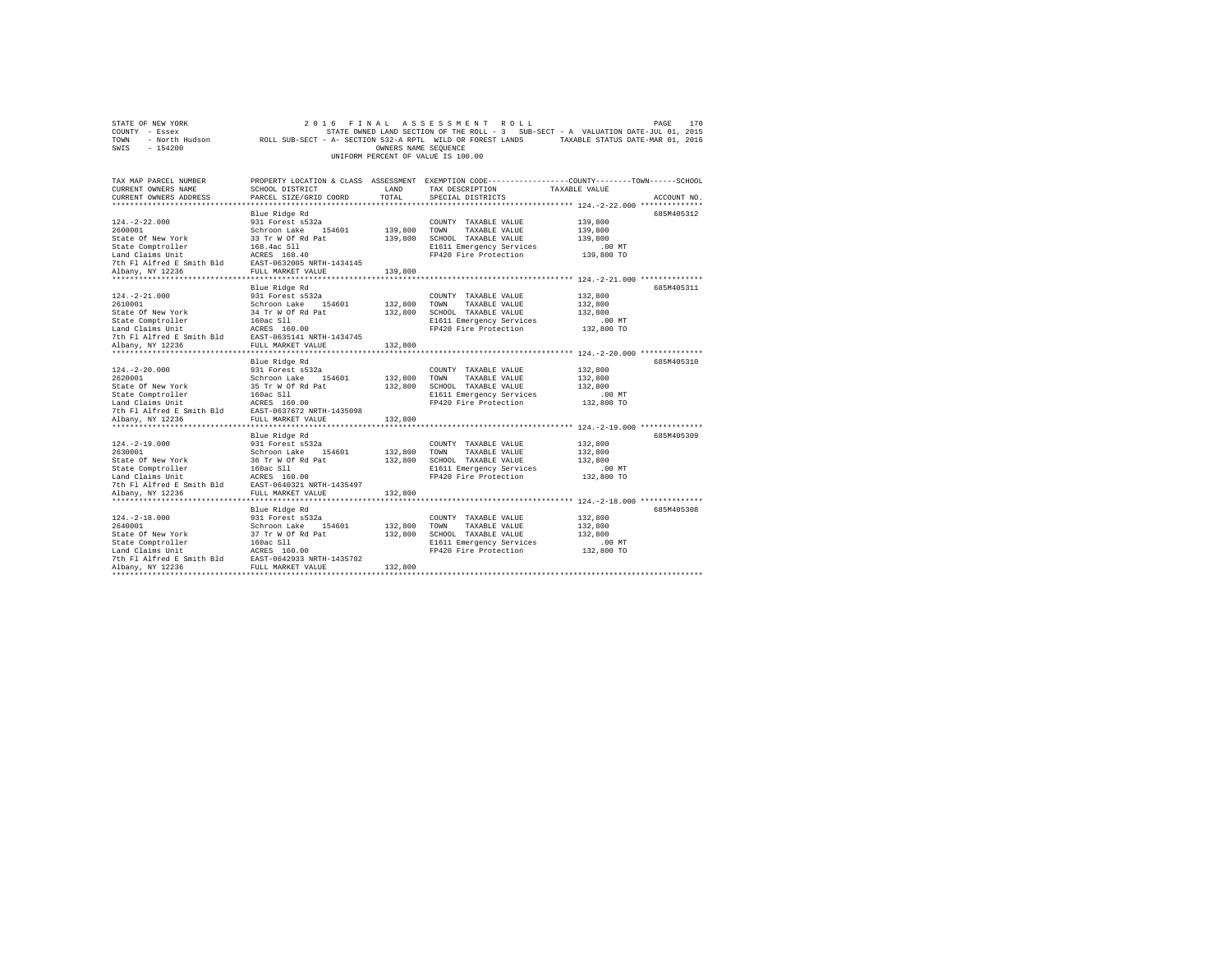| STATE OF NEW YORK                                                                                                                                                                                                                                                              | 2 0 1 6                        |                      | FINAL ASSESSMENT ROLL                             | PAGE                                                                                                       | 171 |
|--------------------------------------------------------------------------------------------------------------------------------------------------------------------------------------------------------------------------------------------------------------------------------|--------------------------------|----------------------|---------------------------------------------------|------------------------------------------------------------------------------------------------------------|-----|
| COUNTY - Essex                                                                                                                                                                                                                                                                 |                                |                      |                                                   | STATE OWNED LAND SECTION OF THE ROLL - 3 SUB-SECT - A VALUATION DATE-JUL 01, 2015                          |     |
| TOWN                                                                                                                                                                                                                                                                           |                                |                      |                                                   | - North Hudson ROLL SUB-SECT - A- SECTION 532-A RPTL WILD OR FOREST LANDS TAXABLE STATUS DATE-MAR 01, 2016 |     |
| SWIS<br>$-154200$                                                                                                                                                                                                                                                              |                                | OWNERS NAME SEQUENCE |                                                   |                                                                                                            |     |
|                                                                                                                                                                                                                                                                                |                                |                      | UNIFORM PERCENT OF VALUE IS 100.00                |                                                                                                            |     |
|                                                                                                                                                                                                                                                                                |                                |                      |                                                   |                                                                                                            |     |
|                                                                                                                                                                                                                                                                                |                                |                      |                                                   |                                                                                                            |     |
| TAX MAP PARCEL NUMBER                                                                                                                                                                                                                                                          |                                |                      |                                                   | PROPERTY LOCATION & CLASS ASSESSMENT EXEMPTION CODE---------------COUNTY-------TOWN-----SCHOOL             |     |
| CURRENT OWNERS NAME                                                                                                                                                                                                                                                            | SCHOOL DISTRICT                | LAND                 | TAX DESCRIPTION                                   | TAXABLE VALUE                                                                                              |     |
| CURRENT OWNERS ADDRESS                                                                                                                                                                                                                                                         | PARCEL SIZE/GRID COORD         | TOTAL                | SPECIAL DISTRICTS                                 | ACCOUNT NO.                                                                                                |     |
|                                                                                                                                                                                                                                                                                |                                |                      |                                                   |                                                                                                            |     |
|                                                                                                                                                                                                                                                                                | Blue Ridge Rd                  |                      |                                                   | 685M405307                                                                                                 |     |
| $124. - 2 - 17.000$                                                                                                                                                                                                                                                            | 931 Forest s532a               |                      | COUNTY TAXABLE VALUE                              | 132,800                                                                                                    |     |
| 2650001                                                                                                                                                                                                                                                                        | Schroon Lake 154601            | 132,800 TOWN         | TAXABLE VALUE                                     | 132,800                                                                                                    |     |
| State Of New York                                                                                                                                                                                                                                                              |                                |                      | 132,800 SCHOOL TAXABLE VALUE                      | 132,800                                                                                                    |     |
| State Comptroller                                                                                                                                                                                                                                                              | 38 Tr W Of Rd Pat<br>160ac Sll |                      | E1611 Emergency Services                          | .00 MT                                                                                                     |     |
| Land Claims Unit ACRES 160.00                                                                                                                                                                                                                                                  |                                |                      | FP420 Fire Protection                             | 132,800 TO                                                                                                 |     |
| 7th Fl Alfred E Smith Bld EAST-0645633 NRTH-1436093                                                                                                                                                                                                                            |                                |                      |                                                   |                                                                                                            |     |
| Albany, NY 12236                                                                                                                                                                                                                                                               | FULL MARKET VALUE              | 132,800              |                                                   |                                                                                                            |     |
|                                                                                                                                                                                                                                                                                |                                |                      |                                                   |                                                                                                            |     |
|                                                                                                                                                                                                                                                                                | Blue Ridge Rd                  |                      |                                                   | 685M405306                                                                                                 |     |
| $124. - 2 - 16.000$                                                                                                                                                                                                                                                            | 931 Forest s532a               |                      | COUNTY TAXABLE VALUE                              | 132,800                                                                                                    |     |
| 2660001                                                                                                                                                                                                                                                                        | Schroon Lake 154601            | 132,800 TOWN         | TAXABLE VALUE                                     | 132,800                                                                                                    |     |
| State Of New York                                                                                                                                                                                                                                                              | 39 Tr W Of Rd Pat<br>160ac Sll |                      | 132,800 SCHOOL TAXABLE VALUE                      | 132,800                                                                                                    |     |
| State Comptroller                                                                                                                                                                                                                                                              |                                |                      | E1611 Emergency Services                          | $.00$ MT                                                                                                   |     |
|                                                                                                                                                                                                                                                                                |                                |                      | FP420 Fire Protection                             | 132,800 TO                                                                                                 |     |
| State computerior and the state of the state of the state of the state of the state of the state of the state of the state of the state of the state of the state of the state of the state of the state of the state of the s                                                 |                                |                      |                                                   |                                                                                                            |     |
| Albany, NY 12236                                                                                                                                                                                                                                                               | FULL MARKET VALUE              | 132,800              |                                                   |                                                                                                            |     |
|                                                                                                                                                                                                                                                                                |                                |                      |                                                   |                                                                                                            |     |
|                                                                                                                                                                                                                                                                                | Blue Ridge Rd                  |                      |                                                   | 685M405305                                                                                                 |     |
| $125.1 - 1 - 2.000$                                                                                                                                                                                                                                                            | 931 Forest s532a               |                      | COUNTY TAXABLE VALUE                              | 132,800                                                                                                    |     |
| 2670001                                                                                                                                                                                                                                                                        | Schroon Lake 154601            | 132,800 TOWN         | TAXABLE VALUE                                     | 132,800                                                                                                    |     |
|                                                                                                                                                                                                                                                                                |                                |                      | 132,800 SCHOOL TAXABLE VALUE                      | 132,800                                                                                                    |     |
| State of New York 301 outbox and the State Constant Constant 160 and Capital 160 and Capital Constant 160 and Capital Constant Constant Constant Constant Constant Constant Constant Constant Constant Constant Constant Const                                                 |                                |                      | E1611 Emergency Services                          | $.00$ MT                                                                                                   |     |
|                                                                                                                                                                                                                                                                                |                                |                      | FP420 Fire Protection                             | 132,800 TO                                                                                                 |     |
|                                                                                                                                                                                                                                                                                |                                |                      |                                                   |                                                                                                            |     |
| Albany, NY 12236                                                                                                                                                                                                                                                               | FULL MARKET VALUE              | 132,800              |                                                   |                                                                                                            |     |
|                                                                                                                                                                                                                                                                                |                                |                      |                                                   |                                                                                                            |     |
|                                                                                                                                                                                                                                                                                | US Route 9                     |                      |                                                   | 685M405304                                                                                                 |     |
| $125.1 - 1 - 3.000$                                                                                                                                                                                                                                                            | 931 Forest s532a               |                      | COUNTY TAXABLE VALUE                              | 124,500                                                                                                    |     |
| 2680101                                                                                                                                                                                                                                                                        | Schroon Lake 154601            | 124,500              | TOWN<br>TAXABLE VALUE                             | 124,500                                                                                                    |     |
| State Of New York                                                                                                                                                                                                                                                              | 41 Tr W Of Rd Pat              |                      | 124,500 SCHOOL TAXABLE VALUE                      | 124,500                                                                                                    |     |
|                                                                                                                                                                                                                                                                                |                                |                      | E1611 Emergency Services                          | $.00$ MT                                                                                                   |     |
|                                                                                                                                                                                                                                                                                |                                |                      | FP420 Fire Protection                             | 124,500 TO                                                                                                 |     |
|                                                                                                                                                                                                                                                                                |                                |                      |                                                   |                                                                                                            |     |
| Albany, NY 12236                                                                                                                                                                                                                                                               | FULL MARKET VALUE              | 124,500              |                                                   |                                                                                                            |     |
|                                                                                                                                                                                                                                                                                |                                |                      |                                                   |                                                                                                            |     |
|                                                                                                                                                                                                                                                                                | US Route 9                     |                      |                                                   | 685M405303                                                                                                 |     |
| $125.1 - 1 - 44.000$                                                                                                                                                                                                                                                           | 931 Forest s532a               |                      | COUNTY TAXABLE VALUE                              | 63,700                                                                                                     |     |
|                                                                                                                                                                                                                                                                                |                                | 63,700               | TOWN<br>TAXABLE VALUE                             | 63,700                                                                                                     |     |
|                                                                                                                                                                                                                                                                                |                                |                      | 63,700 SCHOOL TAXABLE VALUE                       | 63,700                                                                                                     |     |
|                                                                                                                                                                                                                                                                                |                                |                      |                                                   |                                                                                                            |     |
|                                                                                                                                                                                                                                                                                |                                |                      | E1611 Emergency Services<br>FP420 Fire Protection | .00 MT<br>63,700 TO                                                                                        |     |
|                                                                                                                                                                                                                                                                                |                                |                      |                                                   |                                                                                                            |     |
| 2690101<br>2690101<br>2690101<br>Schroon Lake 154601<br>Schroon Lake 154601<br>Schroon Lake 154601<br>Schroon Lake 154601<br>Schroon Schroon 203<br>2681<br>27 76.80<br>Land Claims Unit 26.857-0653494<br>NETH-1434707<br>27 12 12 236<br>2012 12 236<br><br>Albany, NY 12236 |                                | 63,700               |                                                   |                                                                                                            |     |
|                                                                                                                                                                                                                                                                                |                                |                      |                                                   |                                                                                                            |     |
|                                                                                                                                                                                                                                                                                |                                |                      |                                                   |                                                                                                            |     |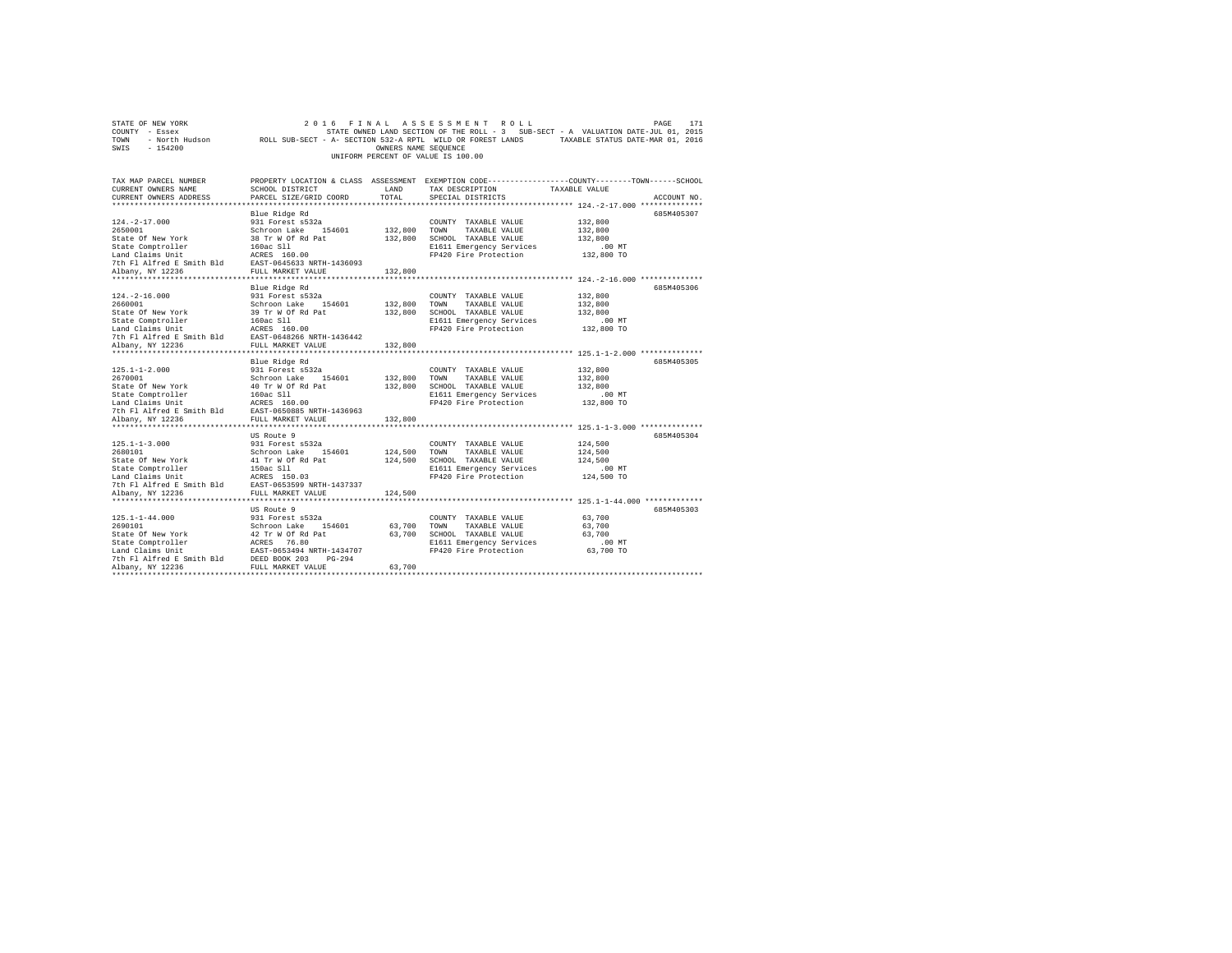| STATE OF NEW YORK<br>COUNTY - Essex<br>TOWN<br>- North Hudson<br>SWIS<br>$-154200$ | ROLL SUB-SECT - A- SECTION 532-A RPTL WILD OR FOREST LANDS | OWNERS NAME SEQUENCE | 2016 FINAL ASSESSMENT ROLL<br>UNIFORM PERCENT OF VALUE IS 100.00 | PAGE<br>172<br>STATE OWNED LAND SECTION OF THE ROLL - 3 SUB-SECT - A VALUATION DATE-JUL 01, 2015<br>TAXABLE STATUS DATE-MAR 01, 2016 |  |
|------------------------------------------------------------------------------------|------------------------------------------------------------|----------------------|------------------------------------------------------------------|--------------------------------------------------------------------------------------------------------------------------------------|--|
| TAX MAP PARCEL NUMBER<br>CURRENT OWNERS NAME                                       | SCHOOL DISTRICT                                            | LAND                 | TAX DESCRIPTION                                                  | PROPERTY LOCATION & CLASS ASSESSMENT EXEMPTION CODE---------------COUNTY-------TOWN------SCHOOL<br>TAXABLE VALUE                     |  |
| CURRENT OWNERS ADDRESS                                                             | PARCEL SIZE/GRID COORD                                     | TOTAL                | SPECIAL DISTRICTS                                                | ACCOUNT NO.                                                                                                                          |  |
|                                                                                    | Blue Ridge Rd                                              |                      |                                                                  | 685M405302                                                                                                                           |  |
| $125.1 - 1 - 45.000$                                                               | 931 Forest s532a                                           |                      | COUNTY TAXABLE VALUE                                             | 132,800                                                                                                                              |  |
| 2700001                                                                            | Schroon Lake 154601                                        | 132,800              | TOWN<br>TAXABLE VALUE                                            | 132,800                                                                                                                              |  |
| State Of New York                                                                  | 43 Tr W Of Rd Pat                                          | 132,800              | SCHOOL TAXABLE VALUE                                             | 132,800                                                                                                                              |  |
| State Comptroller                                                                  | ACRES 160.00                                               |                      | E1611 Emergency Services                                         | .00MT                                                                                                                                |  |
| Land Claims Unit                                                                   | EAST-0651289 NRTH-1434289                                  |                      | FP420 Fire Protection                                            | 132,800 TO                                                                                                                           |  |
| 7th Fl Alfred E Smith Bld FULL MARKET VALUE                                        |                                                            | 132,800              |                                                                  |                                                                                                                                      |  |
| Albany, NY 12236                                                                   |                                                            |                      |                                                                  |                                                                                                                                      |  |
|                                                                                    | Blue Ridge Rd                                              |                      |                                                                  | 685M405501                                                                                                                           |  |
| $124. -2 - 31.000$                                                                 | 931 Forest s532a                                           |                      | COUNTY TAXABLE VALUE                                             | 132,800                                                                                                                              |  |
| 2710001                                                                            | Schroon Lake 154601                                        | 132,800              | TAXABLE VALUE<br>TOWN                                            | 132,800                                                                                                                              |  |
| State Of New York                                                                  | 44 Tr W Of Rd Pat                                          | 132,800              | SCHOOL TAXABLE VALUE                                             | 132,800                                                                                                                              |  |
| State Comptroller                                                                  | ACRES 160.00                                               |                      | E1611 Emergency Services                                         | $.00$ MT                                                                                                                             |  |
| Land Claims Unit                                                                   | EAST-0648497 NRTH-1433644                                  |                      | FP420 Fire Protection                                            | 132,800 TO                                                                                                                           |  |
| 7th Fl Alfred E Smith Bld                                                          | FULL MARKET VALUE                                          | 132,800              |                                                                  |                                                                                                                                      |  |
| Albany, NY 12236                                                                   |                                                            |                      |                                                                  |                                                                                                                                      |  |
|                                                                                    | Blue Ridge Rd                                              |                      |                                                                  | 685M405415                                                                                                                           |  |
| $124. -2 - 30.000$                                                                 | 931 Forest s532a                                           |                      | COUNTY TAXABLE VALUE                                             | 132,800                                                                                                                              |  |
| 2720001                                                                            | Schroon Lake 154601                                        | 132,800              | TOWN<br>TAXABLE VALUE                                            | 132,800                                                                                                                              |  |
| State Of New York                                                                  | 45 Tr W Of Rd Pat                                          | 132,800              | SCHOOL TAXABLE VALUE                                             | 132,800                                                                                                                              |  |
| State Comptroller                                                                  | ACRES 160.00                                               |                      | E1611 Emergency Services                                         | $.00$ MT                                                                                                                             |  |
| Land Claims Unit                                                                   | EAST-0645891 NRTH-1433308                                  |                      | FP420 Fire Protection                                            | 132,800 TO                                                                                                                           |  |
| 7th Fl Alfred E Smith Bld FULL MARKET VALUE                                        |                                                            | 132,800              |                                                                  |                                                                                                                                      |  |
| Albany, NY 12236<br>*********************                                          |                                                            |                      |                                                                  |                                                                                                                                      |  |
|                                                                                    | Blue Ridge Rd                                              |                      |                                                                  | 685M405414                                                                                                                           |  |
| $124. -2 - 29.000$                                                                 | 931 Forest s532a                                           |                      | COUNTY TAXABLE VALUE                                             | 132,800                                                                                                                              |  |
| 2730001                                                                            | Schroon Lake 154601                                        | 132,800              | TOWN<br>TAXABLE VALUE                                            | 132,800                                                                                                                              |  |
| State Of New York                                                                  | 46 Tr W Of Rd Pat                                          | 132,800              | SCHOOL TAXABLE VALUE                                             | 132,800                                                                                                                              |  |
| State Comptroller                                                                  | ACRES 160.00                                               |                      | E1611 Emergency Services                                         | .00 MT                                                                                                                               |  |
| Land Claims Unit                                                                   | EAST-0643351 NRTH-1432968                                  |                      | FP420 Fire Protection                                            | 132,800 TO                                                                                                                           |  |
| 7th Fl Alfred E Smith Bld FULL MARKET VALUE                                        |                                                            | 132,800              |                                                                  |                                                                                                                                      |  |
| Albany, NY 12236<br>********************                                           |                                                            |                      |                                                                  |                                                                                                                                      |  |
|                                                                                    | Blue Ridge Rd                                              |                      |                                                                  | 685M405413                                                                                                                           |  |
| $124. - 2 - 28.000$                                                                | 931 Forest s532a                                           |                      | COUNTY TAXABLE VALUE                                             | 132,800                                                                                                                              |  |
| 2740001                                                                            | Schroon Lake<br>154601                                     | 132,800              | TAXABLE VALUE<br>TOWN                                            | 132,800                                                                                                                              |  |
| State Of New York                                                                  | 47 Tr W Of Rd Pat                                          | 132,800              | SCHOOL TAXABLE VALUE                                             | 132,800                                                                                                                              |  |
| State Comptroller                                                                  | ACRES 160.00                                               |                      | E1611 Emergency Services                                         | .00MT                                                                                                                                |  |
| Land Claims Unit                                                                   | EAST-0640655 NRTH-1432598                                  |                      | FP420 Fire Protection                                            | 132,800 TO                                                                                                                           |  |
| 7th Fl Alfred E Smith Bld FULL MARKET VALUE                                        |                                                            | 132,800              |                                                                  |                                                                                                                                      |  |
| Albany, NY 12236                                                                   |                                                            |                      |                                                                  |                                                                                                                                      |  |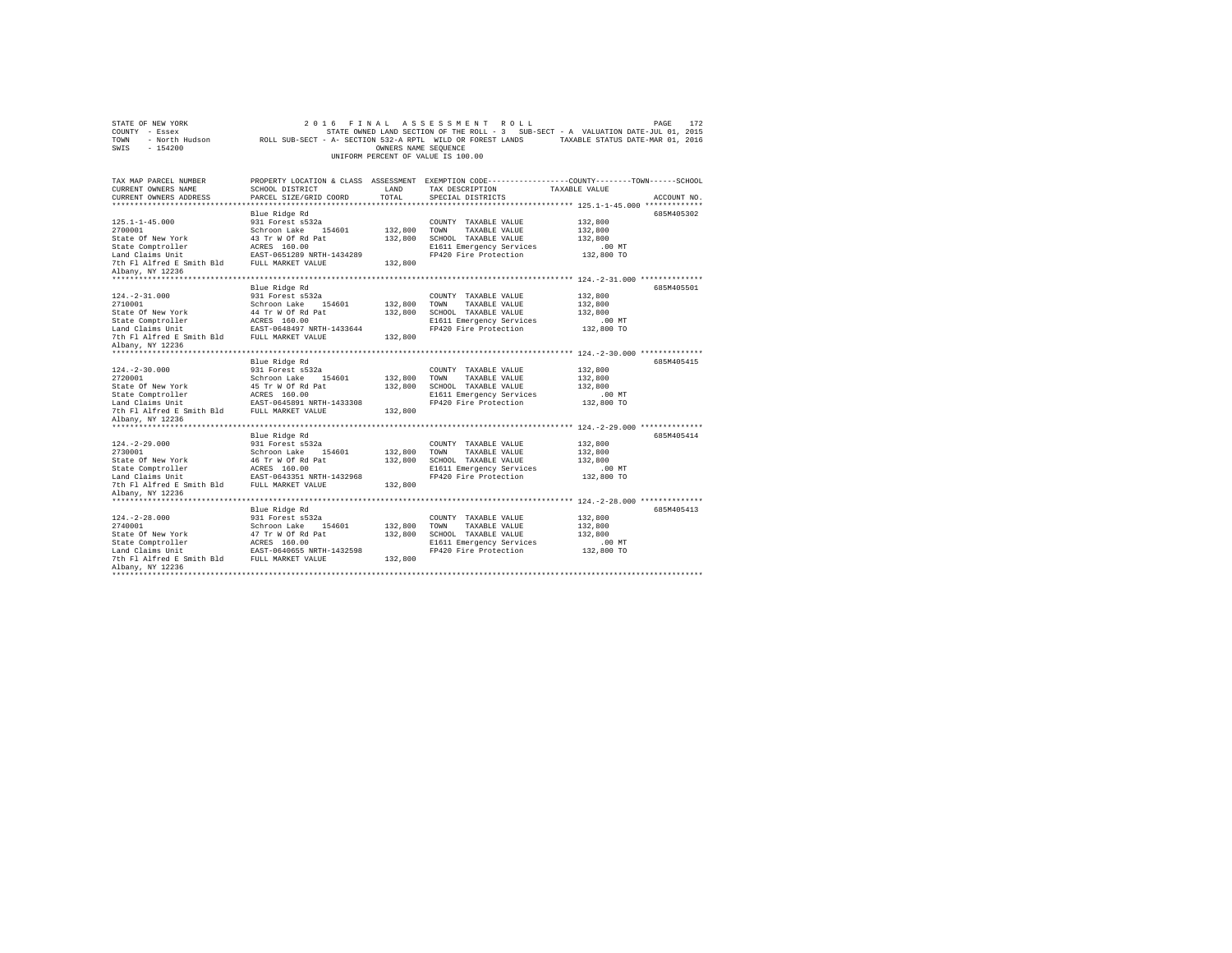| STATE OF NEW YORK                  | 2016 FINAL ASSESSMENT ROLL                                                                     | 173<br>PAGE |  |  |  |
|------------------------------------|------------------------------------------------------------------------------------------------|-------------|--|--|--|
| COUNTY<br>- Essex                  | STATE OWNED LAND SECTION OF THE ROLL - 3 SUB-SECT - A VALUATION DATE-JUL 01, 2015              |             |  |  |  |
| - North Hudson<br>TOWN             | ROLL SUB-SECT - A- SECTION 532-A RPTL WILD OR FOREST LANDS<br>TAXABLE STATUS DATE-MAR 01, 2016 |             |  |  |  |
| $-154200$<br>SWIS                  | OWNERS NAME SEOUENCE                                                                           |             |  |  |  |
| UNIFORM PERCENT OF VALUE IS 100.00 |                                                                                                |             |  |  |  |
|                                    |                                                                                                |             |  |  |  |
|                                    |                                                                                                |             |  |  |  |
| TAX MAP PARCEL NUMBER              | PROPERTY LOCATION & CLASS ASSESSMENT EXEMPTION CODE---------------COUNTY-------TOWN----        | -SCHOOL     |  |  |  |

| CURRENT OWNERS NAME       | SCHOOL DISTRICT           | LAND    | TAX DESCRIPTION                                     | TAXABLE VALUE                             |             |
|---------------------------|---------------------------|---------|-----------------------------------------------------|-------------------------------------------|-------------|
| CURRENT OWNERS ADDRESS    | PARCEL SIZE/GRID COORD    | TOTAL   | SPECIAL DISTRICTS                                   |                                           | ACCOUNT NO. |
|                           |                           |         |                                                     |                                           |             |
|                           | Blue Ridge Rd             |         |                                                     |                                           | 685M405412  |
| $124. -2 - 27.000$        | 931 Forest s532a          |         | COUNTY TAXABLE VALUE                                | 132,800                                   |             |
| 2750001                   | Schroon Lake<br>154601    | 132,800 | TOWN<br>TAXABLE VALUE                               | 132,800                                   |             |
| State Of New York         | 48 Tr W Of Rd Pat         | 132,800 | SCHOOL TAXABLE VALUE                                | 132,800                                   |             |
| State Comptroller         | ACRES 160.00              |         | E1611 Emergency Services                            | $.00$ MT                                  |             |
| Land Claims Unit          | EAST-0638060 NRTH-1432300 |         | FP420 Fire Protection                               | 132,800 TO                                |             |
| 7th Fl Alfred E Smith Bld | DEED BOOK 372<br>$PG-203$ |         |                                                     |                                           |             |
| Albany, NY 12236          | FULL MARKET VALUE         | 132,800 |                                                     |                                           |             |
| *************             | ************************  |         |                                                     | ************** 124.-2-26.000 ************ |             |
|                           | Blue Ridge Rd             |         |                                                     |                                           | 685M405411  |
| $124. -2 - 26.000$        | 931 Forest s532a          |         | COUNTY TAXABLE VALUE                                | 132,800                                   |             |
| 2760001                   | Schroon Lake<br>154601    | 132,800 | TOWN<br>TAXABLE VALUE                               | 132,800                                   |             |
| State Of New York         | 49 Tr W Of Rd Pat         | 132,800 | SCHOOL TAXABLE VALUE                                | 132,800                                   |             |
| State Comptroller         | ACRES 160.00              |         | E1611 Emergency Services                            | $.00$ MT                                  |             |
| Land Claims Unit          | EAST-0635559 NRTH-1432068 |         | FP420 Fire Protection                               | 132,800 TO                                |             |
| 7th Fl Alfred E Smith Bld | DEED BOOK 372<br>$PG-203$ |         |                                                     |                                           |             |
|                           |                           |         |                                                     |                                           |             |
| Albany, NY 12236          | FULL MARKET VALUE         | 132,800 |                                                     |                                           |             |
|                           |                           |         |                                                     |                                           |             |
|                           | Blue Ridge Rd             |         |                                                     |                                           | 685M405410  |
| $124. -2 - 25.000$        | 931 Forest s532a          |         | COUNTY TAXABLE VALUE                                | 132,800                                   |             |
| 2770001                   | Schroon Lake<br>154601    | 132,800 | TOWN<br>TAXABLE VALUE                               | 132,800                                   |             |
| State Of New York         | 50 Tr W Of Rd Pat         | 132,800 | SCHOOL TAXABLE VALUE                                | 132,800                                   |             |
| State Comptroller         | ACRES 160.00              |         | E1611 Emergency Services                            | $.00$ MT                                  |             |
| Land Claims Unit          | EAST-0632834 NRTH-1431741 |         | FP420 Fire Protection                               | 132,800 TO                                |             |
| 7th Fl Alfred E Smith Bld | DEED BOOK 372<br>$PG-203$ |         |                                                     |                                           |             |
| Albany, NY 12236          | FULL MARKET VALUE         | 132,800 |                                                     |                                           |             |
|                           | ************************* |         |                                                     |                                           |             |
|                           | Blue Ridge Rd             |         |                                                     |                                           | 685M405409  |
| $124. - 2 - 24.000$       | 931 Forest s532a          |         | COUNTY TAXABLE VALUE                                | 132,800                                   |             |
| 2780001                   | Schroon Lake<br>154601    | 132,800 | TAXABLE VALUE<br>TOWN                               | 132,800                                   |             |
| State Of New York         | 51 Tr W Of Rd Pat         | 132,800 | SCHOOL TAXABLE VALUE                                | 132,800                                   |             |
| State Comptroller         | 160ac S11                 |         | E1611 Emergency Services                            | $.00$ MT                                  |             |
| Land Claims Unit          | ACRES 160.00              |         | FP420 Fire Protection                               | 132,800 TO                                |             |
| 7th Fl Alfred E Smith Bld | EAST-0630277 NRTH-1431392 |         |                                                     |                                           |             |
| Albany, NY 12236          | FULL MARKET VALUE         | 132,800 |                                                     |                                           |             |
|                           | ************************* |         | ************************ 124.-2-23.000 ************ |                                           |             |
|                           | Blue Ridge Rd             |         |                                                     |                                           | 685M405408  |
| $124. - 2 - 23.000$       | 931 Forest s532a          |         | COUNTY TAXABLE VALUE                                | 99,000                                    |             |
| 2790001                   | Schroon Lake<br>154601    | 99,000  | TOWN<br>TAXABLE VALUE                               | 99,000                                    |             |
| State Of New York         | 52 Tr W Of Rd Pat         | 99,000  | SCHOOL TAXABLE VALUE                                | 99,000                                    |             |
| State Comptroller         | 119.3ac S11               |         | E1611 Emergency Services                            | .00 MT                                    |             |
| Land Claims Unit          | ACRES 119.30              |         | FP420 Fire Protection                               | 99,000 TO                                 |             |
| 7th Fl Alfred E Smith Bld | EAST-0627518 NRTH-1430741 |         |                                                     |                                           |             |
| Albany, NY 12236          | FULL MARKET VALUE         | 99,000  |                                                     |                                           |             |
|                           |                           |         |                                                     |                                           |             |
|                           |                           |         |                                                     |                                           |             |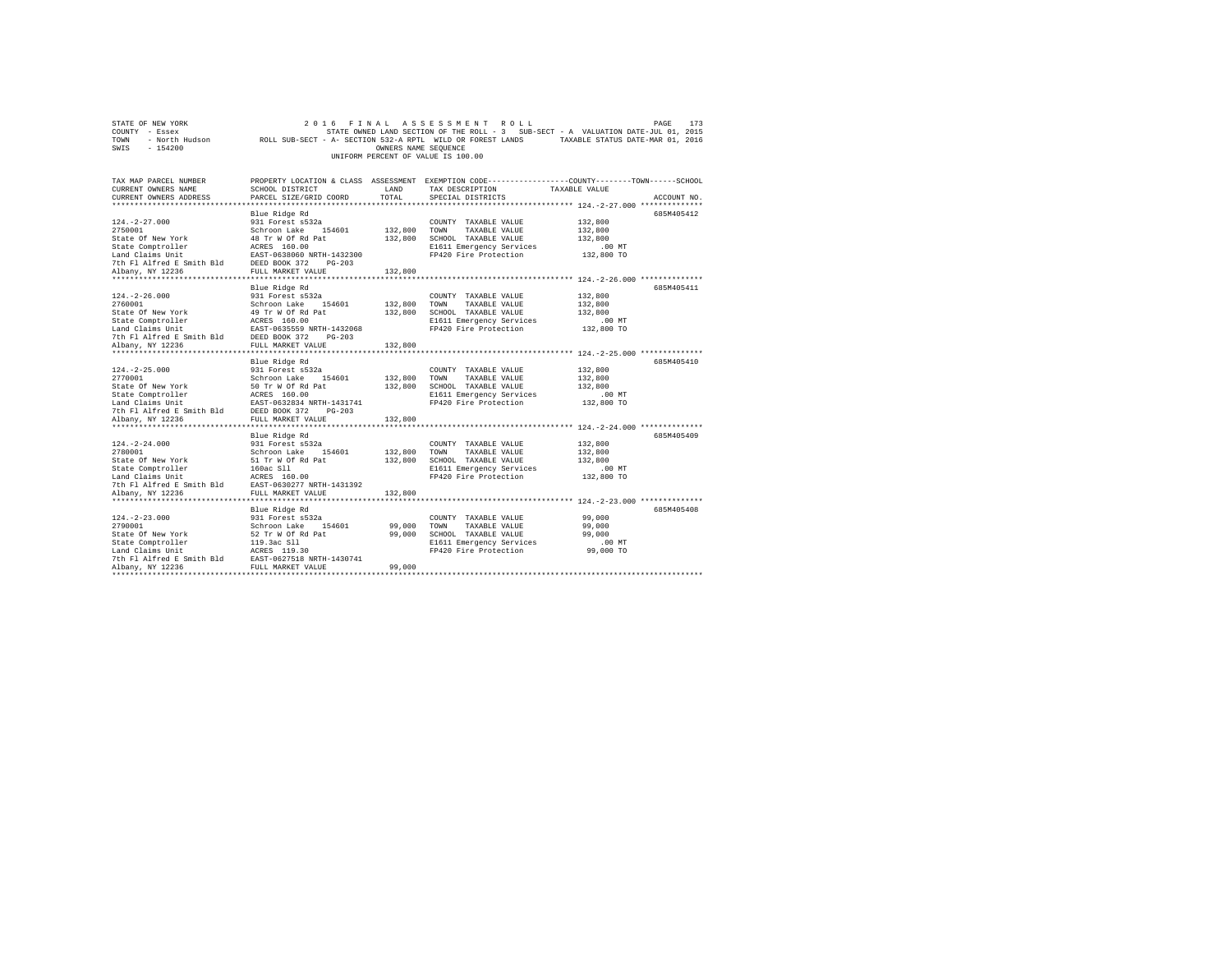| STATE OF NEW YORK                                                                                                                                                                                                                                | 2016                                                         |                      | FINAL ASSESSMENT ROLL                                                                                      |               | 174<br>PAGE |
|--------------------------------------------------------------------------------------------------------------------------------------------------------------------------------------------------------------------------------------------------|--------------------------------------------------------------|----------------------|------------------------------------------------------------------------------------------------------------|---------------|-------------|
| COUNTY - Essex                                                                                                                                                                                                                                   |                                                              |                      | STATE OWNED LAND SECTION OF THE ROLL - 3 SUB-SECT - A VALUATION DATE-JUL 01, 2015                          |               |             |
| TOWN                                                                                                                                                                                                                                             |                                                              |                      | - North Hudson MOLL SUB-SECT - A- SECTION 532-A RPTL WILD OR FOREST LANDS TAXABLE STATUS DATE-MAR 01, 2016 |               |             |
| $-154200$<br>SWIS                                                                                                                                                                                                                                |                                                              | OWNERS NAME SEQUENCE |                                                                                                            |               |             |
|                                                                                                                                                                                                                                                  |                                                              |                      | UNIFORM PERCENT OF VALUE IS 100.00                                                                         |               |             |
|                                                                                                                                                                                                                                                  |                                                              |                      |                                                                                                            |               |             |
|                                                                                                                                                                                                                                                  |                                                              |                      |                                                                                                            |               |             |
|                                                                                                                                                                                                                                                  |                                                              |                      |                                                                                                            |               |             |
| TAX MAP PARCEL NUMBER                                                                                                                                                                                                                            |                                                              |                      | PROPERTY LOCATION & CLASS ASSESSMENT EXEMPTION CODE---------------COUNTY-------TOWN-----SCHOOL             |               |             |
| CURRENT OWNERS NAME                                                                                                                                                                                                                              | SCHOOL DISTRICT                                              | LAND                 | TAX DESCRIPTION                                                                                            | TAXABLE VALUE |             |
| CURRENT OWNERS ADDRESS                                                                                                                                                                                                                           | PARCEL SIZE/GRID COORD                                       | TOTAL                | SPECIAL DISTRICTS                                                                                          |               | ACCOUNT NO. |
|                                                                                                                                                                                                                                                  |                                                              |                      |                                                                                                            |               |             |
|                                                                                                                                                                                                                                                  | Blue Ridge Rd                                                |                      |                                                                                                            |               | 685M405407  |
| $124. -2 - 3.000$                                                                                                                                                                                                                                | 931 Forest s532a                                             |                      | COUNTY TAXABLE VALUE                                                                                       | 189,500       |             |
| 2800001                                                                                                                                                                                                                                          | Schroon Lake 154601                                          | 189,500 TOWN         |                                                                                                            |               |             |
|                                                                                                                                                                                                                                                  |                                                              |                      | TAXABLE VALUE                                                                                              | 189,500       |             |
|                                                                                                                                                                                                                                                  |                                                              |                      | 189.500 SCHOOL TAXABLE VALUE                                                                               | 189,500       |             |
| State Of New York<br>S1 Tr W Of Rd Pat<br>State Comptroller<br>Land Claims Unit<br>The Plating Capital Recent Property<br>The Plating Capital Recent Property<br>The Plating NY 12236<br>TULL MARKET VALUE<br>TULL MARKET VALUE<br>TULL MARKET V |                                                              |                      | E1611 Emergency Services                                                                                   | $.00$ MT      |             |
|                                                                                                                                                                                                                                                  |                                                              |                      | FP420 Fire Protection                                                                                      | 189,500 TO    |             |
|                                                                                                                                                                                                                                                  |                                                              |                      |                                                                                                            |               |             |
|                                                                                                                                                                                                                                                  |                                                              | 189,500              |                                                                                                            |               |             |
|                                                                                                                                                                                                                                                  |                                                              |                      |                                                                                                            |               |             |
|                                                                                                                                                                                                                                                  | Blue Ridge Rd                                                |                      |                                                                                                            |               | 685M405406  |
| $124. - 2 - 5.000$                                                                                                                                                                                                                               | 931 Forest s532a                                             |                      | COUNTY TAXABLE VALUE                                                                                       | 132,800       |             |
| 2810001                                                                                                                                                                                                                                          |                                                              |                      | TOWN TAXABLE VALUE                                                                                         |               |             |
|                                                                                                                                                                                                                                                  | Schroon Lake 154601                                          | 132,800              |                                                                                                            | 132,800       |             |
| State Of New York                                                                                                                                                                                                                                | 54 Tr W Of Rd Pat                                            | 132,800              | SCHOOL TAXABLE VALUE                                                                                       | 132,800       |             |
|                                                                                                                                                                                                                                                  |                                                              |                      | E1611 Emergency Services                                                                                   | $.00$ MT      |             |
| State Comptroller 160ac S11<br>Land Claims Unit 160.00<br>7th Fl Alfred E Smith Bld BAST-0627998 NRTH-1428457<br>7th Fl Alfred E Smith Bld<br>FULL MARKET VALUE                                                                                  |                                                              |                      | FP420 Fire Protection                                                                                      | 132,800 TO    |             |
|                                                                                                                                                                                                                                                  |                                                              |                      |                                                                                                            |               |             |
| Albany, NY 12236                                                                                                                                                                                                                                 | FULL MARKET VALUE                                            | 132,800              |                                                                                                            |               |             |
|                                                                                                                                                                                                                                                  |                                                              |                      |                                                                                                            |               |             |
|                                                                                                                                                                                                                                                  | Blue Ridge Rd                                                |                      |                                                                                                            |               | 685M405405  |
|                                                                                                                                                                                                                                                  | $931$ Forest $s532a$                                         |                      |                                                                                                            |               |             |
| 124.-2-6.000<br>2820001                                                                                                                                                                                                                          |                                                              |                      | COUNTY TAXABLE VALUE                                                                                       | 132,800       |             |
|                                                                                                                                                                                                                                                  | Schroon Lake 154601                                          | 132,800              | TOWN<br>TAXABLE VALUE                                                                                      | 132,800       |             |
|                                                                                                                                                                                                                                                  |                                                              |                      | 132,800 SCHOOL TAXABLE VALUE                                                                               | 132,800       |             |
|                                                                                                                                                                                                                                                  |                                                              |                      | E1611 Emergency Services                                                                                   | $.00$ MT      |             |
|                                                                                                                                                                                                                                                  |                                                              |                      | FP420 Fire Protection                                                                                      | 132,800 TO    |             |
|                                                                                                                                                                                                                                                  |                                                              |                      |                                                                                                            |               |             |
| Albany, NY 12236                                                                                                                                                                                                                                 | $PG-424$<br>DEED BOOK 148                                    |                      |                                                                                                            |               |             |
|                                                                                                                                                                                                                                                  | FULL MARKET VALUE                                            | 132,800              |                                                                                                            |               |             |
|                                                                                                                                                                                                                                                  |                                                              |                      |                                                                                                            |               |             |
|                                                                                                                                                                                                                                                  |                                                              |                      |                                                                                                            |               | 685M405404  |
|                                                                                                                                                                                                                                                  | Blue Ridge Rd                                                |                      |                                                                                                            |               |             |
| $124. -2 - 7.000$                                                                                                                                                                                                                                |                                                              |                      | COUNTY TAXABLE VALUE                                                                                       | 132,800       |             |
| 2830001                                                                                                                                                                                                                                          |                                                              | 132,800              | TOWN TAXABLE VALUE                                                                                         | 132,800       |             |
| State Of New York                                                                                                                                                                                                                                | 931 Forest s532a<br>Schroon Lake 154601<br>56 Tr W Of Rd Pat | 132,800              | SCHOOL TAXABLE VALUE                                                                                       | 132,800       |             |
| State Comptroller<br>Land Claims Unit<br>Land Claims Unit<br>160ac S11<br>2010<br>2025<br>20236 DEED BOOK 372 PG-203                                                                                                                             |                                                              |                      | E1611 Emergency Services                                                                                   | $.00$ MT      |             |
|                                                                                                                                                                                                                                                  |                                                              |                      | FP420 Fire Protection                                                                                      | 132,800 TO    |             |
|                                                                                                                                                                                                                                                  |                                                              |                      |                                                                                                            |               |             |
| Albany, NY 12236                                                                                                                                                                                                                                 | DEED BOOK 372 PG-203                                         |                      |                                                                                                            |               |             |
|                                                                                                                                                                                                                                                  | FULL MARKET VALUE                                            | 132,800              |                                                                                                            |               |             |
|                                                                                                                                                                                                                                                  |                                                              |                      |                                                                                                            |               |             |
|                                                                                                                                                                                                                                                  |                                                              |                      |                                                                                                            |               |             |
|                                                                                                                                                                                                                                                  | Blue Ridge Rd                                                |                      |                                                                                                            |               | 685M405403  |
| $124. - 2 - 8.000$                                                                                                                                                                                                                               | 931 Forest s532a                                             |                      | COUNTY TAXABLE VALUE                                                                                       | 132,800       |             |
| 2840001                                                                                                                                                                                                                                          | Schroon Lake 154601                                          | 132,800              | TOWN<br>TAXABLE VALUE                                                                                      | 132,800       |             |
|                                                                                                                                                                                                                                                  |                                                              |                      | 132,800 SCHOOL TAXABLE VALUE                                                                               | 132,800       |             |
|                                                                                                                                                                                                                                                  |                                                              |                      | E1611 Emergency Services                                                                                   | $.00$ MT      |             |
|                                                                                                                                                                                                                                                  |                                                              |                      | FP420 Fire Protection                                                                                      | 132,800 TO    |             |
| State of New York 57 Tr W Of Ra Patt 160 CM State Comptroller 160 can controller and Claims Unit 160 can controller that the Rank 7th F1 Alfred E Smith Bld EAST-0635843 NRTH-1429436                                                            |                                                              |                      |                                                                                                            |               |             |
| Albany, NY 12236                                                                                                                                                                                                                                 | DEED BOOK 372 PG-203                                         |                      |                                                                                                            |               |             |
|                                                                                                                                                                                                                                                  |                                                              | 132,800              |                                                                                                            |               |             |
|                                                                                                                                                                                                                                                  | FULL MARKET VALUE                                            |                      |                                                                                                            |               |             |
|                                                                                                                                                                                                                                                  |                                                              |                      |                                                                                                            |               |             |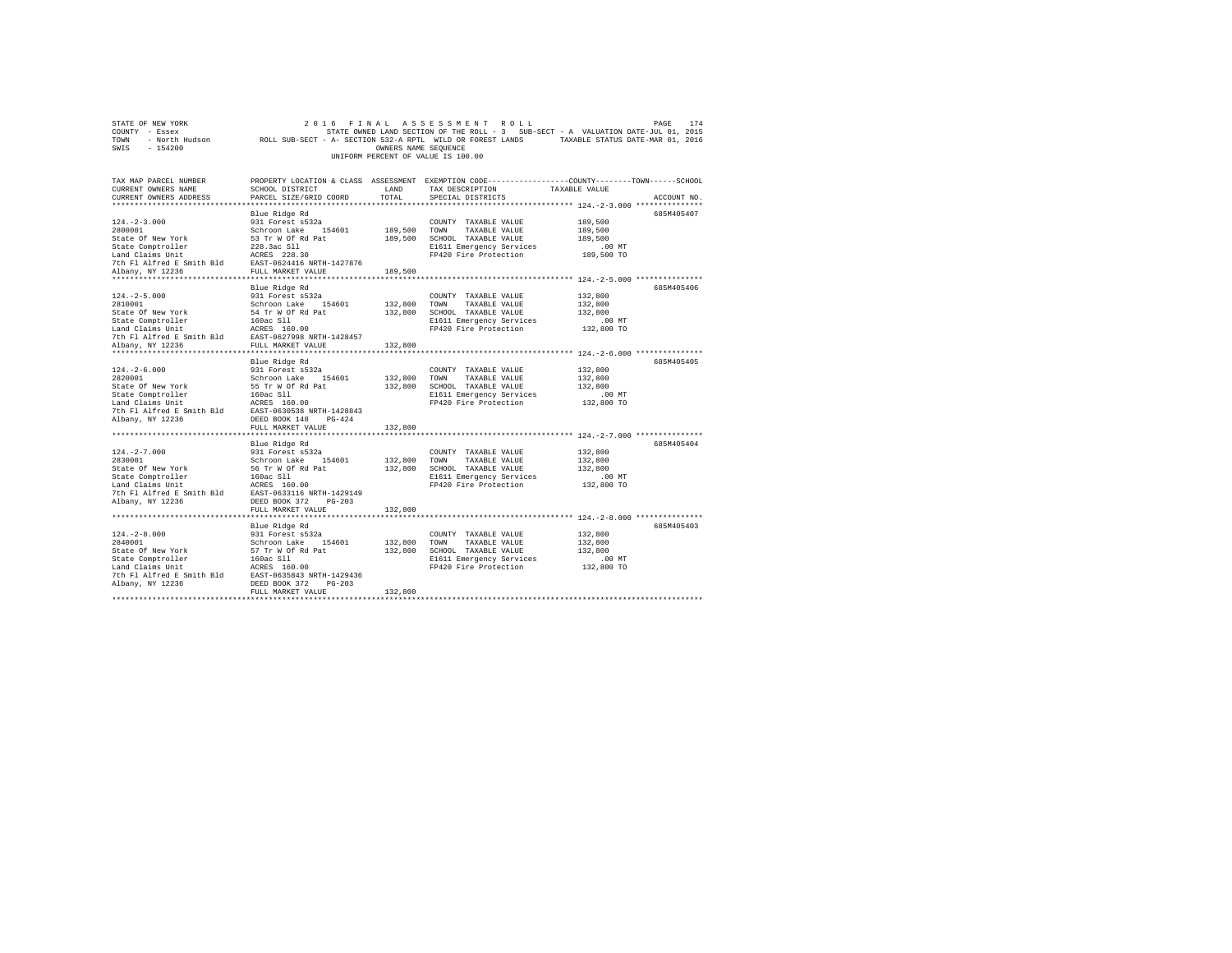| STATE OF NEW YORK<br>COUNTY - Essex<br>TOWN<br>SWIS<br>$-154200$                                                                                                                                                                                                                                                                                             |                                                                                                                    | OWNERS NAME SEOUENCE          | 2016 FINAL ASSESSMENT ROLL<br>UNIFORM PERCENT OF VALUE IS 100.00                                                                        | PAGE<br>175<br>STATE OWNED LAND SECTION OF THE ROLL - 3 SUB-SECT - A VALUATION DATE-JUL 01, 2015<br>- North Hudson MOLL SUB-SECT - A- SECTION 532-A RPTL WILD OR FOREST LANDS TAXABLE STATUS DATE-MAR 01, 2016 |
|--------------------------------------------------------------------------------------------------------------------------------------------------------------------------------------------------------------------------------------------------------------------------------------------------------------------------------------------------------------|--------------------------------------------------------------------------------------------------------------------|-------------------------------|-----------------------------------------------------------------------------------------------------------------------------------------|----------------------------------------------------------------------------------------------------------------------------------------------------------------------------------------------------------------|
| TAX MAP PARCEL NUMBER<br>CURRENT OWNERS NAME<br>CURRENT OWNERS ADDRESS<br>************************                                                                                                                                                                                                                                                           | SCHOOL DISTRICT<br>PARCEL SIZE/GRID COORD                                                                          | LAND<br>TOTAL                 | TAX DESCRIPTION<br>SPECIAL DISTRICTS                                                                                                    | PROPERTY LOCATION & CLASS ASSESSMENT EXEMPTION CODE---------------COUNTY-------TOWN------SCHOOL<br>TAXABLE VALUE<br>ACCOUNT NO.<br>******************** 124.-2-9.000 ***************                           |
| $124. -2 - 9.000$<br>2850001<br>State Of New York<br>State Comptroller<br>Land Claims Unit<br>$\begin{tabular}{llllll} \texttt{Land Claus Unit} & \texttt{ACRES} & 160.00 \\ \texttt{7th Fl Alfred E Smith Bd} & \texttt{EAST-0638495 NRTH-1429763} \end{tabular}$<br>Albany, NY 12236                                                                       | Blue Ridge Rd<br>931 Forest s532a<br>Schroon Lake 154601<br>58 Tr W Of Rd Pat<br>160ac Sll<br>DEED BOOK 372 PG-203 |                               | COUNTY TAXABLE VALUE<br>132,800 TOWN TAXABLE VALUE<br>132,800 SCHOOL TAXABLE VALUE<br>E1611 Emergency Services<br>FP420 Fire Protection | 685M405402<br>132,800<br>132,800<br>132,800<br>$.00$ MT<br>132,800 TO                                                                                                                                          |
|                                                                                                                                                                                                                                                                                                                                                              | FULL MARKET VALUE                                                                                                  | 132,800                       |                                                                                                                                         |                                                                                                                                                                                                                |
| $124. - 2 - 10.000$<br>2860001<br>State Of New York<br>State Comptroller<br>Land Claims Unit<br>Land Claims Unit<br>7th Fl Alfred E Smith Bld<br>EAST-0641030 NRTH-1430099                                                                                                                                                                                   | Blue Ridge Rd<br>931 Forest s532a<br>Schroon Lake 154601<br>59 Tr W Of Rd Pat                                      | 132,800                       | COUNTY TAXABLE VALUE<br>TOWN<br>TAXABLE VALUE<br>132,800 SCHOOL TAXABLE VALUE<br>E1611 Emergency Services<br>FP420 Fire Protection      | 685M405506<br>132,800<br>132,800<br>132,800<br>$.00$ MT<br>132,800 TO                                                                                                                                          |
| Albany, NY 12236                                                                                                                                                                                                                                                                                                                                             | FULL MARKET VALUE                                                                                                  | 132,800                       |                                                                                                                                         |                                                                                                                                                                                                                |
| $124. - 2 - 11.000$<br>Albany, NY 12236                                                                                                                                                                                                                                                                                                                      | Blue Ridge Rd<br>931 Forest s532a<br>DEED BOOK 137 PG-390                                                          | 132,800                       | COUNTY TAXABLE VALUE<br>TOWN<br>TAXABLE VALUE<br>132,800 SCHOOL TAXABLE VALUE<br>E1611 Emergency Services<br>FP420 Fire Protection      | 685M405505<br>132,800<br>132,800<br>132,800<br>$.00$ MT<br>132,800 TO                                                                                                                                          |
|                                                                                                                                                                                                                                                                                                                                                              | FULL MARKET VALUE                                                                                                  | 132,800                       |                                                                                                                                         |                                                                                                                                                                                                                |
| $124. - 2 - 33.000$<br>2880001<br>Albany, NY 12236                                                                                                                                                                                                                                                                                                           | Blue Ridge Rd<br>931 Forest s532a<br>Schroon Lake 154601                                                           | 132,800<br>132,800<br>132,800 | COUNTY TAXABLE VALUE<br>TOWN TAXABLE VALUE<br>SCHOOL TAXABLE VALUE<br>E1611 Emergency Services<br>FP420 Fire Protection                 | 685M405504<br>132,800<br>132,800<br>132,800<br>$.00$ MT<br>132,800 TO                                                                                                                                          |
|                                                                                                                                                                                                                                                                                                                                                              |                                                                                                                    |                               |                                                                                                                                         |                                                                                                                                                                                                                |
| $124. - 2 - 32.000$<br>2890001<br>State Of New York<br>State Comptroller<br>Land Claims Unit<br>The Comptroller<br>The PLASS 160.00<br>The PLASS 160.00<br>The PLASS 160.00<br>The PLASS 160.00<br>The PLASS 160.00<br>PLASS 160.00<br>PLASS 160.00<br>PLASS 160.00<br>PLASS 160.00<br>PLASS 160.00<br>PLASS 16<br>Albany, NY 12236<br>********************* | Blue Ridge Rd<br>931 Forest s532a<br>Schroon Lake 154601<br>62 Tr W Of Rd Pat                                      | 132,800                       | COUNTY TAXABLE VALUE<br>132,800 TOWN TAXABLE VALUE<br>132,800 SCHOOL TAXABLE VALUE<br>E1611 Emergency Services<br>FP420 Fire Protection | 685M405503<br>132,800<br>132,800<br>132.800<br>$.00$ MT<br>132,800 TO                                                                                                                                          |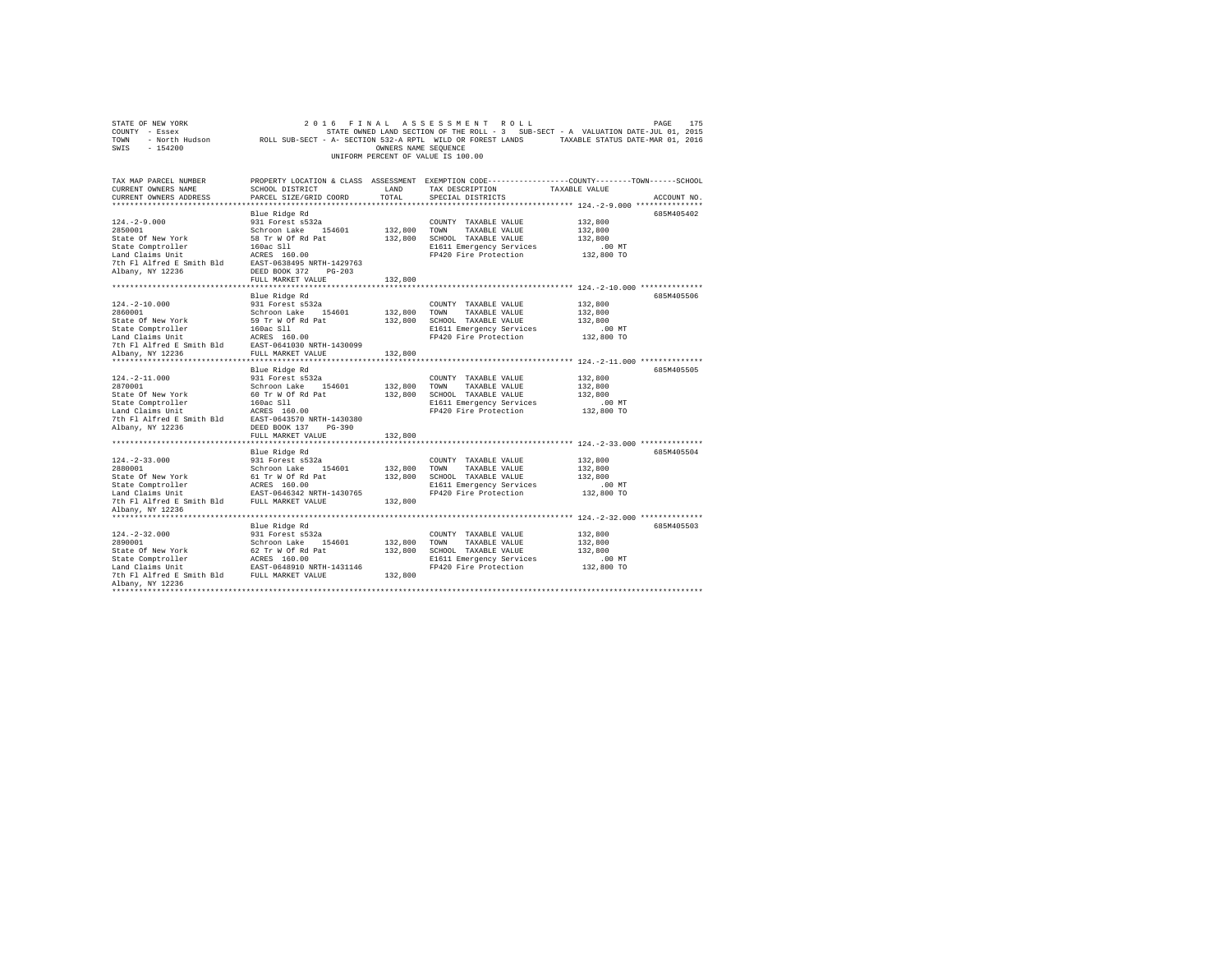| STATE OF NEW YORK<br>COUNTY - Essex<br>TOWN<br>$-154200$<br>SWIS                                                         | STATE OWNED LAND SECTION OF THE ROLL - 3 SUB-SECT - A VALUATION DATE-JUL U1, 2015 - " - A VALUATION DATE - AU<br>FRAMBLE STATUS DATE-MAR 01, 2016 - ROLL SUB-SECT - A- SECTION 532-A RPTL WILD OR FOREST LANDS | OWNERS NAME SEQUENCE | 2016 FINAL ASSESSMENT ROLL<br>STATE OWNED LAND SECTION OF THE ROLL - 3 SUB-SECT - A VALUATION DATE-JUL 01, 2015<br>UNIFORM PERCENT OF VALUE IS 100.00 |         | 176<br>PAGE |  |
|--------------------------------------------------------------------------------------------------------------------------|----------------------------------------------------------------------------------------------------------------------------------------------------------------------------------------------------------------|----------------------|-------------------------------------------------------------------------------------------------------------------------------------------------------|---------|-------------|--|
| TAX MAP PARCEL NUMBER THE PROPERTY LOCATION & CLASS ASSESSMENT EXEMPTION CODE--------------COUNTY-------TOWN------SCHOOL |                                                                                                                                                                                                                |                      |                                                                                                                                                       |         |             |  |
| CURRENT OWNERS NAME                                                                                                      | SCHOOL DISTRICT                                                                                                                                                                                                |                      | LAND TAX DESCRIPTION TAXABLE VALUE                                                                                                                    |         |             |  |
| CURRENT OWNERS ADDRESS PARCEL SIZE/GRID COORD TOTAL SPECIAL DISTRICTS                                                    |                                                                                                                                                                                                                |                      |                                                                                                                                                       |         | ACCOUNT NO. |  |
|                                                                                                                          |                                                                                                                                                                                                                |                      |                                                                                                                                                       |         |             |  |
|                                                                                                                          | US Route 9                                                                                                                                                                                                     |                      |                                                                                                                                                       |         | 685M405502  |  |
| 125.3-1-1.000 931 Forest s532a                                                                                           |                                                                                                                                                                                                                |                      | COUNTY TAXABLE VALUE 106,800                                                                                                                          |         |             |  |
| 2900111                                                                                                                  | Schroon Lake 154601 106,800                                                                                                                                                                                    |                      | TAXABLE VALUE 106,800<br>TOWN                                                                                                                         |         |             |  |
| State Of New York 63 Tr W Of Rd Pat                                                                                      |                                                                                                                                                                                                                | 106,800              | SCHOOL TAXABLE VALUE                                                                                                                                  | 106,800 |             |  |
| State Comptroller Mly Of Trans Line<br>In Claims Unit (128.7ac Sll)                                                      |                                                                                                                                                                                                                |                      | E1611 Emergency Services                                                                                                                              | .00 MT  |             |  |
| 128.7ac S11                                                                                                              |                                                                                                                                                                                                                |                      | FP420 Fire Protection 106,800 TO                                                                                                                      |         |             |  |
| 7th Fl Alfred E Smith Bld ACRES 128.70                                                                                   |                                                                                                                                                                                                                |                      |                                                                                                                                                       |         |             |  |
| Albany, NY 12236                                                                                                         | EAST-0651462 NRTH-1431560                                                                                                                                                                                      |                      |                                                                                                                                                       |         |             |  |
|                                                                                                                          | DEED BOOK 203 PG-294                                                                                                                                                                                           |                      |                                                                                                                                                       |         |             |  |
|                                                                                                                          | FULL MARKET VALUE 106,800                                                                                                                                                                                      |                      |                                                                                                                                                       |         |             |  |
|                                                                                                                          | US Route 9                                                                                                                                                                                                     |                      |                                                                                                                                                       |         | 685M479011  |  |
| 125.3-1-3.000 931 Forest s532a                                                                                           |                                                                                                                                                                                                                |                      | COUNTY TAXABLE VALUE 14,200                                                                                                                           |         |             |  |
| 2900121                                                                                                                  | Schroon Lake 154601 14,200                                                                                                                                                                                     |                      | TOWN<br>TAXABLE VALUE 14,200                                                                                                                          |         |             |  |
| State Of New York 63 Tract West Of Road Pat 14,200 SCHOOL TAXABLE VALUE 14,200                                           |                                                                                                                                                                                                                |                      |                                                                                                                                                       |         |             |  |
| State Comptroller Ely Of Trans Line                                                                                      |                                                                                                                                                                                                                |                      | E1611 Emergency Services .00 MT                                                                                                                       |         |             |  |
| Land Claims Unit                                                                                                         | ACRES 17.15                                                                                                                                                                                                    |                      | FP420 Fire Protection 14,200 TO                                                                                                                       |         |             |  |
| 7th Fl Alfred E Smith Bld EAST-0653083 NRTH-1431165                                                                      |                                                                                                                                                                                                                |                      |                                                                                                                                                       |         |             |  |
| Albany, NY 12236                                                                                                         | DEED BOOK 203<br>$PG-294$                                                                                                                                                                                      |                      |                                                                                                                                                       |         |             |  |
|                                                                                                                          | FULL MARKET VALUE                                                                                                                                                                                              | 14,200               |                                                                                                                                                       |         |             |  |
|                                                                                                                          |                                                                                                                                                                                                                |                      |                                                                                                                                                       |         |             |  |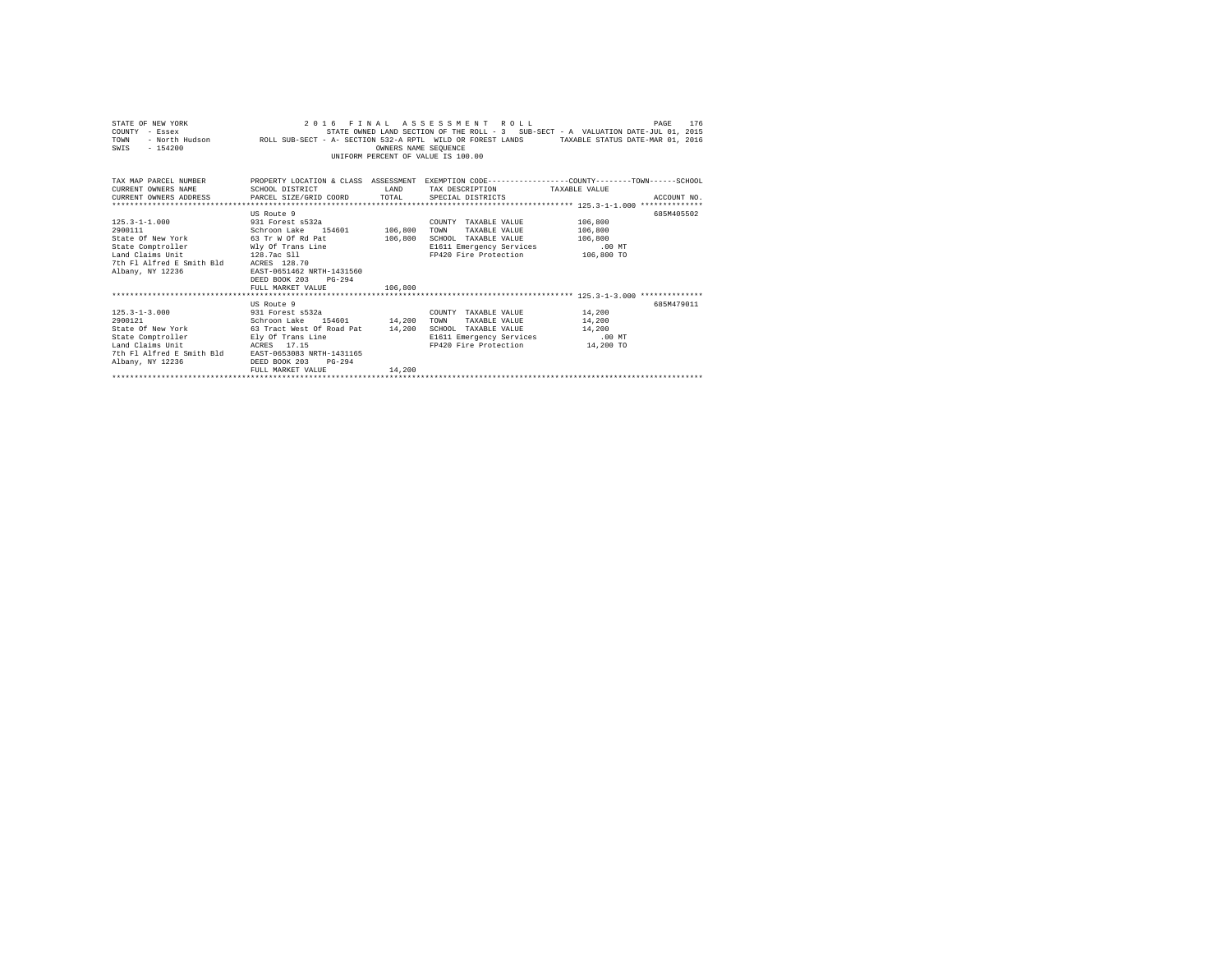|                                    | STATE OF NEW YORK | 2016 FINAL ASSESSMENT ROLL                                                                     | 177<br>PAGE            |  |  |
|------------------------------------|-------------------|------------------------------------------------------------------------------------------------|------------------------|--|--|
| COUNTY                             | - Essex           | STATE OWNED LAND SECTION OF THE ROLL - 3 SUB-SECT - A VALUATION DATE-JUL 01, 2015              |                        |  |  |
| TOWN                               | - North Hudson    | TAXABLE STATUS DATE-MAR 01, 2016<br>ROLL SUB-SECT - A- SECTION 532-A RPTL WILD OR FOREST LANDS |                        |  |  |
| SWIS                               | $-154200$         |                                                                                                | RPS150/V04/L015        |  |  |
|                                    |                   |                                                                                                | CURRENT DATE 6/28/2016 |  |  |
| UNIFORM PERCENT OF VALUE IS 100.00 |                   |                                                                                                |                        |  |  |
|                                    |                   | ROLL SUB SECTION-A-TOTALS                                                                      |                        |  |  |

# \*\*\* S P E C I A L D I S T R I C T S U M M A R Y \*\*\*

|      |                      | TOTAL   | EXTENSION  | <b>EXTENSION</b> | AD VALOREM | <b>EXEMPT</b> | TAXABLE   |
|------|----------------------|---------|------------|------------------|------------|---------------|-----------|
| CODE | DISTRICT NAME        | PARCELS | TYPE       | VALUE            | VALUE      | AMOUNT        | VALUE     |
|      |                      |         |            |                  |            |               |           |
|      | E1611 Emergency Serv |         | 230 MOVTAX |                  |            |               |           |
|      | E1612 Emergency Serv |         | 47 MOVTAX  |                  |            |               |           |
|      | FP420 Fire Protectio |         | 277 TOTAL  |                  | 54741.600  |               | 54741.600 |

## \*\*\* S C H O O L D I S T R I C T S U M M A R Y \*\*\*

| CODE   | DISTRICT NAME | TOTAL<br>PARCELS | ASSESSED<br>LAND | ASSESSED<br>TOTAL | EXEMPT<br>AMOUNT | TOTAL<br>TAXABLE | STAR<br>AMOUNT | <b>STAR</b><br>TAXABLE |
|--------|---------------|------------------|------------------|-------------------|------------------|------------------|----------------|------------------------|
| 154601 | Schroon Lake  | 277              | 54741,600        | 54741,600         |                  | 54741.600        |                | 54741.600              |
|        | SUB-TOTAL     | 277              | 54741,600        | 54741,600         |                  | 54741.600        |                | 54741.600              |
|        | TOTAL         | 277              | 54741.600        | 54741,600         |                  | 54741.600        |                | 54741.600              |

## \*\*\* S Y S T E M C O D E S S U M M A R Y \*\*\*

NO SYSTEM EXEMPTIONS AT THIS LEVEL

# \*\*\* E X E M P T I O N S U M M A R Y \*\*\*

NO EXEMPTIONS AT THIS LEVEL

# \*\*\* G R A N D T O T A L S \*\*\*

| ROLL | DESCRIPTION            | TOTAL   | ASSESSED  | ASSESSED  | TAXABLE   | TAXABLE   | TAXABLE   | STAR      |
|------|------------------------|---------|-----------|-----------|-----------|-----------|-----------|-----------|
| SEC  |                        | PARCELS | LAND      | TOTAL     | COUNTY    | TOWN      | SCHOOL    | TAXABLE   |
|      | OWNED<br>LAND<br>STATE | 277     | 54741.600 | 54741.600 | 54741,600 | 54741.600 | 54741.600 | 54741.600 |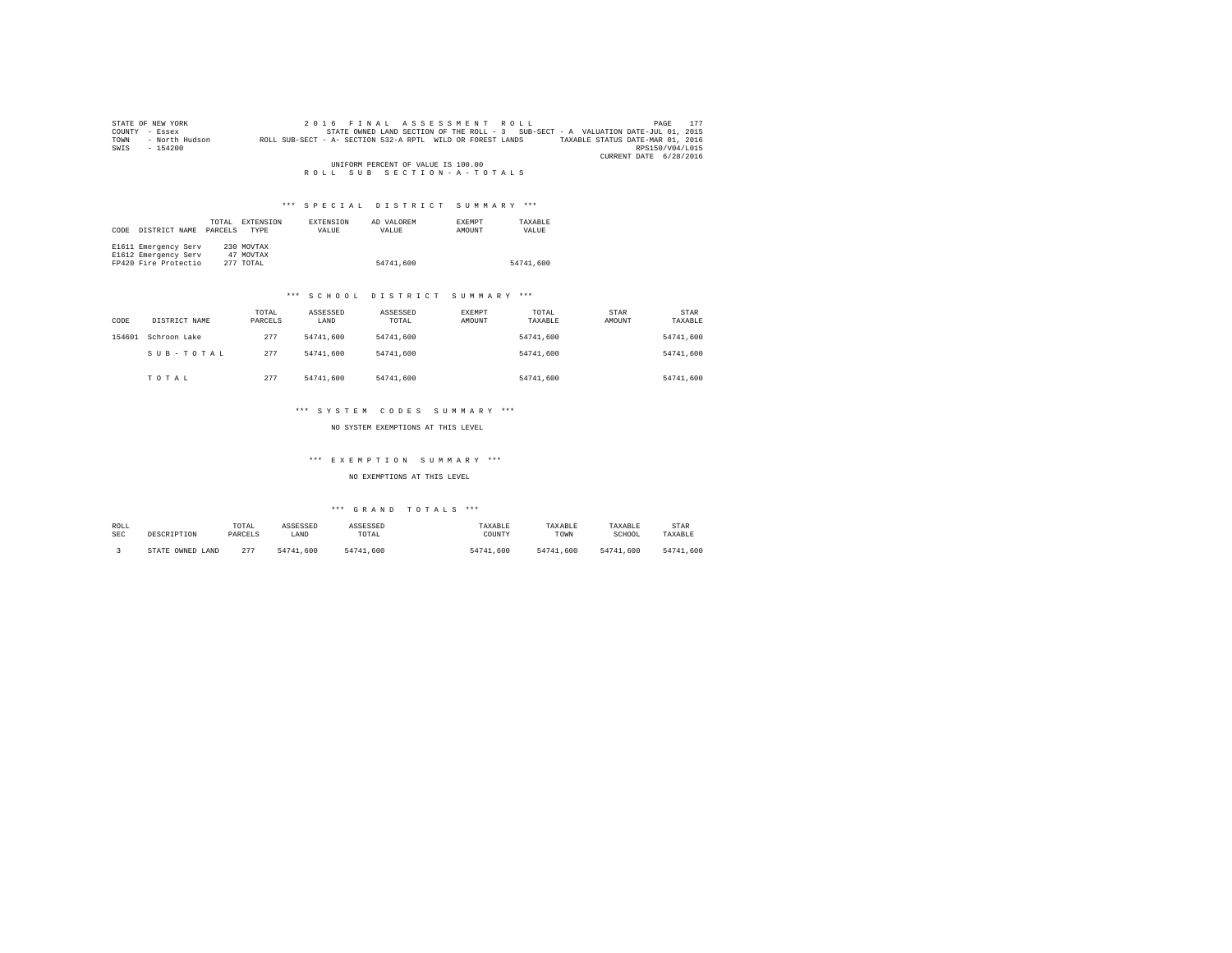| STATE OF NEW YORK<br>COUNTY - ESSEX<br>COUNTY - ESSEX CONFERENT IN STATE OWNER LAND SECTION OF THE ROLL - 3 SUB-SECT - P VALUATION DATE-JUL U1, 2015<br>TOWN - North Hudson     ROLL SUB-SECT - P- ECL CONSERVATION AND COUNCON LAW EASEMENTS TAXABLE STA<br>SWIS - 154200 |                                                                                                                                                                                                                              | OWNERS NAME SEOUENCE | 2016 FINAL ASSESSMENT ROLL<br>UNIFORM PERCENT OF VALUE IS 100.00<br>UNIFORM PERCENT OF VALUE IS 100.00 |                                                              | PAGE<br>178 |
|----------------------------------------------------------------------------------------------------------------------------------------------------------------------------------------------------------------------------------------------------------------------------|------------------------------------------------------------------------------------------------------------------------------------------------------------------------------------------------------------------------------|----------------------|--------------------------------------------------------------------------------------------------------|--------------------------------------------------------------|-------------|
| TAX MAP PARCEL NUMBER<br>CURRENT OWNERS NAME<br>CURRENT OWNERS ADDRESS                                                                                                                                                                                                     | PROPERTY LOCATION & CLASS ASSESSMENT EXEMPTION CODE---------------COUNTY-------TOWN------SCHOOL<br>SCHOOL DISTRICT<br>PARCEL SIZE/GRID COORD                                                                                 | LAND<br>TOTAL        | TAX DESCRIPTION<br>SPECIAL DISTRICTS                                                                   | TAXABLE VALUE                                                | ACCOUNT NO. |
|                                                                                                                                                                                                                                                                            |                                                                                                                                                                                                                              |                      |                                                                                                        |                                                              |             |
| 92. - 3-6.100-ESMT                                                                                                                                                                                                                                                         | Elk Lake Rd<br>980 Consvn easmt                                                                                                                                                                                              |                      | COUNTY TAXABLE VALUE                                                                                   | 500,195                                                      | 685J100108  |
|                                                                                                                                                                                                                                                                            |                                                                                                                                                                                                                              |                      | 500,195 TOWN TAXABLE VALUE                                                                             | 500,195                                                      |             |
|                                                                                                                                                                                                                                                                            |                                                                                                                                                                                                                              |                      | 500,195 SCHOOL TAXABLE VALUE                                                                           | 500,195                                                      |             |
| State Of New York Schroon Lake 154601<br>C/O County Treasurer 8920 T& 1984<br>Essex County ACRES 848.80                                                                                                                                                                    | EAST-0616102 NRTH-1479879<br>DEED BOOK 143 PG-418<br>CONSERVATION ESMT % 71.00                                                                                                                                               |                      | FP420 Fire Protection                                                                                  | 500,195 TO                                                   |             |
|                                                                                                                                                                                                                                                                            | FULL MARKET VALUE                                                                                                                                                                                                            | 500,195              |                                                                                                        |                                                              |             |
|                                                                                                                                                                                                                                                                            |                                                                                                                                                                                                                              |                      |                                                                                                        |                                                              |             |
| 92. - 3 - 7.100 - ESMT                                                                                                                                                                                                                                                     | Elk Lake Rd<br>980 Consvn easmt - WTRFNT                                                                                                                                                                                     |                      | COUNTY TAXABLE VALUE                                                                                   | 452,817                                                      | 685J100101  |
| State Of New York                                                                                                                                                                                                                                                          | Schroon Lake 154601                                                                                                                                                                                                          |                      | 452.817 TOWN TAXABLE VALUE                                                                             | 452.817                                                      |             |
| C/O County Treasurer                                                                                                                                                                                                                                                       | 48 T&c Twns                                                                                                                                                                                                                  |                      | 452,817 SCHOOL TAXABLE VALUE                                                                           | 452.817                                                      |             |
| Essex                                                                                                                                                                                                                                                                      | County Court Ordered Assessment<br>ACRES 413.60<br>EAST-0620556 NRTH-1483748<br>DEED BOOK 172 PG-329<br>CONSERVATION ESMT % 71.00                                                                                            |                      | FP420 Fire Protection                                                                                  | 452,817 TO                                                   |             |
|                                                                                                                                                                                                                                                                            | FULL MARKET VALUE                                                                                                                                                                                                            | 452,817              |                                                                                                        |                                                              |             |
|                                                                                                                                                                                                                                                                            |                                                                                                                                                                                                                              |                      |                                                                                                        | ******************************* 92.-3-8.100-ESMT *********** |             |
| $92. -3 - 8.100 - ESMT$                                                                                                                                                                                                                                                    | Elk Lake Rd<br>980 Consvn easmt                                                                                                                                                                                              |                      | COUNTY TAXABLE VALUE                                                                                   | 74,160                                                       | 685J100903  |
| State Of New York                                                                                                                                                                                                                                                          |                                                                                                                                                                                                                              |                      | 74,160 TOWN TAXABLE VALUE                                                                              | 74,160                                                       |             |
| C/O County Treasurer                                                                                                                                                                                                                                                       | Schroon Lake 154601<br>6 7 Pt T&c Twp                                                                                                                                                                                        |                      | 74,160 SCHOOL TAXABLE VALUE                                                                            | 74,160                                                       |             |
| Essex County 1720/1 SNY Cons Ease                                                                                                                                                                                                                                          | 248.2 AC Under 480 RPTL<br>ACRES 248.20<br>EAST-0623063 NRTH-1474950<br>DEED BOOK 1720 PG-1<br>CONSERVATION ESMT % 36.00                                                                                                     |                      | FP420 Fire Protection                                                                                  | 74,160 TO                                                    |             |
|                                                                                                                                                                                                                                                                            | FULL MARKET VALUE                                                                                                                                                                                                            | 74,160               |                                                                                                        |                                                              |             |
|                                                                                                                                                                                                                                                                            | *****************                                                                                                                                                                                                            |                      |                                                                                                        | **************************** 93.-1-3.100-ESMT ***********    |             |
| 93. -1-3.100-ESMT                                                                                                                                                                                                                                                          | Elk Lake Rd<br>980 Consvn easmt                                                                                                                                                                                              |                      | COUNTY TAXABLE VALUE                                                                                   | 47.160                                                       | 685J192010  |
|                                                                                                                                                                                                                                                                            |                                                                                                                                                                                                                              |                      | 47,160 TOWN TAXABLE VALUE                                                                              | 47,160                                                       |             |
| State Of New York<br>C/O County Treasurer                                                                                                                                                                                                                                  |                                                                                                                                                                                                                              |                      | 47,160 SCHOOL TAXABLE VALUE                                                                            | 47,160                                                       |             |
| Essex                                                                                                                                                                                                                                                                      | New York Southern Hake 154601<br>Exp Treasurer Schroon Lake 154601<br>County 1720/1 SNY Cons Fase<br>157.8AC Under 480 RPTL<br>ACRES 157.80<br>EAST-0627481 NRTH-1475317<br>DEED BOOK 1720 PG-1<br>CONSERVATION ESMT % 36.00 |                      | FP420 Fire Protection                                                                                  | 47,160 TO                                                    |             |
|                                                                                                                                                                                                                                                                            | FULL MARKET VALUE                                                                                                                                                                                                            | 47.160               |                                                                                                        |                                                              |             |
|                                                                                                                                                                                                                                                                            |                                                                                                                                                                                                                              |                      |                                                                                                        |                                                              |             |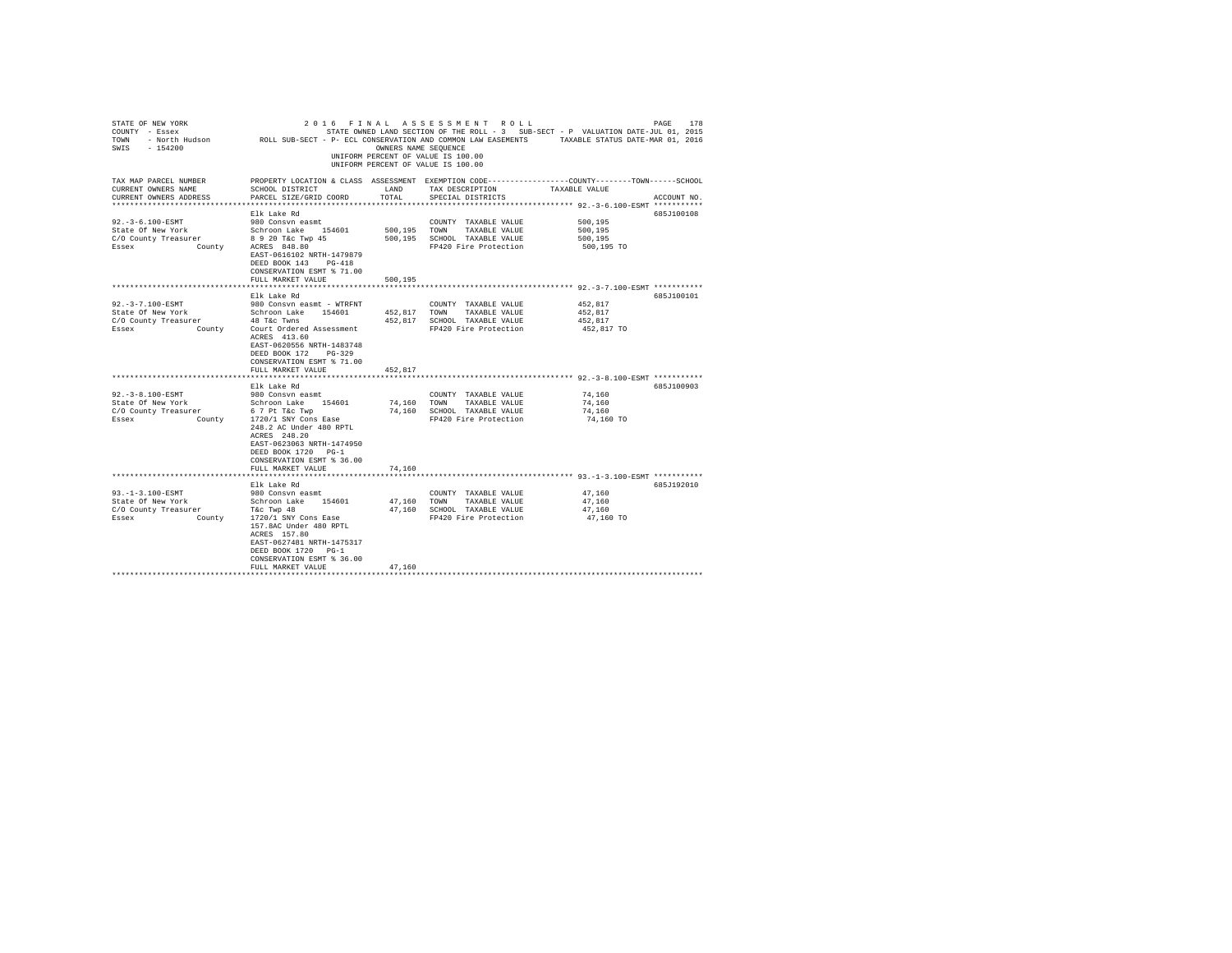| STATE OF NEW YORK<br>COUNTY - Essex<br>TOWN<br>$-154200$<br>SWIS                                                                                                               | - North Hudson MCDL SUB-SECT - P- ECL CONSERVATION AND COMMON LAW EASEMENTS                                                                                                                                                                                                                                                                                                                                                             | OWNERS NAME SEOUENCE                                   | 2016 FINAL ASSESSMENT ROLL<br>STATE OWNED LAND SECTION OF THE ROLL - 3 SUB-SECT - P VALUATION DATE-JUL 01, 2015<br>UNIFORM PERCENT OF VALUE IS 100.00<br>UNIFORM PERCENT OF VALUE IS 100.00      | TAXABLE STATUS DATE-MAR 01, 2016                                                               | 179<br>PAGE              |
|--------------------------------------------------------------------------------------------------------------------------------------------------------------------------------|-----------------------------------------------------------------------------------------------------------------------------------------------------------------------------------------------------------------------------------------------------------------------------------------------------------------------------------------------------------------------------------------------------------------------------------------|--------------------------------------------------------|--------------------------------------------------------------------------------------------------------------------------------------------------------------------------------------------------|------------------------------------------------------------------------------------------------|--------------------------|
| TAX MAP PARCEL NUMBER<br>CURRENT OWNERS NAME<br>CURRENT OWNERS ADDRESS<br>************************                                                                             | PROPERTY LOCATION & CLASS ASSESSMENT EXEMPTION CODE----------------COUNTY-------TOWN-----SCHOOL<br>SCHOOL DISTRICT<br>PARCEL SIZE/GRID COORD                                                                                                                                                                                                                                                                                            | LAND<br>TOTAL                                          | TAX DESCRIPTION<br>SPECIAL DISTRICTS                                                                                                                                                             | TAXABLE VALUE                                                                                  | ACCOUNT NO.              |
|                                                                                                                                                                                | Elk Lake Rd                                                                                                                                                                                                                                                                                                                                                                                                                             |                                                        |                                                                                                                                                                                                  |                                                                                                | 685J100812               |
| $93. -1 - 7.100 - ESMT$<br>State Of New York<br>C/O County Treasurer<br>Essex<br>County                                                                                        | 980 Consyn easmt<br>Schroon Lake 154601<br>24 T&C Twp 44<br>1720/1 SNY Cons Ease<br>550AC Under 480 RPTL<br>ACRES 560.30<br>EAST-0632859 NRTH-1476085<br>DEED BOOK 1720 PG-1<br>CONSERVATION ESMT % 36.00                                                                                                                                                                                                                               | 167,400<br>167,400                                     | COUNTY TAXABLE VALUE<br>TOWN<br>TAXABLE VALUE<br>SCHOOL TAXABLE VALUE<br>FP420 Fire Protection                                                                                                   | 167,400<br>167,400<br>167,400<br>167,400 TO                                                    |                          |
|                                                                                                                                                                                | FULL MARKET VALUE                                                                                                                                                                                                                                                                                                                                                                                                                       | 167,400                                                |                                                                                                                                                                                                  |                                                                                                |                          |
|                                                                                                                                                                                |                                                                                                                                                                                                                                                                                                                                                                                                                                         |                                                        |                                                                                                                                                                                                  |                                                                                                |                          |
| $93. -1 - 7.200 - ESMT$<br>State Of New York<br>C/O County Treasurer<br>County<br>Essex<br>102. - 2-3.100-ESMT<br>State Of New York<br>C/O County Treasurer<br>Essex<br>County | Elk Lake Rd<br>980 Consvn easmt - WTRFNT<br>Schroon Lake<br>154601<br>24 T&C Purchase Twp 44<br>Cons Ease 700031 7000401<br>325AC Under 480 RPTL<br>ACRES 443.00<br>EAST-0629679 NRTH-1474601<br>$PG-119$<br>DEED BOOK 843<br>CONSERVATION ESMT % 67.00<br>FULL MARKET VALUE<br>Elk Lake Rd<br>980 Consvn easmt<br>Schroon Lake 154601<br>19 Totn&crossfield Twp 44<br>1720/1 SNY Cons Ease<br>1200.6AC Under 480 RPTL<br>ACRES 1269.71 | 1576,912<br>1576,912<br>1576.912<br>337,500<br>337,500 | COUNTY TAXABLE VALUE<br>TOWN<br>TAXABLE VALUE<br>SCHOOL TAXABLE VALUE<br>FP420 Fire Protection<br>COUNTY TAXABLE VALUE<br>TOWN<br>TAXABLE VALUE<br>SCHOOL TAXABLE VALUE<br>FP420 Fire Protection | 1576,912<br>1576,912<br>1576,912<br>1576,912 TO<br>337,500<br>337,500<br>337,500<br>337,500 TO | 685J191011<br>685J100908 |
|                                                                                                                                                                                | EAST-0622322 NRTH-1460776<br>DEED BOOK 1720 PG-1<br>CONSERVATION ESMT % 36.00<br>FULL MARKET VALUE                                                                                                                                                                                                                                                                                                                                      | 337,500                                                |                                                                                                                                                                                                  |                                                                                                |                          |
|                                                                                                                                                                                | Elk Lake Rd                                                                                                                                                                                                                                                                                                                                                                                                                             |                                                        |                                                                                                                                                                                                  |                                                                                                | 685J191009               |
| 103. -1-1.210-ESMT<br>State Of New York<br>C/O County Treasurer<br>Essex<br>County                                                                                             | 980 Consyn easmt - WTRFNT<br>Schroon Lake 154601<br>21 T&C Twp 44<br>Ease 7000601 7000501 7000<br>606.24AC Under 480 RPTL<br>ACRES 1002.90<br>EAST-0632505 NRTH-1469199<br>DEED BOOK 843<br>$PG-119$<br>CONSERVATION ESMT % 67.00<br>FULL MARKET VALUE                                                                                                                                                                                  | 1886,854<br>1886,854<br>1886,854                       | COUNTY TAXABLE VALUE<br>TOWN<br>TAXABLE VALUE<br>SCHOOL TAXABLE VALUE<br>FP420 Fire Protection                                                                                                   | 1886,854<br>1886,854<br>1886,854<br>1886,854 TO                                                |                          |
|                                                                                                                                                                                |                                                                                                                                                                                                                                                                                                                                                                                                                                         |                                                        |                                                                                                                                                                                                  |                                                                                                |                          |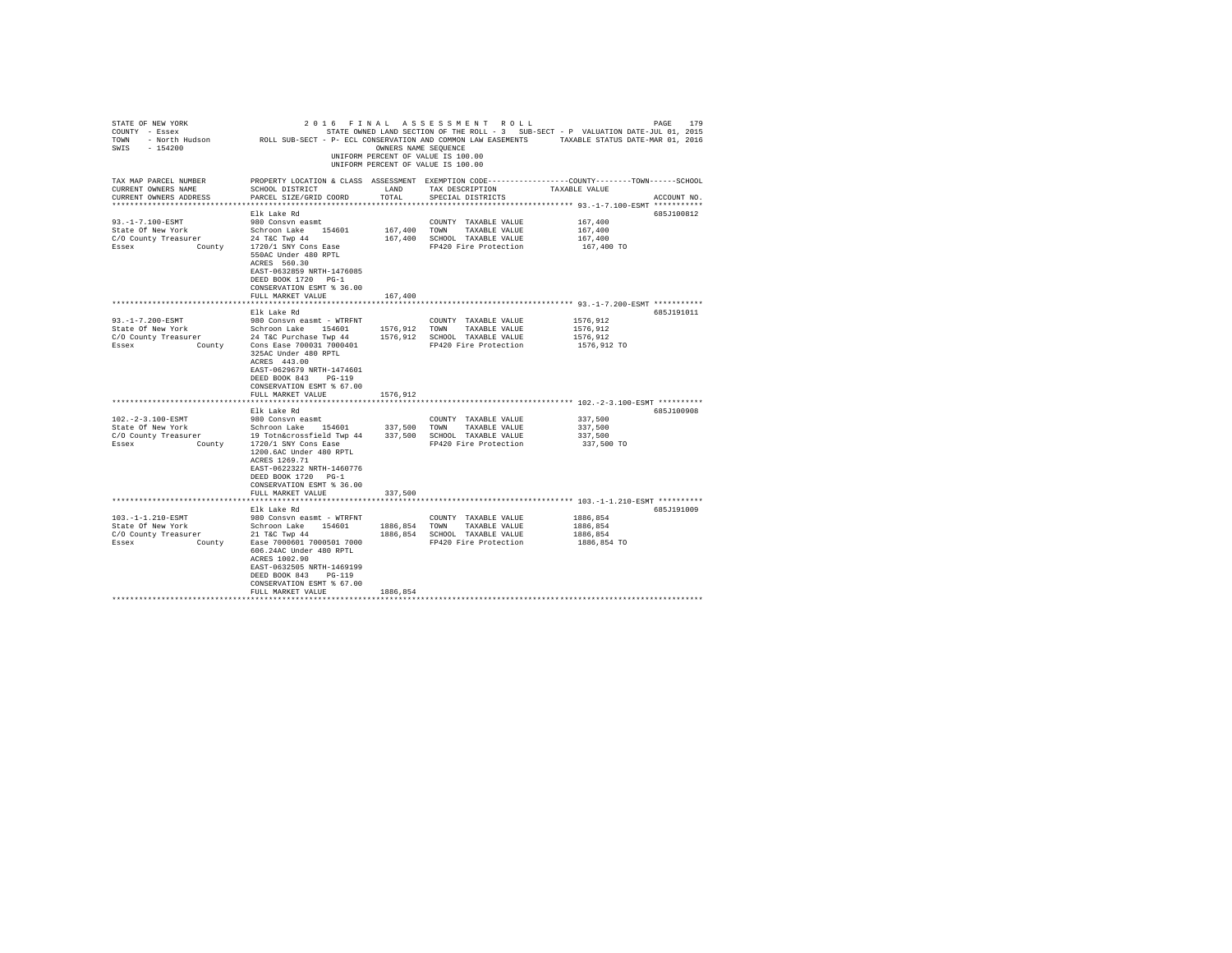| STATE OF NEW YORK<br>COUNTY - Essex<br>TOWN<br>$-154200$<br>SWIS                                                                                                              | - North Hudson MOLL SUB-SECT - P- ECL CONSERVATION AND COMMON LAW EASEMENTS                                                                                                                                                                                                                                                                                                                                                                                                | OWNERS NAME SEOUENCE                         | 2016 FINAL ASSESSMENT ROLL<br>STATE OWNED LAND SECTION OF THE ROLL - 3 SUB-SECT - P VALUATION DATE-JUL 01, 2015<br>UNIFORM PERCENT OF VALUE IS 100.00<br>UNIFORM PERCENT OF VALUE IS 100.00     | TAXABLE STATUS DATE-MAR 01, 2016                                                       | PAGE<br>180              |
|-------------------------------------------------------------------------------------------------------------------------------------------------------------------------------|----------------------------------------------------------------------------------------------------------------------------------------------------------------------------------------------------------------------------------------------------------------------------------------------------------------------------------------------------------------------------------------------------------------------------------------------------------------------------|----------------------------------------------|-------------------------------------------------------------------------------------------------------------------------------------------------------------------------------------------------|----------------------------------------------------------------------------------------|--------------------------|
| TAX MAP PARCEL NUMBER<br>CURRENT OWNERS NAME<br>CURRENT OWNERS ADDRESS<br>*************************                                                                           | PROPERTY LOCATION & CLASS ASSESSMENT EXEMPTION CODE---------------COUNTY-------TOWN------SCHOOL<br>SCHOOL DISTRICT<br>PARCEL SIZE/GRID COORD                                                                                                                                                                                                                                                                                                                               | LAND<br>TOTAL                                | TAX DESCRIPTION<br>SPECIAL DISTRICTS                                                                                                                                                            | TAXABLE VALUE                                                                          | ACCOUNT NO.              |
|                                                                                                                                                                               |                                                                                                                                                                                                                                                                                                                                                                                                                                                                            |                                              |                                                                                                                                                                                                 |                                                                                        |                          |
| $103. -1 - 7.100 - ESMT$<br>State Of New York<br>C/O County Treasurer<br>Essex<br>County                                                                                      | Elk Lake Rd<br>980 Consyn easmt - WTRFNT<br>Schroon Lake 154601<br>12 13 T&C Twp 44<br>1720/1 SNY Cons Ease<br>864.67AC Under 480 RPTL<br>ACRES 1041.67<br>EAST-0635570 NRTH-1458150<br>DEED BOOK 1720 PG-1<br>CONSERVATION ESMT % 36.00                                                                                                                                                                                                                                   | 553.032<br>553.032                           | COUNTY TAXABLE VALUE<br>TOWN<br>TAXABLE VALUE<br>SCHOOL TAXABLE VALUE<br>FP420 Fire Protection                                                                                                  | 553,032<br>553,032<br>553.032<br>553,032 TO                                            | 685J100808               |
|                                                                                                                                                                               | FULL MARKET VALUE                                                                                                                                                                                                                                                                                                                                                                                                                                                          | 553,032                                      |                                                                                                                                                                                                 |                                                                                        |                          |
|                                                                                                                                                                               |                                                                                                                                                                                                                                                                                                                                                                                                                                                                            |                                              |                                                                                                                                                                                                 |                                                                                        |                          |
| $103. -1 - 8.100 - ESMT$<br>State Of New York<br>C/O County Treasurer<br>Essex<br>County<br>103.-1-8.300-ESMT<br>State Of New York<br>C/O County Treasurer<br>Essex<br>County | Elk Lake Rd<br>980 Consvn easmt<br>Schroon Lake 154601<br>T&c Twp 44 & 45<br>1720/1 SNY Cons Ease<br>4124.43AC Under 480 RPTL<br>ACRES 4124.43<br>EAST-0633429 NRTH-1462567<br>DEED BOOK 1720 PG-1<br>CONSERVATION ESMT % 36.00<br>FULL MARKET VALUE<br>Elk Lake Rd<br>980 Consvn easmt<br>Schroon Lake 154601<br>T&C Twp<br>1720/1 SNY Cons Ease<br>83.1AC Under 480 RPTL<br>ACRES 83.10<br>EAST-0633954 NRTH-1465577<br>DEED BOOK 1720 PG-1<br>CONSERVATION ESMT % 36.00 | 748,548<br>748,548<br>748.548<br>24.840 TOWN | COUNTY TAXABLE VALUE<br>TOWN<br>TAXABLE VALUE<br>SCHOOL TAXABLE VALUE<br>FP420 Fire Protection<br>COUNTY TAXABLE VALUE<br>TAXABLE VALUE<br>24,840 SCHOOL TAXABLE VALUE<br>FP420 Fire Protection | 748.548<br>748,548<br>748,548<br>748,548 TO<br>24,840<br>24,840<br>24,840<br>24,840 TO | 685J100905<br>685Z013002 |
|                                                                                                                                                                               | FULL MARKET VALUE                                                                                                                                                                                                                                                                                                                                                                                                                                                          | 24,840                                       |                                                                                                                                                                                                 |                                                                                        |                          |
|                                                                                                                                                                               |                                                                                                                                                                                                                                                                                                                                                                                                                                                                            |                                              |                                                                                                                                                                                                 |                                                                                        | 685J100907               |
| $112. - 3 - 2.000 - ESMT$<br>State Of New York<br>C/O County Treasurer<br>Essex<br>County                                                                                     | Elk Lake Rd<br>980 Consyn easmt<br>Schroon Lake 154601<br>15 T&c Twp 44<br>1720/1 SNY Cons Ease<br>845.5AC Under 480 RPTL<br>ACRES 845.50<br>EAST-0620602 NRTH-1451617<br>DEED BOOK 1720 PG-1<br>CONSERVATION ESMT % 36.00<br>FULL MARKET VALUE                                                                                                                                                                                                                            | 252,648<br>252,648<br>252,648                | COUNTY TAXABLE VALUE<br>TOWN<br>TAXABLE VALUE<br>SCHOOL TAXABLE VALUE<br>FP420 Fire Protection                                                                                                  | 252,648<br>252,648<br>252,648<br>252,648 TO                                            |                          |
|                                                                                                                                                                               |                                                                                                                                                                                                                                                                                                                                                                                                                                                                            |                                              |                                                                                                                                                                                                 |                                                                                        |                          |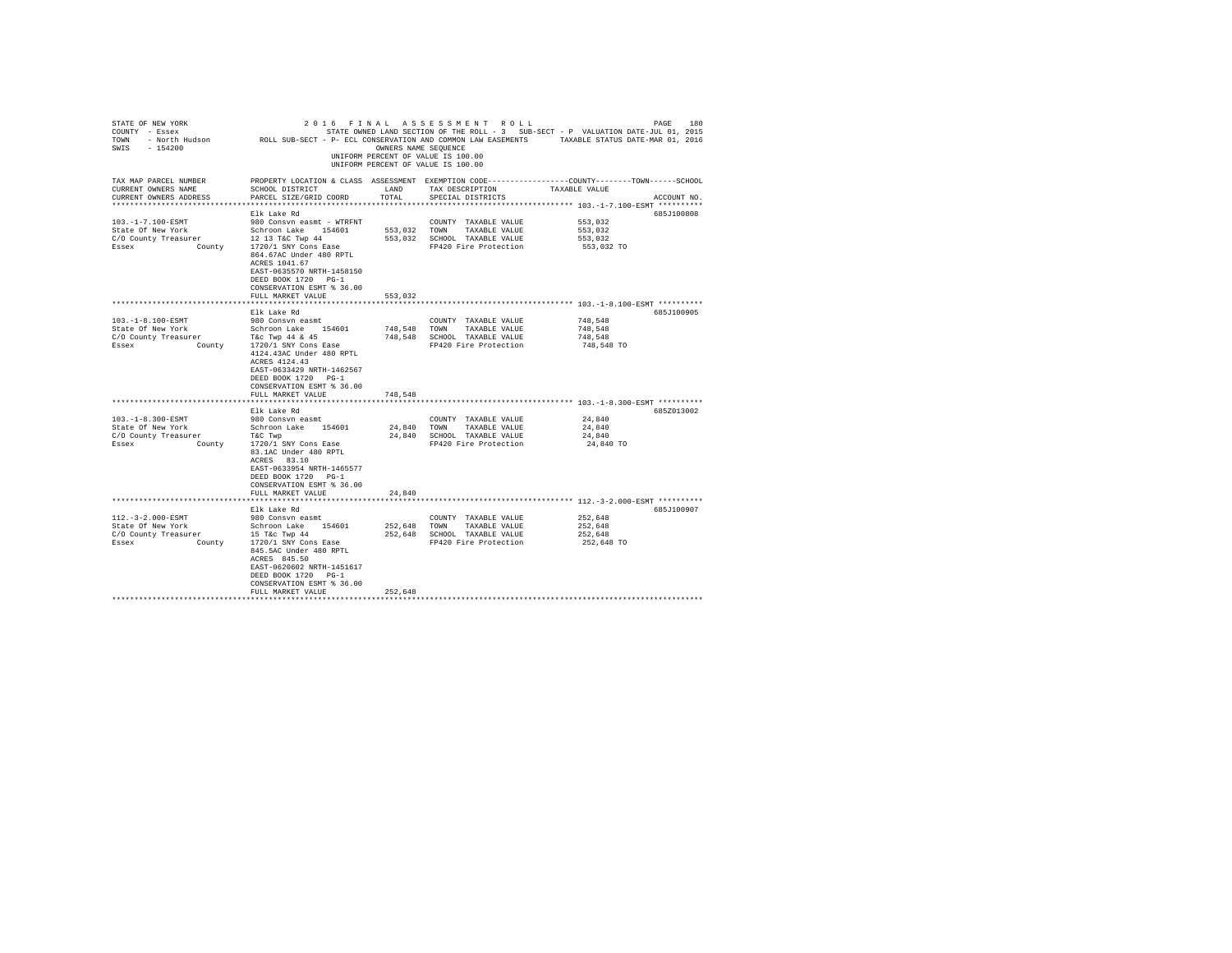| PROPERTY LOCATION & CLASS ASSESSMENT EXEMPTION CODE---------------COUNTY-------TOWN-----SCHOOL<br>SCHOOL DISTRICT<br>LAND<br>TAX DESCRIPTION<br>TAXABLE VALUE<br>PARCEL SIZE/GRID COORD<br>TOTAL<br>SPECIAL DISTRICTS<br>ACCOUNT NO.<br>************************* 113.-1-1.000-ESMT **********<br>Elk Lake Rd<br>685J100811<br>113. -1-1.000-ESMT<br>980 Consvn easmt<br>315,036<br>COUNTY TAXABLE VALUE<br>State Of New York Schroon Lake 154601<br>C/O County Treasurer 14 Tac Twp 44<br>Essex County 1720/1 SNY Cons Ease<br>315,036 TOWN<br>315,036<br>TAXABLE VALUE<br>315,036 SCHOOL TAXABLE VALUE<br>315,036<br>FP420 Fire Protection<br>315,036 TO<br>1050AC Under 480 RPTL<br>ACRES 1113.80<br>EAST-0625964 NRTH-1453840<br>DEED BOOK 1720 PG-1<br>CONSERVATION ESMT % 36.00<br>FULL MARKET VALUE<br>315,036<br>*************************** 113.-2-1.004-ESMT **********<br>*************************<br>3010 Blue Ridge Rd<br>685J101202<br>113. - 2 - 1.004 - ESMT<br>980 Consvn easmt - WTRFNT<br>315,364<br>COUNTY TAXABLE VALUE<br>State Of New York<br>Schroon Lake 154601<br>5 T&C Twp 44<br>SNY Cons Ease<br>315,364 TOWN TAXABLE VALUE<br>315,364<br>C/O County Treasurer<br>315,364 SCHOOL TAXABLE VALUE<br>315,364<br>Essex County<br>FP420 Fire Protection<br>315,364 TO<br>1690.5AC Under 480 RPTL<br>ACRES 1691.50<br>EAST-0639072 NRTH-1451475<br>DEED BOOK 1719 PG-1<br>CONSERVATION ESMT % 28.00<br>FULL MARKET VALUE<br>315,364<br>*************************** 113.-3-1.000-ESMT **********<br>***********************<br>Elk Lake Rd<br>685J100810<br>113. - 3-1.000-ESMT<br>980 Consvn easmt<br>39,888<br>COUNTY TAXABLE VALUE<br>Schroon Lake 154601<br>12 T&c Twp 44<br>State Of New York<br>39,888<br>TOWN TAXABLE VALUE<br>39,888<br>C/O County Treasurer<br>39,888 SCHOOL TAXABLE VALUE<br>39,888<br>Essex County 1720/1 SNY Cons Ease<br>FP420 Fire Protection<br>39,888 TO<br>ACRES 99.80<br>EAST-0631498 NRTH-1456494<br>DEED BOOK 1720 PG-1<br>CONSERVATION ESMT % 36.00<br>39,888<br>FULL MARKET VALUE<br>3927 Blue Ridge Rd<br>685.7101415<br>114.18-1-9.000-ESMT<br>980 Consvn easmt<br>3,950<br>COUNTY TAXABLE VALUE<br>Schroon Lake 154601<br>State Of New York<br>3,950 TOWN<br>TAXABLE VALUE<br>3,950<br>CO County Treasurer and The Treasurer and the Section of the CO County Treasurer 25 Tr W Of Rd Pat 3,950 SCHOOL TAXABLE VALUE<br>3,950<br>3,950 TO<br>EAST-0656055 NRTH-1440451<br>DEED BOOK 1592 PG-111<br>CONSERVATION ESMT % 25.00<br>3,950<br>FULL MARKET VALUE | STATE OF NEW YORK<br>COUNTY - Essex<br>COUNT - BOEK HUGSON - ROLL SUB-SECT - P- ECL CONSERVATION AND COMMON LAW EASEMENTS - TAXABLE STATUS DATE-WAR 01, 2016<br>SWIS - 154200 | OWNERS NAME SEQUENCE | 2016 FINAL ASSESSMENT ROLL<br>STATE OWNED LAND SECTION OF THE ROLL - 3 SUB-SECT - P VALUATION DATE-JUL 01, 2015<br>UNIFORM PERCENT OF VALUE IS 100.00<br>UNIFORM PERCENT OF VALUE IS 100.00 | PAGE<br>181 |
|---------------------------------------------------------------------------------------------------------------------------------------------------------------------------------------------------------------------------------------------------------------------------------------------------------------------------------------------------------------------------------------------------------------------------------------------------------------------------------------------------------------------------------------------------------------------------------------------------------------------------------------------------------------------------------------------------------------------------------------------------------------------------------------------------------------------------------------------------------------------------------------------------------------------------------------------------------------------------------------------------------------------------------------------------------------------------------------------------------------------------------------------------------------------------------------------------------------------------------------------------------------------------------------------------------------------------------------------------------------------------------------------------------------------------------------------------------------------------------------------------------------------------------------------------------------------------------------------------------------------------------------------------------------------------------------------------------------------------------------------------------------------------------------------------------------------------------------------------------------------------------------------------------------------------------------------------------------------------------------------------------------------------------------------------------------------------------------------------------------------------------------------------------------------------------------------------------------------------------------------------------------------------------------------------------------------------------------------------------------------------------------------------------------------------------------------------------------------------------------------------------------------------|-------------------------------------------------------------------------------------------------------------------------------------------------------------------------------|----------------------|---------------------------------------------------------------------------------------------------------------------------------------------------------------------------------------------|-------------|
|                                                                                                                                                                                                                                                                                                                                                                                                                                                                                                                                                                                                                                                                                                                                                                                                                                                                                                                                                                                                                                                                                                                                                                                                                                                                                                                                                                                                                                                                                                                                                                                                                                                                                                                                                                                                                                                                                                                                                                                                                                                                                                                                                                                                                                                                                                                                                                                                                                                                                                                           | TAX MAP PARCEL NUMBER<br>CURRENT OWNERS NAME<br>CURRENT OWNERS ADDRESS                                                                                                        |                      |                                                                                                                                                                                             |             |
|                                                                                                                                                                                                                                                                                                                                                                                                                                                                                                                                                                                                                                                                                                                                                                                                                                                                                                                                                                                                                                                                                                                                                                                                                                                                                                                                                                                                                                                                                                                                                                                                                                                                                                                                                                                                                                                                                                                                                                                                                                                                                                                                                                                                                                                                                                                                                                                                                                                                                                                           |                                                                                                                                                                               |                      |                                                                                                                                                                                             |             |
|                                                                                                                                                                                                                                                                                                                                                                                                                                                                                                                                                                                                                                                                                                                                                                                                                                                                                                                                                                                                                                                                                                                                                                                                                                                                                                                                                                                                                                                                                                                                                                                                                                                                                                                                                                                                                                                                                                                                                                                                                                                                                                                                                                                                                                                                                                                                                                                                                                                                                                                           |                                                                                                                                                                               |                      |                                                                                                                                                                                             |             |
|                                                                                                                                                                                                                                                                                                                                                                                                                                                                                                                                                                                                                                                                                                                                                                                                                                                                                                                                                                                                                                                                                                                                                                                                                                                                                                                                                                                                                                                                                                                                                                                                                                                                                                                                                                                                                                                                                                                                                                                                                                                                                                                                                                                                                                                                                                                                                                                                                                                                                                                           |                                                                                                                                                                               |                      |                                                                                                                                                                                             |             |
|                                                                                                                                                                                                                                                                                                                                                                                                                                                                                                                                                                                                                                                                                                                                                                                                                                                                                                                                                                                                                                                                                                                                                                                                                                                                                                                                                                                                                                                                                                                                                                                                                                                                                                                                                                                                                                                                                                                                                                                                                                                                                                                                                                                                                                                                                                                                                                                                                                                                                                                           |                                                                                                                                                                               |                      |                                                                                                                                                                                             |             |
|                                                                                                                                                                                                                                                                                                                                                                                                                                                                                                                                                                                                                                                                                                                                                                                                                                                                                                                                                                                                                                                                                                                                                                                                                                                                                                                                                                                                                                                                                                                                                                                                                                                                                                                                                                                                                                                                                                                                                                                                                                                                                                                                                                                                                                                                                                                                                                                                                                                                                                                           |                                                                                                                                                                               |                      |                                                                                                                                                                                             |             |
|                                                                                                                                                                                                                                                                                                                                                                                                                                                                                                                                                                                                                                                                                                                                                                                                                                                                                                                                                                                                                                                                                                                                                                                                                                                                                                                                                                                                                                                                                                                                                                                                                                                                                                                                                                                                                                                                                                                                                                                                                                                                                                                                                                                                                                                                                                                                                                                                                                                                                                                           |                                                                                                                                                                               |                      |                                                                                                                                                                                             |             |
|                                                                                                                                                                                                                                                                                                                                                                                                                                                                                                                                                                                                                                                                                                                                                                                                                                                                                                                                                                                                                                                                                                                                                                                                                                                                                                                                                                                                                                                                                                                                                                                                                                                                                                                                                                                                                                                                                                                                                                                                                                                                                                                                                                                                                                                                                                                                                                                                                                                                                                                           |                                                                                                                                                                               |                      |                                                                                                                                                                                             |             |
|                                                                                                                                                                                                                                                                                                                                                                                                                                                                                                                                                                                                                                                                                                                                                                                                                                                                                                                                                                                                                                                                                                                                                                                                                                                                                                                                                                                                                                                                                                                                                                                                                                                                                                                                                                                                                                                                                                                                                                                                                                                                                                                                                                                                                                                                                                                                                                                                                                                                                                                           |                                                                                                                                                                               |                      |                                                                                                                                                                                             |             |
|                                                                                                                                                                                                                                                                                                                                                                                                                                                                                                                                                                                                                                                                                                                                                                                                                                                                                                                                                                                                                                                                                                                                                                                                                                                                                                                                                                                                                                                                                                                                                                                                                                                                                                                                                                                                                                                                                                                                                                                                                                                                                                                                                                                                                                                                                                                                                                                                                                                                                                                           |                                                                                                                                                                               |                      |                                                                                                                                                                                             |             |
|                                                                                                                                                                                                                                                                                                                                                                                                                                                                                                                                                                                                                                                                                                                                                                                                                                                                                                                                                                                                                                                                                                                                                                                                                                                                                                                                                                                                                                                                                                                                                                                                                                                                                                                                                                                                                                                                                                                                                                                                                                                                                                                                                                                                                                                                                                                                                                                                                                                                                                                           |                                                                                                                                                                               |                      |                                                                                                                                                                                             |             |
|                                                                                                                                                                                                                                                                                                                                                                                                                                                                                                                                                                                                                                                                                                                                                                                                                                                                                                                                                                                                                                                                                                                                                                                                                                                                                                                                                                                                                                                                                                                                                                                                                                                                                                                                                                                                                                                                                                                                                                                                                                                                                                                                                                                                                                                                                                                                                                                                                                                                                                                           |                                                                                                                                                                               |                      |                                                                                                                                                                                             |             |
|                                                                                                                                                                                                                                                                                                                                                                                                                                                                                                                                                                                                                                                                                                                                                                                                                                                                                                                                                                                                                                                                                                                                                                                                                                                                                                                                                                                                                                                                                                                                                                                                                                                                                                                                                                                                                                                                                                                                                                                                                                                                                                                                                                                                                                                                                                                                                                                                                                                                                                                           |                                                                                                                                                                               |                      |                                                                                                                                                                                             |             |
|                                                                                                                                                                                                                                                                                                                                                                                                                                                                                                                                                                                                                                                                                                                                                                                                                                                                                                                                                                                                                                                                                                                                                                                                                                                                                                                                                                                                                                                                                                                                                                                                                                                                                                                                                                                                                                                                                                                                                                                                                                                                                                                                                                                                                                                                                                                                                                                                                                                                                                                           |                                                                                                                                                                               |                      |                                                                                                                                                                                             |             |
|                                                                                                                                                                                                                                                                                                                                                                                                                                                                                                                                                                                                                                                                                                                                                                                                                                                                                                                                                                                                                                                                                                                                                                                                                                                                                                                                                                                                                                                                                                                                                                                                                                                                                                                                                                                                                                                                                                                                                                                                                                                                                                                                                                                                                                                                                                                                                                                                                                                                                                                           |                                                                                                                                                                               |                      |                                                                                                                                                                                             |             |
|                                                                                                                                                                                                                                                                                                                                                                                                                                                                                                                                                                                                                                                                                                                                                                                                                                                                                                                                                                                                                                                                                                                                                                                                                                                                                                                                                                                                                                                                                                                                                                                                                                                                                                                                                                                                                                                                                                                                                                                                                                                                                                                                                                                                                                                                                                                                                                                                                                                                                                                           |                                                                                                                                                                               |                      |                                                                                                                                                                                             |             |
|                                                                                                                                                                                                                                                                                                                                                                                                                                                                                                                                                                                                                                                                                                                                                                                                                                                                                                                                                                                                                                                                                                                                                                                                                                                                                                                                                                                                                                                                                                                                                                                                                                                                                                                                                                                                                                                                                                                                                                                                                                                                                                                                                                                                                                                                                                                                                                                                                                                                                                                           |                                                                                                                                                                               |                      |                                                                                                                                                                                             |             |
|                                                                                                                                                                                                                                                                                                                                                                                                                                                                                                                                                                                                                                                                                                                                                                                                                                                                                                                                                                                                                                                                                                                                                                                                                                                                                                                                                                                                                                                                                                                                                                                                                                                                                                                                                                                                                                                                                                                                                                                                                                                                                                                                                                                                                                                                                                                                                                                                                                                                                                                           |                                                                                                                                                                               |                      |                                                                                                                                                                                             |             |
|                                                                                                                                                                                                                                                                                                                                                                                                                                                                                                                                                                                                                                                                                                                                                                                                                                                                                                                                                                                                                                                                                                                                                                                                                                                                                                                                                                                                                                                                                                                                                                                                                                                                                                                                                                                                                                                                                                                                                                                                                                                                                                                                                                                                                                                                                                                                                                                                                                                                                                                           |                                                                                                                                                                               |                      |                                                                                                                                                                                             |             |
|                                                                                                                                                                                                                                                                                                                                                                                                                                                                                                                                                                                                                                                                                                                                                                                                                                                                                                                                                                                                                                                                                                                                                                                                                                                                                                                                                                                                                                                                                                                                                                                                                                                                                                                                                                                                                                                                                                                                                                                                                                                                                                                                                                                                                                                                                                                                                                                                                                                                                                                           |                                                                                                                                                                               |                      |                                                                                                                                                                                             |             |
|                                                                                                                                                                                                                                                                                                                                                                                                                                                                                                                                                                                                                                                                                                                                                                                                                                                                                                                                                                                                                                                                                                                                                                                                                                                                                                                                                                                                                                                                                                                                                                                                                                                                                                                                                                                                                                                                                                                                                                                                                                                                                                                                                                                                                                                                                                                                                                                                                                                                                                                           |                                                                                                                                                                               |                      |                                                                                                                                                                                             |             |
|                                                                                                                                                                                                                                                                                                                                                                                                                                                                                                                                                                                                                                                                                                                                                                                                                                                                                                                                                                                                                                                                                                                                                                                                                                                                                                                                                                                                                                                                                                                                                                                                                                                                                                                                                                                                                                                                                                                                                                                                                                                                                                                                                                                                                                                                                                                                                                                                                                                                                                                           |                                                                                                                                                                               |                      |                                                                                                                                                                                             |             |
|                                                                                                                                                                                                                                                                                                                                                                                                                                                                                                                                                                                                                                                                                                                                                                                                                                                                                                                                                                                                                                                                                                                                                                                                                                                                                                                                                                                                                                                                                                                                                                                                                                                                                                                                                                                                                                                                                                                                                                                                                                                                                                                                                                                                                                                                                                                                                                                                                                                                                                                           |                                                                                                                                                                               |                      |                                                                                                                                                                                             |             |
|                                                                                                                                                                                                                                                                                                                                                                                                                                                                                                                                                                                                                                                                                                                                                                                                                                                                                                                                                                                                                                                                                                                                                                                                                                                                                                                                                                                                                                                                                                                                                                                                                                                                                                                                                                                                                                                                                                                                                                                                                                                                                                                                                                                                                                                                                                                                                                                                                                                                                                                           |                                                                                                                                                                               |                      |                                                                                                                                                                                             |             |
|                                                                                                                                                                                                                                                                                                                                                                                                                                                                                                                                                                                                                                                                                                                                                                                                                                                                                                                                                                                                                                                                                                                                                                                                                                                                                                                                                                                                                                                                                                                                                                                                                                                                                                                                                                                                                                                                                                                                                                                                                                                                                                                                                                                                                                                                                                                                                                                                                                                                                                                           |                                                                                                                                                                               |                      |                                                                                                                                                                                             |             |
|                                                                                                                                                                                                                                                                                                                                                                                                                                                                                                                                                                                                                                                                                                                                                                                                                                                                                                                                                                                                                                                                                                                                                                                                                                                                                                                                                                                                                                                                                                                                                                                                                                                                                                                                                                                                                                                                                                                                                                                                                                                                                                                                                                                                                                                                                                                                                                                                                                                                                                                           |                                                                                                                                                                               |                      |                                                                                                                                                                                             |             |
|                                                                                                                                                                                                                                                                                                                                                                                                                                                                                                                                                                                                                                                                                                                                                                                                                                                                                                                                                                                                                                                                                                                                                                                                                                                                                                                                                                                                                                                                                                                                                                                                                                                                                                                                                                                                                                                                                                                                                                                                                                                                                                                                                                                                                                                                                                                                                                                                                                                                                                                           |                                                                                                                                                                               |                      |                                                                                                                                                                                             |             |
|                                                                                                                                                                                                                                                                                                                                                                                                                                                                                                                                                                                                                                                                                                                                                                                                                                                                                                                                                                                                                                                                                                                                                                                                                                                                                                                                                                                                                                                                                                                                                                                                                                                                                                                                                                                                                                                                                                                                                                                                                                                                                                                                                                                                                                                                                                                                                                                                                                                                                                                           |                                                                                                                                                                               |                      |                                                                                                                                                                                             |             |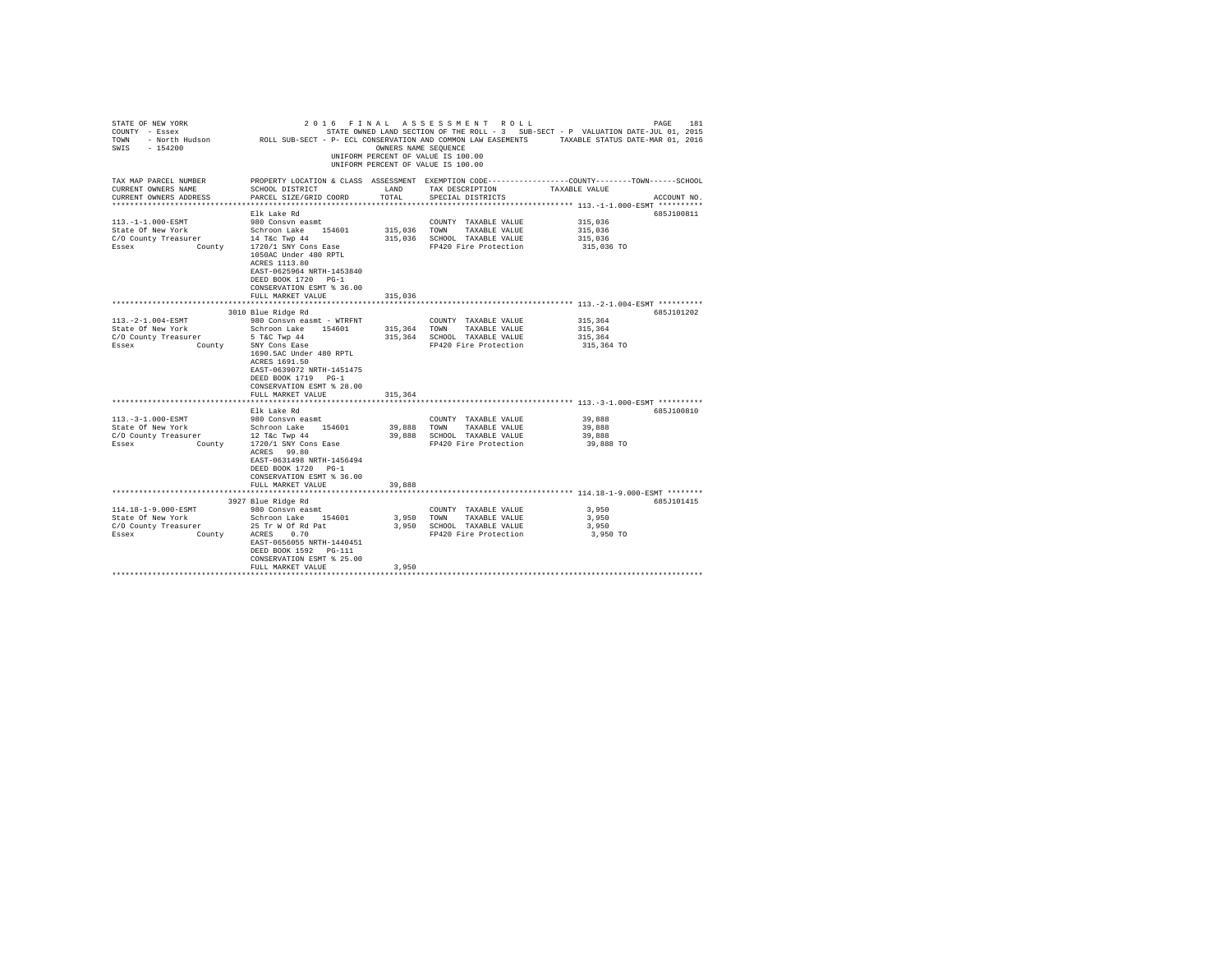| STATE OF NEW YORK<br>COUNTY - Essex<br>TOWN<br>SWIS<br>$-154200$                    | - North Hudson MCLL SUB-SECT - P- ECL CONSERVATION AND COMMON LAW EASEMENTS TAXABLE STATUS DATE-MAR 01, 2016                                | OWNERS NAME SEQUENCE | 2016 FINAL ASSESSMENT ROLL<br>UNIFORM PERCENT OF VALUE IS 100.00<br>UNIFORM PERCENT OF VALUE IS 100.00 | STATE OWNED LAND SECTION OF THE ROLL - 3 SUB-SECT - P VALUATION DATE-JUL 01, 2015 | PAGE<br>182 |
|-------------------------------------------------------------------------------------|---------------------------------------------------------------------------------------------------------------------------------------------|----------------------|--------------------------------------------------------------------------------------------------------|-----------------------------------------------------------------------------------|-------------|
| TAX MAP PARCEL NUMBER<br>CURRENT OWNERS NAME<br>CURRENT OWNERS ADDRESS              | PROPERTY LOCATION & CLASS ASSESSMENT EXEMPTION CODE---------------COUNTY-------TOWN-----SCHOOL<br>SCHOOL DISTRICT<br>PARCEL SIZE/GRID COORD | LAND<br>TOTAL        | TAX DESCRIPTION<br>SPECIAL DISTRICTS                                                                   | TAXABLE VALUE                                                                     | ACCOUNT NO. |
|                                                                                     |                                                                                                                                             |                      |                                                                                                        |                                                                                   |             |
|                                                                                     | 3921 Blue Ridge Rd                                                                                                                          |                      |                                                                                                        |                                                                                   | 685J101901  |
| 114.18-1-10.000-ESMT                                                                | 980 Consvn easmt                                                                                                                            |                      | COUNTY TAXABLE VALUE                                                                                   | 4,400                                                                             |             |
| State Of New York                                                                   | Schroon Lake 154601                                                                                                                         | 4,400 TOWN           | TAXABLE VALUE                                                                                          | 4,400                                                                             |             |
| C/O County Treasurer                                                                | 25 Tr W Of Rd Pat                                                                                                                           |                      | 4,400 SCHOOL TAXABLE VALUE                                                                             | 4,400                                                                             |             |
| Essex<br>County                                                                     | ACRES 0.70<br>EAST-0655817 NRTH-1440440<br>DEED BOOK 1264 PG-87<br>CONSERVATION ESMT % 25.00<br>FULL MARKET VALUE                           | 4,400                | FP420 Fire Protection                                                                                  | 4,400 TO                                                                          |             |
|                                                                                     |                                                                                                                                             |                      |                                                                                                        |                                                                                   |             |
|                                                                                     | Blue Ridge Rd                                                                                                                               |                      |                                                                                                        |                                                                                   | 685J178551  |
| 112.4-2-20.000-ESMT                                                                 | 980 Consvn easmt                                                                                                                            |                      | COUNTY TAXABLE VALUE                                                                                   | 2,880                                                                             |             |
| State Of New York                                                                   | Schroon Lake 154601                                                                                                                         | 2,880                | TAXABLE VALUE<br>TOWN                                                                                  | 2,880                                                                             |             |
| C/O County Treasurer                                                                | 9 T&c Twp 44                                                                                                                                | 2,880                | SCHOOL TAXABLE VALUE                                                                                   | 2,880                                                                             |             |
| Essex                                                                               | County SNY Cons Ease 7001201<br>5.8AC Under 480 RPTL                                                                                        |                      | FP420 Fire Protection                                                                                  | 2,880 TO                                                                          |             |
| PRIOR OWNER ON 3/01/2016<br>Upper Hudson Woodlands ATP LP EAST-0617034 NRTH-1439141 | ACRES<br>5.80<br>DEED BOOK 1658 PG-17<br>CONSERVATION ESMT % 60.00<br>FULL MARKET VALUE                                                     | 2,880                |                                                                                                        |                                                                                   |             |
|                                                                                     |                                                                                                                                             |                      |                                                                                                        |                                                                                   |             |
|                                                                                     | Blue Ridge Rd                                                                                                                               |                      |                                                                                                        |                                                                                   | 685J178552  |
| 112.4-2-22.000-ESMT<br>State Of New York                                            | 980 Consyn easmt<br>Schroon Lake 154601                                                                                                     | 240                  | COUNTY TAXABLE VALUE<br>TOWN<br>TAXABLE VALUE                                                          | 240<br>240                                                                        |             |
| C/O County Treasurer                                                                |                                                                                                                                             | 240                  | SCHOOL TAXABLE VALUE                                                                                   | 240                                                                               |             |
| Essex                                                                               | er 9 T&c Twp 44<br>County SNY Cons Ease 7001301<br>.51AC Under 480 RPTL                                                                     |                      | FP420 Fire Protection                                                                                  | 240 TO                                                                            |             |
| PRIOR OWNER ON 3/01/2016<br>Upper Hudson Woodlands ATP LP EAST-0616000 NRTH-1439269 | ACRES 0.51<br>DEED BOOK 1658 PG-17<br>CONSERVATION ESMT % 60.00<br>FULL MARKET VALUE                                                        | 240                  |                                                                                                        |                                                                                   |             |
|                                                                                     |                                                                                                                                             |                      |                                                                                                        |                                                                                   |             |
|                                                                                     | 3217 Blue Ridge Rd                                                                                                                          |                      |                                                                                                        |                                                                                   | 685J100912  |
| 113.4-2-11.000-ESMT                                                                 | 980 Consyn easmt                                                                                                                            |                      | COUNTY TAXABLE VALUE                                                                                   | 76,800                                                                            |             |
| State Of New York                                                                   | Schroon Lake 154601                                                                                                                         | 76,800               | TOWN<br>TAXABLE VALUE                                                                                  | 76,800                                                                            |             |
| C/O County Treasurer                                                                | 17 Tract West Road Pat                                                                                                                      | 76,800               | SCHOOL TAXABLE VALUE                                                                                   | 76,800                                                                            |             |
| County<br>Essex                                                                     | SNY Cons Ease 7001501                                                                                                                       |                      | FP420 Fire Protection                                                                                  | 76,800 TO                                                                         |             |
| PRIOR OWNER ON 3/01/2016                                                            | 154.2AC Under 480 RPTL<br>ACRES 154.20                                                                                                      |                      |                                                                                                        |                                                                                   |             |
| Upper Hudson Woodlands ATP LP EAST-0644452 NRTH-1443995                             | DEED BOOK 1658 PG-17<br>CONSERVATION ESMT % 60.00                                                                                           |                      |                                                                                                        |                                                                                   |             |
|                                                                                     | FULL MARKET VALUE                                                                                                                           | 76,800               |                                                                                                        |                                                                                   |             |
|                                                                                     |                                                                                                                                             |                      |                                                                                                        |                                                                                   |             |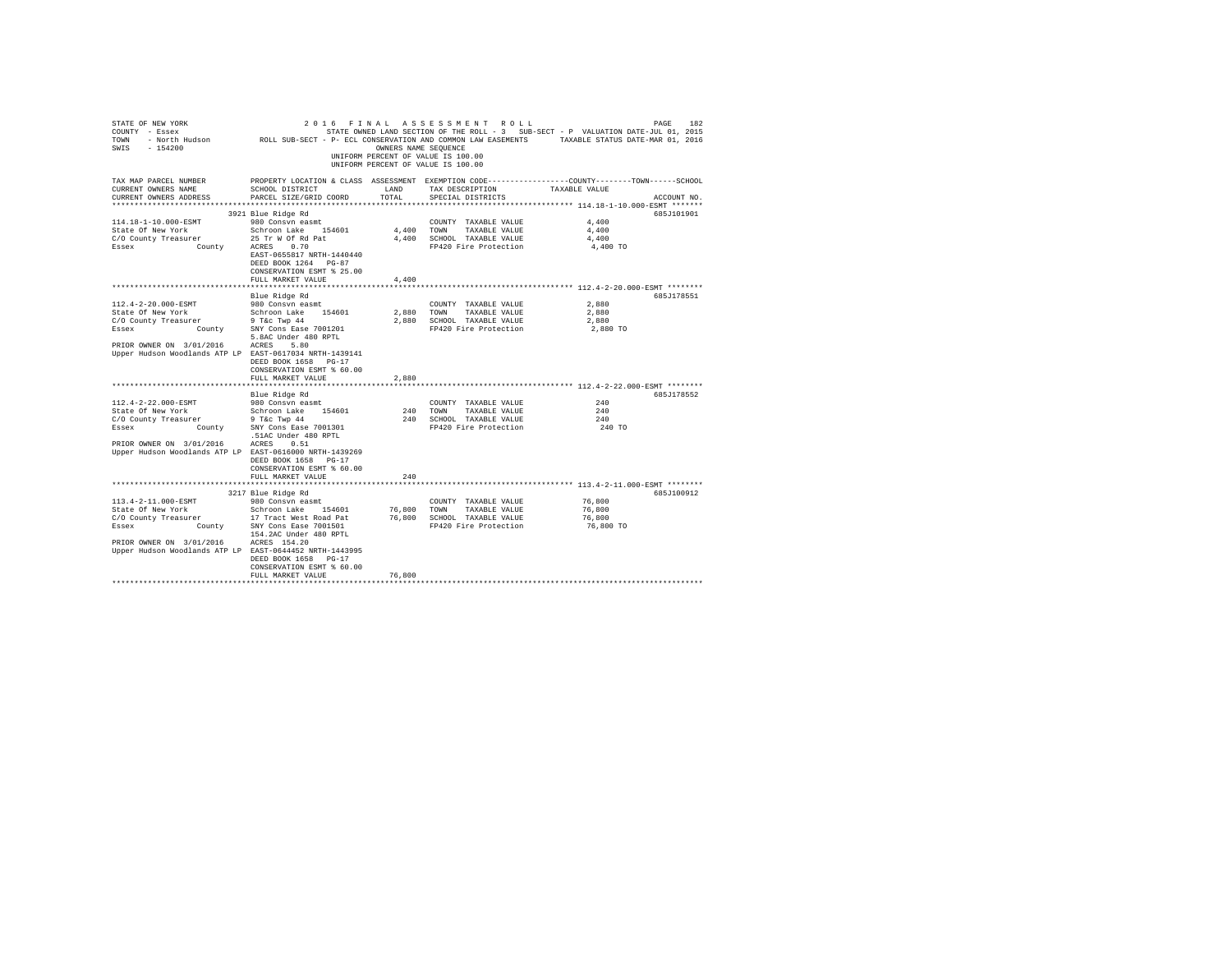| STATE OF NEW YORK<br>COUNTY - Essex<br>TOWN<br>$-154200$<br>SWIS                                                                                                           | - North Hudson MOLL SUB-SECT - P- ECL CONSERVATION AND COMMON LAW EASEMENTS                                                                                                                    | OWNERS NAME SEQUENCE                  | 2016 FINAL ASSESSMENT ROLL<br>STATE OWNED LAND SECTION OF THE ROLL - 3 SUB-SECT - P VALUATION DATE-JUL 01, 2015<br>UNIFORM PERCENT OF VALUE IS 100.00<br>UNIFORM PERCENT OF VALUE IS 100.00 | TAXABLE STATUS DATE-MAR 01, 2016                                           | PAGE<br>183 |
|----------------------------------------------------------------------------------------------------------------------------------------------------------------------------|------------------------------------------------------------------------------------------------------------------------------------------------------------------------------------------------|---------------------------------------|---------------------------------------------------------------------------------------------------------------------------------------------------------------------------------------------|----------------------------------------------------------------------------|-------------|
| TAX MAP PARCEL NUMBER<br>CURRENT OWNERS NAME<br>CURRENT OWNERS ADDRESS<br>********************                                                                             | PROPERTY LOCATION & CLASS ASSESSMENT EXEMPTION CODE---------------COUNTY-------TOWN------SCHOOL<br>SCHOOL DISTRICT<br>PARCEL SIZE/GRID COORD                                                   | LAND<br>TOTAL.<br>******************* | TAX DESCRIPTION<br>SPECIAL DISTRICTS                                                                                                                                                        | TAXABLE VALUE<br>**************************** 113.20-1-27.000-ESMT ******* | ACCOUNT NO. |
|                                                                                                                                                                            | Blue Ridge Rd                                                                                                                                                                                  |                                       |                                                                                                                                                                                             |                                                                            | 685J100915  |
| 113.20-1-27.000-ESMT<br>State Of New York<br>C/O County Treasurer<br>Essex<br>PRIOR OWNER ON 3/01/2016                                                                     | 980 Consvn easmt<br>Schroon Lake 154601<br>er 20 Tract West Of Road Pat<br>County SNY Cons Ease 7001401<br>4.4AC Under 480 RPTL<br>ACRES 4.40                                                  | 2,220<br>2,220                        | COUNTY TAXABLE VALUE<br>TOWN<br>TAXABLE VALUE<br>SCHOOL TAXABLE VALUE<br>FP420 Fire Protection                                                                                              | 2,220<br>2.220<br>2,220<br>2,220 TO                                        |             |
| Upper Hudson Woodlands ATP LP EAST-0644775 NRTH-1442073                                                                                                                    | DEED BOOK 1658 PG-17<br>CONSERVATION ESMT % 60.00<br>FULL MARKET VALUE                                                                                                                         | 2.220                                 |                                                                                                                                                                                             |                                                                            |             |
|                                                                                                                                                                            |                                                                                                                                                                                                | ************                          |                                                                                                                                                                                             | ********************************* 114.3-2-8.003-ESMT *********             |             |
| 114.3-2-8.003-ESMT<br>State Of New York<br>C/O County Treasurer<br>Essex<br>County                                                                                         | Blue Ridge Rd<br>980 Consyn easmt - WTRFNT<br>Schroon Lake 154601<br>23 Tract W Of Rd Patent<br>SNY C Ease 7001701 & 1601<br>306.7AC Under 480 RPTL                                            | 267,780<br>267.780                    | COUNTY TAXABLE VALUE<br>TOWN<br>TAXABLE VALUE<br>SCHOOL TAXABLE VALUE<br>FP420 Fire Protection                                                                                              | 267.780<br>267,780<br>267,780<br>267,780 TO                                | 685J101003  |
| PRIOR OWNER ON 3/01/2016<br>Upper Hudson Woodlands ATP LP EAST-0651123 NRTH-1442716                                                                                        | ACRES 523.70<br>DEED BOOK 1658 PG-17<br>CONSERVATION ESMT % 60.00<br>FULL MARKET VALUE                                                                                                         | 267.780                               |                                                                                                                                                                                             |                                                                            |             |
|                                                                                                                                                                            | Blue Ridge Rd                                                                                                                                                                                  |                                       |                                                                                                                                                                                             |                                                                            | 685J101011  |
| 124. - 2-1.025-ESMT<br>State Of New York<br>C/O County Treasurer<br>County<br>Essex<br>PRIOR OWNER ON 3/01/2016<br>Upper Hudson Woodlands ATP LP EAST-0629127 NRTH-1438814 | 980 Consvn easmt - WTRFNT<br>Schroon Lake 154601<br>$2$ T&c Twp $44$<br>SNY Cons Ease 7001801<br>431.11AC Under 480 RPTL<br>ACRES 2582.39<br>DEED BOOK 1658 PG-17<br>CONSERVATION ESMT % 60.00 | 1222,200<br>1222,200                  | COUNTY TAXABLE VALUE<br>TAXABLE VALUE<br>TOWN<br>SCHOOL TAXABLE VALUE<br>FP420 Fire Protection                                                                                              | 1222,200<br>1222,200<br>1222.200<br>1222,200 TO                            |             |
|                                                                                                                                                                            | FULL MARKET VALUE                                                                                                                                                                              | 1222,200                              |                                                                                                                                                                                             |                                                                            |             |
|                                                                                                                                                                            |                                                                                                                                                                                                |                                       |                                                                                                                                                                                             |                                                                            |             |
| 125.1-1-4.000-ESMT<br>State Of New York<br>C/O County Treasurer<br>Essex<br>PRIOR OWNER ON 3/01/2016<br>Upper Hudson Woodlands ATP LP DEED BOOK 1658 PG-17                 | Blue Ridge Rd<br>980 Consvn easmt<br>Schroon Lake 154601<br>er 26 Tr W Of Rd Pat<br>County NYS Cons Ease 7001901<br>ACRES 134.40<br>EAST-0653023 NRTH-1439602<br>CONSERVATION ESMT % 60.00     | 66,960<br>66,960                      | COUNTY TAXABLE VALUE<br>TOWN<br>TAXABLE VALUE<br>SCHOOL TAXABLE VALUE<br>FP420 Fire Protection                                                                                              | 66,960<br>66,960<br>66,960<br>66,960 TO                                    | 685J101004  |
|                                                                                                                                                                            | FULL MARKET VALUE                                                                                                                                                                              | 66.960                                |                                                                                                                                                                                             |                                                                            |             |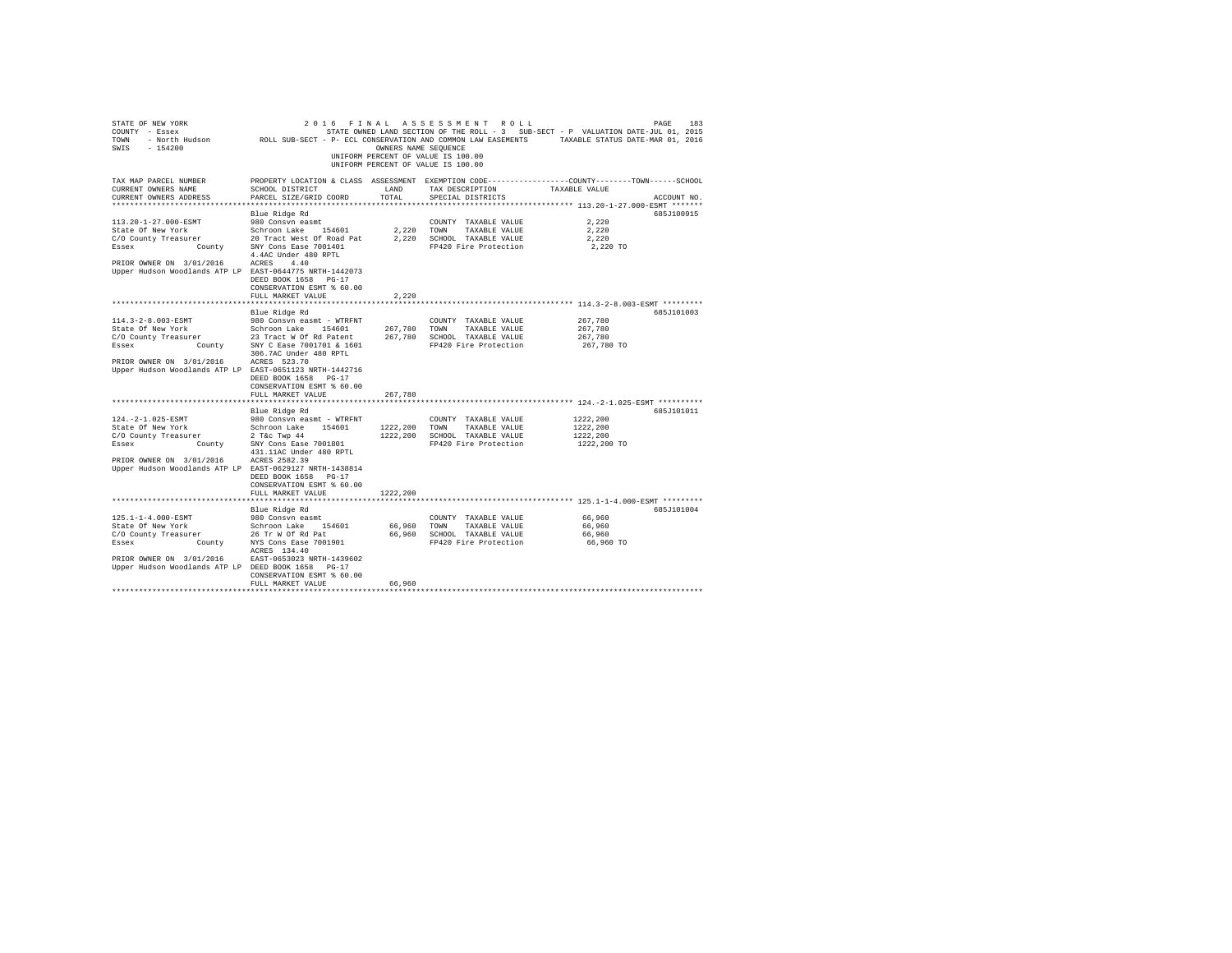| STATE OF NEW YORK |                                                                                |  | 2016 FINAL ASSESSMENT ROLL         |  |                                                                                   |                        | PAGE | 184 |
|-------------------|--------------------------------------------------------------------------------|--|------------------------------------|--|-----------------------------------------------------------------------------------|------------------------|------|-----|
| COUNTY<br>- Essex |                                                                                |  |                                    |  | STATE OWNED LAND SECTION OF THE ROLL - 3 SUB-SECT - P VALUATION DATE-JUL 01, 2015 |                        |      |     |
| TOWN              | - North Hudson<br>ROLL SUB-SECT - P- ECL CONSERVATION AND COMMON LAW EASEMENTS |  |                                    |  | TAXABLE STATUS DATE-MAR 01, 2016                                                  |                        |      |     |
| SWIS<br>$-154200$ |                                                                                |  |                                    |  |                                                                                   | RPS150/V04/L015        |      |     |
|                   |                                                                                |  |                                    |  |                                                                                   | CURRENT DATE 6/28/2016 |      |     |
|                   |                                                                                |  | UNIFORM PERCENT OF VALUE IS 100.00 |  |                                                                                   |                        |      |     |
|                   |                                                                                |  | ROLL SUB SECTION-P-TOTALS          |  |                                                                                   |                        |      |     |

| CODE | DISTRICT NAME        | TOTAL<br>PARCELS | EXTENSION<br>TYPE | EXTENSION<br>VALUE | AD VALOREM<br>VALUE | <b>EXEMPT</b><br>AMOUNT | TAXABLE<br>VALUE |
|------|----------------------|------------------|-------------------|--------------------|---------------------|-------------------------|------------------|
|      | E1611 Emergency Serv |                  | 18 MOVTAX         |                    |                     |                         |                  |
|      | E1612 Emergency Serv |                  | 6 MOVTAX          |                    |                     |                         |                  |
|      | FP420 Fire Protectio |                  | 24 TOTAL          |                    | 8939,784            |                         | 8939,784         |

#### \*\*\* S C H O O L D I S T R I C T S U M M A R Y \*\*\*

| CODE   | DISTRICT NAME | TOTAL<br>PARCELS | ASSESSED<br>LAND | ASSESSED<br>TOTAL | <b>EXEMPT</b><br>AMOUNT | TOTAL<br>TAXABLE | STAR<br>AMOUNT | <b>STAR</b><br>TAXABLE |
|--------|---------------|------------------|------------------|-------------------|-------------------------|------------------|----------------|------------------------|
| 154601 | Schroon Lake  | 24               | 8939.784         | 8939.784          |                         | 8939,784         |                | 8939.784               |
|        | SUB-TOTAL     | 24               | 8939.784         | 8939,784          |                         | 8939,784         |                | 8939,784               |
|        | TOTAL         | 24               | 8939,784         | 8939.784          |                         | 8939,784         |                | 8939,784               |

#### \*\*\* S Y S T E M C O D E S S U M M A R Y \*\*\*

NO SYSTEM EXEMPTIONS AT THIS LEVEL

# \*\*\* E X E M P T I O N S U M M A R Y \*\*\*

### NO EXEMPTIONS AT THIS LEVEL

| ROLL       | DESCRIPTION      | TOTAL   | ASSESSED     | ASSESSED | TAXABLE  | TAXABLE  | TAXABLE  | STAR     |
|------------|------------------|---------|--------------|----------|----------|----------|----------|----------|
| <b>SEC</b> |                  | PARCELS | LAND         | TOTAL    | COUNTY   | TOWN     | SCHOOL   | TAXABLE  |
|            | STATE OWNED LAND | - 7     | 0020<br>.784 | 8939.784 | 8939,784 | 8939.784 | 8939,784 | 8939,784 |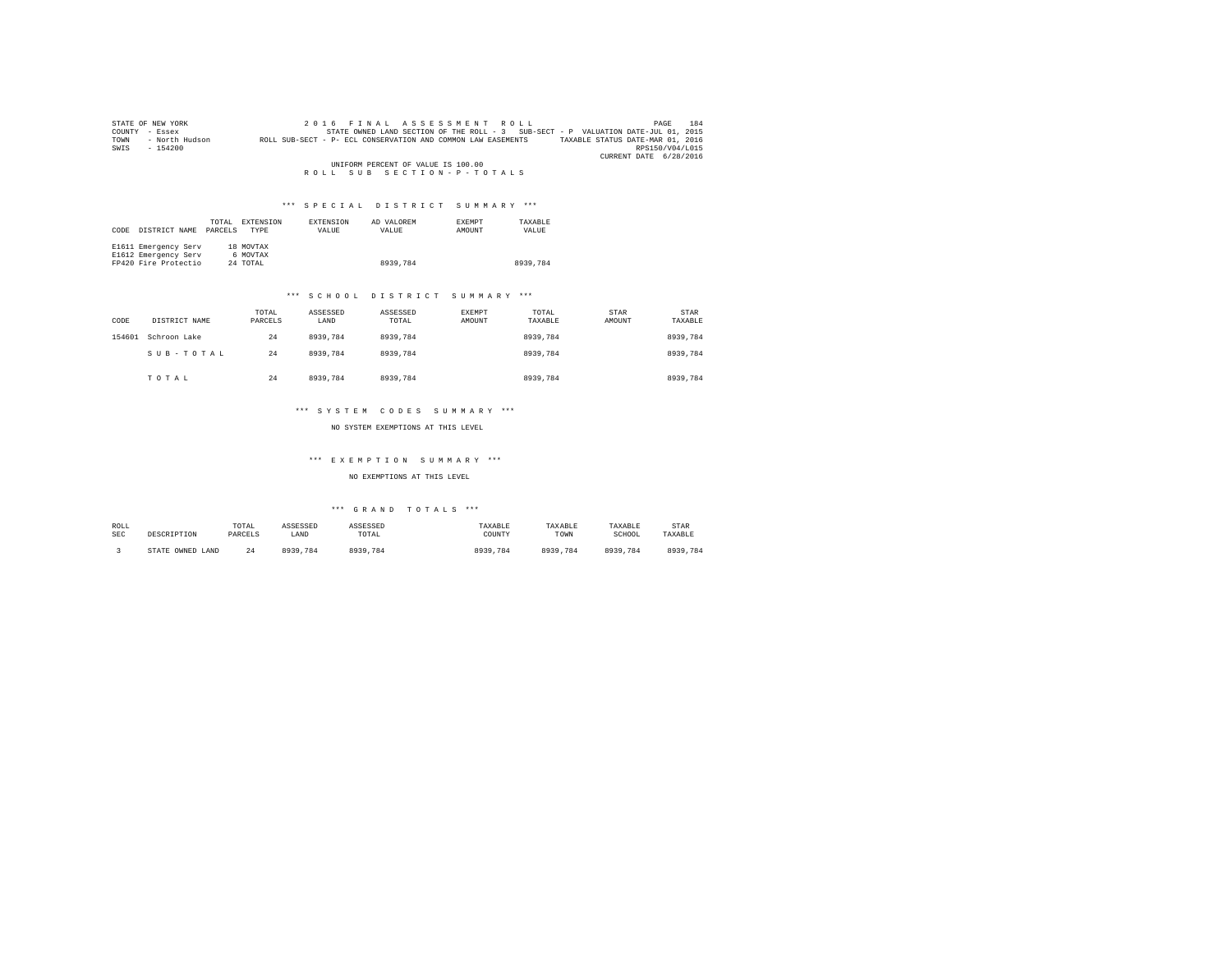| STATE OF NEW YORK      | 2016 FINAL ASSESSMENT ROLL               | 185<br>PAGE                      |
|------------------------|------------------------------------------|----------------------------------|
| COUNTY - Essex         | STATE OWNED LAND SECTION OF THE ROLL - 3 | VALUATION DATE-JUL 01, 2015      |
| - North Hudson<br>TOWN |                                          | TAXABLE STATUS DATE-MAR 01, 2016 |
| SWIS<br>- 154200       |                                          | RPS150/V04/L015                  |
|                        | UNIFORM PERCENT OF VALUE IS 100.00       | CURRENT DATE 6/28/2016           |
|                        |                                          |                                  |
|                        | ROLL SECTION TOTALS                      |                                  |

| CODE | DISTRICT NAME        | TOTAL<br>PARCELS | EXTENSION<br><b>TYPE</b> | <b>EXTENSION</b><br>VALUE | AD VALOREM<br>VALUE | <b>EXEMPT</b><br>AMOUNT | TAXARLE<br>VALUE |
|------|----------------------|------------------|--------------------------|---------------------------|---------------------|-------------------------|------------------|
|      | E1611 Emergency Serv |                  | 278 MOVTAX               |                           |                     |                         |                  |
|      | E1612 Emergency Serv |                  | 58 MOVTAX                |                           |                     |                         |                  |
|      | FP420 Fire Protectio |                  | 336 TOTAL                |                           | 68586.244           |                         | 68586.244        |

#### \*\*\* S C H O O L D I S T R I C T S U M M A R Y \*\*\*

| CODE   | DISTRICT NAME | TOTAL<br>PARCELS | ASSESSED<br>LAND | ASSESSED<br>TOTAL | <b>EXEMPT</b><br>AMOUNT | TOTAL<br>TAXABLE | STAR<br>AMOUNT | <b>STAR</b><br>TAXABLE |
|--------|---------------|------------------|------------------|-------------------|-------------------------|------------------|----------------|------------------------|
| 154601 | Schroon Lake  | 339              | 68586.244        | 68586.244         |                         | 68586.244        |                | 68586.244              |
|        | SUB-TOTAL     | 339              | 68586.244        | 68586.244         |                         | 68586.244        |                | 68586.244              |
|        | TOTAL         | 339              | 68586.244        | 68586.244         |                         | 68586.244        |                | 68586.244              |

#### \*\*\* S Y S T E M C O D E S S U M M A R Y \*\*\*

NO SYSTEM EXEMPTIONS AT THIS LEVEL

# \*\*\* E X E M P T I O N S U M M A R Y \*\*\*

NO EXEMPTIONS AT THIS LEVEL

| ROLL       | DESCRIPTION      | TOTAL   | ASSESSED  | ASSESSED  | TAXABLE   | TAXABLE   | TAXABLE   | STAR      |
|------------|------------------|---------|-----------|-----------|-----------|-----------|-----------|-----------|
| <b>SEC</b> |                  | PARCELS | LAND      | TOTAL     | COUNTY    | TOWN      | SCHOOL    | TAXABLE   |
|            | STATE OWNED LAND | 339     | 68586.244 | 68586.244 | 68586.244 | 68586.244 | 68586.244 | 68586.244 |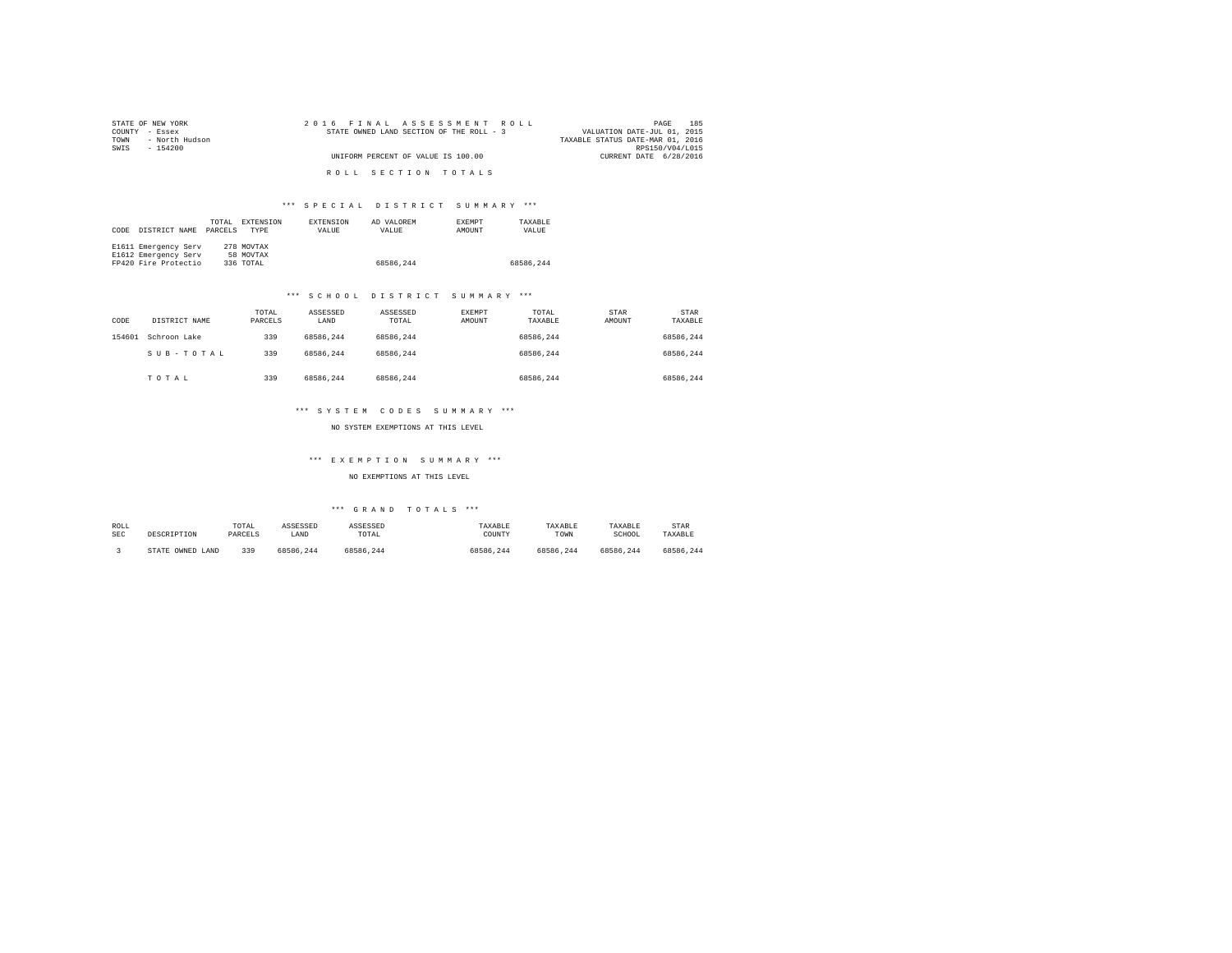| STATE OF NEW YORK      | 2016 FINAL ASSESSMENT ROLL                | 186<br>PAGE                      |
|------------------------|-------------------------------------------|----------------------------------|
| COUNTY<br>- Essex      | SPECIAL FRANCHISE SECTION OF THE ROLL - 5 | VALUATION DATE-JUL 01, 2015      |
| - North Hudson<br>TOWN | OWNERS NAME SEOUENCE                      | TAXABLE STATUS DATE-MAR 01, 2016 |
| $-154200$<br>SWIS      | UNIFORM PERCENT OF VALUE IS 100.00        |                                  |

| TAX MAP PARCEL NUMBER<br>CURRENT OWNERS NAME<br>CURRENT OWNERS ADDRESS                                                                                                                                       | PROPERTY LOCATION & CLASS ASSESSMENT<br>SCHOOL DISTRICT<br>PARCEL SIZE/GRID COORD                                                                                                                                                                                                                                                                                    | LAND<br>TOTAL                                         | EXEMPTION CODE-----------------COUNTY-------TOWN------SCHOOL<br>TAX DESCRIPTION<br>SPECIAL DISTRICTS                                                                                             | TAXABLE VALUE<br>*********** 542.-9999-744.830/1881 *****                                                                                 | ACCOUNT NO.              |
|--------------------------------------------------------------------------------------------------------------------------------------------------------------------------------------------------------------|----------------------------------------------------------------------------------------------------------------------------------------------------------------------------------------------------------------------------------------------------------------------------------------------------------------------------------------------------------------------|-------------------------------------------------------|--------------------------------------------------------------------------------------------------------------------------------------------------------------------------------------------------|-------------------------------------------------------------------------------------------------------------------------------------------|--------------------------|
| 542. - 9999-744.830/1881<br>Elantic Telecom Inc<br>c/o Duff & Phelps LLC<br>PO Box 2629<br>Addison, TX 75001                                                                                                 | Outside Plant<br>866 Telephone<br>Schroon Lake<br>154601<br>888888<br>154601 .10000/744860-1542<br>Telecommunication<br>EAST-0652789 NRTH-1431564<br>FULL MARKET VALUE                                                                                                                                                                                               | $\Omega$<br>539,780<br>539,780                        | COUNTY TAXABLE VALUE<br>TOWN<br>TAXABLE VALUE<br>SCHOOL TAXABLE VALUE<br>FP420 Fire Protection                                                                                                   | 539,780<br>539,780<br>539,780<br>539,780 TO                                                                                               | 685Z001005               |
|                                                                                                                                                                                                              | *************************                                                                                                                                                                                                                                                                                                                                            |                                                       |                                                                                                                                                                                                  | **************** 542.-9999-132.350/8601 *****                                                                                             |                          |
| 542. - 9999-132.350/8601<br>National Grid<br>Real Estate Tax Dept<br>300 Erie Blvd W<br>Syracuse, NY 13202<br>542. - 9999-930.900/8601<br>Time Warner-Glens Falls<br>PO Box 7467<br>Charlotte, NC 28241-7467 | Town Outside Vlg<br>861 Elec & gas<br>Schroon Lake<br>154601<br>Special Franchise Town<br>No Land Improvements Only<br>132350-154600-860<br>EAST-0652789 NRTH-1431564<br>FULL MARKET VALUE<br>**************************<br>Town Outside Vlg<br>869 Television<br>Schroon Lake<br>154601<br>Special Franchise Town<br>No Land Improvements Only<br>631900-154200-860 | $\Omega$<br>755,486<br>755,486<br>$\Omega$<br>607.026 | COUNTY TAXABLE VALUE<br>TOWN<br>TAXABLE VALUE<br>SCHOOL TAXABLE VALUE<br>FP420 Fire Protection<br>COUNTY TAXABLE VALUE<br>TOWN<br>TAXABLE VALUE<br>SCHOOL TAXABLE VALUE<br>FP420 Fire Protection | 755,486<br>755,486<br>755,486<br>755,486 TO<br>************** 542.-9999-930.900/8601 *****<br>607.026<br>607,026<br>607.026<br>607,026 TO | 6850305702<br>6850016002 |
|                                                                                                                                                                                                              | EAST-0652789 NRTH-1431564<br>FULL MARKET VALUE                                                                                                                                                                                                                                                                                                                       | 607.026                                               |                                                                                                                                                                                                  |                                                                                                                                           |                          |
| 542. - 9999-631.900/8601<br>Verizon New York Inc<br>c/o Duff & Phelps<br>PO Box 2749<br>Addison, TX 75001                                                                                                    | ************************<br>Town Outside Vlg<br>866 Telephone<br>Schroon Lake<br>154601<br>Special Franchise Town<br>No Land Improvements Only<br>631900-154200-860<br>EAST-0652789 NRTH-1431564<br>FULL MARKET VALUE                                                                                                                                                | $\Omega$<br>293.784<br>293.784                        | **************************** 542.-9999-631.900/8601 *****<br>COUNTY TAXABLE VALUE<br>TOWN<br>TAXABLE VALUE<br>SCHOOL TAXABLE VALUE<br>FP420 Fire Protection                                      | 293.784<br>293.784<br>293,784<br>293,784 TO                                                                                               | 6850305701               |
|                                                                                                                                                                                                              |                                                                                                                                                                                                                                                                                                                                                                      |                                                       |                                                                                                                                                                                                  |                                                                                                                                           |                          |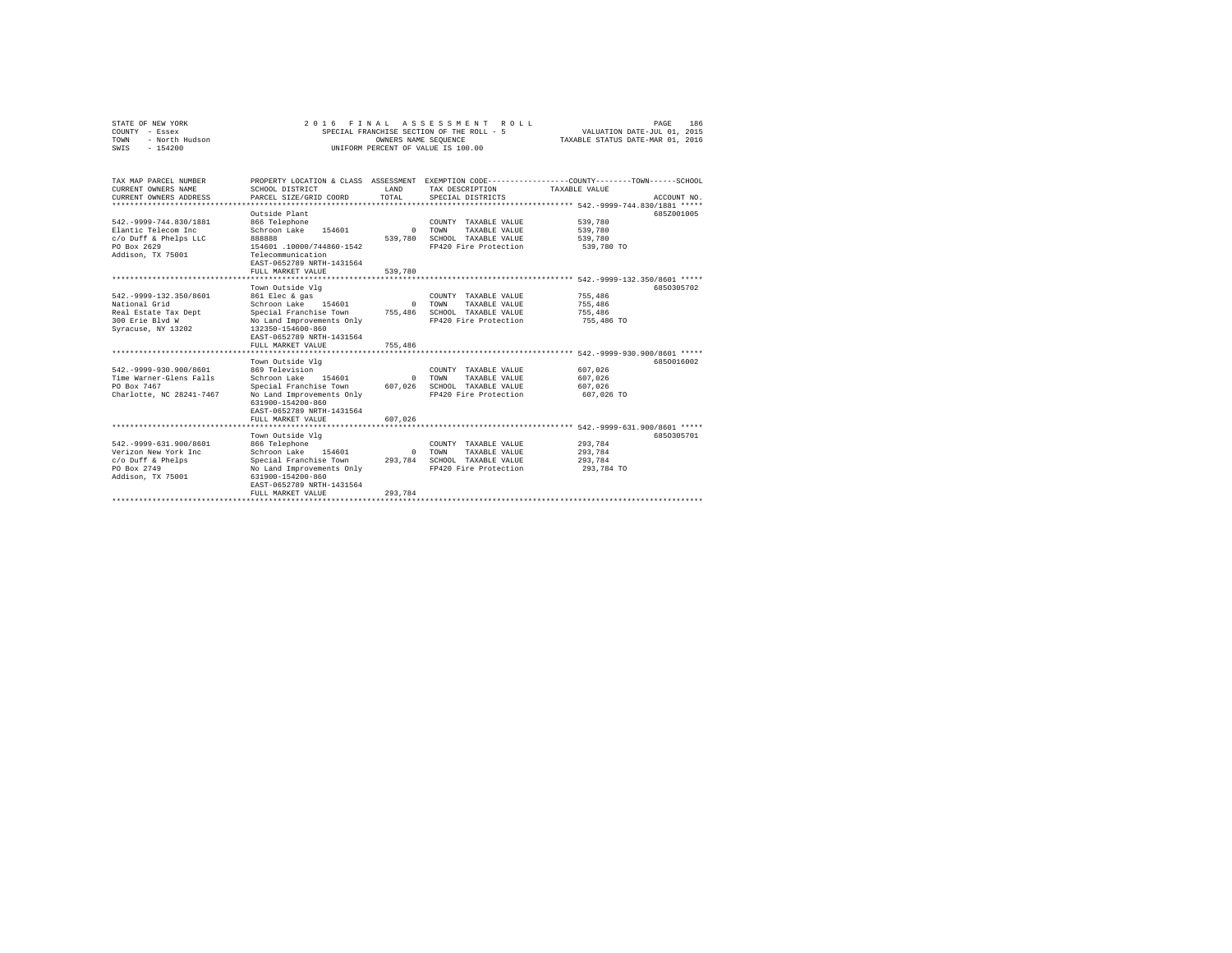| STATE OF NEW YORK      | 2016 FINAL ASSESSMENT ROLL                | 187<br>PAGE                      |
|------------------------|-------------------------------------------|----------------------------------|
| COUNTY - Essex         | SPECIAL FRANCHISE SECTION OF THE ROLL - 5 | VALUATION DATE-JUL 01, 2015      |
| - North Hudson<br>TOWN |                                           | TAXABLE STATUS DATE-MAR 01, 2016 |
| SWTS<br>- 154200       |                                           | RPS150/V04/L015                  |
|                        | UNIFORM PERCENT OF VALUE IS 100.00        | CURRENT DATE 6/28/2016           |
|                        |                                           |                                  |
|                        | ROLL SUB SECTION- - TOTALS                |                                  |

|      |                      | TOTAL   | <b>EXTENSION</b> | <b>EXTENSION</b> | AD VALOREM | <b>EXEMPT</b> | TAXARLE  |
|------|----------------------|---------|------------------|------------------|------------|---------------|----------|
| CODE | DISTRICT NAME        | PARCELS | TYPE             | <b>VALUE</b>     | VALUE.     | AMOUNT        | VALUE    |
|      |                      |         |                  |                  |            |               |          |
|      | FP420 Fire Protectio |         | 4 TOTAL          |                  | 2196.076   |               | 2196,076 |

# \*\*\* S C H O O L D I S T R I C T S U M M A R Y \*\*\*

| CODE   | DISTRICT NAME | TOTAL<br>PARCELS | ASSESSED<br>LAND | ASSESSED<br>TOTAL | EXEMPT<br>AMOUNT | TOTAL<br>TAXABLE | STAR<br>AMOUNT | <b>STAR</b><br>TAXABLE |
|--------|---------------|------------------|------------------|-------------------|------------------|------------------|----------------|------------------------|
| 154601 | Schroon Lake  | 4                |                  | 2196.076          |                  | 2196.076         |                | 2196.076               |
|        | SUB-TOTAL     | 4                |                  | 2196.076          |                  | 2196.076         |                | 2196.076               |
|        | TOTAL         | 4                |                  | 2196.076          |                  | 2196.076         |                | 2196.076               |

# \*\*\* S Y S T E M C O D E S S U M M A R Y \*\*\*

NO SYSTEM EXEMPTIONS AT THIS LEVEL

# \*\*\* E X E M P T I O N S U M M A R Y \*\*\*

NO EXEMPTIONS AT THIS LEVEL

| ROLL       |                   | TOTAL   | ASSESSED | <b>ASSESSED</b>                              | TAXABLE  | TAXABLE  | TAXABLE  | STAR     |
|------------|-------------------|---------|----------|----------------------------------------------|----------|----------|----------|----------|
| <b>SEC</b> | DESCRIPTION       | PARCELS | LAND     | TOTAL<br>the contract of the contract of the | COUNTY   | TOWN     | SCHOOL   | TAXABLE  |
|            | SPECIAL FRANCHISE |         |          | 2196.076                                     | 2196.076 | 2196.076 | 2196.076 | 2196,076 |
|            |                   |         |          |                                              |          |          |          |          |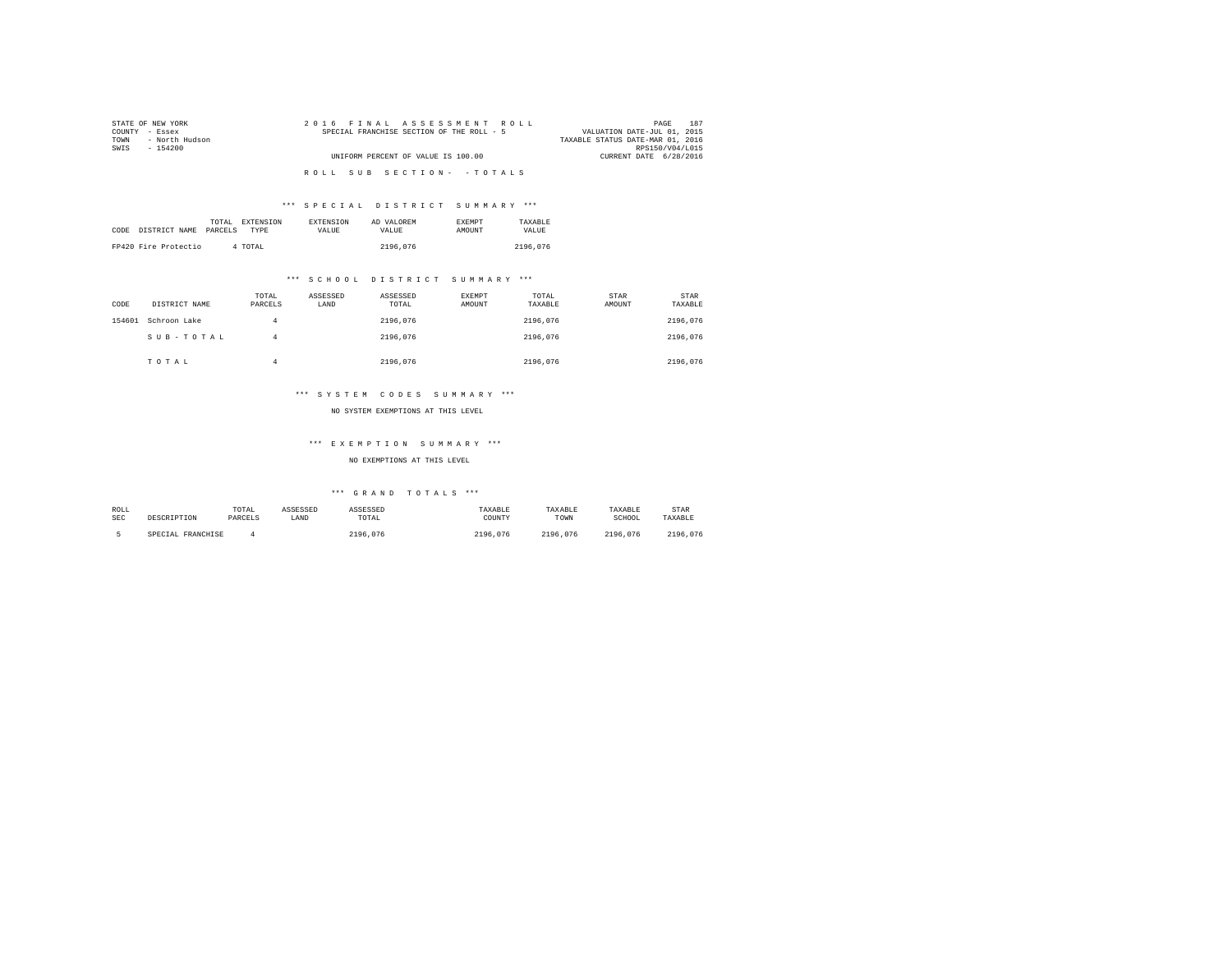|                | STATE OF NEW YORK |  | 2016 FINAL ASSESSMENT ROLL                |  |  |                                  | PAGE            | 188 |
|----------------|-------------------|--|-------------------------------------------|--|--|----------------------------------|-----------------|-----|
| COUNTY - Essex |                   |  | SPECIAL FRANCHISE SECTION OF THE ROLL - 5 |  |  | VALUATION DATE-JUL 01, 2015      |                 |     |
| TOWN           | - North Hudson    |  |                                           |  |  | TAXABLE STATUS DATE-MAR 01, 2016 |                 |     |
| SWIS           | - 154200          |  | UNIFORM PERCENT OF VALUE IS 100.00        |  |  |                                  | RPS150/V04/L015 |     |
|                |                   |  |                                           |  |  | CURRENT DATE 6/28/2016           |                 |     |
|                |                   |  |                                           |  |  |                                  |                 |     |

# ROLL SECTION TOTALS

# \*\*\* S P E C I A L D I S T R I C T S U M M A R Y \*\*\*

| CODE | DISTRICT NAME        | TOTAL<br>PARCELS | <b>EXTENSION</b><br><b>TYPE</b> | <b>EXTENSION</b><br>VALUE | AD VALOREM<br>VALUE | <b>EXEMPT</b><br><b>AMOUNT</b> | TAXARLE<br>VALUE |  |
|------|----------------------|------------------|---------------------------------|---------------------------|---------------------|--------------------------------|------------------|--|
|      | FP420 Fire Protectio |                  | 4 TOTAL                         |                           | 2196,076            |                                | 2196.076         |  |

# \*\*\* S C H O O L D I S T R I C T S U M M A R Y \*\*\*

| CODE   | DISTRICT NAME | TOTAL<br>PARCELS | ASSESSED<br>LAND | ASSESSED<br>TOTAL | EXEMPT<br>AMOUNT | TOTAL<br>TAXABLE | STAR<br>AMOUNT | <b>STAR</b><br>TAXABLE |
|--------|---------------|------------------|------------------|-------------------|------------------|------------------|----------------|------------------------|
| 154601 | Schroon Lake  | 4                |                  | 2196.076          |                  | 2196.076         |                | 2196.076               |
|        | SUB-TOTAL     | 4                |                  | 2196.076          |                  | 2196.076         |                | 2196.076               |
|        | TOTAL         |                  |                  | 2196.076          |                  | 2196.076         |                | 2196.076               |

# \*\*\* S Y S T E M C O D E S S U M M A R Y \*\*\*

#### NO SYSTEM EXEMPTIONS AT THIS LEVEL

# \*\*\* E X E M P T I O N S U M M A R Y \*\*\*

# NO EXEMPTIONS AT THIS LEVEL

| ROLL       |                   | TOTAL   | ASSESSED | ASSESSED     | TAXABLE  | TAXABLE  | TAXABLE  | STAR     |
|------------|-------------------|---------|----------|--------------|----------|----------|----------|----------|
| <b>SEC</b> | DESCRIPTION       | PARCELS | LAND     | TOTAL        | COUNTY   | TOWN     | SCHOOL   | TAXABLE  |
|            |                   |         |          |              |          |          |          |          |
|            | SPECIAL FRANCHISE |         |          | 2196<br>.076 | 2196.076 | 2196.076 | 2196.076 | 2196.076 |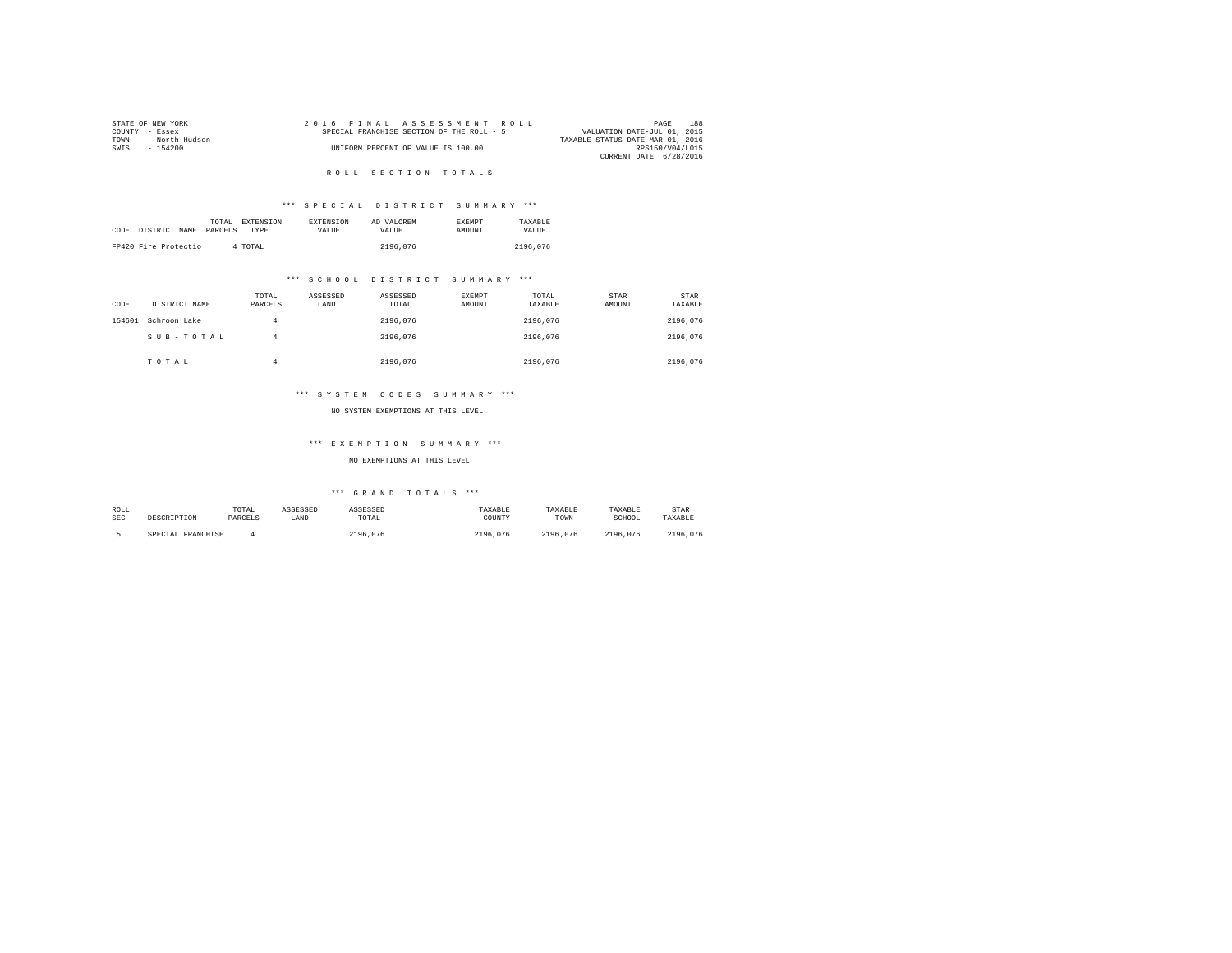|      | STATE OF NEW YORK |  | 2016 FINAL ASSESSMENT ROLL             | PAGE                             | 189 |
|------|-------------------|--|----------------------------------------|----------------------------------|-----|
|      | COUNTY - Essex    |  | UTILITY & R.R. SECTION OF THE ROLL - 6 | VALUATION DATE-JUL 01, 2015      |     |
| TOWN | - North Hudson    |  | OWNERS NAME SEOUENCE                   | TAXABLE STATUS DATE-MAR 01, 2016 |     |
| SWIS | $-154200$         |  | UNIFORM PERCENT OF VALUE IS 100.00     |                                  |     |

| TAX MAP PARCEL NUMBER                                                         | PROPERTY LOCATION & CLASS ASSESSMENT EXEMPTION CODE---------------COUNTY-------TOWN------SCHOOL                                                                                                                                                                                                                                                                                                                |         |                                      |                  |             |
|-------------------------------------------------------------------------------|----------------------------------------------------------------------------------------------------------------------------------------------------------------------------------------------------------------------------------------------------------------------------------------------------------------------------------------------------------------------------------------------------------------|---------|--------------------------------------|------------------|-------------|
| CURRENT OWNERS NAME                                                           | SCHOOL DISTRICT                                                                                                                                                                                                                                                                                                                                                                                                | LAND    | TAX DESCRIPTION TAXABLE VALUE        |                  |             |
| CURRENT OWNERS ADDRESS                                                        | PARCEL SIZE/GRID COORD                                                                                                                                                                                                                                                                                                                                                                                         | TOTAL   | SPECIAL DISTRICTS                    |                  | ACCOUNT NO. |
|                                                                               |                                                                                                                                                                                                                                                                                                                                                                                                                |         |                                      |                  |             |
|                                                                               | US Route 9                                                                                                                                                                                                                                                                                                                                                                                                     |         |                                      |                  | 685Z010013  |
| 114.4-1-17.000/1                                                              | 837 Cell Tower                                                                                                                                                                                                                                                                                                                                                                                                 |         | COUNTY TAXABLE VALUE                 | 350,000          |             |
| AT&T Network Real Estate Admin Schroon Lake 154601 150,000 TOWN TAXABLE VALUE |                                                                                                                                                                                                                                                                                                                                                                                                                |         |                                      | 350,000          |             |
| Re:10133210 West Tower This Acct located w/in 350,000 SCHOOL TAXABLE VALUE    |                                                                                                                                                                                                                                                                                                                                                                                                                |         |                                      | 350,000          |             |
| 575 Morosgo Dr NE Ste 13-F 114.4-1-17.000                                     |                                                                                                                                                                                                                                                                                                                                                                                                                |         | E1611 Emergency Services             | .00 MT           |             |
| Atlanta, GA 30324 AT&T Cell-site #10133160                                    |                                                                                                                                                                                                                                                                                                                                                                                                                |         | FP420 Fire Protection 350,000 TO     |                  |             |
|                                                                               | EAST-0662017 NRTH-1443226                                                                                                                                                                                                                                                                                                                                                                                      |         |                                      |                  |             |
|                                                                               | DEED BOOK 1114 PG-323                                                                                                                                                                                                                                                                                                                                                                                          |         |                                      |                  |             |
|                                                                               | FULL MARKET VALUE                                                                                                                                                                                                                                                                                                                                                                                              | 350,000 |                                      |                  |             |
|                                                                               |                                                                                                                                                                                                                                                                                                                                                                                                                |         |                                      |                  |             |
|                                                                               | 56 Greenough Rd                                                                                                                                                                                                                                                                                                                                                                                                |         |                                      |                  | 6857016001  |
| $105. - 1 - 22.000/1$                                                         |                                                                                                                                                                                                                                                                                                                                                                                                                |         | COUNTY TAXABLE VALUE                 | 350,000          |             |
| Marsden Michael                                                               | 910 Priv forest<br>Schroon Lake 154601                                                                                                                                                                                                                                                                                                                                                                         |         | 150,000 TOWN TAXABLE VALUE           | 350,000          |             |
| c/o Verizon Wireless 208 Paradox Tract                                        |                                                                                                                                                                                                                                                                                                                                                                                                                |         | 350,000 SCHOOL TAXABLE VALUE 350,000 |                  |             |
| PO Box 2549                                                                   | ACRES 0.23                                                                                                                                                                                                                                                                                                                                                                                                     |         | E1611 Emergency Services             | . 00 MT          |             |
| Addison, TX 75001                                                             | FULL MARKET VALUE                                                                                                                                                                                                                                                                                                                                                                                              |         | 350,000 FP420 Fire Protection        | 350,000 TO       |             |
|                                                                               |                                                                                                                                                                                                                                                                                                                                                                                                                |         |                                      |                  |             |
|                                                                               | Blue Ridge Rd                                                                                                                                                                                                                                                                                                                                                                                                  |         |                                      |                  | 685J102408  |
|                                                                               |                                                                                                                                                                                                                                                                                                                                                                                                                |         |                                      | 10,600           |             |
|                                                                               |                                                                                                                                                                                                                                                                                                                                                                                                                |         |                                      |                  |             |
|                                                                               |                                                                                                                                                                                                                                                                                                                                                                                                                |         |                                      | 10,600<br>10,600 |             |
|                                                                               |                                                                                                                                                                                                                                                                                                                                                                                                                |         | E1611 Emergency Services .00 MT      |                  |             |
|                                                                               | EAST-0655068 NRTH-1439273                                                                                                                                                                                                                                                                                                                                                                                      |         |                                      | 10,600 TO        |             |
|                                                                               | DEED BOOK 1434 PG-32                                                                                                                                                                                                                                                                                                                                                                                           |         | FP420 Fire Protection                |                  |             |
|                                                                               |                                                                                                                                                                                                                                                                                                                                                                                                                | 10,600  |                                      |                  |             |
|                                                                               | FULL MARKET VALUE                                                                                                                                                                                                                                                                                                                                                                                              |         |                                      |                  |             |
|                                                                               |                                                                                                                                                                                                                                                                                                                                                                                                                |         |                                      |                  |             |
|                                                                               | Frontier Town Rd                                                                                                                                                                                                                                                                                                                                                                                               |         |                                      |                  | 685.T102407 |
| $125.1 - 1 - 20.000$                                                          | 882 Elec Trans Imp                                                                                                                                                                                                                                                                                                                                                                                             |         | COUNTY TAXABLE VALUE 12,700          |                  |             |
| National Grid                                                                 | Schroon Lake 154601<br>21 Road Patent                                                                                                                                                                                                                                                                                                                                                                          |         | 12,700 TOWN TAXABLE VALUE            | 12,700           |             |
| 300 Erie Blyd W                                                               |                                                                                                                                                                                                                                                                                                                                                                                                                |         | 12,700 SCHOOL TAXABLE VALUE 12,700   |                  |             |
| Syracuse, NY 13202                                                            | ACRES 4.10                                                                                                                                                                                                                                                                                                                                                                                                     |         | E1611 Emergency Services             | .00 MT           |             |
|                                                                               | EAST-0656137 NRTH-1437997                                                                                                                                                                                                                                                                                                                                                                                      |         | FP420 Fire Protection 12.700 TO      |                  |             |
|                                                                               | DEED BOOK 1434 PG-32                                                                                                                                                                                                                                                                                                                                                                                           |         |                                      |                  |             |
|                                                                               | FULL MARKET VALUE                                                                                                                                                                                                                                                                                                                                                                                              | 12,700  |                                      |                  |             |
|                                                                               |                                                                                                                                                                                                                                                                                                                                                                                                                |         |                                      |                  |             |
|                                                                               | US Route 9                                                                                                                                                                                                                                                                                                                                                                                                     |         |                                      |                  | 685J102406  |
| $125.1 - 1 - 39.100$                                                          | $\begin{tabular}{lcccccc} 882 \; {\tt Elec \; Trans \; Imp} & & & & \; \text{COUNTY \; TAXABLE \; VALUE} & & & 16,800 \\ \text{Schron Lake} & 154601 & 16,800 & \text{TOWN} & \text{TXABLE VALUE} & & 16,800 \\ 2/h \; {\tt Plet \; Regerséco \; Rdpat} & 16,800 & \text{SCHOD. TAXABLE \; VALUE} & & 16,800 \\ \text{Db 799 \; Pg \; 290 & & & 100 \; MT \; RAXBLE \; VSEVices & & 0.00 \; MT \; RAXBLE \; V$ |         |                                      |                  |             |
| National Grid                                                                 |                                                                                                                                                                                                                                                                                                                                                                                                                |         |                                      |                  |             |
| 300 Erie Blvd W<br>Syracuse, NY 13202                                         |                                                                                                                                                                                                                                                                                                                                                                                                                |         |                                      |                  |             |
|                                                                               |                                                                                                                                                                                                                                                                                                                                                                                                                |         |                                      |                  |             |
|                                                                               | ACRES 7.35                                                                                                                                                                                                                                                                                                                                                                                                     |         | FP420 Fire Protection 16,800 TO      |                  |             |
|                                                                               | EAST-0655573 NRTH-1435913                                                                                                                                                                                                                                                                                                                                                                                      |         |                                      |                  |             |
|                                                                               | DEED BOOK 1434 PG-32                                                                                                                                                                                                                                                                                                                                                                                           |         |                                      |                  |             |
|                                                                               | FULL MARKET VALUE                                                                                                                                                                                                                                                                                                                                                                                              | 16,800  |                                      |                  |             |
|                                                                               |                                                                                                                                                                                                                                                                                                                                                                                                                |         |                                      |                  |             |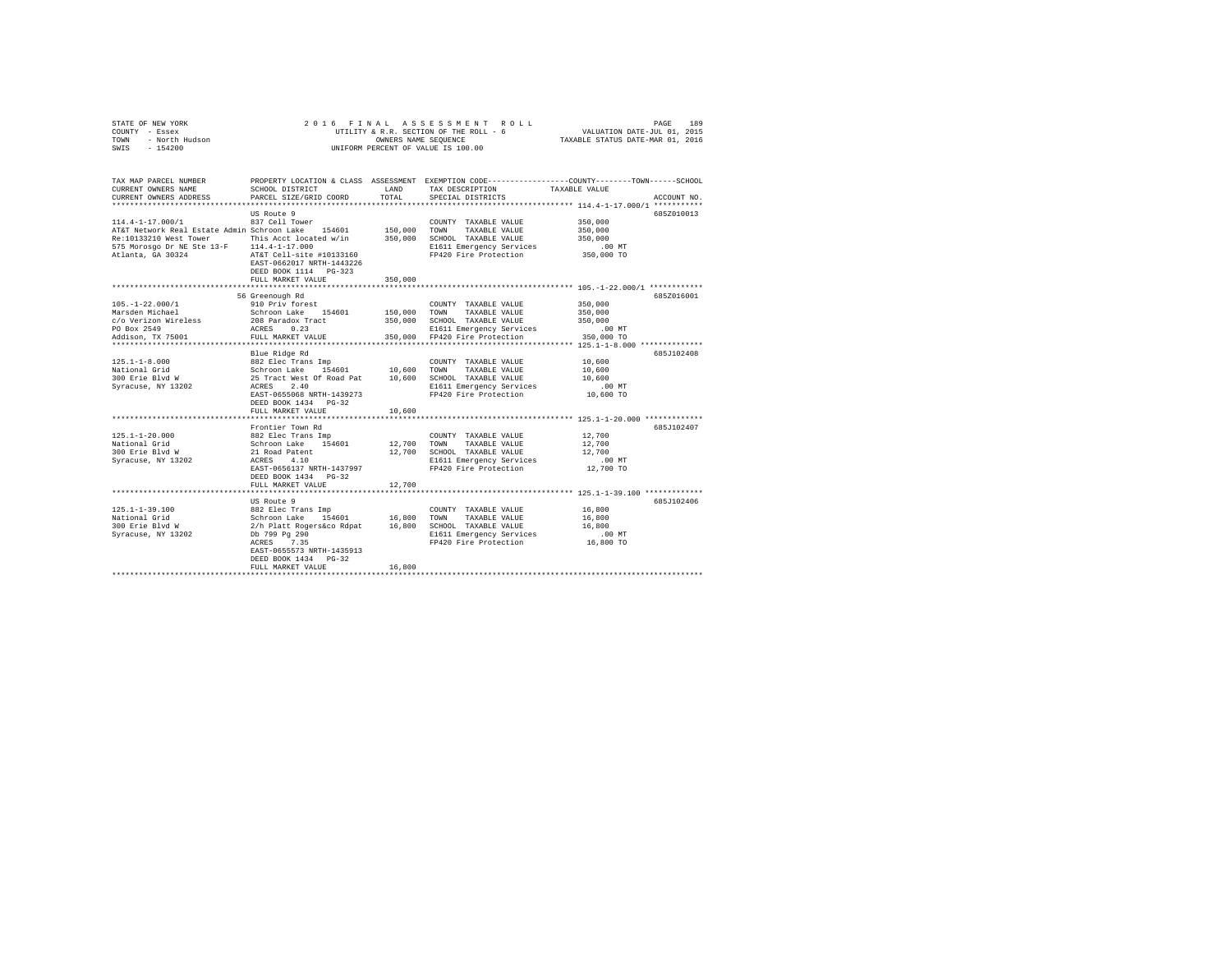|                                                                                                                                                                                                                                                                                                                                                                             |                                                                                                                                                                                                   |              | 2016 FINAL ASSESSMENT ROLL                                                                            | PAGE<br>וס דואמנו איז איז דואר איז די 190 ב-190 בית 190 ב-1919 ב-1918 ב-1918 ב-1918 ב-1918 ב-1918 ב-1918 ב-1<br>UTILITY & F.R. SECTION OF THE ROLL - 6<br>TAXABLE STATTUS DATE-MAR 01, 2016 | 190 |
|-----------------------------------------------------------------------------------------------------------------------------------------------------------------------------------------------------------------------------------------------------------------------------------------------------------------------------------------------------------------------------|---------------------------------------------------------------------------------------------------------------------------------------------------------------------------------------------------|--------------|-------------------------------------------------------------------------------------------------------|---------------------------------------------------------------------------------------------------------------------------------------------------------------------------------------------|-----|
| TAX MAP PARCEL NUMBER<br>CURRENT OWNERS NAME<br>CURRENT OWNERS ADDRESS                                                                                                                                                                                                                                                                                                      | SCHOOL DISTRICT<br>PARCEL SIZE/GRID COORD                                                                                                                                                         | TOTAL        | LAND TAX DESCRIPTION TAXABLE VALUE<br>SPECIAL DISTRICTS                                               | PROPERTY LOCATION & CLASS ASSESSMENT EXEMPTION CODE---------------COUNTY-------TOWN-----SCHOOL<br>ACCOUNT NO.                                                                               |     |
|                                                                                                                                                                                                                                                                                                                                                                             | US Route 9<br>$ACRES$ 3.10<br>EAST-0653916 NRTH-1433196<br>DEED BOOK 1434 PG-32                                                                                                                   |              | 11,400 SCHOOL TAXABLE VALUE<br>E1611 Emergency Services<br>FP420 Fire Protection                      | 685J102501<br>11,400<br>11,400<br>11,400<br>.00 MT<br>11,400 TO                                                                                                                             |     |
| $125.3 - 1 - 2.000$<br>National Grid<br>300 Erie Blvd W<br>Syracuse, NY 13202                                                                                                                                                                                                                                                                                               | FULL MARKET VALUE<br>--<br>Schroon Lake 154601 16,400 TOWNY TAXABLE VALUE<br>Schroon Lake 154601 16,400 TOWN TAXABLE VALUE<br>63 Tract West Of Road Pat 16,400 SCHOOL TAXABLE VALUE<br>ACRES 7.10 | 11,400       | COUNTY TAXABLE VALUE 16,400                                                                           | 685J102410<br>16,400<br>16,400                                                                                                                                                              |     |
|                                                                                                                                                                                                                                                                                                                                                                             | EAST-0652789 NRTH-1431564<br>DEED BOOK 1434 PG-32<br>FULL MARKET VALUE 16,400<br>Total Electric Dist                                                                                              |              | FP420 Fire Protection                                                                                 | .00 MT.<br>16,400 TO<br>685N205603                                                                                                                                                          |     |
| 642. - 9999-132. 350/1881<br>National Grid<br>Real Estate Tax Dept<br>300 Erie Blvd West<br>Syracuse, NY 13202                                                                                                                                                                                                                                                              | 884 Elec Dist Out<br>EAST-0652789 NRTH-1431564<br>FULL MARKET VALUE                                                                                                                               | 560.748      | COUNTY TAXABLE VALUE<br>0 TOWN TAXABLE VALUE<br>560,748 SCHOOL TAXABLE VALUE<br>FP420 Fire Protection | 560,748<br>560.748<br>560.748<br>560,748 TO                                                                                                                                                 |     |
|                                                                                                                                                                                                                                                                                                                                                                             | 5055 US Route 9                                                                                                                                                                                   |              |                                                                                                       | 685Z011003                                                                                                                                                                                  |     |
| $85.3 - 1 - 38.000 / 1$<br>85.3-1-38.000/1<br>T-Mobile NE Inc<br>95.5-1-50.000/1 MADE Schroon Lake 154601 300,000 TOWN TAXABLE VALUE<br>T-Mobile NE Inc Schroon Lake 154601 300,000 TOWN TAXABLE VALUE<br>Attn: Tax Department-NY41521 This Acct located within 405,100 SCHOOL TAXABLE VALUE<br>8051 Congress Ave 85.3-1-38.000<br>Boca Raton, FL 33487 T-Mobile Cell Tower | 837 Cell Tower<br>ACRES 0.92                                                                                                                                                                      |              | COUNTY TAXABLE VALUE                                                                                  | 405,100<br>405,100<br>405,100<br>.00 MT                                                                                                                                                     |     |
|                                                                                                                                                                                                                                                                                                                                                                             | EAST-0673923 NRTH-1488310<br>FULL MARKET VALUE                                                                                                                                                    | 405,100<br>. |                                                                                                       |                                                                                                                                                                                             |     |
| $104.2 - 1 - 2.100/1$<br>T-Mobile NE Inc                                                                                                                                                                                                                                                                                                                                    | 88 Pepper Hollow Rd<br>837 Cell Tower<br>Schroon Lake 154601 150,000 TOWN TAXABLE VALUE<br>This Acct located w/in 350,000 SCHOOL TAXABLE VALUE<br>DEED BOOK 1524 PG-163<br>FULL MARKET VALUE      | 350,000      | COUNTY TAXABLE VALUE                                                                                  | 685Z010014<br>350,000<br>350,000                                                                                                                                                            |     |
|                                                                                                                                                                                                                                                                                                                                                                             |                                                                                                                                                                                                   |              |                                                                                                       |                                                                                                                                                                                             |     |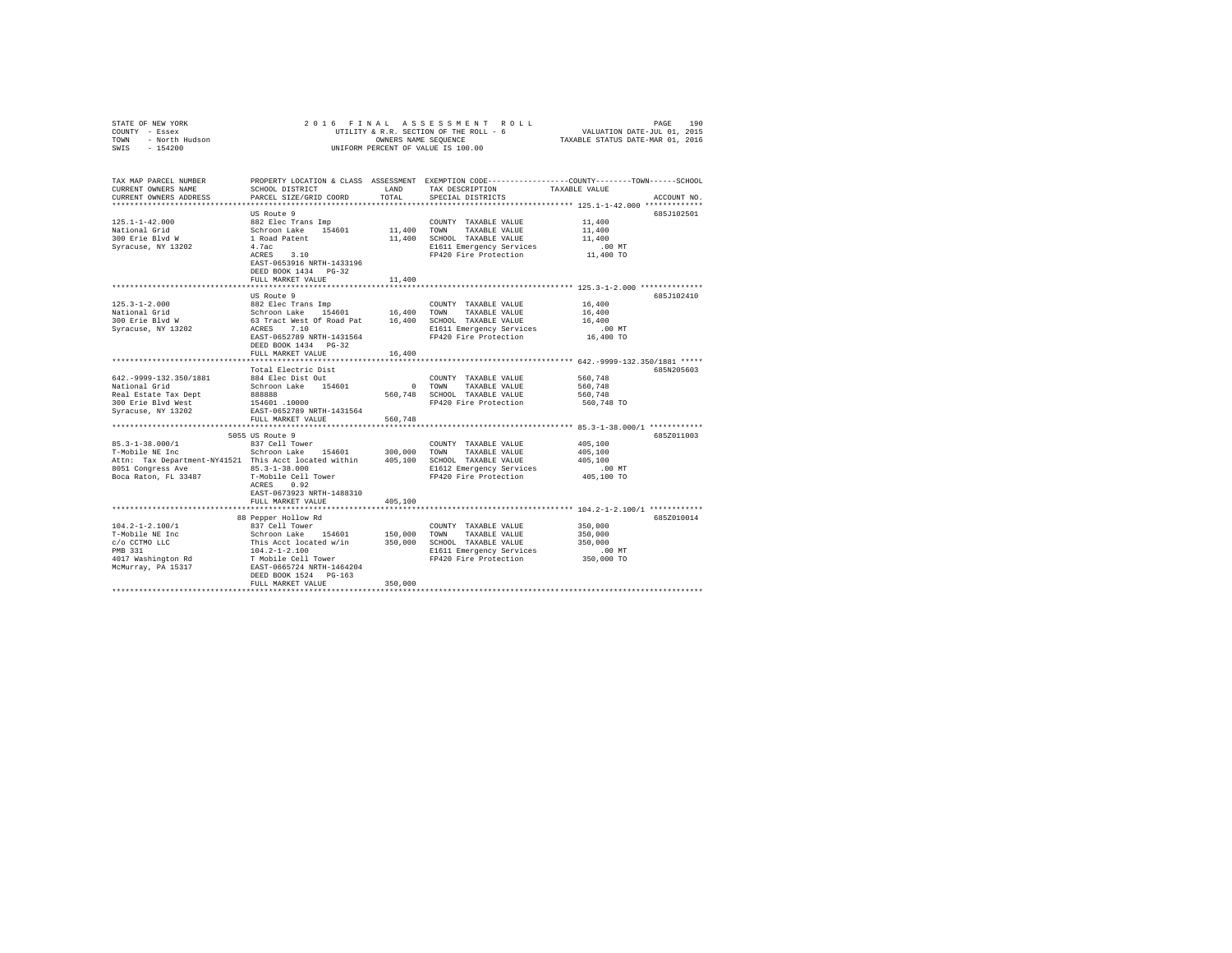| STATE OF NEW YORK<br>COUNTY - Essex<br>TOWN<br>- North Hudson<br>SWIS<br>$-154200$                                | 2016<br>FINAL                                                                                                                                                                                                           | ASSESSMENT<br>ROLL<br>UTILITY & R.R. SECTION OF THE ROLL - 6<br>OWNERS NAME SEQUENCE<br>UNIFORM PERCENT OF VALUE IS 100.00 | 191<br>PAGE<br>VALUATION DATE-JUL 01, 2015<br>TAXABLE STATUS DATE-MAR 01, 2016                                             |                                                                                                                                 |
|-------------------------------------------------------------------------------------------------------------------|-------------------------------------------------------------------------------------------------------------------------------------------------------------------------------------------------------------------------|----------------------------------------------------------------------------------------------------------------------------|----------------------------------------------------------------------------------------------------------------------------|---------------------------------------------------------------------------------------------------------------------------------|
| TAX MAP PARCEL NUMBER<br>CURRENT OWNERS NAME<br>CURRENT OWNERS ADDRESS                                            | SCHOOL DISTRICT<br>PARCEL SIZE/GRID COORD                                                                                                                                                                               | LAND<br>TOTAL                                                                                                              | TAX DESCRIPTION<br>SPECIAL DISTRICTS                                                                                       | PROPERTY LOCATION & CLASS ASSESSMENT EXEMPTION CODE---------------COUNTY-------TOWN------SCHOOL<br>TAXABLE VALUE<br>ACCOUNT NO. |
|                                                                                                                   |                                                                                                                                                                                                                         |                                                                                                                            |                                                                                                                            |                                                                                                                                 |
| $114.18 - 3 - 2.110/2$<br>T-Mobile NE Inc<br>c/o CCTMO LLC<br>PMB 331<br>4017 Washington Rd<br>McMurray, PA 15317 | 2906 US Route 9<br>837 Cell Tower<br>Schroon Lake 154601<br>This Acct located w/in<br>114.18-3-2.110 1715/261 L<br>1715/270 Easmt<br>EAST-0660028 NRTH-1441190<br>DEED BOOK 1587 PG-278<br>FULL MARKET VALUE            | 150,000<br>350,000<br>350,000                                                                                              | COUNTY TAXABLE VALUE<br>TOWN<br>TAXABLE VALUE<br>SCHOOL TAXABLE VALUE<br>E1611 Emergency Services<br>FP420 Fire Protection | 685Z011001<br>350,000<br>350,000<br>350,000<br>$.00$ MT<br>350,000 TO                                                           |
|                                                                                                                   |                                                                                                                                                                                                                         |                                                                                                                            |                                                                                                                            |                                                                                                                                 |
| 642. - 9999-631.900/1881<br>Verizon New York Inc<br>c/o Duff & Phelps<br>PO Box 2749<br>Addison, TX 75001         | Outside Plant<br>836 Telecom, ea.<br>Schroon Lake 154601<br>888888<br>154601.10000<br>EAST-0652789 NRTH-1431564<br>FULL MARKET VALUE<br>88 Pepper Hollow Rd                                                             | $\Omega$<br>70.443<br>70,443                                                                                               | COUNTY TAXABLE VALUE<br>TOWN<br>TAXABLE VALUE<br>SCHOOL TAXABLE VALUE<br>FP420 Fire Protection                             | 685N205601<br>70,443<br>70,443<br>70,443<br>70,443 TO<br>685Z011002                                                             |
| $104.2 - 1 - 2.100/2$<br>Verizon Wireless<br>c/o Duff & Phelps<br>PO Box 2549<br>Addison, TX 75001                | 837 Cell Tower<br>Schroon Lake 154601<br>This Acct located w/in<br>104.2-1-2.100<br>Verizon Wireless Cell Tow<br>0.23<br>ACRES<br>EAST-0665724 NRTH-1464204<br>DEED BOOK 1524 PG-163<br>FULL MARKET VALUE               | 150,000<br>350,000<br>350,000                                                                                              | COUNTY TAXABLE VALUE<br>TOWN<br>TAXABLE VALUE<br>SCHOOL TAXABLE VALUE<br>E1611 Emergency Services<br>FP420 Fire Protection | 350,000<br>350,000<br>350,000<br>$.00$ MT<br>350,000 TO                                                                         |
|                                                                                                                   |                                                                                                                                                                                                                         |                                                                                                                            |                                                                                                                            |                                                                                                                                 |
| $114.18 - 3 - 2.110/1$<br>Verizon Wireless<br>PO Box 2549<br>Addison, TX 75001                                    | 2906 US Route 9<br>837 Cell Tower<br>Schroon Lake 154601<br>This Acct located w/in<br>114.18-3-2.110 1715/261 L<br>Verizon Cell Twr 1715/270<br>EAST-0660028 NRTH-1441190<br>DEED BOOK 1587 PG-278<br>FULL MARKET VALUE | 150,000<br>350,000<br>350,000                                                                                              | COUNTY TAXABLE VALUE<br>TOWN<br>TAXABLE VALUE<br>SCHOOL TAXABLE VALUE<br>E1611 Emergency Services<br>FP420 Fire Protection | 685Z010015<br>350,000<br>350,000<br>350,000<br>.00MT<br>350,000 TO                                                              |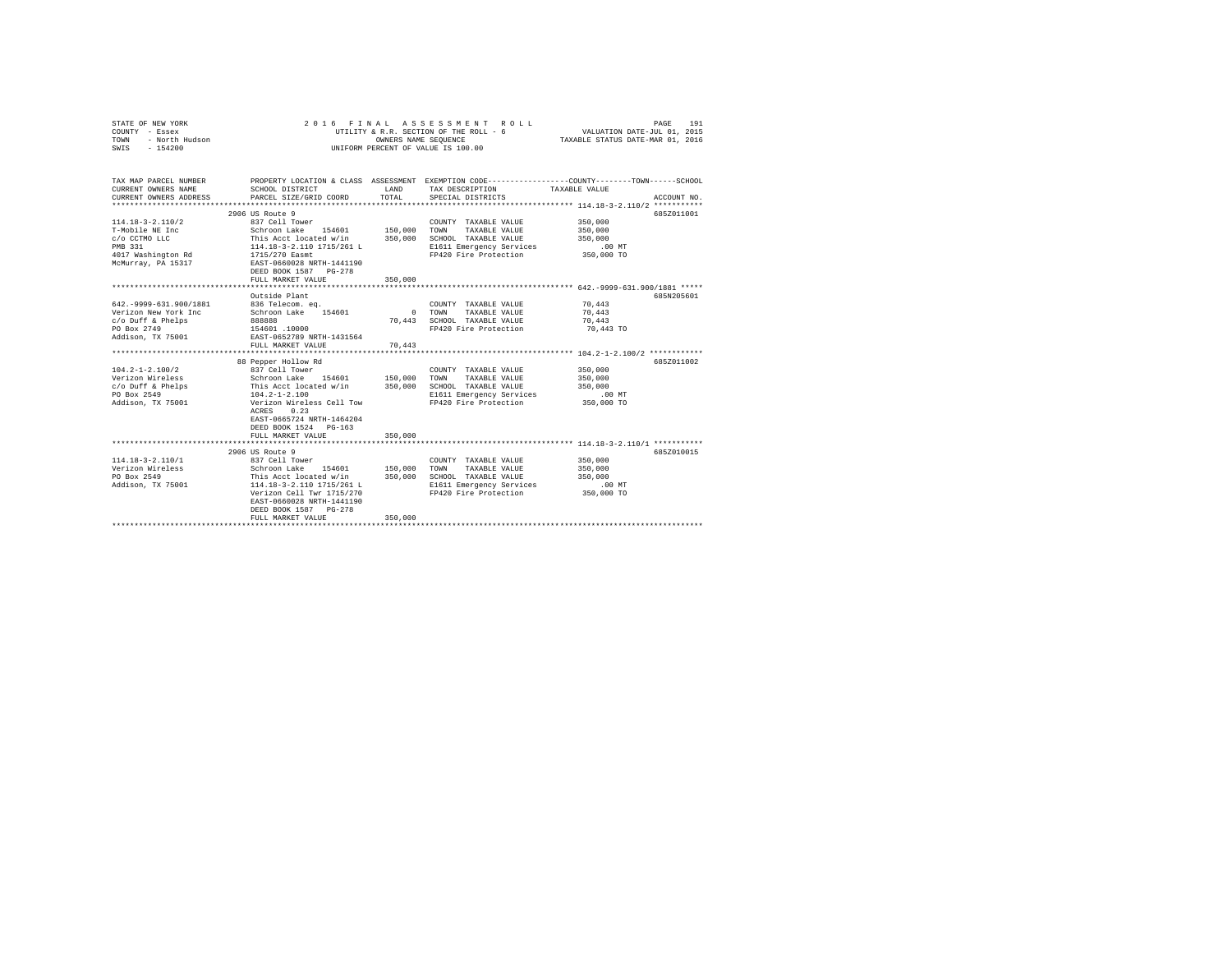| STATE OF NEW YORK      | 2016 FINAL ASSESSMENT ROLL             | 192<br>PAGE                      |
|------------------------|----------------------------------------|----------------------------------|
| COUNTY - Essex         | UTILITY & R.R. SECTION OF THE ROLL - 6 | VALUATION DATE-JUL 01, 2015      |
| - North Hudson<br>TOWN |                                        | TAXABLE STATUS DATE-MAR 01, 2016 |
| SWTS<br>- 154200       |                                        | RPS150/V04/L015                  |
|                        | UNIFORM PERCENT OF VALUE IS 100.00     | CURRENT DATE 6/28/2016           |
|                        |                                        |                                  |
|                        | ROLL SUB SECTION- - TOTALS             |                                  |
|                        |                                        |                                  |

| CODE | DISTRICT NAME        | TOTAL<br>PARCELS | <b>EXTENSION</b><br><b>TYPE</b> | <b>EXTENSION</b><br>VALUE | AD VALOREM<br>VALUE | <b>EXEMPT</b><br>AMOUNT | TAXARLE<br>VALUE |
|------|----------------------|------------------|---------------------------------|---------------------------|---------------------|-------------------------|------------------|
|      | E1611 Emergency Serv |                  | 11 MOVTAX                       |                           |                     |                         |                  |
|      | E1612 Emergency Serv |                  | 1 MOVTAX                        |                           |                     |                         |                  |
|      | FP420 Fire Protectio |                  | 14 TOTAL                        |                           | 3204,191            |                         | 3204,191         |

#### \*\*\* S C H O O L D I S T R I C T S U M M A R Y \*\*\*

| CODE   | DISTRICT NAME | TOTAL<br>PARCELS | ASSESSED<br>LAND | ASSESSED<br>TOTAL | EXEMPT<br>AMOUNT | TOTAL<br>TAXABLE | <b>STAR</b><br>AMOUNT | STAR<br>TAXABLE |
|--------|---------------|------------------|------------------|-------------------|------------------|------------------|-----------------------|-----------------|
| 154601 | Schroon Lake  | 14               | 1267.900         | 3204.191          |                  | 3204.191         |                       | 3204,191        |
|        | SUB-TOTAL     | 14               | 1267.900         | 3204.191          |                  | 3204,191         |                       | 3204,191        |
|        | TOTAL         | 14               | 1267.900         | 3204.191          |                  | 3204,191         |                       | 3204,191        |

#### \*\*\* S Y S T E M C O D E S S U M M A R Y \*\*\*

NO SYSTEM EXEMPTIONS AT THIS LEVEL

# \*\*\* E X E M P T I O N S U M M A R Y \*\*\*

### NO EXEMPTIONS AT THIS LEVEL

| ROLL       | DESCRIPTION      | TOTAL   | ASSESSED     | ASSESSED | TAXABLE  | TAXABLE  | TAXABLE  | STAR     |
|------------|------------------|---------|--------------|----------|----------|----------|----------|----------|
| <b>SEC</b> |                  | PARCELS | LAND         | TOTAL    | COUNTY   | TOWN     | SCHOOL   | TAXABLE  |
|            | UTILITIES & N.C. |         | 1267<br>.900 | 3204.191 | 3204.191 | 3204.191 | 3204,191 | 3204,191 |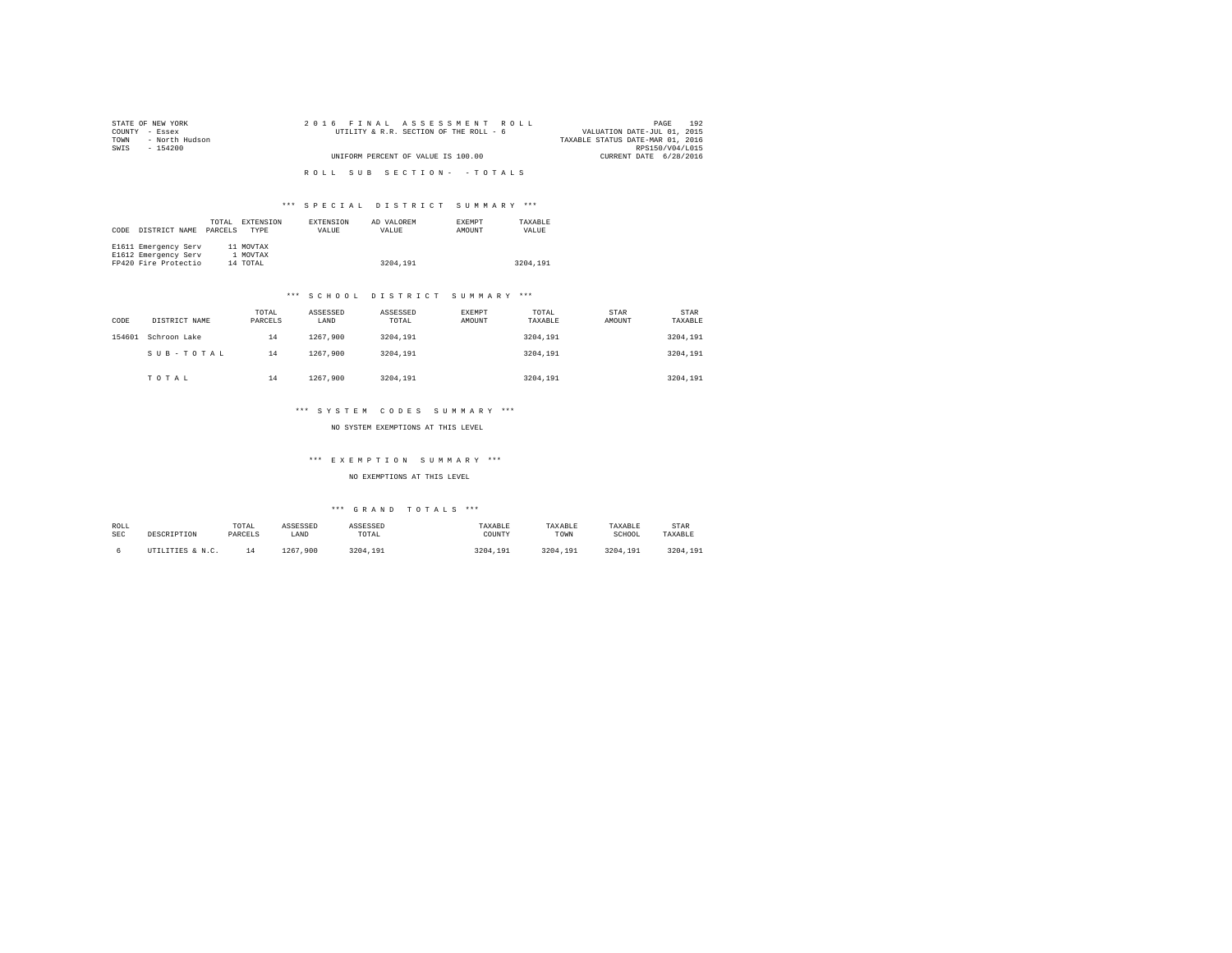| STATE OF NEW YORK |                |  |  | 2016 FINAL ASSESSMENT ROLL             |  |                                  | PAGE            | 193 |
|-------------------|----------------|--|--|----------------------------------------|--|----------------------------------|-----------------|-----|
| COUNTY - Essex    |                |  |  | UTILITY & R.R. SECTION OF THE ROLL - 6 |  | VALUATION DATE-JUL 01, 2015      |                 |     |
| TOWN              | - North Hudson |  |  |                                        |  | TAXABLE STATUS DATE-MAR 01, 2016 |                 |     |
| SWIS              | $-154200$      |  |  | UNIFORM PERCENT OF VALUE IS 100.00     |  |                                  | RPS150/V04/L015 |     |
|                   |                |  |  |                                        |  | CURRENT DATE 6/28/2016           |                 |     |
|                   |                |  |  |                                        |  |                                  |                 |     |

R O L L S E C T I O N T O T A L S

# \*\*\* S P E C I A L D I S T R I C T S U M M A R Y \*\*\*

|      |                      | TOTAL   | EXTENSION   | <b>EXTENSION</b> | AD VALOREM | <b>EXEMPT</b> | TAXARLE  |
|------|----------------------|---------|-------------|------------------|------------|---------------|----------|
| CODE | DISTRICT NAME        | PARCELS | <b>TYPE</b> | VALUE            | VALUE      | AMOUNT        | VALUE    |
|      |                      |         |             |                  |            |               |          |
|      | E1611 Emergency Serv |         | 11 MOVTAX   |                  |            |               |          |
|      | E1612 Emergency Serv |         | 1 MOVTAX    |                  |            |               |          |
|      | FP420 Fire Protectio |         | 14 TOTAL    |                  | 3204.191   |               | 3204.191 |

#### \*\*\* S C H O O L D I S T R I C T S U M M A R Y \*\*\*

| CODE   | DISTRICT NAME | TOTAL<br>PARCELS | ASSESSED<br>LAND | ASSESSED<br>TOTAL | EXEMPT<br>AMOUNT | TOTAL<br>TAXABLE | STAR<br>AMOUNT | <b>STAR</b><br>TAXABLE |
|--------|---------------|------------------|------------------|-------------------|------------------|------------------|----------------|------------------------|
| 154601 | Schroon Lake  | 14               | 1267.900         | 3204.191          |                  | 3204,191         |                | 3204.191               |
|        | SUB-TOTAL     | 14               | 1267.900         | 3204.191          |                  | 3204,191         |                | 3204.191               |
|        | TOTAL         | 14               | 1267.900         | 3204.191          |                  | 3204,191         |                | 3204.191               |

#### \*\*\* S Y S T E M C O D E S S U M M A R Y \*\*\*

NO SYSTEM EXEMPTIONS AT THIS LEVEL

# \*\*\* E X E M P T I O N S U M M A R Y \*\*\*

### NO EXEMPTIONS AT THIS LEVEL

| ROLL       | DESCRIPTION      | TOTAL   | ASSESSED     | ASSESSED | TAXABLE  | TAXABLE  | TAXABLE  | STAR     |
|------------|------------------|---------|--------------|----------|----------|----------|----------|----------|
| <b>SEC</b> |                  | PARCELS | LAND         | TOTAL    | COUNTY   | TOWN     | SCHOOL   | TAXABLE  |
|            | UTILITIES & N.C. |         | 1267<br>.900 | 3204.191 | 3204.191 | 3204.191 | 3204,191 | 3204,191 |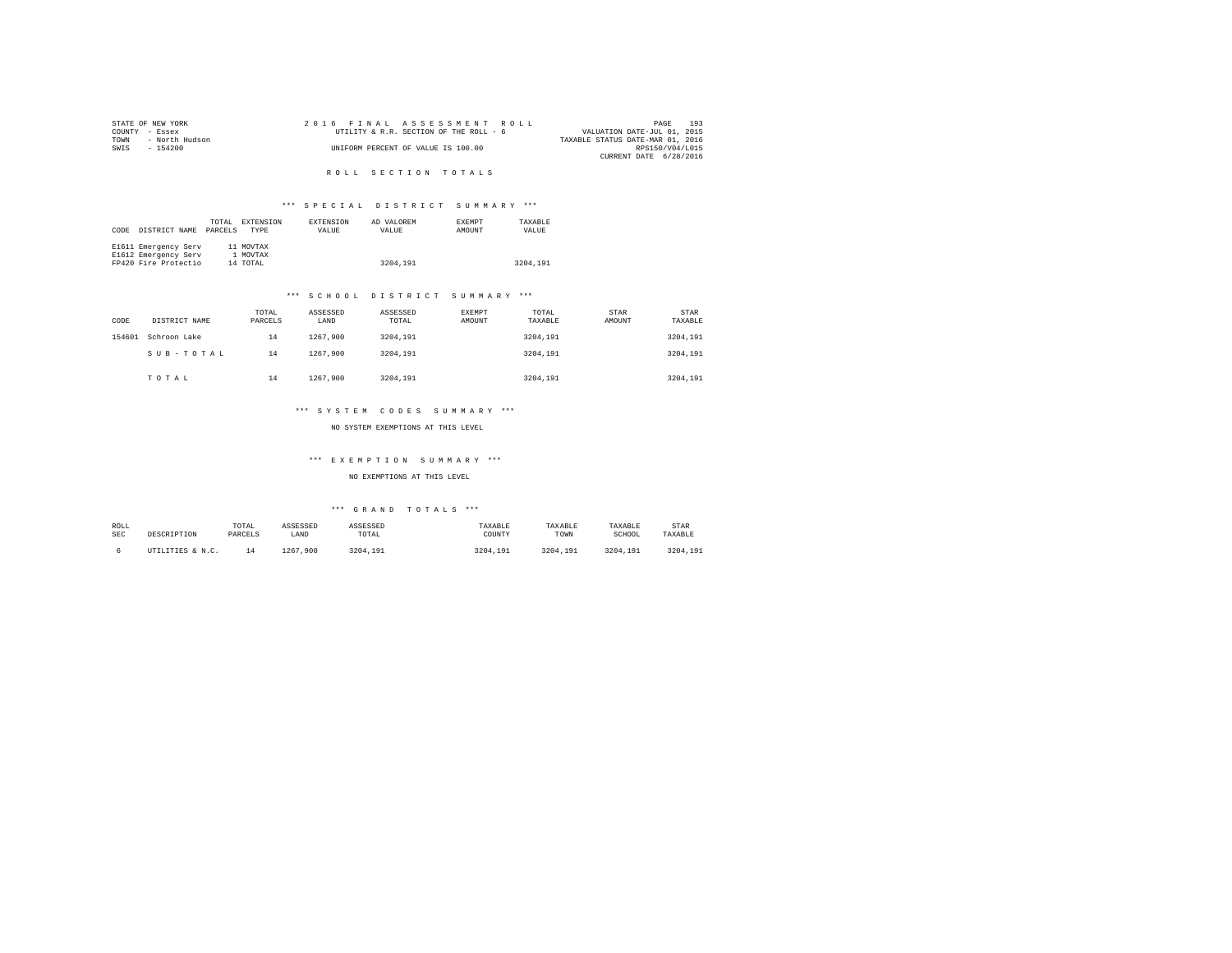|      | STATE OF NEW YORK | 2016 FINAL ASSESSMENT ROLL            | 194<br>PAGE                      |
|------|-------------------|---------------------------------------|----------------------------------|
|      | COUNTY - Essex    | WHOLLY EXEMPT SECTION OF THE ROLL - 8 | VALUATION DATE-JUL 01, 2015      |
| TOWN | - North Hudson    | OWNERS NAME SEOUENCE                  | TAXABLE STATUS DATE-MAR 01, 2016 |
| SWIS | - 154200          | UNIFORM PERCENT OF VALUE IS 100.00    |                                  |

| TAX MAP PARCEL NUMBER<br>CURRENT OWNERS NAME                                                                                                                                                                                             | SCHOOL DISTRICT                                                                                         | LAND   | PROPERTY LOCATION & CLASS ASSESSMENT EXEMPTION CODE----------------COUNTY-------TOWN------SCHOOL<br>TAX DESCRIPTION                                        | TAXABLE VALUE                                                                        |                      |
|------------------------------------------------------------------------------------------------------------------------------------------------------------------------------------------------------------------------------------------|---------------------------------------------------------------------------------------------------------|--------|------------------------------------------------------------------------------------------------------------------------------------------------------------|--------------------------------------------------------------------------------------|----------------------|
| CURRENT OWNERS ADDRESS                                                                                                                                                                                                                   | PARCEL SIZE/GRID COORD                                                                                  | TOTAL  | SPECIAL DISTRICTS                                                                                                                                          |                                                                                      | ACCOUNT NO.          |
| 7th Fl Alfred E Smith Bld BAST-0671508 NRTH-1474814 PP420 Fire Protection<br>Albany, NY 12236                                                                                                                                            | FULL MARKET VALUE                                                                                       | 95,000 | 95,000 EX                                                                                                                                                  | 95,000 95,000 95,000<br>$^{\circ}$<br>$\Omega$<br>$\cap$<br>.00 MT<br>0 <sub>T</sub> |                      |
| 125.1-1-36.000         695 Cemetery              PRI CEM   27350<br>Cemetery Catholic & Protestant Schroon Lake   154601      28,900  COUNTY TAXABLE VALUE<br>Schroon Lake, NY 12870 2/h Platt Rogers&co Rdpat 28,900 TOWN TAXABLE VALUE | 2638 US Route 9<br>ACRES 1.70<br>EAST-0657755 NRTH-1434283<br>DEED BOOK 126 PG-549<br>FULL MARKET VALUE | 28,900 | 27350 7<br>SCHOOL TAXABLE VALUE<br>E1611 Emergency Services .00 MT<br>FP420 Fire Protection<br>28,900 EX                                                   | 28,900<br>28,900<br>$\Omega$<br>$\Omega$<br>$\Omega$<br>0 <sub>T</sub>               | 6879905814<br>28,900 |
|                                                                                                                                                                                                                                          | 3872 US Route 9                                                                                         |        |                                                                                                                                                            |                                                                                      | 6879905803           |
| $104.4 - 1 - 33.000$<br>Cemetery Protestant<br>North Hudson, NY 12855 31 Platt Rogers&co Rd Pat 23,600 TOWN                                                                                                                              | ACRES 3.40<br>EAST-0667852 NRTH-1462898<br>DEED BOOK 248 PG-2<br>FULL MARKET VALUE                      | 23,600 | TAXABLE VALUE<br>SCHOOL TAXABLE VALUE<br>E1611 Emergency Services .00 MT<br>FP420 Fire Protection<br>23,600 EX                                             | 23,600 23,600<br>$\Omega$<br>$\Omega$<br>$\Omega$<br>0 <sub>T</sub>                  | 23,600               |
|                                                                                                                                                                                                                                          |                                                                                                         |        |                                                                                                                                                            |                                                                                      |                      |
|                                                                                                                                                                                                                                          | 42 Ensign Pond Rd<br>ACRES 0.63<br><br>EAST-0664887 NRTH-1453362<br>FULL MARKET VALUE                   |        | SCHOOL TAXABLE VALUE<br>E1611 Emergency Services<br>8,500 FP420 Fire Protection<br>8,500 EX                                                                | 8,500<br>8,500<br>$\Omega$<br>$\Omega$<br>$\cap$<br>$.00$ MT<br>0.70                 | 6879905805<br>8,500  |
|                                                                                                                                                                                                                                          |                                                                                                         |        |                                                                                                                                                            |                                                                                      |                      |
| 125.1-1-37.000                                                                                                                                                                                                                           | US Route 9<br>695 Cemetery<br>ACRES 1.90                                                                |        | PRI CEM 27350<br>SCHOOL TAXABLE VALUE<br>EAST-0657755 NRTH-1434666 E1611 Emergency Services<br>FULL MARKET VALUE 30,300 FP420 Fire Protection<br>30,300 EX | 30,300<br>30,300<br>$^{\circ}$<br>$\Omega$<br>$\Omega$<br>.00MT<br>$0$ TO            | 6879905804<br>30,300 |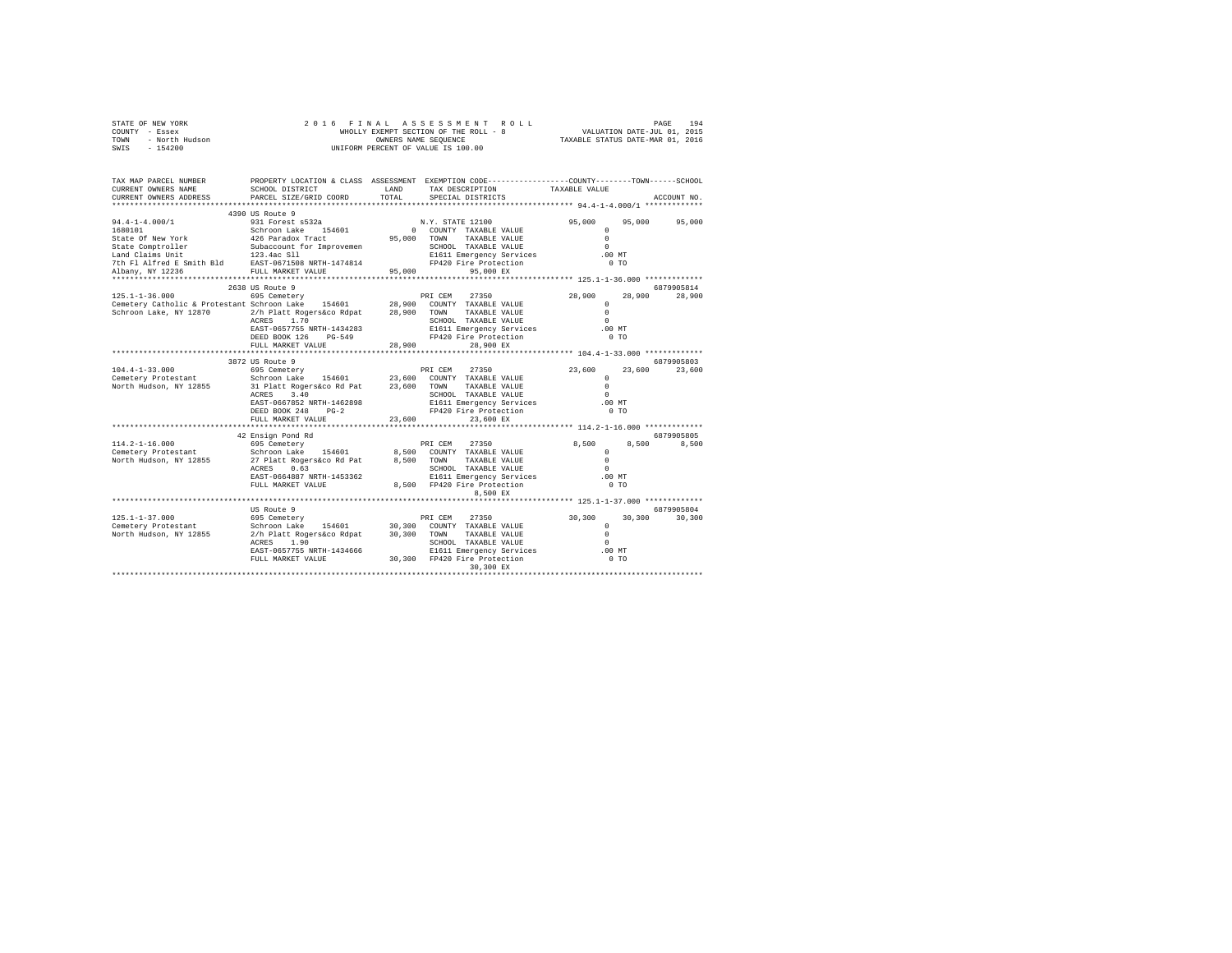| STATE OF NEW YORK<br>COUNTY - Essex<br>- Essex<br>- North Hudson<br>TOWN<br>$-154200$<br>SWIS                                                                                      | 2016 FINAL ASSESSMENT ROLL<br>$\begin{tabular}{lllllllll} \hline \texttt{PAGE} & 195 \\ \texttt{VALUATION DATE-JUL} & 01\texttt{,} & 2015 \\ \texttt{maxmin} & \texttt{maxmin} & \texttt{S} \\ \hline \end{tabular}$<br>WHOLLY EXEMPT SECTION OF THE ROLL - 8<br>OWNERS NAME SEQUENCE<br>UNIFORM PERCENT OF VALUE IS 100.00 |                    |                                                                                                                                                                                                                                                                                                                             |                                                                                                                                                    |                                              |  |  |  |  |  |
|------------------------------------------------------------------------------------------------------------------------------------------------------------------------------------|-----------------------------------------------------------------------------------------------------------------------------------------------------------------------------------------------------------------------------------------------------------------------------------------------------------------------------|--------------------|-----------------------------------------------------------------------------------------------------------------------------------------------------------------------------------------------------------------------------------------------------------------------------------------------------------------------------|----------------------------------------------------------------------------------------------------------------------------------------------------|----------------------------------------------|--|--|--|--|--|
| TAX MAP PARCEL NUMBER<br>CURRENT OWNERS NAME<br>CURRENT OWNERS ADDRESS<br>***********************                                                                                  | SCHOOL DISTRICT<br>PARCEL SIZE/GRID COORD                                                                                                                                                                                                                                                                                   | LAND<br>TOTAL      | PROPERTY LOCATION & CLASS ASSESSMENT EXEMPTION CODE---------------COUNTY-------TOWN-----SCHOOL<br>TAX DESCRIPTION<br>SPECIAL DISTRICTS                                                                                                                                                                                      | TAXABLE VALUE                                                                                                                                      | ACCOUNT NO.                                  |  |  |  |  |  |
| $114.4 - 1 - 34.000$<br>Church Catholic<br>Schroon River Rd<br>Schroon Lake, NY 12870                                                                                              | 3008 US Route 9<br>620 Religious<br>Schroon Lake 154601 63,300<br>la Gore E Of Rd Pat<br>2ac<br>ACRES 1.90<br>EAST-0660462 NRTH-1442972<br>DEED BOOK 99 PG-30<br>FULL MARKET VALUE                                                                                                                                          | 141,100<br>141,100 | CONST REL 25110<br>COUNTY TAXABLE VALUE<br>TOWN<br>TAXABLE VALUE<br>SCHOOL TAXABLE VALUE<br>E1611 Emergency Services<br>FP420 Fire Protection<br>141,100 EX                                                                                                                                                                 | 141,100<br>$\Omega$<br>$\Omega$<br>$\Omega$<br>$.00$ MT<br>0 <sub>T</sub>                                                                          | 6879905802<br>141,100 141,100                |  |  |  |  |  |
|                                                                                                                                                                                    |                                                                                                                                                                                                                                                                                                                             |                    |                                                                                                                                                                                                                                                                                                                             |                                                                                                                                                    |                                              |  |  |  |  |  |
| 114.4-1-12.122<br>Crimi Salvatore M<br>Crimi Bernadette M<br>PO Box 135<br>North Hudson, NY 12855<br>$104.4 - 1 - 43.000$<br>Essex County<br>PO Box 217<br>Elizabethtown, NY 12932 | Johnson Pond Rd<br>695 Cemetery<br>Schroon Lake 154601<br>161 Paradox Tract<br>ACRES<br>2.85<br>EAST-0665718 NRTH-1440655<br>DEED BOOK 1526 PG-255<br>FULL MARKET VALUE<br>US Route 9<br>314 Rural vac<10 - WTRFNT<br>Schroon Lake 154601<br>31 Platt Rogers&co Rd Pat 32,300<br>FEMA Buyout<br>lac<br>ACRES 1.10           | 90,800<br>90,800   | 27350<br>PRI CEM<br>30,800 COUNTY TAXABLE VALUE<br>TOWN<br>TAXABLE VALUE<br>SCHOOL TAXABLE VALUE<br>E1611 Emergency Services<br>FP420 Fire Protection<br>90.800 EX<br>CNTY OWN I 13100<br>32,300 COUNTY TAXABLE VALUE<br>TOWN<br>TAXABLE VALUE<br>SCHOOL TAXABLE VALUE<br>E1611 Emergency Services<br>FP420 Fire Protection | 90,800<br>90,800<br>$\Omega$<br>$\cap$<br>$\Omega$<br>$.00$ MT<br>0.70<br>32,300<br>32,300<br>$\cap$<br>$\Omega$<br>$\Omega$<br>$.00$ MT<br>$0$ TO | 685Z005004<br>90,800<br>685J100214<br>32,300 |  |  |  |  |  |
|                                                                                                                                                                                    | EAST-0668151 NRTH-1462273<br>DEED BOOK 1770 PG-129<br>FULL MARKET VALUE                                                                                                                                                                                                                                                     | 32,300             | 32,300 EX                                                                                                                                                                                                                                                                                                                   |                                                                                                                                                    |                                              |  |  |  |  |  |
| $104.4 - 1 - 44.002$<br>Essex County<br>PO Box 217<br>Elizabethtown, NY 12932                                                                                                      | 6 Marsden Rd<br>314 Rural vac<10 - WTRFNT<br>Schroon Lake 154601<br>31 Platt Rogers&co Rd Pat<br>FEMA Buyout<br>4.18<br>ACRES<br>EAST-0668327 NRTH-1462587<br>DEED BOOK 1770 PG-129<br>FULL MARKET VALUE                                                                                                                    | 52,500<br>52,500   | CNTY OWN I 13100<br>52,500 COUNTY TAXABLE VALUE<br>TAXABLE VALUE<br>TOWN<br>SCHOOL TAXABLE VALUE<br>E1611 Emergency Services<br>FP420 Fire Protection<br>52,500 EX                                                                                                                                                          | 52,500<br>52,500<br>$\Omega$<br>$\Omega$<br>$\Omega$<br>$.00$ MT<br>0 <sub>T</sub>                                                                 | 685J100213<br>52,500                         |  |  |  |  |  |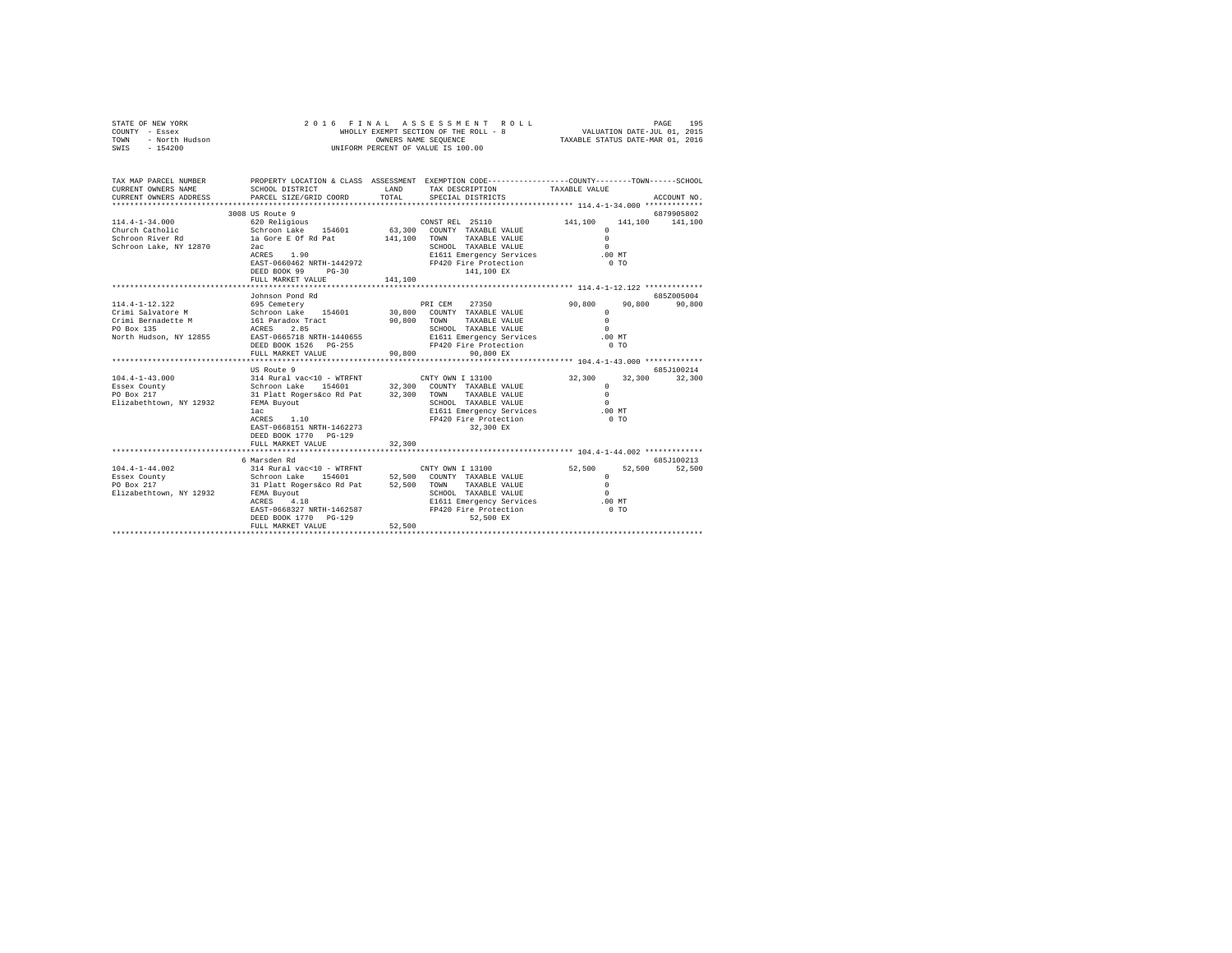|      | STATE OF NEW YORK |  |  |  | 2016 FINAL ASSESSMENT ROLL            | PAGE                             | 196 |
|------|-------------------|--|--|--|---------------------------------------|----------------------------------|-----|
|      | COUNTY - Essex    |  |  |  | WHOLLY EXEMPT SECTION OF THE ROLL - 8 | VALUATION DATE-JUL 01, 2015      |     |
| TOWN | - North Hudson    |  |  |  | OWNERS NAME SEOUENCE                  | TAXABLE STATUS DATE-MAR 01, 2016 |     |
| SWIS | - 154200          |  |  |  | UNIFORM PERCENT OF VALUE IS 100.00    |                                  |     |

| TAX MAP PARCEL NUMBER<br>CURRENT OWNERS NAME<br>CURRENT OWNERS ADDRESS                                                                                            | SCHOOL DISTRICT<br>PARCEL SIZE/GRID COORD                                                                                                                                                                                                                      | LAND<br>TOTAL | PROPERTY LOCATION & CLASS ASSESSMENT EXEMPTION CODE----------------COUNTY--------TOWN-----SCHOOL<br>TAX DESCRIPTION TAXABLE VALUE<br>SPECIAL DISTRICTS |                                                          | ACCOUNT NO.   |
|-------------------------------------------------------------------------------------------------------------------------------------------------------------------|----------------------------------------------------------------------------------------------------------------------------------------------------------------------------------------------------------------------------------------------------------------|---------------|--------------------------------------------------------------------------------------------------------------------------------------------------------|----------------------------------------------------------|---------------|
|                                                                                                                                                                   |                                                                                                                                                                                                                                                                |               |                                                                                                                                                        |                                                          |               |
|                                                                                                                                                                   | 3034 US Route 9                                                                                                                                                                                                                                                |               | VOL F DEPT 26400 0 372,600 372,600 372,600                                                                                                             |                                                          | 6879998003    |
| 114.4-1-32.200 662 Police/fire VOL FUBER 20400 2011<br>North Hudson Vol Fire Co Inc Schroon Lake 154601 36,900 COUNTY TAXABLE VALUE<br>272.600 TOWN TAXABLE VALUE | la Gore E Of Rd Pat                                                                                                                                                                                                                                            |               | 372,600 TOWN TAXABLE VALUE                                                                                                                             | $\circ$<br>$\Omega$                                      |               |
| North Hudson, NY 12855 ACRES 1.02                                                                                                                                 |                                                                                                                                                                                                                                                                |               | SCHOOL TAXABLE VALUE                                                                                                                                   | $\cap$                                                   |               |
|                                                                                                                                                                   | EAST-0660489 NRTH-1443709<br>DEED BOOK 1146 PG-327<br>FULL MARKET VALUE                                                                                                                                                                                        | 372,600       | E1611 Emergency Services<br>FP420 Fire Protection<br>372,600 EX                                                                                        | .00MT<br>0 <sub>T</sub>                                  |               |
|                                                                                                                                                                   |                                                                                                                                                                                                                                                                | ************  |                                                                                                                                                        | ************************** 104.2-1-1.000 *************** |               |
|                                                                                                                                                                   | US Route 9                                                                                                                                                                                                                                                     |               |                                                                                                                                                        |                                                          | 6879905911    |
| $104.2 - 1 - 1.000$<br>104.2-1-1.000<br>State Of New York                                                                                                         | 692 Road/str/hwy M.Y. STATE 12100<br>Schroon Lake 154601 71,200 COUNTY TAXABLE VALUE                                                                                                                                                                           |               |                                                                                                                                                        | 71,200<br>71,200<br>$\Omega$                             | 71,200        |
|                                                                                                                                                                   |                                                                                                                                                                                                                                                                |               | TAXABLE VALUE                                                                                                                                          | $\circ$                                                  |               |
| Office State Comptroller 3 T&c Twp 49 71,200 TOWN Alfred E Smith Bld Fl 7 ACRES 85.84                                                                             |                                                                                                                                                                                                                                                                |               | SCHOOL TAXABLE VALUE                                                                                                                                   | $\bigcap$                                                |               |
| Albany, NY 12236                                                                                                                                                  |                                                                                                                                                                                                                                                                |               | E1611 Emergency Services .00 MT                                                                                                                        |                                                          |               |
|                                                                                                                                                                   | ACRES 85.84 SCHOOL TAXABLE VALUE<br>EAST-0662648 NRTH-1464004 E1611 Emergency Service<br>FULL MARKET VALUE 71,200 FP420 Fire Protection                                                                                                                        |               |                                                                                                                                                        | 0 <sub>T</sub>                                           |               |
|                                                                                                                                                                   |                                                                                                                                                                                                                                                                |               | 71,200 EX                                                                                                                                              |                                                          |               |
|                                                                                                                                                                   | US Route 9                                                                                                                                                                                                                                                     |               |                                                                                                                                                        |                                                          | 685J101909    |
| $114.4 - 1 - 16.000$                                                                                                                                              | 322 Rural vac>10                                                                                                                                                                                                                                               |               | TOWN OWN I 13500                                                                                                                                       | 31,400                                                   | 31,400 31,400 |
| Town of North Hudson                                                                                                                                              | Schroon Lake 154601<br>2-B Gore E Of Rd Pat                                                                                                                                                                                                                    |               | 31,400 COUNTY TAXABLE VALUE<br>31,400 TOWN TAXABLE VALUE                                                                                               | $\circ$                                                  |               |
| PO Box 60                                                                                                                                                         |                                                                                                                                                                                                                                                                |               |                                                                                                                                                        | $\Omega$                                                 |               |
| North Hudson, NY 12855                                                                                                                                            | ACRES 17.25                                                                                                                                                                                                                                                    |               |                                                                                                                                                        |                                                          |               |
|                                                                                                                                                                   | DEED BOOK 1638 PG-1                                                                                                                                                                                                                                            |               | FP420 Fire Protection                                                                                                                                  | 0 <sub>T</sub>                                           |               |
|                                                                                                                                                                   | FULL MARKET VALUE                                                                                                                                                                                                                                              | 31,400        | 31,400 EX                                                                                                                                              |                                                          |               |
|                                                                                                                                                                   | ***********************                                                                                                                                                                                                                                        |               |                                                                                                                                                        |                                                          |               |
|                                                                                                                                                                   |                                                                                                                                                                                                                                                                |               |                                                                                                                                                        |                                                          | 685J101908    |
|                                                                                                                                                                   |                                                                                                                                                                                                                                                                |               |                                                                                                                                                        | 750.400 750.400 750.400<br>$\Omega$                      |               |
|                                                                                                                                                                   |                                                                                                                                                                                                                                                                |               |                                                                                                                                                        | $\Omega$                                                 |               |
|                                                                                                                                                                   |                                                                                                                                                                                                                                                                |               |                                                                                                                                                        | $\Omega$                                                 |               |
|                                                                                                                                                                   | EAST-0662017 NRTH-1443227                                                                                                                                                                                                                                      |               | E1611 Emergency Services<br>FP420 Fire Protection                                                                                                      | $.00$ MT                                                 |               |
|                                                                                                                                                                   | DEED BOOK 737<br>PG-288                                                                                                                                                                                                                                        |               |                                                                                                                                                        | 0 <sub>T</sub>                                           |               |
|                                                                                                                                                                   | FULL MARKET VALUE<br>********************                                                                                                                                                                                                                      | 750,400       | 750,400 EX                                                                                                                                             |                                                          |               |
|                                                                                                                                                                   | Dump Rd                                                                                                                                                                                                                                                        |               |                                                                                                                                                        |                                                          | 6879905801    |
| $114.4 - 1 - 21.000$                                                                                                                                              | andfill<br>Reference and the schroon Lake 154601 55,4                                                                                                                                                                                                          |               |                                                                                                                                                        |                                                          | 58,200        |
| Town Of North Hudson                                                                                                                                              |                                                                                                                                                                                                                                                                |               |                                                                                                                                                        |                                                          |               |
| North Hudson, NY 12855 142 Paradox Tract 58,200                                                                                                                   |                                                                                                                                                                                                                                                                |               | TOWN OWN I 13500 58,200 58,200<br>55,400 COUNTY TAXABLE VALUE 58,200 59,200<br>58,200 TOWN TAXABLE VALUE 0                                             |                                                          |               |
|                                                                                                                                                                   | 2.5ac                                                                                                                                                                                                                                                          |               | SCHOOL TAXABLE VALUE                                                                                                                                   | $\sim$                                                   |               |
|                                                                                                                                                                   | $\begin{array}{lllllllllllll} \text{X-BG} & \text{SLOH} & \text{SLOH} & \text{MAD} & \text{MAD} \\ \text{ACRES} & 2.60 & \text{E1611} & \text{Emegency Service} \\ \text{EAST-0661012 NRTH-1443190} & & \text{FP420 Fire Protocol} & \text{SETIC} \end{array}$ |               | E1611 Emergency Services .00 MT                                                                                                                        | 0 <sub>T</sub>                                           |               |
|                                                                                                                                                                   | DEED BOOK 362<br>$PG-424$                                                                                                                                                                                                                                      |               | 58,200 EX                                                                                                                                              |                                                          |               |
|                                                                                                                                                                   | FULL MARKET VALUE                                                                                                                                                                                                                                              | 58,200        |                                                                                                                                                        |                                                          |               |
|                                                                                                                                                                   |                                                                                                                                                                                                                                                                |               |                                                                                                                                                        |                                                          |               |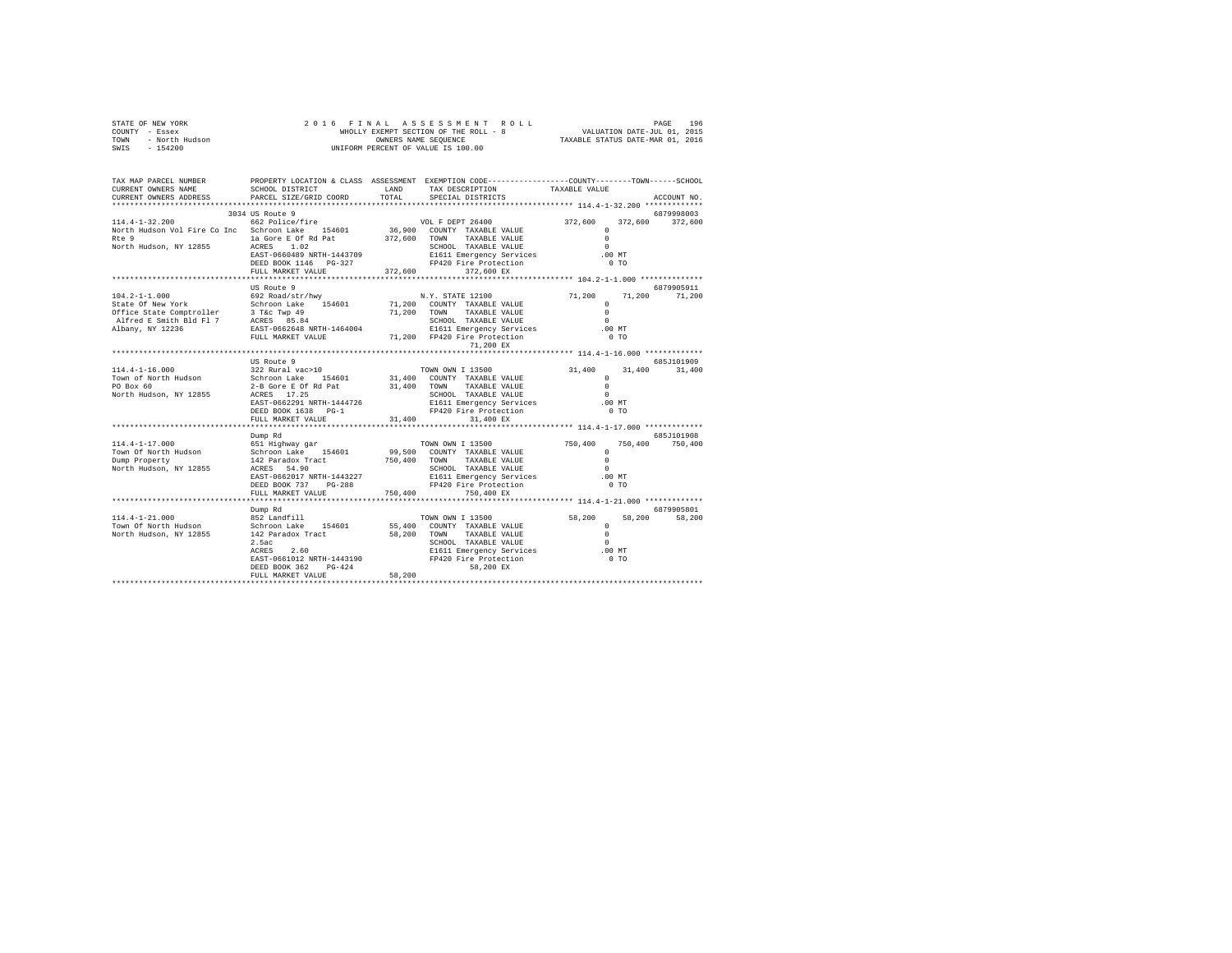|                                                          |                                 |                                                                                                                               |                          |  |                                                                                                                                                                                                                                                                                                                                                                                                                                                                                |                                                                                                                                                                                                                                                                                                     | ACCOUNT NO.                                                                                                                                                                                                                                                                                                                                                                                                                                                                                                                           |
|----------------------------------------------------------|---------------------------------|-------------------------------------------------------------------------------------------------------------------------------|--------------------------|--|--------------------------------------------------------------------------------------------------------------------------------------------------------------------------------------------------------------------------------------------------------------------------------------------------------------------------------------------------------------------------------------------------------------------------------------------------------------------------------|-----------------------------------------------------------------------------------------------------------------------------------------------------------------------------------------------------------------------------------------------------------------------------------------------------|---------------------------------------------------------------------------------------------------------------------------------------------------------------------------------------------------------------------------------------------------------------------------------------------------------------------------------------------------------------------------------------------------------------------------------------------------------------------------------------------------------------------------------------|
| 852 Landfill                                             |                                 |                                                                                                                               |                          |  |                                                                                                                                                                                                                                                                                                                                                                                                                                                                                |                                                                                                                                                                                                                                                                                                     | 6879905901                                                                                                                                                                                                                                                                                                                                                                                                                                                                                                                            |
|                                                          |                                 |                                                                                                                               |                          |  |                                                                                                                                                                                                                                                                                                                                                                                                                                                                                |                                                                                                                                                                                                                                                                                                     |                                                                                                                                                                                                                                                                                                                                                                                                                                                                                                                                       |
| Dump Rd                                                  |                                 |                                                                                                                               |                          |  |                                                                                                                                                                                                                                                                                                                                                                                                                                                                                |                                                                                                                                                                                                                                                                                                     | 685.7100303                                                                                                                                                                                                                                                                                                                                                                                                                                                                                                                           |
|                                                          |                                 |                                                                                                                               |                          |  |                                                                                                                                                                                                                                                                                                                                                                                                                                                                                |                                                                                                                                                                                                                                                                                                     |                                                                                                                                                                                                                                                                                                                                                                                                                                                                                                                                       |
|                                                          |                                 |                                                                                                                               |                          |  |                                                                                                                                                                                                                                                                                                                                                                                                                                                                                |                                                                                                                                                                                                                                                                                                     |                                                                                                                                                                                                                                                                                                                                                                                                                                                                                                                                       |
| 3024 US Route 9                                          |                                 |                                                                                                                               |                          |  |                                                                                                                                                                                                                                                                                                                                                                                                                                                                                |                                                                                                                                                                                                                                                                                                     | 685-7100302                                                                                                                                                                                                                                                                                                                                                                                                                                                                                                                           |
| 652 Govt bldgs<br>ACRES 2.58<br>DEED BOOK 1082    PG-156 |                                 |                                                                                                                               |                          |  | $\sim$ 0                                                                                                                                                                                                                                                                                                                                                                                                                                                                       |                                                                                                                                                                                                                                                                                                     |                                                                                                                                                                                                                                                                                                                                                                                                                                                                                                                                       |
|                                                          |                                 |                                                                                                                               |                          |  |                                                                                                                                                                                                                                                                                                                                                                                                                                                                                |                                                                                                                                                                                                                                                                                                     |                                                                                                                                                                                                                                                                                                                                                                                                                                                                                                                                       |
| US Route 9<br>ACRES 0.21<br>DEED BOOK 1082 PG-156        |                                 |                                                                                                                               |                          |  | $\sim$                                                                                                                                                                                                                                                                                                                                                                                                                                                                         |                                                                                                                                                                                                                                                                                                     | 685J100301<br>11,300 11,300                                                                                                                                                                                                                                                                                                                                                                                                                                                                                                           |
|                                                          |                                 |                                                                                                                               |                          |  |                                                                                                                                                                                                                                                                                                                                                                                                                                                                                |                                                                                                                                                                                                                                                                                                     |                                                                                                                                                                                                                                                                                                                                                                                                                                                                                                                                       |
| 34 Park Rd                                               |                                 |                                                                                                                               |                          |  |                                                                                                                                                                                                                                                                                                                                                                                                                                                                                |                                                                                                                                                                                                                                                                                                     | 6879905913                                                                                                                                                                                                                                                                                                                                                                                                                                                                                                                            |
|                                                          | 37 Dump Rd<br>FULL MARKET VALUE | CURRENT OWNERS ADDRESS PARCEL SIZE/GRID COORD TOTAL<br>$ACRES$ 0.90<br>EAST-0660502 NRTH-1443379<br>EAST-0660644 NRTH-1443061 | FULL MARKET VALUE 34,800 |  | SPECIAL DISTRICTS<br>34,800 EX<br>FULL MARKET VALUE $15.800$ $15.800$ EX<br>TOWN OWN I 13500<br>Schroon Lake 154601 55,300 COUNTY TAXABLE VALUE<br>1-A Gore E of Rd Pat 229,100 TOWN TAXABLE VALUE<br>ACRE 2 5 8 229,100 TOWN TAXABLE VALUE<br>229,100 229,100 EX<br>330 Vacant comm<br>Schroon Lake 154601 11,300 COUNTY TAXABLE VALUE<br>1-4 Gore E of Road Pat 11,300 TOWN TAXABLE VALUE<br>1-7 C 231 COUNTY SCHOOL TAXABLE VALUE<br>FULL MARKET VALUE $11,300$ $11,300$ EX | SCHOOL DISTRICT                     LAND        TAX DESCRIPTION                 TAXABLE VALUE<br>TOWN OWN I 13500<br>SCHOOL TAXABLE VALUE<br>E1611 Emergency Services<br>FP420 Fire Protection<br>SCHOOL TAXABLE VALUE<br>SCHOOL TAXABLE VALUE<br>E1611 Emergency Services<br>FP420 Fire Protection | TAX MAP PARCEL NUMBER PROPERTY LOCATION & CLASS ASSESSMENT EXEMPTION CODE---------------COUNTY-------TOWN------SCHOOL<br>34,800 34,800 34,800<br>11111-12-2.000<br>Town Of North Hudson Schroon Lake 154601 34,800 COUNTY TAXABLE VALUE 0<br>North Hudson, NY 12855 142 Paradox Tract 34,800 TOWN TAXABLE VALUE 0<br>TOWN OWN I 13500 15,800 15,800 15,800<br>$\begin{array}{cccc} 229,100 & & 229,100 & & 229,100 \\ & & 0 & & & \\ 0 & & & & \end{array}$<br>.00 MT<br>0 <sub>T</sub><br>ALUE 11,300 0<br>ALUE 0<br>.00MT<br>$0$ TO |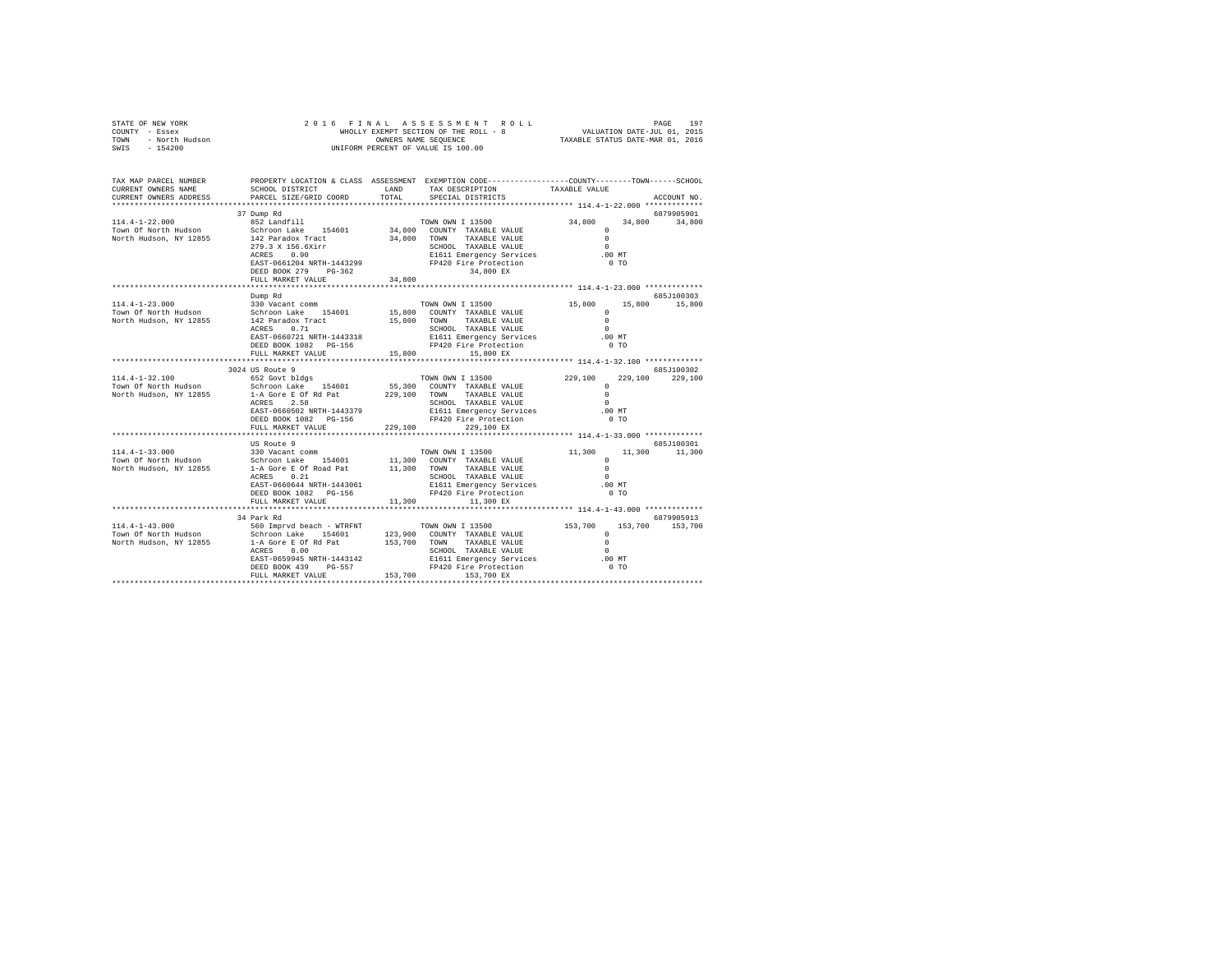| STATE OF NEW YORK      | 2016 FINAL ASSESSMENT ROLL            | 198<br>PAGE                      |
|------------------------|---------------------------------------|----------------------------------|
| COUNTY<br>- Essex      | WHOLLY EXEMPT SECTION OF THE ROLL - 8 | VALUATION DATE-JUL 01, 2015      |
| - North Hudson<br>TOWN | OWNERS NAME SEOUENCE                  | TAXABLE STATUS DATE-MAR 01, 2016 |
| $-154200$<br>SWIS      | UNIFORM PERCENT OF VALUE IS 100.00    |                                  |

| TAX MAP PARCEL NUMBER<br>CURRENT OWNERS NAME | SCHOOL DISTRICT                                                                                                                                                                                                                                                                                          | LAND   | PROPERTY LOCATION & CLASS ASSESSMENT EXEMPTION CODE---------------COUNTY-------TOWN------SCHOOL<br>TAX DESCRIPTION | TAXABLE VALUE           |                 |
|----------------------------------------------|----------------------------------------------------------------------------------------------------------------------------------------------------------------------------------------------------------------------------------------------------------------------------------------------------------|--------|--------------------------------------------------------------------------------------------------------------------|-------------------------|-----------------|
| CURRENT OWNERS ADDRESS                       | PARCEL SIZE/GRID COORD                                                                                                                                                                                                                                                                                   | TOTAL  | SPECIAL DISTRICTS                                                                                                  |                         | ACCOUNT NO.     |
|                                              |                                                                                                                                                                                                                                                                                                          |        |                                                                                                                    |                         | 6879905906      |
|                                              |                                                                                                                                                                                                                                                                                                          |        |                                                                                                                    | 82,300 82,300 82,300    |                 |
|                                              |                                                                                                                                                                                                                                                                                                          |        |                                                                                                                    | $\circ$                 |                 |
|                                              |                                                                                                                                                                                                                                                                                                          |        |                                                                                                                    | $\Omega$                |                 |
|                                              |                                                                                                                                                                                                                                                                                                          |        |                                                                                                                    | $\sim$ 0                |                 |
|                                              | EAST-0659745 NRTH-1441589                                                                                                                                                                                                                                                                                |        | E1611 Emergency Services                                                                                           | .00MT                   |                 |
|                                              | DEED BOOK 1170 PG-30                                                                                                                                                                                                                                                                                     |        | FP420 Fire Protection                                                                                              | $0$ TO                  |                 |
|                                              | FULL MARKET VALUE                                                                                                                                                                                                                                                                                        | 82.300 | 82.300 EX                                                                                                          |                         |                 |
|                                              |                                                                                                                                                                                                                                                                                                          |        |                                                                                                                    |                         |                 |
|                                              | US Route 9                                                                                                                                                                                                                                                                                               |        |                                                                                                                    |                         | 6879905904      |
|                                              | 114.18-3-7.000 652 Govt bidgs<br>Town Of North Hudson S2 Govt bidgs 154601 6,000 COUNTY TAXABLE VALUE 6<br>C/O Town Hall Schroon Lake 22 Platt Rogers 60 84 66,400 TOWN TAXABLE VALUE 0<br>North Hudson, NY 12855 ACRES 0.20<br>North Huds                                                               |        |                                                                                                                    | 66,400 66,400           | 66,400          |
|                                              |                                                                                                                                                                                                                                                                                                          |        |                                                                                                                    |                         |                 |
|                                              |                                                                                                                                                                                                                                                                                                          |        |                                                                                                                    |                         |                 |
|                                              |                                                                                                                                                                                                                                                                                                          |        |                                                                                                                    |                         |                 |
|                                              |                                                                                                                                                                                                                                                                                                          |        | SCHOOL TAXABLE VALUE 0<br>E1611 Emergency Services 0.00 MT                                                         |                         |                 |
|                                              | DEED BOOK 375 PG-391                                                                                                                                                                                                                                                                                     |        |                                                                                                                    | $0$ TO                  |                 |
|                                              | FULL MARKET VALUE                                                                                                                                                                                                                                                                                        | 66,400 | $FP420$ Fire Protection<br>$\frac{66}{100}$ FY<br>66,400 EX                                                        |                         |                 |
|                                              |                                                                                                                                                                                                                                                                                                          |        |                                                                                                                    |                         |                 |
|                                              | US Route 9                                                                                                                                                                                                                                                                                               |        |                                                                                                                    |                         | 6879905902      |
| $114.18 - 3 - 8.000$                         |                                                                                                                                                                                                                                                                                                          |        | TOWN OWN I 13500                                                                                                   | 144,100 144,100 144,100 |                 |
| Town Of North Hudson                         |                                                                                                                                                                                                                                                                                                          |        |                                                                                                                    | $\Omega$                |                 |
| c/o Town Shed                                |                                                                                                                                                                                                                                                                                                          |        |                                                                                                                    | $\Omega$                |                 |
| North Hudson, NY 12855                       |                                                                                                                                                                                                                                                                                                          |        |                                                                                                                    | $\sim$                  |                 |
|                                              | EAST-0659773 NRTH-1441673                                                                                                                                                                                                                                                                                |        | SCHOOL TAXABLE VALUE<br>E1611 Emergency Services<br>FP420 Fire Protection                                          | .00 MT                  |                 |
|                                              | DEED BOOK 201 PG-518                                                                                                                                                                                                                                                                                     |        | FP420 Fire Protection                                                                                              | 0 <sub>T</sub>          |                 |
|                                              | FULL MARKET VALUE 144,100                                                                                                                                                                                                                                                                                |        | 144,100 EX                                                                                                         |                         |                 |
|                                              |                                                                                                                                                                                                                                                                                                          |        |                                                                                                                    |                         |                 |
|                                              | 114.18-13-9 (19946 US Route 9<br>1046 US Route 9<br>1047.18-2-9.000 COUNTY TAXABLE VALUE<br>104800 Schroon Lake 154601 5,800 COUNTY TAXABLE VALUE<br>107.18 SCHOOL TAXABLE VALUE<br>107.18.18.18.19.100 COUNTY TAXABLE VALUE<br>10800 SCHO                                                               |        |                                                                                                                    |                         | 6879905903      |
|                                              |                                                                                                                                                                                                                                                                                                          |        |                                                                                                                    | 5,800<br>5,800          | 5,800           |
|                                              |                                                                                                                                                                                                                                                                                                          |        |                                                                                                                    | $^{\circ}$              |                 |
|                                              |                                                                                                                                                                                                                                                                                                          |        |                                                                                                                    | $\Omega$                |                 |
|                                              |                                                                                                                                                                                                                                                                                                          |        | SCHOOL TAXABLE VALUE                                                                                               | $\Omega$                |                 |
|                                              |                                                                                                                                                                                                                                                                                                          |        |                                                                                                                    | .00MT                   |                 |
|                                              |                                                                                                                                                                                                                                                                                                          |        | E1611 Emergency Services<br>FP420 Fire Protection                                                                  | $0$ TO                  |                 |
|                                              |                                                                                                                                                                                                                                                                                                          |        |                                                                                                                    |                         |                 |
|                                              |                                                                                                                                                                                                                                                                                                          |        |                                                                                                                    |                         |                 |
|                                              | US Route 9                                                                                                                                                                                                                                                                                               |        |                                                                                                                    |                         | 685J101514      |
| $125.1 - 1 - 30.100$                         | 910 Priv forest                                                                                                                                                                                                                                                                                          |        | TOWN OWN I 13500                                                                                                   | 109,600                 | 109,600 109,600 |
|                                              |                                                                                                                                                                                                                                                                                                          |        |                                                                                                                    |                         |                 |
|                                              |                                                                                                                                                                                                                                                                                                          |        |                                                                                                                    |                         |                 |
|                                              |                                                                                                                                                                                                                                                                                                          |        |                                                                                                                    |                         |                 |
|                                              |                                                                                                                                                                                                                                                                                                          |        |                                                                                                                    |                         |                 |
|                                              |                                                                                                                                                                                                                                                                                                          |        |                                                                                                                    |                         |                 |
|                                              | $\begin{tabular}{lllllllllll} \textsc{19.3} & 1.1-3.01 & 109, 600 & 0.00087 & 1038 & 109, 600 & 1038 \\ \textsc{19.3} & 1.1-3.01 & 109 & 1091 & 1091 & 1098 \\ \textsc{19.3} & 60 & 60 & 10 & 1091 & 1091 & 1091 & 1091 \\ \textsc{19.3} & 60 & 60 & 10 & 10 & 1091 & 1091 & 1091 \\ \textsc{19.3} & 60$ |        |                                                                                                                    |                         |                 |
|                                              |                                                                                                                                                                                                                                                                                                          |        |                                                                                                                    |                         |                 |
|                                              |                                                                                                                                                                                                                                                                                                          |        |                                                                                                                    |                         |                 |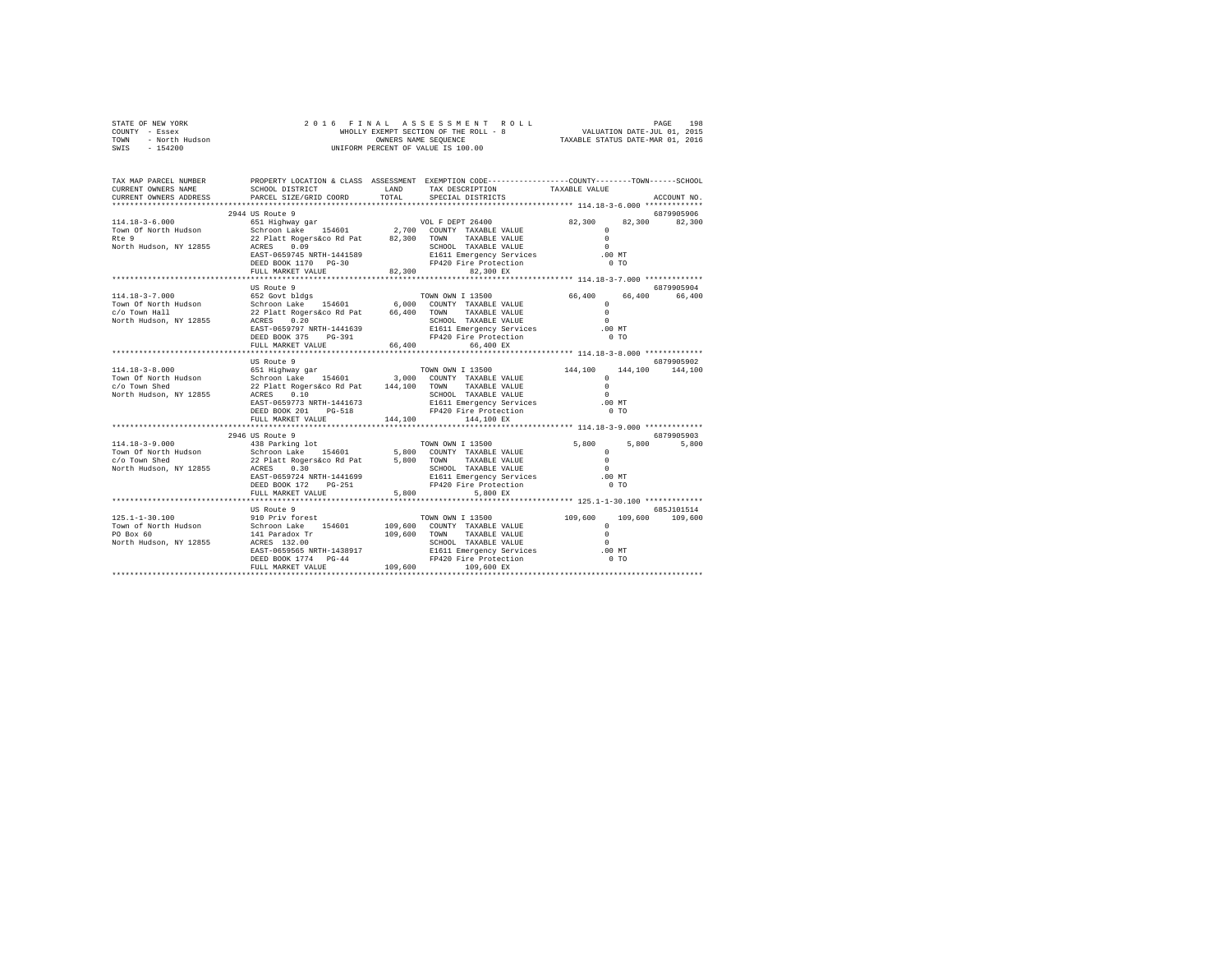| STATE OF NEW YORK<br>NEW YORK<br>- Essex<br>- Morth Hudson<br>- Indian<br>COUNTY - Essex<br>TOWN<br>$-154200$<br>SWIS |                                                                                                 |         | 2016 FINAL ASSESSMENT ROLL<br>WHOLLY EXEMPT SECTION OF THE ROLL - 8 VALUATION DATE-JUL 01, 2015<br>OWNERS NAME SEQUENCE TAXABLE STATUS DATE-MAR 01, 2016<br>UNIFORM PERCENT OF VALUE IS 100.00 |          |                 | 199<br>PAGE |  |  |
|-----------------------------------------------------------------------------------------------------------------------|-------------------------------------------------------------------------------------------------|---------|------------------------------------------------------------------------------------------------------------------------------------------------------------------------------------------------|----------|-----------------|-------------|--|--|
| TAX MAP PARCEL NUMBER                                                                                                 | PROPERTY LOCATION & CLASS ASSESSMENT EXEMPTION CODE---------------COUNTY-------TOWN------SCHOOL |         |                                                                                                                                                                                                |          |                 |             |  |  |
| CURRENT OWNERS NAME                                                                                                   | SCHOOL DISTRICT                                                                                 |         | LAND TAX DESCRIPTION TAXABLE VALUE                                                                                                                                                             |          |                 |             |  |  |
| CURRENT OWNERS ADDRESS 6 PARCEL SIZE/GRID COORD 6 TOTAL SPECIAL DISTRICTS                                             |                                                                                                 |         |                                                                                                                                                                                                |          |                 | ACCOUNT NO. |  |  |
|                                                                                                                       |                                                                                                 |         |                                                                                                                                                                                                |          |                 |             |  |  |
|                                                                                                                       | 2686 US Route 9                                                                                 |         |                                                                                                                                                                                                |          |                 | 6879993001  |  |  |
|                                                                                                                       |                                                                                                 |         |                                                                                                                                                                                                | 203,600  | 203,600         | 203,600     |  |  |
|                                                                                                                       |                                                                                                 |         |                                                                                                                                                                                                | $\Omega$ |                 |             |  |  |
| North Hudson, NY 12855                                                                                                |                                                                                                 |         |                                                                                                                                                                                                | $\Omega$ |                 |             |  |  |
|                                                                                                                       | ACRES 204.50                                                                                    |         | SCHOOL TAXABLE VALUE                                                                                                                                                                           | $\Omega$ |                 |             |  |  |
|                                                                                                                       | EAST-0656528 NRTH-1435876 E1611 Emergency Services                                              |         |                                                                                                                                                                                                | .00MT    |                 |             |  |  |
|                                                                                                                       | DEED BOOK 1010 PG-260 BZ427 Empire Zone                                                         |         |                                                                                                                                                                                                |          | 0.70            |             |  |  |
|                                                                                                                       | FULL MARKET VALUE $203.600$ $203.600$ EX                                                        |         |                                                                                                                                                                                                |          |                 |             |  |  |
|                                                                                                                       |                                                                                                 |         | FP420 Fire Protection                                                                                                                                                                          | $0$ TO   |                 |             |  |  |
|                                                                                                                       |                                                                                                 |         | 203,600 EX                                                                                                                                                                                     |          |                 |             |  |  |
|                                                                                                                       | US Route 9                                                                                      |         |                                                                                                                                                                                                |          |                 | 6879993002  |  |  |
|                                                                                                                       |                                                                                                 |         |                                                                                                                                                                                                |          |                 |             |  |  |
| $125.1 - 1 - 39.300$<br>Town Of North Hudson Schroon Lake 154601 107,900 COUNTY TAXABLE VALUE                         | 963 Municpl park 6 700 TOWN OWN I 13500 107,900                                                 |         |                                                                                                                                                                                                | $\Omega$ | 107,900 107,900 |             |  |  |
| North Hudson, NY 12855                                                                                                |                                                                                                 |         |                                                                                                                                                                                                | $\Omega$ |                 |             |  |  |
|                                                                                                                       | ACRES 32.96                                                                                     |         | SCHOOL TAXABLE VALUE                                                                                                                                                                           |          |                 |             |  |  |
|                                                                                                                       | EAST-0655245 NRTH-1435948 E1611 Emergency Services                                              |         |                                                                                                                                                                                                |          | $.00$ MT        |             |  |  |
|                                                                                                                       | DEED BOOK 1010 PG-260 FP420 Fire Protection                                                     |         |                                                                                                                                                                                                | $0$ TO   |                 |             |  |  |
|                                                                                                                       | FULL MARKET VALUE                                                                               | 107,900 | 107,900 EX                                                                                                                                                                                     |          |                 |             |  |  |
|                                                                                                                       |                                                                                                 |         |                                                                                                                                                                                                |          |                 |             |  |  |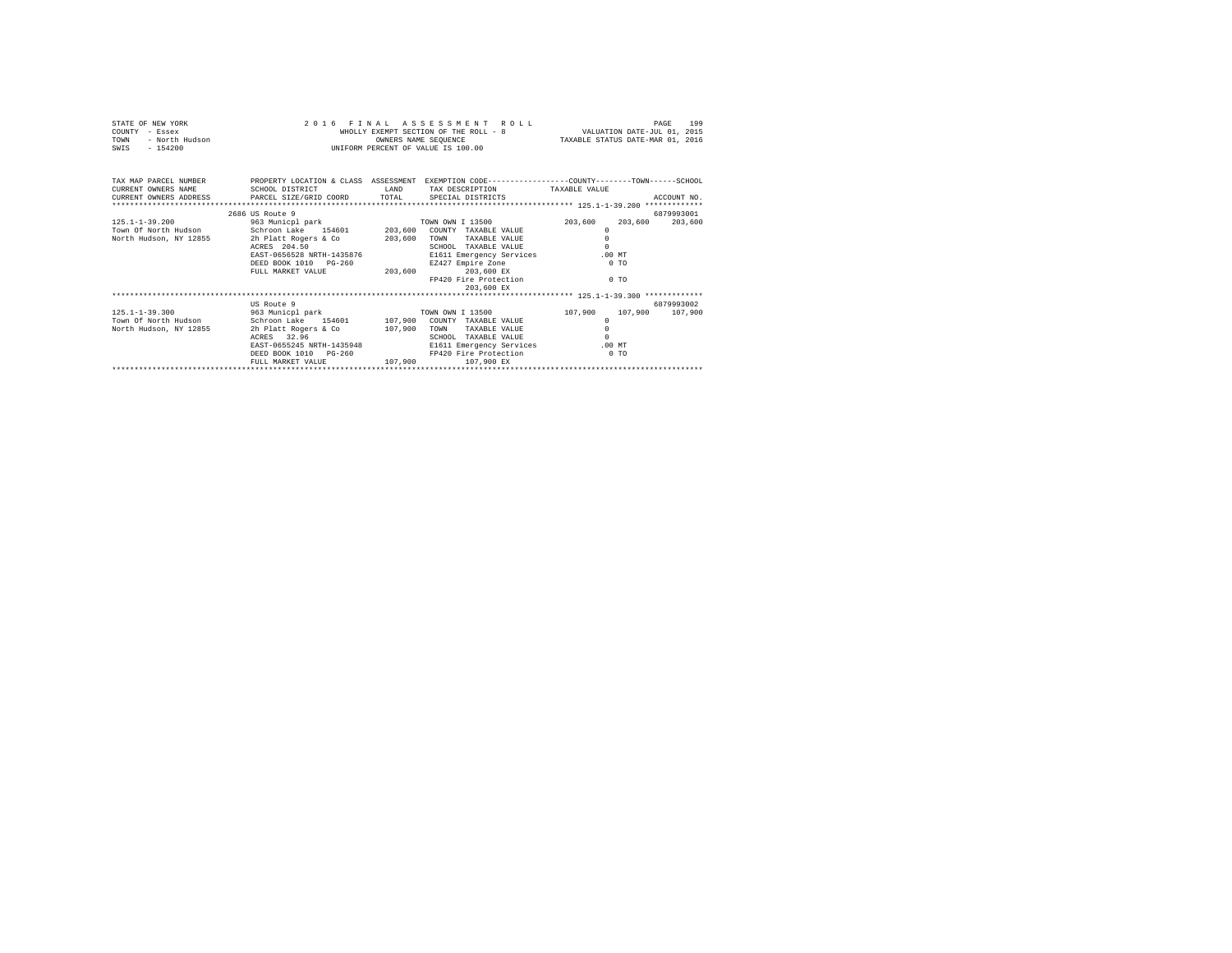| STATE OF NEW YORK      | 2016 FINAL ASSESSMENT ROLL            | 200<br>PAGE                      |
|------------------------|---------------------------------------|----------------------------------|
| COUNTY - Essex         | WHOLLY EXEMPT SECTION OF THE ROLL - 8 | VALUATION DATE-JUL 01, 2015      |
| - North Hudson<br>TOWN |                                       | TAXABLE STATUS DATE-MAR 01, 2016 |
| SWIS<br>- 154200       |                                       | RPS150/V04/L015                  |
|                        | UNIFORM PERCENT OF VALUE IS 100.00    | CURRENT DATE 6/28/2016           |
|                        |                                       |                                  |
|                        | ROLL SUB SECTION- - TOTALS            |                                  |

| CODE | DISTRICT NAME        | TOTAL<br>PARCELS | EXTENSION<br><b>TYPE</b> | EXTENSION<br>VALUE | AD VALOREM<br>VALUE | <b>EXEMPT</b><br>AMOUNT | TAXARLE<br>VALUE |
|------|----------------------|------------------|--------------------------|--------------------|---------------------|-------------------------|------------------|
|      | E1611 Emergency Serv |                  | 26 MOVTAX                |                    |                     |                         |                  |
|      | EZ427 Empire Zone    |                  | 1 TOTAL                  |                    | 203,600             | 203,600                 |                  |
|      | FP420 Fire Protectio |                  | 26 TOTAL                 |                    | 2951,200            | 2951,200                |                  |

#### \*\*\* S C H O O L D I S T R I C T S U M M A R Y \*\*\*

| CODE   | DISTRICT NAME | TOTAL<br>PARCELS | ASSESSED<br>LAND | ASSESSED<br>TOTAL | <b>EXEMPT</b><br>AMOUNT | TOTAL<br>TAXABLE | STAR<br>AMOUNT | STAR<br>TAXABLE |
|--------|---------------|------------------|------------------|-------------------|-------------------------|------------------|----------------|-----------------|
| 154601 | Schroon Lake  | 26               | 1244,300         | 2951,200          | 2951.200                |                  |                |                 |
|        | SUB-TOTAL     | 26               | 1244,300         | 2951,200          | 2951,200                |                  |                |                 |
|        | TOTAL         | 26               | 1244,300         | 2951,200          | 2951,200                |                  |                |                 |

#### \*\*\* S Y S T E M C O D E S S U M M A R Y \*\*\*

NO SYSTEM EXEMPTIONS AT THIS LEVEL

| CODE  | DESCRIPTION | TOTAL<br>PARCELS | COUNTY   | TOWN     | SCHOOL   |
|-------|-------------|------------------|----------|----------|----------|
| 12100 | N.Y. STATE  | $\overline{a}$   | 166,200  | 166,200  | 166,200  |
| 13100 | CNTY OWN I  | 2                | 84,800   | 84,800   | 84,800   |
| 13500 | TOWN OWN I  | 14               | 1922,100 | 1922,100 | 1922,100 |
| 25110 | CONST REL   |                  | 141,100  | 141,100  | 141,100  |
| 26400 | VOL F DEPT  | $\overline{a}$   | 454,900  | 454,900  | 454,900  |
| 27350 | PRI CEM     |                  | 182,100  | 182,100  | 182,100  |
|       | TOTAL       | 26               | 2951.200 | 2951,200 | 2951,200 |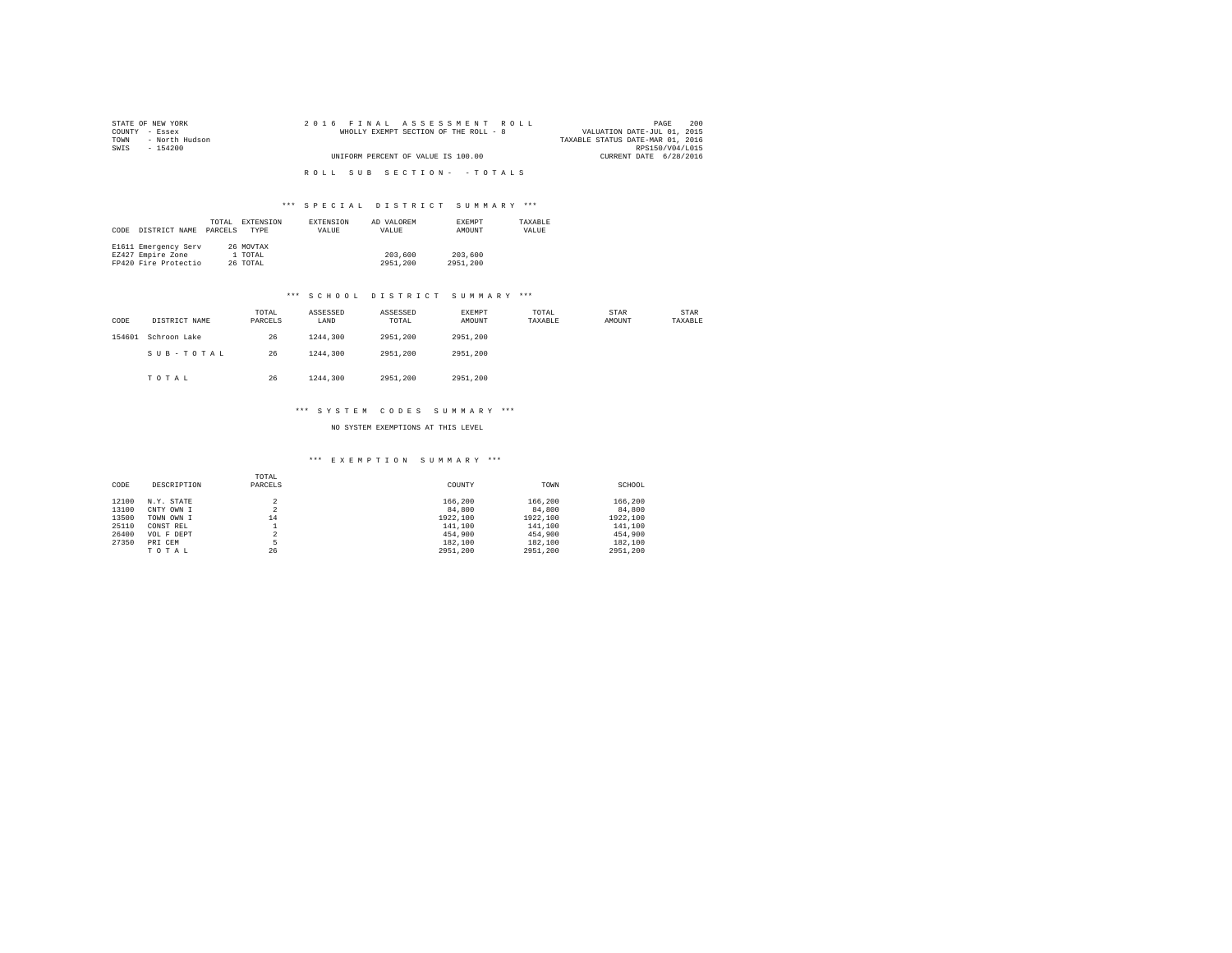| STATE OF NEW YORK      | 2016 FINAL ASSESSMENT ROLL            | 201<br>PAGE                      |
|------------------------|---------------------------------------|----------------------------------|
| COUNTY - Essex         | WHOLLY EXEMPT SECTION OF THE ROLL - 8 | VALUATION DATE-JUL 01, 2015      |
| - North Hudson<br>TOWN |                                       | TAXABLE STATUS DATE-MAR 01, 2016 |
| SWIS<br>$-154200$      |                                       | RPS150/V04/L015                  |
|                        | UNIFORM PERCENT OF VALUE IS 100.00    | CURRENT DATE 6/28/2016           |
|                        |                                       |                                  |
|                        | ROLL SUB SECTION- - TOTALS            |                                  |
|                        |                                       |                                  |

| ROLL<br><b>SEC</b> | DECCET DETON     | TOTAL<br>the contract of the contract of the<br>PARCELS | ASSESSED<br>LAND | ASSESSED<br>TOTAL | TAXABLE<br>COUNTY | TAXABLE<br>TOWN | TAXABLE<br>SCHOOL | STAR<br>TAXABLE |
|--------------------|------------------|---------------------------------------------------------|------------------|-------------------|-------------------|-----------------|-------------------|-----------------|
|                    | EXEMPT<br>WHOLLY | 26                                                      | .300<br>1244     | 2951.200          |                   |                 |                   |                 |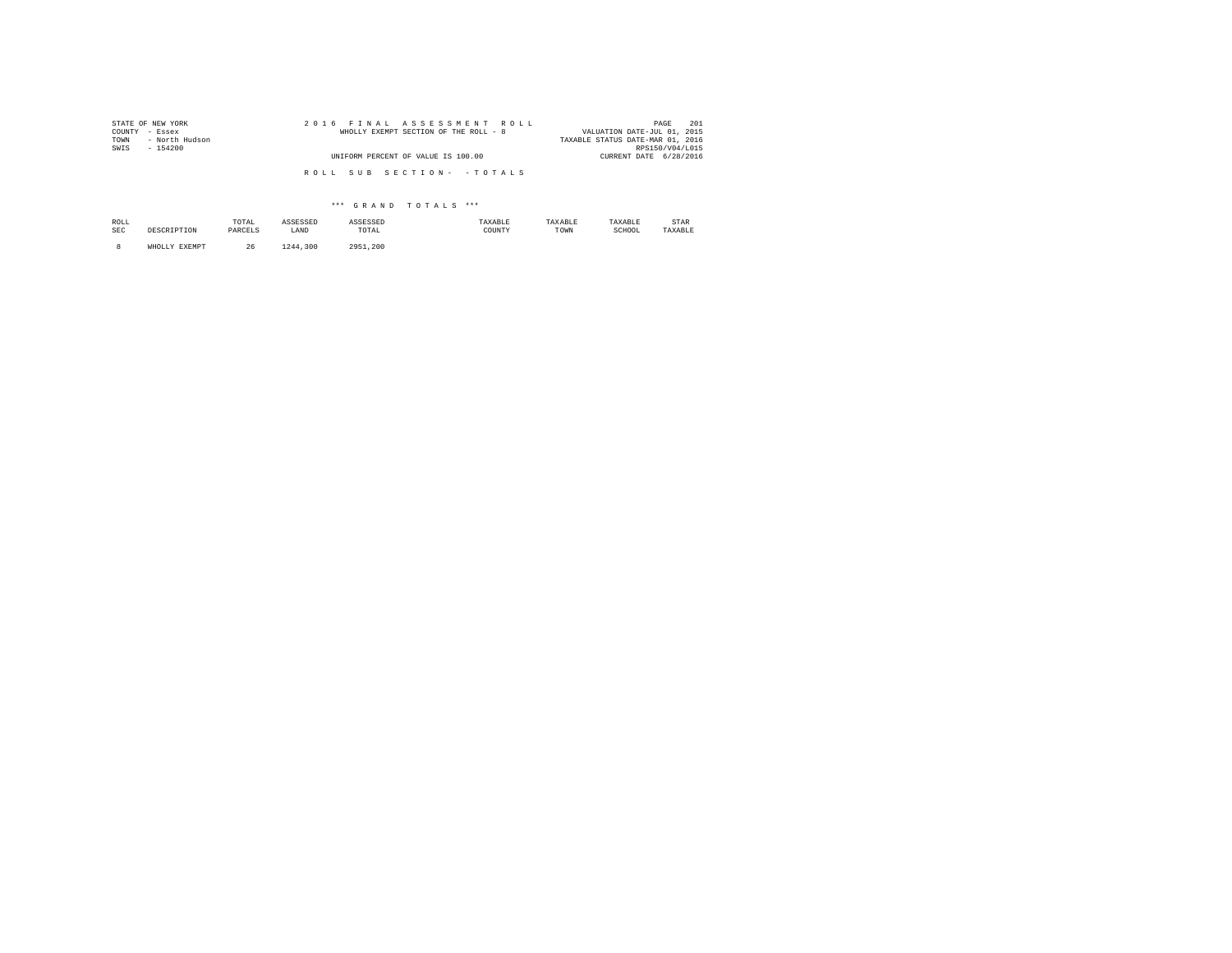| STATE OF NEW YORK      | 2016 FINAL ASSESSMENT ROLL            | 202<br>PAGE                      |
|------------------------|---------------------------------------|----------------------------------|
| COUNTY - Essex         | WHOLLY EXEMPT SECTION OF THE ROLL - 8 | VALUATION DATE-JUL 01, 2015      |
| - North Hudson<br>TOWN |                                       | TAXABLE STATUS DATE-MAR 01, 2016 |
| SWIS<br>$-154200$      | UNIFORM PERCENT OF VALUE IS 100.00    | RPS150/V04/L015                  |
|                        |                                       | CURRENT DATE 6/28/2016           |

R O L L S E C T I O N T O T A L S

# \*\*\* S P E C I A L D I S T R I C T S U M M A R Y \*\*\*

|      |                      | TOTAL   | EXTENSION | EXTENSION | AD VALOREM | <b>EXEMPT</b> | TAXARLE |
|------|----------------------|---------|-----------|-----------|------------|---------------|---------|
| CODE | DISTRICT NAME        | PARCELS | TYPE      | VALUE     | VALUE      | AMOUNT        | VALUE   |
|      | E1611 Emergency Serv |         | 26 MOVTAX |           |            |               |         |
|      |                      |         |           |           |            |               |         |
|      | EZ427 Empire Zone    |         | 1 TOTAL   |           | 203,600    | 203,600       |         |
|      | FP420 Fire Protectio |         | 26 TOTAL  |           | 2951,200   | 2951,200      |         |

#### \*\*\* S C H O O L D I S T R I C T S U M M A R Y \*\*\*

| CODE   | DISTRICT NAME | TOTAL<br>PARCELS | ASSESSED<br>LAND | ASSESSED<br>TOTAL | <b>EXEMPT</b><br>AMOUNT | TOTAL<br>TAXABLE | STAR<br>AMOUNT | STAR<br>TAXABLE |
|--------|---------------|------------------|------------------|-------------------|-------------------------|------------------|----------------|-----------------|
| 154601 | Schroon Lake  | 26               | 1244,300         | 2951,200          | 2951,200                |                  |                |                 |
|        | SUB-TOTAL     | 26               | 1244,300         | 2951,200          | 2951.200                |                  |                |                 |
|        | TOTAL         | 26               | 1244,300         | 2951,200          | 2951.200                |                  |                |                 |

#### \*\*\* S Y S T E M C O D E S S U M M A R Y \*\*\*

NO SYSTEM EXEMPTIONS AT THIS LEVEL

| CODE  | DESCRIPTION | TOTAL<br>PARCELS | COUNTY   | TOWN     | SCHOOL   |
|-------|-------------|------------------|----------|----------|----------|
| 12100 | N.Y. STATE  | $\overline{2}$   | 166,200  | 166.200  | 166,200  |
| 13100 | CNTY OWN I  | 2                | 84,800   | 84,800   | 84,800   |
| 13500 | TOWN OWN I  | 14               | 1922.100 | 1922,100 | 1922.100 |
| 25110 | CONST REL   |                  | 141,100  | 141,100  | 141,100  |
| 26400 | VOL F DEPT  | $\overline{2}$   | 454,900  | 454,900  | 454,900  |
| 27350 | PRI CEM     |                  | 182,100  | 182,100  | 182,100  |
|       | TOTAL       | 26               | 2951.200 | 2951.200 | 2951,200 |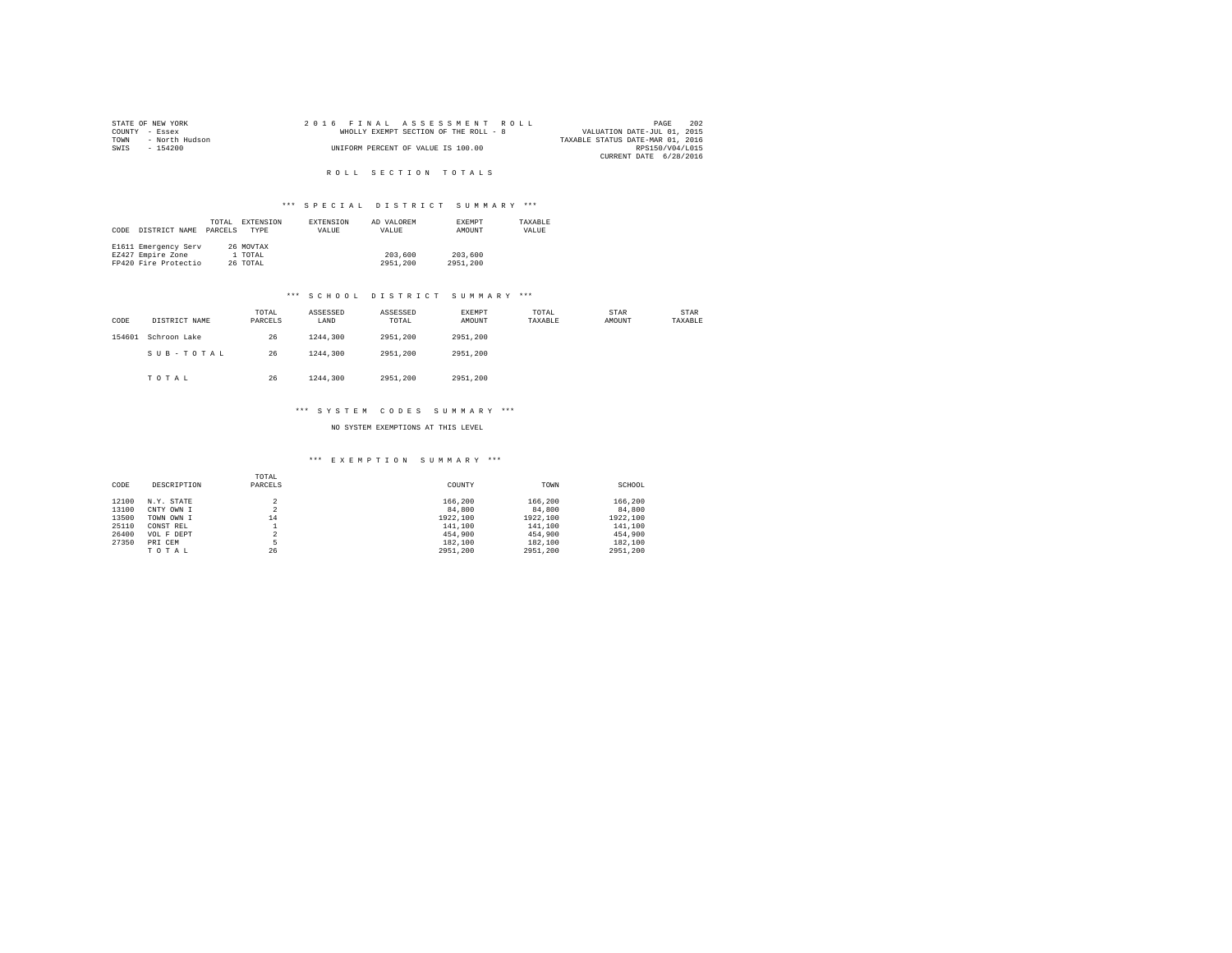| STATE OF NEW YORK      | 2016 FINAL ASSESSMENT ROLL            | 203<br>PAGE                      |
|------------------------|---------------------------------------|----------------------------------|
| COUNTY - Essex         | WHOLLY EXEMPT SECTION OF THE ROLL - 8 | VALUATION DATE-JUL 01, 2015      |
| TOWN<br>- North Hudson |                                       | TAXABLE STATUS DATE-MAR 01, 2016 |
| SWIS<br>$-154200$      | UNIFORM PERCENT OF VALUE IS 100.00    | RPS150/V04/L015                  |
|                        |                                       | CURRENT DATE 6/28/2016           |
|                        |                                       |                                  |
|                        | ROLL SECTION TOTALS                   |                                  |

| ROLL<br><b>SEC</b> | DECCETBETOM<br>11 1 2 3 4 U 2 | TOTAL<br>the contract of the contract of the contract of<br>PARCELS<br>_______ | <b>Accrectr</b><br>لمتفادي<br>LAND | ASSESSED<br>TOTAL<br>the contract of the contract of the contract of | 'AXABLE<br>COUNTY | TAXABLE<br>TOWN | TAXABLE<br>SCHOOL<br>. | STAR<br>TAXABLE |
|--------------------|-------------------------------|--------------------------------------------------------------------------------|------------------------------------|----------------------------------------------------------------------|-------------------|-----------------|------------------------|-----------------|
|                    |                               | 26                                                                             | .300<br>1244<br>---                | 295<br>. . 200                                                       |                   |                 |                        |                 |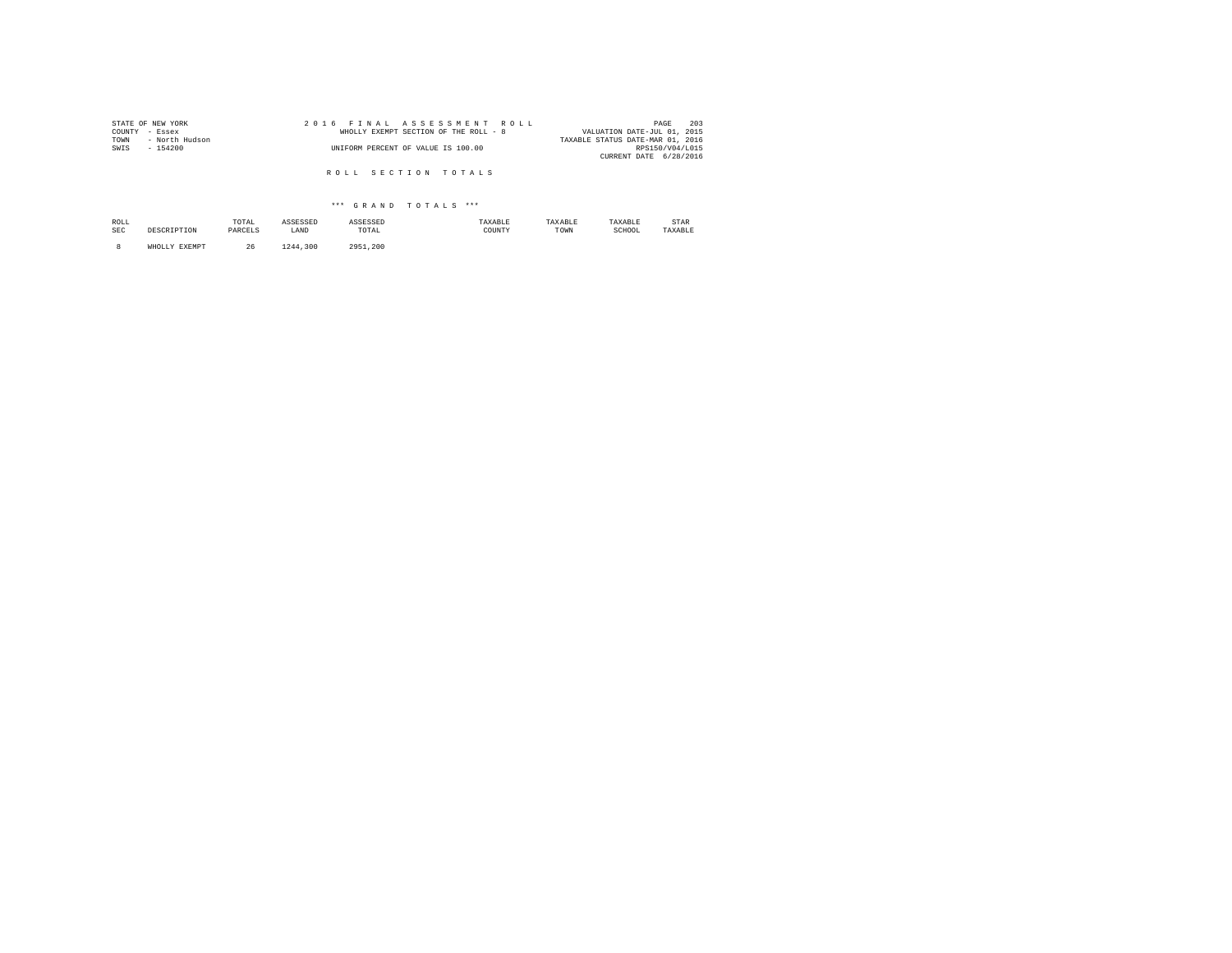|                | STATE OF NEW YORK |  |  |  |  |                                    |  | 2016 FINAL ASSESSMENT ROLL |  |                                  | PAGE                   | 204 |
|----------------|-------------------|--|--|--|--|------------------------------------|--|----------------------------|--|----------------------------------|------------------------|-----|
| COUNTY - Essex |                   |  |  |  |  |                                    |  |                            |  | VALUATION DATE-JUL 01, 2015      |                        |     |
| TOWN           | - North Hudson    |  |  |  |  | SWIS TOTALS                        |  |                            |  | TAXABLE STATUS DATE-MAR 01, 2016 |                        |     |
| SWIS           | - 154200          |  |  |  |  | UNIFORM PERCENT OF VALUE IS 100.00 |  |                            |  |                                  | RPS150/V04/L015        |     |
|                |                   |  |  |  |  |                                    |  |                            |  |                                  | CURRENT DATE 6/28/2016 |     |

## \*\*\* SPECIAL DISTRICT SUMMARY \*\*\*

| CODE | DISTRICT NAME        | TOTAL<br>PARCELS | EXTENSION<br>TYPE | EXTENSION<br>VALUE | AD VALOREM<br>VALUE | EXEMPT<br>AMOUNT | TAXABLE<br>VALUE |
|------|----------------------|------------------|-------------------|--------------------|---------------------|------------------|------------------|
|      | OT902 Omitted tax C  |                  | 1 MOVTAX          | 31.26              |                     |                  | 31.26            |
|      | OT903 Omitted tax T  |                  | 1 MOVTAX          | 39.58              |                     |                  | 39.58            |
|      | OT904 Omitted tax S  |                  | 1 MOVTAX          | 81.66              |                     |                  | 81.66            |
|      | E1611 Emergency Serv |                  | 772 MOVTAX        |                    |                     |                  |                  |
|      | E1612 Emergency Serv |                  | 107 MOVTAX        |                    |                     |                  |                  |
|      | EZ427 Empire Zone    |                  | 4 TOTAL           |                    | 898,600             | 413,600          | 485,000          |
|      | FP420 Fire Protectio |                  | 885 TOTAL         |                    | 141790.998          | 3400.400         | 138390.598       |

#### \*\*\* S C H O O L D I S T R I C T S U M M A R Y \*\*\*

| CODE   | DISTRICT NAME | TOTAL<br>PARCELS | ASSESSED<br>LAND | ASSESSED<br>TOTAL | <b>EXEMPT</b><br>AMOUNT | TOTAL<br>TAXABLE | STAR<br>AMOUNT | STAR<br>TAXABLE |  |
|--------|---------------|------------------|------------------|-------------------|-------------------------|------------------|----------------|-----------------|--|
| 154601 | Schroon Lake  | 888              | 111457.131       | 141790.998        | 8319,002                | 133471.996       | 2940.597       | 130531.399      |  |
|        | SUB-TOTAL     | 888              | 111457.131       | 141790.998        | 8319,002                | 133471.996       | 2940.597       | 130531,399      |  |
|        | TOTAL         | 888              | 111457.131       | 141790.998        | 8319,002                | 133471.996       | 2940.597       | 130531,399      |  |

#### \*\*\* S Y S T E M C O D E S S U M M A R Y \*\*\*

NO SYSTEM EXEMPTIONS AT THIS LEVEL

| CODE  | DESCRIPTION | TOTAL<br>PARCELS              | COUNTY   | TOWN     | SCHOOL   |
|-------|-------------|-------------------------------|----------|----------|----------|
| 12100 | N.Y. STATE  | n                             | 166,200  | 166,200  | 166,200  |
| 13100 | CNTY OWN I  | $\overline{\phantom{a}}$<br>× | 84,800   | 84,800   | 84,800   |
| 13500 | TOWN OWN I  | 14                            | 1922,100 | 1922.100 | 1922,100 |
| 25110 | CONST REL   |                               | 141,100  | 141,100  | 141,100  |
| 26400 | VOL F DEPT  | n                             | 454,900  | 454,900  | 454,900  |
| 27350 | PRI CEM     | 5                             | 182,100  | 182,100  | 182,100  |
| 33201 | C TAX SALE  | 6                             | 449,200  | 449,200  |          |
| 41003 | PRO VETS T  |                               |          | 54,493   |          |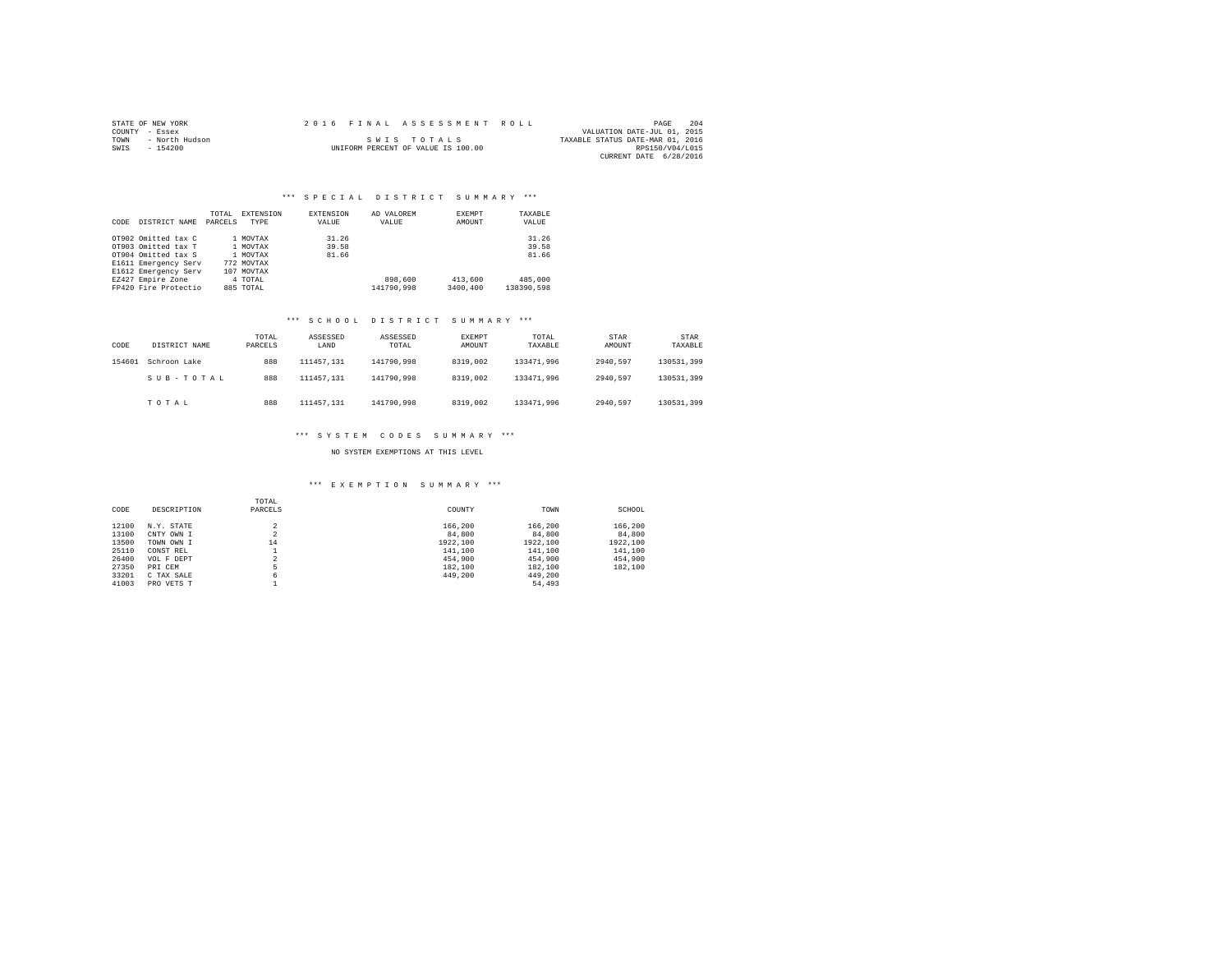|                | STATE OF NEW YORK |  | 2016 FINAL ASSESSMENT ROLL         |                                  | PAGE            | 205 |
|----------------|-------------------|--|------------------------------------|----------------------------------|-----------------|-----|
| COUNTY - Essex |                   |  |                                    | VALUATION DATE-JUL 01, 2015      |                 |     |
| TOWN           | - North Hudson    |  | SWIS TOTALS                        | TAXABLE STATUS DATE-MAR 01, 2016 |                 |     |
| SWIS           | $-154200$         |  | UNIFORM PERCENT OF VALUE IS 100.00 |                                  | RPS150/V04/L015 |     |
|                |                   |  |                                    | CURRENT DATE 6/28/2016           |                 |     |

# \*\*\* E X E M P T I O N S U M M A R Y \*\*\*

|       |             | TOTAL   |          |          |           |
|-------|-------------|---------|----------|----------|-----------|
| CODE  | DESCRIPTION | PARCELS | COUNTY   | TOWN     | SCHOOL    |
| 41102 | VETERANS C  | ᆂ       | 5,000    |          |           |
| 41120 | VETWAR CTS  | 10      | 130,605  | 130,605  | 147.840   |
| 41130 | VETCOM CTS  | 9       | 206.225  | 206.225  | 232,450   |
| 41140 | VETDIS CTS  | 6       | 261,405  | 261,405  | 285,855   |
| 41800 | AGED ALL    | $\sim$  | 347.258  | 322,512  | 347,703   |
| 41834 | STAR<br>SR. | 23      |          |          | 1263.372  |
| 41854 | RES. STAR   | 56      |          |          | 1677.225  |
| 47450 | FISCHER     | 18      | 3550,819 | 3550.819 | 3550,819  |
| 47460 | PRIV FOR    | 8       | 803,135  | 803,135  | 803,135   |
|       | TOTAL       | 171     | 8704.847 | 8729.594 | 11259.599 |

| ROLL<br><b>SEC</b> | DESCRIPTION         | TOTAL<br>PARCELS | ASSESSED<br>LAND | ASSESSED<br>TOTAL | TAXABLE<br>COUNTY | TAXABLE<br>TOWN | TAXABLE<br>SCHOOL | STAR<br>TAXABLE |
|--------------------|---------------------|------------------|------------------|-------------------|-------------------|-----------------|-------------------|-----------------|
| $\mathbf{1}$       | TAXABLE             | 505              | 40358.687        | 64853.287         | 59099.640         | 59074.893       | 59485.485         | 56544.888       |
| 3                  | STATE OWNED LAND    | 339              | 68586.244        | 68586.244         | 68586.244         | 68586.244       | 68586.244         | 68586.244       |
| 5                  | SPECIAL FRANCHISE   | 4                |                  | 2196.076          | 2196.076          | 2196.076        | 2196.076          | 2196.076        |
| 6                  | UTILITIES & N.C.    | 14               | 1267.900         | 3204,191          | 3204.191          | 3204,191        | 3204,191          | 3204.191        |
| 8                  | WHOLLY EXEMPT       | 26               | 1244,300         | 2951.200          |                   |                 |                   |                 |
| $\star$            | <b>SUB</b><br>TOTAL | 888              | 111457.131       | 141790.998        | 133086.151        | 133061.404      | 133471.996        | 130531.399      |
| $***$              | GRAND TOTAL         | 888              | 111457.131       | 141790.998        | 133086.151        | 133061.404      | 133471.996        | 130531.399      |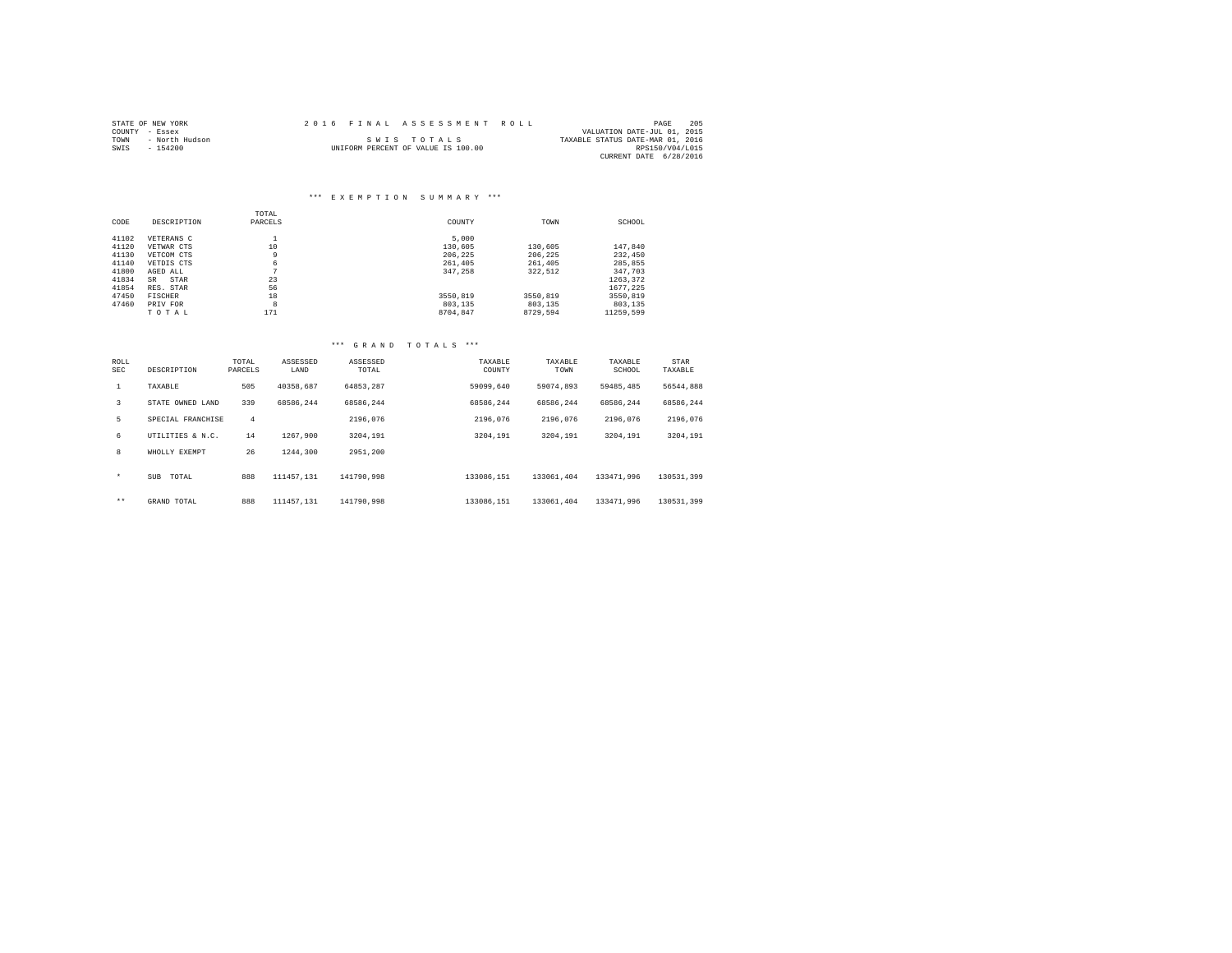| STATE OF NEW YORK      | 2016 FINAL ASSESSMENT ROLL         | 206<br>PAGE                      |
|------------------------|------------------------------------|----------------------------------|
| COUNTY - Essex         | TOWN TOTALS                        | VALUATION DATE-JUL 01, 2015      |
| - North Hudson<br>TOWN |                                    | TAXABLE STATUS DATE-MAR 01, 2016 |
| SWIS<br>$-1542$        | UNIFORM PERCENT OF VALUE IS 100.00 | RPS150/V04/L015                  |
|                        |                                    | CURRENT DATE 6/28/2016           |

| CODE | DISTRICT NAME        | TOTAL<br>PARCELS | EXTENSION<br>TYPE | EXTENSION<br>VALUE | AD VALOREM<br>VALUE | EXEMPT<br>AMOUNT | TAXABLE<br>VALUE |
|------|----------------------|------------------|-------------------|--------------------|---------------------|------------------|------------------|
|      | OT902 Omitted tax C  |                  | 1 MOVTAX          | 31.26              |                     |                  | 31.26            |
|      | OT903 Omitted tax T  |                  | 1 MOVTAX          | 39.58              |                     |                  | 39.58            |
|      | OT904 Omitted tax S  |                  | 1 MOVTAX          | 81.66              |                     |                  | 81.66            |
|      | E1611 Emergency Serv |                  | 772 MOVTAX        |                    |                     |                  |                  |
|      | E1612 Emergency Serv |                  | 107 MOVTAX        |                    |                     |                  |                  |
|      | EZ427 Empire Zone    |                  | 4 TOTAL           |                    | 898,600             | 413,600          | 485,000          |
|      | FP420 Fire Protectio |                  | 885 TOTAL         |                    | 141790.998          | 3400,400         | 138390.598       |

#### \*\*\* S C H O O L D I S T R I C T S U M M A R Y \*\*\*

| CODE   | DISTRICT NAME | TOTAL<br>PARCELS | ASSESSED<br>LAND | ASSESSED<br>TOTAL | <b>EXEMPT</b><br>AMOUNT | TOTAL<br>TAXABLE | STAR<br>AMOUNT | STAR<br>TAXABLE |  |
|--------|---------------|------------------|------------------|-------------------|-------------------------|------------------|----------------|-----------------|--|
| 154601 | Schroon Lake  | 888              | 111457.131       | 141790.998        | 8319,002                | 133471.996       | 2940.597       | 130531.399      |  |
|        | SUB-TOTAL     | 888              | 111457.131       | 141790.998        | 8319,002                | 133471.996       | 2940.597       | 130531,399      |  |
|        | TOTAL         | 888              | 111457.131       | 141790.998        | 8319,002                | 133471.996       | 2940.597       | 130531,399      |  |

#### \*\*\* S Y S T E M C O D E S S U M M A R Y \*\*\*

NO SYSTEM EXEMPTIONS AT THIS LEVEL

| CODE  | DESCRIPTION | TOTAL<br>PARCELS | COUNTY   | TOWN     | SCHOOL   |
|-------|-------------|------------------|----------|----------|----------|
| 12100 | N.Y. STATE  | $\sim$           | 166,200  | 166,200  | 166,200  |
| 13100 | CNTY OWN I  | $\sim$<br>۷      | 84,800   | 84,800   | 84,800   |
| 13500 | TOWN OWN I  | 14               | 1922,100 | 1922.100 | 1922,100 |
| 25110 | CONST REL   |                  | 141,100  | 141,100  | 141,100  |
| 26400 | VOL F DEPT  | 2                | 454,900  | 454,900  | 454,900  |
| 27350 | PRI CEM     | 5                | 182,100  | 182,100  | 182,100  |
| 33201 | C TAX SALE  | 6                | 449,200  | 449,200  |          |
| 41003 | PRO VETS T  |                  |          | 54,493   |          |